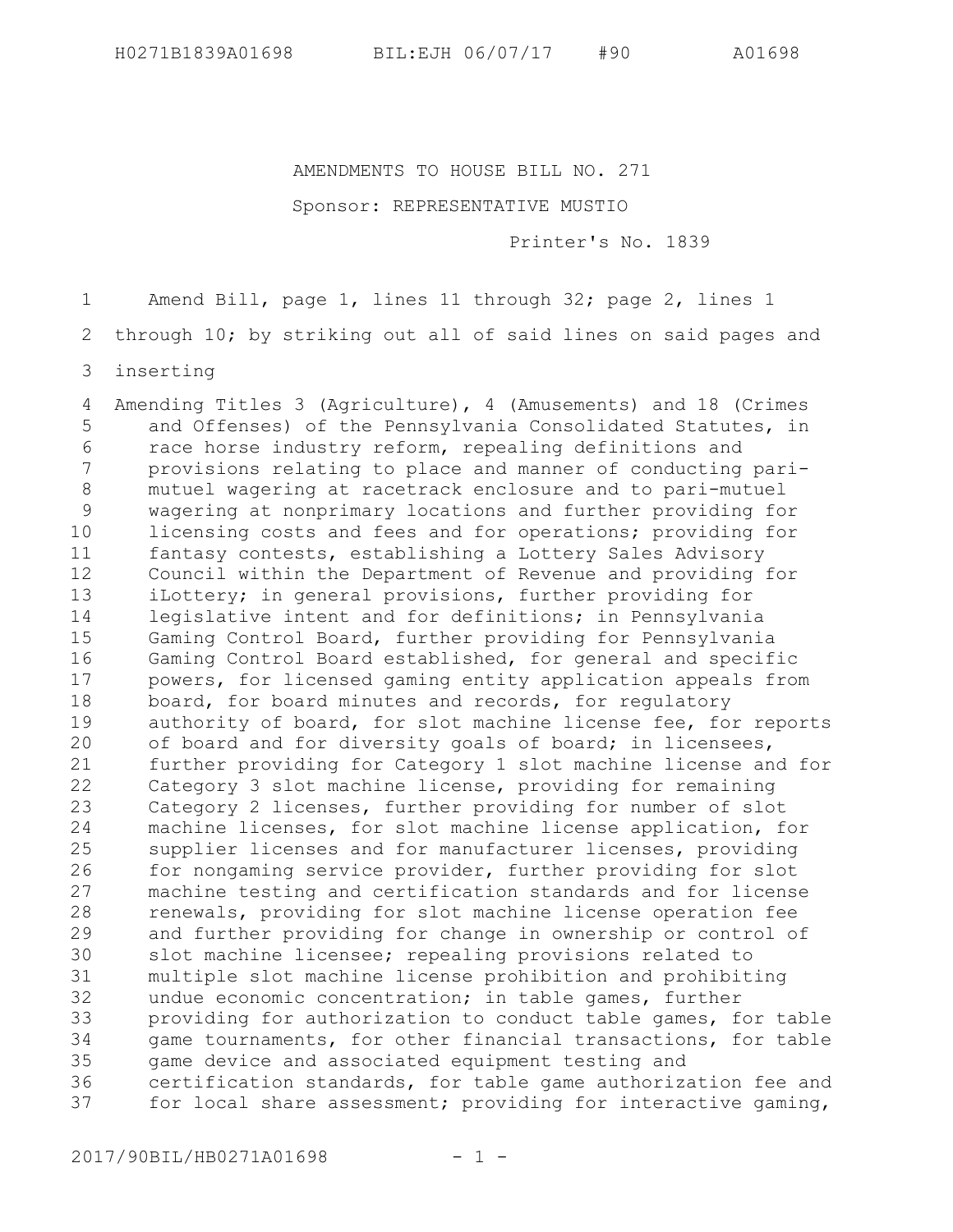for sports wagering, sports wagering tax and local fee assessment and for slot machines at nonprimary locations; in revenues, further providing for gross terminal revenue deductions, for establishment of State Gaming Fund and net slot machine revenue distribution and for Pennsylvania Gaming Economic Development and Tourism Fund; in administration and enforcement, further providing for responsibility and authority of the Department of Revenue, for wagering on credit, for compulsive and problem gambling program, for financial and employment interests, for political influence, for regulation requiring exclusion or ejection of certain persons, for repeat offenders excludable from licensed gaming facility, for list of persons self excluded from gaming activities, for investigations and enforcement and for prohibited acts and penalties and providing for casino liquor licenses; in miscellaneous provisions, further providing for appropriations and for repayments to State Gaming Fund; providing for video gaming; establishing the Video Gaming Fund, the Fire Company and Emergency Responder Grant Fund, the City of the First Class Enforcement Fund, the Lottery Stabilization Fund and the Gun Violence Task Force Fund; in riot, disorderly conduct and related offenses, further providing for the offense of gambling devices, gambling, etc.; and making related repeals. Amend Bill, page 26, lines 3 through 30; pages 27 through 234, lines 1 through 30; by striking out all of said lines on said pages and inserting Section 1. The definitions of "primary market area of a racetrack" and "secondary market of a racetrack" in section 9301 29 of Title 3 of the Pennsylvania Consolidated Statutes are repealed: § 9301. Definitions. The following words and phrases when used in this chapter shall have the meanings given to them in this section unless the context clearly indicates otherwise: \* \* \* ["Primary market area of a racetrack." The land area included in a circle drawn with the racetrack as the center and a radius of 35 land miles.] \* \* \* ["Secondary market area of a racetrack." The land area included in a circle drawn with the racetrack as the center and a radius of 50 land miles, not including the primary market area of the racetrack.] \* \* \* Section 1.1. Section 9330(f) of Title 3 is repealed: § 9330. Place and manner of conducting pari-mutuel wagering at racetrack enclosure. 1 2 3 4 5 6 7 8 9 10 11 12 13 14 15 16 17 18 19 20 21 22 23 24 25 26 27 28 30 31 32 33 34 35 36 37 38 39 40 41 42 43 44 45 46 47 48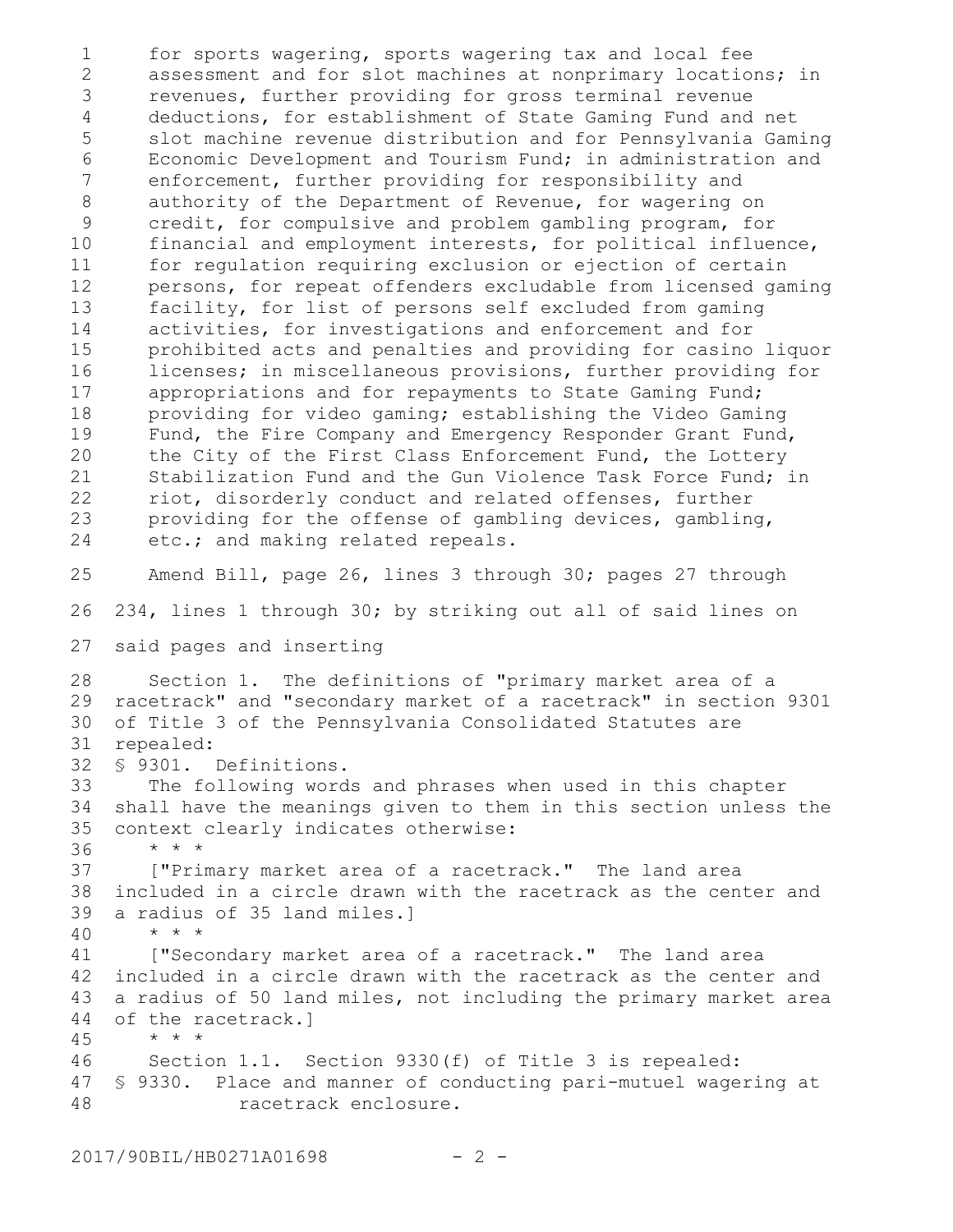\* \* \* 1

2

[(f) Primary market area.--

(1) A licensed racing entity or secondary pari-mutuel organization may not accept a wager or establish electronic wagering or advanced deposit account wagering for any person located in the primary market area of a racetrack, other than the racetrack at which the licensed racing entity is conducting a horse race meeting. 3 4 5 6 7 8

(2) Nothing in this subsection shall be construed to prohibit a licensed racing entity from accepting a wager from or establishing an electronic wagering account for any person located in the primary market area of the racetrack where the licensed racing entity is conducting a horse race meeting. If two tracks share the primary market area, both racetracks shall have equal rights to the market in the shared area.] Section 1.2. Sections  $9331(a)(1)$ , (d)(4) and (e),  $9352(3)$ and (4) and 9356(b)(2) of Title 3 are amended to read: § 9331. Pari-mutuel wagering at nonprimary locations. 9 10 11 12 13 14 15 16 17 18 19

(a) Nonprimary locations.--The following shall apply: (1) Notwithstanding any other provision of this chapter, the commission may approve a licensed racing entity to continue to operate a nonprimary location where it has conducted pari-mutuel wagering on horse races conducted by the licensed racing entity. The licensed racing entity may continue to conduct pari-mutuel wagering at the location on horse races conducted by another licensed racing entity, which horse races may be televised to the location or on horse races simulcast to the location under section 9329 (relating to interstate simulcasting)[, provided that: 20 21 22 23 24 25 26 27 28 29

(i) A licensed racing entity has not established a nonprimary location within the primary market area of any racetrack other than a racetrack where the licensed racing entity conducts horse race meetings. Establishment of a nonprimary location by a licensed racing entity within the primary market area of a racetrack where the licensed racing entity conducts horse race meetings shall require approval of the commission. 30 31 32 33 34 35 36 37

(ii) A licensed racing entity has not established a nonprimary location within the secondary market area of a racetrack if the nonprimary location is approved by the commission. 38 39 40 41

(iii) A licensed racing entity has not established a nonprimary location in an area outside the primary and secondary market areas of any racetrack if the location is approved by the commission]. \* \* \*

(d) Payment of purses.--A licensed racing entity conducting a horse race meeting where pari-mutuel wagering is conducted at one or more nonprimary locations shall distribute money to the horsemen's organization, or, in accordance with the practice of the parties, to be used for payment of purses at that racetrack, 47 48 49 50 51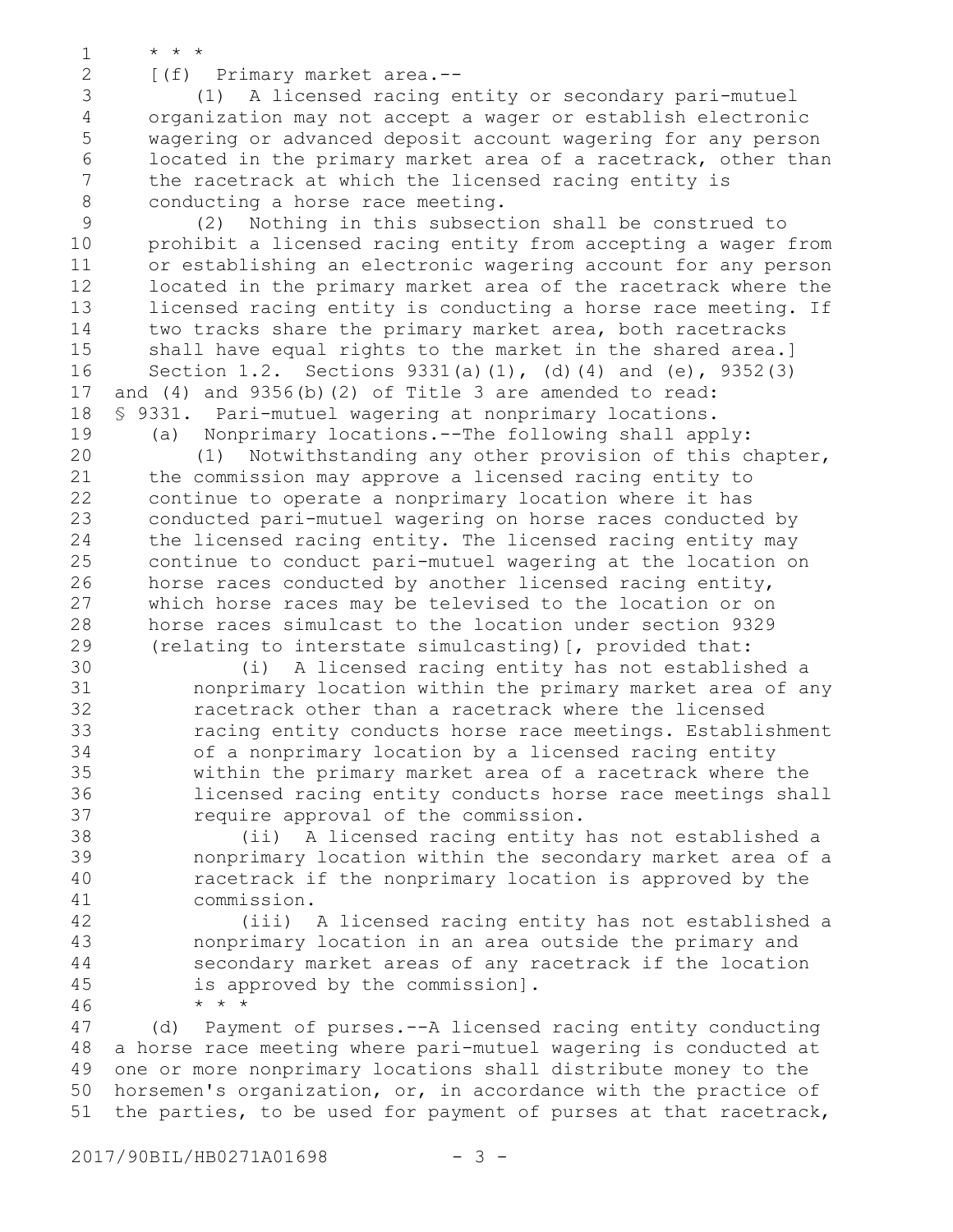as follows: \* \* \* [(4) Whenever a nonprimary location is within the primary market area of a licensed racing entity other than the licensed racing entity conducting the races, the applicable percentage shall be distributed one-half to the horsemen's organization at the racetrack or in accordance with the practice of the parties.] \* \* \* [(e) Other payments.--Notwithstanding any other provision of this chapter, a nonprimary location may be established within the primary market area of a racetrack by agreement between the licensed racing entity and the horsemen's organization at the racetrack specifying the total percentage of handle wagered at the nonprimary location to be distributed to the horsemen's organization, or, in accordance with the practice of the parties, to be used for the payment of purses at that racetrack. If no agreement is reached covering the locations, the total percentage to be paid for purses shall be the same as that applied to on-track wagering at the racetrack located within the primary market area.] § 9352. Licensing costs and fees. Costs and fees are as follows: \* \* \* (3) Initial license fee: (i) The fee for an electronic wagering license under section 9351(a) (relating to general license requirements) shall be [\$500,000] \$50,000. If an applicant that is also a Category 1 slot machine licensee or its corporate successor or affiliate paid the license fee under 4 Pa.C.S. § 1209 (relating to slot machine license fee), the fee required under this paragraph shall be deemed paid. A fee paid under this paragraph shall be deposited in the State Racing Fund, or, in the case of a deemed payment, transferred to the State Racing Fund upon certification of the Secretary of the Budget. (ii) The fee for an initial totalisator or racing vendor license under section 9351(a.1) shall be \$25,000 and shall be deposited in the State Racing Fund. (4) License renewal fee: (i) The fee for an electronic wagering license renewal under section 9351(b)(2) shall be [\$100,000] \$10,000. If an existing licensee under this section that is also a Category 1 slot machine licensee or its corporate successor or an affiliate paid the license fee under 4 Pa.C.S. § 1209, the fee required under this paragraph shall be deemed paid. A license renewal may not be issued until receipt of the license renewal fee. The license fee shall be deposited into the State Racing Fund, or, in the case of a deemed payment, it shall be 1 2 3 4 5 6 7 8 9 10 11 12 13 14 15 16 17 18 19 20 21 22 23 24 25 26 27 28 29 30 31 32 33 34 35 36 37 38 39 40 41 42 43 44 45 46 47 48 49 50

51

transferred to the State Racing Fund.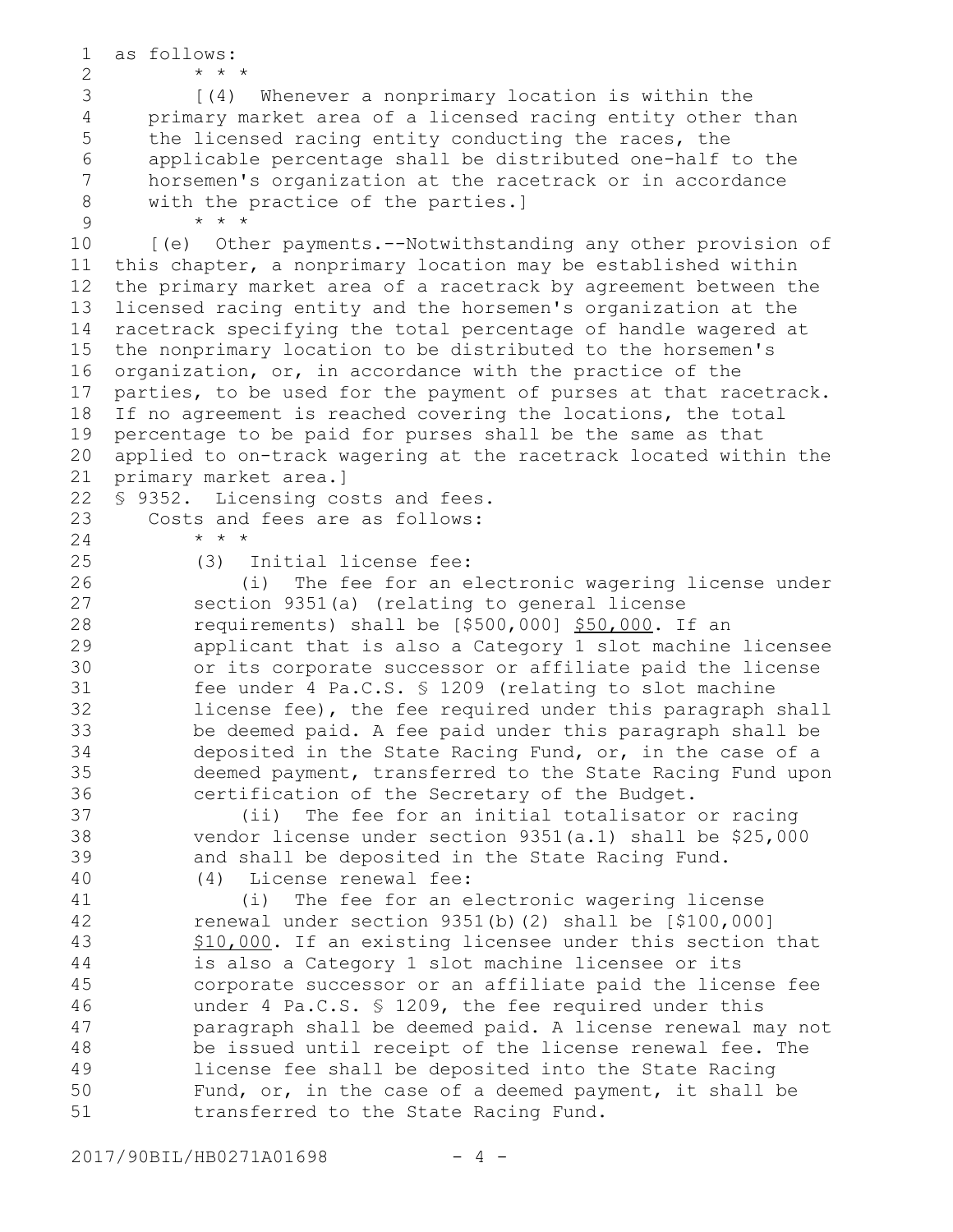(ii) The fee for the renewal of a totalisator or racing vendor license under section 9351(b)(1) shall be \$5,000 and shall be deposited in the State Racing Fund. \* \* \* § 9356. Operations. \* \* \* (b) Requirements.-- \* \* \* (2) A licensee shall [enter into an agreement with each licensed racing entity in this Commonwealth on whose races the licensee offers wagering regarding payment of host fees and any other applicable fees, costs or payments of any kind to be paid to the licensed racing entity. The licensed racing entity and the applicable horsemen's organization shall negotiate a separate agreement for contributions to the purse account.] contribute to the purse account in accordance with section 9331(d) (relating to pari-mutuel wagering at nonprimary locations). \* \* \* Section 1.3.Title 4 is amended by adding a part to read: PART I AMUSEMENTS GENERALLY Chapter 1. Preliminary Provisions (Reserved) 3. Fantasy Contests 5. Lottery 7. iLottery CHAPTER 1 PRELIMINARY PROVISIONS (Reserved) CHAPTER 3 FANTASY CONTESTS Subchapter A. General Provisions B. Administration C. Licensure D. Fiscal Provisions E. Miscellaneous Provisions SUBCHAPTER A GENERAL PROVISIONS Sec. 301. Scope of chapter. 302. Definitions. § 301. Scope of chapter. This chapter relates to fantasy contests. § 302. Definitions. The following words and phrases when used in this chapter shall have the meanings given to them in this section unless the context clearly indicates otherwise: "Board." The Pennsylvania Gaming Control Board. "Conduct of gaming." As defined in section 1103 (relating to 1 2 3 4 5 6 7 8 9 10 11 12 13 14 15 16 17 18 19 20 21 22 23 24 25 26 27 28 29 30 31 32 33 34 35 36 37 38 39 40 41 42 43 44 45 46 47 48 49 50 51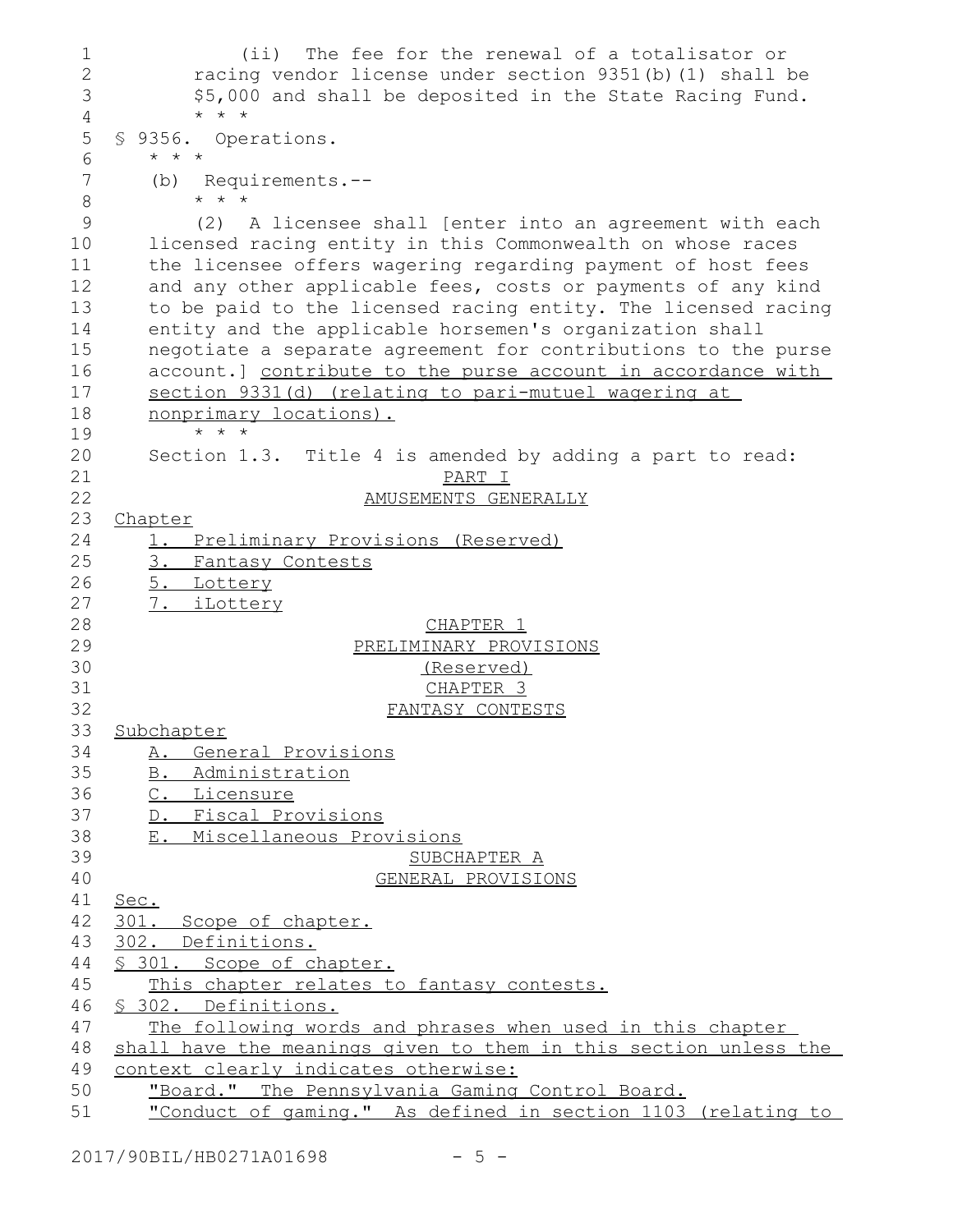| 1              | definitions).                                                    |
|----------------|------------------------------------------------------------------|
| $\overline{2}$ | "Controlling interest." Either of the following:                 |
| 3              | (1) For a publicly traded domestic or foreign                    |
| $\overline{4}$ | corporation, partnership, limited liability company or other     |
| 5              | form of publicly traded legal entity, a controlling interest     |
| $6\,$          | is an interest if a person's sole voting rights under State      |
| $\overline{7}$ | law or corporate articles or bylaws entitle the person to        |
| $\,8\,$        | elect or appoint one or more of the members of the board of      |
| $\mathcal{G}$  | directors or other governing board or the ownership or           |
| 10             | beneficial holding of 5% or more of the securities of the        |
| 11             | publicly traded corporation, partnership, limited liability      |
| 12             | company or other form of publicly traded legal entity, unless    |
| 13             | this presumption of control or ability to elect is rebutted      |
| 14             | by clear and convincing evidence.                                |
| 15             | (2) For a privately held domestic or foreign                     |
| 16             | corporation, partnership, limited liability company or other     |
| 17             | form of privately held legal entity, a controlling interest      |
| 18             | is the holding of securities of 15% or more in the legal         |
| 19             | entity, unless this presumption of control is rebutted by        |
| 20             | clear and convincing evidence.                                   |
| 21             | "Department." The Department of Revenue of the Commonwealth.     |
| 22             | "Entry fee." The cash or cash equivalent paid by a               |
| 23             | participant to a licensed operator in order to participate in a  |
| 24             | fantasy contest.                                                 |
| 25             | "Fantasy contest." An online fantasy or simulated game or        |
| 26             | contest with an entry fee and a prize or award administered by a |
| 27             | <u>licensed operator in which:</u>                               |
| 28             | The value of all prizes or awards offered to winning<br>(1)      |
| 29             | participants is established and made known to participants in    |
| 30             | advance of the contest.                                          |
| 31             | (2) All winning outcomes reflect the relative knowledge          |
| 32             | and skill of participants and are determined by accumulated      |
| 33             | statistical results of the performance of individuals,           |
| 34             | including athletes in the case of sports events.                 |
| 35             | (3) No winning outcome is based on the score, point              |
| 36             | spread or performance of a single actual team or combination     |
| 37             | of teams or solely on a single performance of an individual      |
| 38             | athlete or player in a single actual event.                      |
| 39             | "Fantasy contest account." The formal electronic system          |
| 40             | implemented by a licensed operator to record a participant's     |
| 41             | entry fees, prizes or awards and other activities related to     |
| 42             | participation in the licensed operator's fantasy contests.       |
| 43             | "Fantasy contest adjusted revenues." For each fantasy            |
| 44             | contest, the amount equal to the total amount of all entry fees  |
| 45             | collected from all participants entering the fantasy contest     |
| 46             | minus prizes or awards paid to participants in the fantasy       |
| 47             | contest, multiplied by the in-State percentage.                  |
| 48             | "Fantasy contest license." A license issued by the board         |
| 49             | authorizing a person to offer fantasy contests in this           |
| 50             | Commonwealth in accordance with this chapter.                    |
| 51             | "Fantasy contest terminal." A physical, land-based               |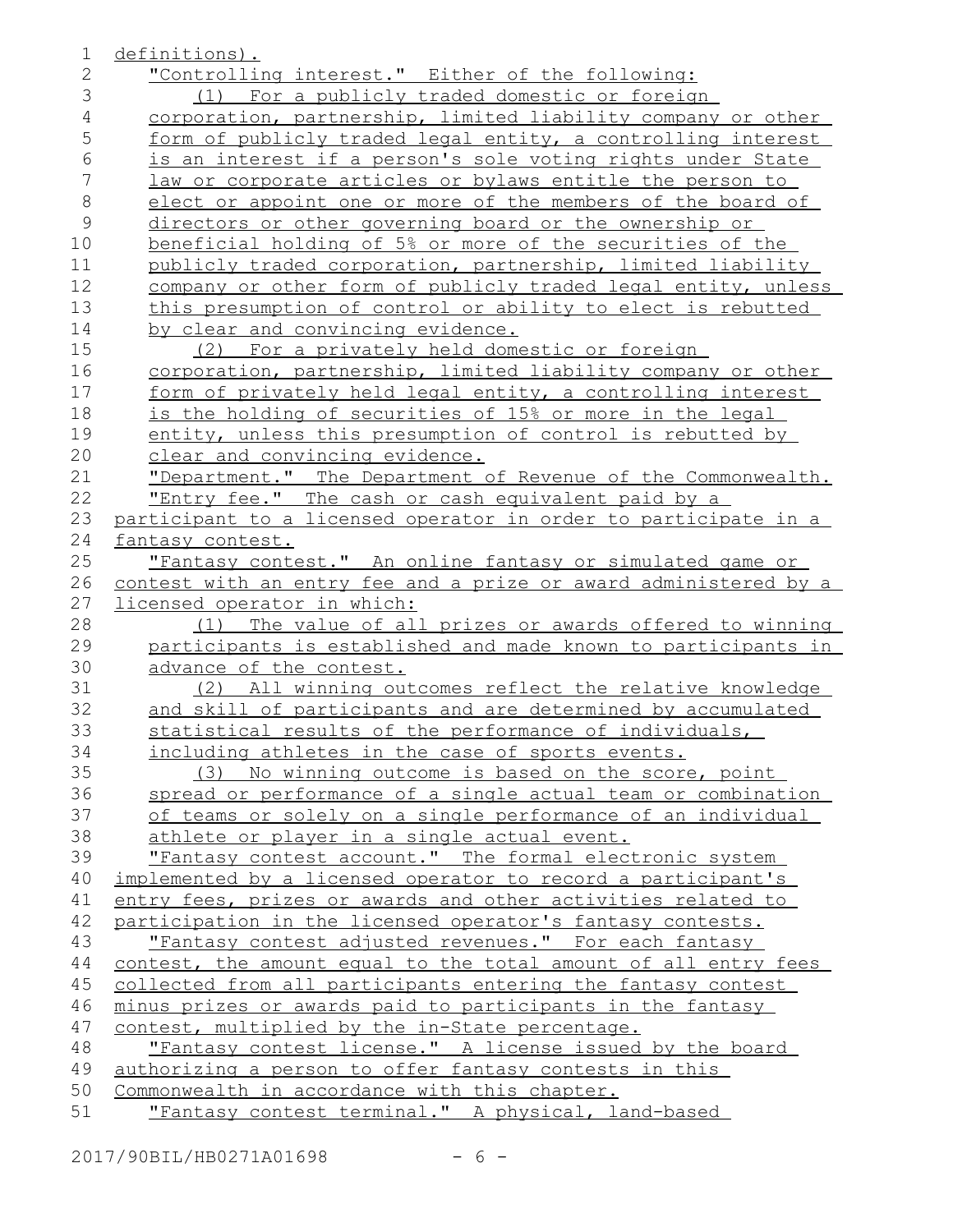| 1              | computerized or electronic terminal or similar device that                                  |
|----------------|---------------------------------------------------------------------------------------------|
| $\overline{2}$ | allows participants to:                                                                     |
| 3              | (1) register for a fantasy contest account;                                                 |
| $\sqrt{4}$     | (2) pay an entry fee;                                                                       |
| 5              | (3) select athletes for a fantasy contest;                                                  |
| $\epsilon$     | (4) receive winnings; or                                                                    |
| 7              | (5) otherwise participate in a fantasy contest.                                             |
| $\,8\,$        | "Gaming service provider." As defined in section 1103.                                      |
| $\mathsf 9$    | "In-State participant." An individual who participates in a                                 |
| 10             | fantasy contest conducted by a licensed operator and pays a fee                             |
| 11             | to a licensed operator from a location within this Commonwealth.                            |
| 12             | The term includes an individual who pays an entry fee through a                             |
| 13             | fantasy contest terminal within a licensed facility.                                        |
| 14             | "In-State percentage." For each fantasy contest, the                                        |
| 15             | percentage, rounded to the nearest tenth of a percent, equal to                             |
| 16             | the total entry fees collected from all in-State participants                               |
| 17             | divided by the total entry fees collected from all participants                             |
| 18             | in the fantasy contest.                                                                     |
| 19             | "Key employee." An individual who is employed by an                                         |
| 20             | applicant for a fantasy contest license or a licensed operator                              |
| 21             | in a director or department head capacity and who is empowered                              |
| 22             | to make discretionary decisions that regulate fantasy contest                               |
| 23             | operations as determined by the board.                                                      |
| 24             | "Licensed entity representative." A person, including an                                    |
| 25             | attorney, agent or lobbyist, acting on behalf of or authorized                              |
| 26             | to represent the interest of an applicant, licensee or other                                |
| 27             | person authorized by the board to engage in an act or activity                              |
| 28             | which is requlated under this chapter regarding a matter before,                            |
| 29             | or which may be reasonably be expected to come before, the                                  |
| 30             | board.                                                                                      |
| 31             | "Licensed gaming entity." As defined in section 1103.                                       |
| 32             | "Licensed operator." A person who holds a fantasy contest                                   |
| 33             | license.                                                                                    |
| 34<br>35       | "Participant." An individual who participates in a fantasy                                  |
| 36             | contest, whether the individual is located in this Commonwealth<br>or another jurisdiction. |
| 37             | "Person." A natural person, corporation, publicly traded                                    |
| 38             | corporation, foundation, organization, business trust, estate,                              |
| 39             | limited liability company, licensed corporation, trust,                                     |
| 40             | partnership, limited liability partnership, association or any                              |
| 41             | other form of legal business entity.                                                        |
| 42             | "Principal." An officer, director, person who directly holds                                |
| 43             | a beneficial interest in or ownership of the securities of an                               |
| 44             | applicant for a fantasy contest license or a licensed operator,                             |
| 45             | person who has a controlling interest in an applicant for a                                 |
| 46             | fantasy contest license or a licensed operator or who has the                               |
| 47             | ability to elect a majority of the board of directors of a                                  |
| 48             | licensed operator or to otherwise control a licensed operator,                              |
| 49             | lender or other licensed financial institution of an applicant                              |
| 50             | for a fantasy contest license or a licensed operator, other than                            |
| 51             | a bank or lending institution which makes a loan or holds a                                 |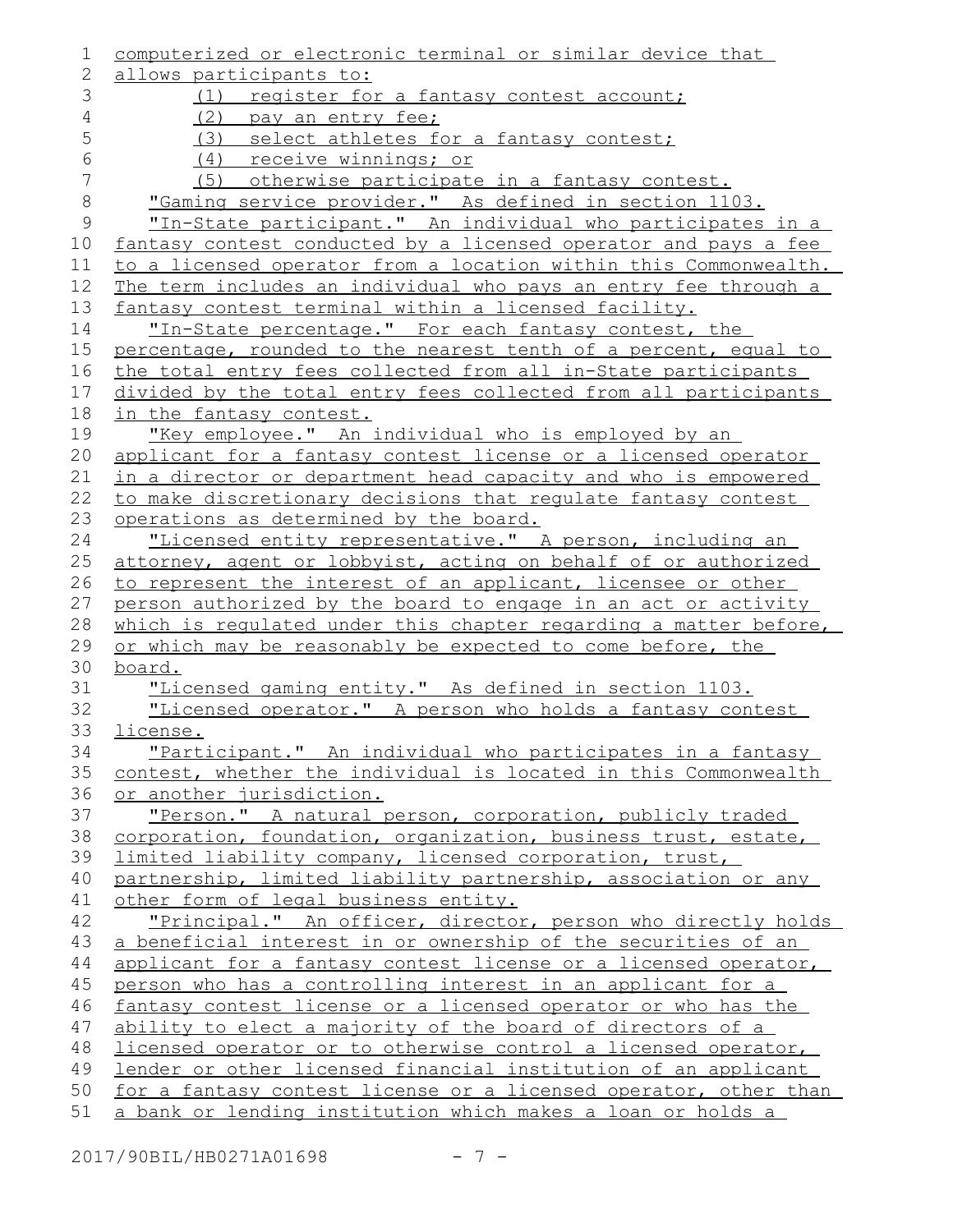| 1              | mortgage or other lien acquired in the ordinary course of              |
|----------------|------------------------------------------------------------------------|
| 2              | business, underwriter of an applicant for a fantasy contest            |
| 3              | license or a licensed operator or other person or employee of an       |
| 4              | applicant for a fantasy contest license or a licensed operator         |
| 5              | deemed to be a principal by the board.                                 |
| 6              | "Prize or award." Anything of value worth \$100 or more or             |
| $\overline{7}$ | any amount of cash or cash equivalents.                                |
| $\,8\,$        | "Publicly traded corporation." A person, other than an                 |
| $\mathcal{G}$  | individual, that:                                                      |
| 10             | (1) has a class or series of securities registered under               |
| 11             | the Securities Exchange Act of 1934 (48 Stat. 881, 15 U.S.C.           |
| 12             | § 78a et seq.) ;                                                       |
| 13             | is a registered management company under the<br>(2)                    |
| 14             | Investment Company Act of 1940 (54 Stat. 789, 15 U.S.C. §              |
| 15             | 80a-1 et seq.); or                                                     |
| 16             | (3) is subject to the reporting obligations imposed by                 |
| 17             | section 15(d) of the Securities Exchange Act of 1934 by                |
| 18             | reason of having filed a registration statement that has               |
| 19             | become effective under the Securities Act of 1933 (48 Stat.            |
| 20             | 74, 15 U.S.C. § 77a et seq.).                                          |
| 21             | "Script." A list of commands that a fantasy-contest-related            |
| 22             | computer program can execute that is created by a participant or       |
| 23             | third party not approved by the licensed operator to automate          |
| 24             | processes on a licensed operator's fantasy contest platform.           |
| 25             | "Season-long fantasy contest." A fantasy contest offered by            |
| 26             | a licensed operator that is conducted over an entire sports            |
| 27             | season.                                                                |
| 28             | SUBCHAPTER B                                                           |
| 29             | ADMINISTRATION                                                         |
| 30             | Sec.                                                                   |
| 31             | 311. General and specific powers of board.                             |
| 32             | 312. Temporary requiations.                                            |
| 33             | 313. Fantasy contest license appeals.                                  |
| 34             | 314. Board minutes and records.                                        |
| 35             | 315. Reports of board.                                                 |
| 36             | § 311. General and specific powers of board.                           |
| 37             | (a) General powers.--                                                  |
| 38             | (1) The board shall have requlatory authority over                     |
| 39             | licensed operators, principals and key employees and shall             |
| 40             | ensure the integrity of fantasy contests offered in this               |
| 41             | Commonwealth in accordance with this chapter.                          |
| 42             | (2) The board may employ individuals as necessary to                   |
| 43             | carry out the requirements of this chapter, who shall serve            |
| 44<br>45       | at the board's pleasure. An employee of the board shall be             |
|                | considered a State employee for purposes of 71 Pa.C.S. Pt.             |
| 46<br>47       | XXV (relating to retirement for State employees and                    |
| 48             | officers).<br>(b) Specific powers.--The board shall have the following |
| 49             | powers:                                                                |
| 50             | (1) At the board's discretion, to issue, approve, renew,               |
| 51             | revoke, suspend, condition or deny issuance of licenses.               |
|                |                                                                        |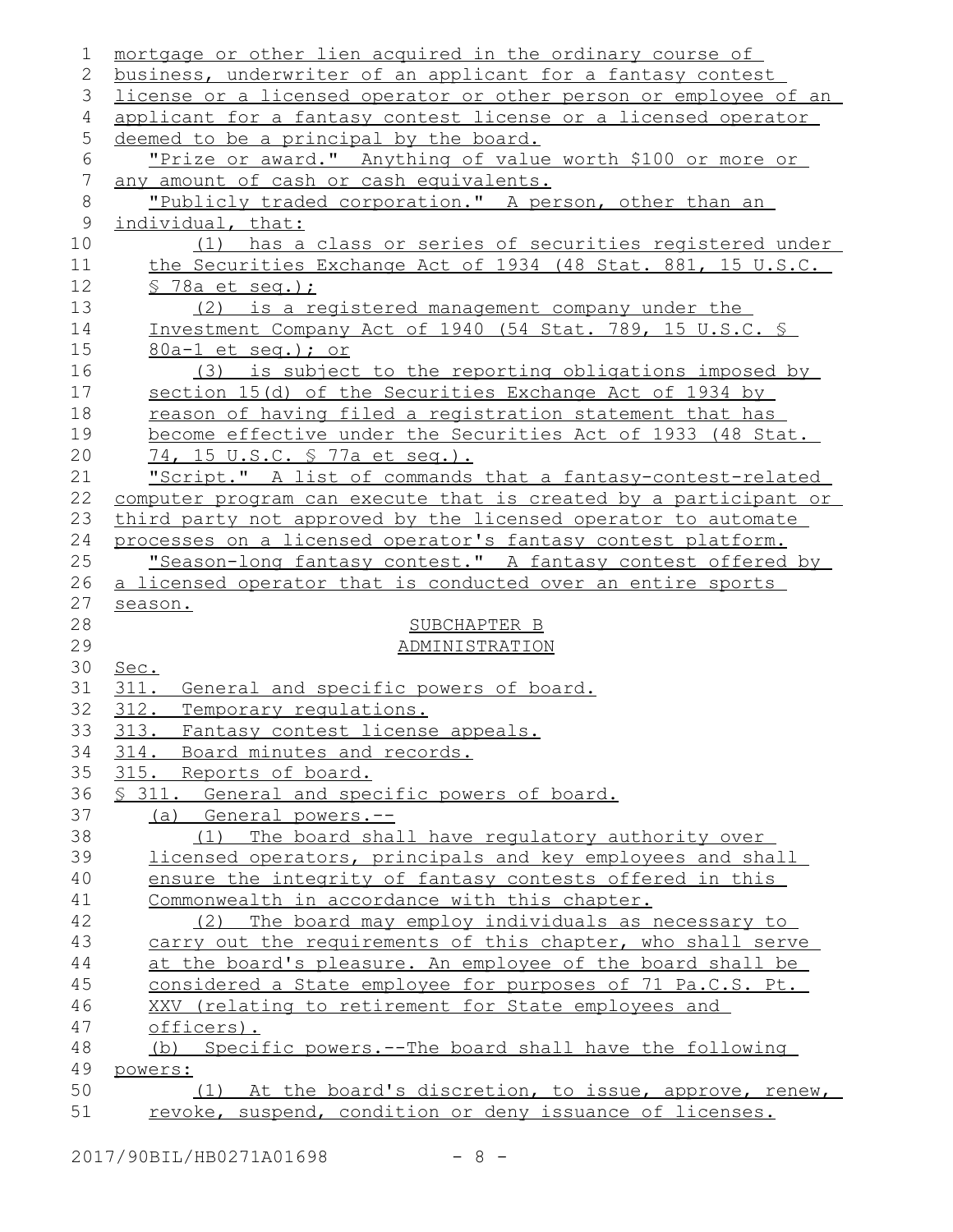(2) At the board's discretion, to suspend, condition or deny the issuance or renewal of a license or levy fines for any violation of this chapter. (3) To publish each January on the board's publicly accessible Internet website a complete list of all persons who applied for or held a fantasy contest license at any time during the preceding calendar year and the status of the application or fantasy contest license. (4) To prepare and, through the Governor, submit annually to the General Assembly an itemized budget consistent with Article VI of the act of April 9, 1929 (P.L.177, No.175), known as The Administrative Code of 1929, consisting of the amounts necessary to be appropriated by the General Assembly out of the accounts established under section 332 (relating to licensed operator deposits) required to meet the obligations under this chapter accruing during the period beginning July 1 of the following fiscal year. (5) In the event that, in any year, appropriations for the administration of this chapter are not enacted by June 30, any funds appropriated for the administration of this chapter which are unexpended, uncommitted and unencumbered at the end of a fiscal year shall remain available for expenditure by the board until the enactment of appropriation for the ensuing fiscal year. (6) To promulgate rules and regulations necessary for the administration and enforcement of this chapter. Except as provided in section 312 (relating to temporary regulations), regulations shall be adopted under the act of July 31, 1968 (P.L.769, No.240), referred to as the Commonwealth Documents Law, and the act of June 25, 1982 (P.L.633, No.181), known as the Regulatory Review Act. (7) To administer oaths, examine witnesses and issue subpoenas compelling the attendance of witnesses or the production of documents and records or other evidence or to designate officers or employees to perform duties required by this chapter. (8) At the board's discretion, to delegate any of the board's responsibilities under this chapter to the executive director of the board or other designated staff. (9) To require licensed operators and applicants for a fantasy contest license to submit any information or documentation necessary to ensure the proper regulation of fantasy contests in accordance with this chapter. (10) To require licensed operators, except for a licensed operator operating season-long fantasy contests that generate less than \$250,000 in season-long fantasy contest adjusted revenue, unless the board determines otherwise, to: (i) annually contract with a certified public accountant to conduct an independent audit in accordance with standards adopted by the American Institute of Certified Public Accountants to verify compliance with 1 2 3 4 5 6 7 8 9 10 11 12 13 14 15 16 17 18 19 20 21 22 23 24 25 26 27 28 29 30 31 32 33 34 35 36 37 38 39 40 41 42 43 44 45 46 47 48 49 50 51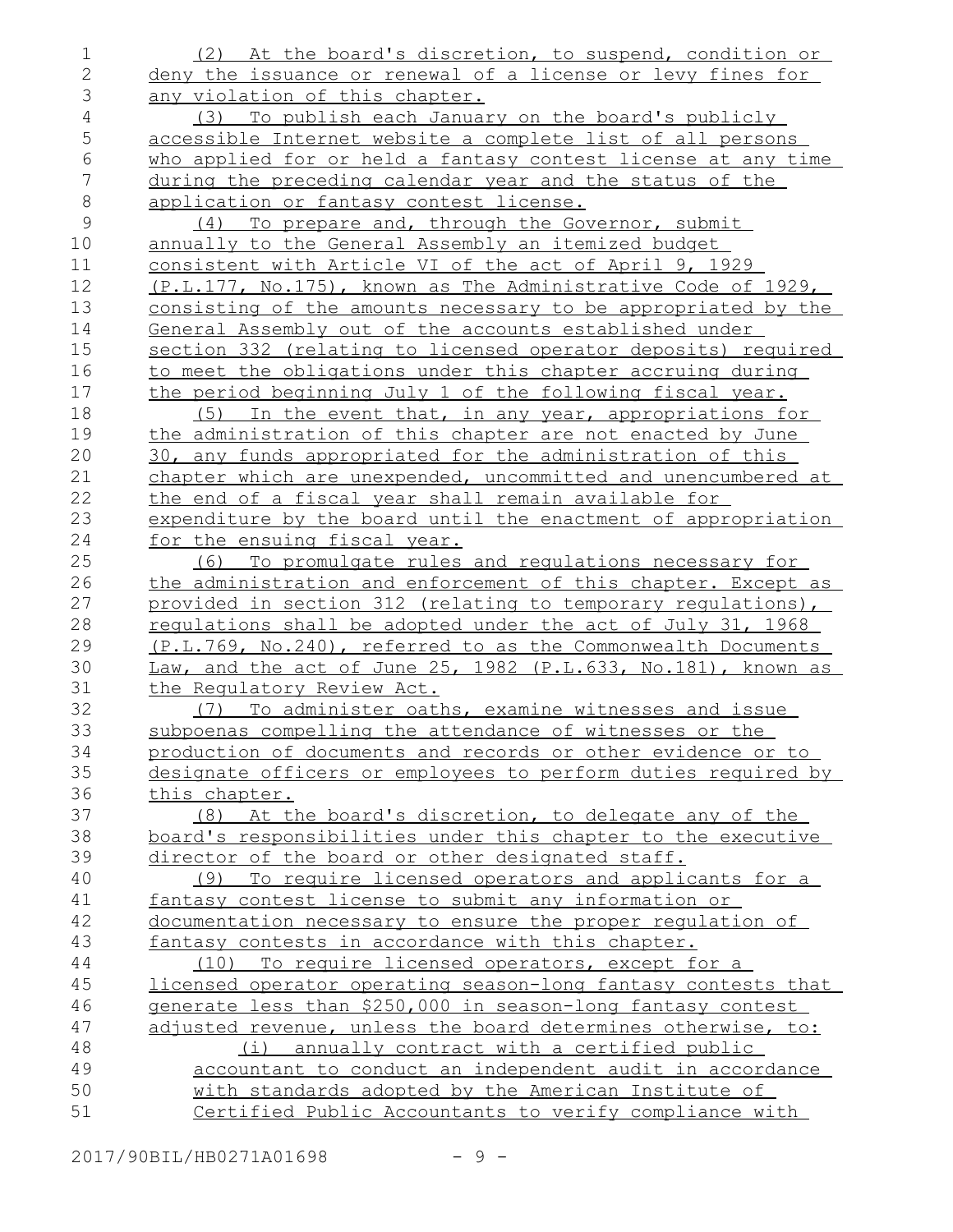| 1              | the provisions of this chapter and board regulations;                     |
|----------------|---------------------------------------------------------------------------|
| $\overline{2}$ | (ii) annually contract with a testing laboratory                          |
| 3              | approved by the board to verify compliance with the                       |
| $\sqrt{4}$     | provisions of this chapter and board requlations; and                     |
| 5              | (iii) annually submit to the board and department a                       |
| 6              | copy of the audit report required by subparagraph (i) and                 |
| 7              | submit to the board a copy of the report of the testing                   |
| $\,8\,$        | <u>laboratory required by subparagraph (ii).</u>                          |
| $\mathcal{G}$  | (11) In conjunction with the Department of Drug and                       |
| 10             | Alcohol Programs or successor agency, to develop a process by             |
| 11             | which licensed operators provide participants with a toll-                |
| 12             | free telephone number that provides individuals with                      |
| 13             | information on how to access appropriate treatment services               |
| 14             | for compulsive and problem play.                                          |
| 15             | (12) To promulgate regulations regarding the placement                    |
| 16             | and operation of fantasy contest terminals within licensed                |
| 17             | facilities and to ensure the integrity of fantasy contest                 |
| 18             | terminals.                                                                |
| 19             | (b.1) Licensed entity representative.--                                   |
| 20             | (1) A licensed entity representative shall register with                  |
| 21             | the board, in a manner prescribed by the board. The                       |
| 22             | registration shall include the name, employer or firm,                    |
| 23             | business address and business telephone number of both the                |
| 24             | licensed entity representative and any licensed operator,                 |
| 25             | applicant for licensure or other person being represented.                |
| 26             | (2) A licensed entity representative shall have an                        |
| 27             | affirmative duty to update its registration information on an             |
| 28             | ongoing basis. Failure to update shall be punishable by the               |
| 29             | board.                                                                    |
| 30             | The board shall maintain a list of licensed entity<br>(3)                 |
| 31             | representatives which shall contain the information required              |
| 32             | under paragraph (1) and shall be available for public                     |
| 33             | inspection at the offices of the board and on the board's                 |
| 34             | publicly accessible Internet website.                                     |
| 35             | (c) Exceptions.--Except as provided under section 342                     |
| 36             | (relating to licensed gaming entities), nothing in this section           |
| 37<br>38       | shall be construed to authorize the board:                                |
| 39             | (1) To require background investigations for employees,                   |
| 40             | other than key employees and principals, of an applicant for              |
| 41             | a fantasy contest license or a licensed operator.                         |
|                | (2) To require any additional permits or licenses not                     |
| 42<br>43       | specifically enumerated in this chapter.<br>§ 312. Temporary regulations. |
| 44             | (a) Promulgation.--In order to facilitate the prompt                      |
| 45             | implementation of this chapter, regulations promulgated by the            |
| 46             | board shall be deemed temporary requlations and shall expire no           |
| 47             | later than two years following the effective date of this                 |
| 48             | section. The board may promulgate temporary requiations not               |
| 49             | subject to:                                                               |
| 50             | (1) Sections 201, 202, 203 and 205 of the act of July                     |
| 51             | 31, 1968 (P.L.769, No.240), referred to as the Commonwealth               |
|                |                                                                           |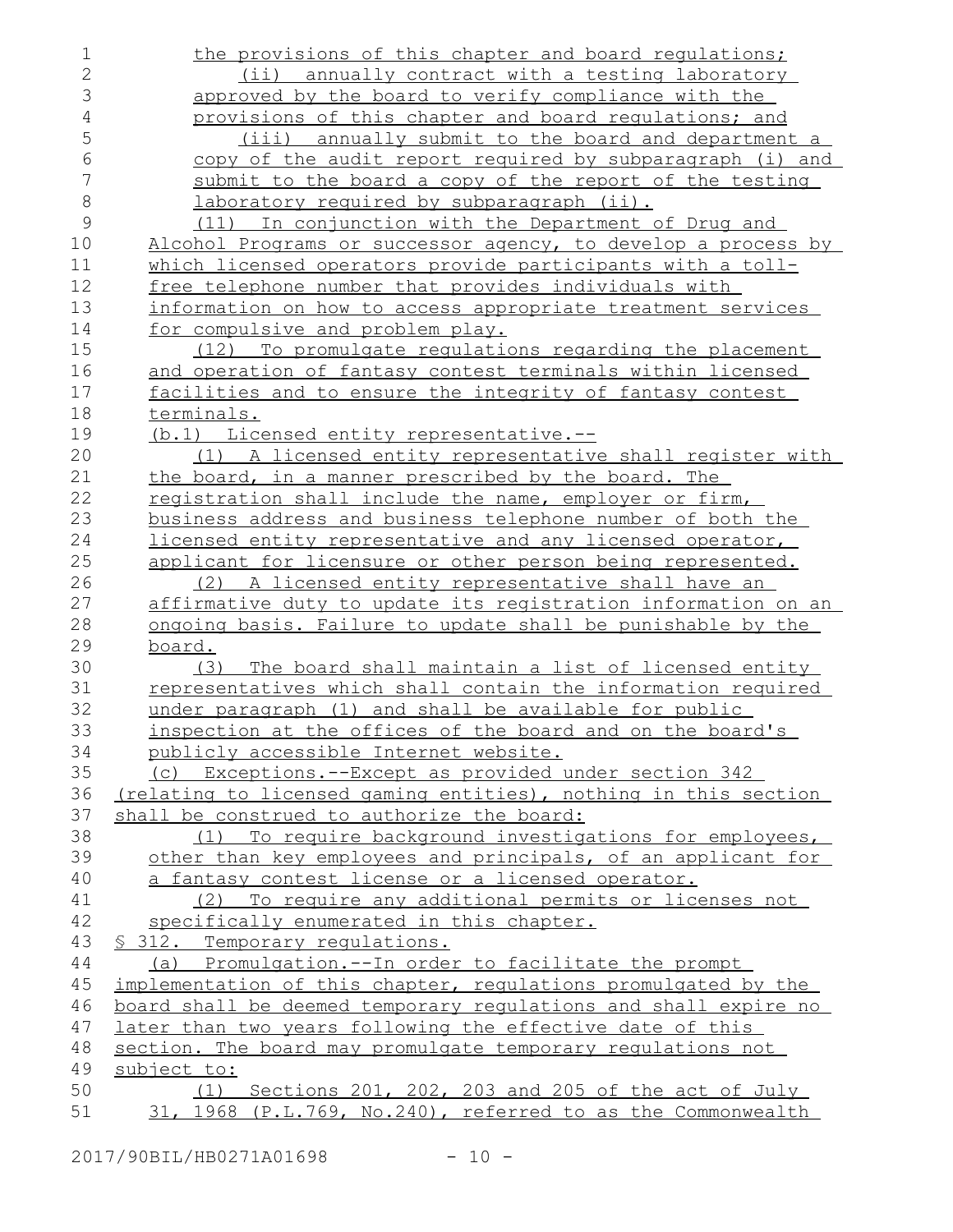| 1               | Documents Law.                                                   |
|-----------------|------------------------------------------------------------------|
| $\mathbf{2}$    | (2) Section 204(b) of the act of October 15, 1980                |
| 3               | (P.L.950, No.164), known as the Commonwealth Attorneys Act.      |
| $\overline{4}$  | The act of June 25, 1982 (P.L.633, No.181), known as<br>(3)      |
| 5               | the Requlatory Review Act.                                       |
| 6               | (b) Expiration.--Except for temporary requlations concerning     |
| $7\phantom{.0}$ | network connectivity, security and testing and compulsive and    |
| $\,8\,$         | problem play, the authority provided to the board to adopt       |
| $\mathsf 9$     | temporary regulations in subsection (a) shall expire no later    |
| 10              | than two years following the effective date of this section.     |
| 11              | Regulations adopted after this period shall be promulgated as    |
| 12              | provided by law.                                                 |
| 13              | § 313. Fantasy contest license appeals.                          |
| 14              | An applicant may appeal any final order, determination or        |
| 15              | decision of the board involving the approval, issuance, denial,  |
| 16              | revocation or conditioning of a fantasy contest license in       |
| 17              | accordance with 2 Pa.C.S. Chs. 5 Subch. A (relating to practice  |
| 18              | and procedure of Commonwealth agencies) and 7 Subch. A (relating |
| 19              | to judicial review of Commonwealth agency action).               |
| 20              | § 314. Board minutes and records.                                |
| 21              | (a) Record of proceedings. -- The board shall maintain a         |
| 22              | record of all proceedings held at public meetings of the board.  |
| 23              | The verbatim transcript of the proceedings shall be the property |
| 24              | of the board and shall be prepared by the board upon the request |
| 25              | of any board member or upon the request of any other person and  |
| 26              | the payment by that person of the costs of preparation.          |
| 27              | (b) Applicant information.--                                     |
| 28              | The board shall maintain a list of all applicants<br>(1)         |
| 29              | for a fantasy contest license. The list shall include a          |
| 30              | record of all actions taken with respect to each applicant.      |
| 31              | The list shall be open to public inspection during the normal    |
| 32              | business hours of the board.                                     |
| 33              | (2)<br>Information under paragraph (1) regarding an              |
| 34              | applicant whose fantasy contest license has been denied,         |
| 35              | revoked or not renewed shall be removed from the list after      |
| 36              | seven years from the date of the action.                         |
| 37              | Other files and records.--The board shall maintain such<br>(C)   |
| 38              | other files and records as it may deem appropriate.              |
| 39              | (d) Confidentiality of information.--                            |
| 40              | (1) The following information submitted by an applicant          |
| 41              | for a fantasy contest license under section 322 (relating to     |
| 42              | application) or otherwise obtained by the board as part of a     |
| 43              | background or other investigation from any source shall be       |
| 44              | confidential and withheld from public disclosure:                |
| 45              | (i) All information relating to character, honesty               |
| 46              | and integrity, including family, habits, reputation,             |
| 47              | history of criminal activity, business activities,               |
| 48              | financial affairs and business, professional and personal        |
| 49              | associations.                                                    |
| 50              | (ii) Nonpublic personal information, including home              |
| 51              | addresses, telephone numbers and other personal contact          |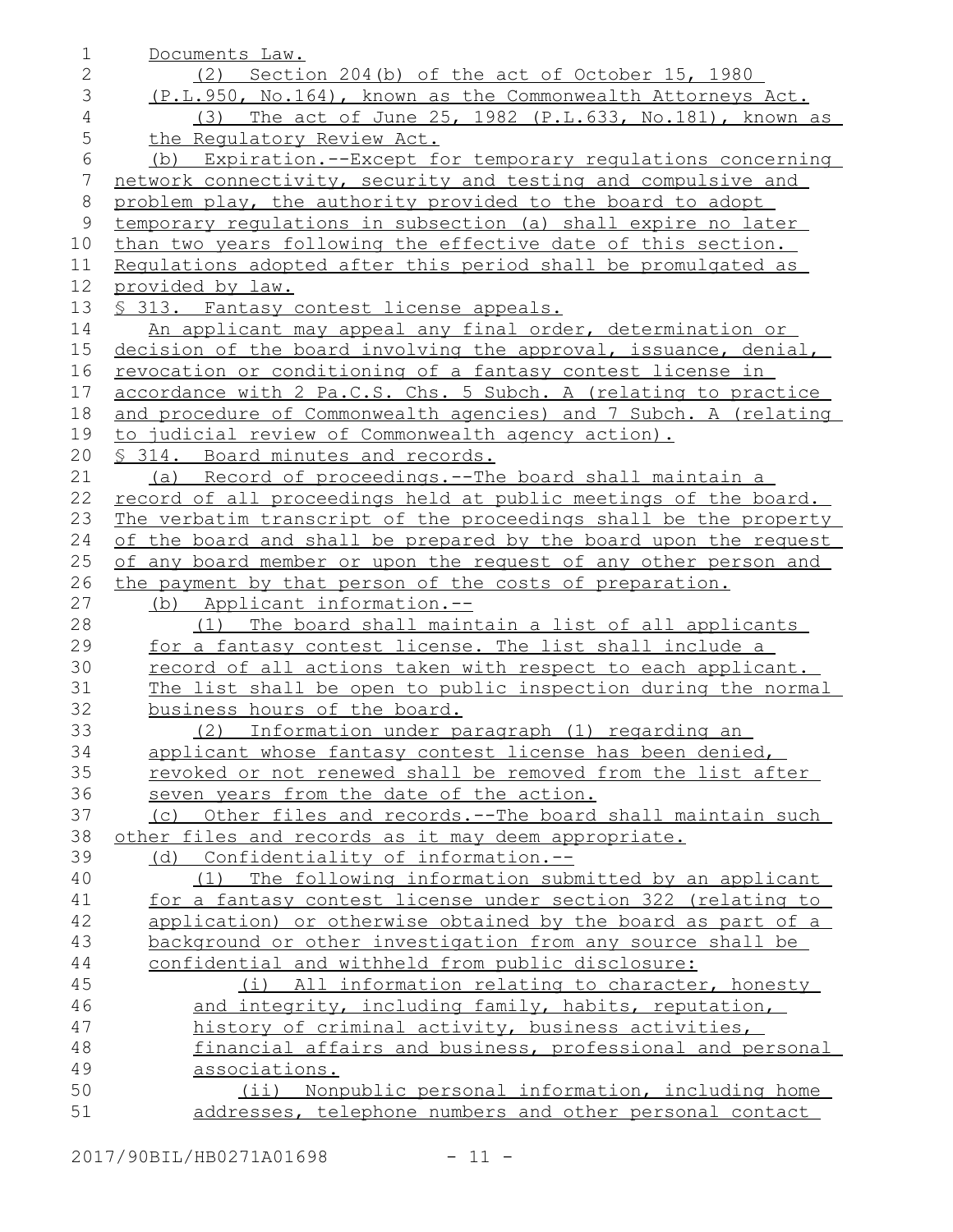| 1          | information, Social Security numbers, educational                  |
|------------|--------------------------------------------------------------------|
| 2          | records, memberships, medical records, tax returns and             |
| 3          | declarations, actual or proposed compensation, financial           |
| $\sqrt{4}$ | account records, creditworthiness or financial condition           |
| 5          | <u>relating to an applicant.</u>                                   |
| 6          | (iii) Information relating to proprietary                          |
| 7          | information, trade secrets, patents or exclusive                   |
| 8          | licenses, architectural and engineering plans and                  |
| 9          | information relating to competitive marketing materials            |
| 10         | and strategies that may include customer-identifying               |
| 11         | information or customer prospects for services subject to          |
| 12         | competition.                                                       |
| 13         | (iv) Information with respect to which there is a                  |
| 14         | reasonable possibility that public release or inspection           |
| 15         | of the information would constitute an unwarranted                 |
| 16         |                                                                    |
|            | invasion into personal privacy of an individual as                 |
| 17         | determined by the board.                                           |
| 18         | Records of an applicant for a fantasy contest<br>$(\triangledown)$ |
| 19         | license or a licensed operator not required to be filed            |
| 20         | with the Securities and Exchange Commission by issuers             |
| 21         | that either have securities registered under section 12            |
| 22         | of the Securities Exchange Act of 1934 (48 Stat. 881, 15           |
| 23         | U.S.C. § 781) or are required to file reports under                |
| 24         | section 15(d) of the Securities Exchange Act of 1934 (48           |
| 25         | Stat. 881, 15 U.S.C. § 780)                                        |
| 26         | (vi) Records considered nonpublic matters or                       |
| 27         | information by the Securities and Exchange Commission as           |
| 28         | provided by 17 CFR 200.80 (relating to commission records          |
| 29         | <u>and information).</u>                                           |
| 30         | (vii) Financial or security information deemed                     |
| 31         | confidential by the board upon a showing of good cause by          |
| 32         | the applicant for a fantasy contest license or licensed            |
| 33         | operator.                                                          |
| 34         | (2) No claim of confidentiality may be made regarding              |
| 35         | any criminal history record information that is available to       |
| 36         | the public under 18 Pa.C.S. § 9121(b) (relating to general         |
| 37         | requlations).                                                      |
| 38         | (3) No claim of confidentiality shall be made regarding            |
| 39         | any record in possession of the board that is otherwise            |
| 40         | publicly available from a Commonwealth agency, local agency        |
| 41         | or another jurisdiction.                                           |
| 42         | The information made confidential under this section<br>(4)        |
| 43         | shall be withheld from public disclosure, in whole or in           |
| 44         | part, except that any confidential information shall be            |
| 45         | released upon the order of a court of competent jurisdiction       |
| 46         | or, with the approval of the Attorney General, to a duly           |
| 47         | authorized law enforcement agency or shall be released to the      |
| 48         | public, in whole or in part, to the extent that such release       |
| 49         | is requested by an applicant for a fantasy contest license or      |
| 50         | licensed operator and does not otherwise contain confidential      |
| 51         | information about another person.                                  |

2017/90BIL/HB0271A01698 - 12 -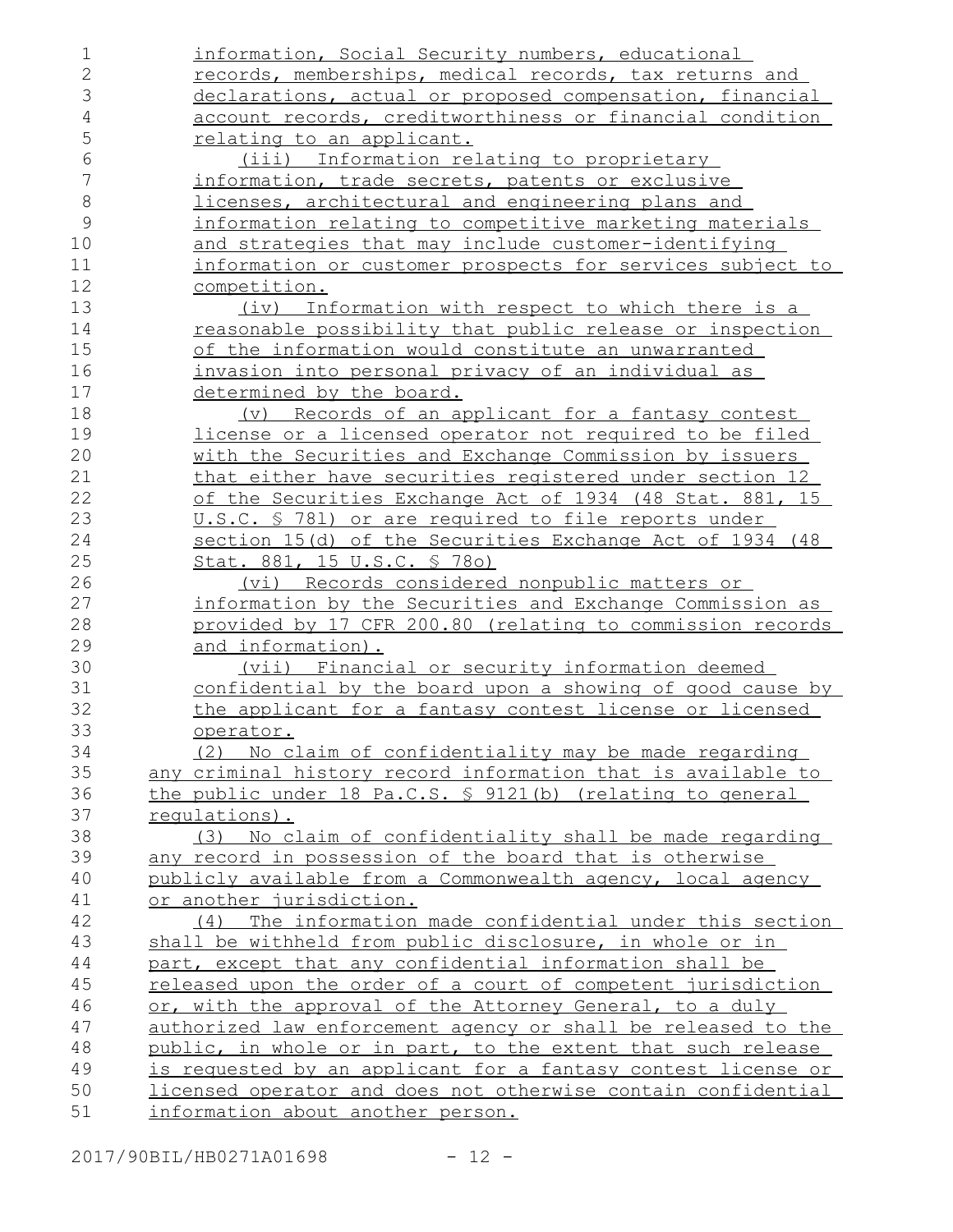| $\mathbf 1$  | The board may seek a voluntary waiver of<br>(5)                  |
|--------------|------------------------------------------------------------------|
| $\mathbf{2}$ | confidentiality from an applicant for a fantasy contest          |
| 3            | license or a licensed operator, but may not require an           |
| 4            | applicant or licensed operator to waive any confidentiality      |
| 5            | provided for in this subsection as a condition for the           |
| 6            | approval of an application, renewal of a fantasy contest         |
| 7            | license or any other action of the board.                        |
| $\,8\,$      | (e) Notice.--Notice of the contents of any information,          |
| $\mathsf{S}$ | except to a duly authorized law enforcement agency under this    |
| 10           | section, shall be given to an applicant or licensee in a manner  |
| 11           | prescribed by the rules and regulations adopted by the board.    |
| 12           | (f) Information held by department.--Files, records, reports     |
| 13           | and other information in the possession of the department        |
| 14           | pertaining to licensed operators shall be made available to the  |
| 15           | board as may be necessary for the effective administration of    |
| 16           | this chapter.                                                    |
| 17           | § 315. Reports of board.                                         |
| 18           | (a) General rule.--The annual report submitted by the board      |
| 19           | under section 1211 (relating to reports of board) shall include  |
| 20           | the following information on the conduct of fantasy contests:    |
| 21           | Total fantasy contest adjusted revenues.<br>(1)                  |
| 22           | (2) All taxes, fees, fines and other revenue collected           |
| 23           | from licensed operators during the previous year. The            |
| 24           | department shall collaborate with the board to carry out the     |
| 25           | requirements of this section.                                    |
| 26           | (3) At the board's discretion, any other information             |
| 27           | related to the conduct of fantasy contests or licensed           |
| 28           | operators.                                                       |
| 29           | (b) Licensed operators.--The board may require licensed          |
| 30           | operators to provide information to the board to assist in the   |
| 31           | preparation of the report.                                       |
| 32           | SUBCHAPTER C                                                     |
| 33           | LICENSURE                                                        |
| 34           |                                                                  |
| 35           | Sec.<br>321. General prohibition.                                |
| 36           | 322. Application.                                                |
| 37           | 323. Issuance and denial of license.                             |
| 38           | 324. License renewal.                                            |
| 39           | 325. Conditions of licensure.                                    |
| 40           | 326. Prohibitions.                                               |
| 41           | 327. Change in ownership or control of licensed operators.       |
|              | 328. Penalties.                                                  |
| 42           |                                                                  |
| 43           | § 321. General prohibition.                                      |
| 44           | (a) General rule.--Except as provided for in subsection (b),     |
| 45           | no person may offer or otherwise make available for play in this |
| 46           | Commonwealth a fantasy contest without a fantasy contest license |
| 47           | issued by the board.                                             |
| 48           | Existing activity.--A person who applies for or renews a<br>(b)  |
| 49           | fantasy contest license in accordance with this chapter may      |
| 50           | operate during the application or renewal period unless:         |
| 51           | The board has reasonable cause to believe the person<br>(1)      |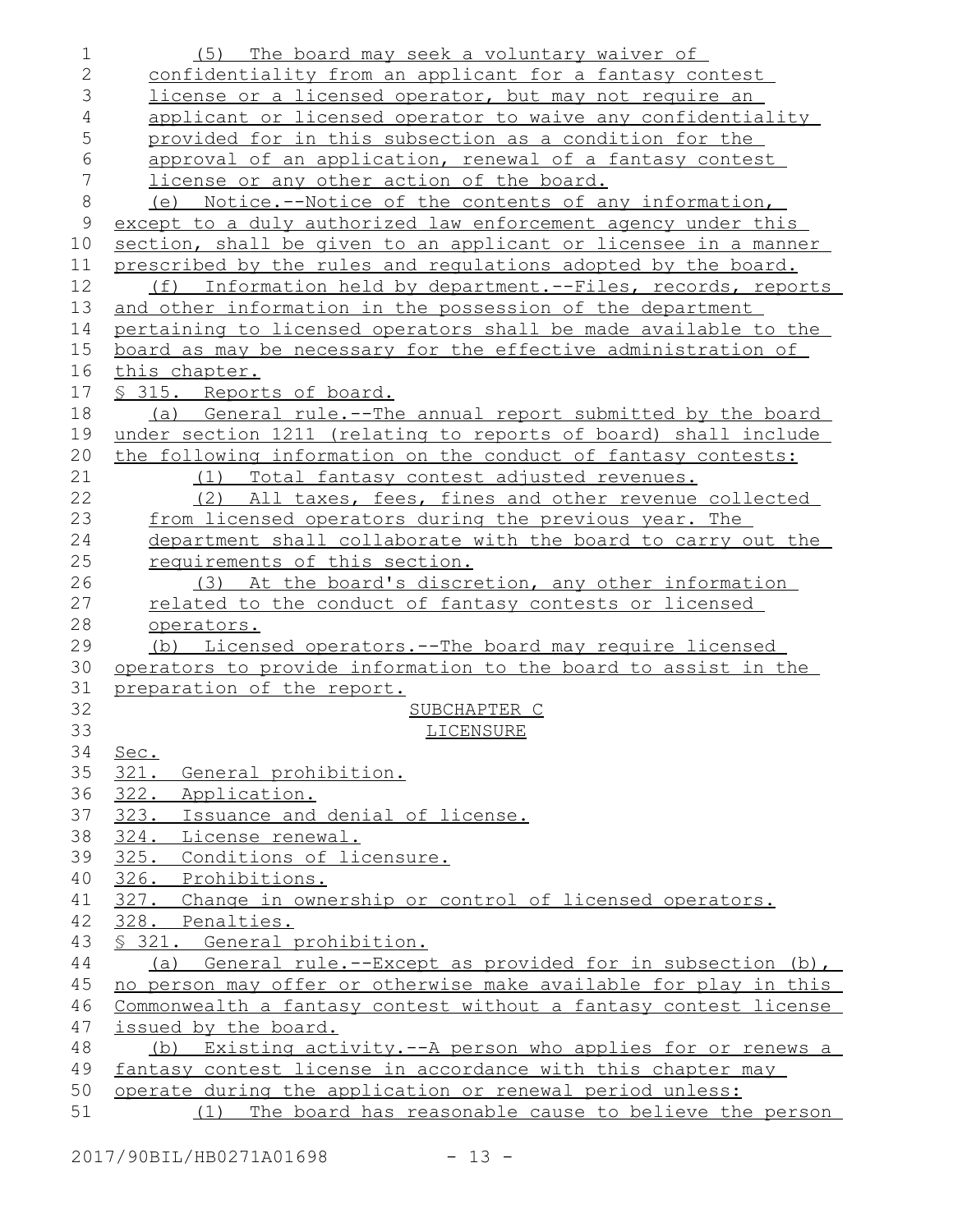| 1              | is or may be in violation of the provisions of this chapter.       |
|----------------|--------------------------------------------------------------------|
| $\overline{2}$ | (2) The board requires the person to suspend the                   |
| 3              | operation of any fantasy contest until the license is issued       |
| 4              | or renewed.                                                        |
| 5              | § 322. Application.                                                |
| 6              | Form and information. -- An application for a license<br>(a)       |
| 7              | shall be submitted on a form and in manner as shall be required    |
| $\,8\,$        | by the board. An application for a fantasy contest license shall   |
| 9              | contain the following information:                                 |
| 10             | (1) (i) if an individual, the name, Federal employer               |
| 11             | identification number and principal address of the                 |
| 12             | applicant;                                                         |
| 13             | (ii) if a corporation, the state of its                            |
| 14             | incorporation, the full name and address of each officer           |
| 15             | and director thereof;                                              |
| 16             | (iii) if a foreign corporation, whether it is                      |
| 17             | qualified to do business in this Commonwealth; and                 |
| 18             | (iv) if a partnership or joint venture, the name and               |
| 19             | address of each officer thereof.                                   |
| 20             | The name and address of the person having custody of<br>(2)        |
| 21             | the applicant's financial records.                                 |
| 22             | (3) The names and addresses of key employees.                      |
| 23             | (4) The names and addresses of each of the applicant's             |
| 24             | principals.                                                        |
| 25             | Information, documentation and assurances related to<br>(5)        |
| 26             | financial and criminal history as the board deems necessary        |
| 27             | to establish by clear and convincing evidence the financial        |
| 28             | stability, integrity and responsibility of the applicant and       |
| 29             | the applicant's key employees and principals.                      |
| 30             | (6) Information and documentation necessary to establish           |
| 31             | the applicant's ability to comply with section 325 (relating       |
| 32             | to conditions of licensure).                                       |
| 33             | (7) Any other information required by the board.                   |
| 34             | (b) Nonrefundable application fee.--Each application               |
| 35             | submitted under this chapter shall be accompanied by a             |
| 36             | nonrefundable application fee, which shall be established by the   |
| 37             | board, and which may not exceed the amount necessary to            |
| 38             | reimburse the board for all costs incurred by the board for        |
| 39             | <u>fulfilling the requirements of this section and section 323</u> |
| 40             | <u>(relating to issuance and denial of license).</u>               |
| 41             | (c) Additional information.--A person applying for a fantasy       |
| 42             | contest license shall have the continuing duty to provide          |
| 43             | information required by the board and to cooperate in any          |
| 44             | inquiry or investigation.                                          |
| 45             | (d) Abbreviated application process.--The board, at its            |
| 46             | discretion, may establish an abbreviated application process for   |
| 47             | a fantasy contest license for persons that are also licensed       |
| 48             | gaming entities. The abbreviated application may only require      |
| 49             | information not in possession of the board that is necessary to    |
| 50             | fulfill the requirements of this chapter.                          |
| 51             | § 323. Issuance and denial of license.                             |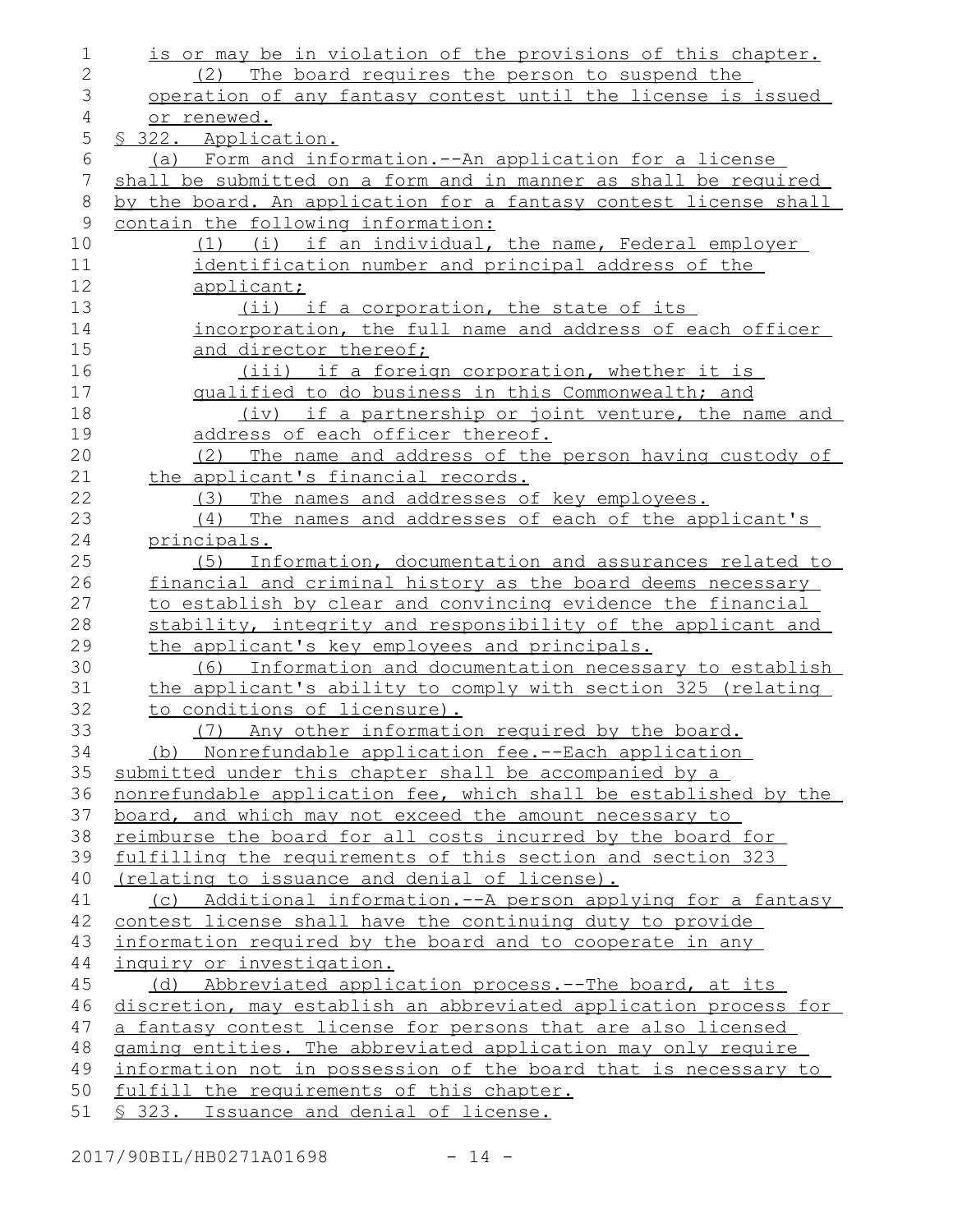| 1              | (a) Duty to review applications.--The board shall review all                                                                    |
|----------------|---------------------------------------------------------------------------------------------------------------------------------|
| $\mathbf{2}$   | applications for a license and shall issue a license to any                                                                     |
| 3              | applicant that:                                                                                                                 |
| $\overline{4}$ | (1) Has submitted a completed application and paid the                                                                          |
| 5              | nonrefundable application fee as required by the board under                                                                    |
| $6\,$          | section 322 (relating to application).                                                                                          |
| 7              | Has demonstrated that the applicant has the<br>(2)                                                                              |
| $\,8\,$        | financial stability, integrity and responsibility to comply                                                                     |
| $\mathsf 9$    | with the provisions of this chapter and regulations                                                                             |
| 10             | established by the board.                                                                                                       |
| 11             | (3) Has not been denied a license under subsection (b).                                                                         |
| 12             | (b) Reasons to deny applications.--The board may deny an                                                                        |
| 13             | application for a license if the applicant:                                                                                     |
| 14             | (1) has knowingly made a false statement of material                                                                            |
| 15             | fact or has deliberately failed to disclose any information                                                                     |
| 16             | requested;                                                                                                                      |
| 17             | (2) employs a principal or key employee who has been                                                                            |
| 18             | convicted of a felony, a crime of moral turpitude or any                                                                        |
| 19             | criminal offense involving dishonesty or breach of trust                                                                        |
| 20             | within 10 years prior to the date of the application for                                                                        |
| 21             | license;                                                                                                                        |
| 22             | has at any time knowingly failed to comply with the<br>(3)                                                                      |
| 23             | provisions of this chapter or of any requirements of the                                                                        |
| 24             | board;                                                                                                                          |
| 25             | (4) has had a registration, permit or license to conduct                                                                        |
| 26             | fantasy contests denied or revoked in any other jurisdiction;                                                                   |
| 27             | (5) has legally defaulted in the payment of any                                                                                 |
| 28             | obligation or debt due to the Commonwealth or is not                                                                            |
| 29             | compliant with taxes due; or                                                                                                    |
| 30             | (6) is not qualified to do business in this Commonwealth                                                                        |
| 31             | or is not subject to the jurisdiction of the courts of the                                                                      |
| 32             | Commonwealth.                                                                                                                   |
| 33             | (c) Time period for review.--The board shall conclude its                                                                       |
| 34             | review of an application for a fantasy contest license within                                                                   |
| 35             | 120 days of receipt of the completed application. If the license                                                                |
| 36             | is not issued, the board shall provide the applicant with the                                                                   |
| 37             | justification for not issuing the license with specificity.                                                                     |
| 38             | (d) License fee.--                                                                                                              |
| 39             | (1) Within 30 days of the board issuing a fantasy                                                                               |
| 40             | contest license, an applicant shall pay to the board a                                                                          |
| 41             | license fee of \$50,000.                                                                                                        |
| 42             | (2) The license fee collected under this subsection                                                                             |
| 43             | shall be deposited into the General Fund.                                                                                       |
| 44             | (3) If an applicant fails to pay the fee required by                                                                            |
| 45             | this subsection, the board shall suspend or revoke the                                                                          |
| 46             | applicant's fantasy contest license until payment of the                                                                        |
| 47             | license fee is received.                                                                                                        |
| 48             | (e) Abbreviated approval process.--The board, at its                                                                            |
| 49<br>50       | discretion, may establish an abbreviated approval process for<br>the issuance of a fantasy contest license to a licensed gaming |
| 51             | entity whose slot machine license under Chapter 13 (relating to                                                                 |
|                |                                                                                                                                 |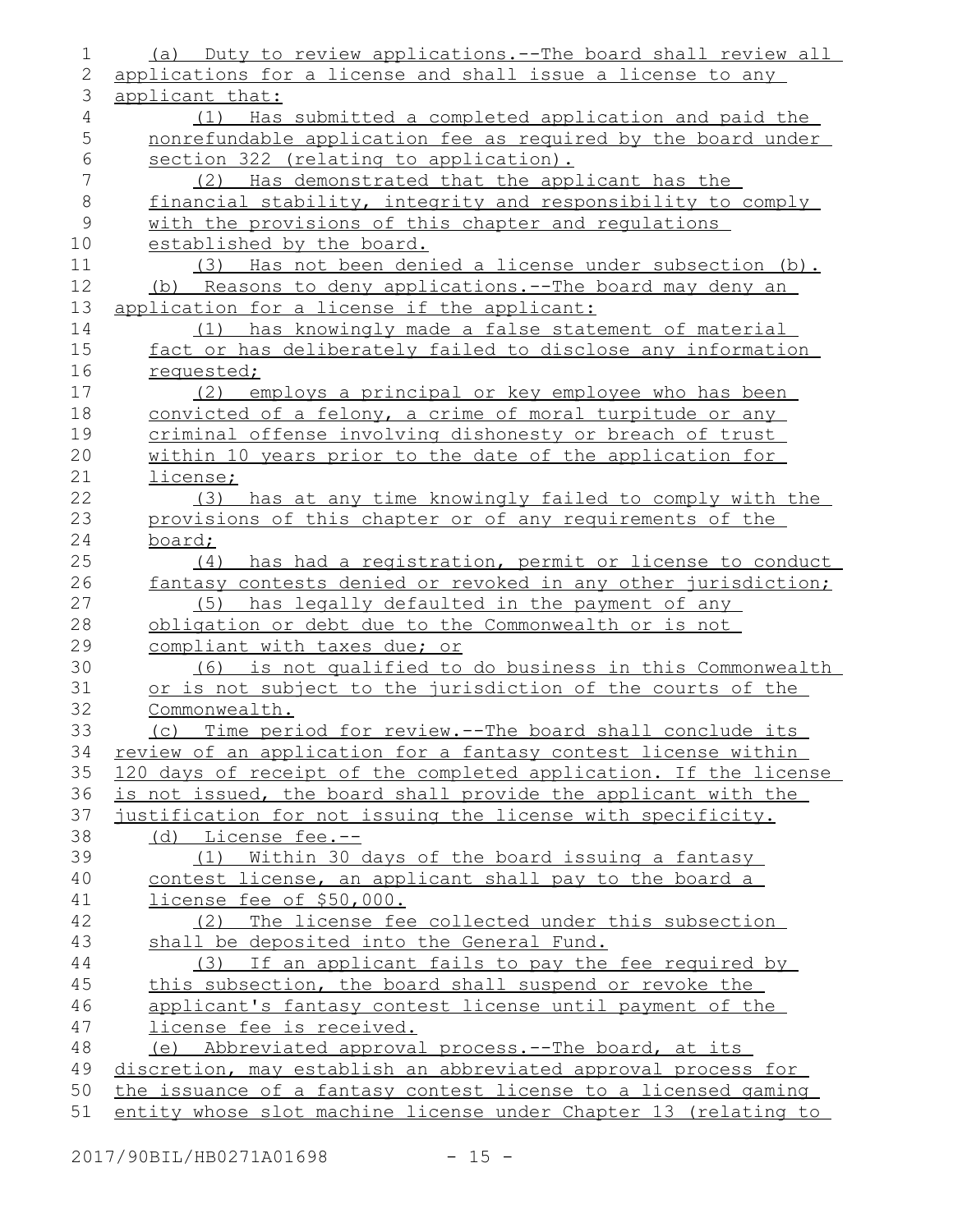| l,            | licenses) and table game operation certificate under Chapter 13A |
|---------------|------------------------------------------------------------------|
| 2             | <u>(relating to table games) are in good standing.</u>           |
| 3             | § 324. License renewal.                                          |
| 4             | $(a)$ Renewal.--                                                 |
| 5             | (1) A license issued under this chapter shall be valid           |
| 6             | for a period of five years.                                      |
| 7             | Nothing in this subsection shall be construed to<br>(2)          |
| 8             | relieve a licensed operator of the affirmative duty to notify    |
| $\mathcal{G}$ | the board of any changes relating to the status of its           |
| 10            | fantasy contest license or to any other information contained    |
| 11            | in the application materials on file with the board.             |
| 12            | The application for renewal of a fantasy contest<br>(3)          |
| 13            | license must be submitted at least 90 days prior to the          |
| 14            | expiration of the license and include an update of the           |
| 15            | information contained in the initial application for a           |
| 16            | fantasy contest license. A fantasy contest license for which     |
| 17            | a completed renewal application and fee as required under        |
| 18            | subsection (c) has been received by the board shall continue     |
| 19            | in effect unless and until the board sends written               |
| 20            | notification to the licensed operator that the board has         |
| 21            | denied the renewal of the license.                               |
| 22            | (b) Revocation or failure to renew.--                            |
| 23            | (1) In addition to any other sanction the board may              |
| 24            | impose under this chapter, the board may at its discretion       |
| 25            | suspend, revoke or deny renewal of a fantasy contest license     |
| 26            | issued under this chapter if it receives information that:       |
| 27            | (i) the applicant or any of the applicant's key                  |
| 28            | employees or principals are in violation of any provision        |
| 29            | of this chapter;                                                 |
| 30            | (ii) the applicant has furnished the board with                  |
| 31            | false or misleading information;                                 |
| 32            | (iii) the information contained in the applicant's               |
| 33            | initial application or any renewal application is no             |
| 34            | longer true and correct;                                         |
| 35            | (iv) the applicant has failed to remit taxes or                  |
| 36            | assessments required under section 331 (relating to              |
| 37            | fantasy contest tax), 332 (relating to licensed operator         |
| 38            | deposits) or 333 (relating to responsibility and                 |
| 39            | authority of department); or                                     |
| 40            | (v) the applicant has legally defaulted in the                   |
| 41            | payment of any obligation or debt due to the                     |
| 42            | Commonwealth.                                                    |
| 43            | (2) In the event of a revocation or failure to renew,            |
| 44            | the applicant's authorization to conduct fantasy contests        |
| 45            | shall immediately cease and all fees paid in connection with     |
| 46            | the application shall be deemed to be forfeited.                 |
| 47            | (3) In the event of a suspension, the applicant's                |
| 48            | authorization to conduct fantasy contests shall immediately      |
| 49            | cease until the board has notified the applicant that the        |
| 50<br>51      | suspension is no longer in effect.                               |
|               | (c) Renewal fee.--                                               |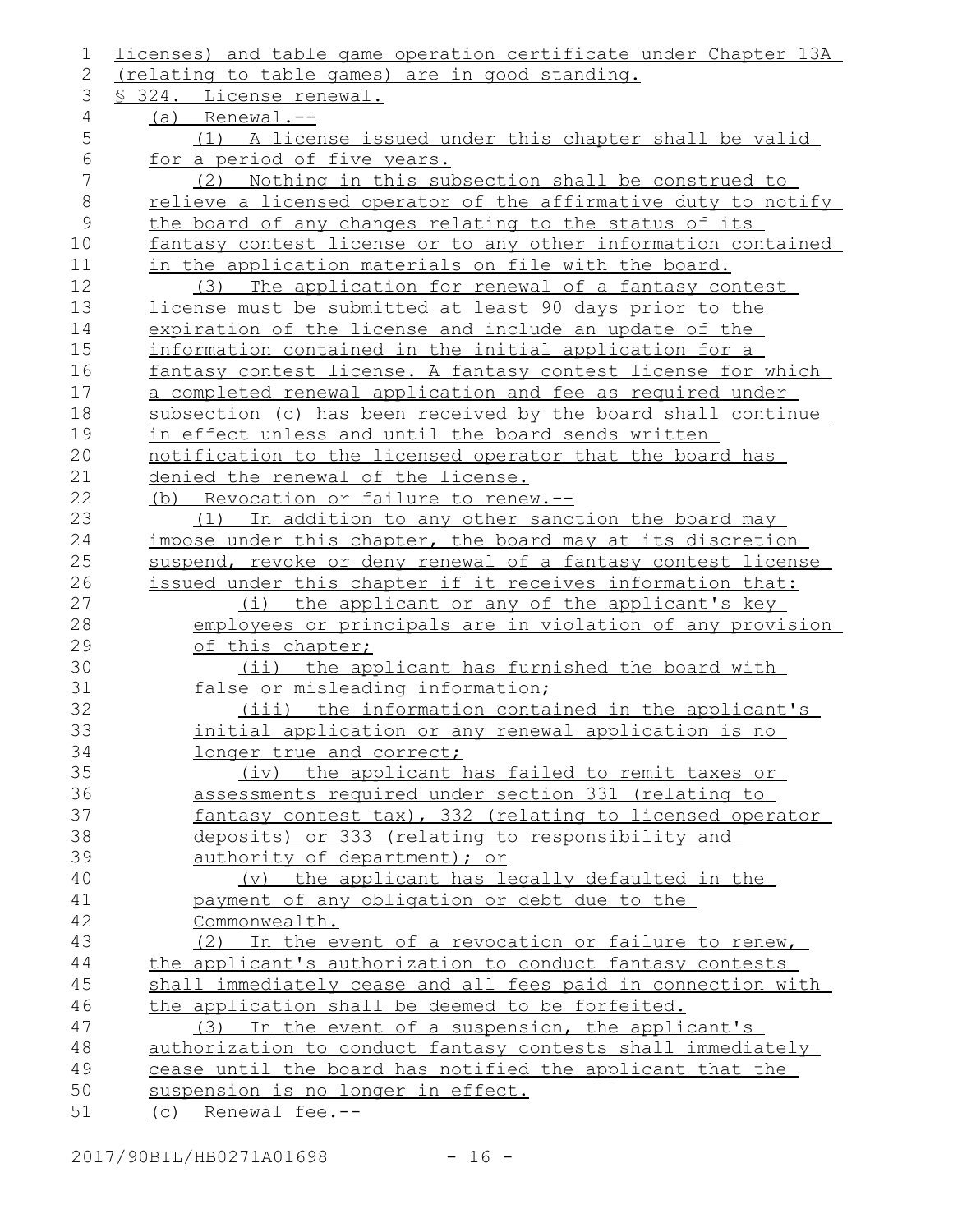| 1              | (1) Within 30 days of the board renewing a fantasy            |
|----------------|---------------------------------------------------------------|
| $\mathbf{2}$   | contest license, the licensed operator shall pay to the board |
| 3              | a renewal fee of \$5,000, or an amount equal to 7.5% of the   |
| $\overline{4}$ | applicant's fantasy contest adjusted revenue, whichever is    |
| 5              | less.                                                         |
| $\epsilon$     | (2) The renewal fee collected by the board under this         |
| $\overline{7}$ | subsection shall be deposited into the General Fund.          |
| $\,8\,$        | (3) If a licensed operator fails to pay the renewal fee       |
| $\mathcal{G}$  | required under this subsection, the board shall suspend or    |
| 10             | revoke the licensed operator's fantasy contest license until  |
| 11             | payment of the renewal fee is received.                       |
| 12             | § 325. Conditions of licensure.                               |
| 13             | As a condition of licensure, a licensed operator shall        |
| 14             | establish and implement the following commercially reasonable |
| 15             | procedures related to conduct of fantasy contests in this     |
| 16             | Commonwealth:                                                 |
| 17             | (1) Permit only participants who have established a           |
| 18             | fantasy contest account with the licensed operator to         |
| 19             | participate in a fantasy contest conducted by the licensed    |
| 20             | operator.                                                     |
| 21             | (2) Verify the age, location and identity of any              |
| 22             | participant prior to making a deposit into a fantasy contest  |
| 23             | account for a participant located in this Commonwealth. No    |
| 24             | participant under 18 years of age may be permitted to         |
| 25             | establish a fantasy contest account with a licensed operator. |
| 26             | (3) Verify the identity of a participant by requiring         |
| 27             | the participant to provide the licensed operator a unique     |
| 28             | user name and password prior to accessing a fantasy contest   |
| 29             | account.                                                      |
| 30             | (4) Ensure rules and prizes and awards established by         |
| 31             | the licensed operator for a fantasy contest are made known to |
| 32             | a participant prior to the acceptance of any entry fee.       |
| 33             | (5) Ensure that a player who is the subject of a fantasy      |
| 34             | contest is restricted from entering as a participant in a     |
| 35             | fantasy contest that is determined, in whole or part, on the  |
| 36             | accumulated statistical results of a team of individuals in   |
| 37             | the league in which the player is a member.                   |
| 38             | (6) Allow a person to restrict himself from entering a        |
| 39             | fantasy contest or accessing a fantasy contest account for a  |
| 40             | specific period of time as determined by the participant and  |
| 41             | implement reasonable procedures to prevent the individual     |
| 42             | from participating in the licensed operator's fantasy         |
| 43             | contests.                                                     |
| 44             | (7) Allow a person to restrict the total amount of            |
| 45             | deposits that the participant may pay to the licensed         |
| 46             | operator for a specific time period established by the        |
| 47             | participant and implement reasonable procedures to prevent    |
| 48             | the participant from exceeding the limit.                     |
| 49             | Conspicuously post compulsive and problem play<br>(8)         |
| 50             | notices at fantasy contest registration points and provide a  |
| 51             | toll-free telephone number to participants who have expressed |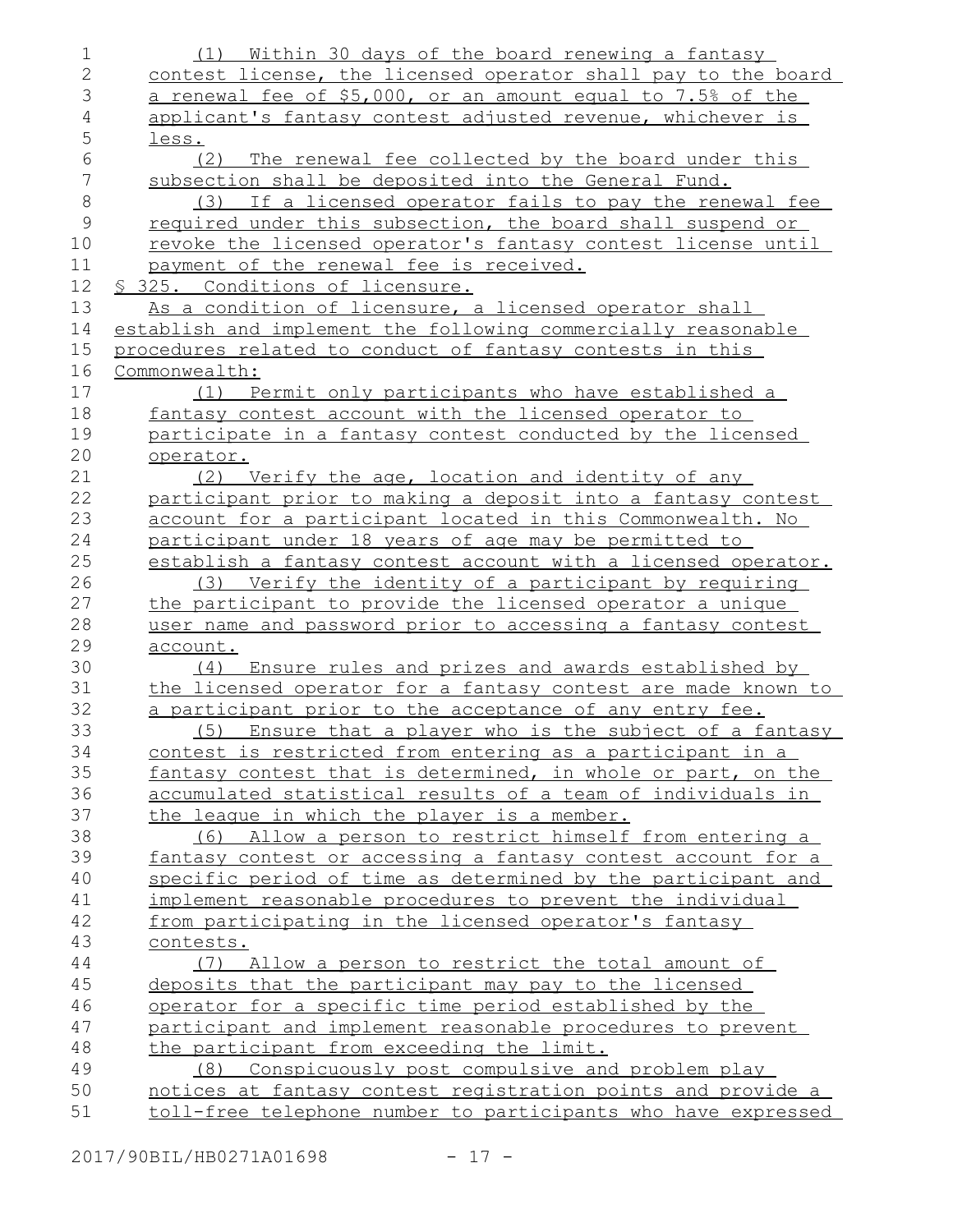| 1              | to the licensed operator issues with compulsive and problem          |
|----------------|----------------------------------------------------------------------|
| $\mathbf{2}$   | play of fantasy contests. The toll-free telephone number and         |
| 3              | the compulsive and problem play notice shall be approved by          |
| $\overline{4}$ | the board, in consultation with the Department of Drug and           |
| 5              | Alcohol Programs or a successor agency.                              |
| $\epsilon$     | Disclose the number of entries a single participant<br>(9)           |
| 7              | may submit to each fantasy contest and take commercially             |
| $\,8\,$        | reasonable steps to prevent such participants from submitting        |
| $\mathcal{G}$  | more than the allowable number.                                      |
| 10             | (10) Prohibit the licensed operator's principals,                    |
| 11             | employees and relatives living in the same household of an           |
| 12             | employee or principal from competing in a fantasy contest            |
| 13             | <u>offered by any licensed operator to the general public and in</u> |
| 14             | <u>which fantasy contest the licensed operator offers a prize or</u> |
| 15             | <u>award.</u>                                                        |
| 16             | (11) Prevent the sharing of confidential information                 |
| 17             | that could affect fantasy contest play with third parties            |
| 18             | until the information is made publicly available.                    |
| 19             | (12) Take commercially reasonable steps to maintain the              |
| 20             | confidentiality of a participant's personal and financial            |
| 21             | information.                                                         |
| 22             | (13) Segregate participant funds from operational funds              |
| 23             | in separate accounts and maintain a reserve in the form of           |
| 24             | cash, cash equivalents, security deposits held by banks and          |
| 25             | processors, an irrevocable letter of credit, payment                 |
| 26             | processor reserves and receivables, a bond or a combination          |
| 27             | thereof in an amount sufficient to pay all prizes and awards         |
| 28             | offered to winning participants. To satisfy this paragraph, a        |
| 29             | <u>licensed operator that only offers season-long fantasy</u>        |
| 30             | contests that generate less than \$250,000 in season-long            |
| 31             | fantasy contest adjusted revenue may contract with a third           |
| 32             | party to hold prizes and awards in an escrow account until           |
| 33             | after the season is concluded and prizes and awards are              |
| 34             | distributed.                                                         |
| 35             | (14) Provide winning in-State participants with                      |
| 36             | information and documentation necessary to ensure the proper         |
| 37             | reporting of winnings by in-State participants to the                |
| 38             | department.                                                          |
| 39             | (15) Remit taxes or assessments to the department in                 |
| 40             | accordance with sections 331 (relating to fantasy contest            |
| 41             | tax), 332 (relating to licensed operator deposits) and 333           |
| 42             | (relating to responsibility and authority of department).            |
| 43             | (16) Prohibit the use of scripts by participants and                 |
| 44             | implement technologies to prevent the use of scripts.                |
| 45             | (17) Monitor fantasy contests for the use of scripts and             |
| 46             | restrict players found to have used such scripts from                |
| 47             | participation in future fantasy contests.                            |
| 48             | (18) Establish any other condition deemed appropriate by             |
| 49             | the board.                                                           |
| 50             | § 326. Prohibitions.                                                 |
| 51             | (a) General rule.--No licensed operator may:                         |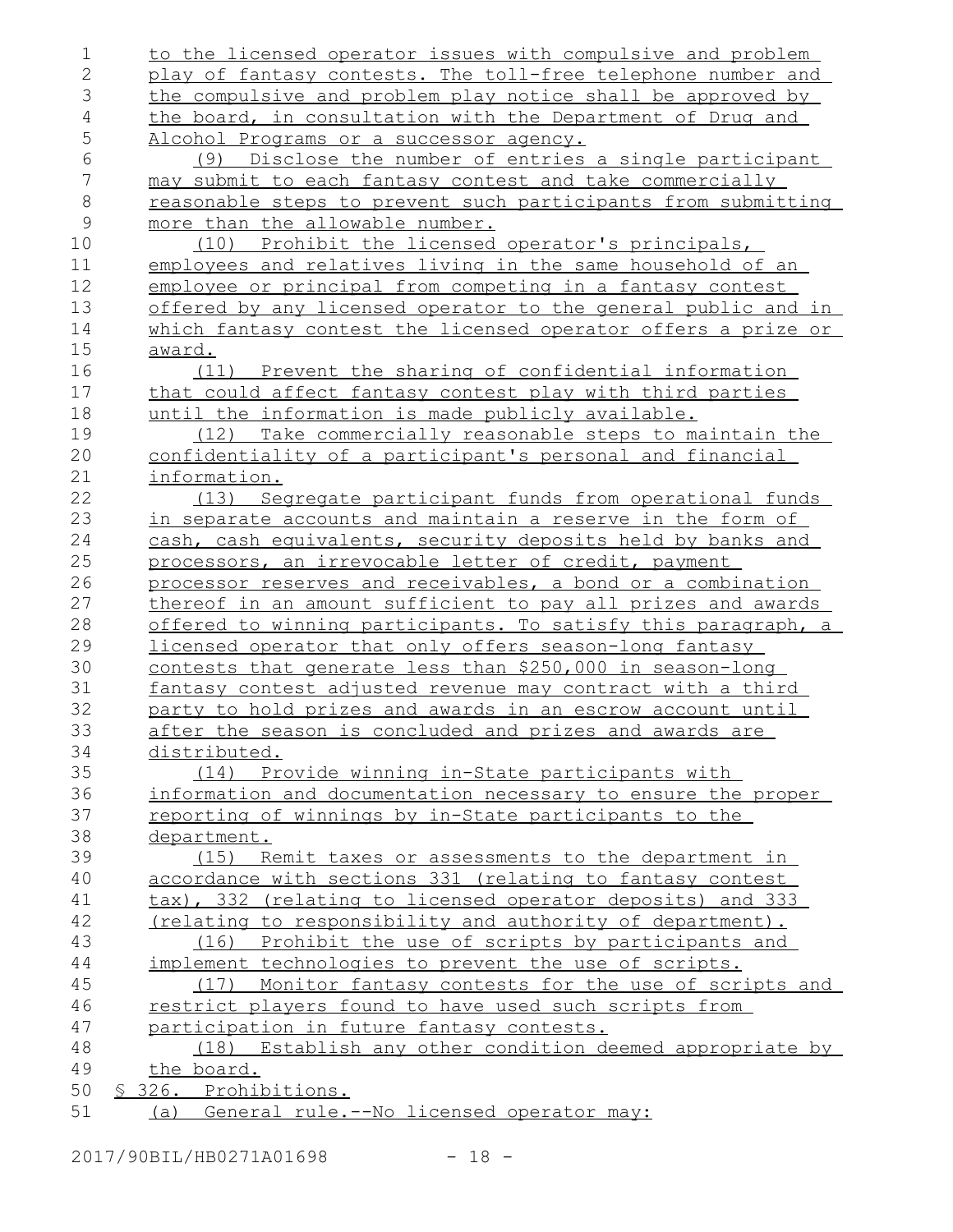| 1                | (1) accept an entry fee from or permit a natural person                                                          |
|------------------|------------------------------------------------------------------------------------------------------------------|
| $\mathbf{2}$     | under 18 years of age to become a participant in a fantasy                                                       |
| 3                | contest;                                                                                                         |
| 4                | (2)<br>offer a fantasy contest based, in whole or in part,                                                       |
| 5                | on collegiate or high school athletic events or players;                                                         |
| 6                | (3) permit a participant to enter a fantasy contest                                                              |
| $\boldsymbol{7}$ | prior to establishing a fantasy contest account, unless the                                                      |
| $\,8\,$          | <u>licensed operator is also a licensed gaming entity and the</u>                                                |
| $\overline{9}$   | participant enters a fantasy contest through a fantasy                                                           |
| 10               | contest terminal located within the licensed gaming entity's                                                     |
| 11               | licensed facility;                                                                                               |
| 12               | (4) establish a fantasy contest account for a person who                                                         |
| 13               | is not an individual;                                                                                            |
| 14               | (5) alter rules established for a fantasy contest after                                                          |
| 15               | a participant has entered the fantasy contest;                                                                   |
| 16               | <u>(6) issue credit to a participant to establish or fund a</u>                                                  |
| 17               | fantasy contest account;                                                                                         |
| 18               | (7) knowingly directly market to a participant during                                                            |
| 19               | the time period in which the participant has self-excluded                                                       |
| 20               | from the licensed operator's fantasy contests;                                                                   |
| 21               | (8) knowingly permit a participant to enter the licensed                                                         |
| 22               | operator's fantasy contests during the time period in which                                                      |
| 23               | the participant has self-excluded from the licensed                                                              |
| 24               | operators' fantasy contests;                                                                                     |
| 25               | (8.1) knowingly allow a self-excluded individual to keep                                                         |
| 26               |                                                                                                                  |
|                  |                                                                                                                  |
|                  | a prize or award.                                                                                                |
| 27               | knowingly accept a deposit in excess of a limit<br>(9)                                                           |
| 28               | established by a participant for the specific time period                                                        |
| 29               | established by the participant;                                                                                  |
| 30               | (10) share confidential information that could affect                                                            |
| 31               | fantasy contest play with third parties until the information                                                    |
| 32               | is made publicly available;                                                                                      |
| 33               | (11) knowingly permit a principal, an employee or a                                                              |
| 34               | <u>relative living in the same household of an employee or</u>                                                   |
| 35               | principal to become a participant in a fantasy contest                                                           |
| 36               | offered by any licensed operator in which a licensed operator                                                    |
| 37               | offers a prize or award;                                                                                         |
| 38               | offer a fantasy contest where:<br>(12)                                                                           |
| 39               | the minimum value of all prizes or awards<br>(i)                                                                 |
| 40               | offered to winning participants is not established and                                                           |
| 41               | made known to participants in advance of the fantasy                                                             |
| 42               | contest;                                                                                                         |
| 43               | (ii) winning outcomes do not reflect the relative                                                                |
| 44               | knowledge and skill of participants;                                                                             |
| 45               | (iii) the winning outcome is based on the score,                                                                 |
| 46               | point spread or performance of a single actual team or                                                           |
| 47               | combination of teams or solely on a single performance of                                                        |
| 48               | <u>an individual athlete or player in a single actual event;</u>                                                 |
| 49               | or                                                                                                               |
| 50<br>51         | (iv) the winning outcome is not based on statistical<br>results accumulated from fully completed athletic sports |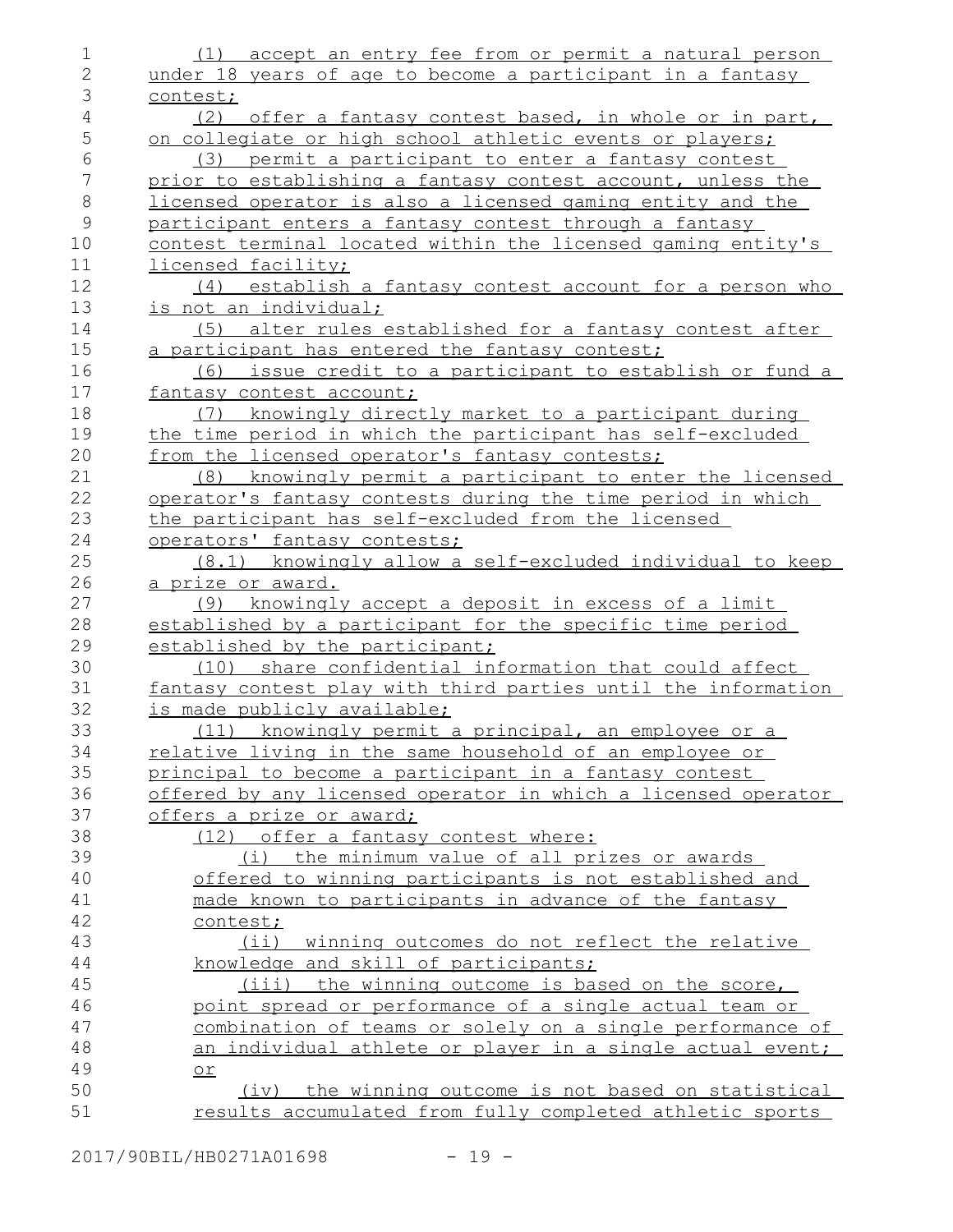| $\mathbf 1$    | contests or events, except that participants may be             |
|----------------|-----------------------------------------------------------------|
| $\overline{2}$ | credited for statistical results accumulated in a               |
| 3              | suspended or shortened sports event which has been              |
| $\sqrt{4}$     | partially completed on account of weather or other              |
| 5              | natural or unforeseen event;                                    |
| $6\,$          | (13) fail to remit taxes or assessments to the                  |
| $\overline{7}$ | department in accordance with sections 331 (relating to         |
| $\,8\,$        | fantasy contest tax), 332 (relating to licensed operator        |
| $\mathsf 9$    | deposits) and 333 (relating to responsibility and authority     |
| 10             | of department);                                                 |
| 11             | (14) knowingly allow a participant to use a script              |
| 12             | during a fantasy contest;                                       |
| 13             | (15) except as permitted under section 342 (relating to         |
| 14             | licensed gaming entities), offer or make available in this      |
| 15             | Commonwealth a fantasy contest terminal; and                    |
| 16             | (16) perform any other action prohibited by the board.          |
| 17             | (b) Deposit.--The licensed operator shall deposit the amount    |
| 18             | of the prize or award under subsection (a) (8.1) in the General |
| 19             | Fund.                                                           |
| 20             | \$ 327. Change in ownership or control of licensed operators.   |
| 21             | (a) Notification and approval.--                                |
| 22             | A licensed operator shall notify the board upon<br>(1)          |
| 23             | becoming aware of any proposed change of ownership of the       |
| 24             | licensed operator by a person or group of persons acting in     |
| 25             | concert which involves any of the following:                    |
| 26             | (i) More than 15% of a licensed operator's                      |
| 27             | securities or other ownership interests.                        |
| 28             | The sale other than in the ordinary course of<br>$(i$ ii)       |
| 29             | business of a licensed operator's assets.                       |
| 30             | (iii) Any other transaction or occurrence deemed by             |
| 31             | the board to be relevant to fantasy contest license             |
| 32             | qualifications.                                                 |
| 33             | (2) Notwithstanding the provisions of paragraph (1), a          |
| 34             | licensed operator shall not be required to notify the board     |
| 35             | of any acquisition by an institutional investor under           |
| 36             | paragraph (1)(i) or (ii) if the institutional investor holds    |
| 37             | less than 10% of the securities or other ownership interests    |
| 38             | referred to in paragraph (1)(i) or (ii), the securities or      |
| 39             | interests are publicly traded securities and its holdings of    |
| 40             | such securities were purchased for investment purposes only     |
| 41             | <u>and the institutional investor files with the board a</u>    |
| 42             | certified statement to the effect that the institutional        |
| 43             | investor has no intention of influencing or affecting,          |
| 44             | directly or indirectly, the affairs of the licensed operator.   |
| 45             | However, the institutional investor may vote on matters put     |
| 46             | to the vote of the outstanding security holders. Notice to      |
| 47             | the board shall be required prior to completion of any          |
| 48             | proposed or contemplated change of ownership of a licensed      |
| 49             | operator that meets the criteria of this section.               |
| 50             | (b) Qualification of purchaser and change of control.--         |
| 51             | (1)<br>A purchaser of the assets, other than in the             |
|                |                                                                 |

2017/90BIL/HB0271A01698 - 20 -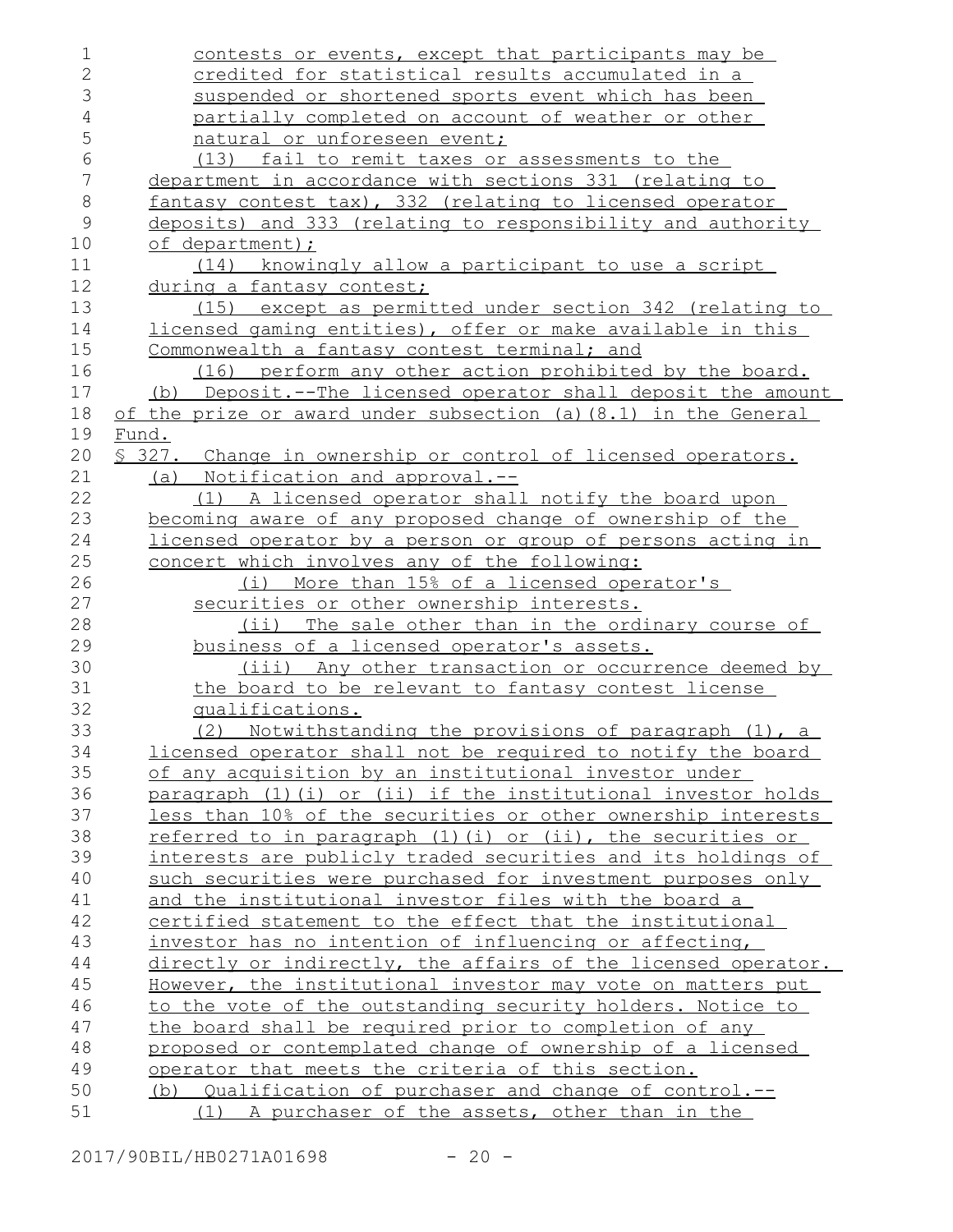| 1              | ordinary course of business, of a licensed operator shall                                                                 |
|----------------|---------------------------------------------------------------------------------------------------------------------------|
| $\overline{2}$ | independently qualify for a fantasy contest license in                                                                    |
| 3              | accordance with this chapter and shall pay the application                                                                |
| $\overline{4}$ | fee and license fee as required by sections 322 (relating to                                                              |
| 5              | application) and 323 (relating to issuance and denial of                                                                  |
| $\sqrt{6}$     | license), except that if the purchaser of assets is another                                                               |
| $\sqrt{}$      | licensed operator, the purchaser of assets shall not be                                                                   |
| $\,8\,$        | required to requalify for a fantasy contest license or pay                                                                |
| $\mathsf 9$    | another application fee and license fee.                                                                                  |
| 10             | (2) A change in control of any licensed operator shall                                                                    |
| 11             | <u>require that the licensed operator independently qualify for</u>                                                       |
| 12             | a fantasy contest license in accordance with this chapter,                                                                |
| 13             | and the licensed operator shall pay a new application and                                                                 |
| 14             | license fee as required by sections 322 and 323, except that                                                              |
| 15             | if the new controller is another licensed operator, the new                                                               |
| 16             | controller shall not be required to requalify for a fantasy                                                               |
| 17             | contest license or pay another application fee and license                                                                |
| 18             | fee.                                                                                                                      |
| 19             | (c) License revocation.--Failure to comply with this section                                                              |
| 20             | may cause the fantasy contest license issued under this chapter                                                           |
| 21             | to be revoked or suspended by the board unless the purchase of                                                            |
| 22             | the assets or the change in control that meets the criteria of                                                            |
| 23             | this section has been independently qualified in advance by the                                                           |
| 24             | board and any required application or license fee has been paid.                                                          |
| 25             | (d) Definitions.--As used in this section, the following                                                                  |
| 26             | words and phrases shall have the meanings given to them in this                                                           |
| 27             | subsection unless the context clearly indicates otherwise:                                                                |
| 28             | "Change in control of a licensed operator." The acquisition                                                               |
| 29             | by a person or group of persons acting in concert of more than                                                            |
| 30             | 20% of a licensed operator's securities or other ownership                                                                |
| 31             | interests, with the exception of any ownership interest of the                                                            |
| 32<br>33       | person that existed at the time of initial licensing and payment                                                          |
|                | of the initial fantasy contest license fee, or more than 20% of                                                           |
| 34             | the securities or other ownership interests of a corporation or                                                           |
| 35<br>36       | other form of business entity that owns directly or indirectly<br>at least 20% of the voting or other securities or other |
| 37             | ownership interests of the licensed operator.                                                                             |
| 38             | § 328. Penalties.                                                                                                         |
| 39             | (a) Suspension or revocation of license.--                                                                                |
| 40             | (1) After a public hearing with at least 15 days'                                                                         |
| 41             | notice, the board may suspend or revoke a licensed operator's                                                             |
| 42             | fantasy contest license in any case where a violation of this                                                             |
| 43             | chapter has been shown by a preponderance of the evidence.                                                                |
| 44             | (2) The board may revoke a fantasy contest license if                                                                     |
| 45             | the board finds that facts not known by the board at the time                                                             |
| 46             | the board considered the application indicate that such                                                                   |
| 47             | license should not have been issued.                                                                                      |
| 48             | (b) Administrative penalties.--                                                                                           |
| 49             | (1) In addition to suspension or revocation of a fantasy                                                                  |
| 50             | contest license, the board may impose administrative                                                                      |
| 51             | penalties on a licensed operator for violations of this                                                                   |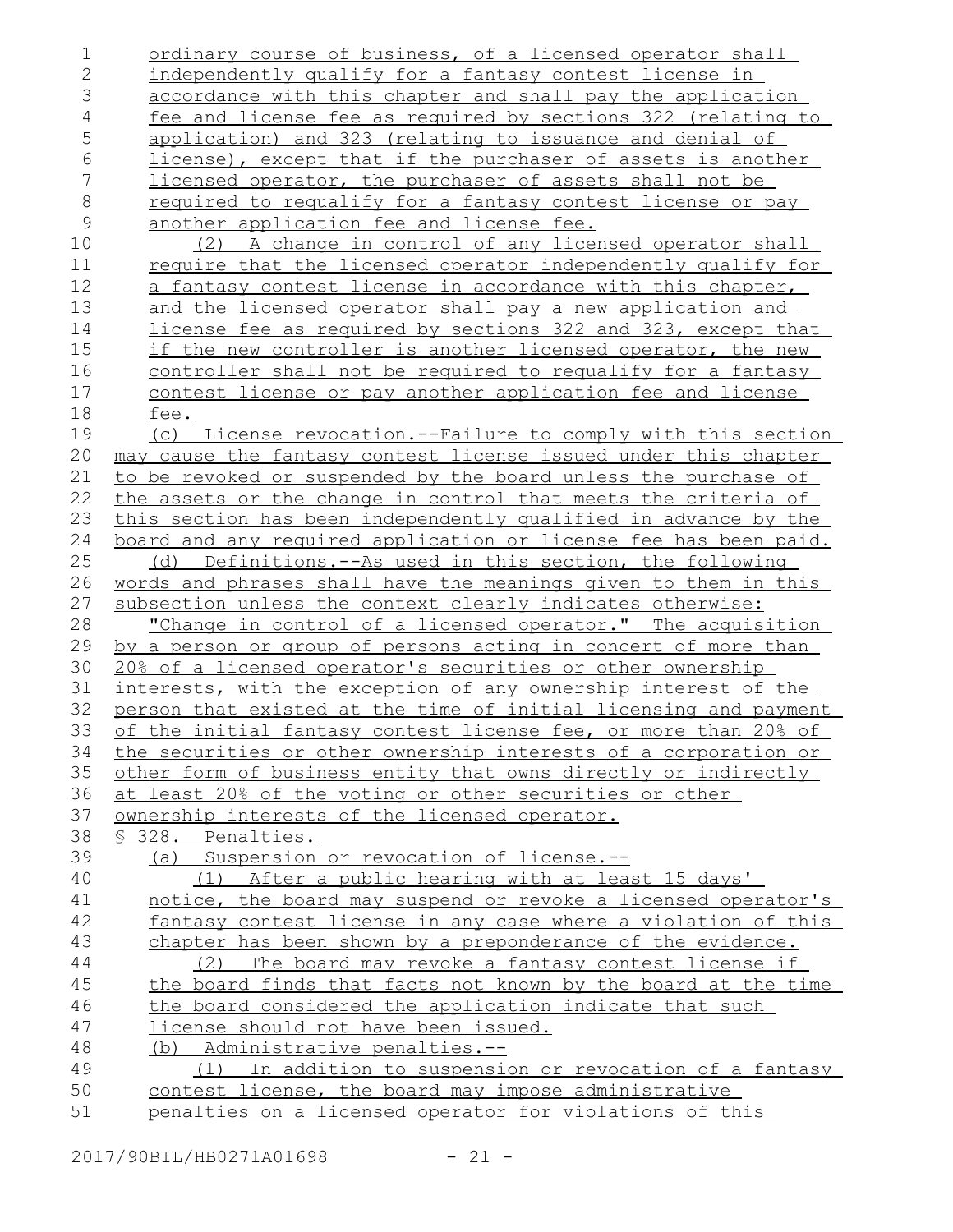| $\mathbf 1$    | chapter.                                                                                                                    |
|----------------|-----------------------------------------------------------------------------------------------------------------------------|
| $\mathbf{2}$   | (2) A violation of this chapter that is determined to be                                                                    |
| 3              | an offense of a continuing nature shall be deemed to be a                                                                   |
| $\overline{4}$ | separate offense on each event or day during which the                                                                      |
| 5              | violation occurs.                                                                                                           |
| 6              | The licensed operator shall have the right to appeal<br>(3)                                                                 |
| $\overline{7}$ | administrative penalties in accordance with 2 Pa.C.S. Chs. 5                                                                |
| $\,8\,$        | Subch. A (relating to practice and procedure of Commonwealth                                                                |
| $\mathcal{G}$  | agencies) and 7 Subch. A (relating to judicial review of                                                                    |
| 10             | Commonwealth agency action).                                                                                                |
| 11             | (4) Penalties imposed under this subsection shall be                                                                        |
| 12             | deposited into the General Fund.                                                                                            |
| 13             | (c) Civil penalties.--                                                                                                      |
| 14             | (1) In addition to the provisions of this section, a                                                                        |
| 15             | person who knowingly violates a provision of this chapter                                                                   |
| 16             | shall be liable for a civil penalty of not more than \$1,000                                                                |
| 17             | for each such violation.                                                                                                    |
| 18             | The civil penalty shall be recovered in a civil<br>(2)                                                                      |
| 19             | action brought by the board and shall be paid into the                                                                      |
| 20             | General Fund.                                                                                                               |
| 21             | SUBCHAPTER D                                                                                                                |
| 22             | FISCAL PROVISIONS                                                                                                           |
| 23             | Sec.                                                                                                                        |
| 24             | 331. Fantasy contest tax.                                                                                                   |
| 25             | 332. Licensed operator deposits.                                                                                            |
| 26             | 333. Responsibility and authority of department.                                                                            |
| 27             | § 331. Fantasy contest tax.                                                                                                 |
| 28             | Imposition.--Each licensed operator shall report to the<br>(a)                                                              |
| 29             | department and pay from its monthly fantasy contest adjusted                                                                |
| 30             | revenues, on a form and in the manner prescribed by the                                                                     |
| 31             | department, a tax of 19% of its monthly fantasy contest adjusted                                                            |
| 32             | revenues.                                                                                                                   |
| 33             | (b) Deposits and distributions.--                                                                                           |
| 34             | (1) The tax imposed under subsection (a) shall be                                                                           |
| 35             | payable to the department on a monthly basis and shall be                                                                   |
| 36             | based upon monthly fantasy contest adjusted revenue derived                                                                 |
| 37<br>38       | during the previous month.                                                                                                  |
| 39             | All funds owed to the Commonwealth under this<br>(2)                                                                        |
| 40             | section shall be held in trust for the Commonwealth by the<br>licensed operator until the funds are paid to the department. |
| 41             | (3) The tax imposed under subsection (a) shall be                                                                           |
| 42             | deposited into the General Fund.                                                                                            |
| 43             | $(c)$ Penalty.--                                                                                                            |
| 44             | (1) A licensed operator who fails to timely remit to the                                                                    |
| 45             | department amounts required under this section shall be                                                                     |
| 46             | liable, in addition to any liability imposed elsewhere in                                                                   |
| 47             | this chapter, to a penalty of 5% per month up to a maximum of                                                               |
| 48             | 25% of the amounts ultimately found to be due, to be                                                                        |
| 49             | recovered by the department.                                                                                                |
| 50             | (2) Penalties imposed under this subsection shall be                                                                        |
| 51             | deposited in the General Fund.                                                                                              |
|                |                                                                                                                             |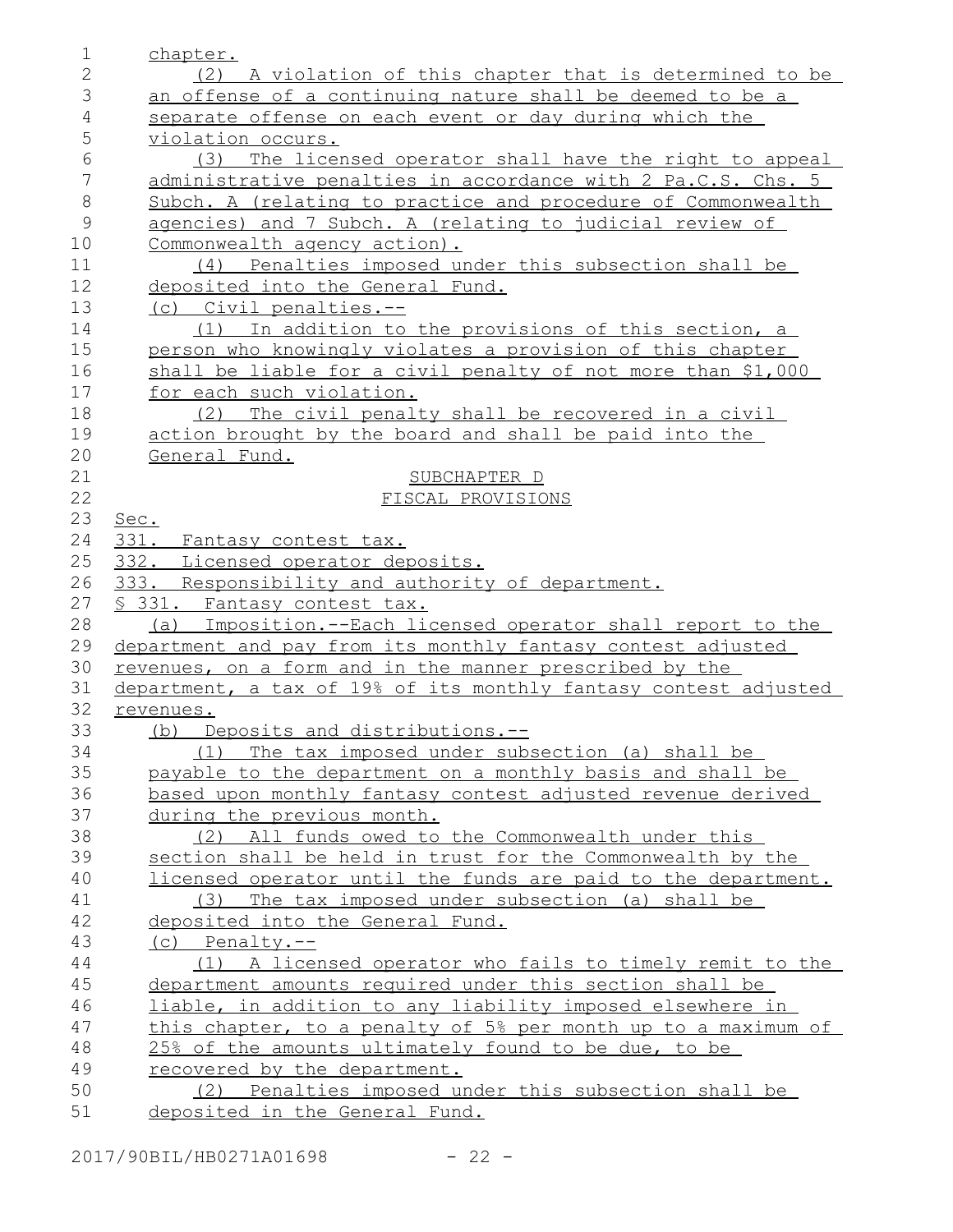| 1       | <u>S 332. Licensed operator deposits.</u>                        |
|---------|------------------------------------------------------------------|
| 2       | (a) Accounts established.--The State Treasurer shall             |
| 3       | establish within the State Treasury an account for each licensed |
| 4       | operator for the deposit required under subsection (b) to:       |
| 5       | recover costs or expenses incurred by the board and<br>(1)       |
| 6       | the department in carrying out their powers and duties under     |
| 7       | this chapter based upon a budget submitted by the board and      |
| $\,8\,$ | the department under subsection (c); and                         |
| 9       | (2) repay any loans made by the General Fund to the              |
| 10      | board or the department in connection with carrying out its      |
| 11      | powers and duties under this chapter.                            |
| 12      | (b) Deposits.--                                                  |
| 13      | The department shall determine the appropriate<br>(1)            |
| 14      | assessment amount for each licensed operator, which shall be     |
| 15      | a percentage assessed on the licensed operator's fantasy         |
| 16      | contest adjusted revenues. Each licensed operator shall          |
| 17      | deposit funds into its account on a quarterly basis.             |
| 18      | (2) The percentage assessed shall not exceed an amount           |
| 19      | necessary to:                                                    |
| 20      | (i) recover costs or expenses incurred by the board              |
| 21      | and the department in carrying out their powers and              |
| 22      | duties under this chapter based on a budget submitted by         |
| 23      | the board and the department under subsection (c); and           |
| 24      | (ii) repay any loans made from the General Fund to               |
| 25      | the board in connection with carrying out its powers and         |
| 26      | duties under this chapter.                                       |
| 27      | (c) Itemized budget reporting.--                                 |
| 28      | The board and the department shall prepare and<br>(1)            |
| 29      | annually submit to the chairperson and minority chairperson      |
| 30      | of the Appropriations Committee of the Senate and the            |
| 31      | chairperson and minority chairperson of the Appropriations       |
| 32      | Committee of the House of Representatives an itemized budget     |
| 33      | consisting of amounts to be appropriated out of the accounts     |
| 34      | established under this section necessary to administer this      |
| 35      | chapter.                                                         |
| 36      | (2) As soon as practicable after submitting copies of            |
| 37      | the itemized budget, the department shall submit to the          |
| 38      | chairperson and minority chairperson of the Appropriations       |
| 39      | Committee of the Senate and the chairperson and minority         |
| 40      | chairperson of the Appropriations Committee of the House of      |
| 41      | Representatives analyses of and recommendations regarding the    |
| 42      | itemized budget.                                                 |
| 43      | (3) The itemized budget required under paragraph (1)             |
| 44      | shall be submitted in conjunction with the budget required to    |
| 45      | be submitted under section 1202(b)(28) (relating to general      |
| 46      | and specific powers).                                            |
| 47      | (d) Appropriation.--Costs and expenses from accounts             |
| 48      | established under subsection (a) shall only be disbursed upon    |
| 49      | appropriation by the General Assembly.                           |
| 50      | $(e)$ Penalty.--                                                 |
| 51      | (1) A licensed operator who fails to timely remit to the         |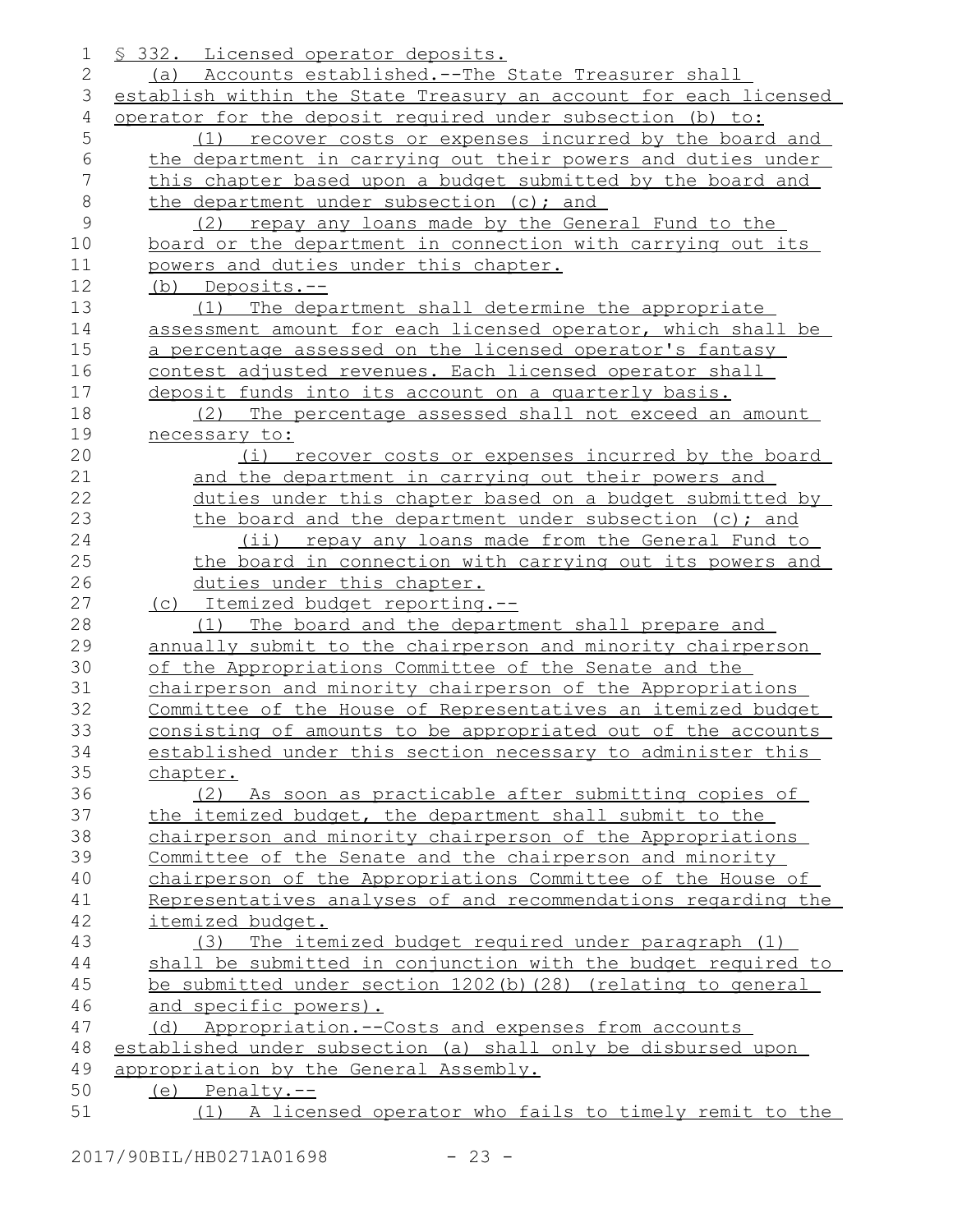| 1            | department amounts required under this section shall be                                                                      |
|--------------|------------------------------------------------------------------------------------------------------------------------------|
| $\mathbf{2}$ | liable, in addition to any liability imposed elsewhere in                                                                    |
| 3            | this chapter, to a penalty of 5% per month up to a maximum of                                                                |
| 4            | 25% of the amounts ultimately found to be due, to be                                                                         |
| 5            | recovered by the department.                                                                                                 |
| 6            | (2) Penalties imposed under this subsection shall be                                                                         |
| 7            | deposited into the General Fund.                                                                                             |
| $\,8\,$      | § 333. Responsibility and authority of department.                                                                           |
| 9            | (a) General rule.--The department may administer and collect                                                                 |
| 10           | taxes imposed under section 331 (relating to fantasy contest                                                                 |
| 11           | tax) and interest imposed under section 806 of the act of April                                                              |
| 12           | 9, 1929 (P.L.343, No.176), known as The Fiscal Code, and                                                                     |
| 13           | promulgate and enforce rules and regulations to carry out its                                                                |
| 14           | prescribed duties in accordance with sections 331 and 332                                                                    |
| 15           | (relating to licensed operator deposits), including the                                                                      |
| 16           | collection of taxes, penalties, assessments and interest.                                                                    |
| 17           | (b) Procedure.--For purposes of implementing sections 331                                                                    |
| 18           | and 332, the department may promulgate regulations in the same                                                               |
| 19           | manner in which the board is authorized as provided in section                                                               |
| 20           | 312 (relating to temporary regulations).                                                                                     |
| 21           | SUBCHAPTER E                                                                                                                 |
| 22           | MISCELLANEOUS PROVISIONS                                                                                                     |
| 23           | Sec.                                                                                                                         |
| 24           | 341. Applicability of other statutes.                                                                                        |
| 25           | 342. Licensed gaming entities.                                                                                               |
| 26           | § 341. Applicability of other statutes.                                                                                      |
| 27           | (a) Unlawful gambling.--The provisions of 18 Pa.C.S. § 5513                                                                  |
| 28           | (relating to gambling devices, gambling, etc.) shall not apply                                                               |
| 29           | to a fantasy contest conducted in accordance with this chapter.                                                              |
| 30           | (b) Pool selling and bookmaking.--The provisions of 18                                                                       |
| 31           | Pa.C.S. § 5514 (relating to pool selling and bookmaking) shall                                                               |
| 32           | not apply to a fantasy contest conducted in accordance with this                                                             |
| 33           | chapter.                                                                                                                     |
| 34           | (c) Lotteries.--The provisions of 18 Pa.C.S. \$ 5512                                                                         |
| 35           | (relating to lotteries, etc.) shall not apply to a fantasy                                                                   |
| 36           | contest conducted in accordance with this chapter.                                                                           |
| 37           | (d) State Lottery Law.--This chapter shall not apply to a                                                                    |
| 38           | fantasy contest or similar product authorized under the act of                                                               |
| 39           | August 26, 1971 (P.L.351, No.91), known as the State Lottery                                                                 |
| 40           | Law, and authorized solely by the department and the Division of                                                             |
| 41           | the State Lottery.                                                                                                           |
| 42           | § 342. Licensed gaming entities.                                                                                             |
| 43           | (a) Scope.--This section shall apply to a licensed gaming                                                                    |
| 44           | entity that holds a fantasy contest license.                                                                                 |
| 45           | (b) Applicability.--Nothing in this chapter shall be                                                                         |
| 46           | construed to limit the board's general and sole regulatory                                                                   |
| 47           | authority over the conduct of gaming or related activities under                                                             |
| 48           | Part II (relating to gaming), including, but not limited to, the                                                             |
| 49           | certification, registration and regulation of gaming service                                                                 |
| 50           |                                                                                                                              |
| 51           | providers and individuals and entities associated with them.<br>(c) Restricted contests.--A licensed gaming entity may offer |

2017/90BIL/HB0271A01698 - 24 -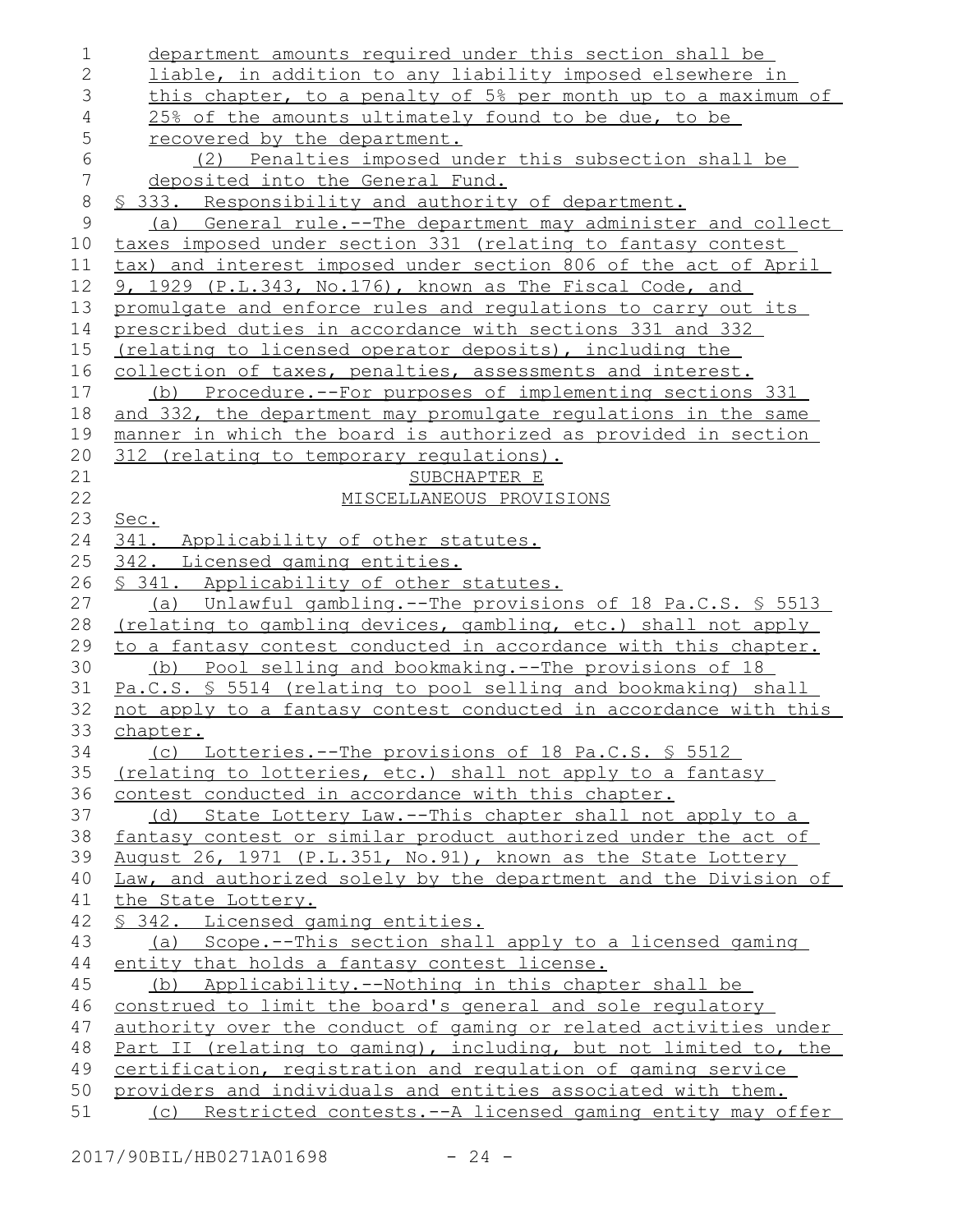| 1           | fantasy contests that are exclusive to participants who are at   |
|-------------|------------------------------------------------------------------|
| 2           | least 21 years of age.                                           |
| 3           | (d) Promotional play.--For a restricted contest under            |
| 4           | subsection (c), a licensed gaming entity may offer slot machine  |
| $\mathsf S$ | or table game promotional play to a participant who is at least  |
| 6           | 21 years of age as a prize or award or for participating in a    |
| 7           | fantasy contest conducted by the licensed gaming entity.         |
| $8\,$       | Gaming service providers. -- A licensed operator who is<br>(e)   |
| 9           | not a licensed gaming entity may, at the discretion of the       |
| 10          | board, be certificated or registered as a gaming service         |
| 11          | provider under section 1317.2 (relating to gaming service        |
| 12          | provider) in order to operate fantasy contests subject to the    |
| 13          | restrictions of subsections (c) and (f) on behalf of a licensed  |
| 14          | gaming entity.                                                   |
| 15          | (f) Fantasy contest terminals.--                                 |
| 16          | (1) A licensed gaming entity may petition the board, on          |
| 17          | a form and in a manner as required by the board, to place and    |
| 18          | operate fantasy contest terminals within the licensed gaming     |
| 19          | entity's licensed facility.                                      |
| 20          | (2) The board may, according to regulations adopted by           |
| 21          | the board, approve the placement and operation of fantasy        |
| 22          | contest terminals at one or more locations within a licensed     |
| 23          | facility, provided that fantasy contest terminals may not be     |
| 24          | placed on the gaming floor.                                      |
| 25          | (3) The board may not require a participant to establish         |
| 26          | a fantasy contest account prior to entering a fantasy contest    |
| 27          | through a fantasy contest terminal.                              |
| 28          | CHAPTER <sub>5</sub>                                             |
| 29          | LOTTERY                                                          |
| 30          | Sec.                                                             |
| 31          | 501.<br>Definitions.                                             |
| 32          | 502. Sales agent compensation.                                   |
| 33          | 503. Lottery Sales Advisory Council.                             |
| 34          | S<br>501. Definitions.                                           |
| 35          | The following words and phrases when used in this chapter        |
| 36          | shall have the meanings given to them in this section unless the |
| 37          | context clearly indicates otherwise:                             |
| 38          | "Cash bonus." Compensation paid to a licensed lottery sales      |
| 39          | agent for issuing prizes to players for winning lottery tickets  |
| 40          | or shares, the amount of which compensation is a percentage      |
| 41          | amount of the prize awarded by the licensed lottery sales agent  |
| 42          | to a player for a winning ticket or share.                       |
| 43          | "Commission." Compensation paid to a licensed lottery sales      |
| 44          | agent for the sale of lottery tickets or shares to the public,   |
| 45          | the amount of which compensation is a percentage amount of the   |
| 46          | retail price of a ticket or share sold by a licensed lottery     |
| 47          | sales agent.                                                     |
| 48          | "Department." The Department of Revenue of the Commonwealth.     |
| 49          | "Secretary." The Secretary of Revenue of the Commonwealth.       |
| 50          | § 502. Sales agent compensation.                                 |
| 51          | (a) Commission required.--                                       |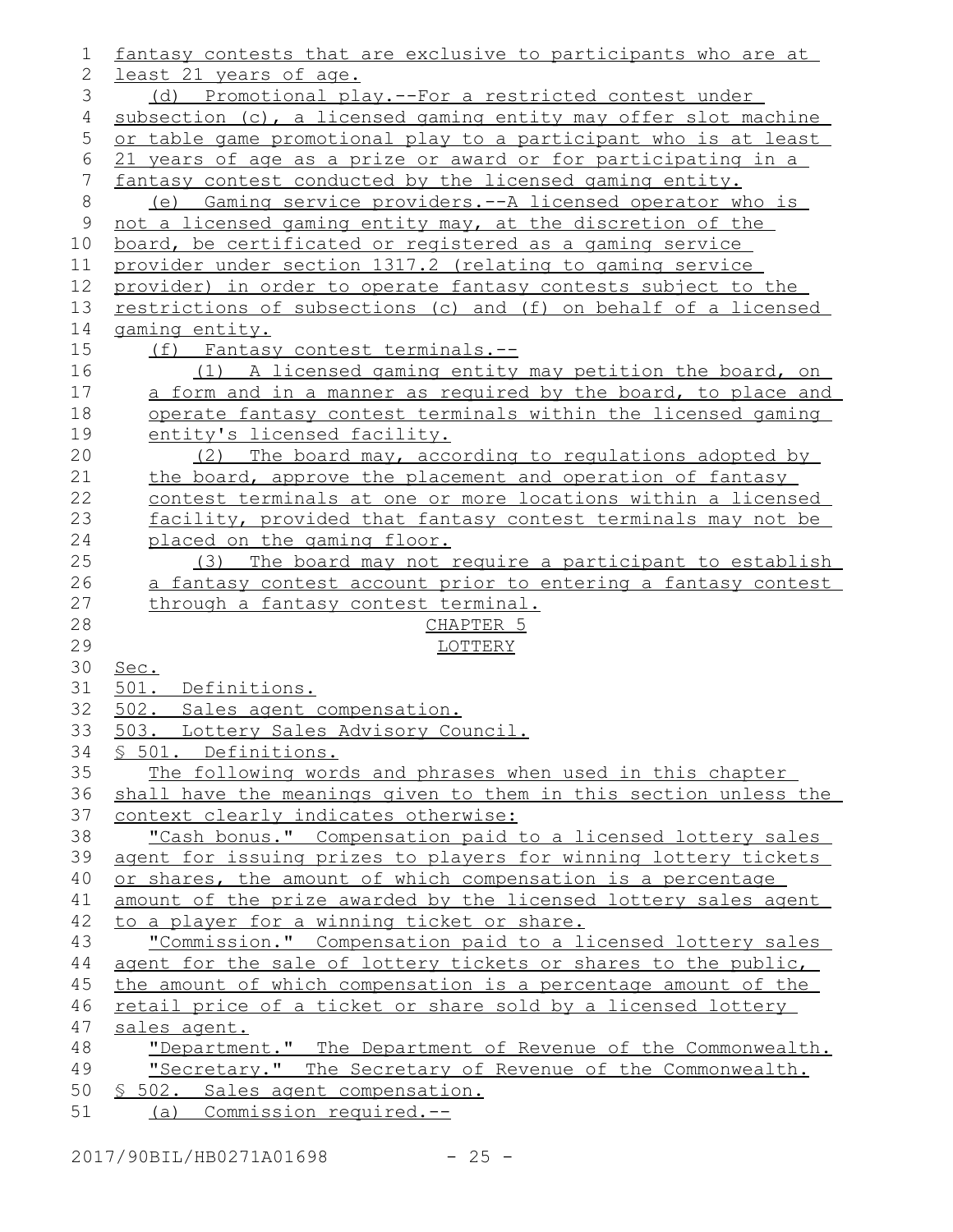| $\mathbf 1$    | (1) Notwithstanding section 303 of the act of August 26,            |
|----------------|---------------------------------------------------------------------|
| $\overline{2}$ | 1971 (P.L.351, No.91), known as the State Lottery Law, and          |
| 3              | subject to paragraph (2), the secretary shall provide a             |
| $\overline{4}$ | commission to licensed lottery sales agents that shall be no        |
| 5              | less than 5.5%.                                                     |
| 6              | (2) Beginning one year after the effective date of this             |
| $\sqrt{}$      | section, the secretary shall provide a commission to licensed       |
| $\,8\,$        | <u>lottery sales agents in an amount that shall be no less than</u> |
| $\mathcal{G}$  | $6\%$ .                                                             |
| 10             | (b) Cash bonus required.--                                          |
| 11             | Notwithstanding section 303 of the State Lottery<br>(1)             |
| 12             | Law, the secretary shall provide a cash bonus to licensed           |
| 13             | <u>lottery sales agents in an amount that shall be no less than</u> |
| 14             | $1\%$ .                                                             |
| 15             | (2) The secretary shall permit a licensed lottery sales             |
| 16             | agent to redeem a winning ticket or share for a prize amount        |
| 17             | of \$2,500 or less.                                                 |
| 18             | § 503. Lottery Sales Advisory Council.                              |
| 19             | $(a)$ Establishment.--                                              |
| 20             | The department shall establish a Lottery Sales<br>(1)               |
| 21             | Advisory Council which shall be comprised of the secretary,         |
| 22             | the Director of the Division of the State Lottery, a                |
| 23             | representative from the Department of Aging or a successor          |
| 24             | agency, representatives from a Statewide food merchants             |
| 25             | association, licensed lottery sales agents and any other            |
| 26             | individual, at the discretion of the department.                    |
| 27             | The Lottery Sales Advisory Council shall meet at<br>(2)             |
| 28             | times and in a manner at the department's discretion for the        |
| 29             | purposes of increasing the partnership between the State            |
| 30             | Lottery and licensed lottery sales agents and developing            |
| 31             | policy recommendations for increased lottery sales.                 |
| 32             | (3) The Lottery Sales Advisory Council shall operate in             |
| 33             | an advisory, nonbinding capacity.                                   |
| 34             | (b) Compensation.--No member of the Lottery Sales Advisory          |
| 35             | Council shall be entitled to any form of compensation from the      |
| 36             | Commonwealth for the performance of any duty that may be            |
| 37<br>38       | required by the Lottery Sales Advisory Council.                     |
| 39             | CHAPTER <sub>7</sub>                                                |
| 40             | <i>iLOTTERY</i>                                                     |
| 41             | Sec.<br>701. Scope of chapter.                                      |
| 42             | 702. Definitions.                                                   |
| 43             | 703. iLottery authorization.                                        |
| 44             | \$ 701. Scope of chapter.                                           |
| 45             | This chapter relates to iLottery.                                   |
| 46             | § 702. Definitions.                                                 |
| 47             | The following words and phrases when used in this chapter           |
| 48             | shall have the meanings given to them in this section unless the    |
| 49             | context clearly indicates otherwise:                                |
| 50             | "Department." The Department of Revenue of the Commonwealth.        |
| 51             | "iLottery." A digital system that provides for the                  |
|                |                                                                     |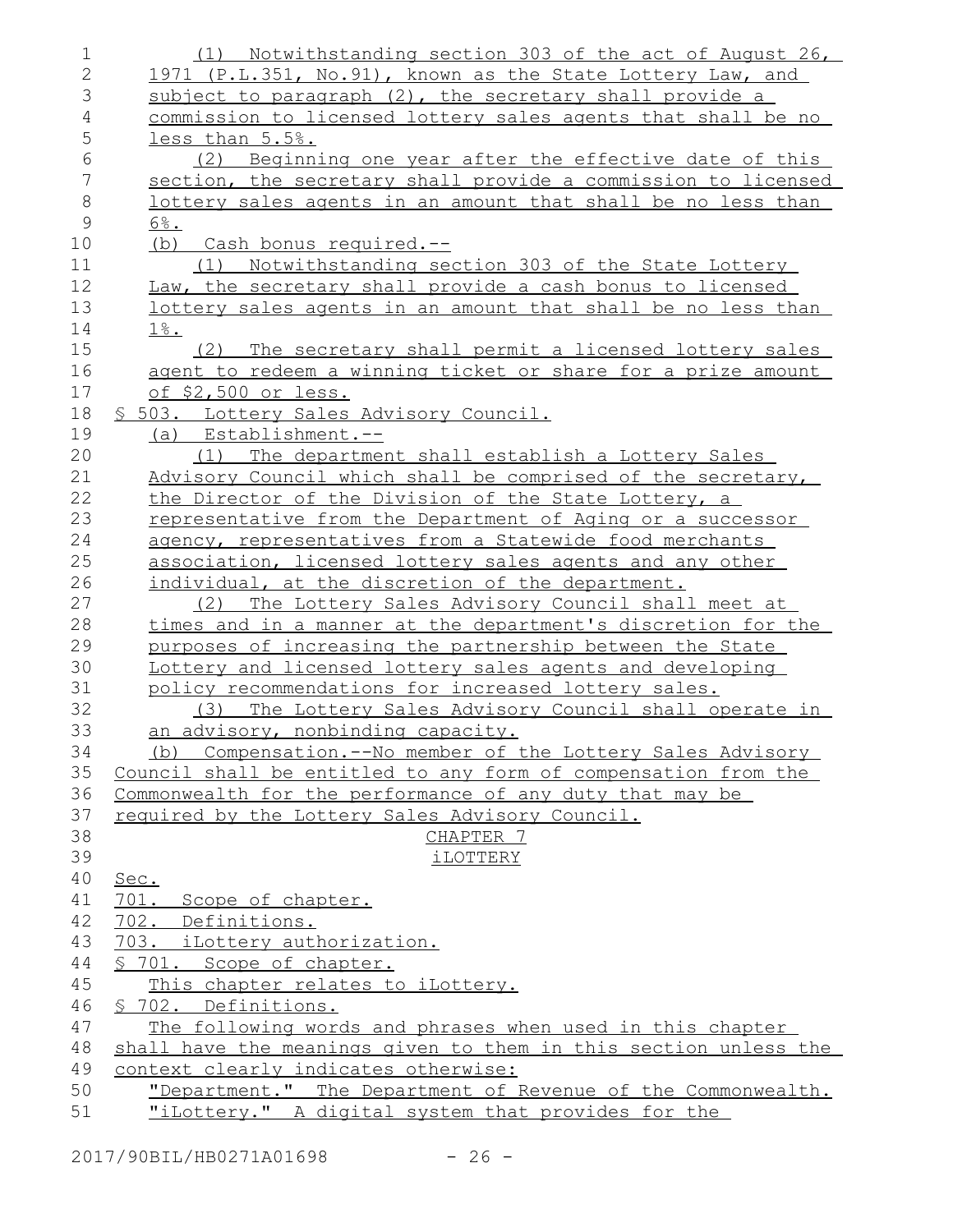```
distribution of lottery products through numerous channels that
   include, but are not limited to, web applications, mobile
   applications, mobile web, tablets and social media platforms
   that allows players to interface through a portal for the
   purpose of obtaining lottery products and ancillary services,
   such as account management, game purchase, game play and prize
   redemption. The term does not include games that represent
   physical, Internet-based or monitor-based interactive lottery
   games which simulate casino-style lottery games, specifically
   including poker, roulette, slot machines or blackjack.
       "Internet instant game." A lottery game of chance in which,
   by the use of a computer, tablet computer or other mobile
   device, a player purchases a lottery play, with the result of
   play being a reveal on the device of numbers, letters or symbols
   indicating whether a lottery prize has been won according to an
   established methodology as provided by the lottery.
       "Lottery products." Plays, shares or chances offered by the
   lottery as well as lottery property that may be exchanged for
   plays, shares or chances. The term includes instant tickets,
   terminal-based tickets, raffle games, Internet instant tickets,
   iLottery games, play-for-fun games, lottery vouchers,
   subscription services and gift cards.
       "Secretary." The Secretary of Revenue of the Commonwealth.
       "Subscription services." A payment, advance payment or
   promise of payment for multiple lottery products over a
   specified period of time, including payment through iLottery.
   § 703. iLottery authorization.
       (a) Authority.--Notwithstanding any provision of law to the
   contrary, the department may operate iLottery and Internet
   instant games.
       (b) Temporary regulatory authority.--
           (1) In order to facilitate the prompt implementation of
      iLottery products or new sales methods of existing lottery
      products over the Internet, regulations promulgated by the
       secretary shall be deemed temporary regulations which shall
      expire not later than two years following the publication of
      the temporary regulations. The secretary may promulgate
      temporary requlations not subject to:
               (i) Sections 201, 202, 203, 204 and 205 of the act
           of July 31, 1968 (P.L.769, No.240), referred to as the
           Commonwealth Documents Law.
               (ii) Sections 204(b) and 301(10) of the act of
          October 15, 1980 (P.L.950, No.164), known as the
           Commonwealth Attorneys Act.
              (iii) The act of June 25, 1982 (P.L.633, No.181),
          known as the Regulatory Review Act.
           (2) Regulations adopted after the two-year time period
      shall be promulgated as provided by law.
      (c) Prompt implementation.--Notwithstanding any other
   provision of law to the contrary and in order to facilitate the
   prompt implementation of iLottery in this Commonwealth, initial
1
2
3
 4
 5
 6
7
8
9
10
11
12
13
14
15
16
17
18
19
20
21
22
23
24
25
26
27
28
29
30
31
32
33
34
35
36
37
38
39
40
41
42
43
44
45
46
47
48
49
50
51
```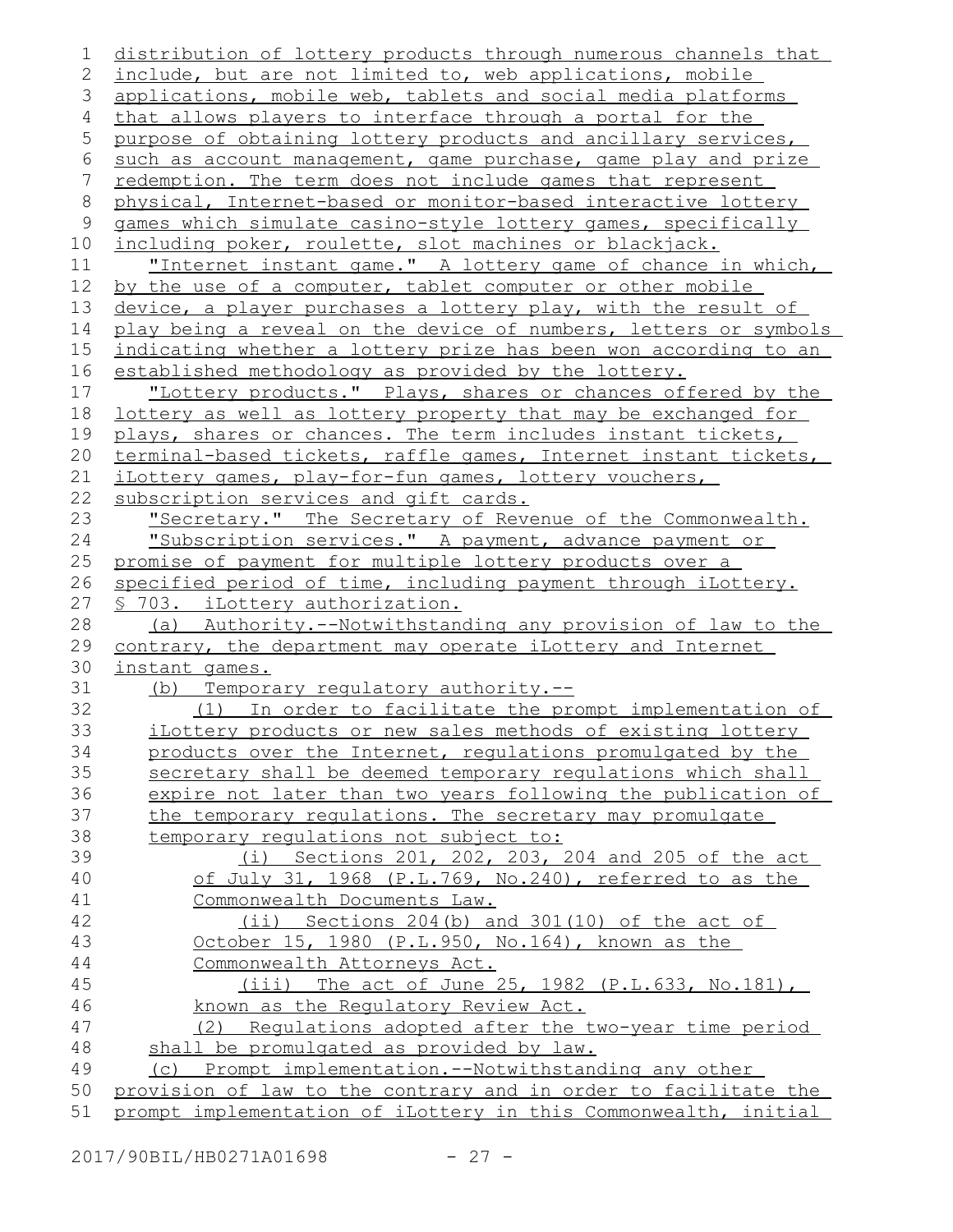| 1           | contracts entered into by the department for iLottery and        |
|-------------|------------------------------------------------------------------|
| 2           | related gaming systems, including any necessary hardware,        |
| 3           | software, licenses or related services, shall not be subject to  |
| 4           | the provisions of 62 Pa.C.S. (relating to procurement).          |
| 5           | Contracts entered into under this subsection may not exceed five |
| 6           | years.                                                           |
| 7           | (d) Player identifiable information.--With the exception of      |
| $\,8\,$     | certain information released by the department to notify the     |
| $\mathsf 9$ | public of the identity of a prize recipient or to perform any    |
| 10          | other obligation of the lottery under laws or regulations        |
| 11          | related to the payment of lottery prizes, personally identifying |
| 12          | information obtained by the department as a result of a player's |
| 13          | purchase of lottery products or the claim of a lottery prize,    |
| 14          | such as name, address, telephone number or player financial      |
| 15          | information, shall be considered confidential and otherwise      |
| 16          | exempt from disclosure whether retained by the department, an    |
| 17          | agent of the department or a lottery retailer.                   |
| 18          | (e) Lottery proprietary information.--                           |
| 19          | (1) Information obtained by the department as a result           |
| 20          | of a player's purchase of lottery products or entering a         |
| 21          | lottery drawing, such as aggregate statistical data which may    |
| 22          | include play history or player tendencies, shall be              |
| 23          | considered proprietary information of the department and         |
| 24          | otherwise exempt from disclosure whether retained by the         |
| 25          | department, an agent of the lottery or a lottery retailer.       |
| 26          | (2) Proprietary information shall include any research           |
| 27          | or study conducted by the lottery or a lottery vendor that       |
| 28          | utilizes proprietary information obtained under this section.    |
| 29          | $(f)$ Revenues.--                                                |
| 30          | (1) Notwithstanding any provision of law to the                  |
| 31          | contrary, revenues accruing from the sale of lottery products    |
| 32          | under this chapter shall be dedicated to and deposited in the    |
| 33          | State Lottery Fund as provided for in section 311 of the act     |
| 34          | of August 26, 1971 (P.L.351, No.91), known as the State          |
| 35          | Lottery Law. The revenues shall be apportioned as provided       |
| 36          | for in section 303(a)(11) of the State Lottery Law.              |
| 37          | For fiscal years beginning after June 30, 2017,<br>(2)           |
| 38          | revenues raised under this chapter shall not be subject to       |
| 39          | the profit margin limitations specified in section 303(a)(11)    |
| 40          | (iv) of the State Lottery Law.                                   |
| 41          | $(q)$ Prepaid cards.--                                           |
| 42          | (1) The department shall provide licensed lottery sales          |
| 43          | agents prepaid cards or other mechanisms for sale to the         |
| 44          | public that allow a player to prepurchase lottery products       |
| 45          | offered through iLottery.                                        |
| 46          | (2) Nothing in this subsection shall be construed to             |
| 47          | require a player to purchase prepaid cards or other              |
| 48          | mechanisms from a licensed lottery sales agent in order to       |
| 49          | engage in iLottery.                                              |
| 50          | (h) Sales agent compensation.--A licensed lottery sales          |
| 51          | agent shall be entitled to no less than 6% of the retail amount  |
|             |                                                                  |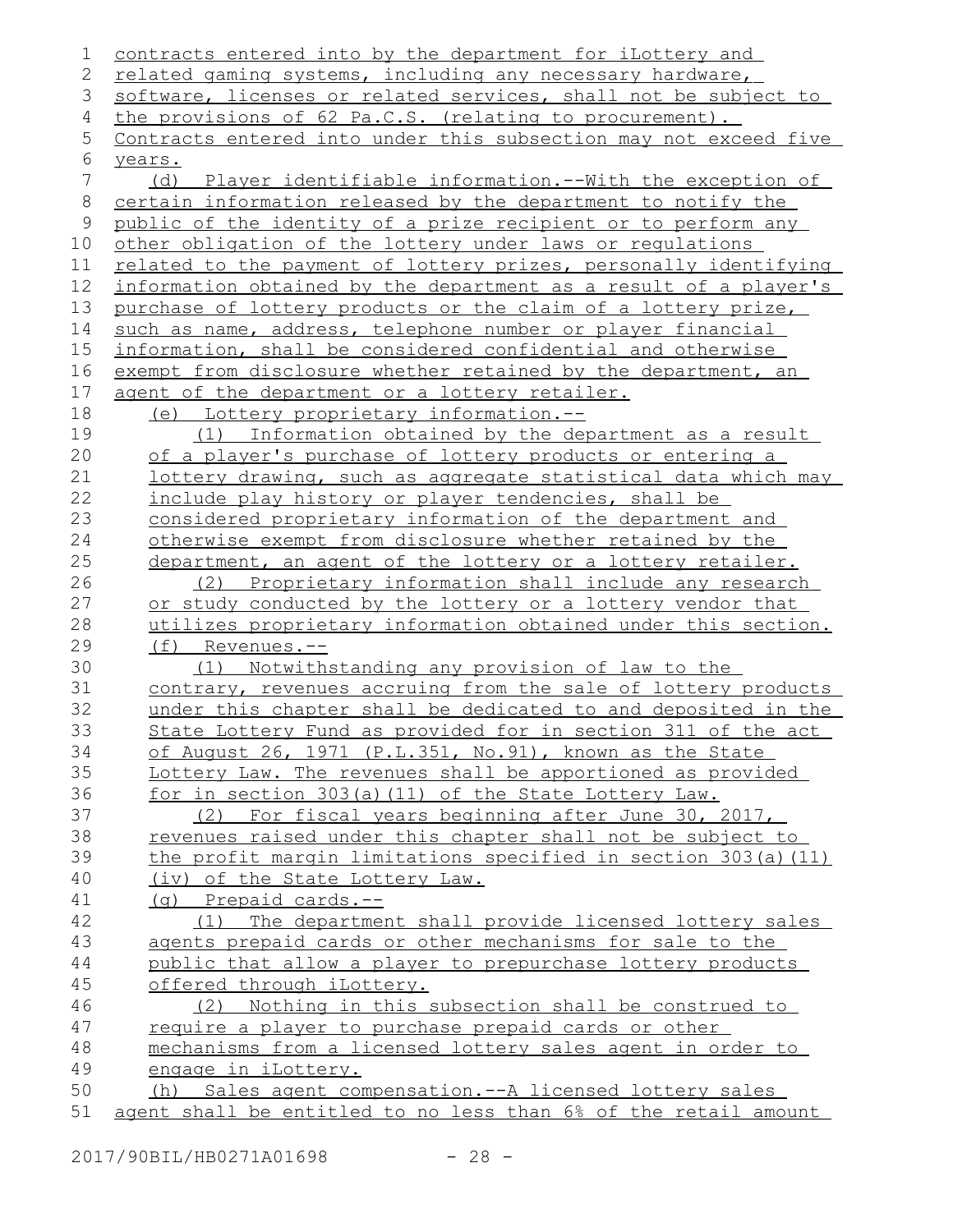of a prepaid card or other mechanism authorized under subsection 1

(g) that is sold by the licensed lottery sales agent. 2

Section 2. Section 1102 of Title 4 is amended to read: § 1102. Legislative intent. 3 4

The General Assembly recognizes the following public policy purposes and declares that the following objectives of the Commonwealth are to be served by this part: 5 6 7

(1) The primary objective of this part to which all other objectives and purposes are secondary is to protect the public through the regulation and policing of all activities involving gaming and practices that continue to be unlawful. 8 9 10 11

(2) The authorization of limited gaming by the installation and operation of slot machines as authorized in this part is intended to enhance live horse racing, breeding programs, entertainment and employment in this Commonwealth. 12 13 14 15

(2.1) The authorization of table games and interactive gaming in this part is intended to supplement slot machine gaming by increasing revenues to the Commonwealth and providing new employment opportunities by creating skilled jobs for individuals related to the conduct of table games at licensed facilities in this Commonwealth and related to the conduct of interactive gaming. 16 17 18 19 20 21 22

(3) The authorization of limited gaming is intended to provide a significant source of new revenue to the Commonwealth to support property tax relief, wage tax reduction, economic development opportunities and other similar initiatives. 23 24 25 26 27

(4) The authorization of limited gaming is intended to positively assist the Commonwealth's horse racing industry, support programs intended to foster and promote horse breeding and improve the living and working conditions of personnel who work and reside in and around the stable and backside areas of racetracks. 28 29 30 31 32 33

(5) The authorization of limited gaming is intended to provide broad economic opportunities to the citizens of this Commonwealth and shall be implemented in such a manner as to prevent possible monopolization by establishing reasonable restrictions on the control of multiple licensed gaming facilities in this Commonwealth. 34 35 36 37 38 39

(6) The authorization of limited gaming is intended to enhance the further development of the tourism market throughout this Commonwealth, including, but not limited to, year-round recreational and tourism locations in this Commonwealth. 40 41 42 43 44

(7) Participation in limited gaming authorized under this part by any licensee [or], permittee, registrant or certificate holder shall be deemed a privilege, conditioned upon the proper and continued qualification of the licensee [or], permittee, registrant or certificate holder and upon the discharge of the affirmative responsibility of each licensee, permittee, registrant and certificate holder to 45 46 47 48 49 50 51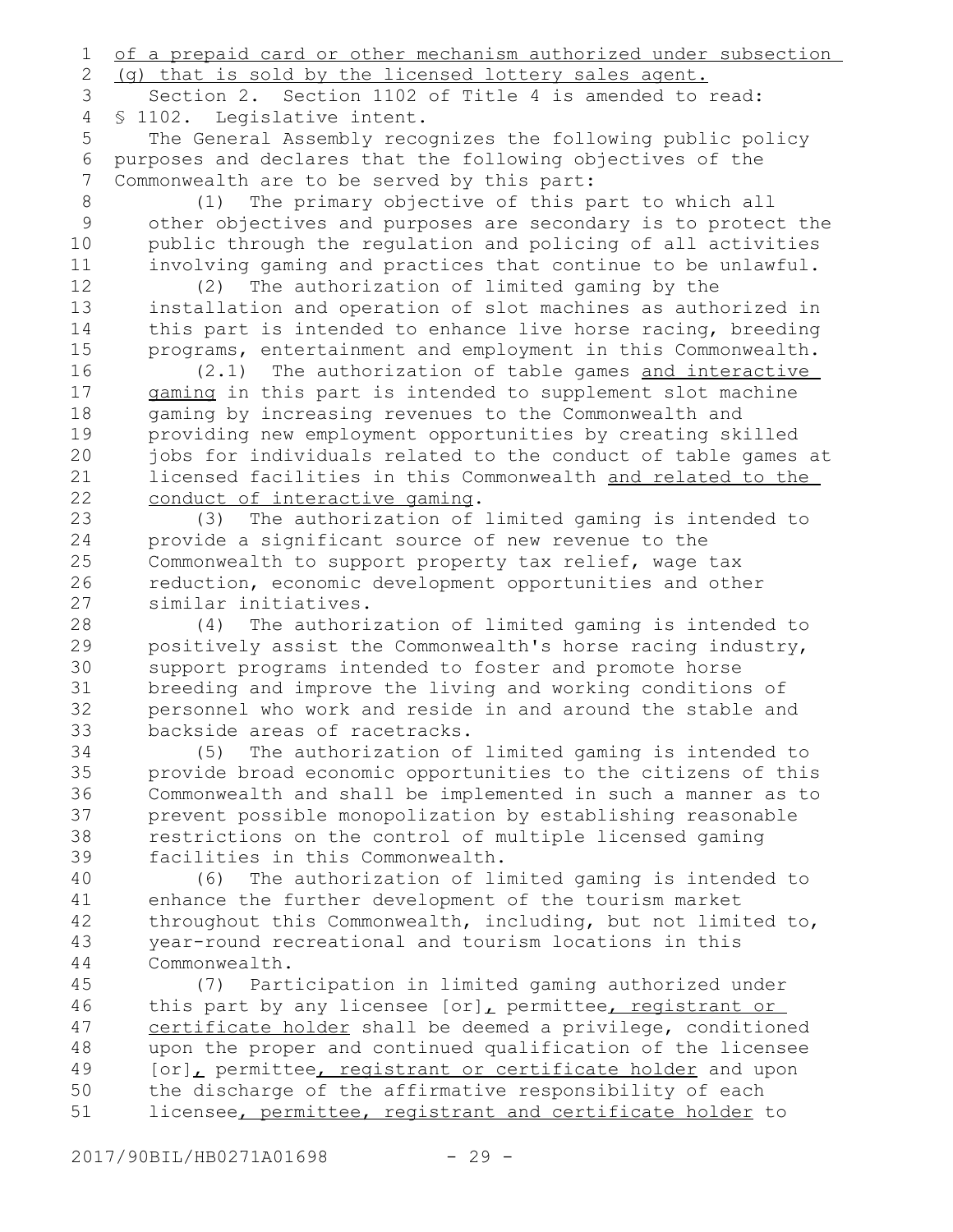provide the regulatory and investigatory authorities of the Commonwealth with assistance and information necessary to assure that the policies declared by this part are achieved. 1 2 3

(8) Strictly monitored and enforced control over all limited gaming authorized by this part shall be provided through regulation, licensing and appropriate enforcement actions of specified locations, persons, associations, practices, activities, licensees  $[and]_L$  permittees, registrants and certificate holders. 4 5 6 7 8 9

(9) Strict financial monitoring and controls shall be established and enforced by all licensees  $[or]_L$  permittees $_L$ registrants and certificate holders.

(10) The public interest of the citizens of this Commonwealth and the social effect of gaming shall be taken into consideration in any decision or order made pursuant to this part.

(10.1) The General Assembly has a compelling interest in protecting the integrity of both the electoral process and the legislative process by preventing corruption and the appearance of corruption which may arise through permitting any type of political campaign contributions by certain persons involved in the gaming industry and regulated under this part. 17 18 19 20 21 22 23

(10.2) Banning all types of political campaign contributions by certain persons subject to this part is necessary to prevent corruption and the appearance of corruption that may arise when political campaign contributions and gaming regulated under this part are intermingled. 24 25 26 27 28 29

(11) It is necessary to maintain the integrity of the regulatory control and legislative oversight over the operation and play of slot machines [and], table games and interactive gaming in this Commonwealth; to ensure the bipartisan administration of this part; and avoid actions that may erode public confidence in the system of representative government. 30 31 32 33 34 35 36

(12) It is the intent of the General Assembly to authorize the operation and play of slot machines [and] $\overline{\phantom{a}}$ table games and interactive gaming under a single slot machine license issued to a slot machine licensee when a slot machine licensee has been issued a table game operation certificate and an interactive gaming certificate under this part. 37 38 39 40 41 42 43 44

(12.1) The continued growth and success of the commercial gaming industry in this Commonwealth is dependent upon a regulatory environment which promotes and fosters technological advances and encourages the development and delivery of innovative gaming products.

(12.2) It is also the intent of the General Assembly to ensure the sustainability and competitiveness of the commercial gaming industry in this Commonwealth by 49 50 51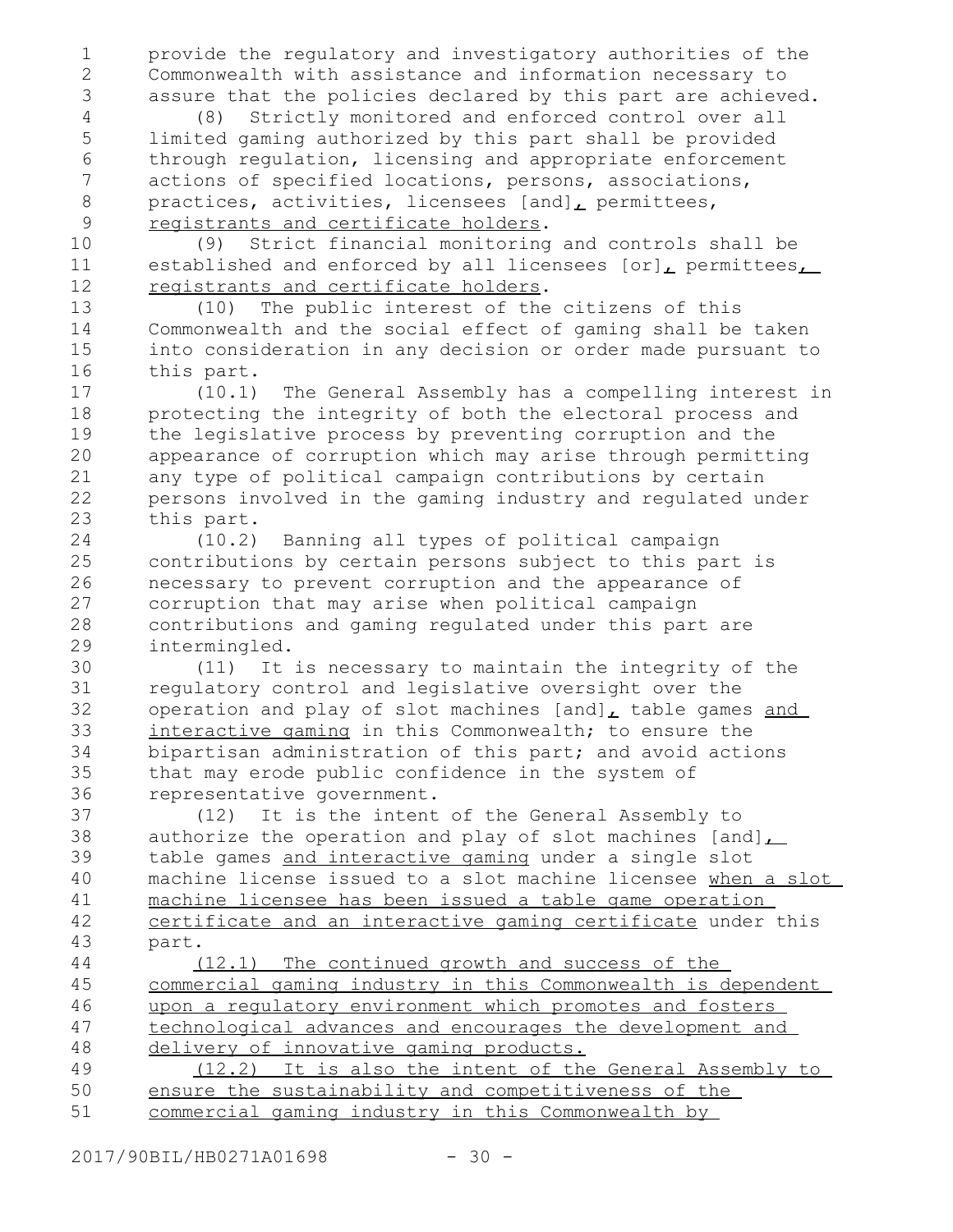authorizing interactive gaming, the operation of multistate wide-area progressive slot machines, skill and hybrid slot machines. (12.3) It is also the intent of the General Assembly to authorize the operation and play of interactive gaming in conformance with Federal law, including the Unlawful Internet Gambling Enforcement Act of 2006 (Title VIII of Public Law 109-347, 31 U.S.C. §§ 5361-5367). (13) The authorization of limited gaming in this Commonwealth requires the Commonwealth to take steps to increase awareness of compulsive and problem gambling and to develop and implement effective strategies for prevention, assessment and treatment of this behavioral disorder. (14) Research indicates that [for some individuals] compulsive and problem gambling and drug and alcohol addiction are related. Therefore, the General Assembly intends to establish an approach to compulsive and problem gambling prevention, assessment and treatment that will ensure the provision of adequate resources to identify, assess and treat both compulsive and problem gambling and drug and alcohol addiction. Section 3. The definitions of "associated equipment," "cash equivalent," "cheat," "cheating or thieving device," "commission" or "commissions," "conduct of gaming," "contest," "counterfeit chip," "fully automated electronic gaming table," "gaming employee," "gaming school," "gaming service provider," "key employee," "licensed facility," "licensed racing entity," "manufacturer," "manufacturer license," "player," "progressive payout," "progressive system," "Race Horse Industry Reform Act," "slot machine," "supplier," "supplier license," "table game" and "table game device" in section 1103 of Title 4 are amended and the section is amended by adding definitions to read: § 1103. Definitions. The following words and phrases when used in this part shall have the meanings given to them in this section unless the context clearly indicates otherwise: \* \* \* "Airport authority." Any of the following: (1) the governing body of a municipal authority organized and incorporated to oversee the operations of a qualified airport under 53 Pa.C.S. Ch. 56 (relating to municipal authorities); or (2) a city of the first class that regulates the use and control of a qualified airport located partially in a county of the first class and partially in a county contiguous to a county of the first class. "Airport gaming area." A location or locations within a qualified airport approved by the airport authority and the Pennsylvania Gaming Control Board for the conduct of interactive gaming through the use of multi-use computing devices by 1 2 3 4 5 6 7 8 9 10 11 12 13 14 15 16 17 18 19 20 21 22 23 24 25 26 27 28 29 30 31 32 33 34 35 36 37 38 39 40 41 42 43 44 45 46 47 48 49 50

eligible passengers. 51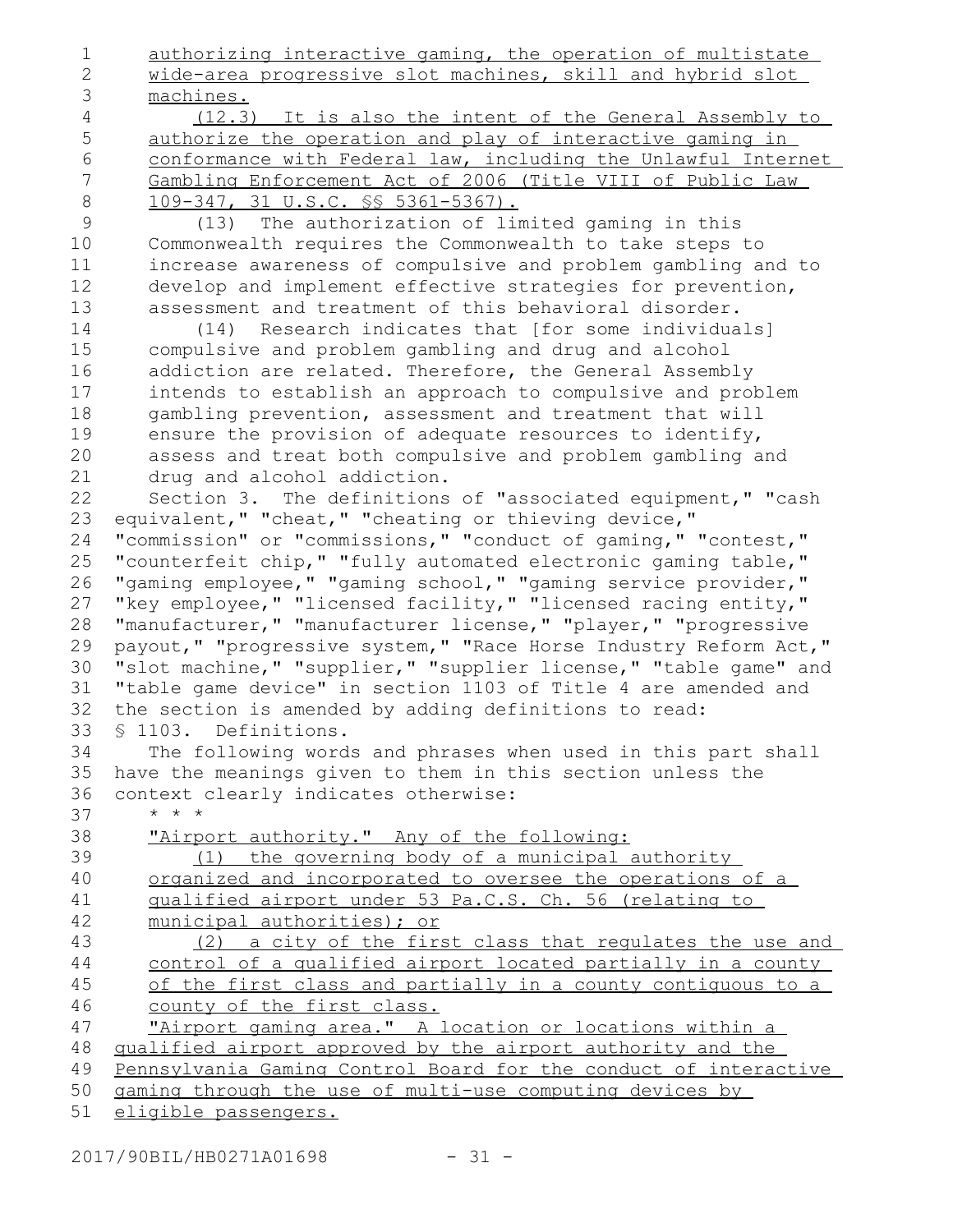\* \* \* "Associated equipment." Any equipment or mechanical, 3 electromechanical or electronic contrivance, component or machine used in connection with slot machines or table games, 4 including linking devices which connect to progressive slot 5 machines and multistate wide-area progressive slot machines or slot [machines, replacement] machine replacement parts, equipment which affects the proper reporting and counting of gross terminal revenue [and], gross table game revenue and gross interactive gaming revenue, computerized systems for controlling and monitoring slot machines  $[or]_L$  table games or interactive games, including, but not limited to, the central control computer to which all slot machines communicate [and], devices for weighing or counting money[.] and interactive gaming devices necessary for the operation of interactive games as approved by the Pennsylvania Gaming Control Board. The term shall not include count room equipment. \* \* \* "Authorized interactive game." An interactive game approved by regulation of the Pennsylvania Gaming Control Board to be suitable for interactive gaming offered by an interactive gaming certificate holder or an interactive gaming operator on behalf of an interactive gaming certificate holder in accordance with Chapter 13B (relating to interactive gaming). The term shall include any interactive game approved by regulation of the Pennsylvania Control Board to be suitable for interactive gaming through the use of a multi-use computing device. \* \* \* "Cash equivalent." An asset that is readily convertible to cash, including, but not limited to, any of the following: (1) Chips or tokens. (2) Travelers checks. (3) Foreign currency and coin. (4) Certified checks, cashier's checks and money orders. (5) Personal checks or drafts. (6) A negotiable instrument applied against credit extended by a certificate holder, an interactive gaming certificate holder, an interactive gaming operator or a financial institution. (6.1) A prepaid access instrument. (7) Any other instrument or representation of value that the Pennsylvania Gaming Control Board deems a cash equivalent. \* \* \* "Cheat." To defraud or steal from any player, slot machine licensee or the Commonwealth while operating or playing a slot machine [or], table game[,] or authorized interactive game, including causing, aiding, abetting or conspiring with another person to do so. The term shall also mean to alter or causing, aiding, abetting or conspiring with another person to alter the elements of chance, method of selection or criteria which 1 2 6 7 8 9 10 11 12 13 14 15 16 17 18 19 20 21 22 23 24 25 26 27 28 29 30 31 32 33 34 35 36 37 38 39 40 41 42 43 44 45 46 47 48 49 50 51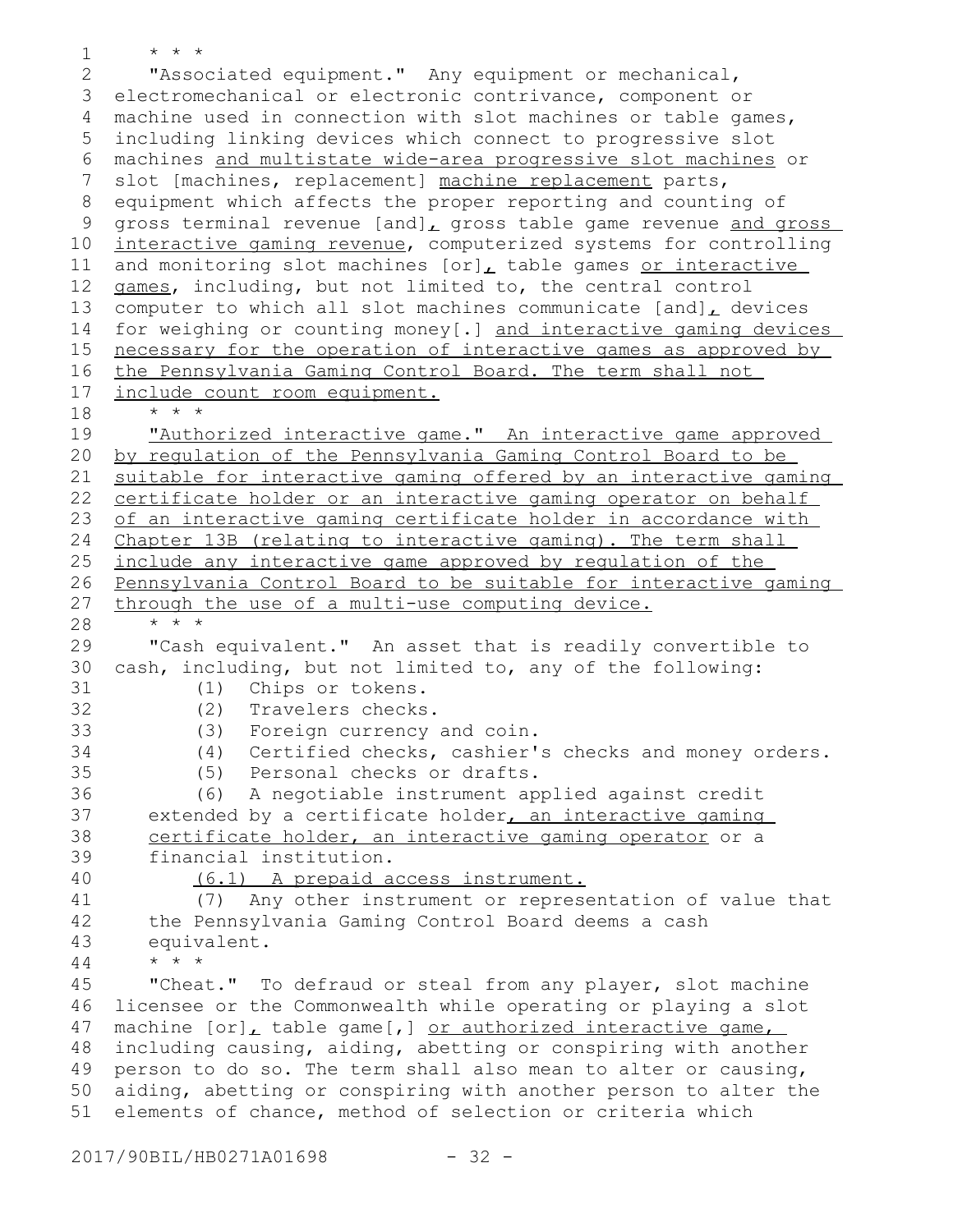```
determine:
           (1) The result of a slot machine game [or]_L table game
      or authorized interactive game.
           (2) The amount or frequency of payment in a slot machine
      game [or], table game or authorized interactive game.
           (3) The value of a wagering instrument.
           (4) The value of a wagering credit.
   The term does not include altering a slot machine, table game
   device or associated equipment or interactive gaming device or
   associated equipment for maintenance or repair with the approval
   of a slot machine licensee.
       "Cheating or thieving device." A device, software or
   hardware used or possessed with the intent to be used to cheat
   during the operation or play of any slot machine [or]_{L} table
   game or authorized interactive game. The term shall also include
   any device used to alter a slot machine [or], a table game
   device or associated equipment, an authorized interactive game
   or interactive gaming device or associated equipment without the
   slot machine licensee's approval.
       * * *
       ["Commission" or "commissions."] "Commission." The State
   Horse Racing Commission [or the State Harness Racing Commission,
   or both as the context may require.] as defined in 3 Pa.C.S. §
    9301 (relating to definitions).
      "Communications technology." Any method used and the
   components employed to facilitate the transmission and receipt
   of information, including transmission and reception by systems
   using wire, wireless, cable, radio, microwave, light, fiber
   optics, satellite or computer data networks, including the
   Internet and intranets.
       * * *
       "Concession operator." A person engaged in the sale or
   offering for sale of consumer goods or services to the public at
   a qualified airport, or authorized to conduct other commercial
   activities related to passenger services at a qualified airport,
   in accordance with the terms and conditions of an agreement or
   contract with an airport authority, government entity or other
   person.
       "Conduct of gaming." The licensed placement, operation and
   play of slot machines [and]L table games and interactive games
   and casino simulcasting under this part, as authorized and
   approved by the Pennsylvania Gaming Control Board. The term
   shall include the licensed placement, operation and play of
   authorized interactive games through the use of multi-use
   computing devices at a qualified airport under Subchapter B.1 of
   Chapter 13B (relating to multi-use computing devices).
       "Contest." A slot machine, table game or authorized
   interactive game competition among players for cash, cash
   equivalents or prizes.
       * * *
       "Counterfeit chip." Any object or thing that is:
1
2
3
4
5
6
7
8
9
10
11
12
13
14
15
16
17
18
19
20
21
22
23
24
25
26
27
28
29
30
31
32
33
34
35
36
37
38
39
40
41
42
43
44
45
46
47
48
49
50
51
```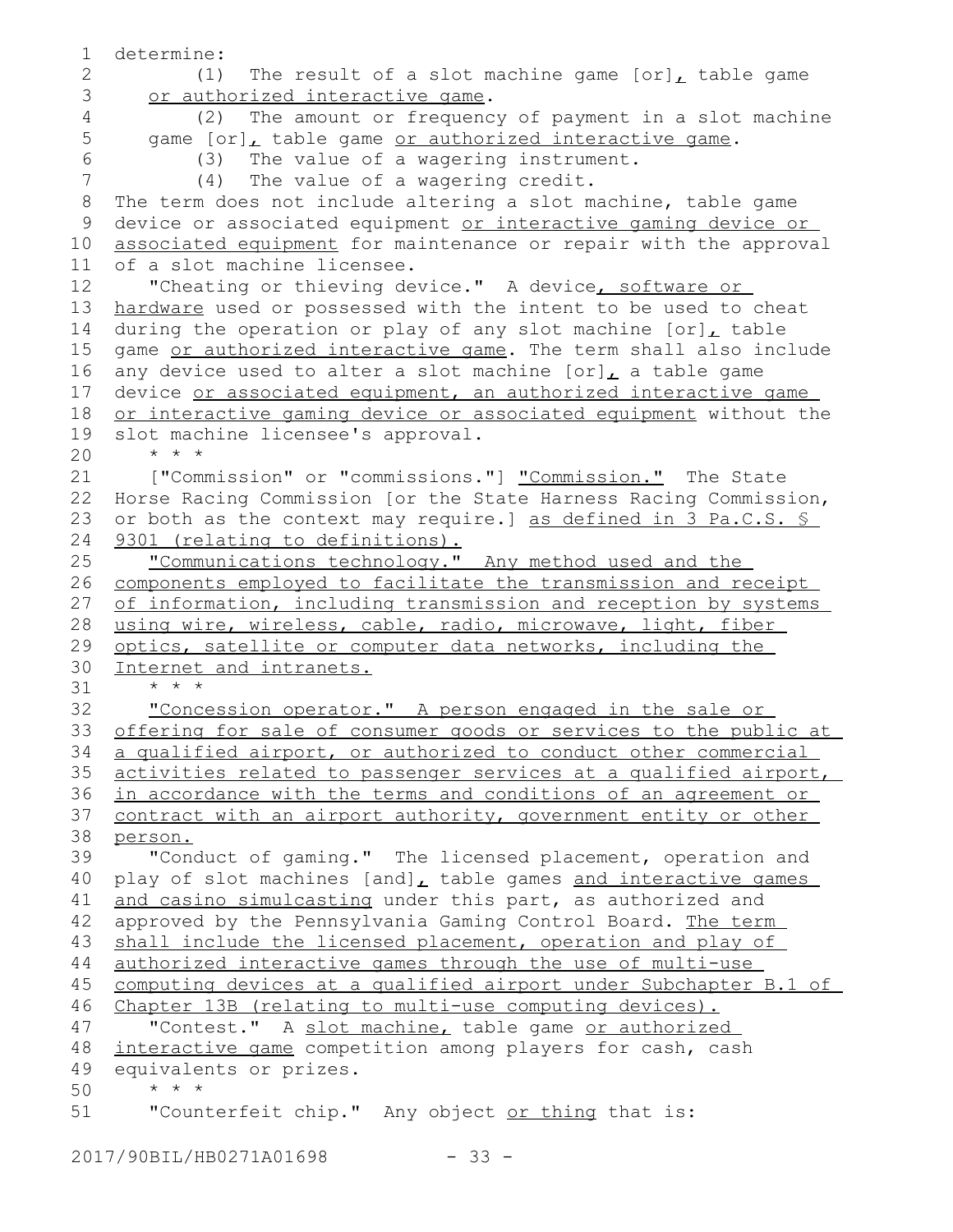(1) used or intended to be used to play a table game at a certificate holder's licensed facility and which was not issued by that certificate holder for such use; [or] (2) presented to a certificate holder for redemption if the object was not issued by the certificate holder[.]; (3) used or intended to be used to play an authorized interactive game which was not approved by the interactive gaming certificate holder for such use; or (4) presented during play of an authorized interactive game for redemption, if the object or thing was not issued by the interactive gaming certificate holder or interactive gaming operator. \* \* \* "Eligible passenger." An individual 21 years of age or older who has cleared security check points with a valid airline boarding pass for travel from one destination to another by airplane. \* \* \* "Fully automated electronic gaming table." An electronic gaming table determined by the Pennsylvania Gaming Control Board to be playable or operable as a table game without the assistance or participation of a person acting on behalf of a certificate holder. The term shall include a multi-use computing device, which through the use of digital, electronic or other communications technology, is capable of simulating a table game. \* \* \* "Gaming employee." Any employee of a slot machine licensee, including, but not limited to: (1) Cashiers. (2) Change personnel. (3) Count room personnel. (4) Slot attendants. (5) Hosts or other individuals authorized to extend complimentary services, including employees performing functions similar to those performed by a gaming junket representative. (6) Machine mechanics, computer machine technicians or table game device technicians. (7) Security personnel. (8) Surveillance personnel. (9) Promotional play supervisors, credit supervisors, pit supervisors, cashier supervisors, shift supervisors, table game managers and assistant managers and other supervisors and managers, except for those specifically identified in this part as key employees. (10) Boxmen. (11) Dealers or croupiers. (12) Floormen. (13) Personnel authorized to issue promotional play. (14) Personnel authorized to issue credit. 1 2 3 4 5 6 7 8 9 10 11 12 13 14 15 16 17 18 19 20 21 22 23 24 25 26 27 28 29 30 31 32 33 34 35 36 37 38 39 40 41 42 43 44 45 46 47 48 49 50 51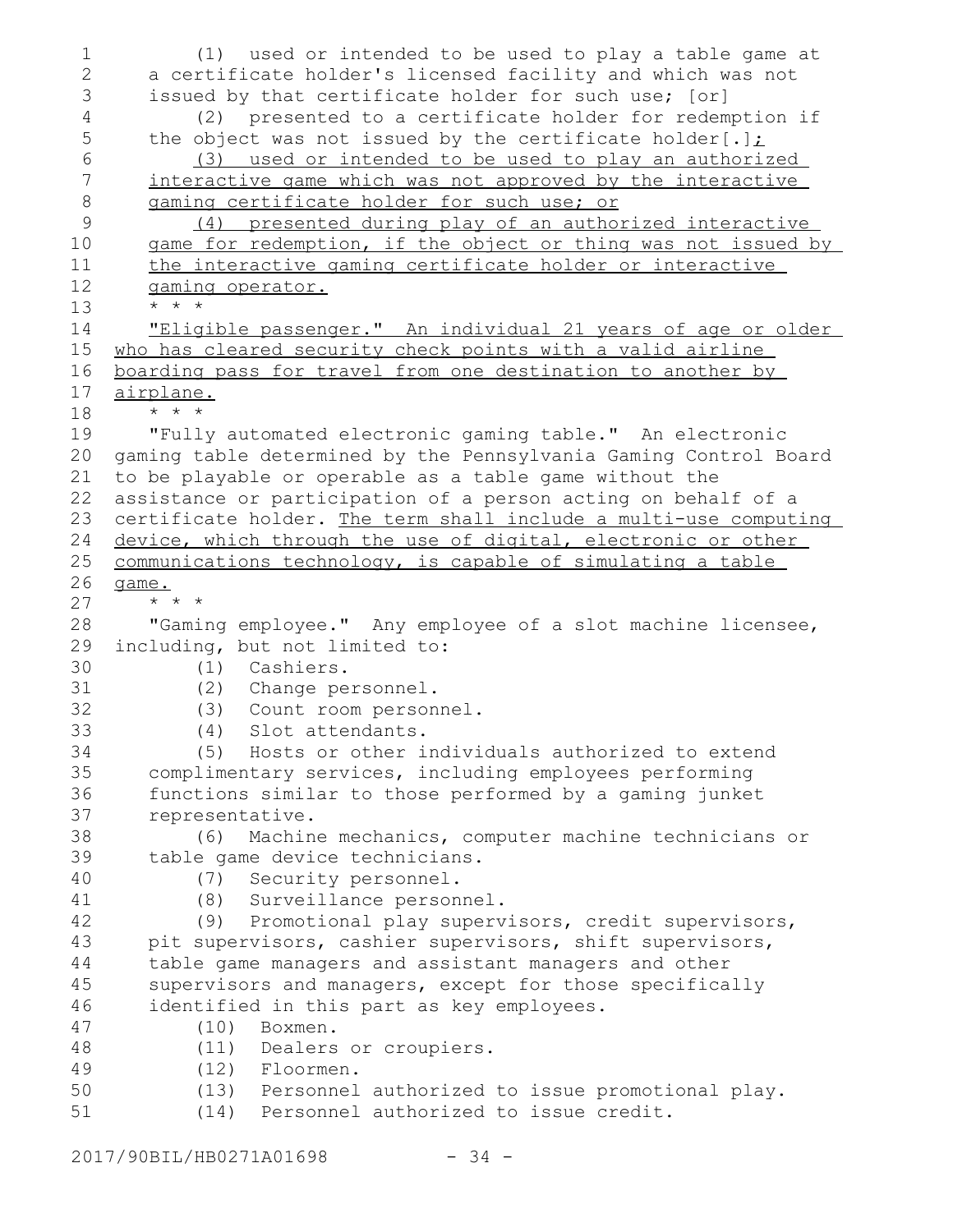| 1               | The term shall include employees of a person holding a                                                                          |
|-----------------|---------------------------------------------------------------------------------------------------------------------------------|
| 2               | supplier's license whose duties are directly involved with the                                                                  |
| 3               | repair or distribution of slot machines, table game devices or                                                                  |
| $\overline{4}$  | associated equipment or interactive gaming devices or associated                                                                |
| 5               | equipment sold or provided to a licensed facility within this                                                                   |
| 6               | Commonwealth as determined by the Pennsylvania Gaming Control                                                                   |
| $7\phantom{.0}$ | Board. The term shall further include employees of a person                                                                     |
| $8\,$           | authorized by the board to supply goods and services related to                                                                 |
| 9               | interactive gaming or any subcontractor or an employee of a                                                                     |
| 10 <sub>o</sub> | subcontractor that supplies interactive gaming devices,                                                                         |
| 11              | including multi-use computing devices, or associated equipment                                                                  |
| 12              | to an interactive gaming certificate holder or interactive                                                                      |
| 13              | gaming operator who are directly involved in the operations of                                                                  |
| 14              | interactive gaming. The term does not include bartenders,                                                                       |
| 15              | cocktail servers or other persons engaged solely in preparing or                                                                |
| 16              | serving food or beverages, clerical or secretarial personnel,                                                                   |
| 17              | parking attendants, janitorial, stage, sound and light                                                                          |
| 18              | technicians and other nongaming personnel as determined by the                                                                  |
| 19              | board.                                                                                                                          |
| 20              | "Gaming floor." Any portion of a licensed facility where                                                                        |
| 21              | slot machines or table games have been installed for use or                                                                     |
| 22              | play.                                                                                                                           |
| 23              | $\star$ $\star$ $\star$                                                                                                         |
| 24              | "Gaming-related restricted area." Any room or area of a                                                                         |
| 25              | licensed facility which is specifically designated by the                                                                       |
| 26              | Pennsylvania Gaming Control Board as restricted or by the slot                                                                  |
| 27              | machine licensee as restricted in its board-approved internal                                                                   |
| 28              | controls.                                                                                                                       |
| 29              |                                                                                                                                 |
| 30              | "Gaming school." Any educational institution approved by the<br>Department of Education as an accredited college or university, |
| 31<br>32        | community college, Pennsylvania private licensed school or its                                                                  |
| 33              |                                                                                                                                 |
| 34              | equivalent and whose curriculum quidelines are approved by the<br>Department of Labor and Industry to provide education and job |
|                 | training related to employment opportunities associated with                                                                    |
| 35<br>36        |                                                                                                                                 |
| 37              | slot machines [or], table games or interactive games, including                                                                 |
| 38              | slot machine, table game device and associated equipment                                                                        |
| 39              | maintenance and repair and interactive gaming devices and<br>associated equipment maintenance and repair.                       |
| 40              | "Gaming service provider." A person that is not required to                                                                     |
| 41              | be licensed as a manufacturer, supplier, management company or                                                                  |
| 42              | gaming junket enterprise under this part or regulations of the                                                                  |
| 43              | Pennsylvania Gaming Control Board and:                                                                                          |
| 44              | (1) provides goods or services, including, but not                                                                              |
| 45              | limited to, count room equipment, to a slot machine licensee                                                                    |
| 46              | or an applicant for a slot machine license for use in the                                                                       |
| 47              | operation of a licensed facility; [or] and                                                                                      |
| 48              | provides goods or services [at] to a slot machine<br>(2)                                                                        |
| 49              | licensee or an applicant for a slot machine license that                                                                        |
| 50              | requires access to the gaming floor or a gaming-related                                                                         |
| 51              | restricted area of a licensed facility as determined by the                                                                     |
|                 |                                                                                                                                 |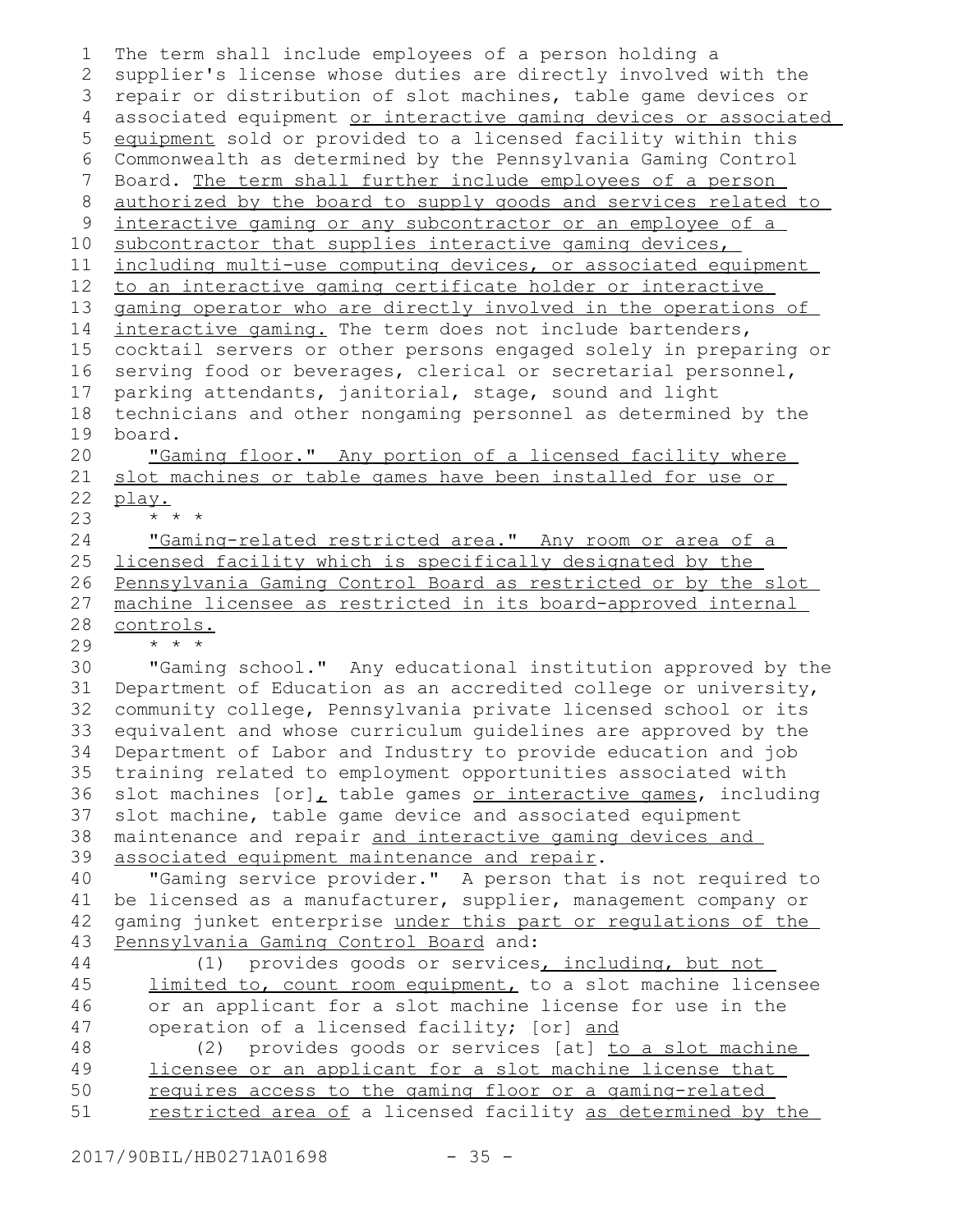| 1             | Pennsylvania Gaming Control Board.                               |
|---------------|------------------------------------------------------------------|
| $\mathbf{2}$  | <u> "Gross interactive gaming revenue." As follows:</u>          |
| 3             | (1) The total of all cash or cash equivalent wagers paid         |
| 4             | by registered players or eligible passengers to an               |
| 5             | interactive gaming certificate holder in consideration for       |
| 6             | the play of authorized interactive games, minus:                 |
| 7             | (i) The total of cash or cash equivalents paid out               |
| 8             | to registered players as winnings.                               |
| $\mathcal{G}$ | (ii) The cash equivalent value of any personal                   |
| 10            | property or other noncash items or things of value               |
| 11            | <u>included in a drawing, contest or tournament and </u>         |
| 12            | distributed to registered players as a result of playing         |
| 13            | authorized interactive games.                                    |
| 14            | (iii) Any administrative fee, operations fee or tax              |
| 15            | paid to another state or jurisdiction pursuant to an             |
| 16            | interactive gaming reciprocal agreement.                         |
| 17            | (2) Amounts deposited with an interactive gaming                 |
| 18            | certificate holder for purposes of interactive gaming and        |
| 19            | amounts taken in fraudulent acts perpetrated against an          |
| 20            | interactive gaming certificate holder for which the              |
| 21            | interactive gaming certificate holder is not reimbursed shall    |
| 22            | not be considered to have been paid to the interactive gaming    |
| 23            | certificate holder for purposes of calculating gross             |
| 24            | interactive gaming revenue. For purposes of calculating the      |
| 25            | tax imposed under section 13B52 (relating to interactive         |
| 26            | gaming tax) and the local share assessment imposed under         |
| 27            | section 13B53 (relating to local share assessment), the term     |
| 28            | shall not include gross revenue generated from the conduct of    |
| 29            | interactive gaming through multi-use computing devices at a      |
| 30            | <u>qualified airport.</u>                                        |
| 31            | $\star$ $\star$ $\star$                                          |
| 32            | "Hybrid slot machine." A slot machine in which a combination     |
| 33            | of the skill of the player and elements of chance affects the    |
| 34            | outcome of the game.                                             |
| 35            | $\star$ $\star$ $\star$                                          |
| 36            | "Interactive game." Any gambling game offered through the        |
| 37            | use of communications technology that allows a person, utilizing |
| 38            | money, checks, electronic checks, electronic transfers of money, |
| 39            | credit cards or any other instrumentality to transmit electronic |
| 40            | information to assist in the placement of a bet or wager and     |
| 41            | corresponding information related to the display of the game,    |
| 42            | game outcomes or other similar information. The term shall not   |
| 43            | include:                                                         |
| 44            | (1) A lottery game or Internet instant game as defined           |
| 45            | in the act of August 26, 1971 (P.L.351, No.91), known as the     |
| 46            | State Lottery Law.                                               |
| 47            | (2) iLottery under Chapter 7 (relating to iLottery).             |
| 48            | (3) A nongambling game that does not otherwise require a         |
| 49            | license under the laws of this Commonwealth.                     |
| 50            | "Interactive gaming." The placing of wagers with an              |
| 51            | interactive gaming certificate holder or interactive gaming      |
|               |                                                                  |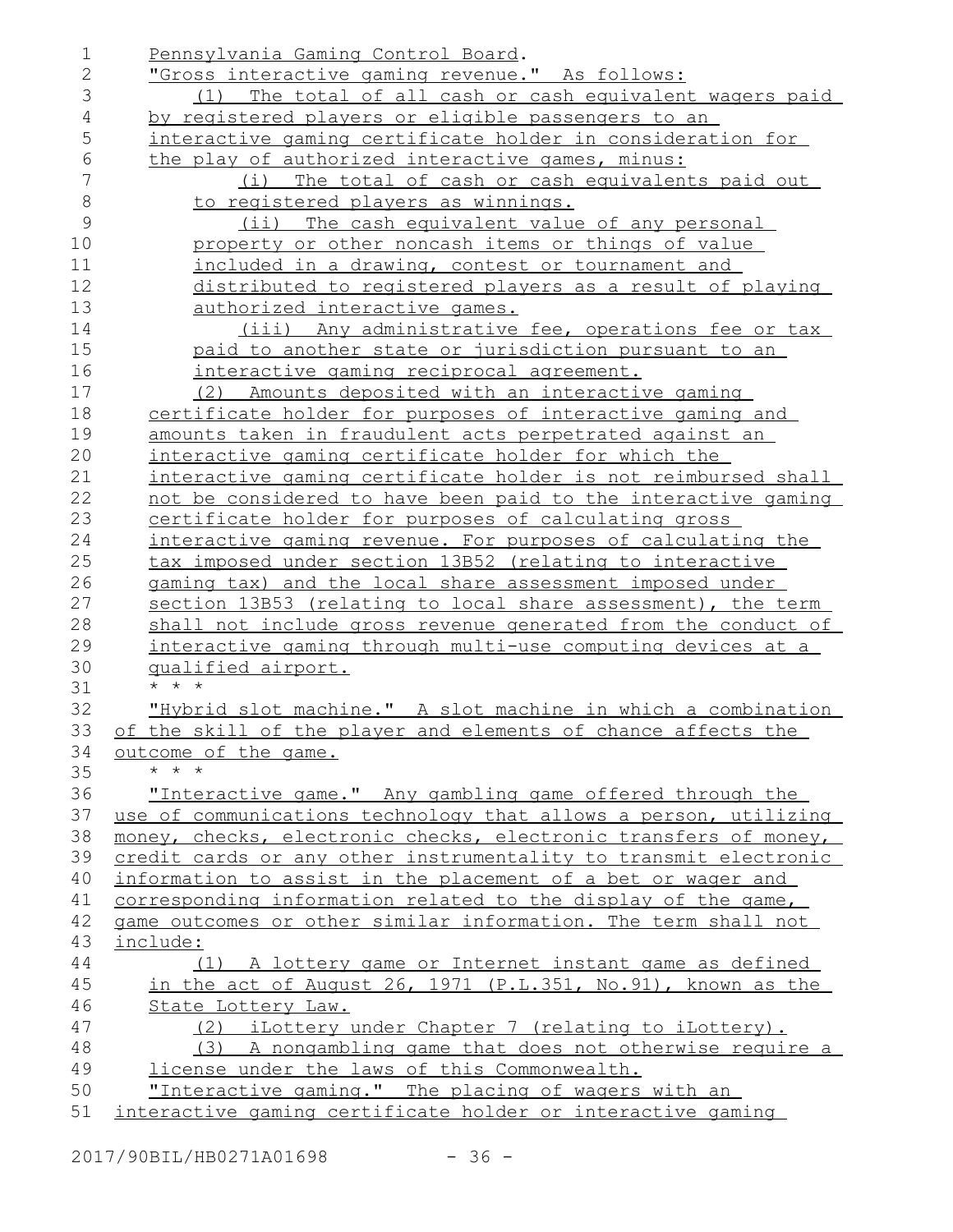```
operator using a computer network of both Federal and non-
   Federal interoperable packet switched data networks through
   which an interactive gaming certificate holder may offer
   authorized interactive games to registered players. The term
   shall include the placing of wagers through the use of a multi-
   use computing device.
       "Interactive gaming account." The formal, electronic system
   implemented by an interactive gaming certificate holder to
   record the balance of a registered player's debits, credits and
   other financial activity related to interactive gaming.
       "Interactive gaming account agreement." An agreement entered
   into between an interactive gaming certificate holder and a
   registered player which governs the terms and conditions of the
   registered player's interactive gaming account and the use of
   the Internet for purposes of placing wagers on authorized
   interactive games operated by an interactive gaming certificate
   holder or interactive gaming operator.
       "Interactive gaming agreement." An agreement entered into by
   or between an interactive gaming certificate holder and an
   interactive gaming operator related to the offering or operation
   of interactive gaming or an interactive gaming system by the
   interactive gaming operator on behalf of the interactive gaming
   certificate holder. The term shall include an interactive gaming
   agreement entered into between an interactive gaming certificate
   holder and an interactive gaming operator for the conduct of
   interactive gaming through the use of multi-use computing
   devices at a qualified airport in accordance with Chapter 13B
   (relating to interactive gaming).
       "Interactive gaming certificate." The authorization issued
   to a slot machine licensee by the Pennsylvania Gaming Control
   Board authorizing the operation and conduct of interactive
   gaming by a slot machine licensee in accordance with Chapter 13B
   (relating to interactive gaming).
       "Interactive gaming certificate holder." A slot machine
   licensee that has been granted authorization by the Pennsylvania
   Gaming Control Board to operate interactive gaming in accordance
   with Chapter 13B (relating to interactive gaming).
       "Interactive gaming device." All hardware and software and
   other technology, equipment or device of any kind as determined
   by the Pennsylvania Gaming Control Board to be necessary for the
   conduct of authorized interactive games.
       "Interactive gaming license." A license issued to an
   interactive gaming operator by the Pennsylvania Gaming Control
   Board under Chapter 13B (relating to interactive gaming).
       "Interactive gaming operator." A person licensed by the
   Pennsylvania Gaming Control Board to operate interactive gaming
   or an interactive gaming system on behalf of an interactive
   gaming certificate holder. The term shall include a person that
   has received conditional authorization under section 13B14
   (relating to interactive gaming operators) for so long as such
   authorization is effective.
1
2
3
 4
5
 6
7
8
9
10
11
12
13
14
15
16
17
18
19
20
21
22
23
24
25
26
27
28
29
30
31
32
33
34
35
36
37
38
39
40
41
42
43
44
45
46
47
48
49
50
51
```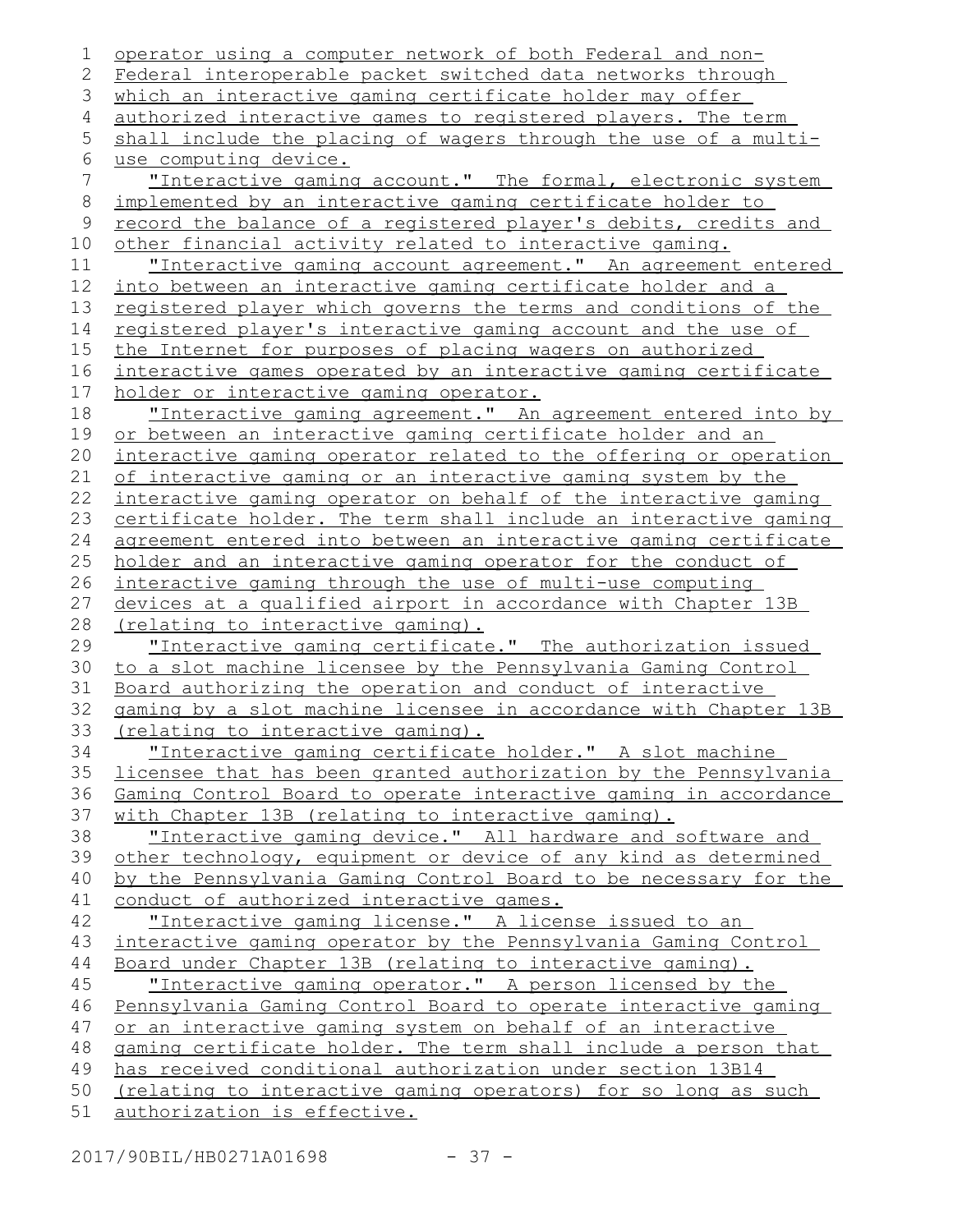"Interactive gaming platform." The combination of hardware and software or other technology designed and used to manage, conduct and record interactive games and the wagers associated with interactive games, as approved by the Pennsylvania Gaming Control Board. The term shall include any emerging or new technology deployed to advance the conduct and operation of interactive gaming, as approved through regulation by the Pennsylvania Gaming Control Board. "Interactive gaming reciprocal agreement." An agreement negotiated by the Pennsylvania Gaming Control Board on behalf of the Commonwealth with the regulatory agency of one or more states or jurisdictions where interactive gaming is legally authorized which will permit the conduct of interactive gaming between interactive gaming certificate holders in this Commonwealth and gaming entities in the states or jurisdictions that are parties to the agreement. "Interactive gaming restricted area." Any room or area, as approved by the Pennsylvania Gaming Control Board, used by an interactive gaming certificate holder or interactive gaming operator to manage, control and operate interactive gaming, including, where approved by the board, redundancy facilities. "Interactive gaming skin or skins." The portal or portals to an interactive gaming platform or Internet website through which authorized interactive games are made available by an interactive gaming certificate holder or interactive gaming operator to registered players in this Commonwealth or registered players in any other state or jurisdiction which has entered into an interactive gaming reciprocal agreement. "Interactive gaming system." All hardware, software and communications that comprise a type of server-based gaming system for the purpose of offering authorized interactive games. "Internet website." The interactive gaming skin or skins through which an interactive gaming certificate holder or other person makes authorized interactive games available for play. \* \* \* "Key employee." Any individual who is employed in a director or department head capacity and who is empowered to make discretionary decisions that regulate slot machine [or] operations, table game operations, interactive gaming operations or casino simulcasting, including the general manager and assistant manager of the licensed facility, director of slot operations, director of table game operations, director of interactive gaming, director of cage and/or credit operations, director of surveillance, director of marketing, director of management information systems, director of interactive gaming system programs or other similar job classifications associated with interactive gaming and casino simulcasting, persons who manage, control or administer interactive gaming and casino simulcasting or the bets and wagers associated with authorized interactive games and casino simulcasting, director of security, comptroller and any employee who is not otherwise designated as 1 2 3 4 5 6 7 8 9 10 11 12 13 14 15 16 17 18 19 20 21 22 23 24 25 26 27 28 29 30 31 32 33 34 35 36 37 38 39 40 41 42 43 44 45 46 47 48 49 50 51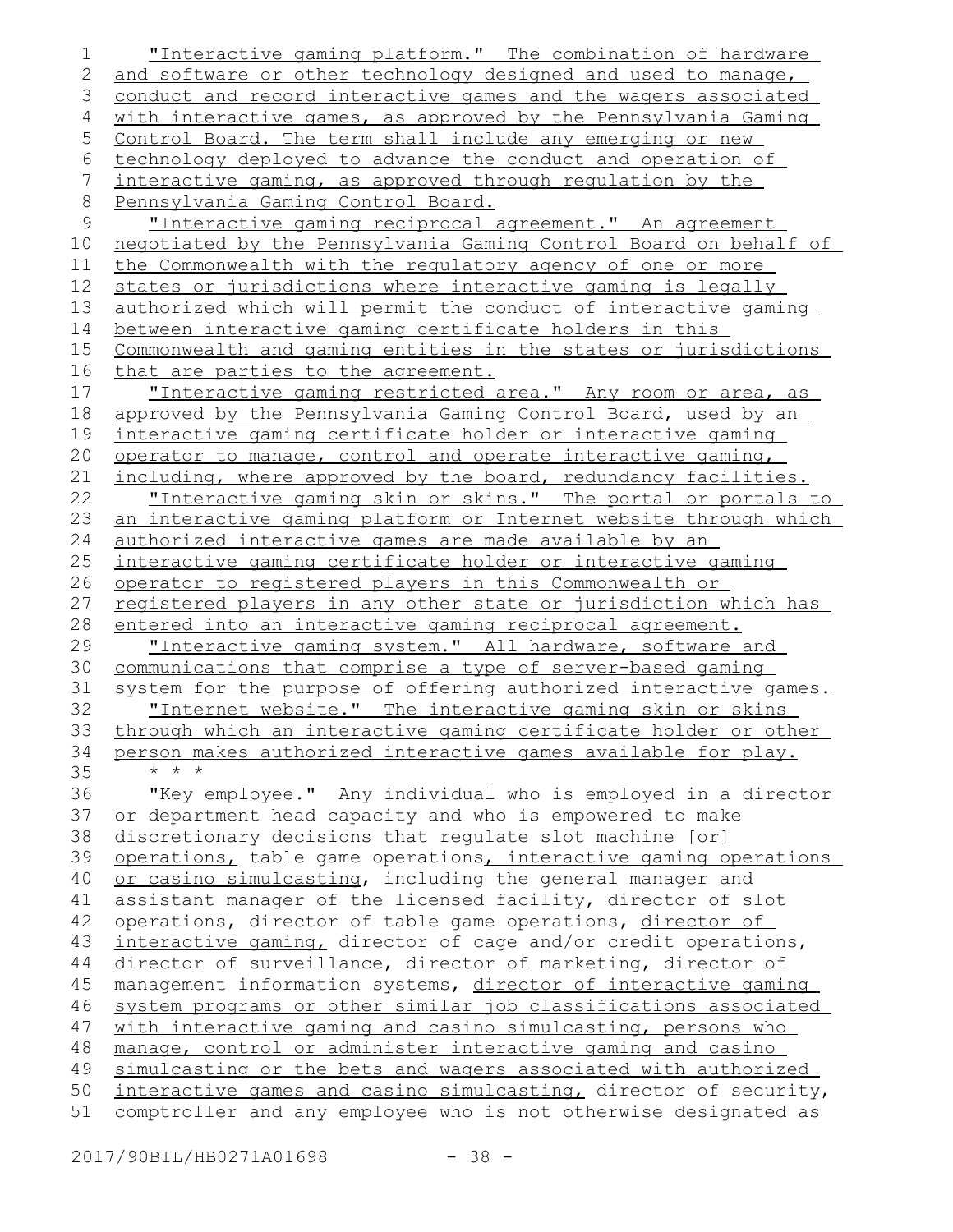a gaming employee and who supervises the operations of these departments or to whom these department directors or department heads report and such other positions not otherwise designated 3 or defined under this part which the Pennsylvania Gaming Control Board shall determine based on detailed analyses of job descriptions as provided in the internal controls of the licensee as approved by the Pennsylvania Gaming Control Board. All other gaming employees unless otherwise designated by the Pennsylvania Gaming Control Board shall be classified as non-key employees. \* \* \* "Licensed facility." As follows: (1) The physical land-based location at which a licensed gaming entity is authorized to place and operate slot machines and, if authorized by the Pennsylvania Gaming Control Board under Chapter 13A (relating to table games), to conduct table games and if authorized under Chapter 13B (relating to interactive gaming) , to conduct interactive gaming. The term includes any: [(1)] (i) area of a licensed racetrack at which a slot machine licensee was previously authorized pursuant to section 1207(17) (relating to regulatory authority of board) to operate slot machines prior to the effective date of this paragraph; [(2)] (ii) board-approved interim facility or temporary facility; [and] [(3)] (iii) area of a hotel which the Pennsylvania Gaming Control Board determines is suitable to conduct table games[.]; and (iv) area of a licensed facility where casino simulcasting is conducted, as approved by the Pennsylvania Gaming Control Board. (2) The term shall not include a redundancy facility or an interactive gaming restricted area which is not located on the premises of a licensed facility as approved by the Pennsylvania Gaming Control Board and which is maintained and operated by an interactive gaming certificate holder in connection with interactive gaming or by a Category 1 slot machine licensee in connection with the operation of slot machines at a nonprimary location or in connection with casino simulcasting. \* \* \* "Licensed racing entity." Any legal entity that has obtained a license to conduct live thoroughbred or harness horse race meetings respectively with pari-mutuel wagering from [either] the State Horse Racing Commission [or the State Harness Racing Commission] pursuant to [the act of December 17, 1981 (P.L.435, No.135), known as] the Race Horse Industry Reform Act. "Manufacturer." A person who manufactures, builds, rebuilds, fabricates, assembles, produces, programs, designs or otherwise makes modifications to any slot machine, table game device or 1 2 4 5 6 7 8 9 10 11 12 13 14 15 16 17 18 19 20 21 22 23 24 25 26 27 28 29 30 31 32 33 34 35 36 37 38 39 40 41 42 43 44 45 46 47 48 49 50 51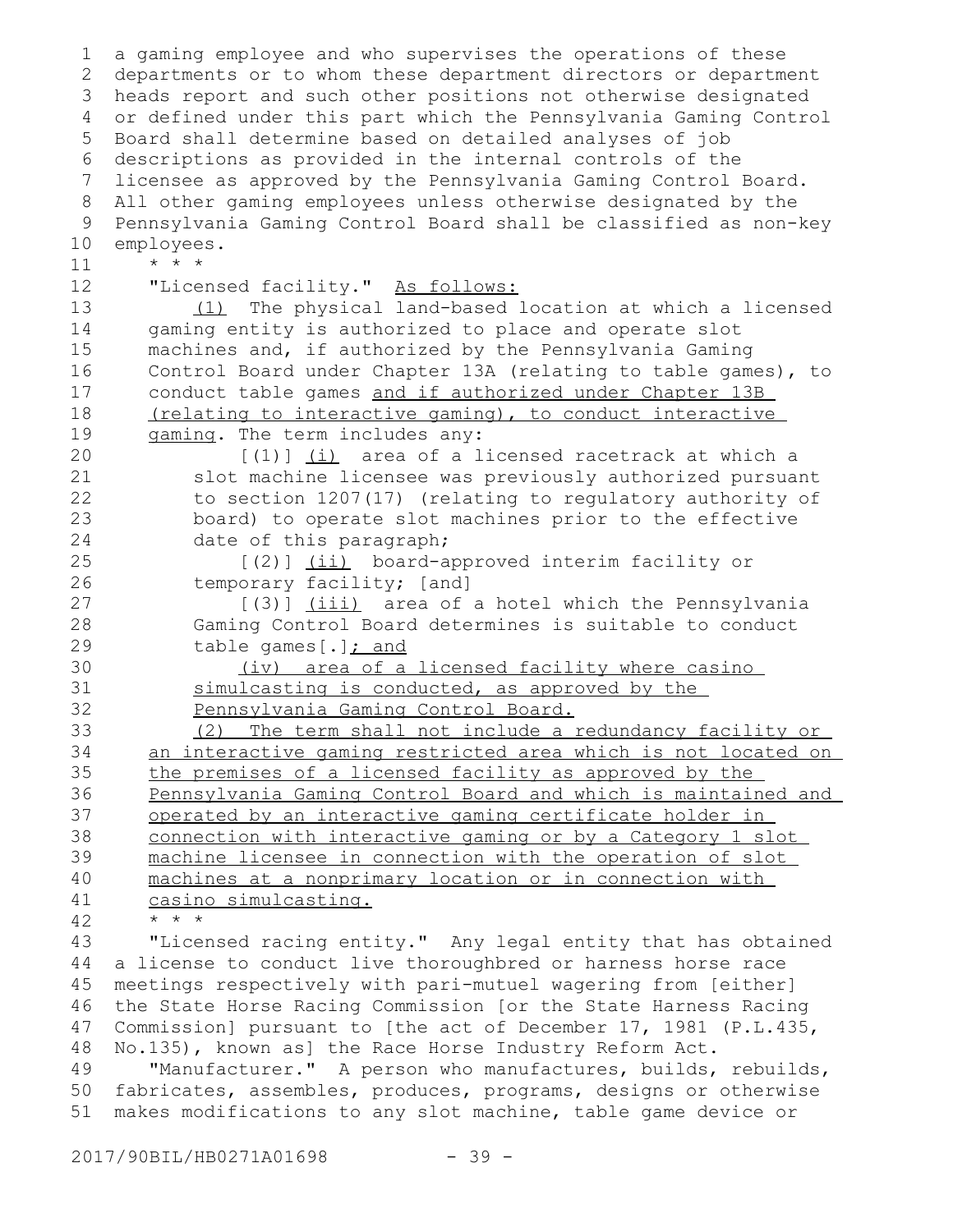| 1  | associated equipment or authorized interactive games for use or |
|----|-----------------------------------------------------------------|
| 2  | play of slot machines [or], table games or authorized           |
| 3  | interactive games in this Commonwealth for gaming purposes. The |
| 4  | term shall not include a person who manufactures, builds,       |
| 5  | rebuilds, fabricates, assembles, produces, programs, designs or |
| 6  | otherwise makes modifications to multi-use computing devices    |
| 7  | used in connection with the conduct of interactive gaming at a  |
| 8  | qualified airport.                                              |
| 9  | "Manufacturer license." A license issued by the Pennsylvania    |
| 10 | Gaming Control Board authorizing a manufacturer to manufacture  |
| 11 | or produce slot machines, table game devices or associated      |
| 12 | equipment, interactive gaming devices or associated equipment   |
| 13 | for use in this Commonwealth for gaming purposes.               |
| 14 | $\star$ $\star$ $\star$                                         |
| 15 |                                                                 |
|    | "Multi-use computing device." As follows:                       |
| 16 | (1) A computing device, including, but not limited to, a        |
| 17 | tablet computer, that:                                          |
| 18 | (i) Is located and accessible to eligible passengers            |
| 19 | only in an airport gaming area.                                 |
| 20 | (ii) Allows an eligible passenger to play an                    |
| 21 | authorized interactive game.                                    |
| 22 | (iii) Communicates with a server that is in a                   |
| 23 | location approved by the Pennsylvania Gaming Control            |
| 24 | Board.                                                          |
| 25 | (iv) Is approved by the Pennsylvania Gaming Control             |
| 26 | Board.                                                          |
| 27 | (v) Has the capability of being linked to and                   |
| 28 | monitored by the department's central control computer          |
| 29 | system, as applicable for any particular interactive            |
| 30 | game, in accordance with section 1323 (relating to              |
| 31 | central control computer system).                               |
| 32 | (vi) Offers a player additional functions which                 |
| 33 | shall include Internet browsing, the capability of              |
| 34 | checking flight status and ordering food or beverages.          |
| 35 | (2) The term shall not include any tablet or computing          |
| 36 | device that restricts, prohibits or is incapable of providing   |
| 37 | access to interactive gaming, interactive gaming skins or       |
| 38 | interactive gaming platforms.                                   |
| 39 | "Multistate agreement." The written agreement between the       |
| 40 | Pennsylvania Gaming Control Board and regulatory agencies in    |
| 41 | other states or jurisdictions for the operation of a multistate |
| 42 | wide-are progressive slot machine system.                       |
| 43 | "Multistate wide-area progressive slot machine system." The     |
| 44 | linking of slot machines located in this Commonwealth with slot |
| 45 | machines located in one or more states or jurisdictions whose   |
| 46 | regulatory agencies have entered into written agreements with   |
| 47 | the Pennsylvania Gaming Control Board for the operation of the  |
| 48 | system.                                                         |
| 49 | $\star$ $\star$ $\star$                                         |
| 50 | "Nongaming service provider." A person that is not a gaming     |
| 51 | service provider or required to be licensed as a manufacturer,  |
|    |                                                                 |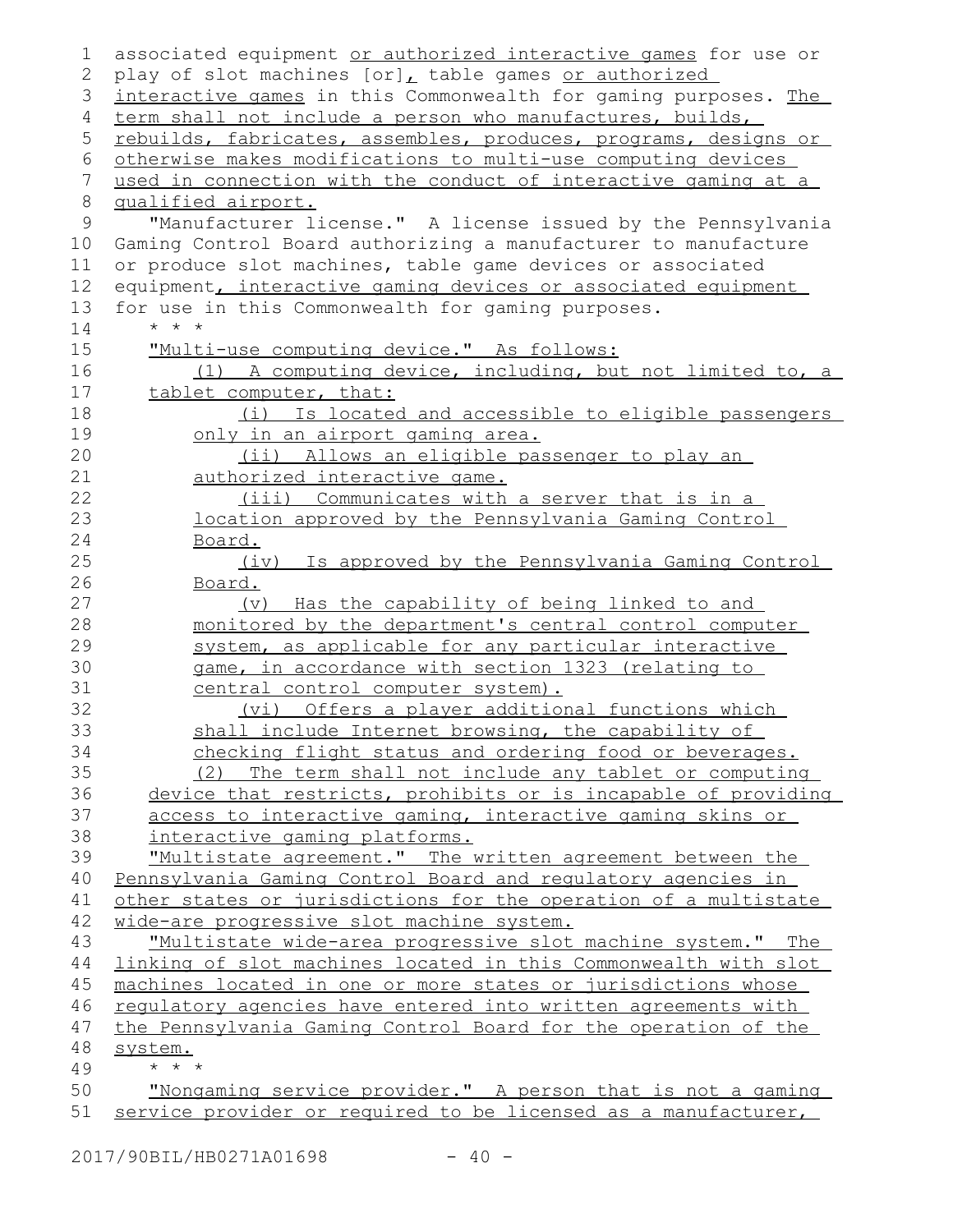| 1              | supplier, management company or gaming junket enterprise under                           |
|----------------|------------------------------------------------------------------------------------------|
| 2              | this part or regulations of the Pennsylvania Gaming Control                              |
| 3              | Board and that provides goods or services:                                               |
| $\overline{4}$ | (1) to a slot machine licensee or applicant for a slot                                   |
| 5              | machine license for use in the operation of a licensed                                   |
| 6              | facility; and                                                                            |
| 7              | (2) that does not require access to the gaming floor or                                  |
| $\,8\,$        | a gaming-related restricted area of a licensed facility.                                 |
| 9              | $* * *$                                                                                  |
| 10             | "Player." An individual wagering cash, a cash equivalent or                              |
| 11             | other thing of value in the play or operation of a slot machine                          |
| 12             | [or], an authorized interactive game or a table game, including                          |
| 13             | during a contest or tournament, the play or operation of which                           |
| 14             | may deliver or entitle the individual playing or operating the                           |
| 15             | slot machine [or], authorized interactive game or table game to                          |
| 16             | receive cash, a cash equivalent or other thing of value from                             |
| 17             | another player or a slot machine licensee.                                               |
| 18             | "Prepaid access instrument." A card, code, electronic serial                             |
| 19             | number, mobile identification number, personal identification                            |
| 20             | number or similar device that:                                                           |
| 21             | (1) Allows patron access to funds that have been paid in                                 |
| 22             | advance and can be retrieved or transferred at some point in                             |
| 23             | the future through the device.                                                           |
| 24             | (2) Qualifies as an access device for purposes of                                        |
| 25             | Regulation E issued by the Board of Governors of the Federal                             |
| 26             | Reserve System under 12 CFR Pt. 205 (relating to electronic                              |
| 27             | fund transfers (Requlation E));                                                          |
| 28             | (3) Must be distributed by a slot machine licensee or                                    |
| 29             | its affiliates in order to be considered a cash equivalent at                            |
| 30             | the slot machine licensee's location or the location of the                              |
| 31             | slot machine licensee's affiliates.                                                      |
| 32             | (4) Must be used in conjunction with an approved                                         |
| 33             | cashless wagering system or electronic credit system in order                            |
| 34             | to transfer funds for gaming purposes.<br>$* * *$                                        |
| 35<br>36       |                                                                                          |
| 37             | "Progressive payout." A slot machine wager payout that                                   |
| 38             | increases in a monetary amount based on the amounts wagered in a                         |
| 39             | progressive system, including a multistate wide-area progressive<br>slot machine system. |
| 40             | "Progressive system." A computerized system linking slot                                 |
| 41             | machines in one or more licensed facilities within this                                  |
| 42             | Commonwealth and offering one or more common progressive payouts                         |
| 43             | based on the amounts wagered. The term shall include a                                   |
| 44             | multistate wide-area progressive system.                                                 |
| 45             | $\star$ $\star$ $\star$                                                                  |
| 46             | "Qualified airport." Any of the following:                                               |
| 47             | A publicly owned commercial service airport that is<br>(1)                               |
| 48             | designated by the Federal Government as an international                                 |
| 49             | airport.                                                                                 |
| 50             | (2) A publicly owned commercial service airport that has                                 |
| 51             | at least 50,000 passenger enplanements in any calendar year.                             |
|                |                                                                                          |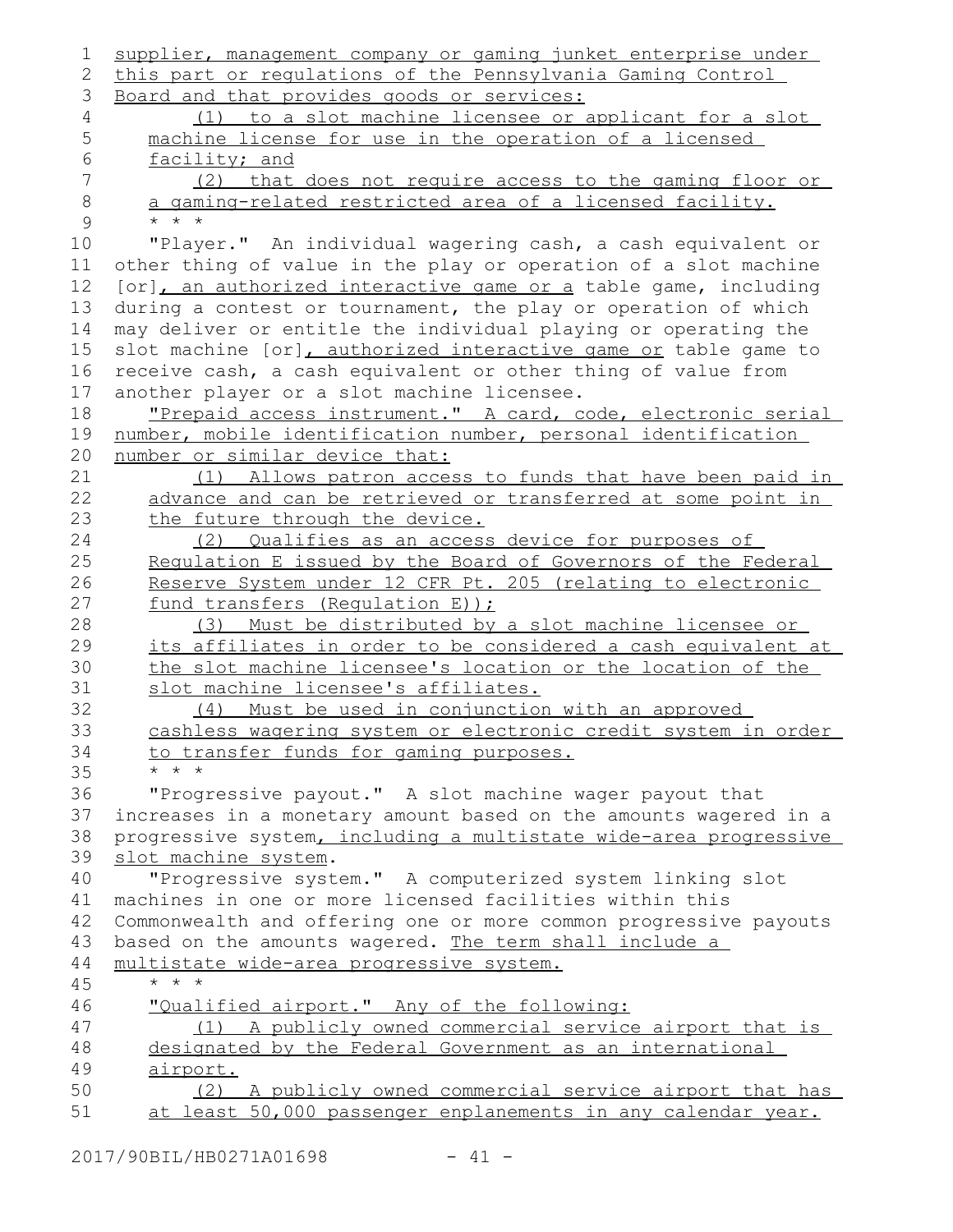"Race Horse Industry Reform Act." [The act of December 17, 1981 (P.L.435, No.135), known as the Race Horse Industry Reform Act.] 3 Pa.C.S. Ch. 93 (relating to race horse industry reform). \* \* \* "Redundancy facilities." Any and all rooms or areas used by a slot machine licensee for emergency backup, redundancy or secondary operations attendant to interactive gaming as approved by the Pennsylvania Gaming Control Board. "Registered player." An individual who has entered into an interactive gaming account agreement with an interactive gaming certificate holder. \* \* \* "Skill." The knowledge, dexterity, adroitness, acumen or other mental skill of an individual. "Skill slot machine." A slot machine in which the skill of the player, rather than the elements of chance, is the predominant factor in affecting the outcome of the game. "Slot machine." (1) The term includes: (i) Any mechanical, electrical or computerized contrivance, terminal, machine or other device approved by the Pennsylvania Gaming Control Board which, upon insertion of a coin, bill, ticket, token or similar object therein or upon payment of any consideration whatsoever, including the use of any electronic payment system except a credit card or debit card, is available to play or operate, the play or operation of which, whether by reason of skill or application of the element of chance or both [, may] : (A) May deliver or entitle the person or persons playing or operating the contrivance, terminal, machine or other device to receive cash, billets, tickets, tokens or electronic credits to be exchanged for cash or to receive merchandise or anything of value whatsoever, whether the payoff is made automatically from the machine or manually. [A slot machine:] [(1)] (B) May utilize spinning reels or video displays or both. [(2)] (C) May or may not dispense coins, tickets or tokens to winning patrons. [(3)] (D) May use an electronic credit system for receiving wagers and making payouts. [The term shall include associated equipment.] (ii) Associated equipment necessary to conduct the operation of the contrivance, terminal, machine or other device. (iii) A skill slot machine, hybrid slot machine and the devices or associated equipment necessary to conduct the operation of a skill slot machine or hybrid slot machine. 1 2 3 4 5 6 7 8 9 10 11 12 13 14 15 16 17 18 19 20 21 22 23 24 25 26 27 28 29 30 31 32 33 34 35 36 37 38 39 40 41 42 43 44 45 46 47 48 49 50 51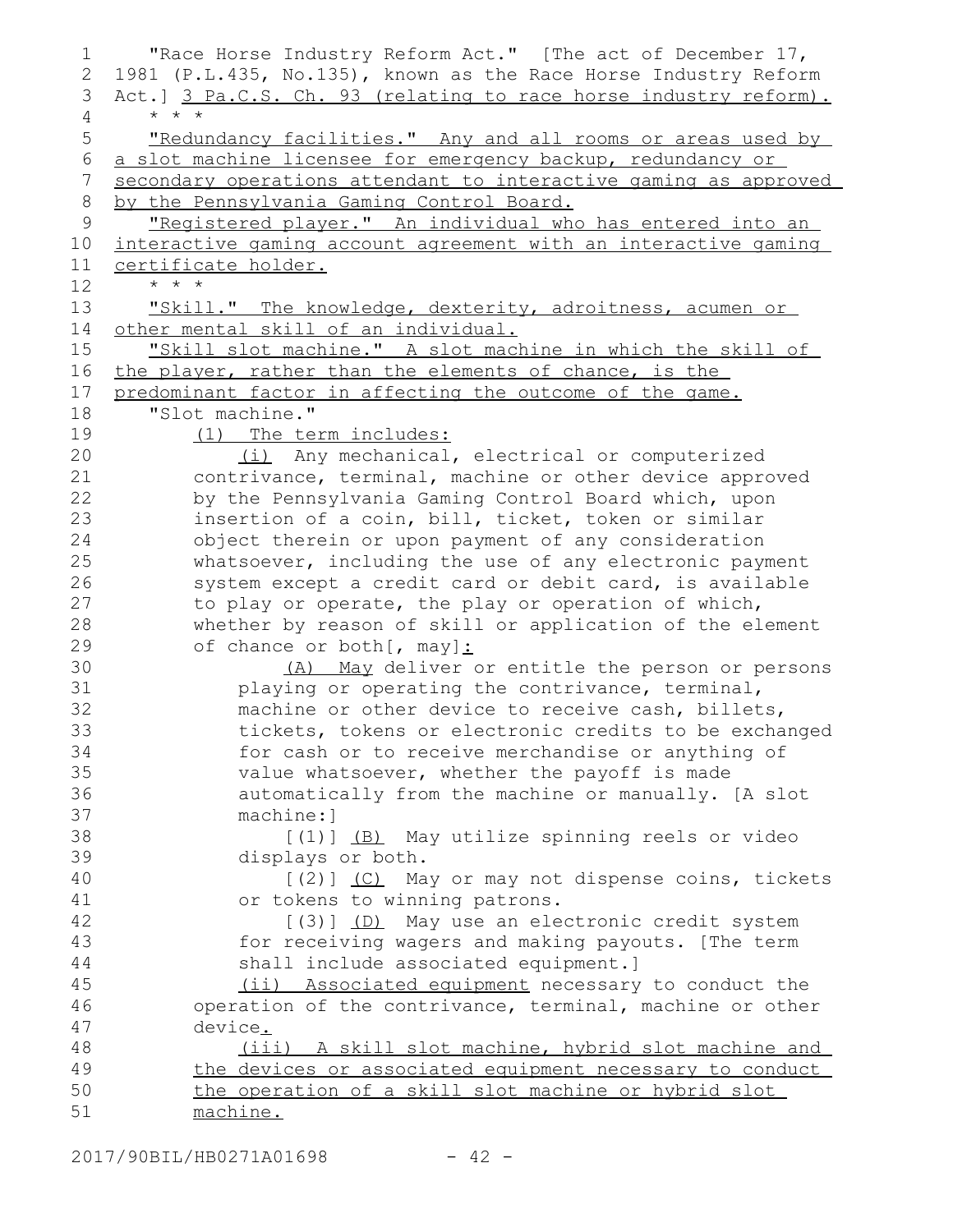| $\mathbf 1$    | (iv) A slot machine used in a multistate wide-area               |
|----------------|------------------------------------------------------------------|
| $\overline{2}$ | progressive slot machine system and devices and                  |
| 3              | associated equipment as defined by the Pennsylvania              |
| 4              | Gaming Control Board through regulations.                        |
| 5              | (v) A multi-use computing device which is capable of             |
| 6              | simulating, either digitally or electronically, a slot           |
| $\overline{7}$ | machine.                                                         |
| 8              | (2) The term does not include a fantasy contest terminal         |
| $\mathsf 9$    | within the meaning of Chapter 3 (relating to fantasy             |
| 10             | contests).                                                       |
| 11             | $\star$ $\star$ $\star$                                          |
| 12             | "Supplier." A person that sells, leases, offers or otherwise     |
| 13             | provides, distributes or services any slot machine, table game   |
| 14             | device or associated equipment, or interactive gaming device or  |
| 15             | associated equipment for use or play of slot machines [or]       |
| 16             | table games or interactive games in this Commonwealth. The term  |
| 17             | shall include a person that sells, leases, offers or otherwise   |
| 18             | provides, distributes or services any multi-use computing device |
| 19             | as approved by the Pennsylvania Gaming Control Board.            |
| 20             | "Supplier license." A license issued by the Pennsylvania         |
| 21             | Gaming Control Board authorizing a supplier to provide products  |
| 22             | or services related to slot machines, table game devices or      |
| 23             | associated equipment, interactive gaming devices, including any  |
| 24             | multi-use computing device or associated equipment, to slot      |
| 25             | machine licensees for use in this Commonwealth for gaming        |
| 26             | purposes.                                                        |
| 27             | $\star$ $\star$                                                  |
| 28             | "Table game." Any banking or nonbanking game approved by the     |
| 29             | Pennsylvania Gaming Control Board. The term includes roulette,   |
| 30             | baccarat, blackjack, poker, craps, big six wheel, mini-baccarat, |
| 31             | red dog, pai gow, twenty-one, casino war, acey-ducey, sic bo,    |
| 32             | chuck-a-luck, Panguingue, Fan-tan, Asia poker, Boston 5 stud     |
| 33             | poker, Caribbean stud poker, Colorado hold'em poker, double      |
| 34             | attack blackjack, double cross poker, double down stud poker,    |
| 35             | fast action hold'em, flop poker, four card poker, let it ride    |
| 36             | poker, mini-craps, mini-dice, pai gow poker, pokette, Spanish    |
| 37             | 21, Texas hold'em bonus poker, three card poker, two card joker  |
| 38             | poker, ultimate Texas hold'em, winner's pot poker and any other  |
| 39             | banking or nonbanking game. The term shall not include:          |
| 40             | (1) Lottery games of the Pennsylvania State Lottery as           |
| 41             | authorized under the act of August 26, 1971 (P.L.351, No.91),    |
| 42             | known as the State Lottery Law.                                  |
| 43             | (2) Bingo as authorized under the act of July 10, 1981           |
| 44             | (P.L.214, No.67), known as the Bingo Law.                        |
| 45             | Pari-mutuel betting on the outcome of thoroughbred<br>(3)        |
| 46             | or harness horse racing as authorized under the act of           |
| 47             | December 17, 1981 (P.L.435, No.135), known as the Race Horse     |
| 48             | Industry Reform Act.                                             |
| 49             | Small games of chance as authorized under the act of<br>(4)      |
| 50             | December 19, 1988 (P.L.1262, No.156), known as the Local         |
| 51             | Option Small Games of Chance Act.                                |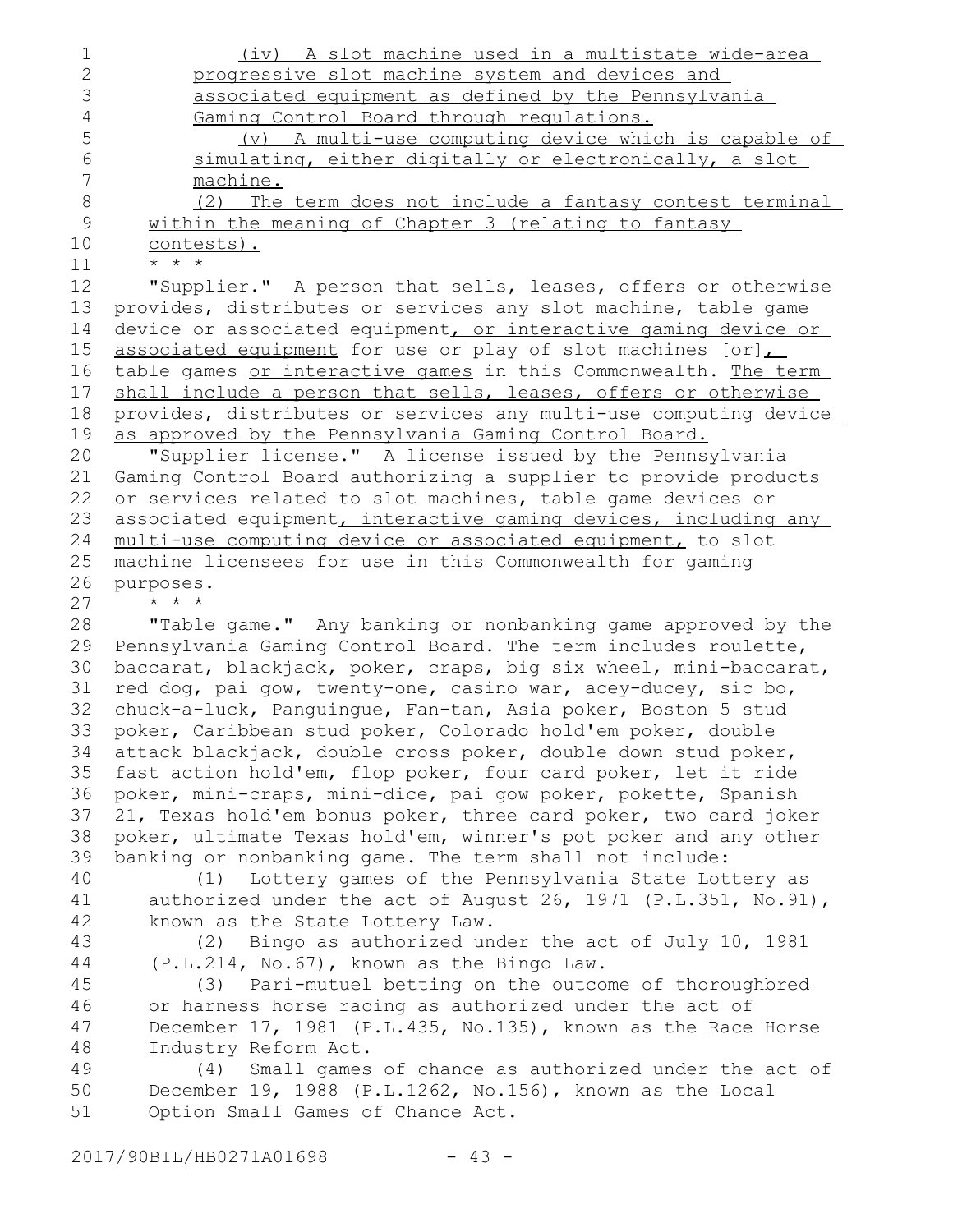(5) Slot machine gaming and progressive slot machine gaming as defined and authorized under this part. (6) Keno. (7) A fantasy contest terminal within the meaning of Chapter 3 (relating to fantasy contests). (8) iLottery under Chapter 7 (relating to iLottery). "Table game device." Includes gaming tables, cards, dice, chips, shufflers, tiles, dominoes, wheels[, drop boxes] or any mechanical, electrical or computerized contrivance, terminal, machine or other device, apparatus, equipment or supplies approved by the Pennsylvania Gaming Control Board and used to conduct a table game or that is capable, through the use of digital, electronic or other communications technology, of simulating play of a table game. \* \* \* Section 4. Section 1201(h)(11) of Title 4 is amended to read: § 1201. Pennsylvania Gaming Control Board established. \* \* \* (h) Qualifications and restrictions.-- \* \* \* (11) No member, employee of the board or independent contractor shall accept a complimentary service, wager or be paid any prize from any wager at any licensed facility within this Commonwealth  $[or]_L$  at any other facility outside this Commonwealth which is owned or operated by a licensed gaming entity or any of its affiliates, intermediaries, subsidiaries or holding companies or as a result of playing an interactive game including on a multi-use computing device for the duration of their term of office, employment or contract with the board and for a period of two years from the termination of term of office, employment or contract with the board. The provisions of this paragraph prohibiting wagering during the term of employment shall not apply to employees or independent contractors while utilizing slot machines  $[or]$ , table game devices, interactive gaming devices or multi-use computing devices for testing purposes or while verifying the performance of a slot machine  $[or]_L$  table game, interactive gaming device or multi-use computing device as part of an enforcement investigation. \* \* \* Section 5. Section 1202(a)(1) and (b)(17), (18), (20) and (23) of Title 4 are amended and subsection (b) is amended by adding paragraphs to read: § 1202. General and specific powers. (a) General powers.-- (1) The board shall have general and sole regulatory authority over the conduct of gaming [or] and related activities as described in this part. The board shall ensure the integrity of the acquisition and operation of slot machines, table games, table game devices and associated 1 2 3 4 5 6 7 8 9 10 11 12 13 14 15 16 17 18 19 20 21 22 23 24 25 26 27 28 29 30 31 32 33 34 35 36 37 38 39 40 41 42 43 44 45 46 47 48 49 50 51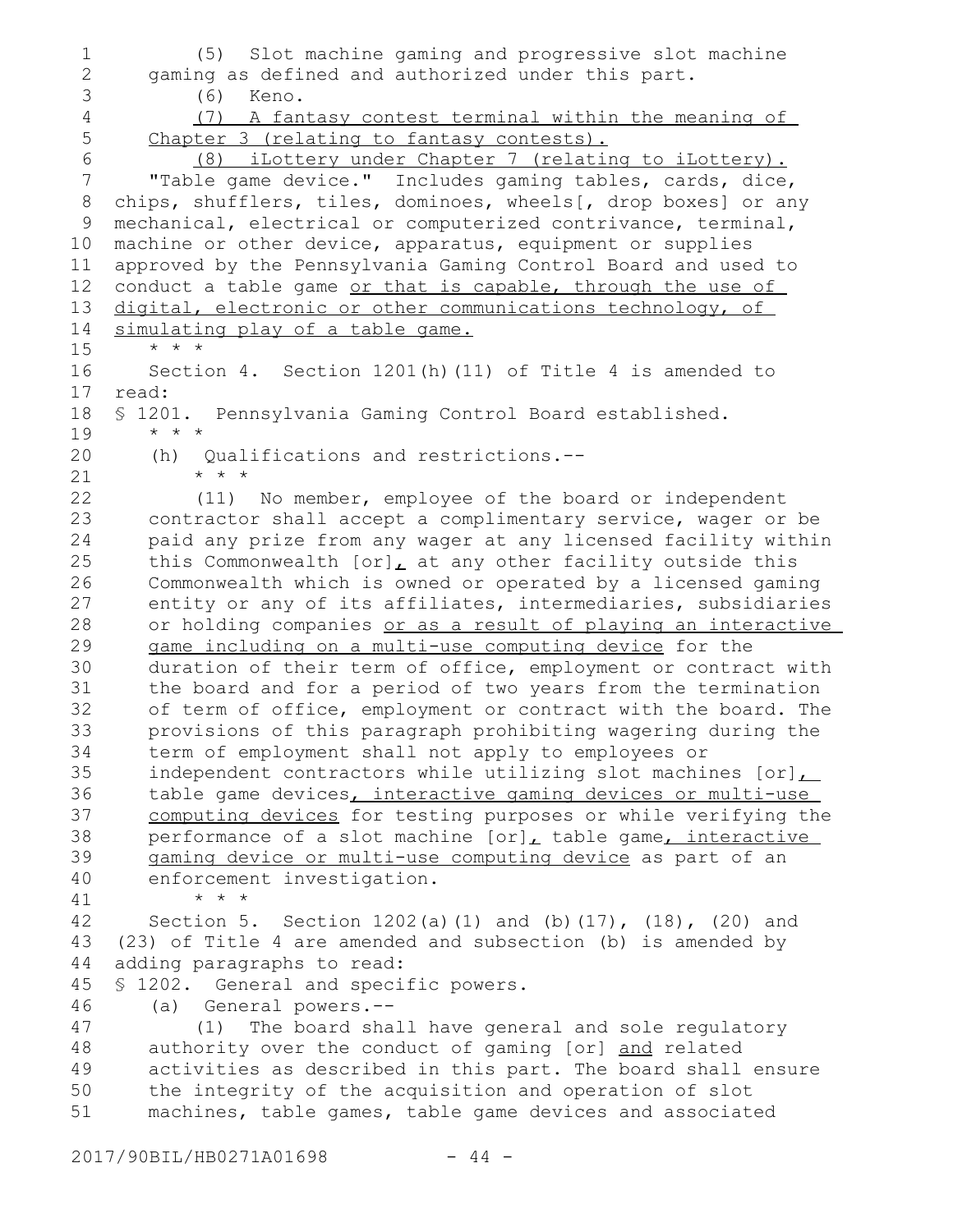| 1             | equipment and authorized interactive games and interactive    |
|---------------|---------------------------------------------------------------|
| $\mathbf 2$   | gaming devices and associated equipment and shall have sole   |
| 3             | regulatory authority over every aspect of the authorization,  |
| 4             | operation and play of slot machines [and], table games and    |
| 5             | interactive gaming devices and associated equipment and the   |
| 6             | implementation and regulation of airport gaming.              |
| 7             | $\star$ $\star$ $\star$                                       |
| $\,8\,$       | Specific powers.--The board shall have the specific<br>(b)    |
| $\mathcal{G}$ | power and duty:                                               |
| 10            | $\star$ $\star$ $\star$                                       |
| 11            | (12.2) At its discretion, to award, revoke, suspend,          |
| 12            | condition or deny an interactive gaming certificate or an     |
| 13            | interactive gaming license in accordance with Chapter 13B     |
| 14            | (relating to interactive gaming).                             |
| 15            | (12.3) To award, revoke, suspend, condition or deny a         |
| 16            | casino simulcasting permit in accordance with Chapter 13F     |
| 17            | (relating to casino simulcasting).                            |
| 18            | $\star$ $\star$ $\star$                                       |
| 19            | (17) To require prospective and existing employees,           |
| 20            | independent contractors, applicants, licensees and permittees |
| 21            | to submit to fingerprinting by the Pennsylvania State Police  |
| 22            | or an authorized agent of the Pennsylvania State Police. The  |
| 23            | Pennsylvania State Police or an authorized agent of the       |
| 24            | Pennsylvania State Police shall submit the fingerprints to    |
| 25            | the Federal Bureau of Investigation for purposes of verifying |
| 26            | the identity of the individual and obtaining records of       |
| 27            | criminal arrests and convictions.                             |
| 28            | (18) To require prospective and existing employees,           |
| 29            | independent contractors, applicants, licensees and permittees |
| 30            | to submit photographs consistent with the standards [of the   |
| 31            | Commonwealth Photo Imaging Network] established by the board. |
| 32            | $\star$ $\star$ $\star$                                       |
| 33            | (20)                                                          |
|               | In addition to the power of the board regarding               |
| 34            | license and permit applicants, to determine at its discretion |
| 35            | the suitability of any person who furnishes or seeks to       |
| 36            | furnish to a slot machine licensee directly or indirectly any |
| 37            | goods, services or property related to slot machines, table   |
| 38            | games, table game devices or associated equipment             |
| 39            | interactive games and interactive gaming devices and          |
| 40            | associated equipment or casino simulcasting technology and    |
| 41            | equipment or through any arrangements under which that person |
| 42            | receives payment based directly or indirectly on earnings,    |
| 43            | profits or receipts from the slot machines, table games,      |
| 44            | table game devices and associated equipment [.], interactive  |
| 45            | games, interactive gaming devices and associated equipment or |
| 46            | casino simulcasting technology and equipment. The board may   |
| 47            | require any such person to comply with the requirements of    |
| 48            | this part and the regulations of the board and may prohibit   |
| 49            | the person from furnishing the goods, services or property[.] |
| 50            | except that, in determining the suitability of a person who   |
| 51            | furnishes or seeks to furnish casino simulcasting technology  |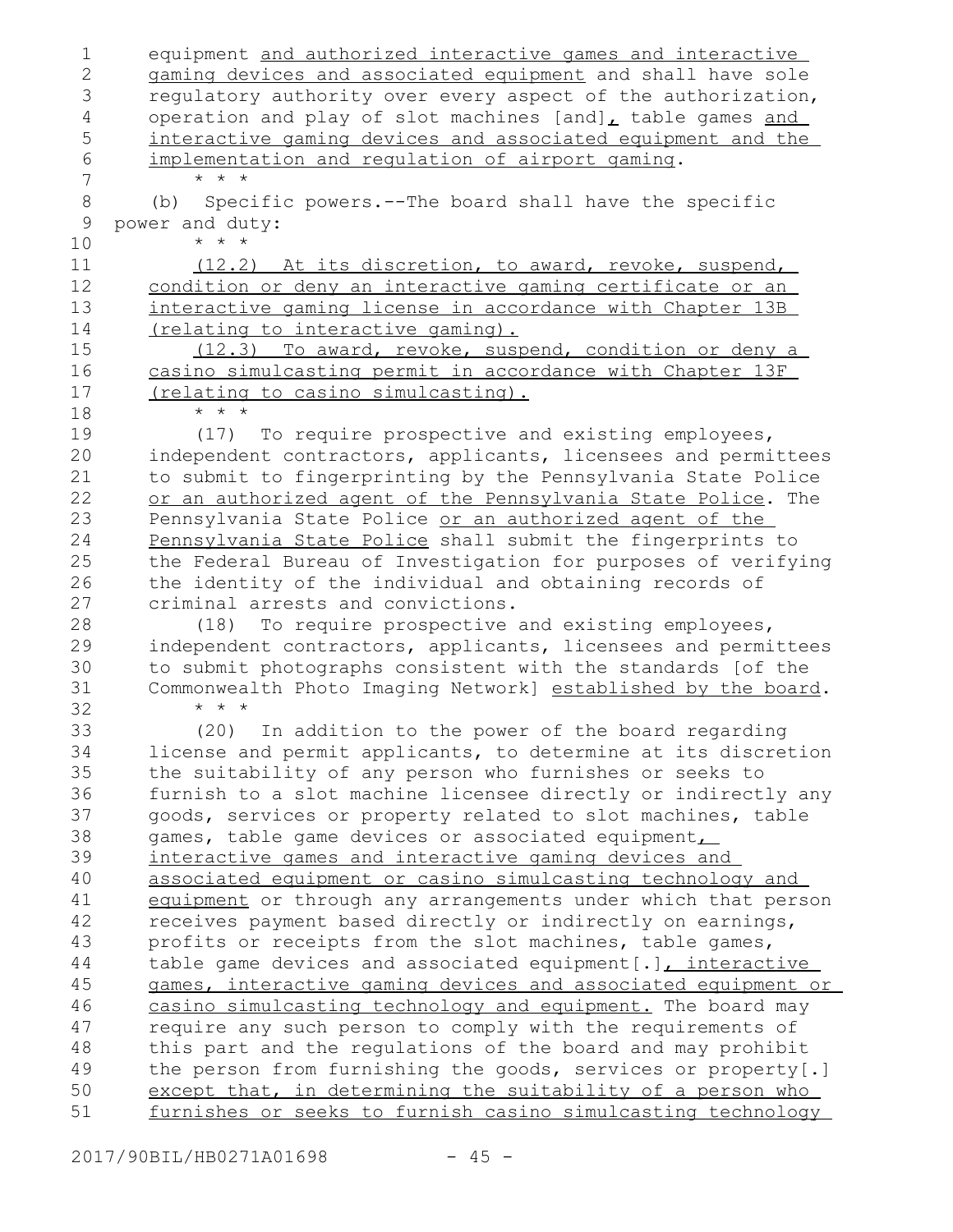and equipment, the board shall consult the commission. \* \* \*

(23) The board shall not approve an application for or issue or renew a license, certificate, registration or permit unless it is satisfied that the applicant has demonstrated by clear and convincing evidence that the applicant is a person of good character, honesty and integrity and is a person whose prior activities, criminal record, if any, reputation, habits and associations do not pose a threat to the public interest or the effective regulation and control of slot machine [or] operations, table game operations, interactive gaming operations or casino simulcasting, or create or enhance the danger of unsuitable, unfair or illegal practices, methods and activities in the conduct of slot machine [or] operations, table game operations, interactive gaming operations or casino simulcasting or the carrying on of the business and financial arrangements incidental thereto. \* \* \* 3 4 5 6 7 8 9 10 11 12 13 14 15 16 17 18 19

(27.2) Within six months of the effective date of this section, to publish on the board's Internet website a complete list of all slot machine licensees who filed a petition seeking authorization to conduct interactive gaming and the status of each petition or interactive gaming certificate.

\* \* \*

1 2

(35) To review detailed site plans identifying the interactive gaming restricted area or room where a slot machine licensee proposes to manage, administer or control interactive gaming operations to determine the adequacy of the proposed internal and external security and proposed surveillance measures.

(36) To require each slot machine licensee that holds an interactive gaming certificate to provide on a quarterly basis the following information with respect to interactive gaming:

| 37 | the name of any person, entity or firm to whom                |
|----|---------------------------------------------------------------|
| 38 | any payment, remuneration or other benefit or thing of        |
| 39 | value has been made or conferred for professional             |
| 40 | services, including, but not limited to, interactive          |
| 41 | gaming system operations or management, legal, consulting     |
| 42 | and lobbying services;                                        |
| 43 | <u>(ii) the amount or value of the payments,</u>              |
| 44 | remuneration, benefit or thing of value;                      |
| 45 | the date on which the payments, remuneration,<br>(iii)        |
| 46 | benefit or thing of value was submitted; and                  |
| 47 | (iv) the reason or purpose for the procurement of             |
| 48 | the services.                                                 |
| 49 | (37) To review and approve detailed site and                  |
| 50 | architectural plans identifying the area of a licensed        |
| 51 | facility where a slot machine licensee proposes to place slot |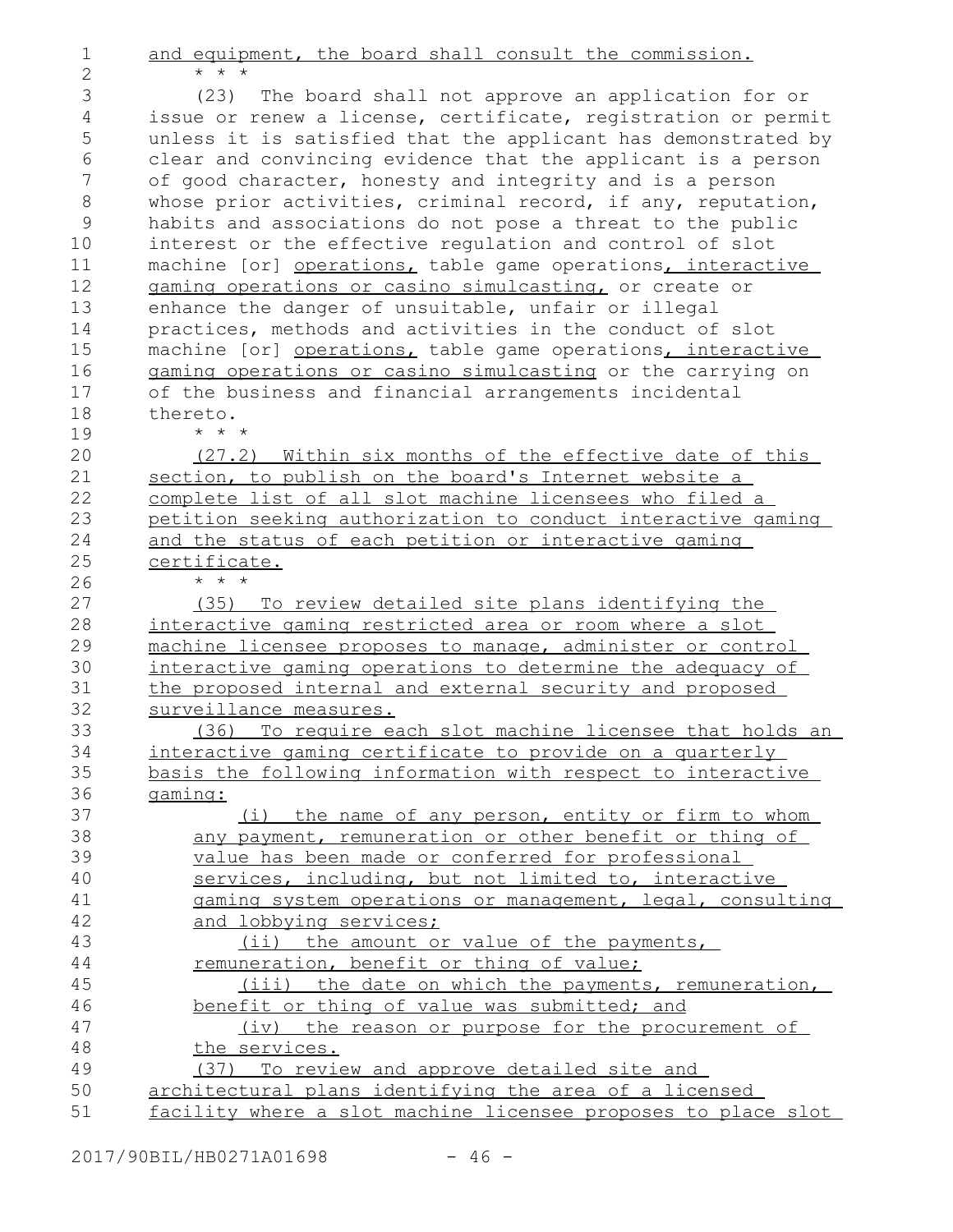machines that are or will be used in a multistate wide-area progressive slot machine system, skill slot machines or hybrid slot machines or administer casino simulcasting and make them available for play in order to determine the adequacy of proposed internal and external controls, security and proposed surveillance measures. Section 6. Sections 1204 and 1206(f)(1) of Title 4 are amended to read: § 1204. Licensed gaming entity application appeals from board. The Supreme Court of Pennsylvania shall be vested with exclusive appellate jurisdiction to consider appeals of any final order, determination or decision of the board involving the approval, issuance, denial or conditioning of a slot machine license  $[or]_L$  the award, denial or conditioning of a table game operation certificate[.] or the award, denial or conditioning of an interactive gaming certificate, an interactive gaming license or a casino simulcasting permit. Notwithstanding the provisions of 2 Pa.C.S. Ch. 7 Subch. A (relating to judicial review of Commonwealth agency action) and 42 Pa.C.S. § 763 (relating to direct appeals from government agencies), the Supreme Court shall affirm all final orders, determinations or decisions of the board involving the approval, issuance, denial or conditioning of a slot machine license  $[or]_L$  the award, denial or conditioning of a table game operation certificate or the award, denial or conditioning of an interactive gaming certificate, an interactive gaming license or a casino simulcasting permit, unless it shall find that the board committed an error of law or that the order, determination or decision of the board was arbitrary and there was a capricious disregard of the evidence. § 1206. Board minutes and records. \* \* \* (f) Confidentiality of information.-- (1) The following information submitted by an applicant, permittee, certificate holder, interactive gaming certificate holder or licensee pursuant to section 1310(a) (relating to slot machine license application character requirements) [or], 1308(a.1) (relating to applications for license or permit), 13B12 (relating to interactive gaming certificate required and content of petition), 13B14 (relating to interactive gaming operators) or 13F12 (relating to casino simulcasting permit) or obtained by the board or the bureau as part of a background or other investigation from any source shall be confidential and withheld from public disclosure: (i) All information relating to character, honesty and integrity, including family, habits, reputation, history of criminal activity, business activities, financial affairs and business, professional and personal associations submitted under section 1310(a) or 1308(a.1) or otherwise obtained by the board or the bureau. 1 2 3 4 5 6 7 8 9 10 11 12 13 14 15 16 17 18 19 20 21 22 23 24 25 26 27 28 29 30 31 32 33 34 35 36 37 38 39 40 41 42 43 44 45 46 47 48 49 50 51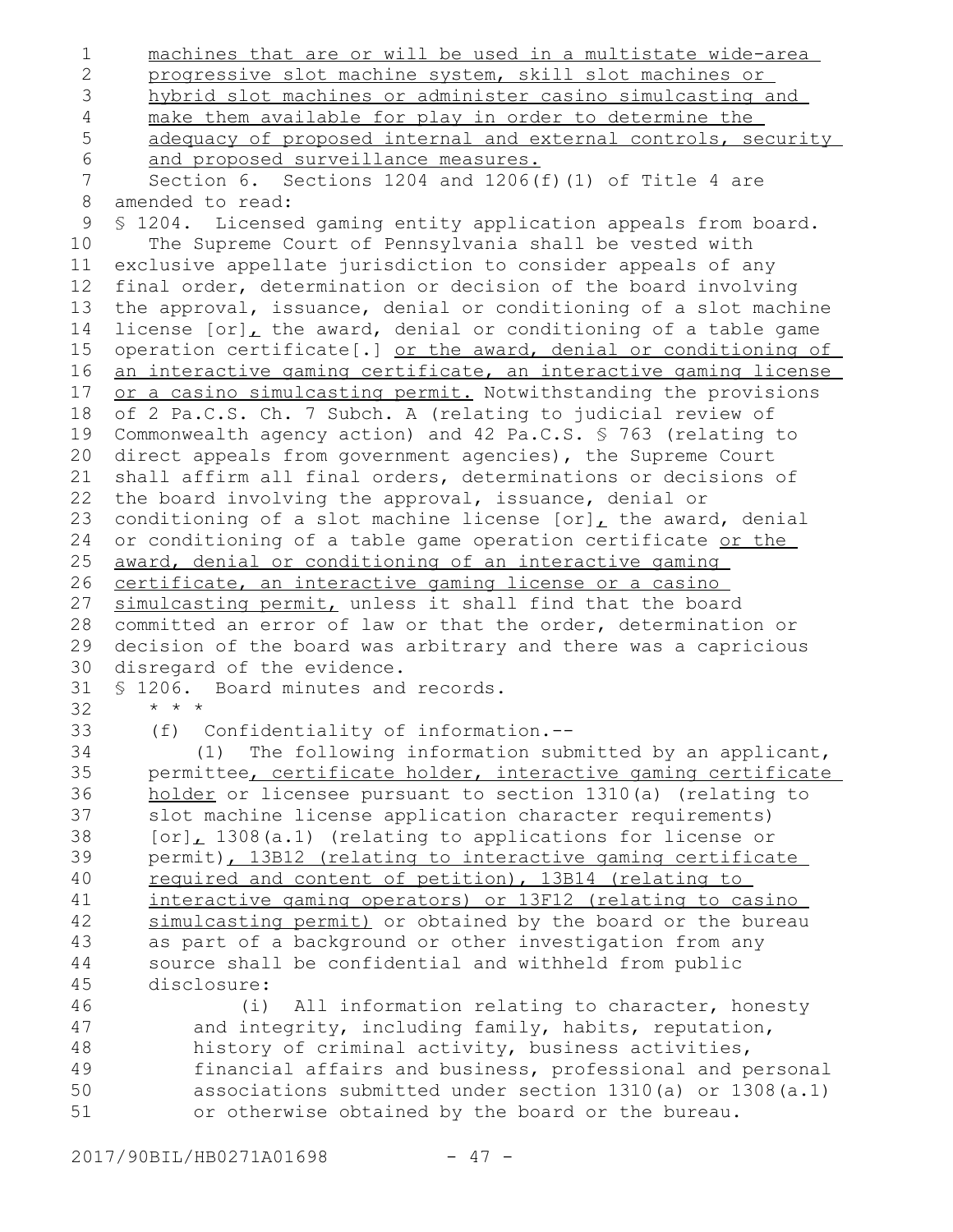(ii) Nonpublic personal information, including home addresses, telephone numbers and other personal contact information, Social Security numbers, educational records, memberships, medical records, tax returns and declarations, actual or proposed compensation, financial account records, creditworthiness or financial condition relating to an applicant, licensee  $[or]_L$  permittee, certificate holder, interactive gaming certificate holder or casino simulcasting permit holder, or the immediate family thereof. (iii) Information relating to proprietary information, trade secrets, patents or exclusive licenses, architectural and engineering plans and information relating to competitive marketing materials and strategies, which may include customer-identifying information or customer prospects for services subject to competition. (iv) Security information, including risk prevention plans, detection and countermeasures, location of count rooms, location of interactive gaming restricted areas and redundancy facilities, emergency management plans, security and surveillance plans, equipment and usage protocols and theft and fraud prevention plans and countermeasures. (v) Information with respect to which there is a reasonable possibility that public release or inspection of the information would constitute an unwarranted invasion into personal privacy of any individual as determined by the board. (vi) Records of an applicant or licensee not required to be filed with the Securities and Exchange Commission by issuers that either have securities registered under section 12 of the Securities Exchange Act of 1934 (48 Stat. 881, 15 U.S.C. § 78l) or are required to file reports under section 15(d) of the Securities Exchange Act of 1934 (48 Stat. 881, 15 U.S.C. § 78o). (vii) Records considered nonpublic matters or information by the Securities and Exchange Commission as provided by 17 CFR 200.80 (relating to commission records and information). (viii) Any financial information deemed confidential by the board upon a showing of good cause by the applicant or licensee. \* \* \* Section 7. Section 1207(1), (5), (6), (8), (9), (10) and (21) of Title 4 are amended and the section is amended by adding paragraphs to read: § 1207. Regulatory authority of board. The board shall have the power and its duties shall be to: (1) Deny, deny the renewal, revoke, condition or suspend 1 2 3 4 5 6 7 8 9 10 11 12 13 14 15 16 17 18 19 20 21 22 23 24 25 26 27 28 29 30 31 32 33 34 35 36 37 38 39 40 41 42 43 44 45 46 47 48 49 50 51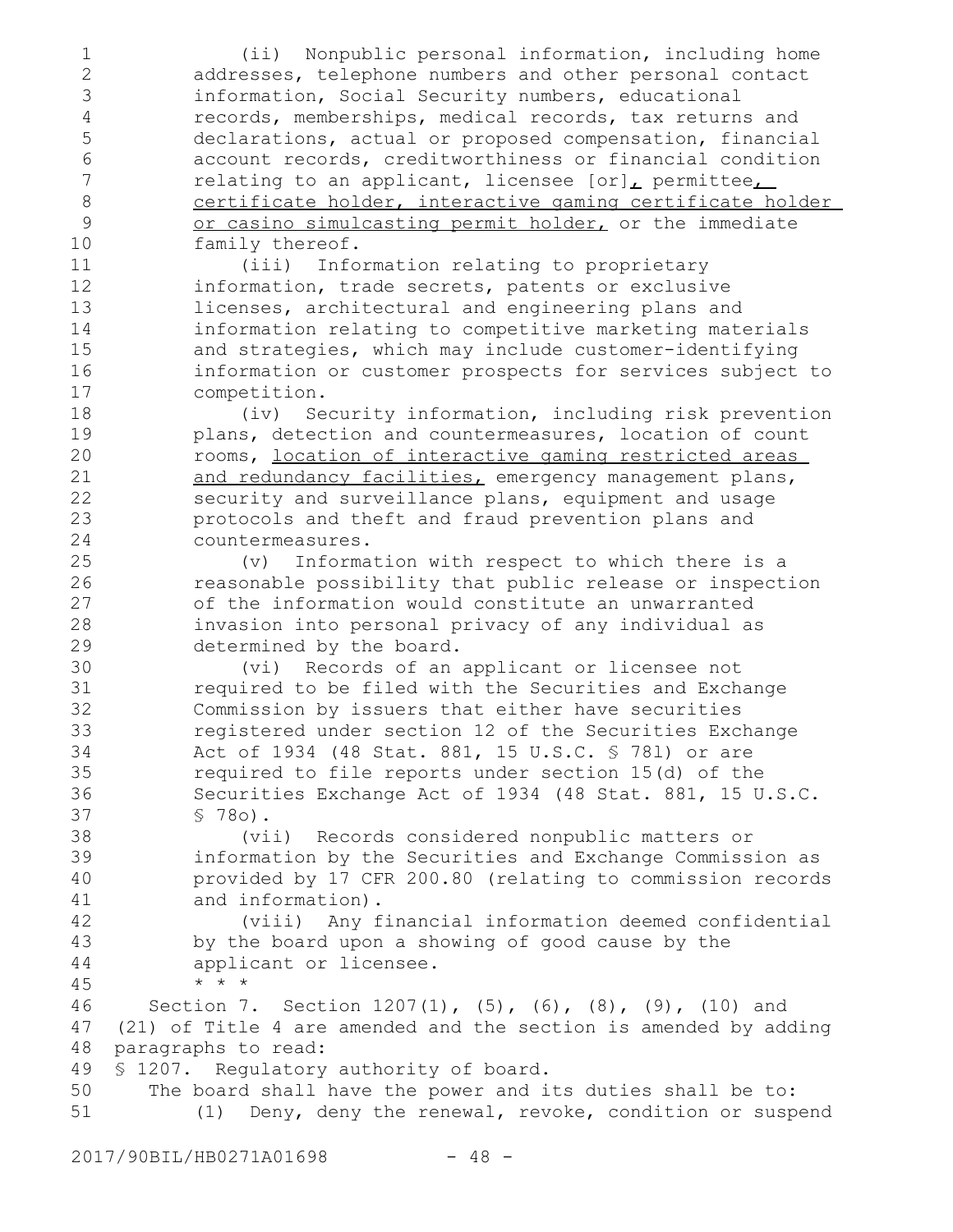any license [or], permit, certificate, registration or other authorization provided for in this part if the board finds in its sole discretion that a licensee [or], permittee, registrant, certificate holder, or interactive gaming certificate holder, under this part, or its officers, employees or agents, have furnished false or misleading information to the board or failed to comply with the provisions of this part or the rules and regulations of the board and that it would be in the public interest to deny, deny the renewal, revoke, condition or suspend the license [or], permit, certificate, registration or other authorization. \* \* \* (5) Prescribe the procedures to be followed by slot machine licensees for any financial event that occurs in the operation and play of slot machines  $[or]_L$  table games $_L$ authorized interactive games, casino simulcasting or multiuse computing devices. (6) Prescribe criteria and conditions for the operation of slot machine progressive systems, including multistate wide-area progressive slot machine systems. A wide area progressive slot system shall be collectively administered by participating slot machine licensees in accordance with the terms of a written agreement executed by each participating slot machine licensee and, in the case of a multistate widearea progressive slot machine system, in accordance with the multistate agreement, as approved by the board. (6.1) Collaborate with the appropriate regulatory agencies in other states or jurisdictions to facilitate the establishment of multistate wide-area progressive slot machine systems by slot machine licensees in this Commonwealth and, if determined necessary, enter into the multistate agreements. \* \* \* (7.2) Enforce prescribed hours for the operation of authorized interactive games so that an interactive gaming certificate holder or interactive gaming operator may conduct authorized interactive games on any day during the year in order to meet the needs of registered players or to meet competition. (7.3) In consultation with the commission, enforce prescribed hours of operation of casino simulcasting by slot machine licensees and the operation of slot machines at a nonprimary location by a Category 1 slot machine licensee. (8) Require that each licensed gaming entity prohibit persons under 21 years of age from operating or using slot machines [or], playing table games or participating in interactive gaming and casino simulcasting. (9) Establish procedures for the inspection and certification of compliance of each slot machine, table game, table game device and associated equipment, interactive game 1 2 3 4 5 6 7 8 9 10 11 12 13 14 15 16 17 18 19 20 21 22 23 24 25 26 27 28 29 30 31 32 33 34 35 36 37 38 39 40 41 42 43 44 45 46 47 48 49 50 51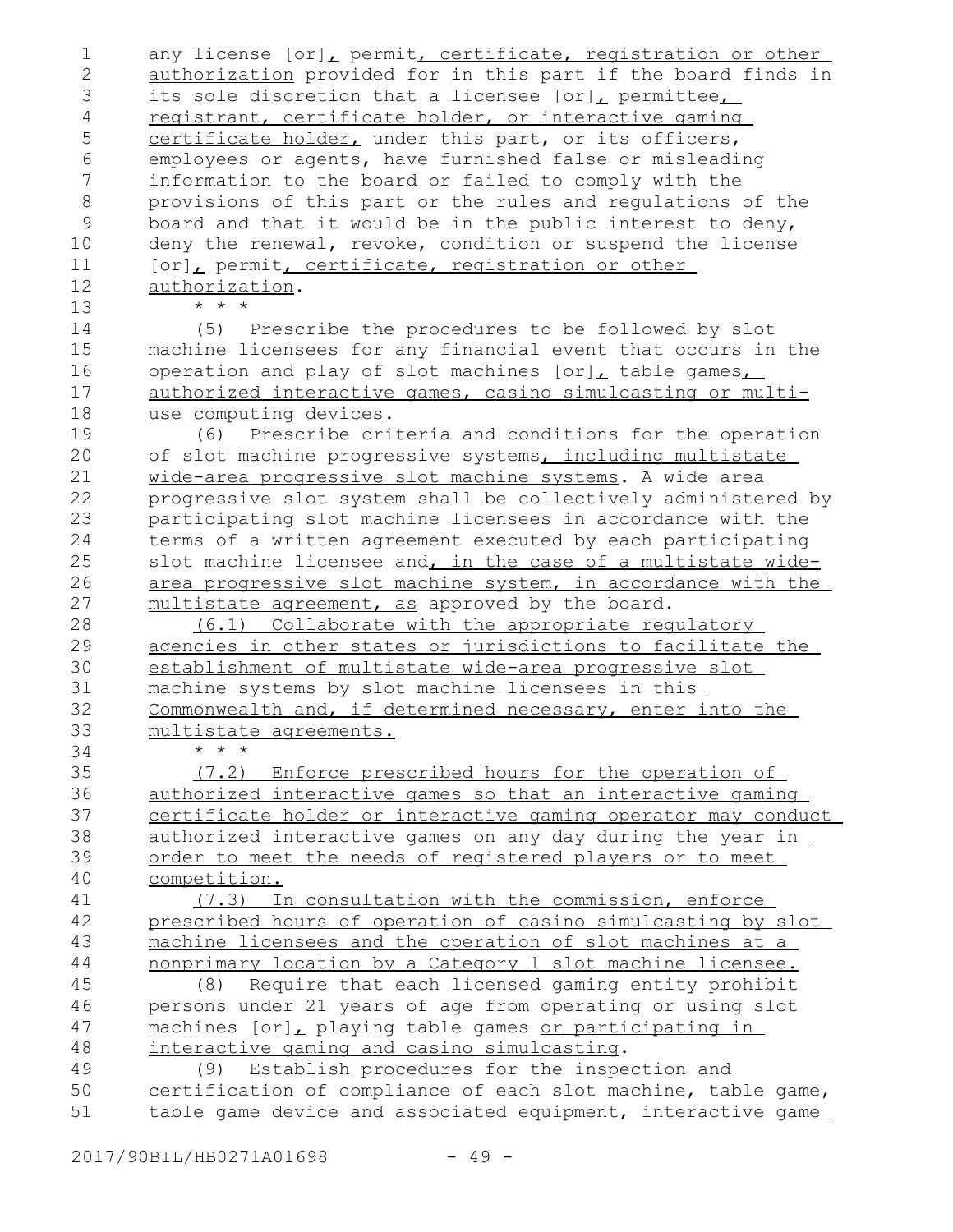and interactive gaming device and associated equipment and casino simulcasting technology and equipment prior to being placed into use by a slot machine licensee. However, the board shall collaborate with the commission to facilitate the inspection and certification of casino simulcasting technology and equipment. (10) [Require] Subject to paragraph (10.1), require that no slot machine or authorized interactive game that replicates the play of a slot machine, other than a slot machine or authorized interactive game that replicates the play of a slot machine that is used in a multistate wide-area progressive slot machine system, may be set to pay out less than the theoretical payout percentage, which shall be no less than 85%, as specifically approved by the board. The board shall adopt regulations that define the theoretical payout percentage [of a slot machine game] based on the total value of the jackpots expected to be paid by a play or a slot machine game or an authorized interactive game that replicates the play of a slot machine divided by the total value [of slot machine] wagers expected to be made on that play or slot machine game or an authorized interactive game that replicates the play of a slot machine during the same portion of the game cycle. In so doing, the board shall decide whether the calculation shall include the entire cycle of a slot machine game or an authorized interactive game that replicates the play of a slot machine or any portion thereof. Subject to paragraph (10.1), in the case of a slot machine that is used in a multistate wide-area progressive slot machine system, the theoretical payout percentage shall be as set forth in the multistate agreement. (10.1) For each of the following, define the player's win percentage based on the relative skill of the player or the combination of skill and the elements of chance of the game: (i) A skill slot machine or an authorized interactive game that replicates the play of a skill slot machine. For a skill slot machine or authorized interactive game that replicates the play of a skill slot machine that is used in a multistate wide-area progressive slot machine system, the player's win percentage shall be as set forth in the multistate agreement. (ii) A hybrid slot machine or an authorized interactive game that replicates the play of a hybrid slot machine. For a hybrid slot machine or an authorized interactive game that replicates the play of a hybrid slot machine that is used in a multistate wide-area progressive slot machine system, the player's win percentage shall be set forth in the multistate agreement. \* \* \* 1 2 3 4 5 6 7 8 9 10 11 12 13 14 15 16 17 18 19 20 21 22 23 24 25 26 27 28 29 30 31 32 33 34 35 36 37 38 39 40 41 42 43 44 45 46 47 48 49 50 51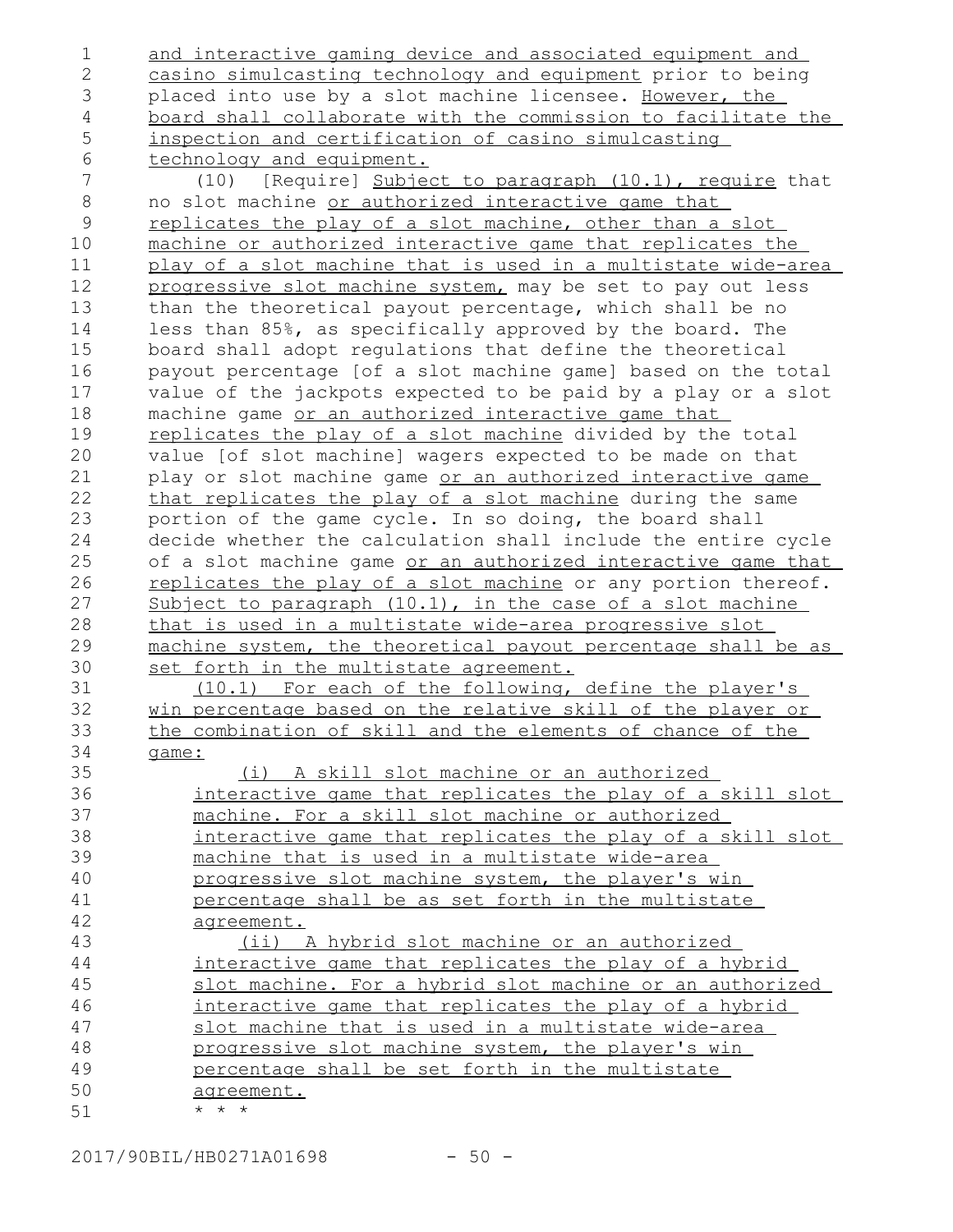(21) Authorize, in its discretion, a slot machine licensee to conduct slot machine contests or tournaments, table game contests or tournaments in accordance with section 13A22.1 (relating to table game tournaments) or interactive gaming contests or tournaments and adopt regulations governing the conduct of such contests and tournaments. (21.1) Authorize, at its discretion, a slot machine licensee to place slot machines that are used in a multistate wide-area progressive slot machine system, skill slot machines or hybrid slot machines and make them available for play at licensed facilities. (21.2) Adopt and promulgate regulations to govern the operation and placement of skill slot machines and hybrid slot machines by slot machine licensees at licensed facilities in the same manner as provided in section 13B03 (relating to regulations). (22) License, regulate, investigate and take any other action determined necessary regarding all aspects of interactive gaming and casino simulcasting. (23) Define and limit the rules of authorized interactive games, including odds, interactive gaming devices and associated equipment permitted and the method of operation of authorized interactive games and interactive gaming devices and associated equipment. (24) Require, as applicable, that all wagering offered through interactive gaming display online the permissible minimum and maximum wagers associated with each authorized interactive game. (25) Ensure, in consultation with the commission, that the wagering at casino simulcasting facilities is conducted in conformance with the pari-mutuel system of wagering regulated by the commission under 3 Pa.C.S. Ch. 93 (relating to race horse industry reform). (26) Negotiate and enter into interactive gaming reciprocal agreements on behalf of the Commonwealth to govern the conduct of interactive gaming between interactive gaming certificate holders in this Commonwealth and gaming entities in other states or jurisdictions. Notwithstanding any provision of this part, wagers may be accepted in accordance with this part and requlations of the board from persons in other states or jurisdictions and wagers from persons in this Commonwealth may be made through an interactive gaming platform to a state or jurisdiction with which the Commonwealth has an interactive gaming reciprocal agreement if the board determines that such wagering is not inconsistent with Federal law or the law of the state or jurisdiction in which the person or gaming entity is located, or such wagering is conducted pursuant to an interactive gaming reciprocal agreement to which this Commonwealth is a party that is not inconsistent with Federal law. The board is hereby designated as the agency of the Commonwealth with the 1 2 3 4 5 6 7 8 9 10 11 12 13 14 15 16 17 18 19 20 21 22 23 24 25 26 27 28 29 30 31 32 33 34 35 36 37 38 39 40 41 42 43 44 45 46 47 48 49 50 51

2017/90BIL/HB0271A01698 - 51 -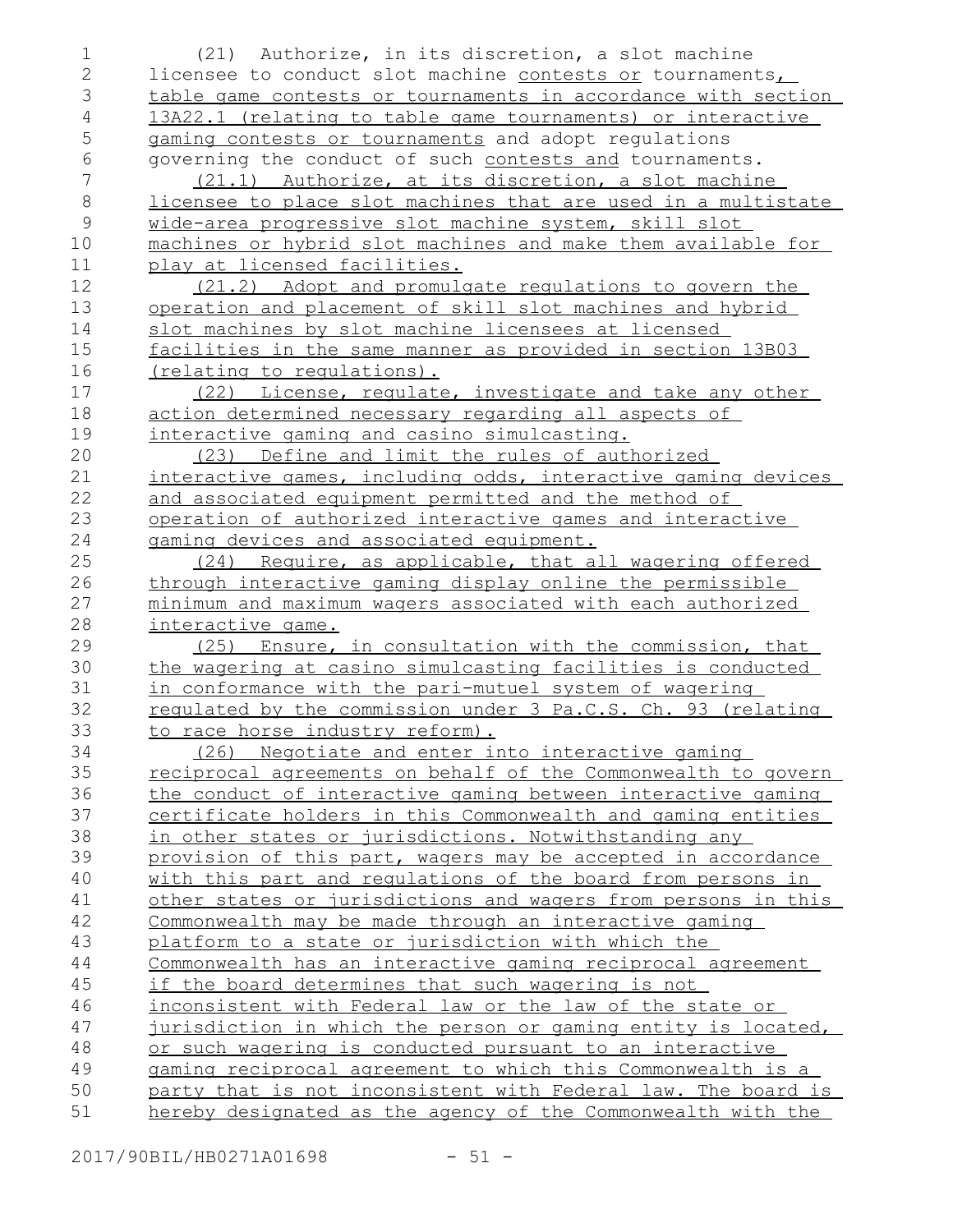sole power and authority to enter into interactive gaming reciprocal agreements with other states or jurisdictions. (27) Enter into multistate agreements with other states or jurisdictions for the operation of multistate wide-area progressive slot machine systems. (28) Authorize a Category 2 or Category 3 slot machine licensee to enter into an agreement with a Category 1 slot machine licensee for the conduct of casino simulcasting under the Category 1 slot machine licensee's authority as a licensed racing entity, if such agreement is approved by the board and by the commission, pursuant to the commission's authority under 3 Pa.C.S. Ch. 93. (29) Adopt, in consultation with the commission, regulations to govern the conduct of casino simulcasting by a Category 2 or Category 3 slot machine licensee in accordance with paragraph (28). (30) Adopt and promulgate regulations to govern the installation of video display technology in approved areas of a Category 1 licensed facility to enable the delivery of simulcast horse race meetings to patrons through video walls and other such video display technology. The board may consult with the commission to facilitate the installation of video display monitors in accordance with this paragraph and to facilitate the conduct of casino simulcasting under paragraph (28). Section 8. Section 1209(b) of Title 4 is amended to read: § 1209. Slot machine license fee. \* \* \* (b) Term.--A slot machine license, after payment of the fee, shall be in effect unless suspended, revoked or not renewed by the board upon good cause consistent with the license requirements as provided for in this part. Slot machine licensees shall be required to update the information in their initial applications annually, and the license of a licensee in good standing shall be renewed every [three] five years. Nothing in this subsection shall relieve a licensee of the affirmative duty to notify the board of any changes relating to the status of its license or to any other information contained in the application materials on file with the board. As to the renewal of a license, except as required in subsection (f)(3), no additional license fee pursuant to subsection (a) shall be required. \* \* \* Section 9. Section 1211 of Title 4 is amended by adding subsections to read: § 1211. Reports of board. \* \* \* (a.4) Interactive gaming reporting requirements.-- (1) The annual report submitted by the board in accordance with subsection (a) shall include information on the conduct of interactive games as follows: 1 2 3 4 5 6 7 8 9 10 11 12 13 14 15 16 17 18 19 20 21 22 23 24 25 26 27 28 29 30 31 32 33 34 35 36 37 38 39 40 41 42 43 44 45 46 47 48 49 50 51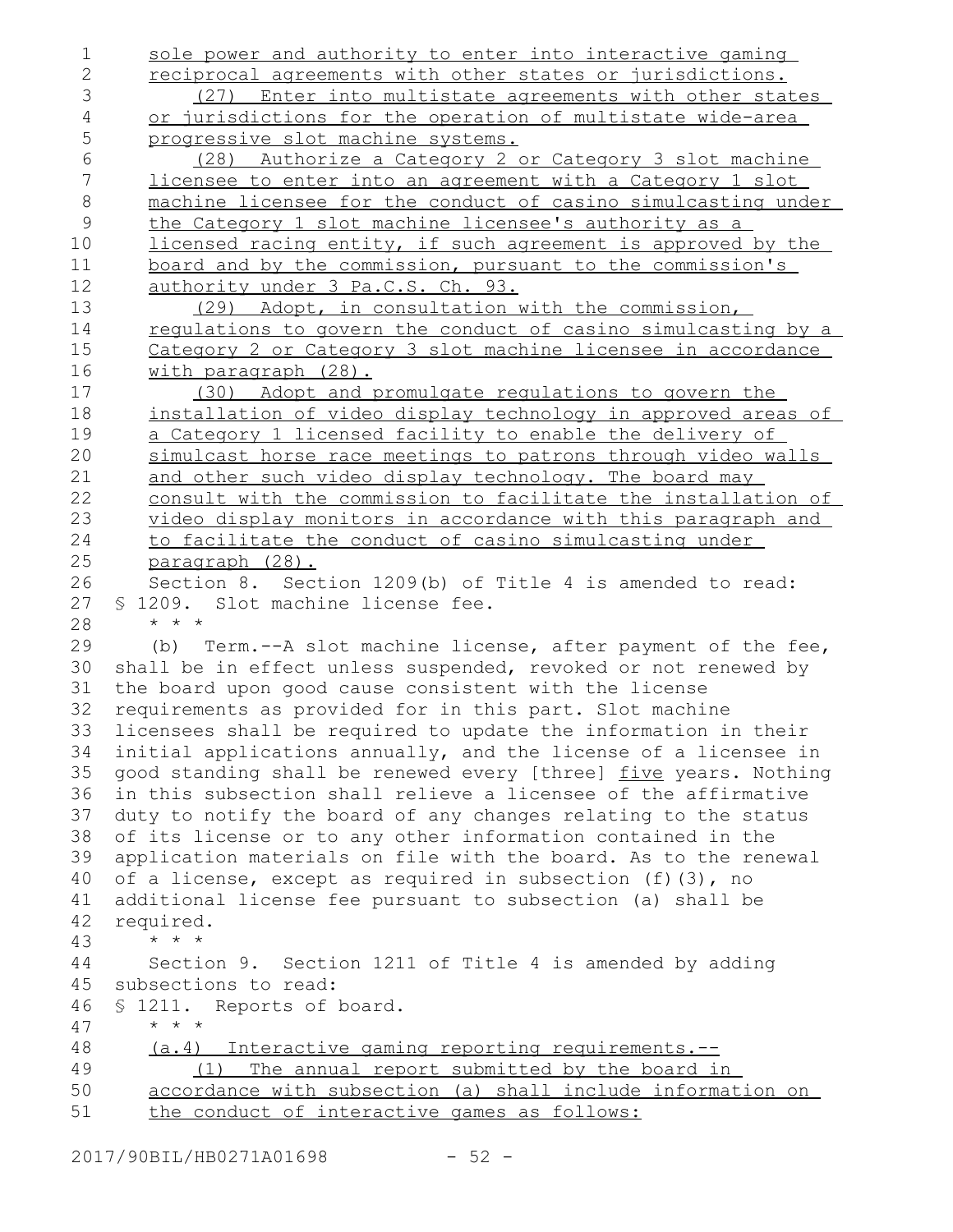| $\mathbf 1$    | (i) Total gross interactive gaming revenue.                                                                    |
|----------------|----------------------------------------------------------------------------------------------------------------|
| $\overline{2}$ | (ii) The number and win by type of authorized                                                                  |
| 3              | interactive game at each licensed facility conducting                                                          |
| $\overline{4}$ | interactive gaming during the previous year.                                                                   |
| 5              | (iii) All taxes, fees, fines and other revenue                                                                 |
| 6              | collected and, where appropriate, revenue disbursed                                                            |
| 7              | during the previous year. The department shall                                                                 |
| $\,8\,$        | collaborate with the board to carry out the requirements                                                       |
| 9              | of this subparagraph.                                                                                          |
| 10             | The board may require interactive gaming certificate<br>(2)                                                    |
| 11             | holders and interactive gaming operators to provide                                                            |
| 12             | information to the board to assist in the preparation of the                                                   |
| 13             | report.                                                                                                        |
| 14             | $\star$ $\star$ $\star$                                                                                        |
| 15             | (d.1) Impact of interactive gaming.--Commencing one year                                                       |
| 16             | after the issuance of the first interactive gaming certificate                                                 |
| 17             | and continuing annually thereafter, the board shall prepare and                                                |
| 18             | distribute a report to the Governor and the standing committees                                                |
| 19             | of the General Assembly with jurisdiction over the board on the                                                |
| 20             | impact of interactive gaming on compulsive and problem gambling                                                |
| 21             | and gambling addiction in this Commonwealth. The report shall be                                               |
| 22             | prepared by a private organization or entity with expertise in                                                 |
| 23             | serving and treating the needs of persons with compulsive                                                      |
| 24             | gambling addictions, which organization or entity shall be                                                     |
| 25             | selected by the Department of Drug and Alcohol Programs. The                                                   |
| 26             | <u>report may be prepared and distributed in coordination with the</u>                                         |
| 27             | board. Any costs associated with the preparation and                                                           |
| 28             | distribution of the report shall be borne by all interactive                                                   |
| 29             | gaming certificate holders. The board shall be authorized to                                                   |
| 30             | assess a fee against each interactive gaming certificate holder                                                |
| 31             | for these purposes.                                                                                            |
| 32             | (d.2) Additional information for annual report.--                                                              |
| 33             | (1) One year after the commencement of casino                                                                  |
| 34             | simulcasting in accordance with Chapter 13F (relating to                                                       |
| 35             | casino simulcasting), the operation of skill slot machines,                                                    |
| 36             | hybrid slot machines and the operation of a multistate wide-                                                   |
| 37<br>38       | area slot machine system, the report required under<br>subsection (a) shall include information related to the |
| 39             | following:                                                                                                     |
| 40             | (i) The conduct of casino simulcasting.                                                                        |
| 41             | (ii) The operation of skill slot machines and hybrid                                                           |
| 42             | slot machines.                                                                                                 |
| 43             | (iii) The operation of the multistate wide-area                                                                |
| 44             | progressive slot machine system.                                                                               |
| 45             | (2) Information on revenue, taxes, fees and fines, if                                                          |
| 46             | any, collected during the preceding calendar year and any                                                      |
| 47             | other information, data or recommendations related to the                                                      |
| 48             | conduct of casino simulcasting and the operation of the                                                        |
| 49             | multistate wide-area progressive slot machine system, skill                                                    |
| 50             | slot machines and hybrid slot machines as determined by the                                                    |
| 51             | <u>board.</u>                                                                                                  |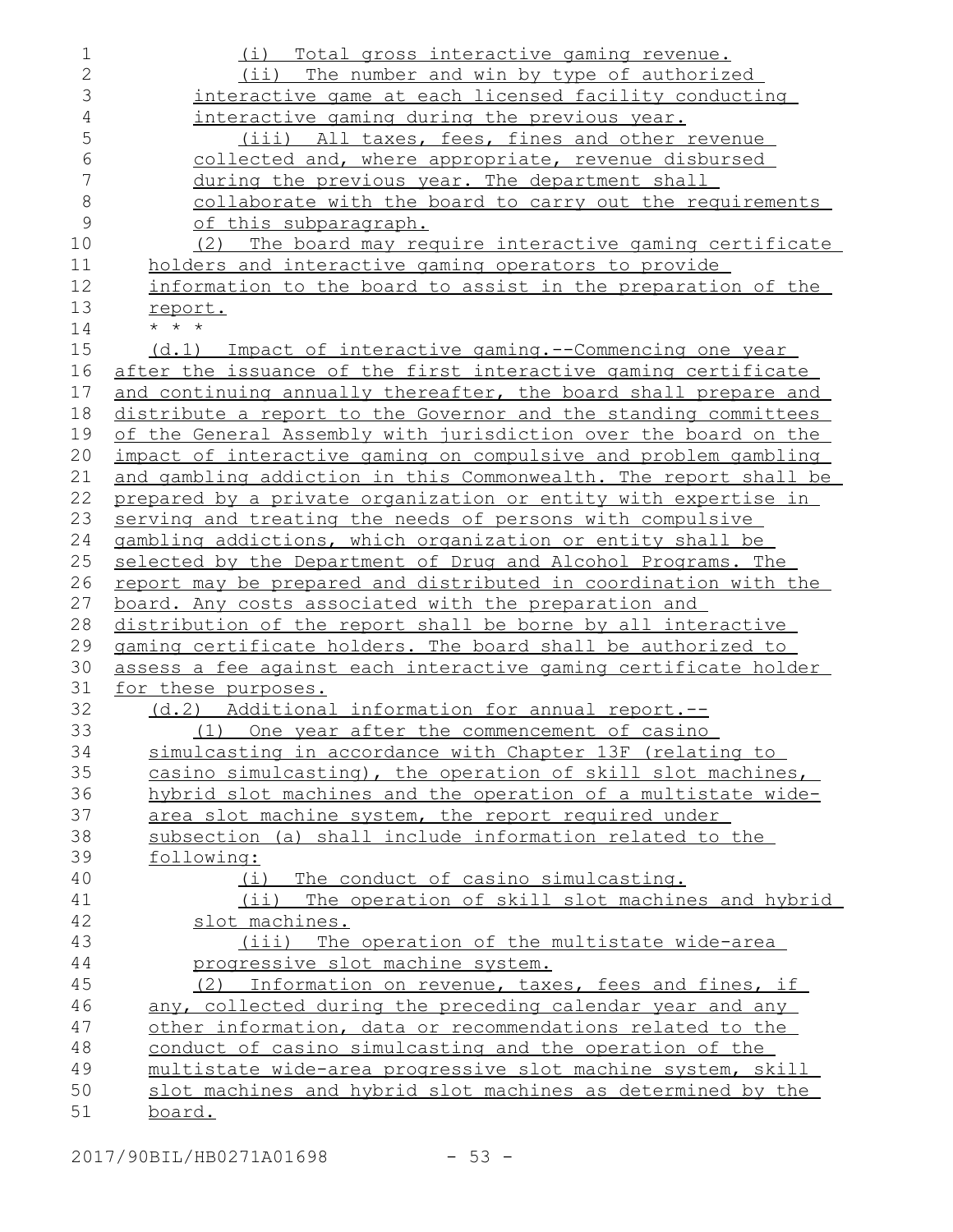(d.3) Study.--The board shall study and annually report to the standing committees of the General Assembly with jurisdiction over the board on developments in gaming technology and the impact, if any, new technologies are having or are expected to have on the sustainability and competitiveness of the gaming industry in this Commonwealth. The initial report shall be due one year after the effective date of this subsection. Each report shall specifically address the following: (1) Awareness and growth, to the extent known, of any unregulated commercial gaming products, such as e-Sports and other such digital-based computer or video technology. (2) New gaming products, if any, which have been introduced in other states or jurisdictions. (3) Any gaming products which the board may authorize pursuant to its regulatory authority under this part. (4) Any legislative or administrative concerns regarding traditional, new or emerging gaming technologies with recommendations regarding resolution of such concerns. \* \* \* Section 10. Section 1212(e) of Title 4 is amended by adding paragraphs to read: § 1212. Diversity goals of board. \* \* \* (e) Definition.--As used in this section, the term "professional services" means those services rendered to a slot machine licensee which relate to a licensed facility in this Commonwealth, including, but not limited to: \* \* \* (9) Technology related to interactive gaming and interactive gaming devices and associated equipment. (10) Technology related to casino simulcasting. Section 11. Section 1302(a) of Title 4 is amended to read: § 1302. Category 1 slot machine license. (a) Eligibility.--A person may be eligible to apply for a Category 1 license to place and operate slot machines at a licensed racetrack facility if the person: (1) has been issued a license from either the State Horse Racing Commission or the State Harness Racing Commission to conduct thoroughbred or harness race meetings respectively with pari-mutuel wagering and has conducted live horse races for not less than two years immediately preceding the effective date of this part; (2) has been approved or issued a license from either the State Horse Racing Commission or the State Harness Racing Commission to conduct thoroughbred or harness race meetings respectively with pari-mutuel wagering within 18 months immediately preceding the effective date of this part and will successfully conduct live racing pursuant to the requirements of section 1303 (relating to additional Category 1 slot machine license requirements); 1 2 3 4 5 6 7 8 9 10 11 12 13 14 15 16 17 18 19 20 21 22 23 24 25 26 27 28 29 30 31 32 33 34 35 36 37 38 39 40 41 42 43 44 45 46 47 48 49 50 51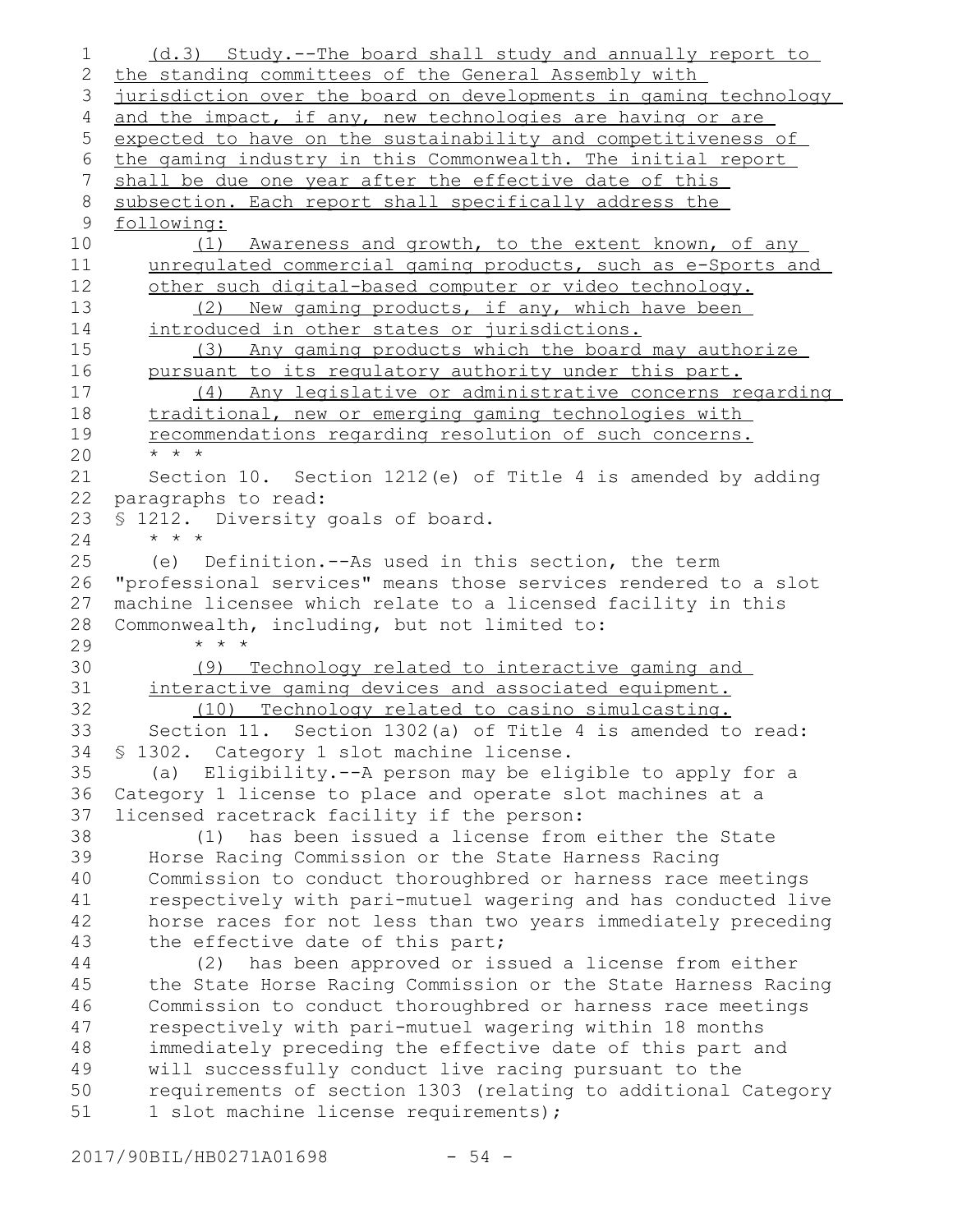(3) has been approved by the State Harness Racing Commission, after the effective date of this part, to conduct harness race meetings with pari-mutuel wagering and will conduct live racing pursuant to the requirements of section 1303; or (4) is a successor in interest to persons eligible under paragraph (1), (2) or (3) who comply with the requirements of section 1328 (relating to change in ownership or control of slot machine licensee) or is a successor in interest to persons otherwise eligible under paragraph (1), (2) or (3) but precluded from eligibility under the provisions of section [1330] 1330.1 (relating to undue economic concentration prohibited). Nothing in this part shall be construed to permit the approval or issuance of more than one slot machine license at a licensed racetrack facility. \* \* \* Section 12. Section 1305(a) and (e) of Title 4 are amended and the section is amended by adding subsections to read: § 1305. Category 3 slot machine license. (a) Eligibility.-- (1) A person may be eligible to apply for a Category 3 slot machine license if the applicant, its affiliate, intermediary, subsidiary or holding company has not applied for or been approved or issued a Category 1 or Category 2 slot machine license and the person is seeking to locate a Category 3 licensed facility in a well-established resort hotel having no fewer than 275 guest rooms under common ownership and having substantial year-round [recreational] guest amenities. The applicant for a Category 3 license shall be the owner or be a wholly owned subsidiary of the owner of the well-established resort hotel. [A Category 3 license may only be granted upon the express condition that an individual may not enter a gaming area of the licensed facility if the individual is not any of the following: (i) A registered overnight guest of the wellestablished resort hotel. (ii) A patron of one or more of the amenities provided by the well-established resort hotel. (iii) An authorized employee of the slot machine licensee, of a gaming service provider, of the board or of any regulatory, emergency response or law enforcement agency while engaged in the performance of the employee's duties. (iv) An individual holding a valid membership approved in accordance with paragraph (1.1) or a guest of such individual. (1.1) The board may approve a seasonal or year-round membership that allows an individual to use one or more of the amenities provided by the well-established resort hotel holding a Category 3 slot machine license. The membership 1 2 3 4 5 6 7 8 9 10 11 12 13 14 15 16 17 18 19 20 21 22 23 24 25 26 27 28 29 30 31 32 33 34 35 36 37 38 39 40 41 42 43 44 45 46 47 48 49 50 51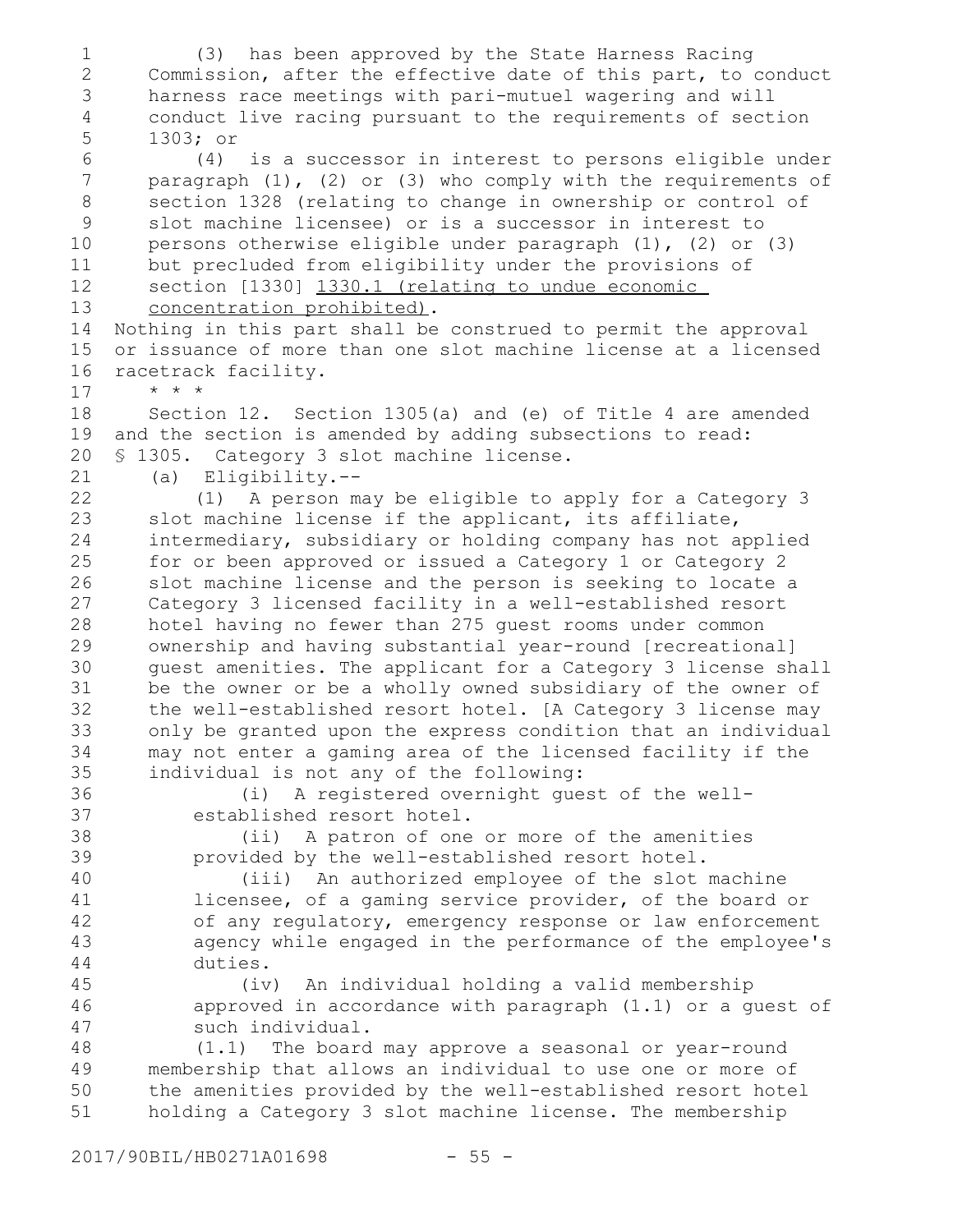shall allow the member and one guest to enter the gaming floor at any time as long as the guest is accompanied by the individual owning or holding the membership. The board shall base its approval of a membership on all of the following: (i) The duration of the membership.

(ii) The amenity covered by the membership.

7

(iii) Whether the fee charged for the membership represents the fair market value for the use of the amenity.]

9 10

8

(2) Notwithstanding section 1512(a) and (a.1) (relating to public official financial interest), if at the time of application an applicant has terminated public office or employment as an executive-level public employee within the last calendar year, the applicant shall be eligible to apply for a slot machine license under this section but may not be issued a license until one year following the date of termination as a public official or executive-level public employee. An application submitted in accordance with this paragraph shall not constitute a violation of section 1512(a) or (a.1).

(3) If the person seeking a slot machine license proposes to place the licensed facility upon land designated a subzone, an expansion subzone or an improvement subzone under the act of October 6, 1998 (P.L.705, No.92), known as the Keystone Opportunity Zone, Keystone Opportunity Expansion Zone and Keystone Opportunity Improvement Zone Act, the person shall, at any time prior to the application being approved, submit a statement waiving the exemptions, deductions, abatements or credits granted under the Keystone Opportunity Zone, Keystone Opportunity Expansion Zone and Keystone Opportunity Improvement Zone Act if the board approves the application. \* \* \* 21 22 23 24 25 26 27 28 29 30 31 32 33

(c.1) Additional slot machines.-- 34

(1) Upon submission by a Category 3 slot machine licensee of a petition to the board, in such form and manner as the board may require, the board may authorize the Category 3 slot machine licensee to increase the number of slot machines at the Category 3 slot machine licensee's licensed facility. (2) An increase in the number of slot machines by a Category 3 slot machine licensee under paragraph (1) may not, 35 36 37 38 39 40 41 42

at the discretion of the board, exceed 250 additional slot machines, which shall be in addition to the number of permissible slot machines authorized under subsection (c). \* \* \* 43 44 45 46

(d.1) Additional fee.--Notwithstanding subsection (d), no later than 60 days after the effective date of this subsection, each holder of an existing Category 3 slot machine license issued by the board before January 1, 2017, shall pay a one-time fee of \$1,000,000. Each holder of a Category 3 slot machine 47 48 49 50 51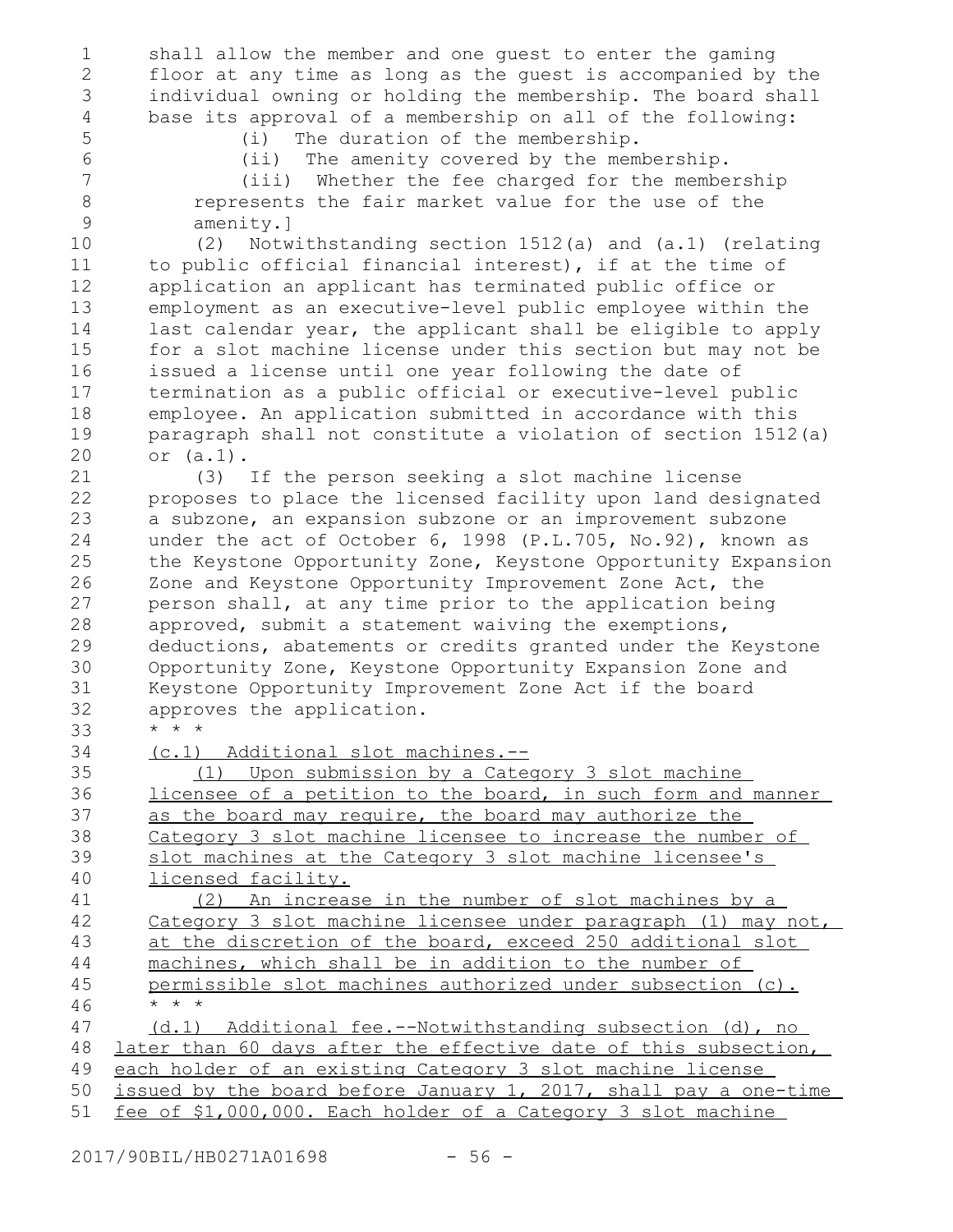license issued by the board after January 1, 2017, shall pay a one-time fee of \$1,000,000 within 60 days of issuance of the slot machine license. The fee shall be deposited in the General Fund. (d.2) Fee for additional slot machines.--Notwithstanding subsection (d), no later than 60 days after the board approves a request for an increase in the number of slot machines submitted by a Category 3 slot machine licensee in accordance with subsection (c.1), the Category 3 slot machine licensee shall pay a one-time fee of \$2,500,000 for deposit into the General Fund. [(e) Definitions.--For the purpose of subsection (a), the following words and phrases shall have the meaning given to them in this subsection: "Amenities." Any ancillary activities, services or facilities in which a registered guest or the transient public, in return for non-de minimis consideration as defined by board regulation, may participate at a well-established resort hotel, including, but not limited to, sports and recreational activities and facilities such as a golf course or golf driving range, tennis courts or swimming pool; health spa; convention, meeting and banquet facilities; entertainment facilities; and restaurant facilities. "Patron of the amenities." Any individual who is a registered attendee of a convention, meeting or banquet event or a participant in a sport or recreational event or any other social, cultural or business event held at a resort hotel or who participates in one or more of the amenities provided to registered guests of the well-established resort hotel.] Section 12.1. Title 4 is amended by adding a section to read: § 1306.1. Remaining Category 2 licenses. Notwithstanding any other provisions of this part, the board shall create an expedited approval process that prioritizes the issuance of any remaining Category 2 slot machine licenses not issued prior to the effective date of this section, provided that the expedited approval process shall protect the public interest and integrity of gaming. When creating the expedited approval process, the board shall include procedures for ensuring that a Category 2 slot machine license applied for, the application for which is withdrawn after the effective date of this section, is eligible to be reapplied for by another applicant within 30 days of the withdrawn application. The board shall create the expedited approval process within 30 days of the effective date of this section. Section 12.2. Section 1307 of Title 4 is amended to read: § 1307. Number of slot machine licenses. (a) Limitation.--The board may license no more than seven Category 1 licensed facilities and no more than five Category 2 licensed facilities, as it may deem appropriate, as long as two, and not more, Category 2 licensed facilities are located by the board within the city of the first class and that one, and not 1 2 3 4 5 6 7 8 9 10 11 12 13 14 15 16 17 18 19 20 21 22 23 24 25 26 27 28 29 30 31 32 33 34 35 36 37 38 39 40 41 42 43 44 45 46 47 48 49 50 51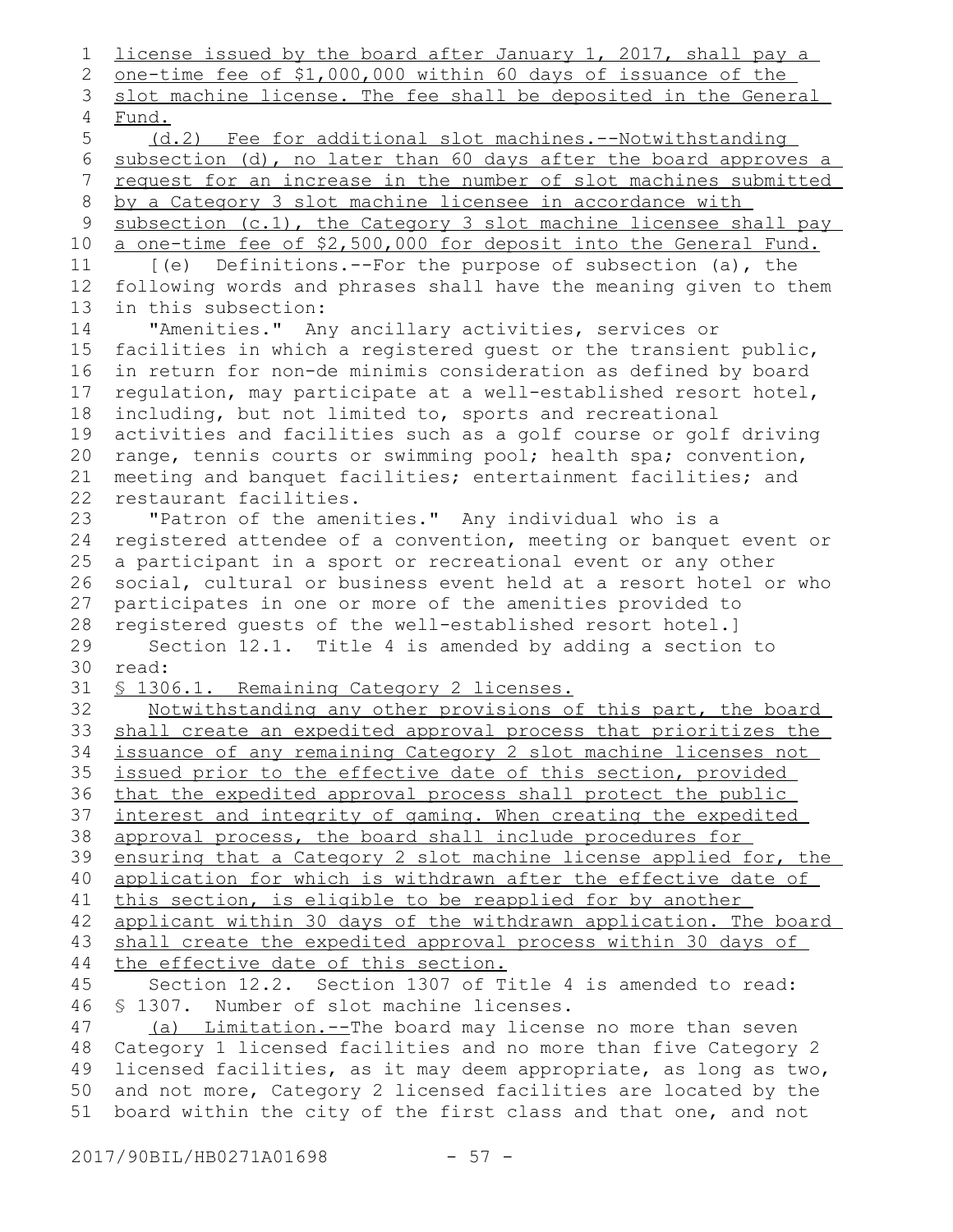more, Category 2 licensed facility is located by the board within the city of the second class. The board may at its 3 discretion increase the total number of Category 2 licensed facilities permitted to be licensed by the board by an amount 4 not to exceed the total number of Category 1 licenses not 5 applied for within five years following the effective date of this part. Except as permitted by section 1328 (relating to change in ownership or control of slot machine licensee), any Category 1 license may be reissued by the board at its discretion as a Category 2 license if an application for issuance of such license has not been made to the board. The board may license no more than [three] two Category 3 licensed facilities. (b) Delay of issuance.--Notwithstanding subsection (a) or any other provisions of this part, the board may not: (1) Accept an application for a Category 1 slot machine license for a period starting on the effective date of this subsection through July 1, 2020. (2) Issue a Category 1 slot machine license for a period starting on the effective date of this subsection through July 1, 2020. (c) Applicability.--Subsection (b) shall not apply to a change of ownership or control of a Category 1 slot machine license as permitted by section 1328. Section 13. Section 1309(a.1) heading of Title 4 is amended and the subsection is amended by adding a paragraph to read: § 1309. Slot machine license application. \* \* \* (a.1) Table games and interactive gaming information.-- \* \* \* (3) The board may permit an applicant for a slot machine license that has an application under paragraph (1) or (2) pending before the board to supplement its application with all information required under Chapter 13B (relating to interactive gaming) and to request that the board consider its application for a slot machine license, a table game operation certificate and an interactive gaming certificate concurrently. All fees for an interactive gaming certificate shall be paid by the applicant in accordance with the requirements of this part. \* \* \* Section 14. Sections 1317(a) and (c) and  $1317.1(a)$ , (b),  $(c)$ ,  $(c.1)$ ,  $(d.1)$  and  $(e)$  of Title 4 are amended and the sections are amended by adding subsections to read: § 1317. Supplier licenses. (a) Application.--A manufacturer that elects to contract with a supplier under section 1317.1(d.1) (relating to manufacturer licenses) shall ensure that the supplier is appropriately licensed under this section. A person seeking to provide slot machines, table game devices or associated equipment, interactive gaming devices or associated equipment or 1 2 6 7 8 9 10 11 12 13 14 15 16 17 18 19 20 21 22 23 24 25 26 27 28 29 30 31 32 33 34 35 36 37 38 39 40 41 42 43 44 45 46 47 48 49 50 51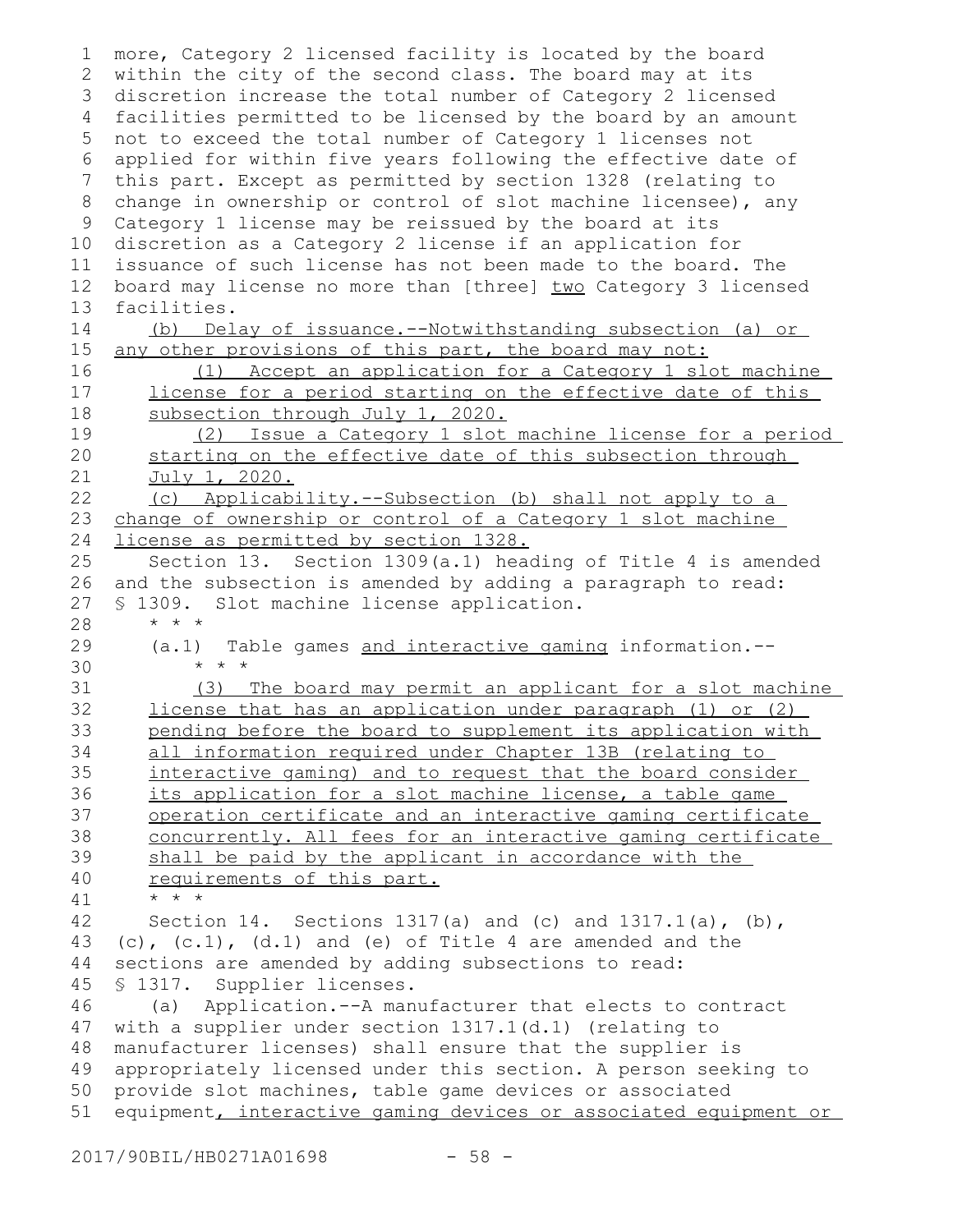multi-use computing devices to a slot machine licensee, an interactive gaming certificate holder or an interactive gaming 3 operator within this Commonwealth through a contract with a licensed manufacturer shall apply to the board for the appropriate supplier license. \* \* \* (c) Review and approval.--Upon being satisfied that the requirements of subsection (b) have been met, the board may approve the application and issue the applicant a supplier license consistent with all of the following: (1) The [initial license shall be for a period of one year, and, if renewed under subsection (d), the] license shall be issued for a period of [three] five years and shall be renewed in accordance with subsection (d). Nothing in this paragraph shall relieve a licensee of the affirmative duty to notify the board of any changes relating to the status of its license or to any information contained in the application materials on file with the board. (2) The license shall be nontransferable. (3) Any other condition established by the board. \* \* \* (c.2) Abbreviated process for supplier.-- (1) Notwithstanding subsection (c.1)(1) or any regulations of the board to the contrary, the board may extend the use of the abbreviated process authorized under subsection (c.1) to an applicant for a supplier license to supply slot machines used in a multistate wide-area progressive slot machine system, skill slot machines, hybrid slot machines and devices or associated equipment used in connection with multistate wide-area progressive slot machine systems, skill slot machines or hybrid slot machines, interactive gaming devices or associated equipment used in connection with interactive gaming, including multi-use computing devices, if the applicant holds a valid supplier license issued by the board to supply slot machines or associated equipment or table games or table game devices or associated equipment. The requirements of subsection (c.1)(2) and (3) shall apply to this subsection. (2) An applicant for a supplier's license to supply slot machines used in a multistate wide-area progressive systems, skill slot machines or hybrid slot machines or associated equipment or interactive gaming devices or associated equipment shall be subject to the applicable provisions of this part. \* \* \* § 1317.1. Manufacturer licenses. (a) Application.--A person seeking to manufacture slot machines, table game devices and associated equipment or interactive gaming devices and associated equipment for use in this Commonwealth shall apply to the board for a manufacturer license. 1 2 4 5 6 7 8 9 10 11 12 13 14 15 16 17 18 19 20 21 22 23 24 25 26 27 28 29 30 31 32 33 34 35 36 37 38 39 40 41 42 43 44 45 46 47 48 49 50 51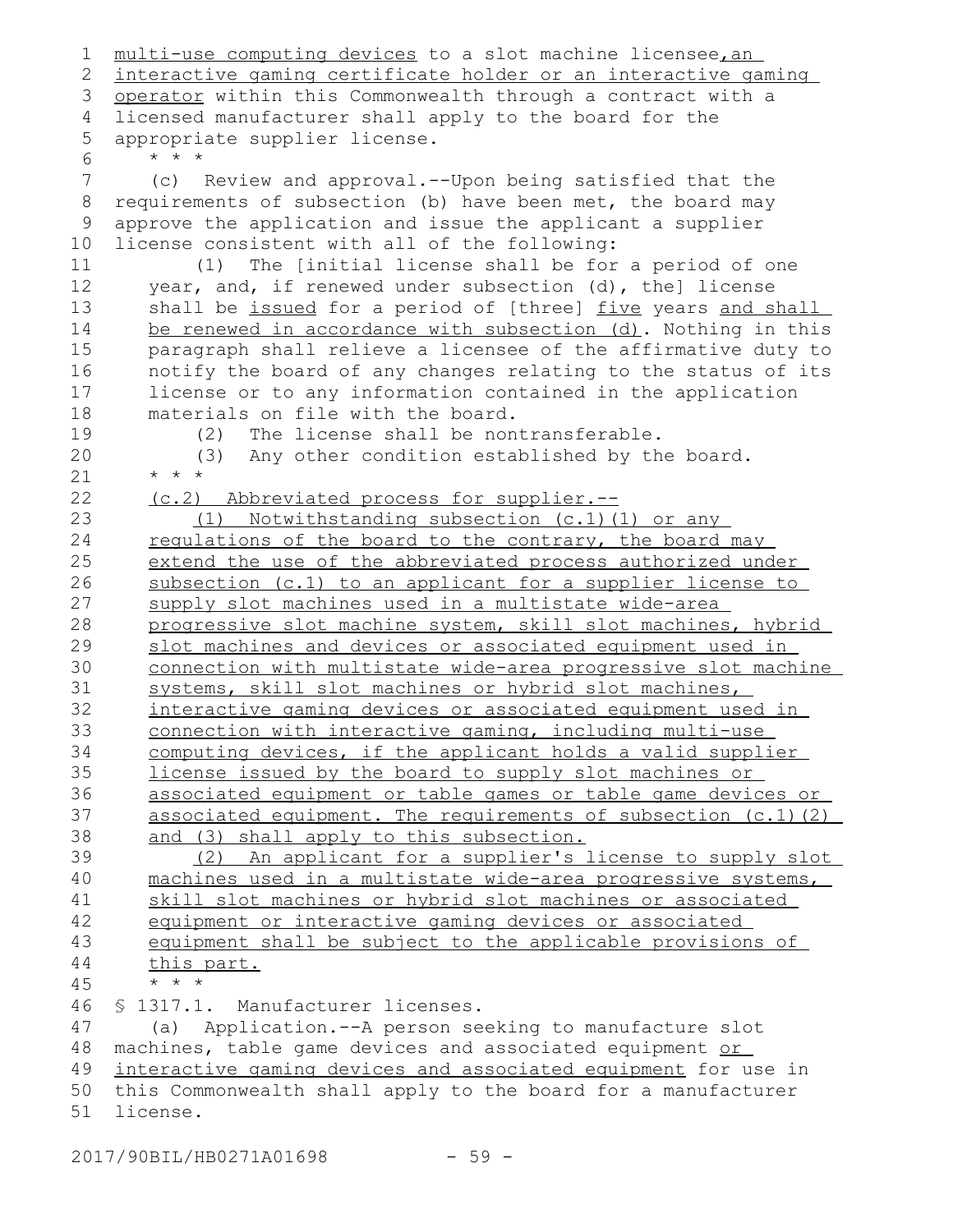(b) Requirements.--An application for a manufacturer license shall be on the form required by the board, accompanied by the application fee, and shall include all of the following: 1 2 3

(1) The name and business address of the applicant and the applicant's affiliates, intermediaries, subsidiaries and holding companies; the principals and key employees of each business; and a list of employees and their positions within each business, as well as any financial information required by the board. 4 5 6 7 8 9

(2) A statement that the applicant and each affiliate, intermediary, subsidiary or holding company of the applicant are not slot machine licensees. 10 11 12

(3) The consent to a background investigation of the applicant, its principals and key employees or other persons required by the board and a release to obtain any and all information necessary for the completion of the background investigation. 13 14 15 16 17

(4) The details of any equivalent license granted or denied by other jurisdictions where gaming activities as authorized by this part are permitted and consent for the board to acquire copies of applications submitted or licenses issued in connection therewith. 18 19 20 21 22

(5) The type of slot machines, table game devices or associated equipment or interactive gaming devices or associated equipment to be manufactured or repaired.

(6) Any other information determined by the board to be appropriate.

(c) Review and approval.--Upon being satisfied that the requirements of subsection (b) have been met, the board may approve the application and grant the applicant a manufacturer license consistent with all of the following: 28 29 30 31

(1) The [initial license shall be for a period of one year, and, if renewed under subsection (d), the] license shall be issued for a period of [three] five years and shall be renewed in accordance with subsection (d). Nothing in this paragraph shall relieve the licensee of the affirmative duty to notify the board of any changes relating to the status of its license or to any other information contained in application materials on file with the board. 32 33 34 35 36 37 38 39

40 41

(2) The license shall be nontransferable.

(3) Any other condition established by the board.

(c.1) Abbreviated process.--In the event an applicant for a manufacturer license to manufacture table game devices or associated equipment used in connection with table games is licensed by the board under this section to manufacture slot machines or associated equipment used in connection with slot machines, the board may determine to use an abbreviated process requiring only that information determined by the board to be necessary to consider the issuance of a license to manufacture table game devices or associated equipment used in connection with table games, including financial viability of the 42 43 44 45 46 47 48 49 50 51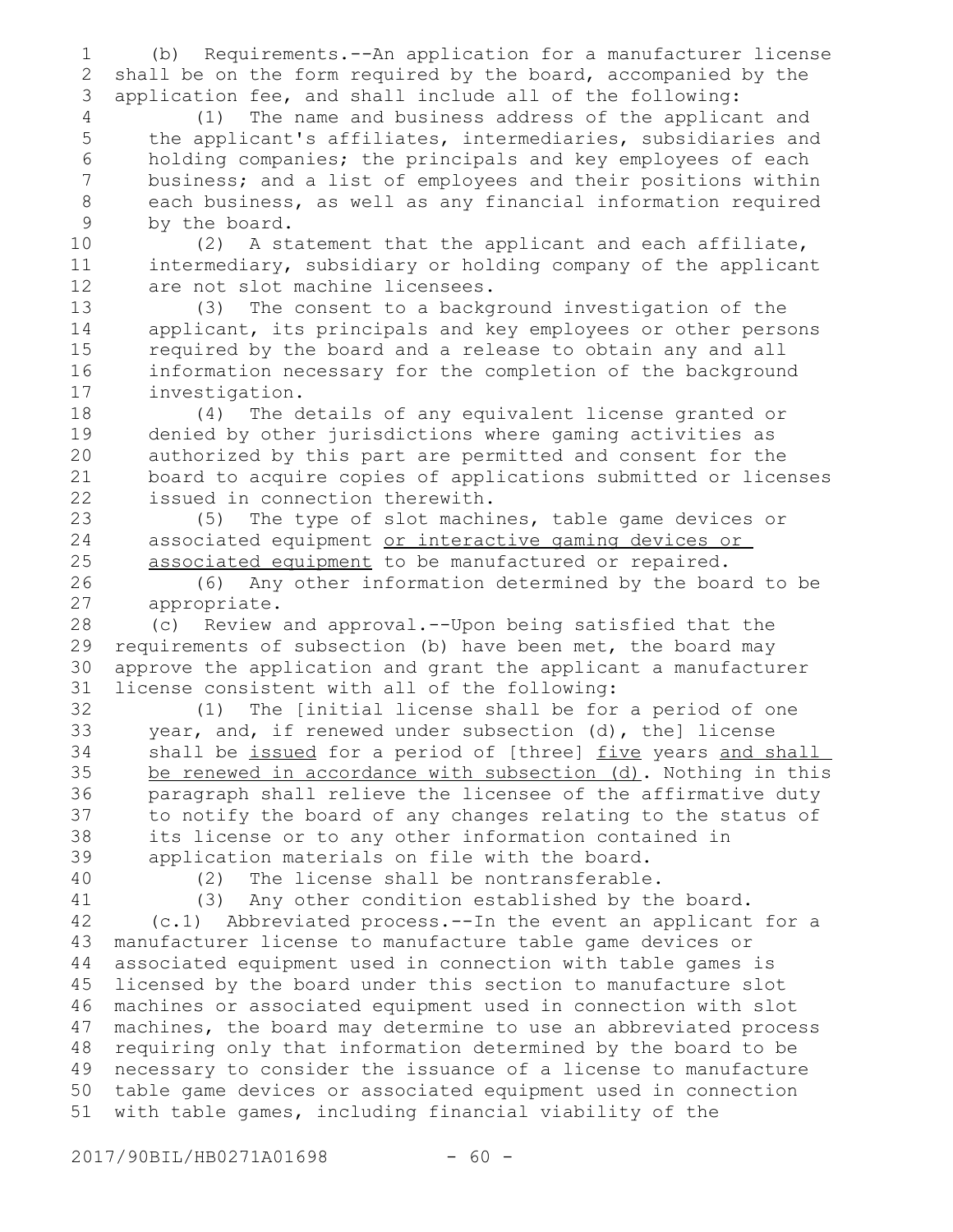applicant. Nothing in this section shall be construed to waive any fees associated with obtaining a license, certificate or permit through the normal application process. The board may only use the abbreviated process if all of the following apply: (1) The manufacturer license was issued by the board within a 36-month period immediately preceding the date the manufacturer licensee files an application to manufacture table game devices or associated equipment. (2) The person to whom the manufacturer license was issued affirms there has been no material change in circumstances relating to the license. (3) The board determines, in its sole discretion, that there has been no material change in circumstances relating to the licensee that necessitates that the abbreviated process not be used. (c.2) Abbreviated process for manufacturer.-- (1) Notwithstanding subsection (c.1)(1) or any regulations of the board to the contrary, the board may extend the use of the abbreviated process authorized under subsection (c.1) to an applicant for a manufacturer license to manufacture slot machines used in multistate wide-area progressive slot machine systems, skill slot machines, hybrid slot machines or associated equipment used in connection with multistate wide-area progressive slot machine systems, skill slot machines or hybrid slot machines or interactive gaming devices or associated equipment used in connection with interactive gaming, if the applicant holds a valid manufacturer license issued by the board to manufacturer slot machines or associated equipment or table games or table game devices or associated equipment. The requirements of subsection (c.1) (2) and (3) shall apply to this subsection. (2) An applicant for a manufacturer license to manufacture slot machines used in a multistate wide-area progressive system, skill or hybrid slot machines or associated equipment or interactive gaming devices or associated equipment shall be subject to the applicable provisions of this part. \* \* \* (d.1) Authority.--The following shall apply to a licensed manufacturer: (1) A manufacturer or its designee, as licensed by the board, may supply or repair any slot machine, table game device or associated equipment or interactive gaming device or associated equipment manufactured by the manufacturer, provided the manufacturer holds the appropriate manufacturer license. (2) A manufacturer of slot machines may contract with a supplier under section 1317 (relating to supplier licenses) to provide slot machines or associated equipment to a slot machine licensee within this Commonwealth, provided the supplier is licensed to supply slot machines or associated 1 2 3 4 5 6 7 8 9 10 11 12 13 14 15 16 17 18 19 20 21 22 23 24 25 26 27 28 29 30 31 32 33 34 35 36 37 38 39 40 41 42 43 44 45 46 47 48 49 50 51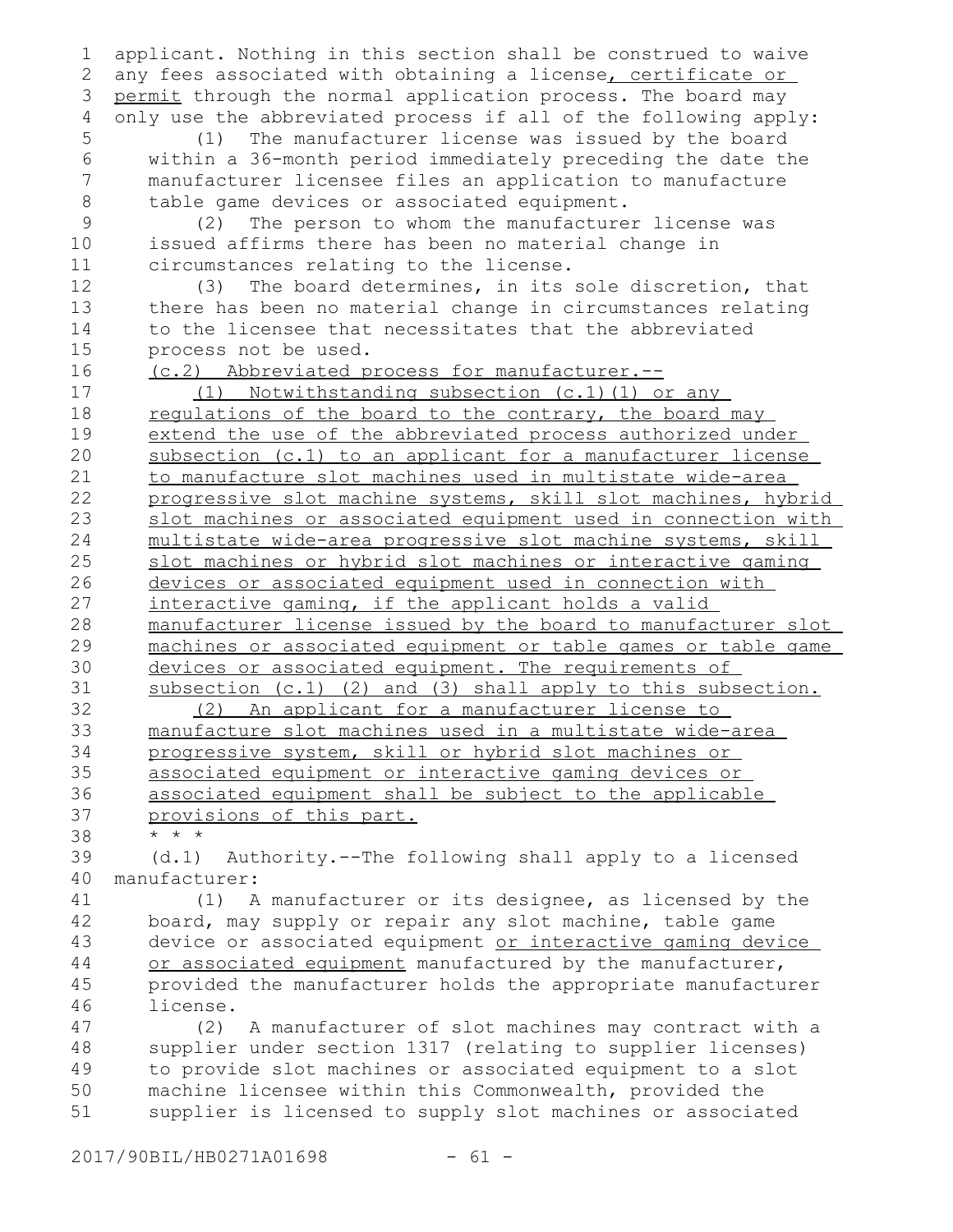1 2

32 33 equipment used in connection with slot machines.

(3) A manufacturer may contract with a supplier under section 1317 to provide table game devices or associated equipment to a certificate holder, provided the supplier is licensed to supply table game devices or associated equipment used in connection with table games.

(4) A manufacturer may contract with a supplier under section 1317 to provide slot machines used in a multistate wide-area progressive system, skill slot machines or hybrid slot machines or associated equipment, interactive gaming devices or associated equipment, provided that the manufacturer is licensed to manufacture slot machines used in a multistate wide-area progressive slot machine system, skill slot machines or hybrid slot machines or associated equipment or interactive gaming devices or associated equipment used in connection with interactive games.

(e) Prohibitions.-- 17

(1) No person may manufacture slot machines, table game devices or associated equipment or interactive gaming devices or associated equipment for use within this Commonwealth [by a slot machine licensee] unless the person has been issued the appropriate manufacturer license under this section.

(2) Except as permitted in section 13A23.1 (relating to training equipment), no [slot machine licensee] person may use slot machines, table game devices or associated equipment, authorized interactive games or interactive gaming devices or associated equipment unless the slot machines, table game devices or associated equipment, interactive games or interactive gaming devices or associated equipment were manufactured by a person that has been issued the appropriate manufacturer license under this section. 23 24 25 26 27 28 29 30 31

(3) No person issued a license under this section shall apply for or be issued a license under section 1317.

(4) No limitation shall be placed on the number of manufacturer licenses issued or the time period to submit applications for licensure, except as required to comply with section 1306 (relating to order of initial license issuance). Section 15. Title 4 is amended by adding a section to read: § 1317.3. Nongaming service provider. 34 35 36 37 38 39

(a) Notification required.-- 40

| 41 | (1) A slot machine licensee or applicant for a slot         |
|----|-------------------------------------------------------------|
| 42 | machine license that contracts with or otherwise engages in |
| 43 | business with a nongaming service provider shall provide    |
| 44 | notification to the board prior to:                         |
| 45 | (i) the nongaming service provider's provision of           |
| 46 | goods or services at the slot machine licensee's licensed   |
| 47 | facility; or                                                |
| 48 | (ii) the provision of goods or services for use in          |
| 49 | the operation of the slot machine licensee's licensed       |
| 50 | facility.                                                   |
| 51 | (2) Notification under this section shall be on a form      |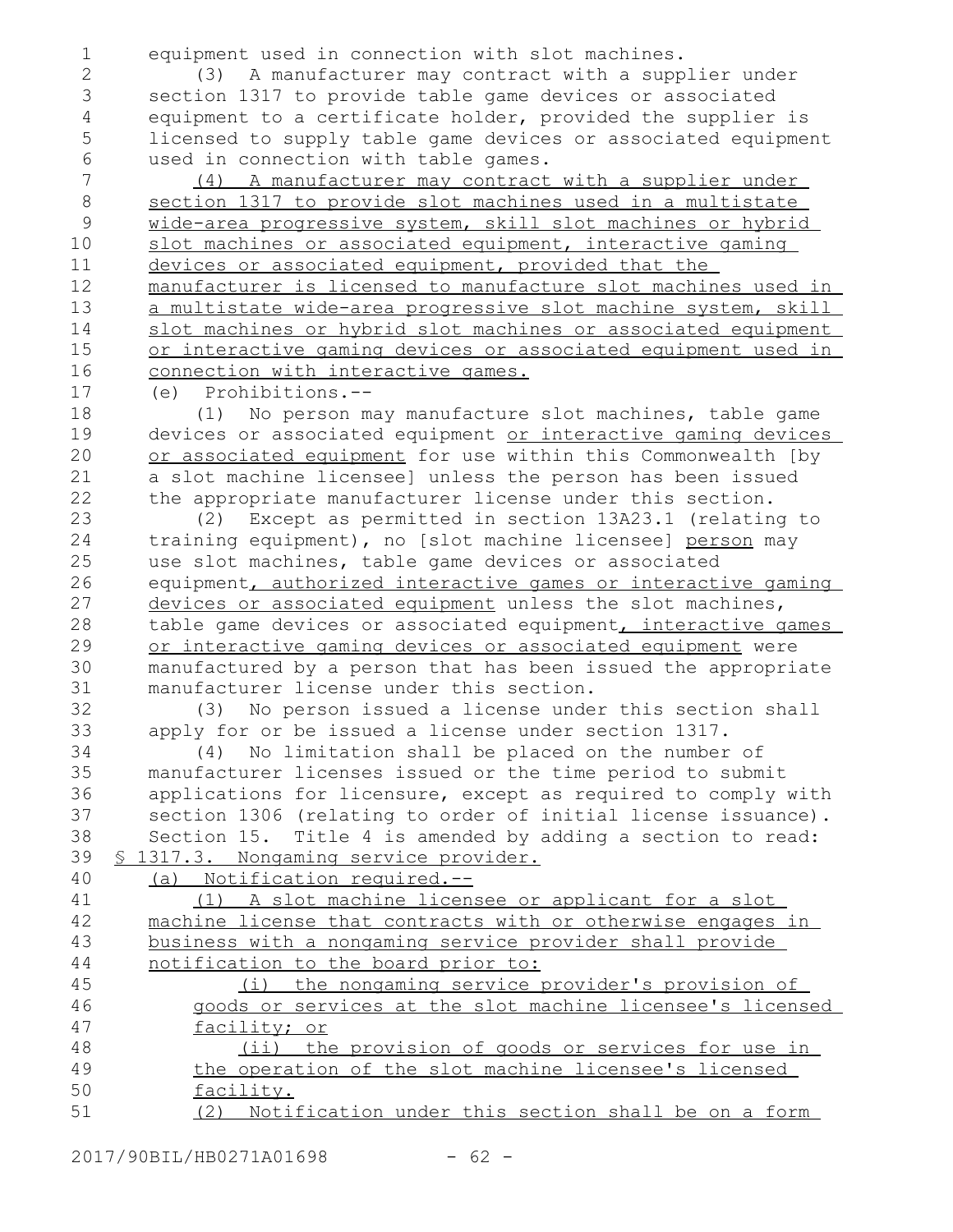| $\mathbf 1$   | and in a manner as determined by the board. The board may                                                                |
|---------------|--------------------------------------------------------------------------------------------------------------------------|
| 2             | impose a fee, not to exceed \$100, which must accompany the                                                              |
| 3             | notification.                                                                                                            |
| 4             | (b) Contents of notification.--Notification under this                                                                   |
| 5             | section shall include:                                                                                                   |
| 6             | (1) The name and business address of the nongaming                                                                       |
| 7             | service provider.                                                                                                        |
| 8             | (2) A description of the type or nature of the goods or                                                                  |
| $\mathcal{G}$ | services to be provided.                                                                                                 |
| 10            | An affirmation from the slot machine licensee or<br>(3)                                                                  |
| 11            | applicant for a slot machine license that the goods or                                                                   |
| 12            | services to be provided by the nongaming service provider                                                                |
| 13            | will not require access to the gaming floor or a gaming-                                                                 |
| 14            | related restricted area of a licensed facility.                                                                          |
| 15            | (4) An affirmation from the slot machine licensee or                                                                     |
| 16            | applicant for a slot machine license certifying that the                                                                 |
| 17            | licensee or applicant has performed due diligence regarding                                                              |
| 18            | the nongaming service provider and believes that neither the                                                             |
| 19            | nongaming service provider nor its employees will adversely                                                              |
| 20            | affect the public interest or integrity of gaming.                                                                       |
| 21            | Any other information that the board may require.<br>(5)                                                                 |
| 22            | (c) Duration of notification.--The nongaming service                                                                     |
| 23            | provider notification required under subsection (a) may be valid                                                         |
| 24            | for three years unless modified by the board. In determining the                                                         |
| 25            | duration of a nongaming service provider notification, the board                                                         |
| 26            | shall consider the following:                                                                                            |
| 27            | The type or nature of the goods or services.<br>(1)                                                                      |
| 28            | The frequency of business transactions related to<br>(2)                                                                 |
| 29            | the provision of such goods or services.                                                                                 |
| 30            | (3) Any other information the board deems necessary and                                                                  |
| 31            | appropriate.                                                                                                             |
| 32            | (d) Conditions.--A slot machine licensee or applicant for a                                                              |
| 33            | slot machine license that contracts or otherwise engages in                                                              |
| 34            | <u>business with a nongaming service provider shall be subject to</u>                                                    |
| 35            | the following conditions:                                                                                                |
| 36            | The nongaming service provider and its employees<br>(1)                                                                  |
| 37            | shall only provide the goods and services described in the                                                               |
| 38            | notification under this section.                                                                                         |
| 39            | The slot machine licensee or applicant for a slot<br>(2)                                                                 |
| 40            | machine license shall notify the board of any material change                                                            |
| 41            | in the information provided in the notification under this                                                               |
| 42            | section. No fee shall be required for a subsequent change                                                                |
| 43            | during the time for which the notification remains valid                                                                 |
| 44            | under subsection (c).                                                                                                    |
| 45            | (3) The slot machine licensee or applicant for a slot                                                                    |
| 46            | machine license shall ensure that employees of the nongaming                                                             |
| 47            | service provider do not enter the gaming floor or a gaming-                                                              |
| 48<br>49      | related restricted area of the licensed facility.                                                                        |
|               |                                                                                                                          |
|               | (4) The slot machine licensee or applicant for a slot                                                                    |
| 50<br>51      | machine license shall report to the board an employee of a<br>nongaming service provider that does any of the following: |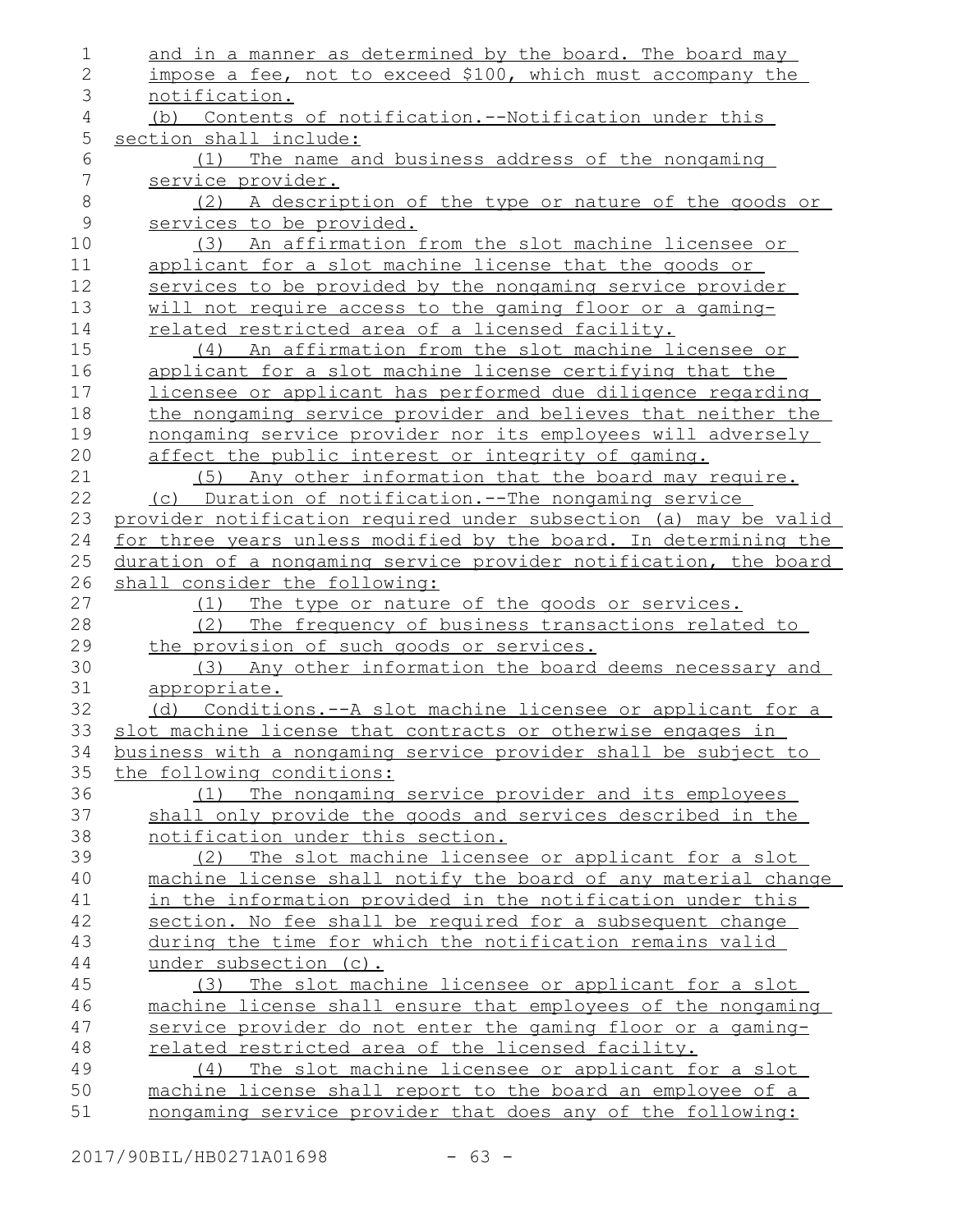| $\mathbf 1$    | (i) Enters the gaming floor or a gaming-related                 |
|----------------|-----------------------------------------------------------------|
| $\overline{2}$ | restricted area of the licensed facility.                       |
| 3              | (ii) Commits an act that adversely affects the                  |
| $\overline{4}$ | public interest or integrity of gaming.                         |
| 5              | The board may prohibit a nongaming service provider<br>(5)      |
| $\sqrt{6}$     | or any of its employees from providing goods or services to a   |
| 7              | slot machine licensee or applicant for a slot machine license   |
| $\,8\,$        | at a licensed facility if the board determines the              |
| $\mathsf 9$    | prohibition is necessary to protect the public interest or      |
| 10             | integrity of gaming.                                            |
| 11             | (e) Authority to exempt.--The board may exempt a slot           |
| 12             | machine licensee or applicant for a slot machine license from   |
| 13             | the notification requirements of this section if the board      |
| 14             | determines any of the following:                                |
| 15             | The nongaming service provider or the type or nature<br>(1)     |
| 16             | of the nongaming service provider's business is regulated by    |
| 17             | an agency of the Federal Government, an agency of the           |
| 18             | Commonwealth or the Pennsylvania Supreme Court.                 |
| 19             | (2) Notification is not necessary to protect the public         |
| 20             | interest or integrity of gaming.                                |
| 21             | $(f)$ (Reserved).                                               |
| 22             | (q) Criminal history record information.--Notwithstanding       |
| 23             | any other provision of this part or regulation of the board, a  |
| 24             | nongaming service provider shall obtain from the Pennsylvania   |
| 25             | State Police and provide to the board the results of a criminal |
| 26             | history record information check under 18 Pa.C.S. Ch. 91        |
| 27             | <u>(relating to criminal history record information).</u>       |
| 28             | Emergency notification.--<br>(h)                                |
| 29             | (1) A slot machine licensee may use a nongaming service         |
| 30             | provider prior to the board receiving notification under this   |
| 31             | section when a threat to public health, welfare or safety       |
| 32             | exists or circumstances outside the control of the slot         |
| 33             | machine licensee require immediate action to mitigate damage    |
| 34             | or loss to the slot machine licensee's licensed facility or     |
| 35             | to the Commonwealth.                                            |
| 36             | (2) A slot machine licensee that uses a nongaming               |
| 37             | service provider in accordance with paragraph (1) shall:        |
| 38             | (i)<br>Notify the board immediately upon engaging a             |
| 39             | nongaming service provider for which the board has not          |
| 40             | previously received notification in accordance with             |
| 41             | subsection (a).                                                 |
| 42             | (ii) Provide the notification required under                    |
| 43             | subsection (a) within a reasonable time as established by       |
| 44             | the board.                                                      |
| 45             | (i) Nongaming service provider list.--                          |
| 46             | The board shall have the authority to prohibit a<br>(1)         |
| 47             | nongaming service provider from engaging in business with a     |
| 48             | slot machine licensee upon a finding by the board that the      |
| 49             | prohibition is necessary to protect the public interest and     |
| 50             | the integrity of gaming.                                        |
| 51             | The board shall develop and maintain a list of<br>(2)           |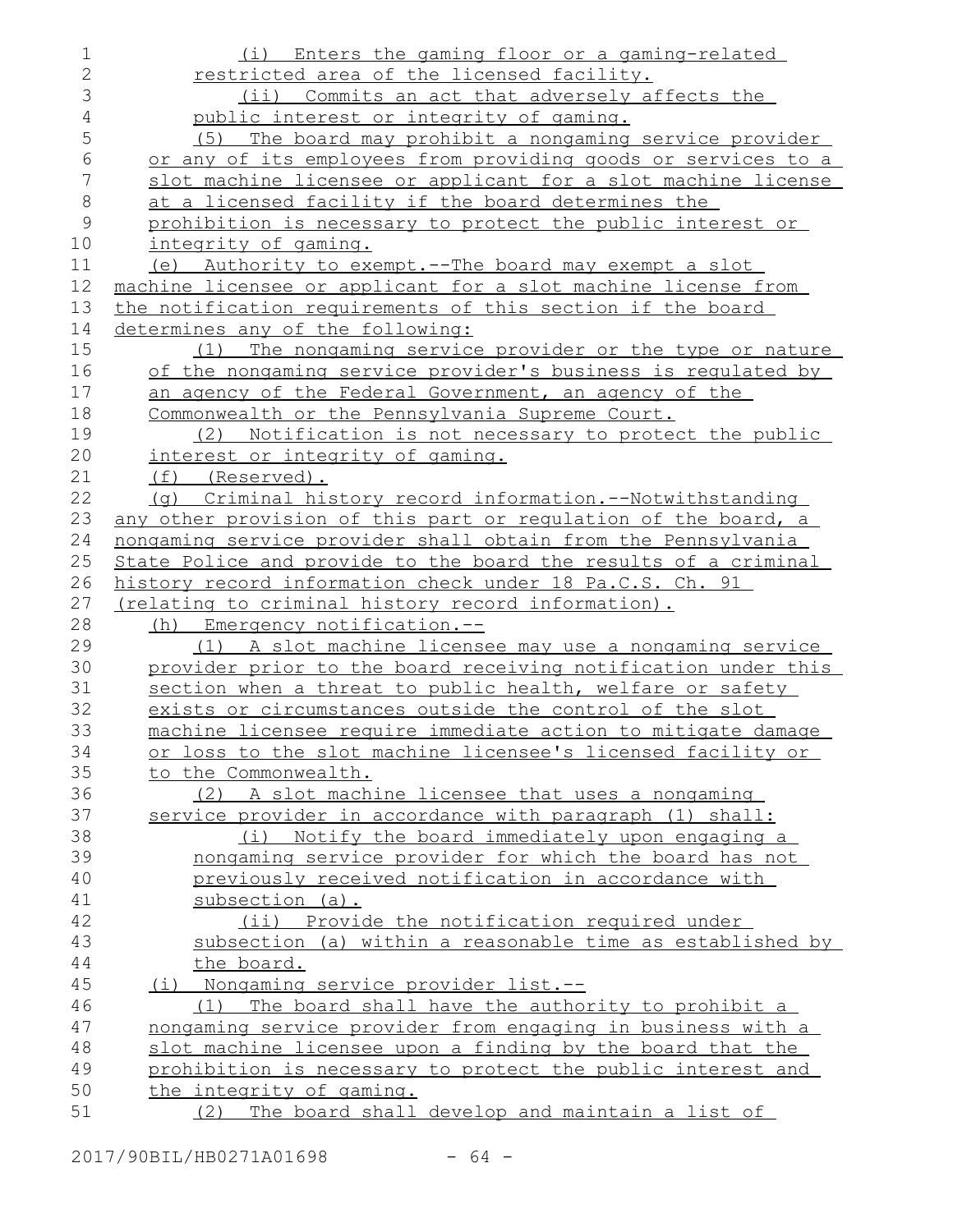prohibited nongaming service providers and make it available upon request to a slot machine licensee or an applicant for a slot machine license. (3) A slot machine licensee or applicant for a slot machine license may not enter into an agreement or engage in business with a nongaming service provider appearing on the list described in paragraph (2). (j) Duties of nongaming service provider.--A nongaming service provider shall: (1) Cooperate with the board and bureau regarding an investigation, hearing, enforcement action or disciplinary action. (2) Comply with each condition, restriction, requirement, order or ruling of the board issued under this part or regulation of the board. (3) Report any change in circumstances to the slot machine licensee or applicant for a slot machine license that may render the nongaming service provider ineligible, unqualified or unsuitable for the provision of goods or services at a licensed facility or use in the operation of a licensed facility. The slot machine licensee or applicant for a slot machine license shall report any change in circumstances to the board in such form and manner as the board may establish. (k) Construction.--Nothing in this section shall be construed to limit the powers and authority of the board under section 1202 (relating to general and specific powers) or the regulatory authority of the board under section 1207 (relating to regulatory authority of board). Section 16. Section 1320(a) of Title 4 is amended and the section is amended by adding a subsection to read: § 1320. Slot machine testing and certification standards. (a) Use of other state standards.--[Until such time as the board establishes an independent testing and certification facility pursuant to subsection (b), the] The board may determine, at its discretion, whether the slot machine testing and certification standards of another jurisdiction within the United States in which an applicant for a manufacturer license is licensed are comprehensive and thorough and provide similar adequate safeguards as those required by this part. If the board makes that determination, it may permit a manufacturer through a licensed supplier as provided in section 1317 (relating to supplier [and manufacturer licenses application] licenses) to deploy those slot machines which have met the slot machine testing and certification standards in such other jurisdictions without undergoing the full testing and certification process by a board-established independent facility. In the event slot machines of an applicant for a manufacturer license are licensed in such other jurisdiction, the board may determine to use an abbreviated process requiring only that information determined by the board to be necessary to consider the issuance of a slot 1 2 3 4 5 6 7 8 9 10 11 12 13 14 15 16 17 18 19 20 21 22 23 24 25 26 27 28 29 30 31 32 33 34 35 36 37 38 39 40 41 42 43 44 45 46 47 48 49 50 51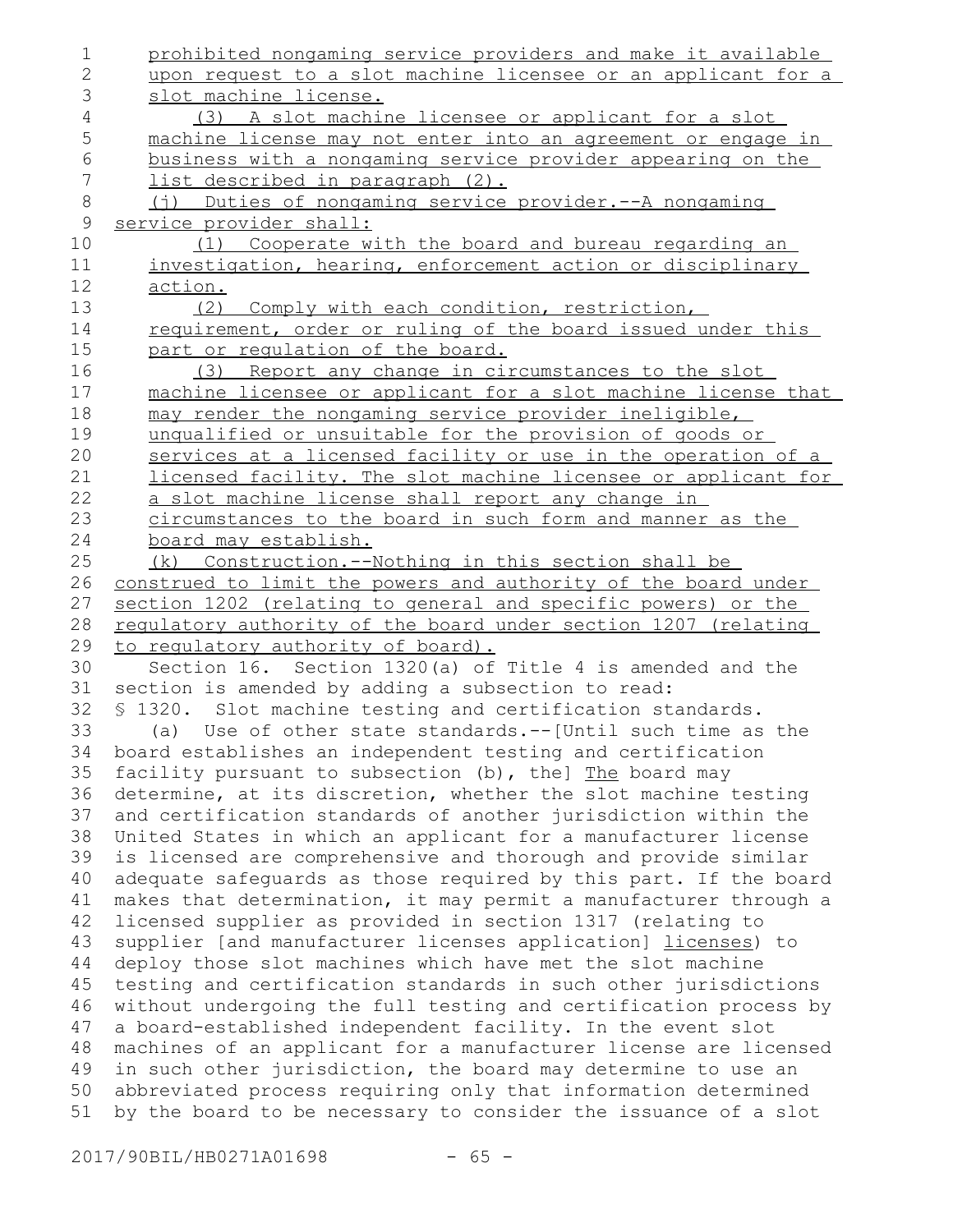| 1  | machine certification to such an applicant. [Alternatively, the  |
|----|------------------------------------------------------------------|
| 2  | board in its discretion may also rely upon the certification of  |
| 3  | a slot machine that has met the testing and certification        |
| 4  | standards of a board-approved private testing and certification  |
| 5  | facility until such time as the board establishes an independent |
| 6  | testing and certification facility pursuant to subsection (b).   |
| 7  | Nothing in this section shall be construed to waive any fees     |
| 8  | associated with obtaining a license through the normal           |
| 9  | application process.]                                            |
| 10 | $\star$ $\star$ $\star$                                          |
| 11 | (b.1) Use of private testing and certification facilities.--     |
| 12 | Notwithstanding any other provisions of this part or regulation  |
| 13 | of the board, if a slot machine is tested and certified by a     |
| 14 | private testing and certification facility registered with the   |
| 15 | board, the board shall use an abbreviated certification process  |
| 16 | requiring only that information determined by it to be necessary |
| 17 | to consider the issuance of a slot machine certification under   |
| 18 | this section. Within one year of the effective date of this      |
| 19 | subsection, the board shall promulgate regulations that:         |
| 20 | (1) Provide for the registration of private testing and          |
| 21 | certification facilities. Persons seeking registration under     |
| 22 | this subsection shall be subject to section 1202(b) (9)          |
| 23 | (relating to general and specific powers).                       |
| 24 | (2) Specify the form and content of the application for          |
| 25 | registration.                                                    |
| 26 | (3) Establish and collect an application fee for persons         |
| 27 | seeking registration. The application fee shall include the      |
| 28 | costs of all background investigations as determined             |
| 29 | necessary and appropriate by the bureau.                         |
| 30 | (4) Establish uniform procedures and standards which             |
| 31 | private testing and certification facilities must comply with    |
| 32 | during the testing and certification of slot machines.           |
| 33 | Utilize information provided by private testing and<br>(5)       |
| 34 | certification facilities for the abbreviated certification of    |
| 35 | slot machines.                                                   |
| 36 | Establish an abbreviated certification process that<br>(6)       |
| 37 | may be used by registered private testing and certification      |
| 38 | facilities to test and certify slot machines.                    |
| 39 | Establish fees that must be paid by licensed<br>(7)              |
| 40 | manufacturers.                                                   |
| 41 | Require slot machines submitted for abbreviated<br>(8)           |
| 42 | certification to be approved or denied by the board within 30    |
| 43 | days from the date of submission to the board. If the board      |
| 44 | fails to act within the 30-day period, the abbreviated           |
| 45 | certification shall be deemed conditionally approved.            |
| 46 | (9) Provide procedures and standards for the suspension          |
| 47 | and revocation of the registration of a private testing and      |
| 48 | certification facility and the reinstatement of a suspended      |
| 49 | or revoked registration, as determined appropriate by the        |
| 50 |                                                                  |
| 51 | <u>board.</u><br>$\star$ $\star$ $\star$                         |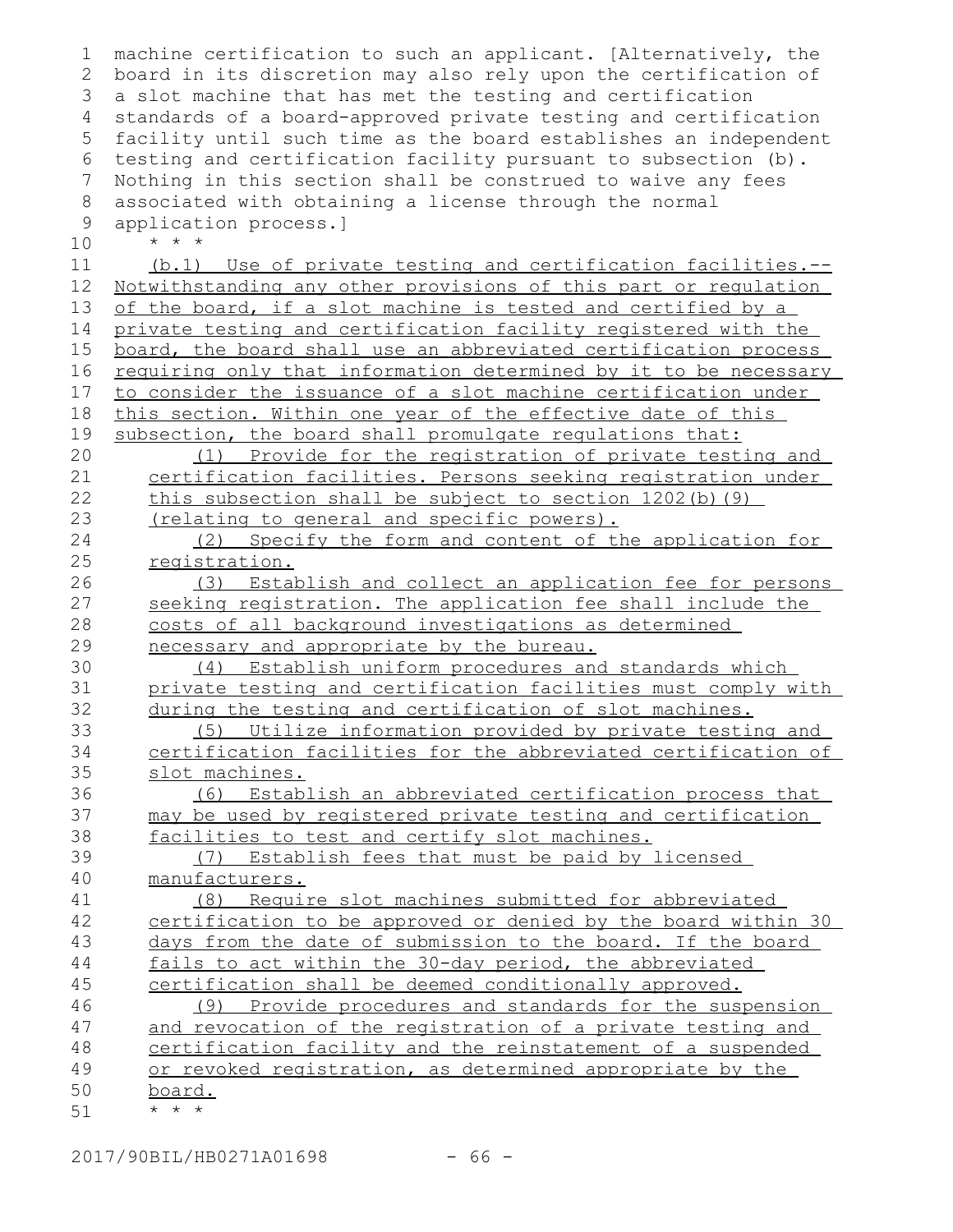Section 17. Section 1326 of Title 4 is amended to read: § 1326. [License renewals] Renewals. 1 2

(a) Renewal.--All permits  $[and]_L$  licenses, registrations or certificates issued under this part unless otherwise provided shall be subject to renewal every [three] five years. Nothing in this subsection shall relieve a licensee, permittee or holder of a certificate or registration of the affirmative duty to notify the board of any changes relating to the status of its license<sub>L</sub> permit, certificate or registration or to any other information contained in the application materials on file with the board. The application for renewal shall be submitted at least [60] 180 days prior to the expiration of the permit  $[or]_L$  license $_L$ registration or certificate and shall include an update of the information contained in the initial and any prior renewal applications and the payment of any renewal fee required by this part. Unless otherwise specifically provided in this part, the amount of any renewal fee shall be calculated by the board to reflect the longer renewal period. A permit  $[or]_L$  license $_L$ registration or certificate for which a completed renewal application and fee, if required, has been received by the board will continue in effect unless and until the board sends written notification to the holder of the permit [or], license, registration or certificate that the board has denied the renewal of such permit [or], license, registration or certificate. 3 4 5 6 7 8 9 10 11 12 13 14 15 16 17 18 19 20 21 22 23 24 25

(b) Revocation or failure to renew.--In addition to any other sanctions the board may impose under this part, the board may at its discretion suspend, revoke or deny renewal of any permit [or], license, registration or certificate issued under this part if it receives any information from any source that the applicant or any of its officers, directors, owners or key employees is in violation of any provision of this part, that the applicant has furnished the board with false or misleading information or that the information contained in the applicant's initial application or any renewal application is no longer true and correct. In the event of a revocation or failure to renew, the applicant's authorization to conduct the previously approved activity shall immediately cease, and all fees paid in connection therewith shall be deemed to be forfeited. In the event of a suspension, the applicant's authorization to conduct the previously approved activity shall immediately cease until the board has notified the applicant that the suspension is no longer in effect. Section 18. Title 4 is amended by adding a section to read: § 1326.1. Slot machine license operation fee. (a) Imposition.--Beginning January 1, 2017, each Category 1 and Category 2 licensed gaming entity, except a Category 1 or Category 2 licensed gaming entity located in a city of the first 26 27 28 29 30 31 32 33 34 35 36 37 38 39 40 41 42 43 44 45 46 47 48

class, shall pay to the board an annual slot machine license 49

operation fee in an amount equal to 20% of the slot machine 50

license fee paid at the time of issuance under section 1209(a) 51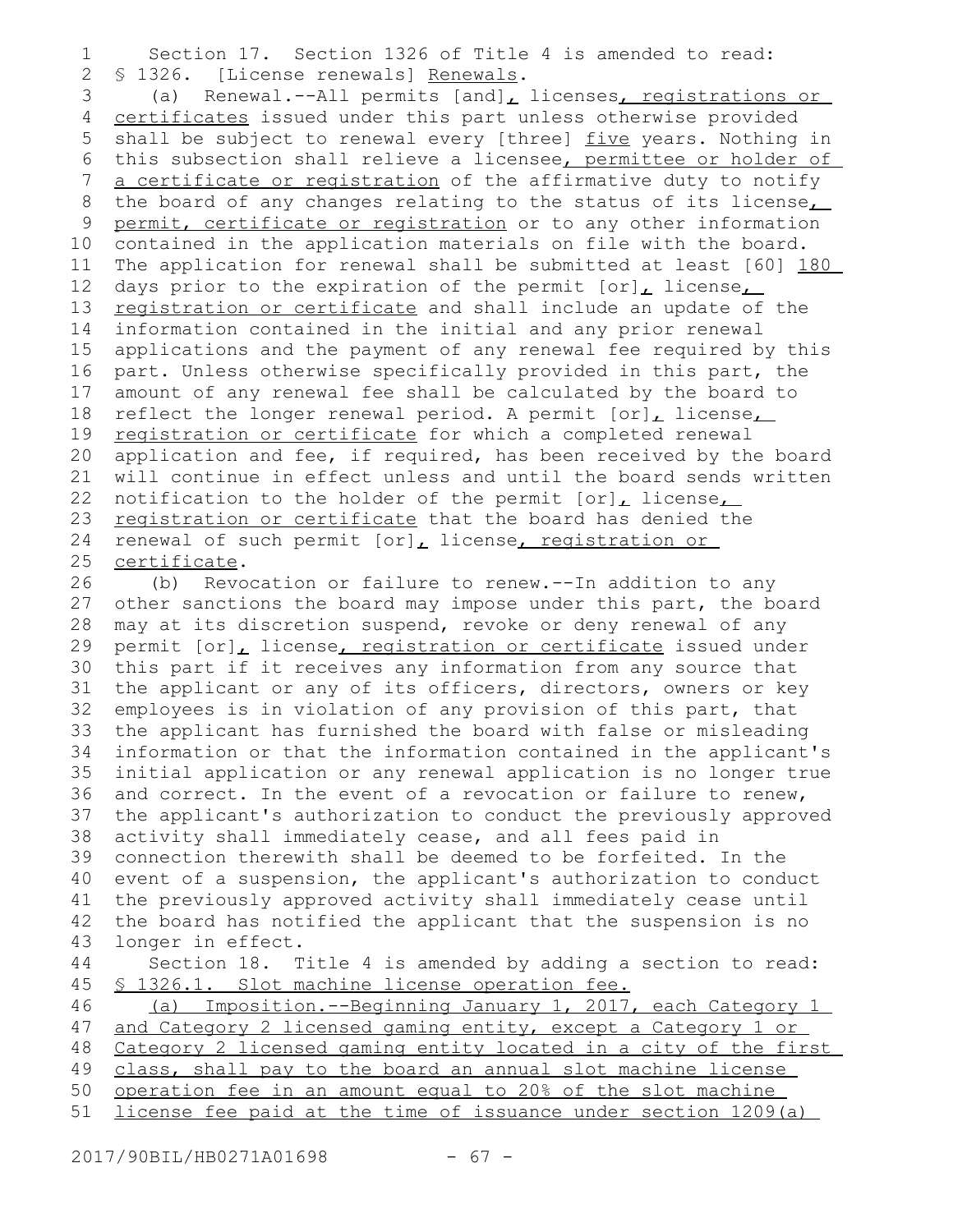(relating to slot machine license fee). (b) Payment of fee.--The slot machine license operation fee imposed under subsection (a) shall be paid in equal monthly installments on or before the first day of each month. (c) Failure to pay.--The board may at the board's discretion suspend, revoke or deny any permit or license issued under this part to a Category 1 licensed gaming entity or Category 2 licensed gaming entity that fails to pay the slot machine license operation fee imposed under subsection (a). (d) Deposit.--The slot machine license operation fees collected by the board under this section shall be deposited in the fund and shall be appropriated to the department on a continuing basis for the purposes under section 1403(c)(3) (relating to establishment of State Gaming Fund and net slot machine revenue distribution). Section 19. Section 1328(d) of Title 4 is amended and the section is amended by adding a subsection to read: § 1328. Change in ownership or control of slot machine licensee. \* \* \* (d) Fee reduction.--The board may in its discretion eliminate the need for qualification and/or proportionately reduce[, but not eliminate,] the new license fee otherwise required pursuant to this section in connection with a change of control of a licensee, provided that the reduced minimum license fee for a Category 1 or Category 2 slot machine license shall not be less than \$15,000,000 and the reduced minimum license fee for a Category 3 slot machine license shall not be less than \$1,000,000, depending upon the type of transaction, the relevant ownership interests and changes thereto resulting from the transaction and other considerations deemed relevant by the board. \* \* \* (f) Undue economic concentration prohibited.--A change in ownership or control of a slot machine licensee shall comply with section 1330.1 (relating to undue economic concentration prohibited). Section 20. Section 1330 of Title 4 is repealed: [§ 1330. Multiple slot machine license prohibition. No slot machine licensee, its affiliate, intermediary, subsidiary or holding company may possess an ownership or financial interest that is greater than 33.3% of another slot machine licensee or person eligible to apply for a Category 1 license, its affiliate, intermediary, subsidiary or holding company. The board shall approve the terms and conditions of any divestiture under this section. Under no circumstances shall any such divestiture be approved by the board if the compensation 48 for the divested interest in a person eligible to apply for a Category 1 license exceeds the greater of the original cost of 50 the interest, the book value of the interest or an independently assessed value of the interest one month prior to the effective 1 2 3 4 5 6 7 8 9 10 11 12 13 14 15 16 17 18 19 20 21 22 23 24 25 26 27 28 29 30 31 32 33 34 35 36 37 38 39 40 41 42 43 44 45 46 47 49 51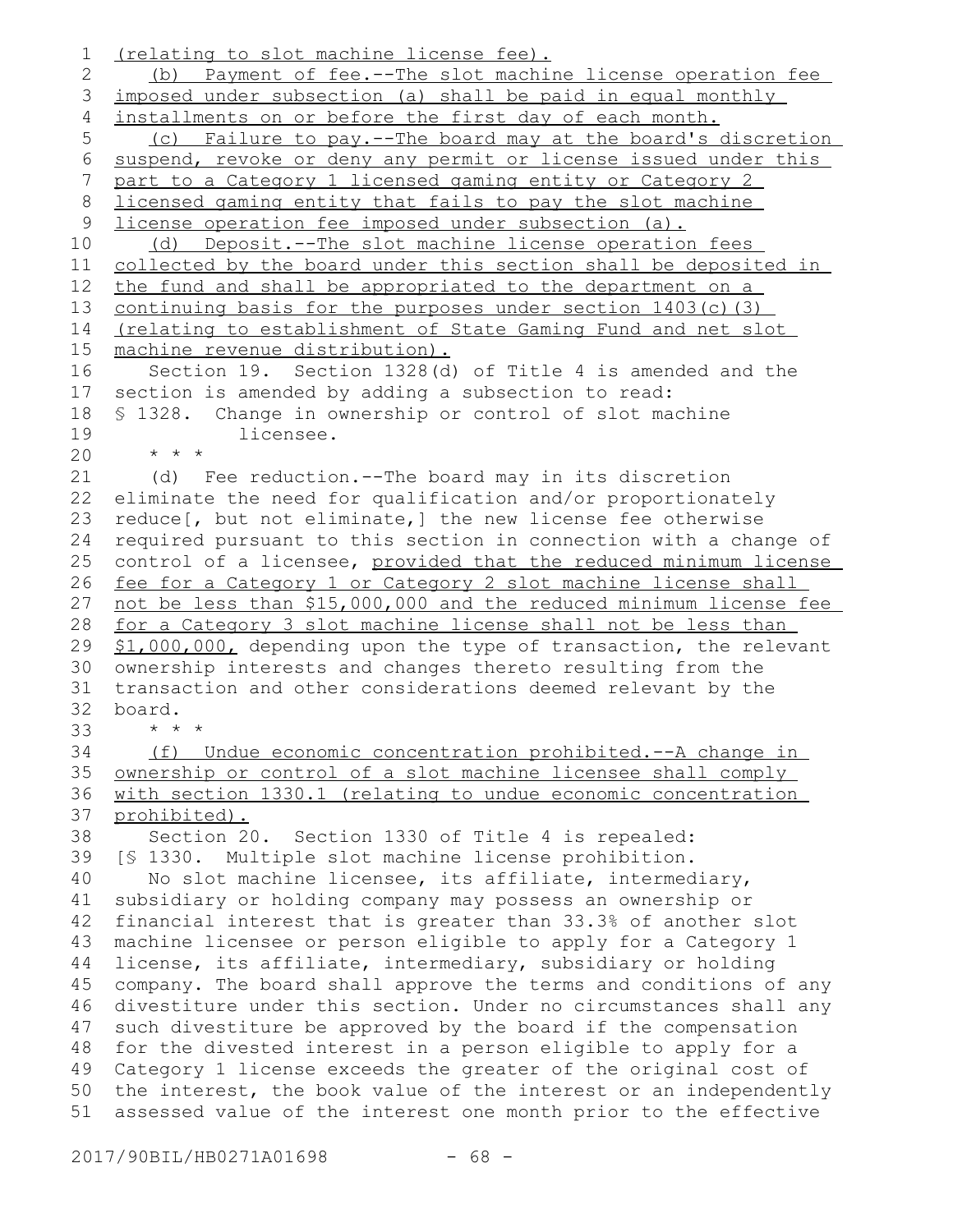date of this part and, in the case of a person eligible to apply for a Category 1 license, unless the person acquiring the 3 divested interest is required to continue conducting live racing at the location where live racing is currently being conducted in accordance with section 1303 (relating to additional Category 1 slot machine license requirements) and be approved for a Category 1 slot machine license. No such slot machine license applicant shall be issued a slot machine license until the applicant has completely divested its ownership or financial interest that is in excess of 33.3% in another slot machine licensee or person eligible to apply for a Category 1 license, its affiliate, intermediary, subsidiary or holding company.] Section 21. Title 4 is amended by adding a section to read: § 1330.1. Undue economic concentration prohibited. (a) General rule.--No slot machine licensee, its affiliate, intermediary, subsidiary or holding company may possess an ownership or financial interest of another slot machine licensee or person eligible to apply for a Category 1 license, its affiliate, intermediary, subsidiary or holding company if the ownership or financial interest would result in undue economic concentration in this Commonwealth. (b) Board to establish criteria.--The board shall establish through regulation criteria for determining whether the issuance of a slot machine license or a change in ownership or control of a slot machine licensee occurring under section 1328 (relating to change in ownership or control of slot machine licensee) constitutes undue economic concentration. The criteria shall include: (1) The percentage share of the market presently controlled by the applicant. (2) The estimated increase in the market share if the applicant is issued the slot machine license. (3) The relative position of other slot machine licensees. (4) The current and projected financial condition of the gaming industry in this Commonwealth. (5) Current market conditions, including level of competition, consumer demand, market concentration, any consolidation trends in the industry and any other relevant characteristics of the market. (6) Whether the applicant has separate organizational structures or other independent obligations. (7) Potential impact on the projected future growth and development of the gaming industry in this Commonwealth. (8) Whether the issuance or holding of the slot machine license by the applicant will adversely impact consumer interests. (9) Any other criteria the board may require. (c) Divestiture.--No applicant shall be issued a slot machine license or approved for a change in ownership or control until the applicant has completely divested a portion of 1 2 4 5 6 7 8 9 10 11 12 13 14 15 16 17 18 19 20 21 22 23 24 25 26 27 28 29 30 31 32 33 34 35 36 37 38 39 40 41 42 43 44 45 46 47 48 49 50 51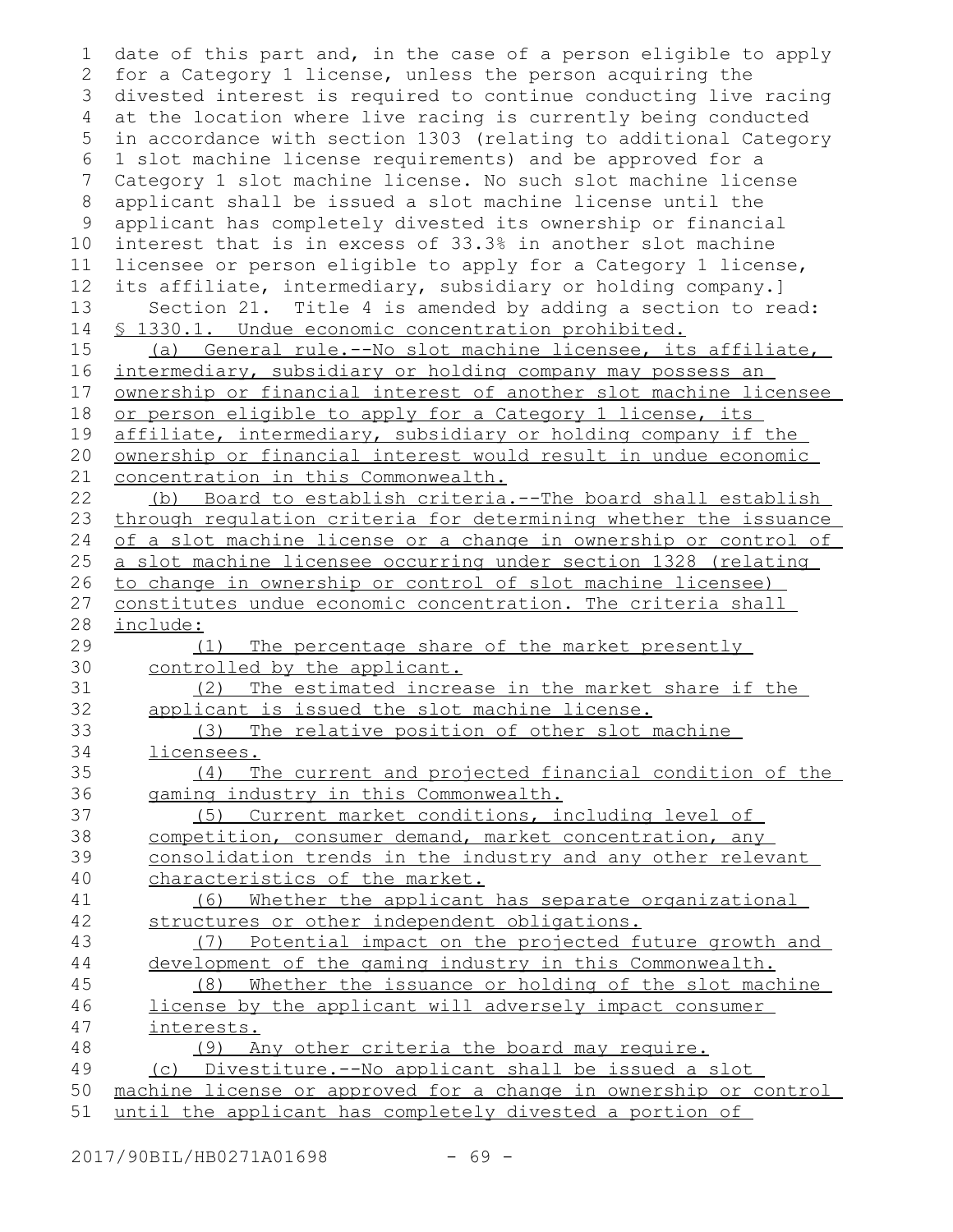ownership or financial interest of another slot machine licensee. The board shall approve the terms and conditions of any divestiture that may be required under this section. (d) Definition.--For the purpose of this section, "undue economic concentration" means that a slot machine licensee, its affiliate, intermediary, subsidiary or holding company would have such actual or potential domination of the gaming market in this Commonwealth as to substantially impede or suppress competition among slot machine licensees or adversely impact the economic stability of the gaming industry in this Commonwealth. Section 22. Sections 13A11(b), 13A22.1(c) and 13A27(a) and (c) of Title 4 are amended to read: § 13A11. Authorization to conduct table games. \* \* \* (b) Number of authorized gaming tables.-- (1) A Category 1 and Category 2 slot machine licensee awarded a table game operation certificate may operate up to 250 gaming tables at any one time at its licensed facility. No more than 30% of these gaming tables may be used to play nonbanking games at any one time. Six months following the date of commencement of table game operations, the board may permit a Category 1 or Category 2 certificate holder to increase the number of gaming tables above the number authorized under this paragraph. The certificate holder shall petition the board for the increase at its licensed facility. The board, in considering the petition, shall take into account the appropriateness of the physical space where the gaming tables will be located and the convenience of the public attending the facility. The board may also take into account the potential benefit to the Commonwealth. (2) A Category 3 slot machine licensee awarded a table game operation certificate may operate up to 50 gaming tables at any one time at its licensed facility. [No more than 30% of these gaming tables may be used to play nonbanking games at any one time.] (2.1) A Category 3 slot machine licensee awarded a table game operation certificate may petition the board for additional table games at its licensed facility. The board may authorize up to 15 additional gaming tables. The additional tables shall be used to play nonbanking games. The board, in considering the petition, shall take into account the appropriateness of the physical space where the gaming tables will be located and the convenience of the public attending the facility. The board may also take into account the potential benefit to the Commonwealth. (3) Nonbanking gaming tables shall seat a maximum of ten players. § 13A22.1. Table game tournaments. \* \* \* (c) Exemptions and additional tables.--The following shall apply: 1 2 3 4 5 6 7 8 9 10 11 12 13 14 15 16 17 18 19 20 21 22 23 24 25 26 27 28 29 30 31 32 33 34 35 36 37 38 39 40 41 42 43 44 45 46 47 48 49 50 51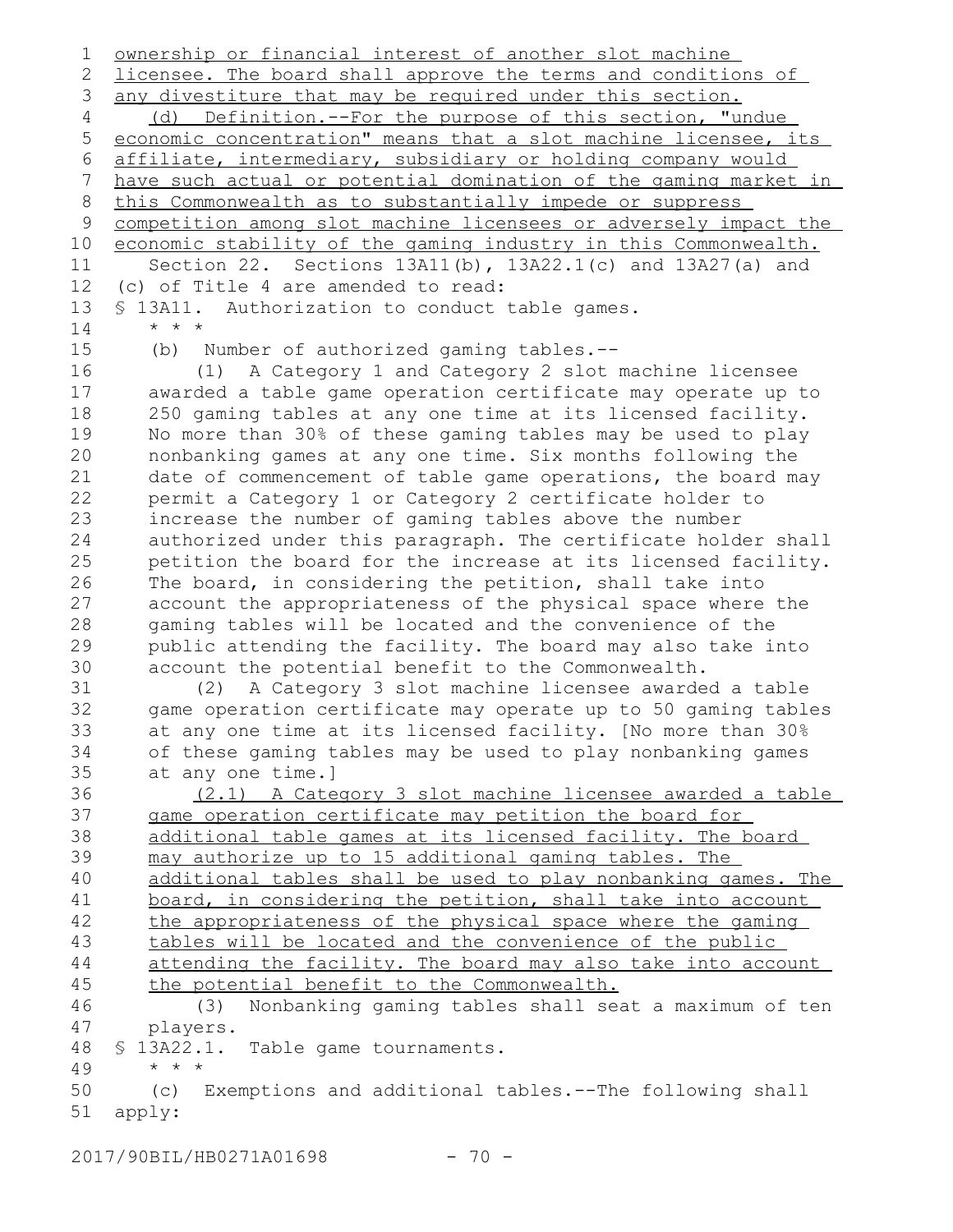(1) For a Category 1 or Category 2 licensed facility, gaming tables used in tournaments shall be exempt from section 13A11 (b)(1) (relating to authorization to conduct table games) and shall not be used in any calculation of the total number of gaming tables authorized in the table game authorization certificate. 1 2 3 4 5 6

(2) For a Category 3 licensed facility, the executive director may authorize the licensed facility to operate up to 15 additional gaming tables for use in tournaments. [The executive director may grant the use of the additional gaming tables for tournaments authorized under this paragraph only one day per month.] Additional gaming tables for use in tournaments at a Category 3 licensed facility shall be exempt from section 13A11(b)(2) and shall not be used in any calculation of the total number of gaming tables authorized in the table game authorization certificate. The executive director may grant the use of additional gaming tables on the dates and times listed in the proposed schedule of tournaments submitted by the Category 3 slot machine licensee in accordance with subsection (b). \* \* \* 7 8 9 10 11 12 13 14 15 16 17 18 19 20

21

23

§ 13A27. Other financial transactions. 22

(a) Credit.--

(1) Notwithstanding section 1504 (relating to wagering on credit), a certificate holder may extend interest-free, unsecured credit to patrons for the purpose of playing slot machines or table games in accordance with this section; however, a certificate holder shall not accept credit cards, charge cards or debit cards from a patron or player for the exchange or purchase or chips, slot machine or table game credits or for an advance of coins or currency to be utilized by a player to play slot machine or table games. No credit card advance machine may be placed on the gaming floor. 24 25 26 27 28 29 30 31 32 33

(2) Prepaid access instruments are not deemed to be a credit card, charge card, debit card or any other instrument of credit and are not prohibited under this section. A device or other mechanism that allows or facilitates the funding of a prepaid access instrument shall not be deemed a credit card advance machine under this section. \* \* \*

39 40

(c) Credit application verification.---Prior to approving an application for credit, a certificate holder shall verify: 41 42

(1) The identity, creditworthiness and indebtedness information of the applicant by conducting a comprehensive review of the information submitted with the application and any information regarding the applicant's credit activity at other licensed facilities which the certificate holder may obtain through a casino credit bureau and, if appropriate, through direct contact with other slot machine licensees. 43 44 45 46 47 48 49

(2) That the applicant's name is not included on an exclusion list under section 1514 (relating to regulation 50 51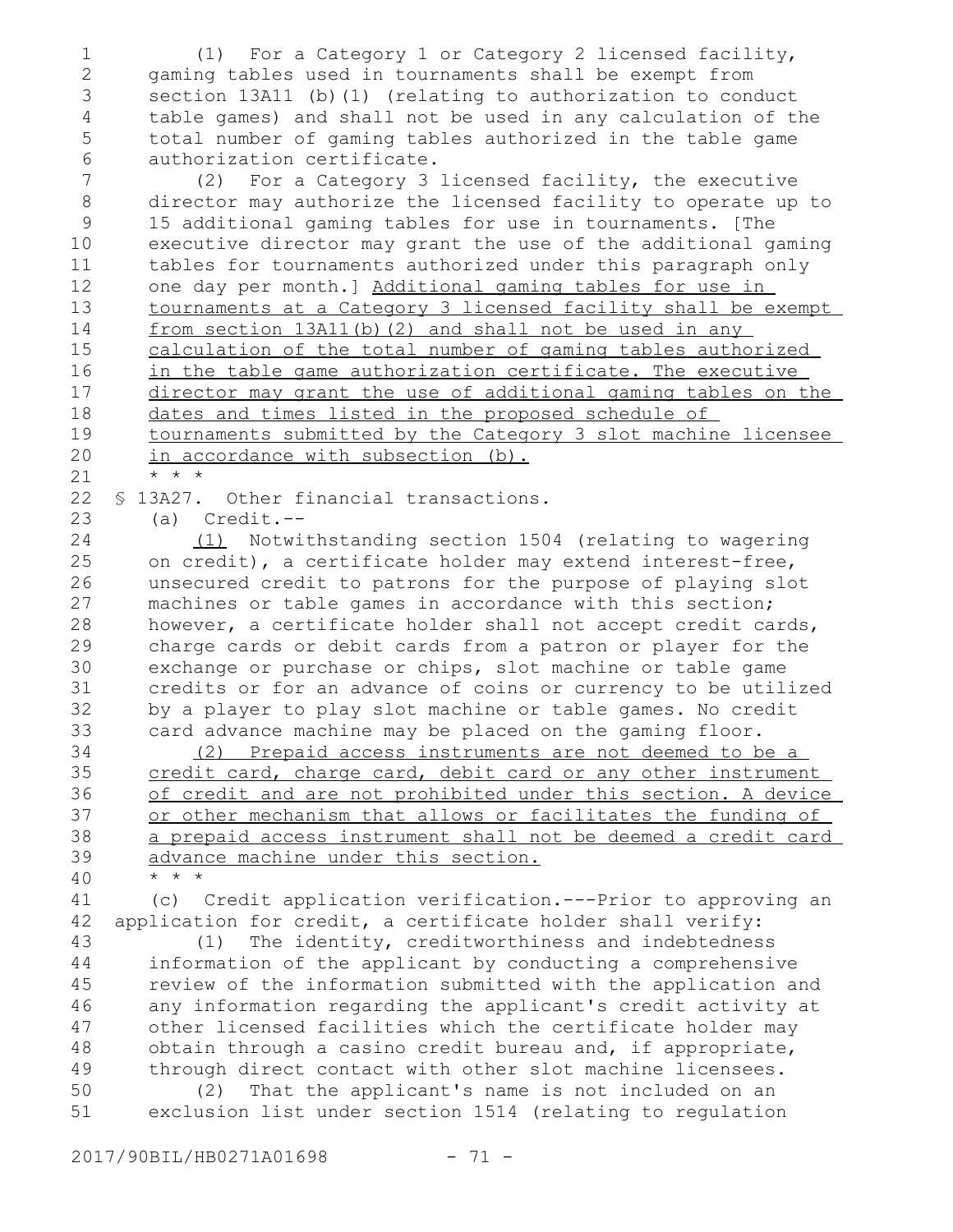```
requiring exclusion [or], ejection or denial of access of
       certain persons) or 1516 (relating to list of persons self
       excluded from gaming activities) or the voluntary credit
       suspension list under subsection (h).
       * * *
       Section 23. Section 13A41 of Title 4 is amended by adding a
   subsection to read:
   § 13A41. Table game device and associated equipment testing and
               certification standards.
       * * *
       (b.1) Use of private testing and certification facilities.--
   Notwithstanding any provision of this part or regulation of the
   board, if a table game device or associated equipment is tested
   and certified by a private testing and certification facility
   registered with the board, the board shall use an abbreviated
   certification process requiring only that information determined
   by it to be necessary to consider the issuance of a table game
   device or associated equipment certification under this section.
   Within one year of the effective date of this subsection, the
   board shall promulgate regulations that:
           (1) Provide for the registration of private testing and
      certification facilities. Persons seeking registration under
       this subsection shall be subject to section 1202(b)(9)
      (relating to general and specific powers).
           (2) Specify the form and content of the application for
       registration.
           (3) Establish and collect an application fee for persons
       seeking registration. The application fee shall include the
      costs of all background investigations as determined
      necessary and appropriate by the board.
           (4) Establish uniform procedures and standards which
      private testing and certification facilities must comply with
       during the testing and certification of table game devices
       and associated equipment.
           (5) Utilize information provided by private testing and
      certification facilities for the abbreviated certification of
       table game devices or associated equipment.
           (6) Establish an abbreviated certification process that
      may be used by registered private testing and certification
       facilities to test and certify table game devices or
       associated equipment.
           (7) Establish fees that must be paid by a licensed
      manufacturer.
           (8) Require table game devices and associated equipment
       submitted for abbreviated certification to be approved or
       denied by the board within 30 days from the date of
       submission to the board. If the board fails to act within the
       30-day period, the abbreviated certification shall be deemed
       conditionally approved.
           (9) Provide procedures and standards for the suspension
       and revocation of the registration of a private testing and
1
2
3
4
5
 6
7
8
9
10
11
12
13
14
15
16
17
18
19
20
21
22
23
24
25
26
27
28
29
30
31
32
33
34
35
36
37
38
39
40
41
42
43
44
45
46
47
48
49
50
51
```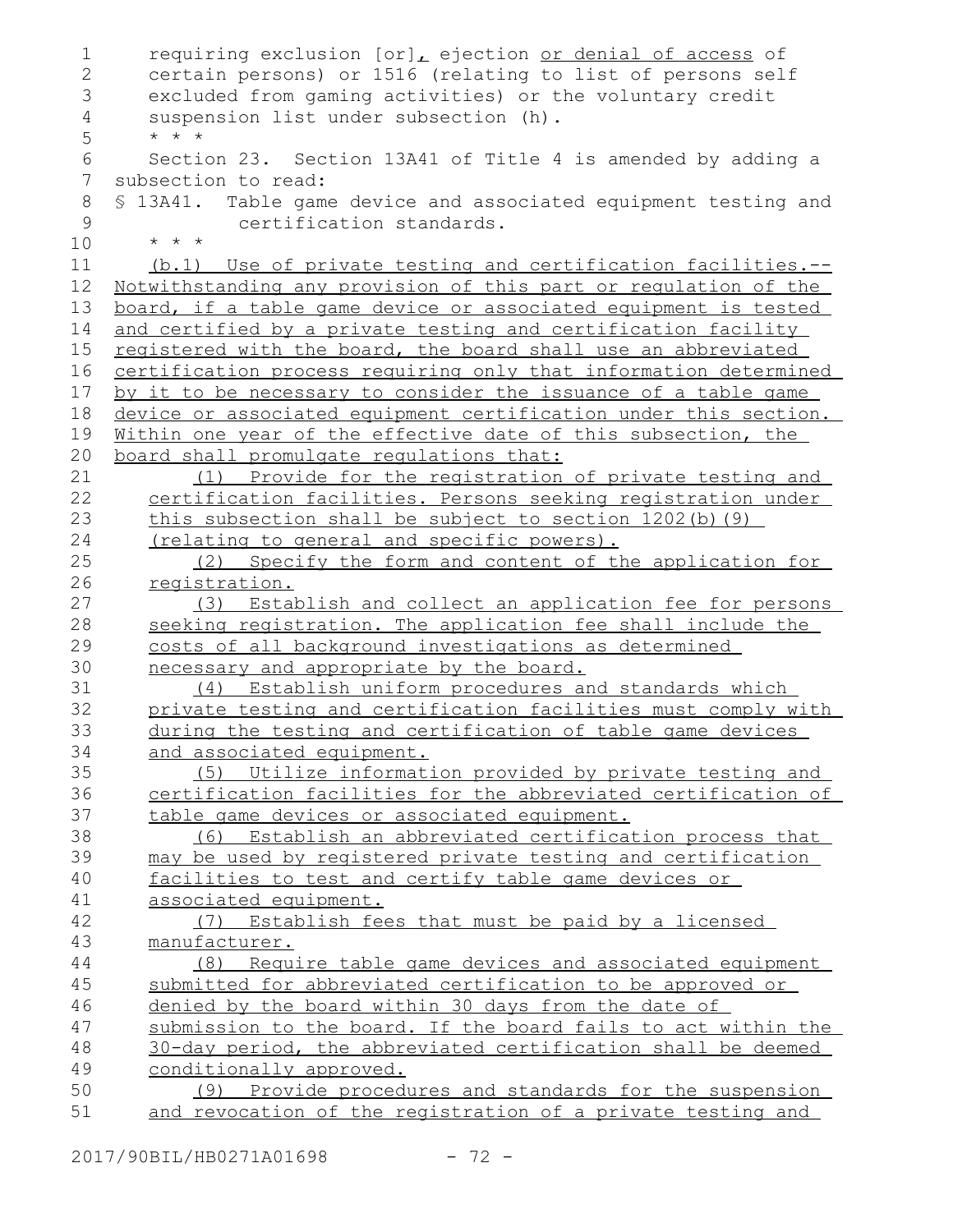certification facility and the reinstatement of a suspended or revoked registration. Section 23.1. Section 13A61(a) of Title 4 is amended by adding a paragraph to read: § 13A61. Table game authorization fee. (a) Amount of authorization fee.-- \* \* \* (3.1) Notwithstanding any other provision of this part, no later than 60 days after the board approves a request for additional table games in accordance with section 13A11 (relating to authorization to conduct table games) submitted by a Category 3 slot machine licensee, the Category 3 slot machine licensee shall pay a one-time nonrefundable fee in the amount of \$1,000,000. The fee shall be deposited into the General Fund. \* \* \* Section 24. Section  $13A63(b)$  (3)(iii)(C) and (4) of Title 4 are amended to read: § 13A63. Local share assessment. \* \* \* (b) Distributions to counties.--The department shall make quarterly distributions from the local share assessments deposited into the fund under subsection (a) to counties, including home rule counties, hosting a licensed facility authorized to conduct table games under this chapter in accordance with the following: \* \* \* (3) If the facility is a Category 2 licensed facility and if the county in which the licensed facility is located is: \* \* \* (iii) A county of the third class where a city of the third class hosting the licensed facility is located in two counties of the third class: 50% of the licensed facility's local share assessment shall be distributed as follows: \* \* \* (C) Twenty percent to the nonhost county in which the host city is located, of which 50% shall be deposited into a restricted receipts account to be established in the Commonwealth Financing Authority to be used [solely for grants to municipalities [that are contiguous to the host city] exclusively for economic development projects, community improvement projects and other projects in the public interest within the nonhost county, with priority given to municipalities contiguous to the host city.  $\star$   $\hspace{0.1cm} \star$   $\hspace{0.1cm} \star$ (4) The following apply: (i) If the facility is a Category 3 licensed facility located in a county of the second class A: 50% 1 2 3 4 5 6 7 8 9 10 11 12 13 14 15 16 17 18 19 20 21 22 23 24 25 26 27 28 29 30 31 32 33 34 35 36 37 38 39 40 41 42 43 44 45 46 47 48 49 50 51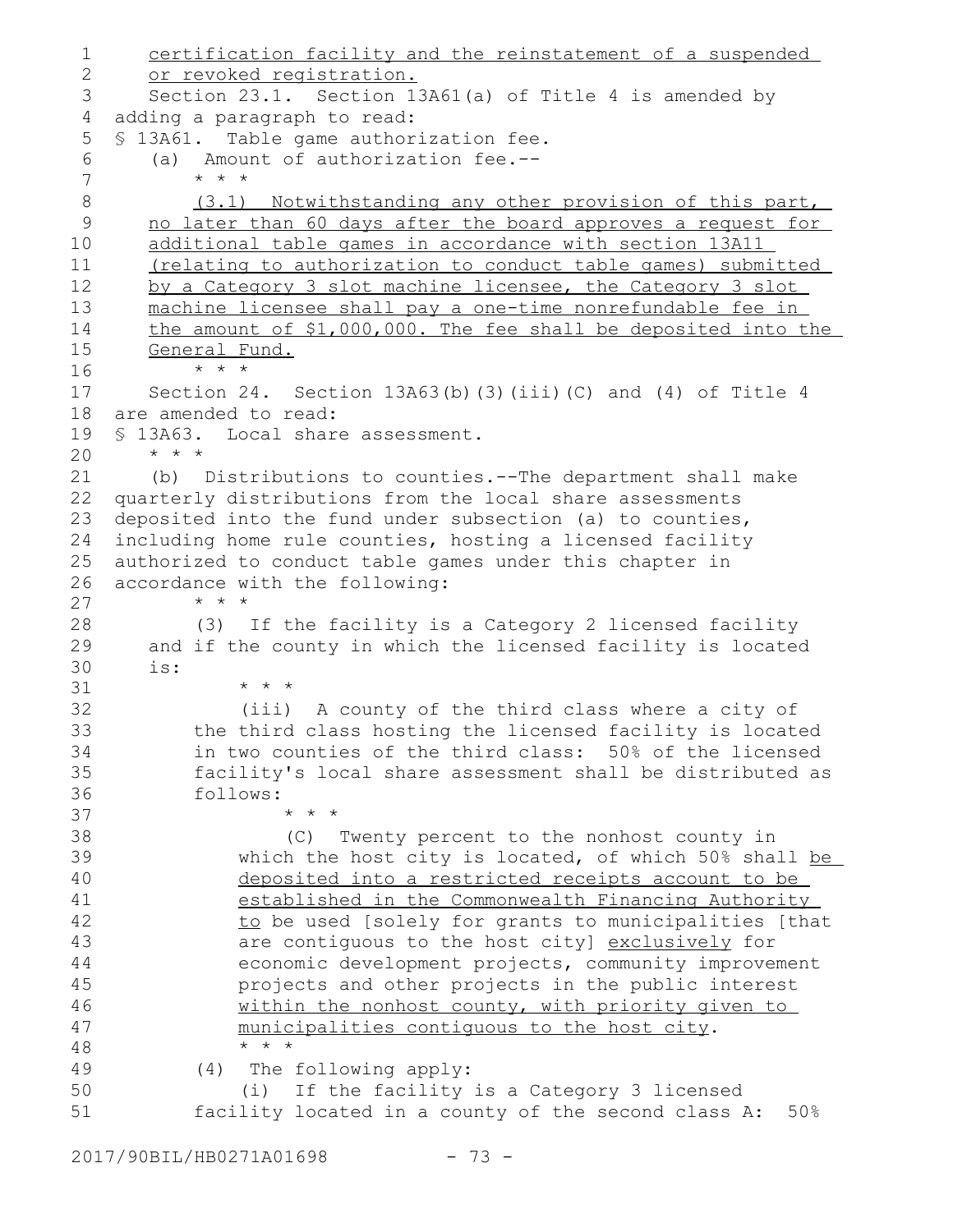| 1              | of the licensed facility's local share assessment shall       |
|----------------|---------------------------------------------------------------|
| $\mathbf{2}$   | be [deposited into a restricted receipts account to be        |
| 3              | established in the Commonwealth Financing Authority to be     |
| 4              | used exclusively for grants or guarantees for projects in     |
| 5              | the county that qualify under 64 Pa.C.S. SS 1551              |
| 6              | (relating to Business in Our Sites Program), 1556             |
| $\overline{7}$ | (relating to Tax Increment Financing Guarantee Program)       |
| 8              | and 1558 (relating to Water Supply and Waste Water            |
| 9              | Infrastructure Program).] distributed as follows:             |
| 10             | (A) Seventy-five percent shall be distributed to              |
| 11             | the county hosting the licensed facility from each            |
| 12             | such licensed facility for the purpose of supporting          |
| 13             | the maintenance and refurbishment of the Parks and            |
| 14             | Heritage sites throughout the county in which the             |
| 15             | licensee is located.                                          |
| 16             | (B) Twelve and one-half percent shall be                      |
| 17             | distributed to the county hosting the licensed                |
| 18             | facility from each such licensed facility for the             |
| 19             | purpose of supporting a child advocacy center located         |
| 20             | within the county in which the licensee is located.           |
| 21             | (C) Twelve and one-half percent shall be                      |
| 22             | distributed to the county hosting the licensed                |
| 23             | facility from each such licensed facility for the             |
| 24             | purpose of supporting an organization providing               |
| 25             | comprehensive support services to victims of domestic         |
| 26             | violence, including legal and medical aid, shelters,          |
| 27             | transitional housing and counseling located within            |
| 28             | the county in which the licensee is located.                  |
| 29             | (ii) Except as provided in subparagraph (i), if the           |
| 30             | facility is a Category 3 licensed facility in a county of     |
| 31             | any class: 50% of the licensed facility's local share         |
| 32             | assessment shall be added to the funds in the restricted      |
| 33             | receipts account established under section $1403(c)$ (2) (iv) |
| 34             | for distribution with those funds.                            |
| 35             | $\star$ $\star$ $\star$                                       |
| 36             | Section 25. Title 4 is amended by adding chapters to read:    |
| 37             | CHAPTER 13B                                                   |
| 38             | INTERACTIVE GAMING                                            |
| 39             | Subchapter                                                    |
| 40             | A. General Provisions                                         |
| 41             | B. Interactive Gaming Authorized                              |
| 42             | B.1. Multi-use Computing Devices                              |
| 43             | C. Conduct of Interactive Gaming                              |
| 44             | D. Facilities and Equipment                                   |
| 45             | E. Testing and Certification                                  |
| 46             | F. Taxes and Fees                                             |
| 47             | G. Miscellaneous Provisions                                   |
| 48             | SUBCHAPTER A                                                  |
| 49             | GENERAL PROVISIONS                                            |
| 50             | Sec.                                                          |
| 51             | 13B01. (Reserved).                                            |
|                |                                                               |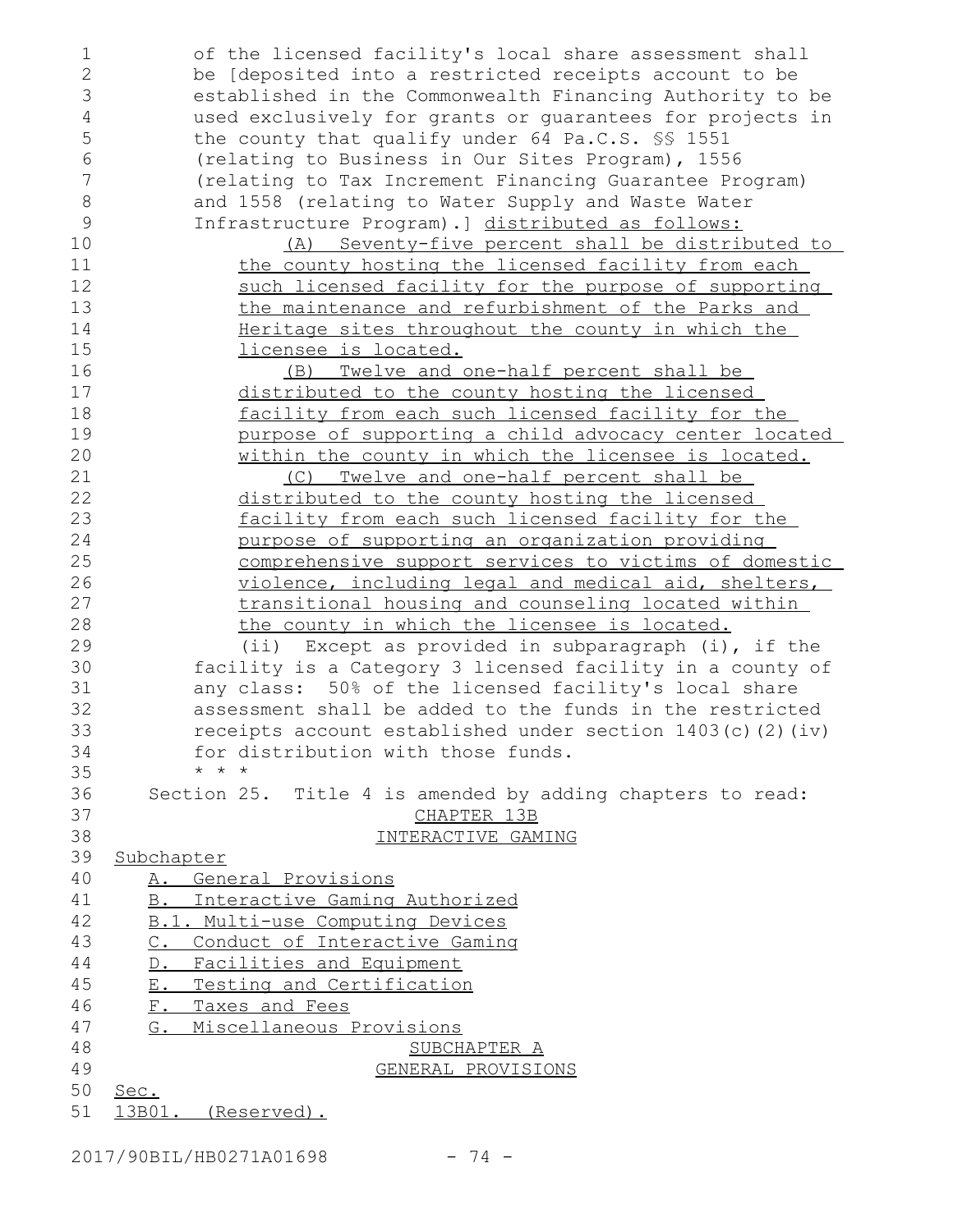13B02. Regulatory authority. 13B03. Regulations. § 13B01. (Reserved). § 13B02. Regulatory authority. (a) Authority.--The board shall promulgate and adopt rules and regulations to govern the conduct of interactive gaming in order to ensure that it will be implemented in a manner that provides for the security and effective management, administration and control of interactive gaming, including, but not limited to, regulations: (1) Ensuring that interactive gaming is offered for play in this Commonwealth in a manner that is consistent with Federal law and the provisions of this chapter. (2) Establishing standards and procedures for testing and approving interactive games and interactive gaming devices and associated equipment, and any variations or composites of authorized interactive games, provided that the board determines that the interactive games and any new interactive games or any variations or composites are suitable for use after a test or experimental period under any terms and conditions as the board may deem appropriate. The board may give priority to the testing of interactive games, interactive gaming devices and associated equipment or other gaming equipment which a slot machine licensee or an applicant for an interactive gaming license has certified that it will use to conduct interactive gaming in this Commonwealth. Nothing in this paragraph shall be construed to prohibit the board from using the testing and certification standards of another state or jurisdiction in which interactive gaming is conducted, if it determines that the standards of the jurisdiction are comprehensive, thorough and provide similar and adequate safeguards as those required under this part. If the board makes such a determination and the slot machine licensee or applicant for an interactive gaming license is licensed in another state or jurisdiction to operate interactive gaming or an interactive gaming system, it may use an abbreviated process requiring only the information determined by it to be necessary to consider the issuance of an interactive gaming certificate or interactive gaming license under this chapter. The board, in its discretion, may also rely upon the certification of interactive games that have met the testing and certification standards of a board-approved private testing and certification facility. (3) Establishing standards and rules to govern the conduct of interactive gaming and the system of and wagering associated with interactive gaming, including internal controls and accounting controls, and the type, number, payout, wagering limits and rules for interactive games. (4) Establishing the method for calculating gross interactive gaming revenue and standards for the daily 1 2 3 4 5 6 7 8 9 10 11 12 13 14 15 16 17 18 19 20 21 22 23 24 25 26 27 28 29 30 31 32 33 34 35 36 37 38 39 40 41 42 43 44 45 46 47 48 49 50 51

2017/90BIL/HB0271A01698 - 75 -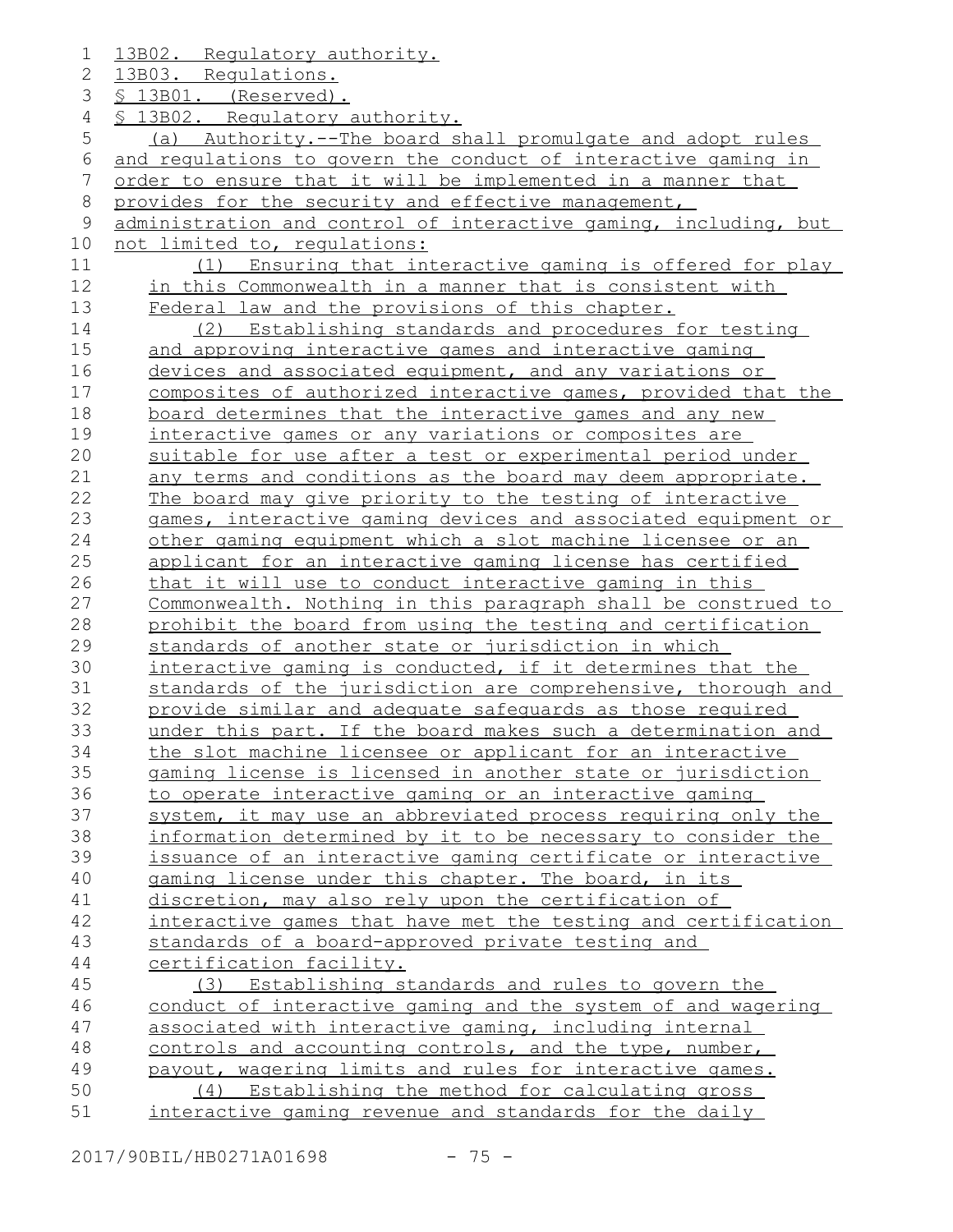| 1<br>$\mathbf{2}$ | counting and recording of cash and cash equivalents received<br>in the conduct of authorized interactive games and ensure |
|-------------------|---------------------------------------------------------------------------------------------------------------------------|
| 3                 | that internal controls and accounting controls are followed,                                                              |
| $\overline{4}$    | including the maintenance of financial books and records and                                                              |
| 5                 | the conduct of audits. The board shall consult with the                                                                   |
| 6                 | department in establishing these requlations.                                                                             |
| 7                 | (5) Establishing notice requirements pertaining to                                                                        |
| $\,8\,$           | minimum and maximum wagers on authorized interactive games.                                                               |
| $\mathsf 9$       | (6) Ensuring that all facilities and interactive gaming                                                                   |
| 10                | devices and associated equipment are arranged in a manner to                                                              |
| 11                | promote appropriate security for interactive gaming.                                                                      |
| 12                | Establishing technical standards for the approval of<br>(7)                                                               |
| 13                | interactive games, interactive gaming devices and associated                                                              |
| 14                | equipment, including mechanical, electrical or program                                                                    |
| 15                | reliability, security against tampering and any other                                                                     |
| 16                | standards as it may deem necessary to protect registered                                                                  |
| 17                | players from fraud or deception.                                                                                          |
| 18                | (8) Governing the creation, ownership and utilization of                                                                  |
| 19                | interactive gaming accounts by registered players, including                                                              |
| 20                | the following:                                                                                                            |
| 21                | (i) Requiring that an interactive gaming account be                                                                       |
| 22                | created, owned and utilized by a natural person and not                                                                   |
| 23                | in the name of any beneficiary, custodian, joint trust,                                                                   |
| 24                | corporation, partnership or other organization or entity.                                                                 |
| 25                | (ii) Prohibiting the assignment or other transfer of                                                                      |
| 26                | an interactive gaming account.                                                                                            |
| 27                | (iii) Prohibiting the creation, ownership or                                                                              |
| 28                | utilization of an interactive gaming account by an                                                                        |
| 29                | <u>individual under 21 years of age.</u>                                                                                  |
| 30                | (9) Establishing procedures for a registered player to                                                                    |
| 31                | <u>log into the registered player's interactive gaming account,</u>                                                       |
| 32                | authenticate the registered player's identity, agree to                                                                   |
| 33                | terms, conditions and rules applicable to authorized                                                                      |
| 34                | interactive games and log out of the registered player's                                                                  |
| 35                | interactive gaming account, including procedures for                                                                      |
| 36                | automatically logging off a registered player from an                                                                     |
| 37                | interactive game after a specified period of inactivity.                                                                  |
| 38                | (10) Establishing procedures for:                                                                                         |
| 39                | (i) Depositing funds in an interactive gaming                                                                             |
| 40                | account by cash, transfer or other means, as approved by                                                                  |
| 41                | the board.                                                                                                                |
| 42                | (ii) The withdrawal of funds from an interactive                                                                          |
| 43                | gaming account.                                                                                                           |
| 44<br>45          | (iii) The suspension of interactive gaming account                                                                        |
| 46                | activity for security reasons.                                                                                            |
| 47                | (iv) The termination of an interactive gaming<br>account and disposition of funds in the account.                         |
| 48                | (v) The disposition of unclaimed funds in a dormant                                                                       |
| 49                | interactive gaming account.                                                                                               |
| 50                | (11) Establishing mechanisms by which a registered                                                                        |
| 51                | player may place a limit on the amount of money being wagered                                                             |
|                   |                                                                                                                           |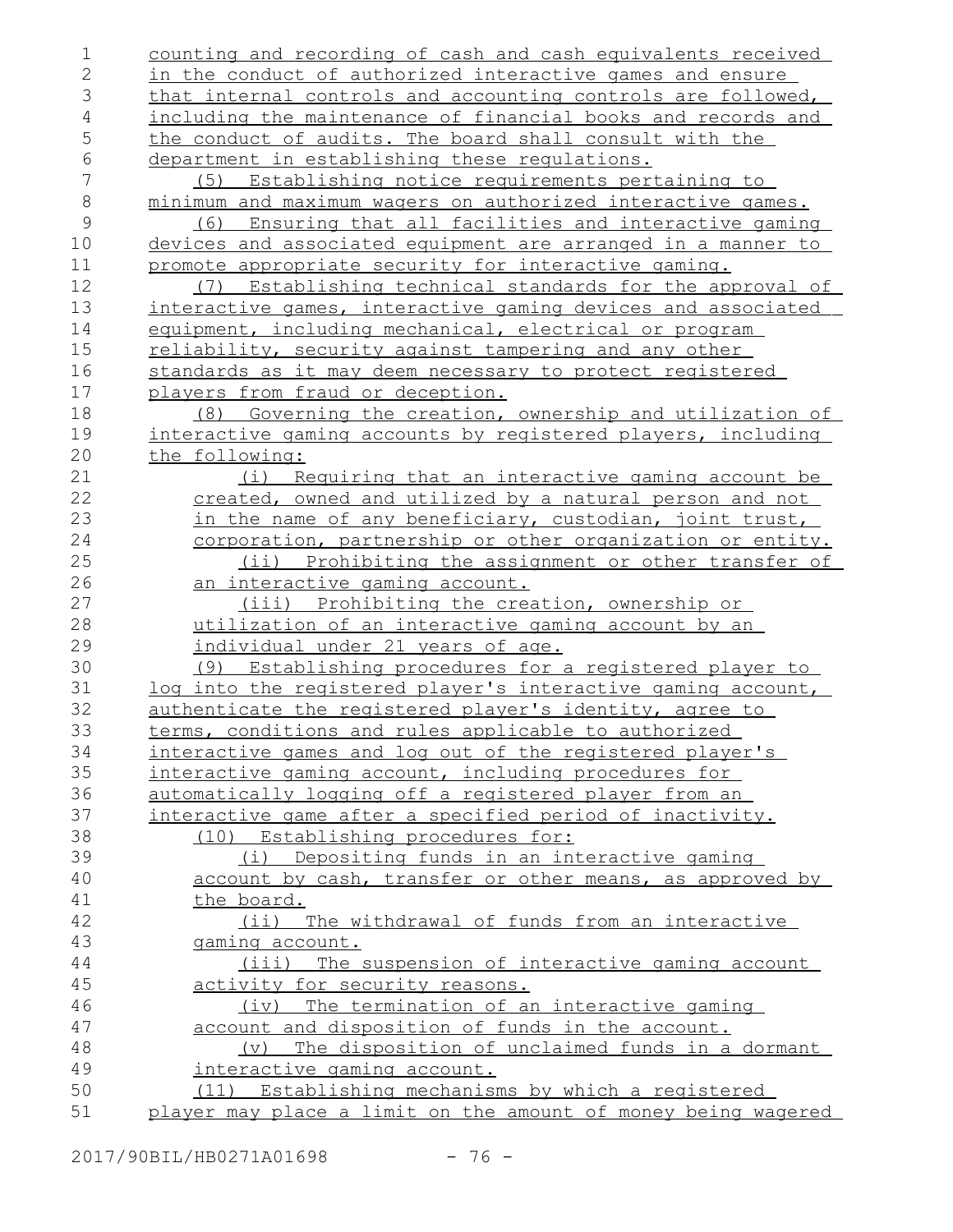| 1               | on an authorized interactive game or during any specified                                                  |
|-----------------|------------------------------------------------------------------------------------------------------------|
| $\mathbf{2}$    | time period or the amount of money lost during any specified                                               |
| 3               | time period.                                                                                               |
| 4               | (12) Establishing mechanisms to exclude from interactive                                                   |
| $\mathsf S$     | gaming persons not eligible to play by reason of age,                                                      |
| 6               | identity or location or inclusion on a list of persons denied                                              |
| $7\phantom{.0}$ | access to interactive gaming activities in accordance with                                                 |
| $\,8\,$         | sections 1514 (relating to regulation requiring exclusion,                                                 |
| $\mathsf 9$     | ejection or denial of access of certain persons), 1515                                                     |
| 10              | (relating to repeat offenders excludable from licensed gaming                                              |
| 11              | facility) and 1516 (relating to list of persons self excluded                                              |
| 12              | from gaming activities).                                                                                   |
| 13              | (13) Establishing procedures for the protection,                                                           |
| 14              | security and reliability of interactive gaming accounts,                                                   |
| 15              | authorized interactive games, interactive gaming devices and                                               |
| 16              | associated equipment and mechanisms to prevent tampering or                                                |
| 17              | utilization by unauthorized persons.                                                                       |
| 18              | (14) Establishing data security standards to govern age,                                                   |
| 19              | identity and location verification of persons engaged in                                                   |
| 20              | interactive gaming activity.                                                                               |
| 21              | (15) Requiring each interactive gaming certificate                                                         |
| 22              | holder to:                                                                                                 |
| 23              | (i) Provide written information on its interactive                                                         |
| 24              | gaming skin or Internet website, which explains the rules                                                  |
| 25              | for each authorized interactive game, payoffs or winning                                                   |
| 26              | wagers and other information as the board may require.                                                     |
| 27              | (ii) Designate one or more interactive gaming                                                              |
| 28              | restricted areas where interactive gaming will be                                                          |
| 29              | managed, administered or controlled.                                                                       |
| 30              | (iii) Provide the board with access to the                                                                 |
| 31              | interactive gaming skin or website, interactive gaming                                                     |
| 32              | platform, signal or transmission used in connection with                                                   |
| 33              | interactive gaming and interactive gaming restricted                                                       |
| 34              | areas.                                                                                                     |
| 35              | (iv) Adopt procedures for the recordation,                                                                 |
| 36              | replication and storage of all play and transactions for                                                   |
| 37              | a period to be determined by the board.                                                                    |
| 38              | (v) Provide statements on its interactive gaming                                                           |
| 39              | skin or website about the permissible minimum and maximum                                                  |
| 40<br>41        | wagers for each authorized interactive game, as                                                            |
| 42              | applicable.                                                                                                |
| 43              | (vi) Adopt policies or procedures to prohibit any<br>unauthorized person from having access to interactive |
| 44              |                                                                                                            |
| 45              | gaming devices and associated equipment.<br>(vii) Adopt data security standards to verify the              |
| 46              | age, identity and location of persons engaged in                                                           |
| 47              | interactive gaming and prevent unauthorized access by any                                                  |
| 48              | person whose age, identity and location have not been                                                      |
| 49              | verified or whose age, identity and location cannot be                                                     |
| 50              | verified in accordance with regulations adopted by the                                                     |
| 51              | <u>board.</u>                                                                                              |
|                 |                                                                                                            |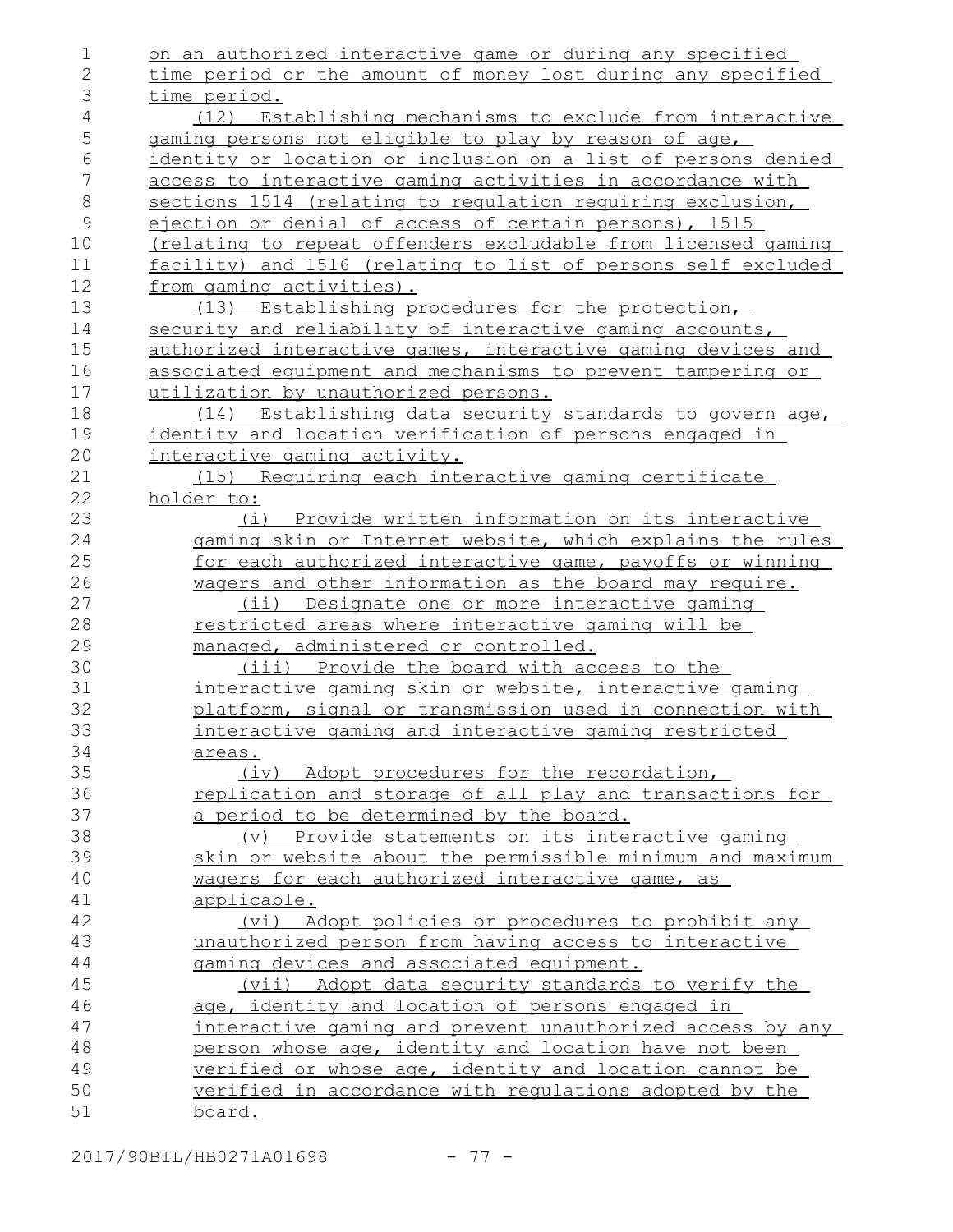| 1             | (viii) Adopt standards to protect the privacy and             |
|---------------|---------------------------------------------------------------|
| $\mathbf{2}$  | security of registered players engaged in interactive         |
| 3             | qaming.                                                       |
| 4             | (ix) Collect, report and pay any and all applicable           |
| 5             | taxes and fees and maintain all books, records and            |
| 6             | documents related to the interactive gaming certificate       |
| 7             | holder's interactive gaming activities in a manner and in     |
| 8             | a location within this Commonwealth as approved by the        |
| $\mathcal{G}$ | board or the department. All books, records and documents     |
| 10            | shall be immediately available for inspection during all      |
| 11            | hours of operation in accordance with the requlations of      |
| 12            | the board and shall be maintained in a manner and during      |
| 13            | periods of time as the board shall by requlation require.     |
| 14            | (b) Additional authority.--                                   |
| 15            | (1) At its discretion, the board may determine whether        |
| 16            | persons that provide the following goods or services shall be |
| 17            | required to obtain a license, permit or other authorization:  |
| 18            | (i) Payment processing and related money                      |
| 19            | transmitting and services.                                    |
| 20            | (ii) Identity, location or age verification and               |
| 21            | geospatial technology services.                               |
| 22            | (iii) General telecommunications services, which are          |
| 23            | not specifically designed for or related to interactive       |
| 24            | gaming.                                                       |
| 25            | Other goods or services that are not<br>(iv)                  |
| 26            | specifically designed for use with interactive gaming if      |
| 27            | the persons providing the goods or services are not paid      |
| 28            | a percentage of gaming revenue or of money wagered on         |
| 29            | interactive games or of any fees, not including fees to       |
| 30            | financial institutions and payment providers for              |
| 31            | facilitating a deposit by an interactive gaming account       |
| 32            | holder.                                                       |
| 33            | Any other goods or services related to<br>$(\vee)$            |
| 34            | interactive gaming as the board may determine.                |
| 35            | (2) The board shall develop a classification system for       |
| 36            | the licensure, permitting or other authorization of persons   |
| 37            | that provide the following goods or services related to       |
| 38            | interactive gaming:                                           |
| 39            | (i) Persons that provide interactive games and                |
| 40            | interactive gaming devices and associated equipment.          |
| 41            | (ii) Persons that manage, control or administer the           |
| 42            | interactive games or the wagers associated with               |
| 43            | interactive games.                                            |
| 44            | (iii) Providers of customer lists comprised of                |
| 45            | persons identified or selected, in whole or in part,          |
| 46            | because they placed or may place wagers on interactive        |
| 47            | qaming.                                                       |
| 48            | \$ 13B03. Requlations.                                        |
| 49            | (a) Promulgation.--                                           |
| 50            | (1) In order to facilitate the prompt implementation of       |
| 51            | this chapter, the board shall have the authority to           |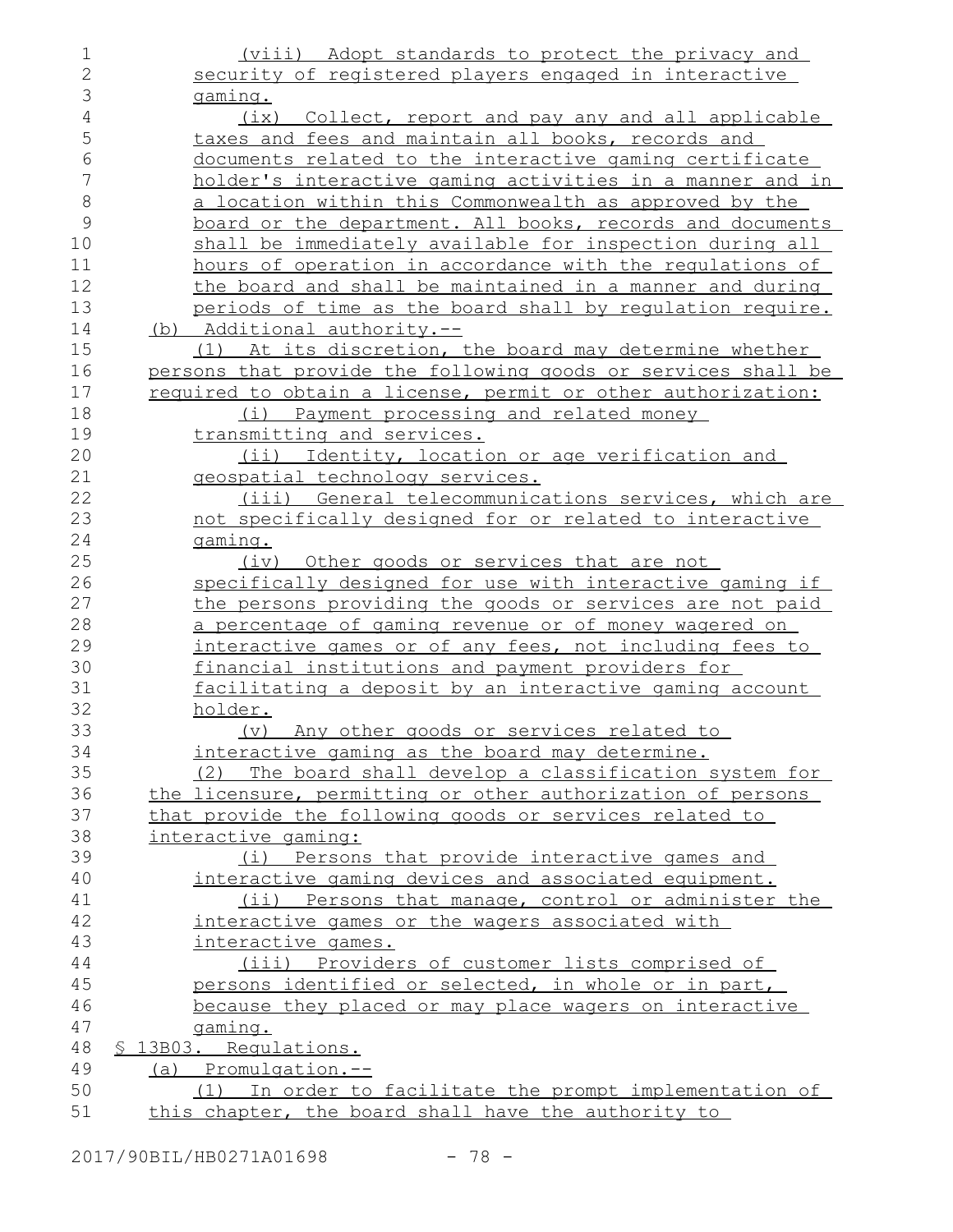| $\mathbf 1$   | promulgate temporary regulations which shall expire not later                              |
|---------------|--------------------------------------------------------------------------------------------|
| $\mathbf{2}$  | than two years following the publication of the temporary                                  |
| 3             | requlation in the Pennsylvania Bulletin and on the board's                                 |
| 4             | publicly accessible Internet website.                                                      |
| 5             | (2) The board may promulgate temporary regulations not                                     |
| 6             | subject to:                                                                                |
| 7             | (i) Sections 201, 202, 203, 204 and 205 of the act                                         |
| $\,8\,$       | of July 31, 1968 (P.L.769, No.240), referred to as the                                     |
| $\mathcal{G}$ | Commonwealth Documents Law.                                                                |
| 10            | (ii) Sections 204(b) and 301(10) of the act of                                             |
| 11            | October 15, 1980 (P.L.950, No.164), known as the                                           |
| 12            | Commonwealth Attorneys Act.                                                                |
| 13            | $(iii)$ The act of June 25, 1982 (P.L.633, No.181),                                        |
| 14            | known as the Requlatory Review Act.                                                        |
| 15            | (b) Publications.--The board shall begin publishing                                        |
| 16            | temporary requlations governing the rules for interactive                                  |
| 17            | gaming, the issuance of interactive gaming certificates and                                |
| 18            | interactive gaming licenses, standards for approving                                       |
| 19            | manufacturers, suppliers and other persons seeking to provide                              |
| 20            | interactive games, interactive gaming devices and associated                               |
| 21            | equipment, including age, identity and location verification                               |
| 22            | software or system programs and security and surveillance                                  |
| 23            | standards in the Pennsylvania Bulletin within 30 days of the                               |
| 24            | effective date of this subsection.                                                         |
| 25            | (c) Expiration of temporary requlations.--Except for                                       |
| 26            | temporary regulations governing the rules for issuing                                      |
| 27            | certificates and licenses under this chapter, for new                                      |
| 28            | interactive games, for approving interactive games or variations                           |
| 29            | thereof, interactive gaming devices and associated equipment and                           |
| 30            | for approving manufacturers, suppliers and other persons seeking                           |
| 31            | to provide interactive games, interactive gaming devices and                               |
| 32            | associated equipment, the board's authority to adopt temporary                             |
| 33            | requlations under subsection (a) shall expire two years after                              |
| 34            | the effective date of this section. Regulations adopted after                              |
| 35            | this period shall be promulgated as provided by law.                                       |
| 36            | SUBCHAPTER B                                                                               |
| 37            | INTERACTIVE GAMING AUTHORIZED                                                              |
| 38            | Sec.                                                                                       |
| 39            | 13B11. Authorization to conduct interactive gaming.                                        |
| 40<br>41      | 13B12. Interactive gaming certificate required and content of                              |
| 42            | petition.                                                                                  |
| 43            | 13B13. Issuance of interactive gaming certificate.<br>13B14. Interactive gaming operators. |
| 44            | 13B15. Interactive gaming certificate and interactive gaming                               |
| 45            | license.                                                                                   |
| 46            | 13B16. Timing of initial interactive gaming authorizations.                                |
| 47            | \$ 13B11. Authorization to conduct interactive gaming.                                     |
| 48            | (a) Authority of board.--The board may authorize a slot                                    |
| 49            | machine licensee:                                                                          |
| 50            | (1) To conduct interactive gaming directly or through an                                   |
| 51            | interactive gaming operator under an interactive gaming                                    |
|               |                                                                                            |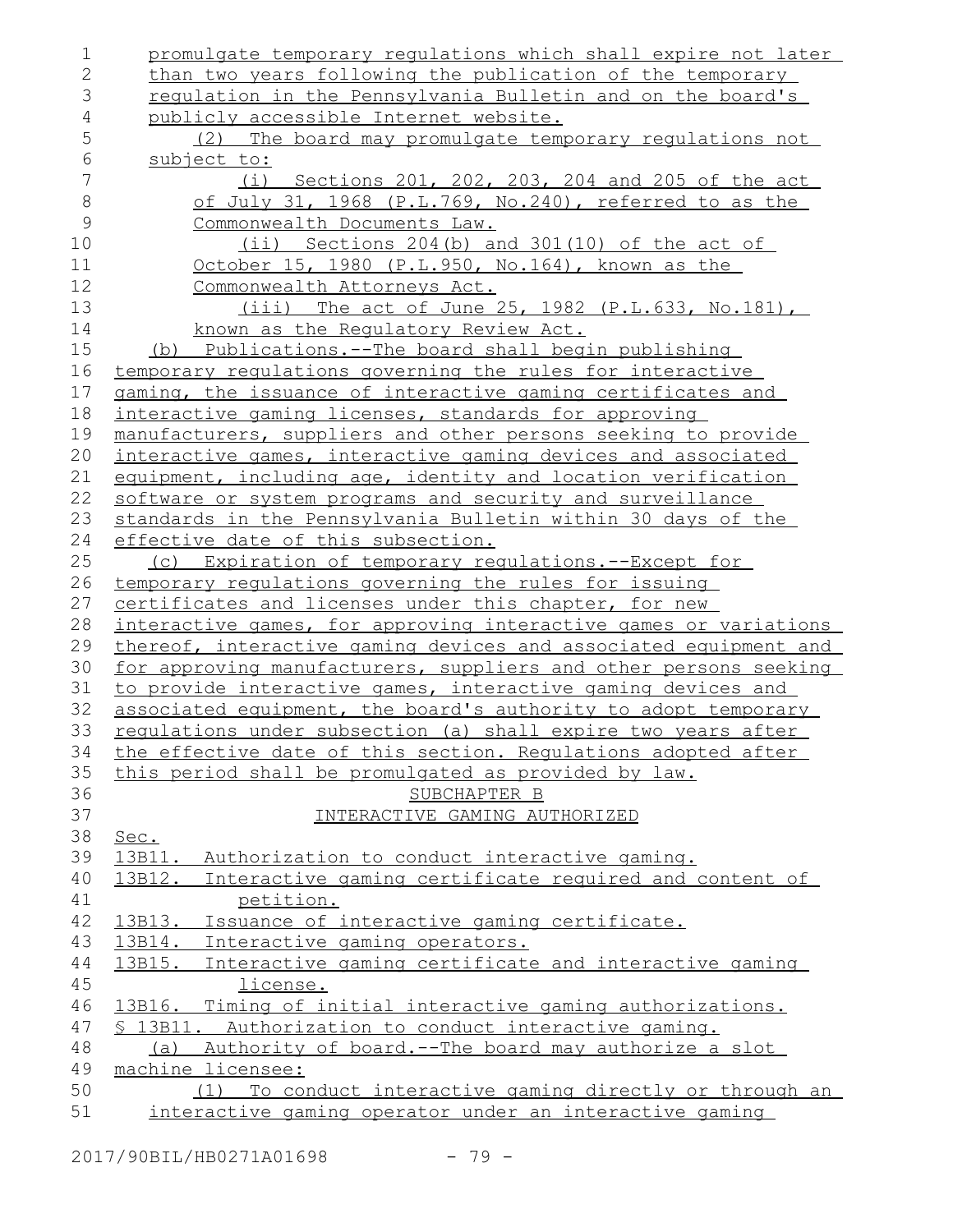| 1             | agreement, including contests and tournaments and any other                                                                   |
|---------------|-------------------------------------------------------------------------------------------------------------------------------|
| $\mathbf{2}$  | game which is determined by the board to be suitable for                                                                      |
| 3             | <u>interactive qaminq.</u>                                                                                                    |
| $\sqrt{4}$    | (2) To deploy interactive gaming skins or Internet                                                                            |
| 5             | websites to facilitate the conduct of interactive gaming                                                                      |
| 6             | activities.                                                                                                                   |
| 7             | Authority to play interactive games.--Notwithstanding<br>(b)                                                                  |
| $\,8\,$       | any other provision of law, an individual who is 21 years of age                                                              |
| $\mathcal{G}$ | or older is hereby permitted to participate as a registered                                                                   |
| 10            | player in interactive gaming and wagering associated with                                                                     |
| 11            | playing an authorized interactive game offered by an interactive                                                              |
| 12            | gaming certificate holder in accordance with this chapter and                                                                 |
| 13            | regulations of the board. Except as provided in Subchapter G                                                                  |
| 14            | (relating to miscellaneous provisions), a registered player must                                                              |
| 15            | be physically located within this Commonwealth in order to                                                                    |
| 16            | participate in interactive gaming.                                                                                            |
| 17            | \$ 13B12. Interactive gaming certificate required and content of                                                              |
| 18            | petition.                                                                                                                     |
| 19            | (a) Certificate required.--No person shall operate or                                                                         |
| 20            | conduct or attempt to operate or conduct interactive gaming,                                                                  |
| 21            | except for test purposes as approved by the board, or offer open                                                              |
| 22            | interactive gaming for play by the public in this Commonwealth                                                                |
| 23            | without first obtaining an interactive gaming certificate or an                                                               |
| 24            | interactive gaming license from the board. A slot machine                                                                     |
| 25            | licensee may seek approval to conduct interactive gaming by                                                                   |
|               |                                                                                                                               |
| 26            | filing a petition for an interactive gaming certificate with the                                                              |
| 27            | board. The board shall prescribe the form and the manner in                                                                   |
| 28            | which it shall be filed.                                                                                                      |
| 29            | Content of petition.--In addition to information and<br>(b)                                                                   |
| 30            | documentation demonstrating that the slot machine licensee is                                                                 |
| 31            | qualified for an interactive gaming certificate under this                                                                    |
| 32            | chapter, a petition for an interactive gaming certificate shall                                                               |
| 33            | include the following:                                                                                                        |
| 34            | The name, business address and contact information<br>(1)                                                                     |
| 35            | of the slot machine licensee.                                                                                                 |
| 36            | The name, business address and contact information<br>(2)                                                                     |
| 37            | of any affiliate or other person that will be a party to an                                                                   |
| 38            | agreement with the slot machine licensee related to the                                                                       |
| 39            | operation of interactive gaming or an interactive gaming                                                                      |
| 40            | system on behalf of the slot machine licensee, including a                                                                    |
| 41            | person applying for an interactive gaming license.                                                                            |
| 42            | (3) The name and business address, job title and a                                                                            |
| 43            | photograph of each principal and key employee of the slot                                                                     |
| 44            | machine licensee who will be involved in the conduct of                                                                       |
| 45            | interactive gaming, whether or not the principal or key                                                                       |
| 46            | employee is currently licensed by the board, if known.                                                                        |
| 47            | The name and business address, job title and a<br>(4)                                                                         |
| 48            | photograph of each principal and key employee of the                                                                          |
| 49            | interactive gaming operator, if any, who will conduct                                                                         |
| 50<br>51      | interactive gaming or an interactive gaming system on behalf<br>of the slot machine licensee, whether or not the principal or |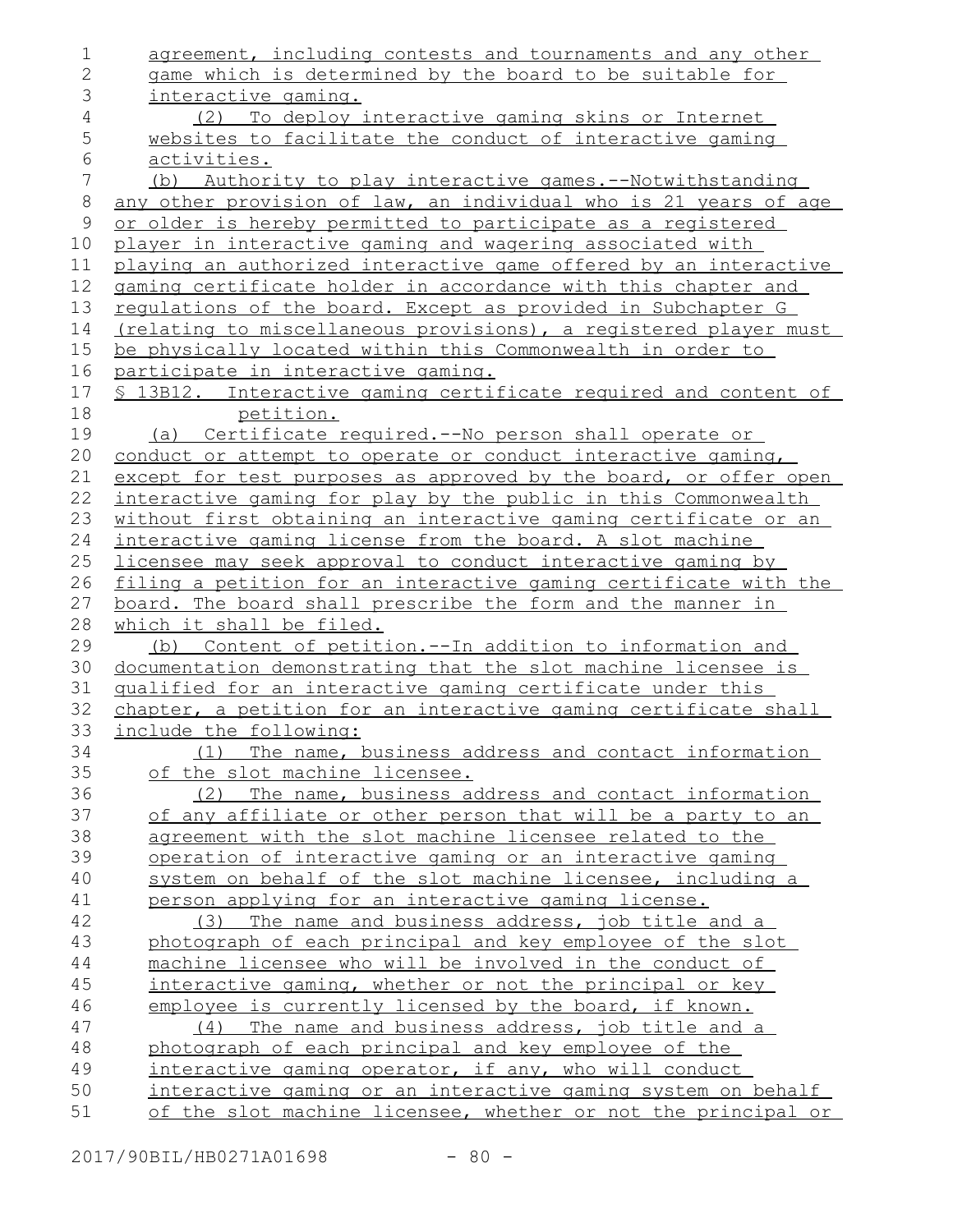key employee is currently licensed by the board, if known. (5) An itemized list of the interactive games and any other game or games the slot machine licensee plans to offer over the Internet for which authorization is being sought. The slot machine licensee shall, in accordance with regulations promulgated by the board, file with the board any changes in the number of authorized interactive games offered through interactive gaming. (6) The estimated number of full-time and part-time employment positions that will be created at the slot machine licensee's licensed facility or at any interactive gaming restricted area if an interactive gaming certificate is issued and an updated hiring plan under section 1510(a) (relating to labor hiring preferences) which outlines the slot machine licensee's plan to promote the representation of diverse groups and Commonwealth residents in the employment positions. (7) A brief description of the economic benefits expected to be realized by the Commonwealth, the host municipalities and residents if an interactive gaming certificate is issued. (8) The details of any financing obtained or that will be obtained to fund an expansion or modification of the slot machine licensee's licensed facility to accommodate interactive gaming and to otherwise fund the cost of commencing interactive gaming. (9) Information and documentation concerning financial background and resources, as the board may require, to establish by clear and convincing evidence the financial stability, integrity and responsibility of the slot machine licensee, and information or documentation concerning any person that will operate interactive gaming or an interactive gaming system on behalf of the slot machine licensee as an interactive gaming operator, as the board may require. The interactive gaming agreement with such person shall be subject to the review and approval of the board. (10) Information and documentation, as the board may require, to establish by clear and convincing evidence that the slot machine licensee has sufficient business ability and experience to conduct a successful interactive gaming operation. In making this determination, the board may consider the results of the slot machine licensee's slot machine and table game operations, including financial information, employment data and capital investment. (11) Information and documentation, as the board may require, to establish by clear and convincing evidence that the slot machine licensee has or will have the financial ability to pay the interactive gaming authorization fee. (12) Detailed site plans identifying the proposed interactive gaming restricted area where interactive gaming operations will be managed, administered or controlled as 1 2 3 4 5 6 7 8 9 10 11 12 13 14 15 16 17 18 19 20 21 22 23 24 25 26 27 28 29 30 31 32 33 34 35 36 37 38 39 40 41 42 43 44 45 46 47 48 49 50 51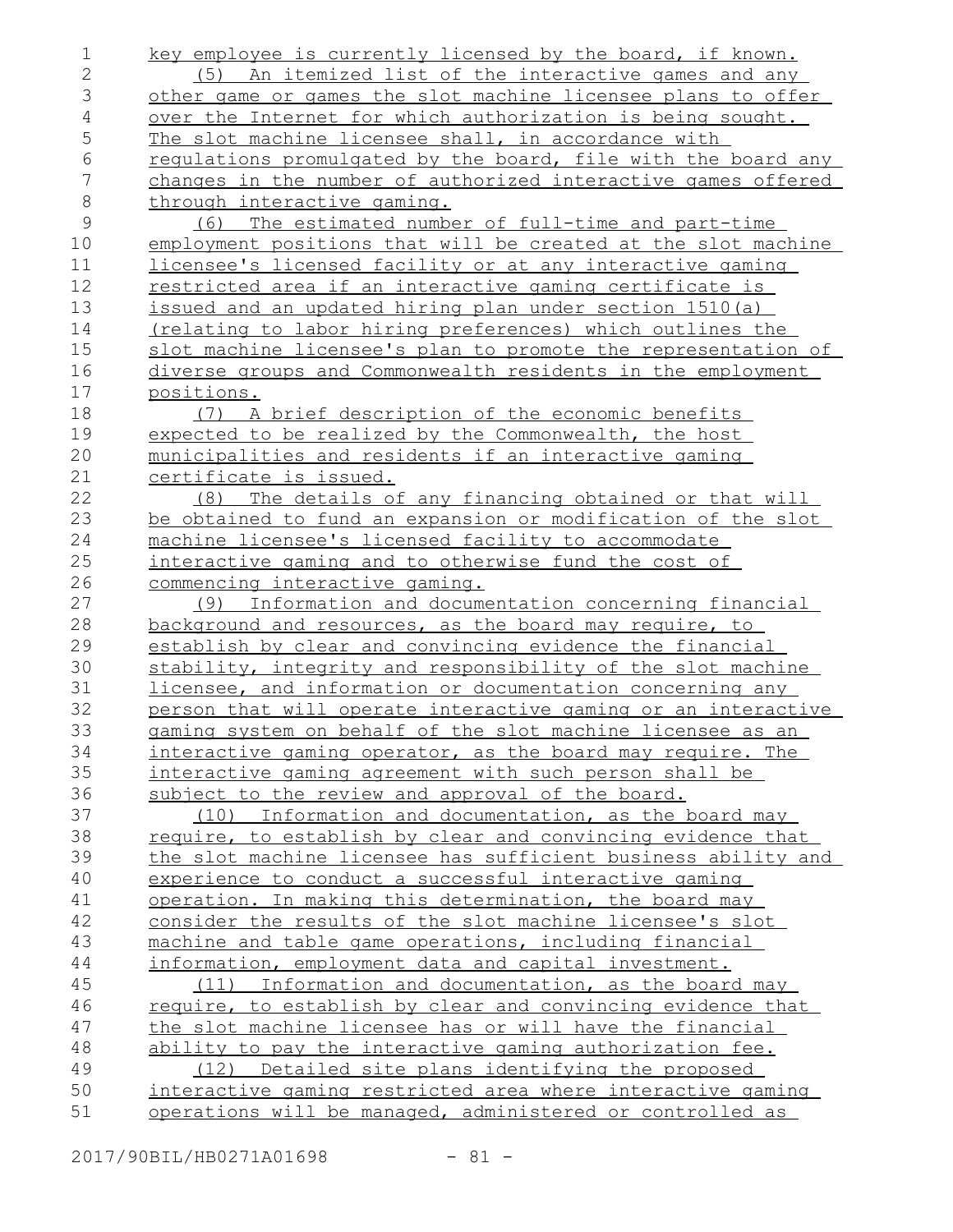| 1               | approved by the board.                                                   |
|-----------------|--------------------------------------------------------------------------|
| 2               | (13) A detailed description of all of the following:                     |
| 3               | (i) The slot machine licensee's initial system of                        |
| 4               | internal and accounting controls applicable to                           |
| 5               | interactive gaming.                                                      |
| 6               | (ii) The slot machine licensee's proposed standards                      |
| $7\phantom{.0}$ | to protect, with a reasonable degree of certainty, the                   |
| $\,8\,$         | privacy and security of its registered players.                          |
| $\mathcal{G}$   | (iii) How the slot machine licensee will facilitate                      |
| 10              | compliance with all of the requirements set forth in this                |
| 11              | chapter and in section 802(a) of the Unlawful Internet                   |
| 12              | Gambling Enforcement Act of 2006 (Public Law 109-347, 31                 |
| 13              | U.S.C. § 5362(10)(B)), including, but not limited to, all                |
| 14              | of the following:                                                        |
| 15              | (A) Age, identity and location verification                              |
| 16              | requirements.                                                            |
| 17              | (B) Appropriate data security standards to                               |
| 18              | prevent unauthorized access by any person whose age,                     |
| 19              | identity or location have not been verified or cannot                    |
| 20              | be verified in accordance with this chapter and                          |
| 21              | applicable requlations of the board.                                     |
| 22              | (C) Except as provided in Subchapter G (relating                         |
| 23              | to miscellaneous provisions), the requirement that                       |
| 24              | all wagers made in the conduct of interactive gaming                     |
| 25              | be initiated and received or otherwise made                              |
| 26              | exclusively within this Commonwealth.                                    |
| 27              | (iv) The slot machine licensee's proposed age,                           |
| 28              | identity and location verification standards designed to                 |
| 29              | block access to persons under 21 years of age and other                  |
| 30              | persons excluded or prohibited from participating in                     |
| 31              | interactive gaming under this chapter.                                   |
| 32              | (v) The procedures the slot machine licensee will                        |
| 33              | use to register individuals as registered players.                       |
| 34              |                                                                          |
| 35              | (vi) The procedures the slot machine licensee will                       |
| 36              | use to establish interactive gaming accounts for                         |
| 37              | registered players.<br>(vii) The interactive games and services the slot |
| 38              | machine licensee proposes to offer to registered players.                |
| 39              | (viii) Documentation and information relating to                         |
| 40              |                                                                          |
| 41              | known proposed contractors of the slot machine licensee                  |
|                 | and subcontractors of the contractors.                                   |
| 42              | (14) The interactive gaming devices and associated                       |
| 43              | equipment and interactive gaming system or systems, that the             |
| 44              | slot machine licensee plans to or will utilize to manage,                |
| 45              | administer or control its interactive gaming operations.                 |
| 46              | (15) Compliance certification of the slot machine                        |
| 47              | licensee's proposed interactive gaming devices and associated            |
| 48              | equipment, including interactive gaming software and                     |
| 49              | hardware, by a board-approved gaming laboratory to ensure                |
| 50              | that the gaming software and hardware comply with the                    |
| 51              | requirements of this chapter and requlations of the board.               |

2017/90BIL/HB0271A01698 - 82 -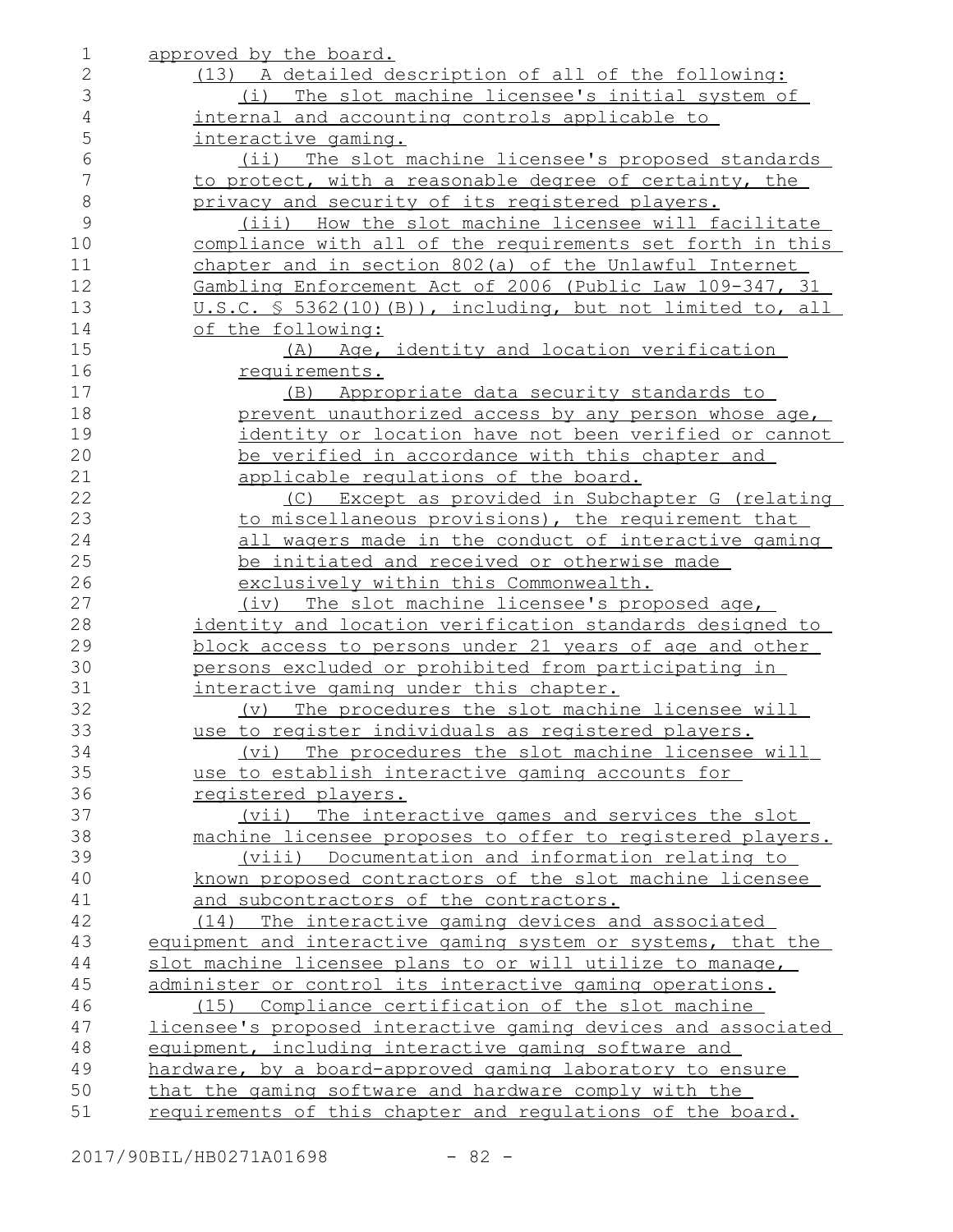| $\overline{2}$<br>including, but not limited to, accounting systems for all of<br>3<br>the following:<br>$\overline{4}$<br>(i) Interactive gaming accounts.<br>5<br>(ii) Per-hand charges, if applicable.<br>6<br>(iii) Transparency and reporting to the board and<br>7<br>the department.<br>$\,8\,$<br>(iv) Distribution of revenue to the Commonwealth and<br>$\mathcal{G}$<br>winnings to registered players.<br>(v) Ongoing auditing and internal control compliance<br>10<br>11<br>reviews.<br>12<br>(17) Detailed information on security systems to protect<br>13<br>the interactive gaming skins or Internet website from<br>14<br>internal and external breaches and threats.<br>15<br>(18) Any other information the board may require.<br>16<br>(c) Confidentiality.--Information submitted to the board<br>17<br>under subsection (b) may be considered confidential by the board<br>if the information would be confidential under section 1206(f)<br>18<br>19<br>(relating to board minutes and records).<br>20<br>\$ 13B13. Issuance of interactive gaming certificate.<br>21<br>(a) Requirements for approval of petition.--<br>22<br>(1) The board may approve a petition under section 13B12<br>23<br><u>(relating to interactive gaming certificate required and</u><br>24<br>content of petition) upon finding clear and convincing<br>25<br>evidence of all of the following:<br>26<br>(i) The slot machine licensee's proposed conduct of<br>27<br>interactive gaming complies in all respects with the<br>28<br>requirements of this chapter and regulations promulgated<br>29<br>by the board.<br>30<br>(ii) Age, identity and location verification<br>31<br>requirements designed to block access to individuals<br>32<br>under 21 years of age and persons otherwise excluded or<br>33<br>prohibited from engaging in interactive gaming in<br>34<br>accordance with this chapter, as approved by the board,<br>35<br>have been implemented by the slot machine licensee.<br>36<br>(iii) The slot machine licensee has implemented or<br>37<br>will implement appropriate data security standards to<br>38<br>prevent unauthorized access by any person whose age,<br>39<br>identity and location has not been verified or cannot be<br>verified in accordance with the requlations promulgated<br>40<br>41<br>by the board.<br>42<br>The slot machine licensee has implemented or<br>(iv)<br>43<br>will implement appropriate standards to protect the<br>44<br>privacy and security of registered players with a<br>45<br>reasonable degree of certainty.<br>46<br>The slot machine licensee's initial system of<br>$(\triangledown)$<br>47<br>internal and accounting controls applicable to<br>48<br>interactive gaming, and the security and integrity of all<br>49<br>financial transactions in connection with the system,<br>50<br>complies with this chapter and requlations promulgated by<br>51<br>the board. | 1 | (16) Detailed description of accounting systems, |
|-------------------------------------------------------------------------------------------------------------------------------------------------------------------------------------------------------------------------------------------------------------------------------------------------------------------------------------------------------------------------------------------------------------------------------------------------------------------------------------------------------------------------------------------------------------------------------------------------------------------------------------------------------------------------------------------------------------------------------------------------------------------------------------------------------------------------------------------------------------------------------------------------------------------------------------------------------------------------------------------------------------------------------------------------------------------------------------------------------------------------------------------------------------------------------------------------------------------------------------------------------------------------------------------------------------------------------------------------------------------------------------------------------------------------------------------------------------------------------------------------------------------------------------------------------------------------------------------------------------------------------------------------------------------------------------------------------------------------------------------------------------------------------------------------------------------------------------------------------------------------------------------------------------------------------------------------------------------------------------------------------------------------------------------------------------------------------------------------------------------------------------------------------------------------------------------------------------------------------------------------------------------------------------------------------------------------------------------------------------------------------------------------------------------------------------------------------------------------------------------------------------------------------------------------------------------------------------------------------------------------------------------------------------------------------------------------------------------------------------------------------------------------------------------------------------------------------------------------------------------------------------------------------------------------------------------------------|---|--------------------------------------------------|
|                                                                                                                                                                                                                                                                                                                                                                                                                                                                                                                                                                                                                                                                                                                                                                                                                                                                                                                                                                                                                                                                                                                                                                                                                                                                                                                                                                                                                                                                                                                                                                                                                                                                                                                                                                                                                                                                                                                                                                                                                                                                                                                                                                                                                                                                                                                                                                                                                                                                                                                                                                                                                                                                                                                                                                                                                                                                                                                                                       |   |                                                  |
|                                                                                                                                                                                                                                                                                                                                                                                                                                                                                                                                                                                                                                                                                                                                                                                                                                                                                                                                                                                                                                                                                                                                                                                                                                                                                                                                                                                                                                                                                                                                                                                                                                                                                                                                                                                                                                                                                                                                                                                                                                                                                                                                                                                                                                                                                                                                                                                                                                                                                                                                                                                                                                                                                                                                                                                                                                                                                                                                                       |   |                                                  |
|                                                                                                                                                                                                                                                                                                                                                                                                                                                                                                                                                                                                                                                                                                                                                                                                                                                                                                                                                                                                                                                                                                                                                                                                                                                                                                                                                                                                                                                                                                                                                                                                                                                                                                                                                                                                                                                                                                                                                                                                                                                                                                                                                                                                                                                                                                                                                                                                                                                                                                                                                                                                                                                                                                                                                                                                                                                                                                                                                       |   |                                                  |
|                                                                                                                                                                                                                                                                                                                                                                                                                                                                                                                                                                                                                                                                                                                                                                                                                                                                                                                                                                                                                                                                                                                                                                                                                                                                                                                                                                                                                                                                                                                                                                                                                                                                                                                                                                                                                                                                                                                                                                                                                                                                                                                                                                                                                                                                                                                                                                                                                                                                                                                                                                                                                                                                                                                                                                                                                                                                                                                                                       |   |                                                  |
|                                                                                                                                                                                                                                                                                                                                                                                                                                                                                                                                                                                                                                                                                                                                                                                                                                                                                                                                                                                                                                                                                                                                                                                                                                                                                                                                                                                                                                                                                                                                                                                                                                                                                                                                                                                                                                                                                                                                                                                                                                                                                                                                                                                                                                                                                                                                                                                                                                                                                                                                                                                                                                                                                                                                                                                                                                                                                                                                                       |   |                                                  |
|                                                                                                                                                                                                                                                                                                                                                                                                                                                                                                                                                                                                                                                                                                                                                                                                                                                                                                                                                                                                                                                                                                                                                                                                                                                                                                                                                                                                                                                                                                                                                                                                                                                                                                                                                                                                                                                                                                                                                                                                                                                                                                                                                                                                                                                                                                                                                                                                                                                                                                                                                                                                                                                                                                                                                                                                                                                                                                                                                       |   |                                                  |
|                                                                                                                                                                                                                                                                                                                                                                                                                                                                                                                                                                                                                                                                                                                                                                                                                                                                                                                                                                                                                                                                                                                                                                                                                                                                                                                                                                                                                                                                                                                                                                                                                                                                                                                                                                                                                                                                                                                                                                                                                                                                                                                                                                                                                                                                                                                                                                                                                                                                                                                                                                                                                                                                                                                                                                                                                                                                                                                                                       |   |                                                  |
|                                                                                                                                                                                                                                                                                                                                                                                                                                                                                                                                                                                                                                                                                                                                                                                                                                                                                                                                                                                                                                                                                                                                                                                                                                                                                                                                                                                                                                                                                                                                                                                                                                                                                                                                                                                                                                                                                                                                                                                                                                                                                                                                                                                                                                                                                                                                                                                                                                                                                                                                                                                                                                                                                                                                                                                                                                                                                                                                                       |   |                                                  |
|                                                                                                                                                                                                                                                                                                                                                                                                                                                                                                                                                                                                                                                                                                                                                                                                                                                                                                                                                                                                                                                                                                                                                                                                                                                                                                                                                                                                                                                                                                                                                                                                                                                                                                                                                                                                                                                                                                                                                                                                                                                                                                                                                                                                                                                                                                                                                                                                                                                                                                                                                                                                                                                                                                                                                                                                                                                                                                                                                       |   |                                                  |
|                                                                                                                                                                                                                                                                                                                                                                                                                                                                                                                                                                                                                                                                                                                                                                                                                                                                                                                                                                                                                                                                                                                                                                                                                                                                                                                                                                                                                                                                                                                                                                                                                                                                                                                                                                                                                                                                                                                                                                                                                                                                                                                                                                                                                                                                                                                                                                                                                                                                                                                                                                                                                                                                                                                                                                                                                                                                                                                                                       |   |                                                  |
|                                                                                                                                                                                                                                                                                                                                                                                                                                                                                                                                                                                                                                                                                                                                                                                                                                                                                                                                                                                                                                                                                                                                                                                                                                                                                                                                                                                                                                                                                                                                                                                                                                                                                                                                                                                                                                                                                                                                                                                                                                                                                                                                                                                                                                                                                                                                                                                                                                                                                                                                                                                                                                                                                                                                                                                                                                                                                                                                                       |   |                                                  |
|                                                                                                                                                                                                                                                                                                                                                                                                                                                                                                                                                                                                                                                                                                                                                                                                                                                                                                                                                                                                                                                                                                                                                                                                                                                                                                                                                                                                                                                                                                                                                                                                                                                                                                                                                                                                                                                                                                                                                                                                                                                                                                                                                                                                                                                                                                                                                                                                                                                                                                                                                                                                                                                                                                                                                                                                                                                                                                                                                       |   |                                                  |
|                                                                                                                                                                                                                                                                                                                                                                                                                                                                                                                                                                                                                                                                                                                                                                                                                                                                                                                                                                                                                                                                                                                                                                                                                                                                                                                                                                                                                                                                                                                                                                                                                                                                                                                                                                                                                                                                                                                                                                                                                                                                                                                                                                                                                                                                                                                                                                                                                                                                                                                                                                                                                                                                                                                                                                                                                                                                                                                                                       |   |                                                  |
|                                                                                                                                                                                                                                                                                                                                                                                                                                                                                                                                                                                                                                                                                                                                                                                                                                                                                                                                                                                                                                                                                                                                                                                                                                                                                                                                                                                                                                                                                                                                                                                                                                                                                                                                                                                                                                                                                                                                                                                                                                                                                                                                                                                                                                                                                                                                                                                                                                                                                                                                                                                                                                                                                                                                                                                                                                                                                                                                                       |   |                                                  |
|                                                                                                                                                                                                                                                                                                                                                                                                                                                                                                                                                                                                                                                                                                                                                                                                                                                                                                                                                                                                                                                                                                                                                                                                                                                                                                                                                                                                                                                                                                                                                                                                                                                                                                                                                                                                                                                                                                                                                                                                                                                                                                                                                                                                                                                                                                                                                                                                                                                                                                                                                                                                                                                                                                                                                                                                                                                                                                                                                       |   |                                                  |
|                                                                                                                                                                                                                                                                                                                                                                                                                                                                                                                                                                                                                                                                                                                                                                                                                                                                                                                                                                                                                                                                                                                                                                                                                                                                                                                                                                                                                                                                                                                                                                                                                                                                                                                                                                                                                                                                                                                                                                                                                                                                                                                                                                                                                                                                                                                                                                                                                                                                                                                                                                                                                                                                                                                                                                                                                                                                                                                                                       |   |                                                  |
|                                                                                                                                                                                                                                                                                                                                                                                                                                                                                                                                                                                                                                                                                                                                                                                                                                                                                                                                                                                                                                                                                                                                                                                                                                                                                                                                                                                                                                                                                                                                                                                                                                                                                                                                                                                                                                                                                                                                                                                                                                                                                                                                                                                                                                                                                                                                                                                                                                                                                                                                                                                                                                                                                                                                                                                                                                                                                                                                                       |   |                                                  |
|                                                                                                                                                                                                                                                                                                                                                                                                                                                                                                                                                                                                                                                                                                                                                                                                                                                                                                                                                                                                                                                                                                                                                                                                                                                                                                                                                                                                                                                                                                                                                                                                                                                                                                                                                                                                                                                                                                                                                                                                                                                                                                                                                                                                                                                                                                                                                                                                                                                                                                                                                                                                                                                                                                                                                                                                                                                                                                                                                       |   |                                                  |
|                                                                                                                                                                                                                                                                                                                                                                                                                                                                                                                                                                                                                                                                                                                                                                                                                                                                                                                                                                                                                                                                                                                                                                                                                                                                                                                                                                                                                                                                                                                                                                                                                                                                                                                                                                                                                                                                                                                                                                                                                                                                                                                                                                                                                                                                                                                                                                                                                                                                                                                                                                                                                                                                                                                                                                                                                                                                                                                                                       |   |                                                  |
|                                                                                                                                                                                                                                                                                                                                                                                                                                                                                                                                                                                                                                                                                                                                                                                                                                                                                                                                                                                                                                                                                                                                                                                                                                                                                                                                                                                                                                                                                                                                                                                                                                                                                                                                                                                                                                                                                                                                                                                                                                                                                                                                                                                                                                                                                                                                                                                                                                                                                                                                                                                                                                                                                                                                                                                                                                                                                                                                                       |   |                                                  |
|                                                                                                                                                                                                                                                                                                                                                                                                                                                                                                                                                                                                                                                                                                                                                                                                                                                                                                                                                                                                                                                                                                                                                                                                                                                                                                                                                                                                                                                                                                                                                                                                                                                                                                                                                                                                                                                                                                                                                                                                                                                                                                                                                                                                                                                                                                                                                                                                                                                                                                                                                                                                                                                                                                                                                                                                                                                                                                                                                       |   |                                                  |
|                                                                                                                                                                                                                                                                                                                                                                                                                                                                                                                                                                                                                                                                                                                                                                                                                                                                                                                                                                                                                                                                                                                                                                                                                                                                                                                                                                                                                                                                                                                                                                                                                                                                                                                                                                                                                                                                                                                                                                                                                                                                                                                                                                                                                                                                                                                                                                                                                                                                                                                                                                                                                                                                                                                                                                                                                                                                                                                                                       |   |                                                  |
|                                                                                                                                                                                                                                                                                                                                                                                                                                                                                                                                                                                                                                                                                                                                                                                                                                                                                                                                                                                                                                                                                                                                                                                                                                                                                                                                                                                                                                                                                                                                                                                                                                                                                                                                                                                                                                                                                                                                                                                                                                                                                                                                                                                                                                                                                                                                                                                                                                                                                                                                                                                                                                                                                                                                                                                                                                                                                                                                                       |   |                                                  |
|                                                                                                                                                                                                                                                                                                                                                                                                                                                                                                                                                                                                                                                                                                                                                                                                                                                                                                                                                                                                                                                                                                                                                                                                                                                                                                                                                                                                                                                                                                                                                                                                                                                                                                                                                                                                                                                                                                                                                                                                                                                                                                                                                                                                                                                                                                                                                                                                                                                                                                                                                                                                                                                                                                                                                                                                                                                                                                                                                       |   |                                                  |
|                                                                                                                                                                                                                                                                                                                                                                                                                                                                                                                                                                                                                                                                                                                                                                                                                                                                                                                                                                                                                                                                                                                                                                                                                                                                                                                                                                                                                                                                                                                                                                                                                                                                                                                                                                                                                                                                                                                                                                                                                                                                                                                                                                                                                                                                                                                                                                                                                                                                                                                                                                                                                                                                                                                                                                                                                                                                                                                                                       |   |                                                  |
|                                                                                                                                                                                                                                                                                                                                                                                                                                                                                                                                                                                                                                                                                                                                                                                                                                                                                                                                                                                                                                                                                                                                                                                                                                                                                                                                                                                                                                                                                                                                                                                                                                                                                                                                                                                                                                                                                                                                                                                                                                                                                                                                                                                                                                                                                                                                                                                                                                                                                                                                                                                                                                                                                                                                                                                                                                                                                                                                                       |   |                                                  |
|                                                                                                                                                                                                                                                                                                                                                                                                                                                                                                                                                                                                                                                                                                                                                                                                                                                                                                                                                                                                                                                                                                                                                                                                                                                                                                                                                                                                                                                                                                                                                                                                                                                                                                                                                                                                                                                                                                                                                                                                                                                                                                                                                                                                                                                                                                                                                                                                                                                                                                                                                                                                                                                                                                                                                                                                                                                                                                                                                       |   |                                                  |
|                                                                                                                                                                                                                                                                                                                                                                                                                                                                                                                                                                                                                                                                                                                                                                                                                                                                                                                                                                                                                                                                                                                                                                                                                                                                                                                                                                                                                                                                                                                                                                                                                                                                                                                                                                                                                                                                                                                                                                                                                                                                                                                                                                                                                                                                                                                                                                                                                                                                                                                                                                                                                                                                                                                                                                                                                                                                                                                                                       |   |                                                  |
|                                                                                                                                                                                                                                                                                                                                                                                                                                                                                                                                                                                                                                                                                                                                                                                                                                                                                                                                                                                                                                                                                                                                                                                                                                                                                                                                                                                                                                                                                                                                                                                                                                                                                                                                                                                                                                                                                                                                                                                                                                                                                                                                                                                                                                                                                                                                                                                                                                                                                                                                                                                                                                                                                                                                                                                                                                                                                                                                                       |   |                                                  |
|                                                                                                                                                                                                                                                                                                                                                                                                                                                                                                                                                                                                                                                                                                                                                                                                                                                                                                                                                                                                                                                                                                                                                                                                                                                                                                                                                                                                                                                                                                                                                                                                                                                                                                                                                                                                                                                                                                                                                                                                                                                                                                                                                                                                                                                                                                                                                                                                                                                                                                                                                                                                                                                                                                                                                                                                                                                                                                                                                       |   |                                                  |
|                                                                                                                                                                                                                                                                                                                                                                                                                                                                                                                                                                                                                                                                                                                                                                                                                                                                                                                                                                                                                                                                                                                                                                                                                                                                                                                                                                                                                                                                                                                                                                                                                                                                                                                                                                                                                                                                                                                                                                                                                                                                                                                                                                                                                                                                                                                                                                                                                                                                                                                                                                                                                                                                                                                                                                                                                                                                                                                                                       |   |                                                  |
|                                                                                                                                                                                                                                                                                                                                                                                                                                                                                                                                                                                                                                                                                                                                                                                                                                                                                                                                                                                                                                                                                                                                                                                                                                                                                                                                                                                                                                                                                                                                                                                                                                                                                                                                                                                                                                                                                                                                                                                                                                                                                                                                                                                                                                                                                                                                                                                                                                                                                                                                                                                                                                                                                                                                                                                                                                                                                                                                                       |   |                                                  |
|                                                                                                                                                                                                                                                                                                                                                                                                                                                                                                                                                                                                                                                                                                                                                                                                                                                                                                                                                                                                                                                                                                                                                                                                                                                                                                                                                                                                                                                                                                                                                                                                                                                                                                                                                                                                                                                                                                                                                                                                                                                                                                                                                                                                                                                                                                                                                                                                                                                                                                                                                                                                                                                                                                                                                                                                                                                                                                                                                       |   |                                                  |
|                                                                                                                                                                                                                                                                                                                                                                                                                                                                                                                                                                                                                                                                                                                                                                                                                                                                                                                                                                                                                                                                                                                                                                                                                                                                                                                                                                                                                                                                                                                                                                                                                                                                                                                                                                                                                                                                                                                                                                                                                                                                                                                                                                                                                                                                                                                                                                                                                                                                                                                                                                                                                                                                                                                                                                                                                                                                                                                                                       |   |                                                  |
|                                                                                                                                                                                                                                                                                                                                                                                                                                                                                                                                                                                                                                                                                                                                                                                                                                                                                                                                                                                                                                                                                                                                                                                                                                                                                                                                                                                                                                                                                                                                                                                                                                                                                                                                                                                                                                                                                                                                                                                                                                                                                                                                                                                                                                                                                                                                                                                                                                                                                                                                                                                                                                                                                                                                                                                                                                                                                                                                                       |   |                                                  |
|                                                                                                                                                                                                                                                                                                                                                                                                                                                                                                                                                                                                                                                                                                                                                                                                                                                                                                                                                                                                                                                                                                                                                                                                                                                                                                                                                                                                                                                                                                                                                                                                                                                                                                                                                                                                                                                                                                                                                                                                                                                                                                                                                                                                                                                                                                                                                                                                                                                                                                                                                                                                                                                                                                                                                                                                                                                                                                                                                       |   |                                                  |
|                                                                                                                                                                                                                                                                                                                                                                                                                                                                                                                                                                                                                                                                                                                                                                                                                                                                                                                                                                                                                                                                                                                                                                                                                                                                                                                                                                                                                                                                                                                                                                                                                                                                                                                                                                                                                                                                                                                                                                                                                                                                                                                                                                                                                                                                                                                                                                                                                                                                                                                                                                                                                                                                                                                                                                                                                                                                                                                                                       |   |                                                  |
|                                                                                                                                                                                                                                                                                                                                                                                                                                                                                                                                                                                                                                                                                                                                                                                                                                                                                                                                                                                                                                                                                                                                                                                                                                                                                                                                                                                                                                                                                                                                                                                                                                                                                                                                                                                                                                                                                                                                                                                                                                                                                                                                                                                                                                                                                                                                                                                                                                                                                                                                                                                                                                                                                                                                                                                                                                                                                                                                                       |   |                                                  |
|                                                                                                                                                                                                                                                                                                                                                                                                                                                                                                                                                                                                                                                                                                                                                                                                                                                                                                                                                                                                                                                                                                                                                                                                                                                                                                                                                                                                                                                                                                                                                                                                                                                                                                                                                                                                                                                                                                                                                                                                                                                                                                                                                                                                                                                                                                                                                                                                                                                                                                                                                                                                                                                                                                                                                                                                                                                                                                                                                       |   |                                                  |
|                                                                                                                                                                                                                                                                                                                                                                                                                                                                                                                                                                                                                                                                                                                                                                                                                                                                                                                                                                                                                                                                                                                                                                                                                                                                                                                                                                                                                                                                                                                                                                                                                                                                                                                                                                                                                                                                                                                                                                                                                                                                                                                                                                                                                                                                                                                                                                                                                                                                                                                                                                                                                                                                                                                                                                                                                                                                                                                                                       |   |                                                  |
|                                                                                                                                                                                                                                                                                                                                                                                                                                                                                                                                                                                                                                                                                                                                                                                                                                                                                                                                                                                                                                                                                                                                                                                                                                                                                                                                                                                                                                                                                                                                                                                                                                                                                                                                                                                                                                                                                                                                                                                                                                                                                                                                                                                                                                                                                                                                                                                                                                                                                                                                                                                                                                                                                                                                                                                                                                                                                                                                                       |   |                                                  |
|                                                                                                                                                                                                                                                                                                                                                                                                                                                                                                                                                                                                                                                                                                                                                                                                                                                                                                                                                                                                                                                                                                                                                                                                                                                                                                                                                                                                                                                                                                                                                                                                                                                                                                                                                                                                                                                                                                                                                                                                                                                                                                                                                                                                                                                                                                                                                                                                                                                                                                                                                                                                                                                                                                                                                                                                                                                                                                                                                       |   |                                                  |
|                                                                                                                                                                                                                                                                                                                                                                                                                                                                                                                                                                                                                                                                                                                                                                                                                                                                                                                                                                                                                                                                                                                                                                                                                                                                                                                                                                                                                                                                                                                                                                                                                                                                                                                                                                                                                                                                                                                                                                                                                                                                                                                                                                                                                                                                                                                                                                                                                                                                                                                                                                                                                                                                                                                                                                                                                                                                                                                                                       |   |                                                  |
|                                                                                                                                                                                                                                                                                                                                                                                                                                                                                                                                                                                                                                                                                                                                                                                                                                                                                                                                                                                                                                                                                                                                                                                                                                                                                                                                                                                                                                                                                                                                                                                                                                                                                                                                                                                                                                                                                                                                                                                                                                                                                                                                                                                                                                                                                                                                                                                                                                                                                                                                                                                                                                                                                                                                                                                                                                                                                                                                                       |   |                                                  |
|                                                                                                                                                                                                                                                                                                                                                                                                                                                                                                                                                                                                                                                                                                                                                                                                                                                                                                                                                                                                                                                                                                                                                                                                                                                                                                                                                                                                                                                                                                                                                                                                                                                                                                                                                                                                                                                                                                                                                                                                                                                                                                                                                                                                                                                                                                                                                                                                                                                                                                                                                                                                                                                                                                                                                                                                                                                                                                                                                       |   |                                                  |
|                                                                                                                                                                                                                                                                                                                                                                                                                                                                                                                                                                                                                                                                                                                                                                                                                                                                                                                                                                                                                                                                                                                                                                                                                                                                                                                                                                                                                                                                                                                                                                                                                                                                                                                                                                                                                                                                                                                                                                                                                                                                                                                                                                                                                                                                                                                                                                                                                                                                                                                                                                                                                                                                                                                                                                                                                                                                                                                                                       |   |                                                  |
|                                                                                                                                                                                                                                                                                                                                                                                                                                                                                                                                                                                                                                                                                                                                                                                                                                                                                                                                                                                                                                                                                                                                                                                                                                                                                                                                                                                                                                                                                                                                                                                                                                                                                                                                                                                                                                                                                                                                                                                                                                                                                                                                                                                                                                                                                                                                                                                                                                                                                                                                                                                                                                                                                                                                                                                                                                                                                                                                                       |   |                                                  |
|                                                                                                                                                                                                                                                                                                                                                                                                                                                                                                                                                                                                                                                                                                                                                                                                                                                                                                                                                                                                                                                                                                                                                                                                                                                                                                                                                                                                                                                                                                                                                                                                                                                                                                                                                                                                                                                                                                                                                                                                                                                                                                                                                                                                                                                                                                                                                                                                                                                                                                                                                                                                                                                                                                                                                                                                                                                                                                                                                       |   |                                                  |
|                                                                                                                                                                                                                                                                                                                                                                                                                                                                                                                                                                                                                                                                                                                                                                                                                                                                                                                                                                                                                                                                                                                                                                                                                                                                                                                                                                                                                                                                                                                                                                                                                                                                                                                                                                                                                                                                                                                                                                                                                                                                                                                                                                                                                                                                                                                                                                                                                                                                                                                                                                                                                                                                                                                                                                                                                                                                                                                                                       |   |                                                  |
|                                                                                                                                                                                                                                                                                                                                                                                                                                                                                                                                                                                                                                                                                                                                                                                                                                                                                                                                                                                                                                                                                                                                                                                                                                                                                                                                                                                                                                                                                                                                                                                                                                                                                                                                                                                                                                                                                                                                                                                                                                                                                                                                                                                                                                                                                                                                                                                                                                                                                                                                                                                                                                                                                                                                                                                                                                                                                                                                                       |   |                                                  |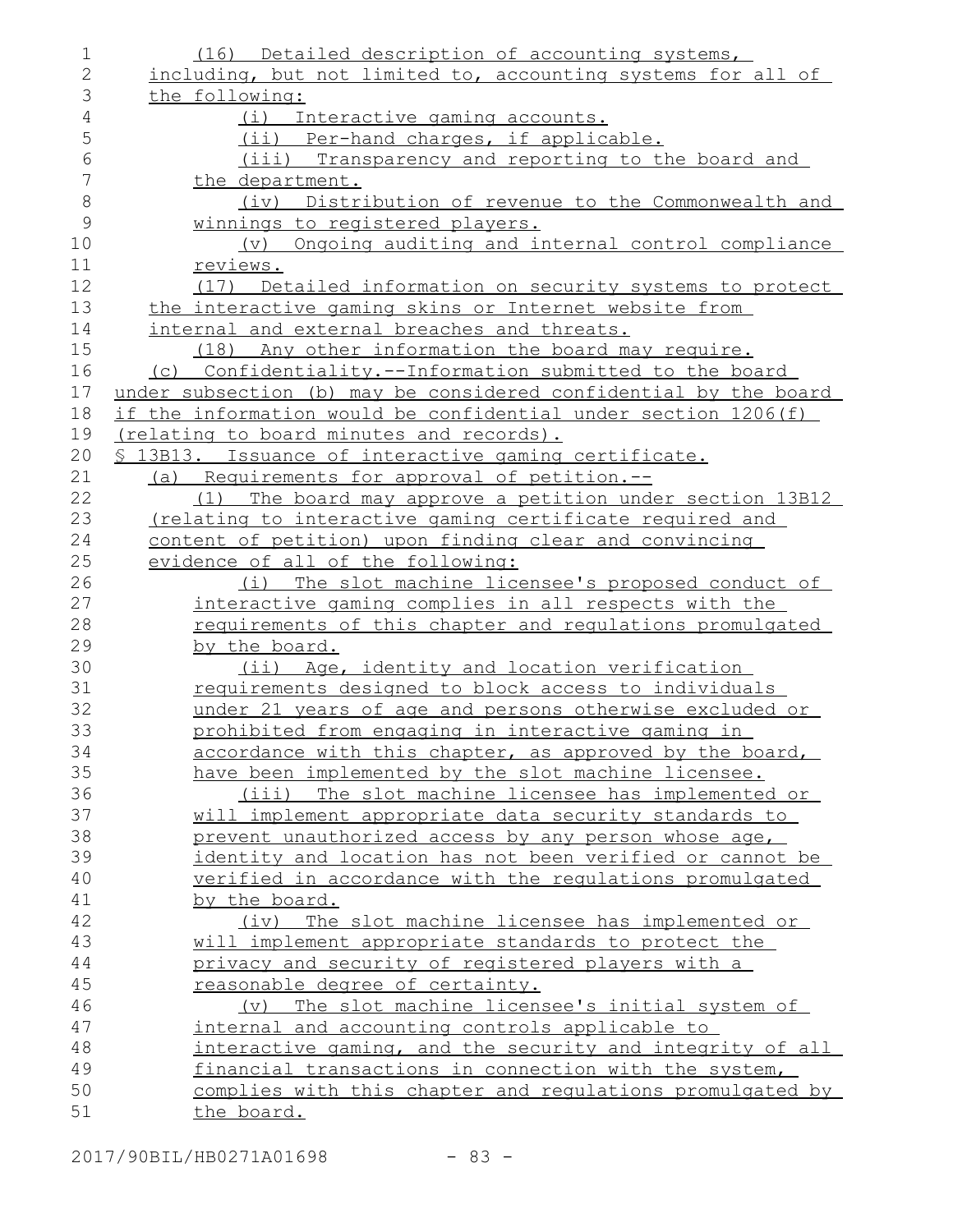| $\mathbf 1$    | The slot machine licensee is in good standing<br>(vi)              |
|----------------|--------------------------------------------------------------------|
| $\overline{2}$ | with the board.                                                    |
| 3              | (vii) The slot machine licensee agrees that the                    |
| $\overline{4}$ | number of slot machines and table games in operation at            |
| 5              | its licensed facility, as of the effective date of this            |
| 6              | section, will not be reduced as a result of the                    |
| 7              | authorization and commencement of interactive gaming.              |
| $\,8\,$        | It shall be an express condition of the issuance and<br>(2)        |
| $\mathcal{G}$  | continued validity of an interactive gaming certificate that       |
| 10             | a slot machine licensee shall collect, report and pay all          |
| 11             | applicable taxes and fees and shall maintain all books,            |
| 12             | records and documents pertaining to the slot machine               |
| 13             | licensee's interactive gaming operations in a manner and           |
| 14             | location within this Commonwealth as approved by the board.        |
| 15             | All books, records and documents shall be immediately              |
| 16             | available for inspection by the board and the department           |
| 17             | during all hours of operation in accordance with the               |
| 18             | regulations of the board and shall be maintained in a manner       |
| 19             | and during periods of time as the board shall require.             |
| 20             | (b) Issuance of interactive gaming certificate.--                  |
| 21             | (1) Upon approval of a petition for an interactive                 |
| 22             | gaming certificate, the board shall issue an interactive           |
| 23             | gaming certificate to the slot machine licensee. The issuance      |
| 24             | of an interactive gaming certificate prior to the full             |
| 25             | payment of the authorization fee required under section 13B51      |
| 26             | (relating to interactive gaming authorization fee) shall not       |
| 27             | relieve the slot machine licensee from the obligation to pay       |
| 28             | the authorization fee in accordance with the requirements of       |
| 29             | section 13B51.                                                     |
| 30             | (2) Upon issuing an interactive gaming certificate, the            |
| 31             | board shall amend the slot machine licensee's statement of         |
| 32             | conditions to include conditions pertaining to the                 |
| 33             | requirements of this chapter.                                      |
| 34             | (c) Term of interactive gaming certificate.--Subject to the        |
| 35             | power of the board to deny, revoke or suspend an interactive       |
| 36             | gaming certificate, an interactive gaming certificate shall be     |
| 37             | valid for five years from the date of issuance and may be          |
| 38             | <u>renewed in accordance with the requirements of section 1326</u> |
| 39             | (relating to renewals).                                            |
| 40             | (d) Sanctions.--An interactive gaming certificate holder           |
| 41             | that fails to abide by the requirements of this chapter or         |
| 42             | regulations of the board or any condition contained in the         |
| 43             | interactive gaming certificate holder's statement of conditions    |
| 44             | governing the operation of interactive gaming shall be subject     |
| 45             | to board-imposed administrative sanctions or other penalties       |
| 46             | authorized under this part.                                        |
| 47             | (e) Background investigations.--Each petition for an               |
| 48             | interactive gaming certificate shall be accompanied by a           |
| 49             | nonrefundable fee established by the board to cover the cost of    |
| 50             | background investigations. The board shall determine by            |
| 51             | regulation the persons who shall be subject to background          |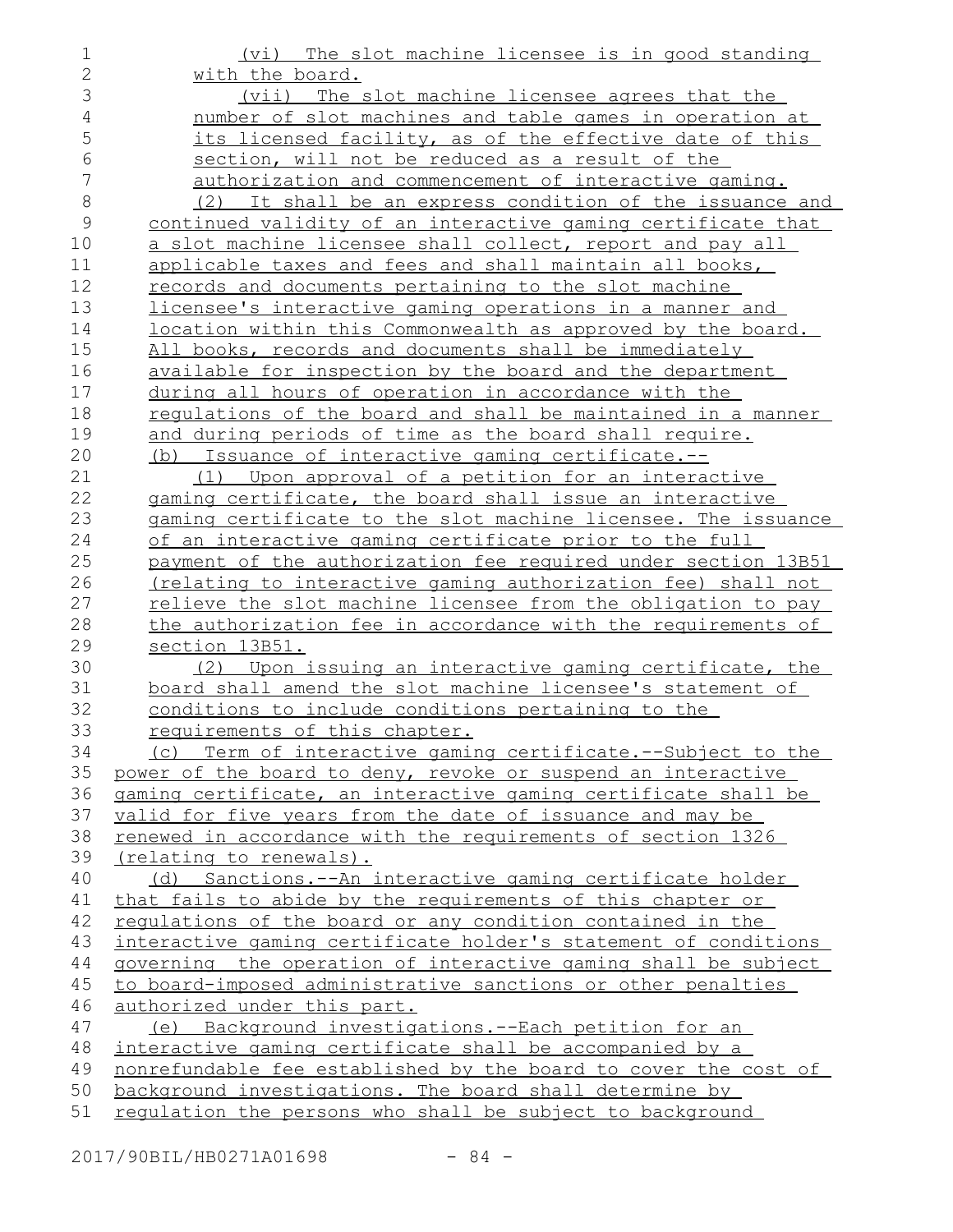| 1  | investigation. Any additional costs and expenses incurred in any     |
|----|----------------------------------------------------------------------|
| 2  | background investigation or other investigation or proceeding        |
| 3  | under this chapter shall be reimbursed to the board.                 |
| 4  | § 13B14. Interactive gaming operators.                               |
| 5  | (a) License required.--No person shall serve or attempt to           |
| 6  | serve as an interactive gaming operator without first obtaining      |
| 7  | an interactive gaming license from the board for each                |
| 8  | interactive gaming certificate holder the applicant proposes to      |
| 9  | <u>operate interactive gaming or an interactive gaming system on</u> |
| 10 | behalf of. A person may seek approval to serve as an interactive     |
| 11 | gaming operator by filing an application with the board. The         |
| 12 | board shall prescribe the form of the application and the manner     |
| 13 | in which it shall be filed. The board shall:                         |
| 14 | (1) Determine suitability of the person filing an                    |
| 15 | application under this section. The board shall determine            |
| 16 | suitability in accordance with the same requirements of this         |
| 17 | part applicable to the determination of suitability of the           |
| 18 | issuance of an interactive gaming certificate to a slot              |
| 19 | machine licensee. Notwithstanding the provisions of this             |
| 20 | paragraph, the board may consider a holder of a valid                |
| 21 | license, permit, registration, certificate or other                  |
| 22 | authorization approved and issued under this part, which is          |
| 23 | in good standing, as suitable under this section without             |
| 24 | additional investigation. The consideration shall not relieve        |
| 25 | the applicant for an interactive gaming license from payment         |
| 26 | of all fees imposed under this chapter.                              |
| 27 | (2)<br>Provide for the approval of the terms and conditions          |
| 28 | of all agreements entered into by or between an interactive          |
| 29 | gaming certificate holder and a person applying for an               |
| 30 | <u>interactive gaming license.</u>                                   |
| 31 | (b) Classification and approval of employees.--                      |
| 32 | (1) The board shall establish a classification system                |
| 33 | for employees of interactive gaming operators or other               |
| 34 | persons who provide products or services associated with or          |
| 35 | related to interactive gaming, interactive gaming platforms          |
| 36 | and interactive gaming systems.                                      |
| 37 | (2) The board shall provide for the licensure,                       |
| 38 | permitting, registration or certification, as it deems               |
| 39 | appropriate, of employees in each employee classification            |
| 40 | established by it in accordance with paragraph (1).                  |
| 41 | (c) Applicability of certain provisions.--Interactive gaming         |
| 42 | operators shall be subject to the applicable provisions of this      |
| 43 | part that apply to interactive gaming certificate holders, as        |
| 44 | determined by the board, including the provisions of section         |
| 45 | 13B13(d) (relating to issuance of interactive gaming                 |
| 46 | certificate).                                                        |
| 47 | Term of interactive gaming license.--Subject to the<br>(d)           |
| 48 | power of the board to deny, revoke or suspend an interactive         |
| 49 | gaming license, an interactive gaming license shall be valid for     |
| 50 | five years from the date of issuance and may be renewed in           |
| 51 | accordance with the requirements of section 1326 (relating to        |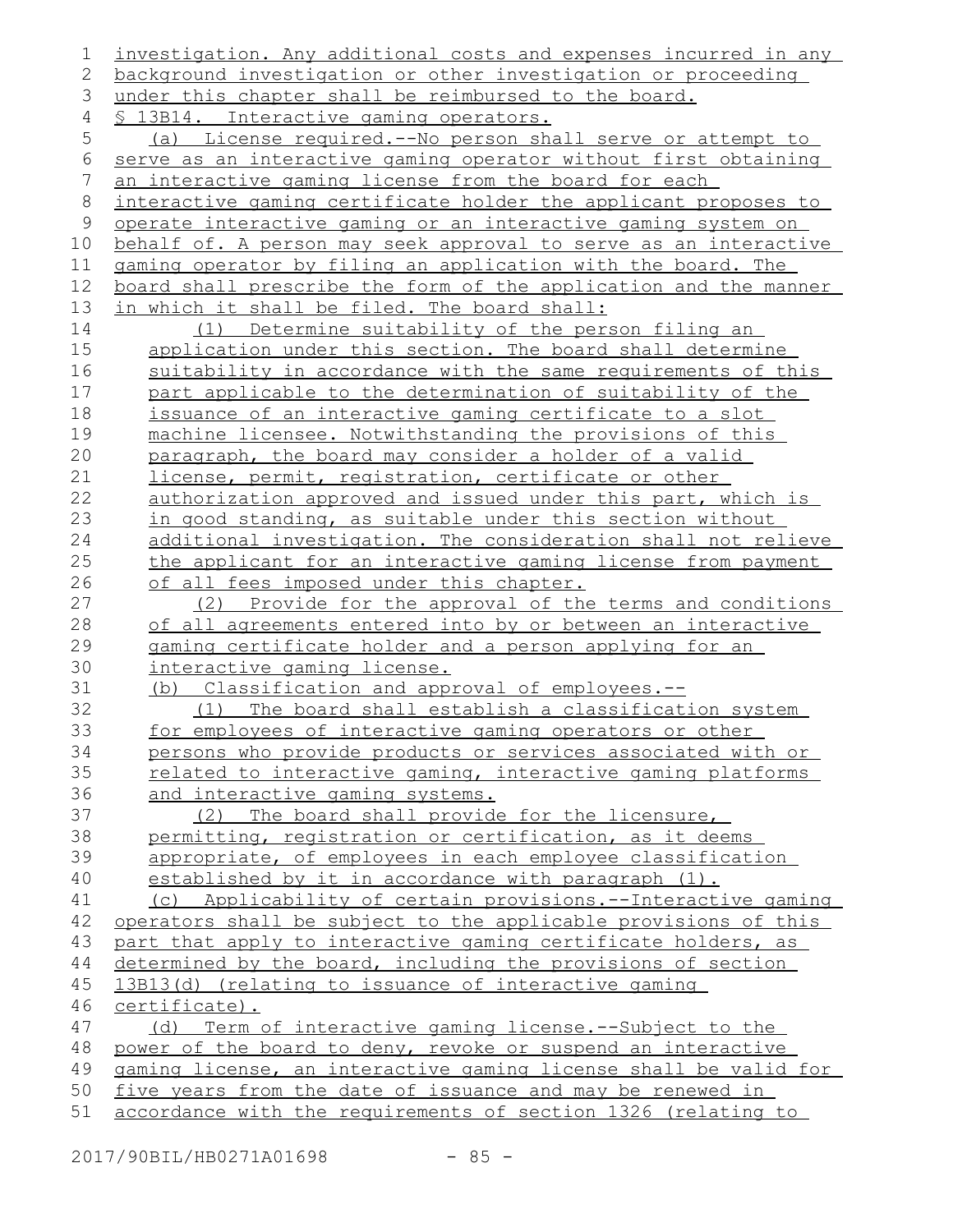| $\mathbf 1$  | renewals).                                                    |
|--------------|---------------------------------------------------------------|
| $\mathbf{2}$ | (e) Interactive gaming license and conditional                |
| 3            | authorization.--                                              |
| 4            | (1) The following shall apply:                                |
| 5            | (i) During the first 18 months after the effective            |
| 6            | date of this section, the board may issue conditional         |
| 7            | authorization to a person applying for an interactive         |
| $\,8\,$      | gaming license.                                               |
| 9            | (ii) Conditional authorization issued under this              |
| 10           | subsection shall remain in effect until the earlier of        |
| 11           | the date occurring 12 months after the issuance of the        |
| 12           | authorization or the date upon which the board makes a        |
| 13           | final determination on the person's application.              |
| 14           | (iii) The effectiveness of a conditional                      |
| 15           | authorization may be extended by the board not more than      |
| 16           | once, upon a showing of good cause.                           |
| 17           | (iv) Conditional authorization shall allow an                 |
| 18           | applicant for an interactive gaming license to engage in      |
| 19           | all of the functions of a licensed interactive gaming         |
| 20           | operator for the duration of the conditional                  |
| 21           | authorization.                                                |
| 22           | (2) A conditional authorization may not be issued             |
| 23           | unless:                                                       |
| 24           | (i) The applicant has submitted a complete                    |
| 25           | application for an interactive gaming license to the          |
| 26           | board.                                                        |
| 27           | (ii) The applicant agrees to pay or has paid the fee          |
| 28           | prescribed in section 13B51 (relating to interactive          |
| 29           | gaming authorization fee) prior to the issuance of            |
| 30           | conditional authorization.                                    |
| 31           | (iii) The bureau has no objection to the issuance of          |
| 32           | a conditional authorization to the applicant.                 |
| 33           | (3) Within 45 days of the date that the bureau receives       |
| 34           | the completed application for an interactive gaming license   |
| 35           | from an applicant for investigation, the bureau shall conduct |
| 36           | a preliminary investigation of the applicant and any employee |
| 37           | of the applicant determined by the board to be included in    |
| 38           | the investigation, which shall include a criminal background  |
| 39           | investigation.                                                |
| 40           | (4) If the bureau's preliminary investigation discloses       |
| 41           | no adverse information that would impact suitability for      |
| 42           | licensure, the bureau shall provide the board with a          |
| 43           | statement of no objection to the issuance of conditional      |
| 44           | authorization to the applicant.                               |
| 45           | (5) If the bureau's preliminary investigation discloses       |
| 46           | adverse information that would impact suitability for         |
| 47           | licensure, it shall register an objection, and a conditional  |
| 48           | authorization may not be issued until the bureau's concerns   |
| 49           | are resolved.                                                 |
| 50           | (6) A conditional authorization approved and issued to        |
| 51           | an applicant for an interactive gaming license under this     |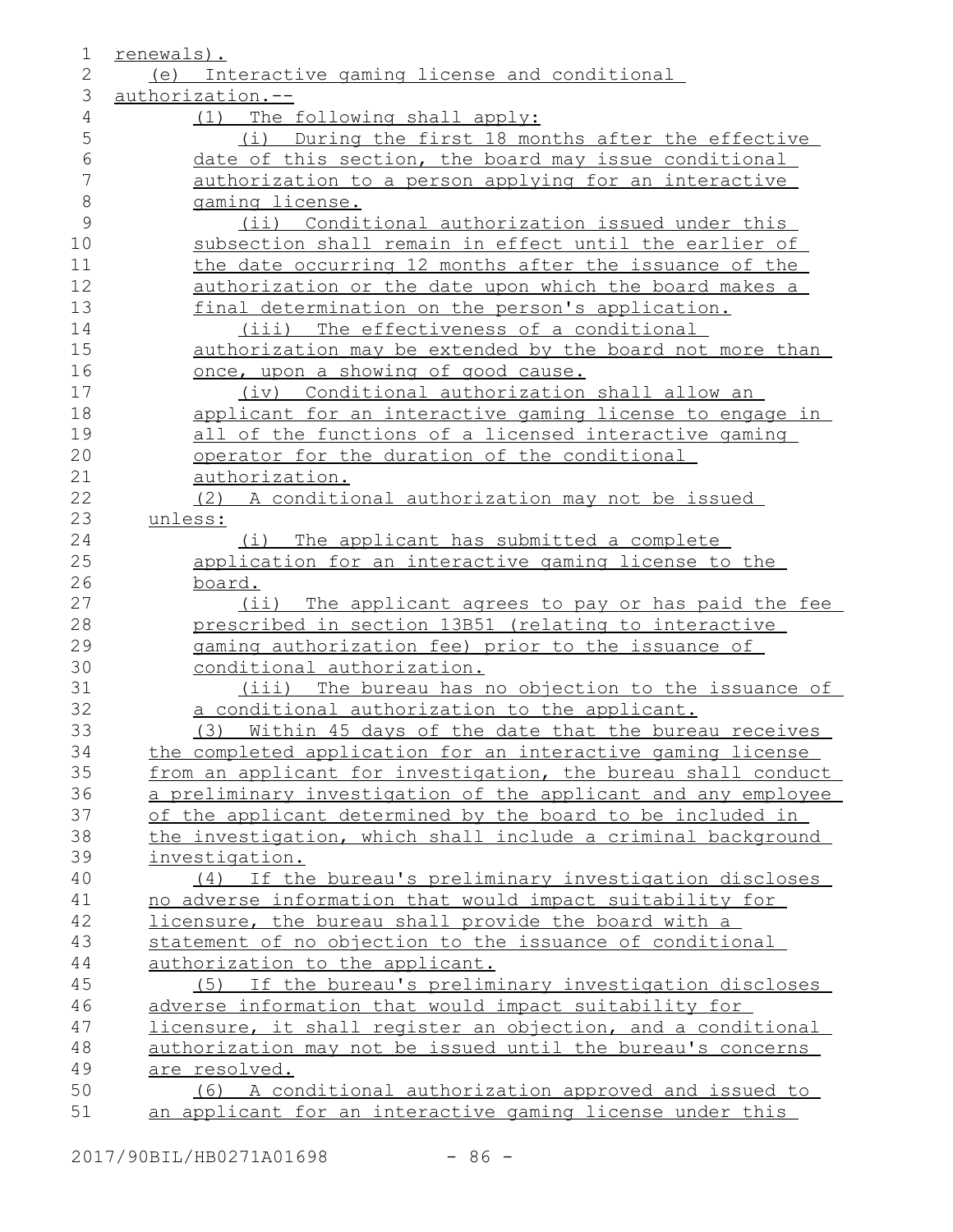| 1            | subsection may be suspended or withdrawn by the board upon a    |
|--------------|-----------------------------------------------------------------|
| $\mathbf{2}$ | showing of good cause by the bureau.                            |
| 3            | \$ 13B15. Interactive gaming certificate and interactive gaming |
| 4            | license.                                                        |
| 5            | The following shall apply:                                      |
| 6            | An interactive gaming certificate and an interactive<br>(1)     |
| 7            | gaming license issued to an interactive gaming operator         |
| 8            | conducting interactive gaming or an interactive gaming system   |
| $\mathsf 9$  | on behalf of the interactive gaming certificate holder shall    |
| 10           | be valid unless not renewed in accordance with the provisions   |
| 11           | of this chapter or:                                             |
| 12           | (i) The certificate or license is suspended or                  |
| 13           | revoked by the board as permitted by this part and              |
| 14           | requlations of the board.                                       |
| 15           | (ii) The interactive gaming certificate holder's                |
| 16           | slot machine license is suspended, revoked or not renewed       |
| 17           | by the board as permitted by this part and regulations of       |
| 18           | the board.                                                      |
| 19           | (iii) The interactive gaming certificate holder                 |
| 20           | licensee relinguishes or does not seek renewal of its           |
| 21           | slot machine license.                                           |
| 22           | The interactive gaming certificate holder does<br>$(i\vee)$     |
| 23           | not seek renewal of its interactive gaming certificate.         |
| 24           | (2) The interactive gaming certificate may include an           |
| 25           | initial itemized list by number and type of authorized          |
| 26           | interactive games for interactive gaming to be conducted by     |
| 27           | the interactive gaming certificate holder or interactive        |
| 28           | gaming operator. The interactive gaming certificate holder      |
| 29           | may increase or decrease the number of interactive games        |
| 30           | authorized for play on its interactive gaming skin or           |
| 31           | Internet website or change the type of authorized interactive   |
| 32           | games played on its interactive gaming skin or Internet         |
| 33           | website upon notice, if required by the board, to the board     |
| 34           | and approval by the board or a designated employee of the       |
| 35           | board. Unless approved by the board or a designated employee    |
| 36           | of the board, the total number and type of authorized           |
| 37           | interactive games offered for play by an interactive gaming     |
| 38           | certificate holder may not differ from the number and type      |
| 39           | approved by the board and authorized in the interactive         |
| 40           | gaming certificate.                                             |
| 41           | (3) A slot machine licensee shall be required to update         |
| 42           | the information in its petition for an interactive gaming       |
| 43           | certificate at times and in the form and manner prescribed by   |
| 44           | the board.                                                      |
| 45           | (4) A valid interactive gaming certificate or                   |
| 46           | interactive gaming license may be renewed in accordance with    |
| 47           | the procedures set forth in section 1326 (relating to           |
| 48           | renewals) and upon the payment of the applicable renewal fee    |
| 49           | required by section 13B51(c) (relating to interactive gaming    |
| 50           | authorization fee).                                             |
| 51           | \$ 13B16. Timing of initial interactive gaming authorizations.  |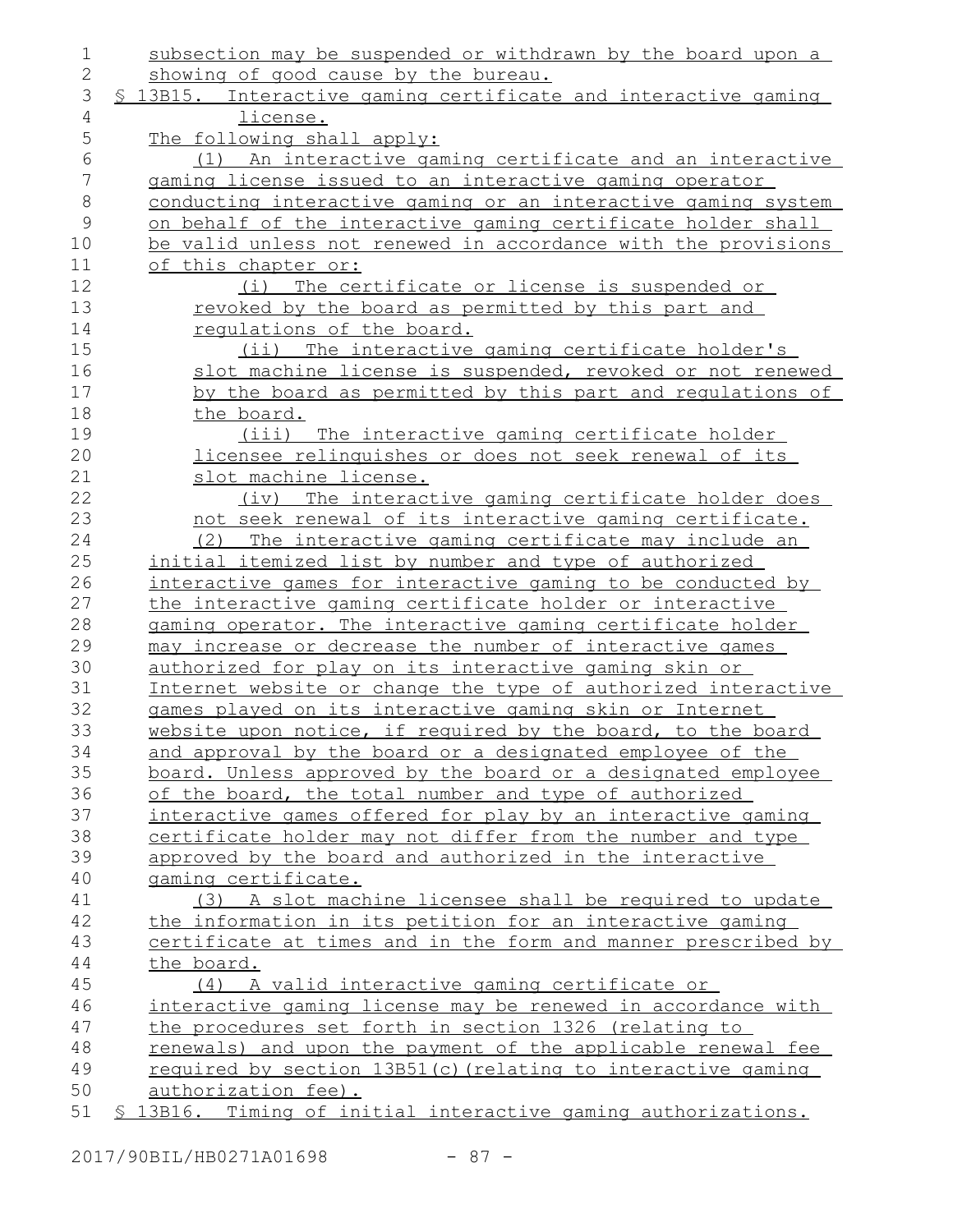| 1              | The board shall prescribe the date on which petitions for an     |
|----------------|------------------------------------------------------------------|
| $\overline{2}$ | interactive gaming certificate and applications for an           |
| 3              | interactive gaming license must be filed with the board and      |
| 4              | shall approve or deny a petition or application within 90 days   |
| 5              | following receipt.                                               |
| 6              | SUBCHAPTER B.1                                                   |
| $\overline{7}$ | MULTI-USE COMPUTING DEVICES                                      |
| $\,8\,$        | Sec.                                                             |
| $\mathsf 9$    | 13B20. Authorization.                                            |
| 10             | 13B20.1. (Reserved).                                             |
| 11             | 13B20.2. (Reserved).                                             |
| 12             | 13B20.3. Fee.                                                    |
| 13             | <u>13B20.4. Multi-use gaming device tax.</u>                     |
| 14             | 13B20.5. Local share assessment.                                 |
| 15             | 13B20.6. Requlations.                                            |
| 16             | 13B20.7. Construction.                                           |
| 17             | § 13B20. Authorization.                                          |
| 18             | (a) Authority.--The board may authorize an interactive           |
| 19             | gaming certificate holder to provide for the conduct of          |
| 20             | interactive gaming, either directly or through an interactive    |
| 21             | gaming operator under an interactive gaming agreement, at a      |
| 22             | qualified airport through the use of multi-use computing devices |
| 23             | by eligible passengers in accordance with this subchapter and    |
| 24             | the requlations of the board. The following shall apply:         |
| 25             | (1) If the interactive gaming certificate holder intends         |
| 26             | to operate interactive gaming under an interactive gaming        |
| 27             | agreement, the interactive gaming operator that is a party to    |
| 28             | the interactive gaming agreement shall have been issued an       |
| 29             | interactive gaming license or will be issued an interactive      |
| 30             | gaming license prior to the commencement of operations under     |
| 31             | the interactive gaming agreement. The interactive gaming         |
| 32             | agreement shall be subject to the review and approval of the     |
| 33             | board.                                                           |
| 34             | The interactive gaming certificate holder or the<br>(2)          |
| 35             | interactive gaming operator, as the case may be, shall enter     |
| 36             | into written agreements with the airport authority and the       |
| 37             | concession operator at the qualified airport or, for             |
| 38             | operation at a qualified airport which is not located            |
| 39             | primarily within a city of the first class, a written            |
| 40             | agreement with the airport authority that permits the conduct    |
| 41             | of interactive gaming through the use of multi-use computing     |
| 42             | devices within the airport gaming area. The agreements shall     |
| 43             |                                                                  |
| 44             | be subject to the review and approval of the board.<br>(3)       |
|                | Notwithstanding any provision to the contrary                    |
| 45             | contained in this part or regulation of the board, an            |
| 46             | eligible passenger does not need to be a registered player.      |
| 47             | Petition.--An interactive gaming certificate holder<br>(b)       |
| 48             | desiring to provide interactive gaming at a qualified airport    |
| 49             | under subsection (a) shall submit a petition for approval to the |
| 50             | board. The petition shall be in the form and submitted in the    |
| 51             | manner prescribed by the board.                                  |

2017/90BIL/HB0271A01698 - 88 -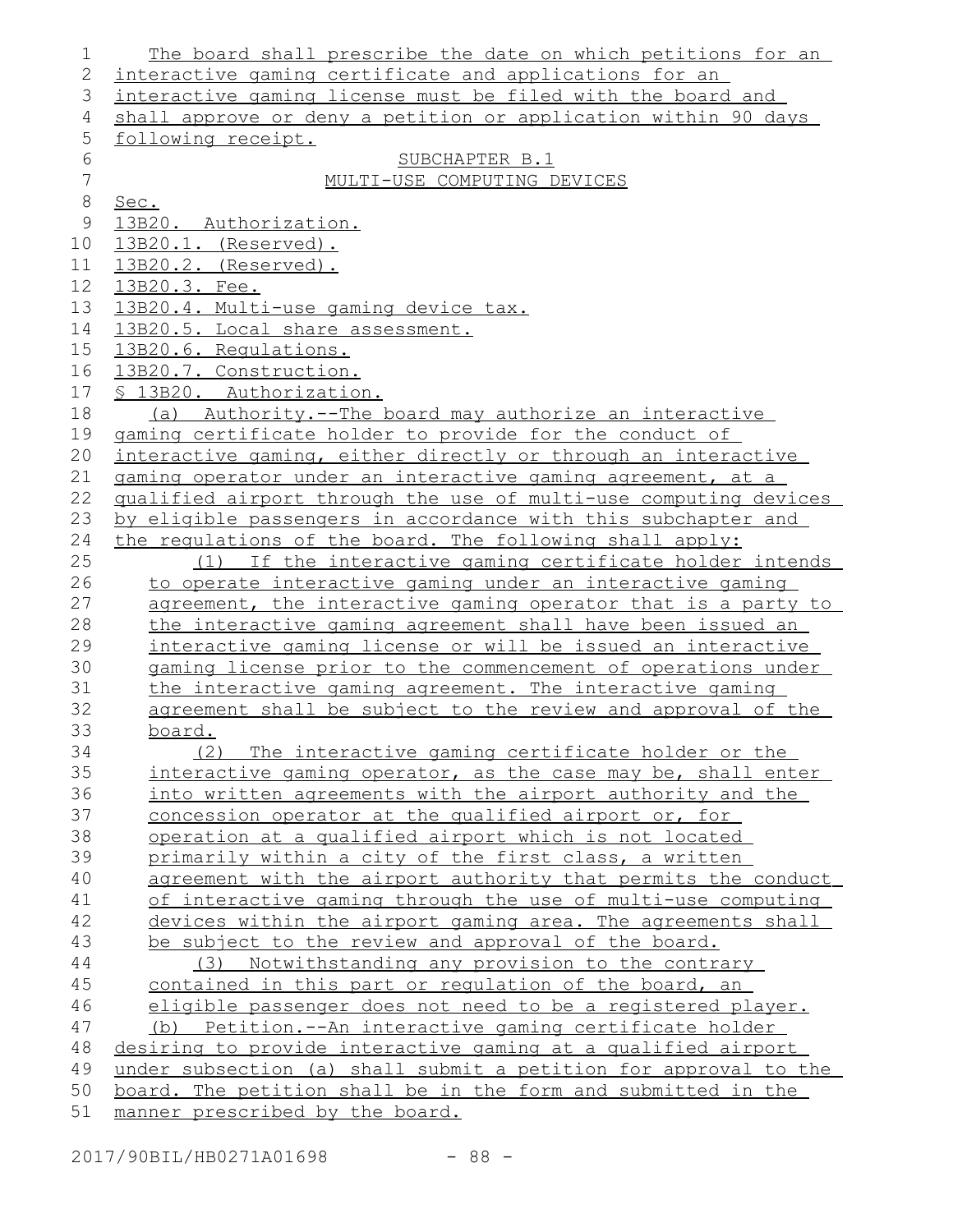| 1             | (c) Requirements. -- The petition filed under subsection (b)                  |
|---------------|-------------------------------------------------------------------------------|
| 2             | shall include the following:                                                  |
| 3             | (1) The name, business address and contact information                        |
| 4             | of the interactive gaming certificate holder and the name,                    |
| 5             | business address and contact information of the interactive                   |
| 6             | gaming operator, if applicable.                                               |
| 7             | (2) The name and business address, job title and a                            |
| $\,8\,$       | photograph of each principal and key employee, if known, of                   |
| $\mathcal{G}$ | the interactive gaming certificate holder and the interactive                 |
| 10            | gaming operator, if applicable, who will be directly involved                 |
| 11            | in the conduct of the authorized interactive games at the                     |
| 12            | qualified airport and who are not currently licensed by the                   |
| 13            | board.                                                                        |
| 14            | (3) The name and job title of the person or persons who                       |
| 15            | will be responsible for ensuring the operation and integrity                  |
| 16            | of the conduct of interactive gaming at the qualified airport                 |
| 17            | and for reviewing reports of suspicious transactions.                         |
| 18            | (4) A copy of the interactive gaming agreement, if                            |
| 19            | applicable.                                                                   |
| 20            | (5) The location of the qualified airport together with                       |
| 21            | detailed site plans indicating the location of the proposed                   |
| 22            | airport gaming area.                                                          |
| 23            | (6) Except as provided in paragraph (7), the name and                         |
| 24            | business address of the airport authority governing the                       |
| 25            | qualified airport and the names of the members of the                         |
| 26            | governing body of the airport authority.                                      |
| 27            | (7) If the use and control of the qualified airport is                        |
| 28            | regulated by a city of the first class, an identification of                  |
| 29            | the municipal agency and primary officials of the city of the<br>first class. |
| 30<br>31      | (8)                                                                           |
| 32            | Copies of the agreements required under subsection<br>(a) $(2)$ .             |
| 33            | The brand name of the multi-use computing devices<br>(9)                      |
| 34            | that will be placed in operation at the qualified airport and                 |
| 35            | any information required by the board, in its discretion,                     |
| 36            | regarding persons that manufacture or will supply the multi-                  |
| 37            | use computing devices as it deems necessary.                                  |
| 38            | (10) The interactive games the interactive gaming                             |
| 39            | certificate holder or the interactive gaming operator, as                     |
| 40            | applicable, intends to offer for play at the qualified                        |
| 41            | airport.                                                                      |
| 42            | (11) Information, as the board may require, on any                            |
| 43            | computer applications, including gaming applications, that                    |
| 44            | can be accessed on the multi-use computing devices to be                      |
| 45            | placed into operation at the qualified airport.                               |
| 46            | (12) Information and documentation evidencing the                             |
| 47            | financial stability, integrity and responsibility of the                      |
| 48            | interactive gaming certificate holder and the interactive                     |
| 49            | gaming operator, if applicable.                                               |
| 50            | (13) The agreement of the interactive gaming certificate                      |
| 51            | holder to pay the fee required by section 13B20.3 (relating                   |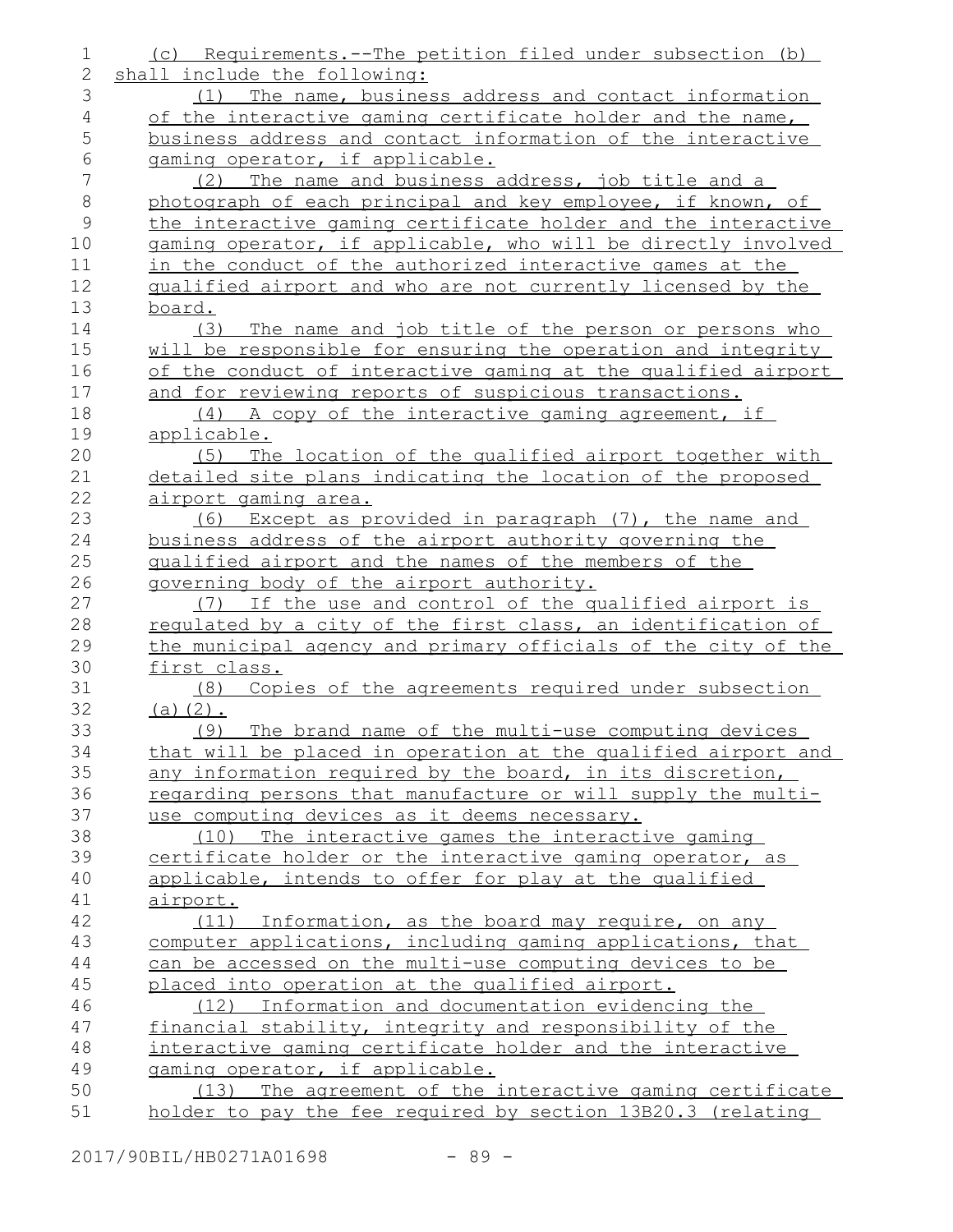| 1              | to fee).                                                                                     |
|----------------|----------------------------------------------------------------------------------------------|
| $\overline{2}$ | (14) Any other information required by the board.                                            |
| 3              | (d) Confidentiality.--Information submitted to the board                                     |
| 4              | under subsection (c) may be considered confidential by the board                             |
| 5              | if the information would be confidential under section 1206(f)                               |
| 6              | (relating to board minutes and records).                                                     |
| 7              | (e) Approval.--The board shall approve the petition                                          |
| 8              | submitted under subsection (b) upon review and approval of the                               |
| $\mathsf 9$    | information submitted under subsection (c) and a determination                               |
| 10             | by the board by clear and convincing evidence that:                                          |
| 11             | The interactive gaming certificate holder and the<br>(1)                                     |
| 12             | interactive gaming operator, if applicable, have paid all                                    |
| 13             | required fees and taxes payable under provisions of this part                                |
| 14             | other than this subchapter to the date of submission of the                                  |
| 15             |                                                                                              |
| 16             | petition.                                                                                    |
| 17             | (2) The interactive gaming certificate holder, or the                                        |
|                | interactive gaming operator, as the case may be, possesses                                   |
| 18             | the necessary funds or has secured adequate financing to                                     |
| 19             | commence the conduct of interactive gaming at the qualified                                  |
| 20             | airport.                                                                                     |
| 21<br>22       | (3) The proposed internal and external security and                                          |
| 23             | surveillance measures at the qualified airport and within the                                |
| 24             | airport gaming area are adequate.<br>(4) Interactive gaming at the qualified airport will be |
| 25             | conducted and operated in accordance with this part and                                      |
| 26             | requlations of the board.                                                                    |
| 27             | § 13B20.1. (Reserved).                                                                       |
| 28             | § 13B20.2. (Reserved).                                                                       |
| 29             | § 13B20.3. Fee.                                                                              |
| 30             | (a) Required fee.--                                                                          |
| 31             | (1) An interactive gaming certificate holder shall pay a                                     |
| 32             | one-time, nonrefundable fee upon the authorization to conduct                                |
| 33             | interactive gaming at a qualified airport through the use of                                 |
| 34             | multi-use computing devices in accordance with this                                          |
| 35             | subchapter.                                                                                  |
| 36             | The amount of the fee shall be as follows:<br>(2)                                            |
| 37             | (i) If the airport is an international airport                                               |
| 38             | located partially in a county of the first class and                                         |
| 39             | partially in a county contiguous to a county of the first                                    |
| 40             | class, the amount of the fee shall be \$5,000,000.                                           |
| 41             | (ii) If the airport is an international airport                                              |
| 42             | located in a county of the second class, the amount of                                       |
| 43             | the fee shall be \$2,500,000.                                                                |
| 44             | (iii) If the airport is an international airport                                             |
| 45             | located in a county other than a county of the first or                                      |
| 46             | second class, the amount of the fee shall be \$1,000,000.                                    |
| 47             | (iv) If the airport is a qualified airport that has                                          |
| 48             | not been designated an international airport, the amount                                     |
| 49             | of the fee shall be \$250,000.                                                               |
| 50             | (b) Deposit of fees.--Notwithstanding section 1208 (relating                                 |
| 51             | to collection of fees and fines), all fees or penalties received                             |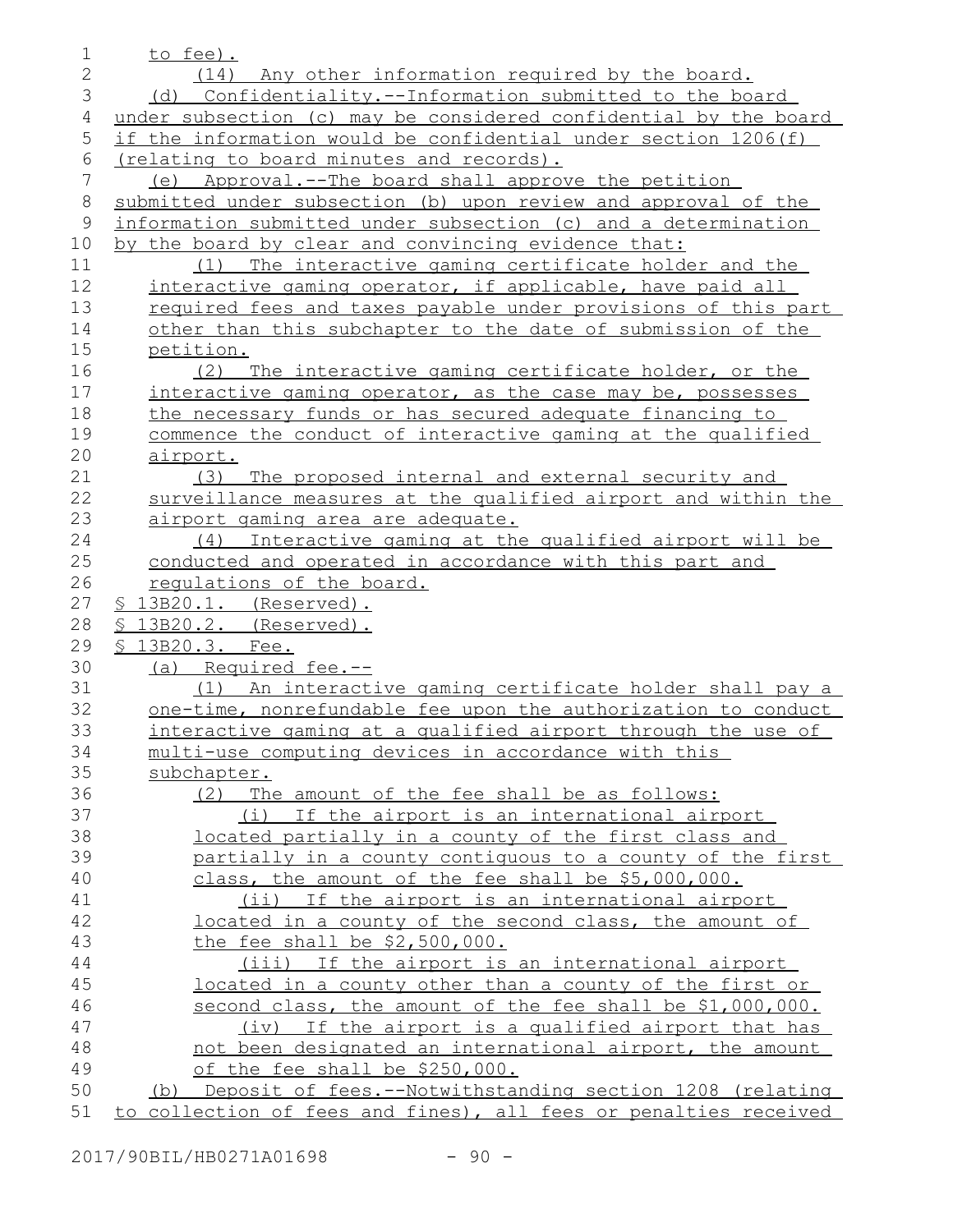| 1             | by the board under this subchapter shall be deposited in the                                                                 |
|---------------|------------------------------------------------------------------------------------------------------------------------------|
| 2             | General Fund.                                                                                                                |
| 3             | § 13B20.4. Multi-use gaming device tax.                                                                                      |
| 4             | (a) Imposition.--                                                                                                            |
| 5             | (1) Each interactive gaming certificate holder                                                                               |
| 6             | authorized to conduct interactive gaming at a qualified                                                                      |
| 7             | airport in accordance with the provisions of this subchapter                                                                 |
| $\,8\,$       | shall report to the department and pay from its daily gross                                                                  |
| $\mathcal{G}$ | interactive gaming revenue generated from the conduct of                                                                     |
| 10            | interactive gaming through multi-use computing devices at the                                                                |
| 11            | qualified airport, on a form and in the manner prescribed by                                                                 |
| 12            | the department, a tax of 16% of its daily gross interactive                                                                  |
| 13            | gaming revenue generated from multi-use computing devices at                                                                 |
| 14            | the qualified airport.                                                                                                       |
| 15            | (2) The tax imposed under subsection (a) shall be                                                                            |
| 16            | payable to the department on a daily basis and shall be based                                                                |
| 17            | upon the gross interactive gaming revenue generated from                                                                     |
| 18            | multi-use computing devices at the qualified airport derived                                                                 |
| 19            | during the previous day.                                                                                                     |
| 20            | (3) All funds owed to the Commonwealth under this                                                                            |
| 21            | section shall be held in trust for the Commonwealth by the                                                                   |
| 22            | interactive gaming certificate holder until the funds are                                                                    |
| 23            | paid to the department. An interactive gaming certificate                                                                    |
| 24            | holder shall establish a separate bank account into which                                                                    |
| 25            | gross interactive gaming revenue from multi-use computing                                                                    |
| 26            | devices at a qualified airport shall be deposited and                                                                        |
| 27            | maintained until such time as the funds are paid to the                                                                      |
| 28            | department under this section.                                                                                               |
| 29            | The department shall transfer the funds collected<br>(4)                                                                     |
| 30            | under this section to the General Fund.                                                                                      |
| 31            | § 13B20.5. Local share assessment.                                                                                           |
| 32            | (a) Required payment.--In addition to the tax imposed under                                                                  |
| 33            | section 13B20.4 (relating to multi-use gaming device tax), each                                                              |
| 34            | interactive gaming certificate holder authorized to conduct                                                                  |
| 35            | interactive gaming at a qualified airport shall pay, on a form                                                               |
| 36<br>37      | and in a manner prescribed by the department, a local share<br>assessment equal to 20% of the interactive gaming certificate |
| 38            | holder's daily gross interactive gaming revenue from multi-use                                                               |
| 39            | devices at the qualified airport. The funds shall be payable to                                                              |
| 40            | the department on a weekly basis and shall be based upon the                                                                 |
| 41            | revenue generated during the previous week. The funds shall be                                                               |
| 42            | paid into a restricted receipts account established by the                                                                   |
| 43            | department in the fund. All funds owed to the Commonwealth under                                                             |
| 44            | this section shall be held in trust by the interactive gaming                                                                |
| 45            | certificate holder until the funds are paid to the department.                                                               |
| 46            | Funds in the account are hereby appropriated to the department                                                               |
| 47            | on a continuing basis for the purposes set forth in this                                                                     |
| 48            | section.                                                                                                                     |
| 49            | (b) Distributions to qualified airports.--                                                                                   |
| 50            | (1) Except as provided in paragraph (2), the department                                                                      |
| 51            | shall make quarterly distributions from the local share                                                                      |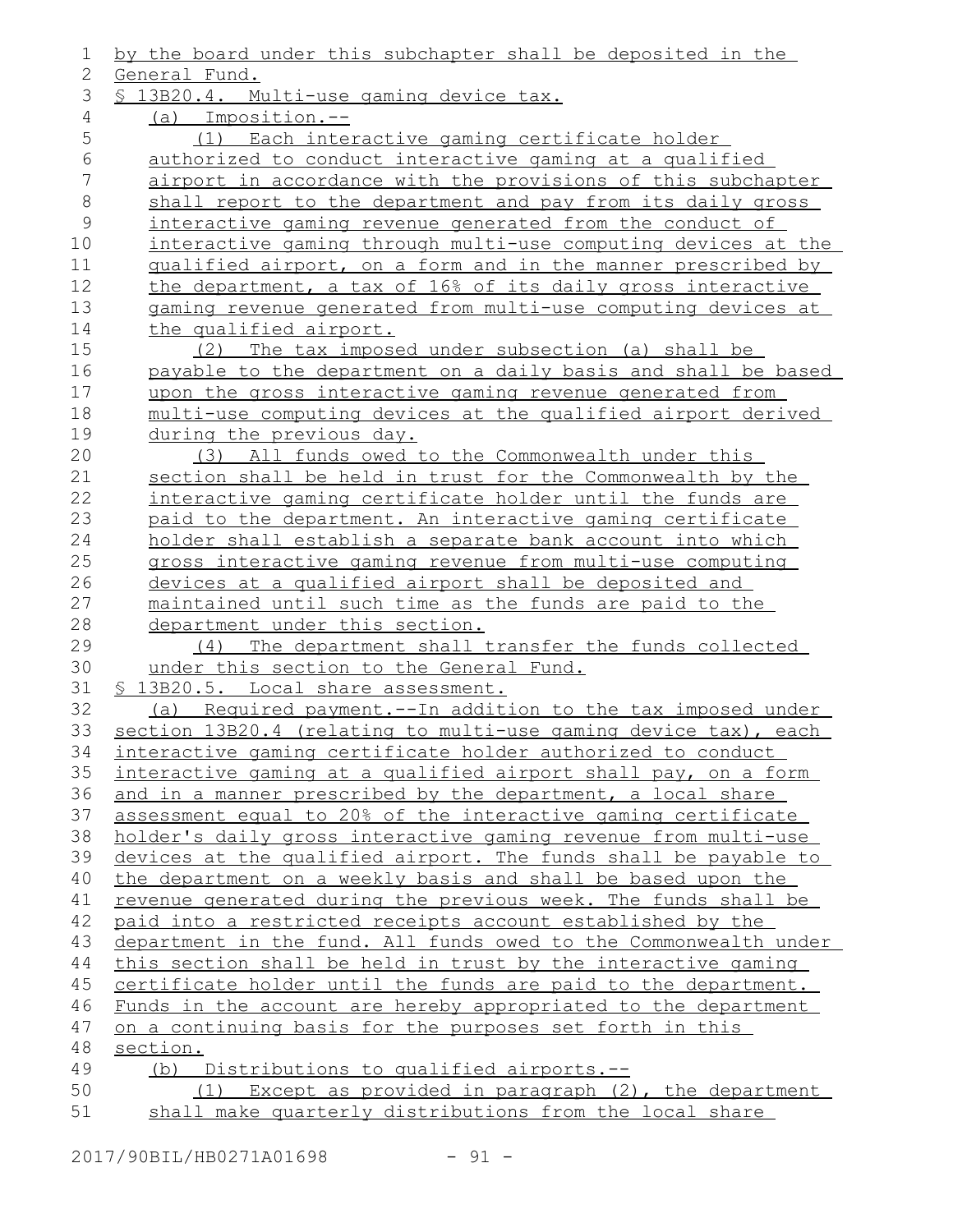| $\mathbf 1$         | assessments deposited into the restricted receipts account                                                        |
|---------------------|-------------------------------------------------------------------------------------------------------------------|
| $\overline{2}$<br>3 | under subsection (a) to each airport authority regulating the                                                     |
| $\overline{4}$      | use and control of a qualified airport where interactive<br>gaming is conducted under this subchapter. The amount |
| 5                   | distributed to an airport authority under this subsection                                                         |
| 6                   | shall be equal to the funds deposited into the restricted                                                         |
| 7                   | receipts account by the interactive gaming certificate holder                                                     |
| $\,8\,$             | authorized to conduct interactive gaming at the qualified                                                         |
| $\mathcal{G}$       | airport regulated by the airport authority.                                                                       |
| 10                  | (2)<br>(Reserved).                                                                                                |
| 11                  | \$ 13B20.6. Requlations.                                                                                          |
| 12                  | The board shall promulgate regulations related to the                                                             |
| 13                  | operation of authorized interactive games through the use of                                                      |
| 14                  | multi-use computing devices at qualified airports, including,                                                     |
| 15                  | but not limited to:                                                                                               |
| 16                  | (1) Procedures for the creation of temporary or                                                                   |
| 17                  | provisional interactive gaming accounts that take into                                                            |
| 18                  | consideration the nature of interactive gaming through multi-                                                     |
| 19                  | use computing devices at qualified airports.                                                                      |
| 20                  | (2) Procedures to govern credits, debits, deposits and                                                            |
| 21                  | payments to interactive gaming accounts.                                                                          |
| 22                  | (3) In consultation with the department, procedures to                                                            |
| 23                  | govern financial transactions between an interactive gaming                                                       |
| 24                  | certificate holder, an interactive gaming operator or other                                                       |
| 25                  | persons that relates to the reporting of gross interactive                                                        |
| 26                  | gaming revenue generated through the use of multi-use                                                             |
| 27                  | computing devices at qualified airports.                                                                          |
| 28                  | § 13B20.7. Construction.                                                                                          |
| 29                  | Nothing in this subchapter shall be construed to:                                                                 |
| 30                  | (1) Create a separate license governing the use of                                                                |
| 31                  | multi-use computing devices for the conduct of interactive                                                        |
| 32                  | games at eligible airports by interactive gaming certificate                                                      |
| 33                  | holders within this Commonwealth.                                                                                 |
| 34                  | (2) Limit the board's authority to determine the                                                                  |
| 35                  | suitability of any person who may be directly or indirectly                                                       |
| 36                  | involved in or associated with the operation of interactive                                                       |
| 37<br>38            | gaming at a qualified airport or to ensure the integrity of                                                       |
| 39                  | interactive gaming and protect the public interest.<br>SUBCHAPTER C                                               |
| 40                  | CONDUCT OF INTERACTIVE GAMING                                                                                     |
| 41                  | Sec.                                                                                                              |
| 42                  | 13B21. Situs of interactive gaming operations.                                                                    |
| 43                  | 13B22. Establishment of interactive gaming accounts.                                                              |
| 44                  | 13B23. Interactive gaming account credits, debits, deposits and                                                   |
| 45                  | payments.                                                                                                         |
| 46                  | 13B24.<br>Acceptance of wagers.                                                                                   |
| 47                  | Dormant interactive gaming accounts.<br>13B25.                                                                    |
| 48                  | 13B26. Log-in procedure required.                                                                                 |
| 49                  | 13B27. Information provided at login.                                                                             |
| 50                  | 13B28. Prohibitions.                                                                                              |
| 51                  | Commencement of interactive gaming operations.<br>13B29.                                                          |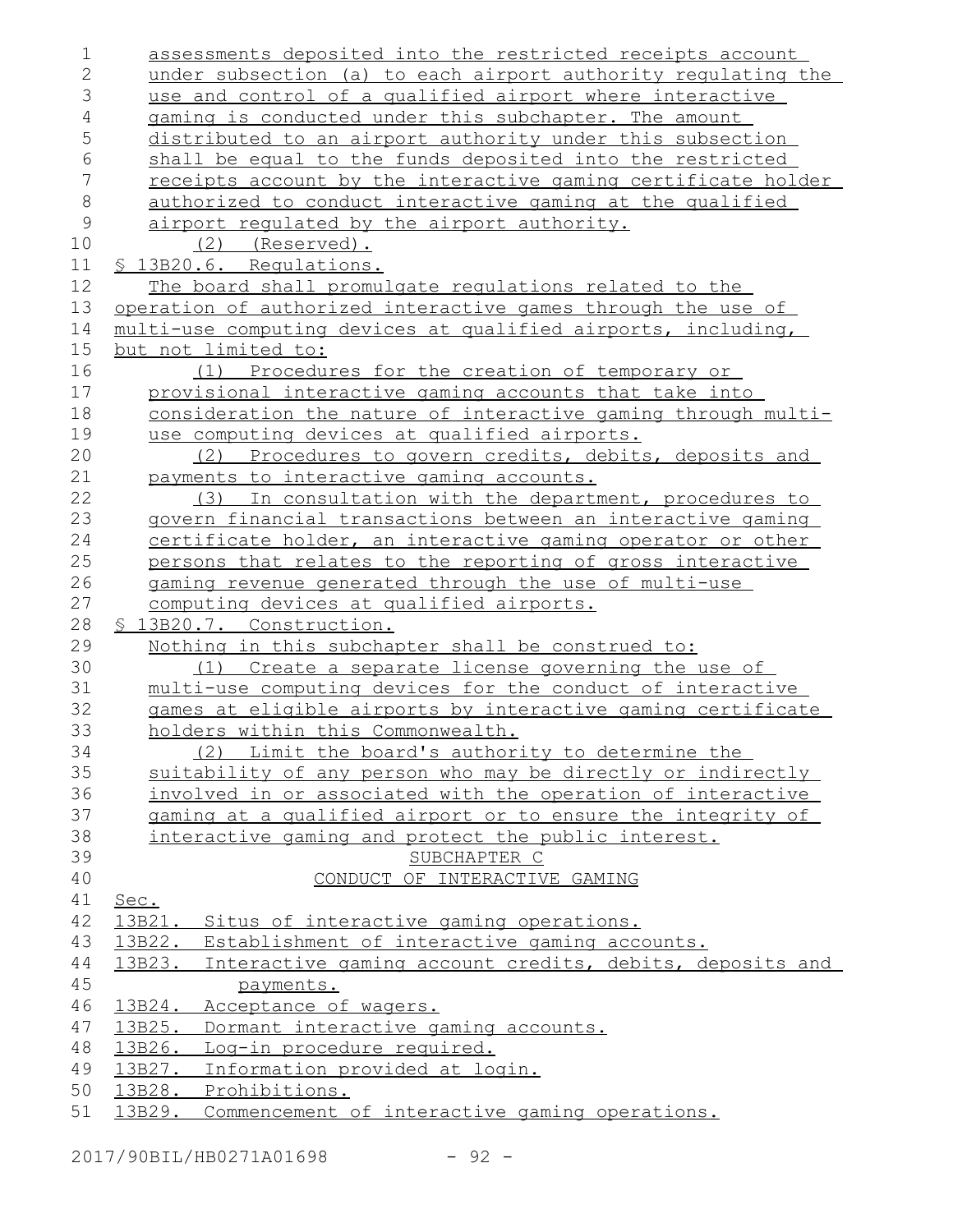| 1       | \$ 13B21. Situs of interactive gaming operations.                    |
|---------|----------------------------------------------------------------------|
| 2       | Except as provided in Subchapter G (relating to miscellaneous        |
| 3       | provisions), all wagers made through interactive gaming shall be     |
| 4       | deemed to be initiated, received or otherwise made within the        |
| 5       | geographic boundaries of this Commonwealth. The intermediate         |
| 6       | routing of electronic data associated or in connection with          |
| 7       | interactive gaming shall not determine the location or locations     |
| $\,8\,$ | in which a bet or wager is initiated, received or otherwise          |
| 9       | made.                                                                |
| 10      | \$ 13B22. Establishment of interactive gaming accounts.              |
| 11      | (a) Registration restrictions.--Only a registered player who         |
| 12      | has first established an interactive gaming account shall be         |
| 13      | permitted to play an authorized interactive game or place a          |
| 14      | wager associated with an authorized interactive game. The            |
| 15      | interactive gaming account shall be in the name of a registered      |
| 16      | player and may not be in the name of any beneficiary, custodian,     |
| 17      | joint trust, corporation, partnership or other organization or       |
| 18      | entity. An eligible passenger is not required to comply with         |
| 19      | this section in order to play or place a wager associated with       |
| 20      | an interactive game through the use of a multi-use computing         |
| 21      | device at a qualified airport.                                       |
| 22      | (b) Establishment of interactive gaming accounts.--                  |
| 23      | (1) An interactive gaming account may be established in              |
| 24      | person, provided that the board shall, through requlations,          |
| 25      | provide procedures for the establishment of interactive              |
| 26      | gaming accounts over the Internet through the interactive            |
| 27      | gaming certificate holder's interactive gaming skin or               |
| 28      | Internet website. Each interactive gaming account shall              |
| 29      | comply with the internal controls of the interactive gaming          |
| 30      | certificate holder that, at a minimum, require the following:        |
| 31      | (i) The filing and execution of an interactive                       |
| 32      | gaming account application, the form of which has been               |
| 33      | preapproved by the board.                                            |
| 34      | (ii) Proof of age, identity and physical address of                  |
| 35      | the principal residence of the prospective interactive               |
| 36      | gaming account holder in a method approved by the board              |
| 37      | through regulation.                                                  |
| 38      | (iii) Electronic mail address and other contact                      |
| 39      | information of the prospective account holder, as the                |
| 40      | board or interactive gaming certificate holder may                   |
| 41      | require.                                                             |
| 42      | (iv) Password or other secured identification                        |
| 43      | provided by the interactive gaming certificate holder to             |
| 44      | access the interactive gaming account or some other                  |
| 45      | mechanism approved by the board to authenticate the                  |
| 46      | registered player as the holder to the interactive gaming            |
| 47      | account.                                                             |
| 48      | An acknowledgment under penalty of perjury that<br>$(\triangledown)$ |
| 49      | false or misleading statements made in regard to an                  |
| 50      | application for an interactive gaming account may subject            |
| 51      | the applicant to civil and criminal penalties.                       |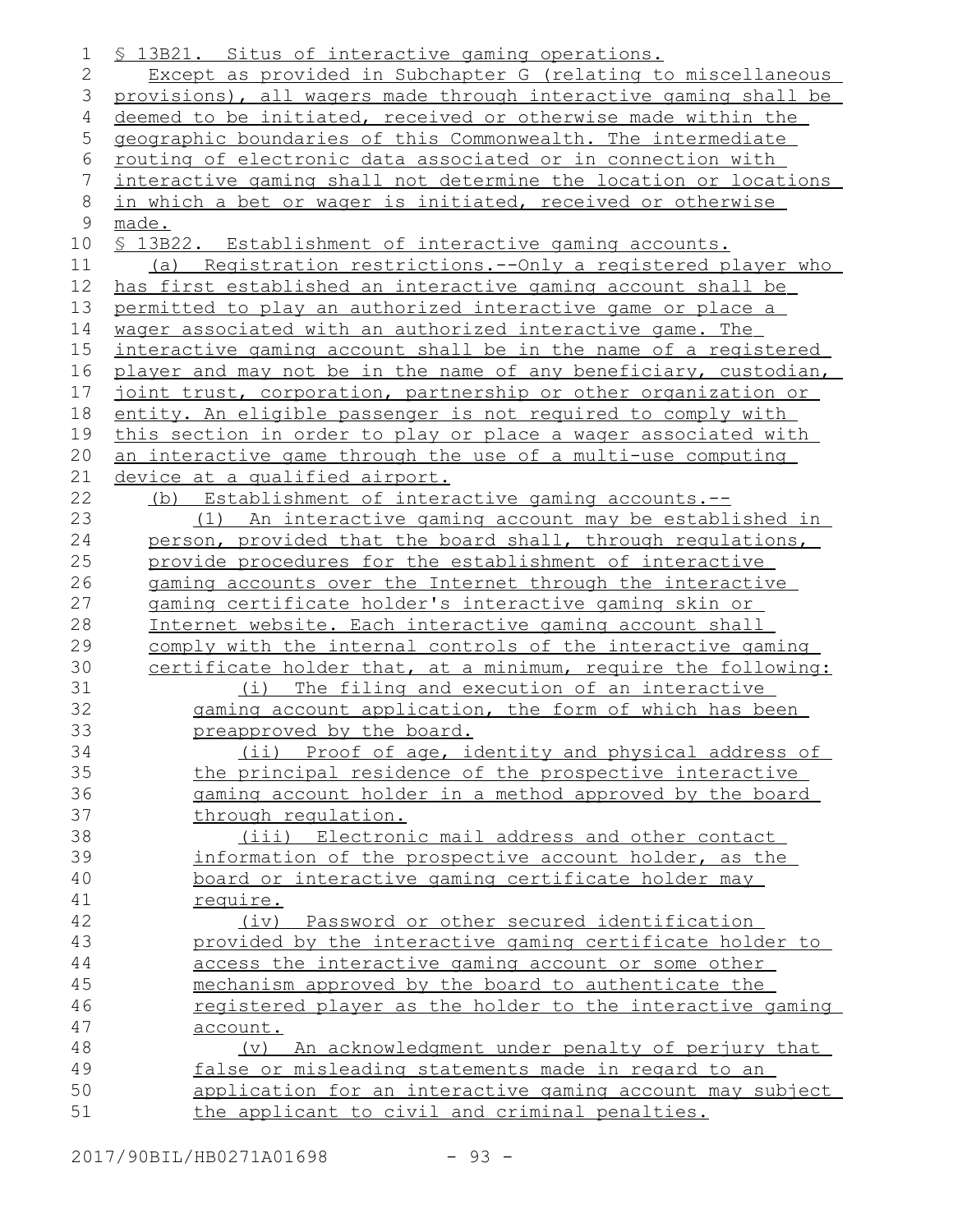| 1              | (2) The interactive gaming certificate holder may accept                                                                        |
|----------------|---------------------------------------------------------------------------------------------------------------------------------|
| $\overline{2}$ | or reject an application after receipt and review of the                                                                        |
| 3              | application and verification of age, identity and physical                                                                      |
| 4              | address for compliance with the provisions of this chapter.                                                                     |
| 5              | The interactive gaming certificate holder shall have the                                                                        |
| 6              | right, at any time with or without cause, to suspend or close                                                                   |
| 7              | any interactive gaming account at its sole discretion.                                                                          |
| $\,8\,$        | (3) The address provided by the applicant in the                                                                                |
| $\mathsf 9$    | application for an interactive gaming account shall be deemed                                                                   |
| 10             | the address of record for the purposes of mailing checks,                                                                       |
| 11             | account withdrawals, notices and other materials to the                                                                         |
| 12             | prospective interactive gaming account holder.                                                                                  |
| 13             | An interactive gaming account shall be a noninterest<br>(4)                                                                     |
| 14             | bearing account and shall not be assignable or otherwise                                                                        |
| 15             | transferable.                                                                                                                   |
| 16             | (c) Password required.--As part of the application process,                                                                     |
| 17             | the interactive gaming certificate holder shall provide the                                                                     |
| 18             | prospective interactive gaming account holder with a password to                                                                |
| 19             | access the interactive gaming account or shall establish some                                                                   |
| 20             | other method approved by the board to authenticate the                                                                          |
| 21             | registered player as the holder of the interactive gaming                                                                       |
| 22             | account and allow the registered player access to the                                                                           |
| 23             | interactive gaming account.                                                                                                     |
| 24             | (d) Grounds for rejection.--Any individual who provides                                                                         |
| 25             | false or misleading information in the application for an                                                                       |
| 26             | interactive gaming account may be subject to rejection of the                                                                   |
| 27             | application or cancellation of the account by the interactive                                                                   |
| 28             | gaming certificate holder.                                                                                                      |
| 29             | Suspension of interactive gaming account.--The<br>(e)                                                                           |
| 30             | interactive gaming certificate holder shall have the right to                                                                   |
| 31             | suspend or close any interactive gaming account or declare all                                                                  |
|                |                                                                                                                                 |
| 32             | or any part of an interactive gaming account closed for wagering                                                                |
| 33             | at its discretion.                                                                                                              |
| 34             | (f) Persons prohibited from establishing or maintaining an                                                                      |
| 35             | interactive gaming account.--The following persons shall not be                                                                 |
| 36             | entitled to establish or maintain an interactive gaming account:                                                                |
| 37             | (1) A person under 21 years of age.                                                                                             |
| 38             | (2) A person on the list of persons who are or will be                                                                          |
| 39             | excluded or ejected from or denied access to any licensed                                                                       |
| 40             | facility under section 1514 (relating to regulation requiring                                                                   |
| 41             | exclusion, ejection or denial of access of certain persons),                                                                    |
| 42             | 1515 (relating to repeat offenders excludable from licensed                                                                     |
| 43             | gaming facility) or 1516 (relating to list of persons self                                                                      |
| 44             | excluded from gaming activities).                                                                                               |
| 45             | (3) A gaming employee, key employee or principal                                                                                |
| 46             | employee of a slot machine licensee and any employee or key                                                                     |
| 47             | employee of an interactive gaming operator.                                                                                     |
| 48             | \$ 13B23. Interactive gaming account credits, debits, deposits                                                                  |
| 49             | and payments.                                                                                                                   |
| 50<br>51       | (a) Duty of board.--The board shall, by requlation, develop<br>procedures to govern credits, debits and deposits to interactive |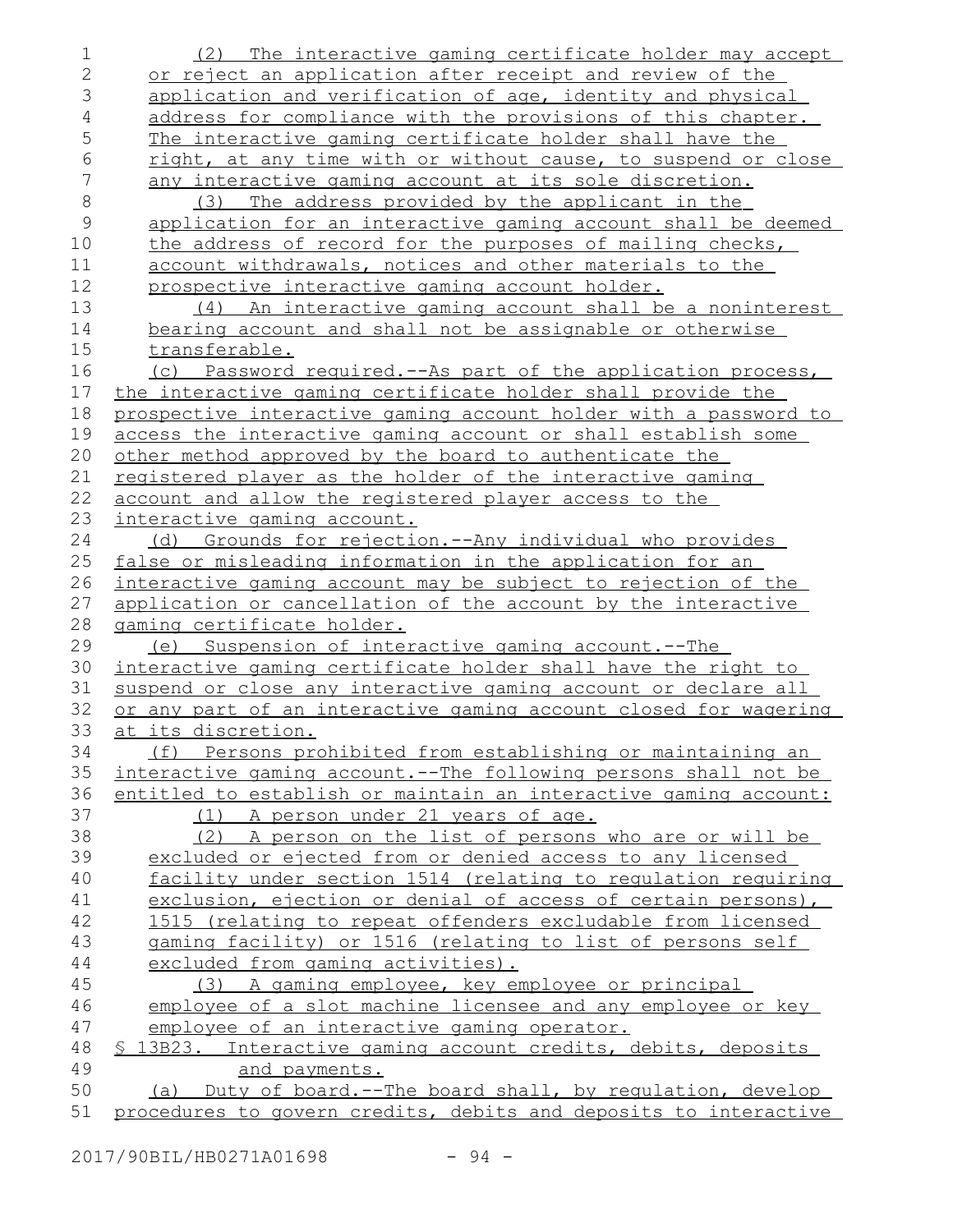| 1              | gaming accounts. Notwithstanding any provision of this part to  |
|----------------|-----------------------------------------------------------------|
| $\mathbf{2}$   | the contrary, all credits, debits and deposits to interactive   |
| 3              | gaming accounts shall be made in accordance with requlations    |
| 4              | promulgated by the board, in consultation with the department,  |
| 5              | and all payments of winnings shall be made in accordance with   |
| 6              | the rules of each authorized interactive game.                  |
| $\overline{7}$ | Rights of interactive gaming certificate holder.--An<br>(b)     |
| $\,8\,$        | interactive gaming certificate holder shall have the right to:  |
| $\mathsf 9$    | (1) Credit an interactive gaming account as part of a           |
| 10             | promotion.                                                      |
| 11             | (2) Refuse all or part of any wager or deposit to the           |
| 12             | interactive gaming account of a registered player.              |
| 13             | § 13B24. Acceptance of wagers.                                  |
| 14             | Acceptance.--An interactive gaming certificate holder<br>(a)    |
| 15             | may accept wagers only as follows:                              |
| 16             | (1) The wager shall be placed directly with the                 |
| 17             | interactive gaming certificate holder by the registered         |
| 18             | player, after the interactive gaming certificate holder has     |
| 19             | verified the identity of the individual seeking to place the    |
| 20             | waqer.                                                          |
| 21             | (2) The registered player provides the interactive              |
| 22             | gaming certificate holder with the correct password or other    |
| 23             | authentication information for access to the interactive        |
| 24             | gaming account.                                                 |
| 25             | (b) Nonacceptance.--An interactive gaming certificate holder    |
| 26             | may not accept a wager in an amount in excess of funds on       |
| 27             | deposit in the interactive gaming account of the registered     |
| 28             | player placing the wager. Funds on deposit include amounts      |
| 29             | credited to a registered player's interactive gaming account in |
| 30             | accordance with regulations of the board and any funds in the   |
| 31             | account at the time the wager is placed.                        |
| 32             | § 13B25. Dormant interactive gaming accounts.                   |
| 33             | Before closing a dormant interactive gaming account, the        |
| 34             | interactive gaming certificate holder shall attempt to contact  |
| 35             | the interactive gaming account holder by mail and phone or e-   |
| 36             | mail to inform the account holder that the interactive gaming   |
| 37             | account is inactive and may be subject to termination. The time |
| 38             | and manner of terminating a dormant interactive gaming account  |
| 39             | shall be prescribed by regulation of the board.                 |
| 40             | § 13B26. Log-in procedure required.                             |
| 41             | Each interactive gaming certificate holder shall establish a    |
| 42             | log-in procedure for a registered player to access interactive  |
| 43             | gaming. The log-in procedure shall include the provision of the |
| 44             | appropriate authentication information by the registered player |
| 45             | for access to the registered player's interactive gaming        |
| 46             | account. The interactive gaming certificate holder shall not    |
| 47             | allow a registered player to log in and access an interactive   |
| 48             | gaming account unless the correct password or other             |
| 49             | authentication information is provided.                         |
| 50             | <u>S 13B27. Information provided at login.</u>                  |
| 51             | The interactive gaming certificate holder shall configure its   |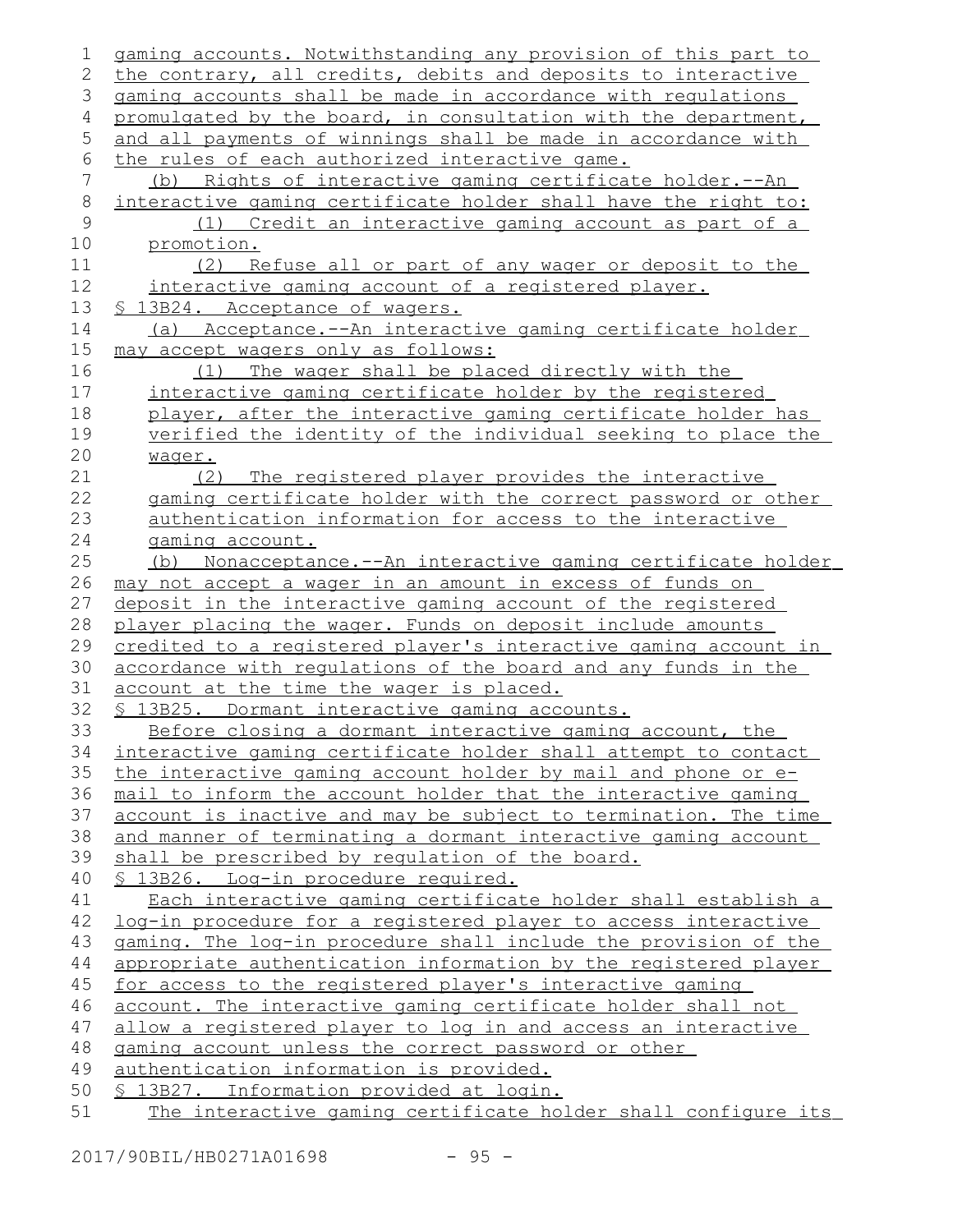| 1           | interactive gaming skin to include a link that, upon login, will                                        |
|-------------|---------------------------------------------------------------------------------------------------------|
| 2           | allow a registered player to access all of the following                                                |
| 3           | information:                                                                                            |
| 4           | (1) The current amount of funds in the registered                                                       |
| 5           | player's interactive gaming account.                                                                    |
| $\sqrt{6}$  | The wins and losses since the registered player's<br>(2)                                                |
| 7           | interactive gaming account was established.                                                             |
| $\,8\,$     | The wins and losses at the beginning of the current<br>(3)                                              |
| $\mathsf 9$ | gaming session and the wins and losses at the end of the                                                |
| 10          | current gaming session.                                                                                 |
| 11          | (4) The complete text in searchable format of the rules                                                 |
| 12          | of each authorized interactive game offered by the                                                      |
| 13          | interactive gaming certificate holder and any other                                                     |
| 14          | information as the board may require.                                                                   |
| 15          | § 13B28. Prohibitions.                                                                                  |
| 16          | Except as provided in this part, no interactive gaming                                                  |
| 17          | certificate holder or any person licensed under this part to                                            |
| 18          | operate interactive gaming or an interactive gaming system and                                          |
| 19          | no person acting on behalf of, or under any arrangement with, an                                        |
| 20          | interactive gaming certificate holder or other person licensed                                          |
| 21          | under this part shall:                                                                                  |
| 22          | (1) Make any loan to any person for the purpose of                                                      |
| 23          | crediting an interactive gaming account.                                                                |
| 24          | (2) Release or discharge any debt, either in whole or in                                                |
| 25          | part, or make any loan which represents any losses incurred                                             |
| 26          | by any registered player while playing an authorized                                                    |
| 27          | interactive game without maintaining a written record thereof                                           |
| 28          | in accordance with requlations of the board.                                                            |
| 29          | \$ 13B29. Commencement of interactive gaming operations.                                                |
| 30          | An interactive gaming certificate holder may not operate or                                             |
| 31          | offer interactive games for play on its interactive gaming skin                                         |
| 32<br>33    | until the board determines that:                                                                        |
| 34          | (1) The interactive gaming certificate holder is in                                                     |
| 35          | compliance with the requirements of this chapter.                                                       |
| 36          | (2) The interactive gaming certificate holder's<br>internal, administrative and accounting controls are |
| 37          | sufficient to meet the requirements of section 13B32                                                    |
| 38          | (relating to internal, administrative and accounting                                                    |
| 39          | controls) and have been implemented.                                                                    |
| 40          | (3) The interactive gaming certificate holder's                                                         |
| 41          | interactive gaming employees, where applicable, are licensed,                                           |
| 42          | permitted, registered, certified or otherwise authorized by                                             |
| 43          | the board to perform their respective duties.                                                           |
| 44          | The employees of the interactive gaming operator, if<br>(4)                                             |
| 45          | any, that is conducting interactive gaming on behalf of the                                             |
| 46          | interactive gaming certificate holder are, where applicable,                                            |
| 47          | licensed, permitted or otherwise authorized by the board to                                             |
| 48          | perform their duties.                                                                                   |
| 49          | (5) The interactive gaming certificate holder is                                                        |
| 50          | prepared in all respects to offer interactive gaming to the                                             |
| 51          | public over its interactive gaming skin.                                                                |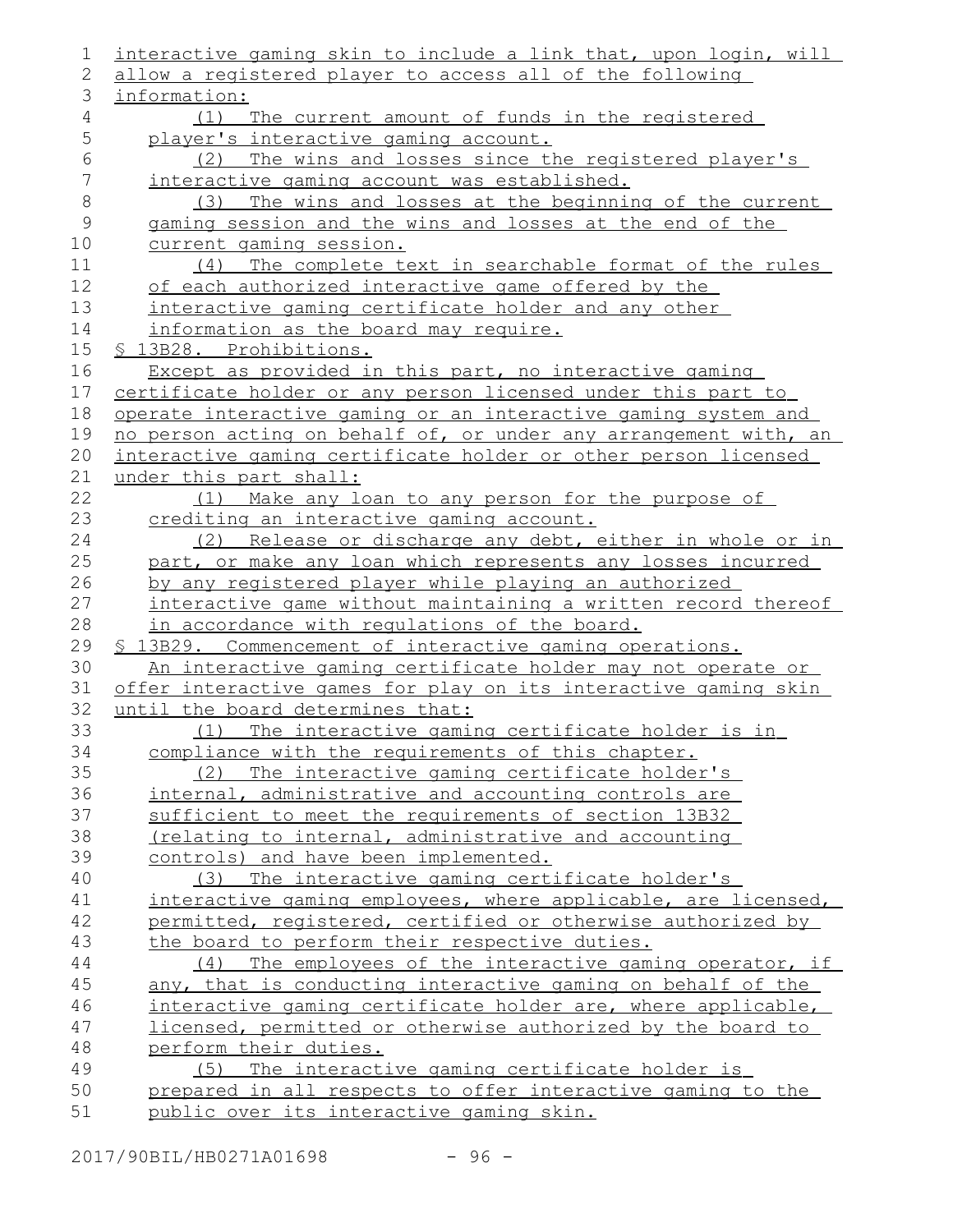| 1              | The interactive gaming certificate holder has<br>(6)                                                                |
|----------------|---------------------------------------------------------------------------------------------------------------------|
| $\overline{2}$ | implemented necessary security arrangements and surveillance                                                        |
| 3              | systems for the operation of interactive gaming.                                                                    |
| $\sqrt{4}$     | The interactive gaming certificate holder is in<br>(7)                                                              |
| 5              | compliance with or will comply with section 13B31 (relating                                                         |
| 6              | to responsibilities of interactive gaming certificate                                                               |
| $\overline{7}$ | holder).                                                                                                            |
| 8              | The board has approved the interactive gaming<br>(8)                                                                |
| $\mathsf 9$    | agreement between the interactive gaming certificate holder                                                         |
| 10             | and the interactive gaming operator, if applicable.                                                                 |
| 11             | SUBCHAPTER D                                                                                                        |
| 12             | FACILITIES AND EQUIPMENT                                                                                            |
| 13             | Sec.                                                                                                                |
| 14             | 13B31. Responsibilities of interactive gaming certificate                                                           |
| 15             | holder.                                                                                                             |
| 16             | 13B32. Internal, administrative and accounting controls.                                                            |
| 17             | Responsibilities of interactive gaming certificate<br><u>\$13B31.</u>                                               |
| 18             | holder.                                                                                                             |
| 19             | <u>Facilities and equipment.--All facilities and</u><br>(a)                                                         |
| 20             | interactive gaming devices and associated equipment shall:                                                          |
| 21             | Be arranged in a manner promoting appropriate<br>(1)                                                                |
| 22             | security for interactive gaming.                                                                                    |
| 23<br>24       | Include a closed-circuit video monitoring system<br>(2)                                                             |
| 25             | according to rules or specifications approved by the board,<br>with board absolute access to the interactive gaming |
| 26             | certificate holder's interactive gaming skin, Internet                                                              |
| 27             | website and platform, signal or transmission used in                                                                |
| 28             | connection with interactive gaming.                                                                                 |
| 29             | Not be designed in any way that might interfere with<br>(3)                                                         |
| 30             | or impede the board in its regulation of interactive gaming.                                                        |
| 31             | (4)<br>Comply in all respects with regulations of the                                                               |
| 32             | board.                                                                                                              |
| 33             | (b) Location of equipment and interactive gaming restricted                                                         |
| 34             | areas.--                                                                                                            |
| 35             | (1) All interactive gaming devices and associated                                                                   |
| 36             | equipment used by an interactive gaming certificate holder or                                                       |
| 37             | an interactive gaming licensee to conduct interactive gaming                                                        |
| 38             | may be located, with the prior approval of the board, in an                                                         |
| 39             | interactive gaming restricted area on the premises of the                                                           |
| 40             | licensed facility, in an interactive gaming restricted area                                                         |
| 41             | within the geographic limits of the county in this                                                                  |
| 42             | Commonwealth where the licensed facility is situated or in                                                          |
| 43             | any other area approved by the board.                                                                               |
| 44             | (2) All wagers associated with interactive gaming shall                                                             |
| 45             | be deemed to be placed, initiated and received when received                                                        |
| 46             | by the interactive gaming certificate holder.                                                                       |
| 47             | \$ 13B32. Internal, administrative and accounting controls.                                                         |
| 48             | (a) Submissions to board.--Notwithstanding any provision of                                                         |
| 49             | this part, each slot machine licensee who holds or has applied                                                      |
| 50             | for an interactive gaming certificate in accordance with this                                                       |
| 51             | chapter shall submit a description of its system of internal                                                        |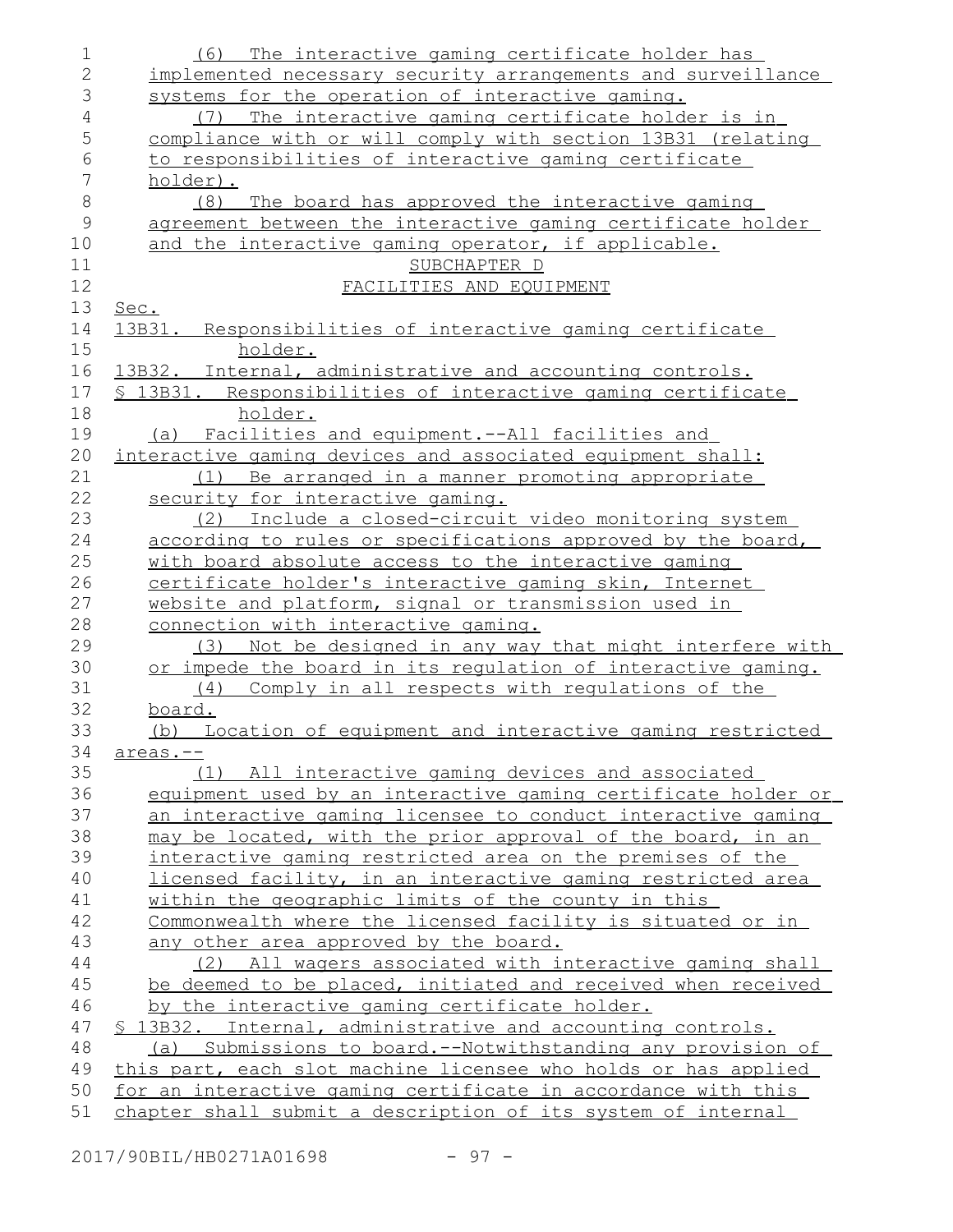| 1           | procedures and administrative and accounting controls for         |
|-------------|-------------------------------------------------------------------|
| 2           | interactive gaming to the board, including provisions that        |
| 3           | provide for real-time monitoring, recordation or storage of all   |
| 4           | interactive games and a description of any changes to its         |
| 5           | procedures and controls. The submission shall be made at least    |
| 6           | 90 days before interactive gaming is to commence or at least 90   |
| 7           | days before any change in those procedures or controls is to      |
| 8           | take effect, unless otherwise directed by the board.              |
| $\mathsf 9$ | (b) Filing.--Notwithstanding subsection (a), the procedures       |
| 10          | and controls may be implemented by an interactive gaming          |
| 11          | certificate holder upon the filing of the procedures and          |
| 12          | controls with the board. Each procedure or control submission     |
| 13          | shall contain both narrative and diagrammatic representations of  |
| 14          | the system to be utilized and shall include but need not be       |
| 15          | limited to:                                                       |
| 16          | (1) Accounting controls, including the standardization            |
| 17          | of forms and definition of terms to be utilized in the            |
| 18          | interactive gaming operations.                                    |
| 19          | Procedures, forms and, where appropriate, formulas<br>(2)         |
| 20          | to govern the following:                                          |
| 21          | (i) calculation of hold percentages;                              |
| 22          | <u>(ii) revenue drops;</u>                                        |
| 23          | (iii) expense and overhead schedules;                             |
| 24          | (iv) complimentary services; and                                  |
| 25          | (v) cash-equivalent transactions.                                 |
| 26          | (3) Job descriptions and the system of personnel and              |
| 27          | chain of command, establishing a diversity of responsibility      |
| 28          | among employees engaged in interactive gaming operations,         |
| 29          | including employees of an interactive gaming operator, and        |
| 30          | identifying primary and secondary management and supervisory      |
| 31          | positions for areas of responsibility, salary structure and       |
| 32          | personnel practices.                                              |
| 33          | Procedures for the registration of players and<br>(4)             |
| 34          | establishment of interactive gaming accounts, including a         |
| 35          | procedure for authenticating the age, identity and physical       |
| 36          | address of an applicant for an interactive gaming account and     |
| 37          | whether the applicant is a person prohibited from                 |
| 38          | establishing or maintaining an account under section 13B22        |
| 39          | (relating to establishment of interactive gaming accounts).       |
| 40          | (5) Procedures for terminating a registered player's              |
| 41          | interactive gaming account and the return of any funds            |
| 42          | remaining in the interactive gaming account to the registered     |
| 43          | player.                                                           |
| 44          | (6) Procedures for suspending or terminating a dormant            |
| 45          | interactive gaming account and the return of any funds            |
| 46          | <u>remaining in the dormant interactive gaming account to the</u> |
| 47          | registered player.                                                |
| 48          | (7) Procedures for the logging in and authentication of           |
| 49          | a registered player in order to enable the player to commence     |
| 50          | interactive gaming and the logging off of the registered          |
| 51          | player when the player has completed play, including a            |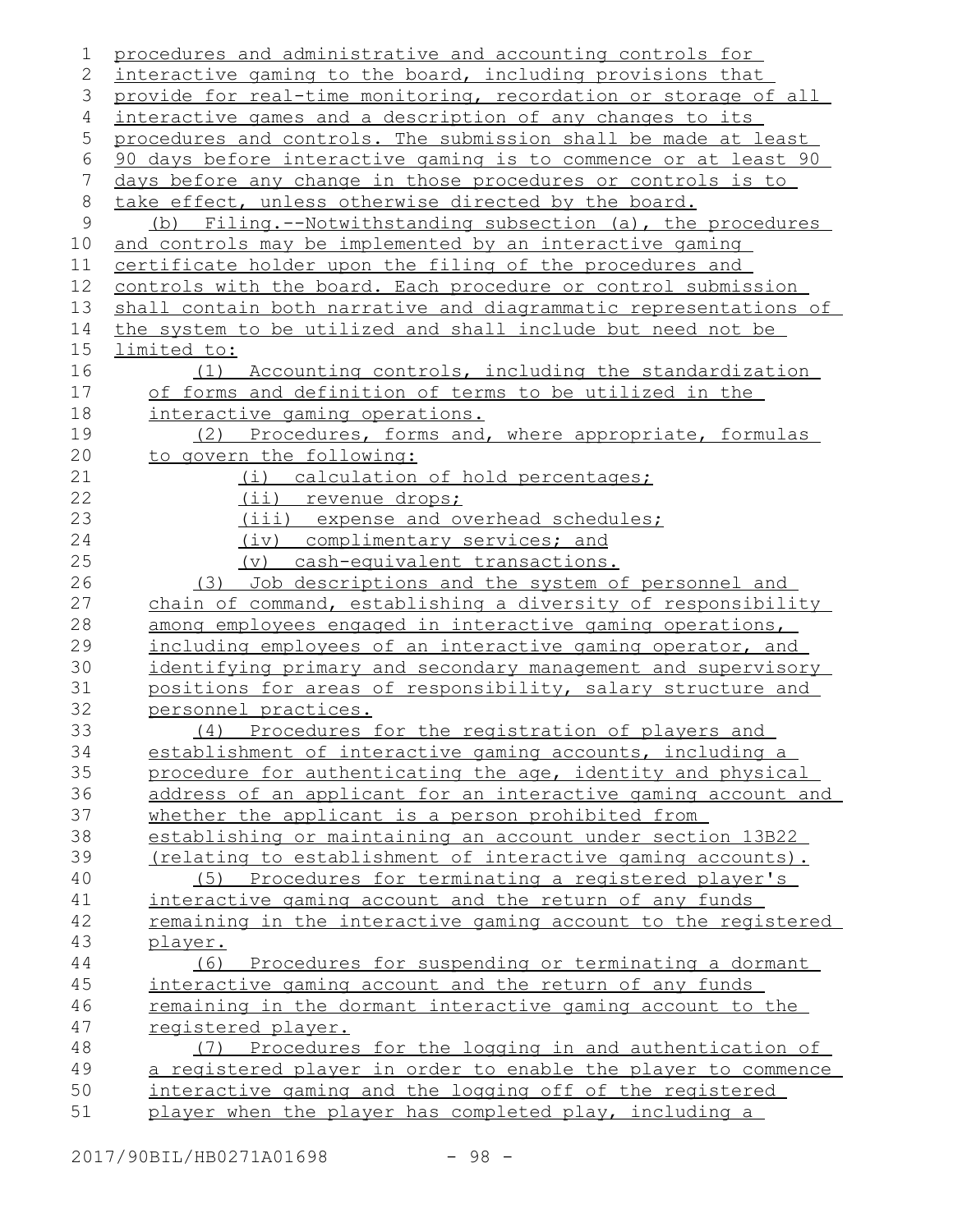| procedure to automatically log a registered player out of the |
|---------------------------------------------------------------|
| player's interactive gaming account after a specified period  |
| of inactivity.                                                |
| (8) Procedures for the crediting and debiting of a            |
| registered player's interactive gaming account.               |
| (9) Procedures for cashing checks, receiving electronic       |
| negotiable instruments and for redeeming chips, tokens or     |
| other cash equivalents.                                       |
| (10) Procedures for withdrawing funds from an                 |
| interactive gaming account by the registered player.          |
| (11) Procedures for the protection of a registered            |
| player's funds, including the segregation of a registered     |
| player's funds from operating funds of the interactive gaming |
| certificate holder.                                           |
| (12) Procedures for recording transactions pertaining to      |
| interactive gaming.                                           |
| (13) Procedures for the security and sharing of personal      |
| identifiable information of a registered player, funds in an  |
| interactive gaming account and other information as required  |
| by the board. The procedures shall include the means by which |
| an interactive gaming certificate holder or interactive       |
| gaming operator will provide notice to a registered player    |
| related to the sharing of personal identifiable information.  |
| For the purpose of this paragraph, "personal identifiable     |
| information" shall mean any data or information that can be   |
| used, on its own or with other data or information, to        |
| identify, contact or otherwise locate a registered player,    |
| including a registered player's name, address, date of birth  |
| and Social Security number.                                   |
| (14) Procedures and security for the calculation and          |
| recordation of revenue.                                       |
| (15) Procedures for the security of interactive gaming        |
| devices and associated equipment.                             |
| (16) Procedures and security standards as to receipt,         |
| handling and storage of interactive gaming devices and        |
| associated equipment.                                         |
| (17) Procedures and security standards to protect the         |
| interactive gaming certificate holder's interactive gaming    |
| skin or Internet website and interactive gaming devices and   |
| associated equipment from hacking or tampering by any person. |
| (18) Procedures for responding to suspected or actual         |
| hacking or tampering with an interactive gaming certificate   |
| holder's interactive gaming skin or Internet website and      |
| interactive gaming devices and associated equipment,          |
| including partial or complete suspension of interactive       |
| gaming or the suspension of any or all interactive gaming     |
| accounts when warranted.                                      |
| (19) Procedures to verify each registered player's            |
| physical location each time a registered player logs into his |
| or her interactive gaming account and at appropriate          |
| intervals thereafter as determined by the board.              |
|                                                               |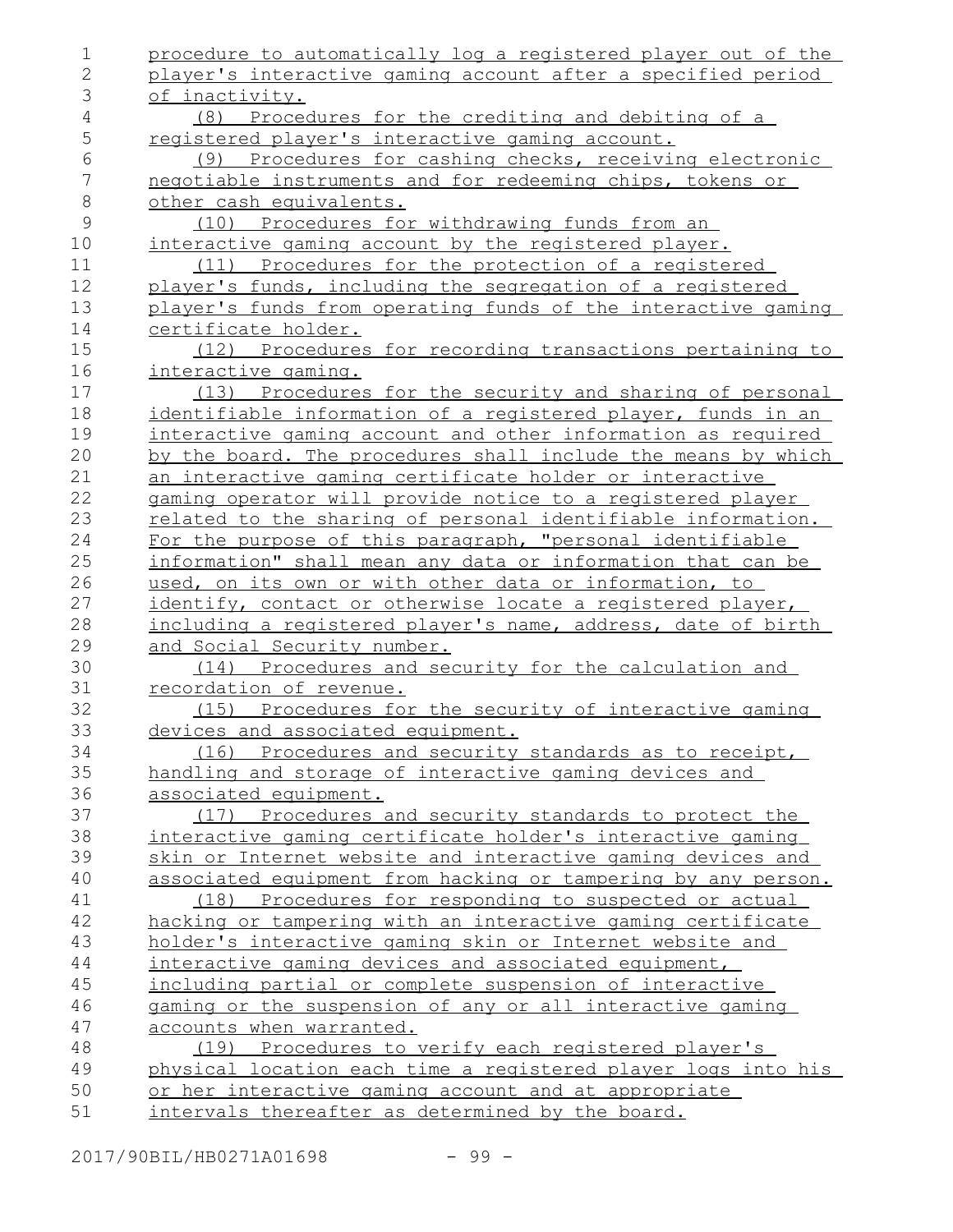| 1              | (20) Procedures to ensure, to a reasonable degree of                                                       |
|----------------|------------------------------------------------------------------------------------------------------------|
| $\mathbf{2}$   | certainty, that the interactive games are fair and honest and                                              |
| 3              | that appropriate measures are in place to deter, detect and,                                               |
| 4              | to the extent reasonably possible, to prevent cheating,                                                    |
| 5              | including collusion, and use of cheating devices, including                                                |
| 6              | the use of software programs that make wagers according to                                                 |
| $\overline{7}$ | algorithms.                                                                                                |
| 8              | (21) Procedures to assist problem and compulsive                                                           |
| $\mathsf 9$    | gamblers, including procedures reasonably intended to prevent                                              |
| 10             | a person from participating in interactive gaming activities                                               |
| 11             | in accordance with sections 1514 (relating to regulation                                                   |
| 12             | requiring exclusion, ejection or denial of access of certain                                               |
| 13             | persons), 1515 (relating to repeat offenders excludable from                                               |
| 14             | <u>licensed gaming facility) and 1516 (relating to list of</u>                                             |
| 15             | persons self excluded from gaming activities).                                                             |
| 16             | (22) Procedures to govern emergencies, including                                                           |
| 17             | suspected or actual cyber attacks, hacking or tampering with                                               |
| 18             | the interactive gaming certificate holder's interactive                                                    |
| 19             | gaming skin, platform or Internet website.                                                                 |
| 20             | (c) Review of submissions.--                                                                               |
| 21             | The board shall review each submission required by<br>(1)                                                  |
| 22             | subsections (a) and (b) and shall determine whether the                                                    |
| 23             | submission conforms to the requirements of this chapter and                                                |
| 24             | regulations promulgated by the board and whether the system                                                |
| 25             | submitted provides adequate and effective controls for                                                     |
| 26             | <u>interactive gaming of the interactive gaming certificate</u>                                            |
| 27             | holder making the submission.                                                                              |
| 28             | (2) If the board determines that the submission is not                                                     |
| 29             | sufficient, it shall specify the insufficiencies in writing                                                |
| 30             | to the interactive gaming certificate holder, who shall make                                               |
| 31             | appropriate alterations to ensure compliance with the                                                      |
| 32             | requirements of this chapter and requlations of the board.                                                 |
| 33             | When the board determines a submission to be adequate in all                                               |
| 34             | respects, it shall notify the interactive gaming certificate                                               |
| 35             | holder.                                                                                                    |
| 36             | (3) Except as otherwise provided in subsection (a) or an                                                   |
| 37<br>38       | emergency situation threatening the integrity of the<br>interactive gaming platform, no interactive gaming |
| 39             | certificate holder, interactive gaming operator or other                                                   |
| 40             | person shall commence or alter interactive gaming operations                                               |
| 41             | unless and until the system of procedures, controls and                                                    |
| 42             | alternations is submitted to and approved by the board.                                                    |
| 43             | SUBCHAPTER E                                                                                               |
| 44             | TESTING AND CERTIFICATION                                                                                  |
| 45             | Sec.                                                                                                       |
| 46             | Interactive games and interactive gaming devices and<br>13B41.                                             |
| 47             | associated equipment testing and certification                                                             |
| 48             | standards.                                                                                                 |
| 49             | S 13B41.<br>Interactive games and interactive gaming devices and                                           |
| 50             | associated equipment testing and certification                                                             |
| 51             | standards.                                                                                                 |
|                |                                                                                                            |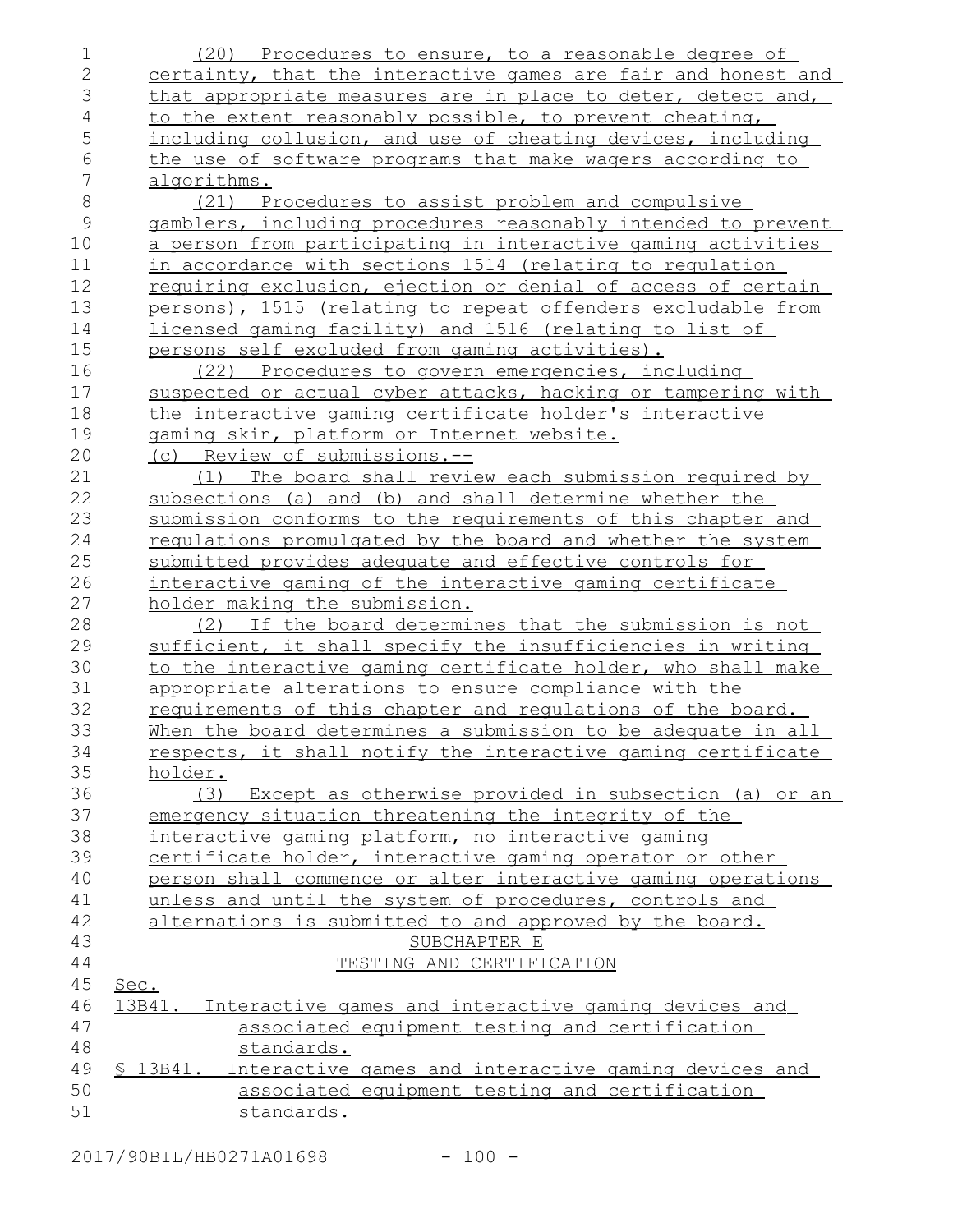| 1              | (a) Testing required.--                                           |
|----------------|-------------------------------------------------------------------|
| $\mathbf{2}$   | No interactive game or interactive gaming device or<br>(1)        |
| 3              | associated equipment shall be used to conduct interactive         |
| $\overline{4}$ | gaming unless it has been tested and approved by the board.       |
| 5              | The board may, in its discretion and for the purpose of           |
| 6              | expediting the approval process, refer testing to any testing     |
| 7              | laboratory as approved by the board.                              |
| 8              | The board shall establish, by requlation, technical<br>(2)        |
| $\mathsf 9$    | standards for approval of interactive games and interactive       |
| 10             | gaming devices and associated equipment, including standards      |
| 11             | to govern mechanical, electrical or program reliability and       |
| 12             | security against tampering and threats, as it may deem            |
| 13             | necessary to protect a registered player from fraud or            |
| 14             | deception and to ensure the integrity of interactive gaming.      |
| 15             | Cost of testing and certification. -- Any costs associated<br>(b) |
| 16             | with the board's testing and certification under this section     |
| 17             | shall be assessed on persons authorized by the board to           |
| 18             | manufacture, supply, distribute or otherwise provide interactive  |
| 19             | games and interactive gaming devices and associated equipment to  |
| 20             | interactive gaming certificate holders or to interactive gaming   |
| 21             | operators in this Commonwealth. The costs shall be assessed in    |
| 22             | accordance with a schedule adopted by the board.                  |
| 23             | (c) Use of other state standards.--The board may determine        |
| 24             | whether the testing and certification standards for interactive   |
| 25             | games and interactive gaming devices and associated equipment as  |
| 26             | adopted by another jurisdiction within the United States are      |
| 27             | comprehensive and thorough and provide similar and adequate       |
| 28             | safequards as those required by this chapter and requlations of   |
| 29             | the board. If the board makes that determination, it may permit   |
| 30             | the person authorized to manufacture, supply, distribute or       |
| 31             | otherwise provide interactive games and interactive gaming        |
| 32             | devices or associated equipment that have met the testing and     |
| 33             | certification standard in such other jurisdiction to furnish      |
| 34             | interactive games or interactive gaming devices and associated    |
| 35             | equipment to interactive gaming certificate holders in this       |
| 36             | Commonwealth without undergoing the full testing and              |
| 37<br>38       | certification under this section.                                 |
| 39             | SUBCHAPTER F<br>TAXES AND FEES                                    |
| 40             | Sec.                                                              |
| 41             | 13B51. Interactive gaming authorization fee.                      |
| 42             | 13B52. Interactive gaming tax.                                    |
| 43             | 13B53. Local share assessment.                                    |
| 44             | 13B54. Compulsive and problem gambling.                           |
| 45             | § 13B51. Interactive gaming authorization fee.                    |
| 46             | Amount of authorization fee.--<br>(a)                             |
| 47             | Each slot machine licensee that is issued an<br>(1)               |
| 48             | interactive gaming certificate to conduct interactive gaming      |
| 49             | in accordance with section 13B11 (relating to authorization       |
| 50             | to conduct interactive gaming) shall pay a one-time               |
| 51             | nonrefundable authorization fee in the amount of \$8,000,000.     |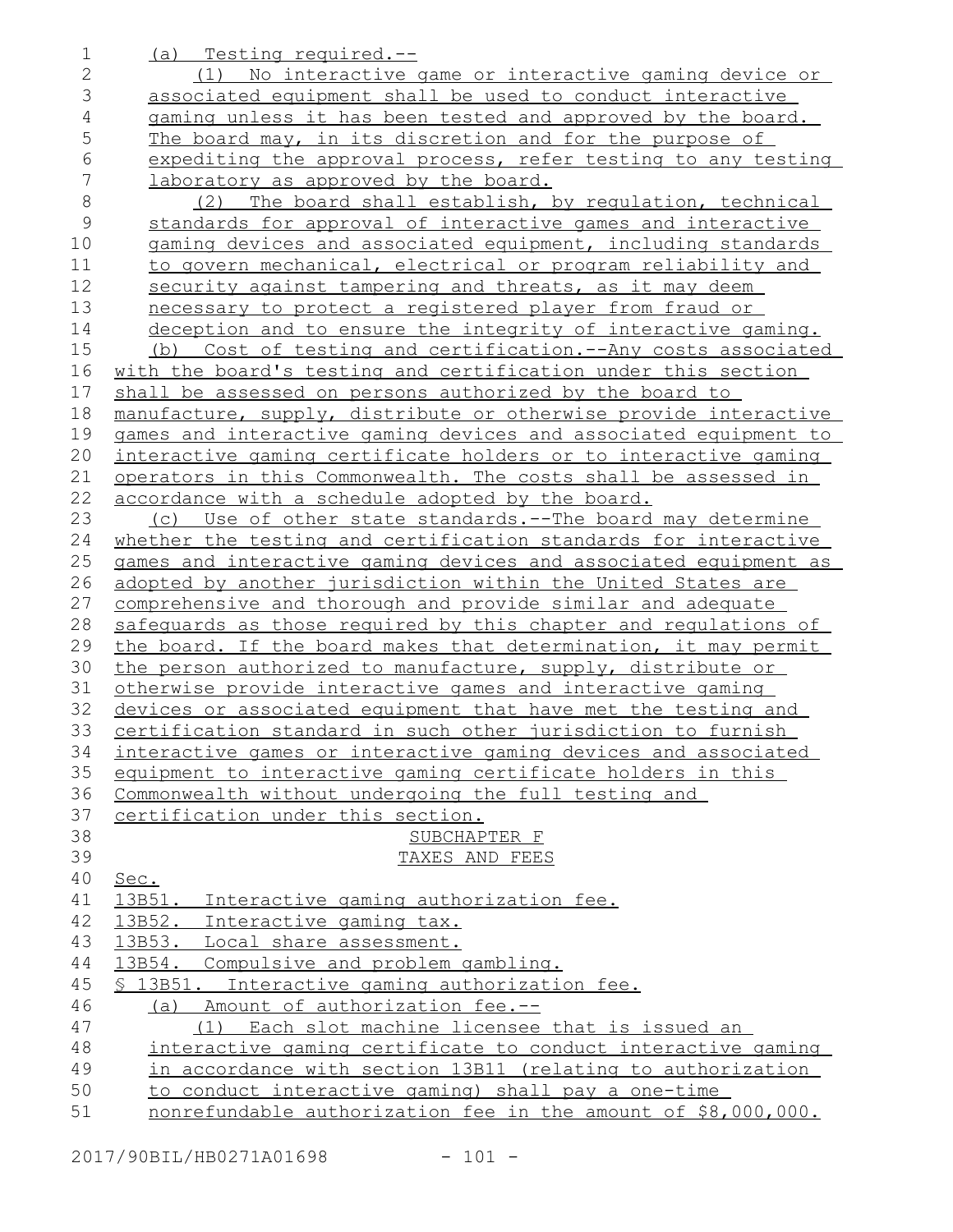| 1              | (2) Each interactive gaming operator shall pay a one-            |
|----------------|------------------------------------------------------------------|
| $\overline{2}$ | time nonrefundable authorization fee in the amount of            |
| 3              | \$2,000,000.                                                     |
| 4              | (3) Each interactive gaming operator that has been               |
| 5              | approved by the board to provide for the conduct of              |
| 6              | interactive gaming on behalf of an interactive gaming            |
| 7              | certificate holder at a qualified airport shall pay a one-       |
| $\,8\,$        | time nonrefundable authorization fee in the amount of            |
| $\mathcal{G}$  | \$1,000,000.                                                     |
| 10             | (b) Payment of fee.--Persons required to pay the                 |
| 11             | authorization fee under subsection (a) shall remit the fee to    |
| 12             | the board within 60 days of the board's approval of its          |
| 13             | petition, license or conditional authorization.                  |
| 14             | $(c)$ Renewal fee.--                                             |
| 15             | (1) Notwithstanding any other provision of this chapter,         |
| 16             | an interactive gaming certificate holder shall pay a renewal     |
| 17             | fee in the amount of \$250,000 upon the renewal of its           |
| 18             | interactive gaming certificate.                                  |
| 19             | (2) Each interactive gaming operator shall pay a renewal         |
| 20             | fee of \$100,000 upon the renewal of its interactive gaming      |
| 21             | license.                                                         |
| 22             | Deposit of fees.--The fees imposed and collected under<br>(d)    |
| 23             | this section shall be deposited in the General Fund.             |
| 24             | § 13B52. Interactive gaming tax.                                 |
| 25             | (a) Imposition of tax.--Each interactive gaming certificate      |
| 26             | holder that conducts interactive gaming shall report to the      |
| 27             | department and pay from its daily gross interactive gaming       |
| 28             | revenue, on a form and in the manner prescribed by the           |
| 29             | department, a tax of 16% of its daily gross interactive gaming   |
| 30             | revenue.                                                         |
| 31             | (b) Deposits and distributions.--                                |
| 32             | (1) The tax imposed under subsection (a) shall be                |
| 33             | payable to the department on a weekly basis and shall be         |
| 34             | based upon gross interactive gaming revenue derived during       |
| 35             | the previous week.                                               |
| 36             | (2) An interactive gaming certificate holder shall               |
| 37             | establish a separate bank account into which gross               |
| 38             | interactive gaming revenue shall be deposited and maintained     |
| 39             | until such time as the funds are paid to the department under    |
| 40             | this section.                                                    |
| 41             | (c) Taxes on out-of-State wagering.--The tax rate which          |
| 42             | shall be assessed and collected by the department with respect   |
| 43             | to wagers placed by registered players located in this           |
| 44             | Commonwealth with an interactive gaming operator located outside |
| 45             | of this Commonwealth, but authorized under an interactive gaming |
| 46             | reciprocal agreement, shall be governed by the agreement but may |
| 47             | not exceed 19% of gross interactive gaming revenue derived from  |
| 48             | registered players located in this Commonwealth.                 |
| 49             | (d) Deposit of funds.--The tax imposed under subsection (a)      |
| 50             | shall be collected by the department and deposited in the        |
| 51             | General Fund.                                                    |

2017/90BIL/HB0271A01698 - 102 -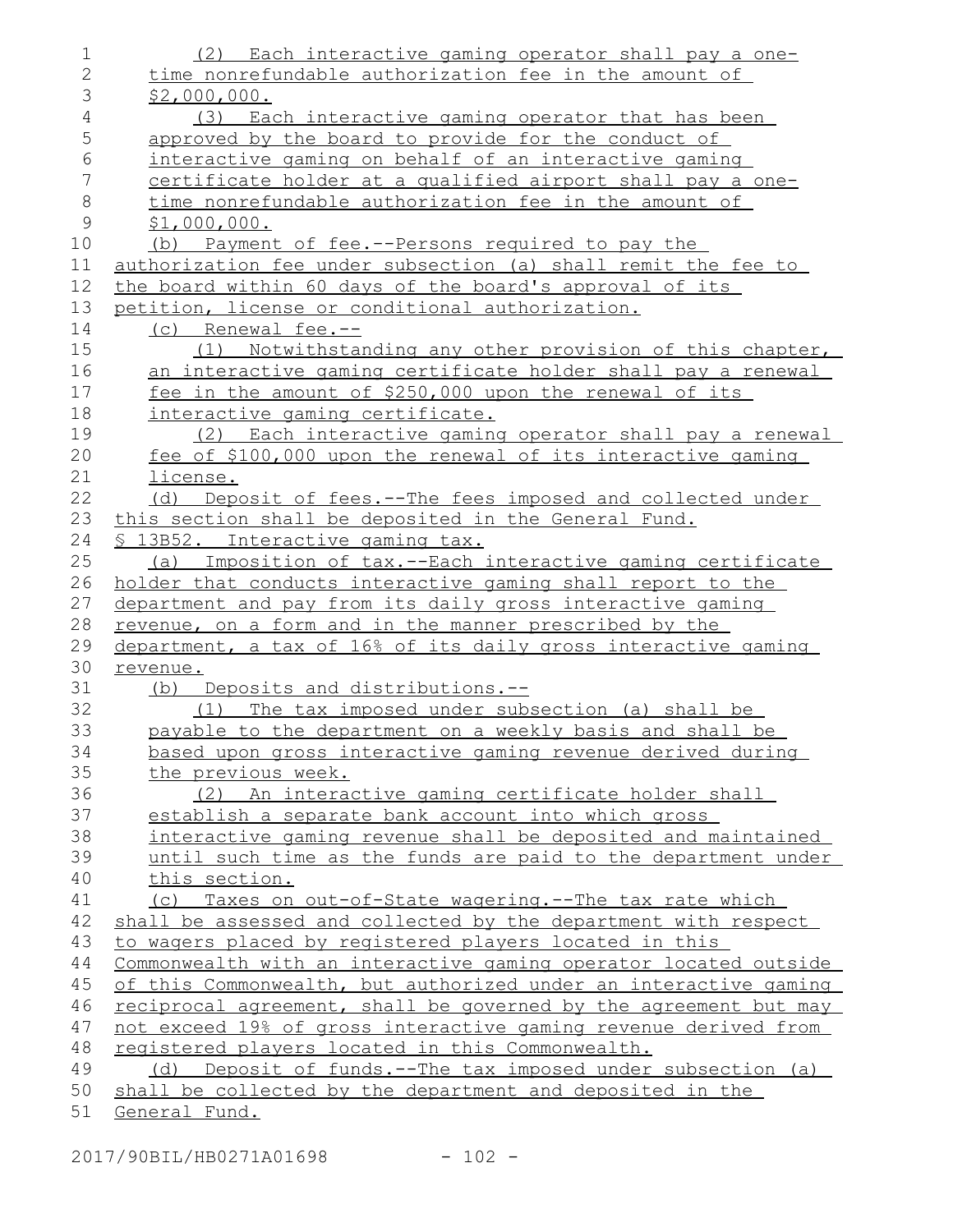| $\mathbf 1$   | \$ 13B53. Local share assessment.                                                                                               |
|---------------|---------------------------------------------------------------------------------------------------------------------------------|
| $\mathbf{2}$  | (a) Required payment.--                                                                                                         |
| 3             | (1) In addition to the tax imposed under section 13B52                                                                          |
| 4             | (relating to interactive gaming tax), each interactive gaming                                                                   |
| 5             | certificate holder that conducts interactive gaming shall pay                                                                   |
| 6             | on a weekly basis, on a form and in a manner prescribed by                                                                      |
| 7             | the department, a local share assessment equal to 3% of the                                                                     |
| 8             | interactive gaming certificate holder's daily gross                                                                             |
| $\mathcal{G}$ | interactive gaming revenue.                                                                                                     |
| 10            | (2) One-third of the local share assessment under                                                                               |
| 11            | paragraph (1) of each interactive gaming certificate holder's                                                                   |
| 12            | daily gross interactive gaming revenue shall be provided to                                                                     |
| 13            | the county hosting the interactive gaming certificate                                                                           |
| 14            | holder's licensed facility and the remaining funds shall be                                                                     |
| 15            | paid into a restricted receipt account established in the                                                                       |
| 16            | Department of Community and Economic Development to be used                                                                     |
| 17            | exclusively for grants to all counties in this Commonwealth,                                                                    |
| 18            | to economic development authorities or redevelopment                                                                            |
| 19            | authorities within each county, for grants for economic                                                                         |
| 20            | development projects, community improvement projects and                                                                        |
| 21            | other projects in the public interest. Funds in the account                                                                     |
| 22            | are hereby appropriated to the Department of Community and                                                                      |
| 23            | Economic Development on a continuing basis for the purposes                                                                     |
| 24            | specified in this paragraph.                                                                                                    |
| 25            | (b) Distribution of grants.--The Department of Community and                                                                    |
| 26            | Economic Development shall develop policies and procedures to                                                                   |
| 27            | govern the distribution of grants from the local share                                                                          |
| 28<br>29      | assessment established under subsection (a). The policies and<br>procedures shall be of sufficient scope to ensure equal access |
| 30            | to grant funds by all counties in this Commonwealth.                                                                            |
|               |                                                                                                                                 |
|               |                                                                                                                                 |
| 31            | § 13B54. Compulsive and problem gambling.                                                                                       |
| 32            | The following shall apply:                                                                                                      |
| 33            | (1) Each year, from the tax imposed in section 13B52                                                                            |
| 34            | (relating to interactive gaming tax), \$2,000,000 or an amount                                                                  |
| 35            | equal to .002 multiplied by the total gross interactive                                                                         |
| 36            | gaming revenue of all active and operating interactive gaming                                                                   |
| 37            | certificate holders, whichever is greater, shall be                                                                             |
| 38            | transferred into the Compulsive and Problem Gambling                                                                            |
| 39            | Treatment Fund established in section 1509 (relating to                                                                         |
| 40            | compulsive and problem gambling program).<br>(2)                                                                                |
| 41            | Each year, from the tax imposed in section 13B52,                                                                               |
| 42<br>43      | \$2,000,000 or an amount equal to .002 multiplied by the total                                                                  |
| 44            | gross interactive gaming revenue of all active and operating<br>interactive gaming certificate holders, whichever is greater,   |
| 45            | shall be transferred to the Department of Drug and Alcohol                                                                      |
| 46            | Programs to be used for drug and alcohol addiction treatment                                                                    |
| 47            | services, including treatment for drug and alcohol addiction                                                                    |
| 48            | related to compulsive and problem gambling, as set forth in                                                                     |
| 49            | section 1509.1 (relating to drug and alcohol treatment).                                                                        |
| 50            | § 13B55. Certificate holder deposits.                                                                                           |

2017/90BIL/HB0271A01698 - 103 -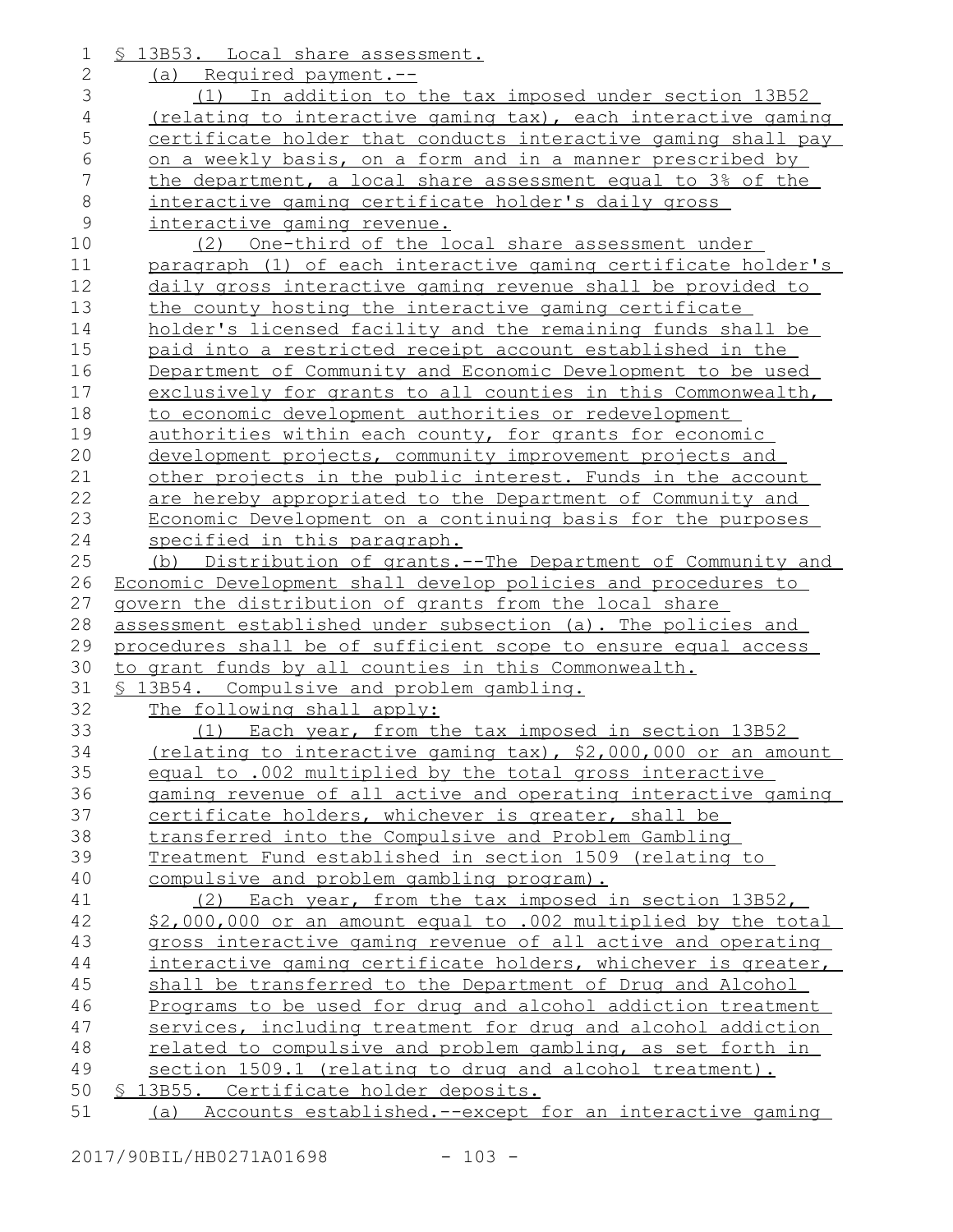| 1           | certificate holder that already has an account established under   |
|-------------|--------------------------------------------------------------------|
| 2           | section 1401 (relating to slot machine licensee deposits), the     |
| 3           | State Treasurer shall establish within the State Treasury an       |
| 4           | account for each interactive gaming certificate holder for the     |
| 5           | deposit of sums required under subsection (b) to recover costs     |
| 6           | or expenses incurred by the board and the department in carrying   |
| 7           | <u>out their powers and duties under this chapter based upon a</u> |
| 8           | budget submitted by the board and the department under             |
| $\mathsf 9$ | subsection (c).                                                    |
| 10          | (b) Deposits.--                                                    |
| 11          | (1) The department shall determine the appropriate                 |
| 12          | assessment amount for each interactive gaming certificate          |
| 13          | holder, which amount shall be a percentage assessed on the         |
| 14          | interactive gaming certificate holder's gross interactive          |
| 15          | gaming revenues. Each interactive gaming certificate holder        |
| 16          | shall deposit funds into its account established under this        |
| 17          | section or under section 1401 on a quarterly basis.                |
| 18          | The percentage assessed shall not exceed an amount<br>(2)          |
| 19          | necessary to recover costs or expenses incurred by the board       |
| 20          | and the department in carrying out powers and duties under         |
| 21          | this chapter based on a budget submitted by the board and the      |
| 22          | department under subsection (c).                                   |
| 23          | (c) Itemized budget reporting.--                                   |
| 24          | (1) The board and the department shall prepare and                 |
| 25          | annually submit to the chairperson and minority chairperson        |
| 26          | of the Appropriations Committee of the Senate and the              |
| 27          | chairperson and minority chairperson of the Appropriations         |
| 28          | Committee of the House of Representatives an itemized budget       |
| 29          | consisting of amounts to be appropriated out of the accounts       |
| 30          | established under this section as necessary to administer          |
| 31          | this chapter.                                                      |
| 32          | (2) As soon as practicable after submitting copies of              |
| 33          | the itemized budget, the department shall submit to the            |
| 34          | chairperson and minority chairperson of the Appropriations         |
| 35          | Committee of the Senate and the chairperson and minority           |
| 36          | chairperson of the Appropriations Committee of the House of        |
| 37          | Representatives analyses of and recommendations regarding the      |
| 38          | <i>itemized</i> budget.                                            |
| 39          | The itemized budget required under paragraph (1)<br>(3)            |
| 40          | shall be submitted in conjunction with the budget required to      |
| 41          | be submitted under section $1202(b)$ $(28)$ (relating to general   |
| 42          | and specific powers).                                              |
| 43          | (d) Appropriation.--Costs and expenses from accounts               |
| 44          | established under subsection (a) or under section 1401 shall       |
| 45          | only be disbursed upon appropriation by the General Assembly.      |
| 46          | $(e)$ Penalty.--                                                   |
| 47          | (1) An interactive gaming certificate holder that fails            |
| 48          | to timely remit to the department amounts required under this      |
| 49          | section shall be subject to, in addition to liability imposed      |
| 50          | in this chapter, a penalty of 5% per month up to a maximum of      |
| 51          | 25% of the amounts ultimately found to be due. The penalty         |
|             |                                                                    |

2017/90BIL/HB0271A01698 - 104 -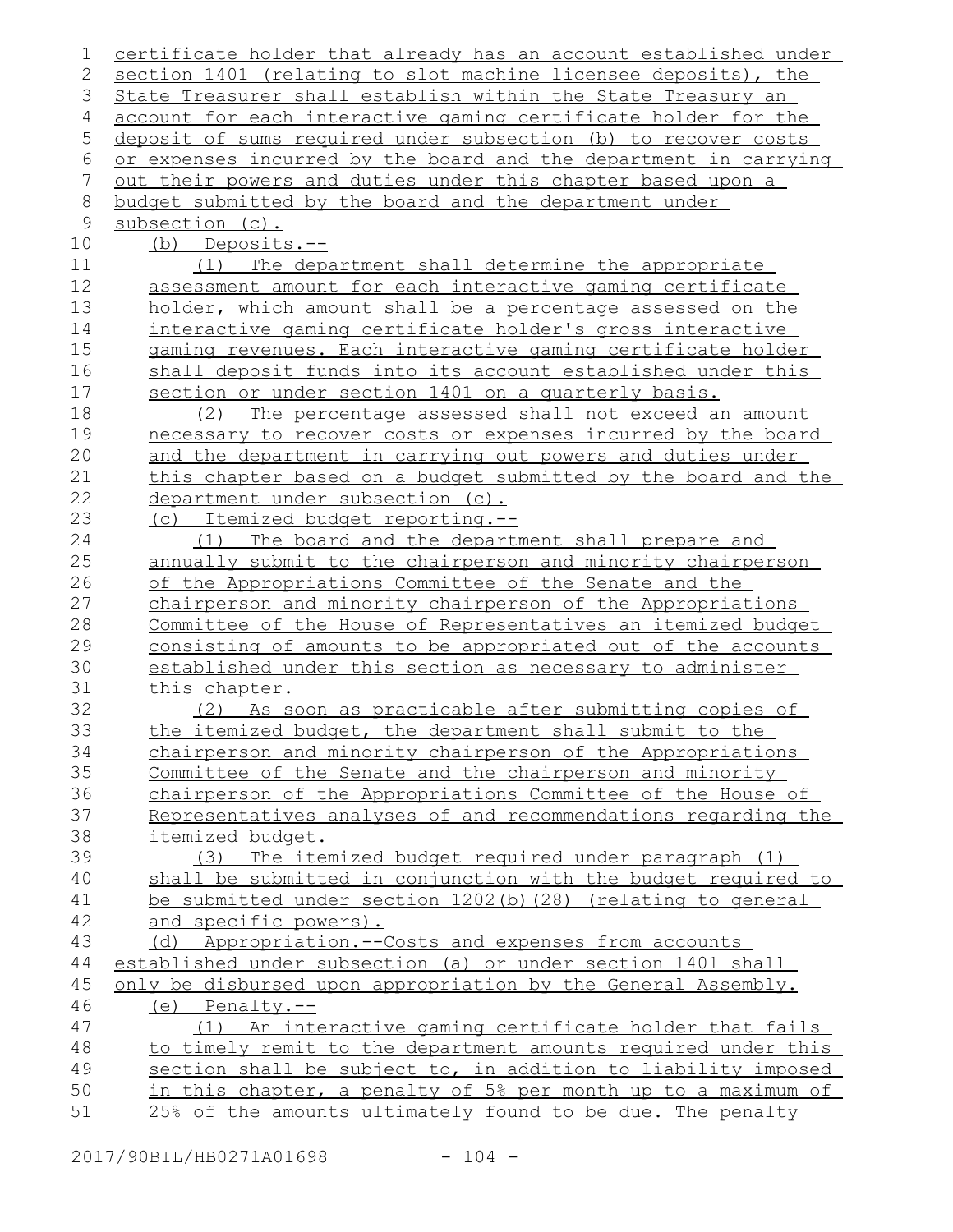| $\mathbf{2}$<br>(2) Penalties imposed under this subsection shall be<br>3<br>deposited into the General Fund.<br>$\overline{4}$<br>SUBCHAPTER G<br>5<br>MISCELLANEOUS PROVISIONS<br>$6\,$<br>Sec.<br>7<br>13B61.<br>Participation in interactive gaming outside<br>$\,8\,$<br>Commonwealth.<br>$\mathsf{S}$<br>13B62. Institutional investors.<br>13B63. Internet cafes and prohibition.<br>10<br>\$ 13B61. Participation in interactive gaming outside<br>11<br>12<br>Commonwealth.<br>13<br><u>Notwithstanding any other provision of this chapter to the</u><br>14<br>contrary, an interactive gaming certificate holder may accept<br>15<br>interactive gaming wagers from a person who is not physically<br>16<br>located in this Commonwealth or may accept interactive gaming<br>wagers from a person physically present in this Commonwealth and<br>17<br>18<br>transmit such wagers to an interactive gaming platform operated<br>19<br>by one or more operators licensed in a foreign jurisdiction<br>20<br>where interactive gaming is permitted, if the board determines<br>21<br>the following:<br>22<br>(1) participation in interactive gaming and acceptance<br>23<br>of wagers associated with interactive gaming from a person<br>24<br>not physically located in this Commonwealth or accepting<br>25<br>interactive gaming wagers from a person physically present in<br>this Commonwealth and transmitting such wagers to an<br>26<br>27<br>interactive gaming platform operated by one or more operators<br>licensed in a foreign jurisdiction where interactive gaming<br>28<br>is permitted is not inconsistent with Federal law or<br>29<br>30<br>requlation or the law or requlation of the state or<br>31<br>jurisdiction in which the person or operator is located; and<br>32<br>participation in interactive gaming is conducted<br>(2)<br>33<br>pursuant to an interactive gaming reciprocal agreement with<br>the state or jurisdiction where the person is located and the<br>34<br>35<br>interactive gaming reciprocal agreement is not inconsistent<br>36<br>with Federal law or regulation.<br>37<br><u>S 13B62. Institutional investors.</u><br>38<br>(a) Declaration of investment intent.--Notwithstanding any<br>39<br>other provision of this part, the following shall apply:<br>40<br>An institutional investor holding 20% or less of the<br>(1)<br>equity securities of an interactive gaming certificate<br>41<br>42<br>holder's, interactive gaming operator's or applicant's<br>holding, subsidiary or intermediary companies shall be<br>43<br>44<br>granted a waiver of any investigation of suitability or other<br>45<br>requirement if the securities are those of a corporation,<br>46<br>whether publicly traded or privately held, and the holdings<br>of the securities were purchased for investment purposes<br>47<br>48<br>only. The institutional investor shall file a certified<br>49<br>statement that it has no intention of influencing or<br>50<br>affecting the affairs of the interactive gaming certificate<br>51<br>holder, interactive gaming operator, applicant or any | 1 | shall be recovered by the department. |
|--------------------------------------------------------------------------------------------------------------------------------------------------------------------------------------------------------------------------------------------------------------------------------------------------------------------------------------------------------------------------------------------------------------------------------------------------------------------------------------------------------------------------------------------------------------------------------------------------------------------------------------------------------------------------------------------------------------------------------------------------------------------------------------------------------------------------------------------------------------------------------------------------------------------------------------------------------------------------------------------------------------------------------------------------------------------------------------------------------------------------------------------------------------------------------------------------------------------------------------------------------------------------------------------------------------------------------------------------------------------------------------------------------------------------------------------------------------------------------------------------------------------------------------------------------------------------------------------------------------------------------------------------------------------------------------------------------------------------------------------------------------------------------------------------------------------------------------------------------------------------------------------------------------------------------------------------------------------------------------------------------------------------------------------------------------------------------------------------------------------------------------------------------------------------------------------------------------------------------------------------------------------------------------------------------------------------------------------------------------------------------------------------------------------------------------------------------------------------------------------------------------------------------------------------------------------------------------------------------------------------------------------------------------------------------------------------------------------------------------------------------------------------------------------------------------------------------------------------------------------------------------------------------------------------------------------------------------------------------------------------------------------------------------------------------------------------------------------------------------------------------------------------|---|---------------------------------------|
|                                                                                                                                                                                                                                                                                                                                                                                                                                                                                                                                                                                                                                                                                                                                                                                                                                                                                                                                                                                                                                                                                                                                                                                                                                                                                                                                                                                                                                                                                                                                                                                                                                                                                                                                                                                                                                                                                                                                                                                                                                                                                                                                                                                                                                                                                                                                                                                                                                                                                                                                                                                                                                                                                                                                                                                                                                                                                                                                                                                                                                                                                                                                                  |   |                                       |
|                                                                                                                                                                                                                                                                                                                                                                                                                                                                                                                                                                                                                                                                                                                                                                                                                                                                                                                                                                                                                                                                                                                                                                                                                                                                                                                                                                                                                                                                                                                                                                                                                                                                                                                                                                                                                                                                                                                                                                                                                                                                                                                                                                                                                                                                                                                                                                                                                                                                                                                                                                                                                                                                                                                                                                                                                                                                                                                                                                                                                                                                                                                                                  |   |                                       |
|                                                                                                                                                                                                                                                                                                                                                                                                                                                                                                                                                                                                                                                                                                                                                                                                                                                                                                                                                                                                                                                                                                                                                                                                                                                                                                                                                                                                                                                                                                                                                                                                                                                                                                                                                                                                                                                                                                                                                                                                                                                                                                                                                                                                                                                                                                                                                                                                                                                                                                                                                                                                                                                                                                                                                                                                                                                                                                                                                                                                                                                                                                                                                  |   |                                       |
|                                                                                                                                                                                                                                                                                                                                                                                                                                                                                                                                                                                                                                                                                                                                                                                                                                                                                                                                                                                                                                                                                                                                                                                                                                                                                                                                                                                                                                                                                                                                                                                                                                                                                                                                                                                                                                                                                                                                                                                                                                                                                                                                                                                                                                                                                                                                                                                                                                                                                                                                                                                                                                                                                                                                                                                                                                                                                                                                                                                                                                                                                                                                                  |   |                                       |
|                                                                                                                                                                                                                                                                                                                                                                                                                                                                                                                                                                                                                                                                                                                                                                                                                                                                                                                                                                                                                                                                                                                                                                                                                                                                                                                                                                                                                                                                                                                                                                                                                                                                                                                                                                                                                                                                                                                                                                                                                                                                                                                                                                                                                                                                                                                                                                                                                                                                                                                                                                                                                                                                                                                                                                                                                                                                                                                                                                                                                                                                                                                                                  |   |                                       |
|                                                                                                                                                                                                                                                                                                                                                                                                                                                                                                                                                                                                                                                                                                                                                                                                                                                                                                                                                                                                                                                                                                                                                                                                                                                                                                                                                                                                                                                                                                                                                                                                                                                                                                                                                                                                                                                                                                                                                                                                                                                                                                                                                                                                                                                                                                                                                                                                                                                                                                                                                                                                                                                                                                                                                                                                                                                                                                                                                                                                                                                                                                                                                  |   |                                       |
|                                                                                                                                                                                                                                                                                                                                                                                                                                                                                                                                                                                                                                                                                                                                                                                                                                                                                                                                                                                                                                                                                                                                                                                                                                                                                                                                                                                                                                                                                                                                                                                                                                                                                                                                                                                                                                                                                                                                                                                                                                                                                                                                                                                                                                                                                                                                                                                                                                                                                                                                                                                                                                                                                                                                                                                                                                                                                                                                                                                                                                                                                                                                                  |   |                                       |
|                                                                                                                                                                                                                                                                                                                                                                                                                                                                                                                                                                                                                                                                                                                                                                                                                                                                                                                                                                                                                                                                                                                                                                                                                                                                                                                                                                                                                                                                                                                                                                                                                                                                                                                                                                                                                                                                                                                                                                                                                                                                                                                                                                                                                                                                                                                                                                                                                                                                                                                                                                                                                                                                                                                                                                                                                                                                                                                                                                                                                                                                                                                                                  |   |                                       |
|                                                                                                                                                                                                                                                                                                                                                                                                                                                                                                                                                                                                                                                                                                                                                                                                                                                                                                                                                                                                                                                                                                                                                                                                                                                                                                                                                                                                                                                                                                                                                                                                                                                                                                                                                                                                                                                                                                                                                                                                                                                                                                                                                                                                                                                                                                                                                                                                                                                                                                                                                                                                                                                                                                                                                                                                                                                                                                                                                                                                                                                                                                                                                  |   |                                       |
|                                                                                                                                                                                                                                                                                                                                                                                                                                                                                                                                                                                                                                                                                                                                                                                                                                                                                                                                                                                                                                                                                                                                                                                                                                                                                                                                                                                                                                                                                                                                                                                                                                                                                                                                                                                                                                                                                                                                                                                                                                                                                                                                                                                                                                                                                                                                                                                                                                                                                                                                                                                                                                                                                                                                                                                                                                                                                                                                                                                                                                                                                                                                                  |   |                                       |
|                                                                                                                                                                                                                                                                                                                                                                                                                                                                                                                                                                                                                                                                                                                                                                                                                                                                                                                                                                                                                                                                                                                                                                                                                                                                                                                                                                                                                                                                                                                                                                                                                                                                                                                                                                                                                                                                                                                                                                                                                                                                                                                                                                                                                                                                                                                                                                                                                                                                                                                                                                                                                                                                                                                                                                                                                                                                                                                                                                                                                                                                                                                                                  |   |                                       |
|                                                                                                                                                                                                                                                                                                                                                                                                                                                                                                                                                                                                                                                                                                                                                                                                                                                                                                                                                                                                                                                                                                                                                                                                                                                                                                                                                                                                                                                                                                                                                                                                                                                                                                                                                                                                                                                                                                                                                                                                                                                                                                                                                                                                                                                                                                                                                                                                                                                                                                                                                                                                                                                                                                                                                                                                                                                                                                                                                                                                                                                                                                                                                  |   |                                       |
|                                                                                                                                                                                                                                                                                                                                                                                                                                                                                                                                                                                                                                                                                                                                                                                                                                                                                                                                                                                                                                                                                                                                                                                                                                                                                                                                                                                                                                                                                                                                                                                                                                                                                                                                                                                                                                                                                                                                                                                                                                                                                                                                                                                                                                                                                                                                                                                                                                                                                                                                                                                                                                                                                                                                                                                                                                                                                                                                                                                                                                                                                                                                                  |   |                                       |
|                                                                                                                                                                                                                                                                                                                                                                                                                                                                                                                                                                                                                                                                                                                                                                                                                                                                                                                                                                                                                                                                                                                                                                                                                                                                                                                                                                                                                                                                                                                                                                                                                                                                                                                                                                                                                                                                                                                                                                                                                                                                                                                                                                                                                                                                                                                                                                                                                                                                                                                                                                                                                                                                                                                                                                                                                                                                                                                                                                                                                                                                                                                                                  |   |                                       |
|                                                                                                                                                                                                                                                                                                                                                                                                                                                                                                                                                                                                                                                                                                                                                                                                                                                                                                                                                                                                                                                                                                                                                                                                                                                                                                                                                                                                                                                                                                                                                                                                                                                                                                                                                                                                                                                                                                                                                                                                                                                                                                                                                                                                                                                                                                                                                                                                                                                                                                                                                                                                                                                                                                                                                                                                                                                                                                                                                                                                                                                                                                                                                  |   |                                       |
|                                                                                                                                                                                                                                                                                                                                                                                                                                                                                                                                                                                                                                                                                                                                                                                                                                                                                                                                                                                                                                                                                                                                                                                                                                                                                                                                                                                                                                                                                                                                                                                                                                                                                                                                                                                                                                                                                                                                                                                                                                                                                                                                                                                                                                                                                                                                                                                                                                                                                                                                                                                                                                                                                                                                                                                                                                                                                                                                                                                                                                                                                                                                                  |   |                                       |
|                                                                                                                                                                                                                                                                                                                                                                                                                                                                                                                                                                                                                                                                                                                                                                                                                                                                                                                                                                                                                                                                                                                                                                                                                                                                                                                                                                                                                                                                                                                                                                                                                                                                                                                                                                                                                                                                                                                                                                                                                                                                                                                                                                                                                                                                                                                                                                                                                                                                                                                                                                                                                                                                                                                                                                                                                                                                                                                                                                                                                                                                                                                                                  |   |                                       |
|                                                                                                                                                                                                                                                                                                                                                                                                                                                                                                                                                                                                                                                                                                                                                                                                                                                                                                                                                                                                                                                                                                                                                                                                                                                                                                                                                                                                                                                                                                                                                                                                                                                                                                                                                                                                                                                                                                                                                                                                                                                                                                                                                                                                                                                                                                                                                                                                                                                                                                                                                                                                                                                                                                                                                                                                                                                                                                                                                                                                                                                                                                                                                  |   |                                       |
|                                                                                                                                                                                                                                                                                                                                                                                                                                                                                                                                                                                                                                                                                                                                                                                                                                                                                                                                                                                                                                                                                                                                                                                                                                                                                                                                                                                                                                                                                                                                                                                                                                                                                                                                                                                                                                                                                                                                                                                                                                                                                                                                                                                                                                                                                                                                                                                                                                                                                                                                                                                                                                                                                                                                                                                                                                                                                                                                                                                                                                                                                                                                                  |   |                                       |
|                                                                                                                                                                                                                                                                                                                                                                                                                                                                                                                                                                                                                                                                                                                                                                                                                                                                                                                                                                                                                                                                                                                                                                                                                                                                                                                                                                                                                                                                                                                                                                                                                                                                                                                                                                                                                                                                                                                                                                                                                                                                                                                                                                                                                                                                                                                                                                                                                                                                                                                                                                                                                                                                                                                                                                                                                                                                                                                                                                                                                                                                                                                                                  |   |                                       |
|                                                                                                                                                                                                                                                                                                                                                                                                                                                                                                                                                                                                                                                                                                                                                                                                                                                                                                                                                                                                                                                                                                                                                                                                                                                                                                                                                                                                                                                                                                                                                                                                                                                                                                                                                                                                                                                                                                                                                                                                                                                                                                                                                                                                                                                                                                                                                                                                                                                                                                                                                                                                                                                                                                                                                                                                                                                                                                                                                                                                                                                                                                                                                  |   |                                       |
|                                                                                                                                                                                                                                                                                                                                                                                                                                                                                                                                                                                                                                                                                                                                                                                                                                                                                                                                                                                                                                                                                                                                                                                                                                                                                                                                                                                                                                                                                                                                                                                                                                                                                                                                                                                                                                                                                                                                                                                                                                                                                                                                                                                                                                                                                                                                                                                                                                                                                                                                                                                                                                                                                                                                                                                                                                                                                                                                                                                                                                                                                                                                                  |   |                                       |
|                                                                                                                                                                                                                                                                                                                                                                                                                                                                                                                                                                                                                                                                                                                                                                                                                                                                                                                                                                                                                                                                                                                                                                                                                                                                                                                                                                                                                                                                                                                                                                                                                                                                                                                                                                                                                                                                                                                                                                                                                                                                                                                                                                                                                                                                                                                                                                                                                                                                                                                                                                                                                                                                                                                                                                                                                                                                                                                                                                                                                                                                                                                                                  |   |                                       |
|                                                                                                                                                                                                                                                                                                                                                                                                                                                                                                                                                                                                                                                                                                                                                                                                                                                                                                                                                                                                                                                                                                                                                                                                                                                                                                                                                                                                                                                                                                                                                                                                                                                                                                                                                                                                                                                                                                                                                                                                                                                                                                                                                                                                                                                                                                                                                                                                                                                                                                                                                                                                                                                                                                                                                                                                                                                                                                                                                                                                                                                                                                                                                  |   |                                       |
|                                                                                                                                                                                                                                                                                                                                                                                                                                                                                                                                                                                                                                                                                                                                                                                                                                                                                                                                                                                                                                                                                                                                                                                                                                                                                                                                                                                                                                                                                                                                                                                                                                                                                                                                                                                                                                                                                                                                                                                                                                                                                                                                                                                                                                                                                                                                                                                                                                                                                                                                                                                                                                                                                                                                                                                                                                                                                                                                                                                                                                                                                                                                                  |   |                                       |
|                                                                                                                                                                                                                                                                                                                                                                                                                                                                                                                                                                                                                                                                                                                                                                                                                                                                                                                                                                                                                                                                                                                                                                                                                                                                                                                                                                                                                                                                                                                                                                                                                                                                                                                                                                                                                                                                                                                                                                                                                                                                                                                                                                                                                                                                                                                                                                                                                                                                                                                                                                                                                                                                                                                                                                                                                                                                                                                                                                                                                                                                                                                                                  |   |                                       |
|                                                                                                                                                                                                                                                                                                                                                                                                                                                                                                                                                                                                                                                                                                                                                                                                                                                                                                                                                                                                                                                                                                                                                                                                                                                                                                                                                                                                                                                                                                                                                                                                                                                                                                                                                                                                                                                                                                                                                                                                                                                                                                                                                                                                                                                                                                                                                                                                                                                                                                                                                                                                                                                                                                                                                                                                                                                                                                                                                                                                                                                                                                                                                  |   |                                       |
|                                                                                                                                                                                                                                                                                                                                                                                                                                                                                                                                                                                                                                                                                                                                                                                                                                                                                                                                                                                                                                                                                                                                                                                                                                                                                                                                                                                                                                                                                                                                                                                                                                                                                                                                                                                                                                                                                                                                                                                                                                                                                                                                                                                                                                                                                                                                                                                                                                                                                                                                                                                                                                                                                                                                                                                                                                                                                                                                                                                                                                                                                                                                                  |   |                                       |
|                                                                                                                                                                                                                                                                                                                                                                                                                                                                                                                                                                                                                                                                                                                                                                                                                                                                                                                                                                                                                                                                                                                                                                                                                                                                                                                                                                                                                                                                                                                                                                                                                                                                                                                                                                                                                                                                                                                                                                                                                                                                                                                                                                                                                                                                                                                                                                                                                                                                                                                                                                                                                                                                                                                                                                                                                                                                                                                                                                                                                                                                                                                                                  |   |                                       |
|                                                                                                                                                                                                                                                                                                                                                                                                                                                                                                                                                                                                                                                                                                                                                                                                                                                                                                                                                                                                                                                                                                                                                                                                                                                                                                                                                                                                                                                                                                                                                                                                                                                                                                                                                                                                                                                                                                                                                                                                                                                                                                                                                                                                                                                                                                                                                                                                                                                                                                                                                                                                                                                                                                                                                                                                                                                                                                                                                                                                                                                                                                                                                  |   |                                       |
|                                                                                                                                                                                                                                                                                                                                                                                                                                                                                                                                                                                                                                                                                                                                                                                                                                                                                                                                                                                                                                                                                                                                                                                                                                                                                                                                                                                                                                                                                                                                                                                                                                                                                                                                                                                                                                                                                                                                                                                                                                                                                                                                                                                                                                                                                                                                                                                                                                                                                                                                                                                                                                                                                                                                                                                                                                                                                                                                                                                                                                                                                                                                                  |   |                                       |
|                                                                                                                                                                                                                                                                                                                                                                                                                                                                                                                                                                                                                                                                                                                                                                                                                                                                                                                                                                                                                                                                                                                                                                                                                                                                                                                                                                                                                                                                                                                                                                                                                                                                                                                                                                                                                                                                                                                                                                                                                                                                                                                                                                                                                                                                                                                                                                                                                                                                                                                                                                                                                                                                                                                                                                                                                                                                                                                                                                                                                                                                                                                                                  |   |                                       |
|                                                                                                                                                                                                                                                                                                                                                                                                                                                                                                                                                                                                                                                                                                                                                                                                                                                                                                                                                                                                                                                                                                                                                                                                                                                                                                                                                                                                                                                                                                                                                                                                                                                                                                                                                                                                                                                                                                                                                                                                                                                                                                                                                                                                                                                                                                                                                                                                                                                                                                                                                                                                                                                                                                                                                                                                                                                                                                                                                                                                                                                                                                                                                  |   |                                       |
|                                                                                                                                                                                                                                                                                                                                                                                                                                                                                                                                                                                                                                                                                                                                                                                                                                                                                                                                                                                                                                                                                                                                                                                                                                                                                                                                                                                                                                                                                                                                                                                                                                                                                                                                                                                                                                                                                                                                                                                                                                                                                                                                                                                                                                                                                                                                                                                                                                                                                                                                                                                                                                                                                                                                                                                                                                                                                                                                                                                                                                                                                                                                                  |   |                                       |
|                                                                                                                                                                                                                                                                                                                                                                                                                                                                                                                                                                                                                                                                                                                                                                                                                                                                                                                                                                                                                                                                                                                                                                                                                                                                                                                                                                                                                                                                                                                                                                                                                                                                                                                                                                                                                                                                                                                                                                                                                                                                                                                                                                                                                                                                                                                                                                                                                                                                                                                                                                                                                                                                                                                                                                                                                                                                                                                                                                                                                                                                                                                                                  |   |                                       |
|                                                                                                                                                                                                                                                                                                                                                                                                                                                                                                                                                                                                                                                                                                                                                                                                                                                                                                                                                                                                                                                                                                                                                                                                                                                                                                                                                                                                                                                                                                                                                                                                                                                                                                                                                                                                                                                                                                                                                                                                                                                                                                                                                                                                                                                                                                                                                                                                                                                                                                                                                                                                                                                                                                                                                                                                                                                                                                                                                                                                                                                                                                                                                  |   |                                       |
|                                                                                                                                                                                                                                                                                                                                                                                                                                                                                                                                                                                                                                                                                                                                                                                                                                                                                                                                                                                                                                                                                                                                                                                                                                                                                                                                                                                                                                                                                                                                                                                                                                                                                                                                                                                                                                                                                                                                                                                                                                                                                                                                                                                                                                                                                                                                                                                                                                                                                                                                                                                                                                                                                                                                                                                                                                                                                                                                                                                                                                                                                                                                                  |   |                                       |
|                                                                                                                                                                                                                                                                                                                                                                                                                                                                                                                                                                                                                                                                                                                                                                                                                                                                                                                                                                                                                                                                                                                                                                                                                                                                                                                                                                                                                                                                                                                                                                                                                                                                                                                                                                                                                                                                                                                                                                                                                                                                                                                                                                                                                                                                                                                                                                                                                                                                                                                                                                                                                                                                                                                                                                                                                                                                                                                                                                                                                                                                                                                                                  |   |                                       |
|                                                                                                                                                                                                                                                                                                                                                                                                                                                                                                                                                                                                                                                                                                                                                                                                                                                                                                                                                                                                                                                                                                                                                                                                                                                                                                                                                                                                                                                                                                                                                                                                                                                                                                                                                                                                                                                                                                                                                                                                                                                                                                                                                                                                                                                                                                                                                                                                                                                                                                                                                                                                                                                                                                                                                                                                                                                                                                                                                                                                                                                                                                                                                  |   |                                       |
|                                                                                                                                                                                                                                                                                                                                                                                                                                                                                                                                                                                                                                                                                                                                                                                                                                                                                                                                                                                                                                                                                                                                                                                                                                                                                                                                                                                                                                                                                                                                                                                                                                                                                                                                                                                                                                                                                                                                                                                                                                                                                                                                                                                                                                                                                                                                                                                                                                                                                                                                                                                                                                                                                                                                                                                                                                                                                                                                                                                                                                                                                                                                                  |   |                                       |
|                                                                                                                                                                                                                                                                                                                                                                                                                                                                                                                                                                                                                                                                                                                                                                                                                                                                                                                                                                                                                                                                                                                                                                                                                                                                                                                                                                                                                                                                                                                                                                                                                                                                                                                                                                                                                                                                                                                                                                                                                                                                                                                                                                                                                                                                                                                                                                                                                                                                                                                                                                                                                                                                                                                                                                                                                                                                                                                                                                                                                                                                                                                                                  |   |                                       |
|                                                                                                                                                                                                                                                                                                                                                                                                                                                                                                                                                                                                                                                                                                                                                                                                                                                                                                                                                                                                                                                                                                                                                                                                                                                                                                                                                                                                                                                                                                                                                                                                                                                                                                                                                                                                                                                                                                                                                                                                                                                                                                                                                                                                                                                                                                                                                                                                                                                                                                                                                                                                                                                                                                                                                                                                                                                                                                                                                                                                                                                                                                                                                  |   |                                       |
|                                                                                                                                                                                                                                                                                                                                                                                                                                                                                                                                                                                                                                                                                                                                                                                                                                                                                                                                                                                                                                                                                                                                                                                                                                                                                                                                                                                                                                                                                                                                                                                                                                                                                                                                                                                                                                                                                                                                                                                                                                                                                                                                                                                                                                                                                                                                                                                                                                                                                                                                                                                                                                                                                                                                                                                                                                                                                                                                                                                                                                                                                                                                                  |   |                                       |
|                                                                                                                                                                                                                                                                                                                                                                                                                                                                                                                                                                                                                                                                                                                                                                                                                                                                                                                                                                                                                                                                                                                                                                                                                                                                                                                                                                                                                                                                                                                                                                                                                                                                                                                                                                                                                                                                                                                                                                                                                                                                                                                                                                                                                                                                                                                                                                                                                                                                                                                                                                                                                                                                                                                                                                                                                                                                                                                                                                                                                                                                                                                                                  |   |                                       |
|                                                                                                                                                                                                                                                                                                                                                                                                                                                                                                                                                                                                                                                                                                                                                                                                                                                                                                                                                                                                                                                                                                                                                                                                                                                                                                                                                                                                                                                                                                                                                                                                                                                                                                                                                                                                                                                                                                                                                                                                                                                                                                                                                                                                                                                                                                                                                                                                                                                                                                                                                                                                                                                                                                                                                                                                                                                                                                                                                                                                                                                                                                                                                  |   |                                       |
|                                                                                                                                                                                                                                                                                                                                                                                                                                                                                                                                                                                                                                                                                                                                                                                                                                                                                                                                                                                                                                                                                                                                                                                                                                                                                                                                                                                                                                                                                                                                                                                                                                                                                                                                                                                                                                                                                                                                                                                                                                                                                                                                                                                                                                                                                                                                                                                                                                                                                                                                                                                                                                                                                                                                                                                                                                                                                                                                                                                                                                                                                                                                                  |   |                                       |
|                                                                                                                                                                                                                                                                                                                                                                                                                                                                                                                                                                                                                                                                                                                                                                                                                                                                                                                                                                                                                                                                                                                                                                                                                                                                                                                                                                                                                                                                                                                                                                                                                                                                                                                                                                                                                                                                                                                                                                                                                                                                                                                                                                                                                                                                                                                                                                                                                                                                                                                                                                                                                                                                                                                                                                                                                                                                                                                                                                                                                                                                                                                                                  |   |                                       |
|                                                                                                                                                                                                                                                                                                                                                                                                                                                                                                                                                                                                                                                                                                                                                                                                                                                                                                                                                                                                                                                                                                                                                                                                                                                                                                                                                                                                                                                                                                                                                                                                                                                                                                                                                                                                                                                                                                                                                                                                                                                                                                                                                                                                                                                                                                                                                                                                                                                                                                                                                                                                                                                                                                                                                                                                                                                                                                                                                                                                                                                                                                                                                  |   |                                       |
|                                                                                                                                                                                                                                                                                                                                                                                                                                                                                                                                                                                                                                                                                                                                                                                                                                                                                                                                                                                                                                                                                                                                                                                                                                                                                                                                                                                                                                                                                                                                                                                                                                                                                                                                                                                                                                                                                                                                                                                                                                                                                                                                                                                                                                                                                                                                                                                                                                                                                                                                                                                                                                                                                                                                                                                                                                                                                                                                                                                                                                                                                                                                                  |   |                                       |
|                                                                                                                                                                                                                                                                                                                                                                                                                                                                                                                                                                                                                                                                                                                                                                                                                                                                                                                                                                                                                                                                                                                                                                                                                                                                                                                                                                                                                                                                                                                                                                                                                                                                                                                                                                                                                                                                                                                                                                                                                                                                                                                                                                                                                                                                                                                                                                                                                                                                                                                                                                                                                                                                                                                                                                                                                                                                                                                                                                                                                                                                                                                                                  |   |                                       |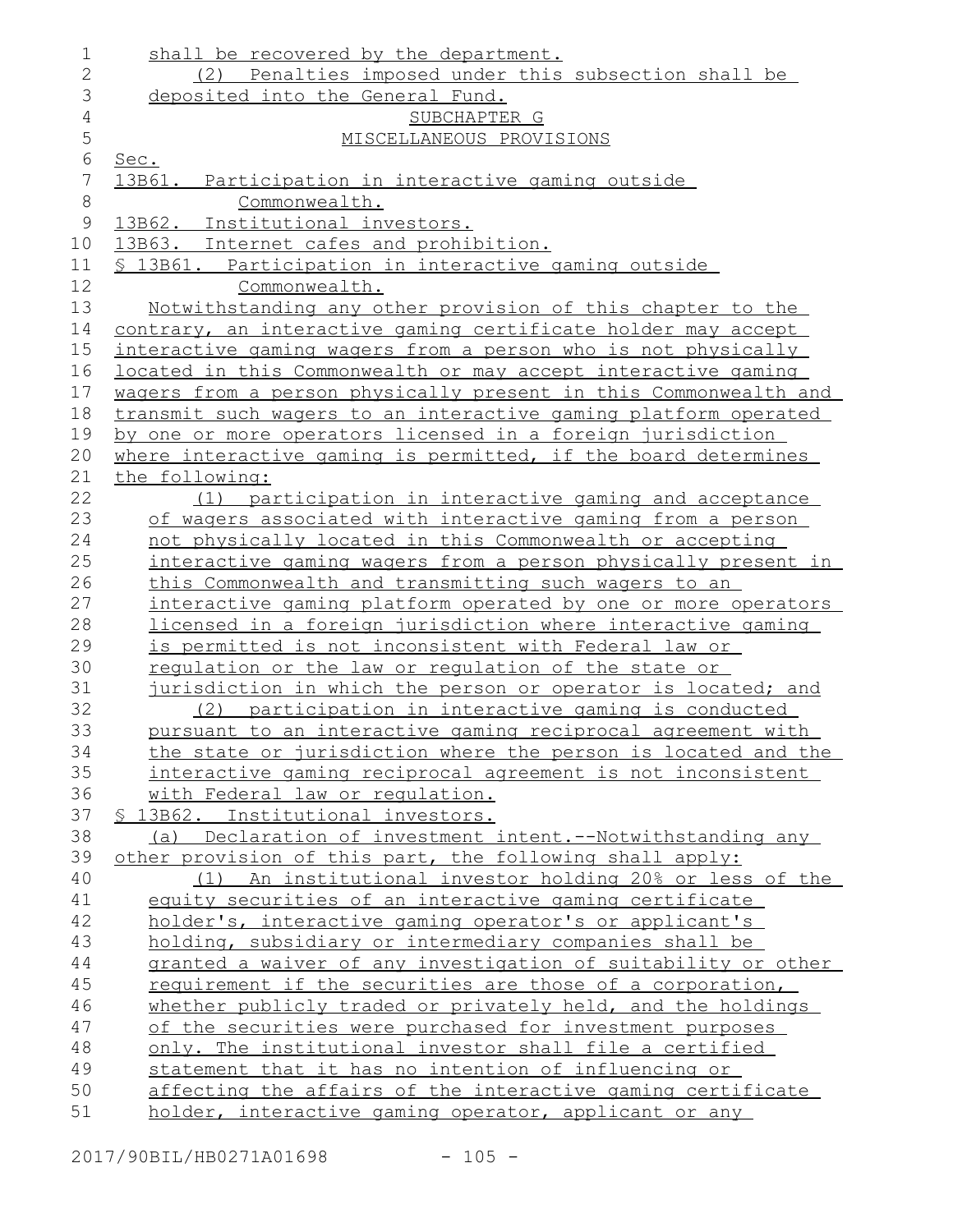| 1              | holding, subsidiary or intermediary company of an interactive     |
|----------------|-------------------------------------------------------------------|
| $\mathbf 2$    | gaming certificate holder, interactive gaming operator or         |
| 3              | applicant. However, an institutional investor shall be            |
| 4              | permitted to vote on matters put to the vote of the               |
| 5              | outstanding security holders.                                     |
| 6              | The board may grant a waiver to an institutional<br>(2)           |
| $\overline{7}$ | investor holding a higher percentage of securities upon a         |
| $\,8\,$        | showing of good cause and if the other conditions specified       |
| $\mathcal{G}$  | in paragraph (1) are met.                                         |
| 10             | An institutional investor granted a waiver under<br>(3)           |
| 11             | this subsection who subsequently decides to influence or          |
| 12             | affect the affairs of an interactive gaming certificate           |
| 13             | holder, interactive gaming operator or applicant's holding,       |
| 14             | subsidiary or intermediary company of an interactive gaming       |
| 15             | certificate holder, interactive gaming operator or applicant      |
| 16             | shall provide not less than 30 days' notice of intent and         |
| 17             | shall file with the board a request for determination of          |
| 18             | <u>suitability before taking any action that may influence or</u> |
| 19             | affect such affairs. An institutional investor shall be           |
| 20             | permitted to vote on matters put to the vote of the               |
| 21             | outstanding security holders.                                     |
| 22             | (4) If an institutional investor changes its investment           |
| 23             | intent or if the board finds reasonable cause to believe that     |
| 24             | the institutional investor may be found unsuitable, no action     |
| 25             | other than divestiture shall be taken by the institutional        |
| 26             | investor with respect to its security holdings until there        |
| 27             | has been compliance with any requirements established by the      |
| 28             | board, which may include the execution of a trust agreement       |
| 29             | in accordance with section 1332 (relating to appointment of       |
| 30             | trustee).                                                         |
| 31             | (5) The interactive gaming certificate holder or                  |
| 32             | interactive gaming operator or applicant or any holding,          |
| 33             | intermediary or subsidiary company of an interactive gaming       |
| 34             | certificate holder, interactive gaming operator or applicant      |
| 35             | shall notify the board immediately of any information about,      |
| 36             | or actions of, an institutional investor holding its equity       |
| 37             | securities where the information or action may impact the         |
| 38             | eligibility of the institutional investor for a waiver under      |
| 39             | this subsection.                                                  |
| 40             | (b) Failure to declare.--If the board finds:                      |
| 41             | that an institutional investor holding any security<br>(1)        |
| 42             | of a holding or intermediary company of an interactive gaming     |
| 43             | certificate holder or interactive gaming operator or              |
| 44             | applicant or, where relevant, of another subsidiary company       |
| 45             | of a holding or intermediary company of an interactive gaming     |
| 46             | certificate holder or interactive gaming operator or              |
| 47             | applicant which is related in any way to the financing of the     |
| 48             | interactive gaming certificate holder or interactive gaming       |
| 49             | operator or applicant, fails to comply with the provisions of     |
| 50             | subsection (a); or                                                |
| 51             | (2) by reason of the extent or nature of its holdings,            |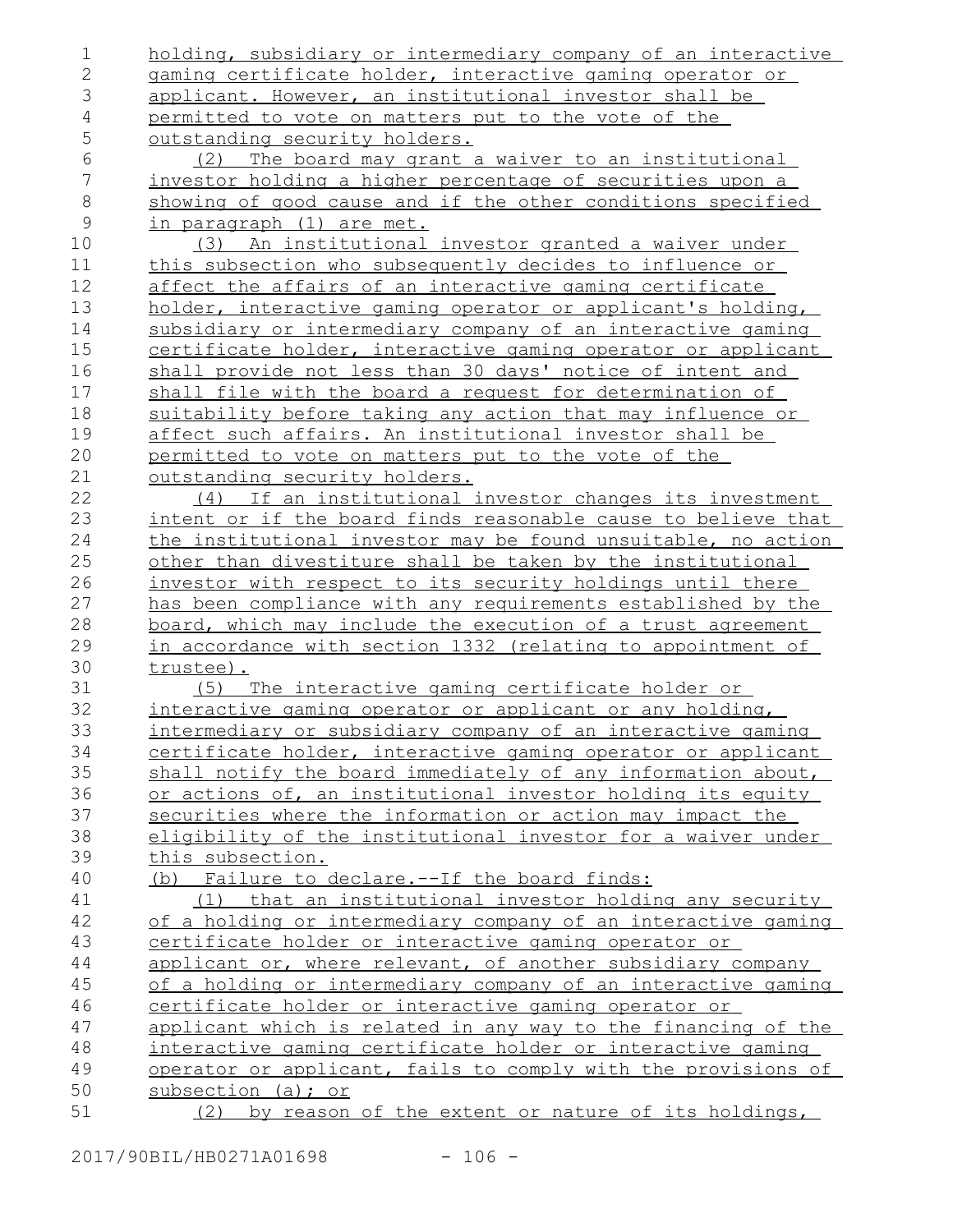| $\mathbf 1$    | <u>an institutional investor is in a position to exercise such a</u> |
|----------------|----------------------------------------------------------------------|
| $\overline{2}$ | substantial impact upon the controlling interests of an              |
| 3              | interactive gaming certificate holder or interactive gaming          |
| $\overline{4}$ | <u>operator or applicant that investigation and determination of</u> |
| 5              | suitability of the institutional investor is necessary to            |
| 6              | protect the public interest;                                         |
| 7              | then the board may take any necessary action otherwise               |
| $8\,$          | authorized under this chapter to protect the public interest.        |
| $\mathsf{S}$   | § 13B63. Internet cafes and prohibition.                             |
| 10             | (a) General rule.--No person shall operate a place of public         |
| 11             | accommodation, club, including a club or association limited to      |
| 12             | dues-paying members or similar restricted groups, or similar         |
| 13             | establishment in which computer terminals or similar access          |
| 14             | devices are advertised or made available to be used principally      |
| 15             | for the purpose of accessing authorized interactive games. No        |
| 16             | interactive gaming certificate holder or interactive gaming          |
| 17             | operator shall offer or make available computer terminals or         |
| 18             | similar access devices to be used principally for the purpose of     |
| 19             | accessing interactive games within a licensed facility.              |
| 20             | Construction.--Nothing in this section shall be<br>(b)               |
| 21             | construed to:                                                        |
| 22             | require the owner or operator of a hotel or motel or<br>(1)          |
| 23             | other public place of general use in this Commonwealth to            |
| 24             | prohibit or block quests from playing authorized interactive         |
| 25             | games on their own computers or other devices; or                    |
| 26             | (2) require an interactive gaming certificate holder or              |
| 27             | an interactive gaming operator to prohibit registered players        |
| 28             | within a licensed facility from playing authorized                   |
| 29             | interactive games on their own computers or other devices.           |
| 30             | CHAPTER 13C                                                          |
| 31             | SPORTS WAGERING                                                      |
| 32             | Subchapter                                                           |
| 33             | A. General Provisions                                                |
| 34             | Sports Wagering Authorized<br>B.                                     |
| 35             | Conduct of Sports Wagering<br>$C_{\bullet}$                          |
| 36             | Sports Wagering Taxes and Fees<br>$D_{\bullet}$                      |
| 37<br>38       | Miscellaneous Provisions<br>$E_{\star}$                              |
| 39             | SUBCHAPTER A                                                         |
| 40             | GENERAL PROVISIONS<br>Sec.                                           |
| 41             | 13001. Definitions.                                                  |
| 42             | 13C02. Regulatory authority.                                         |
| 43             | 13C03. Temporary sports wagering regulations.                        |
| 44             | 13004. Unauthorized sports wagering.                                 |
| 45             | § 13C01. Definitions.                                                |
| 46             | The following words and phrases when used in this chapter            |
| 47             | shall have the meanings given to them in this section unless the     |
| 48             | context clearly indicates otherwise:                                 |
| 49             | "Certificate holder." A person to whom the board has awarded         |
| 50             | a sports wagering certificate.                                       |
| 51             | "Gross sports wagering revenue."                                     |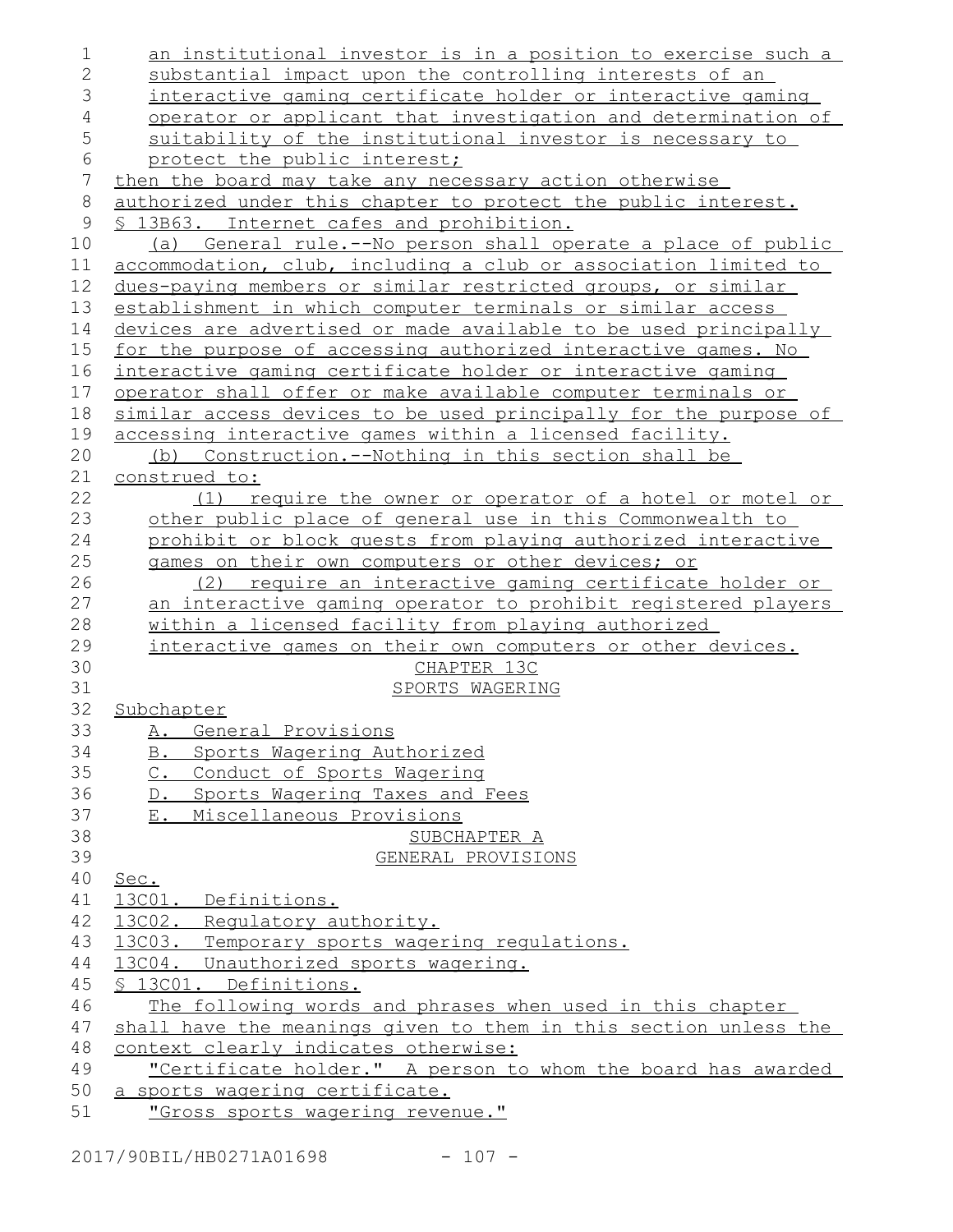| $\mathbf 1$    | (1) The total of cash or cash equivalents received from                                                                         |
|----------------|---------------------------------------------------------------------------------------------------------------------------------|
| $\mathbf 2$    | sports wagering minus the total of:                                                                                             |
| 3              | (i) Cash or cash equivalents paid to players as a                                                                               |
| $\overline{4}$ | result of sports wagering.                                                                                                      |
| 5              | (ii) Cash or cash equivalents paid to purchase                                                                                  |
| 6              | annuities to fund prizes payable to players over a period                                                                       |
| 7              | of time as a result of sports wagering.                                                                                         |
| 8              | (iii) The actual cost paid by the certificate holder                                                                            |
| 9              | for any personal property distributed to a player as a                                                                          |
| 10             | result of sports wagering. This subparagraph does not                                                                           |
| 11             | include travel expenses, food, refreshments, lodging or                                                                         |
| 12             | services.                                                                                                                       |
| 13             | (2) The term does not include any of the following:                                                                             |
| 14             | (i) Counterfeit cash or chips.                                                                                                  |
| 15             | (ii) Coins or currency of other countries received                                                                              |
| 16             | as a result of sports wagering, except to the extent that                                                                       |
| 17             | the coins or currency are readily convertible to cash.                                                                          |
| 18             | (iii) Cash taken in a fraudulent act perpetrated                                                                                |
| 19             | against a certificate holder for which the certificate                                                                          |
| 20             | holder is not reimbursed.                                                                                                       |
| 21             | "Sporting event." A professional or collegiate sports or                                                                        |
| 22             | athletic event or a motor race event.                                                                                           |
| 23             | "Sports wagering." The business of accepting wagers on                                                                          |
| 24             | sporting events or on the individual performance statistics of                                                                  |
| 25             | athletes in a sporting event or combination of sporting events                                                                  |
| 26             | by any system or method of wagering, including over the Internet                                                                |
| 27             | through websites and mobile applications. The term includes, but                                                                |
| 28             | is not limited to, exchange wagering, parlays, over-under,                                                                      |
| 29             | moneyline, pools and straight bets. The term does not include:                                                                  |
| 30             | (1) Pari-mutuel betting on the outcome of thoroughbred                                                                          |
| 31             | or harness horse racing as authorized under 3 Pa.C.S. Ch. 93                                                                    |
| 32             | (relating to race horse industry reform).                                                                                       |
| 33             | (2) Lottery games of the Pennsylvania State Lottery as                                                                          |
| 34             | authorized under the act of August 26, 1971 (P.L.351, No.91),                                                                   |
| 35             | known as the State Lottery Law.                                                                                                 |
| 36             | (3) Bingo as authorized under the act of July 10, 1981                                                                          |
| 37             | (P.L.214, No.67), known as the Bingo Law.                                                                                       |
| 38             | (4) Small games of chance as authorized under the act of                                                                        |
| 39             | December 19, 1988 (P.L.1262, No.156), known as the Local                                                                        |
| 40             | Option Small Games of Chance Act.                                                                                               |
| 41             | Slot machine gaming and progressive slot machine<br>(5)                                                                         |
| 42             | gaming as defined and authorized under this part.                                                                               |
| 43             | (6) Keno.                                                                                                                       |
| 44<br>45       | (7) Fantasy sports contests.                                                                                                    |
| 46             | (8) iLottery under Chapter 7 (relating to iLottery).<br>"Sports wagering certificate." A certificate awarded by the             |
| 47             |                                                                                                                                 |
| 48             | board under this chapter that authorizes a slot machine licensee<br>to conduct sports wagering in accordance with this chapter. |
| 49             | "Sports wagering device." The term includes any mechanical,                                                                     |
| 50             | electrical or computerized contrivance, terminal, machine or                                                                    |
| 51             | other device, apparatus, equipment or supplies approved by the                                                                  |
|                |                                                                                                                                 |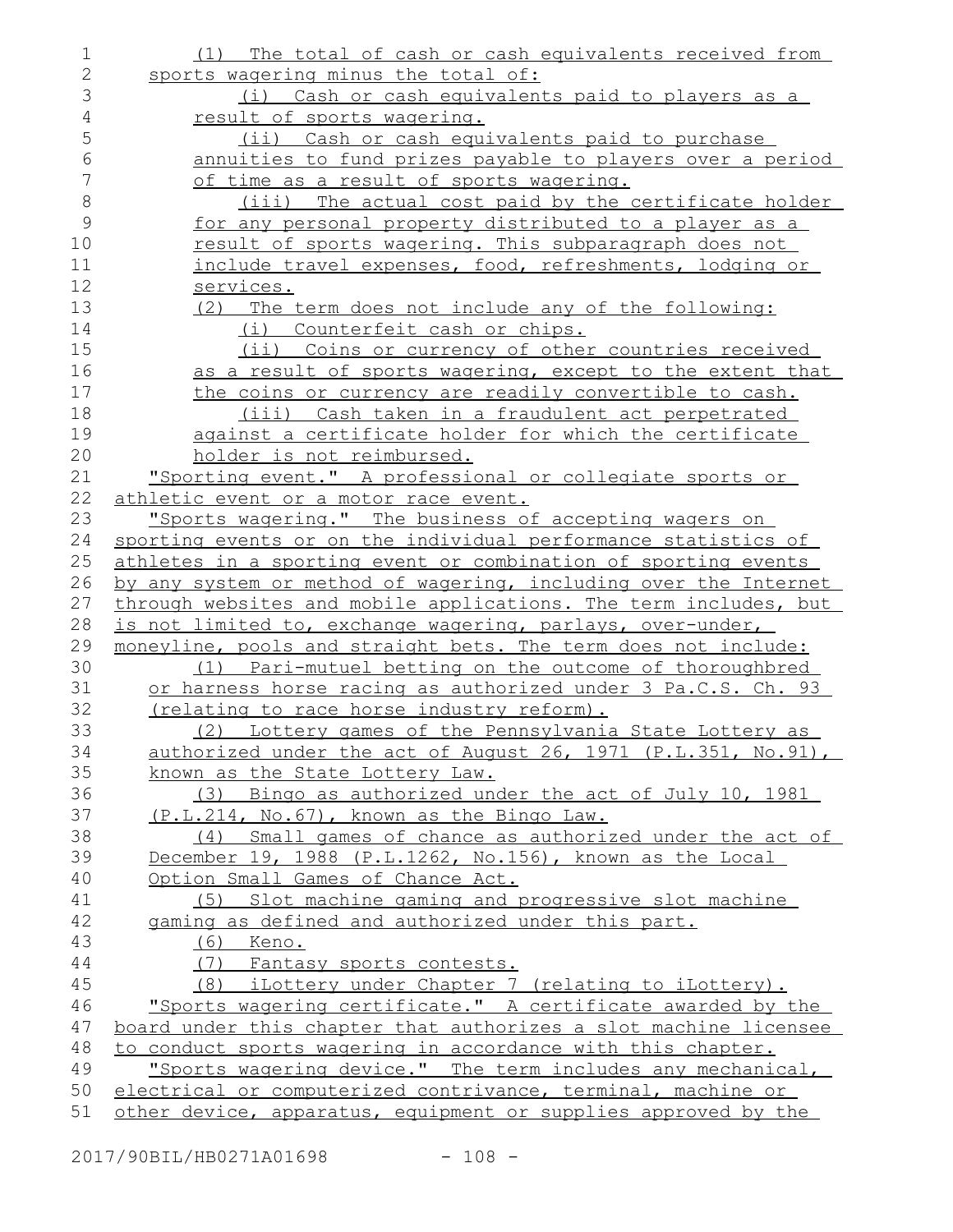| $\mathbf 1$   | board and used to conduct sports wagering.                    |
|---------------|---------------------------------------------------------------|
| 2             | § 13002. Requlatory authority.                                |
| 3             | The board shall promulgate regulations:                       |
| 4             | (1) Establishing standards and procedures for sports          |
| 5             | wagering. The standards and procedures shall provide for the  |
| $\sqrt{6}$    | conduct and implementation of sports wagering within licensed |
| 7             | facilities, including any new sports wagering or variations   |
| $\,8\,$       | or composites of approved sports wagering, provided that the  |
| $\mathcal{G}$ | board determines that the new sports wagering or any          |
| 10            | variations or composites or other approved sports wagering    |
| 11            | are suitable for use after a test or experimental period      |
| 12            | under the terms and conditions as the board may deem          |
| 13            | <u>appropriate.</u>                                           |
| 14            | (2) Establishing standards and rules to govern the            |
| 15            | conduct of sports wagering and the system of wagering,        |
| 16            | including the manner in which wagers are received, payouts    |
| 17            | are remitted and point spreads, lines and odds are            |
| 18            | determined. The board may also establish standards and rules  |
| 19            | to govern the conduct of sports wagering and the system of    |
| 20            | wagering as a form of interactive gaming authorized by the    |
| 21            | Commonwealth.                                                 |
| 22            | Establishing the method for calculating gross sports<br>(3)   |
| 23            | wagering revenue and standards for the daily counting and     |
| 24            | <u>recording of cash and cash equivalents received in the</u> |
| 25            | conduct of sports wagering, including ensuring that internal  |
| 26            | controls are followed and how financial books and records are |
| 27            | maintained and audits are conducted. The board shall consult  |
| 28            | with the department in establishing the regulations under     |
| 29            | this paragraph.                                               |
| 30            | Establishing notice requirements pertaining to<br>(4)         |
| 31            | minimum and maximum wagers on sports wagering.                |
| 32            | (5) Establishing compulsive and problem gambling              |
| 33            | standards pertaining to sports wagering consistent with this  |
| 34            | <u>part.</u>                                                  |
| 35            | (6) Establishing standards prohibiting persons under 21       |
| 36            | years of age from participating in sports wagering.           |
| 37            | Providing information pertaining to sports wagering<br>(7)    |
| 38            | in the board's annual report required under section 1211(a.1) |
| 39            | (relating to reports of board).                               |
| 40            | (8) Requiring each certificate holder to:                     |
| 41            | (i) Provide written information about sports                  |
| 42            | wagering rules, payouts or winning wagers and other           |
| 43            | information as the board may require.                         |
| 44            | (ii) Provide specifications approved by the board             |
| 45            | under section 1207(11) (relating to regulatory authority      |
| 46            | of board) to integrate and update the licensed facility's     |
| 47            | surveillance system to cover all areas where sports           |
| 48            | wagering is conducted. The specifications shall include       |
| 49            | provisions providing the board and other persons              |
| 50            | authorized by the board with onsite access to the system      |
| 51            | <u>or its signal.</u>                                         |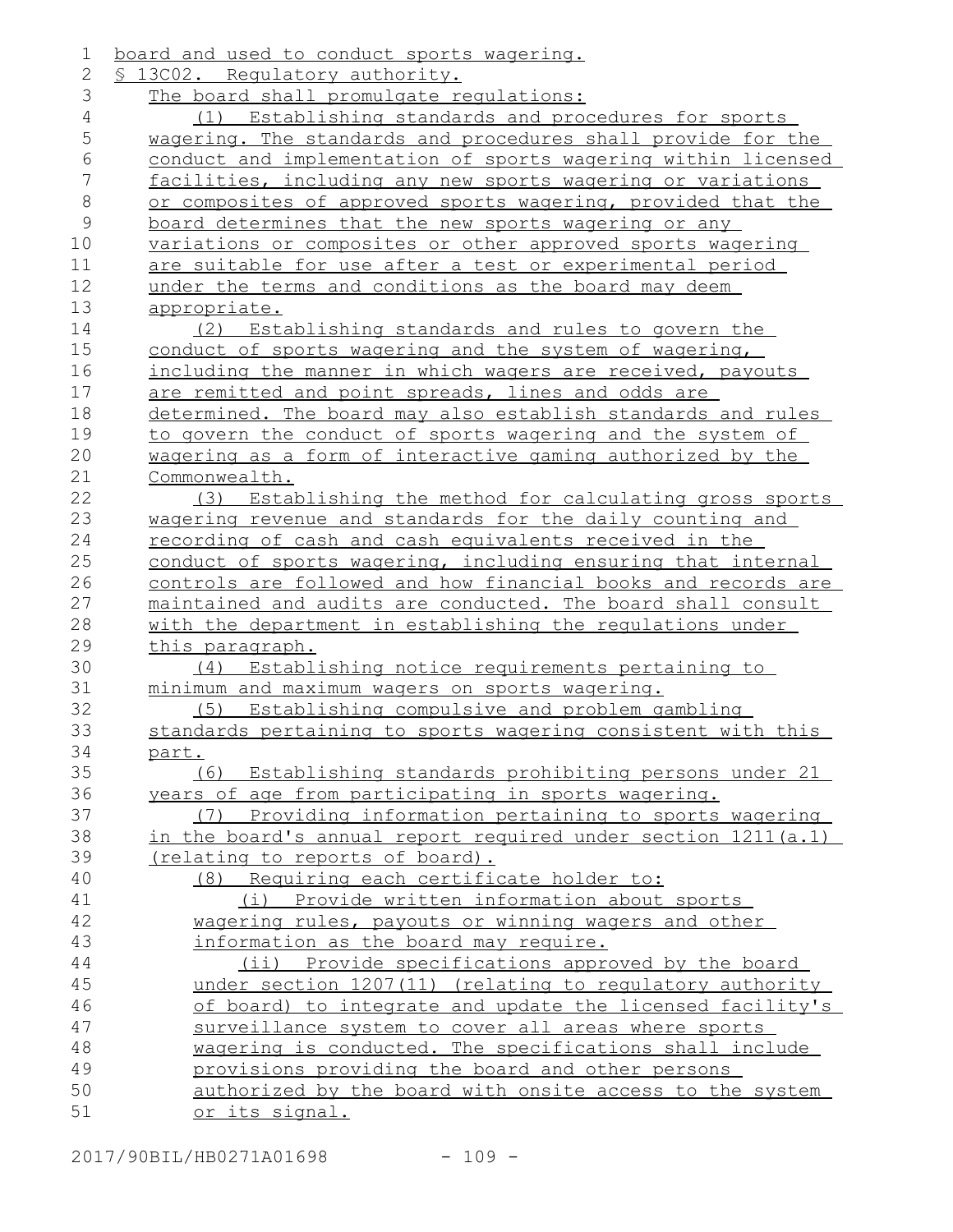| $\mathbf 1$    | (iii) Designate one or more locations within the                |
|----------------|-----------------------------------------------------------------|
| $\overline{2}$ | licensed facility of the certificate holder to conduct          |
| 3              | sports wagering.                                                |
| $\overline{4}$ | (iv) Ensure that visibility in the licensed facility            |
| 5              | of the certificate holder is not obstructed in any way          |
| 6              | that could interfere with the ability of the certificate        |
| $\overline{7}$ | holder, the board and other persons authorized under this       |
| $\,8\,$        | part or by the board to oversee the surveillance of the         |
| 9              | conduct of sports wagering.                                     |
| 10             | (v) Integrate the licensed facility's count room to             |
| 11             | ensure maximum security of the counting and storage of          |
| 12             | cash and cash equivalents.                                      |
| 13             | (vi) Equip each designated location within the                  |
| 14             | licensed facility providing sports wagering with a sign         |
| 15             | indicating the permissible sports wagering minimum and          |
| 16             | maximum waqers.                                                 |
| 17             | (vii) Ensure that no person under 21 years of age               |
| 18             | participates in sports wagering.                                |
| 19             | § 13003. Temporary sports wagering regulations.                 |
| 20             | (a) Promulgation.--In order to facilitate the prompt            |
| 21             | implementation of this chapter, requlations promulgated by the  |
| 22             | board shall be deemed temporary regulations which shall expire  |
| 23             | not later than two years following the publication of the       |
| 24             | temporary regulations. The board may promulgate temporary       |
| 25             | requlations not subject to:                                     |
| 26             | (1) Sections 201, 202, 203, 204 and 205 of the act of           |
| 27             | July 31, 1968 (P.L.769, No.240), referred to as the             |
| 28             | Commonwealth Documents Law.                                     |
| 29             | (2) Sections 204(b) and 301(10) of the act of October           |
| 30             | 15, 1980 (P.L.950, No.164), known as the Commonwealth           |
| 31             | Attorneys Act.                                                  |
| 32             | (3) The act of June 25, 1982 (P.L.633, No.181), known as        |
| 33             | the Regulatory Review Act.                                      |
| 34             | (b) Expiration.--Except for temporary requlations governing     |
| 35             | the rules of new sports wagering approved by the board, the     |
| 36             | board's authority to adopt temporary requlations under          |
| 37             | subsection (a) shall expire two years after the effective date  |
| 38             | of this section. Requlations adopted after this period shall be |
| 39             | promulgated as provided by law.                                 |
| 40             | § 13004. Unauthorized sports wagering.                          |
| 41             | (a) Offense defined.--                                          |
| 42             | (1) It shall be unlawful for any person to willfully and        |
| 43             | knowingly operate, carry on, offer or expose for play any       |
| 44             | sports wagering or to accept a bet or wager associated with     |
| 45             | sports wagering from any person physically located in this      |
| 46             | Commonwealth at the time of play that is not within the scope   |
| 47             | of a valid and current sports wagering certificate issued by    |
| 48             | the board under this chapter or by another state, territory     |
| 49             | or possession of the United States with which the               |
| 50             | Commonwealth has a sports wagering agreement.                   |
| 51             | (2) It shall be unlawful for any person to willfully and        |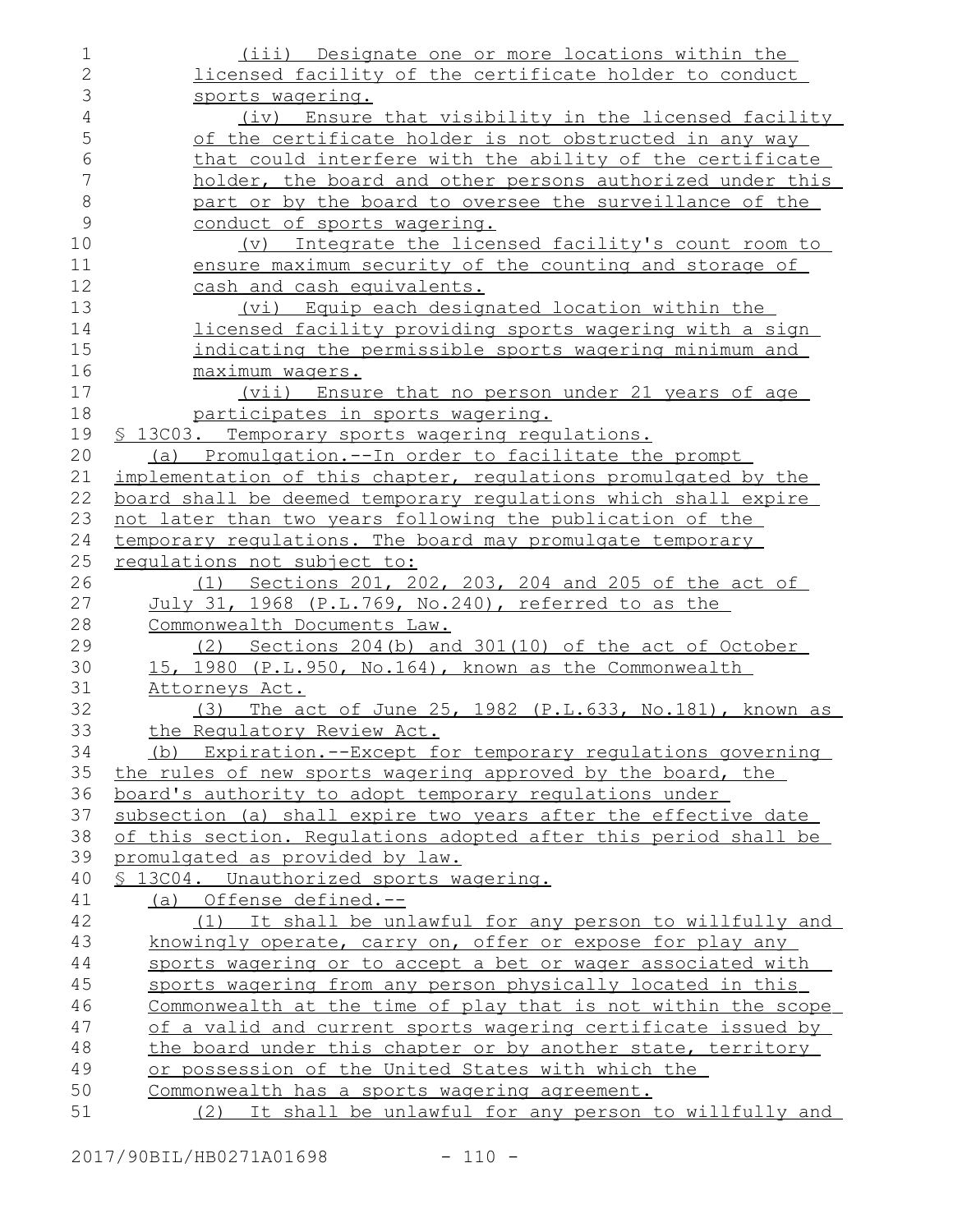| 1            | knowingly provide services with respect to any sports          |
|--------------|----------------------------------------------------------------|
| $\mathbf{2}$ | wagering or bet or wager specified in paragraph (1).           |
| 3            | (b) Grading of offense.--A person who violates subsection      |
| 4            | (a) commits a misdemeanor of the first degree. For a second or |
| 5            | subsequent violation of subsection (a), a person commits a     |
| 6            | felony of the second degree.                                   |
| 7            | $(c)$ Penalties.--                                             |
| 8            | (1) For a first violation of subsection (a), a person          |
| 9            | shall be sentenced to pay a fine of:                           |
| 10           | (i) not less than $$75,000$ nor more than $$150,000$ , if      |
| 11           | the person is an individual;                                   |
| 12           | $(ii)$ not less than \$150,000 nor more than \$300,000,        |
| 13           | if the person is a licensed manufacturer or supplier; or       |
| 14           | <u>(iii) not less than \$300,000 nor more than \$600,000,</u>  |
| 15           | if the person is a licensed gaming entity.                     |
| 16           | (2) For a second or subsequent violation of subsection         |
| 17           | (a), a person shall be sentenced to pay a fine of:             |
| 18           | (i) not less than $$150,000$ nor more than $$300,000$ ,        |
| 19           | if the person is an individual;                                |
| 20           | $(i)$ not less than \$300,000 nor more than \$600,000,         |
| 21           | if the person is a licensed manufacturer or supplier; or       |
| 22           | <u>(iii) not less than \$600,000 nor more than</u>             |
| 23           | \$1,200,000, if the person is a licensed gaming entity.        |
| 24           | (d) Forfeiture.--If a person engages in sports wagering from   |
| 25           | a location in which the activity is unauthorized, the person   |
| 26           | shall forfeit all entitlement to any winnings and the money    |
| 27           | associated with any forfeited winnings shall be deposited into |
| 28           | the Compulsive and Problem Gambling Treatment Fund established |
| 29           | under section 1509(b) (relating to compulsive and problem      |
| 30           | gambling program).                                             |
| 31           | (e) Tax liability.--                                           |
| 32           | (1) An unlicensed person who offers sports wagering to         |
| 33           | persons in this Commonwealth shall be liable for all taxes     |
| 34           | required by this chapter in the same manner and amounts as if  |
| 35           | the person were a licensee.                                    |
| 36           | Timely payment of the taxes may not constitute a<br>(2)        |
| 37           | defense to any prosecution or other proceeding in connection   |
| 38           | with unauthorized sports wagering, except for a prosecution    |
| 39           | or proceeding alleging failure to make such payment.           |
| 40           | SUBCHAPTER B                                                   |
| 41           | SPORTS WAGERING AUTHORIZED                                     |
| 42           | Sec.                                                           |
| 43           | 13C11.<br>Authorization to conduct sports wagering.            |
| 44           | 13C12. Petition requirements.                                  |
| 45           | 13C13. Standard for review of petitions.                       |
| 46           | 13014. Award of certificate.                                   |
| 47           | 13C15. Sports wagering certificate.                            |
| 48           | 13C16.<br>Sports wagering by suppliers and manufacturers.      |
| 49           | § 13C11.<br>Authorization to conduct sports wagering.          |
| 50           | Persons who may be authorized.--<br>(a)                        |
| 51           | (1) (i) The board may authorize a slot machine licensee        |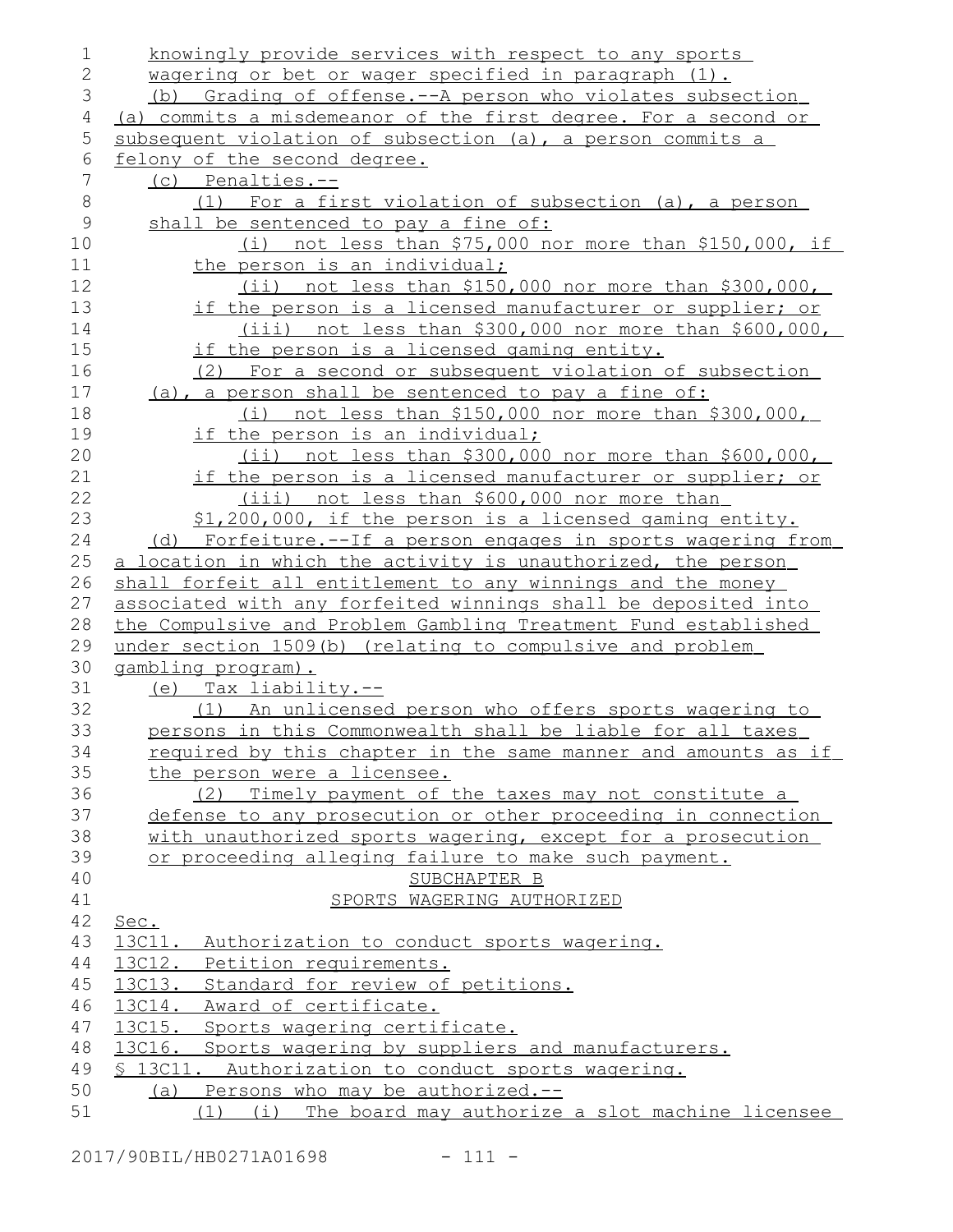| 1              | to conduct sports wagering and to operate a system of                                                   |
|----------------|---------------------------------------------------------------------------------------------------------|
| $\overline{2}$ | wagering associated with the conduct of sports wagering                                                 |
| 3              | at the slot machine licensee's licensed facility, a                                                     |
| $\overline{4}$ | temporary facility authorized under section 13C21(b)                                                    |
| 5              | (relating to authorized locations for operation), an area                                               |
| 6              | authorized under section 13C21(c) or through an Internet-                                               |
| 7              | based system.                                                                                           |
| $\,8\,$        | Authorization shall be contingent upon the slot<br>(i)                                                  |
| 9              | machine licensee's agreement to ensure that sports                                                      |
| 10             | wagering will be conducted in accordance with this part                                                 |
| 11             | and any other conditions established by the board.                                                      |
| 12             | Nothing in this part shall be construed to<br>(iii)                                                     |
| 13             | create a separate license governing the conduct of sports                                               |
| 14             | wagering by slot machine licensees within this                                                          |
| 15             | Commonwealth.                                                                                           |
| 16             | (2) The board may authorize a sports wagering                                                           |
| 17             | certificate holder to conduct sports wagering and to operate                                            |
| 18             | a system of wagering associated with the conduct of sports                                              |
| 19             | wagering as a form of interactive gaming authorized by the                                              |
| 20             | Commonwealth.                                                                                           |
| 21             | Except as provided in this part, all<br>(3)<br>(i)                                                      |
| 22             | individuals wagering on sporting events through                                                         |
| 23             | authorized sports wagering must be physically located                                                   |
| 24             | <u>within this Commonwealth or within a state or</u>                                                    |
| 25             | jurisdiction with which the board has entered a sports                                                  |
| 26             | wagering agreement.                                                                                     |
|                |                                                                                                         |
| 27             | No individual under 21 years of age may make a<br>$(i$ ii)                                              |
| 28             | wager or bet on sporting events through authorized sports                                               |
| 29             | wagering or have access to the designated area of the                                                   |
| 30             | licensed facility authorized to host sports wagering.                                                   |
| 31             | (b) Federal authorization.--                                                                            |
| 32             | (1) The Secretary of the Commonwealth shall, when                                                       |
| 33             | Federal law is enacted or repealed or a Federal court                                                   |
| 34             | decision is filed that affirms the authority of a state to                                              |
| 35             | regulate sports wagering, publish a notice in the                                                       |
| 36             | Pennsylvania Bulletin certifying the enactment or repeal or                                             |
| 37             | the filing of the decision.                                                                             |
| 38             | (2) The board may not authorize the conduct of sports                                                   |
| 39             | wagering in this Commonwealth until the notice is published                                             |
| 40             | as prescribed in paragraph (1).                                                                         |
| 41             | <u>S 13C12. Petition requirements.</u>                                                                  |
| 42             | (a) General rule.--Unless otherwise prohibited under section                                            |
| 43             | 13A13 (relating to prohibitions), a slot machine licensee may                                           |
| 44             | seek approval to conduct sports wagering by filing a petition                                           |
| 45             | with the board.                                                                                         |
| 46             | (b) Petition contents.--A petition seeking authorization to                                             |
| 47             | conduct sports wagering shall include the following:                                                    |
| 48             | (1) The name, business address and contact information                                                  |
| 49             | of the petitioner.                                                                                      |
| 50<br>51       | (2) The name, business address, job title and a<br>photograph of each principal and key employee of the |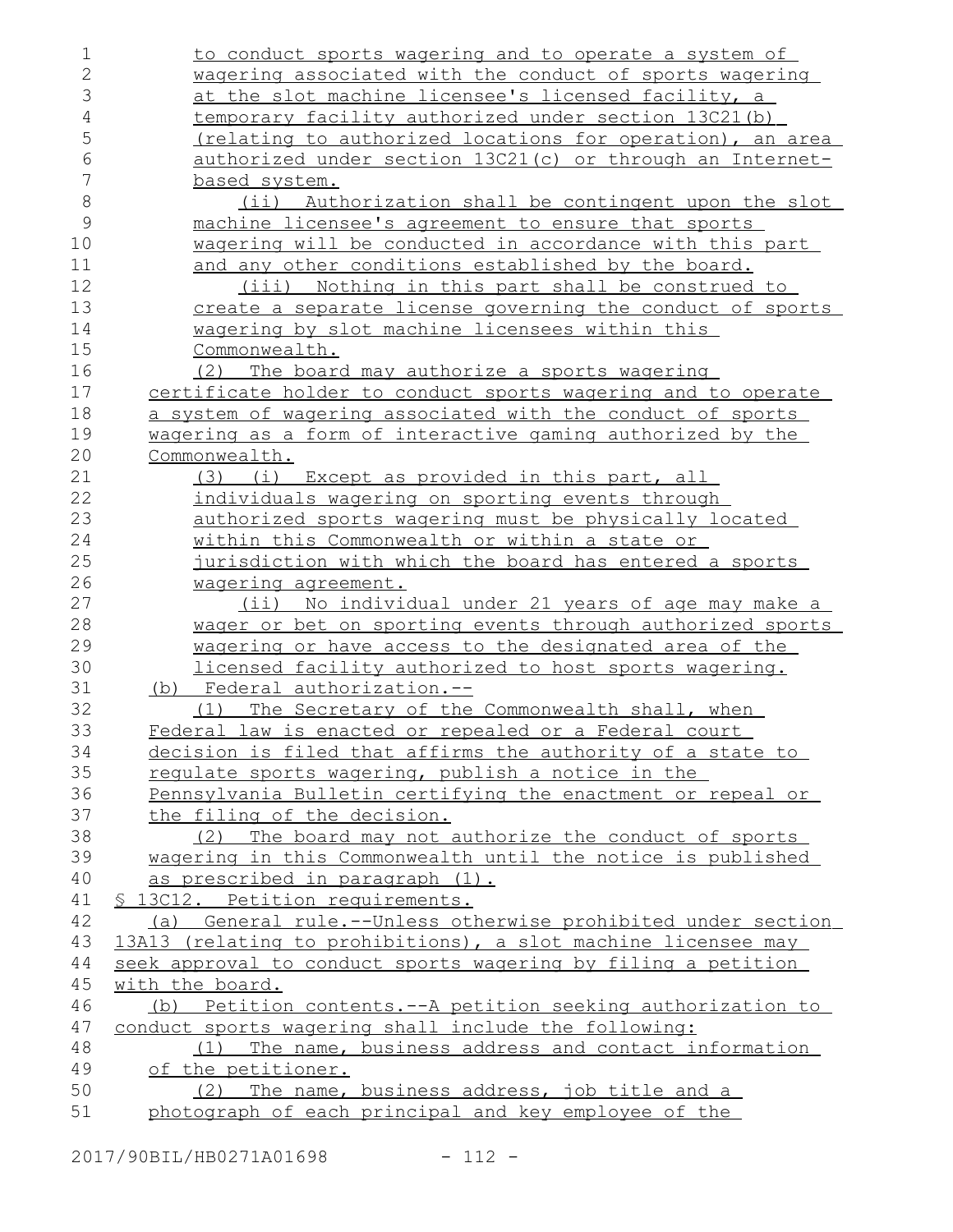| 1            | petitioner who will be involved in the conduct of sports                       |
|--------------|--------------------------------------------------------------------------------|
| $\mathbf{2}$ | wagering and who is not currently licensed by the board, if                    |
| 3            | known.                                                                         |
| 4            | A brief description of the economic benefits<br>(3)                            |
| 5            | expected to be realized by the Commonwealth, its                               |
| 6            | municipalities and its residents if sports wagering is                         |
| 7            | authorized at the petitioner's licensed facility.                              |
| $\,8\,$      | (4) The details of any financing obtained or that will                         |
| $\mathsf 9$  | be obtained to fund an expansion or modification of the                        |
| 10           | licensed facility to accommodate sports wagering and to                        |
| 11           | otherwise fund the cost of commencing sports wagering.                         |
| 12           | Information and documentation concerning financial<br>(5)                      |
| 13           | background and resources, as the board may require, to                         |
| 14           | establish by clear and convincing evidence the financial                       |
| 15           | stability, integrity and responsibility of the petitioner.                     |
| 16           | (6) Information and documentation, as the board may                            |
| 17           | require, to establish by clear and convincing evidence that                    |
| 18           | the petitioner has sufficient business ability and experience                  |
| 19           | to create and maintain a successful sports wagering                            |
| 20           | operation. In making this determination, the board may                         |
| 21           | consider the performance of the petitioner's slot machine and                  |
| 22           | table game operation, including financial information,                         |
| 23           | employment data and capital investment.                                        |
| 24           | (7) Information and documentation, as the board may                            |
| 25           | require, to establish by clear and convincing evidence that                    |
| 26           | the petitioner has or will have the financial ability to pay                   |
| 27           | the authorization fee under section 13061 (relating to sports                  |
| 28           | wagering authorization fee).                                                   |
| 29           | Detailed site plans identifying the petitioner's<br>(8)                        |
| 30           | proposed sports wagering area within the licensed facility.                    |
| 31           | Other information as the board may require.<br>(9)                             |
| 32           | (c) Confidentiality.--Information submitted to the board                       |
| 33           | under subsection (b) $(4)$ , $(5)$ , $(6)$ , $(7)$ and $(8)$ may be considered |
| 34           | confidential by the board if the information would be                          |
| 35           | confidential under section 1206(f) (relating to board minutes                  |
| 36           | and records).                                                                  |
| 37           | § 13C13. Standard for review of petitions.                                     |
| 38           | (a) General rule.--The board shall approve a petition if the                   |
| 39           | petitioner establishes, by clear and convincing evidence, all of               |
| 40           | the following:                                                                 |
| 41           | (1) The petitioner's slot machine license is in good                           |
| 42           | standing with the board.                                                       |
| 43           | (2) The conduct of sports wagering at the petitioner's                         |
| 44           | licensed facility will have a positive economic impact on the                  |
| 45           | Commonwealth, its municipalities and residents through                         |
| 46           | increased revenues and employment opportunities.                               |
| 47           | (3) The petitioner possesses adequate funds or has                             |
| 48           | secured adequate financing to:                                                 |
| 49           | (i) Fund any necessary expansion or modification of                            |
| 50           | the petitioner's licensed facility to accommodate the                          |
| 51           | conduct of sports wagering.                                                    |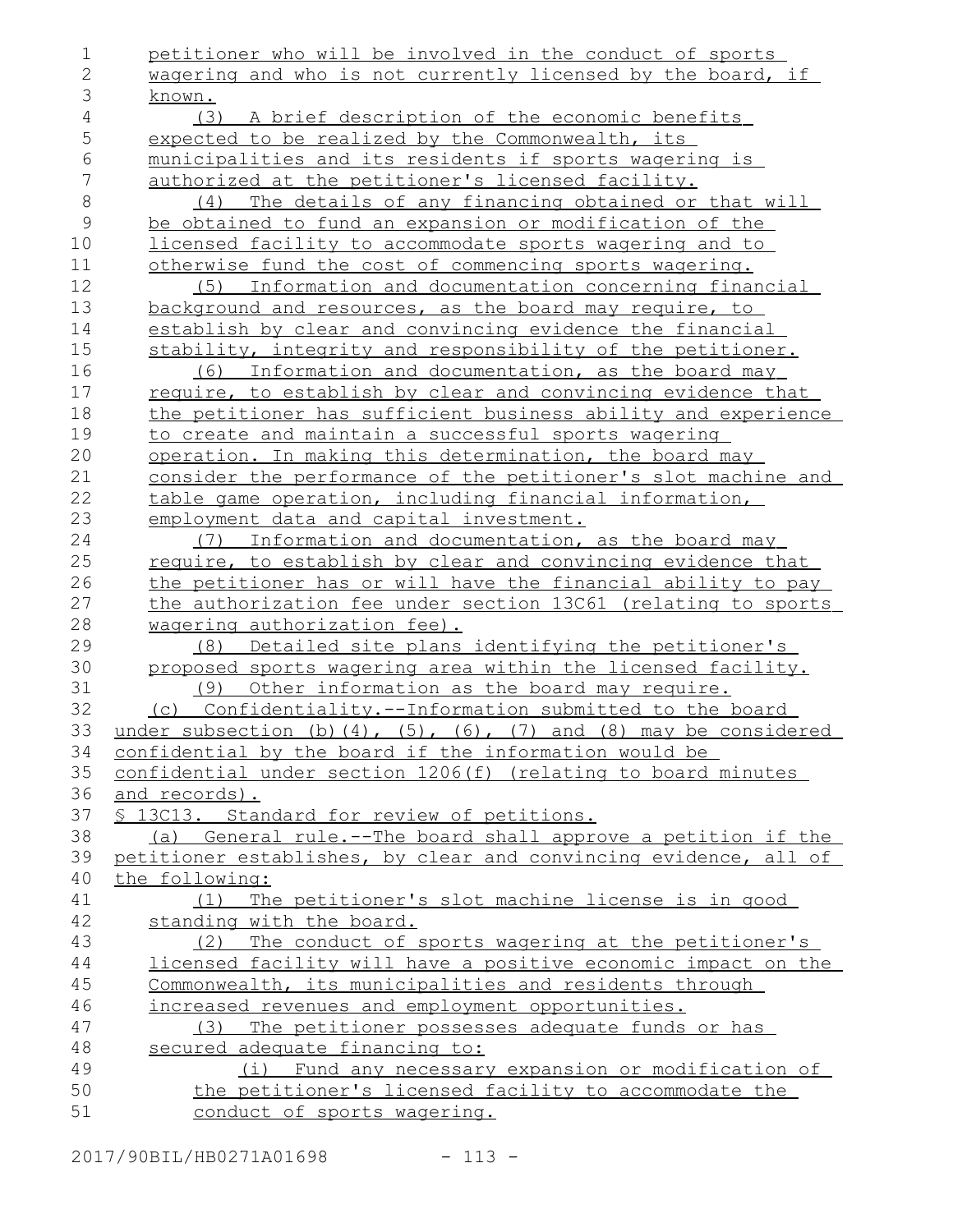| 1              | (ii) Pay the authorization fee in accordance with                |
|----------------|------------------------------------------------------------------|
| $\overline{2}$ | section 13C61 (relating to sports wagering authorization         |
| 3              | $fee$ ).                                                         |
| $\sqrt{4}$     | (iii) Commence sports wagering operations at its                 |
| 5              | licensed facility.                                               |
| 6              | The petitioner has the financial stability,<br>(4)               |
| $\overline{7}$ | integrity and responsibility to conduct sports wagering.         |
| $\,8\,$        | The petitioner has sufficient business ability and<br>(5)        |
| $\mathsf 9$    | experience to create and maintain a successful sports            |
| $10$           | wagering operation.                                              |
| 11             | (6) The petitioner's proposed internal and external              |
| 12             | security and proposed surveillance measures within the area      |
| 13             | of the licensed facility where the petitioner seeks to           |
| 14             | conduct sports wagering are adequate.                            |
| 15             | (7) The petitioner has satisfied the petition                    |
| 16             | application requirements and provided any other information      |
| 17             | required by section 13C12(b) (relating to petition               |
| 18             | requirements).                                                   |
| 19             | (b) Timing of approval.--The board shall approve or deny a       |
| 20             | petition within 90 days following receipt of the petition.       |
| 21             | <u>S 13C14. Award of certificate.</u>                            |
| 22             | (a) General rule.--Upon approval of a petition, the board        |
| 23             | shall award a sports wagering certificate to the petitioner. The |
| 24             | award of a sports wagering certificate prior to the payment in   |
| 25             | full of the authorization fee required by section 13C61          |
| 26             | (relating to sports wagering authorization fee) shall not        |
| 27             | relieve the petitioner from complying with the provisions of     |
| 28             | section 13C61.                                                   |
| 29             | (b) Statement of conditions.--Upon awarding a sports             |
| 30             | wagering operation certificate, the board shall amend the slot   |
| 31             | machine licensee's statement of conditions pertaining to the     |
| 32             | requirements of this chapter.                                    |
| 33             | (c) Term of sports wagering certificate.--Subject to the         |
| 34             | power of the board to deny, revoke or suspend a sports wagering  |
| 35             | certificate issued in accordance with the requirements of this   |
| 36             | section, a sports wagering certificate shall be renewed every    |
| 37             | five years and shall be subject to the requirements of section   |
| 38             | 1326 (relating to renewals).                                     |
| 39             | <u>S 13C15. Sports wagering certificate.</u>                     |
| 40             | The following shall apply:                                       |
| 41             | (1) A sports wagering certificate shall be in effect             |
| 42             | unless:                                                          |
| 43             | (i) suspended or revoked by the board consistent                 |
| 44             | with the requirements of this part;                              |
| 45             | (ii) the slot machine license held by the                        |
| 46             | certificate holder is suspended, revoked or not renewed          |
| 47             | by the board consistent with the requirements of this            |
| 48             | part; or                                                         |
| 49             | (iii) the certificate holder relinquishes or does                |
| 50             | not seek renewal of its slot machine license.                    |
| 51             | (2) A certificate holder that fails to abide by this             |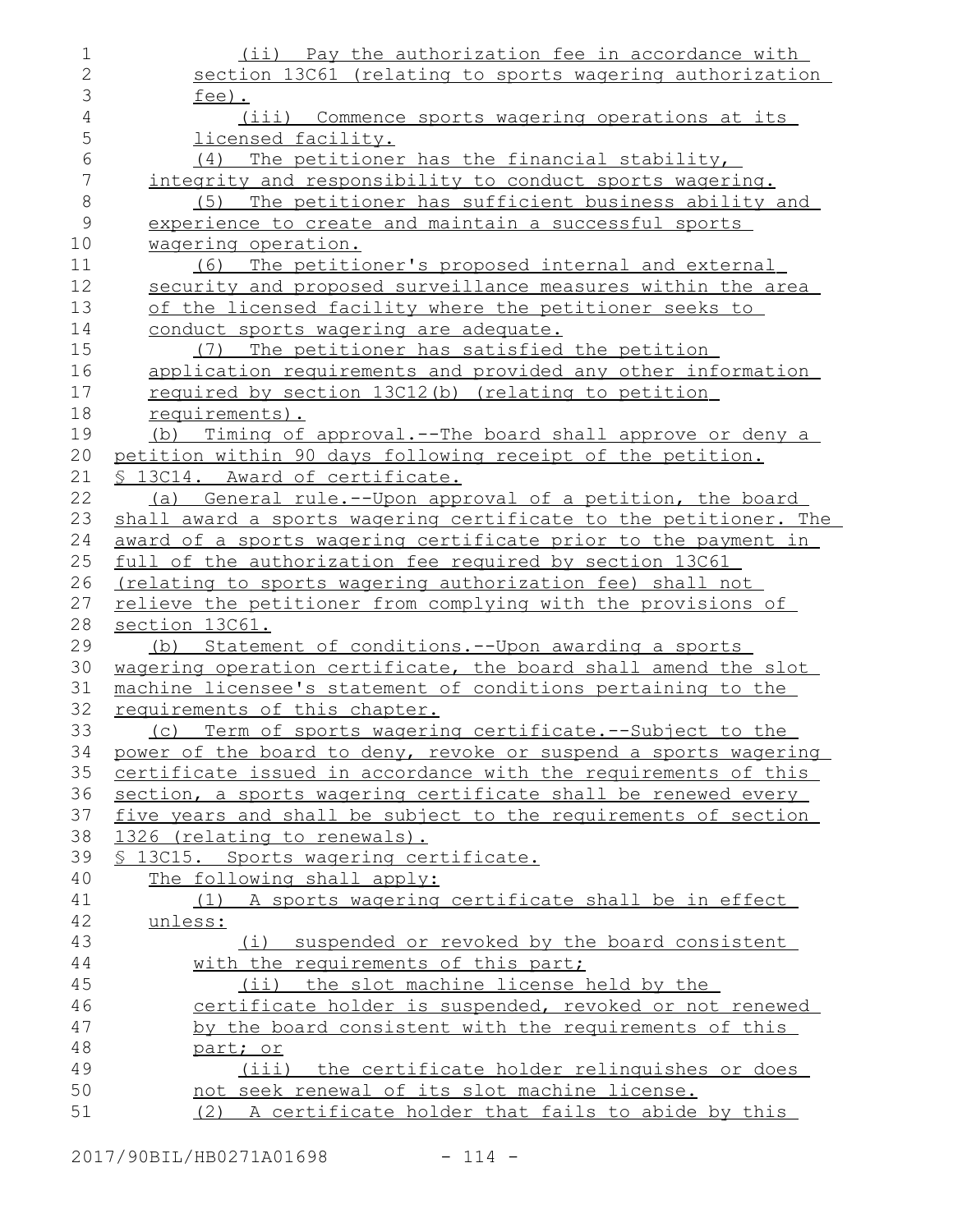| $\mathbf 1$    | chapter or any condition contained in the slot machine           |
|----------------|------------------------------------------------------------------|
| $\overline{2}$ | licensee's statement of conditions governing the conduct of      |
| 3              | sports wagering shall be subject to board-imposed                |
| 4              | administrative sanctions or other penalties authorized under     |
| 5              | this part.                                                       |
| $\epsilon$     | \$ 13C16. Sports wagering by suppliers and manufacturers.        |
| 7              | (a) Suppliers.--A person that sells, leases, offers or           |
| $\,8\,$        | otherwise provides, distributes or services any sports wagering  |
| 9              | device or associated equipment for use or operation in this      |
| 10             | Commonwealth for sports wagering purposes shall be licensed by   |
| 11             | the board under section 1317 (relating to supplier licenses) and |
| 12             | shall be subject to application and licensure fees and fines as  |
| 13             | prescribed under section 1208 (relating to collection of fees    |
| 14             | and fines), as determined by the board.                          |
| 15             | (b) Manufacturers.--A person who manufactures, builds,           |
| 16             | rebuilds, fabricates, assembles, produces, programs, designs or  |
| 17             | otherwise makes modifications to any sports wagering device or   |
| 18             | associated equipment for use or operation in this Commonwealth   |
| 19             | for sports wagering purposes shall be licensed by the board      |
| 20             | under section 1317.1 (relating to manufacturer licenses) and     |
| 21             | shall be subject to application and licensure fees and fines as  |
| 22             | prescribed under section 1208, as determined by the board.       |
| 23             | SUBCHAPTER C                                                     |
| 24             | CONDUCT OF SPORTS WAGERING                                       |
| 25             | Sec.                                                             |
| 26             | 13C21.<br>Authorized locations for operation.                    |
| 27             | 13C22.<br>Commencement of sports wagering operations.            |
| 28             | 13C23.<br>Condition of continued operation.                      |
| 29             | 13C24.<br>Key employees and occupation permits.                  |
| 30             | 13C25.<br>Application of Clean Indoor Air Act.                   |
| 31             | 13C26. Application of Liquor Code.                               |
| 32             | § 13C21. Authorized locations for operation.                     |
| 33             | Restriction.--A certificate holder may only be permitted<br>(a)  |
| 34             | to conduct sports wagering at the licensed facility, a temporary |
| 35             | facility authorized under subsection (b), an area authorized     |
| 36             | under subsection (c) or through an Internet-based system.        |
| 37             | (b) Temporary facilities.--The board may permit a                |
| 38             | certificate holder to conduct sports wagering at a temporary     |
| 39             | facility that is physically connected to, attached to or         |
| 40             | adjacent to a licensed facility for a period not to exceed 24    |
| 41             | months.                                                          |
| 42             | (c) Powers and duties of board.--                                |
| 43             | Upon request made by a certificate holder, the board<br>(1)      |
| 44             | may determine the suitability of a Category 1 licensed gaming    |
| 45             | entity that is also a licensed racing entity authorized to       |
| 46             | conduct pari-mutuel wagering at nonprimary locations under 3     |
| 47             | Pa.C.S. Ch. 93 (relating to race horse industry reform) to       |
| 48             | conduct sports wagering at nonprimary locations.                 |
| 49             | (2) No certificate holder may be approved to conduct             |
| 50             | sports wagering in a nonprimary location unless the areas are    |
| 51             | equipped with adequate security and surveillance equipment to    |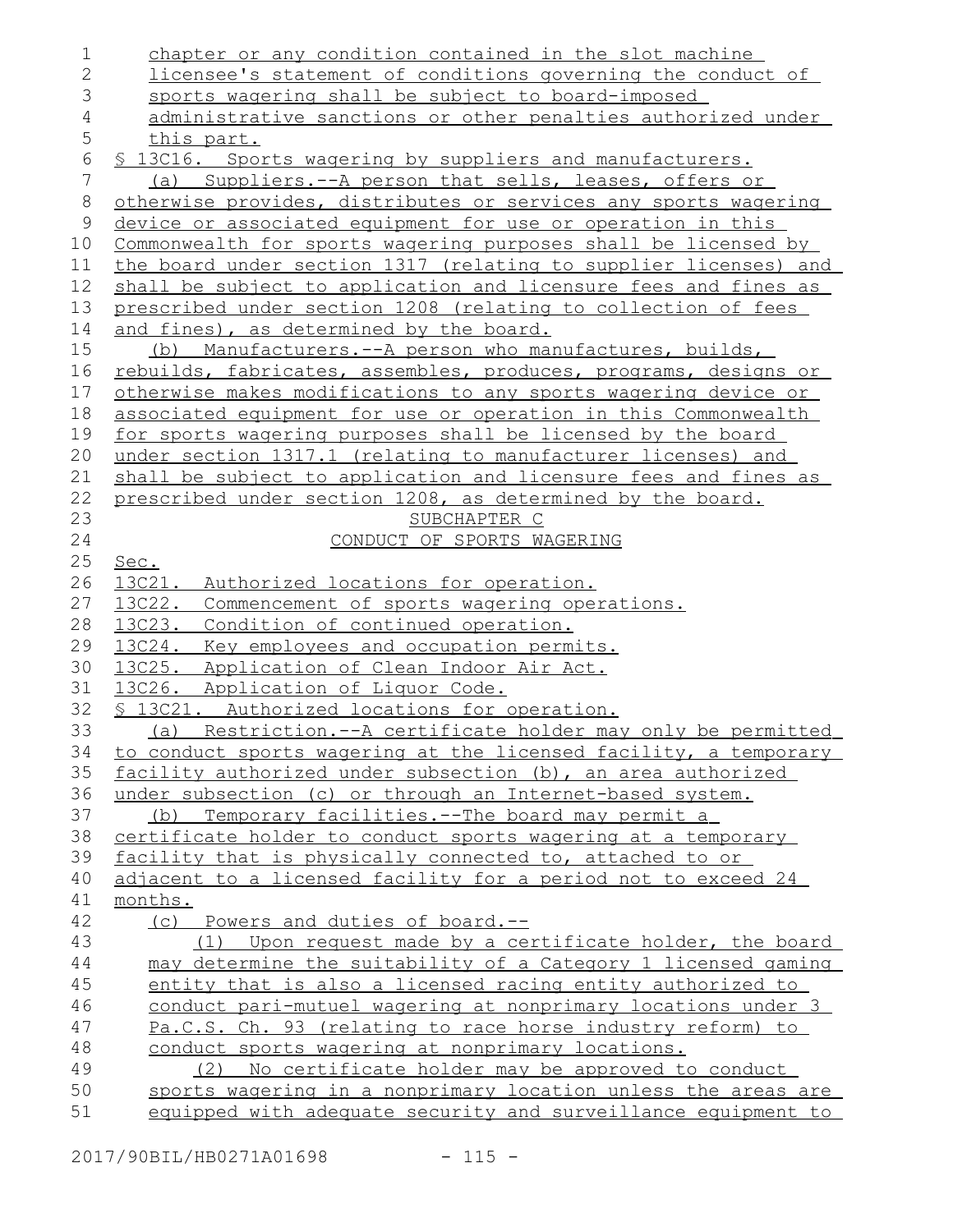ensure the integrity of the conduct of sports wagering. (3) An authorization granted under this subsection may not: (i) Impose any criteria or requirements regarding the contents or structure of a nonprimary location that are unrelated to the conduct of sports wagering. (ii) Authorize the placement or operation of slot machines or table games in a nonprimary location. § 13C22. Commencement of sports wagering operations. No certificate holder may operate or offer sports wagering until the board determines that: (1) The certificate holder is in compliance with the requirements of this part. (2) The certificate holder is prepared in all respects to offer sports wagering play to the public at the licensed facility. (3) The certificate holder has implemented necessary internal and management controls and security arrangements and surveillance systems for the conduct of sports wagering. (4) The certificate holder is in compliance with or has complied with section 13C61 (relating to sports wagering authorization fee). (5) Other conditions as the board may require to implement the conduct of sports wagering. § 13C23. Condition of continued operation. As a condition of continued operation, a certificate holder shall agree to maintain all books, records and documents pertaining to sports wagering in a manner and location within this Commonwealth as approved by the board. All books, records and documents related to sports wagering shall be: (1) segregated by separate accounts within the certificate holder's books, records and documents, except for any books, records or documents that are common to slot machine, table game and sports wagering operations; (2) immediately available for inspection upon request of the board, the bureau, the department, the Pennsylvania State Police or the Attorney General, or agents thereof, during all hours of operation of the certificate holder in accordance with regulations promulgated by the board; and (3) maintained for a period as the board, by regulation, may require. § 13C24. Key employees and occupation permits. Nothing in this part shall be construed to require any individual who holds a principal license, a key employee license or a gaming employee occupation permit under Chapter 13 (relating to licensees) to obtain a separate license or permit to be employed in a certificate holder's sports wagering operation authorized under this chapter. § 13C25. Application of Clean Indoor Air Act. For the purpose of section 3(b)(11) of the act of June 13, 2008 (P.L.182, No.27), known as the Clean Indoor Air Act, the 1 2 3 4 5 6 7 8 9 10 11 12 13 14 15 16 17 18 19 20 21 22 23 24 25 26 27 28 29 30 31 32 33 34 35 36 37 38 39 40 41 42 43 44 45 46 47 48 49 50 51

2017/90BIL/HB0271A01698 - 116 -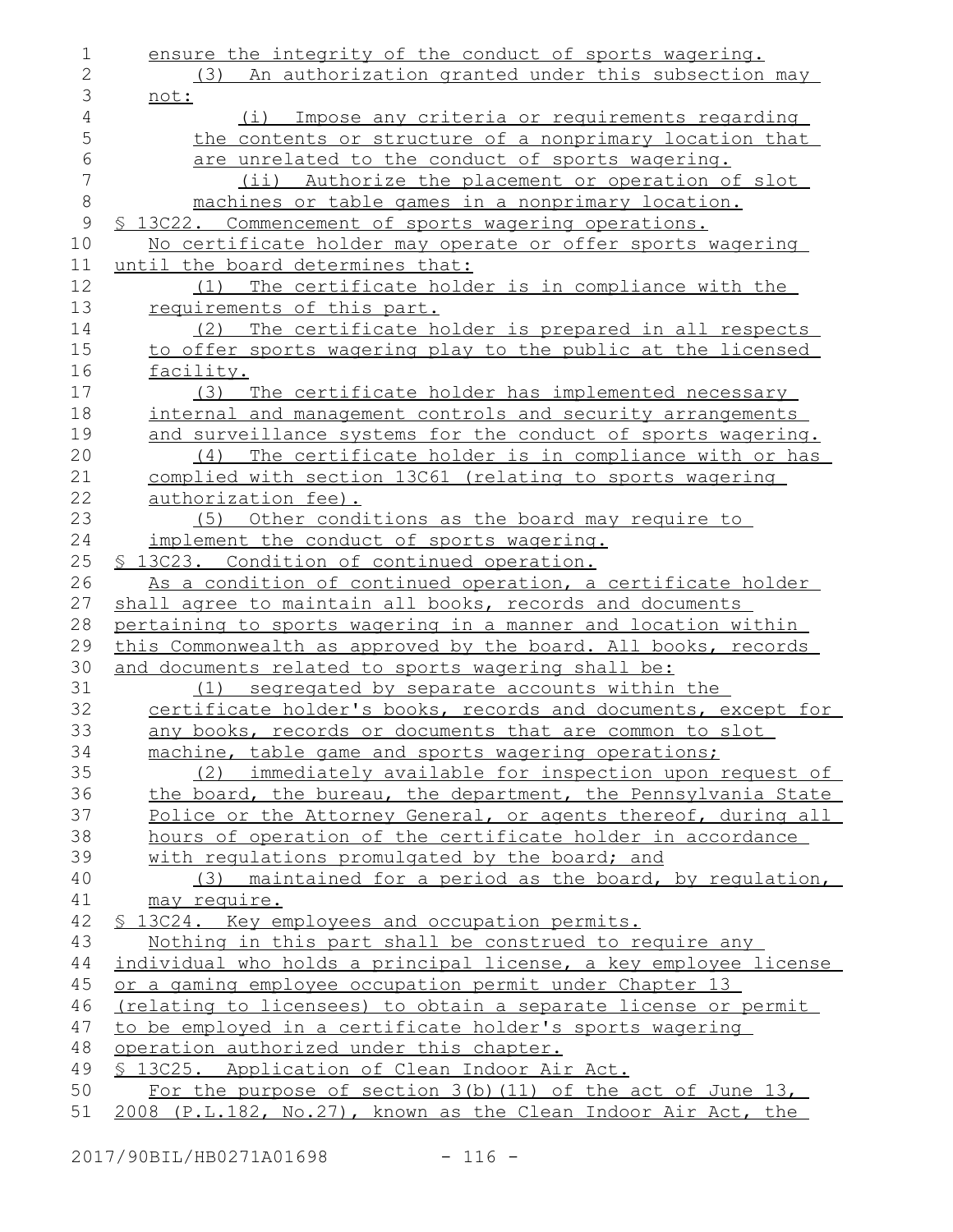| 1           | term "gaming floor" shall include the areas of any facility      |
|-------------|------------------------------------------------------------------|
| 2           | where the certificate holder is authorized to conduct sports     |
| 3           | wagering, except such areas off the gaming floor where contests  |
| 4           | or tournaments are conducted unless smoking is otherwise         |
| 5           | permitted in such areas.                                         |
| 6           | § 13C26. Application of Liquor Code.                             |
| 7           | The provisions of section 493(24)(ii) of the act of April 12,    |
| $\,8\,$     | 1951 (P.L.90, No.21), known as the Liquor Code, shall also apply |
| $\mathsf 9$ | to sports wagering.                                              |
| 10          | SUBCHAPTER D                                                     |
| 11          | SPORTS WAGERING TAXES AND FEES                                   |
| 12          | Sec.                                                             |
| 13          | 13C61. Sports wagering authorization fee.                        |
| 14          | 13C62. Sports wagering tax.                                      |
| 15          | 13C63. Local share assessment.                                   |
| 16          | 13C64. Compulsive and problem gambling.                          |
| 17          | § 13C61. Sports wagering authorization fee.                      |
| 18          | (a) Amount.--Each slot machine licensee that is issued a         |
| 19          | sports wagering certificate to conduct sports wagering in        |
| 20          | accordance with section 13C11 (relating to authorization to      |
| 21          | conduct sports wagering) shall pay a one-time nonrefundable      |
| 22          | authorization fee in the amount of \$10,000,000.                 |
| 23          | (b) Payment of fee.--A slot machine licensee shall remit the     |
| 24          | authorization fee under subsection (a) to the board within 60    |
| 25          | days of the approval of a petition to conduct sports wagering.   |
| 26          | The board may allow the fee to be paid in installments, provided |
| 27          | all installments are paid within the 60-day period. In that      |
| 28          | event, the board and the slot machine licensee shall enter into  |
| 29          | a written agreement setting forth the terms of payment. Sports   |
| 30          | wagering may not be conducted until the fee under subsection (a) |
| 31          | is paid in full.                                                 |
| 32          | (c) Renewal fee.--Notwithstanding any other provision of         |
| 33          | this chapter, a slot machine licensee that is issued a sports    |
| 34          | wagering certificate shall pay a renewal fee in the amount of    |
| 35          | \$250,000 upon the renewal of its sports wagering certificate in |
| 36          | accordance with sections 1326 (relating to renewals) and         |
| 37          | 13C14(c) (relating to award of certificate).                     |
| 38          | (d) Failure to pay by deadline.--If a petitioner or              |
| 39          | certificate holder fails to pay the required authorization fee   |
| 40          | in full within the 60-day time period, the board shall impose a  |
| 41          | penalty and may grant the petitioner or certificate holder up to |
| 42          | a six-month extension to pay the authorization fee or any        |
| 43          | remaining portion of the authorization fee and the penalty.      |
| 44          | (e) Suspension of certificate.--The board shall suspend the      |
| 45          | sports wagering certificate if the certificate holder fails to   |
| 46          | pay the total authorization fee and the penalty prior to the     |
| 47          | expiration of an extension period granted under subsection (d).  |
| 48          | The suspension shall remain in effect until final payment is     |
| 49          | made.                                                            |
| 50          | Deposit of fees.--Notwithstanding section 1208 (relating<br>(f)  |
| 51          | to collection of fees and fines), all sports wagering            |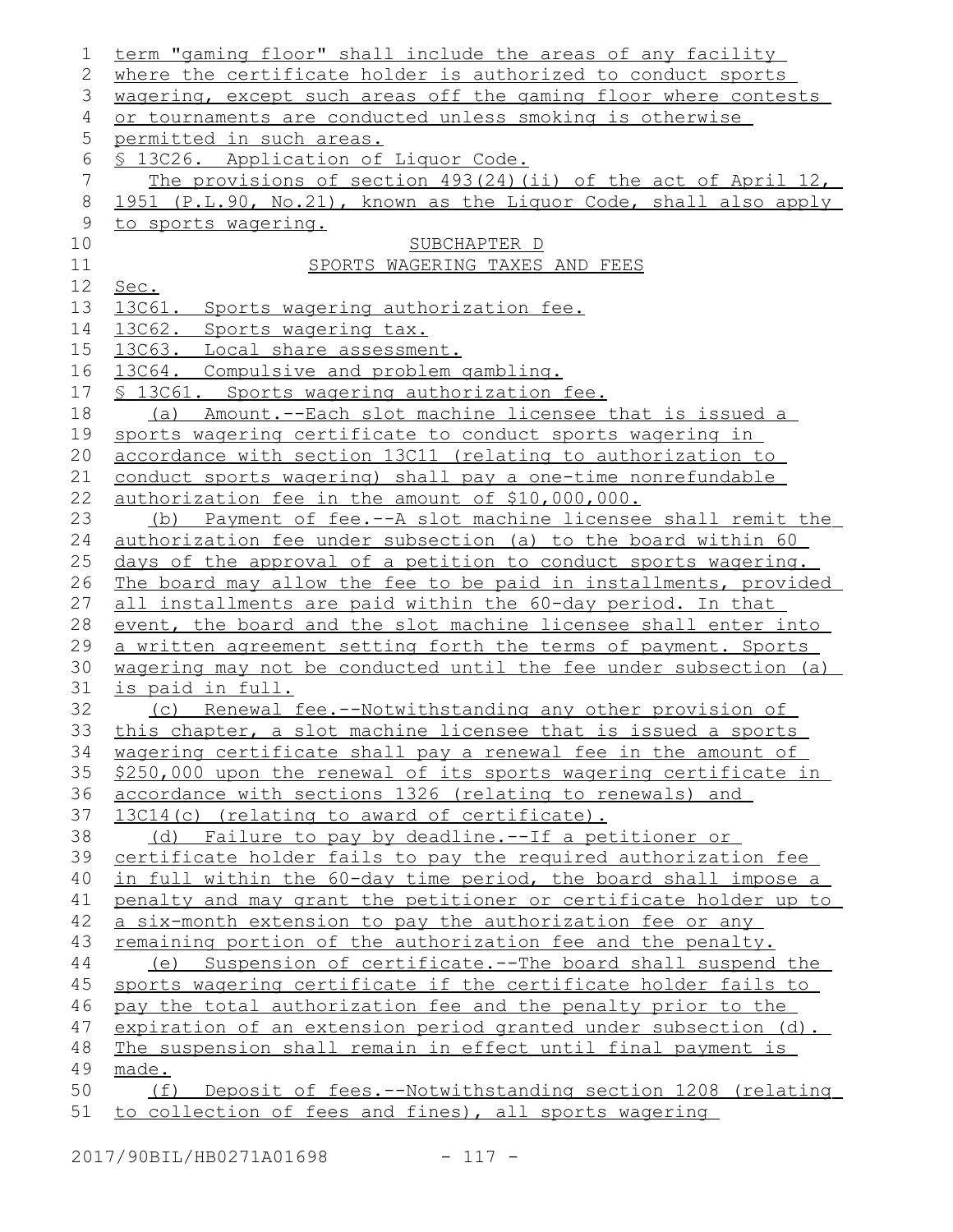authorization fees or penalties received by the board under this subchapter, all sports wagering device and associated equipment manufacturer and supplier license fees, all sports wagering device or associated equipment manufacturer and supplier renewal fees and all fees for licenses issued under Chapter 16 (relating to junkets) shall be deposited into the General Fund. § 13C62. Sports wagering tax. (a) Imposition.--Each certificate holder shall report to the department and pay from its daily gross sports wagering revenue, on a form and in the manner prescribed by the department, a tax of 16% of its daily gross sports wagering revenue. (b) Deposits and distributions.-- (1) The tax imposed under subsection (a) shall be payable to the department on a weekly basis and shall be based upon gross sports wagering revenue derived during the previous week. (2) All funds owed to the Commonwealth under this section shall be held in trust for the Commonwealth by the certificate holder until the funds are paid to the department. Unless otherwise agreed to by the board, a certificate holder shall establish a separate bank account into which gross sports wagering revenue shall be deposited and maintained until such time as the funds are paid to the department under this section or paid into the fund under section  $13C63(a)$  (relating to local share assessment). (3) The tax imposed under subsection (a) shall be deposited into the General Fund. § 13C63. Local share assessment. (a) Required payment.--In addition to the tax imposed under section 13C62 (relating to sports wagering tax), each certificate holder shall pay on a weekly basis, on a form and in the manner prescribed by the department, a local share assessment into a restricted receipts account established within the fund. All money owed under this section shall be held in trust by the certificate holder until the money is paid into the restricted account. Funds in the restricted account are hereby appropriated to the department on a continuing basis for the purposes set forth under this section. (b) Distributions.--The department shall make quarterly distributions from the local share assessments deposited into the restricted account under subsection (a) to counties, including home rule counties, and to municipalities, including home rule municipalities, in accordance with the following: (1) For sports wagering conducted at licensed facilities, the local share assessment shall be distributed as follows: (i) Fifty percent to the county in which the licensed facility is located. (ii) Fifty percent to the municipality in which the licensed facility is located. (2) For sports wagering conducted at nonprimary 1 2 3 4 5 6 7 8 9 10 11 12 13 14 15 16 17 18 19 20 21 22 23 24 25 26 27 28 29 30 31 32 33 34 35 36 37 38 39 40 41 42 43 44 45 46 47 48 49 50 51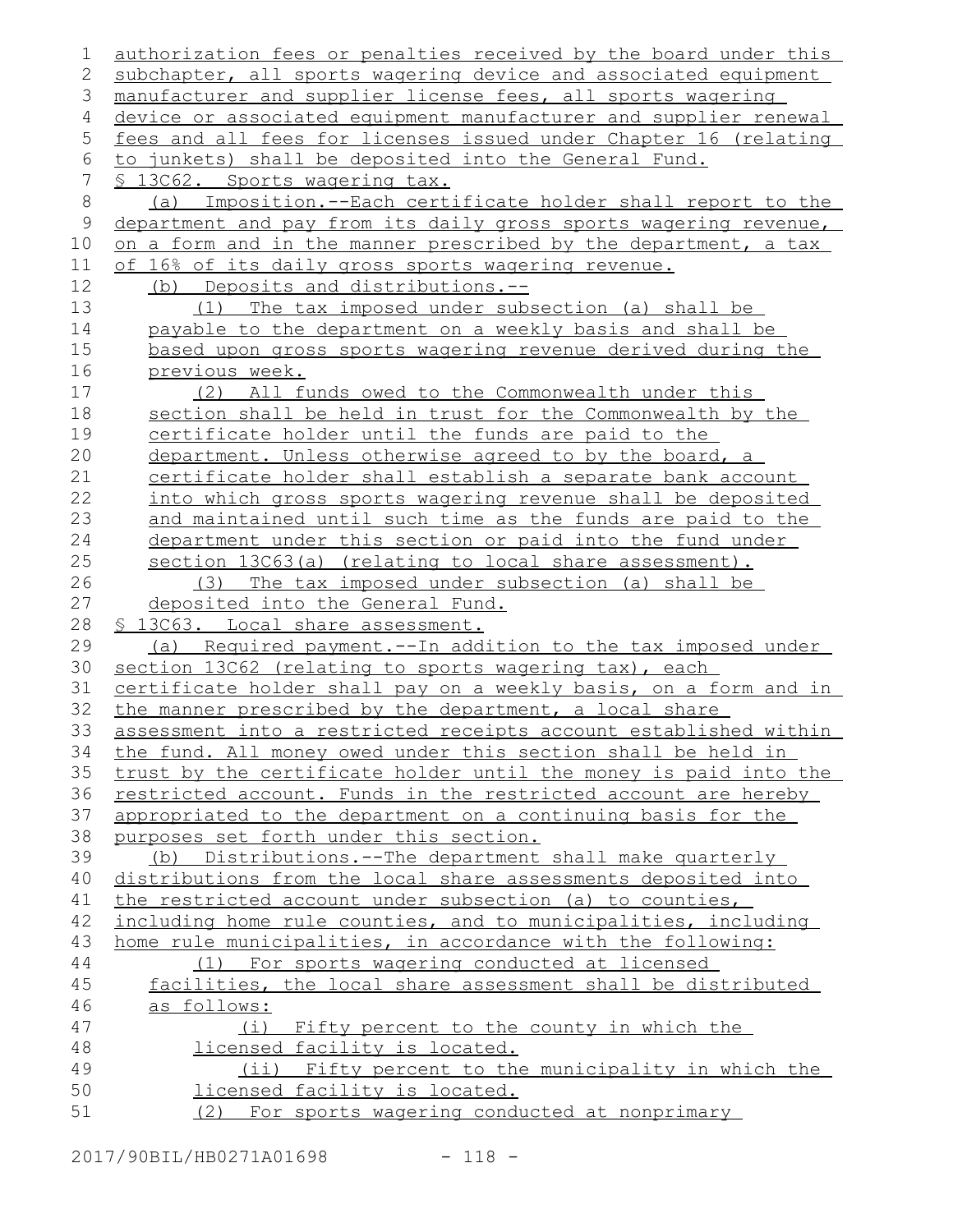| 1              | locations, the local share assessment shall be distributed as   |
|----------------|-----------------------------------------------------------------|
| $\overline{2}$ | follows:                                                        |
| 3              | (i) Fifty percent to the county in which the                    |
| $\overline{4}$ | nonprimary location is located.                                 |
| 5              | (ii) Fifty percent to the municipality in which the             |
| 6              | nonprimary location is located.                                 |
| $\overline{7}$ | (c) Definitions.--As used in this section, the following        |
| $\,8\,$        | words and phrases shall have the meanings given to them in this |
| 9              | subsection unless the context clearly indicates otherwise:      |
| 10             | "Local share assessment." Two percent of a certificate          |
| 11             | holder's daily gross sports wagering revenue.                   |
| 12             | \$ 13C64. Compulsive and problem gambling.                      |
| 13             | The following shall apply:                                      |
| 14             | (1) Each year, from the tax imposed under section 13C62         |
| 15             | (relating to sports wagering tax), \$2,000,000 or an amount     |
| 16             | equal to 0.002 multiplied by the total gross sports wagering    |
| 17             | revenue of all active and operating sports wagering             |
| 18             | certificate holders, whichever is greater, shall be             |
| 19             | transferred into the Compulsive and Problem Gambling            |
| 20             | Treatment Fund established under section 1509 (relating to      |
| 21             | compulsive and problem gambling program).                       |
| 22             | (2) Each year, from the tax imposed under section 13C62,        |
| 23             | \$2,000,000 or an amount equal to 0.002 multiplied by the       |
| 24             | total gross sports wagering revenue of all active and           |
| 25             | operating sports wagering certificate holders, whichever is     |
| 26             | greater, shall be transferred to the Department of Health to    |
| 27             | be used for drug and alcohol addiction treatment services,      |
| 28             | including treatment for drug and alcohol addiction related to   |
| 29             | compulsive and problem gambling, as set forth under section     |
| 30             | 1509.1 (relating to drug and alcohol treatment).                |
| 31             | SUBCHAPTER E                                                    |
| 32             | MISCELLANEOUS PROVISIONS                                        |
| 33             | Sec.                                                            |
| 34<br>35       | 13C71. Criminal activity.<br>§ 13071. Criminal activity.        |
| 36             | Sports wagering conducted by a certificate holder in            |
| 37             | accordance with this chapter shall not constitute a criminal    |
| 38             | activity under 18 Pa.C.S. § 5514 (relating to pool selling and  |
| 39             | bookmaking).                                                    |
| 40             | CHAPTER 13D                                                     |
| 41             | SLOT MACHINES AT NONPRIMARY LOCATIONS                           |
| 42             | Subchapter                                                      |
| 43             | A. General Provisions                                           |
| 44             | B. Category 1 Licensed Gaming Entities and Nonprimary           |
| 45             | Locations                                                       |
| 46             | C. Application and Issuance of Nonprimary Location Permit       |
| 47             | D. Fees and Taxes                                               |
| 48             | SUBCHAPTER A                                                    |
| 49             | GENERAL PROVISIONS                                              |
| 50             | Sec.                                                            |
| 51             | 13D01. Definitions.                                             |
|                |                                                                 |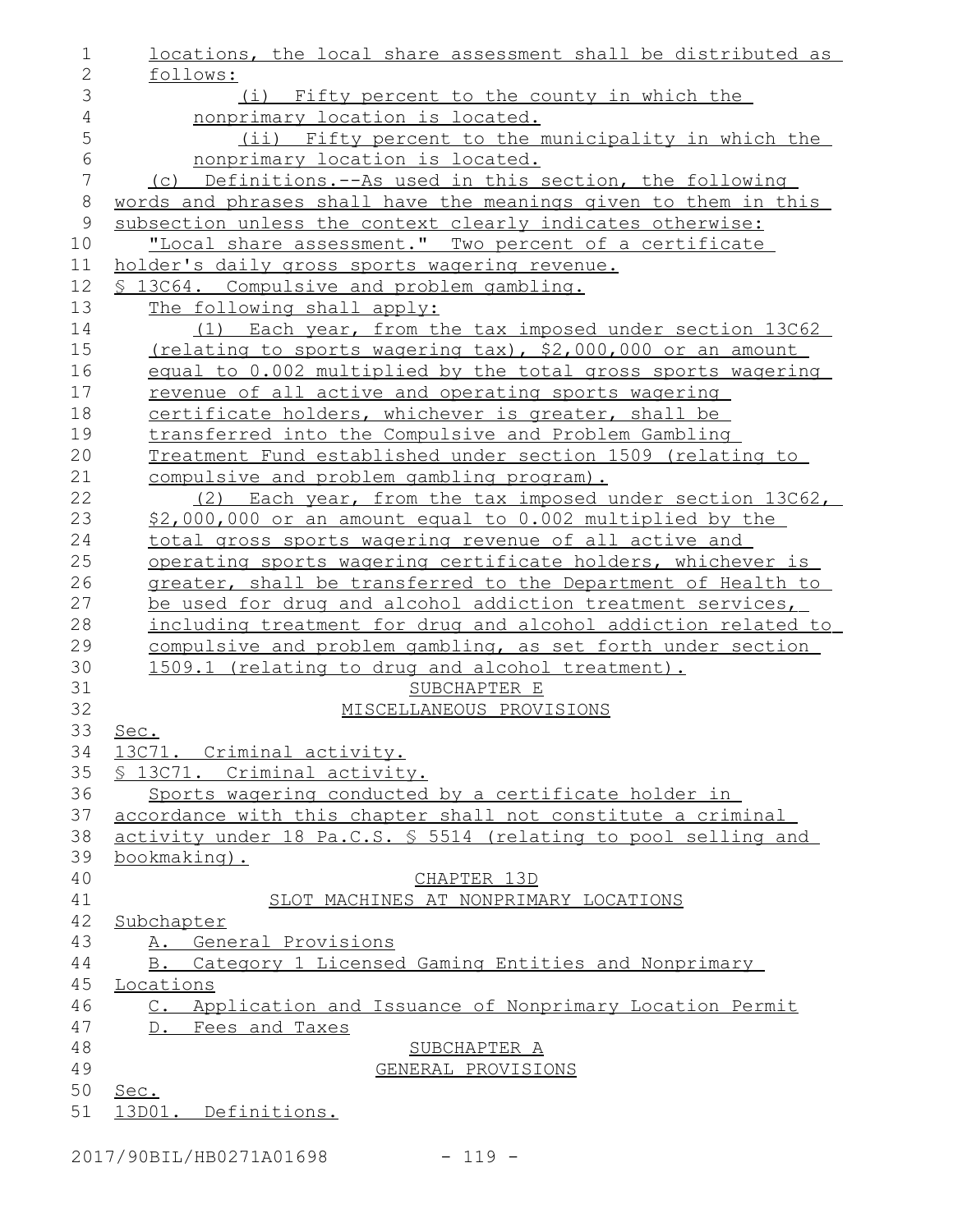| 1            | 13D02. Authority to place slot machines at nonprimary             |
|--------------|-------------------------------------------------------------------|
| $\mathbf{2}$ | locations.                                                        |
| 3            | 13D03. Temporary requlations.                                     |
| 4            | § 13D01. Definitions.                                             |
| 5            | The following words and phrases when used in this chapter         |
| 6            | shall have the meanings given to them in this section unless the  |
| 7            | context clearly indicates otherwise:                              |
| $8\,$        | "Consumer price index." The Consumer Price Index for All          |
| $\mathsf 9$  | Urban Consumers for the Pennsylvania, New Jersey, Delaware and    |
| 10           | Maryland area for the most recent 12-month period for which       |
| 11           | figures have been officially reported by the United States        |
| 12           | Department of Labor, Bureau of Labor Statistics.                  |
| 13           | "Nonprimary location." As defined in 3 Pa.C.S. \$ 9301            |
| 14           | (relating to definitions).                                        |
| 15           | "Nonprimary location permit." The permit issued to a              |
| 16           | Category 1 slot machine licensee authorizing the placement and    |
| 17           | operation of slot machines at a nonprimary location.              |
| 18           | "Nonprimary location permit holder." A Category 1 slot            |
| 19           | machine licensee that has been approved for and issued a permit   |
| 20           | to place and make slot machines available for play at a           |
| 21           | nonprimary location.                                              |
| 22           | <u>"Primary market area." An area within 35 linear miles of a</u> |
| 23           | licensed facility or another nonprimary location.                 |
| 24           | \$ 13D02. Authority to place slot machines at nonprimary          |
| 25           | locations.                                                        |
| 26           | (a) Placement of slot machines at nonprimary locations.--         |
| 27           | Notwithstanding any other provision of this part, 3 Pa.C.S. Ch.   |
| 28           | 93 (relating to race horse industry reform), or any other law or  |
| 29           | regulation to the contrary, a Category 1 licensed gaming entity   |
| 30           | that is a licensed racing entity under 3 Pa.C.S. Ch. 93 may       |
| 31           | apply to the board for a nonprimary location permit.              |
| 32           | (b) Duty of the board and commission.--                           |
| 33           | (1) Subject to the provisions of paragraph (2), the               |
| 34           | board shall have general and sole regulatory authority over       |
| 35           | the placement and operation of slot machines at nonprimary        |
| 36           | locations and shall, in consultation with the commission,         |
| 37           | promulgate regulations to govern the placement and operation      |
| 38           | of slot machines at nonprimary locations.                         |
| 39           | (2) Any requlations specific to the operation of                  |
| 40           | nonprimary locations by licensed racing entities promulgated      |
| 41           | under 58 Pa. Code Ch. 171 (relating to nonprimary locations)      |
| 42           | or any regulations related to the operation of nonprimary         |
| 43           | locations that may be adopted by the commission subsequent to     |
| 44           | the effective date of this section shall be adopted as            |
| 45           | regulations under this chapter, unless the board, in              |
| 46           | consultation with the commission, determine that the              |
| 47           | regulations are not sufficient for the administration and         |
| 48           | enforcement of this chapter.                                      |
| 49           | (3) In that event, the board, in consultation with the            |
| 50           | commission, shall promulgate such regulations specific to the     |
| 51           | operation of slot machines at nonprimary locations as the         |

2017/90BIL/HB0271A01698 - 120 -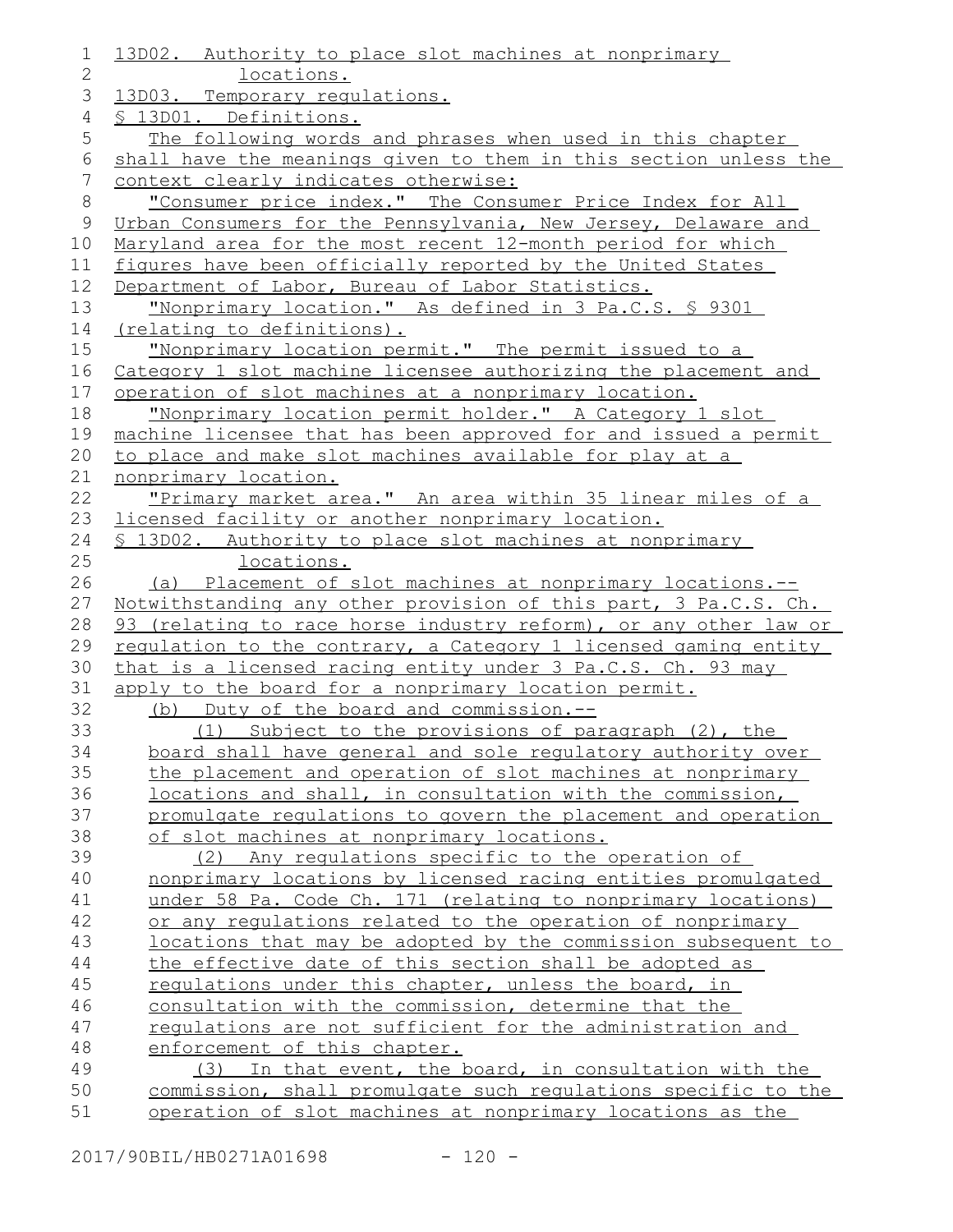board and commission deem necessary to facilitate the administration and enforcement of this chapter. § 13D03. Temporary regulations. (a) Promulgation.--In order to facilitate the prompt implementation of this chapter, regulations promulgated by the board or commission under this chapter shall be deemed temporary regulations which shall expire not later than two years after the publication of the temporary regulation in the Pennsylvania Bulletin. The board may promulgate temporary regulations not subject to: (1) Sections 201, 202, 203, 204 and 205 of the act of July 31, 1968 (P.L.769, No.240), referred to as the Commonwealth Documents Law. (2) Sections 204(b) and 301(10) of the act of October 15, 1980 (P.L.950, No.164), known as the Commonwealth Attorneys Act. (3) The act of June 25, 1982 (P.L.633, No.181), known as the Regulatory Review Act. (b) Expiration.--The authority of the board and the commission to adopt temporary regulations under subsection (a) shall expire two years after the effective date of this section. Regulations adopted after this period shall be promulgated as provided by law. (c) Temporary regulations.--The board, in consultation with the commission, shall begin publishing temporary regulations governing placement and operation of slot machines at nonprimary locations in the Pennsylvania Bulletin within 60 days of the effective date of this section. SUBCHAPTER B CATEGORY 1 LICENSED GAMING ENTITIES AND NONPRIMARY LOCATIONS Sec. 13D07. Category 1 licensed gaming entity and operation of slot machines at nonprimary locations. § 13D07. Category 1 licensed gaming entity and operation of slot machines at nonprimary locations. (a) Requirements.-- (1) Each Category 1 licensed gaming entity referred to under section 13D02 (relating to authority to place slot machines at nonprimary locations) and is authorized to hold horse race meetings at a racetrack at which more than one license is authorized may be granted approval to place and make slot machines available for play at four nonprimary locations, if the board, in consultation with the commission, determines that a nonprimary location newly proposed or approved by the commission in accordance with 3 Pa.C.S. Ch. 93 (relating to race horse industry reform) and regulations of the commission will benefit economic development, employment, tourism, the race horse industry and result in enhanced revenues to the Commonwealth and the municipality where the newly proposed or approved nonprimary location will 1 2 3 4 5 6 7 8 9 10 11 12 13 14 15 16 17 18 19 20 21 22 23 24 25 26 27 28 29 30 31 32 33 34 35 36 37 38 39 40 41 42 43 44 45 46 47 48 49 50 51

2017/90BIL/HB0271A01698 - 121 -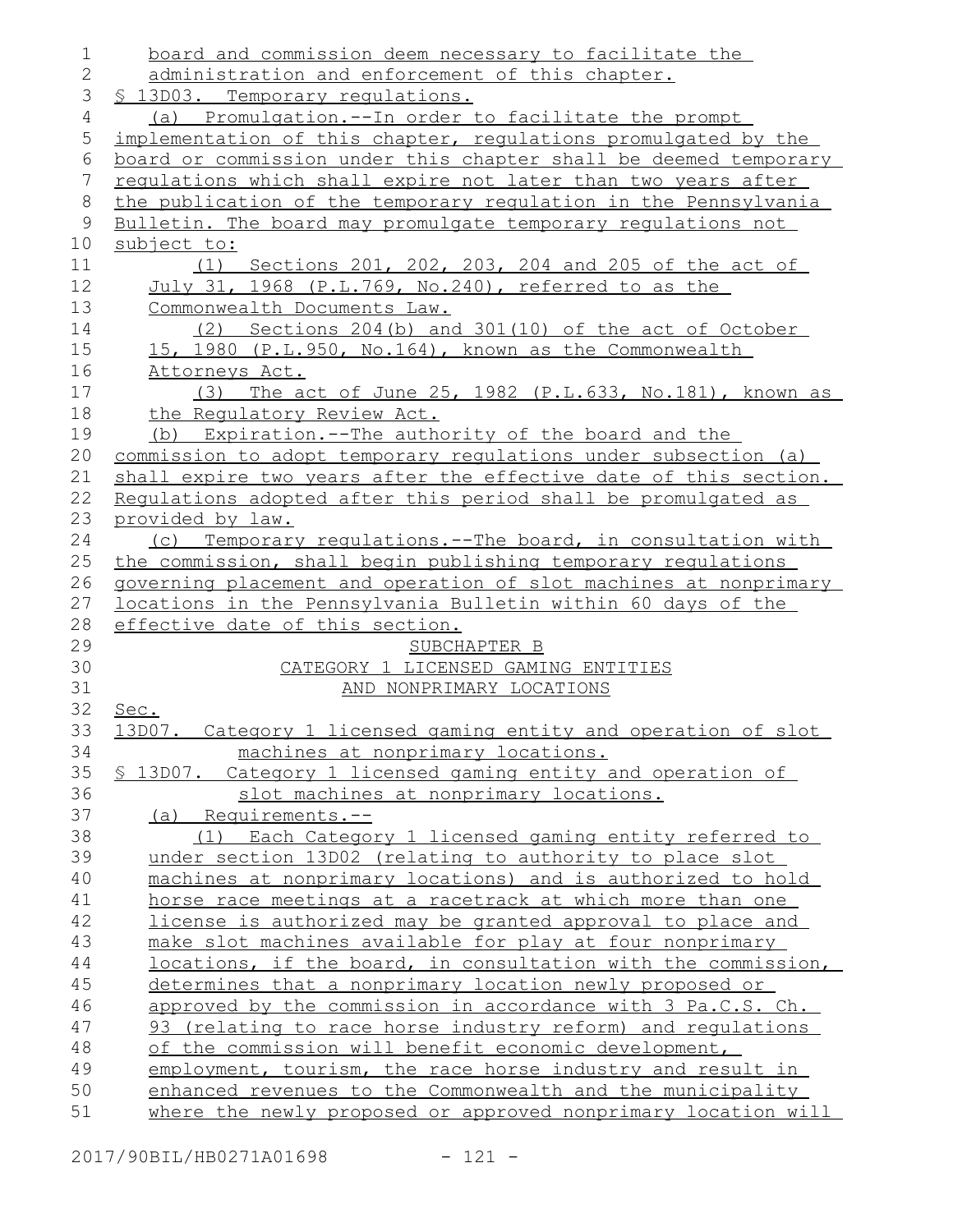| 1             | be or is situated.                                                    |
|---------------|-----------------------------------------------------------------------|
| $\mathbf{2}$  | (2) Each Category 1 licensed gaming entity under section              |
| 3             | 13D02 that is authorized to hold horse race meetings at a             |
| 4             | racetrack at which only one license is authorized may be              |
| 5             | granted approval to place and make slot machines available            |
| 6             | for play at four nonprimary locations, if the board, in               |
| 7             | consultation with the commission, determines that a                   |
| $8\,$         | nonprimary location newly proposed or approved by the                 |
| $\mathcal{G}$ | commission in accordance with 3 Pa.C.S. Ch. 93 and                    |
| 10            | requlations of the commission will benefit economic                   |
| 11            | development, employment, tourism, the race horse industry and         |
| 12            | result in enhanced revenues to the Commonwealth and the               |
| 13            | municipality where the newly proposed or approved nonprimary          |
| 14            | <u>location will be or is situated.</u>                               |
| 15            | (3) No Category 1 licensed gaming entity referred to                  |
| 16            | under section 13D02(a), may place and make slot machines              |
| 17            | available for play at any nonprimary location that is within          |
| 18            | the primary market area of another licensed racing entity,            |
| 19            | regardless of whether the licensed racing entity is                   |
| 20            | authorized to conduct horse race meetings or harness horse            |
| 21            | race meetings, or both, at the racetrack.                             |
| 22            | No Category 1 licensed gaming entity referred to<br>(4)               |
| 23            | under section 13D02(a), may place and make slot machines              |
| 24            | available for play at a nonprimary location that is located           |
| 25            | within the primary market area of another licensed facility           |
| 26            | or another nonprimary location.                                       |
| 27            | A nonprimary location may be located within the<br>(5)                |
| 28            | primary market area of a licensed facility if the Category 1          |
| 29            | licensed gaming entity owns the nonprimary location, the              |
| 30            | licensed gaming entity enters into an agreement with the              |
| 31            | affected licensed gaming entity or entities and the agreement         |
| 32            | is filed with the commission and the board.                           |
| 33            | A Category 1 licensed gaming entity that places and<br>(6)            |
| 34            | makes slot machines available for play at a nonprimary                |
| 35            | location shall be subject to the requirements of section              |
| 36            | 1303(a), (b) and (d) (relating to additional Category 1 slot          |
| 37            | machine license requirements).                                        |
| 38            | Existing and newly established nonprimary locations.--<br>(b)         |
| 39            | <u>Notwithstanding any provision of 3 Pa.C.S. Ch. 93 or any other</u> |
| 40            | law or regulation to the contrary:                                    |
| 41            | (1) A licensed racing entity that operated nonprimary                 |
| 42            | locations prior to the effective date of this section shall           |
| 43            | not be prohibited from reopening a previously closed                  |
| 44            | nonprimary location or relocating an existing nonprimary              |
| 45            | location in order to place and make slot machines available           |
| 46            | <u>for play in a reopened or relocated nonprimary location,</u>       |
| 47            | Provided, that, the previously closed or relocated nonprimary         |
| 48            | <u>location is approved by the commission in accordance with 3</u>    |
| 49            | Pa.C.S. Ch. 93 and regulations adopted by the commission              |
| 50            | pursuant to 3 Pa.C.S. Ch. 93 and complies with the location           |
| 51            | requirements specified in subsection (a) (3), (4) and (5).            |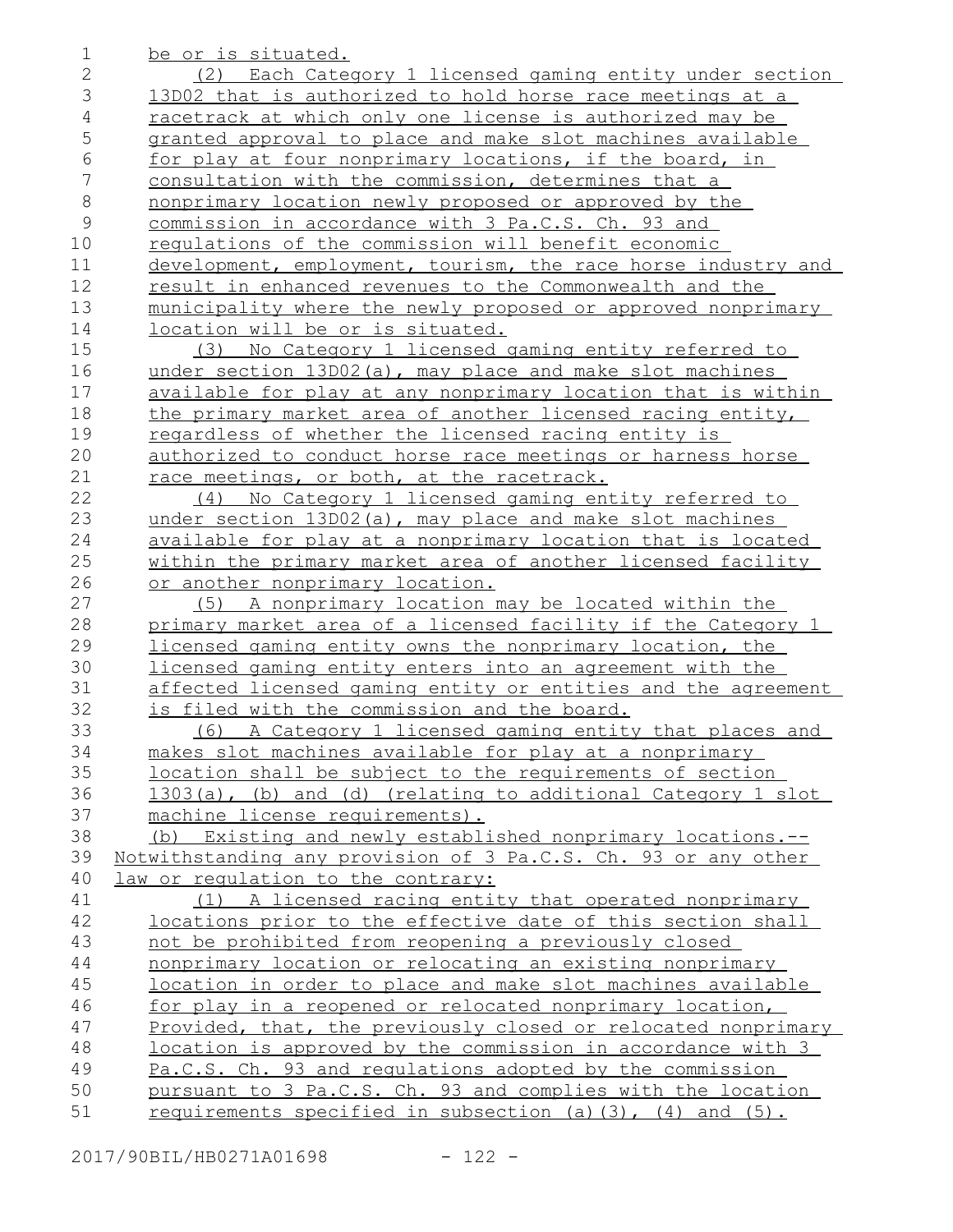| 1              | (2) A licensed racing entity may establish a new                                                                           |
|----------------|----------------------------------------------------------------------------------------------------------------------------|
| $\overline{2}$ | nonprimary location in accordance with 3 Pa.C.S. Ch. 93 and                                                                |
| 3              | regulations of the commission in order to place and make slot                                                              |
| 4              | machines available for play and operate race horse                                                                         |
| 5              | simulcasting, Provided, that, the new nonprimary location is                                                               |
| 6              | approved by the commission in accordance with 3 Pa.C.S. Ch.                                                                |
| 7              | 93 and regulations adopted by the commission pursuant to 3                                                                 |
| $\,8\,$        | Pa.C.S. Ch. 93 and complies with the location requirements                                                                 |
| $\mathcal{G}$  | set forth in subsection (a) $(3)$ , $(4)$ and $(5)$ .                                                                      |
| 10             | (c) Permissible number of slot machines.--                                                                                 |
| 11             | (1) Notwithstanding section 1210 (relating to number of                                                                    |
| 12             | slot machines), a Category 1 licensed gaming entity, upon                                                                  |
| 13             | approval of the board and remittance of the fee under section                                                              |
| 14             | 13D17 (relating to nonprimary location permit fee), may place                                                              |
| 15             | and make available for play no more than 250 slot machines at                                                              |
| 16             | a nonprimary location.                                                                                                     |
| 17             | The permissible number of slot machines that may be<br>(2)                                                                 |
| 18             | placed and made available for play at a nonprimary location                                                                |
| 19             | under this subsection shall not be included in the complement                                                              |
| 20             | of slot machines authorized for a category 1 licensed                                                                      |
| 21             | facility under section 1210.                                                                                               |
| 22             | (3) In determining the permissible number of slot                                                                          |
| 23             | machines that may be placed at a nonprimary location in                                                                    |
| 24             | accordance with this subsection, the board shall consider the                                                              |
| 25             | appropriateness of the physical space of the nonprimary                                                                    |
| 26             | location where the slot machines will be placed and the                                                                    |
| 27             | convenience of the public patronizing the nonprimary                                                                       |
| 28             | location. The board may also consider the potential benefit                                                                |
| 29<br>30       | to economic development, employment, tourism, the race horse<br>industry and enhanced revenues to the Commonwealth and the |
| 31             | municipality where the nonprimary location is situated.                                                                    |
| 32             | SUBCHAPTER C                                                                                                               |
| 33             | APPLICATION AND ISSUANCE OF                                                                                                |
| 34             | NONPRIMARY LOCATION PERMIT                                                                                                 |
| 35             | Sec.                                                                                                                       |
| 36             | 13D11.<br>Application for nonprimary location permit.                                                                      |
| 37             | 13D12. Issuance and terms of nonprimary location permit.                                                                   |
| 38             | 13D13. Confidentiality.                                                                                                    |
| 39             | 13D14. Key employees and occupation permits.                                                                               |
| 40             | § 13D11.<br>Application for nonprimary location permit.                                                                    |
| 41             | (a) Application.--An application for a nonprimary location                                                                 |
| 42             | permit to place and make slot machines available for play at a                                                             |
| 43             | nonprimary location must be submitted on a form and in a manner                                                            |
| 44             | as required by the board. In reviewing and approving each                                                                  |
| 45             | application, the board shall:                                                                                              |
| 46             | (1) Ensure that the proposed location of the nonprimary                                                                    |
| 47             | location is approved by the commission in accordance with                                                                  |
| 48             | section 13D07 (relating to Category 1 licensed gaming entity                                                               |
| 49             | and operation of slot machines at nonprimary locations) and                                                                |
| 50             | complies with the location requirements specified in section                                                               |
| 51             | $13D07(a)(3)$ , $(4)$ and $(5)$ .                                                                                          |

2017/90BIL/HB0271A01698 - 123 -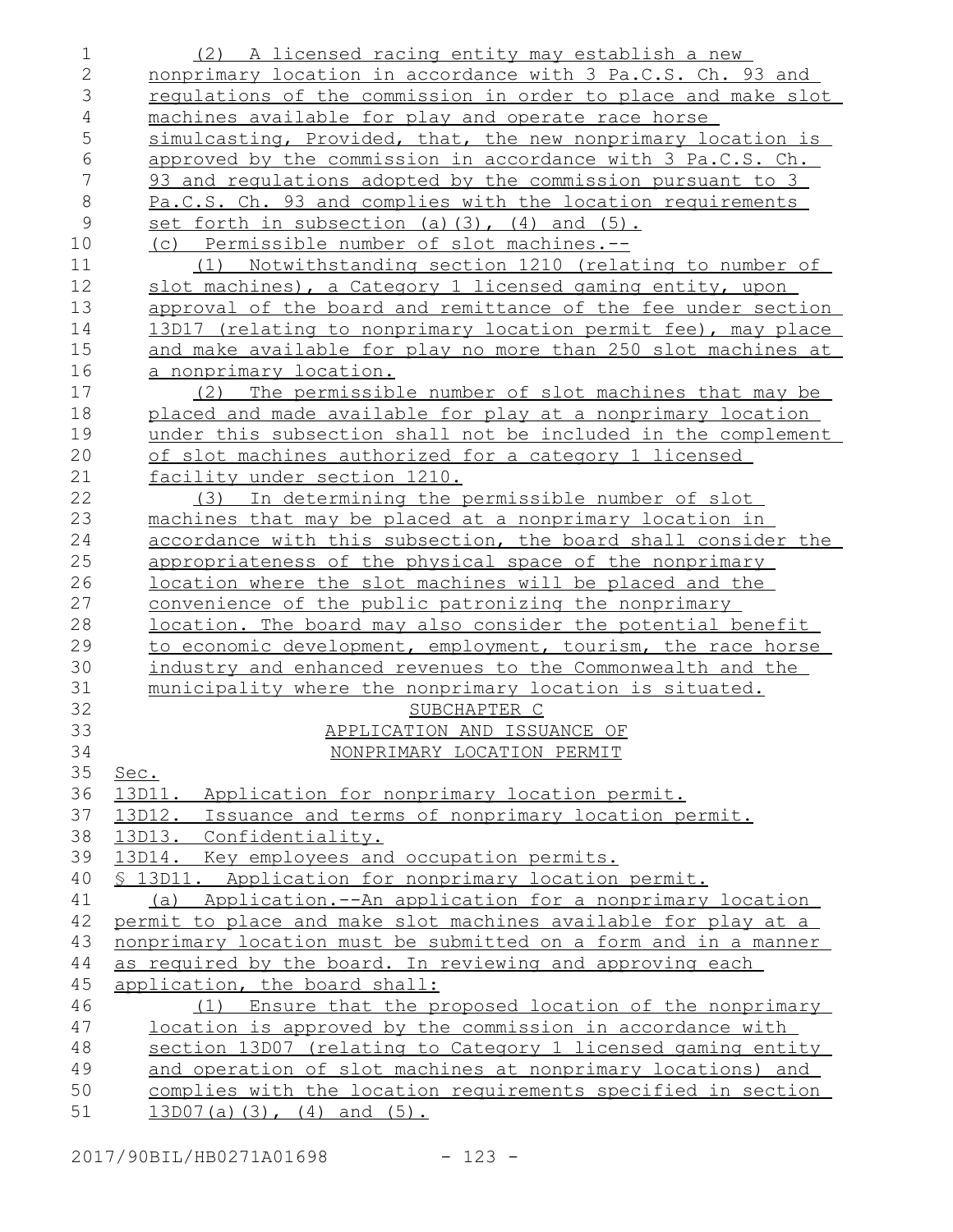| 1              | (2) Confirm that the nonprimary location permit fee              |
|----------------|------------------------------------------------------------------|
| $\mathbf{2}$   | under section 13D17 (relating to nonprimary location permit      |
| 3              | fee) has been paid or will be paid in accordance with section    |
| $\overline{4}$ | 13D17.                                                           |
| 5              | (b) Required information.--An application for a nonprimary       |
| 6              | location permit shall include, at a minimum:                     |
| 7              | The name of the Category 1 slot machine licensee and<br>(1)      |
| $\,8\,$        | the licensed racing entity and location of the existing          |
| $\mathcal{G}$  | nonprimary location, if any, or the location of any proposed     |
| 10             | relocated or new nonprimary location approved by the             |
| 11             | commission.                                                      |
| 12             | The name, address and current photograph of the<br>(2)           |
| 13             | applicant and of all directors and owners and key employees      |
| 14             | and their positions within the licensed racing entity, if        |
| 15             | required by the board.                                           |
| 16             | The proposed location of the slot machine area or<br>(3)         |
| 17             | areas in the nonprimary location, if known.                      |
| 18             | (4) Detailed site and architectural plans of the                 |
| 19             | proposed area or areas within the nonprimary location where      |
| 20             | slot machines will be placed and made available for play.        |
| 21             | The number of slot machines requested.<br>(5)                    |
| 22             | The current status of the licensed racing entity's<br>(6)        |
| 23             | horse racing license, if required by the board.                  |
| 24             | The current status of the slot machine license<br>(7)            |
| 25             | issued under this part, if required by the board.                |
| 26             | The details of any loan or other financing obtained<br>(8)       |
| 27             | or that will be obtained to fund an expansion, modification      |
| 28             | or construction project at an existing nonprimary location, a    |
| 29             | relocated nonprimary location or a proposed or newly approved    |
| 30             | nonprimary location to accommodate slot machines at the          |
| 31             | nonprimary location.                                             |
| 32             | The consent to conduct a background investigation by<br>(9)      |
| 33             | the bureau, the scope of which investigation shall be            |
| 34             | determined by the bureau at its discretion consistent with       |
| 35             | the provisions of this part, and a release signed by all         |
| 36             | persons subject to the investigation of all information          |
| 37             | required to complete the investigation, if the bureau, at its    |
| 38             | discretion, determines that a background investigation is        |
| 39             | necessary under this chapter.                                    |
| 40             | (10) Other information determined to be necessary and            |
| 41             | appropriate by the board.                                        |
| 42             | \$ 13D12. Issuance and terms of nonprimary location permit.      |
| 43             | (a) Issuance of permit.--Upon approval of an application for     |
| 44             | a nonprimary location permit and payment of the nonprimary       |
| 45             | location permit fee under section 13D17 (relating to nonprimary  |
| 46             | location permit fee), the board shall issue a nonprimary         |
| 47             | <u>location permit to a category 1 licensed gaming entity</u>    |
| 48             | authorizing the Category 1 licensed gaming entity to place and   |
| 49             | make slot machines available for play at a nonprimary location.  |
| 50             | Terms of permit. -- A nonprimary location permit approved<br>(b) |
| 51             | and issued by the board in accordance with subsection (a) shall  |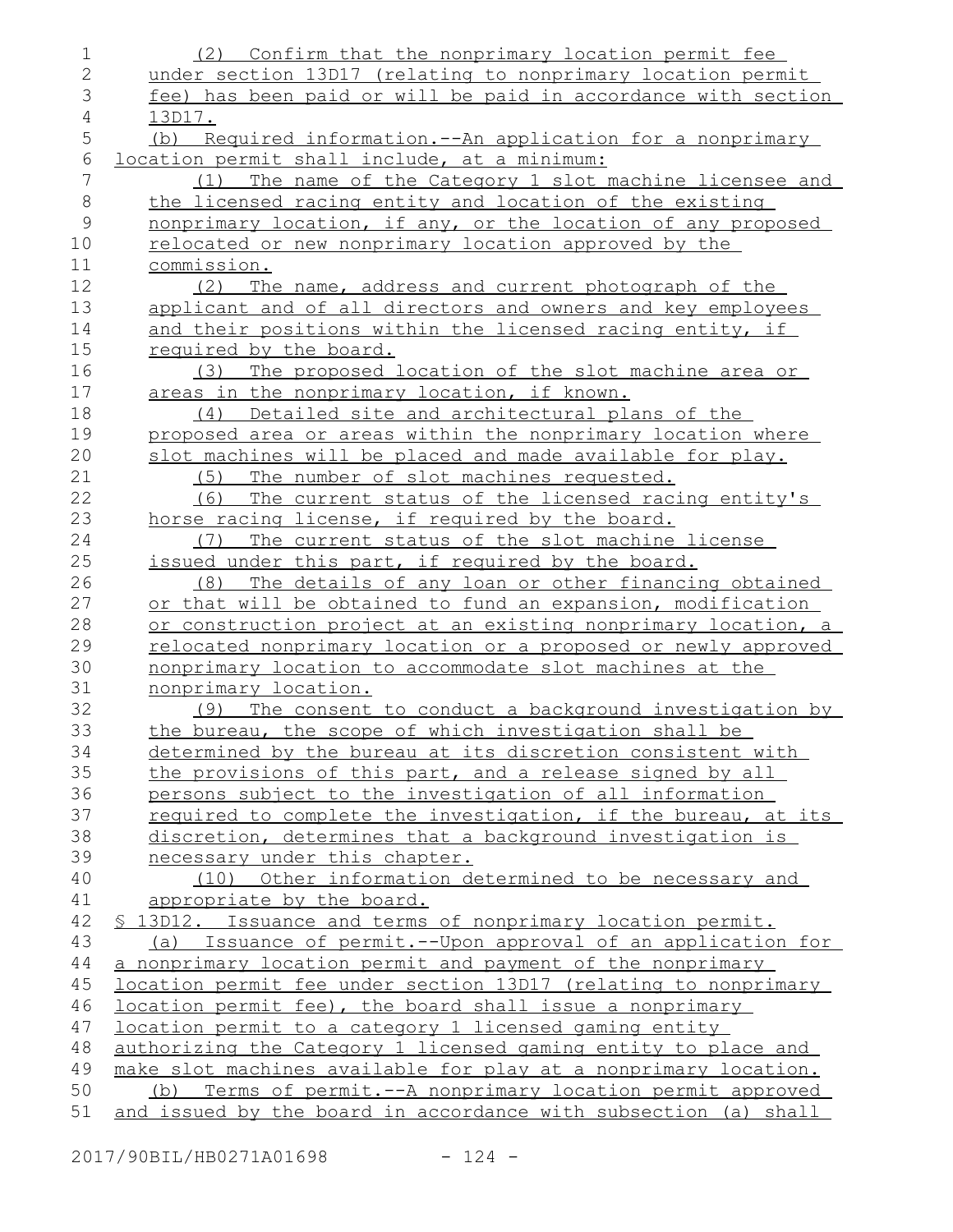| 1        | be in effect unless suspended or revoked by the board upon good  |
|----------|------------------------------------------------------------------|
| 2        | cause consistent with the requirements of this part, regulations |
| 3        | promulgated under this part or requlations of the commission.    |
| 4        | (c) Notification of change in status.--Nothing in this           |
| 5        | section shall be construed to relieve a nonprimary location      |
| 6        | permit holder of the affirmative duty to notify the board of any |
| 7        | change relating to the status of its nonprimary location permit, |
| $8\,$    | its horse racing license or to other information contained in    |
| 9        | the application materials on file with the board.                |
| 10       | <u>S 13D13. Confidentiality.</u>                                 |
| 11       | Information submitted to the board under section 13D11           |
| 12       | (relating to application for nonprimary location permit) may be  |
| 13       | considered confidential by the board if the information would be |
| 14       | confidential under section 1206(f) (relating to board minutes    |
| 15       | and records).                                                    |
| 16       | \$ 13D14. Key employees and occupation permits.                  |
| 17       | Nothing in this subchapter shall be construed to require an      |
| 18       | individual who holds a principal license, a key employee license |
| 19       | or gaming employee license under Chapters 13 (relating to        |
| 20       | licensees) and 13A (relating to table games) or who holds a      |
| 21       | license, permit or registration under 3 Pa.C.S. Ch. 93 (relating |
| 22       | to race horse industry reform) to obtain a separate license,     |
| 23       | permit or registration to be employed in a slot machine          |
| 24       | licensee's slot machine operation at a nonprimary location under |
| 25       | this chapter, if the board determines, in consultation with the  |
| 26       | commission, that licensure under the provisions of this part or  |
| 27       | 3 Pa.C.S. Ch. 93 is sufficient and will not compromise the       |
| 28       | integrity of the operation of slot machines at nonprimary        |
| 29       | locations.                                                       |
| 30       | SUBCHAPTER D                                                     |
| 31       | FEES AND TAXES                                                   |
| 32       | Sec.                                                             |
| 33<br>34 | 13D17. Nonprimary location permit fee.                           |
| 35       | 13D18. Nonprimary location taxes, imposition, deposits and       |
| 36       | distributions.<br>13D19. Local share.                            |
| 37       | § 13D17. Nonprimary location permit fee.                         |
| 38       | (a) Amount of fee.--At the time a nonprimary location permit     |
| 39       | is issued under section 13D12(a) (relating to issuance and terms |
| 40       | of nonprimary location permit), the board shall impose a one-    |
| 41       | time fee of \$5,000,000 to be paid by the Category 1 licensed    |
| 42       | gaming entity for each nonprimary location where it will place   |
| 43       | and make slot machines available for play.                       |
| 44       | (b) Renewal fee not required.--A nonprimary location permit      |
| 45       | shall not be subject to renewal or payment of a nonprimary       |
| 46       | location permit renewal fee.                                     |
| 47       | (c) Deposit of fee into General Fund.--Notwithstanding           |
| 48       | section 1208 (relating to collection of fees and fines), all     |
| 49       | nonprimary location permit fees and penalties collected by the   |
| 50       | board under this section shall be deposited in the General Fund. |
| 51       | \$ 13D18. Nonprimary location taxes, imposition, deposits and    |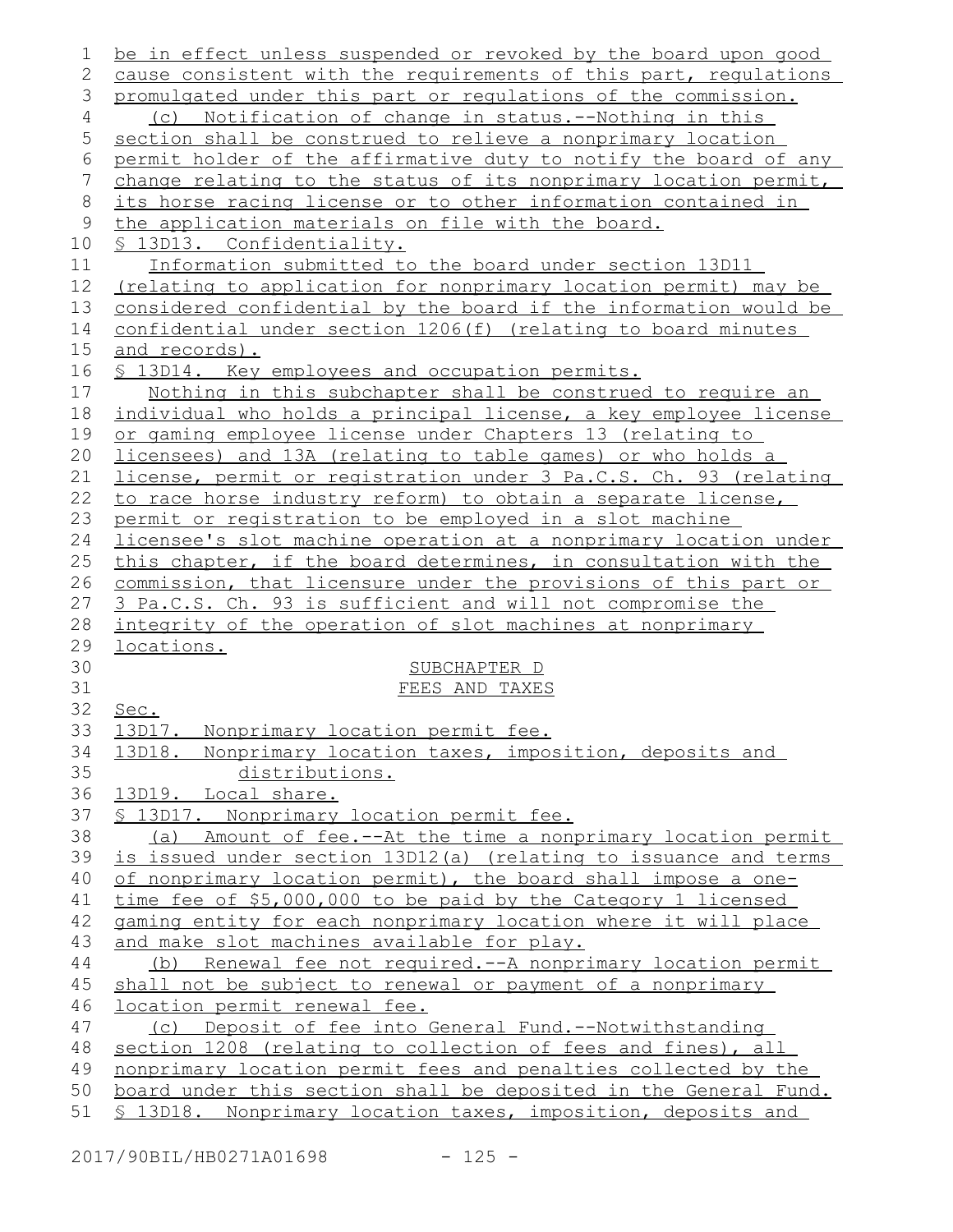| 1             | distributions.                                                   |
|---------------|------------------------------------------------------------------|
| $\mathbf{2}$  | (a) Tax and assessment.--The department shall determine and      |
| 3             | each nonprimary location permit holder shall pay on a weekly     |
| 4             | basis:                                                           |
| 5             | (1) A tax of 50% from its gross terminal revenue from            |
| 6             | the slot machines in operation at the nonprimary location        |
| 7             | permit holder's nonprimary location.                             |
| $8\,$         | (2) A 4% local share assessment from the nonprimary              |
| $\mathcal{G}$ | location permit holder's gross terminal revenue from the slot    |
| 10            | machines in operation at its nonprimary location.                |
| 11            | (b) Deposit.--The department shall deposit the tax imposed       |
| 12            | and assessment under subsection (a) into the General Fund. From  |
| 13            | the local share assessment established under subsection (a), the |
| 14            | department shall make distributions among the counties and       |
| 15            | municipalities that host nonprimary locations in accordance with |
| 16            | section 13D19 (relating to local share).                         |
| 17            | (c) Trust required.--All money owed to the Commonwealth, a       |
| 18            | county or a municipality under this section shall be held in     |
| 19            | trust by the licensed racing entity or licensed gaming entity    |
| 20            | for the Commonwealth, county or municipality until all funds are |
| 21            | deposited with and distributed by the department in accordance   |
| 22            | with this chapter.                                               |
| 23            | (d) Applicability.--Chapter 14 (relating to revenues) shall      |
| 24            | not apply to slot machines operated at nonprimary locations in   |
| 25            | accordance with this chapter.                                    |
| 26            | § 13D19. Local share.                                            |
| 27            | (a) Distribution.--                                              |
| 28            | Subject to the limitation under subsection (b), the<br>(1)       |
| 29            | department shall distribute, in a manner and according to a      |
| 30            | schedule adopted by the department, to each municipality 2%      |
| 31            | of the gross terminal revenue of slot machines operating at a    |
| 32            | nonprimary location within the municipality.                     |
| 33            | The department shall on a quarterly basis deposit 2%<br>(2)      |
| 34            | of the gross terminal revenue of slot machines operating at a    |
| 35            | nonprimary location within the county into a restricted          |
| 36            | receipts account to be established in the Commonwealth           |
| 37            | Financing Authority to be used exclusively for grants for        |
| 38            | projects in the public interest within the host county.          |
| 39            | Limitation.--The department may not distribute a local<br>(b)    |
| 40            | share amount to a municipality in excess of 50% of the           |
| 41            | municipality's total budget for fiscal year 2017, adjusted for   |
| 42            | inflation in subsequent fiscal years by an amount not to exceed  |
| 43            | an annual cost-of-living adjustment calculated by applying an    |
| 44            | upward percentage change in the Consumer Price Index immediately |
| 45            | prior to the date the adjustment is due to take effect.          |
| 46            | (c) Alternate distribution.--Local share amounts not             |
| 47            | distributed by the department to a municipality due to the       |
| 48            | limitation established under subsection (b) shall be distributed |
| 49            | to the host county in accordance with subsection (a)(2).         |
| 50            | (d) Use of assessments.--                                        |
| 51            | (1) A municipality that receives assessments from the            |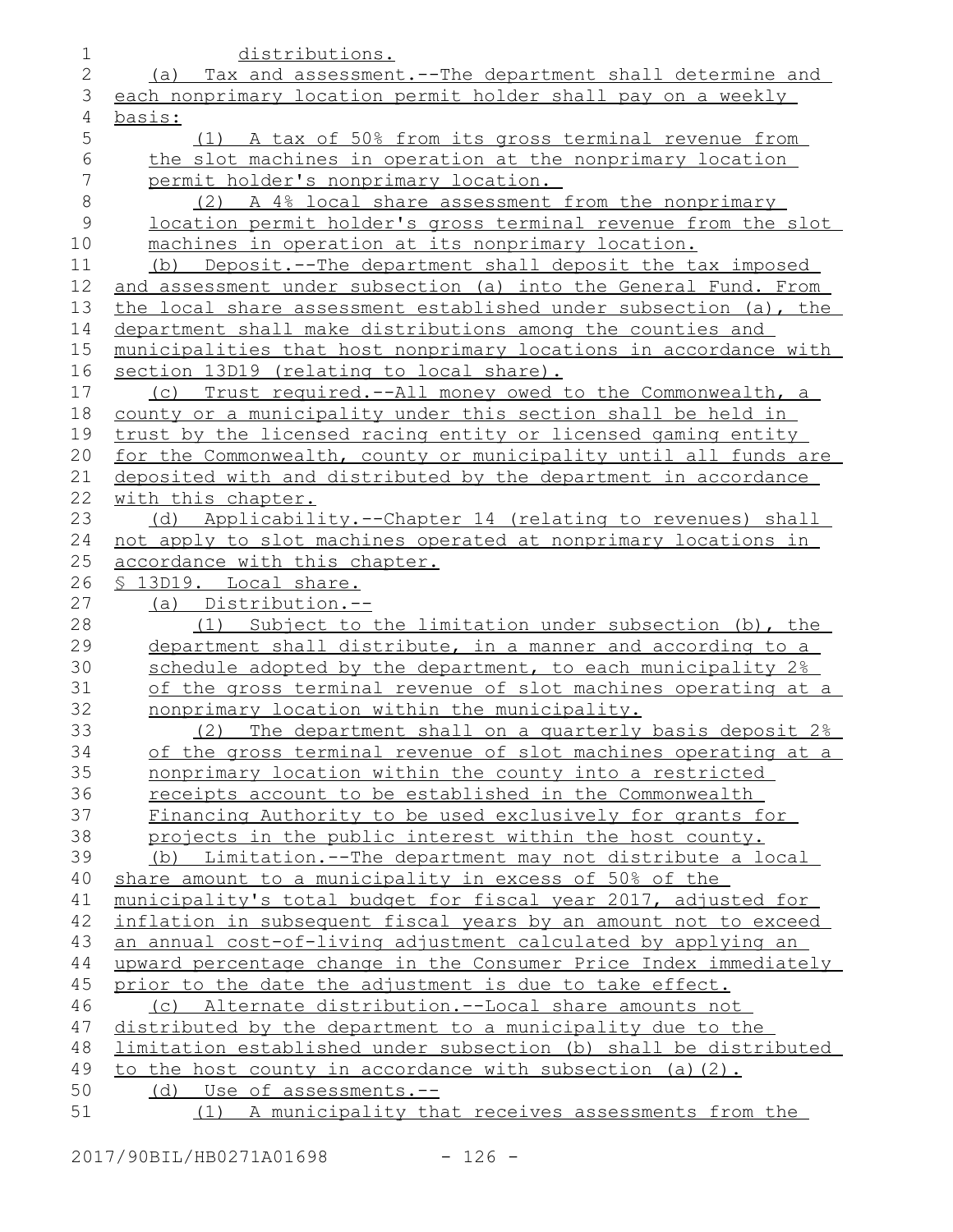| 1              | department under subsection (a) may use the funds for any     |
|----------------|---------------------------------------------------------------|
| $\overline{2}$ | purpose.                                                      |
| 3              | (2) A county that receives assessments from the               |
| 4              | department under subsection (a) may use the funds as local    |
| 5              | matching funds for other grants or loans from the             |
| 6              | Commonwealth.                                                 |
| 7              | $(e)$ Reporting.--                                            |
| 8              | (1) In cooperation with the department and the                |
| $\mathcal{G}$  | Commonwealth Financing Authority, the Department of Community |
| 10             | and Economic Development shall submit an annual report on all |
| 11             | distributions of local share assessments to municipalities    |
| 12             | and counties under this section to the chairperson and        |
| 13             | minority chairperson of the Appropriations Committee of the   |
| 14             | Senate, the chairperson and minority chairperson of the       |
| 15             | Community, Economic and Recreational Development Committee of |
| 16             | the Senate, the chairperson and minority chairperson of the   |
| 17             | Appropriations Committee of the House of Representatives and  |
| 18             | the chairperson and minority chairperson of the Gaming        |
| 19             | Oversight Committee of the House of Representatives. The      |
| 20             | report shall be submitted by August 31, 2018, and by August   |
| 21             | 31 of each year thereafter.                                   |
| 22             | (2) A municipality or county that receives distributions      |
| 23             | of local share assessments under this section shall submit    |
| 24             | information to the Department of Community and Economic       |
| 25             | Development on a form prepared by the Department of Community |
| 26             | and Economic Development that states the amount and use of    |
| 27             | the funds received in the prior fiscal year. The form shall   |
| 28             | specify whether the funds received were deposited in the      |
| 29             | municipality's or county's general fund or committed to a     |
| 30             | specific project or use.                                      |
| 31             | CHAPTER 13E                                                   |
| 32             | (Reserved)                                                    |
| 33             | CHAPTER 13F                                                   |
| 34             | CASINO SIMULCASTING                                           |
| 35             | Subchapter                                                    |
| 36             | A. General Provisions                                         |
| 37             | B. Casino Simulcasting Authorized                             |
| 38             | C. Application and Issuance of Permit and Establishment of    |
| 39             | Simulcasting Facility                                         |
| 40             | D. Conduct of Casino Simulcasting                             |
| 41             | E. Fees and Taxes                                             |
| 42             | SUBCHAPTER A                                                  |
| 43             | GENERAL PROVISIONS                                            |
| 44             | Sec.                                                          |
| 45             | 13F01. Legislative intent and purpose.                        |
| 46             | 13F02. Definitions.                                           |
| 47             | § 13F01. Legislative intent and purpose.                      |
| 48             | The General Assembly finds as follows:                        |
| 49             | (1) The people of this Commonwealth have a vital              |
| 50             | economic interest in the continued success of this            |
| 51             | Commonwealth's gaming industry, including the race horse      |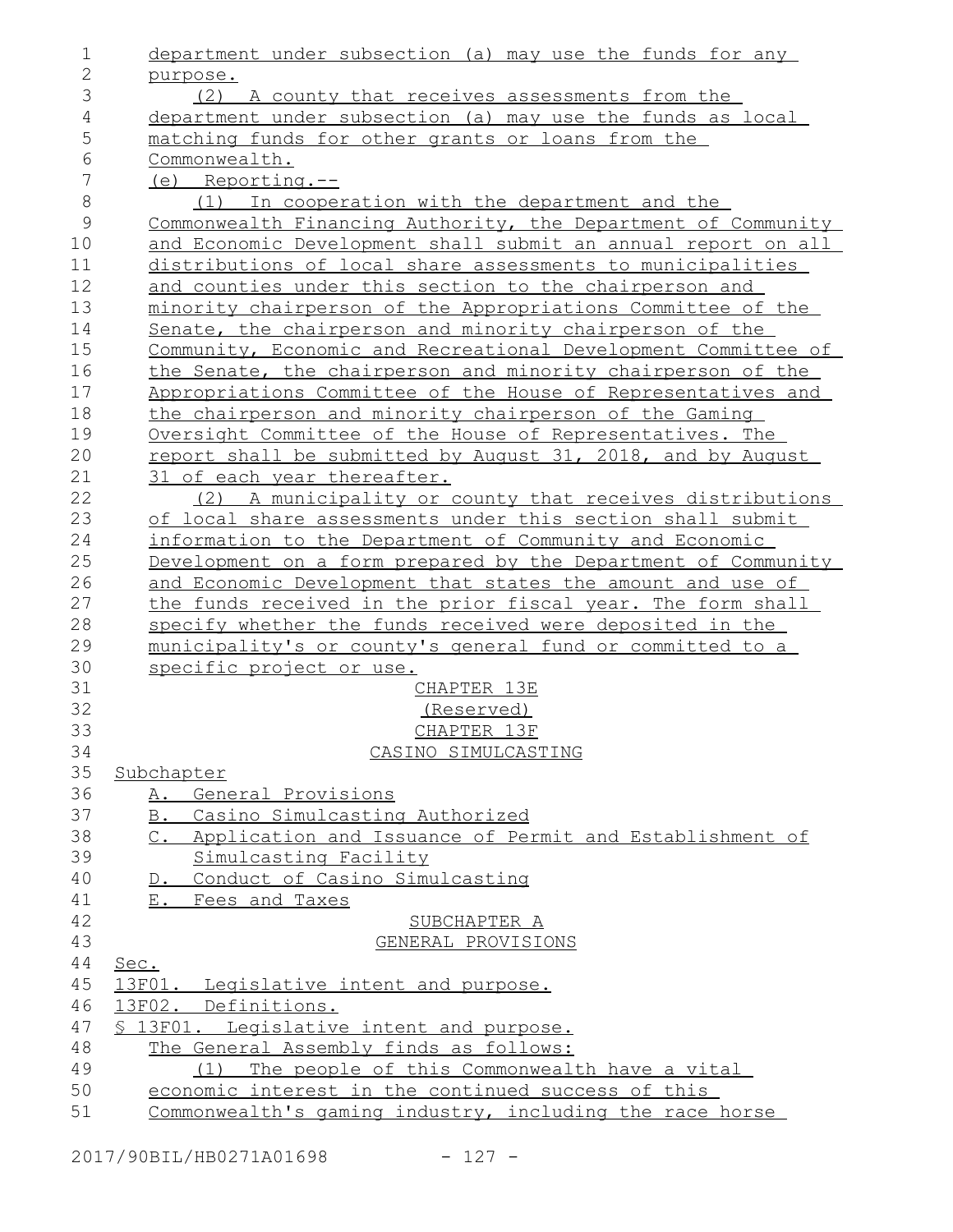industry. Due to this economic interest, enhancements to current gaming activities must be authorized to ensure the ongoing competitiveness, viability and stability of the gaming industry in this Commonwealth. (2) A primary intent of the Race Horse Development and Gaming Act, as codified in this part, is to enhance live horse racing. However, the legalization of commercial gaming in states on the geographic borders of this Commonwealth makes it imperative to authorize new and innovative gaming activities related to horse racing and commercial casinostyle gaming, which could be implemented by licensed gaming entities, and which could help ensure the viability of both horse racing and commercial gaming. (3) The intent of this chapter is to give licensed gaming entities the authority to conduct casino simulcasting at Category 2 and Category 3 licensed facilities in order to expand horse racing opportunities through simulcasting and, thereby, enhancing the viability of this Commonwealth's race horse and commercial gaming industry. § 13F02. Definitions. The following words and phrases when used in this chapter shall have the meanings given to them in this section unless the context clearly indicates otherwise: "Casino simulcasting." The simultaneous transmission of live thoroughbred or harness horse race meetings from an in-State sending track, out-of-State sending track or a satellite facility, regardless of licensure status or whether the horse race meetings originate within this Commonwealth or any other state or jurisdiction, to a simulcasting facility in this Commonwealth by satellite devices, television cables, telephone lines or any other telecommunications technology for the purposes of conducting pari-mutuel wagering. "Casino simulcasting permit" or "simulcasting permit." A permit awarded by the board under section 13F12 (relating to casino simulcasting permit) which authorizes a licensed gaming entity to conduct casino simulcasting. "Casino simulcasting permit holder." A licensed gaming entity that holds a casino simulcasting permit issued by the board in accordance with section 13F12. "In-State sending track." A racetrack within this Commonwealth which is operated by a licensed racing entity and is permitted to conduct casino simulcasting. "Licensed gaming entity." A person who has been approved for and issued a Category 2 slot machine license or a Category 3 slot machine license in accordance with sections 1304 (relating to Category 2 slot machine license), 1305 (relating to Category 3 slot machine license) and 1325 (relating to license or permit issuance) and who holds a casino simulcasting permit. "Out-of-State sending track." An interstate or international racetrack in a state or jurisdiction of than this Commonwealth which is equipped to conduct casino simulcasting and the 1 2 3 4 5 6 7 8 9 10 11 12 13 14 15 16 17 18 19 20 21 22 23 24 25 26 27 28 29 30 31 32 33 34 35 36 37 38 39 40 41 42 43 44 45 46 47 48 49 50 51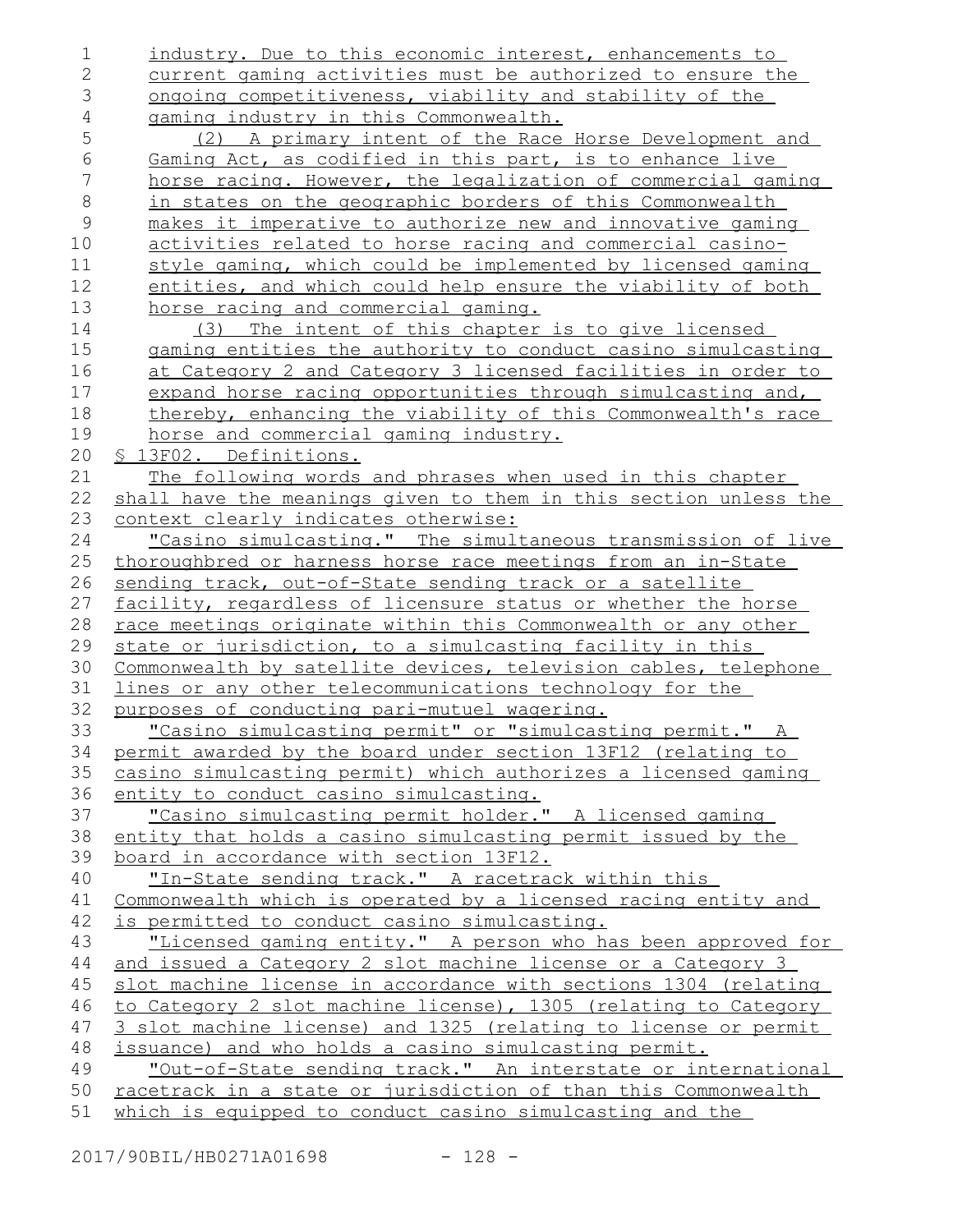| 1     | operator of which is lawfully permitted to conduct horse race    |
|-------|------------------------------------------------------------------|
| 2     | meetings and to provide simulcast horse races to slot machine    |
| 3     | licensees in this Commonwealth.                                  |
| 4     | "Simulcast horse race." A thoroughbred or harness horse race     |
| 5     | meeting conducted at a racetrack, whether within or outside this |
| 6     | Commonwealth, which is simultaneously transmitted by an approved |
| 7     | telecommunications technology to racetracks or simulcasting      |
| $8\,$ | facilities in this Commonwealth in accordance with regulations   |
| 9     | of the commission.                                               |
| 10    | "Simulcasting facility." An area of a licensed facility          |
| 11    | established and maintained by a slot machine licensee for the    |
| 12    | conduct of casino simulcasting in accordance with this chapter,  |
| 13    | 3 Pa.C.S. Ch. 93 (relating to race horse industry reform) and    |
| 14    | requlations of the board and the commission.                     |
| 15    | SUBCHAPTER B                                                     |
| 16    | CASINO SIMULCASTING AUTHORIZED                                   |
| 17    | Sec.                                                             |
| 18    | 13F05. Authorization to conduct simulcasting.                    |
| 19    | 13F06. Requlations.                                              |
| 20    | 13F07. Temporary requlations.                                    |
| 21    | 13F08. Simulcast agreements.                                     |
| 22    | § 13F05. Authorization to conduct simulcasting.                  |
| 23    | (a) Authority to conduct.--Notwithstanding any other             |
| 24    | provision of law or regulation, it shall be lawful for a         |
| 25    | licensed gaming entity to conduct casino simulcasting or enter   |
| 26    | into an agreement or agreements with a licensed racing entity or |
| 27    | other person for the conduct of casino simulcasting in           |
| 28    | accordance with the provisions of this chapter, 3 Pa.C.S. Ch. 93 |
| 29    | (relating to race horse industry reform) and the applicable      |
| 30    | regulations of the board and the commission promulgated under    |
| 31    | this chapter.                                                    |
| 32    | (b) Administration and enforcement.--The board shall             |
| 33    | administer and enforce the provisions of this chapter as they    |
| 34    | relate to the conduct of casino simulcasting by a slot machine   |
| 35    | licensee and, except as provided in this chapter, shall adopt    |
| 36    | and promulgate regulations to carry out and enforce the          |
| 37    | provisions of this chapter.                                      |
| 38    | § 13F06. Requlations.                                            |
| 39    | (a) Adoption of requlations.--The board, in consultation         |
| 40    | with the commission, shall adopt and promulgate regulations to   |
| 41    | govern the conduct of casino simulcasting by licensed gaming     |
| 42    | entities in this Commonwealth. Such regulations shall establish  |
| 43    | the following:                                                   |
| 44    | The method and form of the application which a<br>(1)            |
| 45    | licensed gaming entity must follow and complete before           |
| 46    | consideration of the licensed gaming entity's application to     |
| 47    | conduct casino simulcasting.                                     |
| 48    | The permissible communications technology which must<br>(2)      |
| 49    | be used to facilitate the conduct of casino simulcasting in      |
| 50    | accordance with regulations of the board, the commission and     |
| 51    | applicable Federal law and regulations.                          |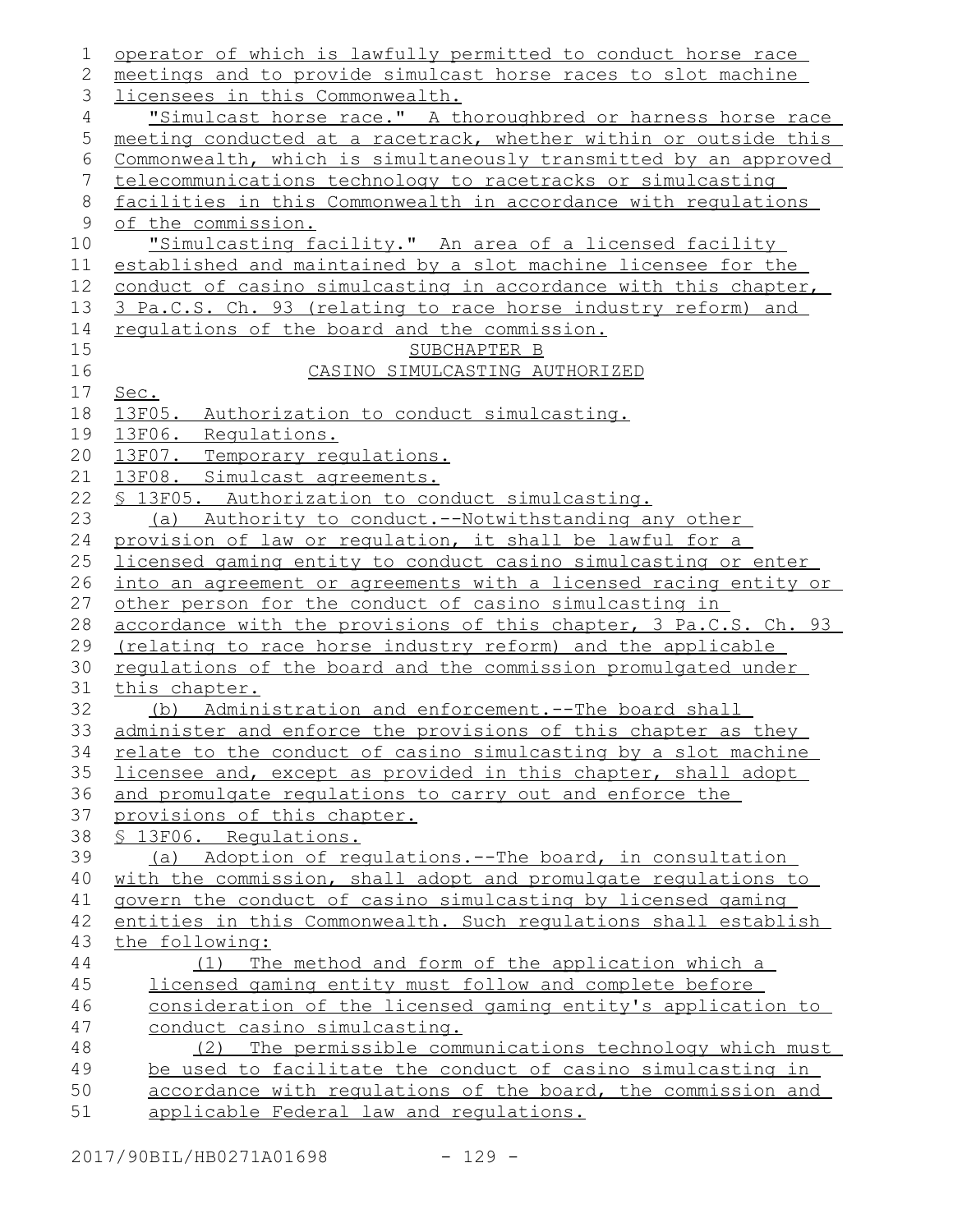| 1                        | The times during which a licensed gaming entity may<br>(3)                                 |
|--------------------------|--------------------------------------------------------------------------------------------|
| 2<br>3                   | conduct casino simulcasting shall be the same as the times                                 |
| 4                        | authorized for the conduct of casino simulcasting by Category<br>1 slot machine licensees. |
| 5                        |                                                                                            |
|                          | The approval of the terms and conditions of any<br>(4)                                     |
| 6<br>$\overline{7}$      | agreement between a licensed gaming entity and a licensed                                  |
|                          | racing entity or other person related to the management or                                 |
| $\,8\,$<br>$\mathcal{G}$ | operation of casino simulcasting and the pari-mutuel system                                |
|                          | of wagering, including the percentage of the money retained                                |
| 10                       | by a licensed racing entity for pari-mutuel pools which may                                |
| 11                       | be distributed to the licensed gaming entity.                                              |
| 12                       | (5) The required contents of agreements entered into                                       |
| 13                       | between a licensed gaming entity, a licensed racing entity or                              |
| 14                       | other person for the management or operation of casino                                     |
| 15                       | simulcasting and the pari-mutuel system of wagering.                                       |
| 16                       | A requirement that wagering on simulcast horse race<br>(6)                                 |
| 17                       | meetings shall only be conducted within an enclosed location                               |
| 18                       | of an authorized licensed gaming entity's licensed facility                                |
| 19                       | which has been approved by the board, in consultation with                                 |
| 20                       | the commission.                                                                            |
| 21                       | The standards and rules to govern the conduct of<br>(7)                                    |
| 22                       | casino simulcasting and the system of pari-mutuel wagering                                 |
| 23                       | associated with race horse simulcasting.                                                   |
| 24                       | (8) The reporting procedures and records which will be                                     |
| 25                       | required from a licensed gaming entity to ensure that all                                  |
| 26                       | money generated from casino simulcasting is accounted for and                              |
| 27                       | winners' names, when required under applicable Federal or                                  |
| 28                       | State law, are filed with the appropriate taxing authorities.                              |
| 29                       | (9) Notwithstanding 3 Pa.C.S. § 9340 (relating to                                          |
| 30                       | prohibition of wagering) or any other provision of law or                                  |
| 31                       | regulation, the policies and procedures which will be                                      |
| 32                       | adopted, implemented and followed to ensure that individuals                               |
| 33                       | under 21 years of age will be prohibited from participating                                |
| 34                       | <u>in casino simulcasting or entering simulcasting areas of</u>                            |
| 35                       | licensed facilities.                                                                       |
| 36                       | (10) Any other requirements, conditions or controls                                        |
| 37                       | which the board, in consultation with the commission, deems                                |
| 38                       | necessary and appropriate to administer and enforce the                                    |
| 39                       | provisions of this chapter and to facilitate the                                           |
| 40                       | implementation of this chapter.                                                            |
| 41                       | (b) Uniform requlation.--In adopting regulations under this                                |
| 42                       | chapter, the commission shall cooperate and work with the board                            |
| 43                       | to develop uniform regulations to govern the operation of casino                           |
| 44                       | simulcasting in this Commonwealth. Except as herein provided,                              |
| 45                       | the provisions of this chapter and any regulations promulgated                             |
| 46                       | under this chapter shall be considered as establishing uniform                             |
| 47                       | requirements and requlations for casino simulcasting at licensed                           |
| 48                       | facilities in this Commonwealth.                                                           |
| 49                       | (c) Adoption of existing regulations.--Notwithstanding                                     |
| 50                       | subsection (b) or any other law or regulation to the contrary,                             |
| 51                       | the provisions of 3 Pa.C.S. § 9335 (relating to pari-mutuel pool                           |

2017/90BIL/HB0271A01698 - 130 -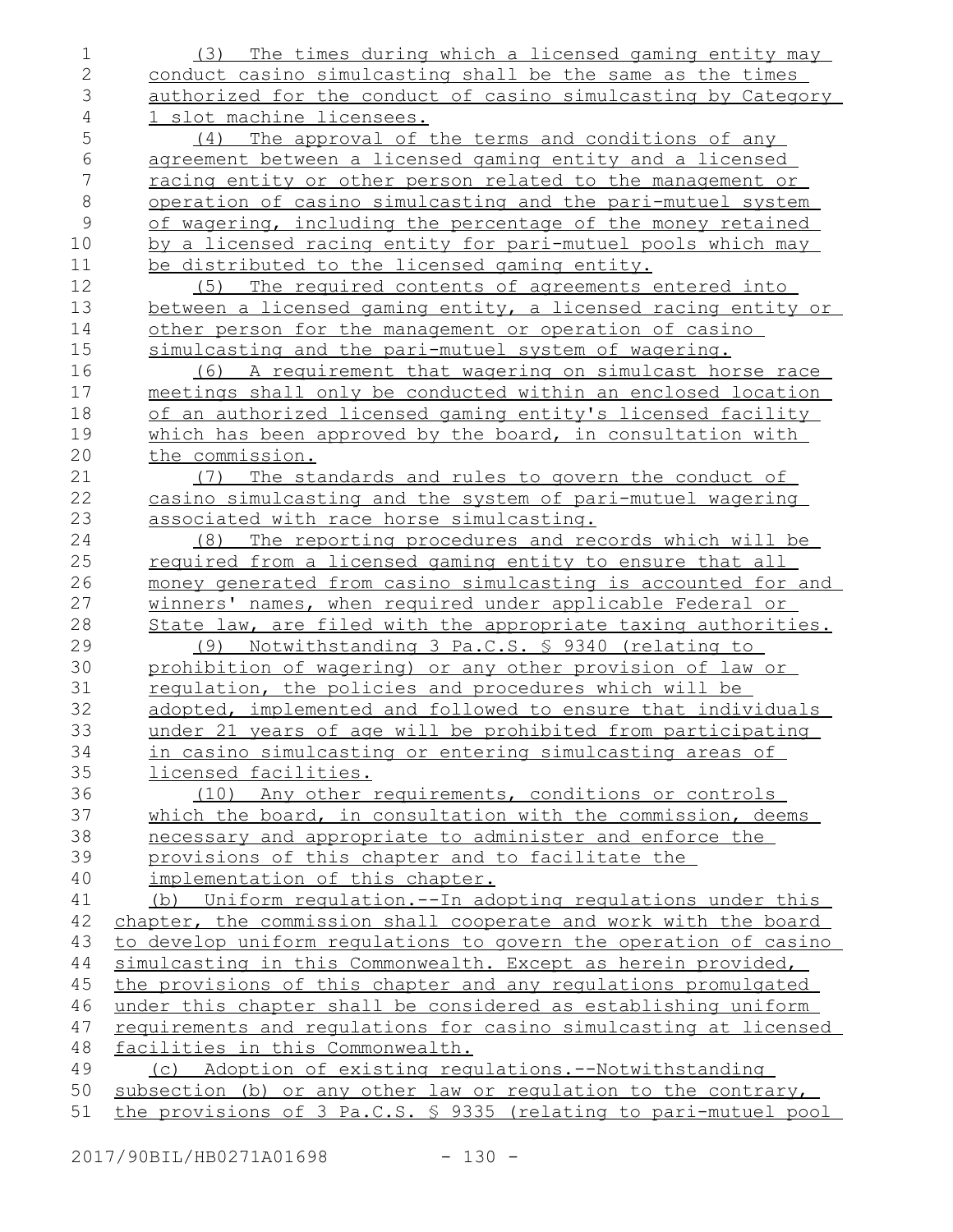distribution) and all regulations and supplements thereto or revisions thereof adopted by the commission under 3 Pa.C.S. § 9335, which relate to the retention of money in pari-mutuel pools and the pari-mutuel system of wagering on, before or after the effective date of this chapter are adopted as regulations under this chapter and shall remain in effect unless subsequently modified or superseded by regulations promulgated by the commission. § 13F07. Temporary requlations. (a) Promulgation.--In order to facilitate the prompt implementation of this chapter, regulations promulgated by the board shall be deemed temporary regulations which shall expire not later than two years following the publication of the temporary regulation. The board may promulgate temporary regulations not subject to: (1) Sections 201, 202, 203, 204 and 205 of the act of July 31, 1968 (P.L.769, No.240), referred to as the Commonwealth Documents Law. (2) Sections 204(b) and 301(10) of the act of October 15, 1980 (P.L.950, No.164), known as the Commonwealth Attorneys Act. (3) The act of June 25, 1982 (P.L.633, No.181), known as the Regulatory Review Act. (b) Expiration.--The authority to adopt temporary regulations under subsection (a) shall expire two years after the effective date of this section. Requlations adopted by the board and commission after the two-year period shall be promulgated as provided by law. (c) Publication of temporary regulations.--The board and the commission shall begin publishing temporary regulations governing casino simulcasting in the Pennsylvania Bulletin no later than February 1, 2018. § 13F08. Simulcast agreements. (a) Manner of agreement.--Any agreement entered into between a licensed gaming entity and a licensed racing entity or other person to facilitate casino simulcasting shall be in writing and shall be filed with and approved by the board and the commission in accordance with regulations promulgated by the board in consultation with the commission. (b) Wager provisions.--Notwithstanding 3 Pa.C.S. § 9334 (relating to State Racing Fund and tax rate) or 9335 (relating to pari-mutuel pool distribution), the following shall apply: (1) If a licensed gaming entity offers casino simulcasting at its licensed facility through an agreement with a licensed racing entity, the agreement shall specify the percentage of the money wagered each racing day at the casino simulcasting facility and remaining in the wagering pools after the required distributions under 3 Pa.C.S. § 9335, that will be paid to the licensed gaming entity. The amount retained by a licensed gaming entity shall not exceed 25% of the money retained by the licensed racing entity under 1 2 3 4 5 6 7 8 9 10 11 12 13 14 15 16 17 18 19 20 21 22 23 24 25 26 27 28 29 30 31 32 33 34 35 36 37 38 39 40 41 42 43 44 45 46 47 48 49 50 51

2017/90BIL/HB0271A01698 - 131 -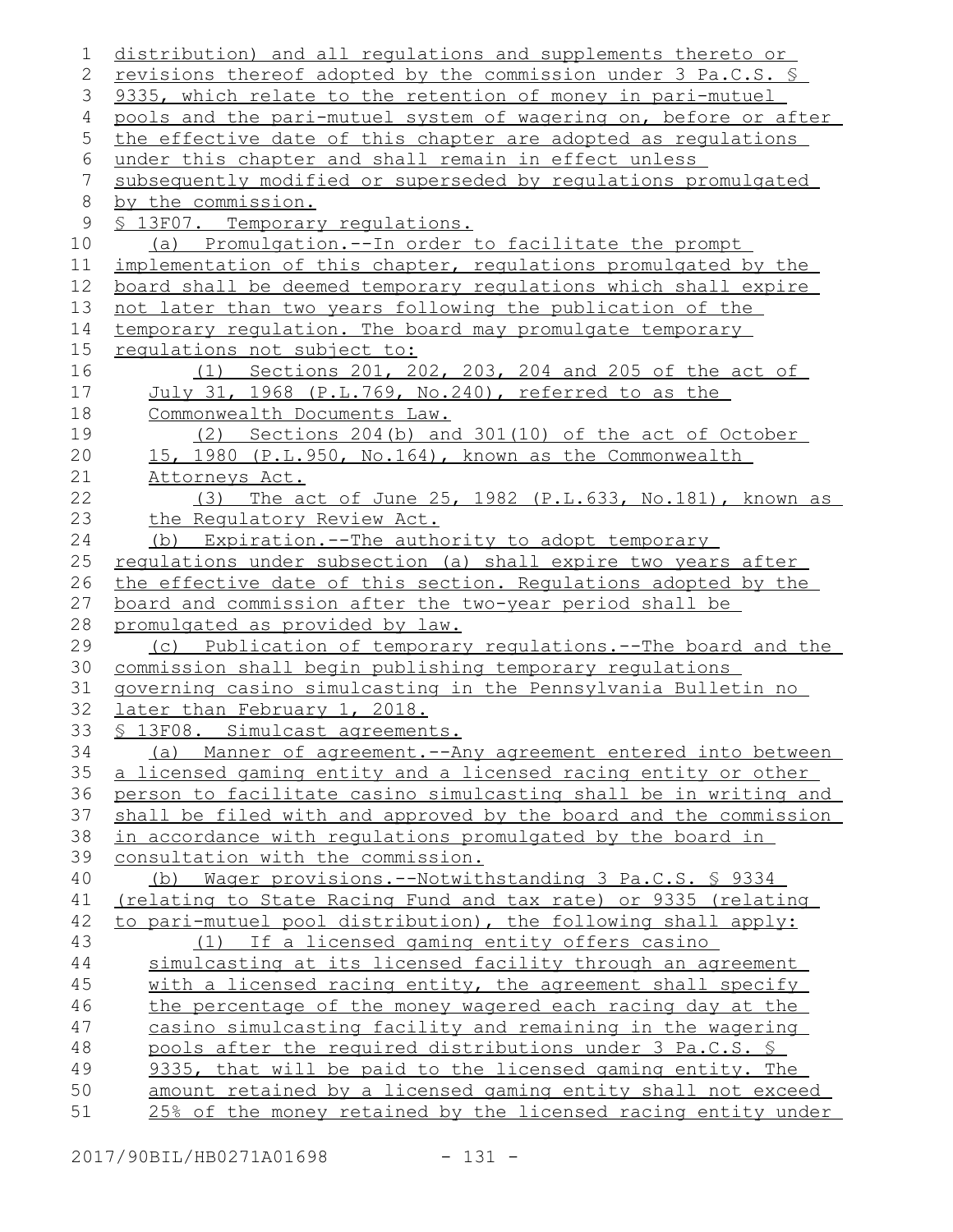|                | <u>3 Pa.C.S. § 9335.</u>                                                                                          |
|----------------|-------------------------------------------------------------------------------------------------------------------|
| $\overline{2}$ | (2) If a licensed gaming entity chooses to offer casino                                                           |
| 3              | simulcasting through its own resources or through an                                                              |
| $\overline{4}$ | agreement with another person, as approved by the board and                                                       |
| 5              | the commission, the board, in consultation with the                                                               |
| 6              | commission, shall, through regulation, establish the                                                              |
| 7              | percentage of money wagered each racing day at the casino                                                         |
| $\,8\,$        | simulcasting facility and remaining in the wagering pools                                                         |
| 9              | after the required distributions under 3 Pa.C.S. § 9334 that                                                      |
| 10             | will be paid to the licensed gaming entity or other person,                                                       |
| 11             | provided that the percentage of money to be paid to a                                                             |
| 12             | licensed gaming entity or other person under this paragraph                                                       |
| 13             | shall be, if determined appropriate by the board and the                                                          |
| 14             | commission, the same percentage of money remaining in the                                                         |
| 15             | wagering pools that is retained by a licensed racing entity                                                       |
| 16             | in accordance with 3 Pa.C.S. § 9335.                                                                              |
| 17             | (c) Regulations.--The board, in consultation with the                                                             |
| 18             | commission, shall establish requlations to administer the                                                         |
| 19             | retention requirements under this section.                                                                        |
| 20             | SUBCHAPTER C                                                                                                      |
| 21             | APPLICATION AND ISSUANCE OF PERMIT AND                                                                            |
| 22             | ESTABLISHMENT OF SIMULCASTING FACILITY                                                                            |
| 23             | Sec.                                                                                                              |
| 24             | 13F11.<br>Application for permit and requirements.                                                                |
| 25             | 13F12. Casino simulcasting permit.                                                                                |
| 26             | 13F13. Casino simulcasting facilities.                                                                            |
| 27             | 13F14. License or registration of employees required.                                                             |
| 28             | 13F15. Key employees and occupation permits.                                                                      |
| 29             | § 13F11. Application for permit and requirements.                                                                 |
| 30             | (a) Applications.--A licensed gaming entity shall file an                                                         |
| 31             |                                                                                                                   |
|                | application for a casino simulcasting permit with the board. The                                                  |
| 32             | application shall include the following:                                                                          |
| 33             | (1) The name, business address and contact information                                                            |
| 34             | of the applicant.                                                                                                 |
| 35             | The name and location of the applicant's licensed<br>(2)                                                          |
| 36             | facility.                                                                                                         |
| 37             | (3) The name and business address, job title and a                                                                |
| 38             | photograph of each principal and key employee of the                                                              |
| 39             | applicant who will be involved in the conduct of casino                                                           |
| 40             | simulcasting and who is not currently licensed by the board                                                       |
| 41             | or the commission, if known.                                                                                      |
| 42             | (4) The estimated number of full-time and part-time                                                               |
| 43             | employment positions that will be created at the licensed                                                         |
| 44             | facility if casino simulcasting is authorized and an updated                                                      |
| 45             | hiring plan under section 1510(a) (relating to labor hiring                                                       |
| 46             | preferences) which outlines the applicant's plan to promote                                                       |
| 47             | the representation of diverse groups and Commonwealth                                                             |
| 48             | residents in the employment positions.                                                                            |
| 49             | (5) A brief description of the economic benefits                                                                  |
| 50<br>51       | expected to be realized by the Commonwealth, the Department<br>of Agriculture and the race horse industry in this |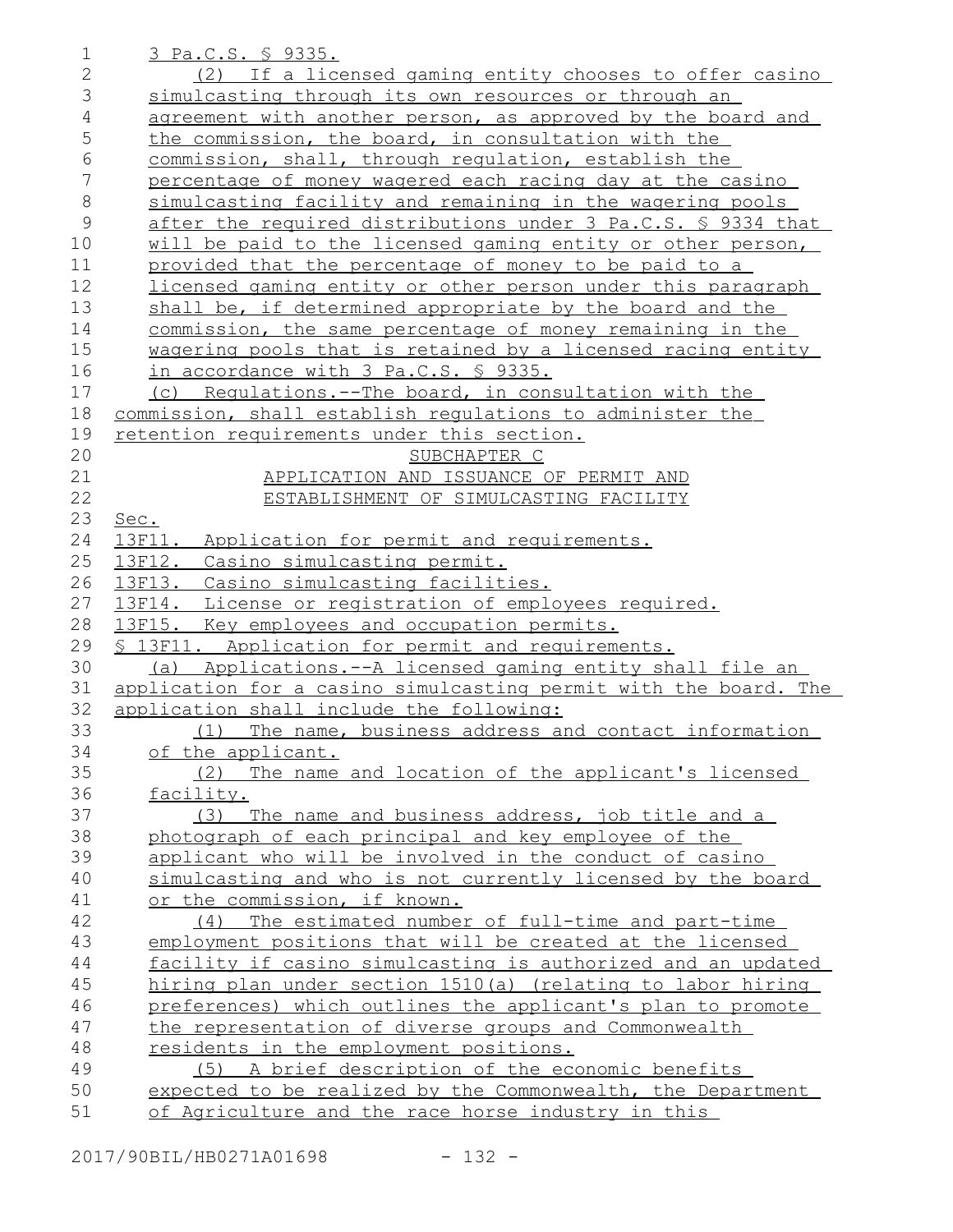| 1            | Commonwealth if casino simulcasting is authorized at the         |
|--------------|------------------------------------------------------------------|
| $\mathbf{2}$ | applicant's licensed facility.                                   |
| 3            | (6) The details of any financing, if applicable,                 |
| $\sqrt{4}$   | obtained or that will be obtained to fund an expansion or        |
| 5            | modification of the licensed facility to accommodate casino      |
| $\epsilon$   | simulcasting or construct a simulcasting facility or to          |
| 7            | otherwise fund the cost of commencing casino simulcasting        |
| $\,8\,$      | operations.                                                      |
| 9            | Information and documentation concerning financial<br>(7)        |
| 10           | background and resources, as the board may require, to           |
| 11           | establish by clear and convincing evidence the financial         |
| 12           | stability, integrity and responsibility of the applicant.        |
| 13           | A copy of or a detailed description of the terms and<br>(8)      |
| 14           | conditions of any agreement or agreements the licensed gaming    |
| 15           | entity has entered into or will enter into with a licensed       |
| 16           | corporation or other person to facilitate the conduct of         |
| 17           | casino simulcasting.                                             |
| 18           | (9) A detailed description of any financial arrangements         |
| 19           | between a licensed gaming entity and a licensed racing entity    |
| 20           | or other person related to the conduct of casino                 |
| 21           | simulcasting.                                                    |
| 22           | Detailed site and architectural plans of the<br>(10)             |
| 23           | proposed simulcasting facility within the applicant's            |
| 24           | licensed facility.                                               |
| 25           | (11) Any other information as the board may require.             |
| 26           | (b) Review and approval of application.--The board shall         |
| 27           | review and approve an application for a simulcasting permit if   |
| 28           | the applicant establishes, by clear and convincing evidence, all |
| 29           | of the following:                                                |
| 30           | (1) The applicant's slot machine license is in good              |
| 31           | standing with the board.                                         |
| 32           | (2) The conduct of casino simulcasting at the                    |
| 33           | applicant's licensed facility will have a positive economic      |
| 34           | impact on the Commonwealth and the race horse industry in        |
| 35           | this Commonwealth through increased revenues, increased          |
| 36           | purses and employment opportunities.                             |
| 37           | (3) The applicant possesses adequate funds or has                |
| 38           | secured adequate financing to:                                   |
| 39           | (i) Fund any necessary expansion or modification of              |
| 40           | the applicant's licensed facility or to construct a              |
| 41           | simulcasting facility to accommodate the conduct of              |
| 42           | casino simulcasting.                                             |
| 43           | (ii) Pay the costs of establishing, maintaining and              |
| 44           | operating the simulcasting facility.                             |
| 45           | (iii) Commence casino simulcasting operations.                   |
| 46           | The applicant has entered into or will enter into an<br>(4)      |
| 47           | agreement with a licensed racing entity or other person to       |
| 48           |                                                                  |
|              | manage or operate casino simulcasting operations, and the        |
| 49           | agreement has been approved by the commission.                   |
| 50           | (5) The applicant has the expertise to manage casino             |
| 51           | simulcasting.                                                    |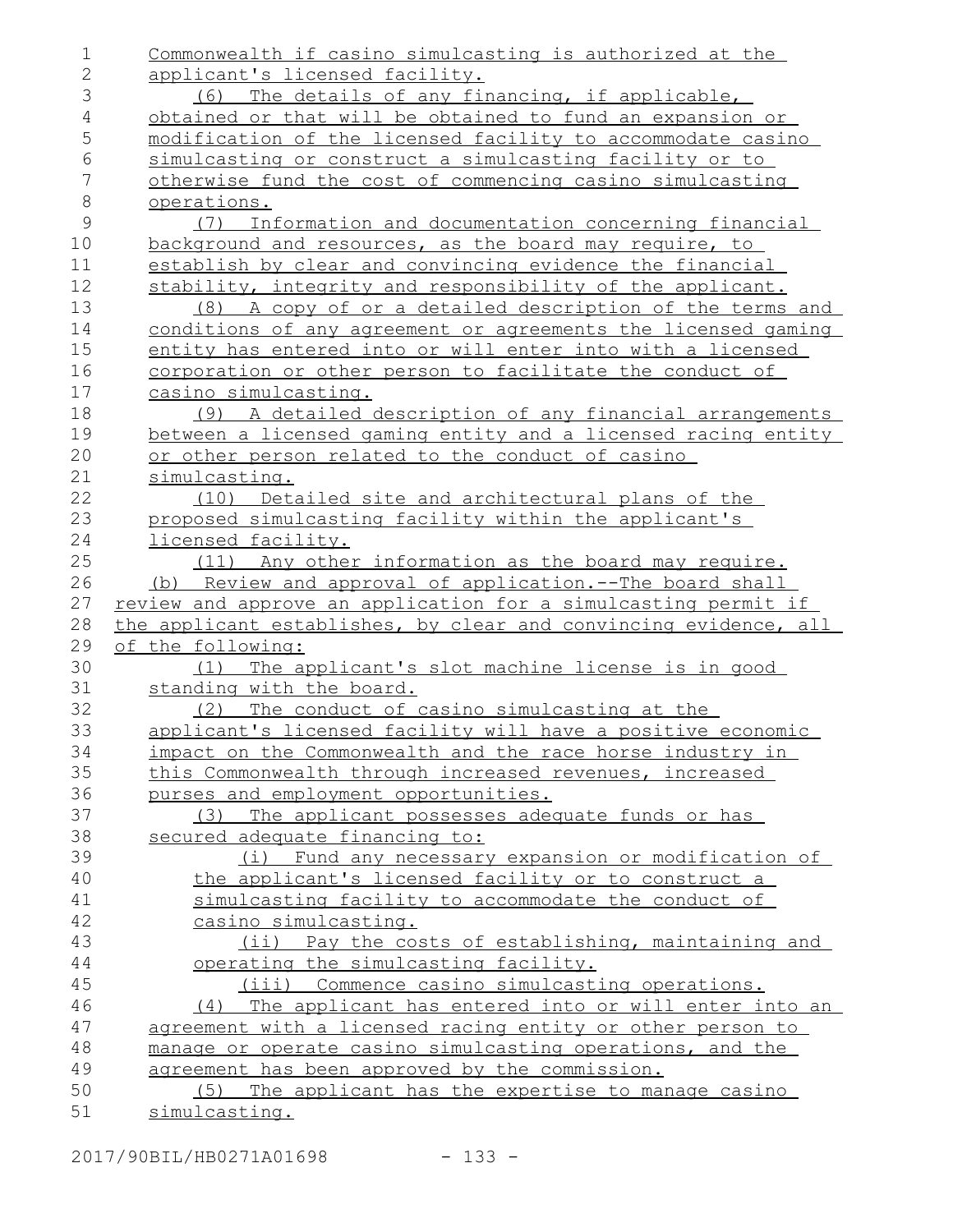| 1                | The applicant has the financial stability, integrity<br>(6)                                |
|------------------|--------------------------------------------------------------------------------------------|
| $\mathbf{2}$     | and responsibility to conduct casino simulcasting.                                         |
| 3                | The applicant has sufficient business ability and<br>(7)                                   |
| $\overline{4}$   | experience to create and maintain a successful casino                                      |
| 5                | simulcasting operation.                                                                    |
| 6                | The applicant's proposed internal and external<br>(8)                                      |
| $\boldsymbol{7}$ | security controls and proposed surveillance measures within                                |
| $\,8\,$          | the area of the licensed facility where the applicant seeks                                |
| $\mathcal{G}$    | to conduct casino simulcasting are adequate.                                               |
| 10               | (c) Confidentiality.--Information submitted to the board                                   |
| 11               | under subsection (a) $(6)$ , $(7)$ and $(8)$ may be considered                             |
| 12               | confidential by the board if the information would be                                      |
| 13               | confidential under section 1206(f) (relating to board minutes                              |
| 14               | and records).                                                                              |
| 15               | <u>S 13F12. Casino simulcasting permit.</u>                                                |
| 16               | (a) Issuance of permit.--Upon review and approval of an                                    |
| 17               | application submitted to the board in accordance with section                              |
| 18               | 13F11 (relating to application for permit and requirements), the                           |
| 19               | board shall issue a casino simulcasting permit to the applicant.                           |
| 20               | (b) Content of permit.--                                                                   |
| 21               | (1) A casino simulcasting permit shall include a list of                                   |
| 22               | the horse race meetings which are proposed to be simulcast by                              |
| 23               | the casino simulcasting permit holder at its simulcasting                                  |
| 24               | facility, including the names and locations of the in-State                                |
| 25               | sending tracks and out-of-State sending tracks, and the start                              |
| 26               | date and expiration date of any agreement or agreements the                                |
| 27               | permit holder has entered into or will enter into with a                                   |
| 28               | licensed racing entity or other person for the operation of                                |
| 29               | casino simulcasting.                                                                       |
| 30               | (2) A casino simulcasting permit holder shall be                                           |
| 31               | required to update the initial casino simulcasting                                         |
| 32               | application at times prescribed by the board, in consultation                              |
| 33               | with the commission.                                                                       |
| 34               | § 13F13. Casino simulcasting facilities.                                                   |
| 35               | (a) Establishment of simulcasting facility.--A licensed                                    |
| 36               | gaming entity approved for and issued a permit to operate casino                           |
| 37               | simulcasting under this chapter shall establish a simulcasting                             |
| 38               | facility as part of its licensed facility. The simulcasting                                |
| 39               | facility may be adjacent to, but shall not be part of, any room                            |
| 40               | or location in which slot machines or table games are operated                             |
| 41<br>42         | or conducted in accordance with the provisions of this part. The<br>following shall apply: |
| 43               | (1) The simulcasting facility shall conform to all                                         |
| 44               | requirements concerning square footage, equipment, security                                |
| 45               | measures and related matters which the board, in consultation                              |
| 46               | with the commission, shall by requlation prescribe.                                        |
| 47               | The space or area required for the establishment of<br>(2)                                 |
| 48               | a simulcasting facility shall not be used to decrease the                                  |
| 49               | number of slot machines or table games in operation at the                                 |
| 50               | licensed facility or to reduce the space approved by the                                   |
| 51               | board for the operation of slot machines and the conduct of                                |
|                  |                                                                                            |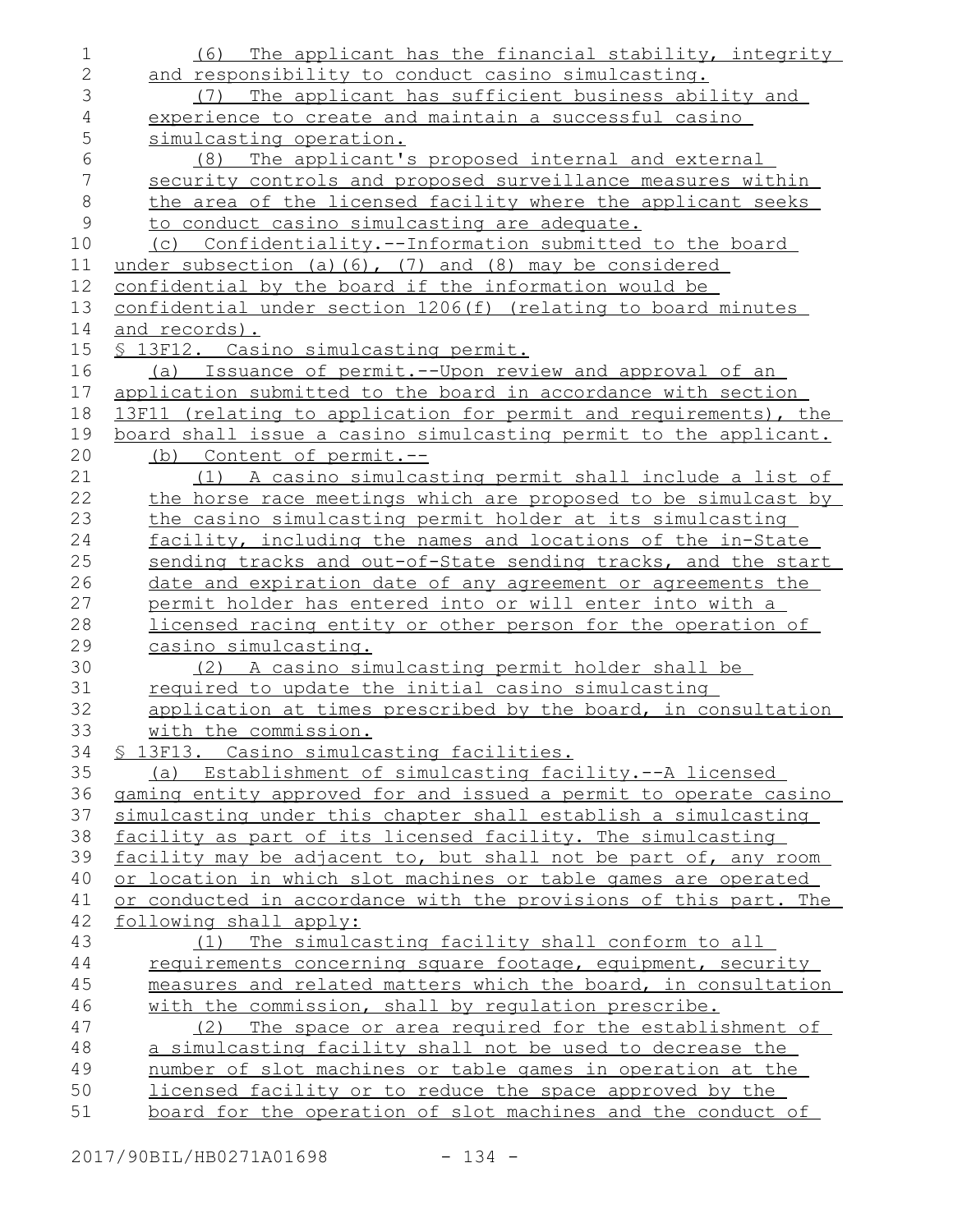| 1            | table games.                                                           |
|--------------|------------------------------------------------------------------------|
| $\mathbf{2}$ | The cost of establishing, maintaining and operating<br>(3)             |
| 3            | a simulcasting facility shall be the sole responsibility of            |
| 4            | the licensed gaming entity.                                            |
| 5            | (b) Video display monitors.--Notwithstanding 3 Pa.C.S. Ch.             |
| $\sqrt{6}$   | 93 (relating to race horse industry reform) or regulations             |
| 7            | promulgated pursuant to 3 Pa.C.S. Ch. 93, the regulations              |
| $8\,$        | promulgated by the board shall provide for the installation of         |
| 9            | video display technology in approved areas of licensed                 |
| 10           | facilities to deliver simulcast horse race meetings to patrons         |
| 11           | via video walls and other such innovative video display                |
| 12           | technology. The board may collaborate with the commission in           |
| 13           | developing requlations to govern the installation and operation        |
| 14           | of video display monitors in accordance with this subsection.          |
| 15           | <u>S 13F14. License or registration of employees required.</u>         |
| 16           | Except as provided in this part, all persons engaged directly          |
| 17           | in wagering-related activities at a simulcasting facility,             |
| 18           | whether employed by the licensed gaming entity, licensed racing        |
| 19           | entity or by a person or entity conducting casino simulcasting         |
| 20           | in the simulcasting facility under an agreement with the               |
| 21           | licensed gaming entity and all other employees of the licensed         |
| 22           | gaming entity, licensed racing entity or of the person or entity       |
| 23           | conducting casino simulcasting who work or will work in the            |
| 24           | simulcasting facility, shall be licensed or registered in              |
| 25           | accordance with regulations promulgated by the board in                |
| 26           | collaboration with the commission.                                     |
| 27           | <u>S 13F15. Key employees and occupation permits.</u>                  |
| 28           | Nothing in this subchapter shall be construed to require any           |
| 29           | individual who holds a principal license, a key employee license       |
| 30           | or gaming employee license under Chapters 13 (relating to              |
| 31           | licensees) and 13A (relating to table games) or who holds a            |
| 32           | license under 3 Pa.C.S. Ch. 93 (relating to race horse industry        |
| 33           | <u>reform) to obtain a separate license, permit or registration to</u> |
| 34           | be employed in a casino simulcasting permit holder's casino            |
| 35           | simulcasting operation authorized under this chapter, if the           |
| 36           | board, in consultation with the commission, determines that            |
| 37           | licensure under the provisions of this part or 3 Pa.C.S. Ch. 93        |
| 38           | is sufficient and will not compromise the integrity of casino          |
| 39           | simulcasting.                                                          |
| 40           | SUBCHAPTER D                                                           |
| 41           | CONDUCT OF CASINO SIMULCASTING                                         |
| 42           | Sec.                                                                   |
| 43           | 13F31. Conduct of casino simulcasting.                                 |
| 44           | 13F32. Transmission of live races.                                     |
| 45           | 13F33. Accounting controls and audit protocols.                        |
| 46           | 13F34. Condition of continued operation.                               |
| 47           | 13F35. Application of Liquor Code.                                     |
| 48           | § 13F31. Conduct of casino simulcasting.                               |
| 49           | Wagering.--Wagering on simulcast horse races shall be<br>(a)           |
| 50<br>51     | conducted only in the simulcasting facility.                           |
|              | (b) Required security.--                                               |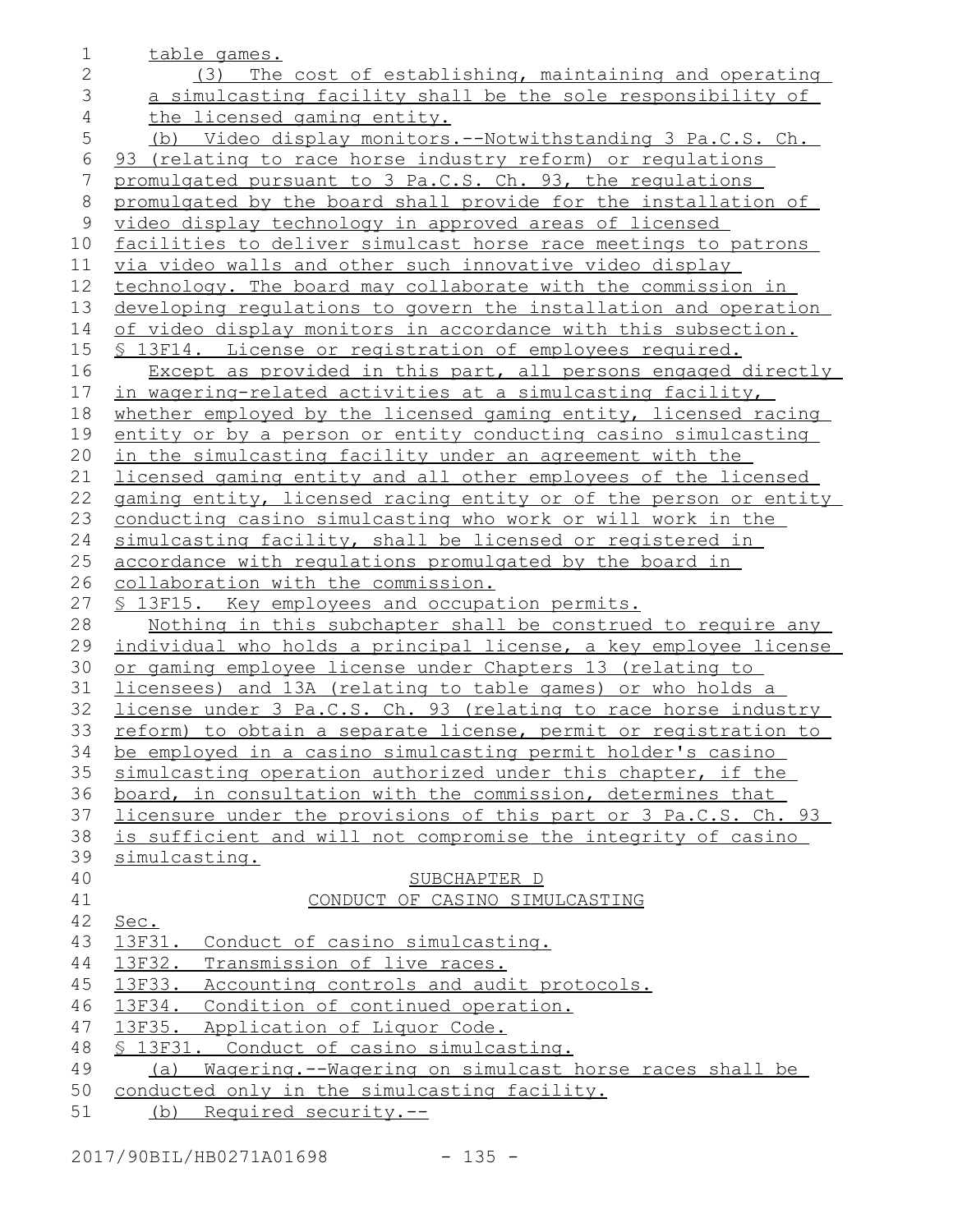| 1              | The security measures for a simulcasting facility<br>(1)                                                             |
|----------------|----------------------------------------------------------------------------------------------------------------------|
| $\overline{2}$ | shall include, but may not be limited to, the installation by                                                        |
| 3              | the licensed gaming entity of a closed-circuit television                                                            |
| $\overline{4}$ | system according to specifications promulgated by the board,                                                         |
| 5              | in consultation with the commission.                                                                                 |
| $\epsilon$     | The board and the commission shall have access to<br>(2)                                                             |
| 7              | the simulcast system or its signal in accordance with                                                                |
| $\,8\,$        | regulations promulgated by the board, in consultation with                                                           |
| $\mathsf 9$    | the commission.                                                                                                      |
| 10             | § 13F32. Transmission of live races.                                                                                 |
| 11             | The following shall apply:                                                                                           |
| 12             | (1) A licensed racing entity which operates interstate                                                               |
| 13             | or international simulcasting of horse race meetings in this                                                         |
| 14             | Commonwealth shall have discretion to transmit all or some of                                                        |
| 15             | the live races conducted at the racetrack to the licensed                                                            |
| 16             | facility of a licensed gaming entity which has established a                                                         |
| 17             | simulcasting facility under this chapter. Any race which is                                                          |
| 18             | transmitted from an in-State sending track shall be                                                                  |
| 19             | transmitted to all licensed gaming entities which have                                                               |
| 20             | established simulcasting facilities.                                                                                 |
| 21             | (2) A licensed gaming entity which establishes a                                                                     |
| 22             | simulcasting facility and conducts casino simulcasting in                                                            |
| 23             | accordance with this chapter shall, as a condition of                                                                |
| 24             | continued operation of casino simulcasting, receive all live                                                         |
| 25             | races which are transmitted by in-State sending tracks.                                                              |
| 26             | § 13F33. Accounting controls and audit protocols.                                                                    |
| 27             | (a) Approval.--Prior to the commencement of casino                                                                   |
| 28             | simulcasting, a casino simulcasting permit holder shall submit                                                       |
| 29             | to the board for approval all proposed site and architectural                                                        |
| 30             | plans, internal control systems and audit protocols for the                                                          |
| 31             | permit holder's casino simulcasting operations.                                                                      |
| 32             | (b) Minimum requirements.--A casino simulcasting permit                                                              |
| 33             | holder's internal controls and audit protocols shall:                                                                |
| 34             | (1) Provide for reliable records, accounts and reports                                                               |
| 35             | of any financial event that occurs in the conduct of casino                                                          |
| 36<br>37       | simulcasting, including reports to the board and commission<br>related to casino simulcasting, as may be required by |
| 38             | regulation of the board, in consultation with the commission.                                                        |
| 39             | (2) Provide for accurate and reliable financial records                                                              |
| 40             | related to the conduct of casino simulcasting and the pari-                                                          |
| 41             | mutuel system of wagering.                                                                                           |
| 42             | (3) Establish procedures and security for the counting,                                                              |
| 43             | recording and storage of money generated from the conduct of                                                         |
| 44             | casino simulcasting.                                                                                                 |
| 45             | (4) Establish procedures and security standards for the                                                              |
| 46             | maintenance of telecommunications equipment and video display                                                        |
| 47             | technology used in connection with the conduct of casino                                                             |
| 48             | simulcasting.                                                                                                        |
| 49             | Establish procedures and rules to govern the conduct<br>(5)                                                          |
| 50             | of casino simulcasting and the responsibility of employees                                                           |
| 51             | related to casino simulcasting.                                                                                      |
|                |                                                                                                                      |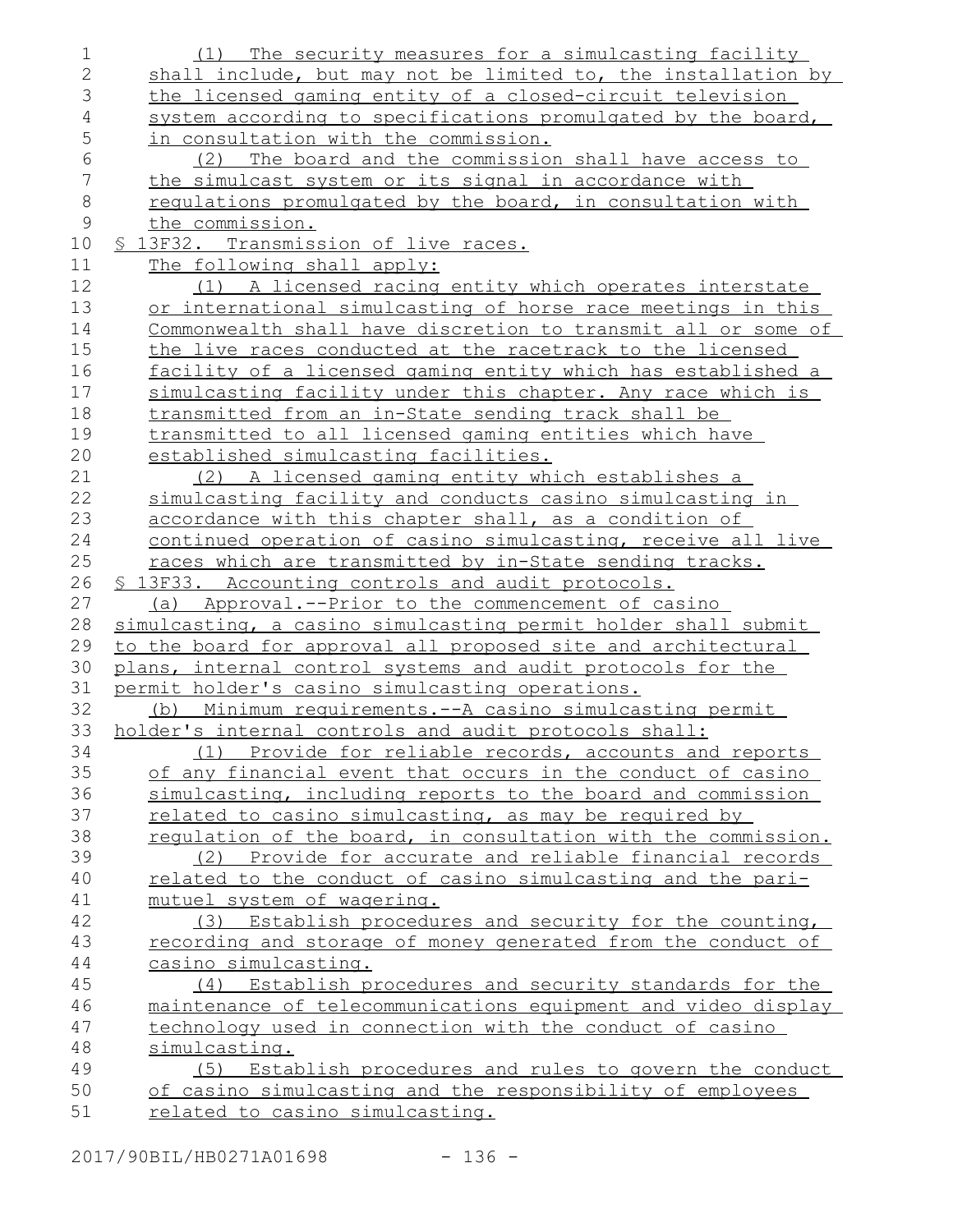| $\mathbf 1$    | (6) Establish procedures for the collection, recording          |
|----------------|-----------------------------------------------------------------|
| $\mathbf{2}$   | and deposit of revenue from the conduct of casino               |
| $\mathfrak S$  | simulcasting, including the roles of the commission, the        |
| $\overline{4}$ | department, licensed racing entities and licensed gaming        |
| 5              | entities in the collection and recording of the revenue.        |
| 6              | (7) Ensure that the system of pari-mutuel wagering used         |
| $\overline{7}$ | in the conduct of casino simulcasting is in accordance with 3   |
| $\,8\,$        | Pa.C.S. Ch. 93 (relating to race horse industry reform) and     |
| $\mathcal{G}$  | requiations of the commission promulgated under 3 Pa.C.S.       |
| 10             | (relating to agriculture).                                      |
| 11             | (8) Ensure, in consultation with the commission, the            |
| 12             | proper and timely accounting for and retention of percentages   |
| 13             | for pari-mutuel pools and the proper and timely distribution    |
| 14             | of money in any pari-mutuel pool generated from casino          |
| 15             | simulcasting.                                                   |
| 16             | Ensure that all functions, duties and<br>(9)                    |
| 17             | responsibilities related to casino simulcasting are             |
| 18             | appropriately segregated and performed in accordance with       |
| 19             | sound financial practices by qualified employees.               |
| 20             | (10) Permit use of its casino simulcasting facility by          |
| 21             | the board, the bureau, the commission and other persons         |
| 22             | authorized under this part or by the board and the commission   |
| 23             | to facilitate their ability to perform requlatory and           |
| 24             | oversight functions under this chapter.                         |
| 25             | (c) Submission to board.--The submission required under         |
| 26             | subsection (a) shall include a detailed description of the      |
| 27             | casino simulcasting permit holder's administrative and          |
| 28             | accounting procedures related to casino simulcasting, including |
| 29             | its written system of internal controls. Each written system of |
| 30             | internal controls shall include:                                |
| 31             | (1) An organizational chart depicting appropriate               |
| 32             | functions and responsibilities of employees involved in         |
| 33             | casino simulcasting.                                            |
| 34             | (2) A description of the duties and responsibilities of         |
| 35             | each position shown on the organizational chart.                |
| 36             | The record retention policy of the permit holder.<br>(3)        |
| 37             | The procedure to be utilized to ensure that money<br>(4)        |
| 38             | generated from the conduct of casino simulcasting is            |
| 39             | safequarded, including mandatory counting and recording         |
| 40             | procedures.                                                     |
| 41             | (5) A statement signed by the casino simulcasting permit        |
| 42             | holder's chief financial officer or other competent person      |
| 43             | attesting that the signatory believes, in good faith, that      |
| 44             | the system satisfies the requirements of this section.          |
| 45             | (d) Review.--Prior to authorizing a permit holder to conduct    |
| 46             | casino simulcasting, the board, in consultation with the        |
| 47             | commission, shall review the system of internal controls        |
| 48             | submitted under subsection (c) to determine whether it conforms |
| 49             | to the requirements of this subchapter and whether it provides  |
| 50             | adequate and effective controls for the conduct of casino       |
| 51             | simulcasting.                                                   |

2017/90BIL/HB0271A01698 - 137 -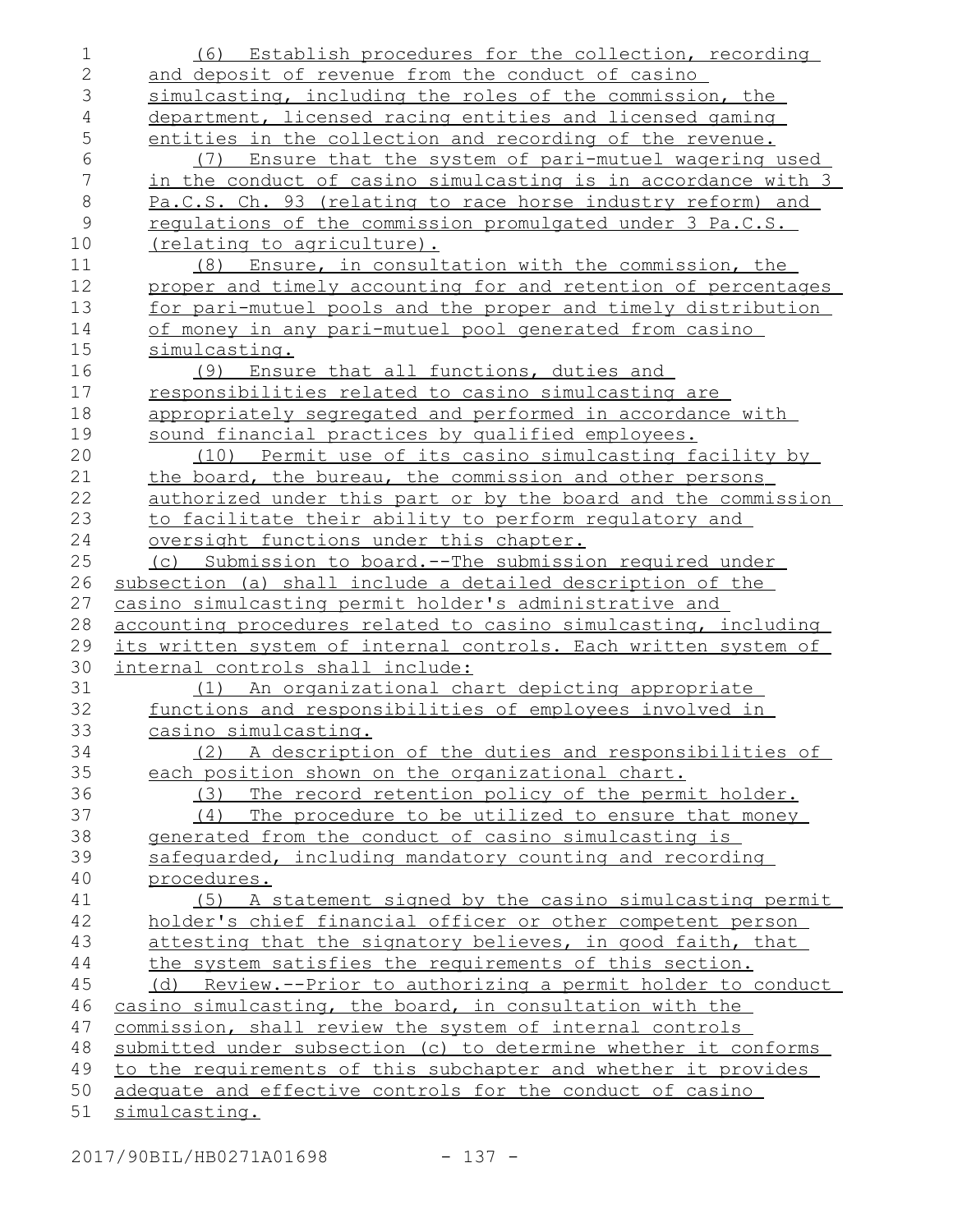| 1            | License or registration of employees required.--Except<br>(e)                                                       |
|--------------|---------------------------------------------------------------------------------------------------------------------|
| $\mathbf{2}$ | as provided in section 13F15 (relating to key employees and                                                         |
| 3            | occupation permits), persons engaged directly in wagering-                                                          |
| 4            | related activities at a simulcasting facility, whether employed                                                     |
| 5            | by the licensed gaming entity, a licensed racing entity or by a                                                     |
| 6            | person or entity conducting casino simulcasting under an                                                            |
| 7            | agreement with the licensed gaming entity, licensed racing                                                          |
| 8            | entity and all other employees of the licensed gaming entity or                                                     |
| 9            | of the person or entity conducting casino simulcasting who work                                                     |
| 10           | or will work in the simulcasting facility shall be licensed or                                                      |
| 11           | registered in accordance with regulations promulgated by the                                                        |
| 12           | board in collaboration with the commission.                                                                         |
| 13           | <u>S 13F34. Condition of continued operation.</u>                                                                   |
| 14           | As a condition of continued operation, a casino simulcasting                                                        |
| 15           | permit holder shall agree to maintain all books, records and                                                        |
| 16           | documents pertaining to casino simulcasting in a manner and                                                         |
| 17           | <u>location within this Commonwealth as approved by the board, in</u>                                               |
| 18           | consultation with the commission. All books, records and                                                            |
| 19           | documents related to casino simulcasting shall:                                                                     |
| 20           | (1) Be organized in a manner to clearly depict by                                                                   |
| 21           | separate record the total amount of money contributed to                                                            |
| 22           | every pari-mutuel pool in accordance with the applicable                                                            |
| 23           | provisions of 3 Pa.C.S. Ch. 93 (relating to race horse                                                              |
| 24           | industry reform) and any regulation promulgated under 3                                                             |
| 25           | Pa.C.S. Ch. 93.                                                                                                     |
| 26           | (2) Be segregated by separate accounts within the                                                                   |
| 27           | licensed gaming entity's books, records and documents, except                                                       |
| 28<br>29     | for any books, records or documents that are common to slot<br>machine operations, table game operations and casino |
| 30           | simulcasting, as determined by the board in consultation with                                                       |
| 31           | the commission.                                                                                                     |
| 32           | (3) Be immediately available for inspection upon request                                                            |
| 33           | of the board, the commission, the bureau, the department, the                                                       |
| 34           | Pennsylvania State Police or the Attorney General, or agents                                                        |
| 35           | thereof, during all hours of operation of the permit holder's                                                       |
| 36           | simulcasting facility in accordance with requlations                                                                |
| 37           | promulgated by the board in consultation with the commission.                                                       |
| 38           | (4) Be maintained for a specific period of time as the                                                              |
| 39           | board, in consultation with the commission, by regulation,                                                          |
| 40           | may require.                                                                                                        |
| 41           | § 13F35. Application of Liquor Code.                                                                                |
| 42           | The provisions of section $493(24)$ (ii) of the act of April 12,                                                    |
| 43           | 1951 (P.L.90, No.21), known as the Liquor Code, shall also apply                                                    |
| 44           | to casino simulcasting.                                                                                             |
| 45           | SUBCHAPTER E                                                                                                        |
| 46           | FEES AND TAXES                                                                                                      |
| 47           | Sec.                                                                                                                |
| 48           | 13F41. Casino simulcasting authorization fee.                                                                       |
| 49           | 13F42. Retention and distribution of money and pari-mutuel                                                          |
| 50           | pools.                                                                                                              |
| 51           | 13F43. Casino simulcasting taxes.                                                                                   |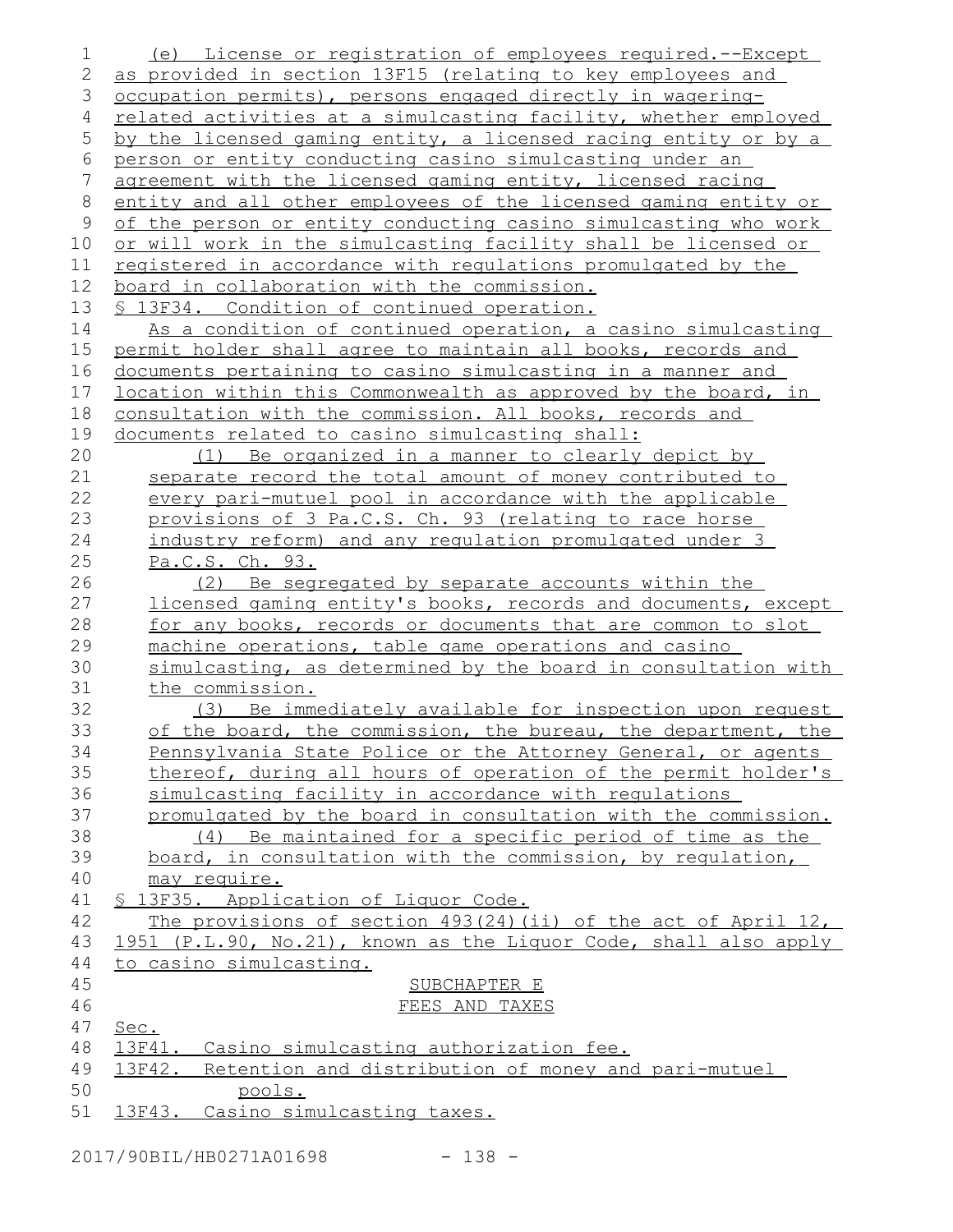| 1              | 13F44. Construction.                                             |
|----------------|------------------------------------------------------------------|
| 2              | § 13F41. Casino simulcasting authorization fee.                  |
| 3              | A casino simulcasting permit shall not be subject to the         |
| 4              | payment of an authorization fee, renewal or a renewal fee or the |
| 5              | payment of an additional permit fee.                             |
| 6              | § 13F42. Retention and distribution of money and pari-mutuel     |
| $\overline{7}$ | pools.                                                           |
| 8              | (a) Wagers included in pari-mutuel pools.--                      |
| $\mathcal{G}$  | (1) Sums wagered at a simulcasting facility on the               |
| 10             | results of a simulcast horse race shall be included in the       |
| 11             | appropriate pari-mutuel pool generated for the race being        |
| 12             | transmitted in accordance with 3 Pa.C.S. § 9335 (relating to     |
| 13             | pari-mutuel pool distribution) and shall be distributed in       |
| 14             | accordance with 3 Pa.C.S. § 9335 or any requlations              |
| 15             | promulgated under 3 Pa.C.S. § 9335. All remaining money shall    |
| 16             | be paid to the General Fund.                                     |
| 17             | (2) Payments to persons holding winning tickets at a             |
| 18             | licensed facility shall be made according to the same odds as    |
| 19             | those generated at the in-State sending track.                   |
| 20             | (3) A person placing a wager on a simulcast horse race           |
| 21             | at a simulcasting facility shall not be charged a fee for        |
| 22             | placing the wager in addition to the amount wagered.             |
| 23             | (b) Computation of money wagered.--All money wagered by          |
| 24             | players on horse race meetings at a simulcasting facility shall  |
| 25             | be computed in the amount of money wagered each racing day for   |
| 26             | purposes of taxation under 3 Pa.C.S. § 9334 (relating to State   |
| 27             | Racing Fund and tax rate), all thoroughbred races shall be       |
| 28             | considered a part of a thoroughbred horse race meeting and all   |
| 29             | harness races shall be considered a part of a harness horse race |
| 30             | meeting for purposes of 3 Pa.C.S. § 9334.                        |
| 31             | § 13F43. Casino simulcasting taxes.                              |
| 32             | (a) Imposition.--                                                |
| 33             | (1) All licensed gaming entities that conduct casino             |
| 34             | simulcasting shall pay a tax through the department for          |
| 35             | credit to the General Fund.                                      |
| 36             | (2) The tax imposed on all licensed gaming entities              |
| 37             | shall be a percentage tax in the amount of 2% of the amount      |
| 38             | wagered each racing day on casino simulcasting and shall be      |
| 39             | paid from the money retained by the licensed gaming entity.      |
| 40             | The tax imposed under this paragraph shall be paid to the        |
| 41             | department on a form and in the manner prescribed by the         |
| 42             | department for deposit into the General Fund.                    |
| 43             | (3) The casino simulcasting tax imposed under this               |
| 44             | section shall be paid to the department by the casino            |
| 45             | simulcasting permit holder for deposit into the General Fund.    |
| 46             | (b) Deposits and distributions.--                                |
| 47             | (1) The tax imposed under subsection (a) shall be                |
| 48             | payable to the department on a weekly basis and shall be         |
| 49             | based upon the amounts retained by the casino simulcasting       |
| 50             | permit holder from the amount wagered on casino simulcasting     |
| 51             | each racing day during the previous week.                        |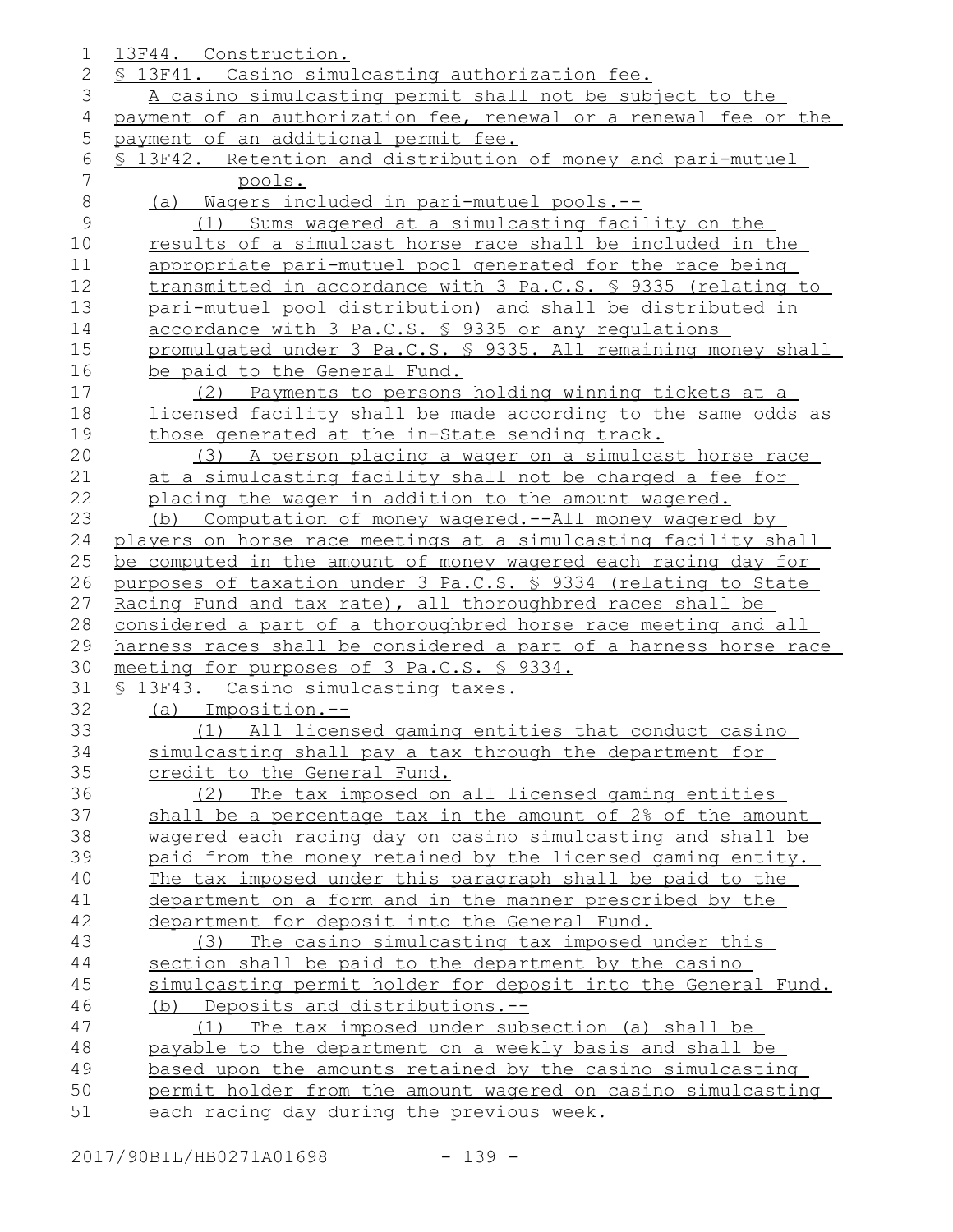| $\mathbf 1$    | (2) All money owed to the Commonwealth under this                                                                             |
|----------------|-------------------------------------------------------------------------------------------------------------------------------|
| $\mathbf{2}$   | section shall be held in trust for the Commonwealth by the                                                                    |
| 3              | permit holder until the funds are paid to the department.                                                                     |
| $\overline{4}$ | Unless otherwise agreed to by the board, a casino                                                                             |
| 5              | simulcasting permit holder shall establish a separate bank                                                                    |
| 6              | account into which casino simulcasting revenue shall be                                                                       |
| $\overline{7}$ | deposited and maintained until such time as the funds are                                                                     |
| $\,8\,$        | paid to the department under this section.                                                                                    |
| $\mathsf 9$    | <u>S 13F44. Construction.</u>                                                                                                 |
| 10             | Nothing in this chapter and section 1207 (relating to                                                                         |
| 11             | regulatory authority of board), as it relates to casino                                                                       |
| 12             | simulcasting, shall be construed to alter, preempt or otherwise                                                               |
| 13             | impinge the authority of the commission under 3 Pa.C.S. Ch. 93                                                                |
| 14             | (relating to race horse industry reform).                                                                                     |
| 15             | Section 26. Section 1402(b) of Title 4 is amended to read:                                                                    |
| 16             | § 1402. Gross terminal revenue deductions.                                                                                    |
| 17             | $\star$ $\star$ $\star$                                                                                                       |
| 18             | (b) [(Reserved).] Assessment limitation.--                                                                                    |
| 19             | (1) Beginning July 1, 2017, the assessment rate                                                                               |
| 20             | determined by the department under subsection (a) shall not                                                                   |
| 21             | exceed an amount equal to 1.7% of the slot machine licensee's                                                                 |
| 22             | gross terminal revenue.                                                                                                       |
| 23             | (2) Beginning July 1, 2018, and each year thereafter,                                                                         |
| 24             | the assessment rate determined by the department under                                                                        |
| 25             | subsection (a) shall not exceed an amount equal to 1.5% of                                                                    |
| 26             | the slot machine licensee's gross terminal revenue.                                                                           |
| 27             | Section 27. Section 1403 of Title 4 is reenacted and amended                                                                  |
| 28             | to read:                                                                                                                      |
| 29             | § 1403. Establishment of State Gaming Fund and net slot machine                                                               |
| 30             | revenue distribution.                                                                                                         |
| 31             | (a) Fund established. -- There is hereby established the State                                                                |
| 32             | Gaming Fund within the State Treasury.                                                                                        |
| 33             | (b) Slot machine tax. -- The department shall determine and                                                                   |
| 34             | each slot machine licensee shall pay a daily tax of 34% from its                                                              |
| 35             | daily gross terminal revenue from the slot machines in operation                                                              |
| 36             | at its facility and a local share assessment as provided in                                                                   |
| 37             | subsection (c). All funds owed to the Commonwealth, a county or                                                               |
| 38             | a municipality under this section shall be held in trust by the                                                               |
| 39             | licensed gaming entity for the Commonwealth, the county and the                                                               |
| 40<br>41       | municipality until the funds are paid or transferred to the                                                                   |
| 42             | fund. Unless otherwise agreed to by the board, a licensed gaming                                                              |
| 43             | entity shall establish a separate bank account to maintain                                                                    |
| 44             | gross terminal revenue until such time as the funds are paid or                                                               |
| 45             | transferred under this section. Moneys in the fund are hereby<br>appropriated to the department on a continuing basis for the |
| 46             |                                                                                                                               |
| 47             | purposes set forth in subsection (c).<br>Transfers and distributions. -- The department shall:<br>(C)                         |
| 48             | Transfer the slot machine tax and assessment imposed<br>(1)                                                                   |
| 49             | in subsection (b) to the fund.                                                                                                |
| 50             | (2) From the local share assessment established in                                                                            |
| 51             | subsection (b), make quarterly distributions among the                                                                        |
|                |                                                                                                                               |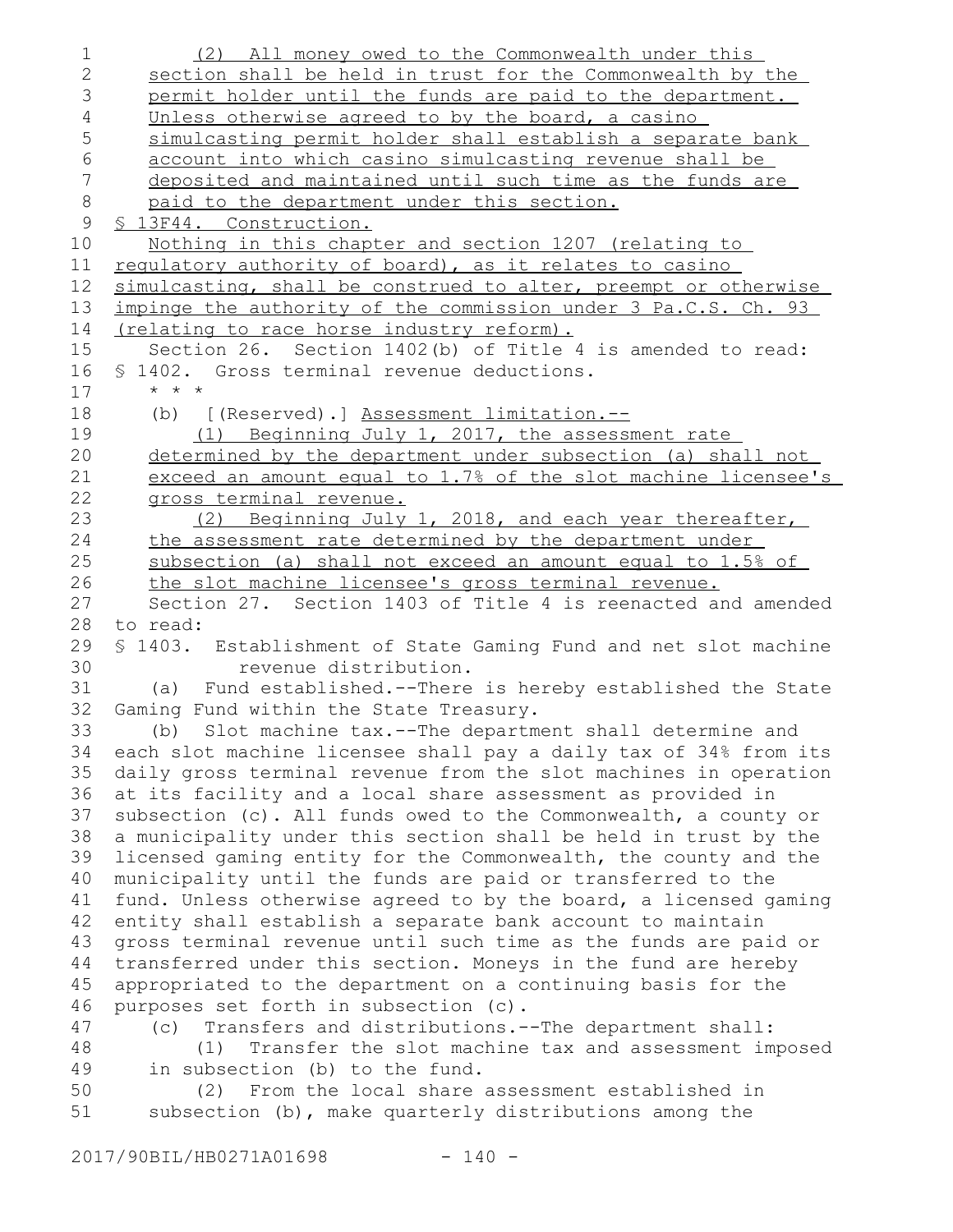counties hosting a licensed facility in accordance with the following schedule: (i) If the licensed facility is a Category 1 licensed facility that is located at a harness racetrack and the county, including a home rule county, in which the licensed facility is located is: (A) A county of the first class: 4% of the gross terminal revenue to the county hosting the licensed facility from each such licensed facility. Notwithstanding any other provision to the contrary, funds from licensed gaming entities located within a county of the first class shall not be distributed outside of a county of the first class. (B) A county of the second class: 2% of the gross terminal revenue to the county hosting the licensed facility from each such licensed facility. (C) A county of the second class A: 1% of the gross terminal revenue to the county hosting the licensed facility from each such licensed facility. An additional 1% of the gross terminal revenue to the county hosting the licensed facility from each such licensed facility for the purpose of municipal grants within the county in which the licensee is located. (D) (I) A county of the third class: Except as provided in subclause (II), 2% of the gross terminal revenue from each such licensed facility shall be deposited into a restricted receipts account to be established in the Commonwealth Financing Authority to be used exclusively for grants for projects in the public interest to municipalities within the county where the licensed facility is located. (I.1) Priority shall be given to multiyear projects approved or awarded by the Department of Community and Economic Development under subclause (I) on or before the effective date of this subclause. (I.2) In addition to municipalities that are eligible to receive grant funding under subclause (I), a county redevelopment authority within the county shall also be eligible to receive grant funding to be used exclusively for economic development projects or infrastructure. A county redevelopment authority shall not be eligible to receive more than 10% of the total grant funds awarded. (I.3) Notwithstanding the act of February 9, 1999 (P.L.1, No.1), known as the Capital Facilities Debt Enabling Act, grants made under subclause (I) may be utilized as local matching funds for other grants or loans from the 1 2 3 4 5 6 7 8 9 10 11 12 13 14 15 16 17 18 19 20 21 22 23 24 25 26 27 28 29 30 31 32 33 34 35 36 37 38 39 40 41 42 43 44 45 46 47 48 49 50 51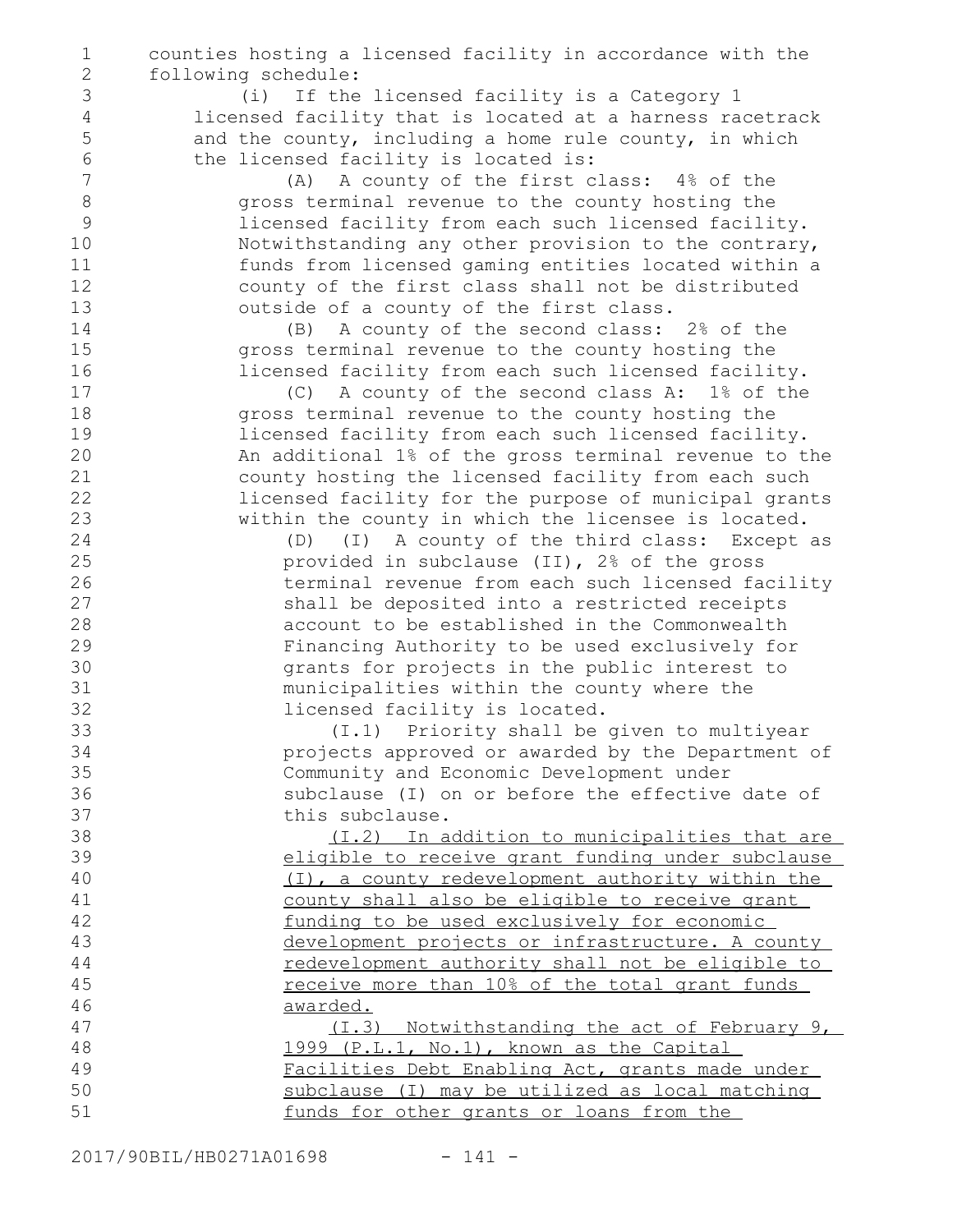Commonwealth.

(II) If a licensed facility is located in one of two counties of the third class where a city of the third class is located in both counties of the third class, the county in which the licensed facility is located shall receive 1.2% of the gross terminal revenue to be distributed as follows: 20% to the host city, 30% to the host county and 50% to the host county for the purpose of making municipal grants within the county, with priority given to municipalities contiguous to the host city. The county of the third class, which includes a city of the third class that is located in two counties of the third class and is not the host county for the licensed facility, shall receive .8% of the gross terminal revenue to be distributed as follows: 60% to a nonhost city of the third class located solely in the nonhost county in which the host city of the third class is also located or 60% to the nonhost city of the third class located both in the host and nonhost counties of the third class, 35% to the nonhost county and 5% to the nonhost county for the purpose of making municipal grants within the county.

(E) A county of the fourth class: 2% of the gross terminal revenue from each such licensed facility shall be distributed as follows:

(I) The department shall make distributions directly to each municipality within the county, except the host municipality, by using a formula equal to the sum of \$25,000 plus \$10 per resident of the municipality using the most recent population figures provided by the Department of Community and Economic Development, provided, however, that the amount so distributed to any municipality shall not exceed 50% of its total budget for fiscal year 2009 or 2013, whichever is greater, adjusted for inflation in subsequent fiscal years by an amount not to exceed an annual cost-of-living adjustment calculated by applying any upward percentage change in the Consumer Price Index immediately prior to the date the adjustment is due to take effect. Distributions to a municipality in accordance with this subclause shall be deposited into a special fund which shall be established by the municipality. The governing body of the municipality shall have the right to draw upon the special fund for any lawful purpose provided that the municipality identifies the fund as the source of the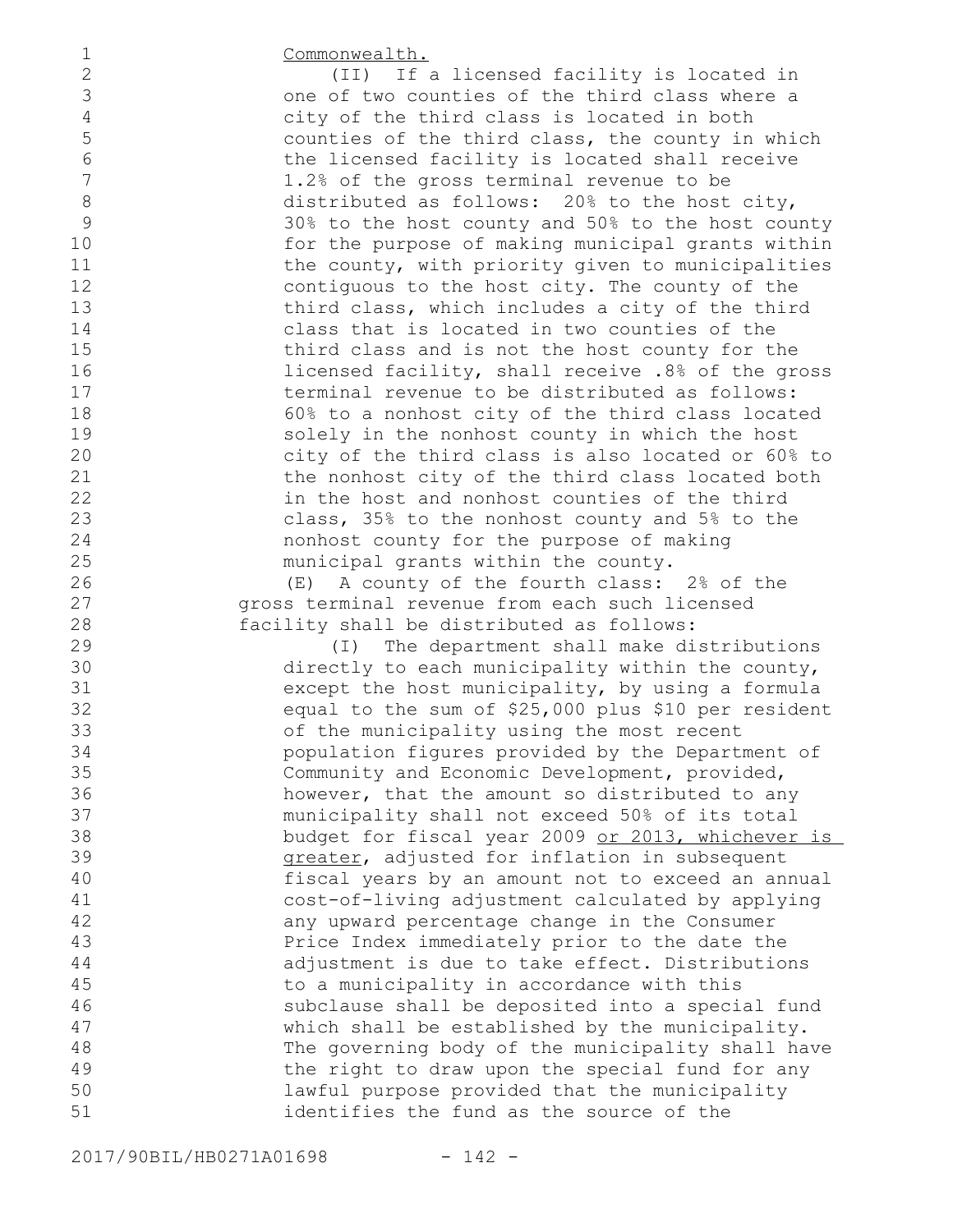expenditure. Each municipality shall annually submit a report to the Department of Community and Economic Development detailing the amount and purpose of each expenditure made from the special fund during the prior fiscal year.

(II) Any funds not distributed under subclause (I) shall be deposited into a restricted receipts account established in the Department of Community and Economic Development to be used exclusively for grants to the county, to economic development authorities or redevelopment authorities within the county for grants for economic development projects, infrastructure projects, job training, community improvement projects, other projects in the public interest, and necessary and reasonable administrative costs. Notwithstanding the provisions of the act of February 9, 1999 (P.L.1, No.1), known as the Capital Facilities Debt Enabling Act, grants made under this clause may be utilized as local matching funds for other grants or loans from the Commonwealth.

(F) Counties of the fifth through eighth classes:

(I) Except as set forth in subclause (II), 2% of the gross terminal revenue from each such licensed facility shall be deposited into a restricted account established in the Department of Community and Economic Development to be used exclusively for grants to the county.

(II) If the licensed facility is located in a second class township in a county of the fifth class, 2% of the gross terminal revenue from the licensed facility shall be distributed as follows:

(a) 1% shall be deposited into a restricted receipts account to be established in the Commonwealth Financing Authority to be used exclusively for grants for projects in the public interest to municipalities within the county where the licensed facility is located.

(b) 1% shall be distributed to the county for projects in the public interest in the county.

(G) Any county not specifically enumerated in clauses (A) through (F), 2% of the gross terminal revenue to the county hosting the licensed facility from each such licensed facility. 46 47 48 49

(ii) If the licensed facility is a Category 1 licensed facility and is located at a thoroughbred 50 51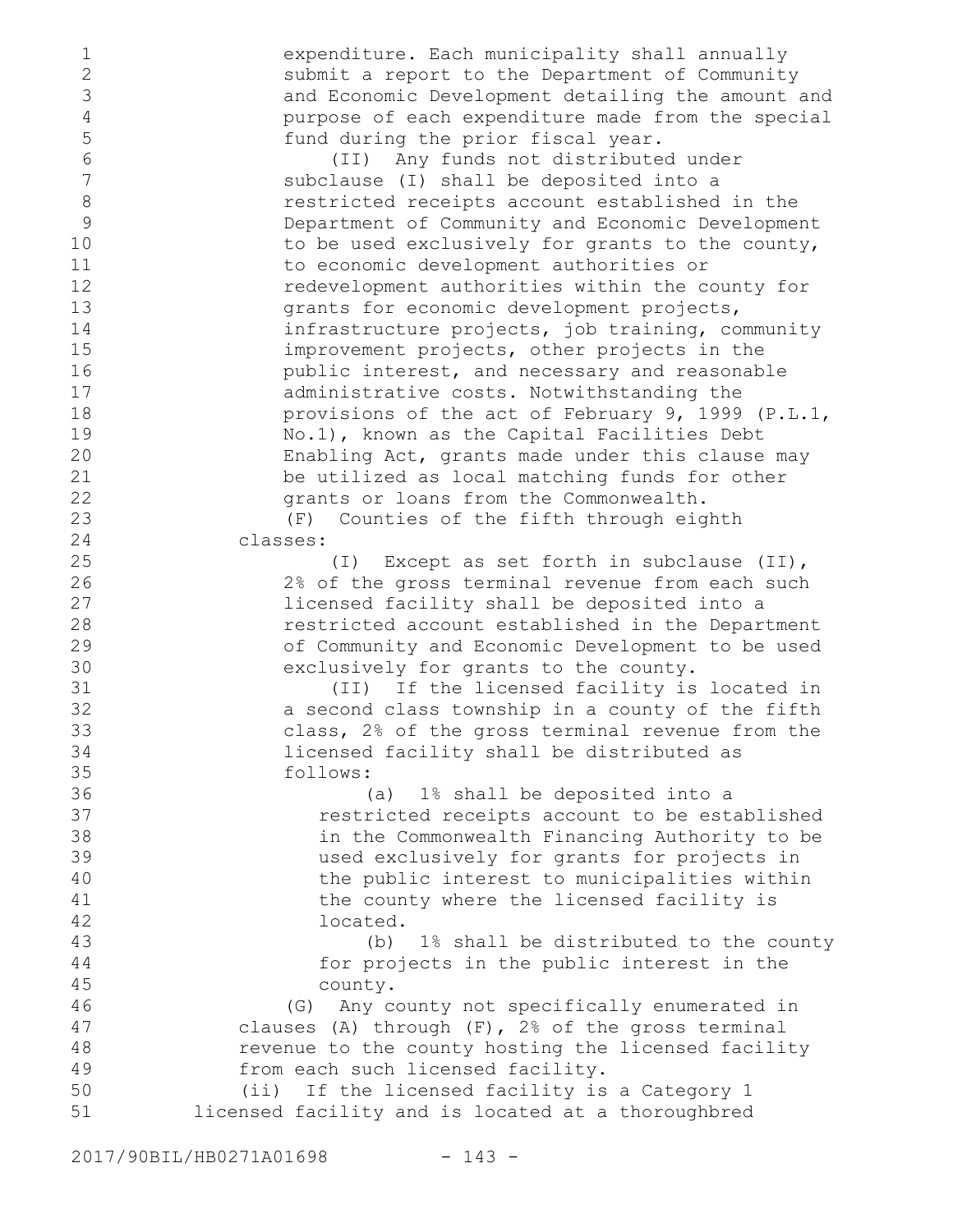racetrack and the county in which the licensed facility is located is:

> (A) A county of the first class: 4% of the gross terminal revenue to the county hosting the licensed facility from each such licensed facility. Notwithstanding any other provision to the contrary, funds from licensed gaming entities located within the county of the first class shall not be distributed outside of a county of the first class.

(B) A county of the second class: 2% of the gross terminal revenue to the county hosting the licensed facility from each such licensed facility.

(C) A county of the second class A: 1% of the gross terminal revenue to the county hosting the licensed facility from each such licensed facility. An additional 1% of the gross terminal revenue to the county hosting the licensed facility from each such licensed facility for the purpose of municipal grants within the county in which the licensee is located.

(D) A county of the third class which is also a home rule county: 1% of the gross terminal revenue to the county hosting the licensed facility from each such licensed facility. An additional 1% of the gross terminal revenue minus the amount contained in clauses (D.1) and (D.2) to the county hosting the licensed facility from each such licensed facility for the purpose of municipal grants within the county in which the licensee is located. Beginning January 1, 2018, municipal grants authorized under this clause shall not be awarded through a county economic development or redevelopment authority and shall only be awarded by the county through an official action of the county council and the county executive governing the county of the third class which is also a home rule county. Notwithstanding the provisions of the Capital Facilities Debt Enabling Act, grants made under this clause may be utilized as local matching funds for other grants or loans from the Commonwealth.

(D.1) \$500,000 of the gross terminal revenue to a city of the third class with a population of not less than 80,000 located within a county of the third class that is also a home rule county to be used exclusively for police, fire and other emergency services or infrastructure projects. Notwithstanding the provisions of the Capital Facilities Debt Enabling Act, funds distributed under this clause may be utilized as local matching funds for other grants or loans from the Commonwealth. (D.2) \$1,500,000 of the gross terminal revenue

annually to a land bank jurisdiction established by a 50 51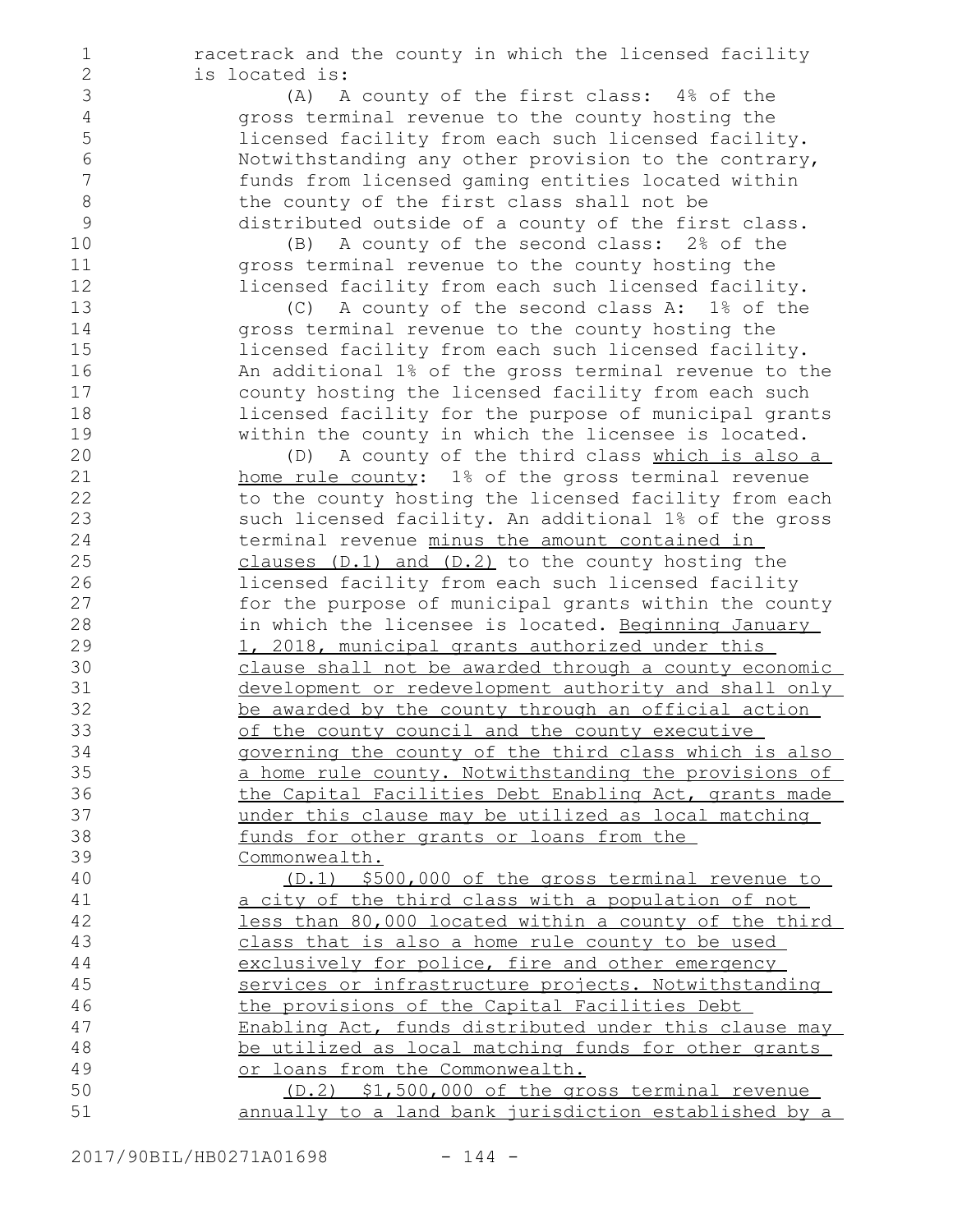county of the third class which is also a home rule county. Until a land bank jurisdiction is established by a county of the third class which is also a home rule county after the effective date of this subclause, \$1,500,000 to the county redevelopment authority. (D.3) A county of the third class which is not a home rule county: 1% of the gross terminal revenue to the county hosting the licensed facility from each such licensed facility minus amounts in clauses (D.4), (D.5) and (D.6). An additional 1% of the gross terminal revenue to the county hosting the licensed facility from each such licensed facility for the purpose of municipal grants within the county in which the licensee is located. Notwithstanding the provisions of the Capital Facilities Debt Enabling Act, grants made under this clause may be utilized as local matching funds for other grants or loans from the Commonwealth. (D.4) \$220,000 of the gross terminal revenue annually to a contiguous county containing a township that receives a portion of the licensed facility's slot machine operation fee under paragraph  $(3)(v)(C)$ for the purpose of municipal grants within the county. Notwithstanding the provisions of the Capital Facilities Debt Enabling Act, grants made under this clause may be utilized as local matching funds for other grants or loans from the Commonwealth. (D.5) \$50,000 of the gross terminal revenue annually to a contiguous county of the fourth class for fire and emergency services and economic development. Notwithstanding the provisions of the Capital Facilities Debt Enabling Act, grants made under this clause may be utilized as local matching funds for other grants or loans from the Commonwealth. (D.6) \$30,000 of the gross terminal revenue annually to a township of the second class with a population between 2,000 and 2,500 as of the 2010 decennial census that is contiguous to a township in a county of the fifth class that receives a portion of the licensed facility's slot machine operation fee under paragraph (3)(v)(C). (E) A county of the fourth class: 2% of the gross terminal revenue from each such licensed facility shall be deposited into a restricted account established in the Department of Community and Economic Development to be used exclusively for grants to the county, to economic development authorities or redevelopment authorities within the county for grants for economic development projects, 1 2 3 4 5 6 7 8 9 10 11 12 13 14 15 16 17 18 19 20 21 22 23 24 25 26 27 28 29 30 31 32 33 34 35 36 37 38 39 40 41 42 43 44 45 46 47 48 49 50 51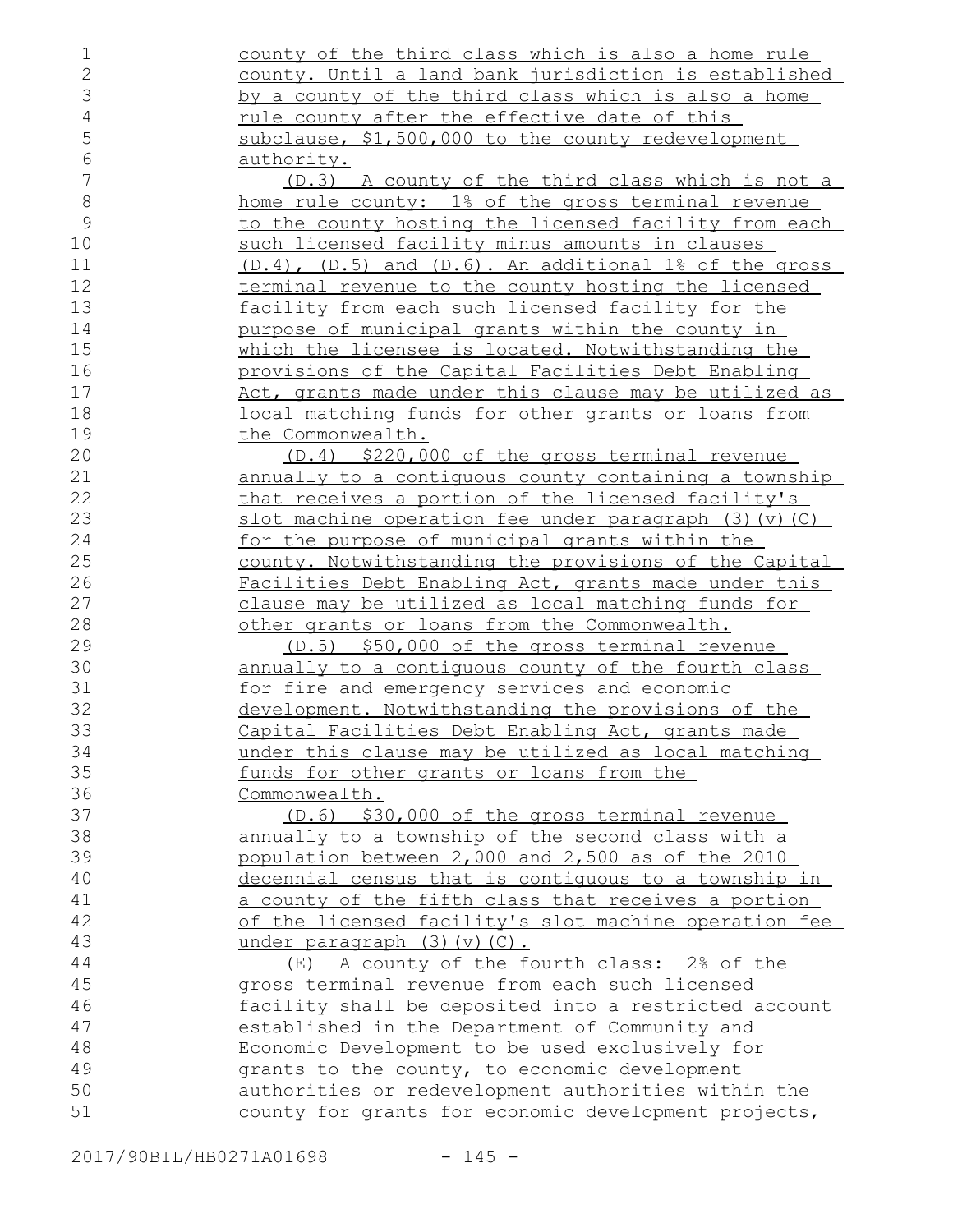community improvement projects, job training, other projects in the public interest and reasonable administrative costs. Notwithstanding the Capital Facilities Debt Enabling Act, grants made under this clause may be utilized as local matching funds for other grants or loans from the Commonwealth.

(F) Counties of the fifth through eighth classes: 2% of the gross terminal revenue from each such licensed facility shall be deposited into a restricted account established in the Department of Community and Economic Development to be used exclusively for grants to the county.

(G) Any county not specifically enumerated in clauses (A) through (F), 2% of the gross terminal revenue to the county hosting the licensed facility from each such licensed facility.

(iii) If the facility is a Category 2 licensed facility and if the county in which the licensed facility is located is:

(A) A county of the first class: 4% of the gross terminal revenue to the county hosting the licensed facility from each such licensed facility. Notwithstanding any other provision to the contrary, funds from licensed gaming entities located within a county of the first class shall not be distributed outside of a county of the first class. The first \$5,000,000 of the total amount distributed annually to the county of the first class shall be distributed to the Philadelphia School District.

(B) A county of the second class: 2% of the gross terminal revenue to the county hosting the licensed facility from each such licensed facility.

(C) A county of the second class A: 1% of the gross terminal revenue to the county hosting the licensed facility from each such licensed facility. An additional 1% of the gross terminal revenue to the county hosting the licensed facility from each such licensed facility for the purpose of municipal grants within the county in which the licensee is located.

(D) A county of the third class: 1% of the gross terminal revenue to the county hosting the licensed facility from each such licensed facility. An additional 1% of the gross terminal revenue to the county hosting the licensed facility from each such licensed facility for the purpose of municipal grants within the county in which the licensee is located.

(D.1) If a licensed facility is located in one of two counties of the third class where a city of the third class is located in both counties of the third class, the following shall apply: (I) The county in which the licensed 47 48 49 50 51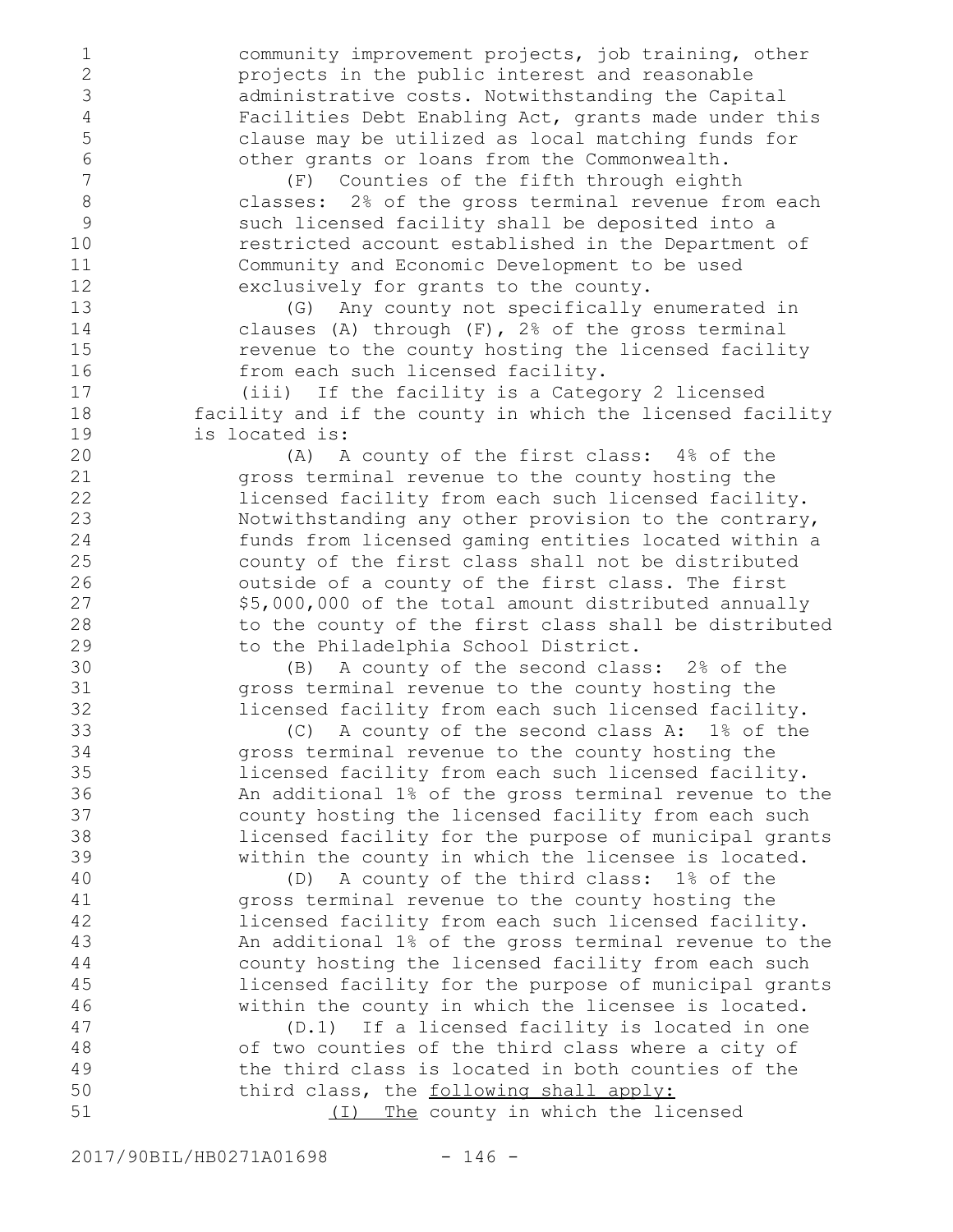| 1              | facility is located shall receive 1.2% of the     |
|----------------|---------------------------------------------------|
| $\overline{2}$ | gross terminal revenue to be distributed as       |
| 3              | follows: [20% to the host city, 30% to the host   |
| 4              | county and 50% to the host county for the purpose |
| 5              | of making municipal grants within the county,     |
| $\epsilon$     | with priority given to municipalities contiguous  |
| 7              | to the host city.]                                |
| 8              | (a) 20% shall be distributed to the host          |
| 9              |                                                   |
|                | <u>city.</u>                                      |
| 10             | (b) 30% shall be distributed to the host          |
| 11             | <u>county.</u>                                    |
| 12             | (c) 50% shall be distributed as follows:          |
| 13             | (1) Beginning January 1, 2018, the                |
| 14             | sum of \$250,000 shall be distributed             |
| 15             | annually for a period of 20 years to a            |
| 16             | city of the third class located in two            |
| 17             | counties of the third class for                   |
| 18             | purposes of funding the redevelopment             |
| 19             | of an existing arts and education                 |
| 20             | center that has professional artist               |
| 21             |                                                   |
|                | space and studios and is located within           |
| 22             | the city of the third class that is               |
| 23             | located in two counties of the third              |
| 24             | class, and the sum of \$250,000 annually          |
| 25             | for a period of 20 years to the host              |
| 26             | county for the purpose of funding the             |
| 27             | construction of a pool and indoor                 |
| 28             | recreation facility at an existing                |
| 29             | nonprofit recreation center in a                  |
| 30             | <u>borough with a population between 3,400</u>    |
| 31             | and 3,800 at the 2010 decennial census.           |
| 32             | (2) After the distribution under                  |
| 33             | subunit (1), the remaining funds shall            |
| 34             |                                                   |
|                | be deposited into a restricted receipts           |
| 35             | account to be established in the                  |
| 36             | Commonwealth Financing Authority for              |
| 37             | <u>distribution within the host county to</u>     |
| 38             | be used exclusively for economic                  |
| 39             | development projects, community                   |
| 40             | improvement projects and other projects           |
| 41             | in the public interest within the host            |
| 42             | county, with priority given to                    |
| 43             | municipalities contiguous to the host             |
| 44             | city.                                             |
| 45             | (II) The county of the third class, which         |
| 46             | includes a city of the third class that is        |
| 47             | located in two counties of the third class and is |
|                |                                                   |
| 48             | not the host county for the licensed facility,    |
| 49             | shall receive .8% of the gross terminal revenue   |
| 50             | to be distributed as follows: [60% to a nonhost   |
| 51             | city of the third class located solely in the     |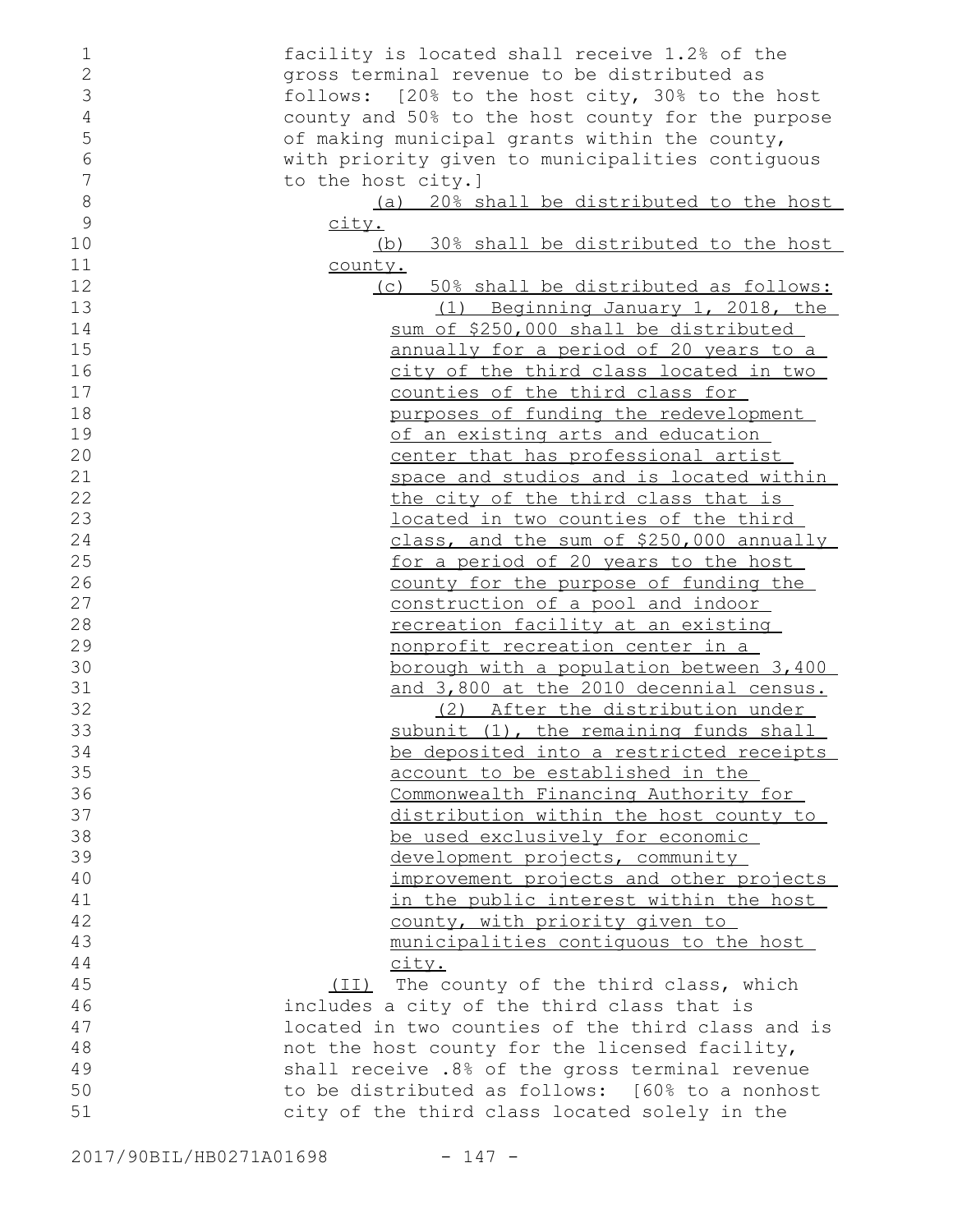nonhost county in which the host city of the third class is also located or 60% to the nonhost city of the third class located both in the host and nonhost counties of the third class, 35% to the nonhost county and 5% to the nonhost county for the purpose of making municipal grants within the county.] (a) 60% shall be distributed to a nonhost city of the third class located solely in the nonhost county in which the host city of the third class is also located or 60% to the nonhost city of the third class located both in the host and nonhost counties of the third class. (b) 35% shall be distributed to the nonhost county. (c) 5% shall be deposited into a restricted receipts account to be established in the Commonwealth Financing Authority for distribution within the nonhost county to be used exclusively for economic development projects, community improvement projects and other projects in the public interest within the nonhost county, with priority given to municipalities contiguous to the host city. (E) A county of the fourth class: 2% of the gross terminal revenue from each such licensed facility shall be deposited into a restricted account established in the Department of Community and Economic Development to be used exclusively for grants to the county, to economic development authorities or redevelopment authorities within the county for grants for economic development projects, community improvement projects, job training, other projects in the public interest and reasonable administrative costs. Notwithstanding the Capital Facilities Debt Enabling Act, grants made under this clause may be utilized as local matching funds for other grants or loans from the Commonwealth. (F) Counties of the fifth class: 2% of the gross terminal revenue from each such licensed facility shall be deposited and distributed as follows: (I) One percent to be distributed as follows: (a) Beginning in 2010, the sum of \$2,400,000 annually for a period of 20 years to the county for purposes of funding debt service related to the construction of a community college campus located within the county. 1 2 3 4 5 6 7 8 9 10 11 12 13 14 15 16 17 18 19 20 21 22 23 24 25 26 27 28 29 30 31 32 33 34 35 36 37 38 39 40 41 42 43 44 45 46 47 48 49 50 51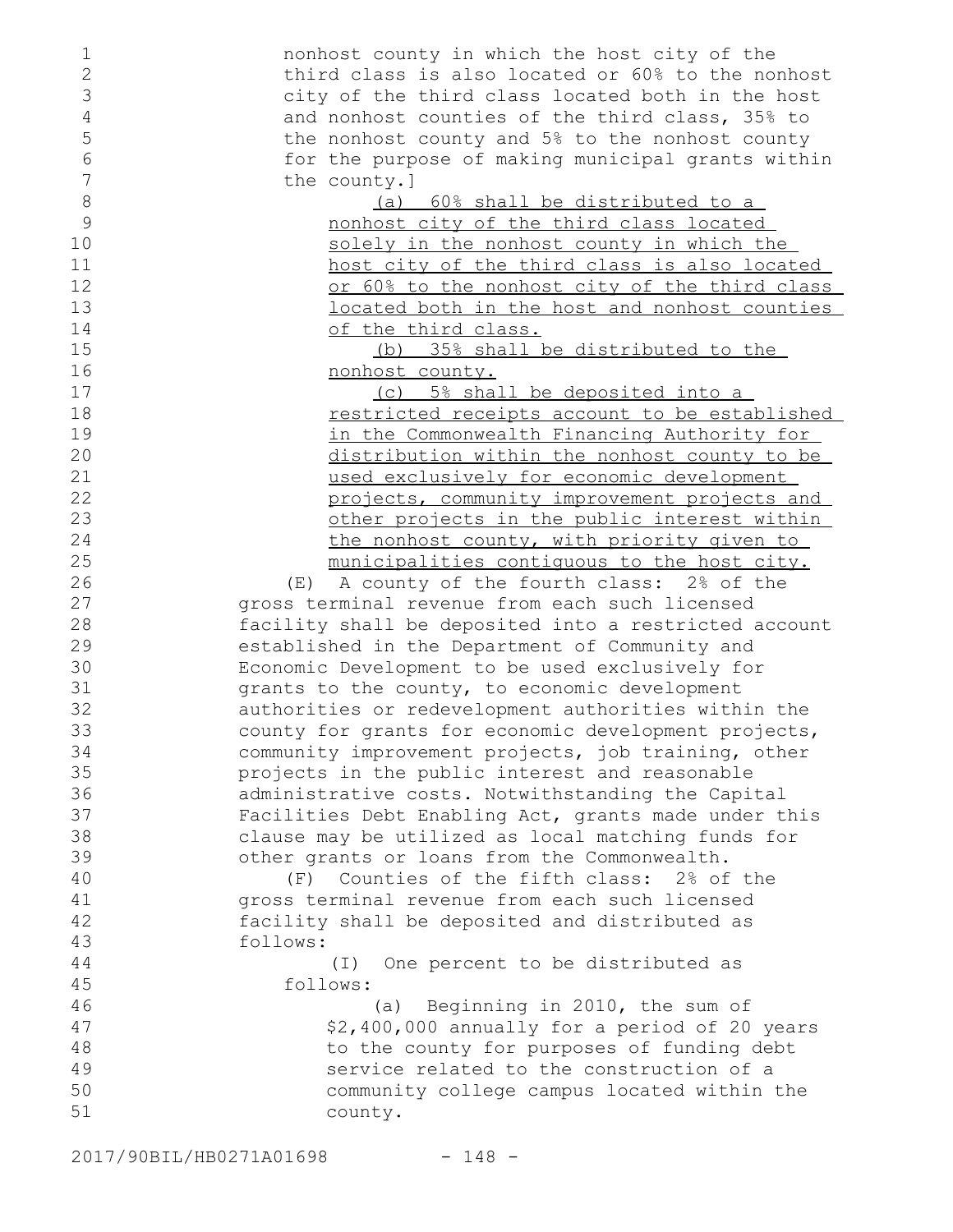(b) Any funds not distributed under subclause (a) shall be deposited into a restricted receipts account to be established in the Commonwealth Financing Authority to be used exclusively for grants within the county for economic development projects, road projects located within a 20-mile radius of the licensed facility and located within the county, community improvement projects and other projects in the public interest within the county. The amount under this subclause includes reasonable administrative costs. (II) One percent shall be deposited into a restricted receipts account to be established in the Commonwealth Financing Authority to be used exclusively for grants within contiguous counties for economic development projects, community improvement projects and other projects in the public interest within contiguous counties. The amount under this subclause includes reasonable administrative costs. A contiguous county that hosts a Category 1 licensed facility shall be ineligible to receive grants under this subclause. (II.1) Priority shall be given to multiyear projects approved or awarded by the Department of Community and Economic Development under subclause (I)(b) or (II) on or before the effective date of this subclause. (III) Fifty percent of any revenue required to be transferred under paragraph (3)(v) shall be deposited into the restricted receipts account established under subclause (I)(b), and 50% shall be deposited into the restricted receipts account established under subclause (II). Notwithstanding the Capital Facilities Debt Enabling Act, grants made under this clause may be utilized as local matching funds for other grants or loans from the Commonwealth. (G) Any county not specifically enumerated in clauses  $[(A)]$   $(B)$  through  $(F)$ ,  $2\$  of the gross terminal revenue to the county hosting the licensed facility from each such licensed facility. (iv) (A) Except as provided in clause (B) or (C), if the facility is a Category 3 licensed facility, 2% of the gross terminal revenue from the licensed facility shall be deposited into a restricted receipts account established in the Department of Community and Economic Development to be used exclusively for grants to the county, to economic development authorities or redevelopment authorities 1 2 3 4 5 6 7 8 9 10 11 12 13 14 15 16 17 18 19 20 21 22 23 24 25 26 27 28 29 30 31 32 33 34 35 36 37 38 39 40 41 42 43 44 45 46 47 48 49 50 51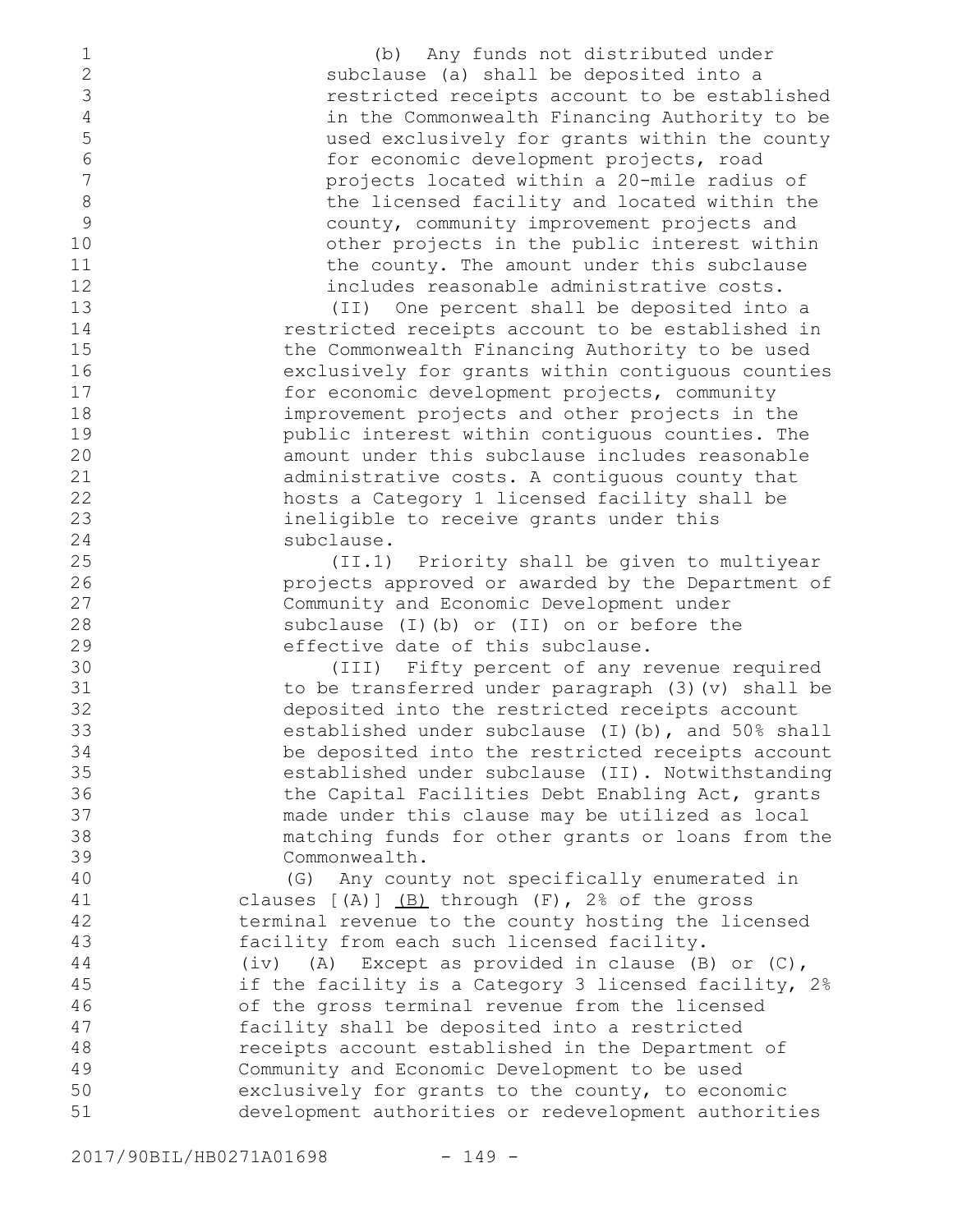1 2 3

within the county for grants for economic development projects, community improvement projects and other projects in the public interest.

(B) If the facility is a Category 3 licensed facility located in a county of the second class A, 2% of the gross terminal revenue [from the licensed facility shall be deposited into a restricted receipts account to be established in the Commonwealth Financing Authority to be used exclusively for grants or guarantees for projects in the host county that qualify under 64 Pa.C.S. §§ 1551 (relating to Business in Our Sites Program), 1556 (relating to Tax Increment Financing Guarantee Program) and 1558 (relating to Water Supply and Wastewater Infrastructure Program).] to the county hosting the licensed facility from each such licensed facility shall be deposited as follows:

(I) Seventy-five percent shall be deposited for the purpose of supporting the maintenance and refurbishment of the parks and heritage sites throughout the county in which the licensed facility is located.

(II) Twelve and one-half percent shall be deposited for the purpose of supporting a child advocacy center located within the county in which the licensed facility is located.

(III) Twelve and one-half percent shall be deposited for the purpose of supporting an organization providing comprehensive support services to victims of domestic violence, including legal and medical aid, shelters, transitional housing and counseling located within the county in which the licensed facility is located.

(C) If the facility is a Category 3 licensed facility located in a county of the fifth class that is contiguous to a county of the seventh class, 2% of the gross terminal revenue from the licensed facility shall be deposited into a restricted receipts account to be established in the Commonwealth Financing Authority to be used exclusively for grants within the county for economic development projects, infrastructure projects, community improvement projects and other projects in the public interest within the county and for infrastructure projects within a 20-mile radius of the licensed facility in a contiguous county of the seventh class. 35 36 37 38 39 40 41 42 43 44 45 46 47

(v) Unless otherwise specified, for the purposes of this paragraph money designated for municipal grants within a county, other than a county of the first class, in which a licensed facility is located shall be used to 48 49 50 51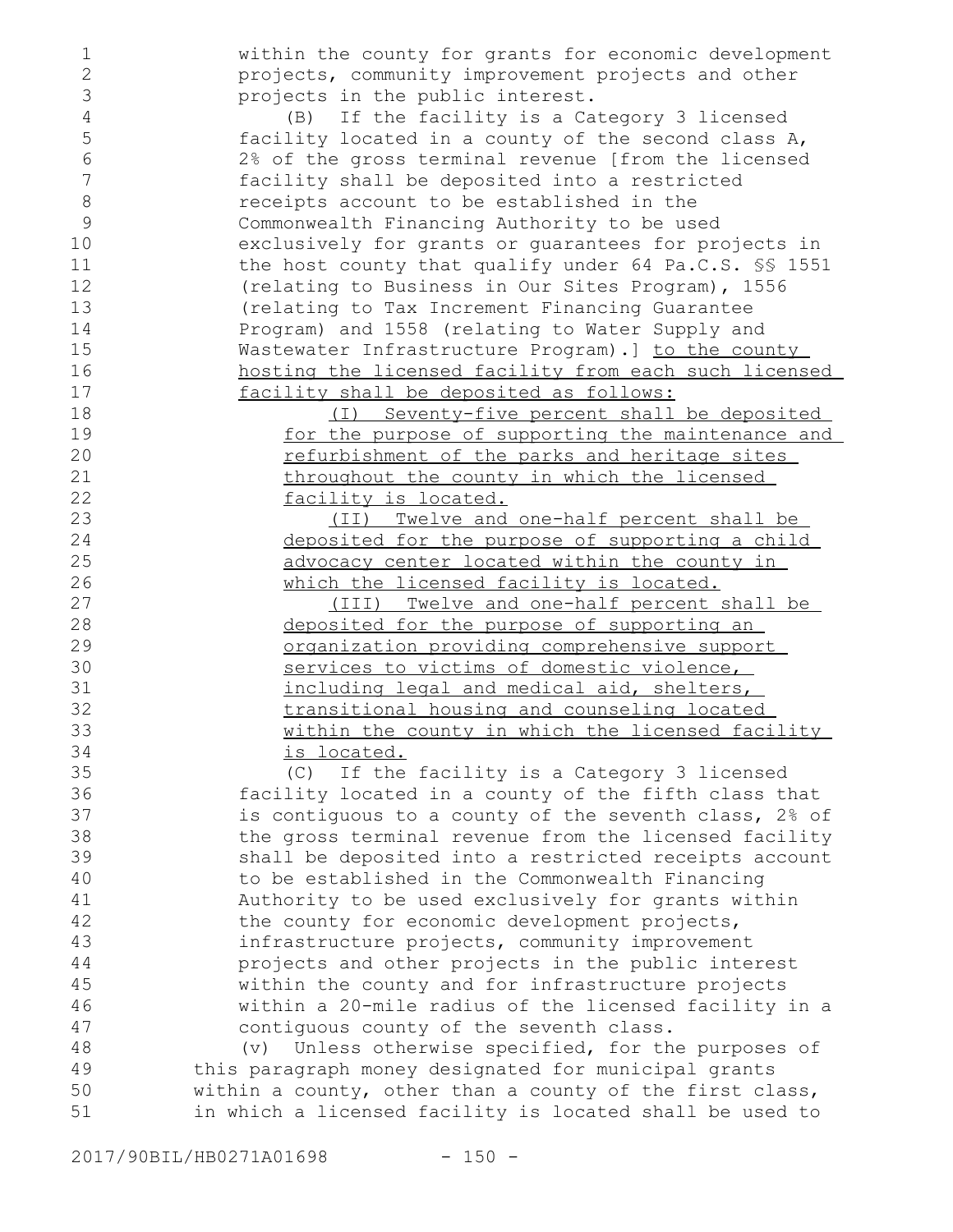fund grants to the municipality in which the licensed facility is located, to the county in which the licensed facility is located and to the municipalities which are contiguous to the municipality in which the licensed facility is located and which are located within the county in which the licensed facility is located. Grants shall be administered by the county through its economic development or redevelopment authority in which the licensed facility is located. Grants shall be used to fund the costs of human services, infrastructure improvements, facilities, emergency services, health and public safety expenses associated with licensed facility operations. If at the end of a fiscal year uncommitted funds exist, the county shall pay to the economic development or redevelopment authority of the county in which the licensed facility is located the uncommitted funds. (vi) If the licensed facility is located in more than one county, the amount available shall be distributed on a pro rata basis determined by the percentage of acreage located in each county to the total acreage of all counties occupied by the licensed facility. (vii) The distributions provided in this paragraph shall be based upon county classifications in effect on the effective date of this section. Any reclassification of counties as a result of a Federal decennial census or of a State statute shall not apply to this subparagraph. (viii) If any provision of this paragraph is found to be unenforceable for any reason, the distribution provided for in the unenforceable provision shall be made to the county in which the licensed facility is located for the purposes of grants to municipalities in that county, including municipal grants as specified in subparagraph (v). (ix) Nothing in this paragraph shall prevent any of the above counties which directly receive a distribution under this section from entering into intergovernmental cooperative agreements with other jurisdictions for sharing this money. (3) From [the local share assessment established in subsection (b)] the slot machine operation fees deposited into the fund under section 1326.1(d) (relating to slot 1 2 3 4 5 6 7 8 9 10 11 12 13 14 15 16 17 18 19 20 21 22 23 24 25 26 27 28 29 30 31 32 33 34 35 36 37 38 39 40 41 42 43 44

machine license operation fee), make quarterly distributions among the municipalities, including home rule municipalities, hosting a licensed facility in accordance with the following schedule: 45 46 47

(i) To a city of the second class hosting a licensed facility, other than a Category 3 licensed facility, [2% of the gross terminal revenue or] \$10,000,000 annually[, whichever is greater, shall be paid by each licensed 48 49 50 51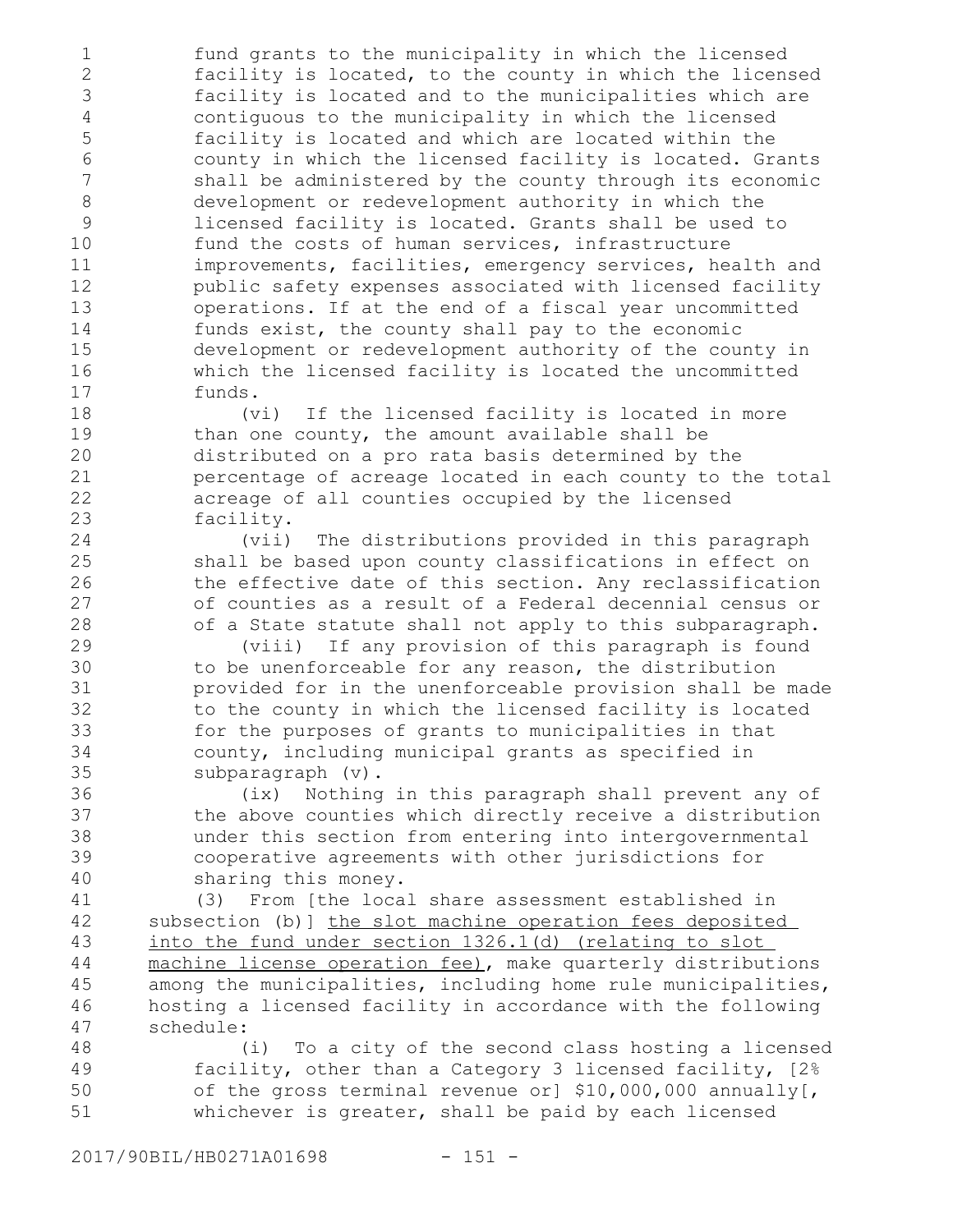gaming entity operating a facility located in that city. In the event that the revenues generated by the 2% do not meet the \$10,000,000 minimum specified in this subparagraph, the department shall collect the remainder of the minimum amount of \$10,000,000 from each licensed gaming entity operating a facility in the city and deposit that amount in the city treasury.] shall be distributed to the city treasury.

(ii) To a city of the second class A hosting a licensed facility, other than a Category 3 licensed facility, [2% of the gross terminal revenue or \$10,000,000 annually, whichever is greater, shall be paid by each licensed entity operating a licensed facility located in that city] \$10,000,000 annually shall be distributed to the city, subject, however, to the budgetary limitation in this subparagraph. The amount allocated to the designated municipalities shall not exceed 50% of their total budget for fiscal year 2003- 2004, adjusted for inflation in subsequent years by an amount not to exceed an annual cost-of-living adjustment calculated by applying the percentage change in the Consumer Price Index immediately prior to the date the adjustment is due to take effect. Any remaining moneys shall be [collected by the department from each licensed gaming entity and] distributed in accordance with paragraph (2) based upon the classification of county where the licensed facility is located. [In the event that the revenues generated by the 2% do not meet the \$10,000,000 minimum specified in this subparagraph, the department shall collect the remainder of the minimum amount of \$10,000,000 from each licensed gaming entity operating a facility in the city, pay any balance due to the city and transfer any remainder in accordance with paragraph (2).] 9 10 11 12 13 14 15 16 17 18 19 20 21 22 23 24 25 26 27 28 29 30 31 32 33 34

(iii) To a city of the third class hosting a licensed facility, other than a Category 3 licensed facility, [2% of the gross terminal revenue or \$10,000,000 annually, whichever is greater, shall be paid by each licensed gaming entity operating a licensed facility located in that city] \$10,000,000 annually, less any amount up to \$5,000,000 received pursuant to a written agreement with a licensed gaming entity executed prior to the effective date of this part, shall be distributed to the city, subject, however, to the budgetary limitation in this subparagraph. In the event that the city has a written agreement with a licensed gaming entity executed prior to the effective date of this part, the amount paid under the agreement to the city shall be applied and credited [to the difference between 2% of the gross terminal revenue and the \$10,000,000 owed under this subparagraph if the 2% of the 35 36 37 38 39 40 41 42 43 44 45 46 47 48 49 50 51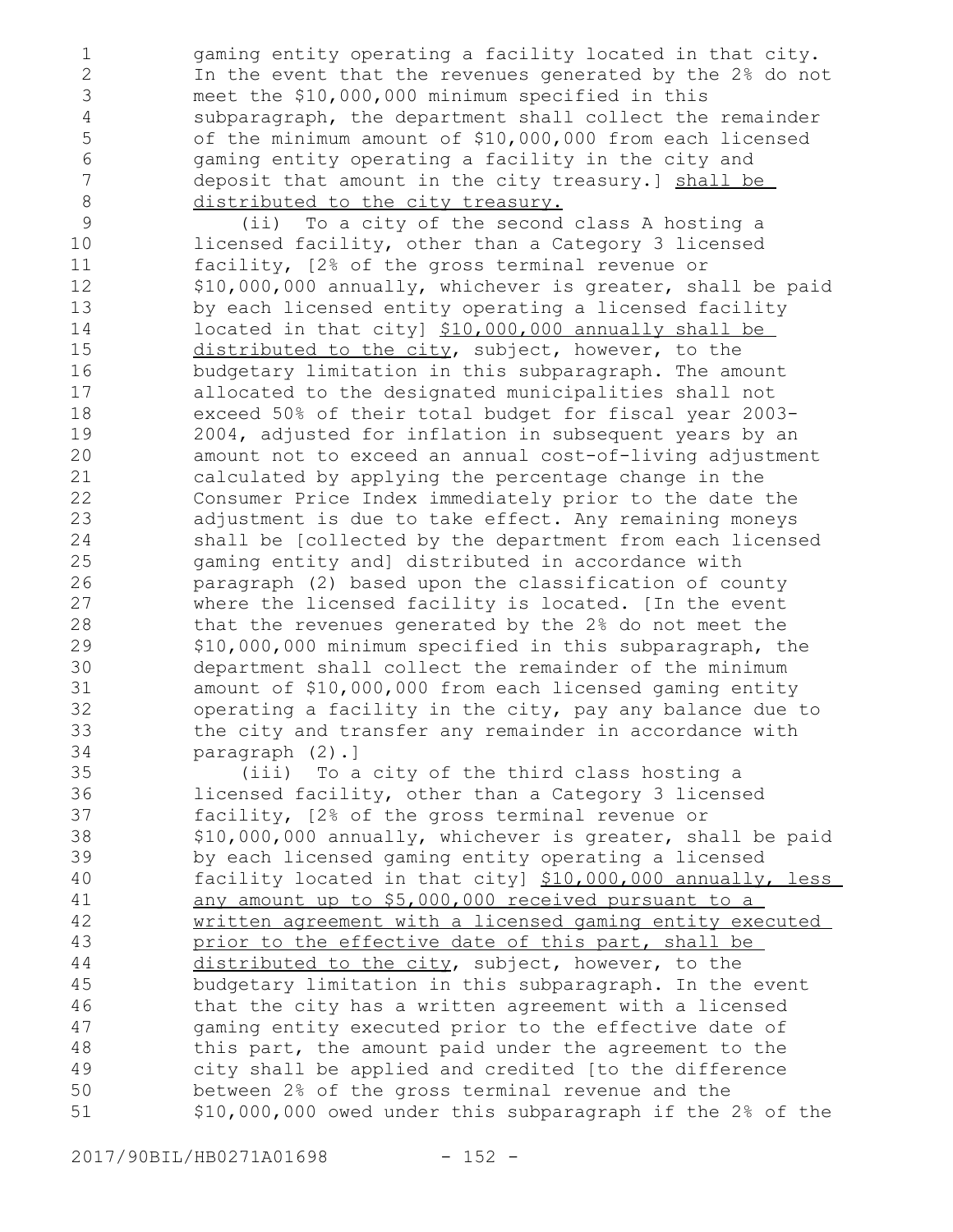gross terminal revenue is less than \$10,000,000. If 2% of the gross terminal revenue is greater than the \$10,000,000 required to be paid under this subparagraph, the credit shall not apply. The amount of gross terminal revenue required to be paid pursuant to the agreement shall be deemed to be gross terminal revenue for purposes of this subparagraph.], up to \$5,000,000, to the slot machine license operation fee owed under section 1326.1. The amount allocated to the designated municipalities shall not exceed 50% of their total budget for fiscal year 2003-2004, adjusted for inflation in subsequent years by an amount not to exceed an annual cost-of-living adjustment calculated by applying the percentage change in the Consumer Price Index immediately prior to the date the adjustment is due to take effect. Any remaining moneys shall be [collected by the department from each licensed gaming entity and] distributed in accordance with paragraph (2) based upon the classification of county where the licensed facility is located. [In the event that the revenues generated by the 2% do not meet the \$10,000,000 minimum specified in this subparagraph, the department shall collect the remainder of the minimum amount of \$10,000,000 from each licensed gaming entity operating a facility, pay any balance due to the city of the third class and transfer any remainder in accordance with paragraph (2).] (iii.1) If a licensed facility, other than a Category 3 licensed facility, is located in a city of the third class and the city is located in more than one county of the third class, [2% of the gross terminal revenue or \$10,000,000 annually, whichever is greater,] \$10,000,000 annually shall be distributed as follows: 80% to the host city and 20% to the city of the third class located solely in a nonhost county in which the host city of the third class is also located. If a licensed facility, other than a Category 3 licensed facility, is located in a city of the third class and that city is located solely in a host county of the third class in which a nonhost city of the third class is also located[, 2% of gross terminal revenue or \$10,000,000 annually, whichever is greater], \$10,000,000 annually shall be distributed as follows: 80% to the host city 1 2 3 4 5 6 7 8 9 10 11 12 13 14 15 16 17 18 19 20 21 22 23 24 25 26 27 28 29 30 31 32 33 34 35 36 37 38 39 40 41 42 43

and 20% to a city of the third class located both in a nonhost county of the third class and in a host county of the third class in which the host city of the third class is located.

(iv) To a township of the first class hosting a licensed facility, other than a Category 3 licensed facility, [2% of the gross terminal revenue or \$10,000,000 annually, whichever is greater, shall be paid by each licensed gaming entity operating a licensed 47 48 49 50 51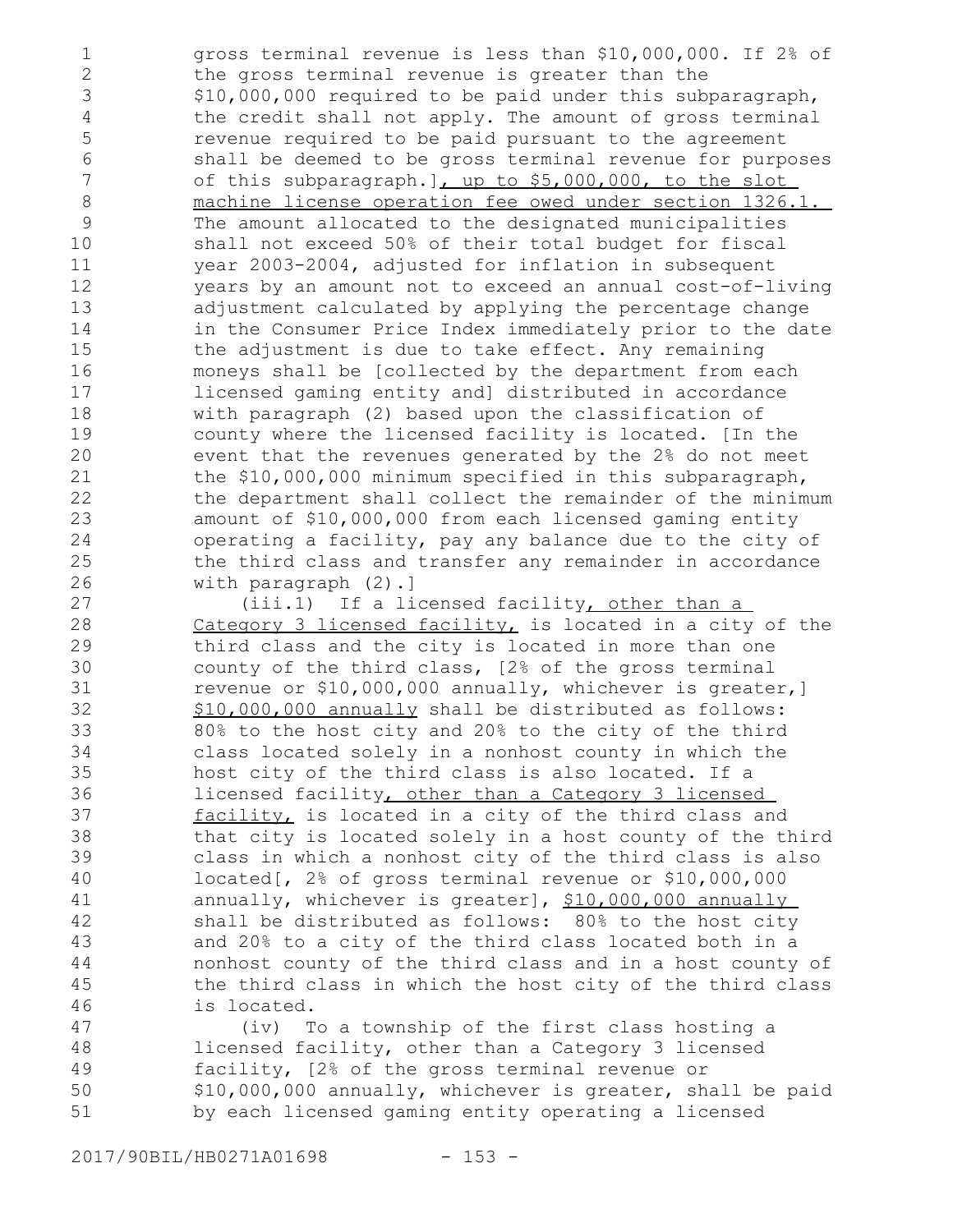facility located in the township] \$10,000,000 annually shall be distributed to the township, subject, however, to the budgetary limitation in this subparagraph. The amount allocated to the designated municipalities shall not exceed 50% of their total budget for fiscal year 2003-2004, adjusted for inflation in subsequent years by an amount not to exceed an annual cost-of-living adjustment calculated by applying the percentage change in the Consumer Price Index immediately prior to the date the adjustment is due to take effect. Any remaining money shall be [collected by the department from each licensed gaming entity and] distributed in accordance with paragraph (2) based upon the classification of county where the licensed facility is located. [In the event that the revenues generated by the 2% do not meet the \$10,000,000 minimum specified in this subparagraph, the department shall collect the remainder of the minimum amount of \$10,000,000 from each licensed gaming entity operating a licensed facility in the township, pay any balance due to the township and transfer any remainder in accordance with paragraph (2).] 1 2 3 4 5 6 7 8 9 10 11 12 13 14 15 16 17 18 19 20 21 22

(v) To a township of the second class hosting a licensed facility:

(A) [2% of the gross terminal revenue or \$10,000,000 annually, whichever is greater, shall be paid by each licensed gaming entity operating a licensed facility, other than a Category 3 licensed facility or a licensed facility owning land adjacent to the licensed facility located in more than one township of the second class, ] \$10,000,000 annually shall be distributed to the township of the second class hosting [the] a licensed facility, other than a Category 3 licensed facility or a licensed facility located in more than one township of the second class, subject, however, to the budgetary limitation in this subparagraph. The amount allocated to the designated municipalities shall not exceed 50% of their total budget for fiscal year 2003-2004, adjusted for inflation in subsequent years by an amount not to exceed an annual cost-of-living adjustment calculated by applying the percentage change in the Consumer Price Index immediately prior to the date the adjustment is due to take effect. Any remaining money shall be [collected by the department from each licensed gaming entity and] distributed in accordance with paragraph (2) based upon the classification of county where the licensed facility is located. [If revenues generated by the 2% do not meet the \$10,000,000 minimum specified in this subparagraph, the department shall collect the remainder of the minimum amount of \$10,000,000 from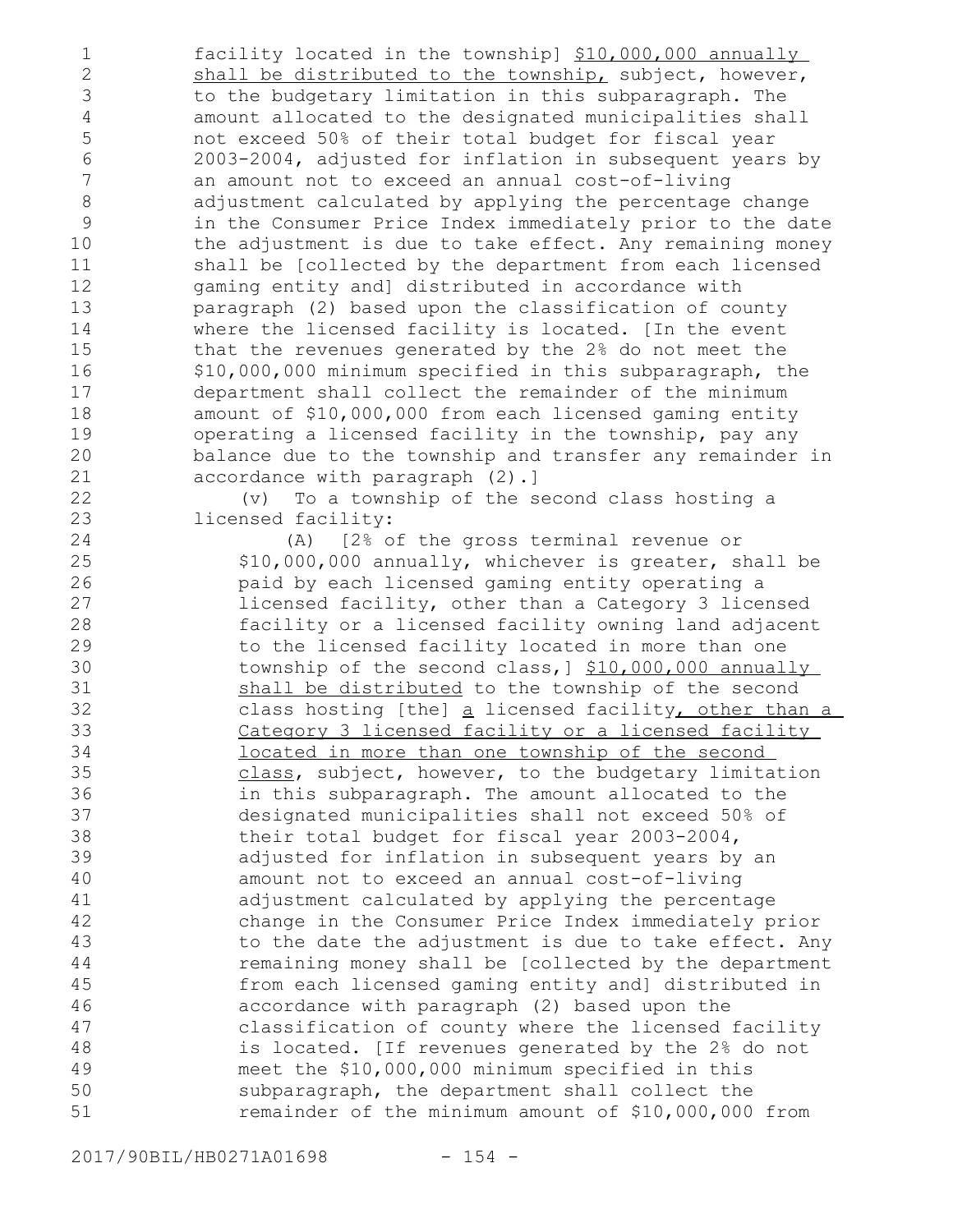each licensed gaming entity operating a licensed facility in the township, pay any balance due to the township and transfer any remainder in accordance with paragraph (2).]

(B) [2% of the gross terminal revenue or \$10,000,000 annually, whichever is greater,] \$10,000,000 annually, less the amount paid under clause (C), shall be [paid by each licensed gaming entity operating a licensed facility and owning land adjacent to the licensed facility located in more than one township of the second class, other than a Category 3 licensed facility,] distributed to the township of the second class hosting [the] a licensed facility which owns land adjacent to the licensed facility located in more than one township of the second class, other than a Category 3 licensed facility, subject, however, to the budgetary limitation in this subparagraph. The amount allocated to the designated municipalities may not exceed 50% of their total budget for the fiscal year 2003-2004, adjusted for inflation in subsequent years by an amount not to exceed an annual cost-of-living adjustment calculated by applying the percentage change in the Consumer Price Index immediately prior to the date the adjustment is due to take effect. Any remaining money shall be [collected by the department from each licensed gaming entity and] distributed in accordance with paragraph (2) based upon the classification of the county where the licensed facility is located. The county commissioners of a county of the third class in which the licensed facility is located shall appoint an advisory committee for the purpose of advising the county as to the need for municipal grants for health, safety, transportation and other projects in the public interest to be comprised of two individuals from the host municipality, two from contiguous municipalities within the county of the third class and one from the host county. [In the event that the revenues generated by the 2% do not meet the \$10,000,000 minimum specified in this subparagraph, the department shall collect the remainder of the minimum amount of \$10,000,000 from each licensed gaming entity operating a licensed facility in the township, pay any balance due to the township and transfer any remainder in accordance with paragraph (2).] (C) [\$160,000 annually shall be paid by each

licensed gaming entity operating a licensed facility and owning land adjacent to the licensed facility located in more than one township of the second class, other than a Category 3 licensed facility, to 47 48 49 50 51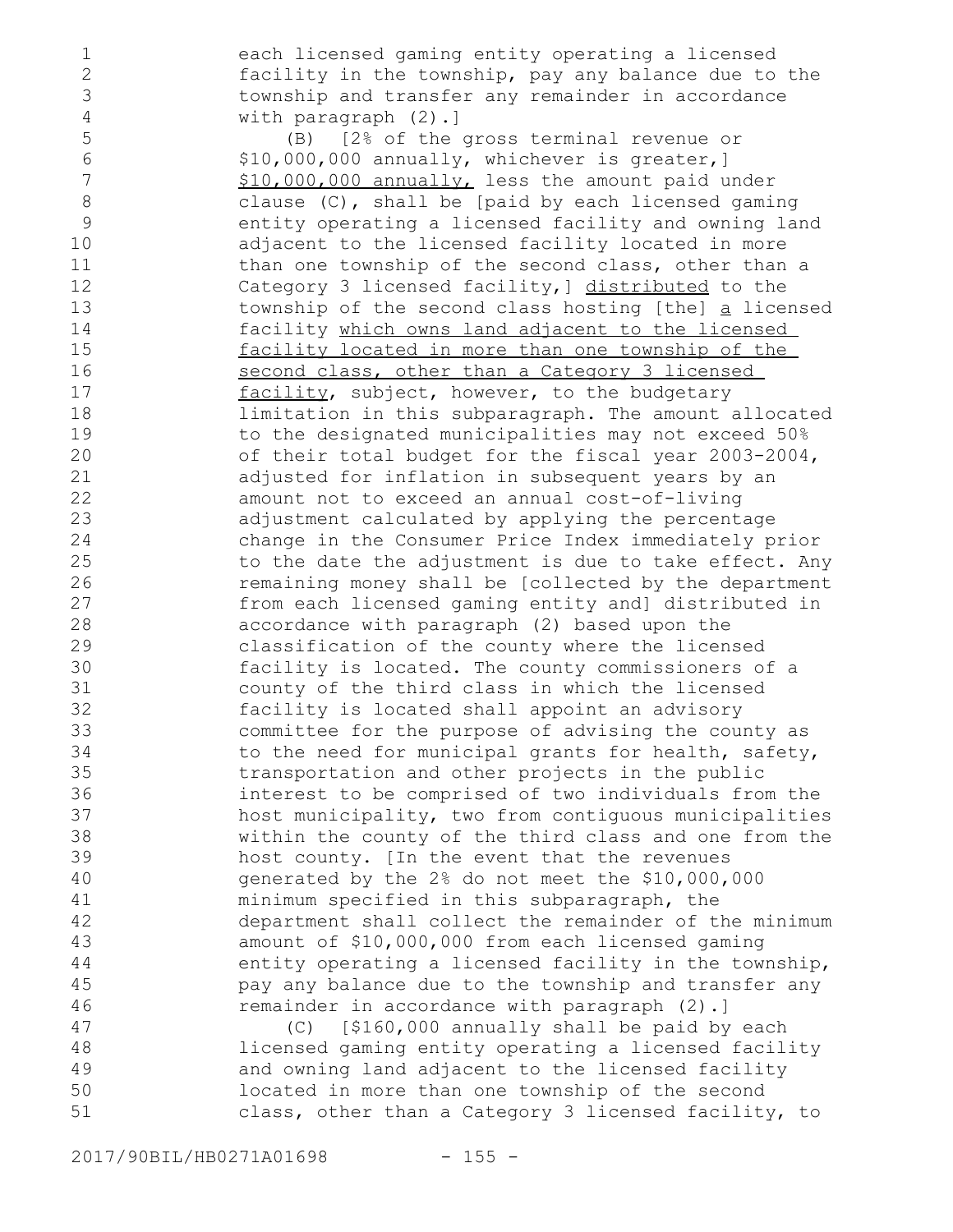the township of the second class that is located in a county of the fifth class in which the adjacent land is located, including racetracks, grazing fields or any other adjoining real property.] For land owned by a licensed gaming entity, other than a Category 3 licensed facility, and located in more than one township of the second class: \$160,000 shall be distributed annually to the township of the second class which is located in a county of the fifth class if the land owned, including racetracks, grazing fields and other adjoining real property, is adjacent to the licensed facility.

(vi) To a borough hosting a licensed facility, other than a Category 3 licensed facility, [2% of the gross terminal revenue or \$10,000,000 annually, whichever is greater, shall be paid by each licensed gaming entity operating a licensed facility located in that borough,] \$10,000,000 annually shall be distributed to the borough, subject, however, to the budgetary limitation in this subparagraph. The amount allocated to the designated municipalities shall not exceed 50% of their total budget for fiscal year 2003-2004, adjusted for inflation in subsequent years by an amount not to exceed an annual cost-of-living adjustment calculated by applying the percentage change in the Consumer Price Index immediately prior to the date the adjustment is due to take effect. Any remaining money shall be [collected by the department from each licensed gaming entity and] distributed in accordance with paragraph (2) based upon the classification of county where the licensed facility is located. [In the event that the revenues generated by the 2% do not meet the \$10,000,000 minimum specified in this subparagraph, the department shall collect the remainder of the minimum amount of \$10,000,000 from each licensed gaming entity operating a licensed facility in the borough, pay any balance due to the borough and transfer any remainder in accordance with paragraph (2).]

(vii) To an incorporated town hosting a licensed facility, other than a Category 3 licensed facility, [2% of the gross terminal revenue or \$10,000,000 annually, whichever is greater, shall be paid by each licensed entity operating a licensed facility located in the town,] \$10,000,000 annually shall be distributed to the incorporated town, subject, however, to the budgetary limitation in this subparagraph. The amount allocated to the designated municipalities shall not exceed 50% of their total budget for fiscal year 2003-2004, adjusted for inflation in subsequent years by an amount not to exceed an annual cost-of-living adjustment calculated by applying the percentage change in the Consumer Price Index immediately prior to the date the adjustment is due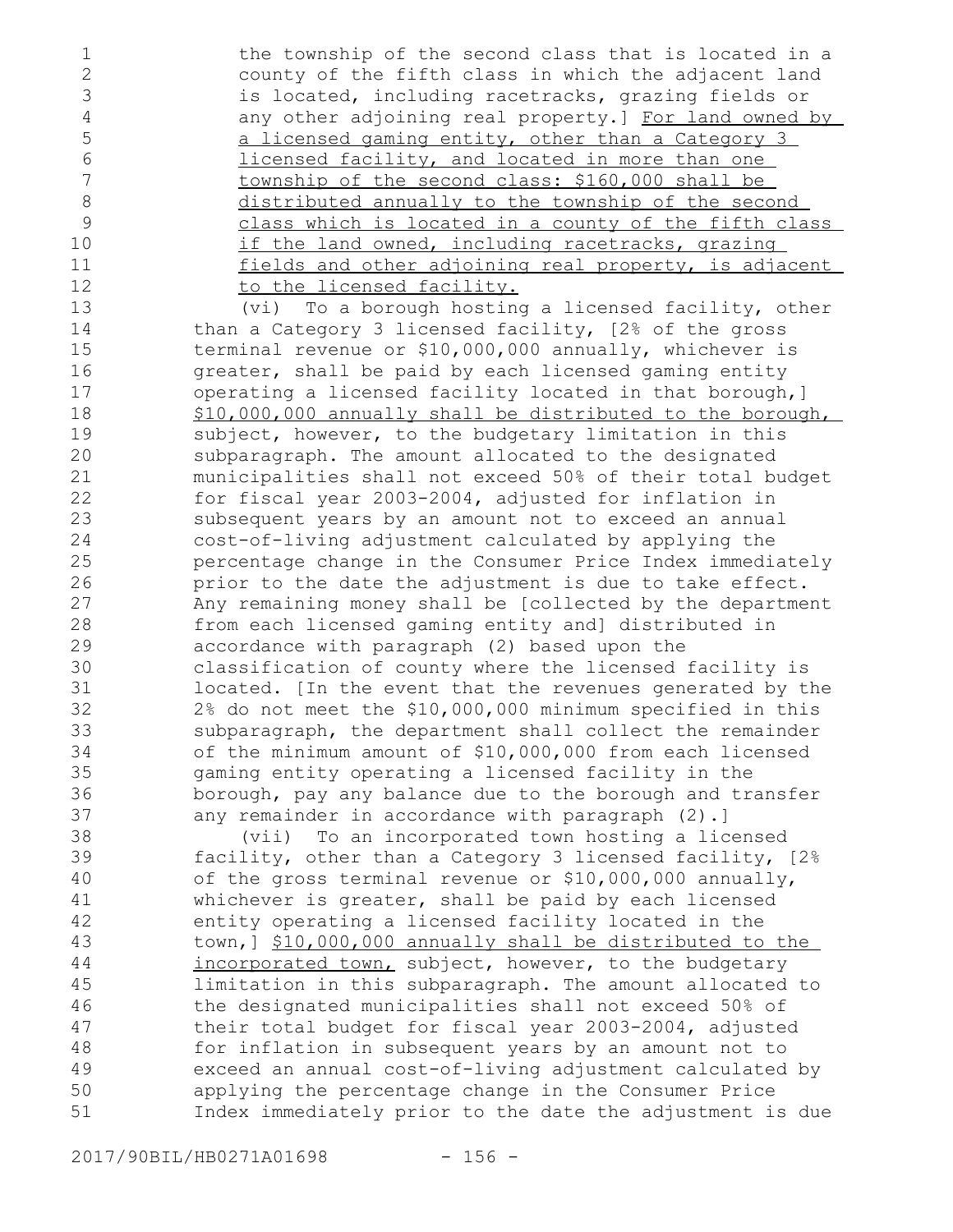to take effect. Any remaining money shall be [collected by the department from each licensed gaming entity and] distributed in accordance with paragraph (2) based upon the classification of county where the licensed facility is located. [In the event that the revenues generated by the 2% do not meet the \$10,000,000 minimum specified in this subparagraph, the department shall collect the remainder of the minimum amount of \$10,000,000 from each licensed gaming entity operating a licensed facility in the incorporated town, pay any balance due to the town and transfer any remainder in accordance with paragraph  $(2)$ .

> (viii) (A) Except as provided in clause (B) or (C), to a municipality of any class hosting a Category 3 facility, 2% of the gross terminal revenue from the Category 3 licensed facility located in the municipality, subject, however, to the budgetary limitation in this clause. The amount allocated to the designated municipalities shall not exceed 50% of their total budget for fiscal year 2009, adjusted for inflation in subsequent years by an amount not to exceed an annual cost-of-living adjustment calculated by applying the percentage change in the Consumer Price Index immediately prior to the date the adjustment is due to take effect. Any remaining money shall be collected by the department from each licensed gaming entity and distributed in accordance with paragraph (2) based upon the classification of county where the licensed facility is located.

(B) If the municipality hosting a Category 3 licensed facility is a borough located in a county of the third class and the borough is contiguous to a city of the third class, 1% of gross terminal revenue shall be distributed to the host borough and 1% of gross terminal revenue shall be distributed to the city of the third class that is contiguous to the host borough, subject, however, to the budgetary limitation in this clause. The amount allocated to each designated municipality shall not exceed 50% of its total budget for fiscal year 2009, adjusted for inflation in subsequent years by an amount not to exceed an annual cost-of-living adjustment calculated by applying the percentage increase, if any, in the Consumer Price Index immediately prior to the date the adjustment is due to take effect. Any remaining money shall be collected by the department from each licensed gaming entity and distributed in accordance with paragraph (2) based upon the classification of county where the licensed facility is located.

(C) If the municipality hosting a Category 3 licensed facility is a township of the second class 50 51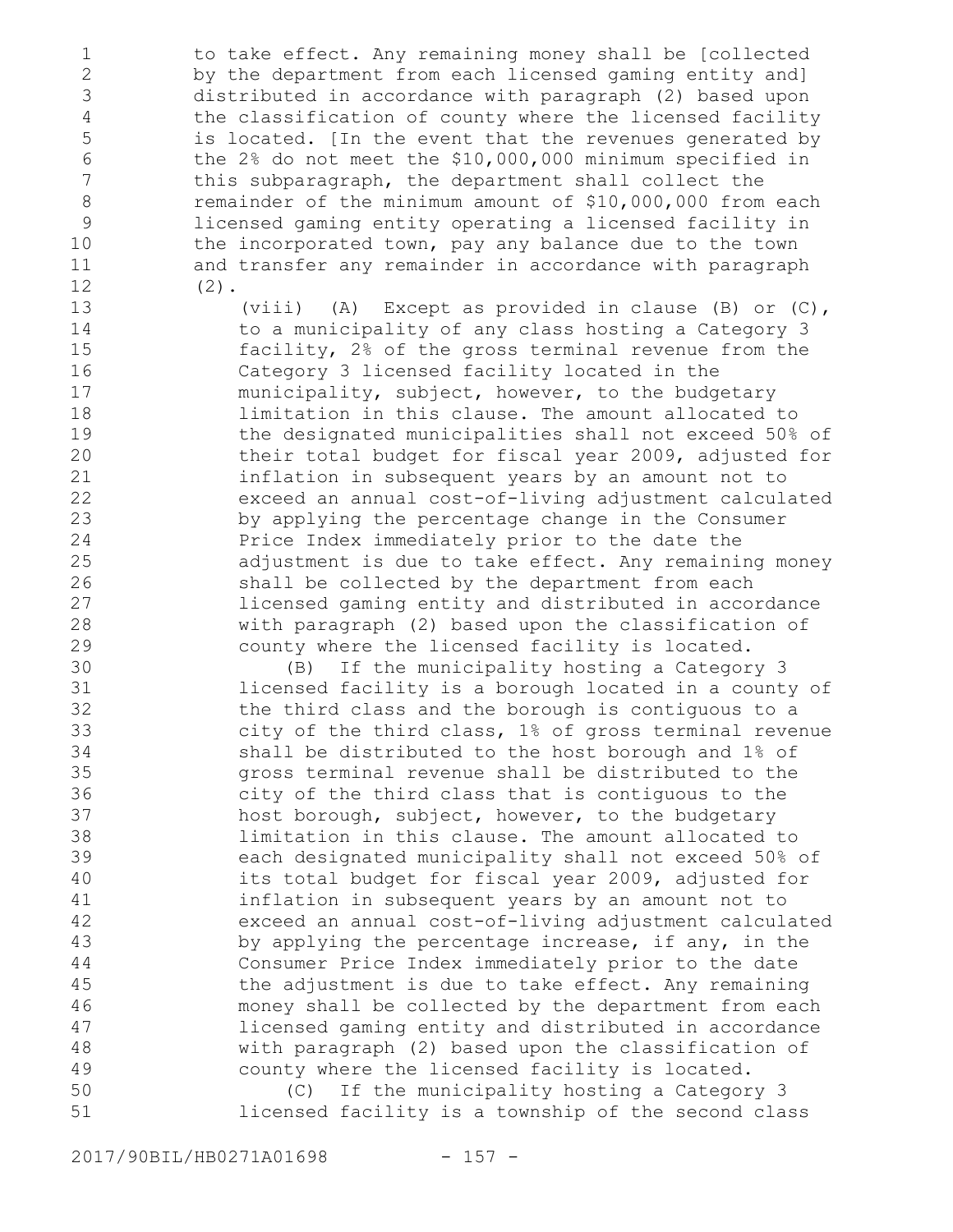in a county of the fifth class which is contiguous to a county of the seventh class, 2% of the gross terminal revenue from the Category 3 licensed facility located in the municipality shall be distributed to the municipality, subject, however, to the budgetary limitation in this clause. The amount allocated to the designated municipalities shall not exceed the lesser of \$1,000,000 or 50% of their total budget for fiscal year 2009, adjusted for inflation in subsequent years by an amount not to exceed an annual cost-of-living adjustment calculated by applying the percentage change in the Consumer Price Index immediately prior to the date the adjustment is due to take effect. Any remaining money shall be collected by the department from each licensed gaming entity and distributed in equal amounts to each municipality contiguous to the host municipality. However, the amount to be allocated to any contiguous municipality shall not exceed the lesser of \$1,000,000 or 50% of the municipality's total budget for fiscal year 2009, adjusted for inflation in subsequent years by an amount not to exceed an annual cost-of-living adjustment calculated by applying the percentage change in the Consumer Price Index immediately prior to the date the adjustment is due to take effect. Any money remaining following distribution to contiguous municipalities shall be collected by the department and distributed in accordance with paragraph (2) based upon the classification of county where the licensed facility is located. (ix) Any municipality not specifically enumerated in subparagraphs (i) through (viii), 2% of the gross terminal revenue to the municipality hosting the licensed facility from each such licensed facility. (x) If the licensed facility is located in more than one municipality, the amount available shall be distributed on a pro rata basis determined by the percentage of acreage located in each municipality to the total acreage of all municipalities occupied by the licensed facility. (xi) If the licensed facility is located at a resort which is also an incorporated municipality, such municipality shall not be eligible to receive any distribution under this paragraph. The distribution it would have otherwise been entitled to under this paragraph shall instead be distributed in accordance with paragraph (2) based upon the county where the licensed facility is located. (xii) The distributions provided in this paragraph shall be based upon municipal classifications in effect 1 2 3 4 5 6 7 8 9 10 11 12 13 14 15 16 17 18 19 20 21 22 23 24 25 26 27 28 29 30 31 32 33 34 35 36 37 38 39 40 41 42 43 44 45 46 47 48 49 50 51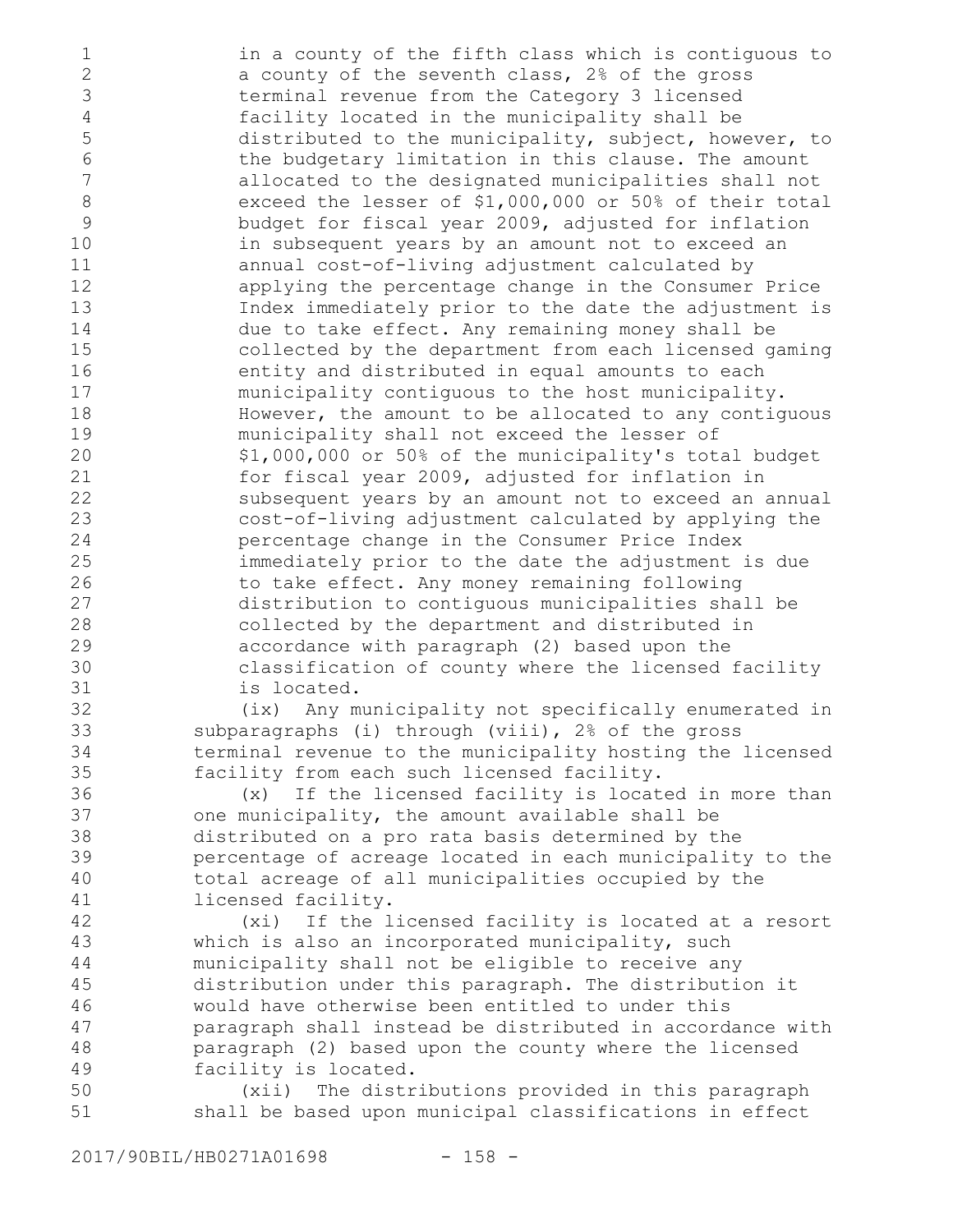on the effective date of this section. For the purposes of this paragraph, any reclassification of municipalities as a result of a Federal decennial census or of a State statute shall not apply to this paragraph. (xiii) If any provision of this paragraph is found to be unenforceable for any reason, the distribution provided for in such unenforceable provision shall be made to the municipality in which the licensed facility is located. (xiv) Nothing in this paragraph shall prevent any of the above municipalities from entering into intergovernmental cooperative agreements with other jurisdictions for sharing this money. (xv) Notwithstanding any other law, agreement or provision in this part to the contrary, all revenues provided, directed or earmarked under this section to or for the benefit of a city of the second class in which an intergovernmental cooperation authority has been established and is in existence pursuant to the act of February 12, 2004 (P.L.73, No.11), known as the Intergovernmental Cooperation Authority Act for Cities of the Second Class, shall be directed to and under the exclusive control of such intergovernmental cooperation authority to be used: (A) to reduce the debt of the second class city; (B) to increase the level of funding of the municipal pension funds of the second class city; or (C) for any other purposes as determined to be in the best interest of the second class city by such intergovernmental cooperation authority. Such revenues shall not be directed to or under the control of such city of the second class or any coordinator appointed pursuant to the act of July 10, 1987 (P.L.246, No.47), known as the Municipalities Financial Recovery Act, for such city of the second class.] (4) From the local share assessment established in subsection (b), make quarterly distributions among the municipalities, including home rule municipalities, hosting a licensed facility in accordance with the following schedule: (i) Except as provided in subparagraph (ii) or (iii), to a municipality of any class hosting a Category 3 facility, 2% of the gross terminal revenue from the Category 3 licensed facility located in the municipality, subject, however, to the budgetary limitation in this subparagraph. The amount allocated to the designated municipalities shall not exceed 50% of their total budget for fiscal year 2009, adjusted for inflation in subsequent years by an amount not to exceed an annual cost-of-living adjustment calculated by applying the percentage change in the Consumer Price Index immediately 1 2 3 4 5 6 7 8 9 10 11 12 13 14 15 16 17 18 19 20 21 22 23 24 25 26 27 28 29 30 31 32 33 34 35 36 37 38 39 40 41 42 43 44 45 46 47 48 49 50 51

2017/90BIL/HB0271A01698 - 159 -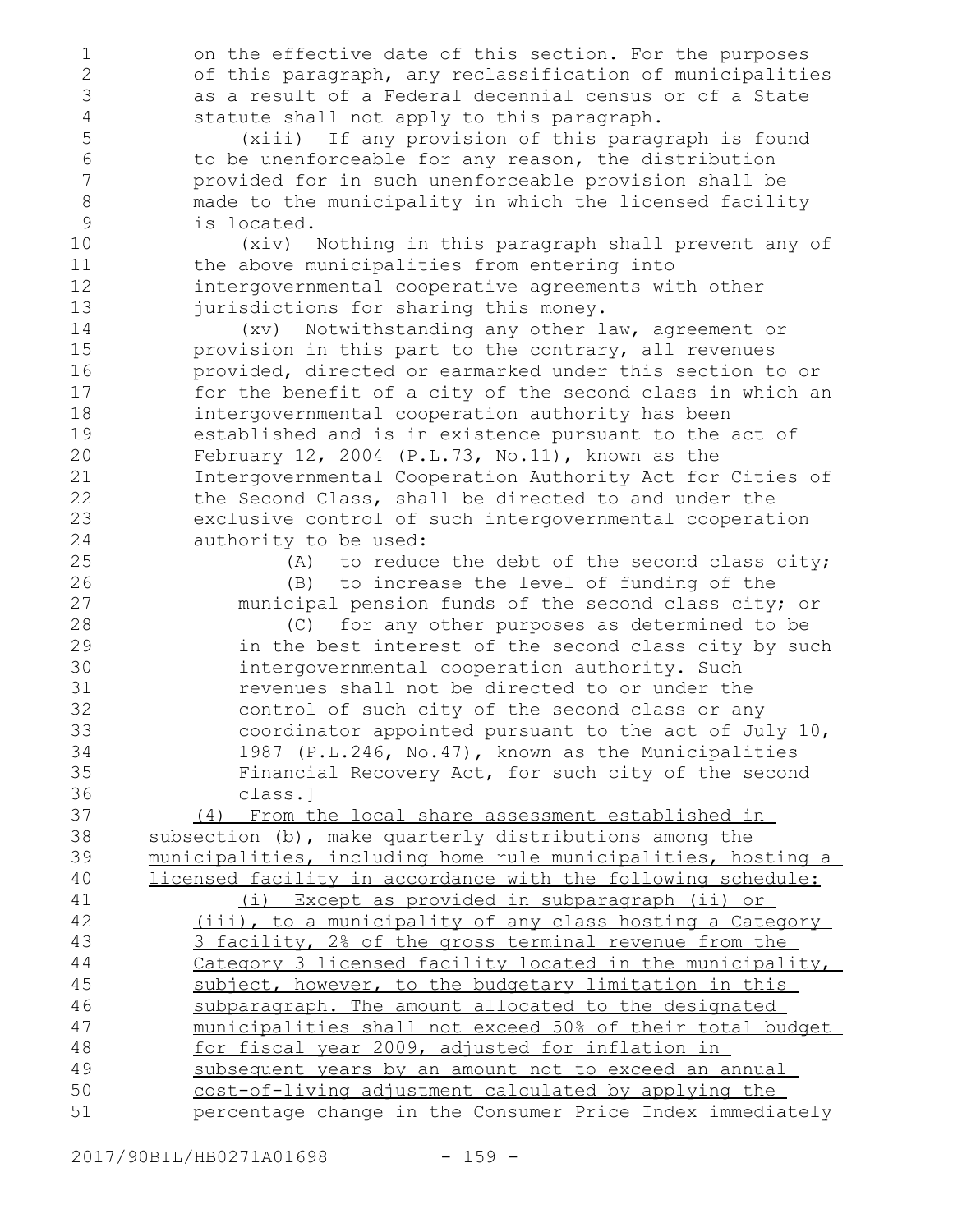| 1              | prior to the date the adjustment is due to take effect.          |
|----------------|------------------------------------------------------------------|
| $\overline{2}$ | Any remaining money shall be collected by the department         |
| 3              | from each licensed gaming entity and distributed in              |
| $\overline{4}$ | accordance with paragraph (2) based upon the                     |
| 5              | classification of county where the licensed facility is          |
| $6\,$          | <u>located.</u>                                                  |
| 7              | <u>(ii)</u> If the municipality hosting a Category 3             |
| $\,8\,$        | <u>licensed facility is a borough located in a county of the</u> |
| $\mathcal{G}$  | third class and the borough is contiguous to a city of           |
| 10             | the third class, 1% of gross terminal revenue shall be           |
| 11             | distributed to the host borough and 1% of gross terminal         |
| 12             | revenue shall be distributed to the city of the third            |
| 13             | class that is contiguous to the host borough, subject,           |
| 14             | however, to the budgetary limitation in this                     |
| 15             | subparagraph. The amount allocated to each designated            |
| 16             | municipality shall not exceed 50% of its total budget for        |
| 17             | fiscal year 2009, adjusted for inflation in subsequent           |
| 18             | years by an amount not to exceed an annual cost-of-living        |
| 19             | adjustment calculated by applying the percentage                 |
| 20             | increase, if any, in the Consumer Price Index immediately        |
| 21             | prior to the date the adjustment is due to take effect.          |
| 22             | Any remaining money shall be collected by the department         |
| 23             | <u>from each licensed gaming entity and distributed in</u>       |
| 24             | accordance with paragraph (2) based upon the                     |
| 25             | classification of county where the licensed facility is          |
| 26             | <u>located.</u>                                                  |
| 27             | (iii) If the municipality hosting a Category 3                   |
| 28             | <u>licensed facility is a township of the second class in a </u> |
| 29             | county of the fifth class which is contiguous to a county        |
| 30             | of the seventh class, 2% of the gross terminal revenue           |
| 31             | from the Category 3 licensed facility located in the             |
| 32             | municipality shall be distributed to the municipality,           |
| 33             | subject, however, to the budgetary limitation in this            |
| 34             | subparagraph. The amount allocated to the designated             |
| 35             | municipalities shall not exceed the lesser of \$1,000,000        |
| 36             | or 50% of their total budget for fiscal year 2009,               |
| 37             | adjusted for inflation in subsequent years by an amount          |
| 38             | not to exceed an annual cost-of-living adjustment                |
| 39             | calculated by applying the percentage change in the              |
| 40             | Consumer Price Index immediately prior to the date the           |
| 41             | adjustment is due to take effect. Any remaining money            |
| 42             | shall be collected by the department from each licensed          |
| 43             | gaming entity and distributed in equal amounts to each           |
| 44             | municipality contiquous to the host municipality. The            |
| 45             | amount to be allocated to any contiguous municipality            |
| 46             | shall not exceed the lesser of \$1,000,000 or 50% of the         |
| 47             | municipality's total budget for fiscal year 2009,                |
| 48             | adjusted for inflation in subsequent years by an amount          |
| 49             | not to exceed an annual cost-of-living adjustment                |
| 50             | calculated by applying the percentage change in the              |
| 51             | Consumer Price Index immediately prior to the date the           |
|                |                                                                  |

2017/90BIL/HB0271A01698 - 160 -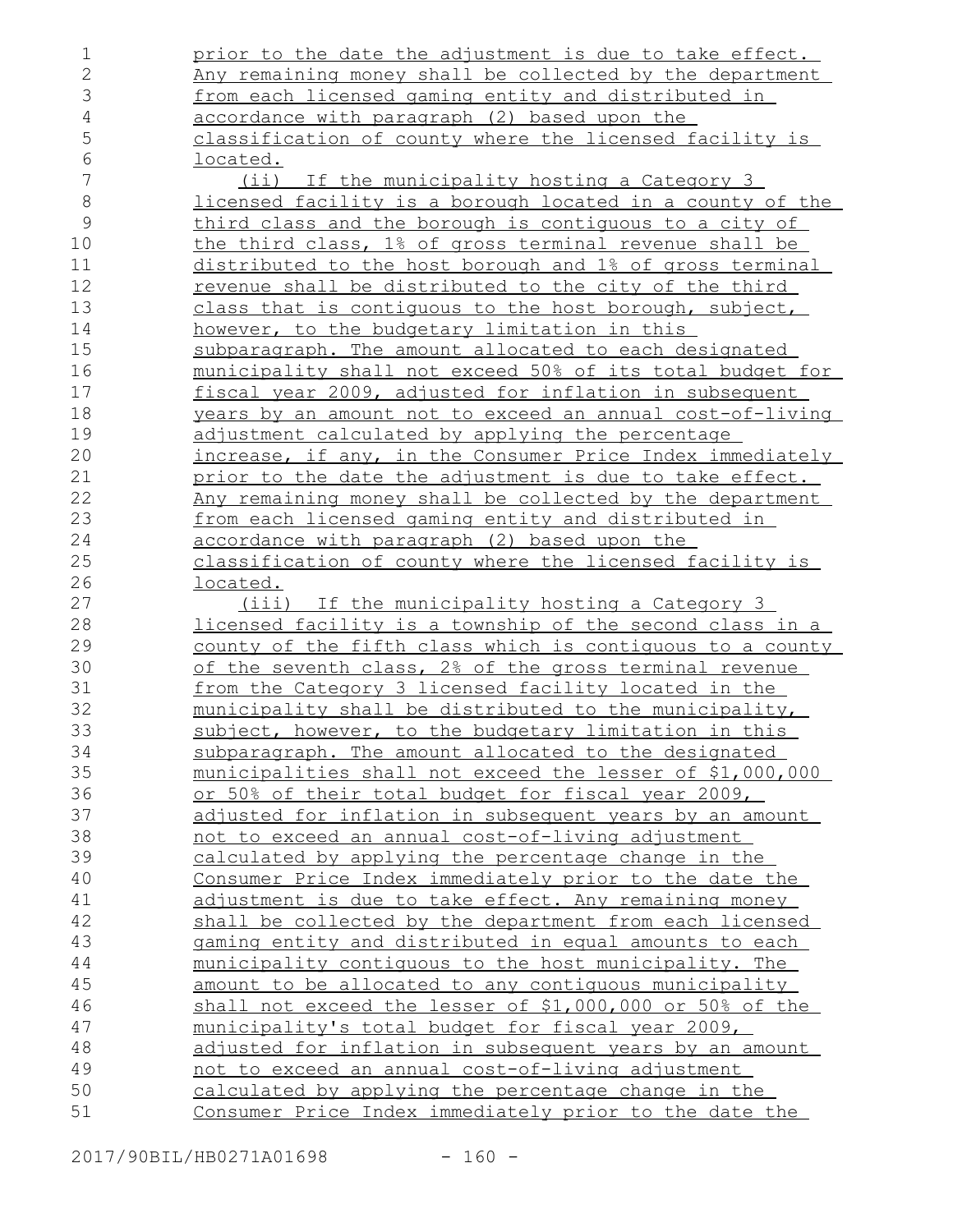| $\mathbf 1$    | adjustment is due to take effect. Any money remaining                 |
|----------------|-----------------------------------------------------------------------|
| $\overline{2}$ | following distribution to contiguous municipalities shall             |
| 3              | be collected by the department and distributed in                     |
| $\overline{4}$ | accordance with paragraph (2) based upon the                          |
| 5              | classification of county where the licensed facility is               |
| 6              | <u>located.</u>                                                       |
| 7              | (5) From the slot machine operation fees deposited in                 |
| $\,8\,$        | the fund under section 1326.1(d), make quarterly                      |
| $\mathsf{9}$   | distributions to any municipality not specifically enumerated         |
| 10             | in paragraph (3) or (4) hosting a Category 1 or a Category 2          |
| 11             | licensed facility, other than a Category 1 or Category 2              |
| 12             | licensed facility located in a city of the first class, equal         |
| 13             | to \$10,000,000 annually.                                             |
| 14             | From the local share assessment established in<br>(6)                 |
| 15             | subsection (b), make quarterly distributions to any                   |
| 16             | municipality not enumerated in paragraph (3) or (4) hosting a         |
| 17             | Category 3 licensed facility: 2% of the gross terminal                |
| 18             | revenue paid by each licensed gaming entity operating a               |
| 19             | Category 3 licensed facility.                                         |
| 20             | (7) If a licensed facility is located in more than one                |
| 21             | municipality, the amount available shall be distributed on a          |
| 22             | pro rata basis determined by the percentage of acreage                |
| 23             | <u>located in each municipality to the total acreage of all</u>       |
| 24             | municipalities occupied by the licensed facility.                     |
| 25             | (8) If a licensed facility is located at a resort which               |
| 26             | is also an incorporated municipality, the municipality shall          |
| 27             | not be eligible to receive any distribution under paragraph           |
| 28             | $(3)$ , $(4)$ , $(5)$ or $(6)$ . The distribution it would have       |
| 29             | otherwise been entitled to under paragraph (3), (4), (5) or           |
| 30             | (6) shall instead be distributed in accordance with paragraph         |
| 31             | (2) based upon the classification of county where the                 |
| 32             | licensed facility is located.                                         |
| 33             | (9) The distributions provided in paragraph (3), (4),                 |
| 34             | (5) or (6) shall be based upon municipal classifications in           |
| 35             | effect on July 5, 2004. For the purposes of paragraphs (3),           |
| 36             | $(4)$ , $(5)$ and $(6)$ , any reclassification of municipalities as a |
| 37             | result of a Federal decennial census or of a State statute            |
| 38             | shall not apply to paragraphs $(3)$ , $(4)$ , $(5)$ and $(6)$ .       |
| 39             | If any provision of paragraph $(3)$ , $(4)$ , $(5)$ or $(6)$<br>(10)  |
| 40             | is found to be unenforceable for any reason, the distribution         |
| 41             | provided for in the unenforceable provision shall be made to          |
| 42             | the municipality in which the licensed facility is located.           |
| 43             | Nothing in paragraph $(3)$ , $(4)$ , $(5)$ or $(6)$ shall be<br>(11)  |
| 44             | construed to prevent any of the above municipalities from             |
| 45             | entering into intergovernmental cooperative agreements with           |
| 46             | other jurisdictions for sharing the funds distributed to              |
| 47             | them.                                                                 |
| 48             | (12) Notwithstanding any other law, agreement or                      |
| 49             | provision in this part to the contrary, all revenues                  |
| 50             | provided, directed or earmarked under this section to or for          |
| 51             | the benefit of a city of the second class in which an                 |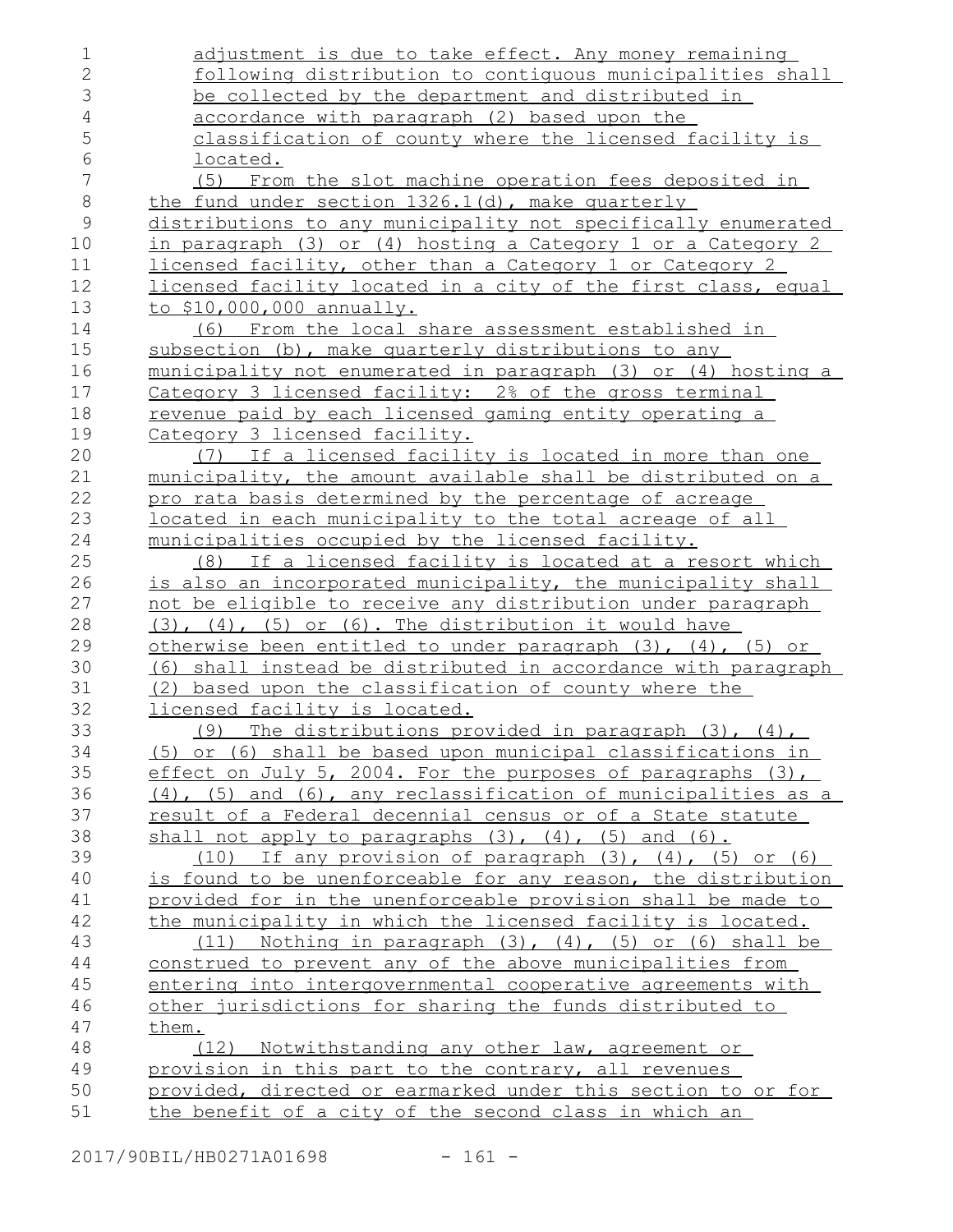| 1              | intergovernmental cooperation authority has been established    |
|----------------|-----------------------------------------------------------------|
| $\overline{2}$ | and is in existence under the act of February 12, 2004          |
| 3              | (P.L.73, No.11), known as the Intergovernmental Cooperation     |
| 4              | Authority Act for Cities of the Second Class, shall be          |
| 5              | directed to and under the exclusive control of the              |
| $6\,$          | intergovernmental cooperation authority to be used:             |
| $\overline{7}$ | to reduce the debt of the city of the second<br>(i)             |
| $\,8\,$        | class;                                                          |
| 9              | (ii) to increase the level of funding of the                    |
| 10             | municipal pension funds of the city of the second class;        |
| 11             | or                                                              |
| 12             | (iii) for any other purposes as determined to be in             |
| 13             | the best interest of the city of the second class by the        |
| 14             | intergovernmental cooperation authority. The revenues           |
| 15             | shall not be directed to or under the control of the city       |
| 16             |                                                                 |
| 17             | of the second class or any coordinator appointed under          |
|                | the act of July 10, 1987 (P.L.246, No.47), known as the         |
| 18             | Municipalities Financial Recovery Act, for the city of          |
| 19             | the second class.                                               |
| 20             | (d) Consumer Price Index.--For purposes of subsection (c),      |
| 21             | references to the Consumer Price Index shall mean the Consumer  |
| 22             | Price Index for All Urban Consumers for the Pennsylvania, New   |
| 23             | Jersey, Delaware and Maryland area for the most recent 12-month |
| 24             | period for which figures have been officially reported by the   |
| 25             | United States Department of Labor, Bureau of Labor Statistics.  |
| 26             | Reporting.--<br>(e)                                             |
| 27             | (1) In cooperation with the department and the                  |
| 28             | Commonwealth Financing Authority, the Department of Community   |
| 29             | and Economic Development shall submit an annual report on all   |
| 30             | distributions of local share assessments and slot machine       |
| 31             | license operation fees to counties and municipalities under     |
| 32             | this section to the chairman and minority chairman of the       |
| 33             | Appropriations Committee of the Senate, the chairman and        |
| 34             | minority chairman of the Community, Economic and Recreational   |
| 35             | Development Committee of the Senate, the chairman and           |
| 36             | minority chairman of the Appropriations Committee of the        |
| 37             | House of Representatives and the chairman and minority          |
| 38             | chairman of the Gaming Oversight Committee of the House of      |
| 39             | Representatives. The report shall be submitted by [August 31,   |
| 40             | 2010] March 31, 2018, and by [August] March 31 of each year     |
| 41             | thereafter.                                                     |
| 42             | All counties and municipalities receiving<br>(2)                |
| 43             | distributions of local share assessments or slot machine        |
| 44             | license operation fees under this section shall submit          |
| 45             | information to the Department of Community and Economic         |
| 46             | Development on a form prepared by the Department of Community   |
| 47             | and Economic Development that sets forth the amount and use     |
| 48             | of the funds received in the prior calendar year. The form      |
| 49             | shall set forth whether the funds received were deposited in    |
| 50             | the county's or municipality's General Fund or committed to a   |
| 51             | specific project or use.                                        |
|                |                                                                 |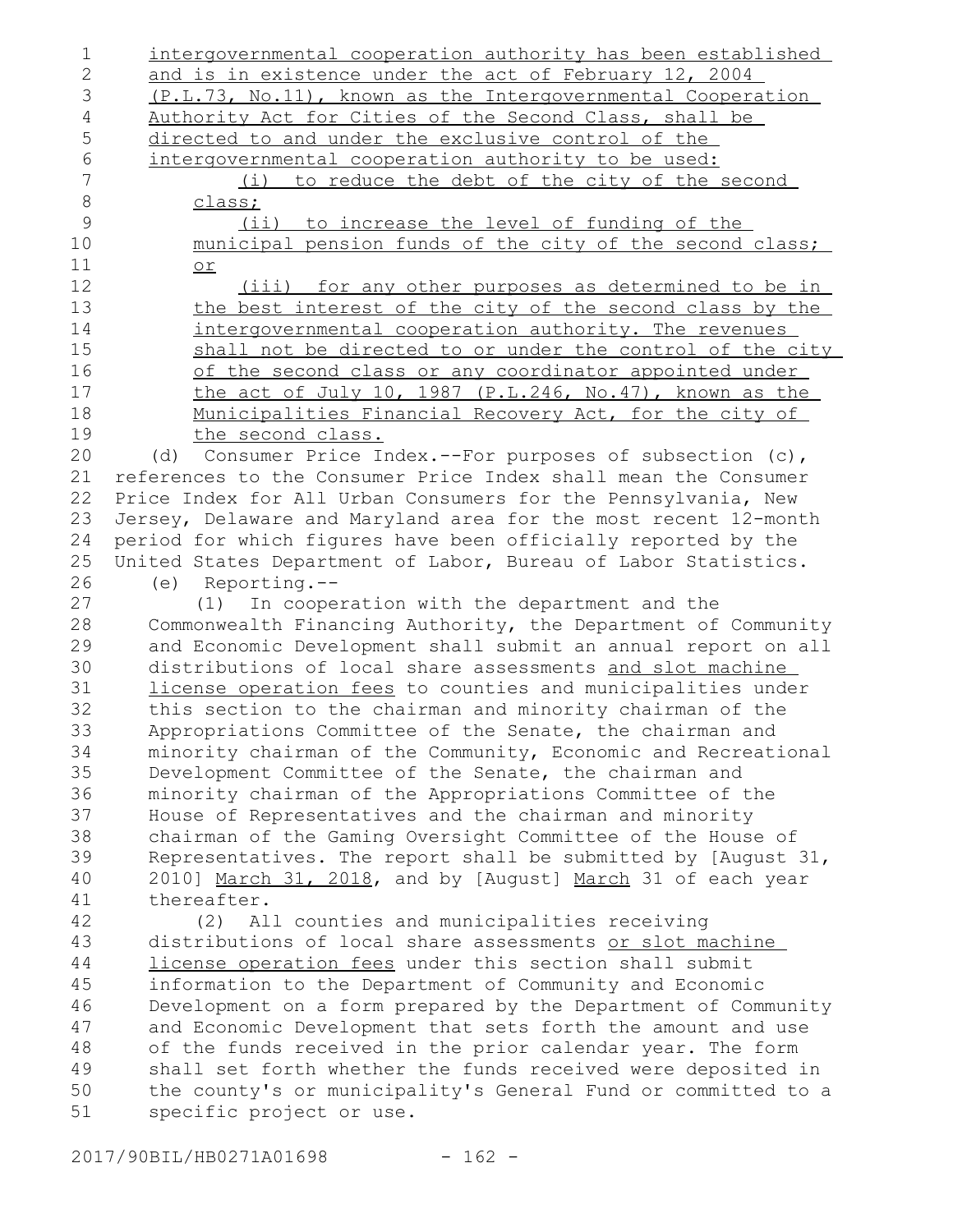(f) Prohibited activities.-- 1

(1) A person or its affiliated entity or a political subdivision shall not compensate or incur an obligation to compensate a person to engage in lobbying for compensation contingent in whole or in part upon the approval, award, receipt or denial of funds under this section. A person or its affiliated entity shall not engage in or agree to engage in lobbying for compensation contingent in whole or in part upon the approval, award, receipt or denial of funds under this section. This subsection shall not apply to a county or municipality that compensates a person to prepare a grant application for funds under this section if the following requirements are met: 2 3 4 5 6 7 8 9 10 11 12 13

14

15 16

17 18 19

42

(i) The person is not identified in the application. (ii) The person has no direct contact with the agency, county or municipality providing the funding.

(iii) The person is paid a fixed fee or percentage of the amount of any funds approved, awarded or received up to .5%.

(2) A violation of this section shall be considered an intentional violation of 65 Pa.C.S. § 13A09(e) (relating to penalties). 20 21 22

Section 28. Sections 1407(d) introductory paragraph and (d.1) heading and (1), 1501(b), 1504 and 1509 of Title 4 are amended to read: 23 24 25

§ 1407. Pennsylvania Gaming Economic Development and Tourism Fund. \* \* \* 26 27 28

(d) Restrictions on projects for certain counties and cities.--Except as set forth in subsection (d.1), [for a tenyear period beginning with the first fiscal year during which deposits are made into this fund,] no moneys from the Pennsylvania Gaming Economic Development and Tourism Fund shall be distributed for any project located in a city or county of the first or second class except as authorized by this 36 subsection. Moneys not used for the authorized projects in cities and counties of the first and second classes may be used throughout this Commonwealth. Moneys from the fund for projects within cities and counties of the first and second classes may only be used for the following projects [during this ten-year period]: 29 30 31 32 33 34 35 37 38 39 40 41

(d.1) Community infrastructure and economic development.-- (1) Notwithstanding subsection (b) or any other provision of law to the contrary, the money authorized but not expended under former subsection (d)(7) as of the effective date of this subsection and money authorized but not expended under subsection (d)(5) shall be deposited into a restricted receipts account to be established in the Commonwealth Financing Authority exclusively for eligible applications submitted by the redevelopment authority of a 43 44 45 46 47 48 49 50 51

\* \* \*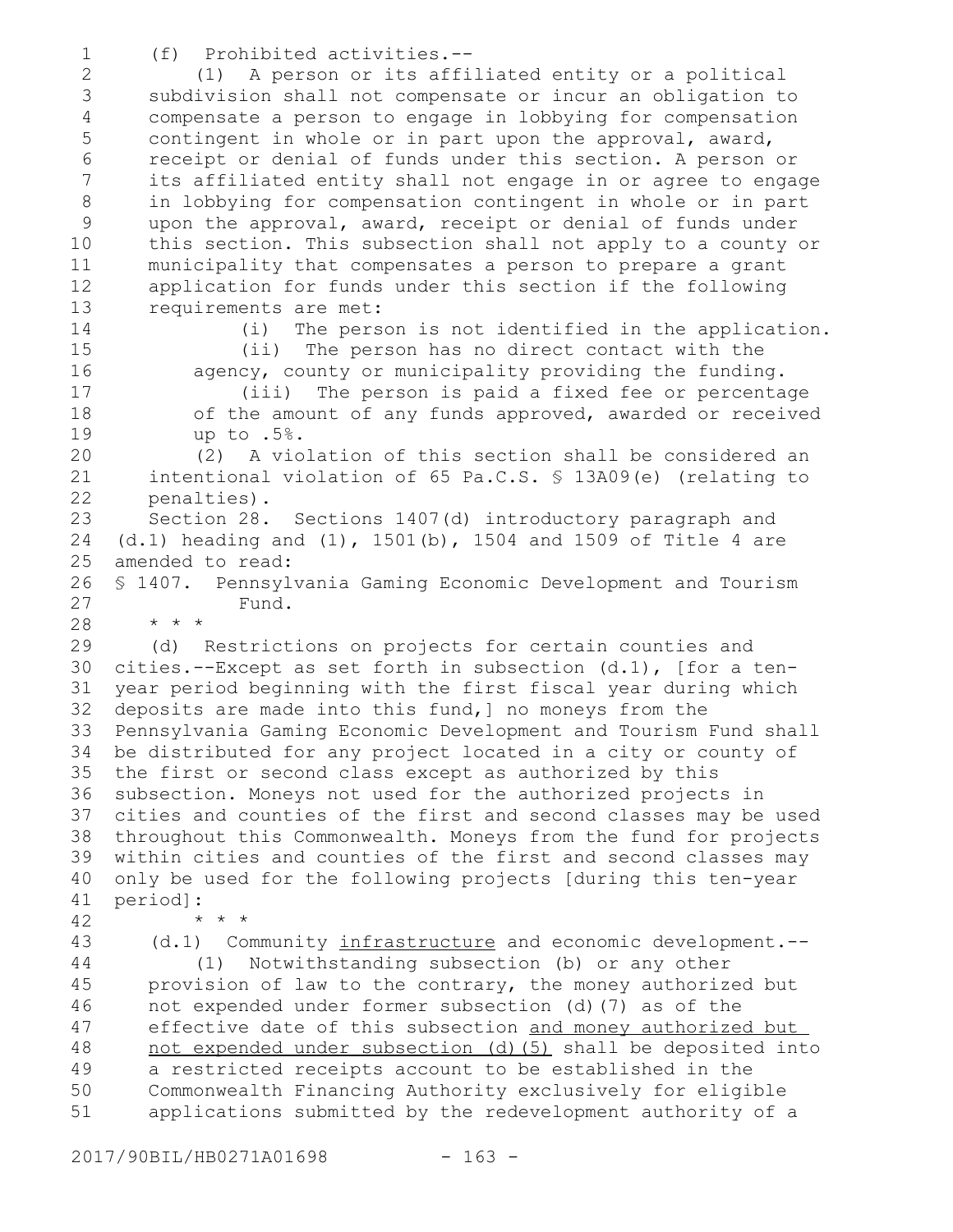county of the second class created pursuant to the act of May 24, 1945 (P.L.991, No.385), known as the Urban Redevelopment Law, for economic development, infrastructure development, job training, community improvement, public safety or other projects in the public interest located in a county of the second class. Community development corporations, political subdivisions, urban redevelopment authorities, municipal authorities, for-profit entities and nonprofit entities located in a county of the second class shall be eligible to receive funds made available under this paragraph. \* \* \* § 1501. Responsibility and authority of department. \* \* \* (b) Application of rules and regulations.--The department may prescribe the extent, if any, to which any rules and regulations shall be applied without retroactive effect. The department shall have authority to prescribe the forms and the system of accounting and recordkeeping to be employed and through its representative shall at all times have power of access to and examination and audit of any equipment and records relating to all aspects of the operation of slot machines [and] table games and interactive gaming under this part. \* \* \* § 1504. Wagering on credit. (a) General rule.--Except as otherwise provided in this section, slot machine licensees shall not extend credit. Slot machine licensees shall not accept credit cards, charge cards or debit cards from a patron or a player for the exchange or purchase of slot machine credits or for an advance of coins or currency to be utilized by a player to play slot machine games or extend credit in any manner to a player so as to enable the player to play slot machines. Slot machine licensees who hold a table game operation certificate may extend credit for slot machine gaming in accordance with section 13A26 (relating to cash equivalents). (b) Prepaid access instruments.--Prepaid access instruments are not deemed to be a credit card, charge card, debit card or any other instrument of credit and are not prohibited under this section. § 1509. Compulsive and problem gambling program. (a) Establishment of program.--The Department of [Health] Drug and Alcohol Programs or successor agency, in consultation with organizations similar to the Mid-Atlantic Addiction Training Institute, shall develop program guidelines for public education, awareness and training regarding compulsive and problem gambling and the treatment and prevention of compulsive and problem gambling. The guidelines shall include strategies for the prevention of compulsive and problem gambling. The Department of [Health] Drug and Alcohol Programs or successor agency may consult with the board and licensed gaming entities to develop such strategies. 1 2 3 4 5 6 7 8 9 10 11 12 13 14 15 16 17 18 19 20 21 22 23 24 25 26 27 28 29 30 31 32 33 34 35 36 37 38 39 40 41 42 43 44 45 46 47 48 49 50 51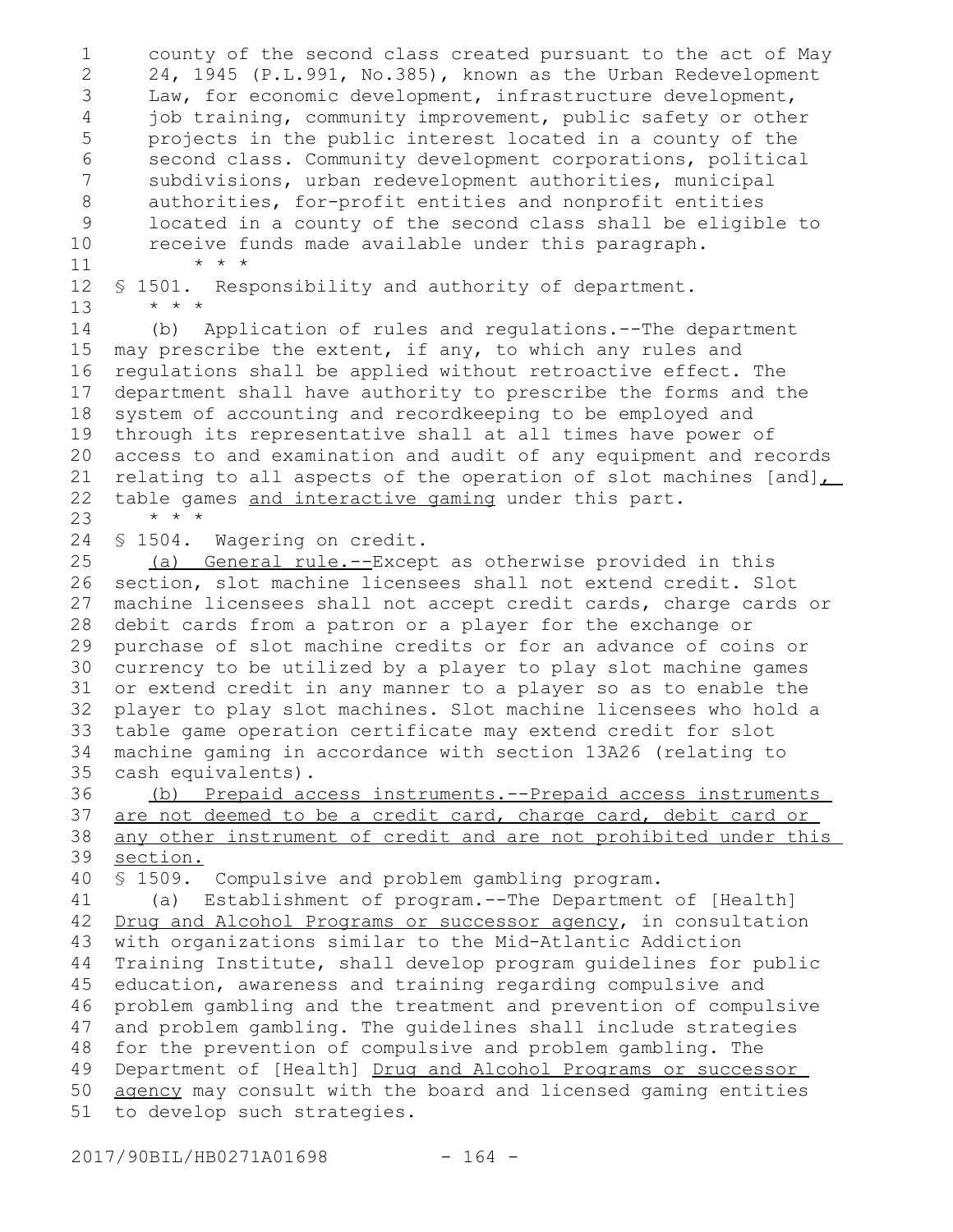(a.1) Duties of Department of [Health] Drug and Alcohol Programs or successor agency .--From funds available in the Compulsive and Problem Gambling Treatment Fund, the Department of [Health] Drug and Alcohol Programs or successor agency shall: 1 2 3 4

(1) Maintain [a] one compulsive gamblers assistance organization's toll-free problem gambling telephone number which shall be the number 1-800-GAMBLER, to provide crisis counseling and referral services to individuals and families experiencing difficulty as a result of problem or compulsive gambling. If the Department of Drug and Alcohol Programs or successor agency determines that it is unable to adopt the number 1-800-GAMBLER, the Department of Drug and Alcohol Programs or successor agency shall maintain another number. 5 6 7 8 9 10 11 12 13

(2) Facilitate, through in-service training and other means, the availability of effective assistance programs for problem and compulsive gamblers and family members affected by problem and compulsive gambling. 14 15 16 17

(3) At its discretion, conduct studies to identify individuals in this Commonwealth who are or are at risk of becoming problem or compulsive gamblers. 18 19 20

(4) Provide grants to and contract with single county authorities and other organizations which provide services as set forth in this section. 21 22 23

(5) Reimburse organizations for reasonable expenses incurred assisting the Department of [Health] Drug and Alcohol Programs or successor agency with implementing this section. 24 25 26 27

(a.2) Duties of Department of [Health] Drug and Alcohol Programs or successor agency and board. -- [Within 60 days following the effective date of this subsection, the] The Department of [Health's Bureau of] Drug and Alcohol Programs or successor agency and the board's Office of Compulsive and Problem Gambling shall jointly collaborate with other appropriate offices and agencies of State or local government, including single county authorities, and providers and other persons, public or private, with expertise in compulsive and problem gambling treatment to do the following: 28 29 30 31 32 33 34 35 36 37

(1) Implement a strategic plan for the prevention and treatment of compulsive and problem gambling. 38 39

(2) Adopt compulsive and problem gambling treatment standards to be integrated with the [Bureau] Department of Drug and Alcohol Program's or successor agency's uniform Statewide guidelines that govern the provision of addiction treatment services. 40 41 42 43 44

(3) Develop a method to coordinate compulsive and problem gambling data collection and referral information to crisis response hotlines, child welfare and domestic violence programs and providers and other appropriate programs and providers. 45 46 47 48 49

(4) Develop and disseminate educational materials to provide public awareness related to the prevention, 50 51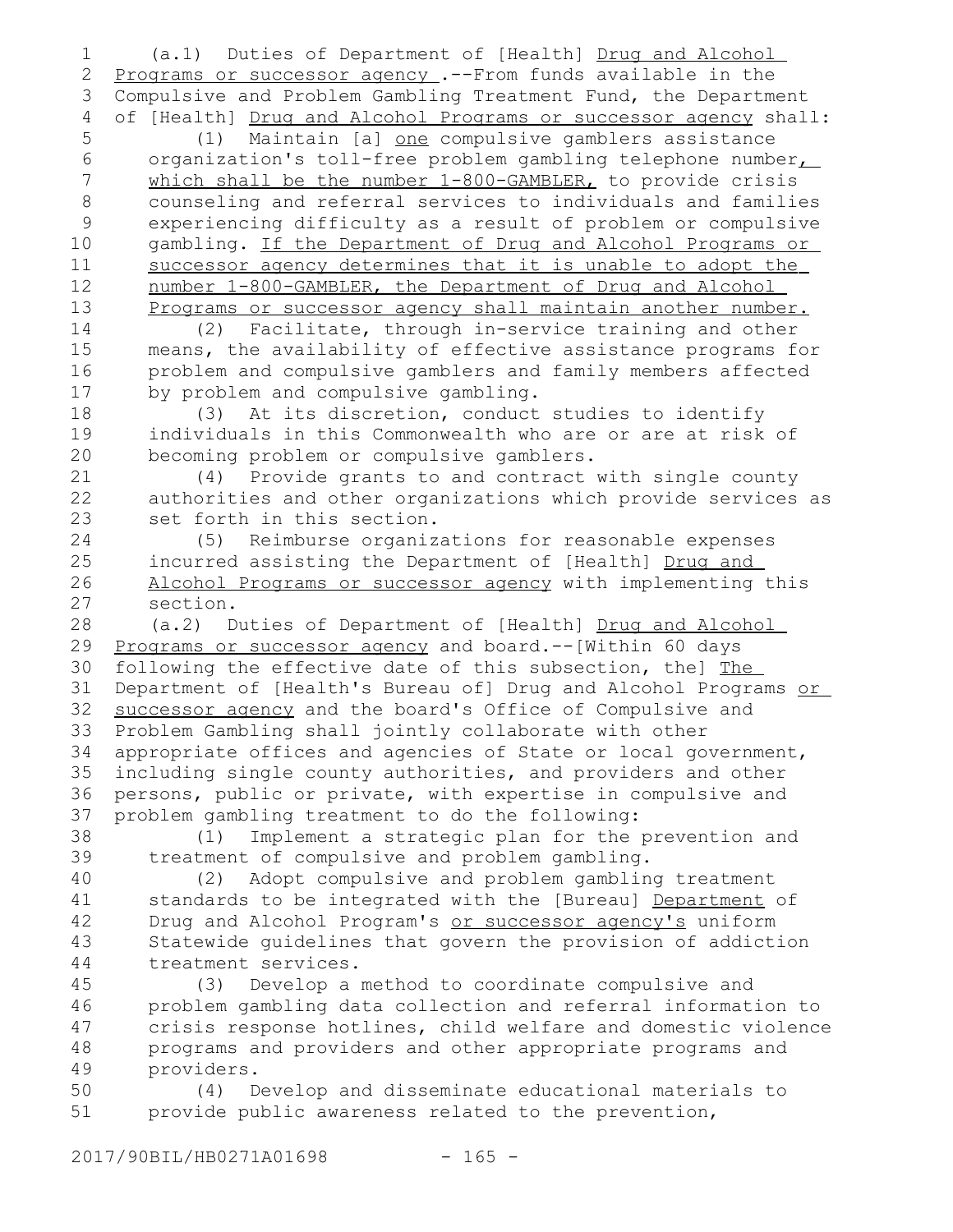recognition and treatment of compulsive and problem gambling. (5) Develop demographic-specific compulsive and problem

2 3 4

1

- gambling prevention, intervention and treatment programs. (6) Prepare an itemized budget outlining how funds will be allocated to fulfill the responsibilities under this
- 5 6

section.

(b) Compulsive and Problem Gambling Treatment Fund.--There is hereby established in the State Treasury a special fund to be known as the Compulsive and Problem Gambling Treatment Fund. All moneys in the fund shall be administered by the Department of [Health] Drug and Alcohol Programs or successor agency and expended solely for programs for the prevention and treatment of gambling addiction and other emotional and behavioral problems associated with or related to gambling addiction and for the administration of the compulsive and problem gambling program, provided that the Department of [Health] Drug and Alcohol Programs or successor agency shall annually distribute at least 50% of the money in the fund to single county authorities under subsection (d). The fund shall consist of money annually allocated to it from the annual payment established under section 1408(a) (relating to transfers from State Gaming Fund), money which may be allocated by the board, interest earnings on moneys in the fund and any other contributions, payments or deposits which may be made to the fund. 7 8 9 10 11 12 13 14 15 16 17 18 19 20 21 22 23 24

25 26 (c) Notice of availability of assistance.--

(1) [Each] Except as otherwise provided for in paragraph (4), each slot machine licensee shall [obtain a] use the toll-free telephone number [to be used] established by the Department of Drug and Alcohol Programs or successor agency in subsection (a.1)(1) to provide persons with information on assistance for compulsive or problem gambling. Each licensee shall conspicuously post at least 20 signs similar to the following statement: 27 28 29 30 31 32 33

34 35

If you or someone you know has a gambling problem, help is available. Call (Toll-free telephone number). The signs must be posted within 50 feet of each entrance and exit, within 50 feet of each automated teller machine location within the licensed facility and in other appropriate public areas of the licensed facility as determined by the slot machine licensee.

(2) Each racetrack where slot machines or table games are operated shall print a statement on daily racing programs provided to the general public that is similar to the following: 41 42 43 44

If you or someone you know has a gambling problem, help is available. Call (Toll-free telephone number). Except as otherwise provided for in paragraph (4), the tollfree telephone number shall be the same telephone number established by the Department of Drug and Alcohol Programs or successor agency under subsection (a.1)(1). (2.1) Each interactive gaming certificate holder and 45 46 47 48 49 50 51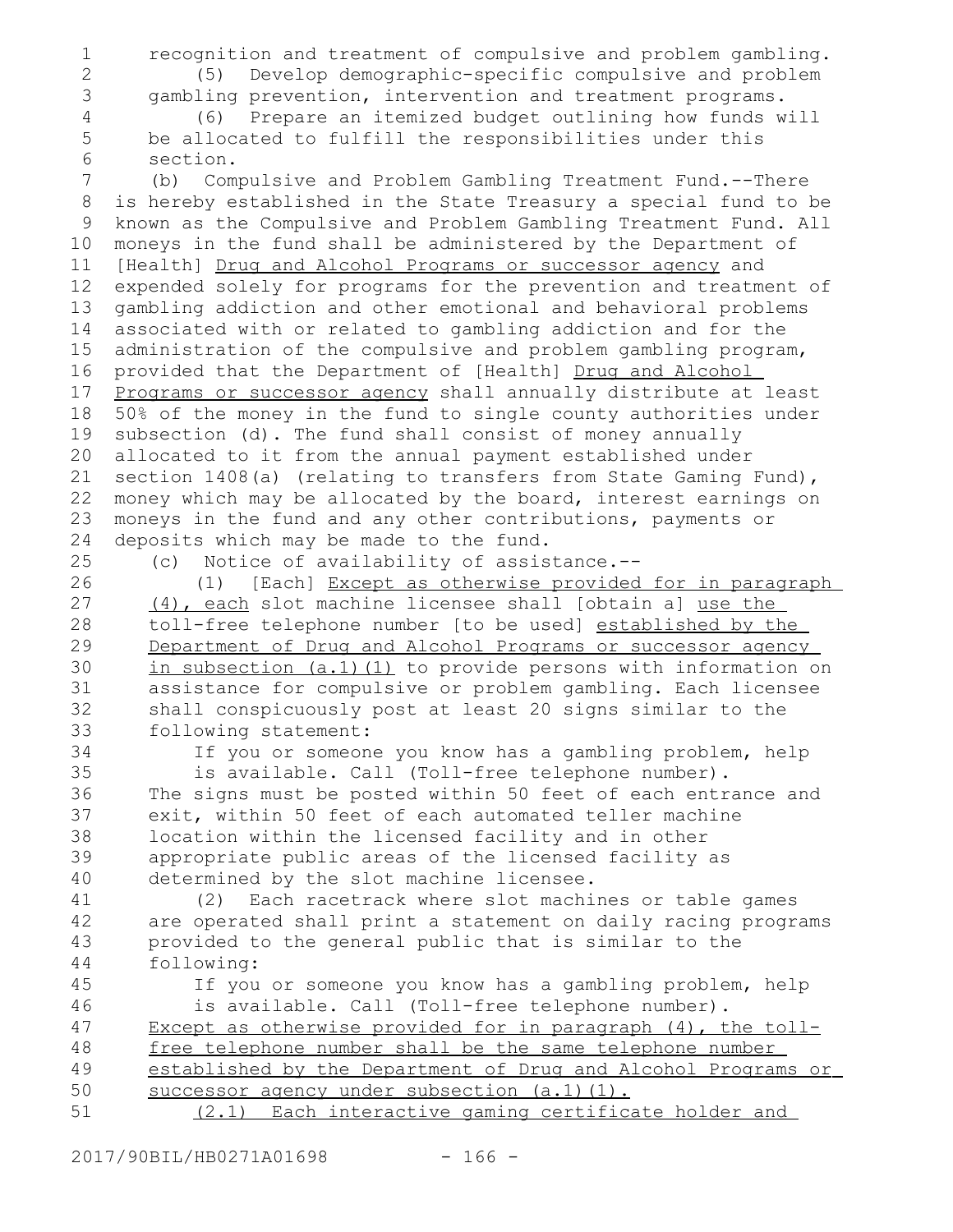| 1              | interactive gaming operator:                                      |
|----------------|-------------------------------------------------------------------|
| 2              | (i) Shall cause the words:                                        |
| 3              | If you or someone you know has a gambling problem,                |
| $\overline{4}$ | help is available. Call (Toll-free telephone number).             |
| 5              | or some comparable language approved by the board, which          |
| 6              | language shall include the words "gambling problem" and           |
| $\overline{7}$ | "call 1-800-XXXX," to be prominently displayed to any             |
| 8              | person visiting or logging onto the interactive gaming            |
| $\mathcal{G}$  | certificate holder's interactive gaming skin or Internet          |
| 10             | website.                                                          |
| 11             | (ii) Shall provide a mechanism by which an                        |
| 12             | interactive gaming account holder may establish the               |
| 13             | following controls on wagering activity through the               |
| 14             | interactive gaming account:                                       |
| 15             | (A) A limit on the amount of money lost within a                  |
| 16             | specified period of time and the length of time the               |
| 17             | account holder will be unable to participate in                   |
| 18             | gaming if the holder reaches the established loss                 |
| 19             | limit.                                                            |
| 20             | (B) A limit on the maximum amount of any single                   |
| 21             | wager on any interactive game.                                    |
| 22             | (C) A temporary suspension of interactive gaming                  |
| 23             | through the account for any number of hours or days.              |
| 24             | (iii) Shall not knowingly mail or otherwise forward               |
| 25             | any gaming-related promotional material or e-mail to a            |
| 26             | <u>registered player during any period in which interactive</u>   |
| 27             | gaming through the registered players' interactive gaming         |
| 28             | account has been suspended or terminated. The interactive         |
| 29             | gaming certificate holder shall provide a mechanism by            |
| 30             | which a registered player may change the controls.                |
| 31             | <u>Notwithstanding any other provision of this subparagraph,</u>  |
| 32             | while interactive gaming through the interactive gaming           |
| 33             | account is suspended, the registered player may not               |
| 34             | change gaming controls until the suspension expires, but          |
| 35             | the registered player shall continue to have access to            |
| 36             | the account and shall be permitted to withdraw funds from         |
| 37             | the account upon proper application for the funds to the          |
| 38             | interactive gaming certificate holder.                            |
| 39             | A [licensed facility] licensed gaming entity,<br>(3)              |
| 40             | interactive gaming certificate holder or interactive gaming       |
| 41             | operator, as the case may be, which fails to post or print        |
| 42             | the warning sign in accordance with paragraph (1) $[or]_L$ (2)    |
| 43             | or $(2.1)$ (i) shall be assessed a fine of \$1,000 a day for each |
| 44             | day the minimum number of signs are not posted or the             |
| 45             | required statement is not printed as provided in this             |
| 46             | subsection.                                                       |
| 47             | (3.1) An interactive gaming certificate holder or                 |
| 48             | interactive gaming operator, as the case may be, that fails       |
| 49             | to establish the mechanisms, controls and systems in              |
| 50             | accordance with paragraph (2.1)(ii) and (iii) shall be            |
| 51             | assessed a fine of not less than \$5,000 per day for each day     |
|                |                                                                   |

2017/90BIL/HB0271A01698 - 167 -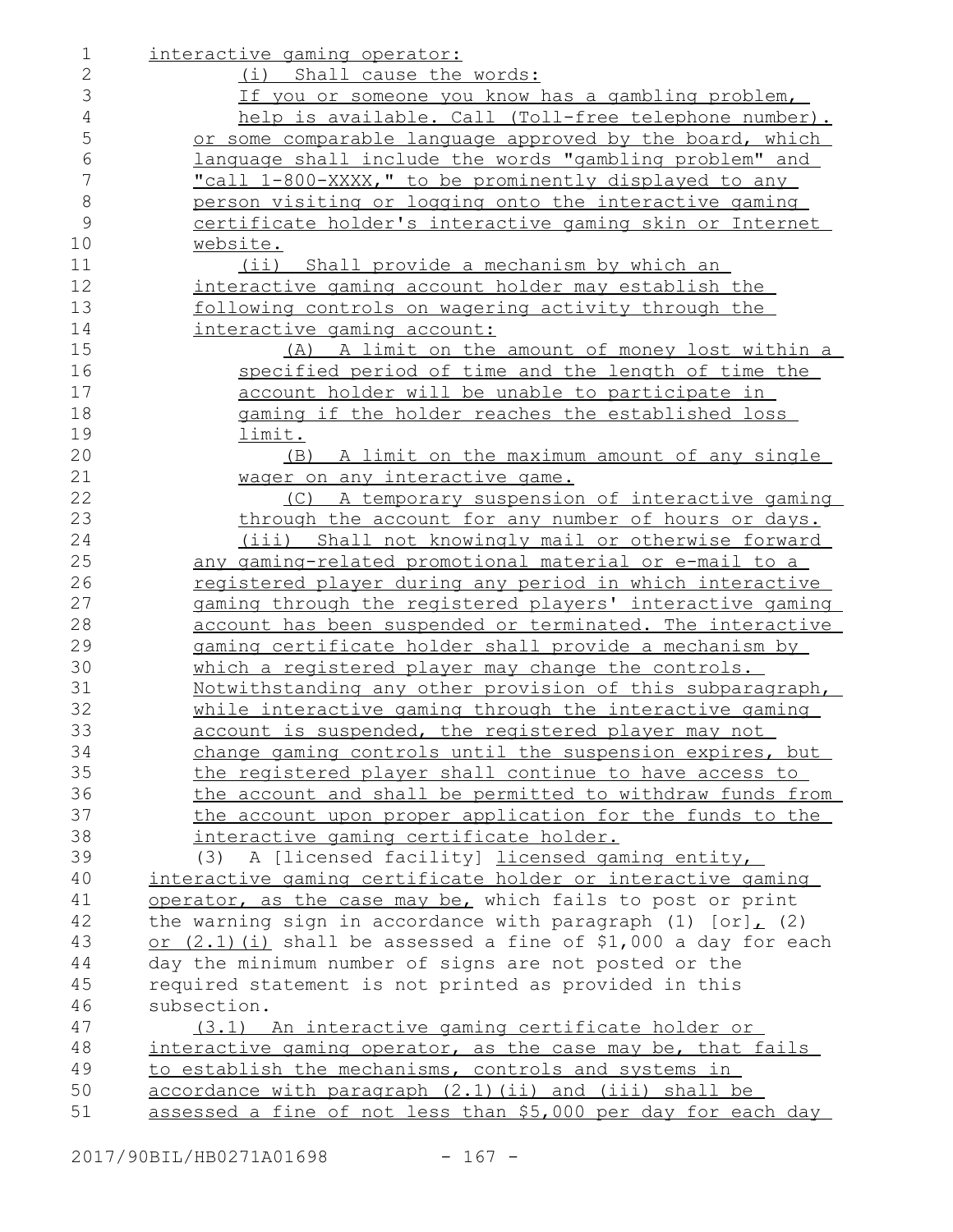the mechanisms, controls and systems are not available to interactive gaming account holders. 1 2

(4) Slot machine licensees or racetracks utilizing a toll-free telephone number other than the number established by the Department of Drug and Alcohol Programs or successor agency under subsection (a.1)(1) prior to the effective date of this paragraph may continue to use that number for a period not to exceed three years from the effective date of this paragraph upon showing good cause to the Department of Drug and Alcohol Programs or successor agency. 3 4 5 6 7 8 9 10

(d) Single county authorities.--The Department of [Health] Drug and Alcohol Programs or successor agency shall make grants from the fund established under subsection (b) to single county authorities created pursuant to the act of April 14, 1972 (P.L.221, No.63), known as the Pennsylvania Drug and Alcohol Abuse Control Act, for the purpose of providing compulsive gambling and gambling addiction prevention, treatment and education programs. Treatment may include financial counseling, irrespective of whether the financial counseling is provided by the single county authority, the treatment service provider or subcontracted to a third party. It is the intention of the General Assembly that any grants made by the Department of [Health] Drug and Alcohol Programs or successor agency to any single county authority in accordance with the provisions of this subsection be used exclusively for the development and implementation of compulsive and problem gambling programs authorized under this section. 11 12 13 14 15 16 17 18 19 20 21 22 23 24 25 26 27

(d.1) Eligibility.--Eligibility to receive treatment services for treatment of compulsive and problem gambling under this section shall be determined using financial eligibility and other requirements of the single county authorities as approved by the Department of [Health] Drug and Alcohol Programs or successor agency. 28 29 30 31 32 33

(d.2) Report.--[No later than October 1, 2010, and each] Annually on October 1 [thereafter], the Department of [Health] Drug and Alcohol Programs or successor agency, in consultation with the board, shall prepare and submit a report on the impact of the programs funded by the Compulsive and Problem Gambling Treatment Fund to the Governor and to the members of the General Assembly. The report shall include aggregate demographicspecific data, including race, gender, geography and income of those individuals treated. 34 35 36 37 38 39 40 41 42

(e) Definition.--As used in subsection (d), the term "single county authority" means the agency designated by the Department of Health pursuant to the act of April 14, 1972 (P.L.221, No.63), known as the Pennsylvania Drug and Alcohol Abuse Control Act, to plan and coordinate drug and alcohol prevention, intervention and treatment services for a geographic area, which may consist of one or more counties. Section 29. Section 1512 of Title 4 is amended by adding a subsection to read: 43 44 45 46 47 48 49 50 51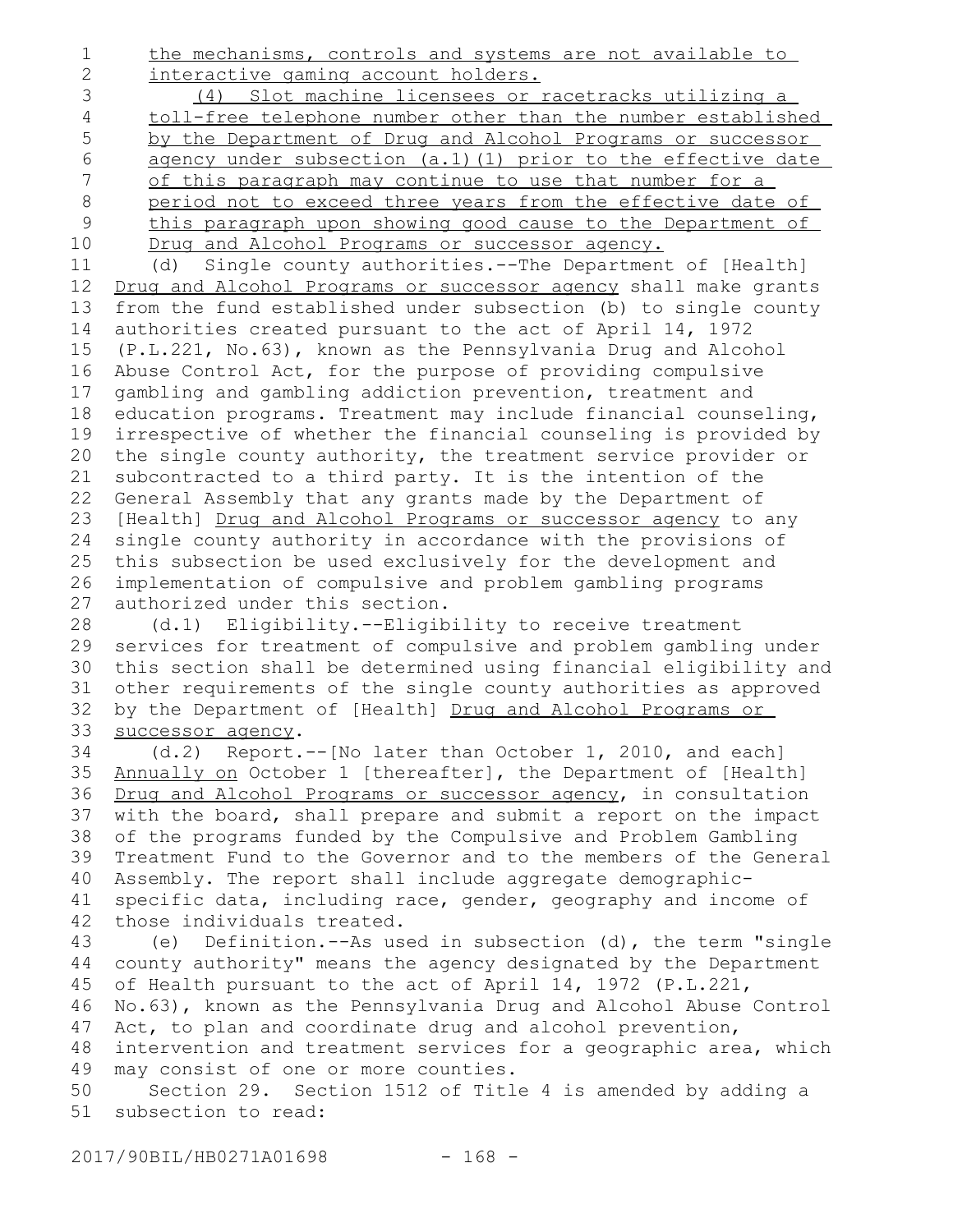| 1              | § 1512. Financial and employment interests.                       |
|----------------|-------------------------------------------------------------------|
| 2              | $\star$ $\star$ $\star$                                           |
| 3              | $(a.6)$ Prohibition related to interactive gaming.--              |
| $\overline{4}$ | (1) Except as may be provided by rule or order of the             |
| 5              | Pennsylvania Supreme Court and except as provided in section      |
| $\epsilon$     | 1202.1 (relating to code of conduct) or 1512.1 (relating to       |
| 7              | additional restrictions), no executive-level public employee,     |
| $\,8\,$        | public official or party officer or immediate family member       |
| $\mathcal{G}$  | thereof shall hold, directly or indirectly, a financial           |
| 10             | interest in, be employed by or represent, appear for, or          |
| 11             | negotiate on behalf of, or derive any remuneration, payment,      |
| 12             | benefit or any other thing of value for any services,             |
| 13             | including, but not limited to, consulting or similar services     |
| 14             | from any holder of or applicant for an interactive gaming         |
| 15             | certificate, holder of or applicant for an interactive gaming     |
| 16             | license or other authorization to conduct interactive gaming      |
| 17             | or any holding, subsidiary or intermediary company with           |
| 18             | respect thereto, or any business, association, enterprise or      |
| 19             | other entity that is organized in whole or in part for the        |
| 20             | purpose of promoting, advocating for or advancing the             |
| 21             | interests of the interactive gaming industry generally or any     |
| 22             | interactive gaming-related business or businesses in              |
| 23             | connection with any cause, application or matter. The             |
| 24             | financial interest and employment prohibitions under this         |
| 25             | paragraph shall remain in effect for one year following           |
| 26             | termination of the individual's status as an executive-level      |
| 27             | public employee, public official or party officer.                |
| 28             | Notwithstanding paragraph (1), a member of the<br>(2)             |
| 29             | immediate family of an executive-level public employee,           |
| 30             | public official or party officer may hold employment with the     |
| 31             | holder of or applicant for an interactive gaming certificate,     |
| 32             | holder of or applicant for an interactive gaming license or       |
| 33             | other authorization to conduct interactive gaming or any          |
| 34             | holding, subsidiary or intermediary company with respect          |
| 35             | thereto, if in the judgment of the State Ethics Commission or     |
| 36             | the Supreme Court, as appropriate, employment will not            |
| 37             | interfere with the responsibilities of the executive-level        |
| 38             | public employee, public official or party officer and will        |
| 39             | not create a conflict of interest or reasonable risk of the       |
| 40             | public perception of a conflict of interest on the part of        |
| 41             | the executive-level public employee, public official or party     |
| 42             | officer.                                                          |
| 43             | $\star$ $\star$ $\star$                                           |
| 44             | Section 30. Sections $1513(a)$ , 1514 heading, (a), (d), (e)      |
| 45             | and $(f)$ , 1515, 1516 and 1517(b)(1), (c)(6) and (12) and (e)(1) |
| 46             | of Title 4 are amended to read:                                   |
| 47             | § 1513. Political influence.                                      |
| 48             | (a) Contribution restriction.--The following persons shall        |
| 49             | be prohibited from contributing any money or in-kind              |
| 50             | contribution to a candidate for nomination or election to any     |
| 51             | public office in this Commonwealth, or to any political party     |
|                |                                                                   |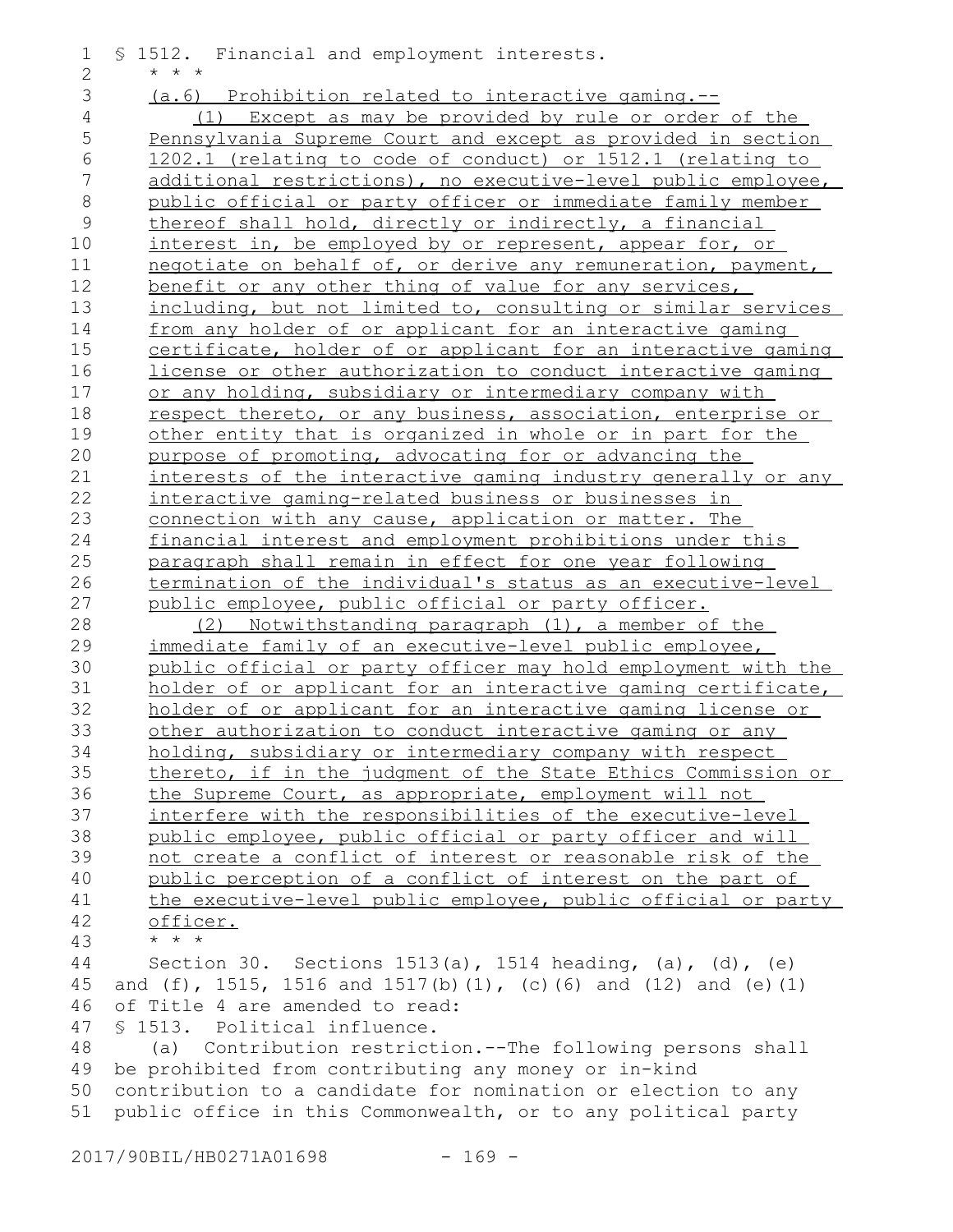committee or other political committee in this Commonwealth or to any group, committee or association organized in support of a candidate, political party committee or other political committee in this Commonwealth: (1) An applicant for a slot machine license, manufacturer license, supplier license, principal license, key employee license, interactive gaming license or horse or harness racing license. (2) A slot machine licensee, licensed manufacturer, licensed supplier, interactive gaming operator or licensed racing entity. (3) A licensed principal or licensed key employee of a slot machine licensee, licensed manufacturer, licensed supplier, interactive gaming operator or licensed racing entity. (4) An affiliate, intermediary, subsidiary or holding company of a slot machine licensee, licensed manufacturer, licensed supplier, interactive gaming operator or licensed racing entity. (5) A licensed principal or licensed key employee of an affiliate, intermediary, subsidiary or holding company of a slot machine licensee, licensed manufacturer, licensed supplier, interactive gaming operator or licensed racing entity. (6) A person who holds a similar gaming license in another jurisdiction and the affiliates, intermediaries, subsidiaries, holding companies, principals or key employees thereof. \* \* \* § 1514. Regulation requiring exclusion [or], ejection or denial of access of certain persons. (a) General rule.--The board shall by regulation provide for the establishment of a list of persons who are to be excluded or ejected from any licensed facility or who may be denied access to interactive gaming. The provisions shall define the standards for exclusion and shall include standards relating to persons who are career or professional offenders as defined by regulations of the board or whose presence in a licensed facility or whose access to interactive gaming would, in the opinion of the board, be inimical to the interest of the Commonwealth or of licensed gaming therein, or both. \* \* \* (d) Sanctions.--The board may impose sanctions upon a licensed gaming entity or interactive gaming operator in accordance with this part if the licensed gaming entity knowingly fails to exclude or eject from the premises of any licensed facility or deny access to interactive gaming any person placed by the board on the list of persons to be excluded [or], ejected or denied access. (e) List not all-inclusive.--Any list compiled by the board of persons to be excluded  $[or]_L$  ejected or denied access shall 1 2 3 4 5 6 7 8 9 10 11 12 13 14 15 16 17 18 19 20 21 22 23 24 25 26 27 28 29 30 31 32 33 34 35 36 37 38 39 40 41 42 43 44 45 46 47 48 49 50 51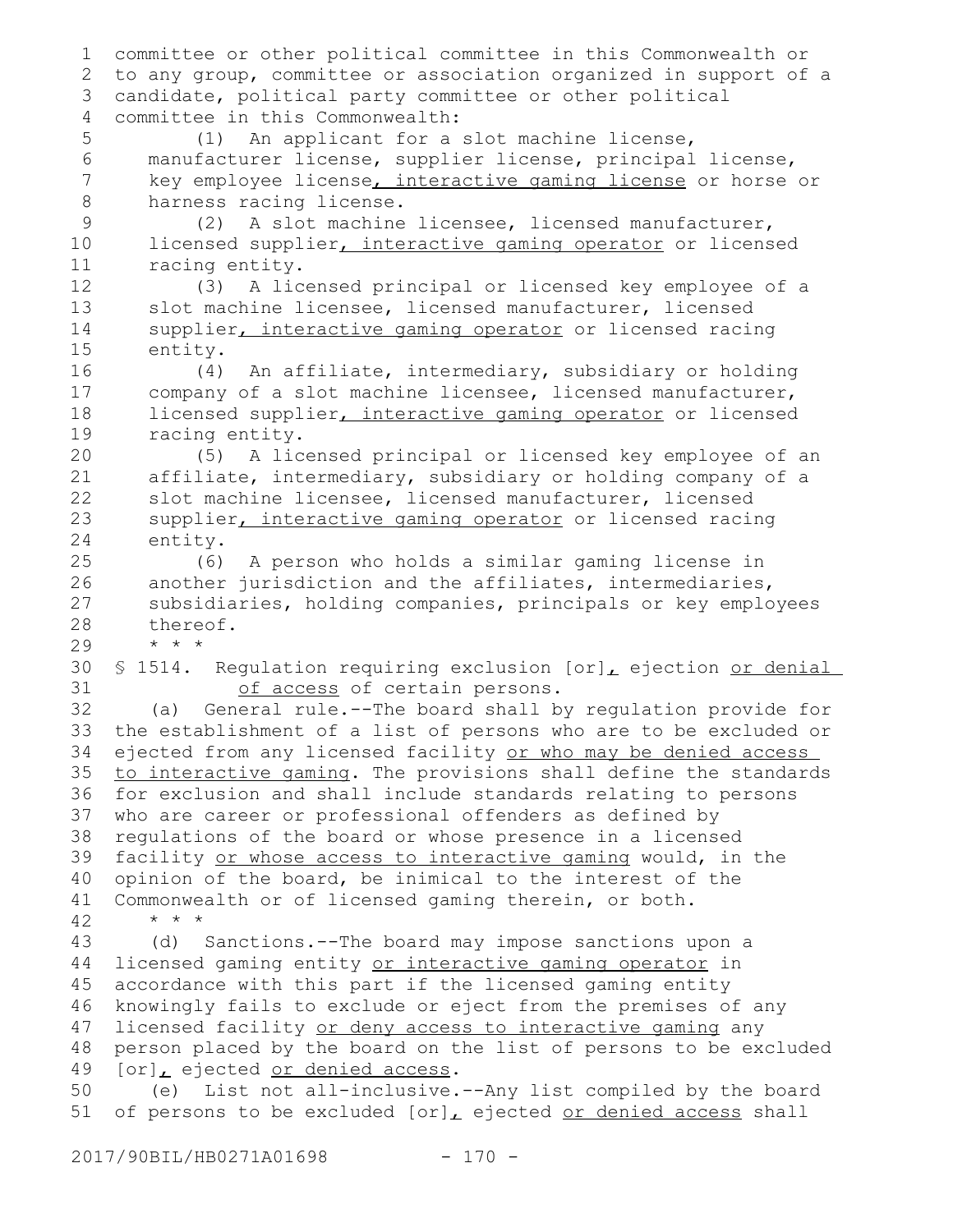```
not be deemed an all-inclusive list, and a licensed gaming
   entity shall have a duty to keep from the licensed facility and
 3 from interactive gaming persons known to it to be within the
 classifications declared in this section and the regulations
4
   promulgated under this section whose presence in a licensed
 6 facility or whose participation in interactive gaming would be
   inimical to the interest of the Commonwealth or of licensed
   gaming therein, or both, as defined in standards established by
   the board.
       (f) Notice.--Whenever the bureau seeks to place the name of
   any person on a list pursuant to this section, the bureau shall
   serve notice of this fact to such person by personal service or
   certified mail at the last known address of the person. The
   notice shall inform the person of the right to request a hearing
   under subsection (g). The bureau may also provide notice by
   electronic mail, if the electronic mail address of the person is
   known to the bureau.
       * * *
   § 1515. Repeat offenders excludable from licensed gaming
               facility.
       A licensed gaming entity may exclude or eject from its
   licensed facility or deny access to interactive gaming any
   person who is known to it to have been convicted of a
   misdemeanor or felony committed in or on the premises of any
   licensed facility. Nothing in this section or in any other law
   of this Commonwealth shall limit the right of a licensed gaming
   entity to exercise its common law right to exclude or eject
   permanently from its licensed facility or permanently deny
   access to its interactive gaming any person who disrupts the
   operations of its premises or its interactive gaming, threatens
   the security of its premises or its occupants or is disorderly
   or intoxicated[.] or who threatens the security of its licensed
   facility or the area of a licensed facility where interactive
   gaming operations are managed, administered or controlled.
   § 1516. List of persons self excluded from gaming activities.
       (a) General rule.--The board shall provide by regulation for
   the establishment of a list of persons self excluded from gaming
   activities, including interactive gaming, at all licensed
   facilities. Any person may request placement on the list of
   self-excluded persons by acknowledging in a manner to be
   established by the board that the person is a problem gambler
   and by agreeing that, during any period of voluntary exclusion,
   the person may not collect any winnings or recover any losses
   resulting from any gaming activity at licensed facilities
   including interactive gaming.
       (b) Regulations.--The regulations of the board shall
   establish procedures for placements on and removals from the
   list of self-excluded persons. The regulations shall establish
 1
 2
 5
 7
8
 9
10
11
12
13
14
15
16
17
18
19
20
21
22
23
24
25
26
27
28
29
30
31
32
33
34
35
36
37
38
39
40
41
42
43
44
45
46
47
48
```
procedures for the transmittal to licensed gaming entities of identifying information concerning self-excluded persons and shall require licensed gaming entities to establish procedures 49 50 51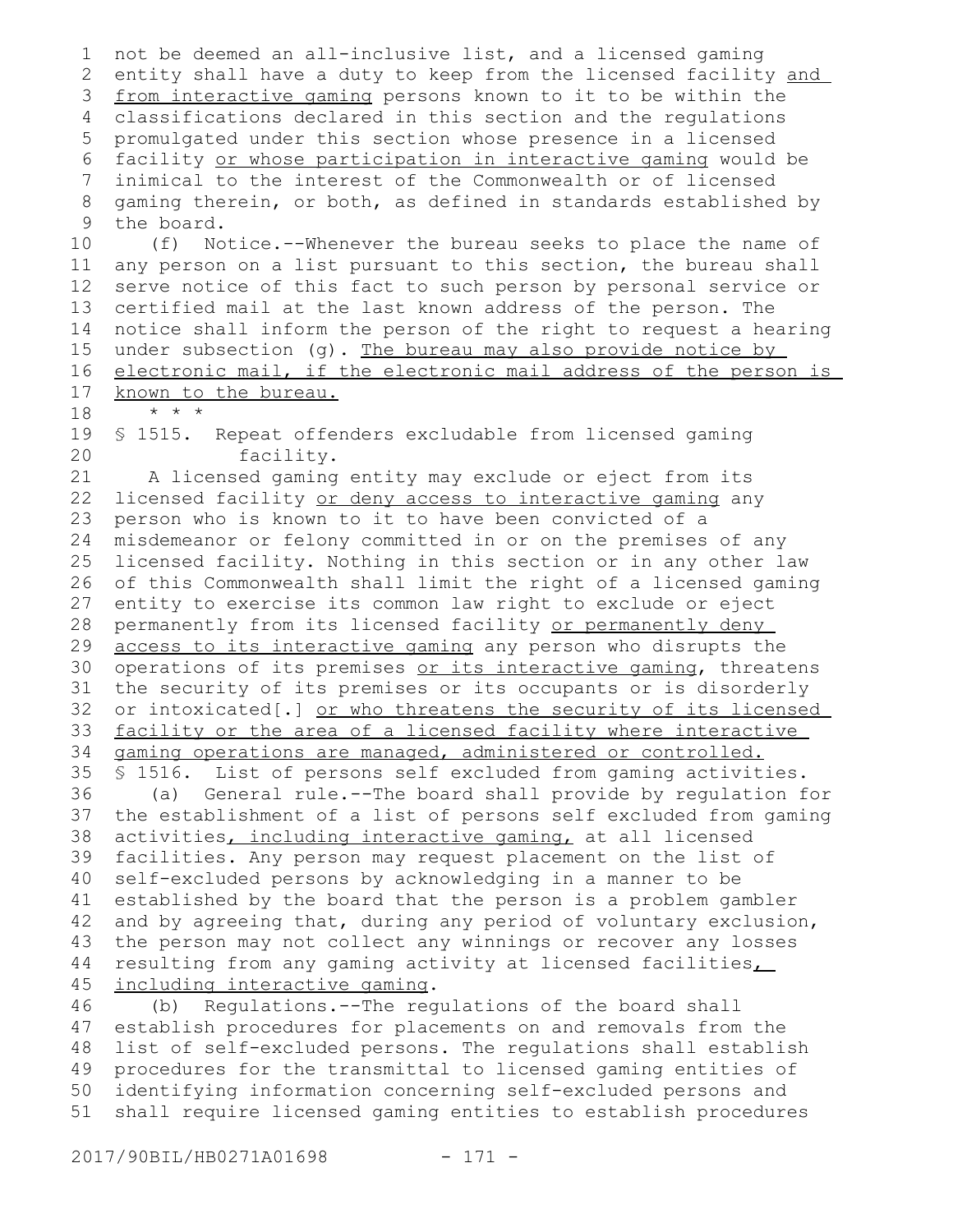designed at a minimum to deny self-excluded persons access to interactive gaming and to remove self-excluded persons from targeted mailings or other forms of advertising or promotions 3 4 and deny self-excluded persons access to complimentaries, check cashing privileges, club programs and other similar benefits. (c) Liability.--A licensed gaming entity or employee thereof shall not be liable to any self-excluded person or to any other party in any judicial proceeding for any harm, monetary or otherwise, which may arise as a result of: (1) the failure of a licensed gaming entity to withhold gaming privileges from or restore gaming privileges to a self-excluded person; [or] (1.1) the failure of an interactive gaming certificate holder or interactive gaming operator to withhold interactive gaming privileges from or restore interactive gaming privileges to a self-excluded person; or (2) otherwise permitting or not permitting a selfexcluded person to engage in gaming activity in the facility or participate in interactive gaming while on the list of self-excluded persons. (d) Disclosure.--Notwithstanding any other law to the contrary, the board's list of self-excluded persons shall not be open to public inspection. Nothing in this section, however, shall be construed to prohibit a licensed gaming entity from disclosing the identity of persons self excluded pursuant to this section to affiliated gaming entities in this Commonwealth or other jurisdictions for the limited purpose of assisting in the proper administration of responsible gaming programs operated by affiliated licensed gaming entities. § 1517. Investigations and enforcement. \* \* \* (b) Powers and duties of department.-- (1) The department shall at all times have the power of access to examine and audit equipment and records relating to all aspects of the operation of slot machines  $[or]$ , table games or interactive games under this part. \* \* \* (c) Powers and duties of the Pennsylvania State Police.--The Pennsylvania State Police shall have the following powers and duties: \* \* \* (6) Enforce the criminal provisions of this part and all other criminal laws of the Commonwealth[.], including, but not limited to, within a licensed facility and parking lots under control of a slot machine licensee adjacent to a licensed facility. \* \* \* (12) Conduct audits or verification of information of slot machine [or], table game operations, including the operation of slot machines used in a multistate wide-area progressive slot machine system and in the operation of skill 1 2 5 6 7 8 9 10 11 12 13 14 15 16 17 18 19 20 21 22 23 24 25 26 27 28 29 30 31 32 33 34 35 36 37 38 39 40 41 42 43 44 45 46 47 48 49 50 51

2017/90BIL/HB0271A01698 - 172 -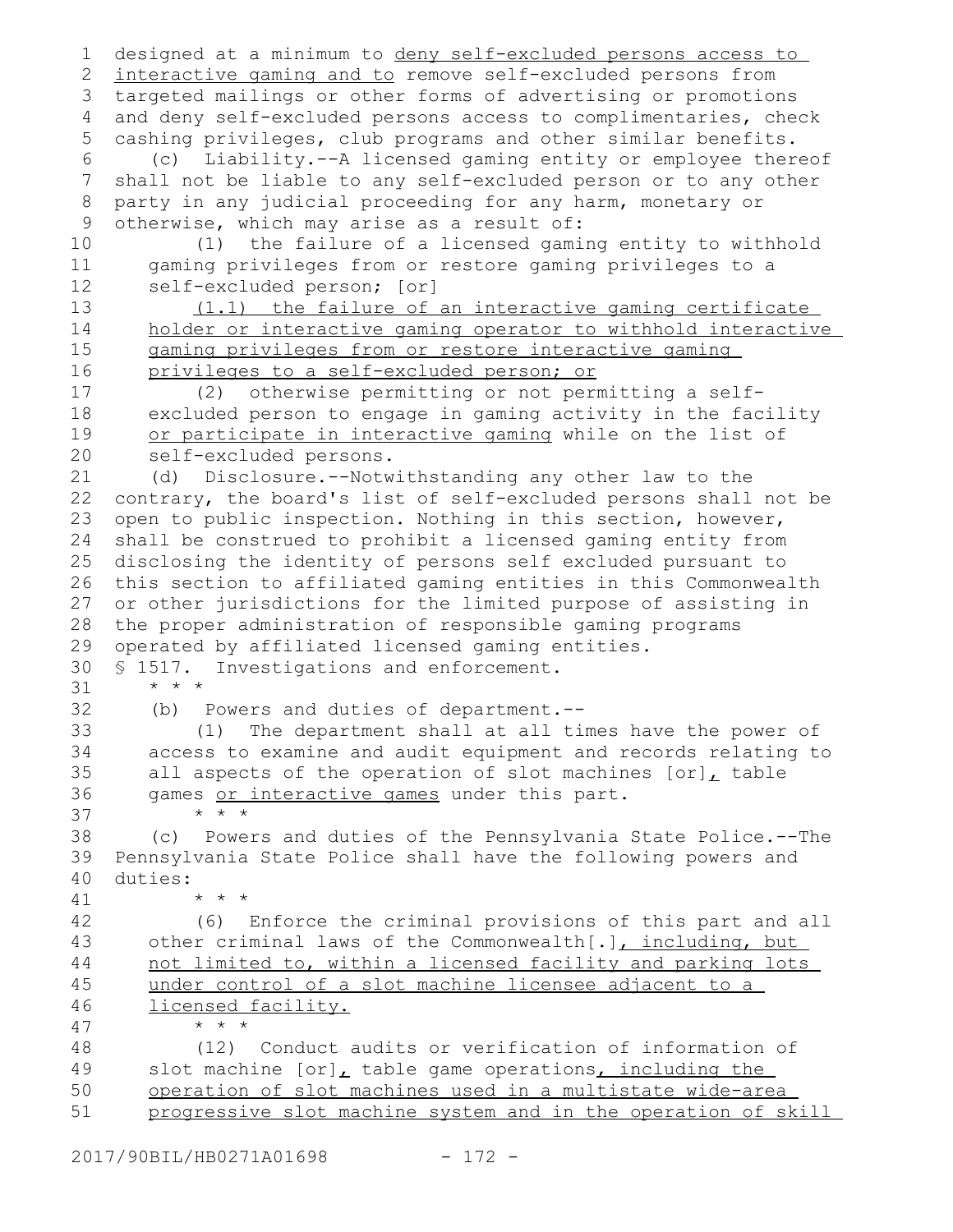or hybrid slot machines and interactive gaming operations at such times, under such circumstances and to such extent as the bureau determines. This paragraph includes reviews of accounting, administrative and financial records and management control systems, procedures and records utilized by a slot machine licensee. \* \* \* (e) Inspection, seizure and warrants.-- (1) The bureau, the department and the Pennsylvania State Police shall have the authority without notice and without warrant to do all of the following in the performance of their duties: (i) Inspect and examine all premises where slot machine [or], table game and interactive gaming operations are conducted, slot machines, table game devices and associated equipment, interactive gaming devices and associated equipment are manufactured, sold, distributed or serviced or where records of these activities are prepared or maintained. (ii) Inspect all equipment and supplies in, about, upon or around premises referred to in subparagraph (i). (iii) Seize, summarily remove and impound equipment and supplies from premises referred to in subparagraph (i) for the purposes of examination and inspection. (iv) Inspect, examine and audit all books, records and documents pertaining to a slot machine licensee's operation. (v) Seize, impound or assume physical control of any book, record, ledger, game, device, cash box and its contents, count room or its equipment, interactive gaming devices and associated equipment or slot machine [or], table game or interactive gaming operations. \* \* \* Section 31. Section 1518(a)(1), (2), (3), (4), (5), (7.1), (11), (13), (13.1), (15) and (17) and (b)(1), (2) and (3) of Title 4 are amended and subsections (a) and (b) are amended by adding paragraphs to read: § 1518. Prohibited acts; penalties. (a) Criminal offenses.-- (1) The provisions of 18 Pa.C.S. § 4902 (relating to perjury), 4903 (relating to false swearing) or 4904 (relating to unsworn falsification to authorities) shall apply to any person providing information or making any statement, whether written or oral, to the board, the commission, the bureau, the department, the Pennsylvania State Police or the Office of Attorney General, as required by this part. (2) It shall be unlawful for a person to willfully: (i) fail to report, pay or truthfully account for and pay over any license fee, authorization fee, permit fee, tax or assessment imposed under this part; or (ii) attempt in any manner to evade or defeat any 1 2 3 4 5 6 7 8 9 10 11 12 13 14 15 16 17 18 19 20 21 22 23 24 25 26 27 28 29 30 31 32 33 34 35 36 37 38 39 40 41 42 43 44 45 46 47 48 49 50 51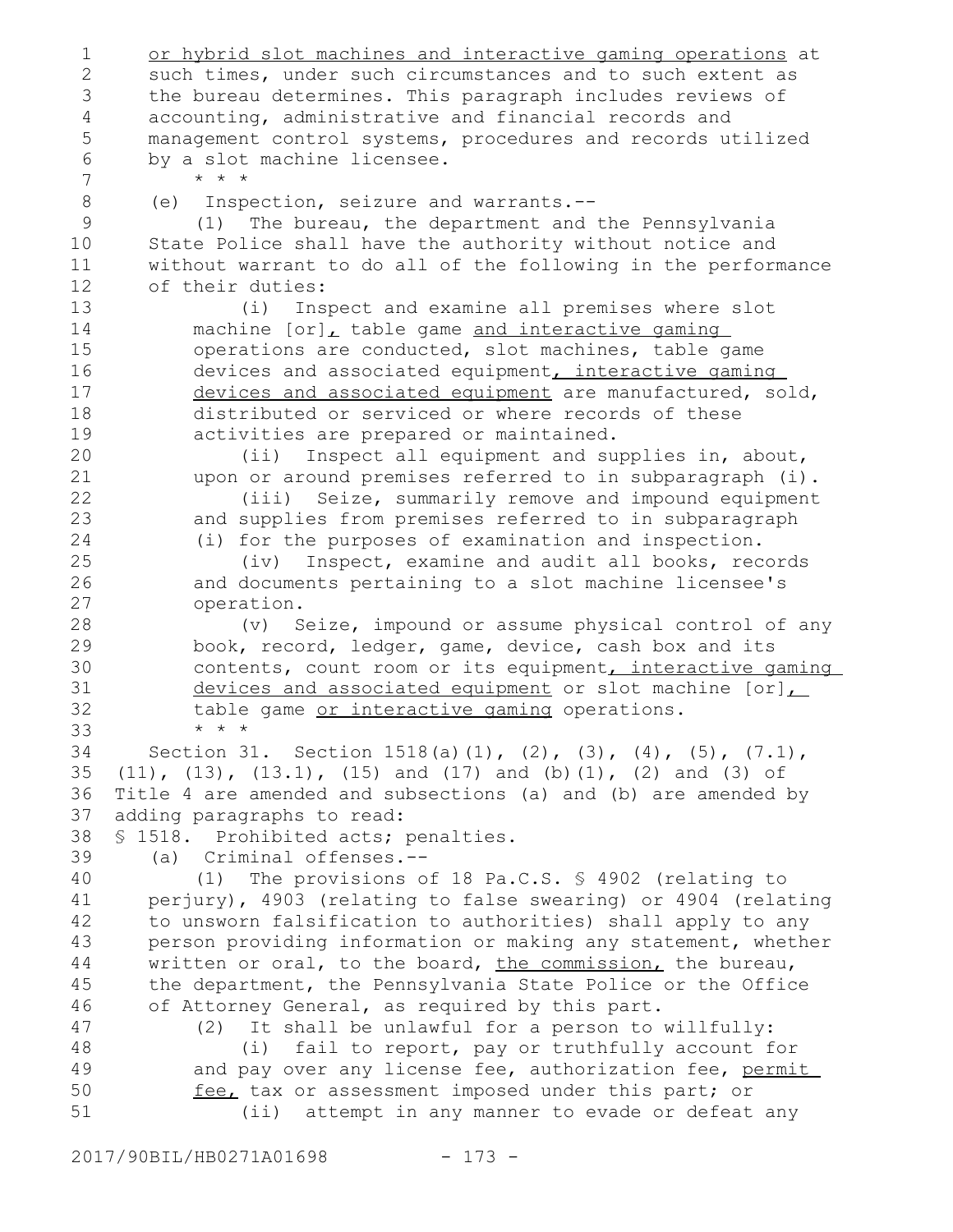license fee, authorization fee, permit fee, registration fee, tax or assessment or any other fee imposed under this part. (3) It shall be unlawful for any licensed entity, gaming employee, key employee or any other person to permit a slot machine, table game or table game device, interactive game or interactive gaming device or associated equipment to be operated, transported, repaired or opened on the premises of a licensed facility by a person other than a person licensed

or permitted by the board pursuant to this part.

9 10 11

> (3.1) It shall be unlawful for any person who does not possess a valid and then effective interactive gaming certificate or interactive gaming license to accept any wager associated with any authorized interactive game from any individual without verifying the age, identity and physical location of the player at the time of play or wager.

(4) It shall be unlawful for any licensed entity or other person to manufacture, supply or place slot machines, table games, table game devices or associated equipment, authorized interactive game or interactive gaming devices or associated equipment into play or display slot machines, table games, table game devices or associated equipment on the premises of a licensed facility without the authority of the board.

(4.1) It shall be unlawful for any slot machine licensee to offer interactive games into play or display such games on its interactive gaming skin or Internet website without the approval of the board.

(4.2) It shall be unlawful for any licensed entity or other person to manufacture, supply or place interactive gaming devices or associated equipment into operation at a licensed facility without the approval of the board.

(5) Except as provided for in section 1326 (relating to [license] renewals), it shall be unlawful for a licensed entity or other person to manufacture, supply, operate, carry on or expose for play any slot machine, table game, table game device or associated equipment, interactive game or interactive gaming device or associated equipment after the person's license has expired and prior to the actual renewal of the license.

\* \* \*

(7.1) It shall be unlawful for an individual to do any of the following:

(i) Use or possess counterfeit, marked, loaded or tampered with table game devices or associated equipment, chips or other cheating devices in the conduct of gaming under this part, except that an authorized employee of a licensee or an authorized employee of the board may possess and use counterfeit chips or table game devices or associated equipment that have been marked, loaded or tampered with, or other cheating devices or any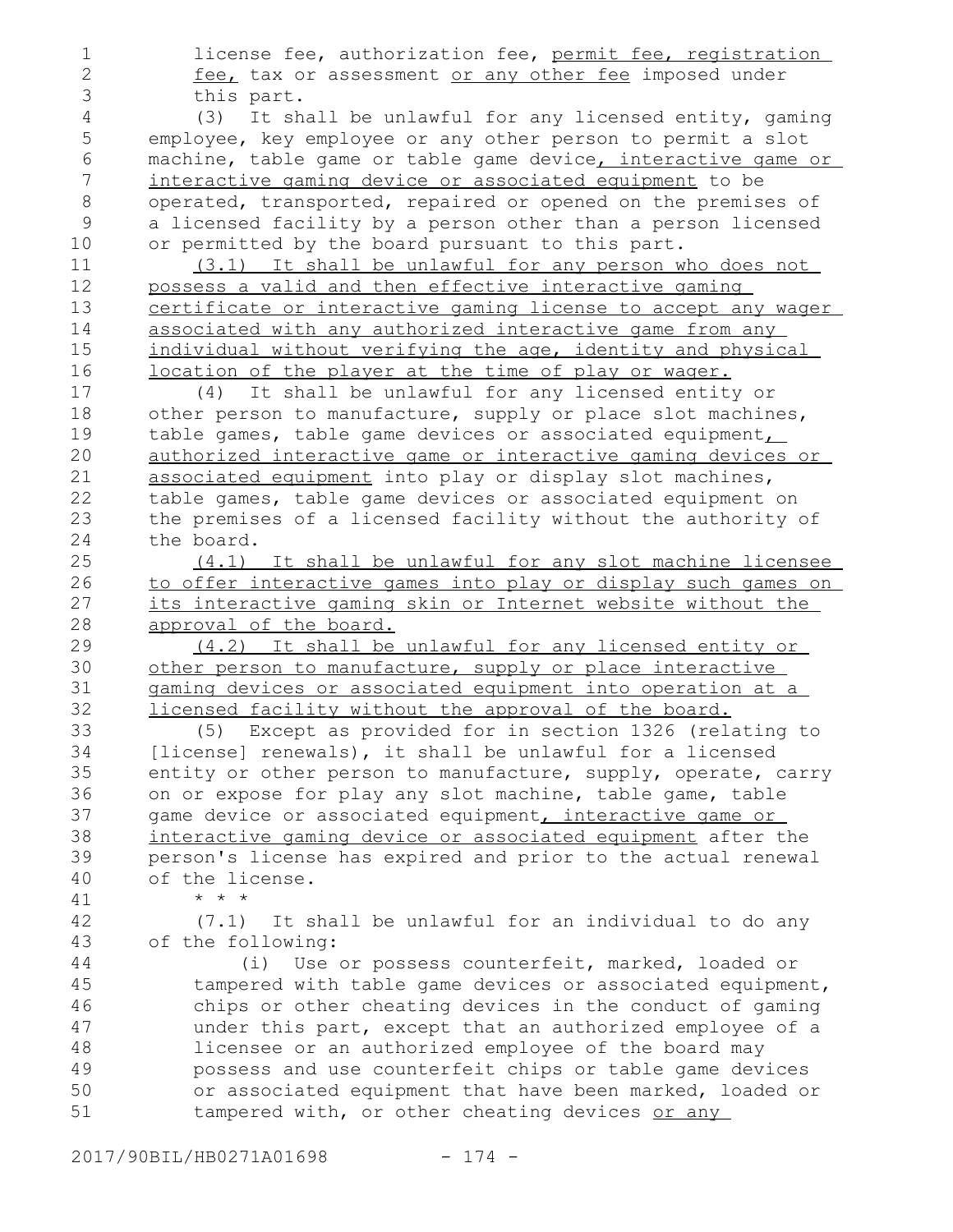1 2

unauthorized interactive gaming device or associated equipment in performance of the duties of employment for training, investigative or testing purposes only.

(ii) Knowingly, by a trick or sleight of hand performance or by fraud or fraudulent scheme, or manipulation, table game device or other device, or interactive gaming device for himself or for another, win or attempt to win any cash, property or prize at a licensed facility or to reduce or attempt to reduce a losing wager.

(7.2) It shall be unlawful for a person to knowingly alter, tamper or manipulate interactive gaming devices or associated equipment, including software, system programs, hardware and any other device or associated equipment used in interactive gaming operations, in order to alter the odds or the payout of an interactive game or to disable the interactive game from operating according to the rules of the game as authorized by the board.

(7.3) It shall be unlawful for a person to knowingly offer or allow to be offered any authorized interactive game that has been altered, tampered with or manipulated in a way that affects the odds or the payout of an authorized interactive game or disables the interactive game from operating according to the authorized rules of the game as authorized by the board.

\* \* \*

\* \* \*

(11) It shall be unlawful for a licensed gaming entity that is a licensed racing entity and that has lost the license issued to it by [either] the State Horse Racing Commission or the State Harness Racing Commission under the Race Horse Industry Reform Act or that has had that license suspended to operate slot machines [or], table games or authorized interactive games at the racetrack for which its slot machine license was issued unless the license issued to it by either the State Horse Racing Commission or the State Harness Racing Commission will be subsequently reissued or reinstated within 30 days after the loss or suspension.

(13) It shall be unlawful for an individual under 21 years of age to enter and remain in any area of a licensed facility where slot machines are operated or the play of table games is conducted, except that an individual 18 years of age or older employed by a slot machine licensee, a gaming service provider, the board or any other regulatory or emergency response agency may enter and remain in any such area while engaged in the performance of the individual's employment duties. 39 40 41 42 43 44 45 46 47

(13.1) It shall be unlawful for an individual under 21 years of age to wager, play or attempt to play a slot machine or table game at a licensed facility or to wager, play or attempt to play an interactive game. 48 49 50 51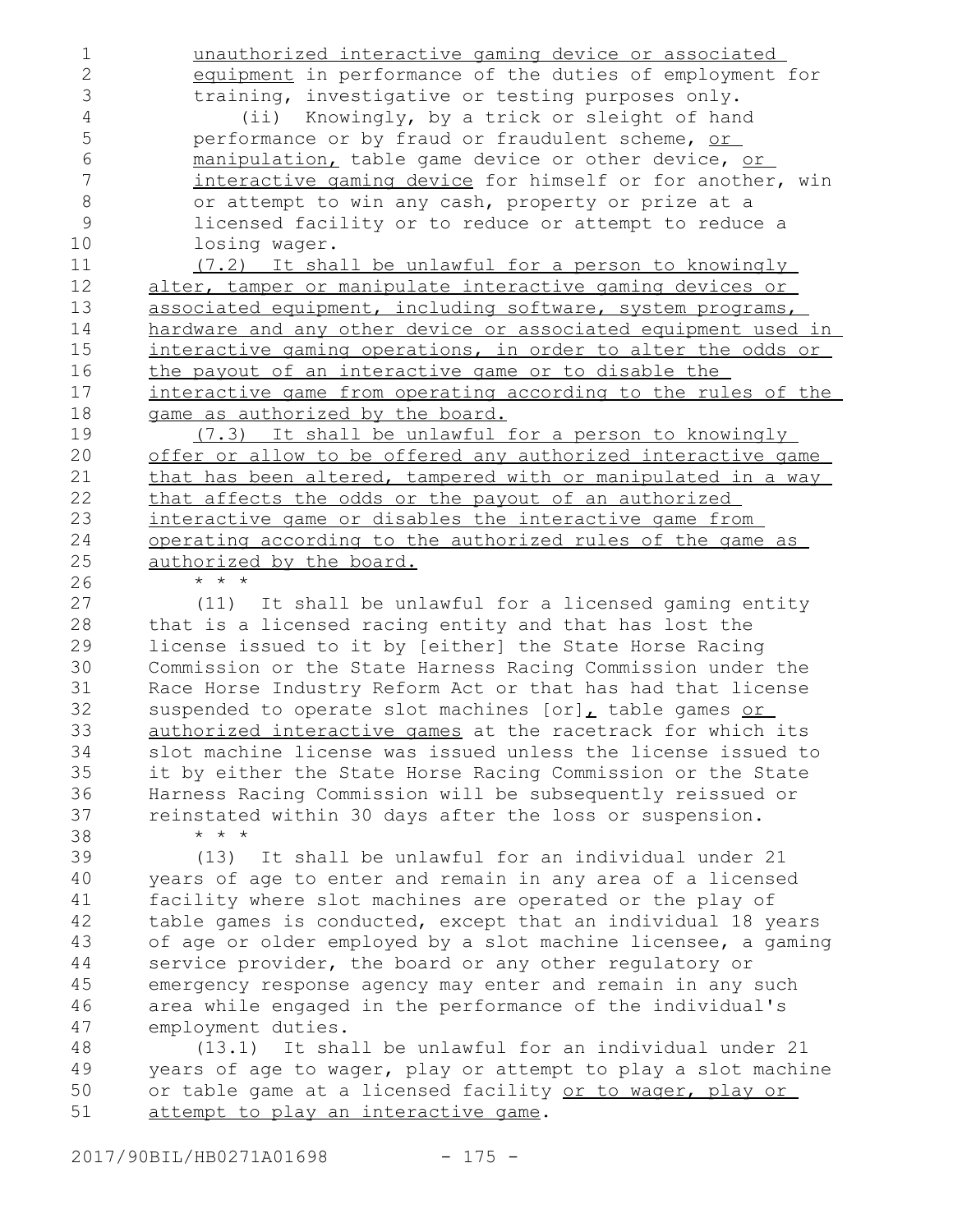(13.2) It shall be unlawful to allow a person under 21 years of age to open, maintain or use in any way an interactive gaming account. Any interactive gaming certificate holder, interactive gaming operator or employee of an interactive gaming certificate holder or interactive gaming operator or other such person who knowingly allows a person under 21 years of age to open, maintain or use an interactive gaming account shall be subject to the penalty set forth in this section, except that the establishment of all of the following facts by an interactive gaming certificate holder, interactive gaming operator or employee of an interactive gaming certificate holder, interactive gaming operator or other such person shall constitute a defense to any regulatory action by the board or the penalty authorized under this section: 1 2 3 4 5 6 7 8 9 10 11 12 13 14 15 16

(i) the underage person falsely represented that the person was at least 21 years of age in the application for an interactive gaming account; and

(ii) the establishment of the interactive gaming account was made in good faith reliance upon such representation and in the reasonable belief that the underage person was at least 21 years of age. \* \* \*

(15) It shall be unlawful for a licensed gaming entity to require a wager to be greater than the stated minimum wager or less than the stated maximum wager. However, a wager made by a player and not rejected by a licensed gaming entity prior to commencement of play shall be treated as a valid wager. A wager accepted by a dealer or through an authorized interactive game shall be paid or lost in its entirety in accordance with the rules of the game, notwithstanding that the wager exceeded the current table maximum wager or authorized interactive game wager or was lower than the current table minimum wager or minimum interactive game wager. \* \* \*

(17) It shall be unlawful for an individual to claim, collect or take, or attempt to claim, collect or take, money or anything of value in or from a slot machine, gaming table or other table game device, interactive game or interactive gaming device with the intent to defraud, or to claim, collect or take an amount greater than the amount won, or to manipulate with the intent to cheat, any component of any slot machine, table game or table game device, interactive game or interactive gaming device in a manner contrary to the designed and normal operational purpose. (b) Criminal penalties and fines.-- 37 38 39 40 41 42 43 44 45 46

(1) (i) A person that commits a first offense in violation of 18 Pa.C.S. § 4902, 4903 or 4904 in connection with providing information or making any statement, whether written or oral, to the board, the 47 48 49 50 51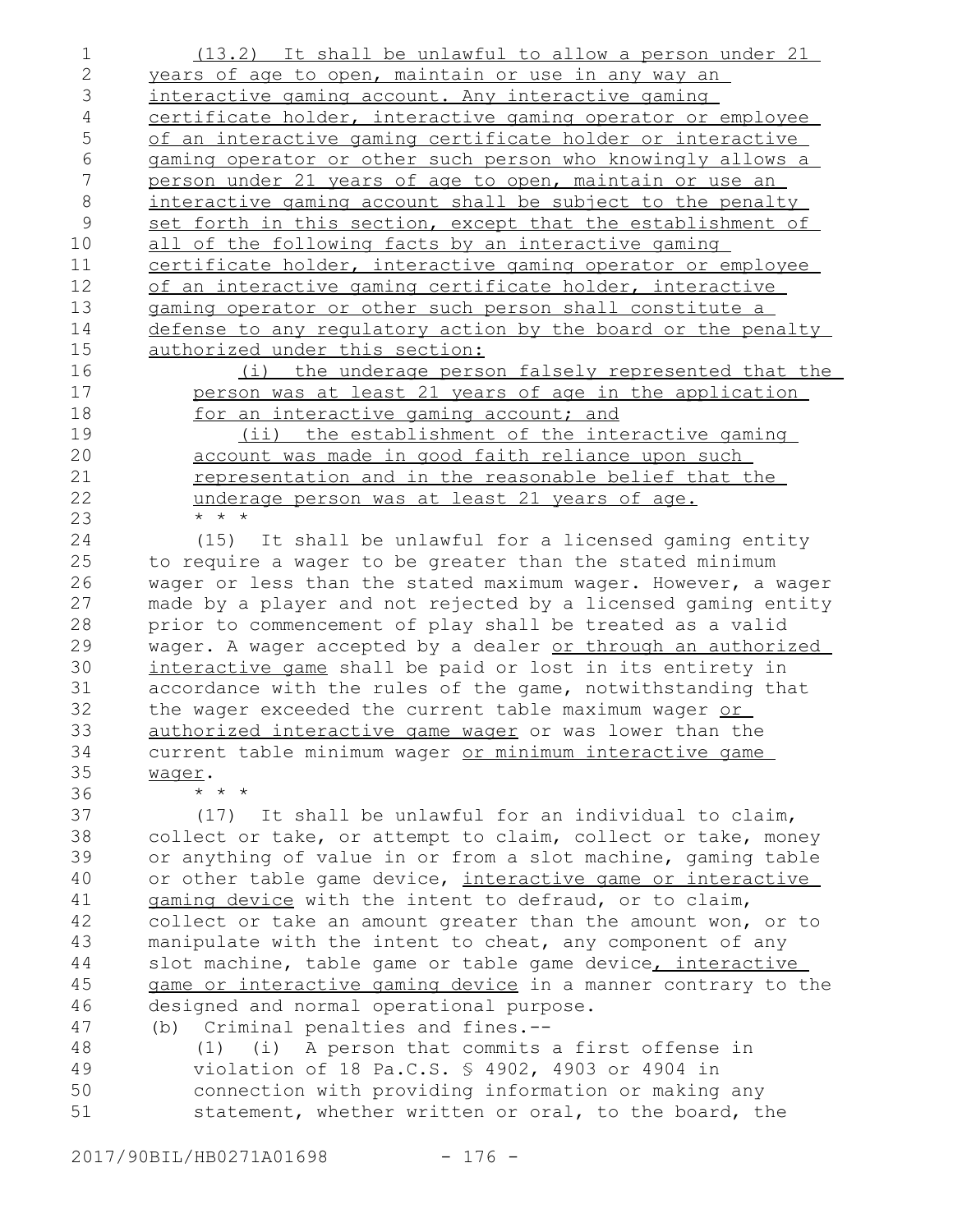bureau, the department, the Pennsylvania State Police, the Office of Attorney General or a district attorney as required by this part commits an offense to be graded in accordance with the applicable section violated. A person that is convicted of a second or subsequent violation of 18 Pa.C.S. § 4902, 4903 or 4904 in connection with providing information or making any statement, whether written or oral, to the board, the bureau, the department, the Pennsylvania State Police, the Office of Attorney General or a district attorney as required by this part commits a felony of the second degree. (ii) A person that violates subsection (a)(2),  $(3)$ and (4) through (12) or (17) commits a misdemeanor of the first degree. A person that is convicted of a second or subsequent violation of subsection (a)(2),  $(3)$  and  $(4)$ through (12) or (17) commits a felony of the second degree. (2) (i) For a first violation of subsection (a)(1) through  $(12)$  or  $(17)$ , a person shall be sentenced to pay a fine of: (A) not less than \$75,000 nor more than \$150,000 if the person is an individual; (B) not less than \$300,000 nor more than \$600,000 if the person is a licensed gaming entity or an interactive gaming operator; or (C) not less than \$150,000 nor more than \$300,000 if the person is a licensed manufacturer or supplier. (ii) For a second or subsequent violation of subsection (a)(1),  $(2)$ ,  $(3)$  and  $(4)$  through (12) or (17), a person shall be sentenced to pay a fine of: (A) not less than \$150,000 nor more than \$300,000 if the person is an individual; (B) not less than \$600,000 nor more than \$1,200,000 if the person is a licensed gaming entity; or (C) not less than \$300,000 nor more than \$600,000 if the person is a licensed manufacturer or supplier. (2.1) A person that commits an offense in violation of subsection (a)(3.1) commits a felony and, upon conviction, shall be sentenced to pay a fine of not less than \$500,000 nor more than \$1,000,000. A person that is convicted of a second or subsequent violation of subsection (a)(3.1) commits a felony of the first degree and shall be sentenced to pay a fine of not less than \$1,000,000 nor more than \$2,500,000. (3) An individual who commits an offense in violation of subsection (a)(13)  $[or]_L$  (13.1) or (13.2) commits a nongambling summary offense and upon conviction of a first offense shall be sentenced to pay a fine of not less than \$200 nor more than \$1,000. An individual that is convicted of 1 2 3 4 5 6 7 8 9 10 11 12 13 14 15 16 17 18 19 20 21 22 23 24 25 26 27 28 29 30 31 32 33 34 35 36 37 38 39 40 41 42 43 44 45 46 47 48 49 50 51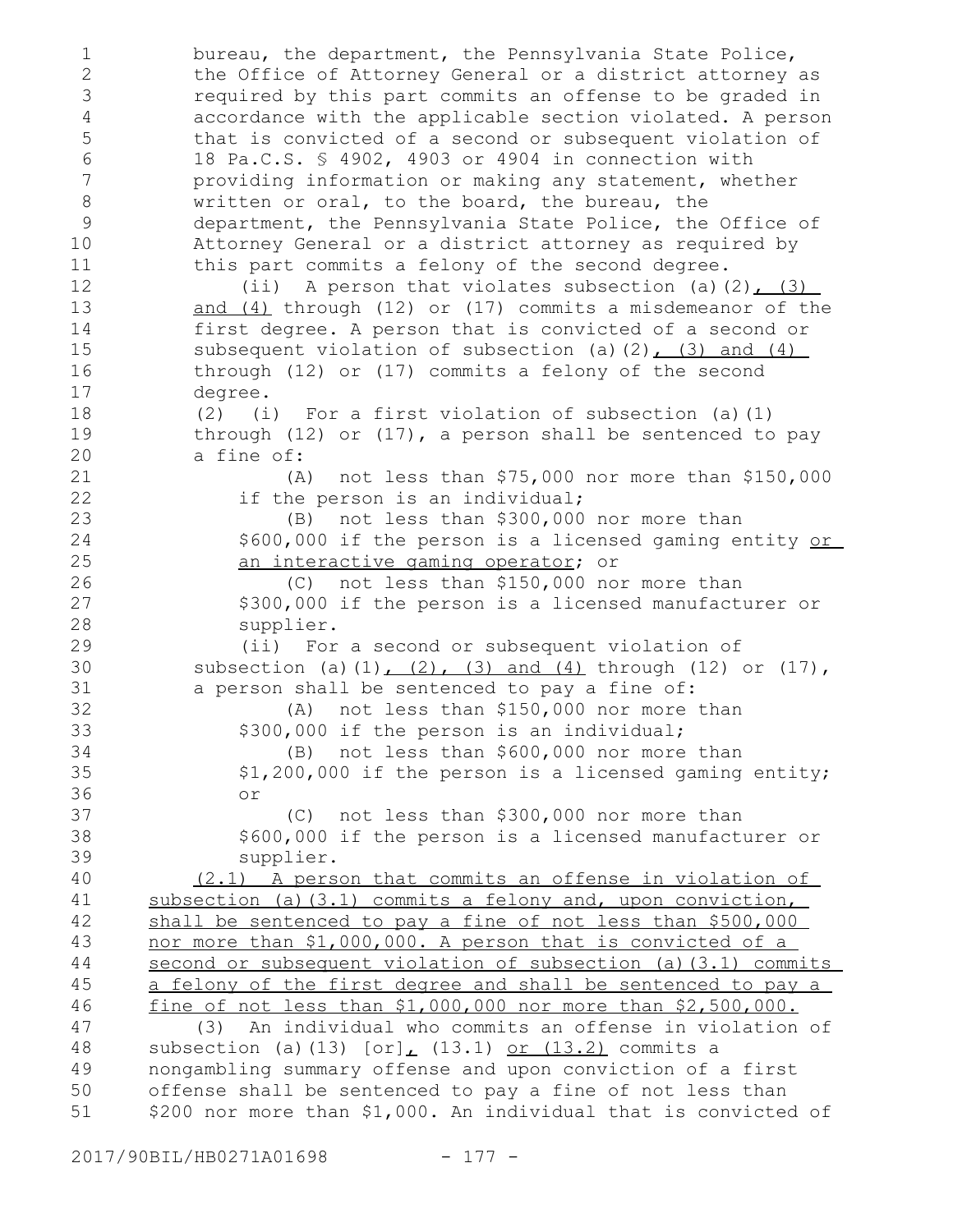| 1              | a second or subsequent offense under subsection (a) $(13)$ [or]                              |
|----------------|----------------------------------------------------------------------------------------------|
| $\overline{2}$ | $(13.1)$ or $(13.2)$ shall be sentenced to pay a fine of not less                            |
| 3              | than \$500 nor more than \$1,500. In addition to the fine                                    |
| $\overline{4}$ | imposed, an individual convicted of an offense under                                         |
| 5              | subsection (a) (13) $[or]_t$ (13.1) or (13.2) may be sentenced to                            |
| $\epsilon$     | perform a period of community service not to exceed 40 hours.                                |
| 7              | $* * *$                                                                                      |
| $\,8\,$        | Section 31.1. Title 4 is amended by adding a section to                                      |
| 9              | read:                                                                                        |
| 10             | § 1521.1. Casino liquor license.                                                             |
| 11             | (a) Application.--Notwithstanding section 1521 (relating to                                  |
| 12             | liquor licenses at licensed facilities) or any provision of law                              |
| 13             | or regulation to the contrary, a slot machine licensee holding a                             |
| 14             | restaurant liquor or eating place retail dispenser license under                             |
| 15             | the act of April 12, 1951 (P.L.90, No.21), known as the Liquor                               |
| 16             | Code, may apply to the Pennsylvania Liquor Control Board for a                               |
| 17             | casino liquor license. The Pennsylvania Liquor Control Board may                             |
| 18             | issue a casino liquor license to a slot machine licensee for use                             |
| 19             | at its licensed facility in accordance with this section.                                    |
| 20             | (b) Fees.--Each application for a casino license under this                                  |
| 21             | section shall be accompanied by a fee of \$1,000,000.                                        |
| 22             | $(c)$ Renewal.--                                                                             |
| 23             | (1) The license must be renewed on an annual basis.                                          |
| 24             | (2) For the first five years after the initial issuance                                      |
| 25             | of the license, the license shall not be subject to an annual                                |
| 26             | renewal fee.                                                                                 |
| 27             | Thereafter, the licensee shall be subject to an<br>(3)                                       |
| 28             | annual renewal fee of \$50,000.                                                              |
| 29             | All fees collected or received by the Pennsylvania<br>(4)                                    |
| 30             | Liquor Control Board under this subsection shall be paid into                                |
| 31             | the State Treasury through the Department of Revenue for                                     |
| 32             | deposit into the General Fund.                                                               |
| 33             | (d) Disposition of restaurant liquor or eating place retail                                  |
| 34             | <u>dispenser license.--</u>                                                                  |
| 35             | (1) An applicant under this section that currently holds                                     |
| 36             | a restaurant liquor or eating place retail dispenser license                                 |
| 37             | issued under the authority of the Liquor Code may continue to                                |
| 38             | utilize that license until such time as the casino liquor                                    |
| 39             | license is issued by the Pennsylvania Liquor Control Board.                                  |
| 40             | Upon the issuance of a license under this section, the                                       |
| 41             | applicant must surrender the restaurant liquor or eating                                     |
| 42             | place retail dispenser license to the Pennsylvania Liquor                                    |
| 43             | Control Board.                                                                               |
| 44             |                                                                                              |
| 45             | An applicant under this section that currently holds<br>(2)                                  |
| 46             | a restaurant liquor or eating place retail dispenser license                                 |
|                | purchased through private sale may continue to utilize that                                  |
| 47             | license until such time as the casino liquor license is                                      |
| 48             | issued by the Pennsylvania Liquor Control Board. Upon                                        |
| 49             | issuance of a license under this section, the applicant may                                  |
| 50<br>51       | sell the previously purchased restaurant liquor or eating<br>place retail dispenser license. |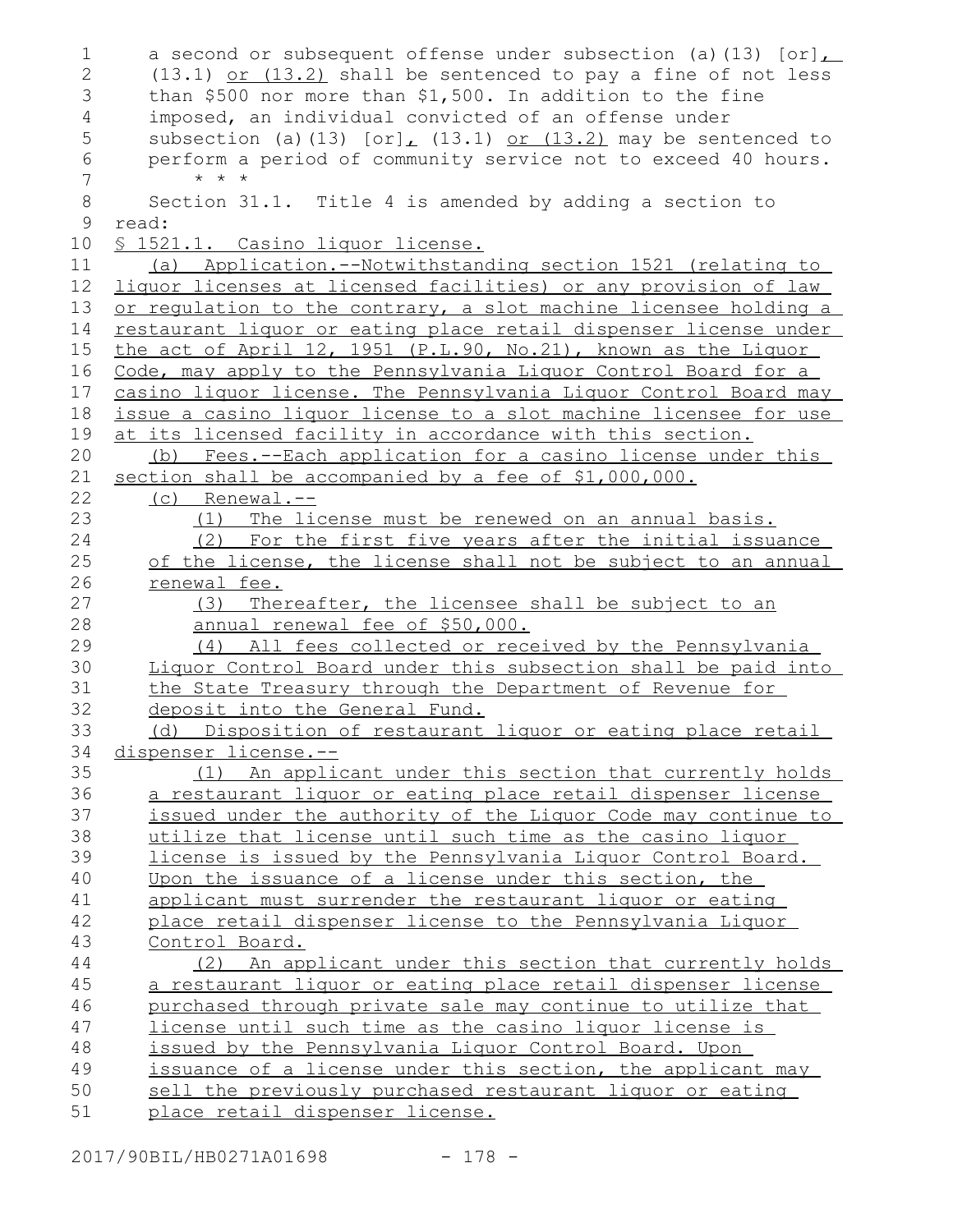| 1              | (e) Hours of operation.--Notwithstanding any other provision     |
|----------------|------------------------------------------------------------------|
| $\overline{2}$ | of law to the contrary, a holder of a casino liquor license may  |
| 3              | sell or serve liquor and malt or brewed beverages 24 hours a     |
| 4              | day, seven days a week.                                          |
| 5              | $(f)$ Transfers.--                                               |
| 6              | (1) Licenses issued under this section are                       |
| 7              | nontransferable.                                                 |
| $\,8\,$        | (2) Nothing in this subsection shall be construed to             |
| $\mathsf 9$    | preclude a transfer of ownership of a casino liquor license      |
| 10             | to another eligible person to be used at the same licensed       |
| 11             | facility.                                                        |
| 12             | (g) Expiration.--Licenses under this section shall expire        |
| 13             | under the following circumstances:                               |
| 14             | revocation by an administrative law judge under<br>(1)           |
| 15             | section 471 of the Liquor Code;                                  |
| 16             | (2) nonrenewal by the Pennsylvania Liquor Control Board          |
| 17             | under section 470 of the Liquor Code;                            |
| 18             | (3) nonrenewal of the license by the slot machine                |
| 19             | licensee; or                                                     |
| 20             | (4) upon request by the slot machine licensee.                   |
| 21             | New applicant.--The Pennsylvania Liquor Control Board<br>(h)     |
| 22             | may issue a license under this section at any time to a new      |
| 23             | applicant even if the previous license has:                      |
| 24             | (1) been revoked by an administrative law judge under            |
| 25             | section 471 of the Liquor Code;                                  |
| 26             | not been renewed by the Pennsylvania Liquor Control<br>(2)       |
| 27             | Board under section 470 of the Liquor Code;                      |
| 28             | not been renewed by the slot machine licensee; or<br>(3)         |
| 29             | expired upon request by the slot machine licensee.<br>(4)        |
| 30             | (i) Restrictions and privileges.--Licenses issued under this     |
| 31             | section are subject to the following additional restrictions and |
| 32             | privileges:                                                      |
| 33             | (1) Sales may be made at any time the facility is open           |
| 34             | to the public.                                                   |
| 35             | (2) Liquor or malt or brewed beverages may be                    |
| 36             | transported and consumed off the gaming floor so long as the     |
| 37             | liquor or malt or brewed beverages remain within the premises    |
| 38             | of the licensed facility.                                        |
| 39             | (3) Sales of malt or brewed beverages for off-premises           |
| 40             | consumption are prohibited.                                      |
| 41             | $(4)$ In addition to the provisions of section 493(24)(ii)       |
| 42             | of the Liquor Code, the holder of a casino license may give      |
| 43             | liquor and malt or brewed beverages free of charge to any        |
| 44             | person attending an invitation-only event held anywhere on       |
| 45             | the premises of the licensed facility.                           |
| 46             | (5) Licenses issued under this section shall not be              |
| 47             | subject to:                                                      |
| 48             | The proximity provisions of sections 402 and 404<br>(i)          |
| 49             | of the Liquor Code.                                              |
| 50             | (ii) The restrictions on discount pricing practices              |
| 51             | specified in section 406(q) of the Liquor Code.                  |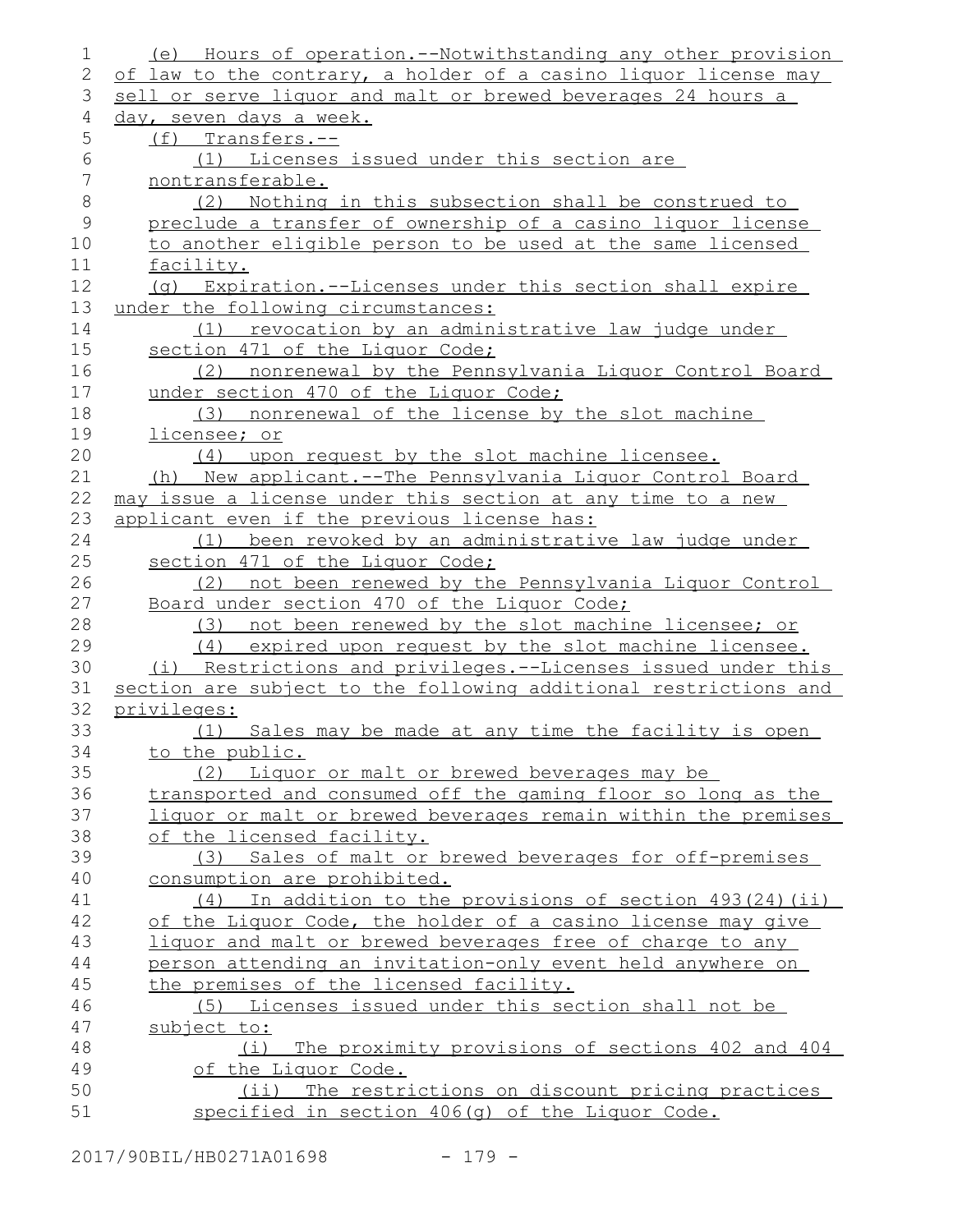| $\mathbf 1$    | (iii) The quota restrictions of section 461 of the                 |
|----------------|--------------------------------------------------------------------|
| $\mathbf{2}$   | Liquor Code.                                                       |
| 3              | (iv) The provisions of section 493(10) of the Liquor               |
| $\overline{4}$ | Code, except as they relate to lewd, immoral or improper           |
| 5              | entertainment.                                                     |
| $\epsilon$     | The prohibition against minors frequenting as<br>$(\triangledown)$ |
| $\overline{7}$ | described in section 493(14) of the Liquor Code.                   |
| 8              | (vi) The cost and total display area limitations of                |
| $\mathcal{G}$  | section 493(20)(i) of the Liquor Code.                             |
| 10             | (vii) The restrictions on events, tournaments or                   |
| 11             | contests specified in 40 Pa. Code § 5.32 (relating to              |
| 12             | restrictions/exceptions).                                          |
| 13             | (viii) The restrictions on the awarding of trophies,               |
| 14             | prizes or premiums set forth in 40 Pa. Code § 5.32.                |
| 15             | (6) The authorization to sell or serve liquor and malt             |
| 16             | or brewed beverages by a holder of a casino liguor license         |
| 17             | under subsection (e) shall not apply to the operation of slot      |
| 18             | machines at a nonprimary location or at a qualified airport.       |
| 19             | (i) Multiple licenses.--                                           |
| 20             | (1) Subject to paragraph (2), more than one license                |
| 21             | issued by the Pennsylvania Liquor Control Board may be in          |
| 22             | effect at a licensed facility at any one time.                     |
| 23             | (2) No more than one license issued under this section             |
| 24             | shall be in effect at any specific location within the             |
| 25             | premises of a licensed facility at the same time.                  |
| 26             | Section 32. Sections 1901 and 1901.1 of Title 4 are amended        |
| 27             | to read:                                                           |
| 28             | \$1901. Appropriations.                                            |
| 29             | (a) Appropriation to board.--                                      |
| 30             | (1) The sum of $$7,500,000$ is hereby appropriated to the          |
| 31             | Pennsylvania Gaming Control Board for the fiscal period July       |
| 32             | 1, 2004, to June 30, 2006, to implement and administer the         |
| 33             | provisions of this part. The money appropriated in this            |
| 34             | subsection shall be considered a loan from the General Fund        |
| 35             | [and shall be repaid to the General Fund quarterly commencing      |
| 36             | with the date slot machine licensees begin operating slot          |
| 37             | machines under this part]. This appropriation shall be a two-      |
| 38             | year appropriation and shall not lapse until June 30, 2006.        |
| 39             | The sum of \$2,100,000 is hereby appropriated from<br>(2)          |
| 40             | the State Gaming Fund to the Pennsylvania Gaming Control           |
| 41             | Board for salaries, wages and all necessary expenses for the       |
| 42             | proper operation and administration of the Pennsylvania            |
| 43             | Gaming Control Board for the expansion of gaming associated        |
| 44             | with table games. This appropriation shall be a supplemental       |
| 45             | appropriation for fiscal year 2009-2010 and shall be in            |
| 46             | addition to the appropriation contained in the act of August       |
| 47             | 19, 2009 (P.L.777, No.9A), known as the Gaming Control             |
| 48             | Appropriation Act of 2009.                                         |
| 49             | Appropriation to department.--The sum of \$21,100,000 is<br>(b)    |
| 50             | hereby appropriated from the General Fund to the Department of     |
| 51             | Revenue for the fiscal period July 1, 2004, to June 30, 2006, to   |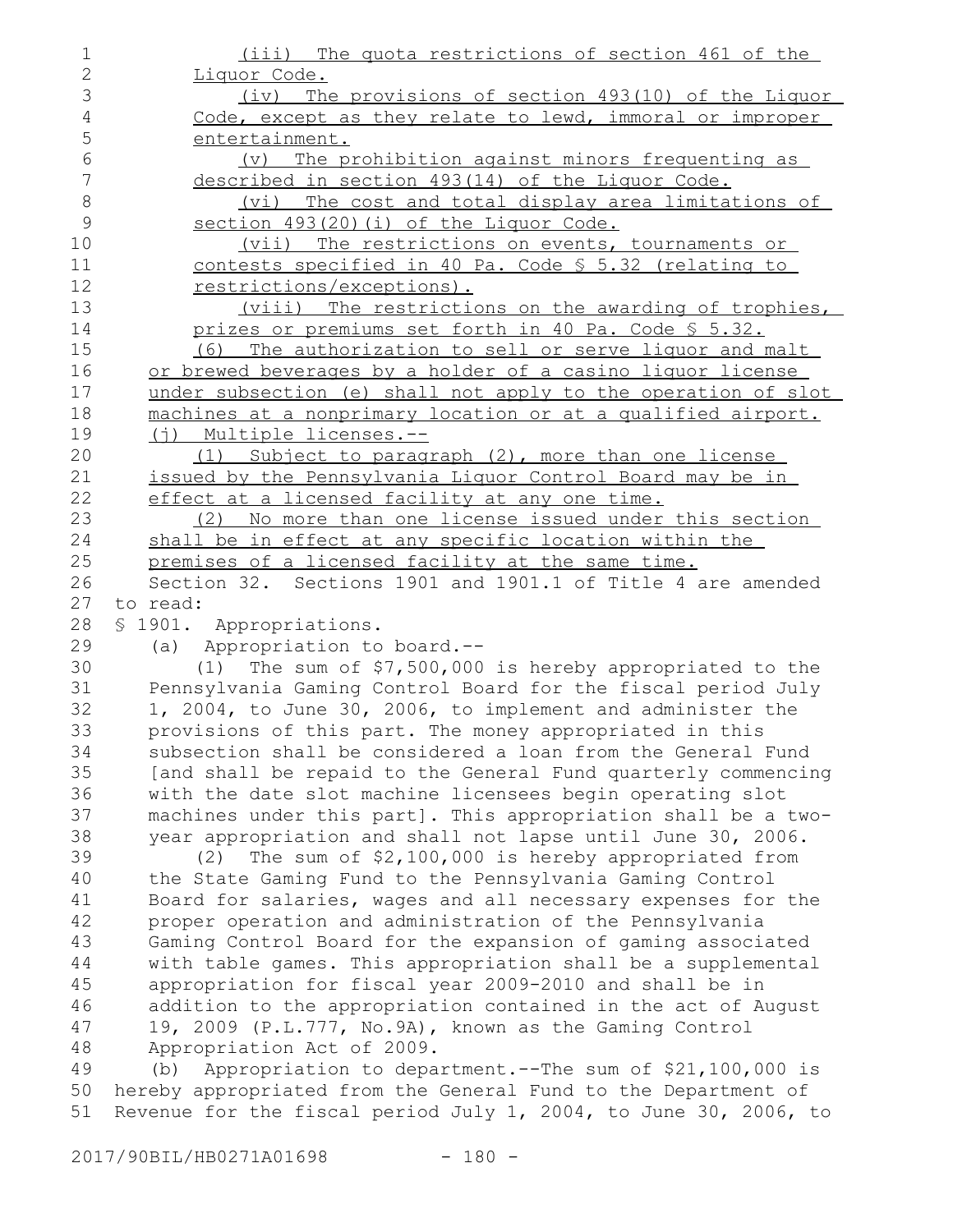prepare for, implement and administer the provisions of this part. The money appropriated under this subsection shall be considered a loan from the General Fund [and shall be repaid to 3 the General Fund quarterly commencing with the date slot machine 4 5 licensees begin operating slot machines under this part]. This appropriation shall be a two-year appropriation and shall not lapse until June 30, 2006. (c) Appropriation to Pennsylvania State Police.--The sum of \$7,500,000 is hereby appropriated from the General Fund to the Pennsylvania State Police for the fiscal period July 1, 2004, to June 30, 2006, to prepare for, implement and administer the provisions of this part. The money appropriated under this subsection shall be considered a loan from the General Fund [and shall be repaid to the General Fund quarterly commencing when all slot machine licensees begin operating slot machines under this part]. This appropriation shall be a two-year appropriation and shall not lapse until June 30, 2006. § 1901.1. Repayments to [State Gaming] General Fund. [The board shall defer assessing slot machine licensees for payments to the State Gaming Fund for any loans made to the State Gaming Fund until such time as all slot machine licenses have been issued and all licensed gaming entities have commenced the operation of slot machines. The board shall adopt a repayment schedule that assesses to each slot machine licensee costs for the repayment of any such loans in an amount that is proportional to each slot machine licensee's gross terminal revenue.] (a) Establishment of repayment schedule.-- (1) No later than September 30, 2017, the Pennsylvania Gaming Control Board, in consultation with all licensed gaming entities, shall establish a schedule governing the repayment by licensed gaming entities of loans provided under section 1901 (relating to appropriations). (2) The repayment of loans provided under section 1901 by licensed gaming entities shall begin no later than January 1, 2018. (3) The repayment schedule shall, at a minimum: (i) Specify the dates upon which the repayments shall be due. Payments may be required on a quarterly, semiannual or annual basis. (ii) Assess each slot machine licensee's costs for repayment of loans under section 1901 in an amount that is proportional to each slot machine licensee's gross terminal revenue. (iii) Result in the total amounts loaned under section 1901 being repaid by June 30, 2019. (b) Deposit.--Payments received under subsection (a) shall be deposited into the General Fund. Section 33.Title 4 is amended by adding a part to read: PART III VIDEO GAMING 1 2 6 7 8 9 10 11 12 13 14 15 16 17 18 19 20 21 22 23 24 25 26 27 28 29 30 31 32 33 34 35 36 37 38 39 40 41 42 43 44 45 46 47 48 49 50 51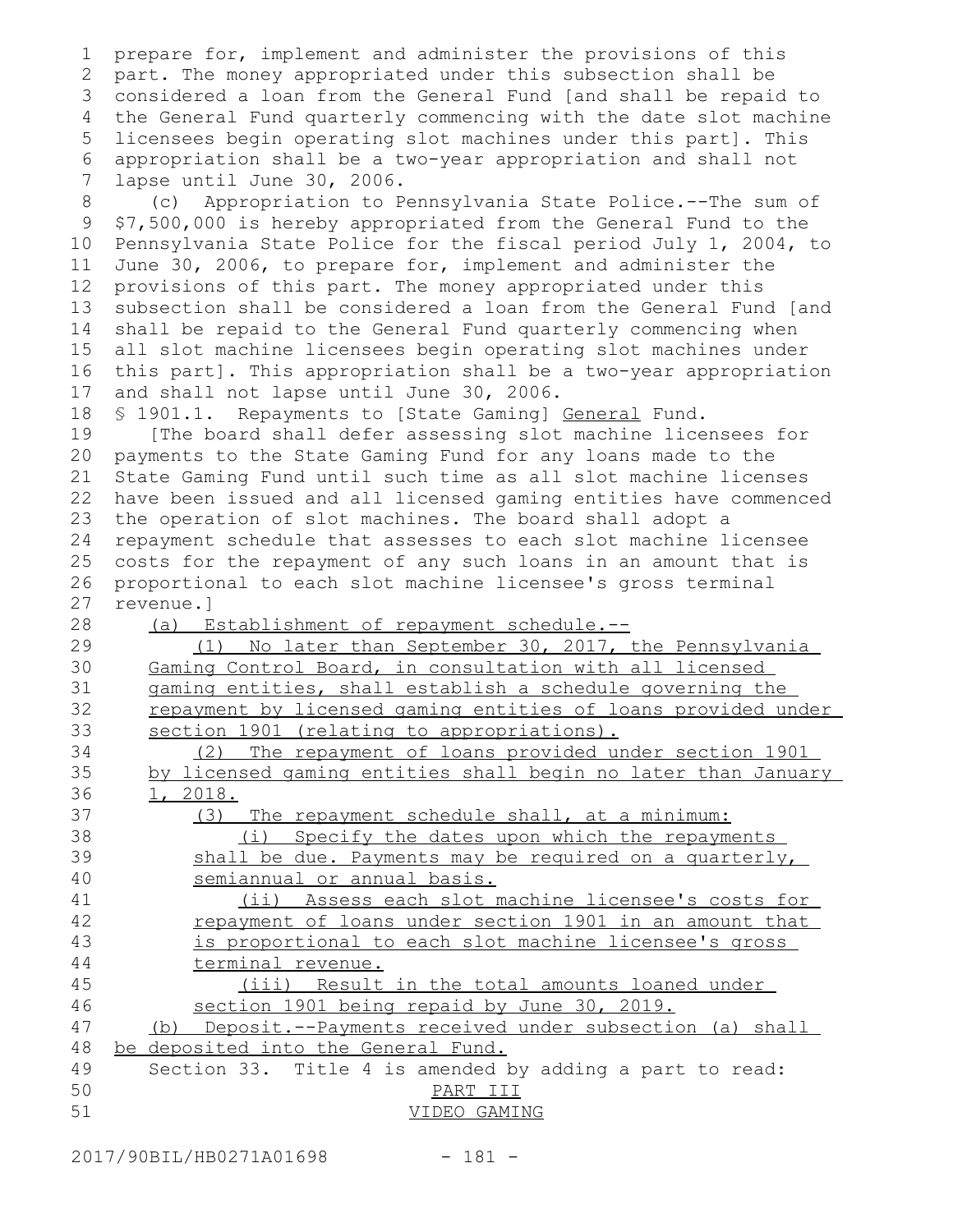| $\mathbf 1$    | Chapter                                                                                                                        |
|----------------|--------------------------------------------------------------------------------------------------------------------------------|
| $\mathbf{2}$   | 31. General Provisions                                                                                                         |
| 3              | 33. Administration                                                                                                             |
| $\sqrt{4}$     | 35. Application and Licensure                                                                                                  |
| 5              | 37. Operation                                                                                                                  |
| $\sqrt{6}$     | 39. Enforcement                                                                                                                |
| $\overline{7}$ | 41. Revenues                                                                                                                   |
| $\,8\,$        | 43. Ethics                                                                                                                     |
| $\mathcal{G}$  | 45. Miscellaneous Provisions                                                                                                   |
| 10             | CHAPTER 31                                                                                                                     |
| 11             | GENERAL PROVISIONS                                                                                                             |
| 12             | Sec.                                                                                                                           |
| 13             | 3101. Scope of part.                                                                                                           |
| 14             | 3102. Definitions.                                                                                                             |
| 15             | \$ 3101. Scope of part.                                                                                                        |
| 16             | This part relates to video gaming terminals.                                                                                   |
| 17             | § 3102. Definitions.                                                                                                           |
| 18             | The following words and phrases when used in this part shall                                                                   |
| 19             | have the meanings given to them in this section unless the                                                                     |
| 20             | context clearly indicates otherwise:                                                                                           |
| 21             | "Affiliate," "affiliate of" or "person affiliated with." A                                                                     |
| 22             | person who directly or indirectly, through one or more                                                                         |
| 23             | intermediaries, controls, is controlled by or is under common                                                                  |
| 24             | control with a specified person.                                                                                               |
| 25             | "Applicant." A person who, on his own behalf or on behalf of                                                                   |
| 26             | another, applies for permission to engage in an act or activity                                                                |
| 27             | that is requlated under the provisions of this part.                                                                           |
| 28             | "Associated equipment." Equipment or a mechanical,                                                                             |
| 29             | electromechanical or electronic contrivance, component or                                                                      |
| 30             | machine used in connection with video gaming terminals or                                                                      |
| 31             | redemption terminals, including replacement parts, hardware and                                                                |
| 32             | software.                                                                                                                      |
| 33             | "Background investigation." A security, criminal, credit and                                                                   |
| 34             | suitability investigation of a person as provided for in this                                                                  |
| 35             | part that includes the status of taxes owed to the United                                                                      |
| 36<br>37       | States, the Commonwealth and its political subdivisions. All<br>costs associated with a background investigation, except for a |
| 38             | background investigation conducted on an establishment license                                                                 |
| 39             | applicant, shall be paid by the applicant and shall be in                                                                      |
| 40             | addition to the application fee in section 4101 (relating to                                                                   |
| 41             | fees).                                                                                                                         |
| 42             | "Board." The Pennsylvania Gaming Control Board established                                                                     |
| 43             | under section 1201 (relating to Pennsylvania Gaming Control                                                                    |
| 44             | Board established).                                                                                                            |
| 45             | "Bowling center establishment." A premises that is open to                                                                     |
| 46             | the public, has no less than 16 lanes for the game of bowling                                                                  |
| 47             | and has been in existence for at least five years prior to being                                                               |
| 48             | eligible for receiving an establishment licensed under this                                                                    |
| 49             | part.                                                                                                                          |
| 50             | "Bureau."<br>The Bureau of Investigations and Enforcement of                                                                   |
| 51             | the board.                                                                                                                     |
|                |                                                                                                                                |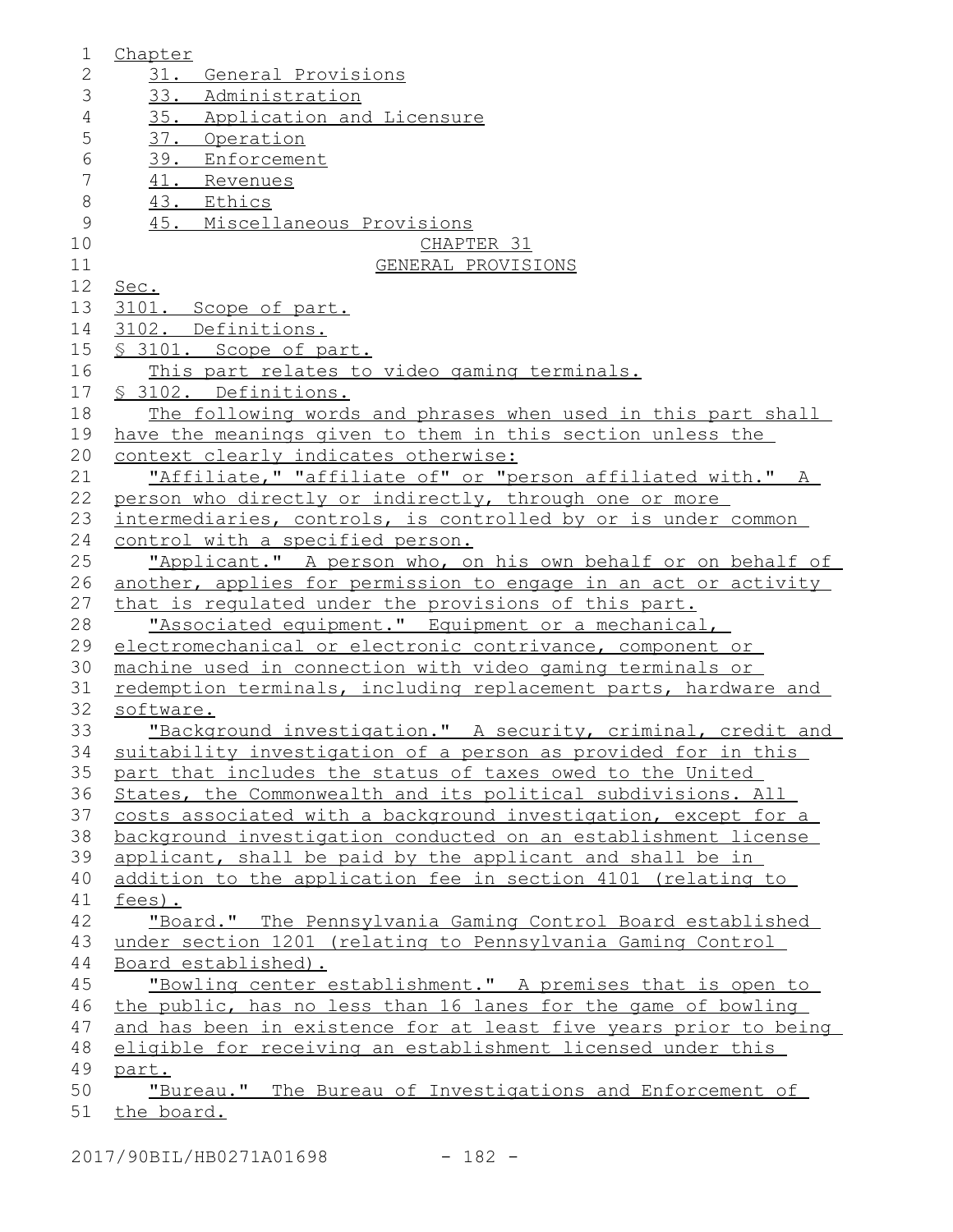| 1           | "Cash." United States currency and coin.                         |
|-------------|------------------------------------------------------------------|
| 2           | "Cash equivalent." A ticket, token, chip, card or other          |
| 3           | similar instrument or representation of value that the board     |
| 4           | deems a cash equivalent in accordance with this part.            |
| 5           | "Central control computer." A central site computer              |
| 6           | controlled by the department and accessible by the board to      |
| 7           | which all video gaming terminals communicate for the purpose of  |
| $8\,$       | auditing capacity, real-time information retrieval of the        |
| $\mathsf 9$ | details of any financial event that occurs in the operation of a |
| 10          | video gaming terminal or redemption terminal, including, but not |
| 11          | limited to, coin in, coin out, ticket in, ticket out, jackpots,  |
| 12          | video gaming terminal and redemption terminal door openings and  |
| 13          | power failure and remote video gaming terminal or redemption     |
| 14          | terminal activation and disabling of video gaming terminals or   |
| 15          | redemption terminals.                                            |
| 16          | "Cheat."                                                         |
| 17          | (1) Any of the following:                                        |
| 18          | (i) To defraud or steal from a player, terminal                  |
| 19          | operator_licensee, establishment_licensee_or_the_                |
| 20          | Commonwealth while operating or playing a video gaming           |
| 21          | terminal, including causing, aiding, abetting or                 |
| 22          | conspiring with another person to do so.                         |
| 23          | (ii) To alter or causing, aiding, abetting or                    |
| 24          | conspiring with another person to alter the elements of          |
| 25          | chance, method of selection or criteria that determine:          |
| 26          | (A) The result of a video gaming terminal game.                  |
| 27          | The amount or frequency of payment in a<br>(B)                   |
| 28          | <u>video qaminq terminal qame.</u>                               |
| 29          | The value of a wagering instrument.<br>(C)                       |
| 30          | The value of a wagering credit.<br>(D)                           |
| 31          | (iii) The term does not include altering a video                 |
| 32          | gaming terminal or associated equipment for maintenance          |
| 33          | or repair with the approval of a terminal operator               |
| 34          | licensee.                                                        |
| 35          | "Cheating or thieving device." A device:                         |
| 36          | (1) used or possessed with the intent to be used to              |
| 37          | cheat during the operation or play of a video gaming             |
| 38          | terminal; or                                                     |
| 39          | (2) used to alter a video gaming terminal without the            |
| 40          | terminal operator licensee's approval.                           |
| 41          | "City of the First Class Enforcement Fund." The fund             |
| 42          | established in section 4107 (relating to City of the First Class |
| 43          | Enforcement Fund).                                               |
| 44          | "Coin-operated amusement game." A machine that requires the      |
| 45          | insertion of a coin, currency or token to play or activate a     |
| 46          | game the outcome of which is predominantly and primarily         |
| 47          | determined by the skill of the player.                           |
| 48          | "Compensation." Anything of value, money or a financial          |
| 49          | benefit conferred on or received by a person in return for       |
| 50          | services rendered or to be rendered whether by the person or     |
| 51          | another.                                                         |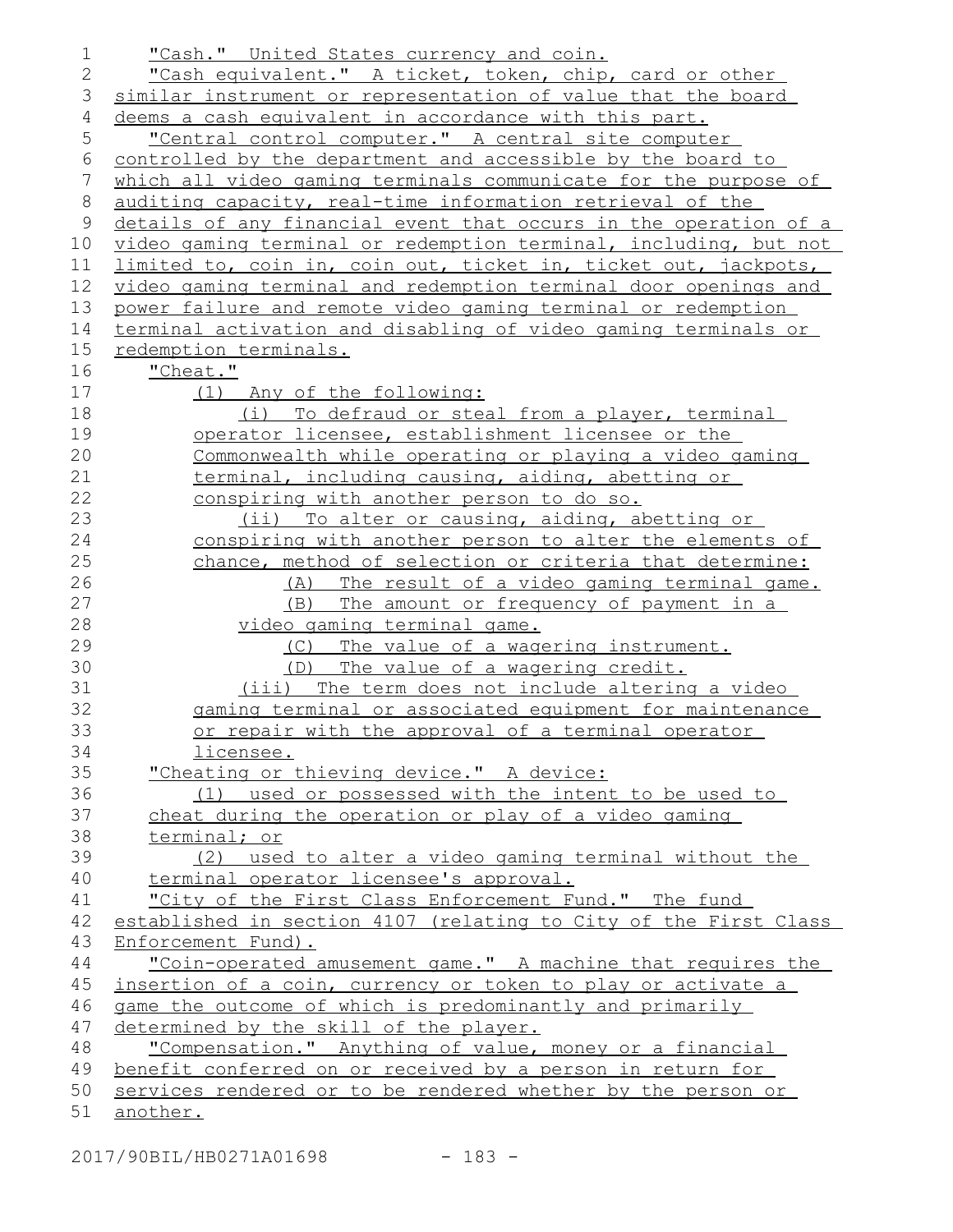| 1              | "Complimentary service." A lodging, service or item that is      |
|----------------|------------------------------------------------------------------|
| 2              | provided to an individual at no cost or at a reduced cost that   |
| 3              | is not generally available to the public under similar           |
| 4              | circumstances. Group rates, including convention and government  |
| 5              | rates, shall be deemed to be generally available to the public.  |
| 6              | "Conduct of video gaming." The licensed placement, operation     |
| $\overline{7}$ | and play of video gaming terminals under this part, as           |
| $\,8\,$        | authorized and approved by the board.                            |
| $\mathcal{G}$  | "Controlling interest." Any of the following:                    |
| 10             | (1) For a publicly traded domestic or foreign                    |
| 11             | corporation, the term means a person has a controlling           |
| 12             | interest in a legal entity, applicant or licensee if a           |
| 13             | person's sole voting rights under State law or corporate         |
| 14             | articles or bylaws entitle the person to elect or appoint one    |
| 15             | or more of the members of the board of directors or other        |
| 16             | governing board or the person holds an ownership or              |
| 17             | beneficial holding of 5% or more of the securities of the        |
| 18             | publicly traded corporation, partnership, limited liability      |
| 19             | company or other form of publicly traded legal entity, unless    |
| 20             | this presumption of control or ability to elect is rebutted      |
| 21             | by clear and convincing evidence.                                |
| 22             | (2) For a privately held domestic or foreign                     |
| 23             | corporation, partnership, limited liability company or other     |
| 24             | form of privately held legal entity, the term means the          |
| 25             | holding of any securities in the legal entity, unless this       |
| 26             | presumption of control is rebutted by clear and convincing       |
| 27             | evidence.                                                        |
| 28             | "Conviction." A finding of quilt or a plea of quilty or nolo     |
| 29             | contendere, whether or not a judgment of sentence has been       |
| 30             | imposed as determined by the law of the jurisdiction in which    |
| 31             | the prosecution was held. The term does not include a conviction |
| 32             | that has been expunged or overturned or for which an individual  |
| 33             | has been pardoned or had an order of Accelerated Rehabilitative  |
| 34             | Disposition entered.                                             |
| 35             | "Corporation." The term includes a publicly traded               |
| 36             | corporation.                                                     |
| 37             | "Department." The Department of Revenue of the Commonwealth.     |
| 38             | "Establishment." A liquor establishment or truck stop            |
| 39             | establishment.                                                   |
| 40             | "Establishment license." A license issued by the board           |
| 41             | authorizing an establishment to permit a terminal operator       |
| 42             | licensee to place and operate video gaming terminals on the      |
| 43             | establishment's premises pursuant to this part and the rules and |
| 44             | requlations promulgated under this part.                         |
| 45             | "Establishment licensee." An establishment that holds an         |
| 46             | establishment license.                                           |
| 47             | "Executive-level public employee." The term shall include        |
| 48             | the following:                                                   |
| 49             | (1) A deputy secretary of the Commonwealth and the               |
| 50             | Governor's Office executive staff.                               |
| 51             | (2) An employee of the executive branch whose duties             |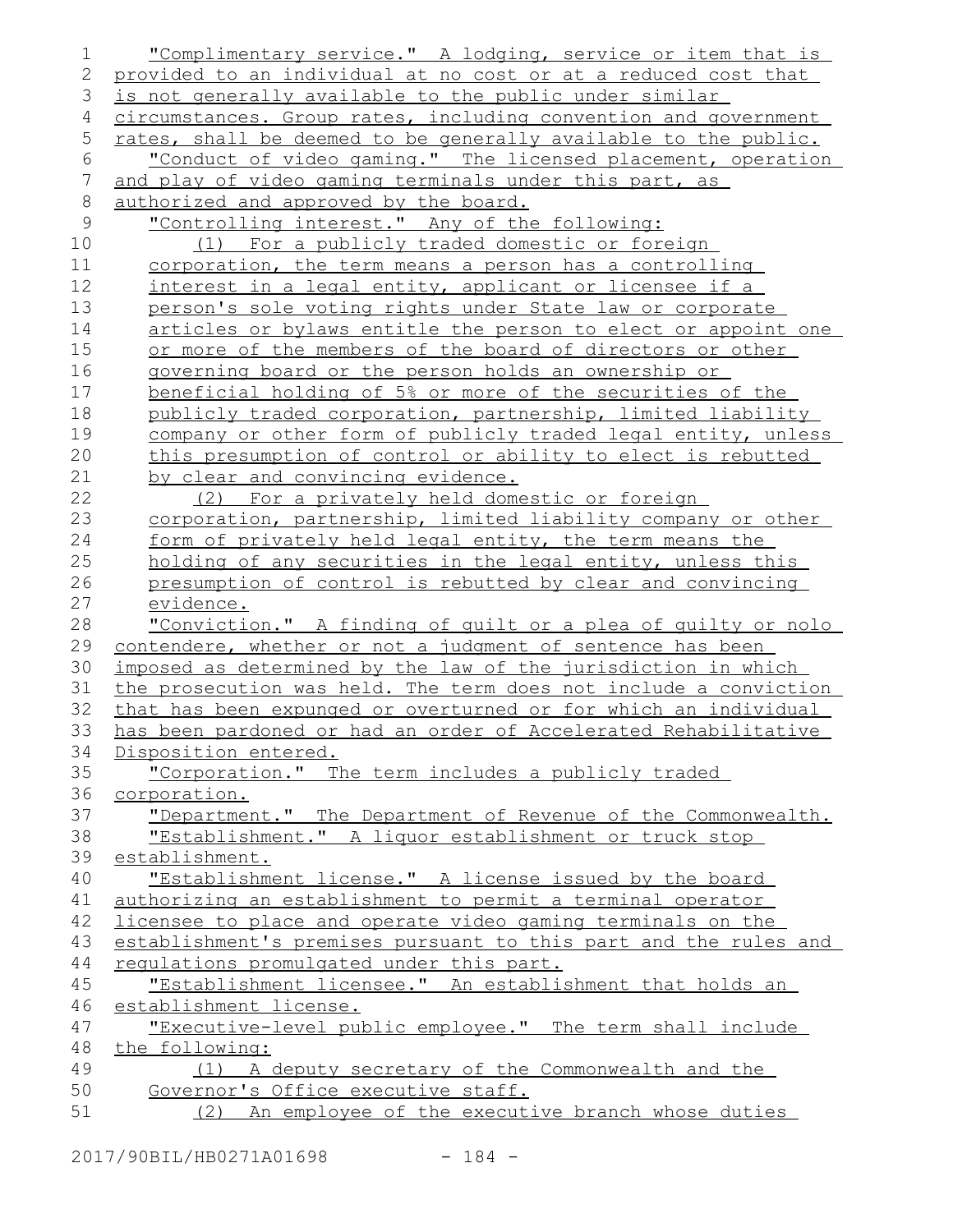| 1            | substantially involve licensing or enforcement under this        |
|--------------|------------------------------------------------------------------|
| $\mathbf{2}$ | part, who has discretionary power that may affect or             |
| 3            | influence the outcome of a Commonwealth agency's action or       |
| 4            | decision or who is involved in the development of requlations    |
| 5            | or policies relating to a licensed entity. The term includes     |
| $\epsilon$   | an employee with law enforcement authority.                      |
| 7            | An employee of a county or municipality with<br>(3)              |
| $\,8\,$      | discretionary powers that may affect or influence the outcome    |
| $\mathsf 9$  | of the county's or municipality's action or decision related     |
| 10           | to this part or who is involved in the development of law,       |
| 11           | regulation or policy relating to matters regulated under this    |
| 12           | part. The term includes an employee with law enforcement         |
| 13           | authority.                                                       |
| 14           | (4) An employee of a department, agency, board,                  |
| 15           | commission, authority or other governmental body not included    |
| 16           | in paragraph (1), (2) or (3) with discretionary power that       |
| 17           | may affect or influence the outcome of the governmental          |
| 18           | body's action or decision related to this part or who is         |
| 19           | involved in the development of requlation or policy relating     |
| 20           | to matters requlated under this part. The term includes an       |
| 21           | employee with law enforcement authority.                         |
| 22           | "Financial backer." An investor, mortgagee, bondholder,          |
| 23           | noteholder or other sources of equity or capital provided to an  |
| 24           | applicant or licensed entity.                                    |
| 25           | "Fire Company and Emergency Responder Grant Fund." The fund      |
| 26           | established in section 4106 (relating to Fire Company and        |
| 27           | Emergency Responder Grant Fund).                                 |
| 28           | "Gambling game." A game that plays or simulates the play of      |
| 29           | video poker, bingo, keno, reel games, blackjack or other similar |
| 30           | game authorized by the board.                                    |
| 31           | "Gaming employee."                                               |
| 32           | (1) Any of the following:                                        |
| 33           | (i) An employee of a terminal operator licensee or               |
| 34           | supplier licensee that is not a key employee but has             |
| 35           | direct contact with establishment licensees or is                |
| 36           | otherwise involved in the conduct of video gaming.               |
| 37           | An employee of a supplier licensee whose duties<br>$(i$ i)       |
| 38           | are directly involved with the repair or distribution of         |
| 39           | <u>video gaming terminals or associated equipment sold or</u>    |
| 40           | provided to a terminal operator licensee within this             |
| 41           | Commonwealth as determined by the board.                         |
| 42           | (2) The term does not include nongaming personnel as             |
| 43           | determined by the board or an employee of an establishment       |
| 44           | licensee.                                                        |
| 45           | "Gaming school." An educational institution approved by the      |
| 46           | Department of Education as an accredited college or university,  |
| 47           | community college, Pennsylvania private licensed school or its   |
| 48           | equivalent and whose curriculum quidelines are approved by the   |
| 49           | Department of Labor and Industry to provide education and job    |
| 50           | training related to employment opportunities associated with     |
| 51           | video gaming terminals and associated equipment maintenance and  |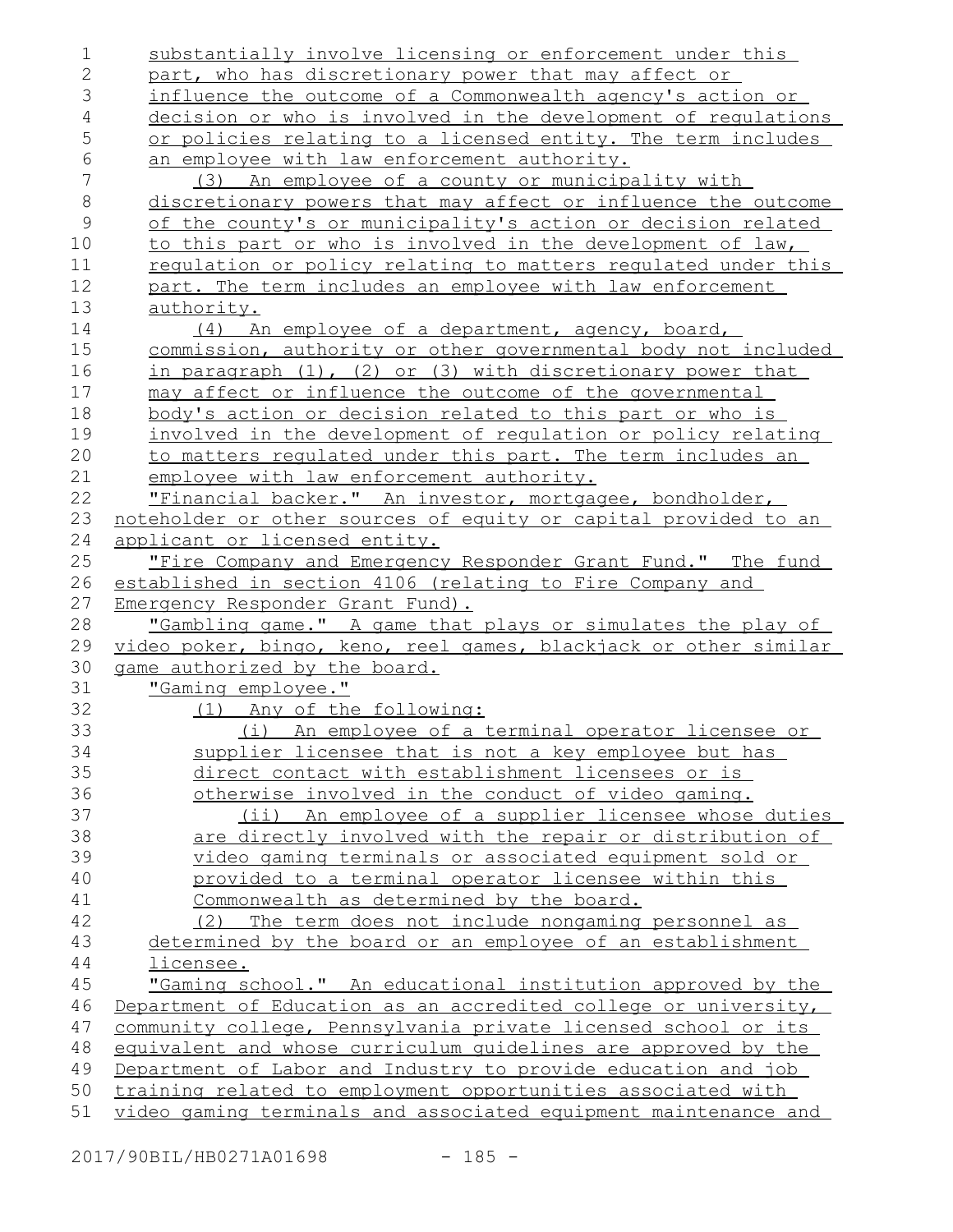| 1     | <u>repair.</u>                                                       |
|-------|----------------------------------------------------------------------|
| 2     | "Gaming service provider." A person that is not required to          |
| 3     | be licensed as a terminal operator, manufacturer, supplier or        |
| 4     | establishment licensee and provides goods or services to a           |
| 5     | terminal operator licensee that directly relates to the              |
| 6     | operation and security of a video gaming terminal or redemption      |
| 7     | terminal. The term shall not include a person that supplies          |
| $8\,$ | goods or services that, at the discretion of the board, does not     |
| 9     | impact the integrity of video gaming, video gaming terminals or      |
| 10    | the connection of video gaming terminals to the central control      |
| 11    | computer system, including:                                          |
| 12    | (1) Seating to accompany video gaming terminals.                     |
| 13    | (2) Structural or cosmetic renovations, improvements or              |
| 14    | other alterations to a video gaming area.                            |
| 15    | "Gross terminal revenue." The total of cash or cash                  |
| 16    | equivalents received by a video gaming terminal minus the total      |
| 17    | of cash or cash equivalents paid out to players as a result of       |
| 18    | playing a video gaming terminal. The term does not include           |
| 19    | counterfeit cash or cash taken in a fraudulent act perpetrated       |
| 20    | against a terminal operator licensee for which the terminal          |
| 21    | operator licensee is not reimbursed.                                 |
| 22    | "Holding company." A person, other than an individual,               |
| 23    | which, directly or indirectly, owns or has the power or right to     |
| 24    | control or to vote a significant part of the outstanding voting      |
| 25    | securities of a corporation or other form of business                |
| 26    | <u>organization. A holding company indirectly has, holds or owns</u> |
| 27    | <u>any such power, right or security if it does so through an</u>    |
| 28    | interest in a subsidiary or successive subsidiaries.                 |
| 29    | "Incentive." Consideration, including a promotion or prize,          |
| 30    | provided to a player or potential player as an enticement to         |
| 31    | play a video gaming terminal. The term shall not include             |
| 32    | consideration, promotions, prizes or complimentary play provided     |
| 33    | to a player or potential player through a customer loyalty or        |
| 34    | rewards card program approved by the board.                          |
| 35    | "Inducement."                                                        |
| 36    | (1) Any of the following:                                            |
| 37    | (i) Consideration paid directly or indirectly, from                  |
| 38    | a manufacturer, supplier, terminal operator, procurement             |
| 39    | agent, gaming employee, employee or another person on                |
| 40    | behalf of an applicant or licensee, to an establishment,             |
| 41    | establishment licensee, establishment licensee owner or              |
| 42    | an employee of the establishment licensee, directly or               |
| 43    | indirectly as an enticement to solicit or maintain the               |
| 44    | establishment licensee or establishment licensee owner's             |
| 45    | business.                                                            |
| 46    | Cash, incentive, marketing and advertising<br>$(i$ i)                |
| 47    | cost, gift, food, beverage, loan, prepayment of gross                |
| 48    | terminal revenue and other contribution or payment that              |
| 49    | offsets an establishment licensee's operational costs, or            |
| 50    | as otherwise determined by the board.                                |
| 51    | (2) The term shall not include costs paid by a terminal              |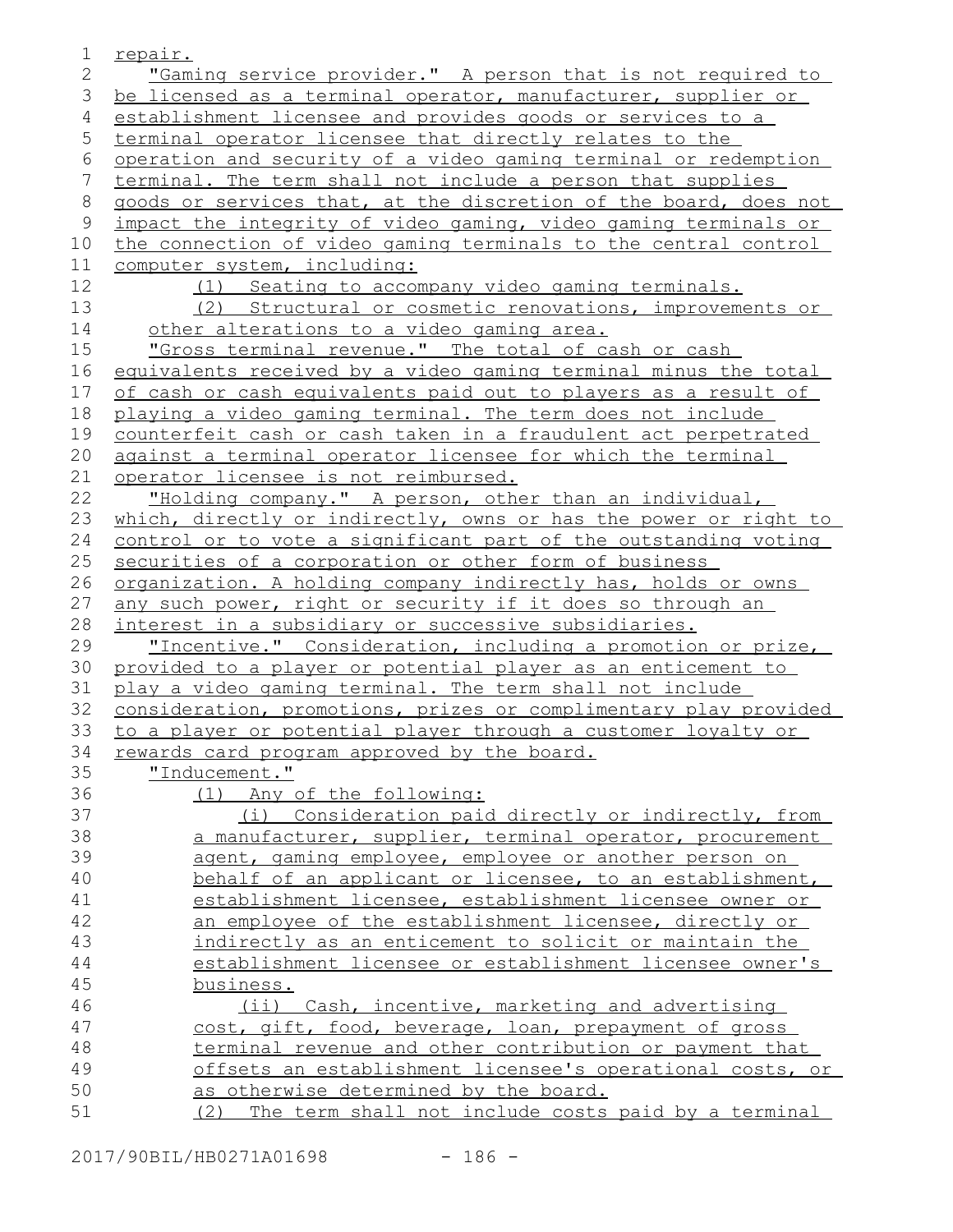| 1          | operator applicant or licensee related to:                                                                                      |
|------------|---------------------------------------------------------------------------------------------------------------------------------|
| 2          | (i) Structural changes necessary to segregate the                                                                               |
| 3          | video gaming area or maintain the security of video                                                                             |
| $\sqrt{4}$ | gaming terminals and redemption terminals as required by                                                                        |
| 5          | the board that do not exceed \$2,500, provided, however                                                                         |
| 6          | that any changes in excess of \$2,500 may be shared                                                                             |
| 7          | equally between the terminal applicant or licensee and                                                                          |
| $\,8\,$    | the establishment applicant or licensee.                                                                                        |
| 9          | (ii) Surveillance technology to monitor only the                                                                                |
| 10         | <u>video gaming area.</u>                                                                                                       |
| 11         | <u>(iii) Making video gaming terminals operate at a</u>                                                                         |
| 12         | licensed establishment, including wiring and rewiring,                                                                          |
| 13         | software updates, ongoing video gaming terminal                                                                                 |
| 14         | maintenance, redemption terminals, network connections,                                                                         |
| 15         | site controllers and costs associated with communicating                                                                        |
| 16         | with the central control computer system.                                                                                       |
| 17         | (iv) Installation of security and alarm system at an                                                                            |
| 18         | establishment licensee's premises that are reasonably                                                                           |
| 19         | necessary to protect video gaming terminals and                                                                                 |
| 20         | redemption terminals outside normal business hours,                                                                             |
| 21         | provided that the cost does not exceed \$1,000.                                                                                 |
| 22         | Any requirement established by the board<br>$(\triangledown)$                                                                   |
| 23         | regarding minimum standards for a video gaming area.                                                                            |
| 24         | (vi) Any cosmetic renovations or improvements within                                                                            |
| 25         | a video gaming area that are reasonably necessary, as                                                                           |
| 26         | determined by the board.                                                                                                        |
| 27         | (vii) Fees established by the board to cover costs                                                                              |
| 28         | associated with the mandatory employee training program                                                                         |
| 29         | established under section 3706 (relating to compulsive                                                                          |
| 30         | <u>and problem gambling).</u>                                                                                                   |
| 31         | "Institutional investor." A retirement fund administered by                                                                     |
| 32         | a public agency for the exclusive benefit of Federal, State or                                                                  |
| 33         | local public employees, investment company registered under the                                                                 |
| 34         | Investment Company Act of 1940 (54 Stat. 789, 15 U.S.C. § 80a-1                                                                 |
| 35         | et seq.), collective investment trust organized by banks under                                                                  |
| 36         | Part Nine of the Rules of the Comptroller of the Currency,                                                                      |
| 37         | closed-end investment trust, chartered or licensed life                                                                         |
| 38         | insurance company or property and casualty insurance company,                                                                   |
| 39<br>40   | banking and other chartered or licensed lending institution,<br>investment advisor registered under The Investment Advisers Act |
| 41         | of 1940 (54 Stat. 847, 15 U.S.C. § 80b-1 et seq.) and such other                                                                |
| 42         | person as the board may determine consistent with this part.                                                                    |
| 43         | "Intermediary." A person, other than an individual, that:                                                                       |
| 44         | (1) is a holding company with respect to a corporation                                                                          |
| 45         | or other form of business organization, that holds or applies                                                                   |
| 46         | for a license under this part; and                                                                                              |
| 47         | is a subsidiary with respect to a holding company.<br>(2)                                                                       |
| 48         | "Key employee." An individual employed by a manufacturer                                                                        |
| 49         | licensee, supplier licensee, terminal operator licensee or                                                                      |
| 50         | establishment licensee that is determined by the board to be a                                                                  |
| 51         | director or department head or otherwise empowered to make                                                                      |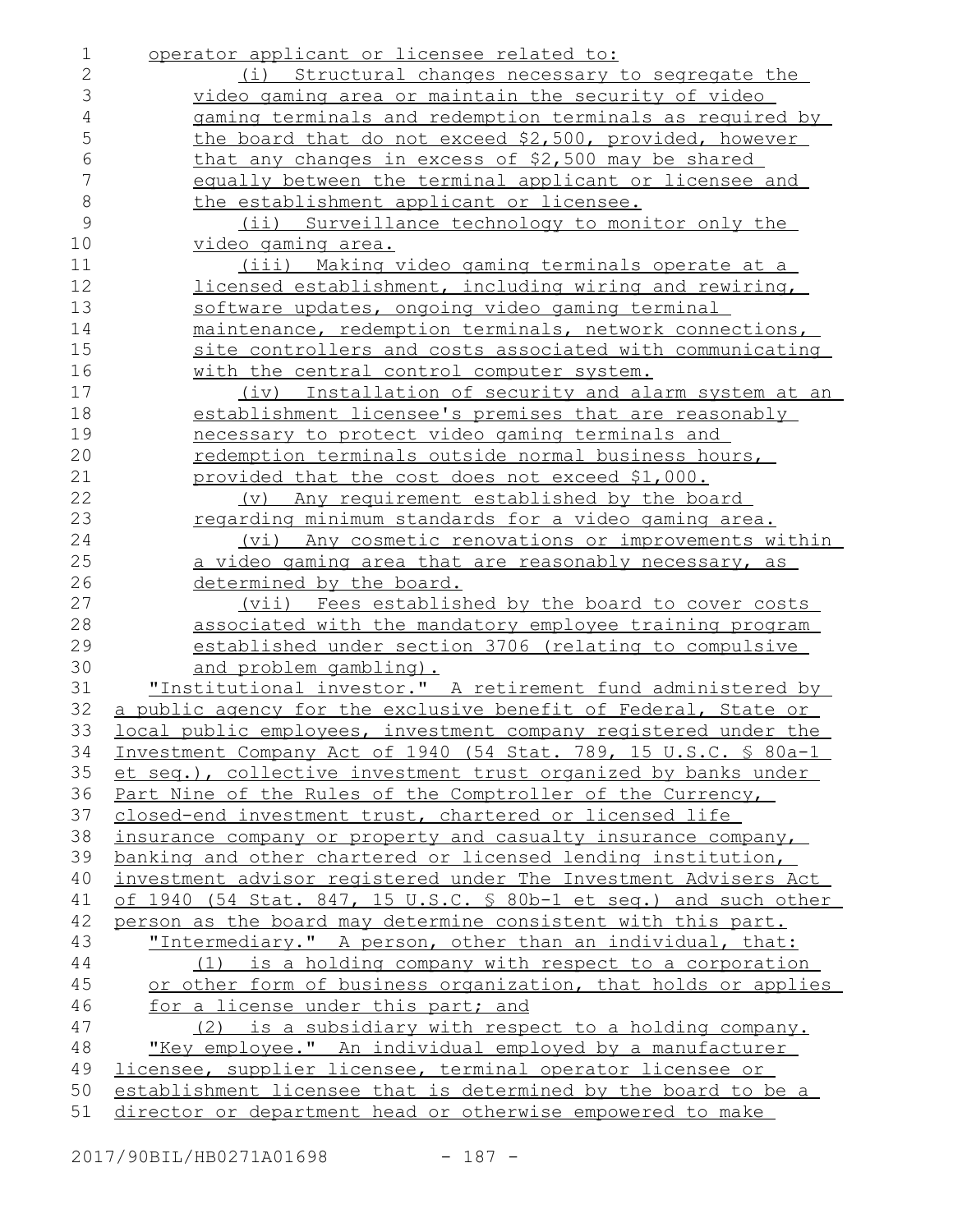| 1              | discretionary decisions that regulate the conduct of video       |
|----------------|------------------------------------------------------------------|
| 2              | gaming.                                                          |
| 3              | "Law enforcement authority." The power to conduct                |
| 4              | investigations of or to make arrests for criminal offenses.      |
| 5              | "Licensed entity." A terminal operator licensee,                 |
| $\epsilon$     | establishment licensee, manufacturer licensee or supplier        |
| $7\phantom{.}$ | licensee.                                                        |
| 8              | "Licensed entity representative." A person, including an         |
| 9              | attorney, agent or lobbyist, acting on behalf of or authorized   |
| 10             | to represent the interest of an applicant, licensee or other     |
| 11             | person authorized by the board to engage in an act or activity   |
| 12             | that is regulated under this part regarding a matter before or   |
| 13             | that may reasonably be expected to come before the board.        |
| 14             | "Licensed facility." As defined in section 1103 (relating to     |
| 15             | definitions).                                                    |
| 16             | "Licensed gaming entity." As defined in section 1103.            |
| 17             | "Liquor establishment." A person that operates under a valid     |
| 18             | liquor license. The term excludes:                               |
| 19             | (1) A person who operates under a liquor license and the         |
| 20             | person's licensed premises is located within a licensed          |
| 21             | facility.                                                        |
| 22             | (2) A person who operates under a liquor license and the         |
| 23             | person's licensed premises has an interior connection to an      |
| 24             | unlicensed business that is not a bowling center                 |
| 25             | establishment.                                                   |
| 26             | (3) A nonprimary location.                                       |
| 27             | "Liquor license." Any of the following licenses issued by        |
| 28             | the Pennsylvania Liquor Control Board under Article IV of the    |
| 29             | act of April 12, 1951 (P.L.90, No.21), known as the Liquor Code: |
| 30             | (1) Catering club.                                               |
| 31             | (2) Club liquor.                                                 |
| 32             | (3) Club retail dispenser.                                       |
| 33             | (4) Eating place retail dispenser.                               |
| 34             | Hotel liquor.<br>(5)                                             |
| 35             | Hotel retail dispenser.<br>(6)                                   |
| 36             | (7) Municipal golf course liquor.                                |
| 37             | (8) Municipal golf course retail dispenser.                      |
| 38             | Privately-owned private golf course club liquor.<br>(9)          |
| 39<br>40       | Privately-owned private golf course catering club<br>(10)        |
| 41             | liquor.<br>(11) Privately-owned public golf course retail        |
| 42             |                                                                  |
| 43             | dispenser.<br>Privately-owned public golf course restaurant      |
| 44             | (12)                                                             |
| 45             | <u>liquor.</u><br>(13) Restaurant liquor.                        |
| 46             | "Manufacturer." A person that manufactures, builds,              |
| 47             | rebuilds, fabricates, assembles, produces, programs, designs or  |
| 48             | otherwise makes modifications to a video gaming terminal,        |
| 49             | redemption terminal or associated equipment for use or play in   |
| 50             | this Commonwealth for gaming purposes and provides such products |
| 51             | to a supplier.                                                   |
|                |                                                                  |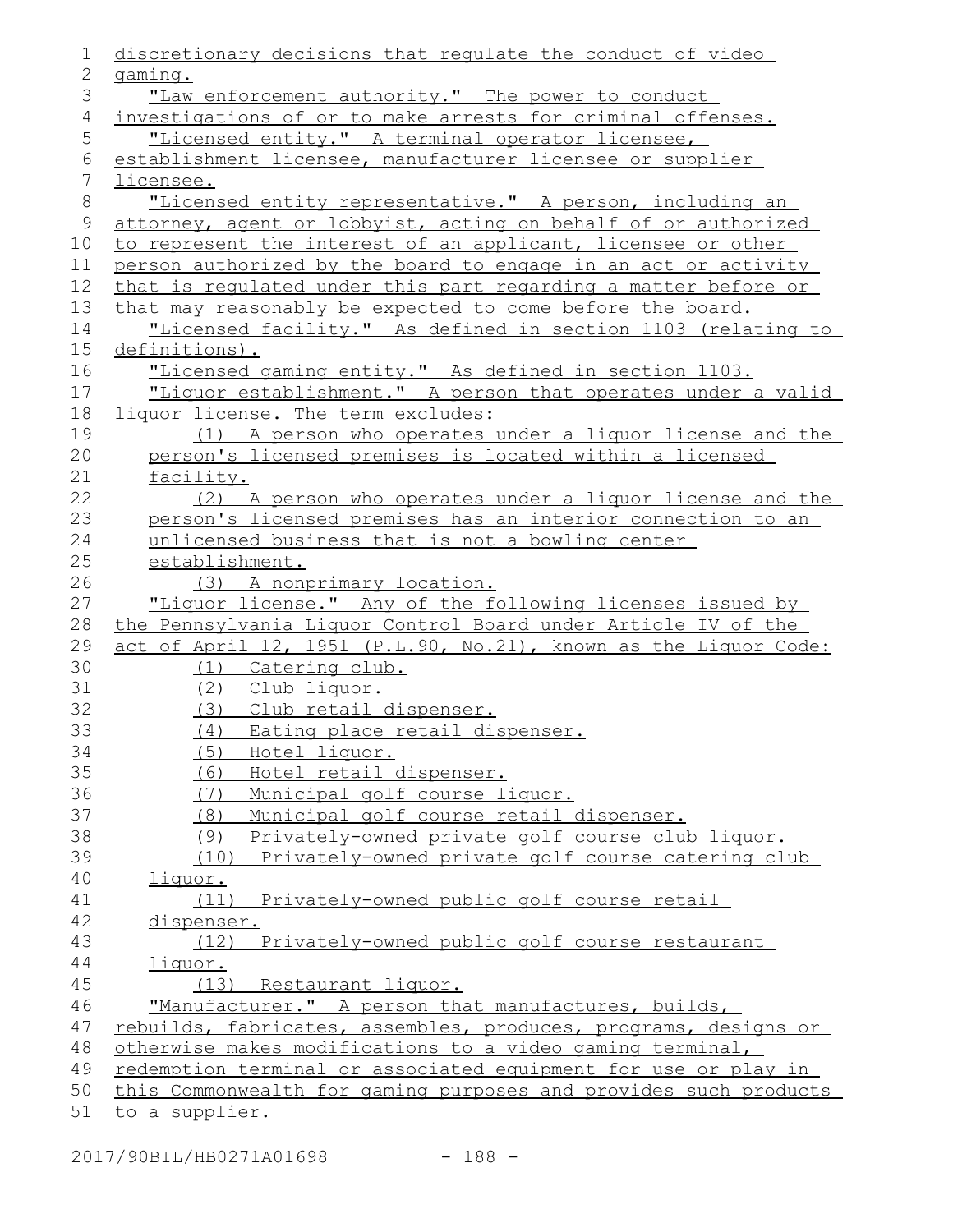| $\mathbf 1$   | "Manufacturer license." A license issued by the board               |
|---------------|---------------------------------------------------------------------|
| 2             | authorizing a manufacturer to manufacture or produce video          |
| 3             | gaming terminals, redemption terminals or associated equipment      |
| 4             | for use in this Commonwealth for gaming purposes.                   |
| 5             | "Manufacturer licensee." A person that obtains a                    |
| 6             | manufacturer license.                                               |
| 7             | "Municipality." A city, township, borough or incorporated           |
| $\,8\,$       | town.                                                               |
| $\mathcal{G}$ | <u>"Non-key employee." An individual employed by a terminal</u>     |
| 10            | operator licensee who, unless otherwise designated by the board,    |
| 11            | is not a key employee.                                              |
| 12            | "Nonprimary location." As defined in 3 Pa.C.S. § 9301.              |
| 13            | "Occupation permit." A permit authorizing an individual to          |
| 14            | be employed or to work as a gaming employee.                        |
| 15            | "Party." The bureau or an applicant, licensee, registrant or        |
| 16            | other person appearing of record in any proceeding before the       |
| 17            | board.                                                              |
| 18            | "Permittee." A holder of a permit issued under this part.           |
| 19            | "Person." A natural person, corporation, foundation,                |
| 20            | organization, business trust, estate, limited liability company,    |
| 21            | licensed corporation, trust, partnership, limited liability         |
| 22            | partnership, association or other form of legal business entity.    |
| 23            | <u>"Player." An individual who wagers cash or a cash equivalent</u> |
| 24            | in the play or operation of a video gaming terminal and the play    |
| 25            | or operation of which may deliver or entitle the individual         |
| 26            | playing or operating the video gaming terminal to receive cash      |
| 27            | or a cash equivalent from a terminal operator licensee.             |
| 28            | <u>"Principal." An officer, director, person who directly holds</u> |
| 29            | a beneficial interest in or ownership of the securities of an       |
| 30            | applicant or licensee, person who has a controlling interest in     |
| 31            | an applicant or licensee or has the ability to elect a majority     |
| 32            | of the board of directors of a licensee or to otherwise control     |
| 33            | a licensee, lender or other licensed financial institution of an    |
| 34            | applicant or licensee, other than a bank or lending institution     |
| 35            | which makes a loan or holds a mortgage or other lien acquired in    |
| 36            | the ordinary course of business, underwriter of an applicant or     |
| 37            | licensee or other person or employee of an applicant, terminal      |
| 38            | operator licensee, manufacturer licensee or supplier licensee       |
| 39            | deemed to be a principal by the board, including a procurement      |
| 40            | agent.                                                              |
| 41            | "Procurement agent." A person that shares in the gross              |
| 42            | terminal revenue or is otherwise compensated for the purpose of     |
| 43            | soliciting or procuring a terminal placement agreement.             |
| 44            | "Progressive payout." A video game terminal wager payout            |
| 45            | that increases in a monetary amount based on the amounts wagered    |
| 46            | <u>in a progressive system.</u>                                     |
| 47            | "Progressive system." A computerized system linking video           |
| 48            | game terminals at an establishment licensee and offering one or     |
| 49            | more common progressive payouts based on the amounts wagered.       |
| 50            | "Publicly traded corporation." A person, other than an              |
| 51            | individual, that:                                                   |
|               |                                                                     |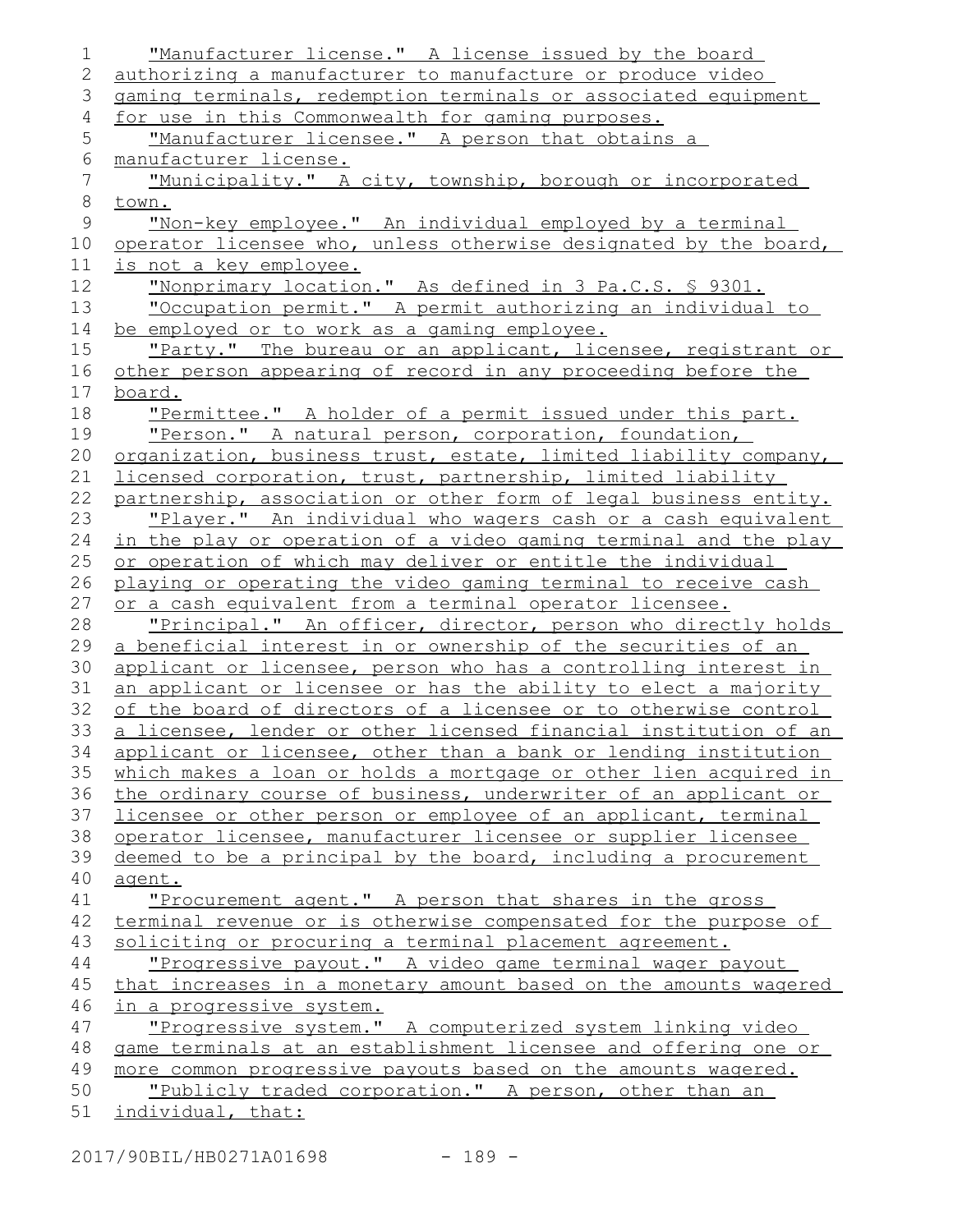| 1              | (1) has a class or series of securities registered under        |
|----------------|-----------------------------------------------------------------|
| $\mathbf{2}$   | the Securities Exchange Act of 1934 (48 Stat. 881, 15 U.S.C.    |
| 3              | $$78a$ et seq.);                                                |
| $\sqrt{4}$     | (2) is a registered management company under the                |
| 5              | Investment Company Act of 1940; or                              |
| $6\,$          | (3) is subject to the reporting obligations imposed by          |
| $\overline{7}$ | section 15(d) of the Securities Exchange Act of 1934 by         |
| $\,8\,$        | reason of having filed a registration statement that has        |
| $\mathsf{9}$   | become effective under the Securities Act of 1933 (48 Stat.     |
| 10             | 74, 15 U.S.C. § 77a et seq.).                                   |
| 11             | "Redemption terminal." The collective hardware, software,       |
| 12             | communications technology and other ancillary equipment used to |
| 13             | facilitate the payment of cash or a cash equivalent to a player |
| 14             | as a result of playing a video gaming terminal.                 |
| 15             | "Security." As defined in the act of December 5, 1972           |
| 16             | (P.L.1280, No.284), known as the Pennsylvania Securities Act of |
| 17             | 1972.                                                           |
| 18             | "Slot machine." As defined in section 1103.                     |
| 19             | "State Treasurer." The State Treasurer of the Commonwealth.     |
| 20             | "Supplier." A person that sells, leases, offers or otherwise    |
| 21             | provides, distributes or services any video gaming terminal,    |
| 22             | redemption terminal or associated equipment to a terminal       |
| 23             | operator licensee for use or play in this Commonwealth.         |
| 24             | "Supplier license." A license issued by the board               |
| 25             | authorizing a supplier to provide products or services related  |
| 26             | to video gaming terminals, redemption terminals or associated   |
| 27             | equipment to terminal operator licensees for use in this        |
| 28             | Commonwealth for video gaming.                                  |
| 29             | "Supplier licensee." A person that holds a supplier license.    |
| 30             | "Terminal operator." A person that owns, services or            |
| 31             | maintains video gaming terminals for placement and operation in |
| 32             | an establishment licensee.                                      |
| 33             | "Terminal operator license." A license issued by the board      |
| 34             | authorizing a terminal operator to place and operate video      |
| 35             | gaming terminals in an establishment licensee's premises        |
| 36             | pursuant to this part and the rules and regulations promulgated |
| 37             | under this part.                                                |
| 38             | "Terminal operator licensee." A person that holds a terminal    |
| 39             | operator license.                                               |
| 40             | "Terminal placement agreement." The formal written agreement    |
| 41             | or contract between a terminal operator applicant or licensee   |
| 42             | and an establishment applicant or licensee that establishes the |
| 43             | terms and conditions regarding the conduct of video gaming.     |
| 44             | "Truck stop establishment." A premises that:                    |
| 45             | (1) Is equipped with diesel islands used for fueling            |
| 46             | commercial motor vehicles.                                      |
| 47             | Has sold on average 50,000 gallons of diesel or<br>(2)          |
| 48             | biodiesel fuel each month for the previous 12 months or is      |
| 49             | projected to sell an average of 50,000 gallons of diesel or     |
| 50             | biodiesel fuel each month for the next 12 months.               |
| 51             | (3) Has parking spaces dedicated for commercial motor           |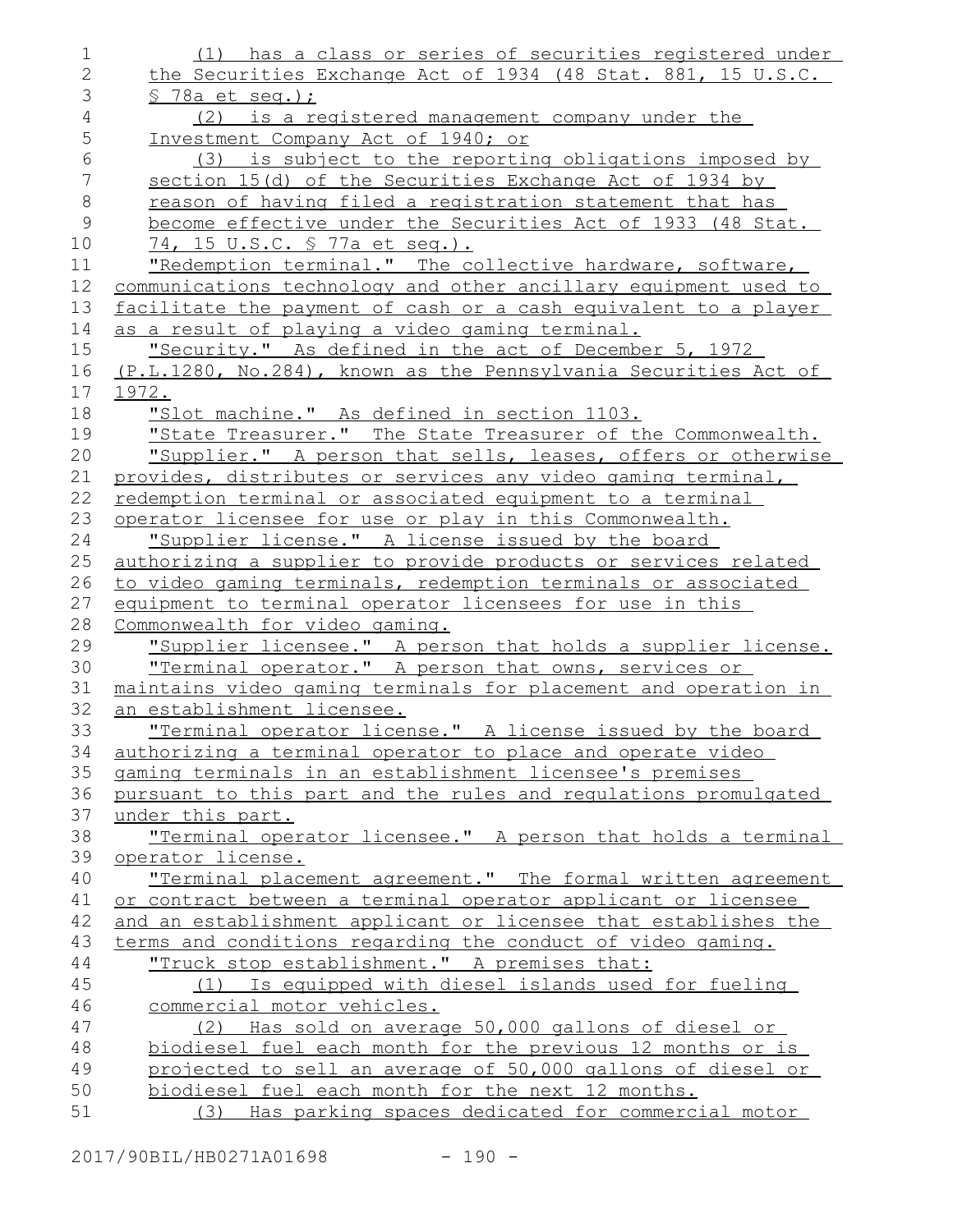| 1              | vehicles.                                                                                                               |
|----------------|-------------------------------------------------------------------------------------------------------------------------|
| $\overline{2}$ | (4) Has a convenience store.                                                                                            |
| 3              | Is situated on a parcel of land of not less than<br>(5)                                                                 |
| $\overline{4}$ | three acres that the truck stop establishment owns or leases.                                                           |
| 5              | <u>"Video gaming area." The area of an establishment licensee's</u>                                                     |
| 6              | premises where video gaming terminals are installed for                                                                 |
| 7              | operation and play.                                                                                                     |
| $8\,$          | "Video gaming employees." The term includes key employees                                                               |
| $\mathcal{G}$  | and non-key employees.                                                                                                  |
| 10             | "Video Gaming Fund." The fund established in section 4102                                                               |
| 11             | (relating to taxes and assessments).                                                                                    |
| 12             | "Video gaming terminal."                                                                                                |
| 13             | (1) A mechanical or electrical contrivance, terminal,                                                                   |
| 14             | machine or other device approved by the board that, upon                                                                |
| 15             | insertion of cash or cash equivalents, is available to play                                                             |
| 16             | or operate one or more gambling games, the play of which                                                                |
| 17             | utilizes a random number generator and:                                                                                 |
| 18             | May award a winning player either a free game or<br>(i)                                                                 |
| 19             | credit that shall only be redeemable for cash or cash                                                                   |
| 20             | equivalents at a redemption terminal.                                                                                   |
| 21             | (ii) May utilize video displays.                                                                                        |
| 22             | (iii) May use an electronic credit system for                                                                           |
| 23             | receiving wagers and making payouts that are only                                                                       |
| 24             | redeemable at a redemption terminal.                                                                                    |
| 25             | (2) Associated equipment necessary to conduct the                                                                       |
| 26             | operation of the contrivance, terminal, machine or other                                                                |
| 27             | device.                                                                                                                 |
| 28             | The term does not include a slot machine operated at<br>(3)                                                             |
| 29             | a licensed facility in accordance with Part II (relating to                                                             |
| 30             | gaming) or a coin-operated amusement game.                                                                              |
| 31             | CHAPTER 33                                                                                                              |
| 32             | ADMINISTRATION                                                                                                          |
| 33             | Sec.                                                                                                                    |
| 34             | 3301. Powers of board.                                                                                                  |
| 35             | 3302. Regulatory authority of board.                                                                                    |
| 36             | Temporary requlations.<br>3303.                                                                                         |
| 37             | 3304. Appeals.                                                                                                          |
| 38             | 3305. Records and confidentiality of information.                                                                       |
| 39             | 3306.<br>Reporting.                                                                                                     |
| 40             | 3307. Diversity.                                                                                                        |
| 41             | 3308. Authority of department.                                                                                          |
| 42             | 3309. Central control computer system.                                                                                  |
| 43             | 3310. Department of Drug and Alcohol Programs.                                                                          |
| 44             | § 3301. Powers of board.                                                                                                |
| 45             | (a) General powers.--                                                                                                   |
| 46             | (1) The board shall have general and sole regulatory                                                                    |
| 47<br>48       | authority over the conduct of video gaming terminal or<br>related activities as described in this part. The board shall |
| 49             | ensure the integrity of the acquisition and operation of                                                                |
| 50             | video gaming terminals, redemption terminals and associated                                                             |
| 51             | equipment and shall have sole requlatory authority over every                                                           |
|                |                                                                                                                         |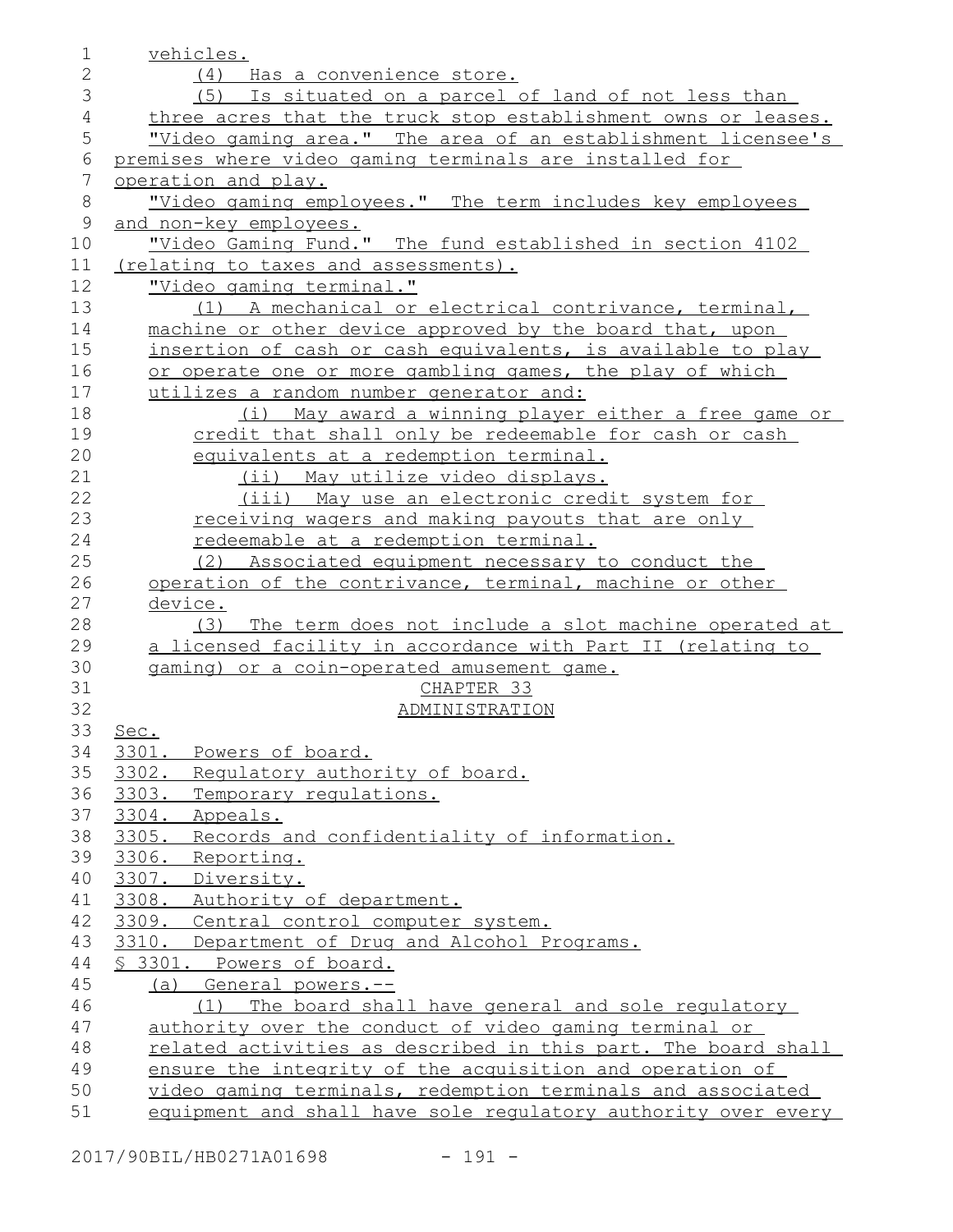| 1              | aspect of the conduct of video gaming.                        |
|----------------|---------------------------------------------------------------|
| 2              | (2) The board may employ individuals as necessary to          |
| 3              | carry out the requirements of this part who shall serve at    |
| 4              | the board's pleasure.                                         |
| 5              | (b) Specific powers.--The board shall have the power and      |
| $\epsilon$     | duty:                                                         |
| $\overline{7}$ | (1) To require background investigations on applicants,       |
| $8\,$          | licensees, principals, key employees, procurement agents or   |
| $\mathcal{G}$  | gaming employees under the jurisdiction of the board.         |
| 10             | (2) At its discretion, to issue, approve, renew, revoke,      |
| 11             | suspend, condition or deny issuance or renewal of terminal    |
| 12             | operator licenses.                                            |
| 13             | (3) At its discretion, to award, revoke, suspend,             |
| 14             | condition or deny issuance or renewal of establishment        |
| 15             | licenses.                                                     |
| 16             |                                                               |
| 17             | (4) At its discretion, to issue, approve, renew, revoke,      |
|                | suspend, condition or deny issuance or renewal of supplier    |
| 18             | and manufacturer licenses.                                    |
| 19             | (5) At its discretion, to issue, approve, renew, revoke,      |
| 20             | suspend, condition or deny issuance or renewal of a license   |
| 21             | or permit for various classes of employees as required under  |
| 22             | this part.                                                    |
| 23             | (6) At its discretion, to issue, approve, renew, revoke,      |
| 24             | suspend, condition or deny issuance or renewal of additional  |
| 25             | licenses or permits that may be required by the board under   |
| 26             | this part.                                                    |
| 27             | (7) At its discretion, to suspend, condition or deny the      |
| 28             | issuance or renewal of a license or permit or levy a fine or  |
| 29             | other sanction for a violation of this part.                  |
| 30             | To require prospective and existing video gaming<br>(8)       |
| 31             | employees, independent contractors, applicants, permittees    |
| 32             | and licensees to submit to fingerprinting by the Pennsylvania |
| 33             | State Police or its authorized designee. The Pennsylvania     |
| 34             | State Police or its authorized designee shall submit the      |
| 35             | fingerprints to the Federal Bureau of Investigation for       |
| 36             | purposes of verifying the identity of the individual and      |
| 37             | obtaining records of criminal arrests and convictions.        |
| 38             | (9) To require prospective and existing video gaming          |
| 39             | employees, independent contractors, applicants, permittees    |
| 40             | and licensees to submit photographs consistent with a         |
| 41             | statement of policy developed by the board.                   |
| 42             | (10) In addition to the power of the board relating to        |
| 43             | license and permit applicants, to determine at its discretion |
| 44             | the suitability of a person who furnishes or seeks to furnish |
| 45             | to a terminal operator licensee directly or indirectly goods, |
| 46             | services or property related to video gaming terminals,       |
| 47             | redemption terminals or associated equipment.                 |
| 48             | (11) To approve an application for or issue or renew a        |
| 49             | license, certificate, registration or permit if the board is  |
| 50             | satisfied that the person has demonstrated by clear and       |
| 51             | convincing evidence that the person is of good character,     |

2017/90BIL/HB0271A01698 - 192 -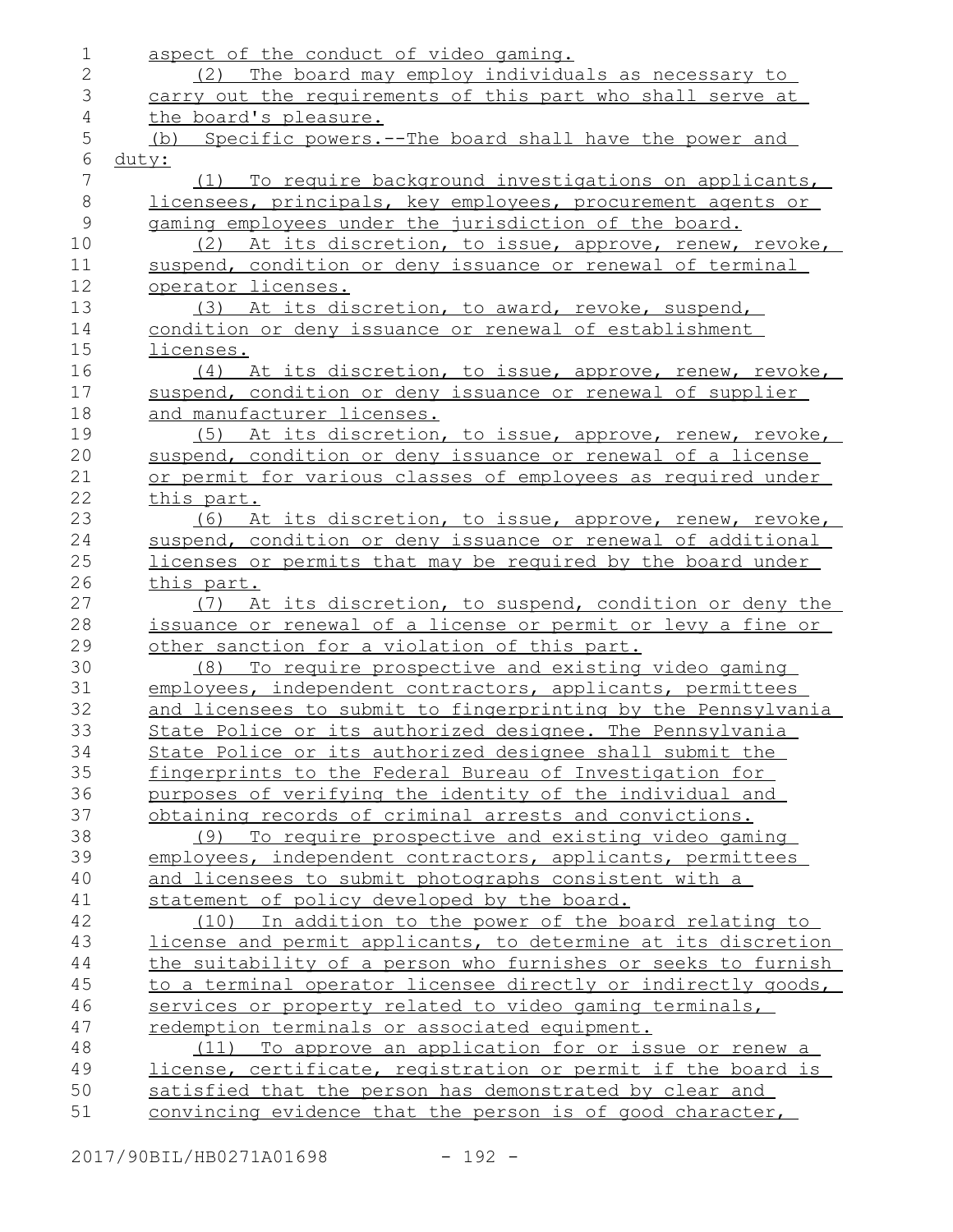honesty and integrity whose prior activities, criminal record, if any, reputation, habits and associations do not pose a threat to the public interest or the effective regulation and control of video gaming terminal operations or create or enhance the danger of unsuitable, unfair or illegal practices, methods and activities in the conduct of video gaming or the carrying on of the business and financial arrangements incidental thereto. (12) To publish on the board's publicly accessible Internet website a complete list of persons or entities who applied for or held a terminal operator license, establishment license, manufacturer license or supplier license at any time during the preceding calendar year and affiliates, intermediaries, subsidiaries and holding companies thereof and the status of the application or license. (13) To prepare and, through the Governor, submit annually to the General Assembly an itemized budget consistent with Article VI of the act of April 9, 1929 (P.L.177, No.175), known as The Administrative Code of 1929, consisting of the amounts necessary to be appropriated by the General Assembly out of the accounts established under section 4104 (relating to regulatory assessments) required to meet the obligations under this part accruing during the fiscal period beginning July 1 of the following year. (14) In the event that appropriations for the administration of this part are not enacted by June 30 of any year, funds appropriated for the administration of this part which are unexpended, uncommitted and unencumbered at the end of a fiscal year shall remain available for expenditure by the board or other agency to which they were appropriated until the enactment of an appropriation for the ensuing fiscal year. (15) To collect and post information on the board's publicly accessible Internet website with sufficient detail to inform the public of persons with a controlling interest or ownership interest in an applicant for a terminal operator license or terminal operator licensee or affiliate, intermediary, subsidiary or holding company of an applicant for a terminal operator license. The posting shall include: (i) If the applicant for a terminal operator license or terminal operator licensee or an affiliate, intermediary, subsidiary or holding company of the applicant for a terminal operator license or terminal operator licensee is a publicly traded domestic or foreign corporation, partnership, limited liability company or other legal entity, the names of persons with a controlling interest. (ii) If the applicant for a terminal operator license or terminal operator licensee or an affiliate, intermediary, subsidiary or holding company of the 1 2 3 4 5 6 7 8 9 10 11 12 13 14 15 16 17 18 19 20 21 22 23 24 25 26 27 28 29 30 31 32 33 34 35 36 37 38 39 40 41 42 43 44 45 46 47 48 49 50 51

2017/90BIL/HB0271A01698 - 193 -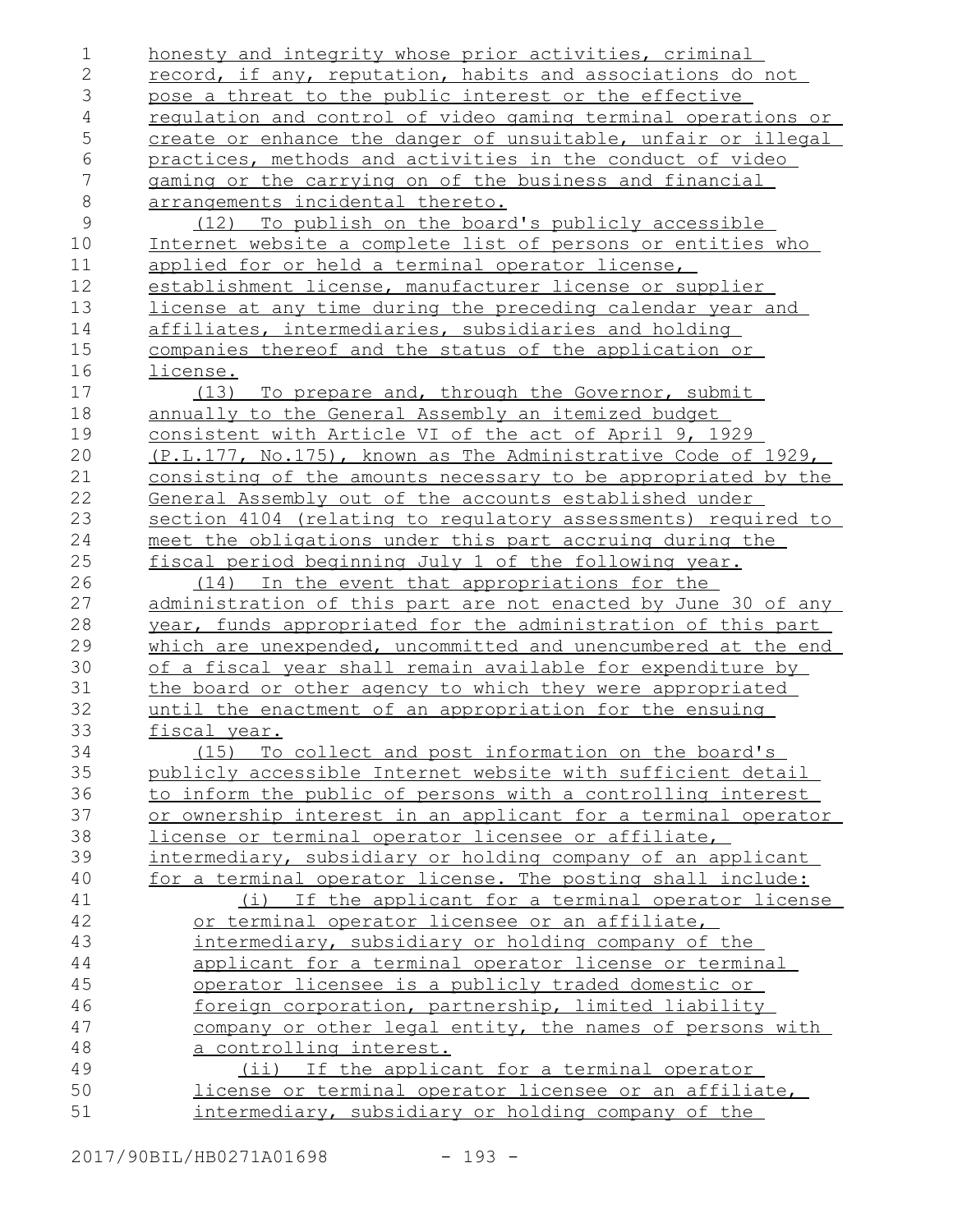| 1              | applicant for a terminal operator license or terminal           |
|----------------|-----------------------------------------------------------------|
| $\overline{2}$ | operator licensee is a privately held domestic or foreign       |
| 3              | corporation, partnership, limited liability company or          |
| $\sqrt{4}$     | other legal entity, the names of all persons with an            |
| 5              | ownership interest equal to or greater than 1%.                 |
| $\epsilon$     | The name of a person entitled to cast the vote<br>(iii)         |
| 7              | of a person named under subparagraph (i) or (ii).               |
| $\,8\,$        | The names of officers, directors and principals<br>(iv)         |
| 9              | of the applicant for a terminal operator license or             |
| 10             | terminal operator licensee.                                     |
| 11             | (16) Determine, designate and classify employees of a           |
| 12             | terminal operator licensee as key employees and non-key         |
| 13             | employees.                                                      |
| 14             | § 3302. Regulatory authority of board.                          |
| 15             | (a) General rule.--The board shall have the power and duty:     |
| 16             | (1) To deny, deny the renewal, revoke, condition or             |
| 17             | suspend a license provided for in this part if the board        |
| 18             | finds in its sole discretion that a licensee under this part    |
| 19             | or its officers, employees or agents have intentionally         |
| 20             | furnished false or misleading information to the board or       |
| 21             | failed to comply with the provisions of this part or the        |
| 22             | rules and requlations of the board and that it would be in      |
| 23             | the public interest to deny, deny the renewal, revoke,          |
| 24             | condition or suspend the license.                               |
| 25             | (2) To restrict access to confidential information in           |
| 26             | the possession of the board that has been obtained under this   |
| 27             | part and ensure that the confidentiality of information is      |
| 28             | maintained and protected.                                       |
| 29             | (3) To prescribe and require periodic financial                 |
| 30             | <u>reporting and internal control requirements for terminal</u> |
| 31             | operator licensees.                                             |
| 32             | (4) To require that each terminal operator licensee             |
| 33             | provide to the board its annual financial statements, with      |
| 34             | such additional detail as the board shall require, which        |
| 35             | shall be submitted not later than 180 days after the end of     |
| 36             | the licensee's fiscal year.                                     |
| 37             | (5) To prescribe the procedures to be followed by               |
| 38             | terminal operator licensees for a financial event that occurs   |
| 39             | in the operation and play of video gaming terminals.            |
| 40             | To require that each establishment licensee<br>(6)              |
| 41             | prohibits minors from operating or using video gaming           |
| 42             | terminals or redemption terminals.                              |
| 43             | To establish procedures for the inspection and<br>(7)           |
| 44             | certification of compliance of video gaming terminals,          |
| 45             | redemption terminals and associated equipment prior to being    |
| 46             | placed into use by a terminal operator licensee.                |
| 47             | To require that no video gaming terminal may be set<br>(8)      |
| 48             | to pay out less than the theoretical payout percentage, which   |
| 49             | percentage shall be no less than 85%, as specifically           |
| 50             | approved by the board. The board shall adopt regulations that   |
| 51             | define the theoretical payout percentage of a video gaming      |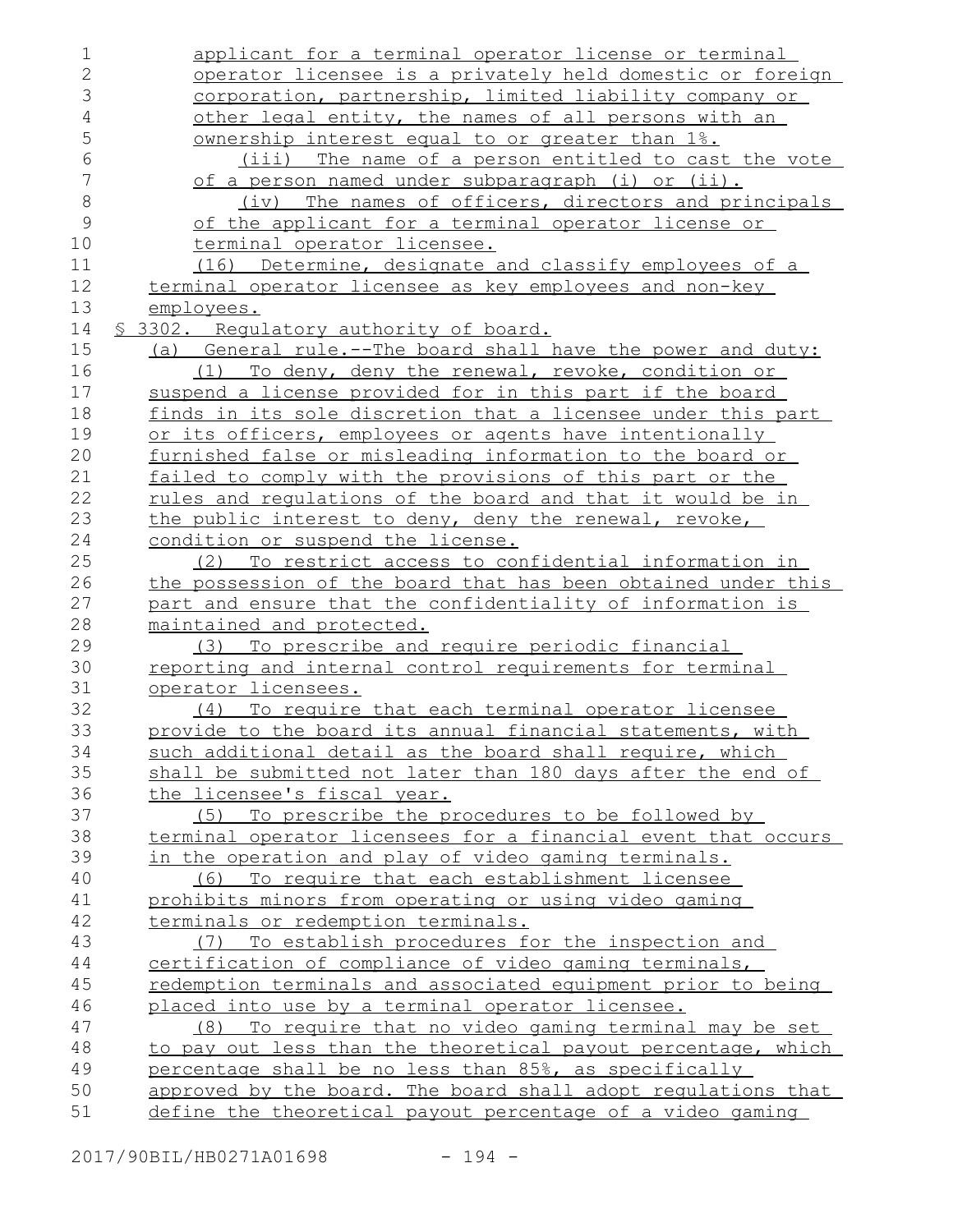| $\mathbf 1$    | terminal game based on the total value of the jackpots                                                           |
|----------------|------------------------------------------------------------------------------------------------------------------|
| $\overline{2}$ | expected to be paid by a play on a video gaming terminal game                                                    |
| 3              | divided by the total value of video gaming terminals wagers                                                      |
| $\sqrt{4}$     | expected to be made on that play or video gaming terminal                                                        |
| 5              | game during the same portion of the game cycle. In so doing,                                                     |
| $\epsilon$     | the board shall specify whether the calculation includes a                                                       |
| 7              | portion of or the entire cycle of a video gaming terminal                                                        |
| $\,8\,$        | game.                                                                                                            |
| $\mathcal{G}$  | (9) To require that an establishment license applicant                                                           |
| 10             | provide detailed site plans of its proposed video gaming area                                                    |
| 11             | for review and approval by the board for the purpose of                                                          |
| 12             | determining the adequacy of the proposed security and                                                            |
| 13             | surveillance measures. The applicant shall cooperate with the                                                    |
| 14             | board in making changes to the plans suggested by the board                                                      |
| 15             | and shall ensure that the plans as modified and approved are                                                     |
| 16             | implemented. The board may not require a floor-to-ceiling                                                        |
| 17             | wall to segregate the video gaming area, but may adopt rules                                                     |
| 18             | to establish segregation requirements.                                                                           |
| 19             | (10) To promulgate rules and regulations governing the                                                           |
| 20             | advertisement of video gaming terminals, provided that the                                                       |
| 21             | board shall require all advertisements to display or                                                             |
| 22             | reference the toll-free problem gambling telephone number                                                        |
| 23             | maintained by the Department of Drug and Alcohol Programs                                                        |
| 24             | under section 3310(b) (relating to duties of Department of                                                       |
| 25             | Drug and Alcohol Programs).                                                                                      |
| 26             | (11) To enter into contracts with persons for the                                                                |
| 27             | purposes of carrying out the powers and duties of the board                                                      |
| 28             | under this part.                                                                                                 |
| 29             | (12) To adopt regulations governing the postemployment                                                           |
| 30             | limitations and restrictions applicable to members and                                                           |
| 31             | employees of the board subject to section 4302 (relating to                                                      |
| 32             | additional board restrictions). In developing the                                                                |
| 33             | requlations, the board may consult with the State Ethics                                                         |
| 34             | Commission, governmental agencies and the disciplinary board                                                     |
| 35             | of the Supreme Court regarding postemployment limitations and                                                    |
| 36             | restrictions on members and employees of the board who are                                                       |
| 37             | members of the Pennsylvania Bar.                                                                                 |
| 38             |                                                                                                                  |
| 39             | (13) To review and approve all cash handling policies<br>and procedures employed by terminal operator licensees. |
|                |                                                                                                                  |
| 40             | (14) To promulgate rules and regulations governing the                                                           |
| 41             | placement of automated teller machines within video gaming                                                       |
| 42             | areas.                                                                                                           |
| 43             | (15) To establish reasonable age-verification procedures                                                         |
| 44             | for establishment licensees and their employees to ensure                                                        |
| 45             | minors do not access a video gaming area or terminal,                                                            |
| 46             | provided that the board may not require video gaming                                                             |
| 47             | terminals to be equipped with identification card-reading                                                        |
| 48             | devices or require establishment licensees to purchase                                                           |
| 49             | identification card-reading devices.                                                                             |
| 50             | (16) To promulgate rules and regulations governing                                                               |
| 51             | player loyalty or rewards card programs.                                                                         |

2017/90BIL/HB0271A01698 - 195 -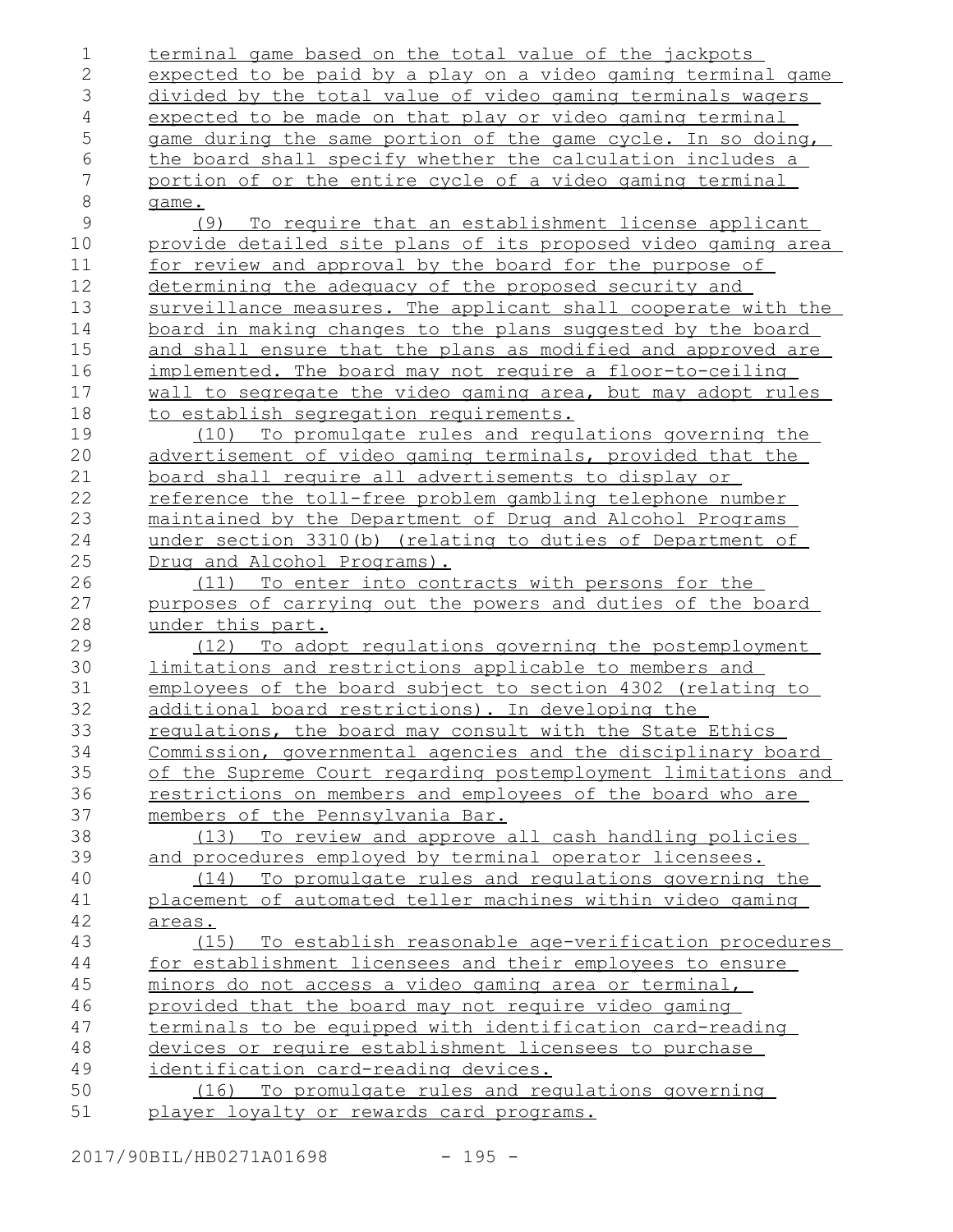| $\mathbf 1$    | (17) To promulgate rules and regulations governing the          |
|----------------|-----------------------------------------------------------------|
| $\overline{2}$ | interconnection of video gaming terminals with a single         |
| 3              | establishment for a progressive system.                         |
| $\overline{4}$ | (18) To promulgate rules and regulations necessary for          |
| 5              | the administration and enforcement of this part.                |
| 6              | To limit the total number of video gaming terminals<br>(19)     |
| $\overline{7}$ | in operation within this Commonwealth as follows:               |
| $\,8\,$        | (i) No more than 30,000 video gaming terminals by               |
| $\mathcal{G}$  | December 31, 2018.                                              |
| 10             | (ii) No more than 35,000 video gaming terminals by              |
| 11             | December 31, 2019.                                              |
| 12             | (iii) No more than 40,000 video gaming terminals by             |
| 13             | December 31, 2020, and thereafter.                              |
| 14             | (b) Applicable law.--Except as provided in section 3303         |
| 15             | (relating to temporary regulations), regulations shall be       |
| 16             | adopted the act of July 31, 1968 (P.L.769, No.240), referred to |
| 17             | as the Commonwealth Documents Law, and the act of June 25, 1982 |
| 18             | (P.L.633, No.181), known as the Requlatory Review Act.          |
| 19             | <u>S 3303. Temporary requlations.</u>                           |
| 20             | (a) Promulgation.--In order to facilitate the prompt            |
| 21             | implementation of this part, requlations promulgated by the     |
| 22             | board shall be deemed temporary regulations which shall expire  |
| 23             | no later than three years following the effective date of this  |
| 24             | section. The board may promulgate temporary regulations not     |
| 25             | subject to:                                                     |
| 26             | (1) Sections 201, 202, 203 and 205 of the act of July           |
| 27             | 31, 1968 (P.L.769, No.240), referred to as the Commonwealth     |
| 28             | Documents Law.                                                  |
| 29             | (2) Section 204(b) of the act of October 15, 1980               |
| 30             | (P.L.950, No.164), known as the Commonwealth Attorneys Act.     |
| 31             | (3) The act of June 25, 1982 (P.L.633, No.181), known as        |
| 32             | the Regulatory Review Act.                                      |
| 33             | (b) Expiration.-- Except for temporary regulations related      |
| 34             | to security and surveillance, the authority provided to the     |
| 35             | board to adopt temporary requlations in subsection (a) shall    |
| 36             | expire July 1, 2020. Requlations adopted after that date shall  |
| 37             | be promulgated as provided by law.                              |
| 38             | (c) Special consideration.--When promulgating temporary         |
| 39             | regulations regarding the application, background investigation |
| 40             | and renewal process for an establishment license or regulations |
| 41             | regarding an establishment licensee's duties and                |
| 42             | responsibilities regarding the conduct of video gaming under    |
| 43             | this part, the board shall consider promulgating requlations    |
| 44             | that minimize the requlatory burden on establishment licensees  |
| 45             | and establishment license applicants to the extent that:        |
| 46             | (1) All requirements, duties and responsibilities are           |
| 47             | fulfilled under this part.                                      |
| 48             | (2) The temporary regulations adequately protect the            |
| 49             | public interest and integrity of video gaming.                  |
| 50             | \$ 3304. Appeals.                                               |
| 51             | An applicant or licensee may appeal a final order,              |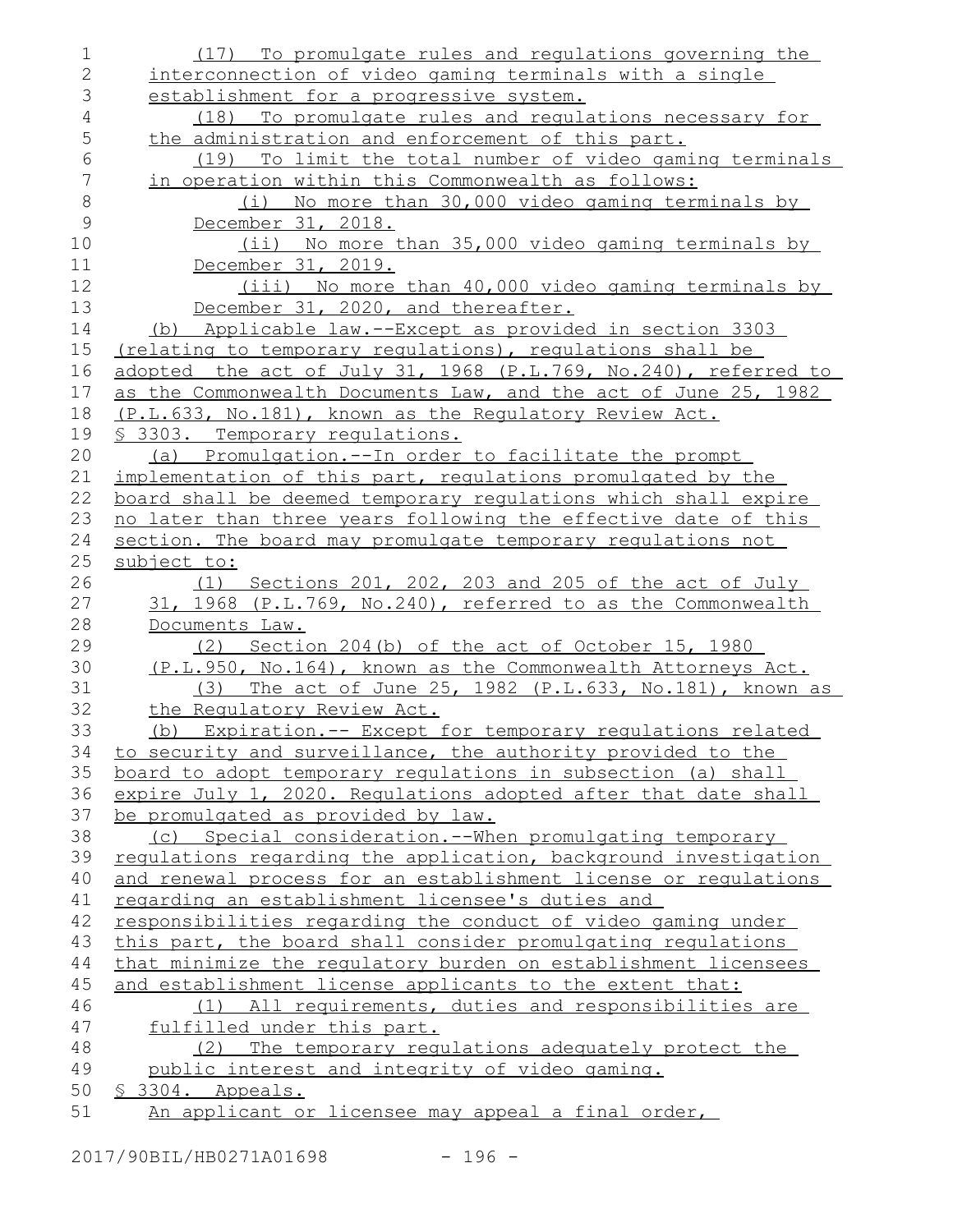| 1           | determination or decision of the board involving the approval,  |
|-------------|-----------------------------------------------------------------|
| 2           | issuance, denial, revocation, nonrenewal, suspension or         |
| 3           | conditioning, including any disciplinary actions, of a license, |
| 4           | permit or authorization under this part in accordance with 2    |
| 5           | Pa.C.S. Chs. 5 Subch. A (relating to practice and procedure of  |
| 6           | Commonwealth agencies) and 7 Subch. A (relating to judicial     |
| 7           | review of Commonwealth agency action).                          |
| 8           | § 3305. Records and confidentiality of information.             |
| $\mathsf 9$ | (a) Records.--The board shall maintain files and records        |
| 10          | deemed necessary for the administration and enforcement of this |
| 11          | part.                                                           |
| 12          | (b) Confidentiality of information.--                           |
| 13          | The following information submitted by an applicant<br>(1)      |
| 14          | or licensee under Chapter 35 (relating to application and       |
| 15          | licensure) or obtained by the board or the bureau as part of    |
| 16          | a background or other investigation from any source shall be    |
| 17          | confidential and withheld from public disclosure:               |
| 18          | (i) Information relating to character, honesty and              |
| 19          | integrity, including family, habits, reputation, history        |
| 20          | of criminal activity, business activities, financial            |
| 21          | affairs and business, professional and personal                 |
| 22          | associations submitted to or otherwise obtained by the          |
| 23          | board or the bureau.                                            |
| 24          | (ii) Nonpublic personal information, including home             |
| 25          | addresses, telephone numbers and other personal contact         |
| 26          | information, Social Security numbers, educational               |
| 27          | records, memberships, medical records, tax returns and          |
| 28          | declarations, actual or proposed compensation, financial        |
| 29          | account records, creditworthiness or financial condition        |
| 30          | relating to an applicant or licensee or the immediate           |
| 31          | family thereof.                                                 |
| 32          | (iii) Information relating to proprietary                       |
| 33          | information, trade secrets, patents or exclusive                |
| 34          | licenses, architectural and engineering plans and               |
| 35          | information relating to competitive marketing materials         |
| 36          | and strategies, including customer-identifying                  |
| 37          | information or customer prospects for services subject to       |
| 38          | competition.                                                    |
| 39          | (iv) Security information, including risk prevention            |
| 40          | plans, detection and countermeasures, location of count         |
| 41          | rooms, emergency management plans, security and                 |
| 42          | surveillance plans, equipment and usage protocols and           |
| 43          |                                                                 |
|             | theft and fraud prevention plans and countermeasures.           |
| 44          | (v) Information with respect to which there is a                |
| 45          | reasonable possibility that public release or inspection        |
| 46          | of the information would constitute an unwarranted              |
| 47          | invasion into personal privacy of an individual as              |
| 48          | determined by the board.                                        |
| 49          | (vi) Records of an applicant or licensee not                    |
| 50          | required to be filed with the Securities and Exchange           |
| 51          | Commission by issuers that either have securities               |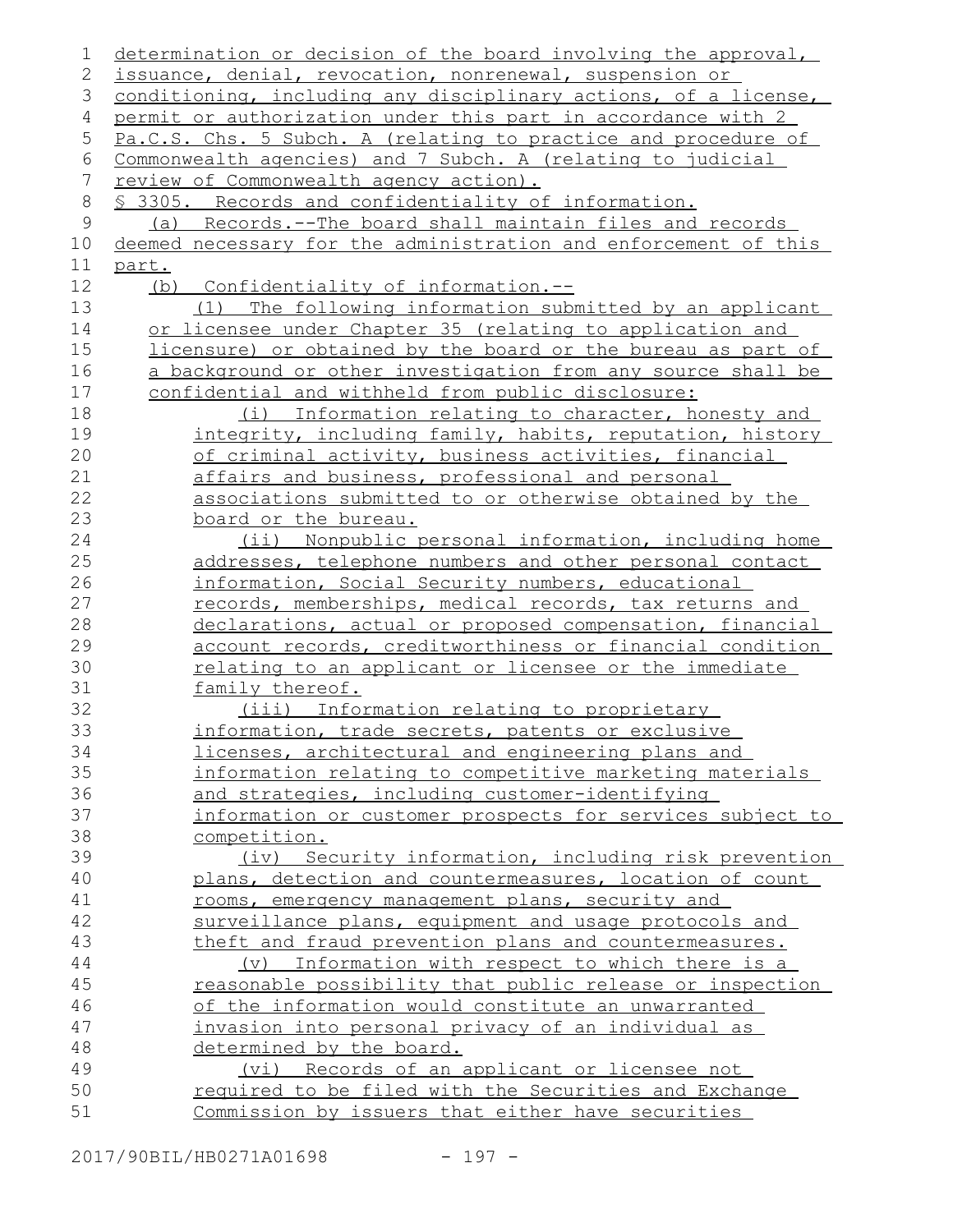| 1              | registered under section 12 of the Securities Exchange        |
|----------------|---------------------------------------------------------------|
| $\overline{2}$ | Act of 1934 (48 Stat. 881, 15 U.S.C. § 781) or are            |
| 3              | required to file reports under section 15(d) of the           |
| $\overline{4}$ | Securities Exchange Act of 1934 (48 Stat. 881, 15 U.S.C.      |
| 5              | $$780$ .                                                      |
| 6              | <u>(vii) Records considered nonpublic matters or</u>          |
| 7              | information by the Securities and Exchange Commission as      |
| 8              | provided by 17 CFR 200.80 (relating to commission records     |
| 9              | and information).                                             |
| 10             | (viii) Financial information provided to the board            |
| 11             | by an applicant or licensee.                                  |
| 12             | (2) No claim of confidentiality may be made regarding         |
| 13             | criminal history record information that is available to the  |
| 14             | public under 18 Pa.C.S. § 9121(b) (relating to general        |
| 15             | requlations).                                                 |
| 16             | (3) No claim of confidentiality may be made regarding a       |
| 17             | record in possession of the board that is otherwise publicly  |
| 18             | available from a Commonwealth agency, local agency or another |
| 19             | jurisdiction.                                                 |
| 20             | Except as provided in section 3904(h) (relating to<br>(4)     |
| 21             | investigations and enforcement), the information made         |
| 22             | confidential under this section shall be withheld from public |
| 23             | disclosure in whole or in part, except that confidential      |
| 24             | information shall be released upon the order of a court of    |
| 25             | competent jurisdiction or, with the approval of the Attorney  |
| 26             | General, to a duly authorized law enforcement agency or shall |
| 27             | be released to the public, in whole or in part, to the extent |
| 28             | that the release is requested by an applicant or licensee and |
| 29             | does not otherwise contain confidential information about     |
| 30             | another person.                                               |
| 31             | The board may seek a voluntary waiver of<br>(5)               |
| 32             | confidentiality from an applicant or licensee but may not     |
| 33             | require an applicant or licensee to waive the confidentiality |
| 34             | provided under this subsection as a condition for the         |
| 35             | approval of an application, renewal of a license or other     |
| 36             | action of the board.                                          |
| 37             | (6) (i) No current or former member and no current or         |
| 38             | former employee, agent or independent contractor of the       |
| 39             | board, the department, the Pennsylvania State Police, the     |
| 40             | Office of Attorney General or other executive branch          |
| 41             | office who has obtained confidential information in the       |
| 42             | performance of duties under this part shall intentionally     |
| 43             | and publicly disclose the information to a person,            |
| 44             | knowing that the information being disclosed is               |
| 45             | confidential under this subsection, unless the person is      |
| 46             | authorized by law to receive it.                              |
| 47             | (ii) A violation of this subsection shall constitute          |
| 48             | a misdemeanor of the third degree.                            |
| 49             | (iii) In addition to any penalty under subparagraph           |
| 50             | (ii), an employee, agent or independent contractor who        |
| 51             | violates this subsection shall be administratively            |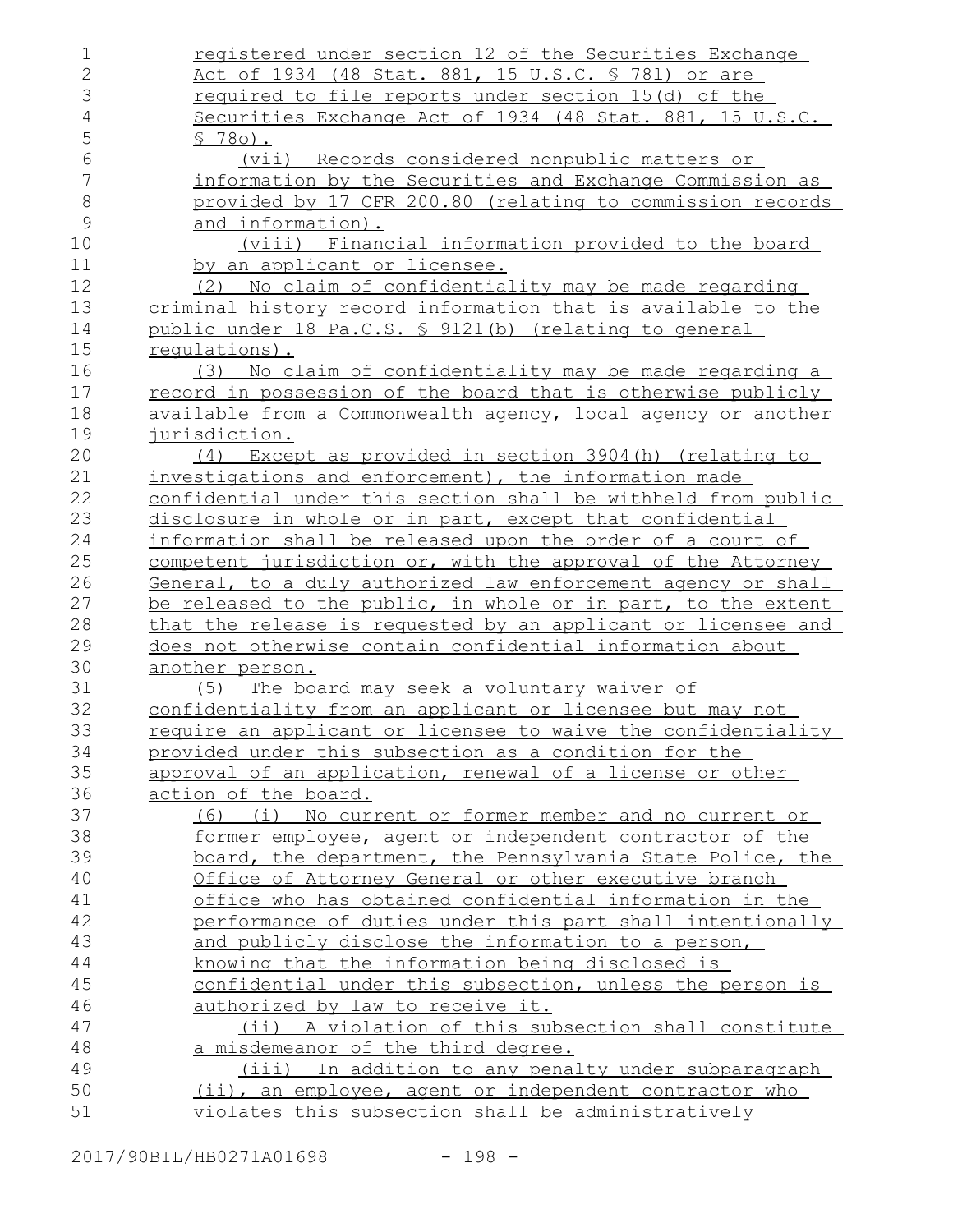| 1              | disciplined by discharge, suspension, termination of             |
|----------------|------------------------------------------------------------------|
| $\overline{2}$ | contract or other formal disciplinary action as                  |
| 3              | appropriate. If a current member violates this paragraph,        |
| 4              | the other members shall refer the matter to the current          |
| 5              | member's appointing authority.                                   |
| 6              | Notice.--Notice of the contents of information, except<br>(C)    |
| 7              | to a duly authorized law enforcement agency pursuant to this     |
| $\,8\,$        | section, shall be given to an applicant or licensee in a manner  |
| $\mathsf{9}$   | prescribed by the rules and regulations adopted by the board.    |
| 10             | (d) Information held by other agencies.--Files, records,         |
| 11             | reports and other information in the possession of the           |
| 12             | department or the Pennsylvania Liquor Control Board pertaining   |
| 13             | to a licensee shall be made available to the board as may be     |
| 14             | necessary to the effective administration of this part.          |
| 15             | § 3306. Reporting.                                               |
| 16             | (a) Report by board.--Beginning October 1, 2018, and every       |
| 17             | year thereafter, the annual report submitted to the Governor and |
| 18             | the General Assembly by the board under section 1211 (relating   |
| 19             | to reports of board) shall include information on the conduct of |
| 20             | video gaming terminals for the previous calendar year:           |
| 21             | Total gross terminal revenue.<br>(1)                             |
| 22             | Total number of terminal operator licensees and<br>(2)           |
| 23             | establishment licensees.                                         |
| 24             | (3) All taxes, fees, fines and other revenue collected           |
| 25             | and, where appropriate, revenue disbursed. The department        |
| 26             | shall collaborate with the board to carry out the                |
| 27             | requirements of this paragraph.                                  |
| 28             | Other information related to the conduct of video<br>(4)         |
| 29             | gaming terminals that the board deems appropriate.               |
| 30             | (b) Participation.--The board may require terminal operator      |
| 31             | licensees to provide information to the board to assist in the   |
| 32             | preparation of the report under subsection (a).                  |
| 33             | (c) Report by department.--No later than June 1, 2018, and       |
| 34             | each year thereafter until June 1, 2020, the department shall    |
| 35             | provide an annual report to the Governor and the General         |
| 36             | Assembly regarding the impact of legalized video gaming          |
| 37             | terminals on the State Lottery Fund.                             |
| 38             | § 3307. Diversity.                                               |
| 39             | (a) Intent.--It is the intent and goal of the General            |
| 40             | Assembly that the board promote and ensure diversity in all      |
| 41             | aspects of the gaming activities authorized under this part.     |
| 42             | (b) Reports by applicants. -- An applicant for a terminal        |
| 43             | operator license shall submit a diversity plan to the board. At  |
| 44             | a minimum, the diversity plan shall contain a summary of:        |
| 45             | (1) All employee recruitment and retention efforts               |
| 46             | undertaken to promote the participation of diverse groups in     |
| 47             | employment with the applicant if issued a terminal operator      |
| 48             | license.                                                         |
| 49             | (2) Other information deemed necessary by the board to           |
| 50             | assess the diversity plan.                                       |
| 51             | (c) Review.--The board shall conduct a review of a diversity     |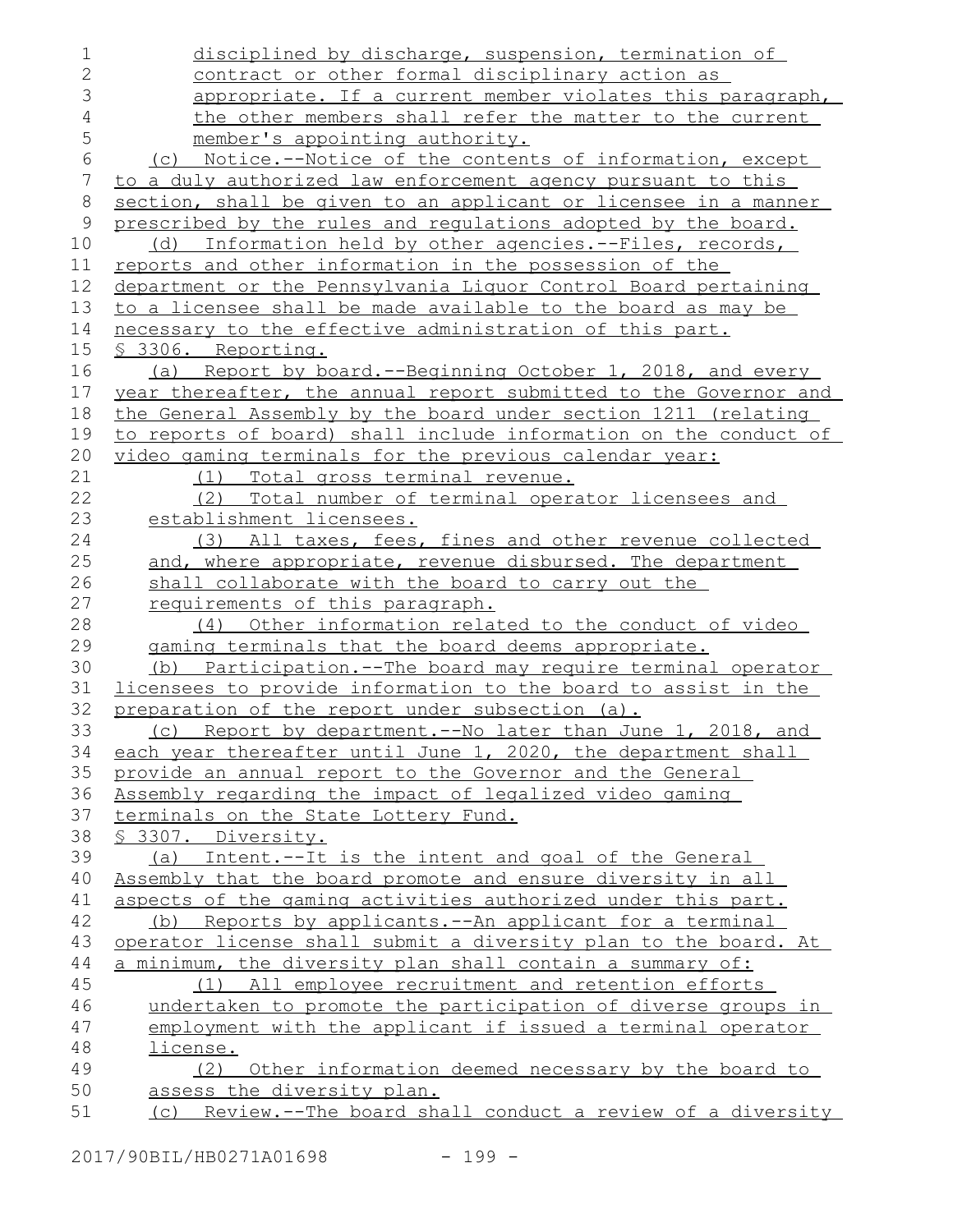```
plan. When reviewing the adequacy of a diversity plan, the board
   shall take into consideration the total number of video gaming
   terminals the applicant proposes to operate within the
   Commonwealth.
       (d) Periodic review.--Upon an applicant receiving a terminal
   operator license, the board, in its discretion, may periodically
   review the terminal operator licensee's diversity plan and
   recommend changes to the diversity plan.
       (e) Terminal operator responsibility.--An applicant for a
   terminal operator license or a terminal operator licensee shall
   provide information as required by the board to enable the board
   to complete the reviews required under subsections (c) and (d).
   § 3308. Authority of department.
       (a) General rule.--The department shall administer and
   collect taxes imposed under this part and interest imposed under
   section 806 of the act of April 9, 1929 (P.L.343, No.176), known
   as The Fiscal Code, and promulgate and enforce rules and
   regulations to carry out its prescribed duties in accordance
   with this part, including the collection of taxes, penalties and
   interest imposed by this part.
      (b) Application of rules and regulations.--The department
   may prescribe the extent, if any, to which any rules and
   regulations shall be applied without retroactive effect. The
   department shall prescribe the forms and the system of
   accounting and recordkeeping to be employed and through its
   representative shall at all times have power of access to and
   examination and audit of any equipment and records relating to
   all aspects of the operation of video gaming terminals and
   redemption terminals under this part.
       (c) Procedure.--For purposes of implementing this part, the
   department may promulgate regulations in the same manner in
   which the board is authorized as provided in section 3303
   (relating to temporary regulations).
       (d) Additional penalty.--A person who fails to timely remit
   to the department or the State Treasurer amounts required under
   this part shall be liable, in addition to liability imposed
   elsewhere in this part, to a penalty of 5% per month up to a
   maximum of 25% of the amounts ultimately found to be due, to be
   recovered by the department.
       (e) Liens and suits for taxes.--The provisions of this part
   shall be subject to the provisions of sections 242 and 243 of
   the act of March 4, 1971 (P.L.6, No.2), known as the Tax Reform
   Code of 1971.
   § 3309. Central control computer system.
      (a) General rule.--To facilitate the auditing and security
   programs critical to the integrity of video gaming terminals in
   this Commonwealth, the department shall have overall control of
   video gaming terminals that:
          (1) Shall be linked, at an appropriate time to be
      determined by the department, to a central control computer
      under the control of the department and accessible by the
1
2
3
 4
 5
 6
7
8
9
10
11
12
13
14
15
16
17
18
19
20
21
22
23
24
25
26
27
28
29
30
31
32
33
34
35
36
37
38
39
40
41
42
43
44
45
46
47
48
49
50
51
```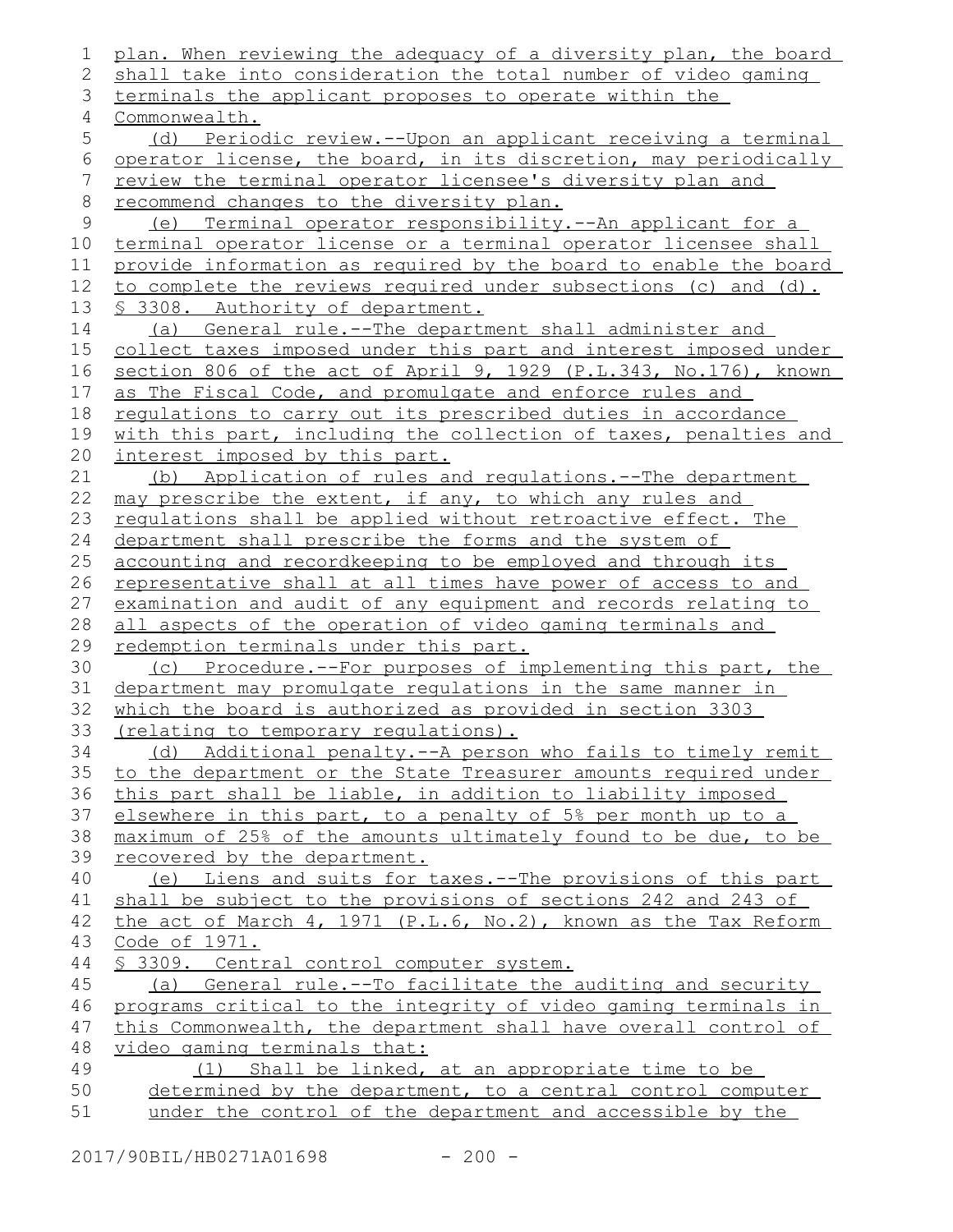| 1              | board to provide auditing program capacity and individual          |
|----------------|--------------------------------------------------------------------|
| 2              | terminal information as approved by the department.                |
| 3              | Shall include real-time information retrieval and<br>(2)           |
| $\overline{4}$ | <u>terminal activation and disabling programs.</u>                 |
| 5              | System requirements. -- The central control computer<br>(b)        |
| $\epsilon$     | employed by the department shall provide:                          |
| 7              | (1) A fully operational Statewide video gaming terminal            |
| $\,8\,$        | control system that has the capability of supporting up to         |
| $\mathcal{G}$  | the maximum number of video gaming terminals that is               |
| 10             | permitted to be in operation under this part.                      |
| 11             | (2) The employment of a widely accepted gaming industry            |
| 12             | protocol to facilitate a video gaming terminal manufacturers'      |
| 13             | ability to communicate with the Statewide system.                  |
| 14             | The delivery of a system that has the ability to<br>(3)            |
| 15             | verify software, detect alterations in payout and detect           |
| 16             | other methods of fraud in all aspects of the operation of          |
| 17             | video gaming terminals.                                            |
| 18             | The delivery of a system that has the capability to<br>(4)         |
| 19             | support progressive video gaming terminals as approved by the      |
| 20             | board.                                                             |
| 21             | (5) The delivery of a system that does not alter the               |
| 22             | statistical awards of video gaming terminal games as designed      |
| 23             | by the manufacturer and approved by the board.                     |
| 24             | The delivery of a system that provides redundancy so<br>(6)        |
| 25             | that each component of the network is capable of operating         |
| 26             | independently by the department if any component of the            |
| 27             | network, including the central control computer, fails or          |
| 28             | cannot be operated for any reason as determined by the             |
| 29             | department, and to assure that all transactional data is           |
| 30             | captured and secured. Costs associated with a computer system      |
| 31             | <u>required by the department to operate within a video gaming</u> |
| 32             | area, whether independent or as part of the central control        |
| 33             | computer, shall be paid by the terminal operator licensee.         |
| 34             | The computer system shall be controlled by the department and      |
| 35             | accessible to the board.                                           |
| 36             | The ability to meet all reporting and control<br>(7)               |
| 37             | requirements as prescribed by the board and department.            |
| 38             | The delivery of a system that provides centralized<br>(8)          |
| 39             | issuance of cash redemption tickets and facilitates the            |
| 40             | acceptance of the tickets by video gaming terminals and            |
| 41             | redemption terminals.                                              |
| 42             | (9) Other capabilities as determined by the department             |
| 43             | in consultation with the board.                                    |
| 44             | (c) Personal information.--The central control computer may        |
| 45             | not provide for the monitoring or reading of personal or           |
| 46             | financial information concerning a patron of a terminal operator   |
| 47             | licensee.                                                          |
| 48             | Initial acquisition of central control computer.--<br>(d)          |
| 49             | (1) Notwithstanding any other provision of law to the              |
| 50             | contrary and in order to facilitate the prompt implementation      |
| 51             | of this part, initial contracts entered into by the                |

2017/90BIL/HB0271A01698 - 201 -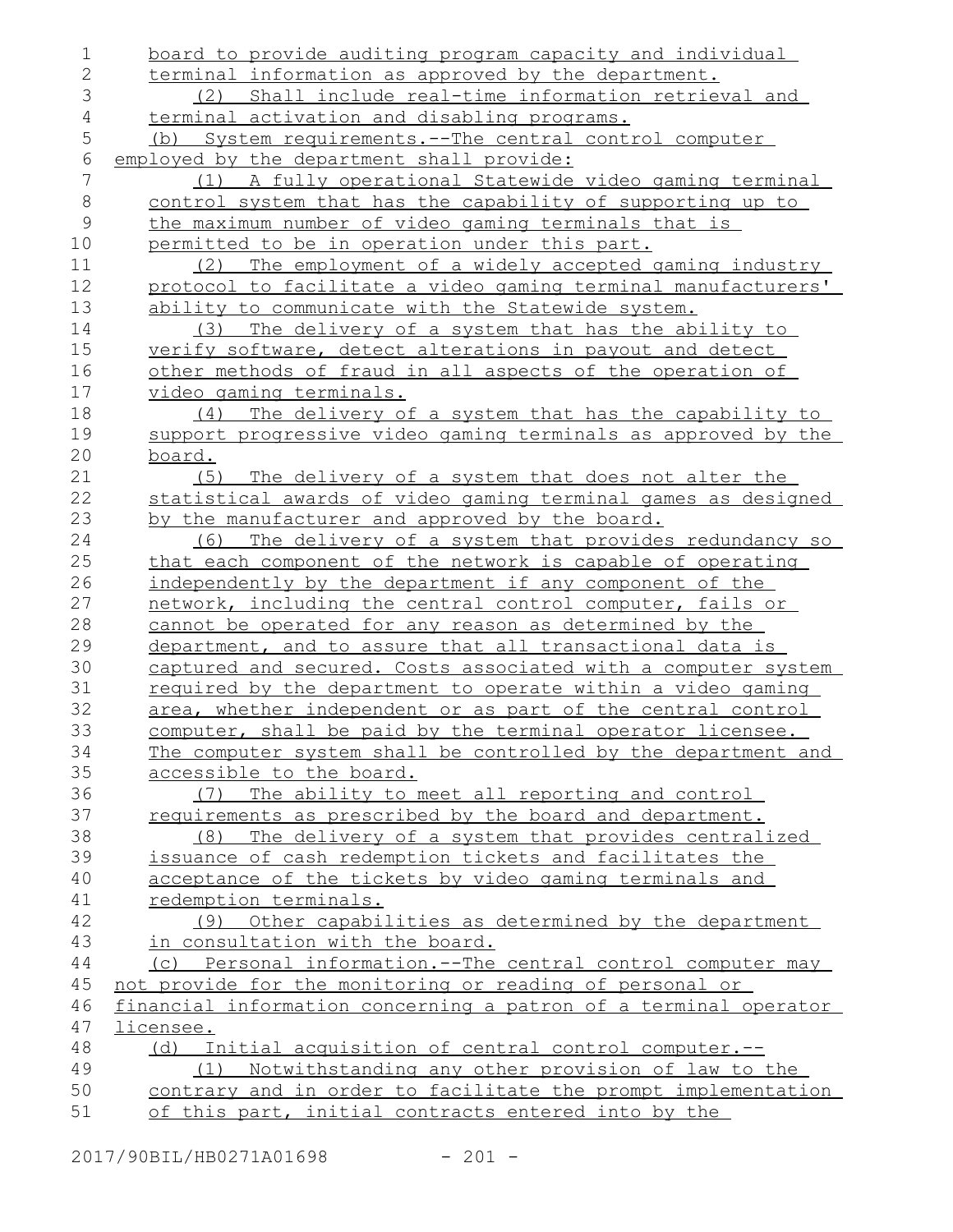| $\mathbf 1$    | department for a central control computer, including             |
|----------------|------------------------------------------------------------------|
| $\overline{2}$ | necessary computer hardware, software, licenses or related       |
| 3              | services shall not be subject to the provisions of 62 Pa.C.S.    |
| $\overline{4}$ | (relating to procurement).                                       |
| 5              | (2) Contracts made pursuant to the provisions of this            |
| $\epsilon$     | section may not exceed five years.                               |
| $\overline{7}$ | (e) Resolution of contract disputes.--The process specified      |
| $\,8\,$        | in 62 Pa.C.S. Ch. 17 Subch. B (relating to prelitigation         |
| 9              | resolution of controversies) shall be the sole means of          |
| 10             | resolution for controversies arising with respect to contracts   |
| 11             | executed under this section.                                     |
| 12             | (f) Existing central control computer system.--The               |
| 13             | department, in its discretion, may alter or utilize the central  |
| 14             | control computer system controlled by the department under       |
| 15             | section 1323 (relating to central control computer system) to    |
| 16             | fulfill the requirements of this section.                        |
| 17             | \$ 3310. Department of Drug and Alcohol Programs or successor    |
| 18             | agency.                                                          |
| 19             | (a) Program update.--                                            |
| 20             | The Department of Drug and Alcohol Programs or<br>(1)            |
| 21             | successor agency shall update the compulsive and problem         |
| 22             | gambling program established in section 1509 (relating to        |
| 23             | compulsive and problem gambling program) to address public       |
| 24             | education, awareness and training regarding compulsive and       |
| 25             | problem gambling and the treatment and prevention of             |
| 26             | compulsive and problem gambling related to video gaming          |
| 27             | terminals.                                                       |
| 28             | The updated quidelines shall include strategies for<br>(2)       |
| 29             | the prevention of compulsive and problem gambling related to     |
| 30             | video gaming terminals.                                          |
| 31             | (3) The Department of Drug and Alcohol Programs or               |
| 32             | successor agency may consult with the board and terminal         |
| 33             | operator licensee to develop the strategies.                     |
| 34             | (b) Duties of Department of Drug and Alcohol Programs or         |
| 35             | successor agency.--From funds available in the Compulsive and    |
| 36             | Problem Gambling Treatment Fund, the Department of Drug and      |
| 37             | Alcohol Programs or successor agency shall with respect to video |
| 38             | gaming terminals:                                                |
| 39             | Maintain one compulsive gamblers assistance<br>(1)               |
| 40             | organization's toll-free problem gambling telephone number,      |
| 41             | which number shall be 1-800-GAMBLER, to provide crisis           |
| 42             | counseling and referral services to individuals and families     |
| 43             | experiencing difficulty as a result of problem or compulsive     |
| 44             | gambling. If the Department of Drug and Alcohol Programs or      |
| 45             | successor agency determines that it is unable to adopt the       |
| 46             | number 1-800-GAMBLER, the Department of Drug and Alcohol         |
| 47             | Programs or successor agency shall maintain another number.      |
| 48             | (2) Maintain one compulsive gambler's assistance                 |
| 49             | organization's telephone number, which shall be accessible       |
| 50             | via a free text message service, to provide crisis counseling    |
| 51             | and referral services to individuals and families                |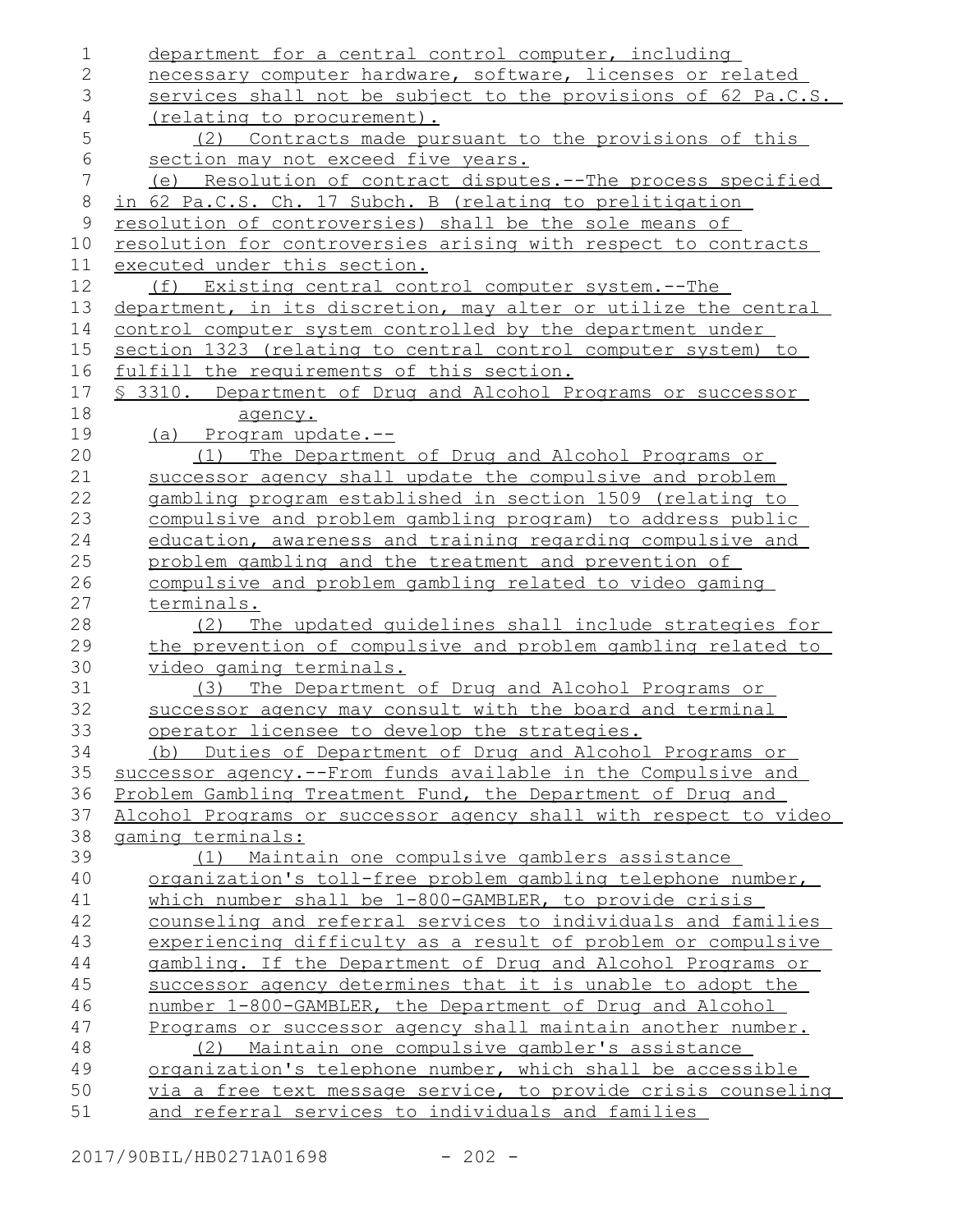| 1              | experiencing difficulty as a result of problem or compulsive            |
|----------------|-------------------------------------------------------------------------|
| $\overline{2}$ | gambling.                                                               |
| 3              | (3) Facilitate, through in-service training and other                   |
| $\overline{4}$ | means, the availability of effective assistance programs for            |
| 5              | problem and compulsive gamblers and family members affected             |
| 6              | by problem and compulsive gambling.                                     |
| 7              | (4) At its discretion, conduct studies to identify                      |
| $\,8\,$        | individuals in this Commonwealth who are or are at risk of              |
| $\mathsf{9}$   | becoming problem or compulsive gamblers.                                |
| 10             | (5) Provide grants to and contract with single county                   |
| 11             | authorities and other organizations that provide services               |
| 12             | specified in this section.                                              |
| 13             | (6) Reimburse organizations for reasonable expenses                     |
| 14             | incurred assisting the Department of Drug and Alcohol                   |
| 15             | Programs with implementing this section.                                |
| 16             | (c) Additional duties.--Within 60 days following the                    |
| 17             | effective date of this section, the Department of Drug and              |
| 18             | Alcohol Programs or successor agency and the board's Office of          |
| 19             | Compulsive and Problem Gambling shall jointly collaborate with          |
| 20             | other appropriate offices and agencies of State or local                |
| 21             | government, including single county authorities and providers           |
| 22             | and other persons, public or private, with expertise in                 |
| 23             | compulsive and problem gambling treatment with respect to video         |
| 24             | gaming terminals:                                                       |
| 25             | Implement a strategic plan for the prevention and<br>(1)                |
| 26             | treatment of compulsive and problem gambling.                           |
| 27             | (2) Adopt compulsive and problem gambling treatment                     |
| 28             | standards to be integrated with the Department of Drug and              |
| 29             | Alcohol Programs' or successor agency's uniform Statewide               |
| 30             | guidelines that govern the provision of addiction treatment             |
| 31             | services.                                                               |
| 32             | (3) Develop a method to coordinate compulsive and                       |
| 33             | problem gambling data collection and referral information to            |
| 34<br>35       | crisis response hotlines, child welfare and domestic violence           |
| 36             | programs and providers and other appropriate programs and<br>providers. |
| 37             | (4) Develop and disseminate educational materials to                    |
| 38             | provide public awareness related to the prevention,                     |
| 39             | recognition and treatment of compulsive and problem gambling.           |
| 40             | Develop demographic-specific compulsive and problem<br>(5)              |
| 41             | gambling prevention, intervention and treatment programs.               |
| 42             | (6) Prepare an itemized budget outlining how funds will                 |
| 43             | be allocated to fulfill the responsibilities under this                 |
| 44             | section.                                                                |
| 45             | (d) Report.--The Department of Drug and Alcohol Programs or             |
| 46             | successor agency shall include in the report required under             |
| 47             | section 1509 information involving video gaming terminals.              |
| 48             | CHAPTER 35                                                              |
| 49             | APPLICATION AND LICENSURE                                               |
| 50             | Sec.                                                                    |
| 51             | 3501.<br>General prohibition.                                           |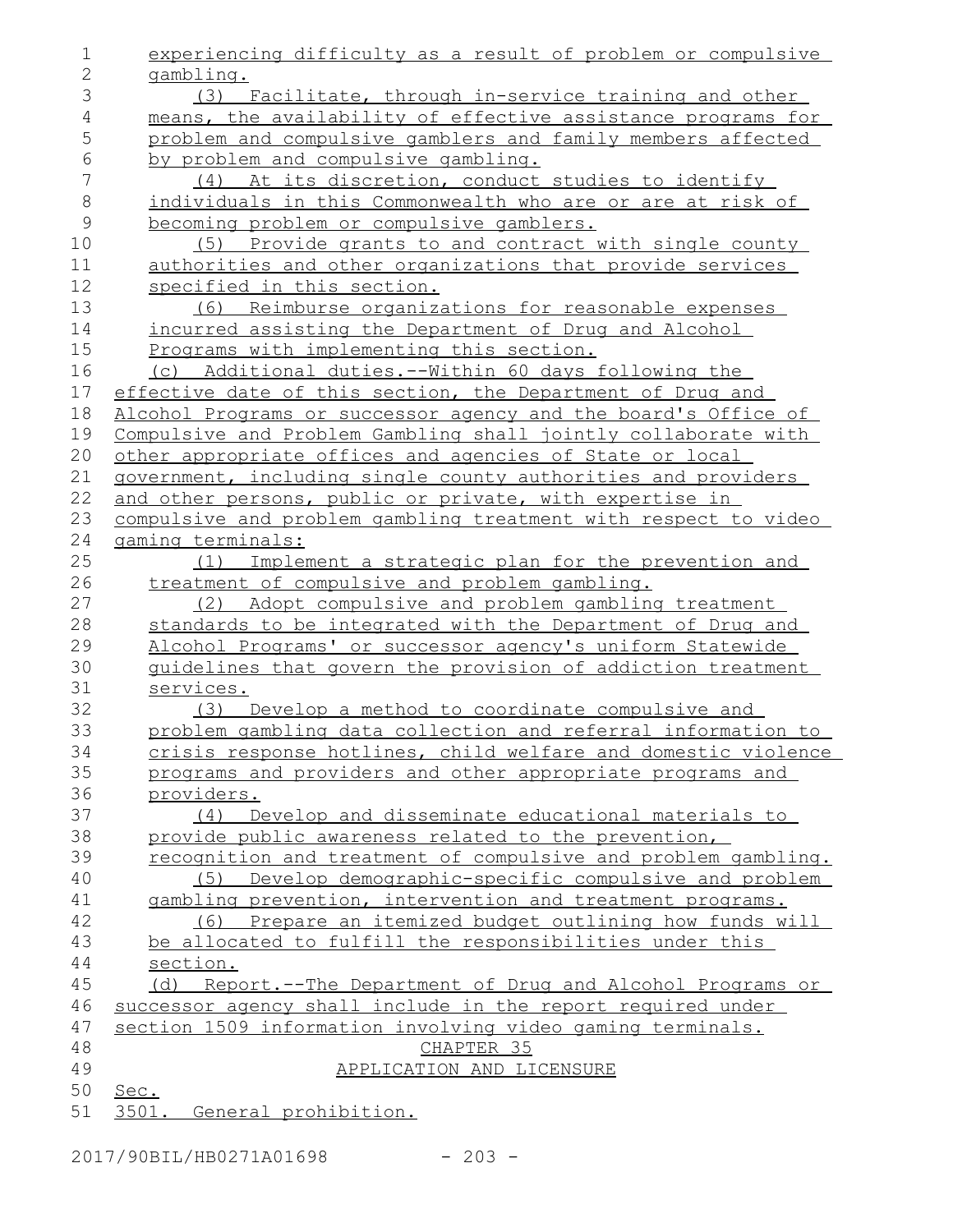| 1               | 3502.<br>Terminal operator licenses.                            |
|-----------------|-----------------------------------------------------------------|
| 2               | 3503. (Reserved).                                               |
| 3               | 3504. Principal licenses.                                       |
| 4               | 3505. Key employee licenses.                                    |
| 5               | 3506. Divestiture of disqualifying applicant.                   |
| 6               | 3507.<br>Supplier licenses.                                     |
| $7\phantom{.0}$ | 3508.<br>Manufacturer licenses.                                 |
| 8               | 3509. Gaming service provider.                                  |
| 9               | 3510.<br>Occupation permit.                                     |
| 10              | 3511. Alternative terminal operator licensing standards.        |
| 11              | 3512. Alternative manufacturer licensing standards.             |
| 12              | 3513. Alternative supplier licensing standards.                 |
| 13              | 3514. Establishment licenses.                                   |
| 14              | 3515. License or permit prohibition.                            |
| 15              | 3516. Issuance and renewal.                                     |
| 16              | 3517. Change in ownership or control of terminal operator       |
| 17              | licensee.                                                       |
| 18              | 3518. Video gaming accounting controls and audits.              |
| 19              | 3519. Multiple licenses prohibited.                             |
| 20              | 3520. Conditional licenses.                                     |
| 21              | § 3501. General prohibition.                                    |
| 22              | No person may offer or otherwise make available for play in     |
| 23              | this Commonwealth a video gaming terminal unless the person is  |
| 24              | licensed under this part and according to regulations           |
| 25              | promulgated by the board under this part.                       |
| 26              | § 3502. Terminal operator licenses.                             |
| 27              | (a) General requirements.--An application for a terminal        |
| 28              | operator license shall be on the form required by the board and |
| 29              | shall include, at a minimum, all of the following:              |
| 30              | (1) The name, address and photograph of the applicant           |
| 31              | and of all directors and owners and key employees and their     |
| 32              | positions within the corporation or organization, as well as    |
| 33              | additional financial information required by the board.         |
| 34              | (2) A current tax lien certificate issued by the                |
| 35              | department.                                                     |
| 36              | The details of any gaming license applied for,<br>(3)           |
| 37              | granted to or denied to the applicant by another jurisdiction   |
| 38              | where the form of gaming is legal and the consent for the       |
| 39              | board to acquire copies of the application submitted or         |
| 40              | license issued in connection with the application.              |
| 41              | The details of any loan obtained from a financial<br>(4)        |
| 42              | institution or not obtained from a financial institution.       |
| 43              | (5) The consent to conduct a background investigation by        |
| 44              | the board, the scope of which investigation shall be            |
| 45              | determined by the board in its discretion consistent with the   |
| 46              | provisions of this part, and a release signed by all persons    |
| 47              | subject to the investigation of all information required to     |
| 48              | complete the investigation.                                     |
| 49              | (6) The details of the applicant's diversity plan to            |
| 50              | assure that all persons are accorded equality of opportunity    |
| 51              | in employment and contracting by the applicant, its             |

2017/90BIL/HB0271A01698 - 204 -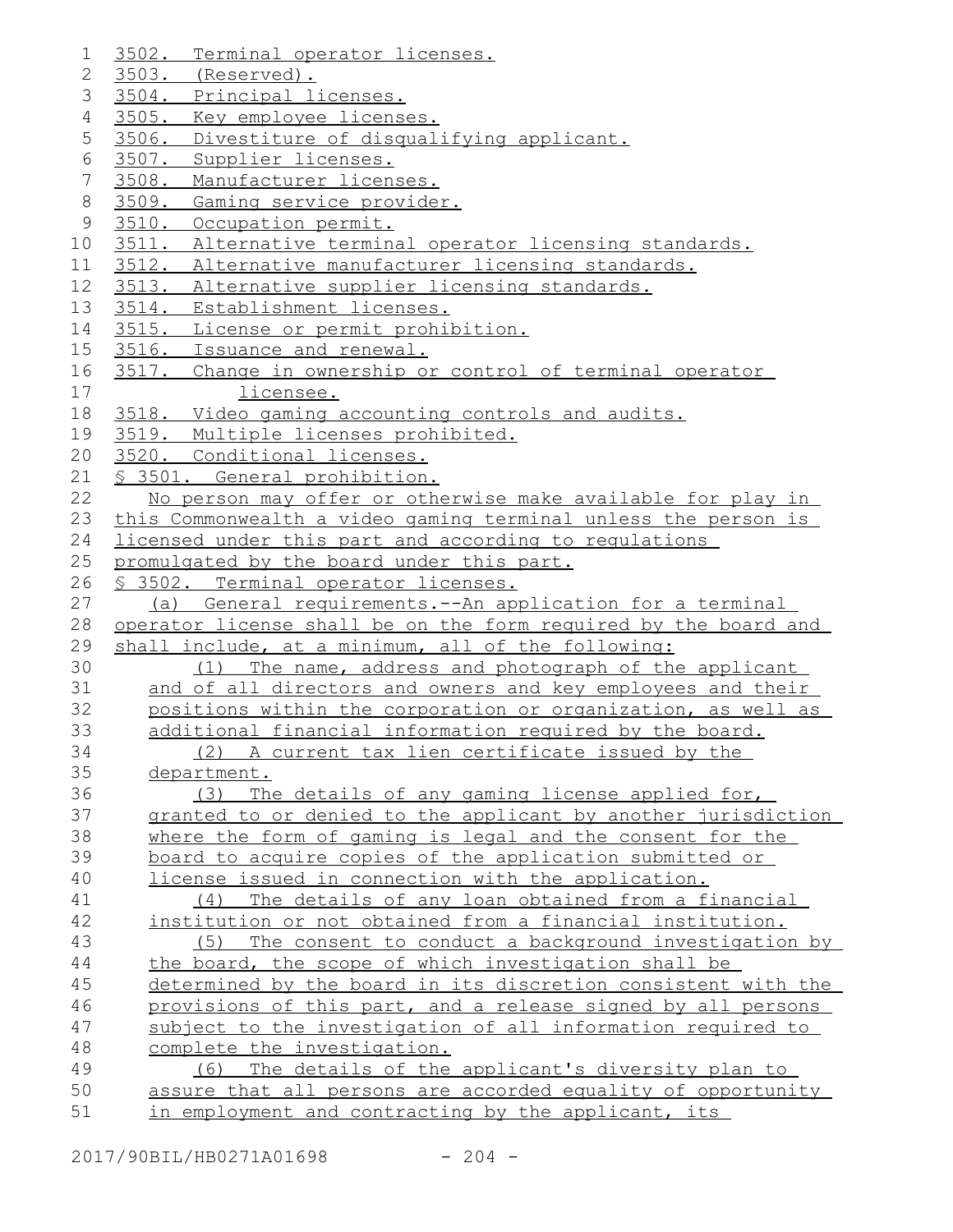| $\mathbf 1$    | contractors, subcontractors, assignees, lessees, agents,               |
|----------------|------------------------------------------------------------------------|
| $\mathbf{2}$   | vendors and suppliers.                                                 |
| 3              | (7) Any other information determined to be appropriate                 |
| $\sqrt{4}$     | by the board.                                                          |
| 5              | (b) Character requirements. -- An application for a terminal           |
| $\sqrt{6}$     | operator license shall include such information, documentation         |
| $\overline{7}$ | and assurances as may be required to establish by clear and            |
| $\,8\,$        | convincing evidence of the applicant's suitability, including          |
| $\mathsf 9$    | good character, honesty and integrity. The application shall           |
| 10             | include, without limitation, information pertaining to family,         |
| 11             | habits, character, reputation, criminal history background,            |
| 12             | business activities, financial affairs and business,                   |
| 13             | professional and personal associates, covering at least the 10-        |
| 14             | year period immediately preceding the filing date of the               |
| $15$           | application.                                                           |
| 16             | (c) Civil judgments.--An applicant shall notify the board of           |
| 17             | any civil judgment obtained against the applicant pertaining to        |
| 18             | laws of the Federal Government, this Commonwealth or another           |
| 19             | state, jurisdiction, province or country.                              |
| 20             | (d) (Reserved).                                                        |
| 21             | (e) (Reserved).                                                        |
| 22             | (f) Additional eligibility requirements.--In order to be               |
| 23             | eligible for a terminal operator license under this part, the          |
| 24             | principals and key employees of the applicant must obtain a            |
| 25             | license to meet the character requirements of this section or          |
| 26             | other eligibility requirements established by the board.               |
| 27             | (q) Classification system.--The board shall develop a                  |
| 28             | classification system for other agents, employees or persons who       |
| 29             | directly or indirectly hold or are deemed to be holding debt or        |
| 30             | equity securities or other financial interest in the applicant         |
| 31             | and for other persons that the board considers appropriate for         |
| 32             | review under this section.                                             |
| 33             | (h) Related entities.--                                                |
| 34             | (1) Except as provided in paragraph (2), no person shall               |
| 35             | be eligible to receive a terminal operator license unless the          |
| 36             | principals and key employees of each intermediary or holding           |
| 37             | company of the person meet the requirements of subsection              |
| 38             | $(f)$ .                                                                |
| 39             | (2) The board may require that lenders and underwriters                |
| 40             | of intermediaries, subsidiaries or holding companies of a              |
| 41             | terminal operator license applicant meet the requirements of           |
| 42             | subsection (f) if the board determines that the suitability            |
| 43             | of a lender or underwriter is at issue and necessary to                |
| 44             | consider a pending application for a terminal operator                 |
| 45             | license.                                                               |
| 46             | (i) Revocable privilege.--The issuance or renewal of a                 |
| 47             | license or other authorization by the board under this section         |
| 48             | shall be a revocable privilege.                                        |
| 49             | Waiver for publicly traded corporations.--The board may<br>$(\dagger)$ |
| 50             | waive the requirements of subsection (f) for a person directly         |
| 51             | or indirectly holding ownership of securities in a publicly            |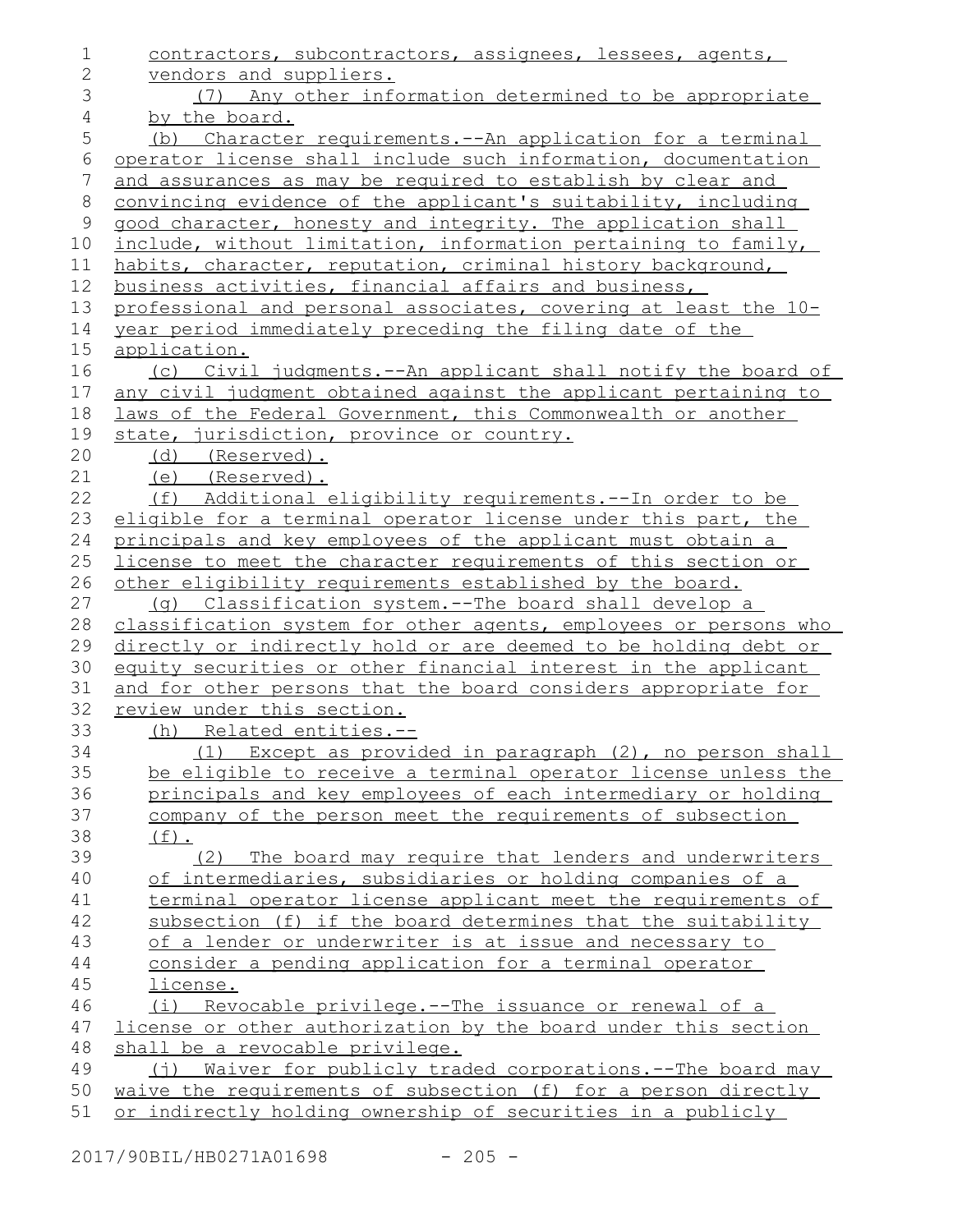| 1       | traded corporation if the board determines that the holder of    |
|---------|------------------------------------------------------------------|
| 2       | the securities does not have the ability to control the          |
| 3       | corporation or elect one or more directors thereof.              |
| 4       | $(k)$ (Reserved).                                                |
| 5       | Ongoing duty.--A person applying for a license or other<br>(1)   |
| 6       | authorization under this part shall continue to provide          |
| 7       | information required by the board or the bureau and cooperate in |
| $\,8\,$ | any inquiry or investigation.                                    |
| 9       | (m) Criminal history record check.--The board may conduct a      |
| 10      | criminal history record check on a person for whom a waiver is   |
| 11      | granted under this section.                                      |
| 12      | (n) Applicant financial information.--                           |
| 13      | The board shall require an applicant for a terminal<br>(1)       |
| 14      | operator license to produce the information, documentation       |
| 15      | and assurances concerning financial background and resources     |
| 16      | as the board deems necessary to establish by clear and           |
| 17      | convincing evidence the financial stability, integrity and       |
| 18      | responsibility of the applicant, its affiliate, intermediary,    |
| 19      | subsidiary or holding company, including, but not limited to,    |
| 20      | bank references, business and personal income and                |
| 21      | disbursement schedules, tax returns and other reports filed      |
| 22      | with governmental agencies and business and personal             |
| 23      | accounting and check records and ledgers.                        |
| 24      | (2) An applicant shall in writing authorize the                  |
| 25      | examination of all bank accounts and records as may be deemed    |
| 26      | necessary by the board.                                          |
| 27      | (o) Financial backer information.--                              |
| 28      | The board shall require an applicant for a terminal<br>(1)       |
| 29      | operator license to produce the information, documentation       |
| 30      | and assurances as may be necessary to establish by clear and     |
| 31      | convincing evidence the integrity of all financial backers,      |
| 32      | investors, mortgagees, bondholders and holders of indentures,    |
| 33      | notes or other evidences of indebtedness, either in effect or    |
| 34      | proposed.                                                        |
| 35      | (2) The board may waive the qualification requirements           |
| 36      | for banking or lending institution and institutional             |
| 37      | investors.                                                       |
| 38      | (3) A banking or lending institution or institutional            |
| 39      | investor shall produce for the board upon request any            |
| 40      | document or information that bears relation to the proposal      |
| 41      | submitted by the applicant or applicants.                        |
| 42      | The integrity of the financial sources shall be<br>(4)           |
| 43      | judged upon the same standards as the applicant. Any such        |
| 44      | person or entity shall produce for the board upon request any    |
| 45      | document or information which bears any relation to the          |
| 46      | application.                                                     |
| 47      | The applicant shall produce whatever information,<br>(5)         |
| 48      | documentation or assurances the board requires to establish      |
| 49      | by clear and convincing evidence the adequacy of financial       |
| 50      | resources.                                                       |
| 51      | (p) Applicant's business experience.--                           |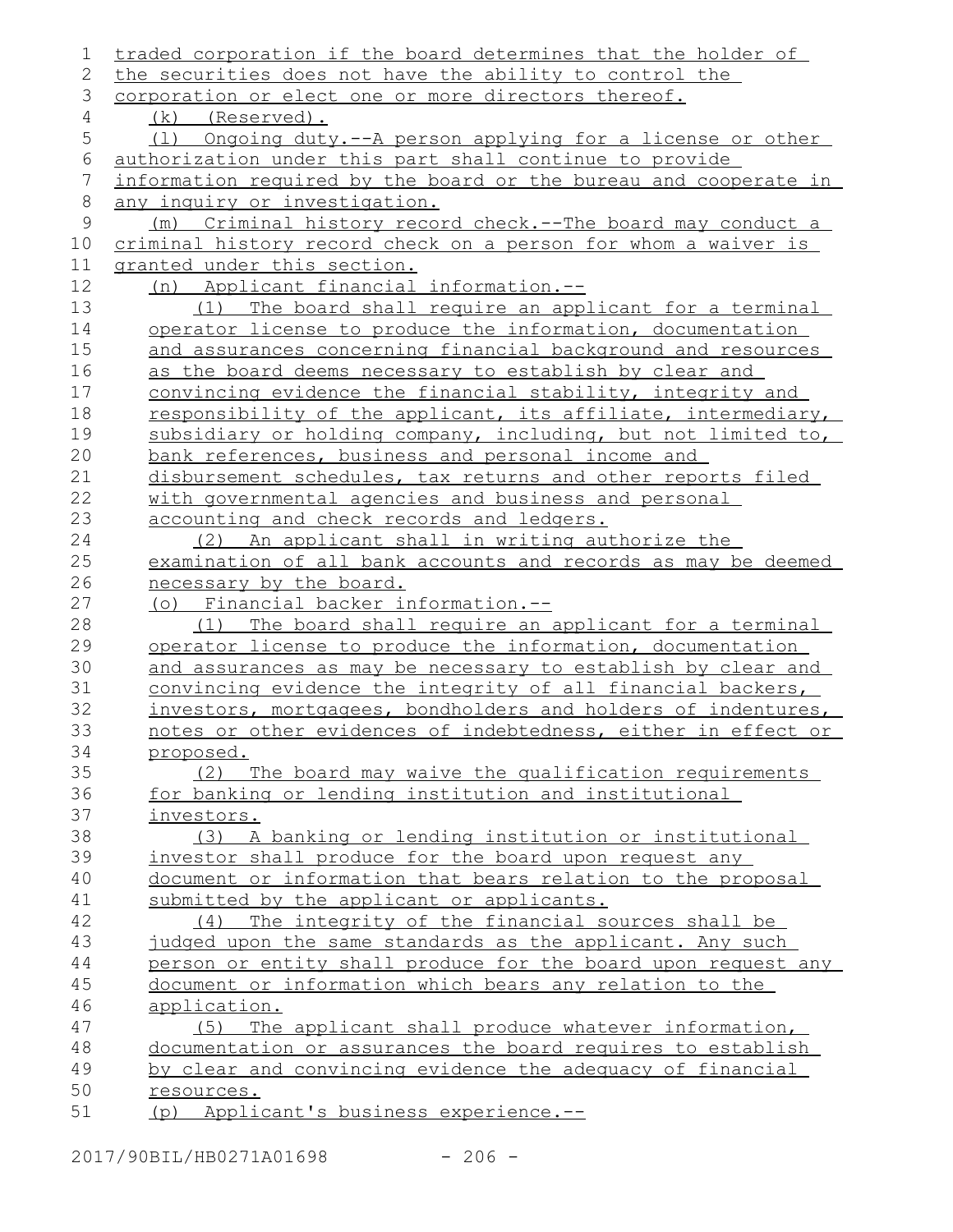| 1              | (1) The board shall require an applicant for a terminal                      |
|----------------|------------------------------------------------------------------------------|
| $\overline{2}$ | operator license to produce the information, documentation                   |
| 3              | and assurances as the board may require to establish by clear                |
| $\overline{4}$ | and convincing evidence that the applicant has sufficient                    |
| 5              | business ability and experience to create and maintain a                     |
| 6              | successful, efficient operation.                                             |
| 7              | (2) An applicant shall produce the names of all proposed                     |
| $\,8\,$        | key employees and a description of their respective or                       |
| $\mathcal{G}$  | proposed responsibilities as they become known.                              |
| 10             | (g) Additional information.--In addition to other                            |
| 11             | information required by this part, a person applying for a                   |
| 12             | terminal operator license shall provide the following                        |
| 13             | information:                                                                 |
| 14             | (1) The organization, financial structure and nature of                      |
| 15             | all businesses operated by the person, including any                         |
| 16             | affiliate, intermediary, subsidiary or holding companies, the                |
| 17             | names and personal employment and criminal histories of all                  |
| 18             | officers, directors and key employees of the corporation; the                |
| 19             | names of all holding, intermediary, affiliate and subsidiary                 |
| 20             | companies of the corporation; and the organization, financial                |
| 21             | structure and nature of all businesses operated by such                      |
| 22             | holding, intermediary and subsidiary companies as the board                  |
| 23             | may require, including names and personal employment and                     |
| 24             | criminal histories of such officers, directors and principal                 |
| 25             | employees of such corporations and companies as the board may                |
| 26             | <u>require.</u>                                                              |
|                |                                                                              |
| 27             | The extent of securities held in the corporation by<br>(2)                   |
| 28             | all officers, directors and underwriters and their                           |
| 29             | remuneration in the form of salary, wages, fees or otherwise.                |
| 30             | (3) Copies of all management and service contracts.                          |
| 31             | (r) Review and approval.--Upon being satisfied that the                      |
| 32             | requirements of subsections (a), (b), (c), (d), (e), (f), (q),               |
| 33             | (h), (i), (j), (k), (l), (m), (n), (o), (p) and (q) have been                |
| 34             | met, the board may approve the application and issue the                     |
| 35             | applicant a terminal operator license consistent with all of the             |
| 36             | following:                                                                   |
| 37             | (1) (i) The license shall be for a period of five                            |
| 38             | years.                                                                       |
| 39             | (ii) Nothing in this paragraph shall be construed to                         |
| 40             | relieve a licensee of the affirmative duty to notify the                     |
| 41             | board of any changes relating to the status of its                           |
| 42             | license or to any information contained in the                               |
| 43             | application materials on file with the board.                                |
| 44             | (2) The license shall be nontransferable.                                    |
| 45             | (3) Any other condition established by the board.                            |
| 46             | $(s)$ Renewal.--                                                             |
| 47             | At least six months prior to expiration of a<br>(1)                          |
| 48             | terminal operator license, the terminal operator licensee                    |
| 49             | seeking renewal of its license shall submit a renewal                        |
| 50<br>51       | application to the board.<br>If the renewal application satisfies the<br>(2) |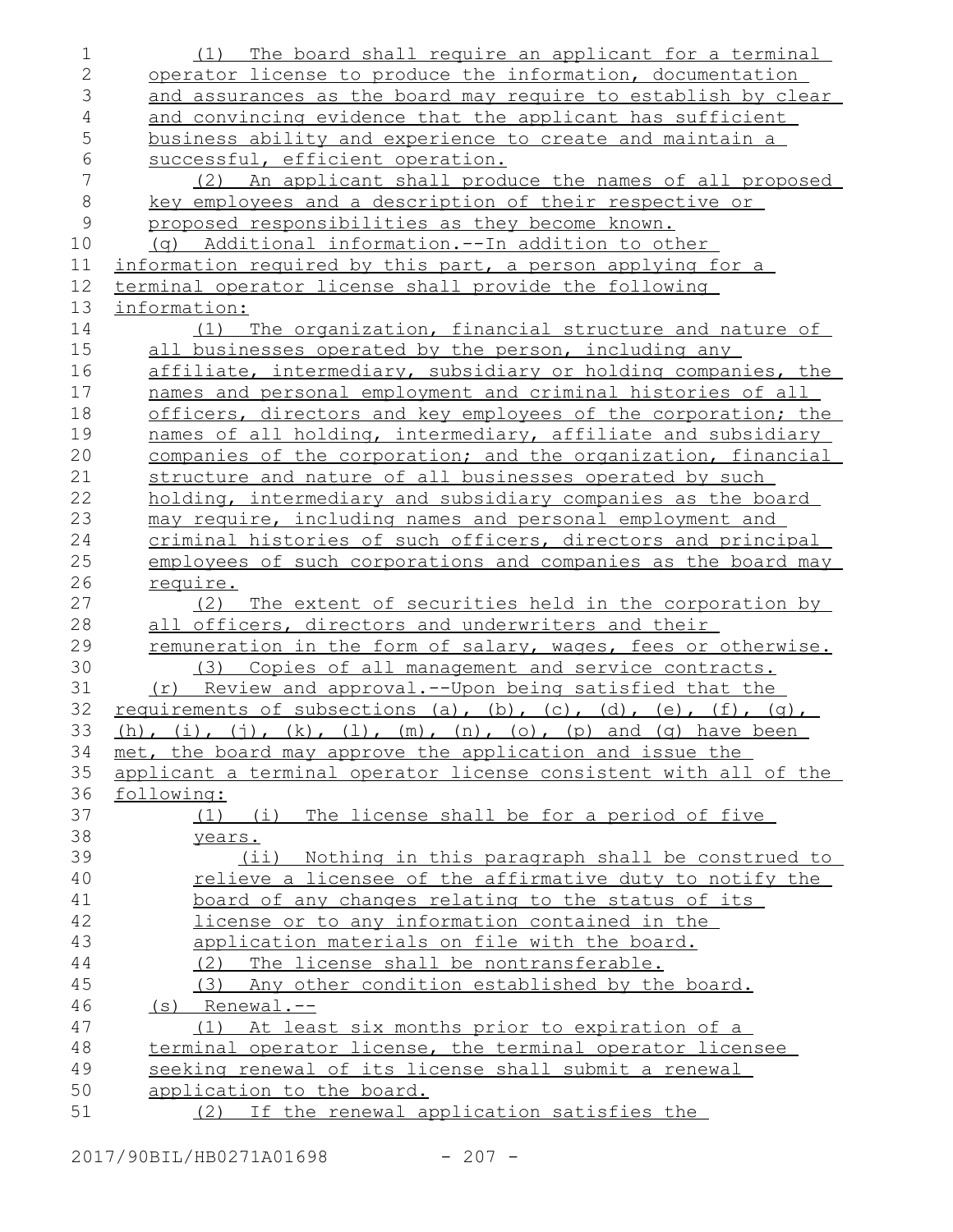| 1            | requirements of subsections (a), (b), (c), (d), (e), (f),        |
|--------------|------------------------------------------------------------------|
| $\mathbf{2}$ | $(g)$ , (h), (i), (j), (k), (l), (m), (n), (o), (p) and (q), the |
| 3            | board may renew the licensee's terminal operator license.        |
| 4            | (3) If the board receives a complete renewal application         |
| 5            | but fails to act upon the renewal application prior to the       |
| $\epsilon$   | expiration of the terminal operator license, the terminal        |
| 7            | operator license shall continue in effect until acted upon by    |
| $\,8\,$      | the board.                                                       |
| $\mathsf 9$  | <u>§ 3503. (Reserved).</u>                                       |
| 10           | § 3504. Principal licenses.                                      |
| 11           | (a) License required.--All principals shall obtain a             |
| 12           | principal license from the board.                                |
| 13           | (b) Application.--A principal license application shall be       |
| 14           | in a form prescribed by the board and shall include the          |
| 15           | following:                                                       |
| 16           | (1) Verification of status as a principal from a                 |
| 17           | terminal operator licensee, manufacturer licensee or supplier    |
| 18           | licensee.                                                        |
| 19           | (2) A description of responsibilities as a principal.            |
| 20           | All releases necessary to obtain information from<br>(3)         |
| 21           | governmental agencies, employers and other organizations.        |
| 22           | Details relating to a similar license, permit or<br>(4)          |
| 23           | other authorization obtained in another jurisdiction.            |
| 24           | (5) Additional information required by the board.                |
| 25           | (c) Issuance.--Following review of the application and the       |
| 26           | background investigation, the board may issue a principal        |
| 27           | license if the applicant has proven by clear and convincing      |
| 28           | evidence that the applicant is a person of good character,       |
| 29           | honesty and integrity and is eligible and suitable to be         |
| 30           | licensed as a principal.                                         |
| 31           | (d) Nontransferability.--A license issued under this section     |
| 32           | shall be nontransferable.                                        |
| 33           | (e) Principals.--An individual who receives a principal          |
| 34           | license need not obtain a key employee license.                  |
| 35           | <u>S 3505. Key employee licenses.</u>                            |
| 36           | (a) License required.--All key employees shall obtain a key      |
| 37           | employee license from the board.                                 |
| 38           | (b) Application.--A key employee license application shall       |
| 39           | be in a form prescribed by the board and shall include the       |
| 40           | following:                                                       |
| 41           | (1) Verification of status as a key employee from a              |
| 42           | terminal operator licensee, manufacturer licensee or supplier    |
| 43           | licensee.                                                        |
| 44           | (2) A description of employment responsibilities.                |
| 45           | (3) All releases necessary to obtain information from            |
| 46           | governmental agencies, employers and other organizations.        |
| 47           | Details relating to a similar license or other<br>(4)            |
| 48           | authorization obtained in another jurisdiction.                  |
| 49           | (5) Additional information required by the board.                |
| 50           | (c) Issuance.--Following review of the application and the       |
| 51           | background investigation, the board may issue a key employee     |

2017/90BIL/HB0271A01698 - 208 -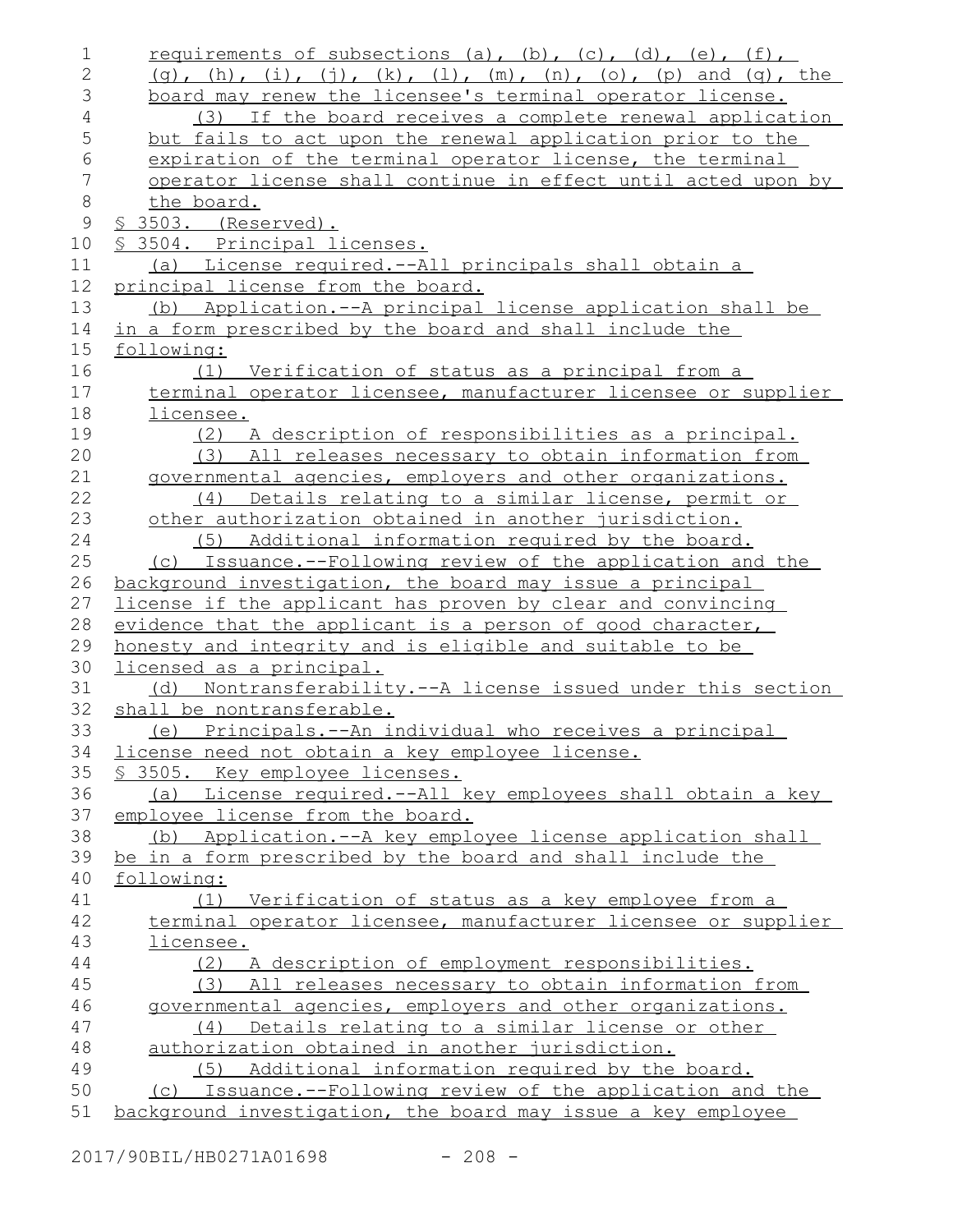| 1            | license if the applicant has proven by clear and convincing                                                                    |
|--------------|--------------------------------------------------------------------------------------------------------------------------------|
| 2            | evidence that the applicant is a person of good character,                                                                     |
| 3            | honesty and integrity and is eligible and suitable to be                                                                       |
| 4            | licensed as a key employee.                                                                                                    |
| 5            | Nontransferability.--A license issued under this section<br>(d)                                                                |
| 6            | shall be nontransferable.                                                                                                      |
| 7            | § 3506. Divestiture of disqualifying applicant.                                                                                |
| $\,8\,$      | (a) Board power to require.--                                                                                                  |
| $\mathsf{9}$ | (1) In the event that any establishment license                                                                                |
| 10           | application, terminal operator license application, supplier                                                                   |
| 11           | license application or manufacturer license application is                                                                     |
| 12           | not approved by the board based on a finding that an                                                                           |
| 13           | individual who is a principal or has an interest in the                                                                        |
| 14           | person applying for the license does not meet the character                                                                    |
| 15           | requirements of this part or any of the eligibility                                                                            |
| 16           | requirements under this part or a person who purchases a                                                                       |
| 17           | controlling interest in the applicant in violation of section                                                                  |
| 18           | 3517 (relating to change in ownership or control of terminal                                                                   |
| 19           | operator licensee), the board may afford the individual the                                                                    |
| 20           | opportunity to completely divest his interest in the person,                                                                   |
| 21           | its affiliate, intermediary, subsidiary or holding company                                                                     |
| 22           | seeking the license and, after such divestiture, reconsider                                                                    |
| 23           | the person's or applicant's suitability for licensure in an                                                                    |
| 24           | expedited proceeding and may, after such proceeding, issue                                                                     |
| 25           | the person or applicant a terminal operator license.                                                                           |
| 26           | (2) The board shall approve the terms and conditions of                                                                        |
| 27           | any divestiture under this section.                                                                                            |
| 28           | Limitation.--Under no circumstances shall any<br>(b)                                                                           |
| 29           | divestiture be approved by the board if the compensation for the                                                               |
| 30           | divested interest exceeds the cost of the interest.                                                                            |
| 31           | § 3507. Supplier licenses.                                                                                                     |
| 32           | (a) Application.--                                                                                                             |
| 33           | (1) A manufacturer that elects to contract with a                                                                              |
| 34           | supplier under section 3508 (relating to manufacturer                                                                          |
| 35           | licenses) shall ensure that the supplier is appropriately                                                                      |
| 36           | licensed under this section.                                                                                                   |
| 37           | (2) A person seeking to provide video gaming terminals,                                                                        |
| 38           | redemption terminals or associated equipment to a terminal                                                                     |
| 39           | operator licensee within this Commonwealth through a contract                                                                  |
| 40<br>41     | with a licensed manufacturer must apply to the board for the<br>appropriate supplier license.                                  |
| 42           |                                                                                                                                |
| 43           | (b) Requirements. -- An application for a supplier license<br>shall be on the form required by the board and shall include all |
| 44           | of the following:                                                                                                              |
| 45           | (1) The name and business address of the applicant and                                                                         |
| 46           | the applicant's affiliates, intermediaries, subsidiaries and                                                                   |
| 47           | holding companies; the principals and key employees of each                                                                    |
| 48           | business; and a list of employees and their positions within                                                                   |
| 49           | each business, as well as financial information required by                                                                    |
| 50           | the board.                                                                                                                     |
| 51           | (2) A statement that the applicant and each affiliate,                                                                         |
|              |                                                                                                                                |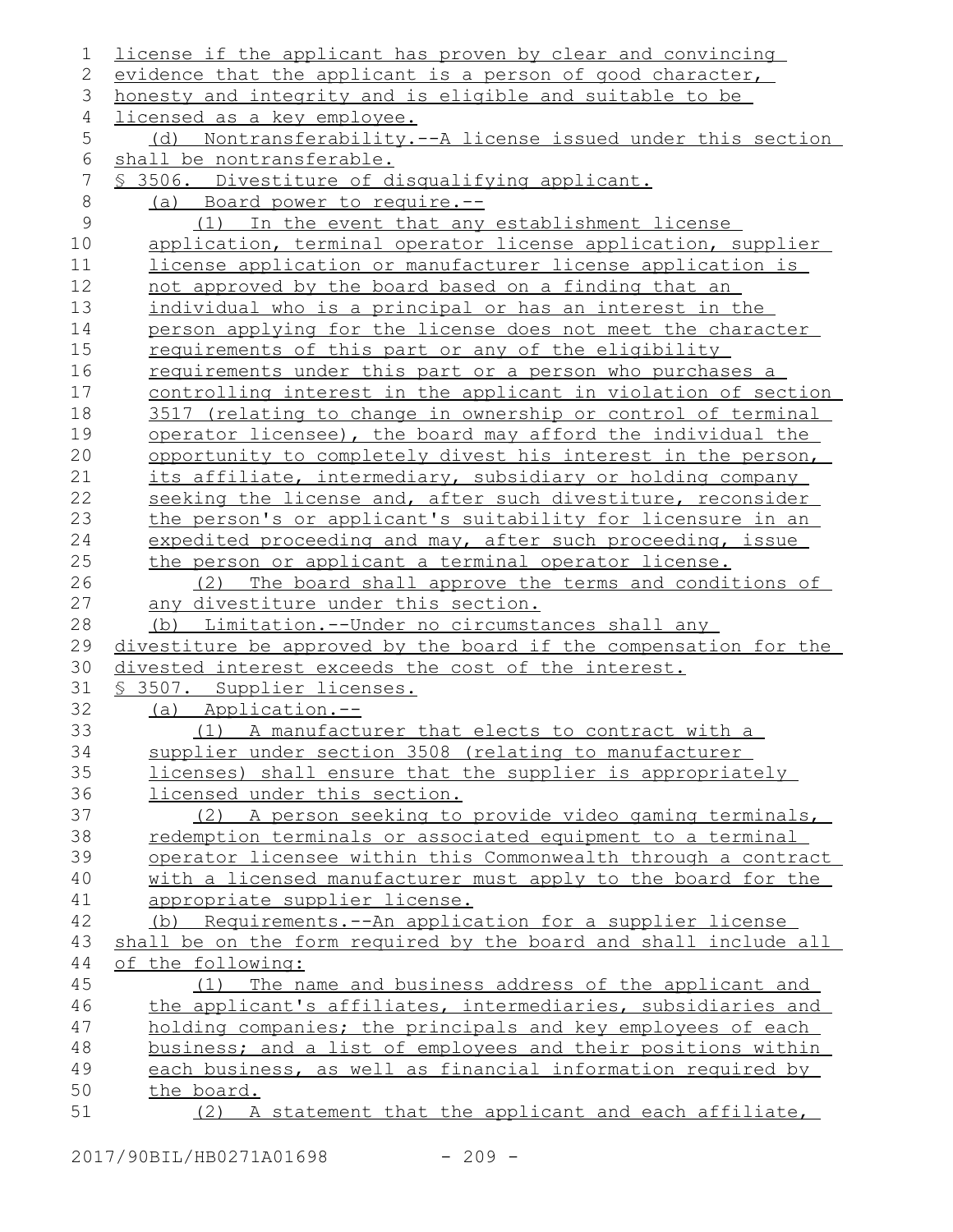intermediary, subsidiary or holding company of the applicant are not terminal operator licensees. (3) Proof that the applicant has or will establish a place of business in this Commonwealth. A supplier licensee shall maintain its place of business in this Commonwealth to remain eligible for licensure. (4) The consent to a background investigation by the bureau of the applicant, its principals and key employees or other persons required by the board and a release to obtain the information necessary for the completion of the background investigation. (5) The details of any supplier license issued by the board to the applicant under section 1317 (relating to supplier licenses), if applicable. (6) The details of any equivalent license granted or denied by other jurisdictions where gaming activities as authorized by this part are permitted. (7) The type of goods and services to be supplied and whether those goods and services will be provided through purchase, lease, contract or otherwise. (8) Other information determined by the board to be appropriate. (c) Review and approval.--Upon being satisfied that the requirements of subsection (b) have been met, the board may approve the application and issue the applicant a supplier license consistent with all of the following: (1) (i) The license shall be for a period of five years. (ii) Nothing in this paragraph shall be construed to relieve a licensee of the affirmative duty to notify the board of a change relating to the status of its license or to information contained in the application materials on file with the board. (2) The license shall be nontransferable. (3) Other conditions established by the board. (d) Renewal.-- (1) At least six months prior to expiration of a supplier license, the supplier licensee seeking renewal of its license shall submit a renewal application to the board. (2) If the renewal application satisfies the requirements of subsection (b), the board may renew the licensee's supplier license. (3) If the board receives a complete renewal application but fails to act upon the renewal application prior to the expiration of the supplier license, the supplier license shall continue in effect until acted upon by the board. § 3508. Manufacturer licenses. (a) Application.--A person seeking to manufacture video gaming terminals, redemption terminals and associated equipment for use in this Commonwealth must apply to the board for a manufacturer license. 1 2 3 4 5 6 7 8 9 10 11 12 13 14 15 16 17 18 19 20 21 22 23 24 25 26 27 28 29 30 31 32 33 34 35 36 37 38 39 40 41 42 43 44 45 46 47 48 49 50 51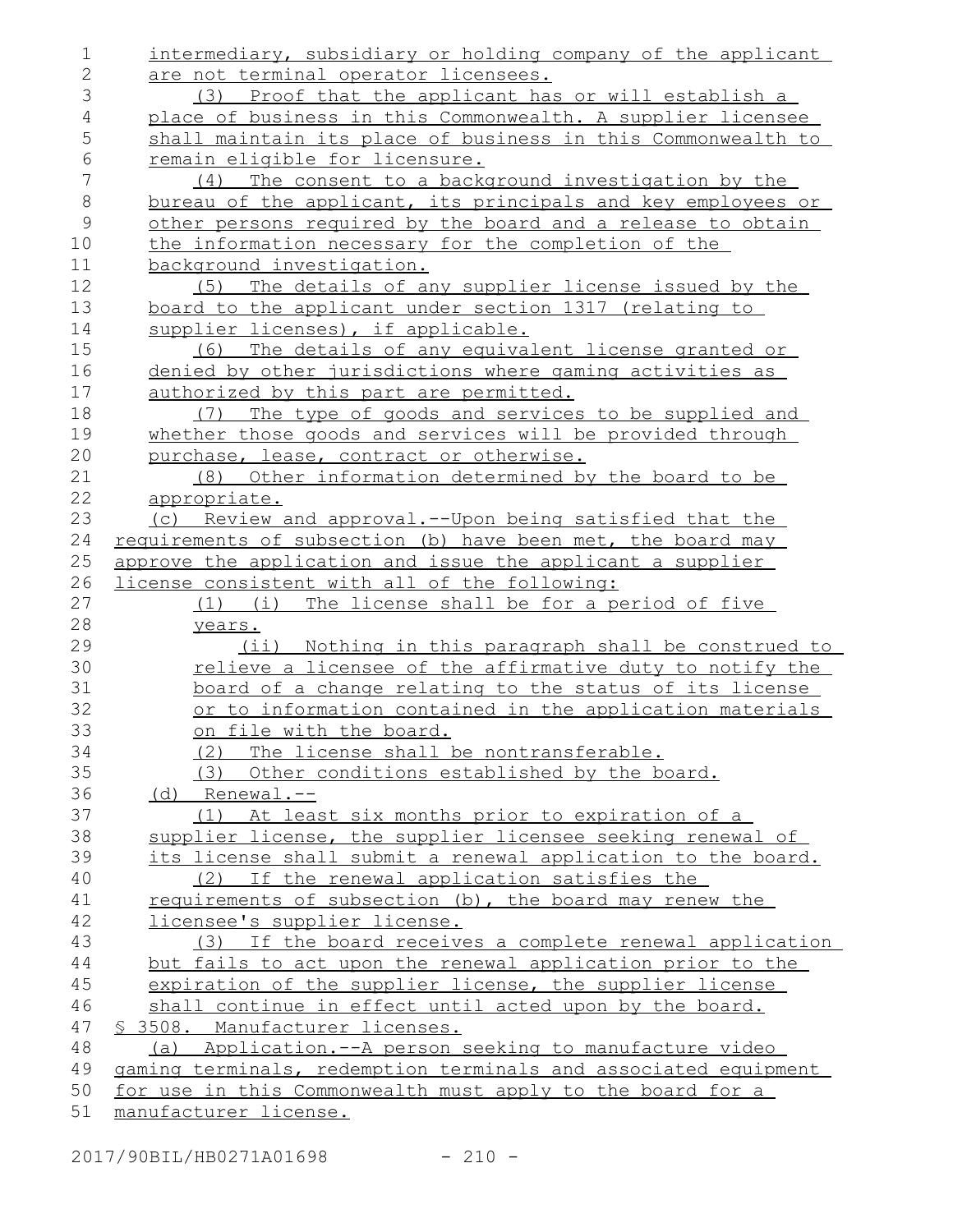| 1              | (b) Requirements.--An application for a manufacturer license     |
|----------------|------------------------------------------------------------------|
| $\mathbf{2}$   | shall be on the form required by the board and shall include all |
| 3              | of the following:                                                |
| $\overline{4}$ | (1) The name and business address of the applicant and           |
| 5              | the applicant's affiliates, intermediaries, subsidiaries and     |
| $\sqrt{6}$     | holding companies; the principals and key employees of each      |
| 7              | business; and a list of employees and their positions within     |
| $\,8\,$        | each business, as well as financial information required by      |
| $\mathsf 9$    | the board.                                                       |
| 10             | (2) A statement that the applicant and each affiliate,           |
| 11             | intermediary, subsidiary or holding company of the applicant     |
| 12             | are not terminal operator licensees.                             |
| 13             | The consent to a background investigation by the<br>(3)          |
| 14             | bureau of the applicant, its principals, its key employees,      |
| 15             | its intermediaries, its subsidiaries or other persons            |
| 16             | required by the board and a release to obtain the information    |
| 17             | necessary for the completion of the background investigation.    |
| 18             | The details of any equivalent license granted or<br>(4)          |
| 19             | denied by other jurisdictions where gaming activities as         |
| 20             | authorized by this part are permitted.                           |
| 21             | The details of any manufacturer license issued by<br>(5)         |
| 22             | the board to the applicant under section 1317.1 (relating to     |
| 23             | manufacturer licenses), if applicable.                           |
| 24             | (6) The type of video gaming terminals, redemption               |
| 25             | terminals or associated equipment to be manufactured or          |
| 26             | repaired.                                                        |
| 27             | (7) Other information determined by the board to be              |
| 28             | appropriate.                                                     |
| 29             | (c) Review and approval.--Upon being satisfied that the          |
| 30             | requirements of subsection (b) have been met, the board may      |
| 31             | approve the application and grant the applicant a manufacturer   |
| 32             | license consistent with all of the following:                    |
| 33             | (1) (i) The license shall be for a period of five                |
| 34             | years.                                                           |
| 35             | (ii) Nothing in this paragraph shall be construed to             |
| 36             | relieve the licensee of the affirmative duty to notify           |
| 37             | the board of a change relating to the status of its              |
| 38             | license or to other information contained in application         |
| 39             | materials on file with the board.                                |
| 40             | (2) The license shall be nontransferable.                        |
| 41             | (3) Other conditions established by the board.                   |
| 42             | $(d)$ Renewal.--                                                 |
| 43             | (1) At least six months prior to expiration of a                 |
| 44             | manufacturer license, the manufacturer licensee seeking          |
| 45             | renewal of its license shall submit a renewal application        |
| 46             | accompanied by the renewal fee to the board.                     |
| 47             | (2) If the renewal application satisfies the                     |
| 48             | requirements of subsection (b), the board may renew the          |
| 49             | licensee's manufacturer license.                                 |
| 50             | (3) If the board receives a complete renewal application         |
| 51             | but fails to act upon the renewal application prior to the       |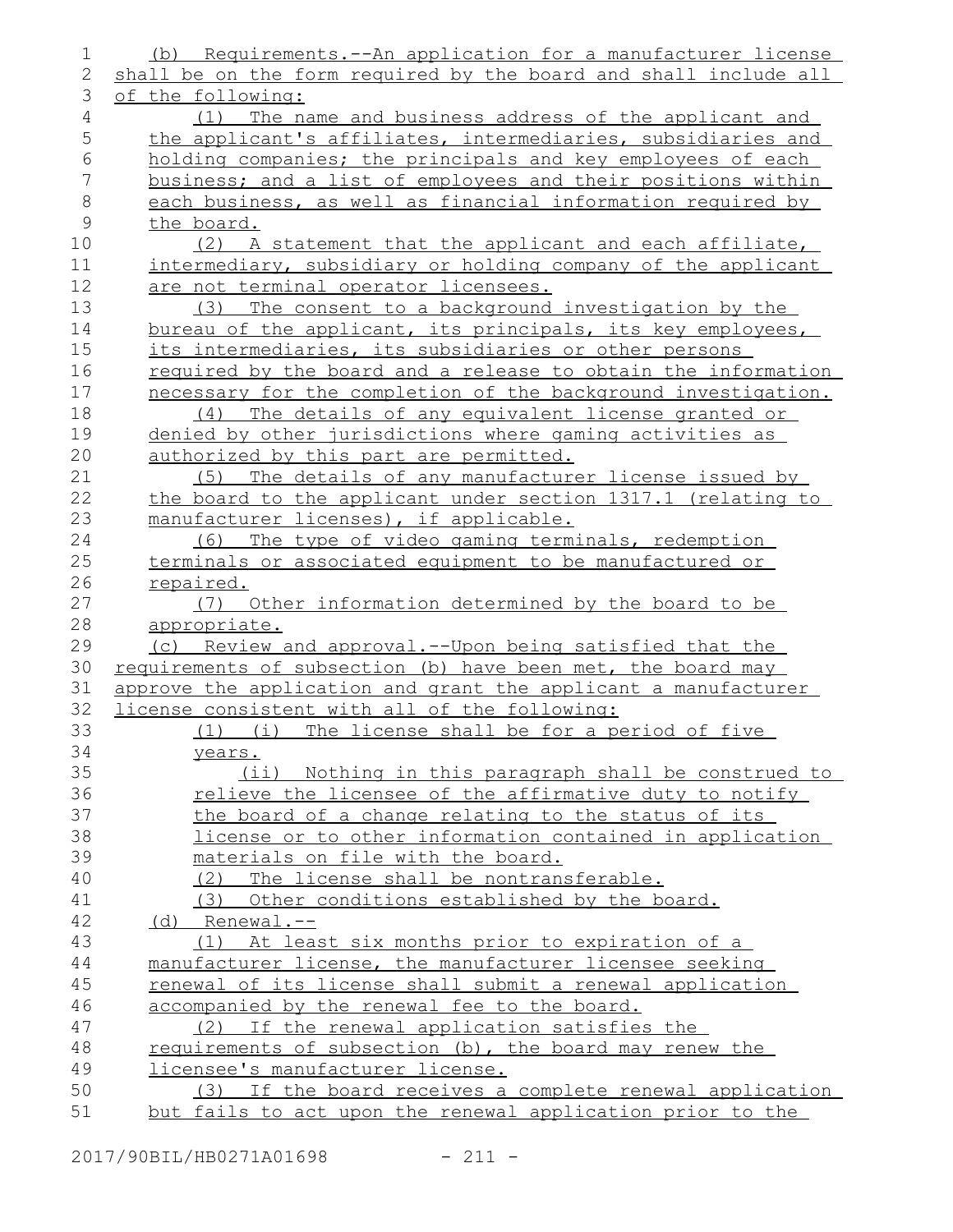| 1              | expiration of the manufacturer license, the manufacturer                                                                 |
|----------------|--------------------------------------------------------------------------------------------------------------------------|
| $\overline{2}$ | license shall continue in effect until acted upon by the                                                                 |
| 3              | board.                                                                                                                   |
| 4              | (e) Authority.--The following shall apply to a licensed                                                                  |
| 5              | manufacturer:                                                                                                            |
| 6              | A manufacturer or its designee, as licensed by the<br>(1)                                                                |
| 7              | board, may supply or repair a video gaming terminal,                                                                     |
| $\,8\,$        | redemption terminal or associated equipment manufactured by                                                              |
| 9              | the manufacturer, provided the manufacturer holds the                                                                    |
| 10             | appropriate manufacturer license.                                                                                        |
| 11             | (2) A manufacturer of video gaming terminals or                                                                          |
| 12             | redemption terminals may contract with a supplier under                                                                  |
| 13             | section 3507 (relating to supplier licenses) to provide video                                                            |
| 14             | gaming terminals, redemption terminals or associated                                                                     |
| 15             | equipment to a terminal operator licensee within this                                                                    |
| 16             | Commonwealth, provided the supplier is licensed to supply                                                                |
| 17             | video gaming terminals, redemption terminals or associated                                                               |
| 18             | equipment.                                                                                                               |
| 19             | (f) Prohibitions.--                                                                                                      |
| 20             | No person may manufacture video gaming terminals,<br>(1)                                                                 |
| 21             | redemption terminals or associated equipment for use within                                                              |
| 22             | this Commonwealth by a terminal operator licensee unless the                                                             |
| 23             | person has been issued the appropriate manufacturer license                                                              |
| 24             | under this section.                                                                                                      |
| 25             | (2) No person issued a license under this section may                                                                    |
| 26             | apply for or be issued a terminal operator license under                                                                 |
| 27             | section 3502 (relating to terminal operator licenses) or                                                                 |
| 28             | establishment license under section 3514 (relating to                                                                    |
| 29             | establishment licenses).                                                                                                 |
| 30             | <u>S 3509. Gaming service provider.</u>                                                                                  |
| 31             | (a) Development of classification system.--The board shall                                                               |
| 32             | develop a classification system governing the certification,                                                             |
| 33             | registration and regulation of gaming service providers and                                                              |
| 34             | individuals and entities associated with them. The                                                                       |
| 35             | classification system shall be based upon the following:                                                                 |
| 36             | Whether the employees of the gaming service provider<br>(1)                                                              |
| 37             | will have access to the video gaming area of an establishment                                                            |
| 38             | or the video gaming terminals or redemption terminals prior                                                              |
| 39             | to or after installation.                                                                                                |
| 40             | Whether the goods or services provided or to be<br>(2)                                                                   |
| 41<br>42       | provided by the gaming service provider would impact the<br>integrity of video gaming terminals, redemption terminals or |
| 43             | the conduct of video gaming.                                                                                             |
| 44             | (b) Authority to exempt.--The board may exempt a person or                                                               |
| 45             | type of business from the requirements of this section if the                                                            |
| 46             | board determines:                                                                                                        |
| 47             | the person or type of business is requlated by an<br>(1)                                                                 |
| 48             | agency of the Federal Government, an agency of the                                                                       |
| 49             | Commonwealth or the Pennsylvania Supreme Court; or                                                                       |
| 50             | (2) the requiation of the person or type of business is                                                                  |
| 51             | determined not to be necessary in order to protect the public                                                            |
|                |                                                                                                                          |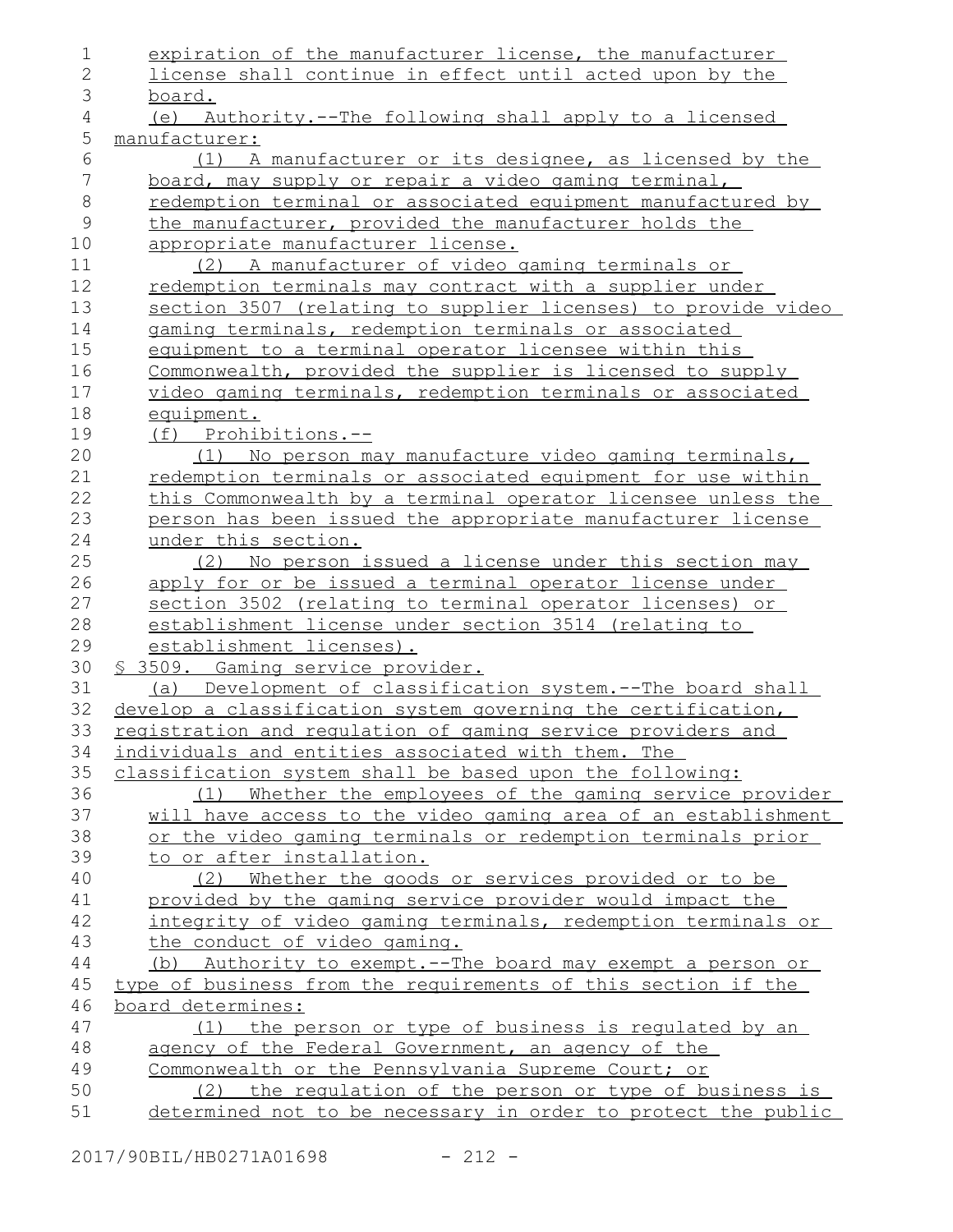| 1              | interest or the integrity of gaming.                             |
|----------------|------------------------------------------------------------------|
| $\overline{2}$ | (c) Duties of gaming service providers.--A gaming service        |
| 3              | provider shall have a continuing duty to:                        |
| 4              | (1) Provide all information, documentation and                   |
| 5              | assurances as the board may require.                             |
| 6              | Cooperate with the board in investigations, hearings<br>(2)      |
| $\sqrt{}$      | and enforcement and disciplinary actions.                        |
| $\,8\,$        | (3) Comply with all conditions, restrictions,                    |
| $\mathcal{G}$  | requirements, orders and rulings of the board in accordance      |
| 10             | with this part.                                                  |
| 11             | (4) Report a change in circumstances that may render the         |
| 12             | gaming service provider ineligible, unqualified or unsuitable    |
| 13             | for continued registration or certification.                     |
| 14             | (d) Requirement for permit.--The board may require employees     |
| 15             | of a gaming service provider to obtain a permit or other         |
| 16             | authorization if, after an analysis of duties, responsibilities  |
| 17             | and functions, the board determines that a permit or other       |
| 18             | authorization is necessary to protect the integrity of gaming.   |
| 19             | Interim authorization.--The board or a designated<br>(e)         |
| 20             | employee of the board may permit a gaming service provider       |
| 21             | applicant to engage in business with an applicant for a terminal |
| 22             | operator license or a terminal operator licensee prior to        |
| 23             | approval of the gaming service provider application if the       |
| 24             | following criteria have been satisfied:                          |
| 25             | (1) A completed application has been filed with the              |
| 26             | board by the gaming service provider.                            |
| 27             | The terminal operator license applicant or terminal<br>(2)       |
| 28             | operator licensee contracting or doing business with the         |
| 29             | gaming service provider certifies that it has performed due      |
| 30             | diligence on the gaming service provider and believes that       |
| 31             | the applicant meets the qualification to be a gaming service     |
| 32             | provider pursuant to this section.                               |
| 33             | (3) The gaming service provider applicant agrees in              |
| 34             | writing that the grant of interim authorization to conduct       |
| 35             | business prior to board approval of the application does not     |
| 36             | create a right to continue to engage in business if the board    |
| 37             | determines that the applicant is not suitable or continued       |
| 38             | authorization is not in the public interest.                     |
| 39             | Construction.--Nothing in this section shall be<br>(f)           |
| 40             | construed to prohibit the board from rescinding a grant of       |
| 41             | interim authorization if, at any time, the suitability of the    |
| 42             | person subject to interim authorization is at issue or if the    |
| 43             | person fails to cooperate with the board, the bureau or an agent |
| 44<br>45       | of the board or bureau.<br>(g) Gaming service provider lists.--  |
| 46             | (1) The board shall:                                             |
| 47             | Develop and maintain a list of approved gaming<br>(i)            |
| 48             | service providers who are authorized to provide goods or         |
| 49             | services whether under a grant of interim or continued           |
| 50             | authorization.                                                   |
| 51             | (ii) Develop and maintain a list of prohibited                   |
|                |                                                                  |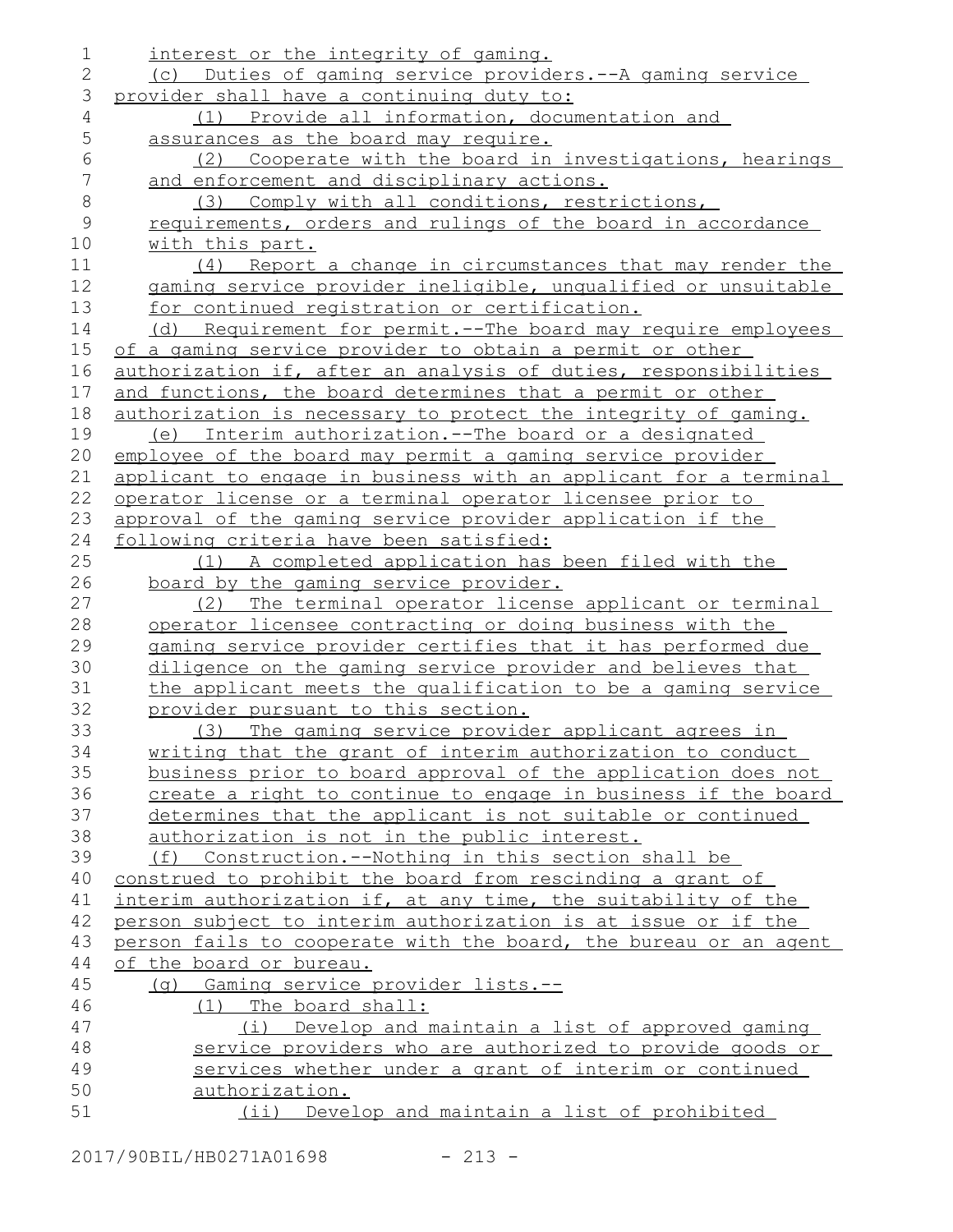| $\mathbf 1$   | gaming service providers.                                        |
|---------------|------------------------------------------------------------------|
| $\mathbf{2}$  | (2) An applicant for a terminal operator license or a            |
| 3             | terminal operator licensee may not enter into an agreement or    |
| 4             | engage in business with a gaming service provider listed on      |
| 5             | the prohibited gaming service provider list.                     |
| 6             | (h) Emergency authorization.--                                   |
| 7             | (1) A terminal operator licensee may utilize a gaming            |
| $\,8\,$       | service provider that has not been approved by the board when    |
| $\mathcal{G}$ | a threat to public health, welfare or safety exists or           |
| 10            | circumstances outside the control of the terminal operator       |
| 11            | licensee require immediate action to mitigate damage or loss     |
| 12            | to the licensee's video gaming terminals.                        |
| 13            | The board shall promulgate regulations to govern the<br>(2)      |
| 14            | use of gaming service providers under emergency                  |
| 15            | circumstances. The requlations shall include a requirement       |
| 16            | that the terminal operator licensee contact the board            |
| 17            | immediately upon utilizing a gaming service provider that has    |
| 18            | not been approved by the board.                                  |
| 19            | (i) Criminal history record information.--If the                 |
| 20            | classification system developed by the board in accordance with  |
| 21            | subsection (a) requires a gaming service provider or an          |
| 22            | individual or entity associated with the gaming service provider |
| 23            | to submit to or provide the bureau with criminal history record  |
| 24            | information under 18 Pa.C.S. Ch. 91 (relating to criminal        |
| 25            | history record information), the bureau shall notify a terminal  |
| 26            | operator licensee that submitted a certification under           |
| 27            | subsection (e) (2) whether the applicant has been convicted of a |
| 28            | felony or misdemeanor gambling offense.                          |
| 29            | \$ 3510. Occupation permit.                                      |
| 30            | (a) Application.--                                               |
| 31            | (1) A person who desires to be a gaming employee and has         |
| 32            | a bona fide offer of employment from a terminal operator         |
| 33            | licensee shall apply to the board for an occupation permit.      |
| 34            | (2) A person may not be employed as a gaming employee            |
| 35            | unless and until that person holds an appropriate occupation     |
| 36            | permit issued under this section.                                |
| 37            | The board may promulgate regulations to reclassify a<br>(3)      |
| 38            | category of nongaming employees or gaming employees upon a       |
| 39            | finding that the reclassification is in the public interest      |
| 40            | and consistent with the objectives of this part.                 |
| 41            | (b) Requirements.--The application for an occupation permit      |
| 42            | shall include, at a minimum:                                     |
| 43            | The name and home address of the person.<br>(1)                  |
| 44            | The previous employment history of the person.<br>(2)            |
| 45            | The criminal history record of the person, as well<br>(3)        |
| 46            | as the person's consent for the Pennsylvania State Police to     |
| 47            | conduct a background investigation.                              |
| 48            | (4) A photograph of the person.                                  |
| 49            | Evidence of the offer of employment and the nature<br>(5)        |
| 50            | and scope of the proposed duties of the person, if known.        |
| 51            | The details of an occupation permit or similar<br>(6)            |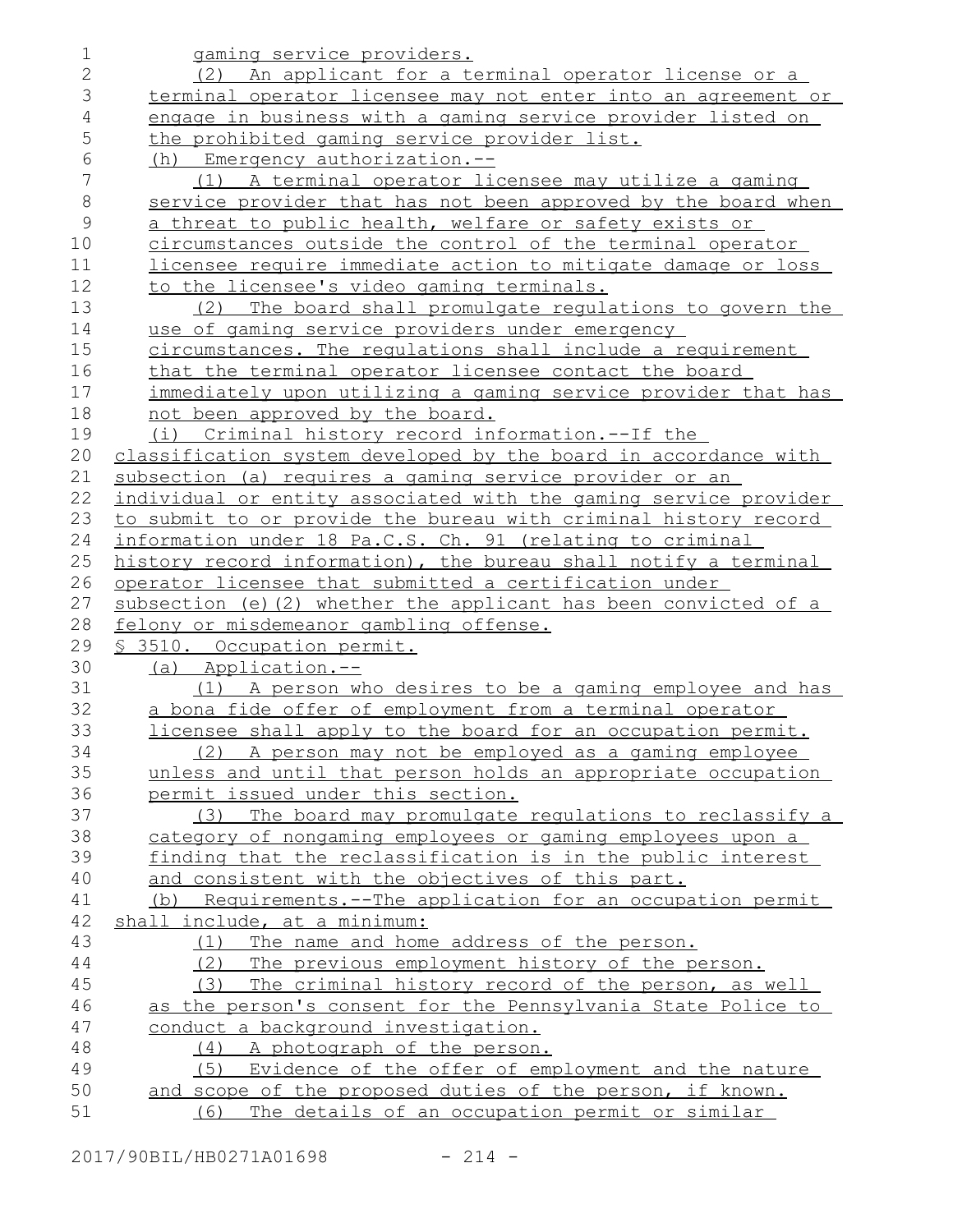| $\overline{2}$<br>jurisdictions.<br>3<br>(7) Other information determined by the board to be<br>$\sqrt{4}$<br>appropriate.<br>5<br>(c) Prohibition.--No terminal operator licensee may employ<br>$\epsilon$<br>or permit a person under 18 years of age to render service in a<br>7<br><u>video qaming area.</u><br>$\,8\,$<br>\$ 3511. Alternative terminal operator licensing standards.<br>$\mathcal{G}$<br>$(a)$ Determination.--<br>10<br>The board may determine whether the licensing<br>(1)<br>standards of another jurisdiction within the United States or<br>11<br>12<br>Canada in which an applicant, its affiliate, intermediary,<br>13<br>subsidiary or holding company for a terminal operator license<br>14<br>is similarly licensed are comprehensive and thorough and<br>15<br>provide similar adequate safequards as those required by this<br>16<br>part.<br>17<br>(2) If the board makes that determination, it may issue<br>18<br>a terminal operator license to an applicant who holds a<br>19<br>terminal operator license in the other jurisdiction after<br>20<br>conducting an evaluation of the information relating to the<br>21<br>applicant from the other jurisdictions, as updated by the<br>22<br>board, and evaluating other information related to the<br>23<br>applicant received from that jurisdiction and other<br>24<br>jurisdictions where the applicant may be licensed, the board<br>25<br>may incorporate such information in whole or in part into the<br>26<br>board's evaluation of the applicant.<br>27<br>(b) Abbreviated process.--<br>28<br>In the event an applicant for a terminal operator<br>(1)<br>29<br>license is licensed in another jurisdiction, the board may<br>30<br>determine to use an alternate process requiring only that<br>31<br>information determined by the board to be necessary to<br>32<br>consider the issuance of a license, including financial<br>33<br>viability of the licensee, to such an applicant.<br>34<br>(2) Nothing in this section shall be construed to waive<br>35<br>fees associated with obtaining a license through the normal<br>36<br>application process.<br>37<br>(c) Current license holders.--In the event an applicant for<br>a terminal operator license under this part holds a slot machine<br>38<br>39<br>license under Part II (relating to gaming), the board may<br>determine to use an abbreviated process requiring only that<br>40<br>information determined by the board to be necessary to consider<br>41<br>42<br>the issuance of a license, including financial viability of the<br>43<br>applicant.<br>44<br>\$ 3512. Alternative manufacturer licensing standards.<br>45<br>$(a)$ Determination.--<br>46<br>The board may determine whether the licensing<br>(1)<br>47<br>standards of another jurisdiction within the United States in<br>48<br>which an applicant for a manufacturer license is similarly<br>49<br>licensed are comprehensive and thorough and provide similar<br>50<br>adequate safequards as those required by this part. | $\mathbf 1$ | license granted or denied to the applicant in other     |
|------------------------------------------------------------------------------------------------------------------------------------------------------------------------------------------------------------------------------------------------------------------------------------------------------------------------------------------------------------------------------------------------------------------------------------------------------------------------------------------------------------------------------------------------------------------------------------------------------------------------------------------------------------------------------------------------------------------------------------------------------------------------------------------------------------------------------------------------------------------------------------------------------------------------------------------------------------------------------------------------------------------------------------------------------------------------------------------------------------------------------------------------------------------------------------------------------------------------------------------------------------------------------------------------------------------------------------------------------------------------------------------------------------------------------------------------------------------------------------------------------------------------------------------------------------------------------------------------------------------------------------------------------------------------------------------------------------------------------------------------------------------------------------------------------------------------------------------------------------------------------------------------------------------------------------------------------------------------------------------------------------------------------------------------------------------------------------------------------------------------------------------------------------------------------------------------------------------------------------------------------------------------------------------------------------------------------------------------------------------------------------------------------------------------------------------------------------------------------------------------------------------------------------------------------------------------------------------------------------------------------------------------------------------------------------------------------------------------------------------------------------------------------------------------------------------------------------------------------------------------------------------------------------------------------------------------------------------------------------------------------------------------------------------------------------------------|-------------|---------------------------------------------------------|
|                                                                                                                                                                                                                                                                                                                                                                                                                                                                                                                                                                                                                                                                                                                                                                                                                                                                                                                                                                                                                                                                                                                                                                                                                                                                                                                                                                                                                                                                                                                                                                                                                                                                                                                                                                                                                                                                                                                                                                                                                                                                                                                                                                                                                                                                                                                                                                                                                                                                                                                                                                                                                                                                                                                                                                                                                                                                                                                                                                                                                                                                        |             |                                                         |
|                                                                                                                                                                                                                                                                                                                                                                                                                                                                                                                                                                                                                                                                                                                                                                                                                                                                                                                                                                                                                                                                                                                                                                                                                                                                                                                                                                                                                                                                                                                                                                                                                                                                                                                                                                                                                                                                                                                                                                                                                                                                                                                                                                                                                                                                                                                                                                                                                                                                                                                                                                                                                                                                                                                                                                                                                                                                                                                                                                                                                                                                        |             |                                                         |
|                                                                                                                                                                                                                                                                                                                                                                                                                                                                                                                                                                                                                                                                                                                                                                                                                                                                                                                                                                                                                                                                                                                                                                                                                                                                                                                                                                                                                                                                                                                                                                                                                                                                                                                                                                                                                                                                                                                                                                                                                                                                                                                                                                                                                                                                                                                                                                                                                                                                                                                                                                                                                                                                                                                                                                                                                                                                                                                                                                                                                                                                        |             |                                                         |
|                                                                                                                                                                                                                                                                                                                                                                                                                                                                                                                                                                                                                                                                                                                                                                                                                                                                                                                                                                                                                                                                                                                                                                                                                                                                                                                                                                                                                                                                                                                                                                                                                                                                                                                                                                                                                                                                                                                                                                                                                                                                                                                                                                                                                                                                                                                                                                                                                                                                                                                                                                                                                                                                                                                                                                                                                                                                                                                                                                                                                                                                        |             |                                                         |
|                                                                                                                                                                                                                                                                                                                                                                                                                                                                                                                                                                                                                                                                                                                                                                                                                                                                                                                                                                                                                                                                                                                                                                                                                                                                                                                                                                                                                                                                                                                                                                                                                                                                                                                                                                                                                                                                                                                                                                                                                                                                                                                                                                                                                                                                                                                                                                                                                                                                                                                                                                                                                                                                                                                                                                                                                                                                                                                                                                                                                                                                        |             |                                                         |
|                                                                                                                                                                                                                                                                                                                                                                                                                                                                                                                                                                                                                                                                                                                                                                                                                                                                                                                                                                                                                                                                                                                                                                                                                                                                                                                                                                                                                                                                                                                                                                                                                                                                                                                                                                                                                                                                                                                                                                                                                                                                                                                                                                                                                                                                                                                                                                                                                                                                                                                                                                                                                                                                                                                                                                                                                                                                                                                                                                                                                                                                        |             |                                                         |
|                                                                                                                                                                                                                                                                                                                                                                                                                                                                                                                                                                                                                                                                                                                                                                                                                                                                                                                                                                                                                                                                                                                                                                                                                                                                                                                                                                                                                                                                                                                                                                                                                                                                                                                                                                                                                                                                                                                                                                                                                                                                                                                                                                                                                                                                                                                                                                                                                                                                                                                                                                                                                                                                                                                                                                                                                                                                                                                                                                                                                                                                        |             |                                                         |
|                                                                                                                                                                                                                                                                                                                                                                                                                                                                                                                                                                                                                                                                                                                                                                                                                                                                                                                                                                                                                                                                                                                                                                                                                                                                                                                                                                                                                                                                                                                                                                                                                                                                                                                                                                                                                                                                                                                                                                                                                                                                                                                                                                                                                                                                                                                                                                                                                                                                                                                                                                                                                                                                                                                                                                                                                                                                                                                                                                                                                                                                        |             |                                                         |
|                                                                                                                                                                                                                                                                                                                                                                                                                                                                                                                                                                                                                                                                                                                                                                                                                                                                                                                                                                                                                                                                                                                                                                                                                                                                                                                                                                                                                                                                                                                                                                                                                                                                                                                                                                                                                                                                                                                                                                                                                                                                                                                                                                                                                                                                                                                                                                                                                                                                                                                                                                                                                                                                                                                                                                                                                                                                                                                                                                                                                                                                        |             |                                                         |
|                                                                                                                                                                                                                                                                                                                                                                                                                                                                                                                                                                                                                                                                                                                                                                                                                                                                                                                                                                                                                                                                                                                                                                                                                                                                                                                                                                                                                                                                                                                                                                                                                                                                                                                                                                                                                                                                                                                                                                                                                                                                                                                                                                                                                                                                                                                                                                                                                                                                                                                                                                                                                                                                                                                                                                                                                                                                                                                                                                                                                                                                        |             |                                                         |
|                                                                                                                                                                                                                                                                                                                                                                                                                                                                                                                                                                                                                                                                                                                                                                                                                                                                                                                                                                                                                                                                                                                                                                                                                                                                                                                                                                                                                                                                                                                                                                                                                                                                                                                                                                                                                                                                                                                                                                                                                                                                                                                                                                                                                                                                                                                                                                                                                                                                                                                                                                                                                                                                                                                                                                                                                                                                                                                                                                                                                                                                        |             |                                                         |
|                                                                                                                                                                                                                                                                                                                                                                                                                                                                                                                                                                                                                                                                                                                                                                                                                                                                                                                                                                                                                                                                                                                                                                                                                                                                                                                                                                                                                                                                                                                                                                                                                                                                                                                                                                                                                                                                                                                                                                                                                                                                                                                                                                                                                                                                                                                                                                                                                                                                                                                                                                                                                                                                                                                                                                                                                                                                                                                                                                                                                                                                        |             |                                                         |
|                                                                                                                                                                                                                                                                                                                                                                                                                                                                                                                                                                                                                                                                                                                                                                                                                                                                                                                                                                                                                                                                                                                                                                                                                                                                                                                                                                                                                                                                                                                                                                                                                                                                                                                                                                                                                                                                                                                                                                                                                                                                                                                                                                                                                                                                                                                                                                                                                                                                                                                                                                                                                                                                                                                                                                                                                                                                                                                                                                                                                                                                        |             |                                                         |
|                                                                                                                                                                                                                                                                                                                                                                                                                                                                                                                                                                                                                                                                                                                                                                                                                                                                                                                                                                                                                                                                                                                                                                                                                                                                                                                                                                                                                                                                                                                                                                                                                                                                                                                                                                                                                                                                                                                                                                                                                                                                                                                                                                                                                                                                                                                                                                                                                                                                                                                                                                                                                                                                                                                                                                                                                                                                                                                                                                                                                                                                        |             |                                                         |
|                                                                                                                                                                                                                                                                                                                                                                                                                                                                                                                                                                                                                                                                                                                                                                                                                                                                                                                                                                                                                                                                                                                                                                                                                                                                                                                                                                                                                                                                                                                                                                                                                                                                                                                                                                                                                                                                                                                                                                                                                                                                                                                                                                                                                                                                                                                                                                                                                                                                                                                                                                                                                                                                                                                                                                                                                                                                                                                                                                                                                                                                        |             |                                                         |
|                                                                                                                                                                                                                                                                                                                                                                                                                                                                                                                                                                                                                                                                                                                                                                                                                                                                                                                                                                                                                                                                                                                                                                                                                                                                                                                                                                                                                                                                                                                                                                                                                                                                                                                                                                                                                                                                                                                                                                                                                                                                                                                                                                                                                                                                                                                                                                                                                                                                                                                                                                                                                                                                                                                                                                                                                                                                                                                                                                                                                                                                        |             |                                                         |
|                                                                                                                                                                                                                                                                                                                                                                                                                                                                                                                                                                                                                                                                                                                                                                                                                                                                                                                                                                                                                                                                                                                                                                                                                                                                                                                                                                                                                                                                                                                                                                                                                                                                                                                                                                                                                                                                                                                                                                                                                                                                                                                                                                                                                                                                                                                                                                                                                                                                                                                                                                                                                                                                                                                                                                                                                                                                                                                                                                                                                                                                        |             |                                                         |
|                                                                                                                                                                                                                                                                                                                                                                                                                                                                                                                                                                                                                                                                                                                                                                                                                                                                                                                                                                                                                                                                                                                                                                                                                                                                                                                                                                                                                                                                                                                                                                                                                                                                                                                                                                                                                                                                                                                                                                                                                                                                                                                                                                                                                                                                                                                                                                                                                                                                                                                                                                                                                                                                                                                                                                                                                                                                                                                                                                                                                                                                        |             |                                                         |
|                                                                                                                                                                                                                                                                                                                                                                                                                                                                                                                                                                                                                                                                                                                                                                                                                                                                                                                                                                                                                                                                                                                                                                                                                                                                                                                                                                                                                                                                                                                                                                                                                                                                                                                                                                                                                                                                                                                                                                                                                                                                                                                                                                                                                                                                                                                                                                                                                                                                                                                                                                                                                                                                                                                                                                                                                                                                                                                                                                                                                                                                        |             |                                                         |
|                                                                                                                                                                                                                                                                                                                                                                                                                                                                                                                                                                                                                                                                                                                                                                                                                                                                                                                                                                                                                                                                                                                                                                                                                                                                                                                                                                                                                                                                                                                                                                                                                                                                                                                                                                                                                                                                                                                                                                                                                                                                                                                                                                                                                                                                                                                                                                                                                                                                                                                                                                                                                                                                                                                                                                                                                                                                                                                                                                                                                                                                        |             |                                                         |
|                                                                                                                                                                                                                                                                                                                                                                                                                                                                                                                                                                                                                                                                                                                                                                                                                                                                                                                                                                                                                                                                                                                                                                                                                                                                                                                                                                                                                                                                                                                                                                                                                                                                                                                                                                                                                                                                                                                                                                                                                                                                                                                                                                                                                                                                                                                                                                                                                                                                                                                                                                                                                                                                                                                                                                                                                                                                                                                                                                                                                                                                        |             |                                                         |
|                                                                                                                                                                                                                                                                                                                                                                                                                                                                                                                                                                                                                                                                                                                                                                                                                                                                                                                                                                                                                                                                                                                                                                                                                                                                                                                                                                                                                                                                                                                                                                                                                                                                                                                                                                                                                                                                                                                                                                                                                                                                                                                                                                                                                                                                                                                                                                                                                                                                                                                                                                                                                                                                                                                                                                                                                                                                                                                                                                                                                                                                        |             |                                                         |
|                                                                                                                                                                                                                                                                                                                                                                                                                                                                                                                                                                                                                                                                                                                                                                                                                                                                                                                                                                                                                                                                                                                                                                                                                                                                                                                                                                                                                                                                                                                                                                                                                                                                                                                                                                                                                                                                                                                                                                                                                                                                                                                                                                                                                                                                                                                                                                                                                                                                                                                                                                                                                                                                                                                                                                                                                                                                                                                                                                                                                                                                        |             |                                                         |
|                                                                                                                                                                                                                                                                                                                                                                                                                                                                                                                                                                                                                                                                                                                                                                                                                                                                                                                                                                                                                                                                                                                                                                                                                                                                                                                                                                                                                                                                                                                                                                                                                                                                                                                                                                                                                                                                                                                                                                                                                                                                                                                                                                                                                                                                                                                                                                                                                                                                                                                                                                                                                                                                                                                                                                                                                                                                                                                                                                                                                                                                        |             |                                                         |
|                                                                                                                                                                                                                                                                                                                                                                                                                                                                                                                                                                                                                                                                                                                                                                                                                                                                                                                                                                                                                                                                                                                                                                                                                                                                                                                                                                                                                                                                                                                                                                                                                                                                                                                                                                                                                                                                                                                                                                                                                                                                                                                                                                                                                                                                                                                                                                                                                                                                                                                                                                                                                                                                                                                                                                                                                                                                                                                                                                                                                                                                        |             |                                                         |
|                                                                                                                                                                                                                                                                                                                                                                                                                                                                                                                                                                                                                                                                                                                                                                                                                                                                                                                                                                                                                                                                                                                                                                                                                                                                                                                                                                                                                                                                                                                                                                                                                                                                                                                                                                                                                                                                                                                                                                                                                                                                                                                                                                                                                                                                                                                                                                                                                                                                                                                                                                                                                                                                                                                                                                                                                                                                                                                                                                                                                                                                        |             |                                                         |
|                                                                                                                                                                                                                                                                                                                                                                                                                                                                                                                                                                                                                                                                                                                                                                                                                                                                                                                                                                                                                                                                                                                                                                                                                                                                                                                                                                                                                                                                                                                                                                                                                                                                                                                                                                                                                                                                                                                                                                                                                                                                                                                                                                                                                                                                                                                                                                                                                                                                                                                                                                                                                                                                                                                                                                                                                                                                                                                                                                                                                                                                        |             |                                                         |
|                                                                                                                                                                                                                                                                                                                                                                                                                                                                                                                                                                                                                                                                                                                                                                                                                                                                                                                                                                                                                                                                                                                                                                                                                                                                                                                                                                                                                                                                                                                                                                                                                                                                                                                                                                                                                                                                                                                                                                                                                                                                                                                                                                                                                                                                                                                                                                                                                                                                                                                                                                                                                                                                                                                                                                                                                                                                                                                                                                                                                                                                        |             |                                                         |
|                                                                                                                                                                                                                                                                                                                                                                                                                                                                                                                                                                                                                                                                                                                                                                                                                                                                                                                                                                                                                                                                                                                                                                                                                                                                                                                                                                                                                                                                                                                                                                                                                                                                                                                                                                                                                                                                                                                                                                                                                                                                                                                                                                                                                                                                                                                                                                                                                                                                                                                                                                                                                                                                                                                                                                                                                                                                                                                                                                                                                                                                        |             |                                                         |
|                                                                                                                                                                                                                                                                                                                                                                                                                                                                                                                                                                                                                                                                                                                                                                                                                                                                                                                                                                                                                                                                                                                                                                                                                                                                                                                                                                                                                                                                                                                                                                                                                                                                                                                                                                                                                                                                                                                                                                                                                                                                                                                                                                                                                                                                                                                                                                                                                                                                                                                                                                                                                                                                                                                                                                                                                                                                                                                                                                                                                                                                        |             |                                                         |
|                                                                                                                                                                                                                                                                                                                                                                                                                                                                                                                                                                                                                                                                                                                                                                                                                                                                                                                                                                                                                                                                                                                                                                                                                                                                                                                                                                                                                                                                                                                                                                                                                                                                                                                                                                                                                                                                                                                                                                                                                                                                                                                                                                                                                                                                                                                                                                                                                                                                                                                                                                                                                                                                                                                                                                                                                                                                                                                                                                                                                                                                        |             |                                                         |
|                                                                                                                                                                                                                                                                                                                                                                                                                                                                                                                                                                                                                                                                                                                                                                                                                                                                                                                                                                                                                                                                                                                                                                                                                                                                                                                                                                                                                                                                                                                                                                                                                                                                                                                                                                                                                                                                                                                                                                                                                                                                                                                                                                                                                                                                                                                                                                                                                                                                                                                                                                                                                                                                                                                                                                                                                                                                                                                                                                                                                                                                        |             |                                                         |
|                                                                                                                                                                                                                                                                                                                                                                                                                                                                                                                                                                                                                                                                                                                                                                                                                                                                                                                                                                                                                                                                                                                                                                                                                                                                                                                                                                                                                                                                                                                                                                                                                                                                                                                                                                                                                                                                                                                                                                                                                                                                                                                                                                                                                                                                                                                                                                                                                                                                                                                                                                                                                                                                                                                                                                                                                                                                                                                                                                                                                                                                        |             |                                                         |
|                                                                                                                                                                                                                                                                                                                                                                                                                                                                                                                                                                                                                                                                                                                                                                                                                                                                                                                                                                                                                                                                                                                                                                                                                                                                                                                                                                                                                                                                                                                                                                                                                                                                                                                                                                                                                                                                                                                                                                                                                                                                                                                                                                                                                                                                                                                                                                                                                                                                                                                                                                                                                                                                                                                                                                                                                                                                                                                                                                                                                                                                        |             |                                                         |
|                                                                                                                                                                                                                                                                                                                                                                                                                                                                                                                                                                                                                                                                                                                                                                                                                                                                                                                                                                                                                                                                                                                                                                                                                                                                                                                                                                                                                                                                                                                                                                                                                                                                                                                                                                                                                                                                                                                                                                                                                                                                                                                                                                                                                                                                                                                                                                                                                                                                                                                                                                                                                                                                                                                                                                                                                                                                                                                                                                                                                                                                        |             |                                                         |
|                                                                                                                                                                                                                                                                                                                                                                                                                                                                                                                                                                                                                                                                                                                                                                                                                                                                                                                                                                                                                                                                                                                                                                                                                                                                                                                                                                                                                                                                                                                                                                                                                                                                                                                                                                                                                                                                                                                                                                                                                                                                                                                                                                                                                                                                                                                                                                                                                                                                                                                                                                                                                                                                                                                                                                                                                                                                                                                                                                                                                                                                        |             |                                                         |
|                                                                                                                                                                                                                                                                                                                                                                                                                                                                                                                                                                                                                                                                                                                                                                                                                                                                                                                                                                                                                                                                                                                                                                                                                                                                                                                                                                                                                                                                                                                                                                                                                                                                                                                                                                                                                                                                                                                                                                                                                                                                                                                                                                                                                                                                                                                                                                                                                                                                                                                                                                                                                                                                                                                                                                                                                                                                                                                                                                                                                                                                        |             |                                                         |
|                                                                                                                                                                                                                                                                                                                                                                                                                                                                                                                                                                                                                                                                                                                                                                                                                                                                                                                                                                                                                                                                                                                                                                                                                                                                                                                                                                                                                                                                                                                                                                                                                                                                                                                                                                                                                                                                                                                                                                                                                                                                                                                                                                                                                                                                                                                                                                                                                                                                                                                                                                                                                                                                                                                                                                                                                                                                                                                                                                                                                                                                        |             |                                                         |
|                                                                                                                                                                                                                                                                                                                                                                                                                                                                                                                                                                                                                                                                                                                                                                                                                                                                                                                                                                                                                                                                                                                                                                                                                                                                                                                                                                                                                                                                                                                                                                                                                                                                                                                                                                                                                                                                                                                                                                                                                                                                                                                                                                                                                                                                                                                                                                                                                                                                                                                                                                                                                                                                                                                                                                                                                                                                                                                                                                                                                                                                        |             |                                                         |
|                                                                                                                                                                                                                                                                                                                                                                                                                                                                                                                                                                                                                                                                                                                                                                                                                                                                                                                                                                                                                                                                                                                                                                                                                                                                                                                                                                                                                                                                                                                                                                                                                                                                                                                                                                                                                                                                                                                                                                                                                                                                                                                                                                                                                                                                                                                                                                                                                                                                                                                                                                                                                                                                                                                                                                                                                                                                                                                                                                                                                                                                        |             |                                                         |
|                                                                                                                                                                                                                                                                                                                                                                                                                                                                                                                                                                                                                                                                                                                                                                                                                                                                                                                                                                                                                                                                                                                                                                                                                                                                                                                                                                                                                                                                                                                                                                                                                                                                                                                                                                                                                                                                                                                                                                                                                                                                                                                                                                                                                                                                                                                                                                                                                                                                                                                                                                                                                                                                                                                                                                                                                                                                                                                                                                                                                                                                        |             |                                                         |
|                                                                                                                                                                                                                                                                                                                                                                                                                                                                                                                                                                                                                                                                                                                                                                                                                                                                                                                                                                                                                                                                                                                                                                                                                                                                                                                                                                                                                                                                                                                                                                                                                                                                                                                                                                                                                                                                                                                                                                                                                                                                                                                                                                                                                                                                                                                                                                                                                                                                                                                                                                                                                                                                                                                                                                                                                                                                                                                                                                                                                                                                        |             |                                                         |
|                                                                                                                                                                                                                                                                                                                                                                                                                                                                                                                                                                                                                                                                                                                                                                                                                                                                                                                                                                                                                                                                                                                                                                                                                                                                                                                                                                                                                                                                                                                                                                                                                                                                                                                                                                                                                                                                                                                                                                                                                                                                                                                                                                                                                                                                                                                                                                                                                                                                                                                                                                                                                                                                                                                                                                                                                                                                                                                                                                                                                                                                        |             |                                                         |
|                                                                                                                                                                                                                                                                                                                                                                                                                                                                                                                                                                                                                                                                                                                                                                                                                                                                                                                                                                                                                                                                                                                                                                                                                                                                                                                                                                                                                                                                                                                                                                                                                                                                                                                                                                                                                                                                                                                                                                                                                                                                                                                                                                                                                                                                                                                                                                                                                                                                                                                                                                                                                                                                                                                                                                                                                                                                                                                                                                                                                                                                        |             |                                                         |
|                                                                                                                                                                                                                                                                                                                                                                                                                                                                                                                                                                                                                                                                                                                                                                                                                                                                                                                                                                                                                                                                                                                                                                                                                                                                                                                                                                                                                                                                                                                                                                                                                                                                                                                                                                                                                                                                                                                                                                                                                                                                                                                                                                                                                                                                                                                                                                                                                                                                                                                                                                                                                                                                                                                                                                                                                                                                                                                                                                                                                                                                        |             |                                                         |
|                                                                                                                                                                                                                                                                                                                                                                                                                                                                                                                                                                                                                                                                                                                                                                                                                                                                                                                                                                                                                                                                                                                                                                                                                                                                                                                                                                                                                                                                                                                                                                                                                                                                                                                                                                                                                                                                                                                                                                                                                                                                                                                                                                                                                                                                                                                                                                                                                                                                                                                                                                                                                                                                                                                                                                                                                                                                                                                                                                                                                                                                        |             |                                                         |
|                                                                                                                                                                                                                                                                                                                                                                                                                                                                                                                                                                                                                                                                                                                                                                                                                                                                                                                                                                                                                                                                                                                                                                                                                                                                                                                                                                                                                                                                                                                                                                                                                                                                                                                                                                                                                                                                                                                                                                                                                                                                                                                                                                                                                                                                                                                                                                                                                                                                                                                                                                                                                                                                                                                                                                                                                                                                                                                                                                                                                                                                        |             |                                                         |
|                                                                                                                                                                                                                                                                                                                                                                                                                                                                                                                                                                                                                                                                                                                                                                                                                                                                                                                                                                                                                                                                                                                                                                                                                                                                                                                                                                                                                                                                                                                                                                                                                                                                                                                                                                                                                                                                                                                                                                                                                                                                                                                                                                                                                                                                                                                                                                                                                                                                                                                                                                                                                                                                                                                                                                                                                                                                                                                                                                                                                                                                        |             |                                                         |
|                                                                                                                                                                                                                                                                                                                                                                                                                                                                                                                                                                                                                                                                                                                                                                                                                                                                                                                                                                                                                                                                                                                                                                                                                                                                                                                                                                                                                                                                                                                                                                                                                                                                                                                                                                                                                                                                                                                                                                                                                                                                                                                                                                                                                                                                                                                                                                                                                                                                                                                                                                                                                                                                                                                                                                                                                                                                                                                                                                                                                                                                        | 51          | (2) If the board makes that determination, it may issue |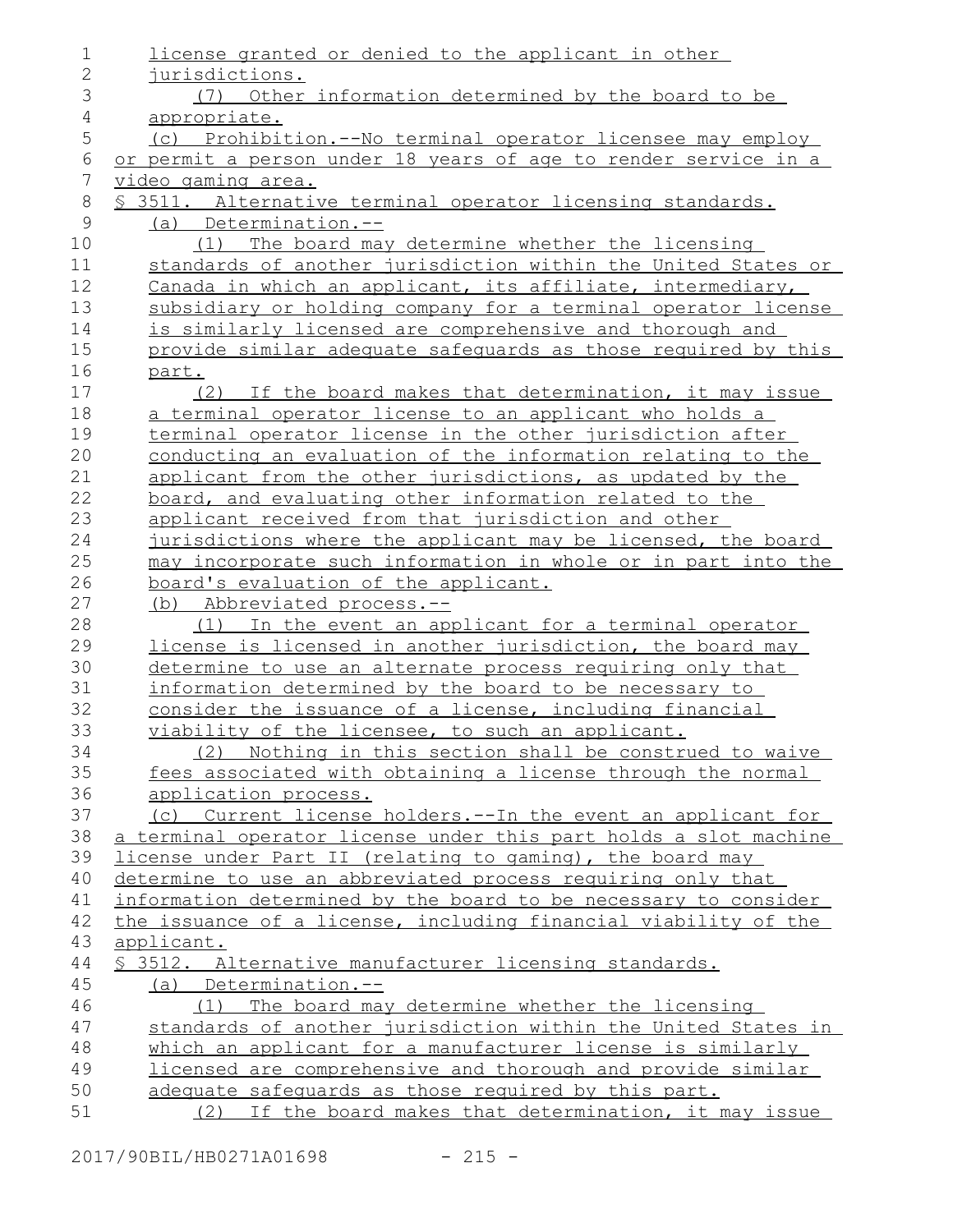| 1             | a manufacturer license to an applicant who holds a similar               |
|---------------|--------------------------------------------------------------------------|
| $\mathbf{2}$  | manufacturer license in the other jurisdiction after                     |
| 3             | conducting an evaluation of the information relating to the              |
| 4             | applicant from the other jurisdictions, as updated by the                |
| 5             | board, and evaluating other information related to the                   |
| 6             | applicant received from that jurisdiction and other                      |
| 7             | jurisdictions where the applicant may be licensed, the board             |
| $\,8\,$       | may incorporate such information in whole or in part into the            |
| $\mathcal{G}$ | board's evaluation of the applicant.                                     |
| 10            | (b) Abbreviated process.--                                               |
| 11            | (1) In the event an applicant for a manufacturer license                 |
| 12            | is licensed in another jurisdiction, the board may determine             |
| 13            | to use an abbreviated process requiring only that information            |
| 14            | determined by the board to be necessary to consider the                  |
| 15            | issuance of a license, including financial viability of the              |
| 16            | applicant.                                                               |
| 17            | Nothing in this section shall be construed to waive<br>(2)               |
| 18            | fees associated with obtaining a license through the normal              |
| 19            | application process.                                                     |
| 20            | (c) Current license holders.--In the event an applicant for              |
| 21            | a manufacturer license under this part holds a manufacturer              |
| 22            | license under section 1317.1 (relating to manufacturer                   |
| 23            | licenses), the board may determine to use an abbreviated process         |
| 24            | requiring only that information determined by the board to be            |
| 25            | necessary to consider the issuance of a license, including               |
|               |                                                                          |
| 26            | financial viability of the applicant.                                    |
| 27            | \$ 3513. Alternative supplier licensing standards.                       |
| 28            | (a) Determination.--                                                     |
| 29            | The board may determine whether the licensing<br>(1)                     |
| 30            | standards of another jurisdiction within the United States in            |
| 31            | which an applicant for a supplier's license is similarly                 |
| 32            | licensed are comprehensive and thorough and provide similar              |
| 33            | adequate safequards as required by this part.                            |
| 34            | (2)<br>If the board makes that determination, it may issue               |
| 35            | a supplier license to an applicant who holds a similar                   |
| 36            | supplier license in another jurisdiction after conducting an             |
| 37            | evaluation of the information relating to the applicant from             |
| 38            | the other jurisdictions, as updated by the board, and                    |
| 39            | evaluating other information related to the applicant                    |
| 40            | received from that jurisdiction and other jurisdictions where            |
| 41            | the applicant may be licensed. The board may incorporate the             |
| 42            | information in whole or in part into its evaluation of the               |
| 43            | applicant.                                                               |
| 44            | (b) Abbreviated process.--                                               |
| 45            | (1) In the event an applicant for a supplier license is                  |
| 46            | licensed in another jurisdiction, the board may determine to             |
| 47            | use an abbreviated process requiring only that information               |
| 48            | determined by the board to be necessary to consider the                  |
| 49            | issuance of a license, including financial viability of the              |
| 50<br>51      | applicant.<br>Nothing in this section shall be construed to waive<br>(2) |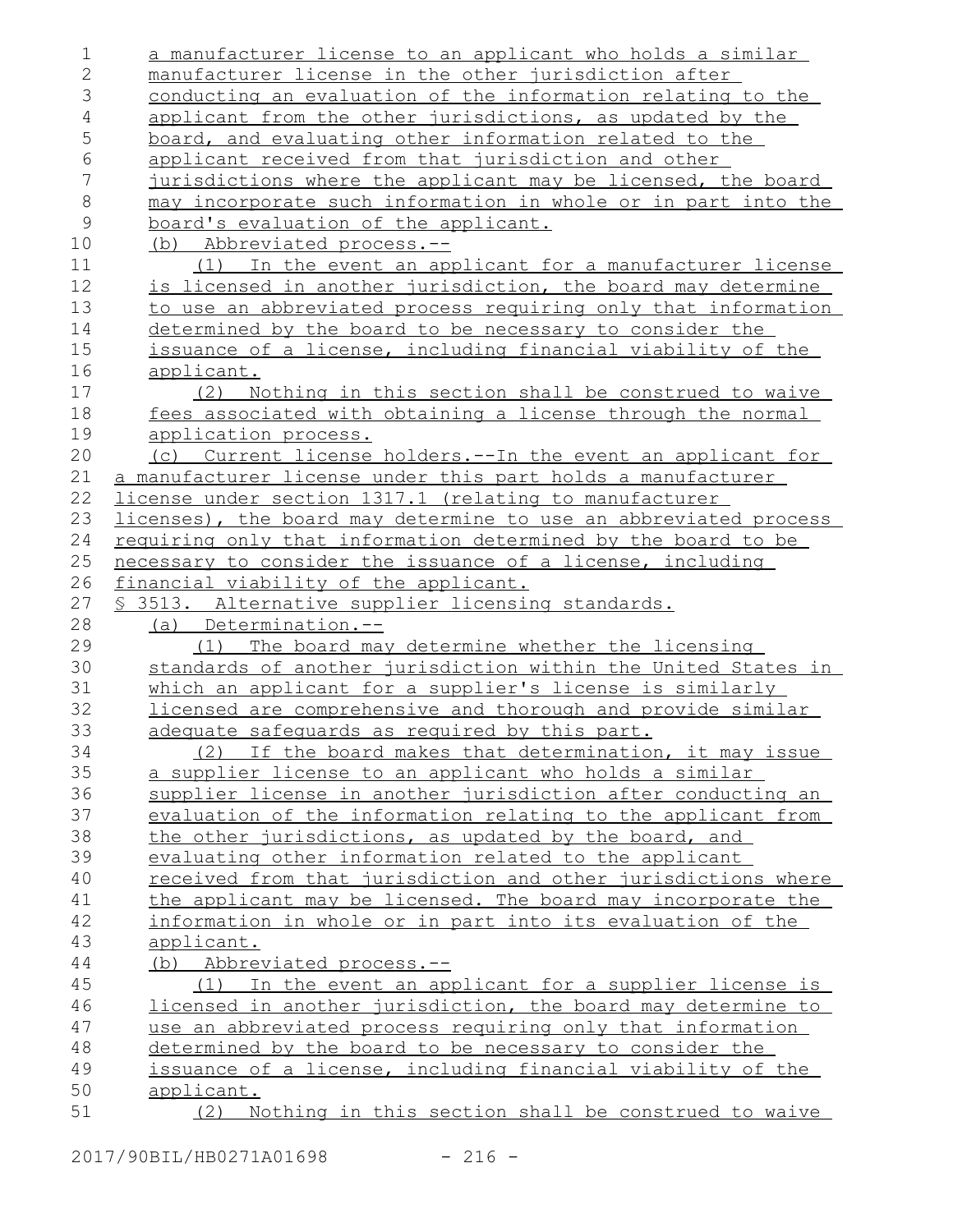| 1              | any fees associated with obtaining a license through the             |
|----------------|----------------------------------------------------------------------|
| $\overline{2}$ | normal application process.                                          |
| 3              | (c) Current license holders. -- In the event an applicant for        |
| 4              | a supplier license under this part holds a supplier license          |
| 5              | under section 1317 (relating to supplier licenses), the board        |
| 6              | may determine to use an abbreviated process requiring only that      |
| 7              | information determined by the board to be necessary to consider      |
| $8\,$          | the issuance of a license, including financial viability of the      |
| 9              | applicant.                                                           |
| 10             | <u>S 3514. Establishment licenses.</u>                               |
| 11             | (a) General requirements. -- An establishment that submits an        |
| 12             | application for an establishment license shall include at a          |
| 13             | minimum:                                                             |
| 14             | (1) The name, address and photograph of the applicant                |
| 15             | and additional financial information required by the board.          |
| 16             | (2) A description of the proposed surveillance and                   |
| 17             | security measures to ensure the security of the proposed             |
| 18             | video gaming area.                                                   |
| 19             | (3) A current tax lien certificate issued by the                     |
| 20             | department.                                                          |
| 21             | The criminal history record of the applicant,<br>(4)                 |
| 22             | principal and key employees and a consent for the bureau to          |
| 23             | conduct a background investigation on the applicant,                 |
| 24             | principals and key employees.                                        |
| 25             | (5) If the applicant is a liquor establishment,                      |
| 26             | documentation showing that the establishment's liquor license        |
| 27             | <u>is valid and is in good standing with the Pennsylvania Liquor</u> |
| 28             | Control Board.                                                       |
| 29             | If the applicant is a liquor establishment,<br>(6)                   |
| 30             | disclosure of conditional license agreements entered into            |
| 31             | under the act of April 12, 1951 (P.L.90, No.21), known as the        |
| 32             | Liquor Code.                                                         |
| 33             | (7) Other information determined to be appropriate by                |
| 34             | the board.                                                           |
| 35             | (b) Nontransferability.--A license issued under this section         |
| 36             | shall be nontransferable.                                            |
| 37             | (c) Ongoing duty.--An establishment applying for a license           |
| 38             | under this section shall continue to provide information             |
| 39             | required by the board or the bureau and cooperate in any inquiry     |
| 40             | or investigation.                                                    |
| 41             | (d) Review and approval.--Upon being satisfied that the              |
| 42             | requirements of subsection (a) have been met, the board may          |
| 43             | approve the application and issue the applicant an establishment     |
| 44             | license consistent with all of the following:                        |
| 45             | (1) (i) The license shall be for a period of five                    |
| 46             | years.                                                               |
| 47             | (ii) Nothing in this paragraph shall be construed to                 |
| 48             | relieve a licensee of the affirmative duty to notify the             |
| 49             | board of a change relating to the status of its license              |
| 50             | or to information contained in application materials on              |
| 51             | file with the board.                                                 |
|                |                                                                      |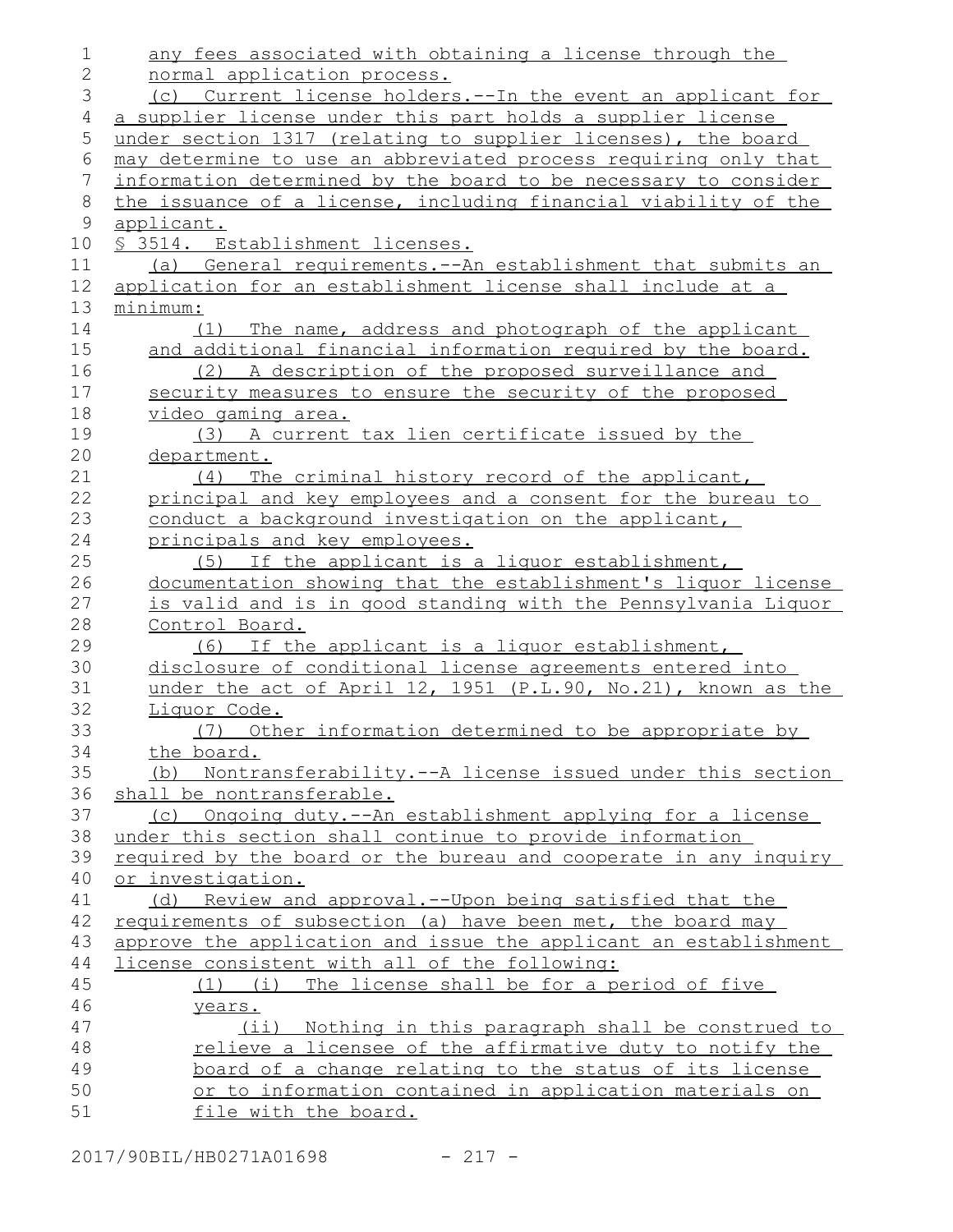| 1              | (2) The license shall be nontransferable.                             |
|----------------|-----------------------------------------------------------------------|
| $\mathbf{2}$   | (3) Other conditions established by the board.                        |
| 3              | (e) Inspection required.--                                            |
| 4              | (1) If the board receives an application under                        |
| 5              | subsection (a) from an applicant that is a liquor                     |
| 6              | establishment whose licensed premises is less than 1,000              |
| $\overline{7}$ | square feet, the board shall request the Bureau of Liquor             |
| $\,8\,$        | Control Enforcement of the Pennsylvania State Police to               |
|                |                                                                       |
| $\mathsf 9$    | inspect the liquor establishment's licensed premises to               |
| 10             | ensure compliance with the Liquor Code. The Bureau of Liquor          |
| 11             | Control Enforcement of the Pennsylvania State Police shall            |
| 12             | inspect the liquor establishment's licensed premises upon             |
| 13             | receiving the request for the board.                                  |
| 14             | (2) The Bureau of Liquor Control Enforcement of the                   |
| 15             | Pennsylvania State Police shall transmit the findings of the          |
| 16             | inspection required in paragraph (1) to the Pennsylvania              |
| 17             | Liquor Control Board and the Pennsylvania Liquor Control              |
| 18             | Board shall provide to the board a report containing the              |
| 19             | following information:                                                |
| 20             | (i) Violations of the Liguor Code found as a result                   |
| 21             | of the inspection.                                                    |
| 22             | $(i$ ii)<br>Whether the violations are of a continuing                |
| 23             | nature.                                                               |
| 24             | (iii) Severity of the violations and potential                        |
|                |                                                                       |
| 25             | sanctions against the liquor establishment.                           |
| 26             | Whether, according to the discretion of the<br>(iv)                   |
| 27             | Pennsylvania Liquor Control Board, the liquor                         |
| 28             | establishment is suitable to receive an establishment                 |
| 29             | license from the board.                                               |
| 30             | Other information determined by the Pennsylvania<br>$(\triangledown)$ |
| 31             | Liquor Control Board to be appropriate regarding the                  |
| 32             | suitability of the liquor establishment to participate in             |
| 33             | <u>video gaming.</u>                                                  |
| 34             | (3) The board shall require a fee from the liquor                     |
| 35             | establishment to reimburse the Bureau of Liquor Control               |
| 36             | Enforcement of the Pennsylvania State Police and the                  |
| 37             | Pennsylvania Liguor Control Board for any costs incurred as a         |
| 38             | result of fulfilling the requirements of paragraphs (1) and           |
| 39             | (2). The fee shall not be subject to fee limitations                  |
|                |                                                                       |
| 40             | contained in section 4101 (relating to fees).                         |
| 41             | $(f)$ Renewal.--                                                      |
| 42             | (1) At least three months prior to expiration of an                   |
| 43             | establishment license, the establishment licensee seeking             |
| 44             | renewal of its license shall submit a renewal application             |
| 45             | accompanied by the renewal fee to the board.                          |
| 46             | (2) If the renewal application satisfies the                          |
| 47             | requirements of subsection (b), the board may renew the               |
| 48             | licensee's establishment license.                                     |
| 49             | (3) If the board receives a complete renewal application              |
| 50             | but fails to act upon the renewal application prior to the            |
| 51             | expiration of the manufacturer license, the establishment             |

2017/90BIL/HB0271A01698 - 218 -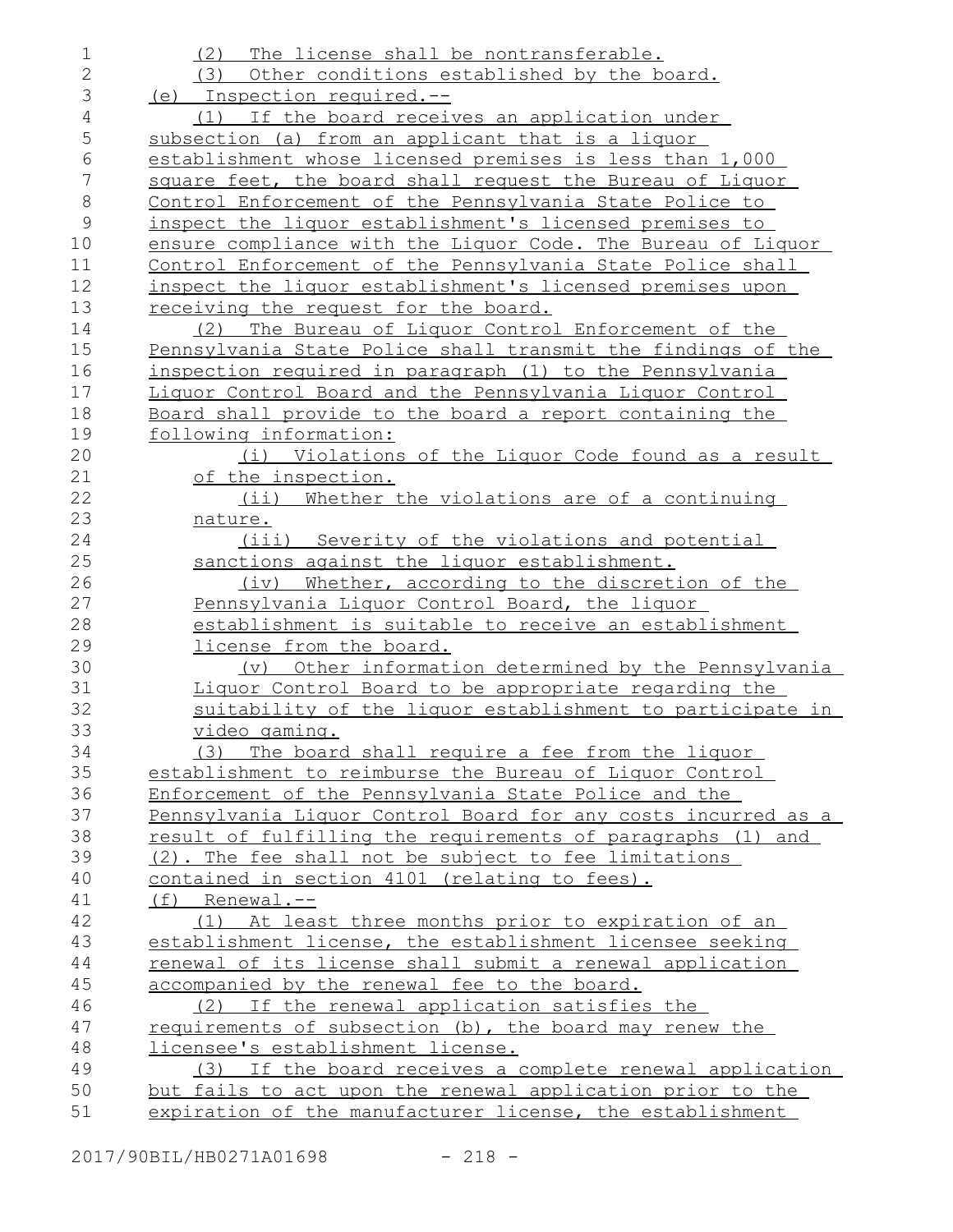| $\mathbf 1$    | license shall continue in effect until acted upon by the         |
|----------------|------------------------------------------------------------------|
| $\mathbf{2}$   | board.                                                           |
| 3              | § 3515. License or permit prohibition.                           |
| 4              | The following apply:                                             |
| 5              | (1) The board shall be prohibited from granting a                |
| $\sqrt{6}$     | license under this part to any applicant who has been            |
| 7              | convicted of a felony offense in any jurisdiction.               |
| $\,8\,$        | (2) In addition to the prohibition under paragraph (1),          |
| $\overline{9}$ | the board shall be prohibited from granting the following:       |
| 10             | (i) A principal license or key employee license to               |
| 11             | <u>an individual who has been convicted in a jurisdiction of</u> |
| 12             | a misdemeanor gambling offense, unless 15 years have             |
| 13             | elapsed from the date of conviction for the offense.             |
| 14             | (ii) A gaming employee permit or a license other                 |
| 15             | than a principal license or key employee license to an           |
| 16             | <u>individual who has been convicted in a jurisdiction of a</u>  |
| 17             | misdemeanor gambling offense, unless 15 years have               |
| 18             | elapsed from the date of conviction for the offense.             |
| 19             | (iii) An establishment license to an applicant who               |
| 20             | has been convicted in a jurisdiction of a misdemeanor            |
| 21             | gambling offense, unless three years have elapsed from           |
| 22             | the date of conviction for the offense.                          |
| 23             | (iv) An establishment license to an applicant that               |
| 24             | is a liguor establishment whose liguor license is not in         |
| 25             | good standing with the Pennsylvania Liquor Control Board.        |
| 26             | (v) An establishment license to an applicant that is             |
| 27             | a liquor establishment that is declared a nuisance under         |
| 28             | section 611 of the act of April 12, 1951 (P.L.90, No.21),        |
| 29             | known as the Liquor Code, or has been declared a nuisance        |
| 30             | within the past three years.                                     |
| 31             | (vi) An establishment license to an applicant that               |
| 32             | is a liquor establishment with a conditional license             |
| 33             | agreement entered into under the Liquor Code unless the          |
| 34             | agreement has been amended to allow for video gaming.            |
| 35             | (vii) An establishment license to an applicant that              |
| 36             | is a liguor establishment whose liguor license has been          |
| 37             | suspended, unless three years have elapsed from the date         |
| 38             | of suspension.                                                   |
| 39             | (3) Following the expiration of any prohibition period           |
| 40             | applicable to an applicant under paragraph (2), in               |
| 41             | determining whether to issue a license or permit, the board      |
| 42             | shall consider the following factors:                            |
| 43             | The nature and duties of the applicant's<br>(i)                  |
| 44             | position with the licensed entity.                               |
| 45             | (ii) The nature and seriousness of the offense or                |
| 46             | conduct.                                                         |
| 47             | (iii) The circumstances under which the offense or               |
| 48             | conduct occurred.                                                |
| 49             | (iv) The age of the applicant when the offense or                |
| 50             | conduct was committed.                                           |
| 51             | Whether the offense or conduct was an isolated<br>(v)            |
|                |                                                                  |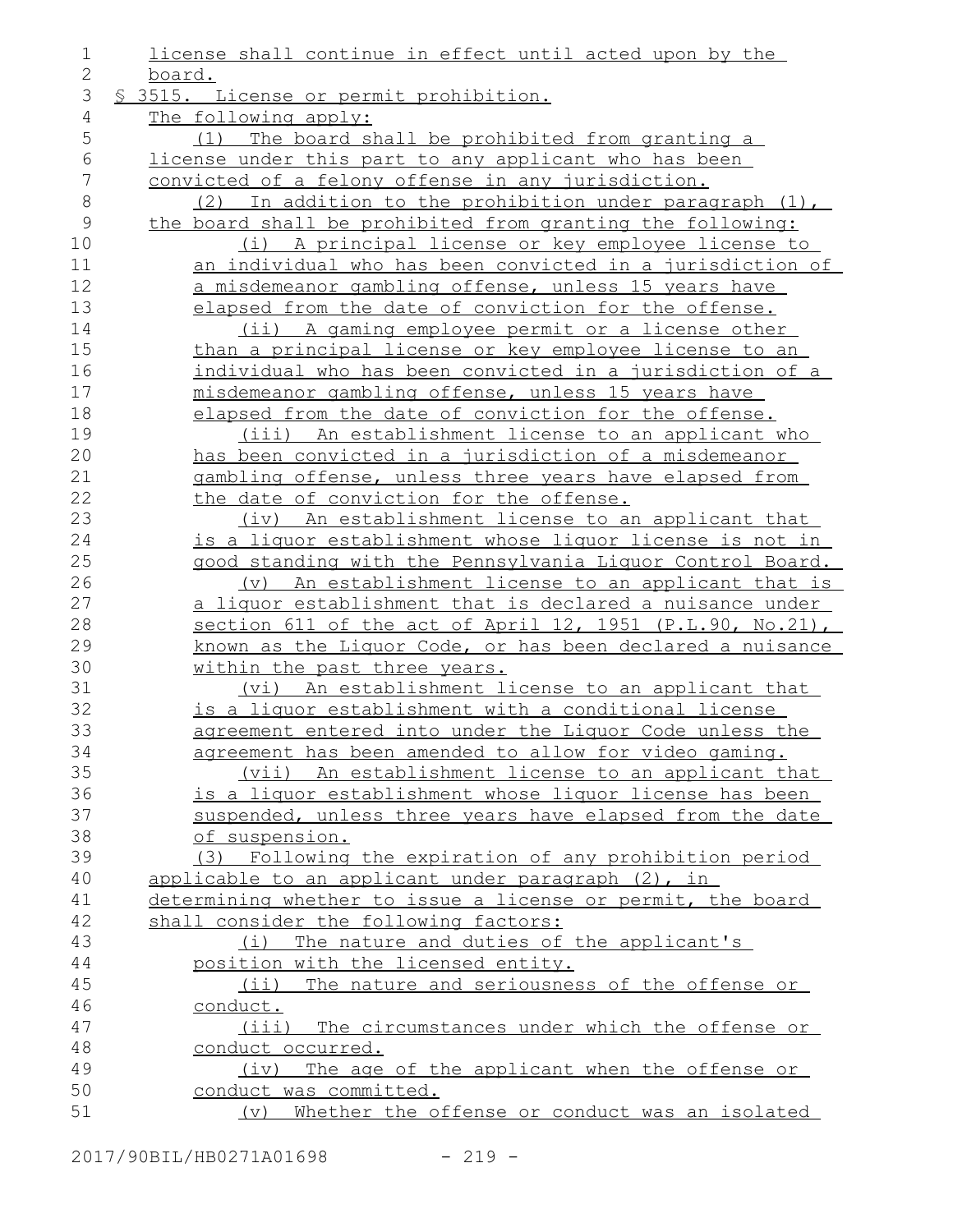| 1              | or a repeated incident.                                              |
|----------------|----------------------------------------------------------------------|
| $\overline{2}$ | (vi) Evidence of rehabilitation, including good                      |
| 3              | conduct in the community, counseling or psychiatric                  |
| 4              | treatment received and the recommendation of persons who             |
| 5              | have substantial contact with the applicant.                         |
| 6              | (4) For purposes of this section, a felony offense is                |
| 7              | any of the following:                                                |
| 8              | (i) An offense punishable under the laws of this                     |
| 9              | Commonwealth by imprisonment for more than five years.               |
| 10             | (ii) An offense which, under the laws of another                     |
| 11             | jurisdiction, is:                                                    |
| 12             | (A) classified as a felony; or                                       |
| 13             | punishable by imprisonment for more than<br>(B)                      |
| 14             | five years.                                                          |
| 15             | (iii) An offense under the laws of another                           |
| 16             | jurisdiction which, if committed in this Commonwealth,               |
| 17             | would be subject to imprisonment for more than five                  |
| 18             | years.                                                               |
| 19             | § 3516. Issuance and renewal.                                        |
| 20             | $(a)$ Issuance.--                                                    |
| 21             | (1) In addition to any other criteria provided under                 |
| 22             | this part, any terminal operator, establishment, supplier,           |
| 23             | manufacturer, gaming employee or other person that the board         |
| 24             | approves as qualified to receive a license or a permit under         |
| 25             | this part shall be issued a license or permit upon the               |
| 26             | payment of a fee required in section 4101 (relating to fees)         |
| 27             | and upon the fulfillment of conditions required by the board         |
| 28             | or provided for in this part.                                        |
| 29             | Nothing contained in this part is intended or shall<br>(2)           |
| 30             | be construed to create an entitlement to a license or permit         |
| 31             | by a person.                                                         |
| 32             | $(b)$ Renewal.--                                                     |
| 33             | (1) All permits and licenses issued under this part                  |
| 34             | unless otherwise provided shall be subject to renewal every          |
| 35             | five years.                                                          |
| 36             | (2) The application for renewal, unless otherwise                    |
| 37             | provided, shall be submitted at least 180 days prior to the          |
| 38             | expiration of the permit or license and shall include an             |
| 39             | update of the information contained in the initial and any           |
| 40             | prior renewal applications and the payment of any renewal fee        |
| 41             | required by section 4101.                                            |
| 42             | (3) Nothing in this subsection shall be construed to                 |
| 43             | relieve a licensee of the affirmative duty to notify the             |
| 44             | <u>board of a change relating to the status of its license or to</u> |
| 45             | other information contained in the application materials on          |
| 46             | file with the board.                                                 |
| 47             | (c) Revocation or failure to renew.--                                |
| 48             | In addition to other sanctions the board may impose<br>(1)           |
| 49             | under this part, the board may at its discretion suspend,            |
| 50             | revoke or deny renewal of a permit or license issued under           |
| 51             | this part if it receives information from any source that the        |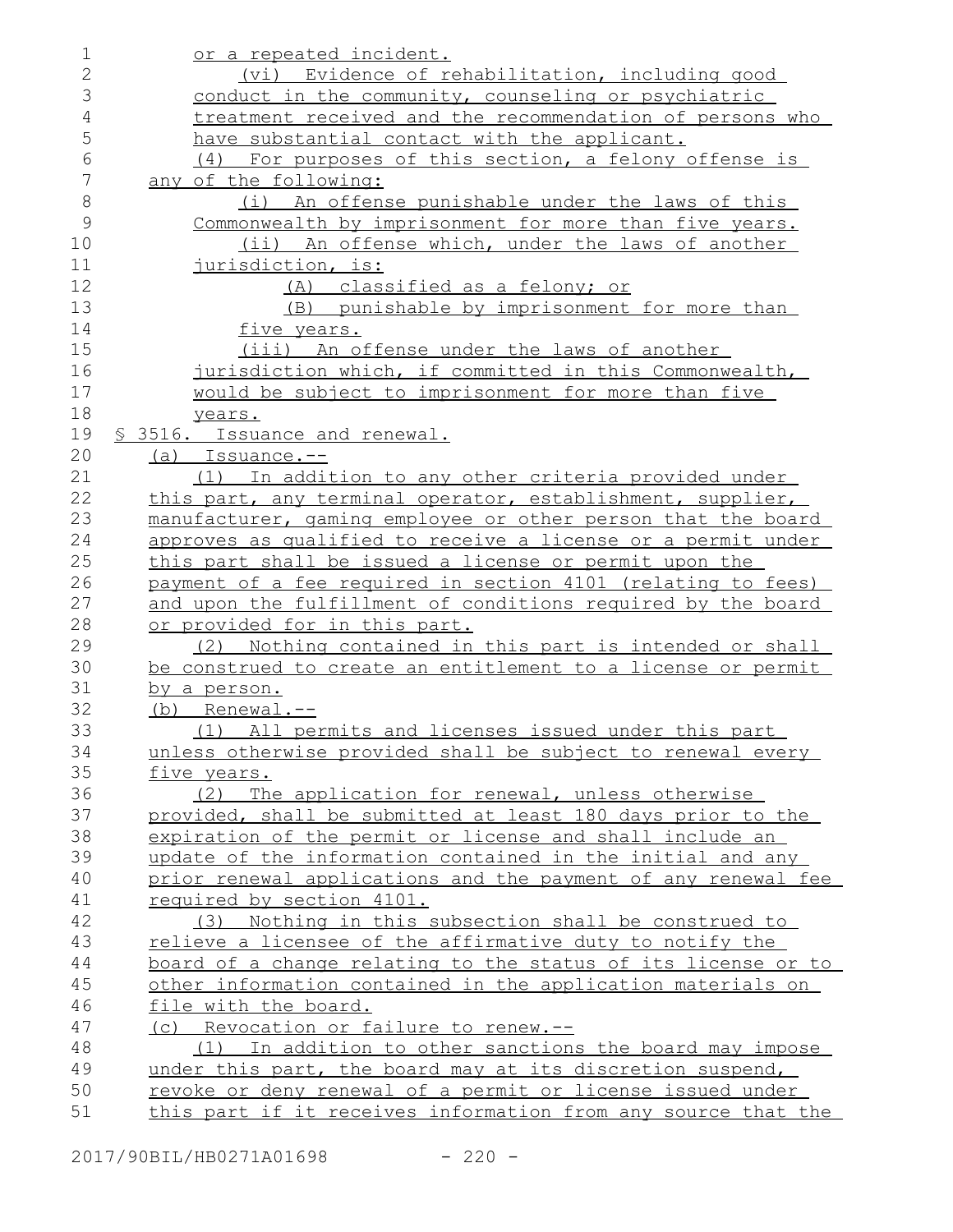| $\mathbf 1$    | applicant or any of its officers, directors, owners or key    |
|----------------|---------------------------------------------------------------|
| $\overline{2}$ | employees is in violation of any provision of this part, that |
| 3              | the applicant has furnished the board with false or           |
| 4              | misleading information or that the information contained in   |
| 5              | the applicant's initial application or renewal application is |
| 6              | no longer true and correct such that the applicant is no      |
| 7              | <u>longer eligible.</u>                                       |
| $\,8\,$        | (2) In the event of a revocation or failure to renew,         |
| $\mathsf{9}$   | the applicant's authorization to conduct the previously       |
| 10             | approved activity shall immediately cease upon receipt of a   |
| 11             | final adjudication under 2 Pa.C.S. Chs. 5 Subch. A (relating  |
| 12             | to practice and procedure of Commonwealth agencies) and 7     |
| 13             | Subch. A (relating to judicial review of Commonwealth agency  |
| 14             | action), and all fees paid in connection with the application |
| 15             | shall be deemed to be forfeited.                              |
| 16             | (3) In the event of a suspension, the applicant's             |
| 17             | authorization to conduct the previously approved activity     |
| 18             | shall immediately cease until the board has notified the      |
| 19             | applicant that the suspension is no longer in effect.         |
| 20             | (d) Nontransferability of licenses.--                         |
| 21             | A license issued by the board is a grant of the<br>(1)        |
| 22             | privilege to conduct a business in this Commonwealth.         |
| 23             | (2) Except as permitted by section 3517 (relating to          |
| 24             | change in ownership or control of terminal operator           |
| 25             | licensee), no license granted or renewed pursuant to this     |
| 26             | part may be sold, transferred or assigned to another person.  |
| 27             | No licensee may pledge or otherwise grant a security<br>(3)   |
| 28             | interest in or lien on the license.                           |
| 29             | The board has the sole discretion to issue, renew,<br>(4)     |
| 30             | condition or deny the issuance of a terminal operator license |
| 31             | based upon the requirements of this part.                     |
| 32             | Nothing contained in this part is intended or shall<br>(5)    |
| 33             | be construed to create in any person an entitlement to a      |
| 34             | license.                                                      |
| 35             | \$ 3517. Change in ownership or control of terminal operator  |
| 36             | licensee.                                                     |
| 37             | (a) Notification and approval.--                              |
| 38             | (1) A terminal operator licensee shall promptly notify        |
| 39             | the board of a proposed or contemplated change of ownership   |
| 40             | of the terminal operator licensee by a person or group of     |
| 41             | persons acting in concert which involves any of the           |
| 42             | following:                                                    |
| 43             | (i) More than 5% of a terminal operator licensee's            |
| 44             | securities or other ownership interests.                      |
| 45             | (ii) More than 5% of the securities or other                  |
| 46             | ownership interests of a corporation or other form of         |
| 47             | business entity that owns directly or indirectly at least     |
| 48             | 20% of the voting or other securities or other ownership      |
| 49             | interests of the licensee.                                    |
| 50             | (iii) The sale of all or substantially all of a               |
| 51             | licensee's assets.                                            |
|                |                                                               |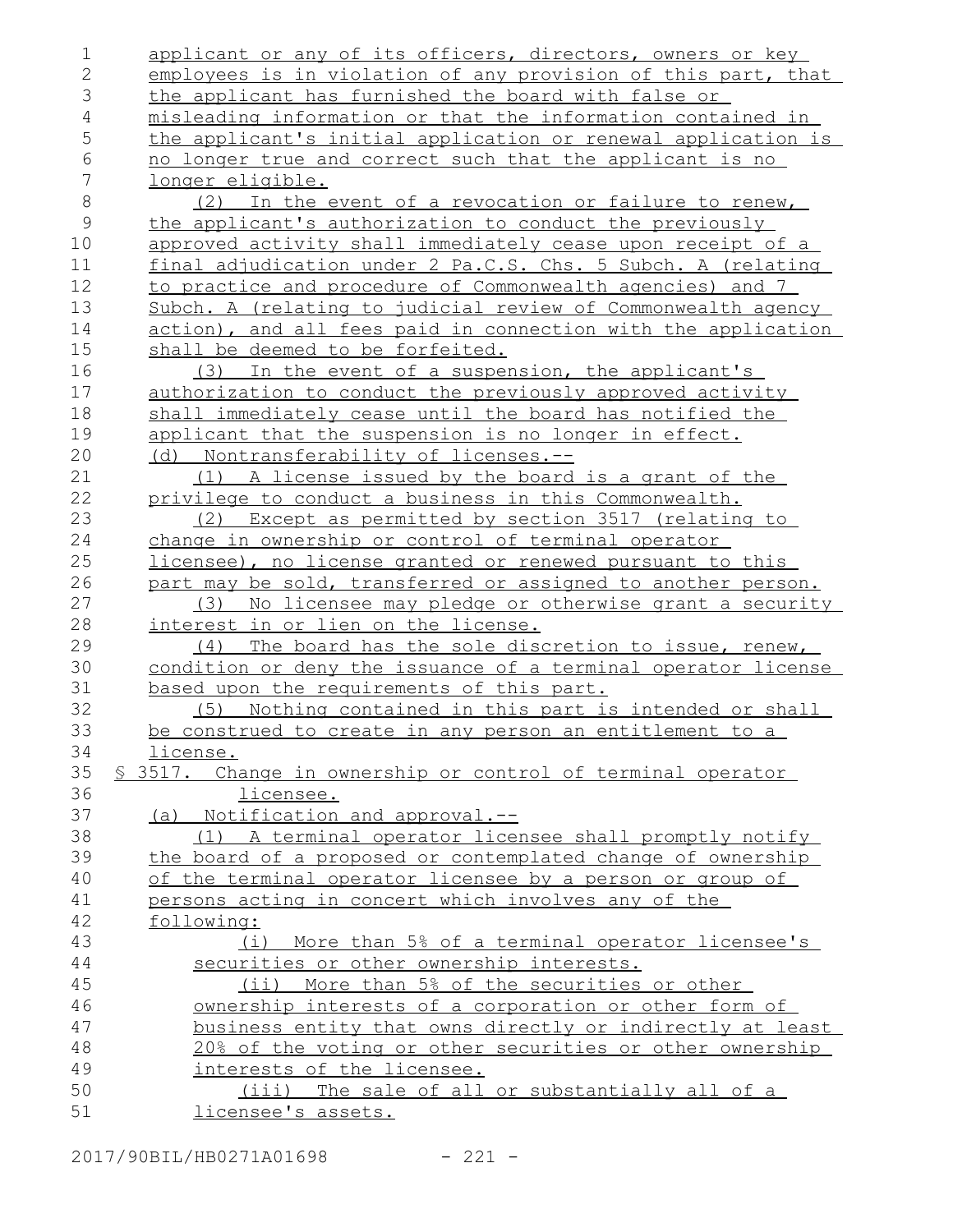| 1              | (iv) Other transaction or occurrence deemed by the                          |
|----------------|-----------------------------------------------------------------------------|
| $\mathbf{2}$   | board to be relevant to license qualifications.                             |
| 3              | (2) (i) Notwithstanding the provisions of paragraph                         |
| $\overline{4}$ | (1), no terminal operator licensee may be required to                       |
| 5              | notify the board of an acquisition by an institutional                      |
| 6              | investor under paragraph (1) (i) or (ii) if the                             |
| 7              | institutional investor holds less than 10% of the                           |
| $\,8\,$        | securities or other ownership interests referred to in                      |
| 9              | paragraph (1) (i) or (ii), the securities or interests are                  |
| 10             | publicly traded securities and its holdings of the                          |
| 11             | securities were purchased for investment purposes only                      |
| 12             | and the institutional investor files with the board a                       |
| 13             | certified statement to the effect that it has no                            |
| 14             | intention of influencing or affecting, directly or                          |
| 15             | indirectly, the affairs of the licensee, provided,                          |
| 16             | however, that it shall be permitted to vote on matters                      |
| 17             | put to the vote of the outstanding security holders.                        |
| 18             | (ii) Notice to the board and board approval shall be                        |
| 19             | <u>required prior to completion of any proposed or</u>                      |
| 20             | contemplated change of ownership of a terminal operator                     |
| 21             | licensee that meets the criteria of this section.                           |
| 22             | (b) Qualification of purchaser of terminal operator                         |
| 23             | <u>licensee; change of control.--</u>                                       |
| 24             | (1) The purchaser of all or substantially all of the                        |
| 25             | assets of a terminal operator licensee shall, if not already                |
| 26             | <u>a terminal operator licensee, independently qualify for a</u>            |
| 27             | license in accordance with this part and shall pay the                      |
| 28             | license fee as required by section 4101 (relating to fees).                 |
| 29             | (2) A change in control of a terminal operator licensee                     |
| 30             | shall require that the terminal operator licensee                           |
| 31             | independently qualify for a license in accordance with this                 |
| 32             | part, and the terminal operator licensee shall pay a new                    |
| 33             | license fee as required by section 4101, except as otherwise                |
| 34             | required by the board pursuant to this section.                             |
| 35             | (3) The new license fee shall be paid upon the                              |
| 36             | assignment and actual change of control or ownership of the                 |
| 37             | terminal operator license.                                                  |
| 38             | (c) Change in control defined.--For purposes of this                        |
| 39             | section, a change in control of a terminal operator licensee                |
| 40             | shall mean the acquisition by a person or group of persons                  |
| 41             | acting in concert of more than 20% of a terminal operator                   |
| 42             | licensee's securities or other ownership interests, with the                |
| 43             | exception of any ownership interest of the person that existed              |
| 44             | at the time of initial licensing and payment of the initial slot            |
| 45             | machine license fee, or more than 20% of the securities or other            |
| 46             | ownership interests of a corporation or other form of business              |
| 47             | entity that owns directly or indirectly at least 20% of the                 |
| 48<br>49       | voting or other securities or other ownership interests of the<br>licensee. |
| 50             | (d) Fee reduction.--The board may in its discretion                         |
| 51             | eliminate the need for qualification or proportionately reduce,             |
|                |                                                                             |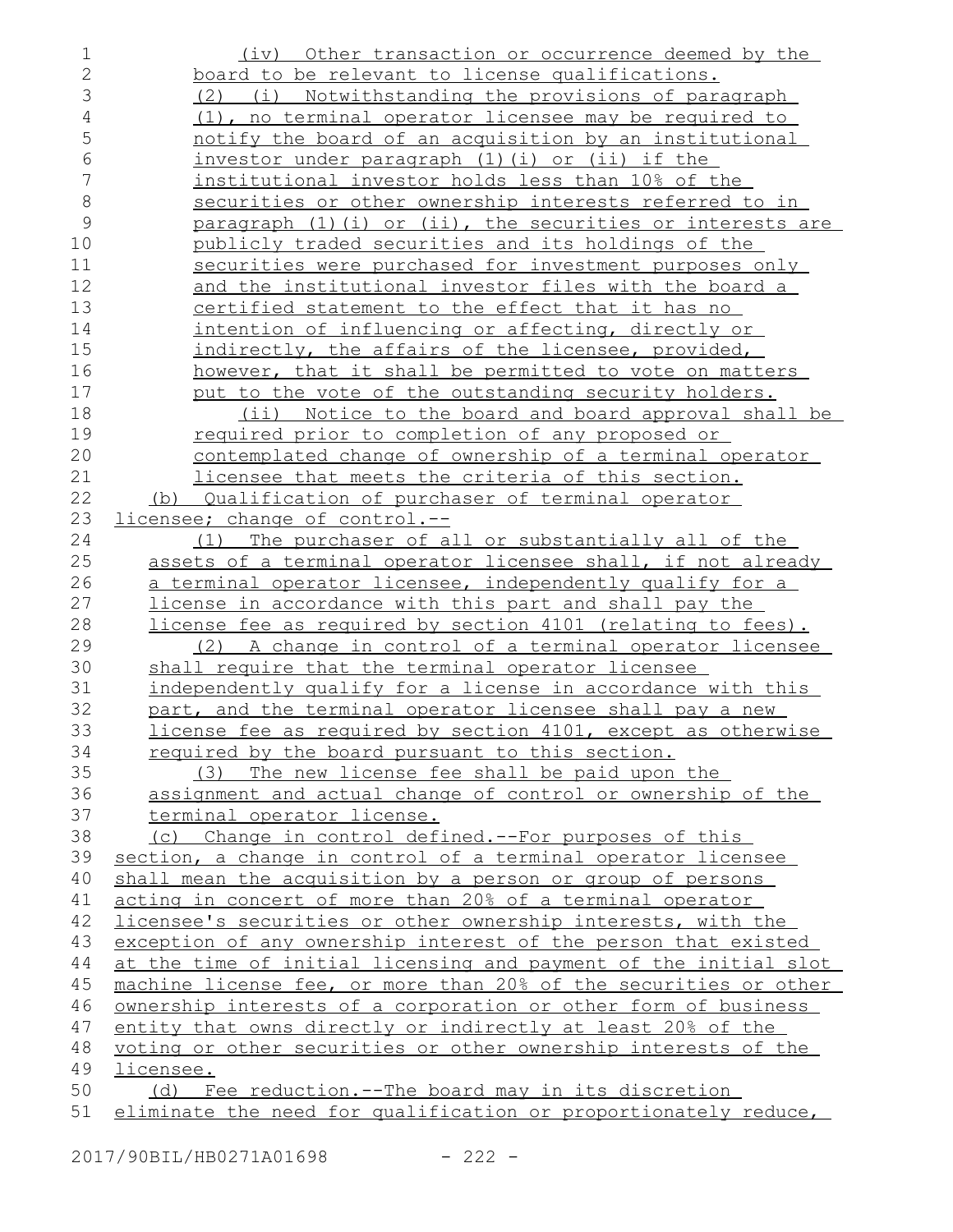but not eliminate, the new license fee otherwise required pursuant to this section in connection with a change of control of a licensee, depending upon the type of transaction, the relevant ownership interests and changes to the interests resulting from the transaction and other considerations deemed relevant by the board. (e) License revocation.--Failure to comply with this section may cause the license issued under this part to be revoked or suspended by the board unless the purchase of the assets or the change in control that meets the criteria of this section has been independently qualified in advance by the board and any required license fee has been paid. § 3518. Video gaming accounting controls and audits. (a) Approval.--Except as otherwise provided by this part, a terminal operator license applicant shall, in addition to obtaining a terminal operator license, obtain approval from the board in consultation with the department of its internal control systems and audit protocols prior to the installation and operation of video gaming terminals at licensed establishments. (b) Minimum requirements.--At a minimum, the applicant's proposed internal controls and audit protocols shall: (1) Safeguard its assets and revenues, including, but not limited to, the recording of cash and evidences of indebtedness related to the video gaming terminals. (2) Provide for reliable records, accounts and reports of a financial event that occurs in the operation of a video gaming terminal, including reports to the board related to the video gaming terminals. (3) Ensure that each video gaming terminal directly provides or communicates all required activities and financial details to the central control computer system as set by the board. (4) Provide for accurate and reliable financial records. (5) Ensure a financial event that occurs in the operation of a video gaming terminal is performed only in accordance with the management's general or specific authorization, as approved by the board. (6) Ensure that a financial event that occurs in the operation of a video gaming terminal is recorded adequately to permit proper and timely reporting of gross revenue and the calculation thereof and of fees and taxes and to maintain accountability for assets. (7) Ensure that access to assets is permitted only in accordance with management's specific authorization, as approved by the board. (8) Ensure that recorded accountability for assets is compared with actual assets at intervals as required by the board and appropriate action is taken with respect to discrepancies. (9) Ensure that all functions, duties and 1 2 3 4 5 6 7 8 9 10 11 12 13 14 15 16 17 18 19 20 21 22 23 24 25 26 27 28 29 30 31 32 33 34 35 36 37 38 39 40 41 42 43 44 45 46 47 48 49 50 51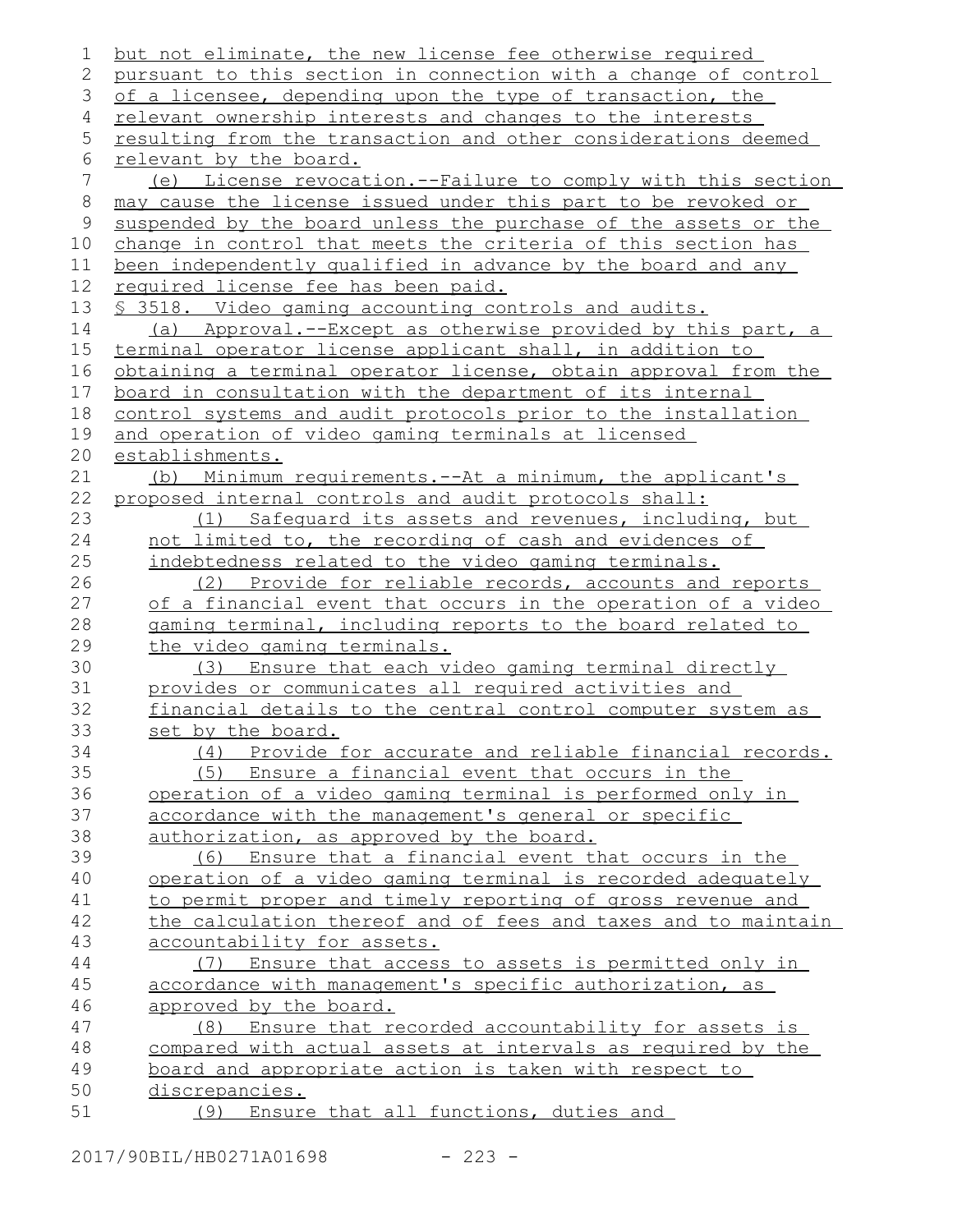responsibilities are appropriately segregated and performed in accordance with sound financial practices by competent, qualified personnel. (10) Any other requirement of the board. (c) Internal control.--A terminal operator license applicant shall submit to the board and department, in such manner as the board requires, a description of its administrative and accounting procedures in detail, including its written system of internal control. The written system of internal control shall include: (1) Records of direct and indirect ownership in the proposed terminal operator licensee, its affiliate, intermediary, subsidiary or holding company. (2) An organizational chart depicting appropriate segregation of functions and responsibilities. (3) A description of the duties and responsibilities of each position shown on the organizational chart. (4) A detailed narrative description of the administrative and accounting procedures designed to satisfy the requirements of this section. (5) Record retention policy. (6) Procedure to ensure that assets are safeguarded, including mandatory count procedures. (7) A statement signed by the chief financial officer of the terminal operator license applicant or other competent person and the chief executive officer of the terminal operator license applicant or other competent person attesting that the officer believes, in good faith, that the system satisfies the requirements of this section. (8) Other items that the board may require in its discretion. § 3519. Multiple licenses prohibited. (a) Manufacturer restriction.--A manufacturer may not be licensed as a terminal operator or own, manage or control an establishment licensee, but may also be licensed as a supplier. (b) Supplier restriction.--A supplier may not be licensed as a terminal operator or own, manage or control an establishment licensee or terminal operator licensee. (c) Terminal operator restriction.--A terminal operator may not be licensed as a manufacturer or supplier or own, manage or control an establishment licensee or own, manage or control premises used by an establishment licensee. (d) Establishment restriction.--An establishment licensee may not be licensed as a manufacturer, supplier, terminal operator or procurement agent. § 3520. Conditional licenses. (a) Conditional establishment licenses.-- (1) Within 90 days after the effective date of this section, the board shall make applications for establishment licenses available to applicants. (2) The board shall issue a conditional license to an 1 2 3 4 5 6 7 8 9 10 11 12 13 14 15 16 17 18 19 20 21 22 23 24 25 26 27 28 29 30 31 32 33 34 35 36 37 38 39 40 41 42 43 44 45 46 47 48 49 50 51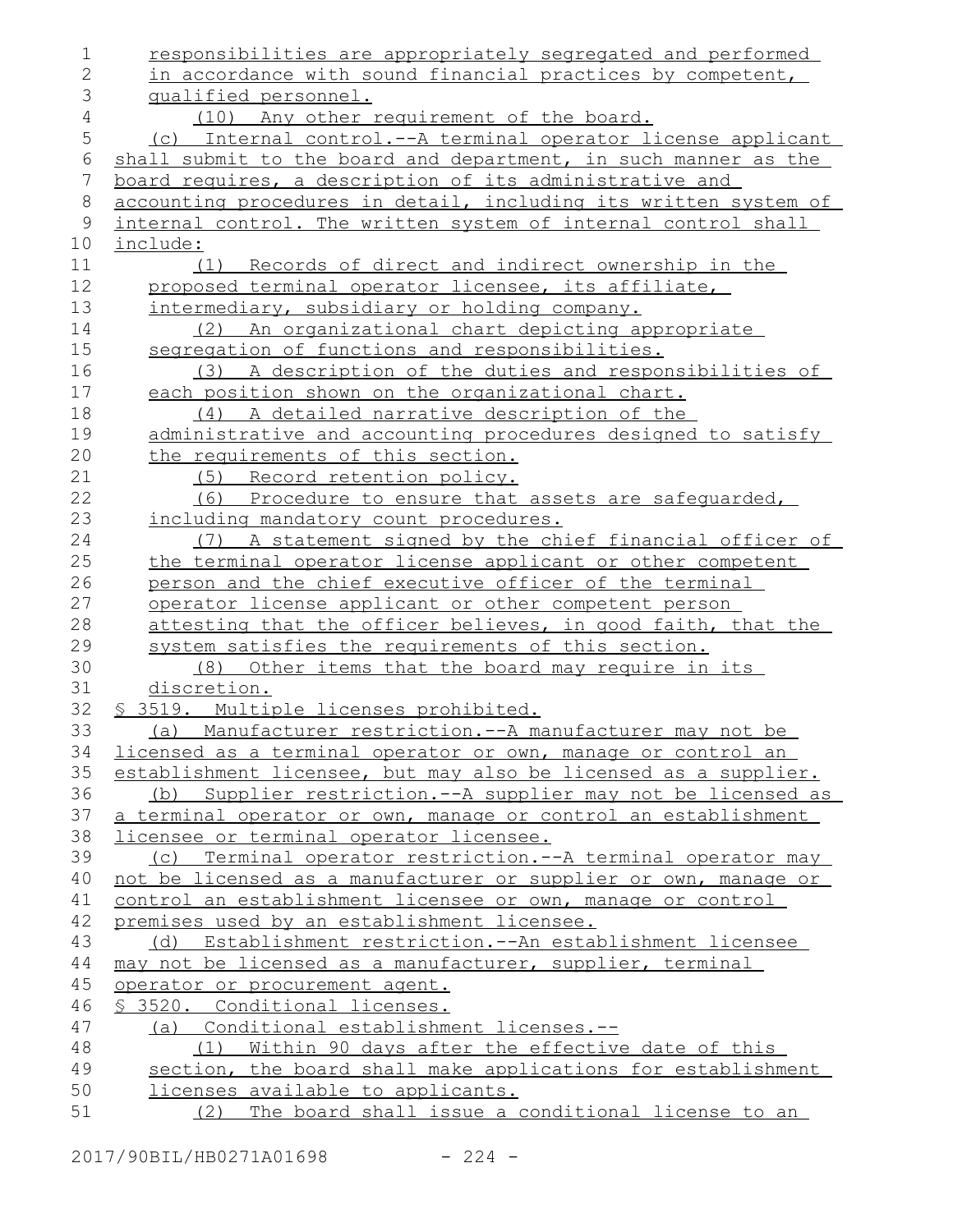| $\mathbf 1$  | applicant for an establishment license if the applicant                                                        |
|--------------|----------------------------------------------------------------------------------------------------------------|
| $\mathbf{2}$ | satisfies, as determined by the board, all of the following                                                    |
| 3            | criteria:                                                                                                      |
| 4            | The applicant has never been convicted of a<br>(i)                                                             |
| 5            | felony in any jurisdiction.                                                                                    |
| 6            | (ii) The applicant is current on all State taxes.                                                              |
| 7            | (iii) The applicant has submitted a completed                                                                  |
| $8\,$        | application for an establishment license in accordance                                                         |
| 9            | with this part, which may be submitted concurrently with                                                       |
| 10           | the applicant's request for a conditional license.                                                             |
| 11           | (iv) For liquor establishment applicants, the                                                                  |
| 12           | applicant held a valid liguor license on the date of                                                           |
| 13           | application and such license is in good standing.                                                              |
| 14           | (v) The applicant has never been convicted of a                                                                |
| 15           | gambling law violation in any jurisdiction.                                                                    |
| 16           | (vi) For an applicant that is a liquor establishment                                                           |
| 17           | whose licensed premises is less than 1,000 square feet,                                                        |
| 18           | the report required under section 3514(d.1) (relating to                                                       |
| 19           | establishment licenses) has been received and reviewed by                                                      |
| 20           | the board.                                                                                                     |
| 21           | (i) The board shall issue a conditional license to<br>(3)                                                      |
| 22           | an applicant for an establishment license, within 60 days                                                      |
| 23           | after the completed application has been received by the                                                       |
| 24           | board, provided that the board determines that the                                                             |
| 25           | criteria contained in paragraph (2) has been satisfied.                                                        |
| 26           | (ii) If the board determines that the criteria                                                                 |
| 27           | contained in paragraph (2) has not been satisfied, the                                                         |
| 28           | <u>board shall give a written explanation to the applicant</u>                                                 |
| 29           | as to why it has determined the criteria has not been                                                          |
| 30           | satisfied.                                                                                                     |
| 31           | (4) A conditional license shall be valid until:                                                                |
| 32           | (i) the board either approves or denies the                                                                    |
| 33           | applicant's application for licensure;                                                                         |
| 34           | (ii) the conditional license is terminated for a                                                               |
| 35           | violation of this part; or                                                                                     |
| 36           | (iii) one calendar year has passed since the                                                                   |
| 37           | conditional license was issued.                                                                                |
| 38           | (5) The board may extend the duration of the conditional                                                       |
| 39           | license for one calendar year.                                                                                 |
| 40           | (6) An applicant shall attest by way of affidavit under                                                        |
| 41           | penalty of perjury that the applicant is not otherwise                                                         |
| 42           | prohibited from licensure according to the requirements of                                                     |
| 43           | this section or any other provision of this part.                                                              |
| 44           | (7) A request for conditional licensure under this                                                             |
| 45           | subsection shall include payment of a \$100 fee, which fee                                                     |
| 46           | shall be in addition to the applicable fee required under                                                      |
| 47           | section 4101 (relating to fees).                                                                               |
| 48<br>49     | (b) Conditional terminal operator licenses.--                                                                  |
| 50           | (1) Within 90 days after the effective date of this<br>section, the board shall make applications for terminal |
| 51           |                                                                                                                |
|              | operator licenses available to applicants.                                                                     |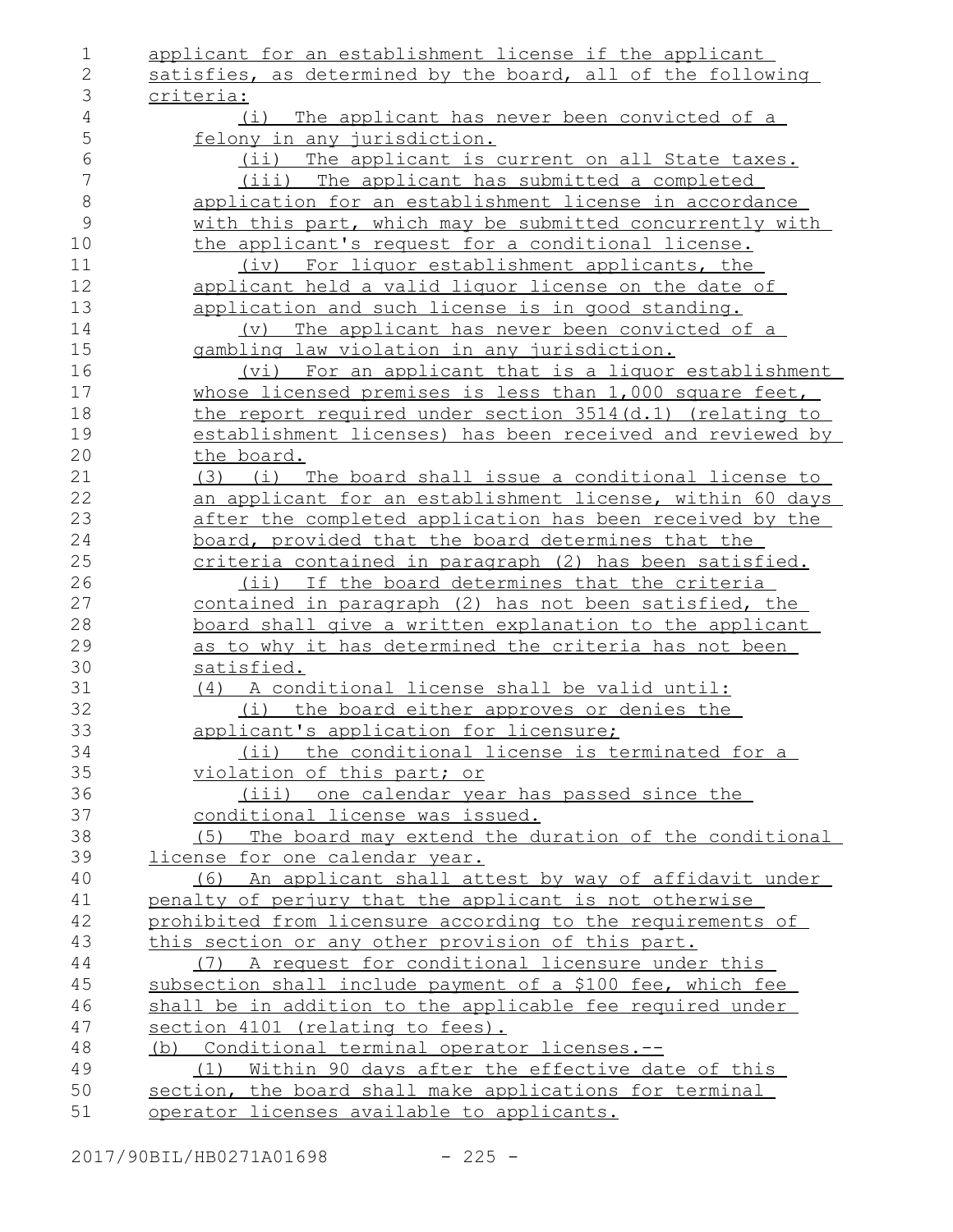| 1              | (2) The board shall issue a conditional license to an          |
|----------------|----------------------------------------------------------------|
| $\overline{2}$ | applicant for a terminal operator license if the applicant     |
| 3              | satisfies, as determined by the board, all of the following    |
| $\overline{4}$ | criteria:                                                      |
| 5              | (i) The applicant has never been convicted of a                |
| $\epsilon$     | felony in any jurisdiction.                                    |
| 7              | (ii) The applicant is current on all State taxes.              |
| $\,8\,$        | (iii) The applicant has submitted a completed                  |
| $\mathcal{G}$  | application for a terminal operator license which may be       |
| 10             | submitted concurrently with the applicant's request for a      |
| 11             | conditional license.                                           |
| 12             | (iv) The applicant has never had its terminal                  |
| 13             | <u>operator license or similar gaming license denied or </u>   |
| 14             | <u>revoked in another jurisdiction.</u>                        |
| 15             | (v) The applicant has never been convicted of a                |
| 16             | gambling law violation in any jurisdiction.                    |
| 17             | (3) (i) The board shall issue a conditional license to         |
| 18             | an applicant for a terminal operator license, within 60        |
| 19             | days after the completed application has been received by      |
| 20             | the board, provided that the board determines that the         |
| 21             | criteria contained in paragraph (3) has been satisfied.        |
| 22             | (ii) If the board determines that the criteria                 |
| 23             | contained in paragraph (3) has not been satisfied, the         |
| 24             | <u>board shall give a written explanation to the applicant</u> |
| 25             | as to why it has determined the criteria has not been          |
| 26             | satisfied.                                                     |
| 27             | (4) A conditional license shall be valid until:                |
| 28             | the board either approves or denies the<br>(i)                 |
| 29             | applicant's application for licensure;                         |
| 30             | (ii) the conditional license is terminated for a               |
| 31             | <u>violation of this chapter; or</u>                           |
| 32             | (iii) one calendar year has passed since the                   |
| 33             | conditional license was issued.                                |
| 34             | (5) The board may extend the duration of the conditional       |
| 35             | license for one calendar year.                                 |
| 36             | (6) An applicant shall attest by way of affidavit under        |
| 37             | penalty of perjury that the applicant is not otherwise         |
| 38             | prohibited from licensure according to the requirements of     |
| 39             | this subsection or any other provision of this part.           |
| 40             | A request for conditional licensure under this<br>(7)          |
| 41             | subsection shall include payment of a \$100 fee, which fee     |
| 42             | shall be in addition to the applicable fee required under      |
| 43             | section 4101.                                                  |
| 44             | (c) Conditional manufacturer and supplier licenses.--          |
| 45             | (1) Within 90 days after the effective date of this            |
| 46             | section, the board shall make applications available for       |
| 47             | manufacturer and supplier license.                             |
| 48             | The board shall issue a conditional license to an<br>(2)       |
| 49             | applicant for a manufacturer or supplier license if the        |
| 50             | applicant satisfies, as determined by the board, all of the    |
| 51             | following criteria:                                            |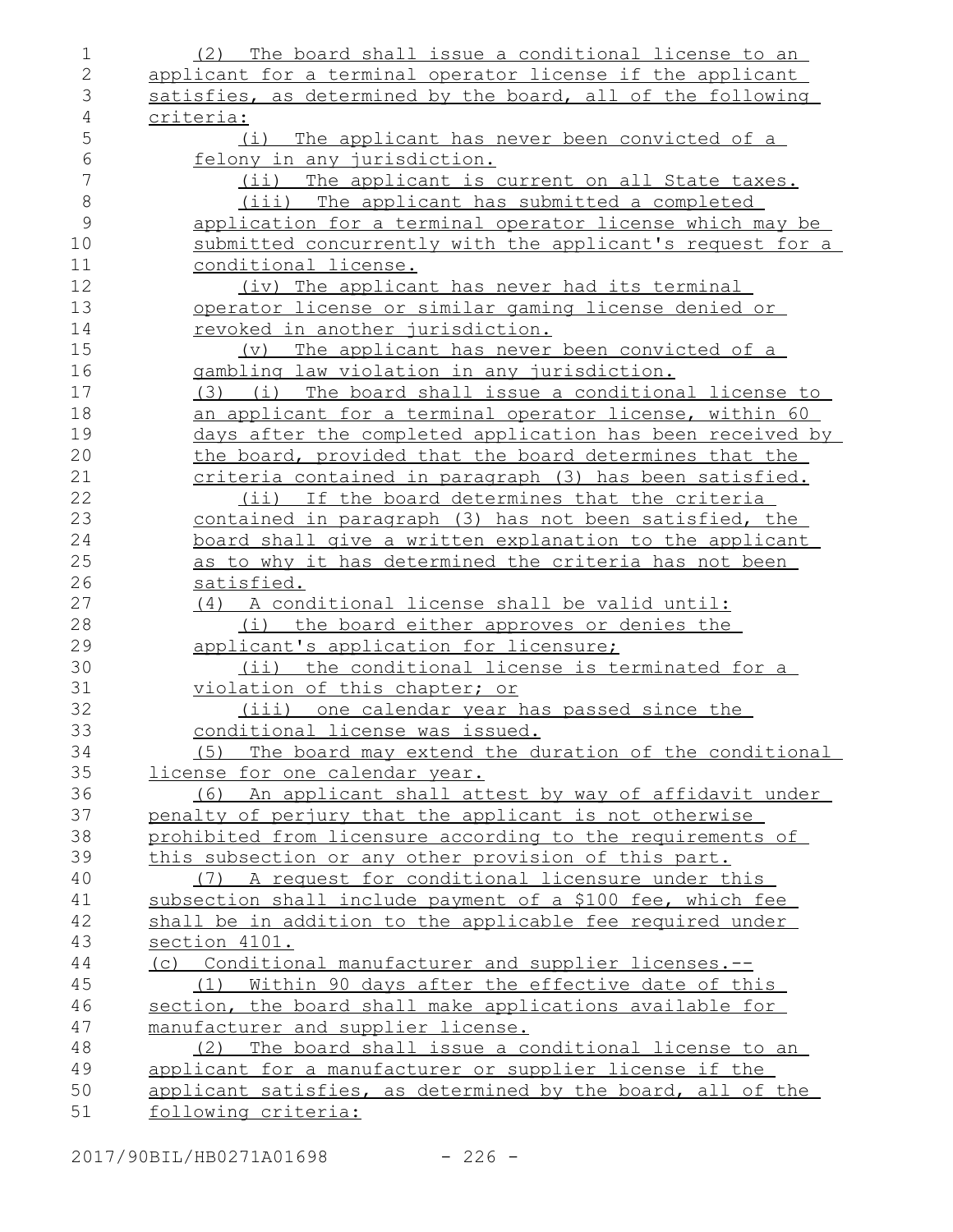| 1              | (i)<br>The applicant has never been convicted of a           |
|----------------|--------------------------------------------------------------|
| $\mathbf{2}$   | felony.                                                      |
| $\mathfrak{Z}$ | (i)<br>The applicant is current on all State taxes.          |
| $\overline{4}$ | (iii) The applicant has submitted a completed                |
| 5              | application a manufacturer or supplier license, which may    |
| 6              | be submitted concurrently with the applicant's request       |
| $\overline{7}$ | for a conditional license.                                   |
| $\,8\,$        | (iv) The applicant has never had its manufacturer,           |
| $\mathcal{G}$  | supplier or similar gaming license denied or revoked in      |
| 10             | another jurisdiction.                                        |
| 11             | (v) The applicant has never been convicted of a              |
| 12             | gambling law violation in any jurisdiction.                  |
| 13             | (3) (i) The board shall issue a conditional license to       |
| 14             | an applicant for a manufacturer or supplier license          |
| 15             | within 60 days after the completed application has been      |
| 16             | received by the board, provided that the board determines    |
| 17             | that the criteria contained in paragraph (2) has been        |
| 18             | satisfied.                                                   |
| 19             | (ii) If the board determines that the criteria               |
| 20             | contained in paragraph (2) has not been satisfied, the       |
| 21             | board shall give a written explanation to the applicant      |
| 22             | as to why it has determined the criteria has not been        |
| 23             | satisfied.                                                   |
| 24             | (4) A conditional license shall be valid until:              |
| 25             | (i) the board either approves or denies the                  |
| 26             | applicant's application for licensure;                       |
| 27             | (ii) the conditional license is terminated for a             |
| 28             | violation of this part; or                                   |
| 29             | (iii) one calendar year has passed since the                 |
| 30             | conditional license was issued.                              |
| 31             | (5) The board may extend the duration of the conditional     |
| 32             | license for one calendar year.                               |
| 33             | An applicant shall attest by way of affidavit under<br>(6)   |
| 34             | penalty of perjury that the applicant is not otherwise       |
| 35             | prohibited from licensure according to the requirements of   |
| 36             | this subsection or any other provision of this part.         |
| 37             | (7) A request for a conditional license under this           |
| 38             | subsection shall include payment of a \$1,000 fee, which fee |
| 39             | shall be in addition to the applicable fee required under    |
| 40             | section 4101.                                                |
| 41             | (d) Other conditional licenses.--                            |
| 42             | (1) Within 90 days after the effective date of this          |
| 43             | section, the board shall make applications available for any |
| 44             | other license required under this part.                      |
| 45             | The board shall issue a conditional license to an<br>(2)     |
| 46             | applicant if the applicant satisfies, as determined by the   |
| 47             | board, all of the following criteria:                        |
| 48             | (i) The applicant has never been convicted of a              |
| 49             | felony in any jurisdiction.                                  |
| 50             | (ii) The applicant is current on all State taxes.            |
| 51             | (iii) The applicant has submitted a completed                |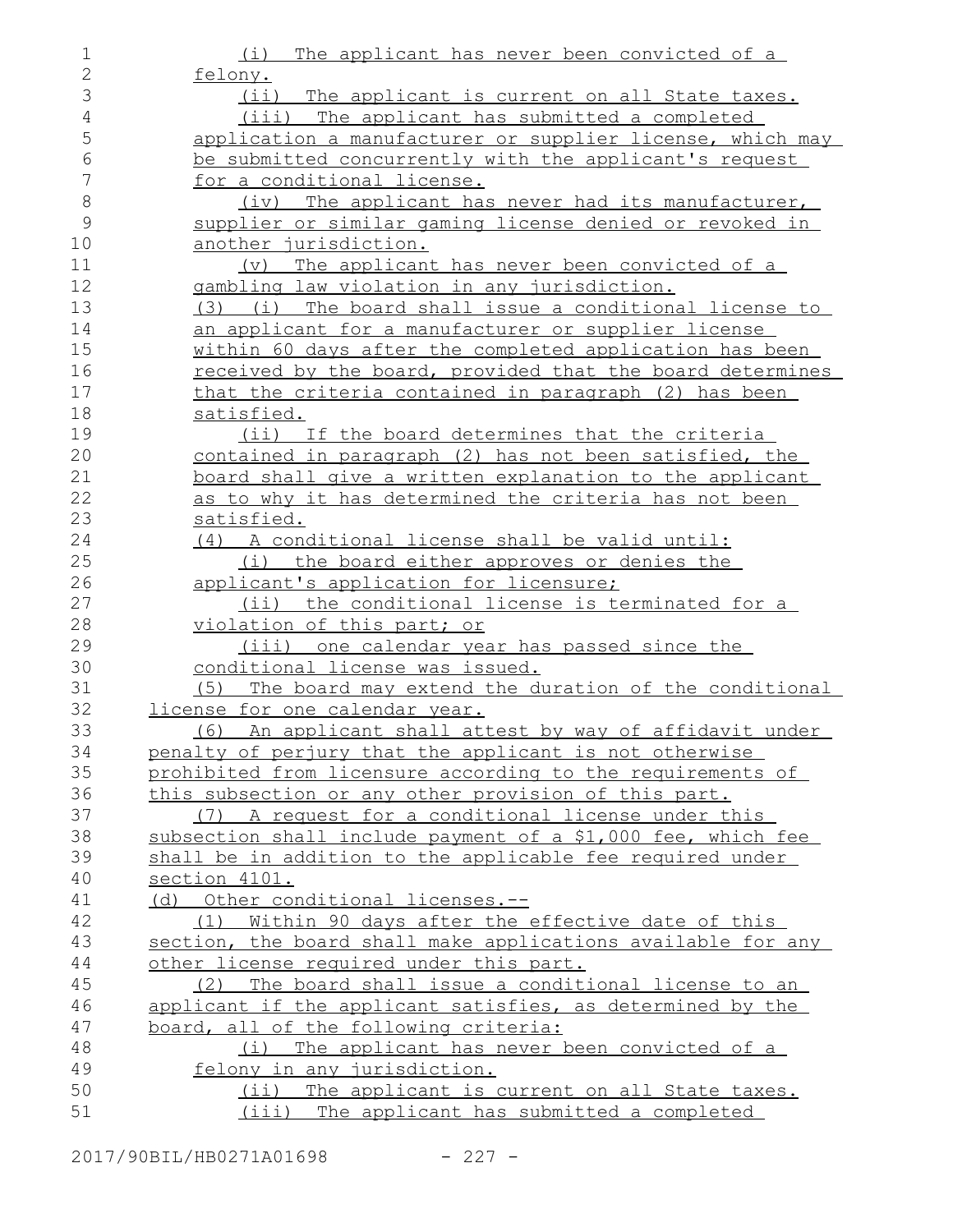| 1              | application for licensure, which may be submitted             |
|----------------|---------------------------------------------------------------|
| $\mathbf{2}$   | concurrently with the applicant's request for a               |
| 3              | conditional license.                                          |
| $\overline{4}$ | (iv) The applicant has never been convicted of a              |
| 5              | gambling law violation in any jurisdiction.                   |
| $6\,$          | (i) The board shall issue a conditional license to<br>(3)     |
| 7              | an applicant within 60 days after the completed               |
| $\,8\,$        | application has been received by the board, provided that     |
| $\mathcal{G}$  | the board determines that the criteria contained in           |
| 10             | paragraph (2) has been satisfied.                             |
| 11             | (ii) If the board determines that the criteria                |
| 12             | contained in paragraph (2) has not been satisfied, the        |
| 13             | board shall give a written explanation to the applicant       |
| 14             | as to why it has determined the criteria has not been         |
| 15             | satisfied.                                                    |
| 16             | (4) A conditional license shall be valid until:               |
| 17             | (i) the board either approves or denies the                   |
| 18             | applicant's application for licensure;                        |
| 19             | (ii) the conditional license is terminated for a              |
| 20             | <u>violation of this part; or</u>                             |
| 21             | (iii) one calendar year has passed since the                  |
| 22             | conditional license was issued.                               |
| 23             | (5) The board may extend the duration of the conditional      |
| 24             | license for one calendar year.                                |
| 25             | (6) An applicant shall attest by way of affidavit under       |
| 26             | penalty of perjury that the applicant is not otherwise        |
| 27             | prohibited from licensure according to the requirements of    |
| 28             | this subsection or any other provision of this part.          |
| 29             | A request for conditional licensure under this<br>(7)         |
| 30             | subsection shall include payment of a \$100 fee, which fee    |
| 31             | shall be in addition to the applicable fee required under     |
| 32             | section 4101.                                                 |
| 33             | (e) Prioritization prohibited.--                              |
| 34             | (1) The board may not utilize the alternative licensing       |
| 35             | standards for a terminal operator license, manufacturer       |
| 36             | license or a supplier license under sections 3511 (relating   |
| 37             | to alternative terminal operator licensing standards), 3512   |
| 38             | (relating to alternative manufacturer licensing standards)    |
| 39             | and 3513 (relating to alternative supplier licensing          |
| 40             | standards) to prioritize the issuance of a terminal operator, |
| 41             | manufacturer or supplier license under this chapter.          |
| 42             | (2) The board shall ensure that applications made to the      |
| 43             | board according to the alternative standards under sections   |
| 44             | 3511, 3512 and 3513 are not approved or denied in a time      |
| 45             | period that is less than the time period in which an          |
| 46             | application for a conditional license is approved or denied   |
| 47             | under this section.                                           |
| 48             | Incomplete applications.--If the board receives an<br>(f)     |
| 49             | application that is incomplete, the board shall, within seven |
| 50             | days of receiving the incomplete application, notify the      |
| 51             | applicant of additional information required by the board.    |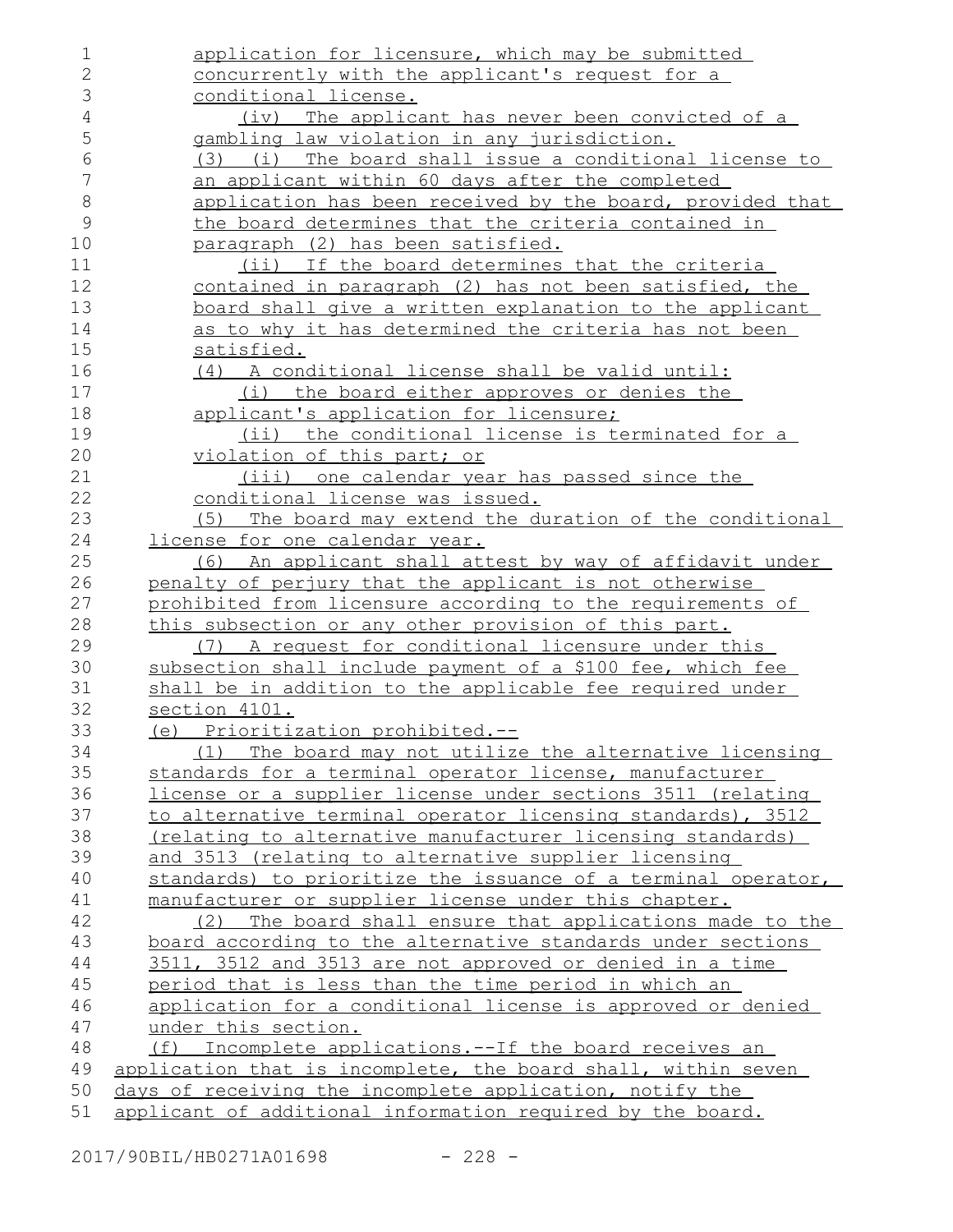| $\mathbf 1$     | CHAPTER 37                                                      |
|-----------------|-----------------------------------------------------------------|
| $\overline{2}$  | OPERATION                                                       |
| 3               | 3701.<br>Testing and certification of terminals.                |
| 4               | 3702. Video gaming limitations.                                 |
| 5               | 3703. Hours of operation.                                       |
| 6               | 3704. Terminal placement agreements.                            |
| $7\phantom{.0}$ | 3705. Duties of licensees.                                      |
| 8               | 3706. Compulsive and problem gambling.                          |
| 9               | § 3701. Testing and certification of terminals.                 |
| 10              | (a) General rule.--No video gaming terminal or redemption       |
| 11              | terminal or associated equipment may be made available for use  |
| 12              | in this Commonwealth prior to being tested and certified by the |
| 13              | board in accordance with this section.                          |
| 14              | (b) Video gaming terminal specifications.--Video gaming         |
| 15              | terminals shall be tested and certified to meet the following   |
| 16              | specifications:                                                 |
| 17              | (1) The video gaming terminal shall have the ability to         |
| 18              | be linked to the central control computer.                      |
| 19              | The video gaming terminal shall be marked with an<br>(2)        |
| 20              | irremovable identification plate that is placed in a            |
| 21              | conspicuous location on the exterior of the video gaming        |
| 22              | terminal. The identification plate shall contain the name of    |
| 23              | the manufacturer and the serial and model numbers of the        |
| 24              | video gaming terminal.                                          |
| 25              | The video gaming terminal shall prominently display<br>(3)      |
| 26              | the rules of play either on the video gaming terminal face or   |
| 27              | screen.                                                         |
| 28              | The video gaming terminal may not have the ability<br>(4)       |
| 29              | to dispense cash, tokens or anything of value, except           |
| 30              | redemption tickets which shall only be exchangeable for cash    |
| 31              | at a redemption terminal or reinserted into another video       |
| 32              | gaming terminal located in the same video gaming area as the    |
| 33              | video gaming terminal.                                          |
| 34              | The cost of a credit shall only be 1¢, 5¢, 10¢ or<br>(5)        |
| 35              | 25¢.                                                            |
| 36              | (6) The maximum wager per individual game shall not             |
| 37              | exceed \$5.                                                     |
| 38              | The maximum prize per individual game shall not<br>(7)          |
| 39              | exceed \$1,000.                                                 |
| 40              | The video gaming terminal shall be designed and<br>(8)          |
| 41              | manufactured with total accountability to include gross         |
| 42              | proceeds, net profits, winning percentages and other            |
| 43              | information the board requires.                                 |
| 44              | The video gaming terminal shall pay out a minimum of<br>(9)     |
| 45              | 85% of the amount wagered.                                      |
| 46              | (10) Other specifications the board requires.                   |
| 47              | (c) Redemption terminal specifications.--Redemption             |
| 48              | terminals shall be tested and certified to meet the following   |
| 49              | specifications:                                                 |
| 50              | The redemption terminal shall be marked with an<br>(1)          |
| 51              | irremovable identification plate that is placed in a            |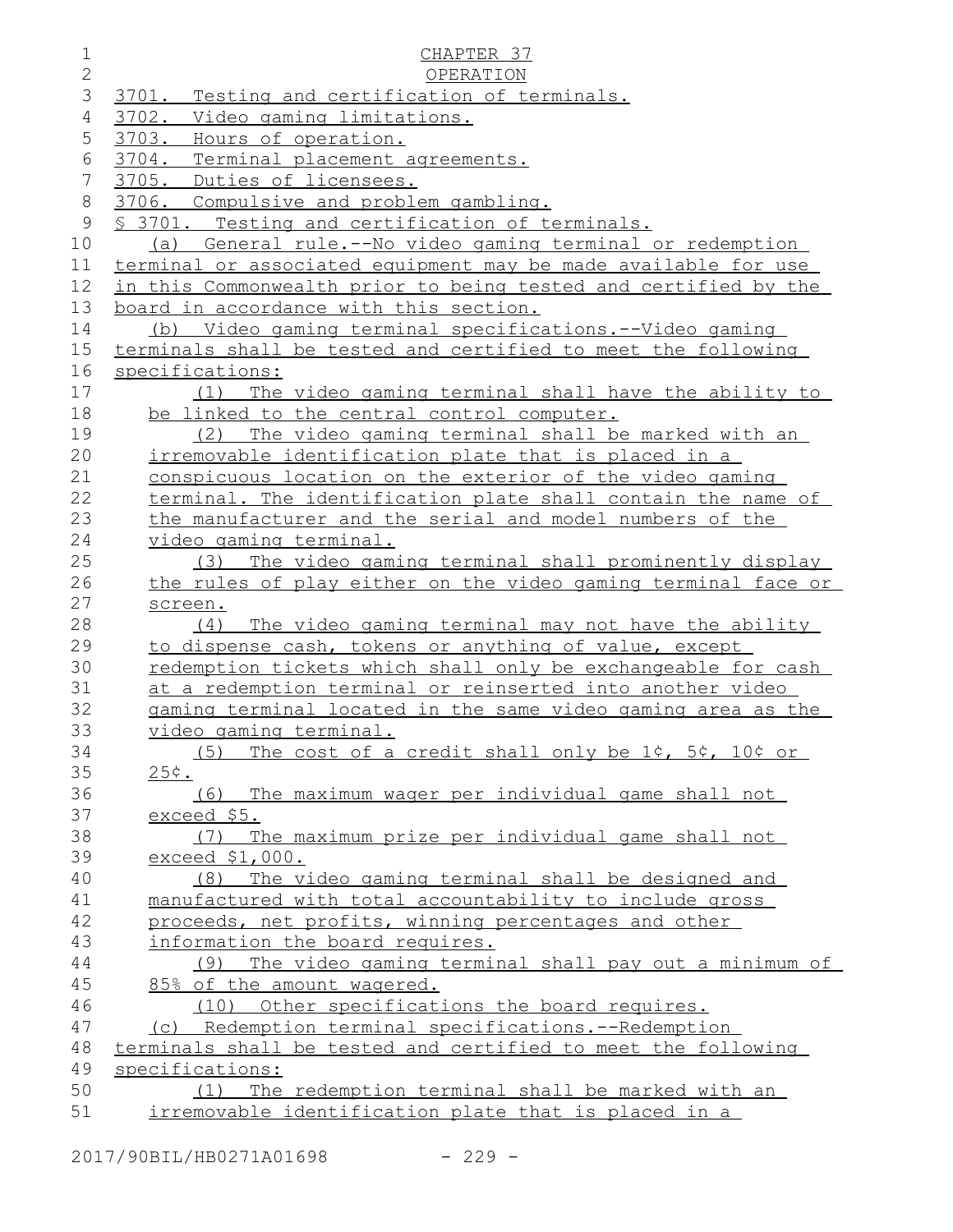| 1              | conspicuous location on the exterior of the redemption                                                                                |
|----------------|---------------------------------------------------------------------------------------------------------------------------------------|
| $\overline{2}$ | terminal. The identification plate shall contain the name of                                                                          |
| 3              | the manufacturer and the serial and model numbers of the                                                                              |
| $\sqrt{4}$     | redemption terminal.                                                                                                                  |
| 5              | The redemption terminal shall only accept redemption<br>(2)                                                                           |
| $\sqrt{6}$     | tickets from video gaming terminals located in the same video                                                                         |
| 7              | gaming area.                                                                                                                          |
| $\,8\,$        | The redemption terminal shall be designed and<br>(3)                                                                                  |
| $\mathsf 9$    | manufactured with total accountability to record information                                                                          |
| 10             | the board requires.                                                                                                                   |
| 11             | (4) Other specifications the board requires.                                                                                          |
| 12             | (d) Use of other state standards.--                                                                                                   |
| 13             | The board may determine, in its discretion, whether<br>(1)                                                                            |
| 14             | the video gaming terminal or redemption terminal testing and                                                                          |
| 15             | certification standards of another jurisdiction within the                                                                            |
| 16             | United States in which a manufacturer licensee is licensed                                                                            |
| 17             | are comprehensive and thorough and provide similar adequate                                                                           |
| 18             | safequards as those required by this part.                                                                                            |
| 19             | (2) If the board makes that determination, the board may                                                                              |
| 20             | permit a manufacturer licensee through a licensed supplier to                                                                         |
| 21             | deploy those video gaming terminals or redemption terminals                                                                           |
| 22             | which have met the video gaming terminal or redemption                                                                                |
| 23             | terminal testing and certification standards in such other                                                                            |
| 24             | jurisdictions without undergoing the full testing and                                                                                 |
| 25             | certification process by the board's testing facility.                                                                                |
| 26             | (3) In the event video gaming terminals or redemption                                                                                 |
| 27             | terminals of a manufacturer licensee are licensed in the                                                                              |
| 28             | other jurisdiction, the board may determine to use an                                                                                 |
| 29             | abbreviated process requiring only that information                                                                                   |
| 30             | determined by the board to be necessary to consider the                                                                               |
| 31             | issuance of a video gaming terminal or redemption terminal                                                                            |
| 32             | certification to such an applicant.                                                                                                   |
| 33             | (e) Private testing.--The board may, in its discretion, rely                                                                          |
| 34<br>35       | upon the certification of a video gaming terminal or redemption                                                                       |
| 36             | terminal that has met the testing and certification standards of<br><u>one or more board-approved independent private testing and</u> |
| 37             | certification facilities.                                                                                                             |
| 38             | (f) Testing and certification fee.--                                                                                                  |
| 39             | (1) A fee for the testing and certification of a video                                                                                |
| 40             | gaming terminal or redemption terminal shall be paid by the                                                                           |
| 41             | manufacturer licensee submitting the terminal, which fee                                                                              |
| 42             | shall be an amount established by the board according to a                                                                            |
| 43             | schedule adopted by the board.                                                                                                        |
| 44             | (2) Fees established by the board shall be exempt from                                                                                |
| 45             | any fee limitation contained in section 4101 (relating to                                                                             |
| 46             | fees).                                                                                                                                |
| 47             | (q) Central control computer compatibility.--The board shall                                                                          |
| 48             | ensure that all video gaming terminals certified and approved                                                                         |
| 49             | for use in this Commonwealth are compatible and comply with the                                                                       |
| 50             | central control computer and protocol specifications approved by                                                                      |
| 51             | the department.                                                                                                                       |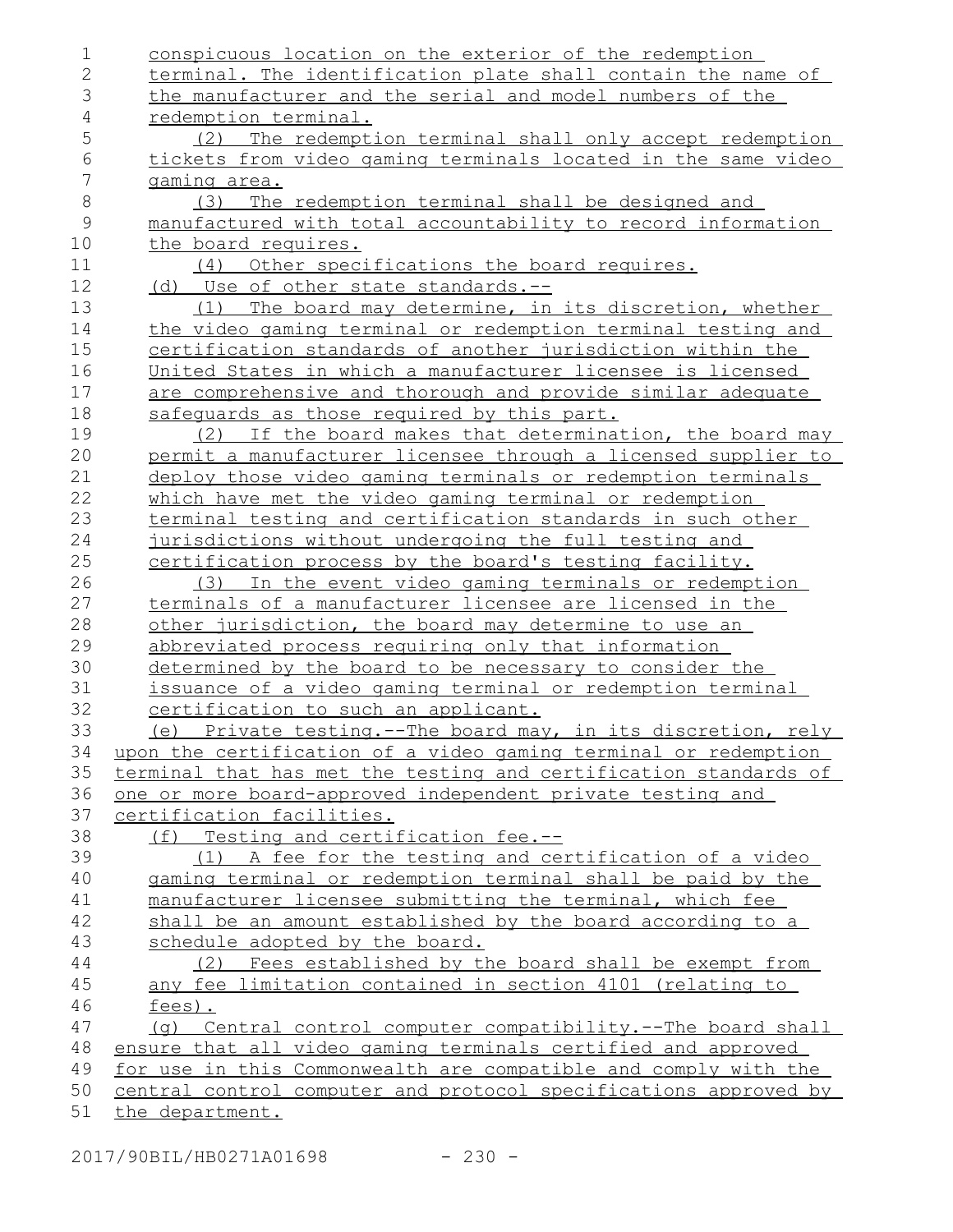| 1              | <u>S 3702. Video gaming limitations.</u>                       |
|----------------|----------------------------------------------------------------|
| $\overline{2}$ | (a) Establishment licensee limitations.--An establishment      |
| 3              | licensee may offer video gaming terminals for play within its  |
| 4              | premises, subject to the following:                            |
| 5              | (1) No more than the following number of video gaming          |
| 6              | terminals may be placed on the premises of the establishment   |
| 7              | licensee:                                                      |
| 8              | (i) For an establishment licensee that is a truck              |
| $\mathcal{G}$  | stop establishment, no more than 10 video gaming               |
| 10             | terminals.                                                     |
| 11             | (ii) For an establishment licensee that is not a               |
| 12             | truck stop establishment or nonprimary location, no more       |
| 13             | than five video gaming terminals.                              |
| 14             | (2) Redemption tickets shall only be exchanged for cash        |
| 15             | through a redemption terminal or reinserted into another       |
| 16             | video gaming terminal in the same video gaming area or as      |
| 17             | otherwise authorized by the board in the event of a failure    |
| 18             | or malfunction in a redemption terminal, and at least one      |
| 19             | redemption terminal shall be located in the video gaming       |
| 20             | area.                                                          |
| 21             | (3) Video gaming terminals located on the premises of          |
| 22             | the establishment licensee shall be placed and operated by a   |
| 23             | terminal operator licensee pursuant to a terminal placement    |
| 24             | agreement.                                                     |
| 25             | (4) No video gaming area may be located in an area that        |
| 26             | is not properly segregated from minors.                        |
| 27             | The entrance to the video gaming area shall be<br>(5)          |
| 28             | secure and easily seen and observed by at least one employee.  |
| 29             | The video gaming area shall at all times be<br>(6)             |
| 30             | monitored by an employee of the establishment licensee either  |
| 31             | directly or through live monitoring of video surveillance.     |
| 32             | The employee must be at least 18 years of age and have         |
| 33             | completed the mandatory training program required in section   |
| 34             | 3706 (relating to compulsive and problem gambling).            |
| 35             | No establishment licensee may provide an incentive.<br>(7)     |
| 36             | No minor shall be permitted to play a video gaming<br>(8)      |
| 37             | terminal or enter the video gaming area.                       |
| 38             | No visibly intoxicated person shall be permitted to<br>(9)     |
| 39             | play a video gaming terminal.                                  |
| 40             | No establishment licensee may extend credit or<br>(10)         |
| 41             | accept a credit card or debit card for play of a video gaming  |
| 42             | terminal.                                                      |
| 43             | (11) No establishment licensee may make structural             |
| 44             | alterations or significant renovations to a video gaming area  |
| 45             | unless the establishment licensee has notified the terminal    |
| 46             | operator licensee and obtained prior approval from the board.  |
| 47             | (12) No establishment licensee may move a video gaming         |
| 48             | terminal or redemption terminal after installation by a        |
| 49             | terminal operator licensee.                                    |
| 50             | (b) Terminal operator licensee limitations.--A terminal        |
| 51             | operator licensee may place and operate video gaming terminals |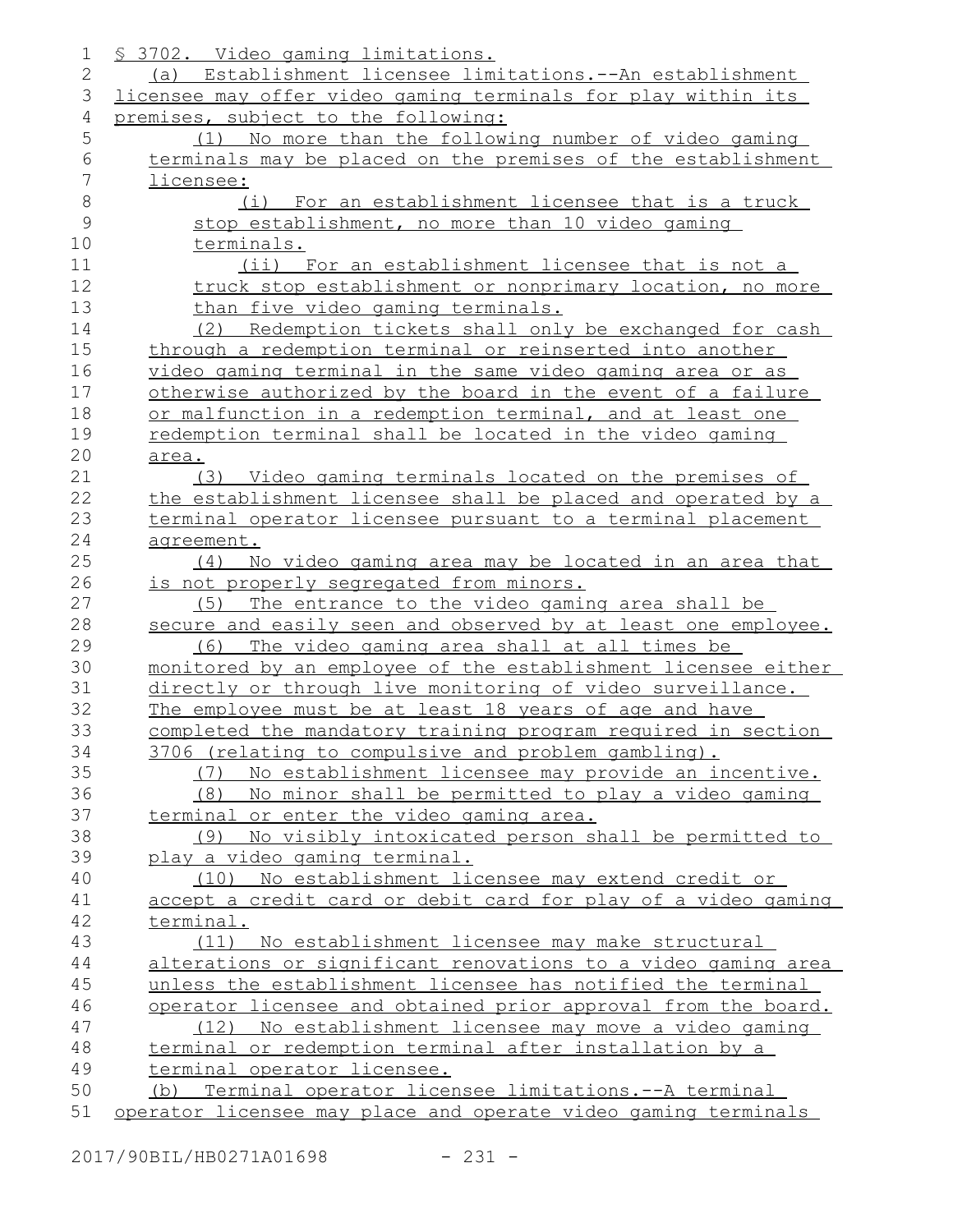| 1              | on the premises of an establishment licensee, subject to the     |
|----------------|------------------------------------------------------------------|
| 2              | following:                                                       |
| 3              | (1) No more than the following number of video gaming            |
| 4              | terminals may be placed on the premises of the establishment     |
| 5              | licensee:                                                        |
| 6              | (i) For an establishment licensee that is a truck                |
| $\overline{7}$ | stop establishment, no more than 10 video gaming                 |
| $\,8\,$        | terminals.                                                       |
| 9              | (ii) For an establishment licensee that is not a                 |
| 10             | truck stop establishment or nonprimary location, no more         |
| 11             | than five video gaming terminals.                                |
| 12             | (2) Redemption tickets shall only be exchanged for cash          |
| 13             | through a redemption terminal located within the same video      |
| 14             | gaming area or reinserted into another video gaming terminal     |
| 15             | located in the same video gaming area as the video gaming        |
| 16             | terminal.                                                        |
| 17             | (3) Video gaming terminals located on the premises of            |
| 18             | the establishment licensee shall be placed and operated          |
| 19             | pursuant to a terminal placement agreement.                      |
| 20             | (4) No terminal operator licensee may provide an                 |
| 21             | incentive.                                                       |
| 22             | No terminal operator licensee may place and operate<br>(5)       |
| 23             | video gaming terminals within a licensed facility.               |
| 24             | (6) No terminal operator licensee may extend credit or           |
| 25             | accept a credit card or debit card for play of a video gaming    |
| 26             | terminal.                                                        |
| 27             | (7) No terminal operator licensee may give or offer to           |
| 28             | give, directly or indirectly, any type of inducement to an       |
| 29<br>30       | establishment to secure or maintain a terminal placement         |
| 31             | agreement.<br>(8) No terminal operator licensee may give an      |
| 32             | establishment licensee a percentage of gross terminal revenue    |
| 33             | other than 26% of the gross terminal revenue of the video        |
| 34             | gaming terminals operating in the establishment licensee's       |
| 35             | premises.                                                        |
| 36             | (9) A terminal operator licensee shall only operate,             |
| 37             | install or otherwise make available for public use a video       |
| 38             | gaming terminal or redemption terminal that has been obtained    |
| 39             | from a supplier licensee.                                        |
| 40             | (10) No terminal operator licensee may make structural           |
| 41             | alterations or significant renovations to a video gaming area    |
| 42             | unless the terminal operator licensee has notified the           |
| 43             | establishment licensee and obtained prior approval from the      |
| 44             | board.                                                           |
| 45             | (11) No terminal operator licensee may move a video              |
| 46             | gaming terminal or redemption terminal after installation        |
| 47             | unless prior approval is obtained from the board.                |
| 48             | <u>S 3703. Hours of operation.</u>                               |
| 49             | (a) Liquor establishments.--An establishment licensee that       |
| 50             | is also a liquor establishment may only permit the play of video |
| 51             | gaming terminals during the hours in which the liguor            |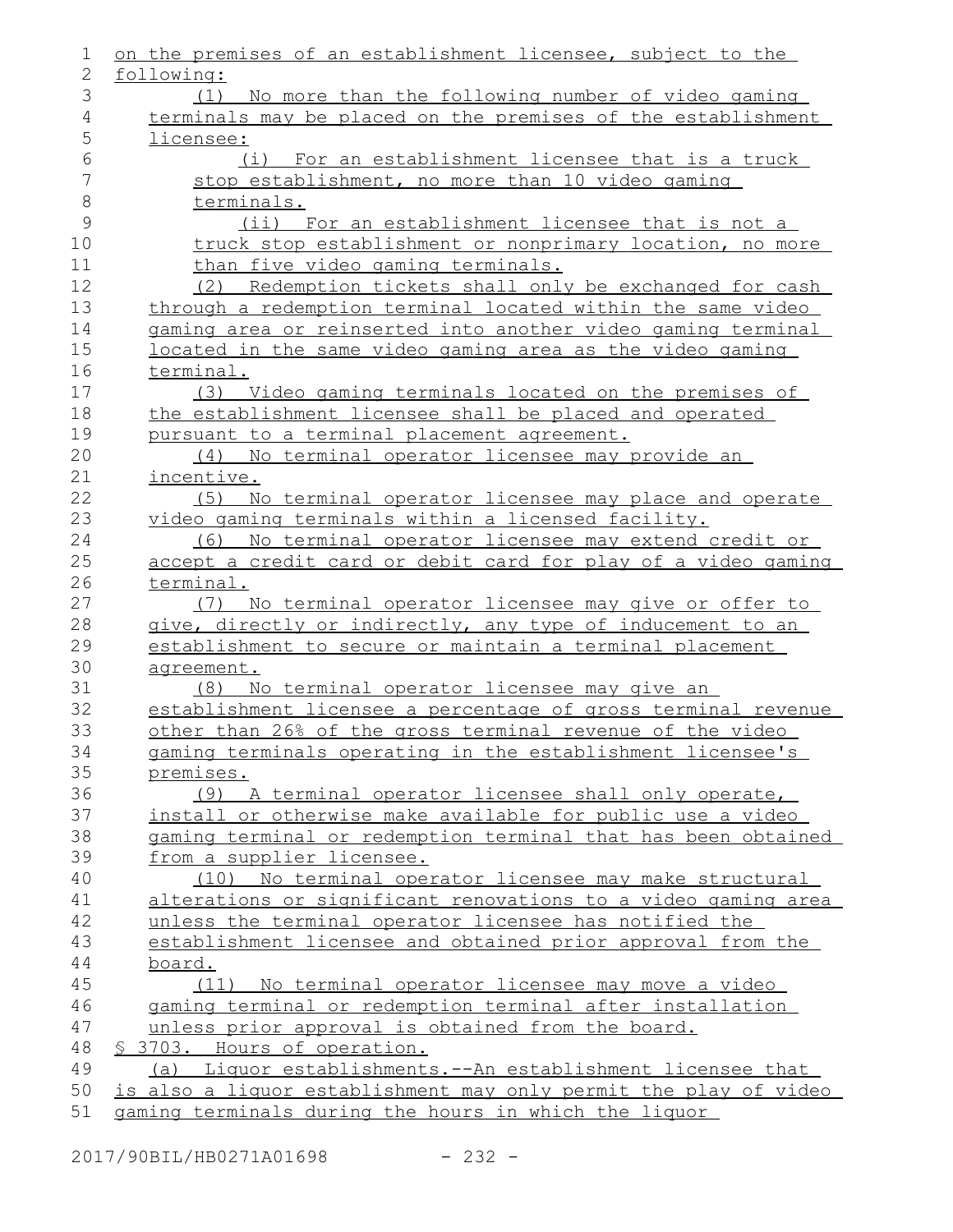| 1       | establishment is authorized by the Pennsylvania Liquor Control   |
|---------|------------------------------------------------------------------|
| 2       | Board to sell alcoholic beverages.                               |
| 3       | (b) Other establishments.--An establishment licensee that is     |
| 4       | also a truck stop establishment may permit play of video gaming  |
| 5       | terminals during normal business hours.                          |
| 6       | <u>S 3704. Terminal placement agreements.</u>                    |
| 7       | (a) General rule.--Except as provided for in subsection (j),     |
| $\,8\,$ | no terminal operator licensee may place and operate video gaming |
| 9       | terminals on the premises of an establishment licensee unless    |
| 10      | pursuant to a terminal placement agreement approved by the       |
| 11      | board. Approval shall be presented upon connection of one or     |
| 12      | more video gaming terminals at the establishment licensee to the |
| 13      | central control computer.                                        |
| 14      | Form of agreement.--The board shall establish through<br>(b)     |
| 15      | regulation minimum standards for terminal placement agreements.  |
| 16      | (c) Length of agreement.--Terminal placement agreements          |
| 17      | shall be valid for a minimum 60-month term but shall not exceed  |
| 18      | a 120-month term.                                                |
| 19      | (d) Provisions required.--A terminal placement agreement         |
| 20      | shall include a provision that:                                  |
| 21      | (1) Renders the agreement invalid if either the terminal         |
| 22      | operator license or terminal operator application or the         |
| 23      | establishment license or establishment licensee application      |
| 24      | is denied, revoked, not renewed, withdrawn or surrendered.       |
| 25      | (2) Provides the establishment licensee no more or less          |
| 26      | than 26% of gross terminal revenue from each video gaming        |
| 27      | terminal located on the premises of the establishment            |
| 28      | licensee.                                                        |
| 29      | Identifies who solicited the terminal placement<br>(3)           |
| 30      | agreement on behalf of a terminal operator licensee or           |
| 31      | applicant.                                                       |
| 32      | (e) Procurement agent.--No person may be compensated for the     |
| 33      | solicitation or procurement of a terminal placement agreement on |
| 34      | behalf of a terminal operator licensee or applicant.             |
| 35      | (f) Parties to agreement.-- Only an establishment licensee or    |
| 36      | applicant may sign or agree to sign a terminal placement         |
| 37      | agreement with an applicant for a terminal operator license or a |
| 38      | terminal operator licensee.                                      |
| 39      | (g) Void agreements.--An agreement entered into by an            |
| 40      | establishment prior to the effective date of this section with a |
| 41      | person or entity for the placement, operation, service or        |
| 42      | maintenance of video gaming terminals, including an agreement    |
| 43      | granting a person or entity the right to enter into an agreement |
| 44      | or match any offer made after the effective date of this section |
| 45      | shall be void and may not be approved by the board.              |
| 46      | (h) Transferability of agreements.--No terminal placement        |
| 47      | agreement may be transferred or assigned unless the individual   |
| 48      | or entity making the assignment is either a terminal operator    |
| 49      | applicant or licensee and the individual or entity receiving the |
| 50      | assignment of the terminal placement agreement is either a       |
| 51      | terminal operator applicant or licensee under this chapter.      |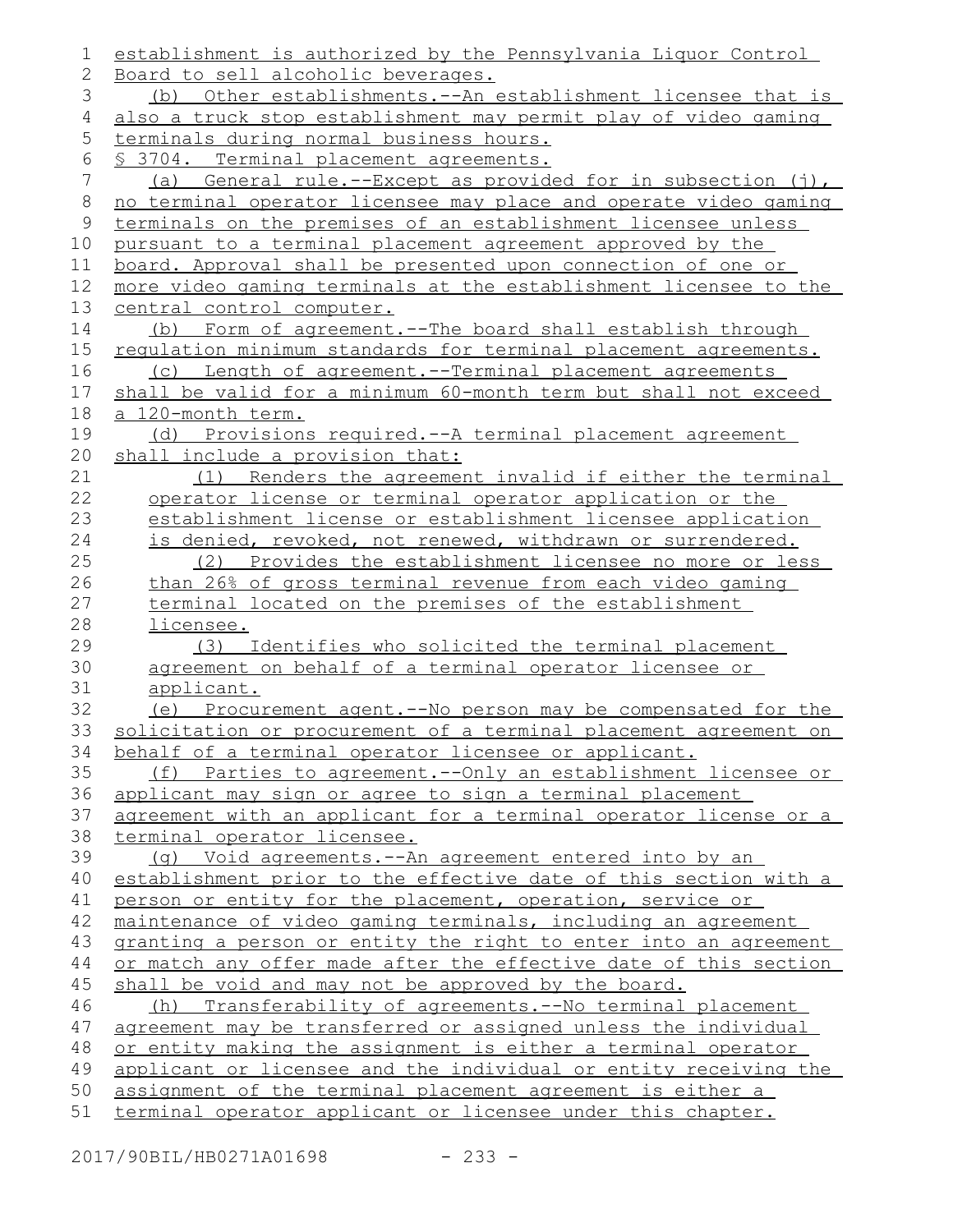| 1              | \$ 3705. Duties of licensees.                                    |
|----------------|------------------------------------------------------------------|
| $\overline{2}$ | A person issued a license under this part shall:                 |
| 3              | (1) Provide assistance or information required by the            |
| $\overline{4}$ | board, the bureau or the Pennsylvania State Police and to        |
| 5              | cooperate in inquiries, investigations and hearings.             |
| 6              | Consent to inspections, searches and seizures.<br>(2)            |
| 7              | Inform the board of actions that the person believes<br>(3)      |
| $\,8\,$        | would constitute a violation of this part.                       |
| 9              | (4) Inform the board of arrests for violations of                |
| 10             | offenses enumerated under 18 Pa.C.S. (relating to crimes and     |
| 11             | offenses).                                                       |
| 12             | \$ 3706. Compulsive and problem gambling.                        |
| 13             | (a) Required posting.--                                          |
| 14             | (1) An establishment licensee shall conspicuously post           |
| 15             | signs similar to the following statement:                        |
| 16             | If you or someone you know has a gambling problem,               |
| 17             | help is available. Call (Toll-free telephone number)             |
| 18             | or Text (Toll-free telephone number).                            |
| 19             | (2) At least one sign shall be posted within the video           |
| 20             | gaming area and at least one sign shall be posted within five    |
| 21             | feet of each automated teller machine located within the         |
| 22             | establishment licensee's premises, if applicable.                |
| 23             | (b) Toll-free telephone number.--The toll-free telephone         |
| 24             | number required to be posted in subsection (a) shall be the same |
| 25             | number maintained by the Department of Drug and Alcohol Programs |
| 26             | or successor agency under section 3310 (relating to Department   |
| 27             | of Drug and Alcohol Programs).                                   |
| 28             | (c) Problem gambling information.--                              |
| 29             | (1) An establishment licensee shall have available in            |
| 30             | its establishment access to materials regarding compulsive       |
| 31             | and problem gambling assistance.                                 |
| 32             | The available materials required by paragraph (1)<br>(2)         |
| 33             | shall be a uniform, Statewide handout developed by the board     |
| 34             | in consultation with the Department of Drug and Alcohol          |
| 35             | Programs or successor agency.                                    |
| 36             | The available materials required by paragraph (1)<br>(3)         |
| 37             | shall be displayed conspicuously at least within the video       |
| 38             | gaming area.                                                     |
| 39             | Mandatory training.--<br>(d)                                     |
| 40             | The board's Office of Compulsive and Problem<br>(1)              |
| 41             | Gambling, in consultation with the Department of Drug and        |
| 42             | Alcohol Programs or successor agency, shall develop a            |
| 43             | mandatory training program for employees and management of an    |
| 44             | establishment licensee who oversee the licensee's video          |
| 45             | gaming area. The training program shall address responsible      |
| 46             | gaming and other compulsive and problem gambling issues          |
| 47             | related to video gaming terminals.                               |
| 48             | The board shall establish a fee to cover the cost of<br>(2)      |
| 49             | the mandatory training program.                                  |
| 50             | (3) At least one employee of the establishment licensee          |
|                |                                                                  |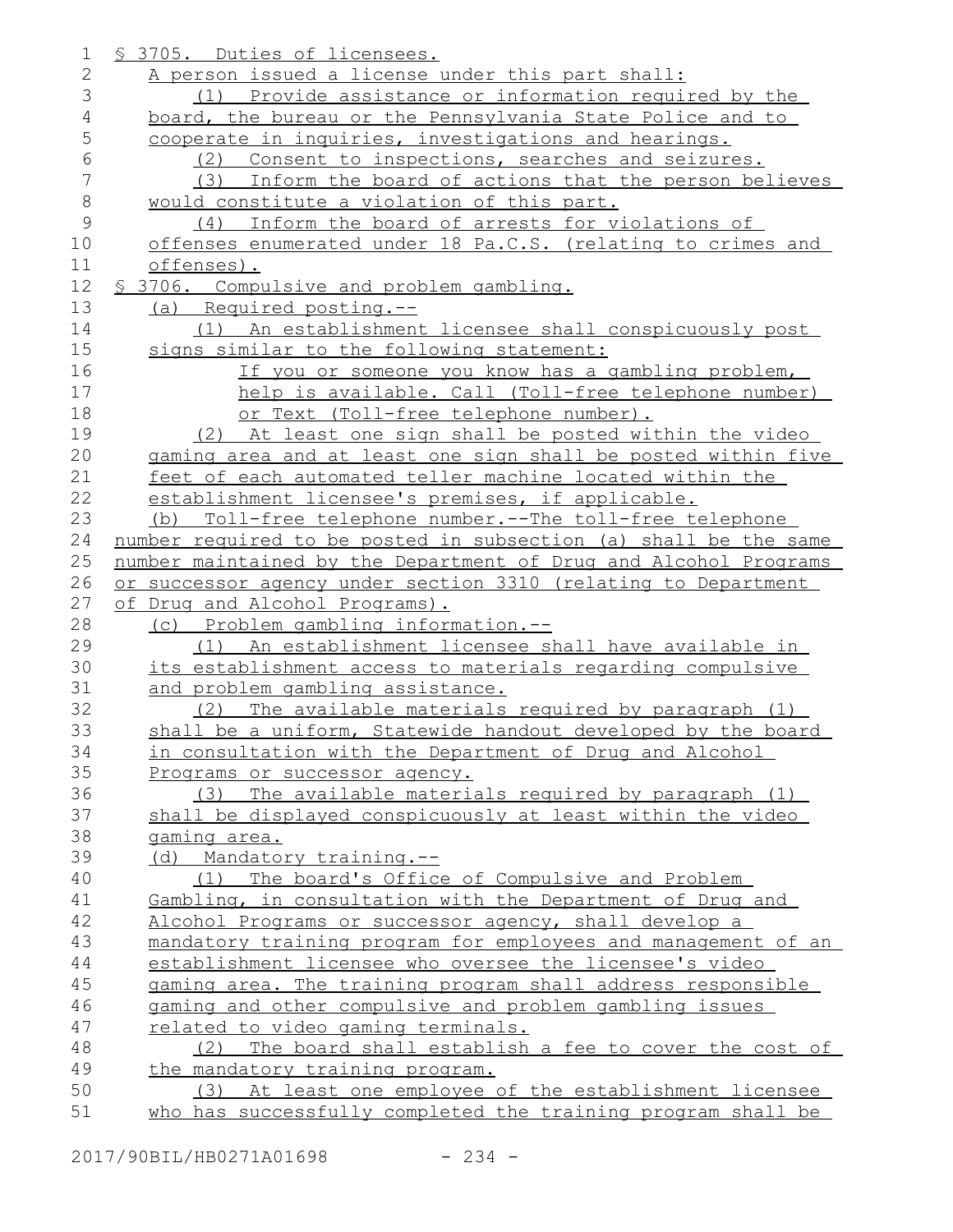| 1              | <u>located on the premises and supervising the video gaming area</u>                                      |
|----------------|-----------------------------------------------------------------------------------------------------------|
| $\overline{2}$ | during all times video gaming terminals are available for                                                 |
| 3              | play.                                                                                                     |
| 4              | (e) Penalty.--An establishment licensee that fails to                                                     |
| 5              | fulfill the requirements of subsection $(a)$ , $(b)$ , $(c)$ or $(d)$                                     |
| 6              | shall be assessed by the board an administrative penalty and may                                          |
| 7              | have its establishment license suspended. When determining the                                            |
| $\,8\,$        | penalty and number of suspension days, the board shall consider                                           |
| 9              | the length of time in which the materials were not available or                                           |
| 10             | a trained employee was not located on the premises as required                                            |
| 11             | by subsection (d) (3).                                                                                    |
| 12             | CHAPTER 39                                                                                                |
| 13             | ENFORCEMENT                                                                                               |
| 14             | Sec.                                                                                                      |
| 15             | 3901.<br>Exclusion or ejection of certain persons.                                                        |
| 16             | 3902.<br>Repeat offenders.                                                                                |
| 17             | Self-exclusion.<br>3903.                                                                                  |
| 18             | 3904. Investigations and enforcement.                                                                     |
| 19             | 3905. Prohibited acts and penalties.                                                                      |
| 20             | 3906. Report of suspicious transactions.                                                                  |
| 21             | 3907. Additional authority.                                                                               |
| 22             | 3908. Detention.                                                                                          |
| 23             | § 3901. Exclusion or ejection of certain persons.                                                         |
| 24             | (a) General rule.--The board shall by requlation provide for                                              |
| 25             | the establishment of a list of persons who are to be excluded or                                          |
| 26             | ejected from the video gaming area of an establishment licensee.                                          |
| 27             | The provisions shall define the standards for exclusion and                                               |
| 28             | shall include standards relating to persons who are career or                                             |
| 29             | professional offenders as defined by requlations of the board or                                          |
| 30             | whose presence in a video gaming area would, in the opinion of                                            |
| 31             | the board, be inimical to the interest of the Commonwealth or of                                          |
| 32             | licensed video gaming in this Commonwealth, or both.                                                      |
| 33             | (b) Categories to be defined.--The board shall promulgate                                                 |
| 34             | definitions establishing categories of persons who shall be                                               |
| 35             | excluded or ejected pursuant to this section, including cheats                                            |
| 36             | and persons whose privileges for licensure, certification,                                                |
| 37<br>38       | permit or registration have been revoked.<br>(c) Discrimination prohibited.--Race, color, creed, national |
| 39             | origin or ancestry or sex shall not be a reason for placing the                                           |
| 40             | name of a person upon a list under this section.                                                          |
| 41             | (d) Prevention of access.--The board shall, in consultation                                               |
| 42             | with terminal operator licensees and establishment licensees,                                             |
| 43             | develop policies and procedures to reasonably prevent persons on                                          |
| 44             | <u>the list required by this section from entering a video gaming</u>                                     |
| 45             | area.                                                                                                     |
| 46             | (e) Sanctions.--The board may impose sanctions upon an                                                    |
| 47             | establishment licensee in accordance with this part if the                                                |
| 48             | establishment licensee knowingly fails to implement the policies                                          |
| 49             | and procedures established by the board under paragraph (d).                                              |
| 50             | (f) List not all-inclusive.--A list compiled by the board                                                 |
| 51             | under this section shall not be deemed an all-inclusive list,                                             |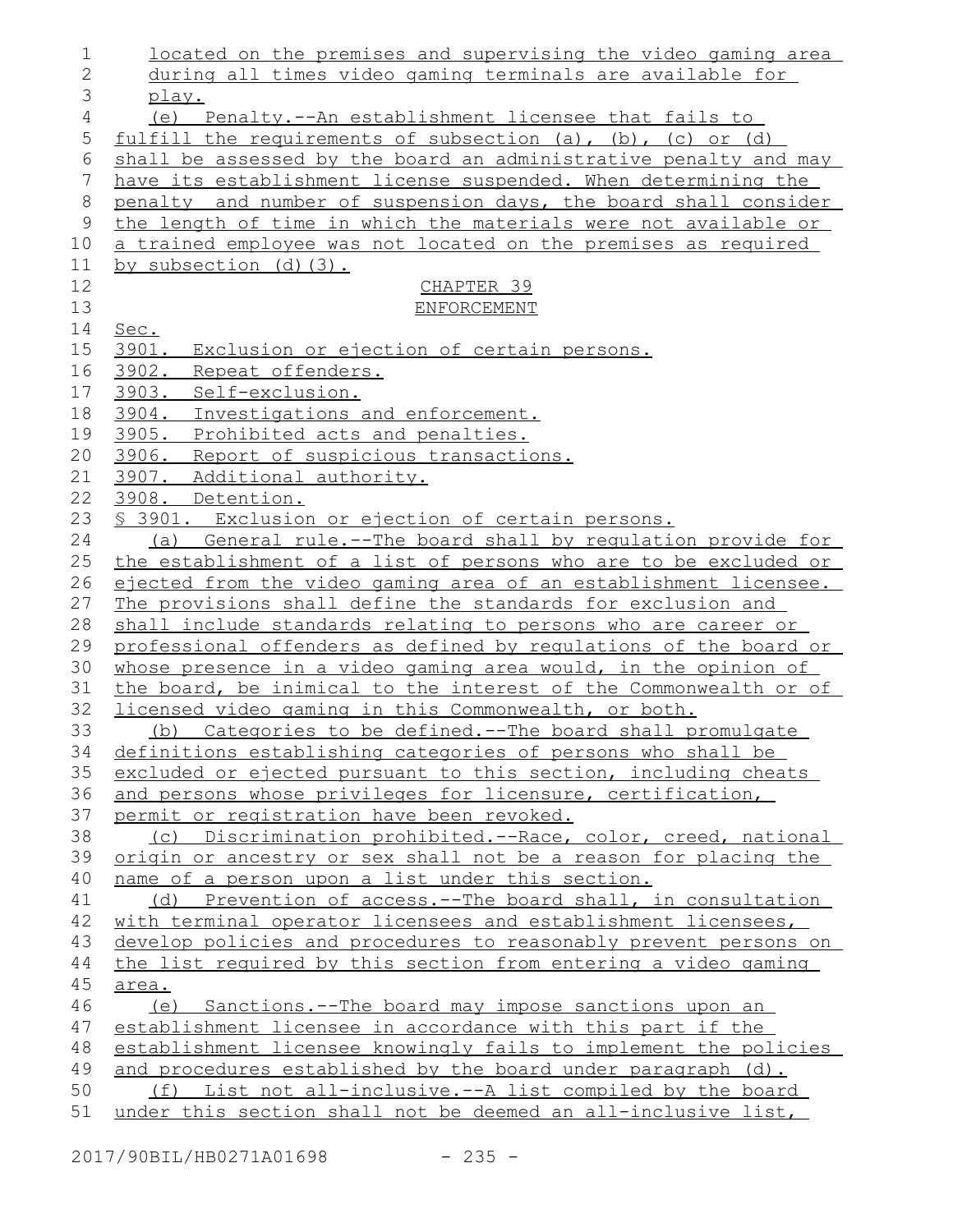| 1           | and an establishment licensee shall keep from the video gaming   |
|-------------|------------------------------------------------------------------|
| 2           | area persons known to the establishment licensee to be within    |
| 3           | the classifications declared in this section and the requlations |
| 4           | promulgated under this section whose presence in a video gaming  |
| 5           | area would be inimical to the interest of the Commonwealth or of |
| 6           | licensed video gaming in this Commonwealth, or both, as defined  |
| 7           | in standards established by the board.                           |
| 8           | (g) Notice.--If the bureau decides to place the name of a        |
| $\mathsf 9$ | person on a list pursuant to this section, the bureau shall      |
| 10          | serve notice of the decision to the person by personal service   |
| 11          | or certified mail at the last known address of the person. The   |
| 12          | notice shall inform the person of the right to request a hearing |
| 13          | under subsection (h).                                            |
| 14          | $(h)$ Hearing.--                                                 |
| 15          | Within 30 days after receipt of notice in accordance<br>(1)      |
| 16          | with subsection (q), the person named for exclusion or           |
| 17          | ejection may demand a hearing before the board, at which         |
| 18          | hearing the bureau must demonstrate that the person named for    |
| 19          | exclusion or ejection satisfies the criteria for exclusion or    |
| 20          | ejection established by this section and the board's             |
| 21          | requlations.                                                     |
| 22          | Failure of the person to demand a hearing within 30<br>(2)       |
| 23          | days after service shall be deemed an admission of all           |
| 24          | matters and facts alleged in the bureau's notice and shall       |
| 25          | preclude the person from having an administrative hearing,       |
| 26          | but shall in no way affect the right to judicial review as       |
| 27          | provided in this section.                                        |
| 28          | $(i)$ Review.--                                                  |
| 29          | If, upon completion of a hearing on the notice of<br>(T)         |
| 30          | exclusion or ejection, the board determines that placement of    |
| 31          | the name of the person on the exclusion or ejection list is      |
| 32          | appropriate, the board shall make and enter an order to that     |
| 33          | effect.                                                          |
| 34          | (2)<br>The order shall be subject to review by the               |
| 35          | Commonwealth Court in accordance with the rules of court.        |
| 36          | <u>S 3902. Repeat offenders.</u>                                 |
| 37          | (a) Discretion to exclude or eject.--An establishment            |
| 38          | licensee may exclude or eject from the establishment licensee's  |
| 39          | video gaming area or premises a person who is known to it to     |
| 40          | have been convicted of a misdemeanor or felony committed in or   |
| 41          | on the premises of a licensed establishment.                     |
| 42          | (b) Construction.--Nothing in this section or in any other       |
| 43          | law of this Commonwealth shall be construed to limit the right   |
| 44          | of an establishment licensee to exercise its common law right to |
| 45          | exclude or eject permanently from its video gaming area or       |
| 46          | premises a person who:                                           |
| 47          | (1) disrupts the operations of its premises;                     |
| 48          | (2) threatens the security of its premises or its                |
| 49          | occupants; or                                                    |
| 50          | (3) is disorderly or intoxicated.                                |
| 51          | § 3903. Self-exclusion.                                          |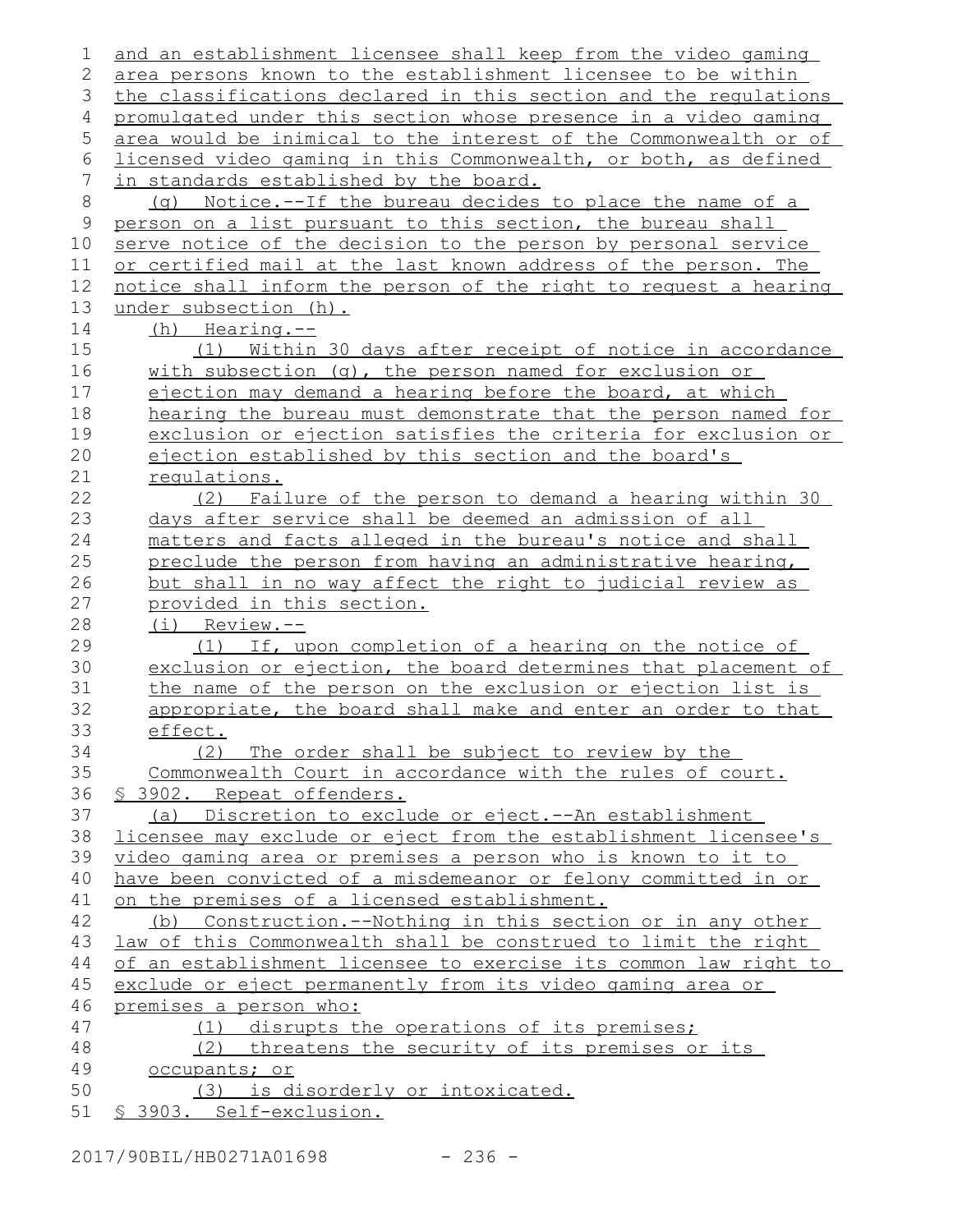| $\mathbf 1$  | (a) Establishment of list.--                                                      |
|--------------|-----------------------------------------------------------------------------------|
| $\mathbf{2}$ | The board shall provide by requlation for the<br>(1)                              |
| 3            | establishment of a list of persons self-excluded from video                       |
| 4            | gaming activities within specific establishment licensees or                      |
| 5            | establishment licensees in geographic areas of the                                |
| $\epsilon$   | Commonwealth.                                                                     |
| 7            | A person may request placement on the list of self-<br>(2)                        |
| $\,8\,$      | excluded persons by:                                                              |
| 9            | (i) acknowledging in a manner to be established by                                |
| 10           | the board that the person is a problem gambler;                                   |
| 11           | (ii) agreeing that, during any period of voluntary                                |
| 12           | exclusion, the person may not collect any winnings or                             |
| 13           | recover any losses resulting from any video gaming                                |
| 14           | activity within establishment licensees and that person                           |
| 15           | may be subject to arrest for trespass; and                                        |
| 16           | (iii) agreeing to another condition established by                                |
| 17           | the board.                                                                        |
| 18           | (b) Regulations.--The regulations of the board shall                              |
| 19           | establish:                                                                        |
| 20           | (1) Procedures for placement on and removal from the                              |
| 21           | list of a self-excluded person.                                                   |
| 22           | Procedures for the transmittal to establishment<br>(2)                            |
| 23           | licensees of identifying information concerning a self-                           |
| 24           | excluded person and shall require establishment licensees to                      |
| 25           | establish reasonable procedures designed at a minimum to                          |
|              |                                                                                   |
| 26           | prevent entry of a self-excluded person into the video gaming                     |
| 27           | area of an establishment licensee, provided that the board                        |
| 28           | may not require video gaming terminals to be equipped with                        |
| 29           | identification card-reading devices or require establishment                      |
| 30           | licensees to purchase identification card-reading devices.                        |
| 31           | (3) Procedures for the transmittal to terminal operator                           |
| 32           | licensees of identifying information concerning a self-                           |
| 33           | excluded person and shall require terminal operator licensees                     |
| 34           | to establish procedures to remove self-excluded persons from                      |
| 35           | customer loyalty or reward card programs and targeted                             |
| 36           | mailings or other forms of advertising or promotions;                             |
| 37           | provided that the board may not require video gaming                              |
| 38           | terminals to be equipped with identification card-reading                         |
| 39           | devices or require establishment licensees to purchase                            |
| 40           | identification card-reading devices.                                              |
| 41           | Liability.--An establishment licensee or employee<br>(C)                          |
| 42           | thereof shall not be liable to a self-excluded person or to                       |
| 43           | another party in a judicial proceeding for harm, monetary or                      |
| 44           | otherwise, which may arise as a result of:                                        |
| 45           | (1) the failure of the establishment licensee to                                  |
| 46           | withhold video gaming privileges from or restore video gaming                     |
| 47           | privileges to the self-excluded person; or                                        |
| 48           | otherwise permitting or not permitting the self-<br>(2)                           |
| 49<br>50     | excluded person to engage in video gaming activity within the                     |
| 51           | establishment licensee's premises while on the list of self-<br>excluded persons. |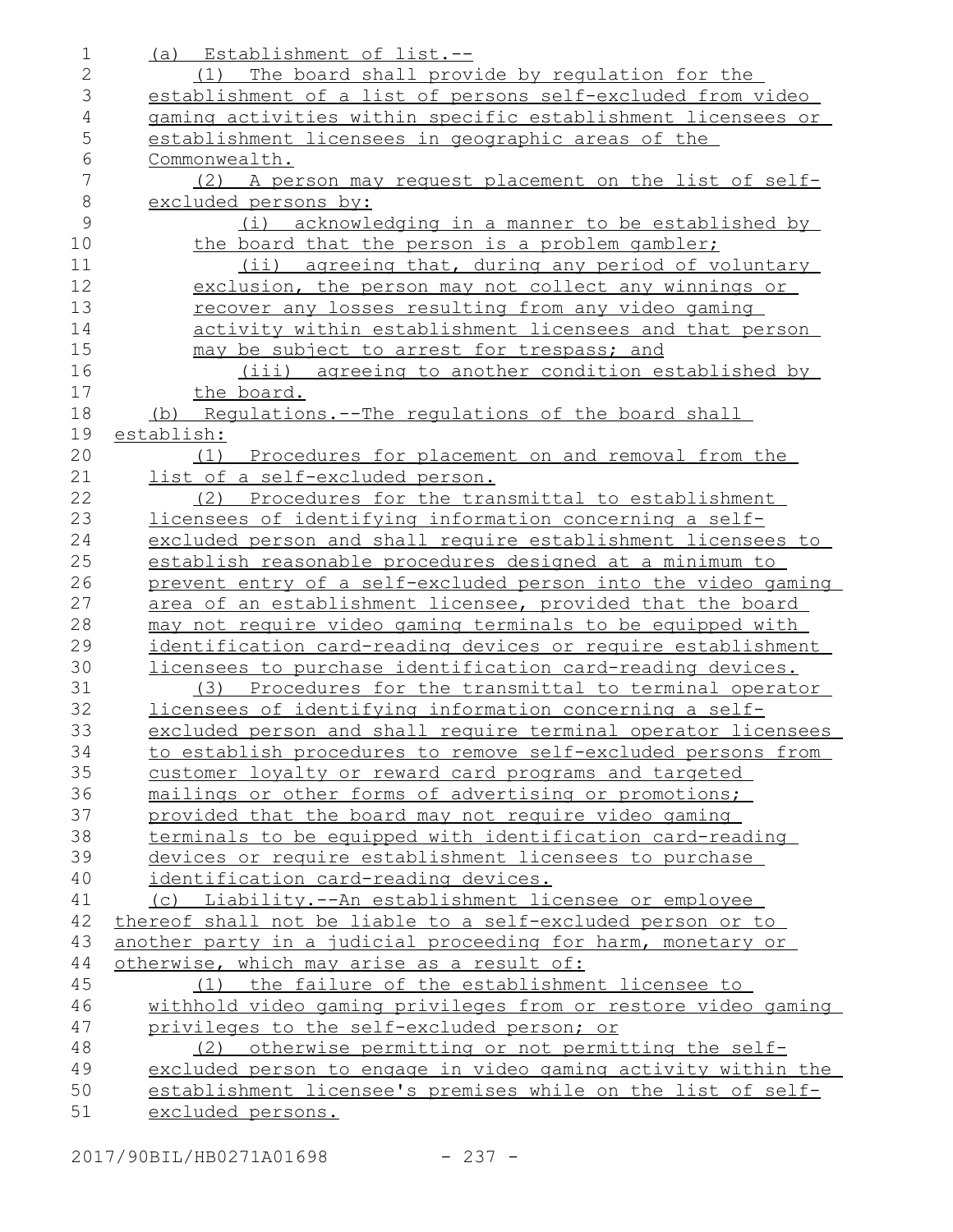| $\mathbf 1$    | <u>Nondisclosure.--Notwithstanding any other law to the</u><br>(d)                                                    |
|----------------|-----------------------------------------------------------------------------------------------------------------------|
| 2              | contrary, the board's list of self-excluded persons shall not be                                                      |
| 3              | open to public inspection.                                                                                            |
| 4              | § 3904. Investigations and enforcement.                                                                               |
| 5              | (a) Powers and duties of bureau.--The bureau shall have the                                                           |
| 6              | following powers and duties:                                                                                          |
| $\overline{7}$ | (1) Enforce the provisions of this part.                                                                              |
| $\,8\,$        | (2) Investigate and review applicants and applications                                                                |
| $\mathcal{G}$  | for a license or registration. The bureau shall be prohibited                                                         |
| 10             | from disclosing any portion of a background investigation                                                             |
| 11             | report to a member of the board prior to the submission of                                                            |
| 12             | the bureau's final background investigation report relating                                                           |
| 13             | to the applicant's suitability for licensure to the board.                                                            |
| 14             | The Office of Enforcement Counsel, on behalf of the bureau,                                                           |
| 15             | shall prepare the final background investigation report for                                                           |
| 16             | inclusion in a final report relating to the applicant's                                                               |
| 17             | suitability for licensure.                                                                                            |
| 18             | (3) Investigate licensees, registrants and other persons                                                              |
| 19             | requlated by the board under this part for noncriminal                                                                |
| 20             | violations of this part, including potential violations                                                               |
| 21             | referred to the bureau by the board or other person.                                                                  |
| 22             | (4) Monitor video gaming operations to ensure compliance                                                              |
| 23             | with this part.                                                                                                       |
| 24             | (5) Inspect and examine licensed entities. Inspections                                                                |
| 25             | may include the review and reproduction of documents or                                                               |
| 26             | <u>records.</u>                                                                                                       |
| 27             | (6) Conduct reviews of a licensed entity as necessary to                                                              |
| 28             | ensure compliance with this part. A review may include the                                                            |
| 29             | review of accounting, administrative and financial records,                                                           |
| 30             | management control systems, procedures and other records                                                              |
| 31             | utilized by a licensed entity.                                                                                        |
| 32             | (7) Refer possible criminal violations to the                                                                         |
| 33             | Pennsylvania State Police. The bureau shall not have the                                                              |
| 34             | power of arrest.                                                                                                      |
| 35             | (8) Cooperate in the investigation and prosecution of                                                                 |
| 36             | criminal violations related to this part.                                                                             |
| 37             | (9) Be a criminal justice agency under 18 Pa.C.S. Ch. 91                                                              |
| 38             | (relating to criminal history record information).                                                                    |
| 39             | (b) Office of Enforcement Counsel.--The board's Office of                                                             |
| 40             | Enforcement Counsel shall act as the prosecutor in all                                                                |
| 41             | noncriminal enforcement actions initiated by the bureau under                                                         |
| 42             | this part and shall have the following powers and duties:                                                             |
| 43             | (1) Advise the bureau on all matters, including the                                                                   |
| 44             | granting of licenses or registrations, the conduct of                                                                 |
| 45             | background investigations, audits and inspections and the                                                             |
| 46             | investigation of potential violations of this part.                                                                   |
| 47             | (2) File on behalf of the bureau recommendations and                                                                  |
| 48             | objections relating to the issuance of licenses and                                                                   |
| 49             | registrations.                                                                                                        |
|                |                                                                                                                       |
| 50<br>51       | (3) Initiate, in its sole discretion, proceedings for<br>noncriminal violations of this part by filing a complaint or |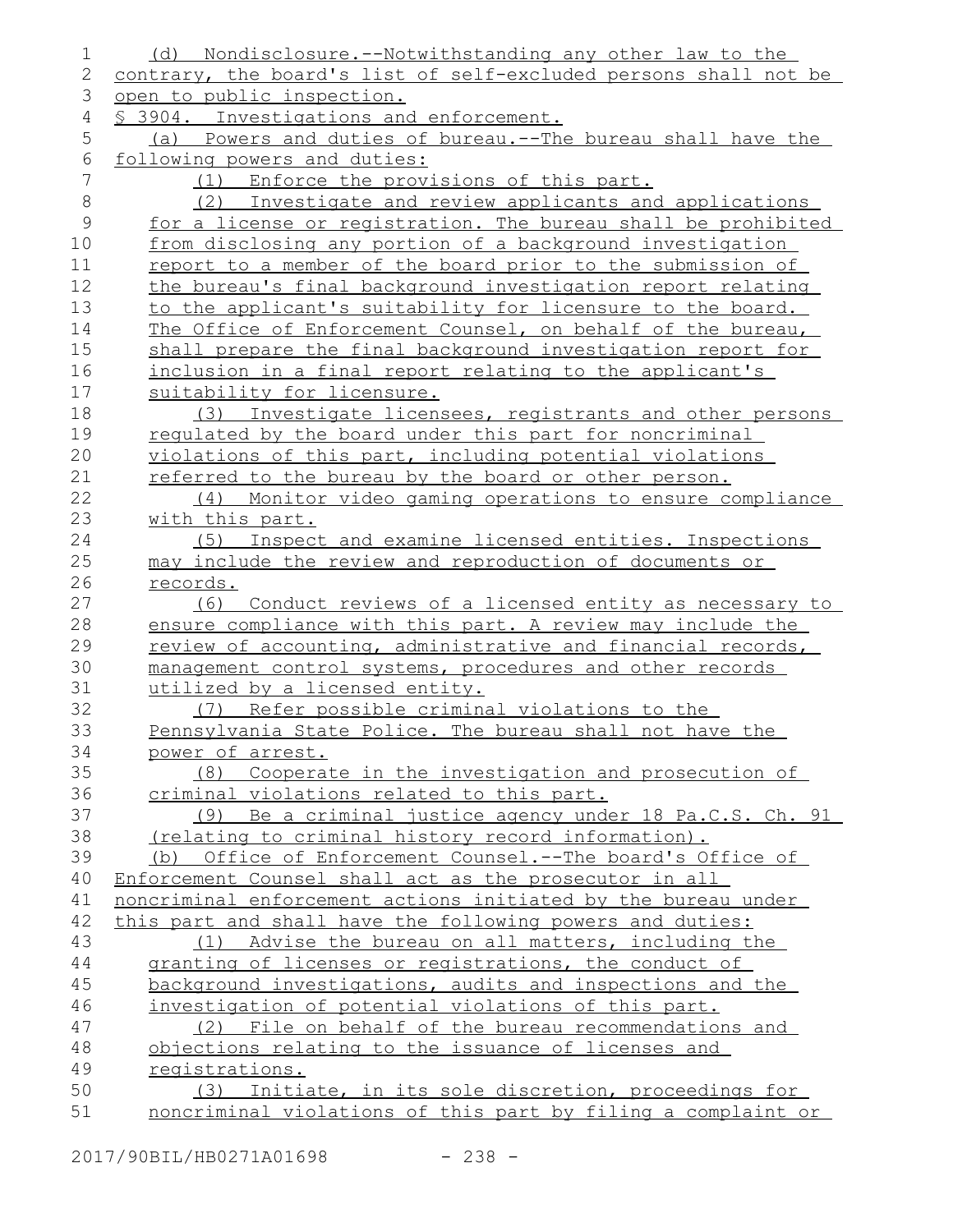| 1              | other pleading with the board.                                |
|----------------|---------------------------------------------------------------|
| $\mathbf{2}$   | (c) Powers and duties of department.--                        |
| 3              | The department shall at all times have the power of<br>(1)    |
| $\overline{4}$ | access to examine and audit equipment and records relating to |
| 5              | all aspects of the operation of video gaming terminals and    |
| 6              | redemption terminals under this part.                         |
| 7              | Notwithstanding the provisions of section 353(f) of<br>(2)    |
| $\,8\,$        | the act of March 4, 1971 (P.L.6, No.2), known as the Tax      |
| $\mathcal{G}$  | Reform Code of 1971, the department shall supply the board,   |
| 10             | the bureau, the Pennsylvania State Police and the Office of   |
| 11             | Attorney General with information concerning the status of    |
| 12             | delinquent taxes owned by applicants or licensees.            |
| 13             | (d) Powers and duties of the Pennsylvania State Police.--The  |
| 14             | Pennsylvania State Police shall have the following powers and |
| 15             | duties:                                                       |
| 16             | (1) Promptly conduct background investigations on             |
| 17             | persons as directed by the board under this part. The         |
| 18             | Pennsylvania State Police may contract with other law         |
| 19             | enforcement annuitants to assist in the conduct of            |
| 20             | investigations under this paragraph.                          |
| 21             | Initiate proceedings for criminal violations of this<br>(2)   |
| 22             | part.                                                         |
| 23             | (3) Provide the board with all information necessary for      |
| 24             | all actions under this part for all proceedings involving     |
| 25             | criminal enforcement of this part.                            |
| 26             | (4) Inspect, when appropriate, a licensee's person and        |
| 27             | personal effects present within an establishment licensee's   |
| 28             | premises under this part while that licensee is present.      |
| 29             | Enforce the criminal provisions of this part and all<br>(5)   |
| 30             | other criminal laws of this Commonwealth.                     |
| 31             | (6) Fingerprint applicants.                                   |
| 32             | (7) Exchange fingerprint data with and receive national       |
| 33             | criminal history record information from the Federal Bureau   |
| 34             |                                                               |
| 35             | of Investigation for use in background investigations         |
|                | performed by the bureau under this part.                      |
| 36<br>37       | (8) Receive and take appropriate action on any referral       |
| 38             | from the bureau relating to criminal conduct.                 |
|                | (9) Conduct administrative inspections on the premises        |
| 39             | of an establishment licensee at such times, under such        |
| 40             | circumstances and to such extent as the bureau determines to  |
| 41             | ensure compliance with this part and the requlations of the   |
| 42             | board and, in the course of inspections, review and make      |
| 43             | copies of all documents and records required by the           |
| 44             | inspection through onsite observation and other reasonable    |
| 45             | means to assure compliance with this part and requlations     |
| 46             | promulgated under this part.                                  |
| 47             | Conduct audits or verification of information of<br>(10)      |
| 48             | video gaming terminal operations at such times, under such    |
| 49             | circumstances and to such extent as the bureau determines.    |
| 50             | This paragraph includes the review of accounting,             |
| 51             | administrative and financial records and management control   |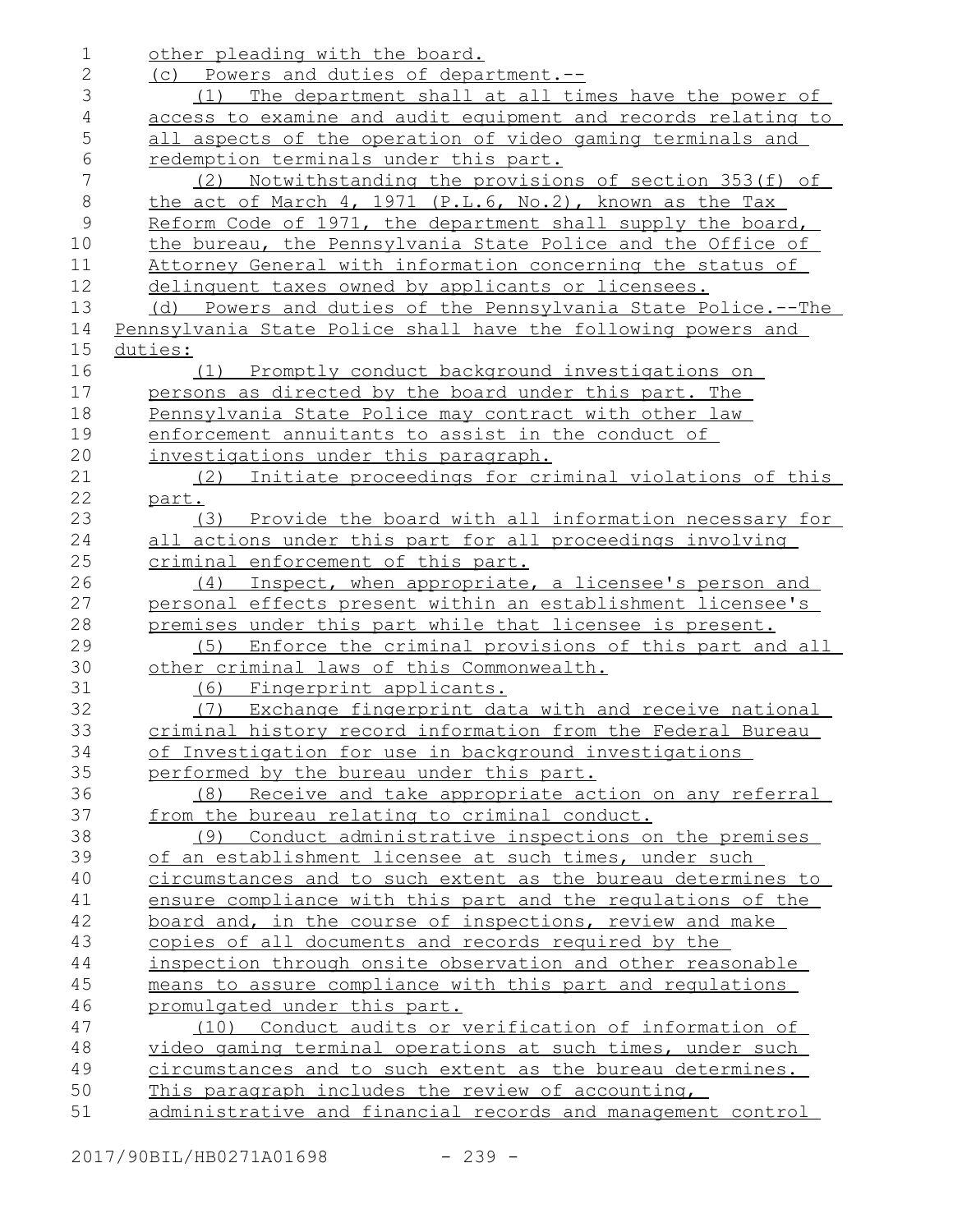systems, procedures and records utilized by a terminal operator licensee. (11) Assign members of the Pennsylvania State Police to duties of enforcement under this part. Those members shall not be counted toward the complement as provided in section 205 of the act of April 9, 1929 (P.L.177, No.175), known as The Administrative Code of 1929. (12) Report to the General Assembly. By March 1 of each year, the Commissioner of the Pennsylvania State Police shall submit a report to the Appropriations Committee of the Senate, the Community, Economic and Recreational Development Committee of the Senate, the Appropriations Committee of the House of Representatives and the Gaming Oversight Committee of the House of Representatives. The report shall summarize all law enforcement activities at each establishment licensee during the previous calendar year and shall include all of the following: (i) The number of arrests made and citations issued at each establishment licensee and the name of the law enforcement agency making the arrests or issuing the citations. (ii) A list of specific offenses charged for each arrest made or citation issued. (iii) The number of criminal prosecutions resulting from arrests made or citations issued. (iv) The number of convictions resulting from prosecutions reported under subparagraph (iii). (13) Report violations of this part to the bureau that are found during the normal course of duties required under any law of this Commonwealth. (14) Require the Bureau of Liquor Control Enforcement to report violations of this part to the bureau that are found during the normal course of duties required under any law of this Commonwealth. (e) Powers and duties of Attorney General.--The Gaming Unit within the Office of Attorney General shall investigate and institute criminal proceedings as authorized under subsection  $(f)$ . (f) Criminal action.-- (1) The district attorneys of the several counties shall have authority to investigate and to institute criminal proceedings for a violation of this part. (2) In addition to the authority conferred upon the Attorney General under the act of October 15, 1980 (P.L.950, No.164), known as the Commonwealth Attorneys Act, the Attorney General shall have the authority to investigate and, following consultation with the appropriate district attorney, to institute criminal proceedings for a violation of this part. (3) A person charged with a violation of this part by the Attorney General shall not have standing to challenge the 1 2 3 4 5 6 7 8 9 10 11 12 13 14 15 16 17 18 19 20 21 22 23 24 25 26 27 28 29 30 31 32 33 34 35 36 37 38 39 40 41 42 43 44 45 46 47 48 49 50 51

2017/90BIL/HB0271A01698 - 240 -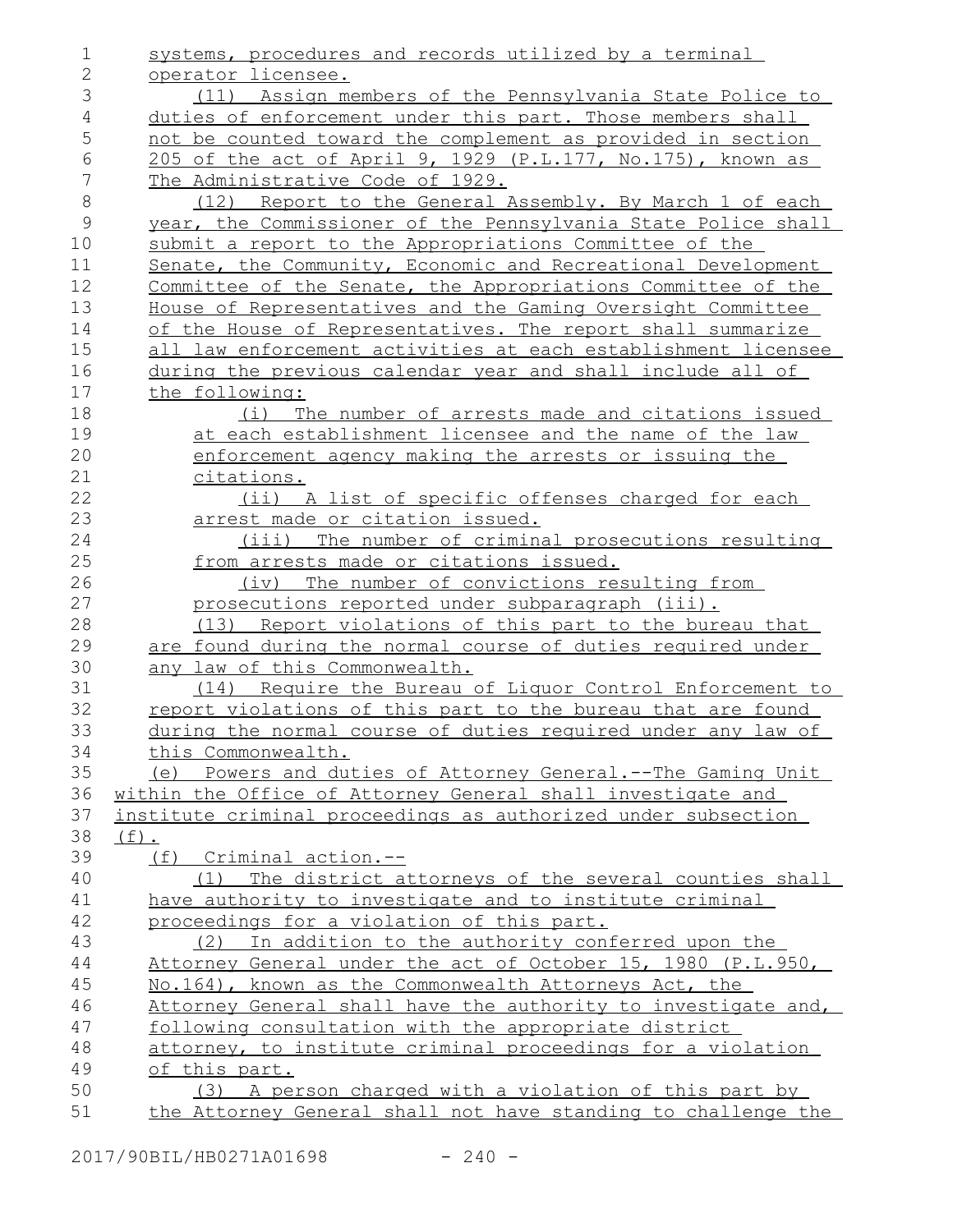| 1              | authority of the Attorney General to investigate or prosecute                  |
|----------------|--------------------------------------------------------------------------------|
| $\overline{2}$ | the case, and, if any such challenge is made, the challenge                    |
| 3              | shall be dismissed and no relief shall be available in the                     |
| $\overline{4}$ | <u>courts of this Commonwealth to the person making the</u>                    |
| 5              | challenge.                                                                     |
| 6              | (q) Requlatory action.--Nothing contained in subsection (e)                    |
| $\overline{7}$ | shall be construed to limit the existing regulatory or                         |
| $\,8\,$        | investigative authority of an agency or the Commonwealth whose                 |
| 9              | functions relate to persons or matters within the scope of this                |
| 10             | <u>part.</u>                                                                   |
| 11             | Inspection, seizure and warrants.--<br>(h)                                     |
| 12             | The board, the bureau, the department and the<br>(1)                           |
| 13             | Pennsylvania State Police shall have the authority without                     |
| 14             | notice and without warrant to do all of the following in the                   |
| 15             | performance of their duties under this part:                                   |
| 16             | (i) Inspect and examine all premises where video                               |
| 17             | gaming operations are conducted; where video gaming                            |
| 18             | terminals, redemption terminals and associated equipment                       |
| 19             | are manufactured, sold, distributed or serviced; or where                      |
| 20             | records of these activities are prepared or maintained.                        |
| 21             | Inspect all equipment and supplies in, about,<br>$(i$ ii)                      |
| 22             | upon or around premises referred to in subparagraph (i).                       |
| 23             | (iii) Seize, summarily remove and impound equipment                            |
| 24             | and supplies from premises referred to in subparagraph                         |
| 25             | (i) for the purposes of examination and inspection.                            |
| 26             | (iv) Inspect, examine and audit all books, records                             |
| 27             | and documents pertaining to a terminal operator                                |
| 28             | licensee's video gaming operation.                                             |
| 29             | (v) Seize, impound or assume physical control of any                           |
| 30             | book, record, ledger or device related to video gaming                         |
| 31             | <u>operations or the video gaming terminals or redemption</u>                  |
| 32             | terminals.                                                                     |
| 33             | (2) The provisions of paragraph (1) shall not be                               |
| 34             | construed to limit warrantless inspections except in                           |
| 35             | accordance with constitutional requirements.                                   |
| 36             | To further effectuate the purposes of this part, the<br>(3)                    |
| 37             | bureau and the Pennsylvania State Police may obtain                            |
| 38             | administrative warrants for the inspection and seizure of                      |
| 39             | property possessed, controlled, bailed or otherwise held by                    |
| 40             | an applicant, licensee, intermediary, subsidiary, affiliate                    |
| 41             | or holding company.                                                            |
| 42             | (i) Information sharing and enforcement referral.--With                        |
| 43             | respect to the administration, supervision and enforcement of                  |
| 44             | this part, the bureau, the department, the Pennsylvania State                  |
| 45             | Police or the Office of Attorney General may obtain or provide                 |
| 46             | pertinent information regarding applicants or licensees from or                |
| 47             | to law enforcement entities or gaming authorities of the                       |
| 48             | Commonwealth and other domestic, foreign or federally approved                 |
| 49             | jurisdictions, including the Federal Bureau of Investigation,                  |
| 50             | and may transmit the information to each other electronically.                 |
| 51             | <u>Pennsylvania Liquor Control Board.--Nothing in this part</u><br>$(\dagger)$ |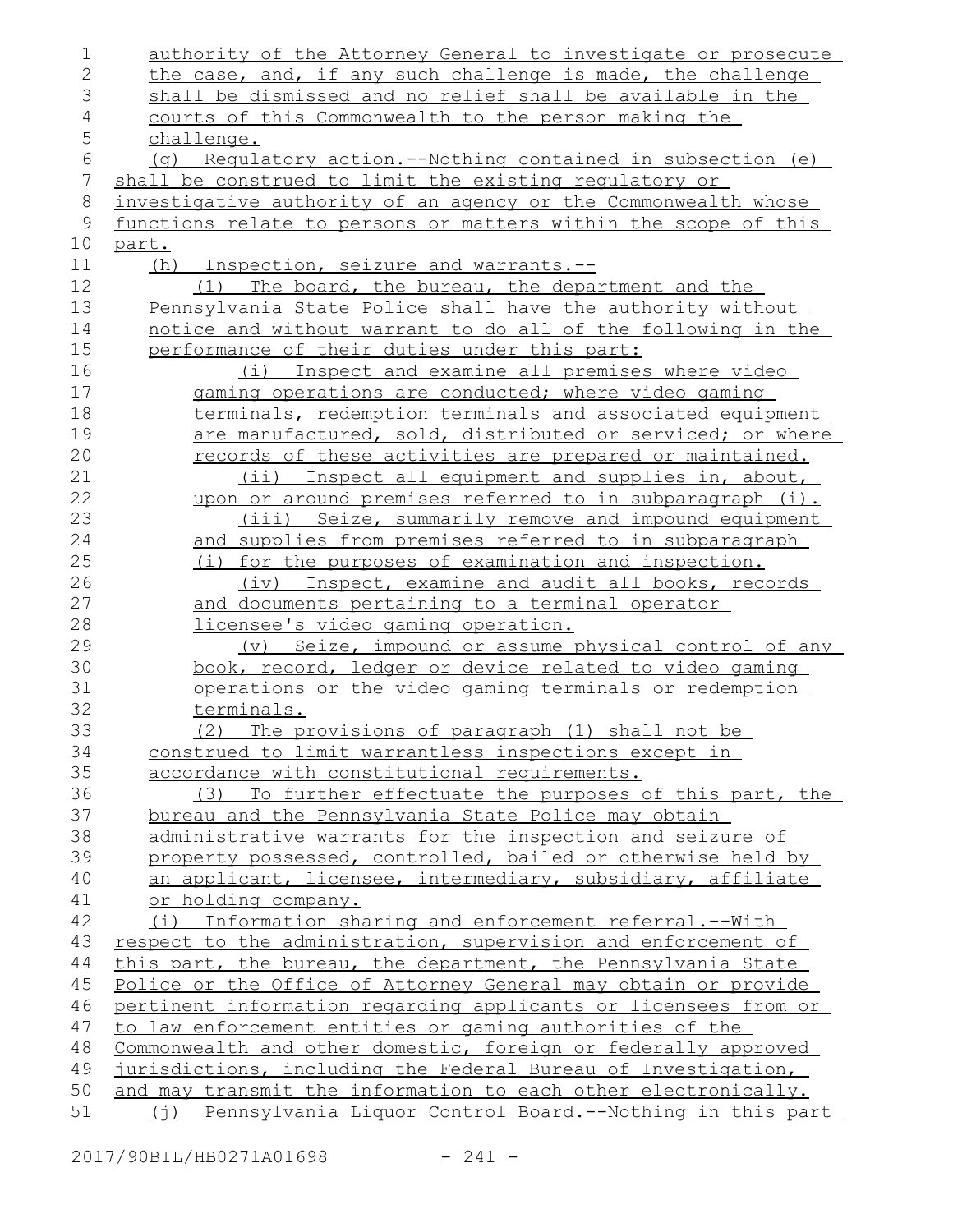| 1           | shall be construed as conferring on the Pennsylvania Liquor       |
|-------------|-------------------------------------------------------------------|
| 2           | Control Board the authority to assess penalties under the act of  |
| 3           | April 12, 1951 (P.L.90, No.21), known as the Liquor Code,         |
| 4           | against a liquor establishment that holds an establishment        |
| 5           | license for violations of this part that are not a criminal       |
| 6           | offense.                                                          |
| 7           | Information sharing and enforcement referral.--With<br>( k )      |
| $8\,$       | respect to the administration, supervision and enforcement of     |
| $\mathsf 9$ | this part, the bureau, the department, the Pennsylvania State     |
| 10          | Police or the Office of Attorney General may obtain or provide    |
| 11          | pertinent information regarding applicants or licensees from or   |
| 12          | to law enforcement entities or gaming authorities of the          |
| 13          | Commonwealth and other domestic, foreign or federally approved    |
| 14          | jurisdictions, including the Federal Bureau of Investigation,     |
| 15          | and may transmit such information to each other electronically.   |
| 16          | \$ 3905. Prohibited acts and penalties.                           |
| 17          | (a) Criminal offenses.--                                          |
| 18          | (1) The provisions of 18 Pa.C.S. \$ 4902 (relating to             |
| 19          | perjury), 4903 (relating to false swearing) or 4904 (relating     |
| 20          | to unsworn falsification to authorities) shall apply to a         |
| 21          | person providing information or making a statement, whether       |
| 22          | <u>written or oral, to the board, the bureau, the department,</u> |
| 23          | the Pennsylvania State Police or the Office of Attorney           |
| 24          | General, as required by this part.                                |
| 25          | (2) It shall be unlawful for a person to willfully:               |
| 26          | (i) fail to report, pay or truthfully account for                 |
| 27          | and pay over a license fee, authorization fee, tax or             |
| 28          | assessment imposed under this part; or                            |
| 29          | (ii) attempt in any manner to evade or defeat a                   |
| 30          | license fee, authorization fee, tax or assessment imposed         |
| 31          | under this part.                                                  |
| 32          | (3) It shall be unlawful for a licensed entity, gaming            |
| 33          | employee, key employee or any other person to permit a video      |
| 34          | gaming terminal to be operated, transported, repaired or          |
| 35          | opened on the premises of an establishment licensee by a          |
| 36          | person other than a person licensed or permitted by the board     |
| 37          | pursuant to this part.                                            |
| 38          | (4) It shall be unlawful for a licensed entity or other           |
| 39          | person to manufacture, supply or place video gaming               |
| 40          | terminals, redemption terminals or associated equipment into      |
| 41          | play or display video gaming terminals, redemption terminals      |
| 42          | or associated equipment on the premises of an establishment       |
| 43          | licensee without the authority of the board.                      |
| 44          | (5) It shall be unlawful for a licensed entity or other           |
| 45          | person to manufacture, supply, operate, carry on or expose        |
| 46          | for play a video gaming terminal or associated equipment          |
| 47          | after the person's license has expired or failed to be            |
| 48          | renewed in accordance with this part.                             |
| 49          | (6) It shall be unlawful for an individual while on the           |
| 50          | premises of an establishment licensee to knowingly use            |
| 51          | currency other than lawful coin or legal tender of the United     |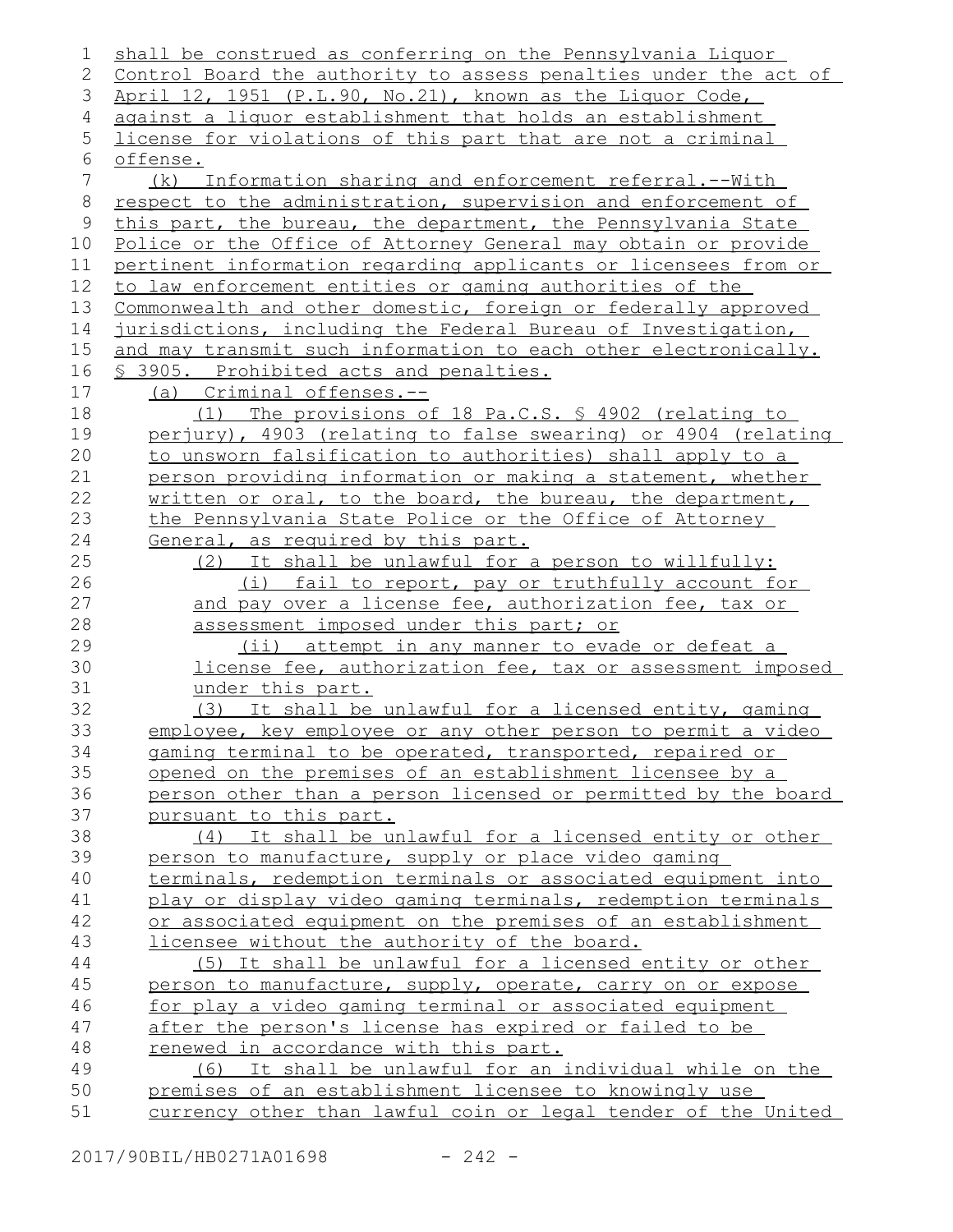| 1             | States or a coin not of the same denomination as the coin     |
|---------------|---------------------------------------------------------------|
| $\mathbf{2}$  | intended to be used in the video gaming terminal or use a     |
| 3             | counterfeit or altered redemption tickets with the intent to  |
| 4             | cheat or defraud a terminal operator licensee or the          |
| $\mathsf S$   | Commonwealth or damage the video gaming terminal or           |
| $\sqrt{6}$    | redemption terminal.                                          |
| 7             | Except as set forth in subparagraph (ii), it<br>(i)<br>(7)    |
| $\,8\,$       | shall be unlawful for an individual to use or possess a       |
| $\mathcal{G}$ | cheating or thieving device, counterfeit or altered           |
| 10            | billet, ticket, token or similar object accepted by a         |
| 11            | video gaming terminal or counterfeit or altered               |
| 12            | redemption ticket on the premises of an establishment         |
| 13            | licensee.                                                     |
| 14            | (ii) An authorized employee of a licensee or an               |
| 15            | employee of the board may possess and use a cheating or       |
| 16            | thieving device, counterfeit or altered billet, ticket,       |
| 17            | token or similar object accepted by a video gaming            |
| 18            | terminal or counterfeit or altered redemption ticket in       |
| 19            | performance of the duties of employment.                      |
| 20            | (8) (i) Except as set forth in subparagraph (ii), it          |
| 21            | shall be unlawful for an individual to knowingly possess      |
| 22            | or use while on the premises of an establishment licensee     |
| 23            | a key or device designed for the purpose of and suitable      |
| 24            | <u>for opening or entering a video gaming terminal or </u>    |
| 25            | redemption terminal that is located on the premises of        |
| 26            | the establishment licensee.                                   |
| 27            | (ii) An authorized employee of a licensee or a                |
| 28            | member of the board may possess and use a device referred     |
| 29            | to in subparagraph (i) in the performance of the duties       |
| 30            | of employment.                                                |
| 31            | (9) It shall be unlawful for a person or licensed entity      |
| 32            | to possess a device, equipment or material which the person   |
| 33            | or licensed entity knows has been manufactured, distributed,  |
| 34            | sold, tampered with or serviced in violation of this part     |
| 35            | with the intent to use the device, equipment or material as   |
| 36            | though it had been manufactured, distributed, sold, tampered  |
| 37            | with or serviced pursuant to this part.                       |
| 38            | (10) It shall be unlawful for a person to sell, offer         |
| 39            | for sale, represent or pass off as lawful any device,         |
| 40            | equipment or material that the person or licensed entity      |
| 41            | knows has been manufactured, distributed, sold, tampered with |
| 42            | or serviced in violation of this part.                        |
| 43            | (11) It shall be unlawful for an individual to work or        |
| 44            | be employed in a position the duties of which would require   |
| 45            | licensing under this part without first obtaining the         |
| 46            | requisite license issued under this part.                     |
| 47            | (12) It shall be unlawful for a licensed entity to            |
| 48            | employ or continue to employ an individual in a position the  |
| 49            | duties of which require a license under this part if the      |
| 50            | individual:                                                   |
| 51            | (i) Is not licensed under this part.                          |
|               |                                                               |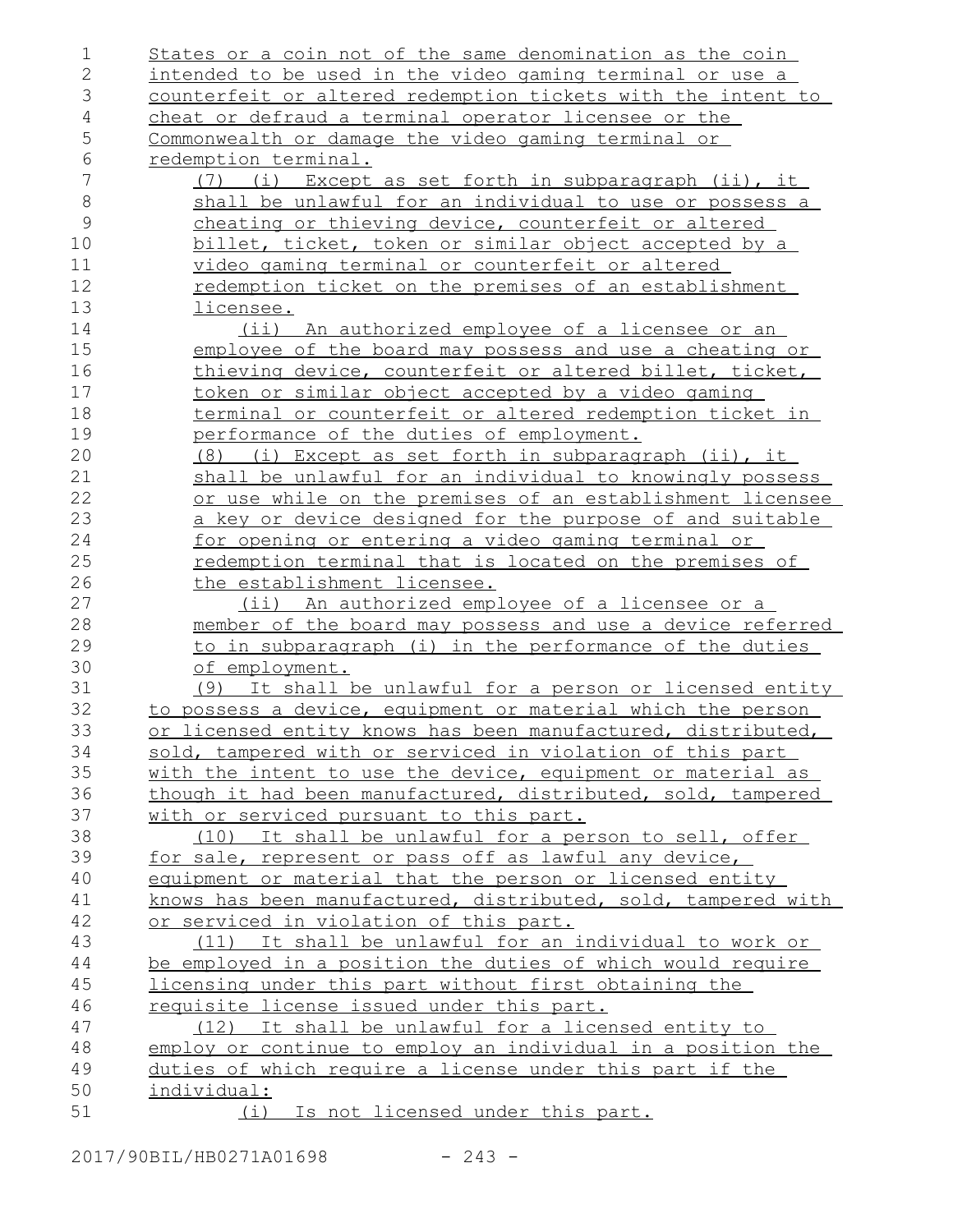| $\mathbf 1$    | (ii) Is prohibited from accepting employment from a                                |
|----------------|------------------------------------------------------------------------------------|
| $\mathbf{2}$   | licensee.                                                                          |
| 3              | (13) It shall be unlawful for a minor to enter and                                 |
| $\overline{4}$ | remain in any video gaming area, except that an individual at                      |
| 5              | <u>least 18 years of age employed by a terminal operator</u>                       |
| 6              | licensee, a gaming service provider, an establishment                              |
| $\overline{7}$ | licensee, the board or another requlatory or emergency                             |
| $\,8\,$        | response agency may enter and remain in the area while                             |
| 9              | engaged in the performance of the individual's employment                          |
| 10             | duties.                                                                            |
| 11             | (14) It shall be unlawful for a minor to wager, play or                            |
| 12             | attempt to play a video gaming terminal or submit a                                |
| 13             | redemption ticket into a redemption terminal.                                      |
| 14             | (15) It shall be unlawful for a terminal operator                                  |
| 15             | licensee to require a video gaming terminal wager to be                            |
| 16             | greater than the stated minimum wager or greater than the                          |
| 17             | stated maximum wager.                                                              |
| 18             | (16) An individual who engages in conduct prohibited by                            |
| 19             | 18 Pa.C.S. § 6308 (relating to purchase, consumption,                              |
| 20             | possession or transportation of liquor or malt or brewed                           |
| 21             | beverages) on the premises of an establishment licensee                            |
| 22             | commits a nongambling offense.                                                     |
| 23             | (17) It shall be unlawful for an individual to claim,                              |
| 24             | collect or take, or attempt to claim, collect or take, money                       |
| 25             | or anything of value in or from a video gaming terminal or                         |
| 26             | redemption terminal with the intent to defraud, or to claim,                       |
| 27             | collect or take an amount greater than the amount won, or to                       |
| 28             | manipulate with the intent to cheat, a component of a video                        |
| 29             | gaming terminal or redemption terminal in a manner contrary                        |
| 30             | to the designed and normal operational purpose.                                    |
| 31             | (b) Criminal penalties and fines.--                                                |
| 32             | (1) (i) A person that commits a first offense in                                   |
| 33             | violation of 18 Pa.C.S. § 4902, 4903 or 4904 in                                    |
| 34             | connection with providing information or making any                                |
| 35             | statement, whether written or oral, to the board, the                              |
| 36             | bureau, the department, the Pennsylvania State Police,                             |
| 37             | the Office of Attorney General or a district attorney as                           |
| 38             | required by this part commits an offense to be graded in                           |
| 39             | accordance with the applicable section violated. A person                          |
| 40             | that is convicted of a second or subsequent violation of                           |
| 41             | 18 Pa.C.S. § 4902, 4903 or 4904 in connection with                                 |
| 42             | providing information or making any statement, whether                             |
| 43             | written or oral, to the board, the bureau, the                                     |
| 44             | department, the Pennsylvania State Police, the Office of                           |
| 45             | Attorney General or a district attorney as required by                             |
| 46             | this part commits a felony of the second degree.                                   |
| 47             | $(i)$ A person that violates subsection (a)(2), (3),                               |
| 48             | $(4)$ , $(5)$ , $(6)$ , $(7)$ , $(8)$ , $(9)$ , $(10)$ , $(11)$ , $(12)$ or $(17)$ |
| 49             | commits a misdemeanor of the first degree. A person that                           |
| 50             | is convicted of a second or subsequent violation of                                |
| 51             | subsection (a)(2), (3), (4), (5), (6), (7), (8), (9),                              |

2017/90BIL/HB0271A01698 - 244 -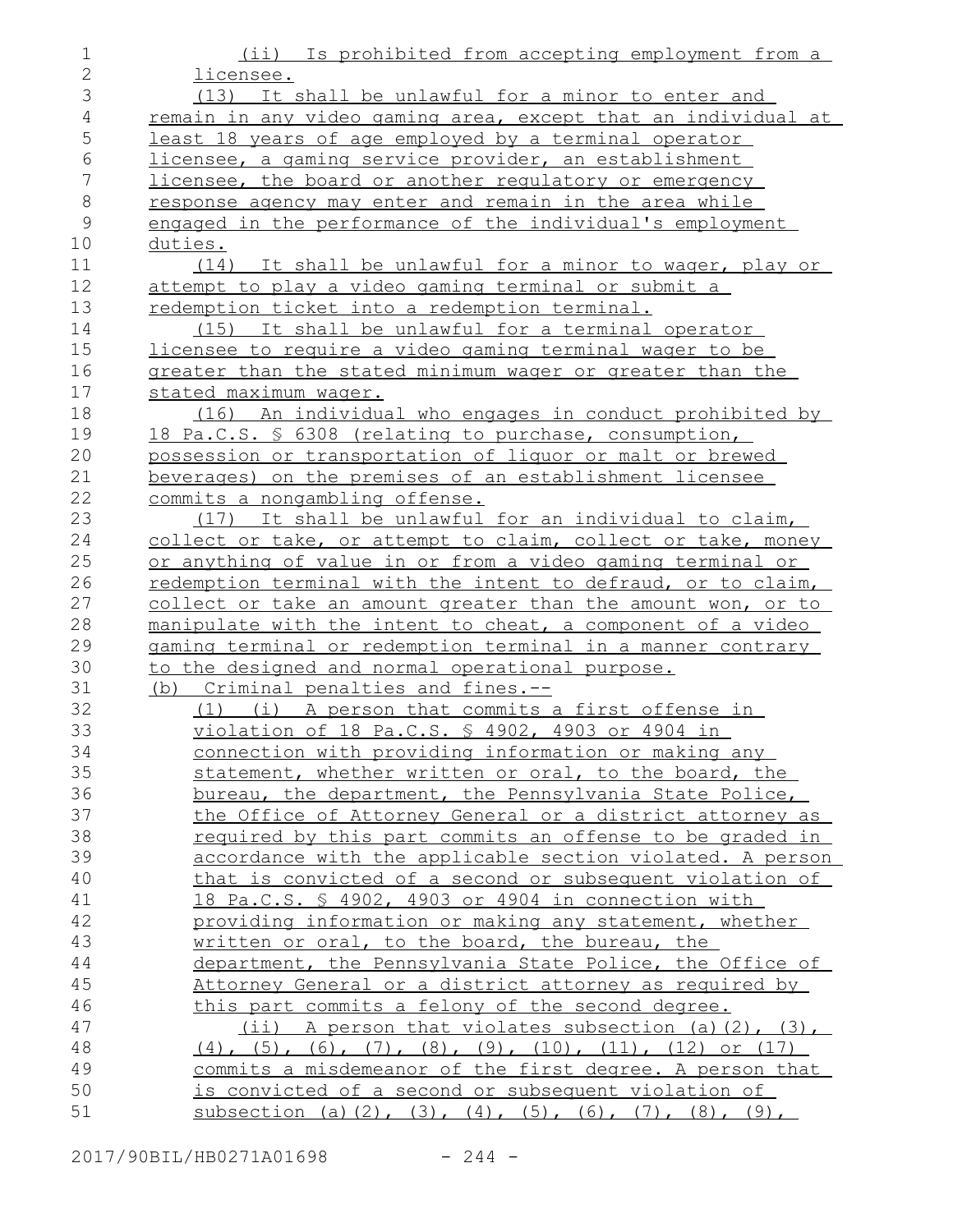| $\mathbf 1$    | (10), (11), (12) or (17) commits a felony of the second                                                                  |
|----------------|--------------------------------------------------------------------------------------------------------------------------|
| $\mathbf{2}$   | degree.                                                                                                                  |
| 3              | (2) (i) For a first violation of subsection (a) $(1)$ ,                                                                  |
| 4              | $(2)$ , $(3)$ , $(4)$ , $(5)$ , $(6)$ , $(7)$ , $(8)$ , $(9)$ , $(10)$ , $(11)$ , $(12)$                                 |
| 5              | or (17), a person shall be sentenced to pay a fine of:                                                                   |
| 6              | not less than \$75,000 nor more than \$150,000<br>(A)                                                                    |
| $\overline{7}$ | if the person is an individual or establishment                                                                          |
| $\,8\,$        | licensee;                                                                                                                |
| 9              | (B) not less than \$300,000 nor more than                                                                                |
| 10             | \$600,000 if the person is a terminal operator                                                                           |
| 11             | licensee; or                                                                                                             |
| 12             | (C) not less than \$150,000 nor more than                                                                                |
| 13             | \$300,000 if the person is a licensed manufacturer or                                                                    |
| 14             | supplier.                                                                                                                |
| 15             | (ii) For a second or subsequent violation of                                                                             |
| 16             | subsection (a) $(1)$ , $(2)$ , $(3)$ , $(4)$ , $(5)$ , $(6)$ , $(7)$ , $(8)$ ,                                           |
| 17             | (9), $(10)$ , $(11)$ , $(12)$ or $(17)$ , a person shall be                                                              |
| 18             | sentenced to pay a fine of:                                                                                              |
| 19             | (A) not less than \$150,000 nor more than                                                                                |
| 20             | \$300,000 if the person is an individual or                                                                              |
| 21             | establishment licensee;                                                                                                  |
| 22             | (B) not less than \$600,000 nor more than                                                                                |
| 23             | \$1,200,000 if the person is a terminal operator                                                                         |
| 24             | licensee; or                                                                                                             |
| 25             | (C) not less than \$300,000 nor more than                                                                                |
| 26             | \$600,000 if the person is a licensed manufacturer or                                                                    |
| 27             | supplier.                                                                                                                |
| 28             | An individual who commits an offense in violation of<br>(3)                                                              |
| 29             | subsection (a) (13) or (14) commits a nongambling summary                                                                |
| 30             | offense and upon conviction of a first offense shall be                                                                  |
| 31             | sentenced to pay a fine of not less than \$200 nor more than                                                             |
| 32             | \$1,000. An individual who is convicted of a second or                                                                   |
| 33             | subsequent offense under subsection (a) (13) or (14) shall be                                                            |
| 34             | sentenced to pay a fine of not less than \$500 nor more than                                                             |
| 35<br>36       | \$1,500. In addition to the fine imposed, an individual<br>convicted of an offense under subsection (a) (13) or (14) may |
| 37             | be sentenced to perform a period of community service not to                                                             |
| 38             | exceed 40 hours.                                                                                                         |
| 39             | (4) An individual who commits an offense in violation of                                                                 |
| 40             | subsection (a) (16) commits a nongambling offense to be graded                                                           |
| 41             | in accordance with 18 Pa.C.S. § 6308 and shall be subject to                                                             |
| 42             | the same penalties imposed pursuant to 18 Pa.C.S. \$\$ 6308 and                                                          |
| 43             | 6310.4 (relating to restriction of operating privileges)                                                                 |
| 44             | except that the fine imposed for a violation of subsection                                                               |
| 45             | (a) (16) shall be not less than \$350 nor more than \$1,000.                                                             |
| 46             | (c) Board-imposed administrative sanctions.--                                                                            |
| 47             | In addition to any other penalty authorized by law,<br>(1)                                                               |
| 48             | the board may impose without limitation the following                                                                    |
| 49             | sanctions:                                                                                                               |
| 50             | (i) Revoke the license of a person convicted of a                                                                        |
| 51             | criminal offense under this part or requlations                                                                          |
|                |                                                                                                                          |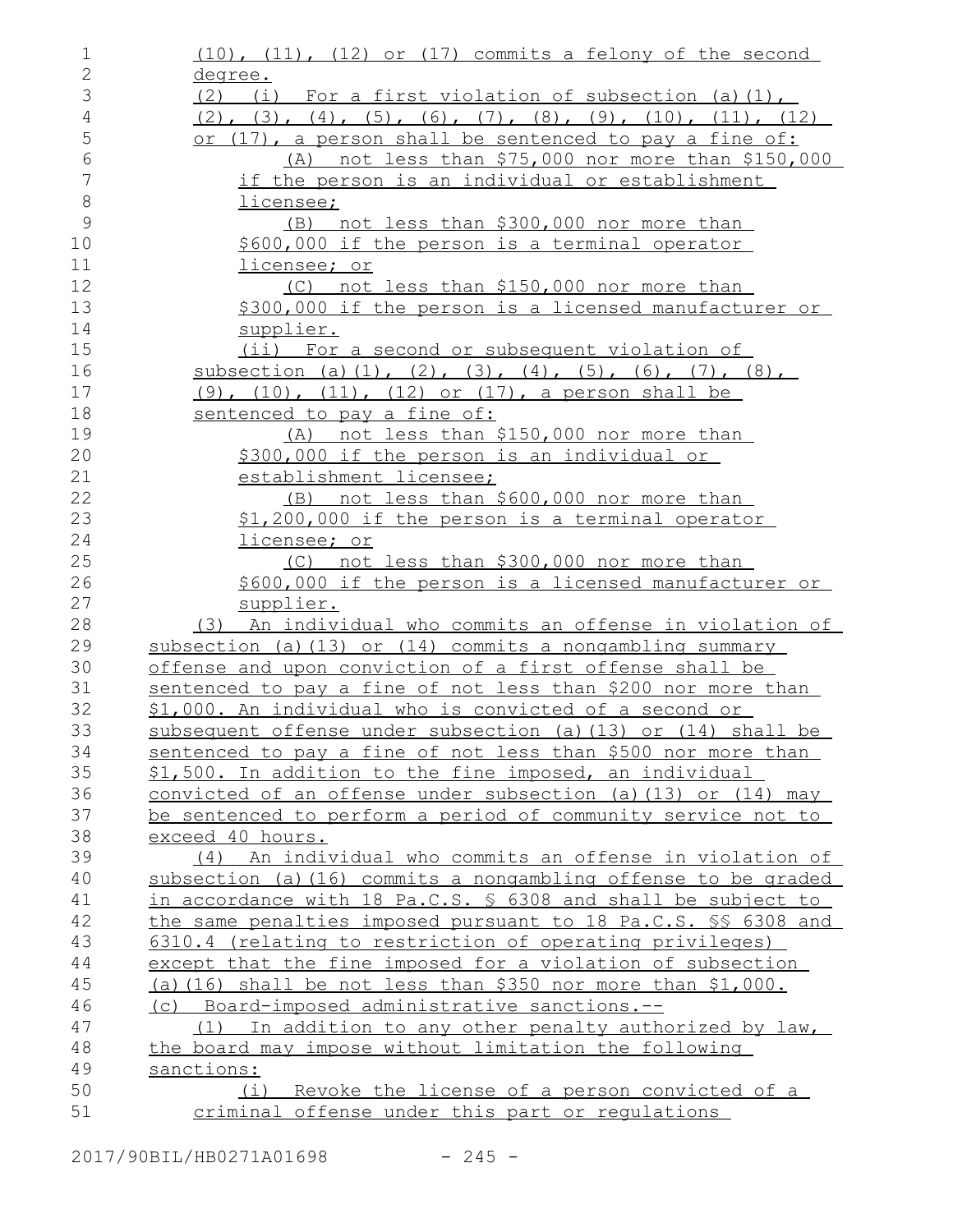promulgated under this part or committing any other offense or violation of this part or applicable law that would otherwise disqualify the person from holding the license. (ii) Revoke the license of a person determined to have violated a provision of this part or regulations promulgated under this part that would otherwise disqualify the person from holding the license. (iii) Revoke the license of a person for willfully and knowingly violating or attempting to violate an order of the board directed to the person. (iv) Subject to subsection (g), assess administrative penalties as necessary to punish violations of this part. (v) Order restitution of money or property unlawfully obtained or retained by a licensee. (vi) Enter cease and desist orders which specify the conduct which is to be discontinued, altered or implemented by a licensee. (vii) Issue letters of reprimand or censure, which letters shall be made a permanent part of the file of the licensee so sanctioned. (2) (i) If the board refuses to issue or renew a license, suspends or revokes a license, assesses civil penalties, orders restitution, enters a cease and desist order or issues a letter of reprimand or censure, the board shall provide the applicant or licensee with written notification of its decision, including a statement of the reasons for its decision, by certified mail within five business days of the decision of the board. (ii) The applicant or licensee shall have the right to appeal the decision in accordance with 2 Pa.C.S. Chs. 5 Subch. A (relating to practice and procedure of Commonwealth agencies) and 7 Subch. A (relating to judicial review of Commonwealth agency action). (d) Aiding and abetting.--A person who aids, abets, counsels, commands, induces, procures or causes another person to violate this part shall be subject to all sanctions and penalties, both civil and criminal, provided under this part. (e) Continuing offenses.--A violation of this part that is determined to be an offense of a continuing nature shall be deemed to be a separate offense on each event or day during which the violation occurs. (f) Property subject to seizure, confiscation, destruction or forfeiture.--Any equipment, device or apparatus, money, material, gaming proceeds or substituted proceeds or real or personal property used, obtained or received or an attempt to use, obtain or receive the device, apparatus, money, material, proceeds or real or personal property in violation of this part shall be subject to seizure, confiscation, destruction or 1 2 3 4 5 6 7 8 9 10 11 12 13 14 15 16 17 18 19 20 21 22 23 24 25 26 27 28 29 30 31 32 33 34 35 36 37 38 39 40 41 42 43 44 45 46 47 48 49 50 51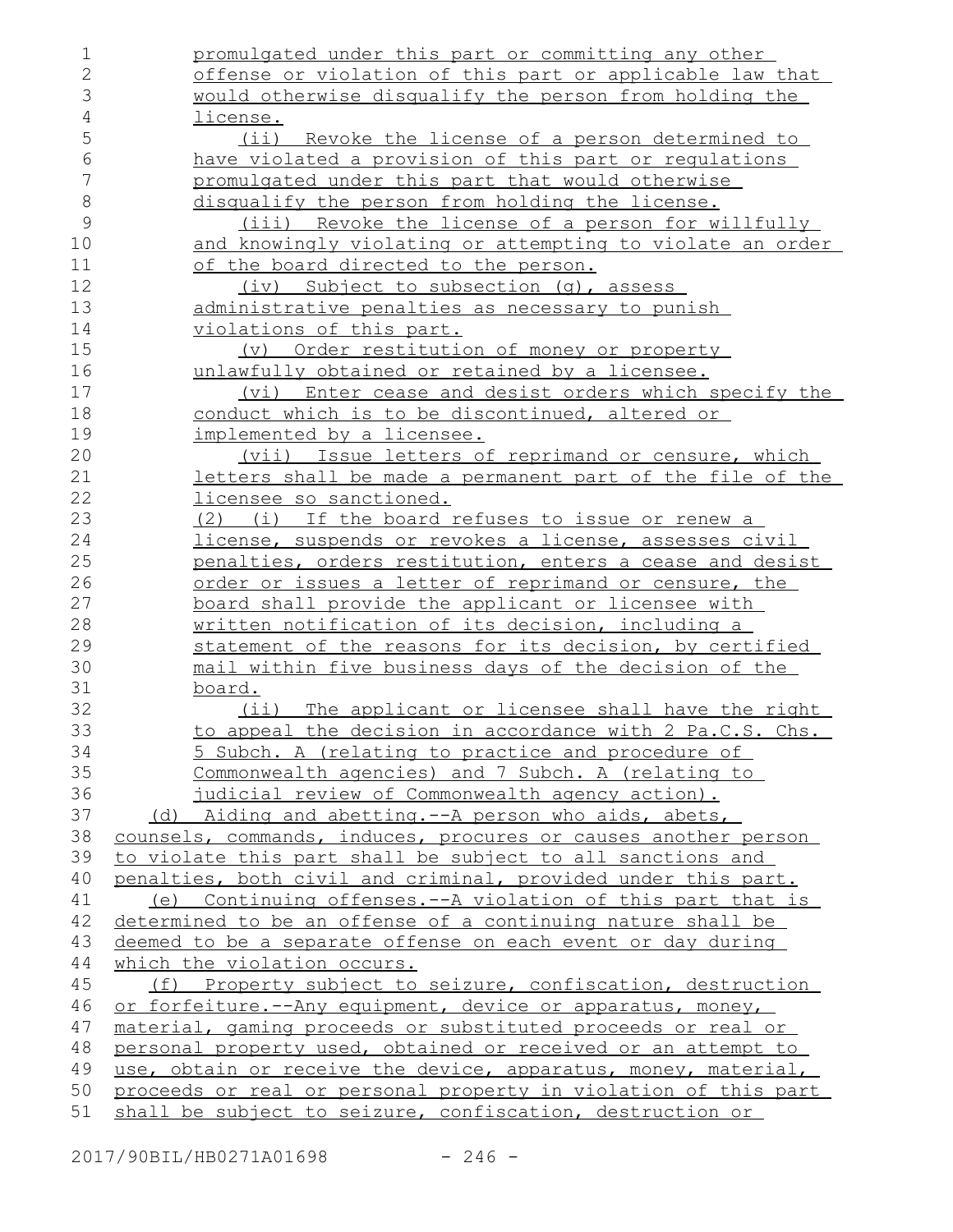| 1              | forfeiture.                                                      |
|----------------|------------------------------------------------------------------|
| $\overline{2}$ | (g) Penalty limitation.--                                        |
| 3              | (1) Administrative penalties assessed by the board on an         |
| 4              | establishment licensee shall not exceed \$5,000 for each         |
| 5              | noncriminal violation of this part.                              |
| 6              | When imposing an administrative penalty on an<br>(2)             |
| 7              | establishment licensee for a noncriminal violation of this       |
| $\,8\,$        | part, the board shall take into consideration the                |
| $\mathcal{G}$  | establishment licensee's annual taxable income and whether       |
| 10             | the penalty amount would cause the establishment licensee to     |
| 11             | cease non-video gaming operations.                               |
| 12             | (h) Deposit of fines.--Fines imposed and collected by the        |
| 13             | board under subsection (c) shall be deposited into the General   |
| 14             | Fund.                                                            |
| 15             | § 3906. Report of suspicious transactions.                       |
| 16             | (a) Duty.--An establishment licensee or terminal operator        |
| 17             | licensee or a person acting on behalf of an establishment        |
| 18             | licensee or terminal operator licensee shall, on a form and in a |
| 19             | manner as required by the bureau, notify the bureau of a         |
| 20             | suspicious transaction.                                          |
| 21             | (b) Failure to report.--                                         |
| 22             | (1) A person that is required to file a report of a              |
| 23             | suspicious transaction under this section and knowingly fails    |
| 24             | to file the report or that knowingly causes another person       |
| 25             | having that responsibility to fail to file the report commits    |
| 26             | a misdemeanor of the third degree.                               |
| 27             | (2) A person required to file a report of a suspicious           |
| 28             | transaction under this section and fails to file the report      |
| 29             | or a person that causes another person required under this       |
| 30             | section to file the report to fail to file the report shall      |
| 31             | be strictly liable for the person's actions and may be           |
| 32             | subject to sanction under section 3905(c) (relating to           |
| 33             | prohibited acts and penalties).                                  |
| 34             | (c) Bureau.--The bureau shall maintain a record of all           |
| 35             | reports made under this section for a period of five years. The  |
| 36             | bureau shall make the reports available to any Federal or State  |
| 37             | law enforcement agency upon written request and without          |
| 38             | necessity of subpoena.                                           |
| 39             | <u>Notice prohibited.--</u><br>(d)                               |
| 40             | (1) A person that is required to file a report of a              |
| 41             | suspicious transaction under this section may not notify an      |
| 42             | individual suspected of committing the suspicious transaction    |
| 43             | that the transaction has been reported.                          |
| 44             | (2) A person that violates this subsection commits a             |
| 45             | misdemeanor of the third degree and may be subject to            |
| 46             | sanction under section 3905(c).                                  |
| 47             | Immunity.--A person that is required to file a report of<br>(e)  |
| 48             | a suspicious transaction under this section and in good faith    |
| 49             | makes the report shall not be liable in any civil action brought |
| 50             | by a person for making the report, regardless of whether the     |
| 51             | transaction is later determined to be a suspicious transaction.  |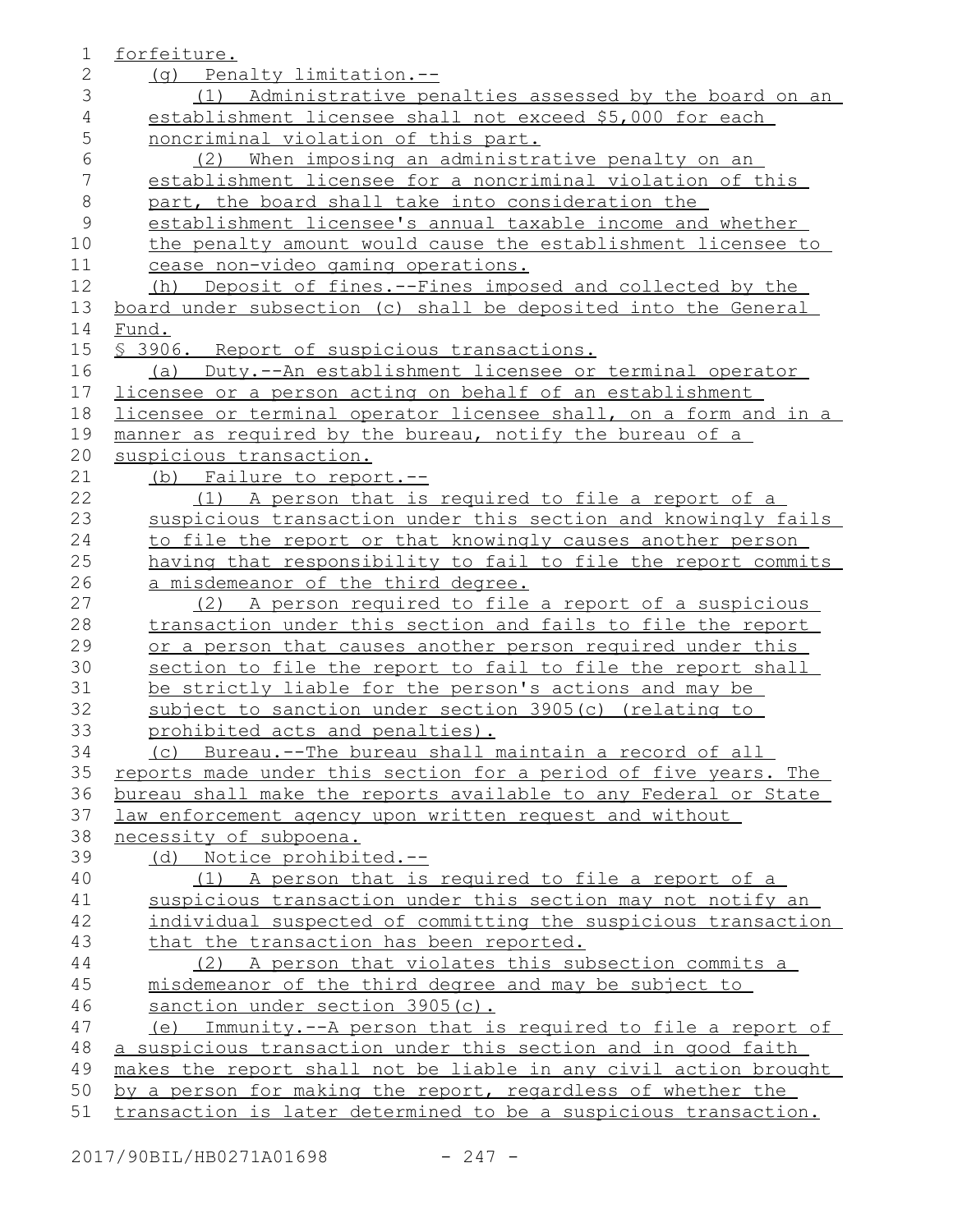| 1              | (f) Sanctions.--                                                      |
|----------------|-----------------------------------------------------------------------|
| $\mathbf{2}$   | (1) In considering appropriate administrative sanctions               |
| 3              | against a person for violating this section, the board shall          |
| $\overline{4}$ | consider all of the following:                                        |
| 5              | The risk to the public and to the integrity of<br>(i)                 |
| 6              | gaming operations created by the conduct of the person.               |
| 7              | (ii) The seriousness of the conduct of the person                     |
| 8              | and whether the conduct was purposeful and with knowledge             |
| 9              | that it was in contravention of the provisions of this                |
| 10             | part or regulations promulgated under this part.                      |
| 11             | (iii)<br>Justification or excuse for the conduct by the               |
| 12             | person.                                                               |
| 13             | (iv) The prior history of the particular licensee or                  |
| 14             | person involved with respect to video gaming terminal                 |
| 15             | activity.                                                             |
| 16             | The corrective action taken by the establishment<br>$(\triangledown)$ |
| 17             | licensee or terminal operator licensee to prevent future              |
| 18             | misconduct of a like nature from occurring.                           |
| 19             | (vi) In the case of a monetary penalty, the amount                    |
| 20             | of the penalty in relation to the severity of the                     |
| 21             | misconduct and the financial means of the licensee or                 |
| 22             | person. The board may impose any schedule or terms of                 |
| 23             | payment of such penalty as it may deem appropriate.                   |
| 24             | (2) It shall be no defense to disciplinary action before              |
| 25             | the board that a person inadvertently, unintentionally or             |
| 26             | unknowingly violated this section. The factors enumerated             |
| 27             | under paragraph (1) shall only apply to the degree of the             |
| 28             | penalty to be imposed by the board and not to a finding of a          |
| 29             | violation itself.                                                     |
| 30             | (g) Requlations.--The board shall promulgate requlations to           |
| 31             | effectuate the purposes of this section.                              |
| 32             | § 3907. Additional authority.                                         |
| 33             | (a) Petition for access to agency information.--                      |
| 34             | The director of the Office of Enforcement Counsel<br>(1)              |
| 35             | within the bureau may petition a court of record having               |
| 36             | jurisdiction over information in the possession of an agency          |
| 37             | in this Commonwealth or, if there is no such court, then the          |
| 38             | Commonwealth Court for authorization to review or obtain              |
| 39             | information in the possession of an agency in this                    |
| 40             | Commonwealth by averring specific facts demonstrating that:           |
| 41             | (i) The agency has in its possession information                      |
| 42             | material to a pending investigation or inquiry being                  |
| 43             | conducted by the bureau pursuant to this part.                        |
| 44             | (ii) Disclosure or release of the information is in                   |
| 45             | the best interest of the Commonwealth.                                |
| 46             | The petition shall request that the court enter a<br>(2)              |
| 47             | rule upon the agency to show cause why the agency should not          |
| 48             | be directed to disclose to the bureau, or identified agents           |
| 49             | thereof, information in the agency's possession about any             |
| 50             | pending matter under the jurisdiction of the bureau pursuant          |
| 51             | to this part.                                                         |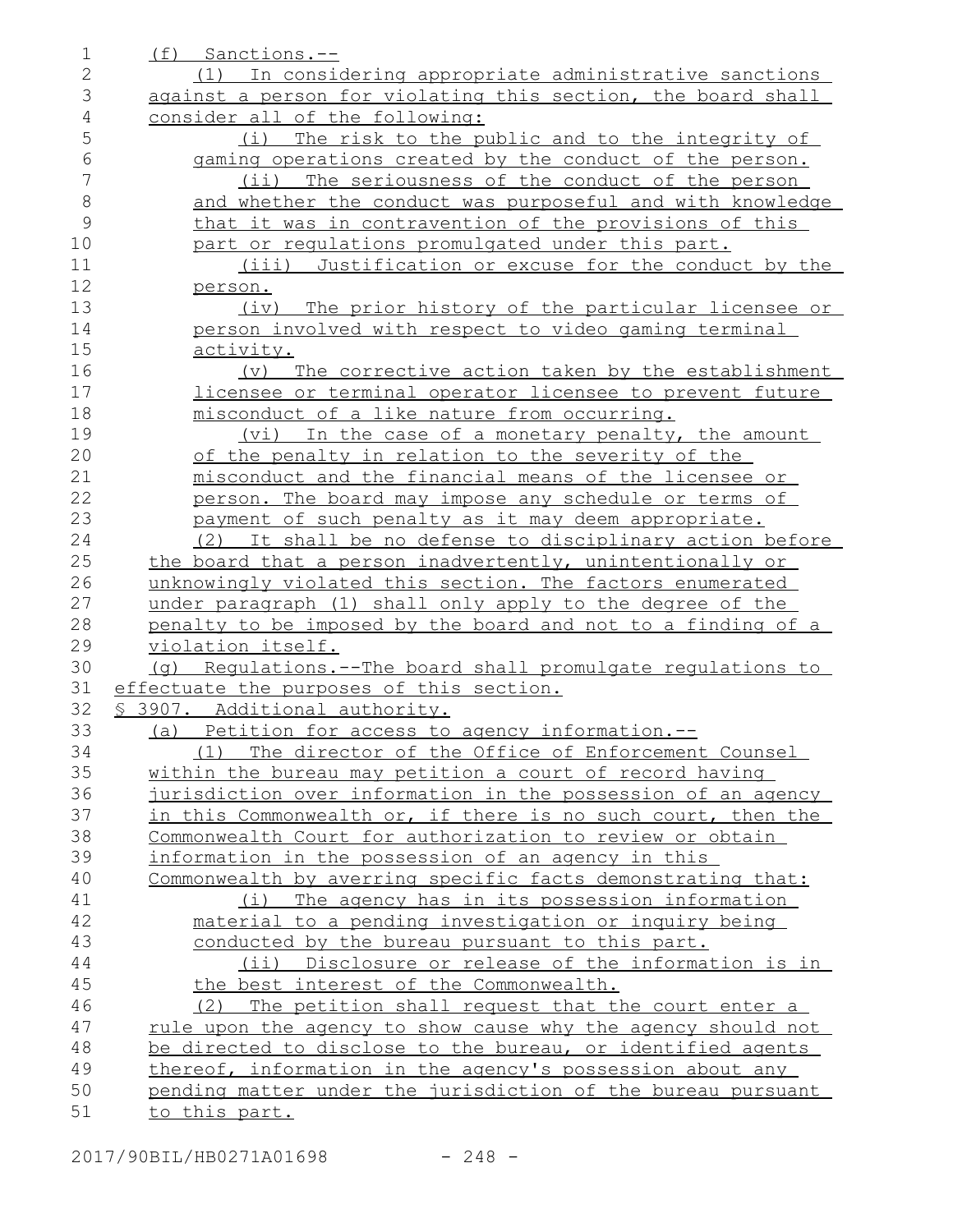| 1              | (3) If the respondent is a local agency, a copy of a          |
|----------------|---------------------------------------------------------------|
| $\overline{2}$ | rule issued pursuant to this section shall be provided to the |
| 3              | district attorney of the county in which the local agency is  |
| 4              | located and the Office of Attorney General.                   |
| 5              | (4) Upon request of a local agency, the district              |
| 6              | attorney or the Attorney General may elect to enter an        |
| $\overline{7}$ | appearance to represent the local agency in the proceedings.  |
| $\,8\,$        | (b) Procedure.--                                              |
| 9              | (1) The filing of a petition pursuant to this section         |
| 10             | and related proceedings shall be in accordance with court     |
| 11             | rule, including issuance as of course.                        |
| 12             | (2) A party to the proceeding may not disclose the            |
| 13             | filing of a petition or answer or the receipt, content or     |
| 14             | disposition of a rule or order issued pursuant to this        |
| 15             | section, without leave of court.                              |
| 16             | (3) A party to the proceedings may request that the           |
| 17             | record be sealed and proceedings be closed. The court shall   |
| 18             | grant the request if it is in the best interest of a person   |
| 19             | or the Commonwealth to do so.                                 |
| 20             | (c) Court determination.--                                    |
| 21             | Following review of the record, the court shall<br>(1)        |
| 22             | grant the relief sought by the director of the Office of      |
| 23             | Enforcement Counsel if the court determines that:             |
| 24             | (i) The agency has in its possession information              |
| 25             | material to the investigation or inquiry.                     |
| 26             | (ii) Disclosure or release of the information is in           |
| 27             | the best interest of the Commonwealth.                        |
| 28             | (iii) The disclosure or release of the information            |
| 29             | is not otherwise prohibited by statute or requlation.         |
| 30             | (iv) The disclosure or release of the information             |
| 31             | would not inhibit an agency in the performance of the         |
| 32             | agency's duties.                                              |
| 33             | (2) If the court so determines, the court shall enter an      |
| 34             | order authorizing and directing the information be made       |
| 35             | available for review in camera.                               |
| 36             | (d) Release of materials or information.--                    |
| 37             | (1) If, after an in-camera review by the court, the           |
| 38             | director of the Office of Enforcement Counsel seeks to obtain |
| 39             | copies of materials in the agency's possession, the court     |
| 40             | may, if not otherwise prohibited by statute or regulation,    |
| 41             | enter an order that the requested materials be provided.      |
| 42             | (2) An order authorizing the release of materials or          |
| 43             | other information shall contain direction regarding the       |
| 44             | safekeeping and use of the materials or other information     |
| 45             | sufficient to satisfy the court that the materials or         |
| 46             | information will be sufficiently safequarded.                 |
| 47             | In making the determination under paragraph (2) the<br>(3)    |
| 48             | court shall consider input of the agency in possession of the |
| 49             | information and input from any agency with which the          |
| 50             | information originated concerning a pending investigation or  |
| 51             | ongoing matter and the safety of person and property.         |

2017/90BIL/HB0271A01698 - 249 -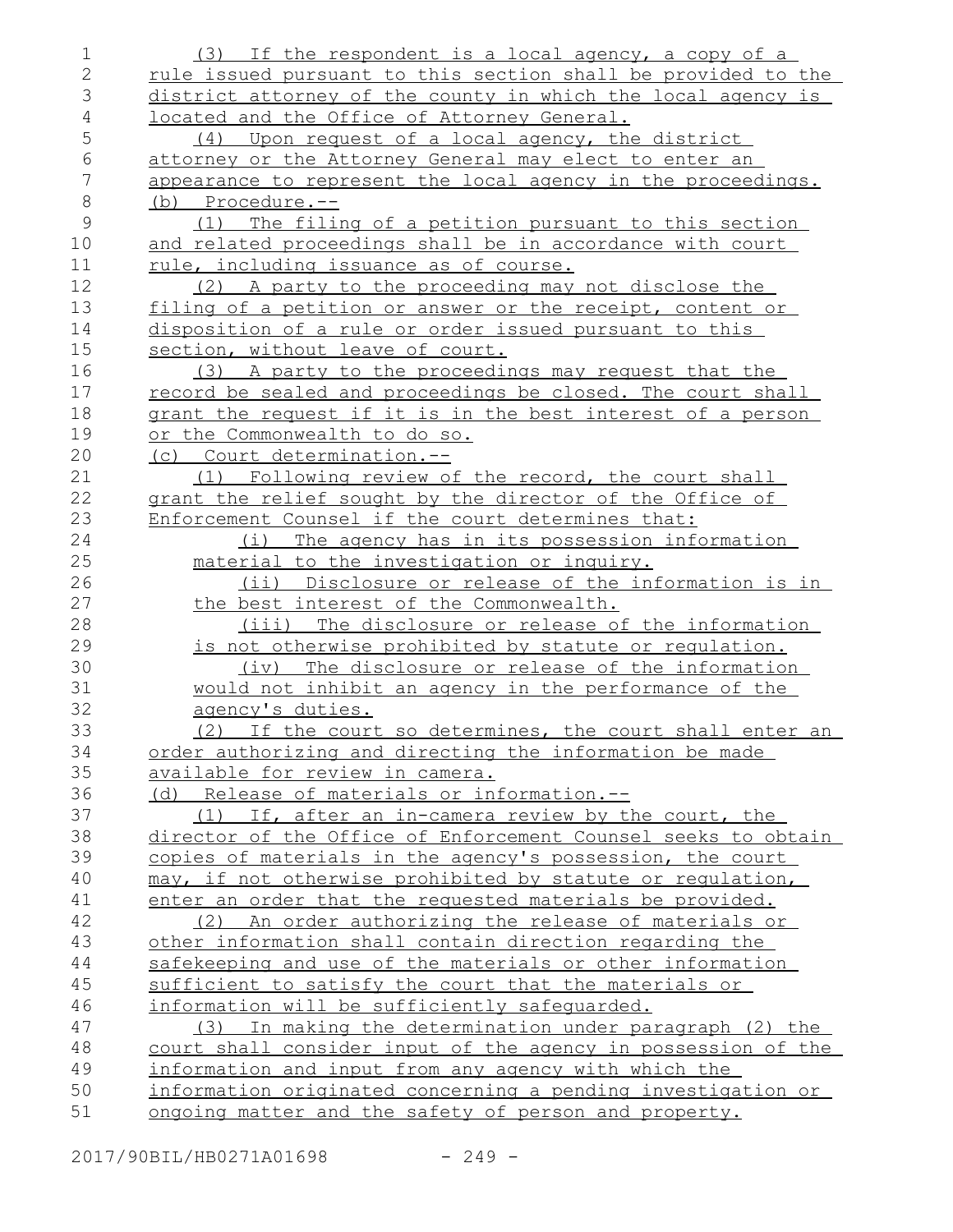| $\mathbf 1$    | (e) Modification of order.--                                                                                       |
|----------------|--------------------------------------------------------------------------------------------------------------------|
| $\mathbf{2}$   | (1) If subsequent investigation or inquiry by the bureau                                                           |
| 3              | warrants modification of an order entered pursuant to this                                                         |
| $\overline{4}$ | section, the director of the Office of Enforcement Counsel                                                         |
| 5              | may petition to request modification of the order.                                                                 |
| $\epsilon$     | (2) Upon the request, the court may modify the order at                                                            |
| $\overline{7}$ | any time and in any manner it deems necessary and                                                                  |
| $\,8\,$        | appropriate.                                                                                                       |
| $\mathcal{G}$  | (3) The agency named in the original petition shall be                                                             |
| 10             | given notice and an opportunity to be heard.                                                                       |
| 11             | (f) Use of information or materials.--A person who, by any                                                         |
| 12             | means authorized by this section, has obtained knowledge of                                                        |
| 13             | information or materials solely pursuant to this section may use                                                   |
| 14             | the information or materials in a manner consistent with any                                                       |
| 15             | direction imposed by the court and appropriate to the proper                                                       |
| 16             | performance of the person's duties under this part.                                                                |
| 17             | (q) Violation.--In addition to the remedies and penalties                                                          |
| 18             | provided in this part, a violation of the provisions of this                                                       |
| 19             | section may be punished as contempt of court.                                                                      |
| 20             | Definition.--As used in this section, the term "agency"<br>(h)                                                     |
| 21<br>22       | shall mean a "Commonwealth agency" or a "local agency" as those                                                    |
| 23             | terms are defined in section 102 of the act of February 14, 2008<br>(P.L.6, No.3), known as the Right-to-Know Law. |
| 24             | § 3908. Detention.                                                                                                 |
| 25             | (a) General rule.--A peace officer who has probable cause to                                                       |
| 26             | believe that criminal violation of this part has occurred or is                                                    |
| 27             | occurring on or about an establishment licensee's premises and                                                     |
| 28             | who has probable cause to believe that a specific individual has                                                   |
| 29             | committed or is committing the criminal violation may detain the                                                   |
| 30             | individual in a reasonable manner for a reasonable time on the                                                     |
| 31             | premises of the establishment licensee to require the suspect to                                                   |
| 32             | identify himself, to verify such identification or to inform a                                                     |
| 33             | peace officer.                                                                                                     |
| 34             | Immunity.--A peace officer shall not be subject to civil<br>(b)                                                    |
| 35             | or criminal liability for detention of an individual in                                                            |
| 36             | accordance with subsection (a).                                                                                    |
| 37             | CHAPTER 41                                                                                                         |
| 38             | <b>REVENUES</b>                                                                                                    |
| 39             | Sec.                                                                                                               |
| 40             | 4101. Fees.                                                                                                        |
| 41             | 4102. Taxes and assessments.                                                                                       |
| 42<br>43       | 4103.<br>Distribution of local share.                                                                              |
| 44             | 4104. Requlatory assessments.<br>4105. Transfers from Video Gaming Fund.                                           |
| 45             | 4106. Fire Company and Emergency Responder Grant Fund.                                                             |
| 46             | 4107. City of the First Class Enforcement Fund.                                                                    |
| 47             | 4108. Lottery Stabilization Fund.                                                                                  |
| 48             | 4109. Gun Violence Task Force Fund.                                                                                |
| 49             | § 4101. Fees.                                                                                                      |
| 50             | (a) Application fees.--The following nonrefundable                                                                 |
| 51             | application fees shall accompany an application for the                                                            |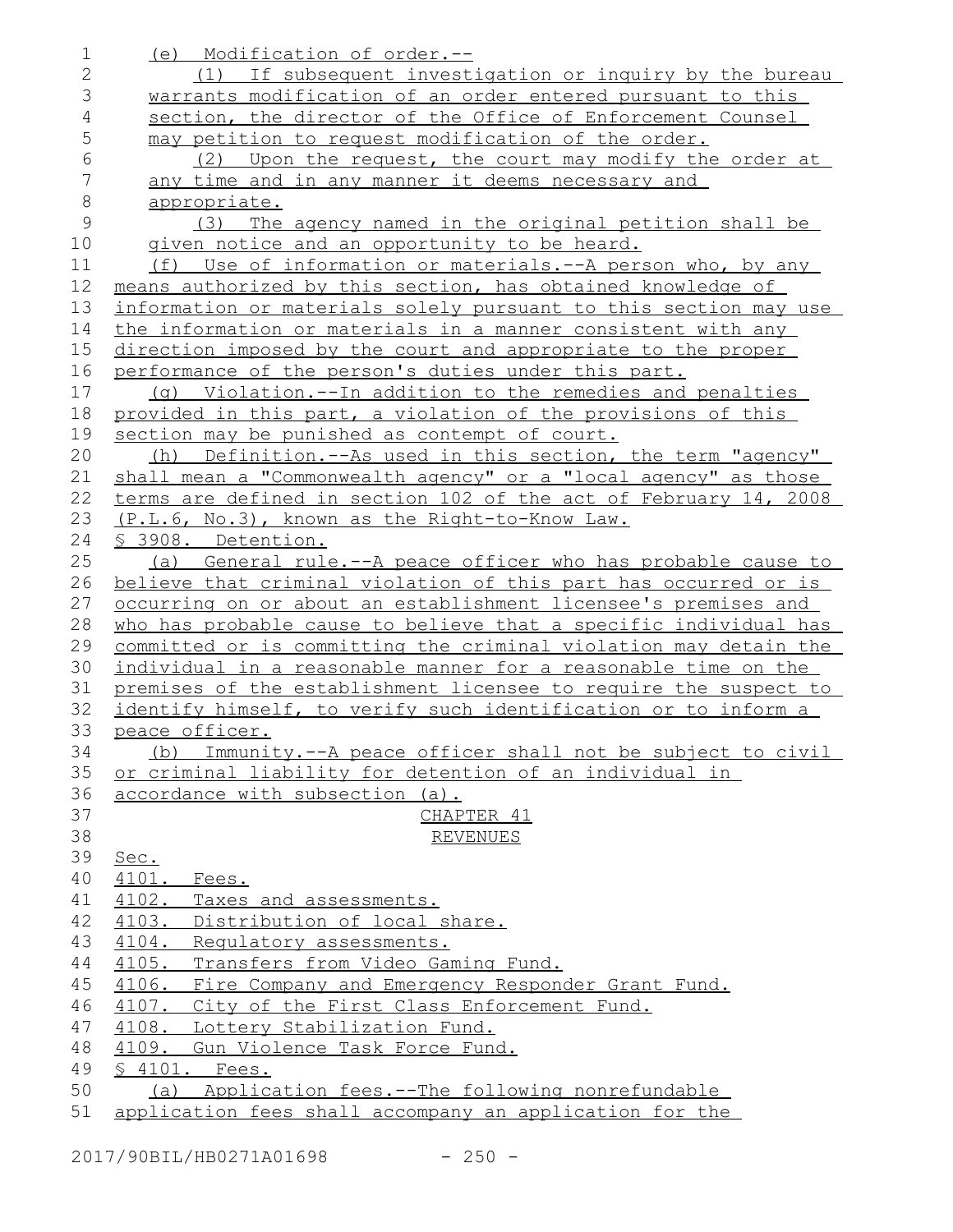| 1              | following licenses or permits applied for under Chapter 35       |
|----------------|------------------------------------------------------------------|
| $\mathbf{2}$   | (relating to application and licensure):                         |
| 3              | (1) For a manufacturer or supplier license, \$50,000.            |
| $\overline{4}$ | (2) For a terminal operator license, \$25,000.                   |
| 5              | For an establishment license, \$100.<br>(3)                      |
| $\sqrt{6}$     | (4) For a key employee or principal license, \$500.              |
| $\overline{7}$ | For any other authorization or permit authorized by<br>(5)       |
| $\,8\,$        | this part, an amount established by the board, through           |
| $\mathsf 9$    | requlation, which may not exceed \$100.                          |
| 10             | (b) Initial license and renewal fees.--The following             |
| 11             | nonrefundable fees shall be required upon issuance of an initial |
| 12             | license and shall accompany an application for renewal for the   |
| 13             | following licenses or permits under Chapter 35:                  |
| 14             | (1) For a manufacturer or supplier license, \$10,000.            |
| 15             | (2) For a terminal operator license, \$5,000.                    |
| 16             | (3) For an establishment license, an amount equal to             |
| 17             | \$250 per each video gaming terminal in operation at the         |
| 18             | premises of the establishment licensee.                          |
| 19             | (4) For a key employee, procurement agent license or             |
| 20             | principal license, \$500.                                        |
| 21             | For any other authorization or license authorized by<br>(5)      |
| 22             | this part, an amount established by the board, through           |
| 23             | requlation, which may not exceed \$100.                          |
| 24             | (c) Terminal increase fee.--An establishment licensee that       |
| 25             | increases the total number of video gaming terminals within the  |
| 26             | establishment after submission of the renewal fee required in    |
| 27             | subsection (b) shall provide the board with a \$250 renewal fee  |
| 28             | for each additional video gaming terminal added to the           |
| 29             | establishment within 60 days of installation of each additional  |
| 30             | video gaming terminal.                                           |
| 31             | (d) Deposit of fees.--Fees collected under this section          |
| 32             | shall be deposited into the General Fund.                        |
| 33             | § 4102. Taxes and assessments.                                   |
| 34             | (a) Fund established.--The Video Gaming Fund is established      |
| 35             | in the State Treasury. Money in the fund is hereby appropriated  |
| 36             | to the department on a continuing basis for the purposes under   |
| 37             | subsection (c).                                                  |
| 38             | (b) Video gaming terminal tax and assessments.--                 |
| 39             | The department shall determine and each terminal<br>(1)          |
| 40             | operator licensee shall pay on a bimonthly basis:                |
| 41             | (i) A tax of 37.5% of its gross terminal revenue                 |
| 42             | from all video gaming terminals operated by the terminal         |
| 43             | operator licensee within this Commonwealth.                      |
| 44             | (ii) A 4% local share assessment from its gross                  |
| 45             | terminal revenue.                                                |
| 46             | (iii) A regulatory assessment established in section             |
| 47             | 4104 (relating to regulatory assessments) from the               |
| 48             | terminal operator licensee's weekly gross terminal               |
| 49             | revenue.                                                         |
| 50             | (2) All money owed under this section shall be held in           |
| 51             | trust by the terminal operator licensee until the money is       |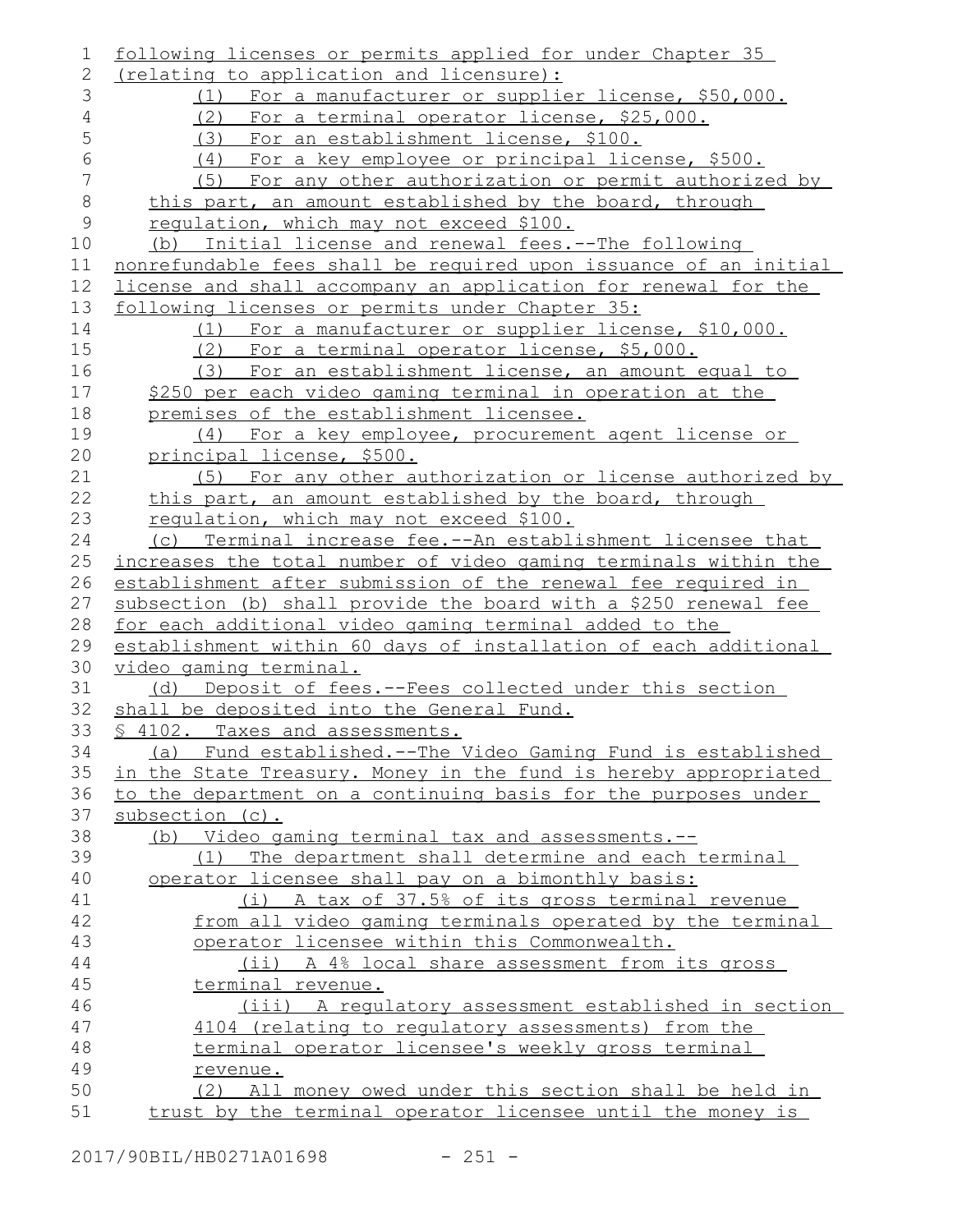| 1              | paid or transferred to the Video Gaming Fund.                                                |
|----------------|----------------------------------------------------------------------------------------------|
| $\mathbf{2}$   | (3) Unless otherwise agreed to by the board, a terminal                                      |
| 3              | operator licensee shall establish a separate bank account to                                 |
| $\overline{4}$ | maintain gross terminal revenue until such time as the money                                 |
| 5              | is paid or transferred under this section.                                                   |
| $\epsilon$     | (c) Transfers and distributions.--The department shall:                                      |
| 7              | Transfer the tax imposed under subsection (b) to the<br>(1)                                  |
| $\,8\,$        | Video Gaming Fund.                                                                           |
| $\mathcal{G}$  | (2) From the local share assessment established under                                        |
| 10             | subsection (b), make distributions among the municipalities                                  |
| 11             | that host establishment licensees in accordance with section                                 |
| 12             | 4103 (relating to distribution of local share).                                              |
| 13             | (3) Transfer the requlatory assessment imposed under                                         |
| 14             | subsection (b) in accordance with section 4104.                                              |
| 15             | § 4103. Distribution of local share.                                                         |
| 16             | (a) Distribution.--                                                                          |
| 17             | (1) Subject to the limitation under subsection (c), the                                      |
| 18             | department shall distribute, in a manner and according to a                                  |
| 19             | schedule adopted by the department, to each municipality 2%                                  |
| 20             | of the gross terminal revenue of each video gaming terminal                                  |
| 21             | operating within the municipality.                                                           |
| 22             | (2) The department shall on a quarterly basis deposit 2%                                     |
| 23             | of the gross terminal revenue of each video gaming terminal                                  |
| 24             | operating within the county into a restricted receipts                                       |
| 25             | account to be established in the Commonwealth Financing                                      |
| 26             | Authority to be used exclusively for grants for projects in                                  |
| 27             | the public interest within the host county.                                                  |
| 28             | Duty of terminal operator.--A terminal operator licensee<br>(b)                              |
| 29             | shall continuously provide the department with records,                                      |
| 30             | documents or other information necessary to effectuate the                                   |
| 31             | requirements of subsection (a).                                                              |
| 32             | Limitation.--The department may not distribute a local<br>(C)                                |
| 33             | share amount to a municipality in excess of 50% of the                                       |
| 34             | municipality's total budget for fiscal year 2017, adjusted for                               |
| 35             | inflation in subsequent fiscal years by an amount not to exceed                              |
| 36             | an annual cost-of-living adjustment calculated by applying an                                |
| 37             | upward percentage change in the Consumer Price Index immediately                             |
| 38             | prior to the date the adjustment is due to take effect.                                      |
| 39             | (d) Transfers to fund.--Local share amounts not distributed                                  |
| 40             | by the department to a municipality due to the limitation                                    |
| 41             | established under subsection (c) shall be distributed to the                                 |
| 42             | host county in accordance with subsection (a) $(2)$ .                                        |
| 43             | (e) Use of assessments.--                                                                    |
| 44             | (1) A municipality that receives assessments from the                                        |
| 45             | department under subsection (a) may use the funds for the                                    |
| 46             | following purposes:                                                                          |
| 47             | (i) Economic development.                                                                    |
| 48             | Combating blight and the funding of land bank<br>$(i$ ii)                                    |
| 49             |                                                                                              |
|                | jurisdictions.                                                                               |
| 50<br>51       | (iii) Local law enforcement funding.<br>(iv) Grants to volunteer ambulance services and fire |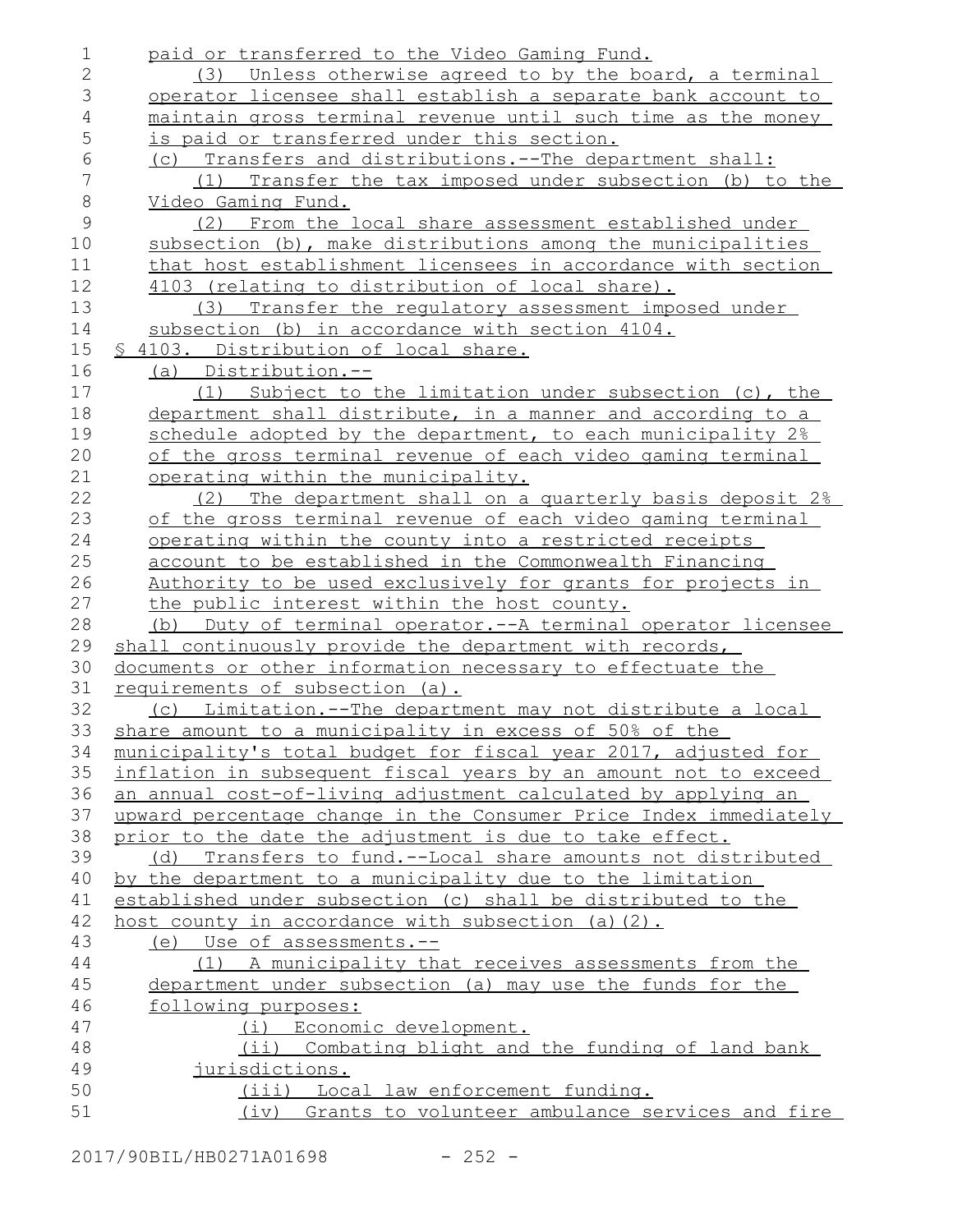| 1              | companies.                                                       |
|----------------|------------------------------------------------------------------|
| $\mathbf{2}$   | (2) A county may use the funds as local matching funds           |
| 3              | for other grants or loans from the Commonwealth.                 |
| $\overline{4}$ | (f) Reporting.--                                                 |
| 5              | (1) In cooperation with the department and the                   |
| 6              | Commonwealth Financing Authority, the Department of Community    |
| 7              | and Economic Development shall submit an annual report on all    |
| $\,8\,$        | distributions of local share assessments to municipalities       |
| $\mathsf 9$    | and counties under this section to the chairperson and           |
| 10             | minority chairperson of the Appropriations Committee of the      |
| 11             | Senate, the chairperson and minority chairperson of the          |
| 12             | Community, Economic and Recreational Development Committee of    |
| 13             | the Senate, the chairperson and minority chairperson of the      |
| 14             | Appropriations Committee of the House of Representatives and     |
| 15             | the chairperson and minority chairperson of the Gaming           |
| 16             | Oversight Committee of the House of Representatives. The         |
| 17             | report shall be submitted by August 31, 2018, and by August      |
| 18             | 31 of each year thereafter.                                      |
| 19             | (2) A municipality or county that receives distributions         |
| 20             | of local share assessments under this section shall submit       |
| 21             | information to the Department of Community and Economic          |
| 22             | Development on a form prepared by the Department of Community    |
| 23             | and Economic Development that states the amount and use of       |
| 24             | the funds received in the prior fiscal year. The form shall      |
| 25             | specify whether the funds received were deposited in the         |
| 26             | <u>municipality's or county's General Fund or committed to a</u> |
| 27             | specific project or use.                                         |
| 28             | (q) Definitions.--As used in this section, the following         |
| 29             | words and phrases shall have the meanings given to them in this  |
| 30             | subsection unless the context clearly indicates otherwise:       |
| 31             | "Consumer Price Index." The Consumer Price Index for All         |
| 32             | Urban Consumers for the Pennsylvania, New Jersey, Delaware and   |
| 33             | Maryland area for the most recent 12-month period for which      |
| 34             | figures have been officially reported by the United States       |
| 35             | Department of Labor, Bureau of Labor Statistics.                 |
| 36             | "Municipality." The term does not include a county.              |
| 37             | § 4104. Requlatory assessments.                                  |
| 38             | (a) Accounts established.--The State Treasurer shall             |
| 39             | establish within the State Treasury an account for each terminal |
| 40             | operator for the deposit of a regulatory assessment amount       |
| 41             | required under subsection (b) to recover costs or expenses       |
| 42             | incurred by the board, the department, the Pennsylvania State    |
| 43             | Police and the Office of Attorney General in carrying out their  |
| 44             | powers and duties under this part based upon a budget submitted  |
| 45             | <u>by the department under subsection (c).</u>                   |
| 46             | (b) Bi-monthly deposits.--                                       |
| 47             | (1) The department shall determine the appropriate               |
| 48             | assessment amount for each terminal operator licensee, which     |
| 49             | shall be a percentage assessed on the terminal operator          |
| 50             | licensee's bi-monthly gross terminal revenue.                    |
| 51             | (2)<br>The percentage assessed shall not exceed an amount        |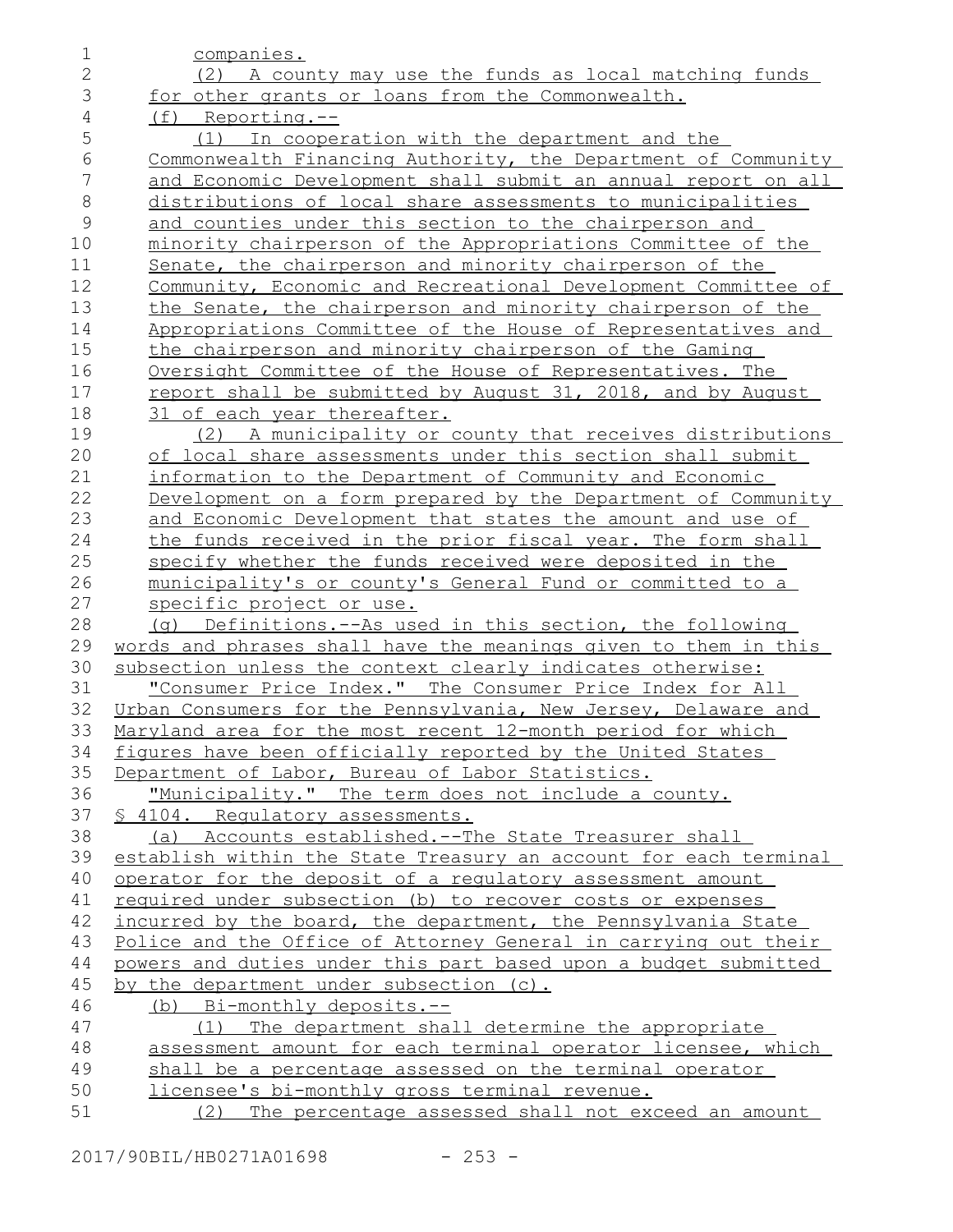| 1              | equal to the lesser of:                                          |
|----------------|------------------------------------------------------------------|
| $\mathbf{2}$   | (i) the costs or expenses incurred by the board, the             |
| 3              | department, the Pennsylvania State Police or the Office          |
| $\overline{4}$ | of Attorney General in carrying out their powers and             |
| 5              | duties under this part based upon a budget submitted by          |
| 6              | the department under subsection (c); or                          |
| 7              | (ii) one and one-half percent of the terminal                    |
| $8\,$          | operator licensee's weekly gross terminal revenue.               |
| $\mathcal{G}$  | (c) Itemized budget reporting.--                                 |
| 10             | (1) The department shall prepare and annually submit to          |
| 11             | the chairperson and minority chairperson of the                  |
| 12             | Appropriations Committee of the Senate and the chairperson       |
| 13             | and minority chairperson of the Appropriations Committee of      |
| 14             | the House of Representatives an itemized budget consisting of    |
| 15             | amounts to be appropriated out of the accounts established       |
| 16             | under this section necessary to administer this part.            |
| 17             | (2) As soon as practicable after submitting copies of            |
| 18             | the itemized budget, the department shall submit to the          |
| 19             | chairperson and minority chairperson of the Appropriations       |
| 20             | Committee of the Senate and the chairperson and minority         |
| 21             | chairperson of the Appropriations Committee of the House of      |
| 22             | Representatives analyses of and recommendations regarding the    |
| 23             | itemized budget.                                                 |
| 24             | (3) The itemized budget required under paragraph (1)             |
| 25             | shall be submitted in conjunction with the budget required to    |
| 26             | be submitted under section 1202(b)(28) (relating to general      |
| 27             | and specific powers).                                            |
| 28             | (d) Appropriation.--                                             |
| 29             | (1) Costs and expenses may be paid from the accounts             |
| 30             | established under subsection (a) only upon appropriation by      |
| 31             | the General Assembly.                                            |
| 32             | (2) If the total costs or expenses incurred by the               |
| 33             | board, the department, the Pennsylvania State Police or the      |
| 34             | Office of Attorney General exceed the amounts available in       |
| 35             | the accounts established under subsection (a), the General       |
| 36             | Assembly may appropriate additional amounts to the board, the    |
| 37             | department, the Pennsylvania State Police or the Office of       |
| 38             | Attorney General from the Video Gaming Fund.                     |
| 39             | § 4105. Transfers from Video Gaming Fund.                        |
| 40             | (a) Transfer for compulsive and problem gambling                 |
| 41             | treatment.--On June 30, 2018, and on the last day of each fiscal |
| 42             | year thereafter, the State Treasurer shall transfer from the     |
| 43             | Video Gaming Fund the sum of \$2,500,000 or an amount equal to   |
| 44             | 0.002 multiplied by the total gross terminal revenue of all      |
| 45             | terminal operator licensees, whichever is greater, to the        |
| 46             | Compulsive and Problem Gambling Treatment Fund established in    |
| 47             | section 1509 (relating to compulsive and problem gambling        |
| 48             | program).                                                        |
| 49             | (b) Transfer to Fire Company and Emergency Responder Grant       |
| 50             | Fund.--On June 30, 2018, and on the last day of each fiscal year |
| 51             | thereafter, the State Treasurer shall transfer from the Video    |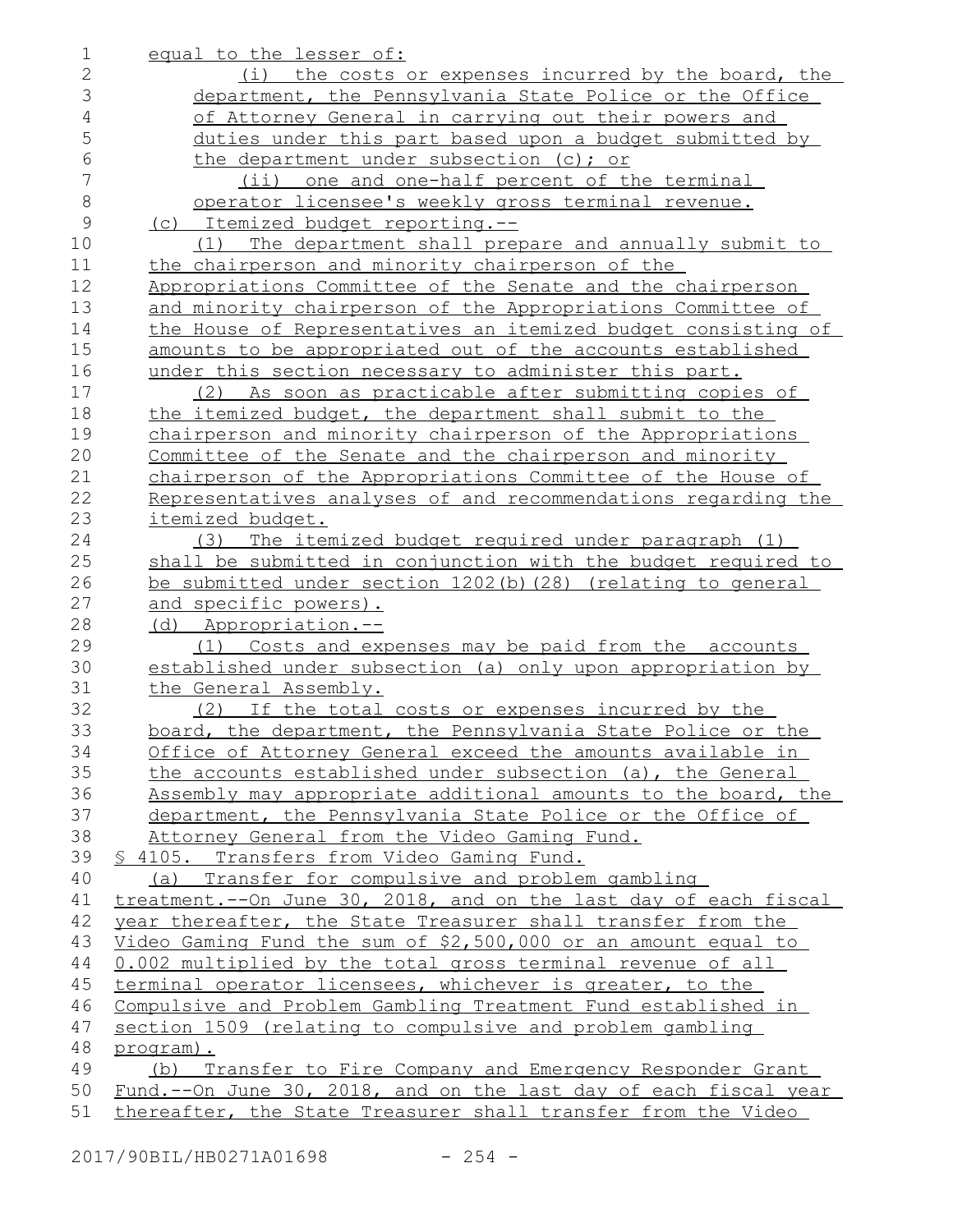Gaming Fund the sum of \$2,500,000 to the Fire Company and Emergency Responder Grant Fund established in section 4106 (relating to Fire Company and Emergency Responder Grant Fund). (c) Transfer for drug and alcohol treatment.--On June 30, 2018, and on the last day of each fiscal year thereafter, the State Treasurer shall transfer from the Video Gaming Fund the sum of \$2,500,000 to the Department of Drug and Alcohol Programs to be used to provide drug and alcohol addiction treatment services, including treatment for drug and alcohol addiction related to compulsive and problem gambling, as set forth in section 1509.1 (relating to drug and alcohol treatment). (d) Transfer to City of the First Class Enforcement Fund.-- On June 30, 2018, and on the last day of each fiscal year thereafter, the State Treasurer shall transfer from the Video Gaming Fund the sum of \$3,000,000 to the City of the First Class Enforcement Fund established in section 4107 (relating to City of the First Class Enforcement Fund). (e) Transfer to the State Lottery Fund.--On June 30, 2018, the State Treasurer shall transfer from the Video Gaming Fund the sum of \$38,000,000 to the State Lottery Fund. On June 30, 2019, and on the last day of each fiscal year thereafter, an amount, to be determined through an appropriation by the General Assembly, to make the amount of money in the State Lottery Fund equal to amounts in the State Lottery Fund for the previous fiscal year. (f) Transfer to the Lottery Stabilization Fund.--On June 30, 2019, and on the last day of each fiscal year thereafter, the State Treasurer shall transfer from the Video Gaming Fund 3.5% of the gross terminal revenue of all video gaming terminals operating within this Commonwealth for the current fiscal year to the Lottery Stabilization Fund established in section 4108 (relating to Lottery Stabilization Fund). (g) Transfer to Gun Violence Task Force Fund.--On June 30, 2018, and on the last day of each fiscal year thereafter, the State Treasurer shall transfer from the Video Gaming Fun the sum of \$2,000,000 to the Gun Violence Task Force Fund established in section 4109 (relating to Gun Violence Task Force Fund). (h) General Fund transfer.--On June 30, 2018, and on the last day of each fiscal year thereafter, the State Treasurer shall transfer the remaining balance in the Video Gaming Fund that is not transferred under subsections (a), (b), (c),  $(d)$ , (e), (f) and (g) to the General Fund. § 4106. Fire Company and Emergency Responder Grant Fund. (a) Establishment.--The Fire Company and Emergency Responder Grant Fund is established in the State Treasury. The fund shall receive money from the Video Gaming Fund in accordance with section 4105 (relating to transfers from Video Gaming Fund). (b) Use of fund.--Half of the money in the fund shall be used to fund programs that provide grants to volunteer ambulance services and the remaining money in the fund shall be used to fund programs that provide grants to fire companies and other 1 2 3 4 5 6 7 8 9 10 11 12 13 14 15 16 17 18 19 20 21 22 23 24 25 26 27 28 29 30 31 32 33 34 35 36 37 38 39 40 41 42 43 44 45 46 47 48 49 50 51

2017/90BIL/HB0271A01698 - 255 -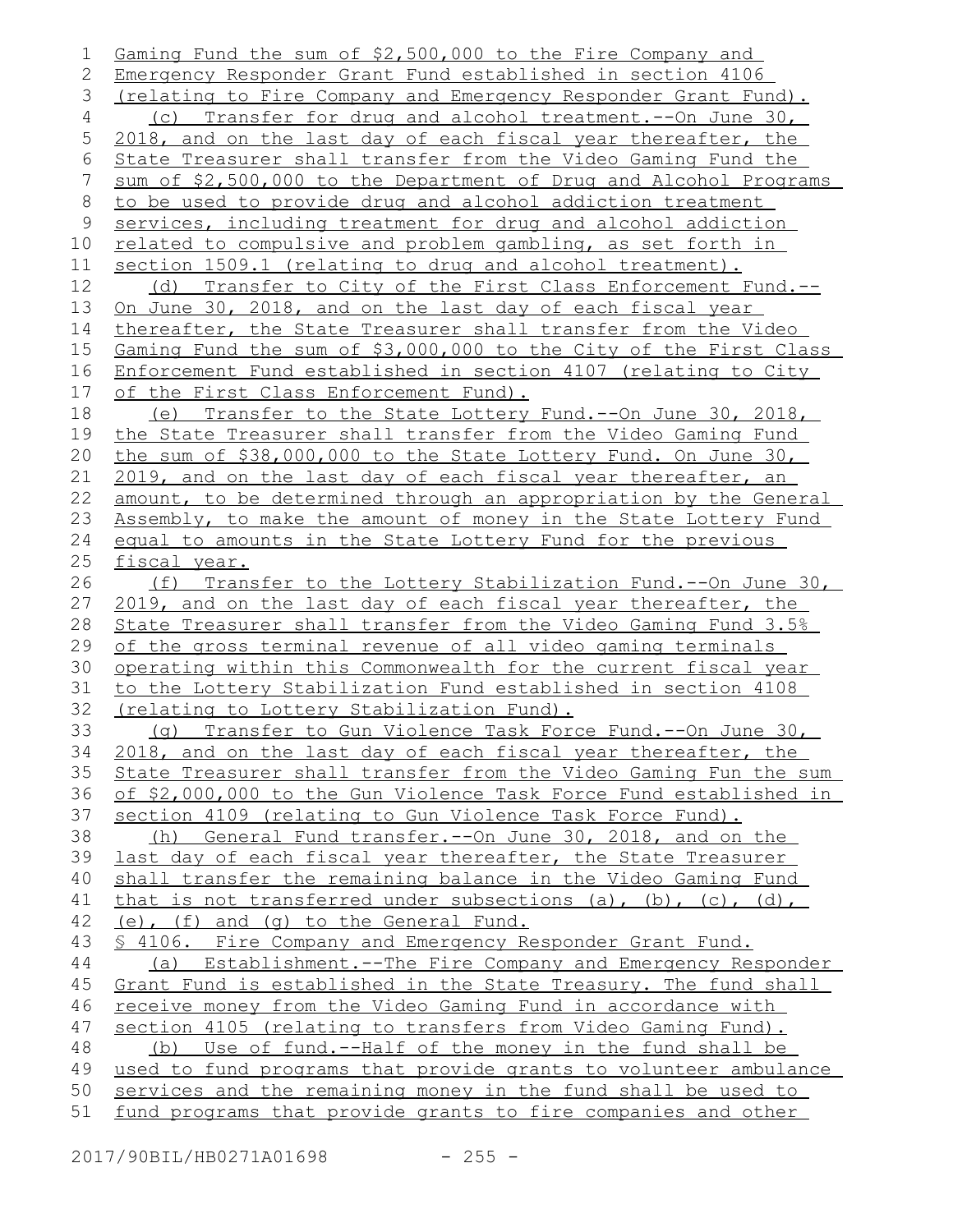| 2<br>General Assembly.<br>3<br>§ 4107. City of the First Class Enforcement Fund.<br>4<br>5<br>Fund is established in the State Treasury. The fund shall<br>6<br>receive money from the Video Gaming Fund in accordance with<br>7<br>section 4105 (relating to transfers from Video Gaming Fund).<br>8<br>9<br>for the assignment and related costs of additional agents to<br>10<br>Liquor Code enforcement and the reporting to the bureau of<br>violations of this part within a city of the first class.<br>11<br>12<br><u>S 4108. Lottery Stabilization Fund.</u><br>13<br>(a) Establishment.--The Lottery Stabilization Fund is<br>14<br>from the Video Gaming Fund in accordance with section 4105<br>16<br><u>(relating to transfers from Video Gaming Fund).</u><br>(b) Use of money.--Money in the fund shall be used to<br>17<br>18<br>stability and maintenance of adequate funding to the State<br>20<br>21<br>Assembly.<br>22<br>§ 4109. Gun Violence Task Force Fund.<br>23<br>(a) Establishment.--The Gun Violence Task Force Fund is<br>24<br>25<br>from the Video Gaming Fund in accordance with section 4105<br>(relating to transfers from Video Gaming Fund).<br>26<br>27<br>28<br>force on gun violence as specified through a separate act of the<br>29<br>General Assembly.<br>30<br>CHAPTER 43<br>31<br><b>ETHICS</b><br><u>Sec.</u><br>33<br>4301. Board code of conduct.<br>34<br>4302. Additional board restrictions.<br>35<br>4303. Financial and employment interests.<br>4304. Additional restrictions.<br>37<br>4305. Political influence.<br>38<br>§ 4301. Board code of conduct.<br>39<br>(a) Update required.--The board shall update the<br>40<br>comprehensive code of conduct established under section 1202.1<br>(relating to code of conduct) prior to the consideration of a<br>41<br>license, permit or other authorization under this part in order<br>42<br>to avoid a perceived or actual conflict of interest and to<br>43<br>promote public confidence in the integrity and impartiality of<br>44<br>the board as related to video gaming. At a minimum, the updated<br>45<br>46<br>code of conduct adopted under this section shall include<br>47<br>registration of licensed entity representatives under subsection | 1 | emergency responders as specified through separate act of the   |
|----------------------------------------------------------------------------------------------------------------------------------------------------------------------------------------------------------------------------------------------------------------------------------------------------------------------------------------------------------------------------------------------------------------------------------------------------------------------------------------------------------------------------------------------------------------------------------------------------------------------------------------------------------------------------------------------------------------------------------------------------------------------------------------------------------------------------------------------------------------------------------------------------------------------------------------------------------------------------------------------------------------------------------------------------------------------------------------------------------------------------------------------------------------------------------------------------------------------------------------------------------------------------------------------------------------------------------------------------------------------------------------------------------------------------------------------------------------------------------------------------------------------------------------------------------------------------------------------------------------------------------------------------------------------------------------------------------------------------------------------------------------------------------------------------------------------------------------------------------------------------------------------------------------------------------------------------------------------------------------------------------------------------------------------------------------------------------------------------------------------------------------------------------------------------------------------------------------------------------------------------------------------|---|-----------------------------------------------------------------|
|                                                                                                                                                                                                                                                                                                                                                                                                                                                                                                                                                                                                                                                                                                                                                                                                                                                                                                                                                                                                                                                                                                                                                                                                                                                                                                                                                                                                                                                                                                                                                                                                                                                                                                                                                                                                                                                                                                                                                                                                                                                                                                                                                                                                                                                                      |   |                                                                 |
| 15<br>19<br>32<br>36                                                                                                                                                                                                                                                                                                                                                                                                                                                                                                                                                                                                                                                                                                                                                                                                                                                                                                                                                                                                                                                                                                                                                                                                                                                                                                                                                                                                                                                                                                                                                                                                                                                                                                                                                                                                                                                                                                                                                                                                                                                                                                                                                                                                                                                 |   |                                                                 |
|                                                                                                                                                                                                                                                                                                                                                                                                                                                                                                                                                                                                                                                                                                                                                                                                                                                                                                                                                                                                                                                                                                                                                                                                                                                                                                                                                                                                                                                                                                                                                                                                                                                                                                                                                                                                                                                                                                                                                                                                                                                                                                                                                                                                                                                                      |   | (a) Establishment.--The City of the First Class Enforcement     |
|                                                                                                                                                                                                                                                                                                                                                                                                                                                                                                                                                                                                                                                                                                                                                                                                                                                                                                                                                                                                                                                                                                                                                                                                                                                                                                                                                                                                                                                                                                                                                                                                                                                                                                                                                                                                                                                                                                                                                                                                                                                                                                                                                                                                                                                                      |   |                                                                 |
|                                                                                                                                                                                                                                                                                                                                                                                                                                                                                                                                                                                                                                                                                                                                                                                                                                                                                                                                                                                                                                                                                                                                                                                                                                                                                                                                                                                                                                                                                                                                                                                                                                                                                                                                                                                                                                                                                                                                                                                                                                                                                                                                                                                                                                                                      |   |                                                                 |
|                                                                                                                                                                                                                                                                                                                                                                                                                                                                                                                                                                                                                                                                                                                                                                                                                                                                                                                                                                                                                                                                                                                                                                                                                                                                                                                                                                                                                                                                                                                                                                                                                                                                                                                                                                                                                                                                                                                                                                                                                                                                                                                                                                                                                                                                      |   |                                                                 |
|                                                                                                                                                                                                                                                                                                                                                                                                                                                                                                                                                                                                                                                                                                                                                                                                                                                                                                                                                                                                                                                                                                                                                                                                                                                                                                                                                                                                                                                                                                                                                                                                                                                                                                                                                                                                                                                                                                                                                                                                                                                                                                                                                                                                                                                                      |   | (b) Use of money.--Money in the fund shall be used solely       |
|                                                                                                                                                                                                                                                                                                                                                                                                                                                                                                                                                                                                                                                                                                                                                                                                                                                                                                                                                                                                                                                                                                                                                                                                                                                                                                                                                                                                                                                                                                                                                                                                                                                                                                                                                                                                                                                                                                                                                                                                                                                                                                                                                                                                                                                                      |   |                                                                 |
|                                                                                                                                                                                                                                                                                                                                                                                                                                                                                                                                                                                                                                                                                                                                                                                                                                                                                                                                                                                                                                                                                                                                                                                                                                                                                                                                                                                                                                                                                                                                                                                                                                                                                                                                                                                                                                                                                                                                                                                                                                                                                                                                                                                                                                                                      |   |                                                                 |
|                                                                                                                                                                                                                                                                                                                                                                                                                                                                                                                                                                                                                                                                                                                                                                                                                                                                                                                                                                                                                                                                                                                                                                                                                                                                                                                                                                                                                                                                                                                                                                                                                                                                                                                                                                                                                                                                                                                                                                                                                                                                                                                                                                                                                                                                      |   |                                                                 |
|                                                                                                                                                                                                                                                                                                                                                                                                                                                                                                                                                                                                                                                                                                                                                                                                                                                                                                                                                                                                                                                                                                                                                                                                                                                                                                                                                                                                                                                                                                                                                                                                                                                                                                                                                                                                                                                                                                                                                                                                                                                                                                                                                                                                                                                                      |   |                                                                 |
|                                                                                                                                                                                                                                                                                                                                                                                                                                                                                                                                                                                                                                                                                                                                                                                                                                                                                                                                                                                                                                                                                                                                                                                                                                                                                                                                                                                                                                                                                                                                                                                                                                                                                                                                                                                                                                                                                                                                                                                                                                                                                                                                                                                                                                                                      |   |                                                                 |
|                                                                                                                                                                                                                                                                                                                                                                                                                                                                                                                                                                                                                                                                                                                                                                                                                                                                                                                                                                                                                                                                                                                                                                                                                                                                                                                                                                                                                                                                                                                                                                                                                                                                                                                                                                                                                                                                                                                                                                                                                                                                                                                                                                                                                                                                      |   | established in the State Treasury. The fund shall receive money |
|                                                                                                                                                                                                                                                                                                                                                                                                                                                                                                                                                                                                                                                                                                                                                                                                                                                                                                                                                                                                                                                                                                                                                                                                                                                                                                                                                                                                                                                                                                                                                                                                                                                                                                                                                                                                                                                                                                                                                                                                                                                                                                                                                                                                                                                                      |   |                                                                 |
|                                                                                                                                                                                                                                                                                                                                                                                                                                                                                                                                                                                                                                                                                                                                                                                                                                                                                                                                                                                                                                                                                                                                                                                                                                                                                                                                                                                                                                                                                                                                                                                                                                                                                                                                                                                                                                                                                                                                                                                                                                                                                                                                                                                                                                                                      |   |                                                                 |
|                                                                                                                                                                                                                                                                                                                                                                                                                                                                                                                                                                                                                                                                                                                                                                                                                                                                                                                                                                                                                                                                                                                                                                                                                                                                                                                                                                                                                                                                                                                                                                                                                                                                                                                                                                                                                                                                                                                                                                                                                                                                                                                                                                                                                                                                      |   |                                                                 |
|                                                                                                                                                                                                                                                                                                                                                                                                                                                                                                                                                                                                                                                                                                                                                                                                                                                                                                                                                                                                                                                                                                                                                                                                                                                                                                                                                                                                                                                                                                                                                                                                                                                                                                                                                                                                                                                                                                                                                                                                                                                                                                                                                                                                                                                                      |   | transfer funds to the State Lottery Fund in order to ensure the |
|                                                                                                                                                                                                                                                                                                                                                                                                                                                                                                                                                                                                                                                                                                                                                                                                                                                                                                                                                                                                                                                                                                                                                                                                                                                                                                                                                                                                                                                                                                                                                                                                                                                                                                                                                                                                                                                                                                                                                                                                                                                                                                                                                                                                                                                                      |   |                                                                 |
|                                                                                                                                                                                                                                                                                                                                                                                                                                                                                                                                                                                                                                                                                                                                                                                                                                                                                                                                                                                                                                                                                                                                                                                                                                                                                                                                                                                                                                                                                                                                                                                                                                                                                                                                                                                                                                                                                                                                                                                                                                                                                                                                                                                                                                                                      |   | Lottery Fund as specified through a separate act of the General |
|                                                                                                                                                                                                                                                                                                                                                                                                                                                                                                                                                                                                                                                                                                                                                                                                                                                                                                                                                                                                                                                                                                                                                                                                                                                                                                                                                                                                                                                                                                                                                                                                                                                                                                                                                                                                                                                                                                                                                                                                                                                                                                                                                                                                                                                                      |   |                                                                 |
|                                                                                                                                                                                                                                                                                                                                                                                                                                                                                                                                                                                                                                                                                                                                                                                                                                                                                                                                                                                                                                                                                                                                                                                                                                                                                                                                                                                                                                                                                                                                                                                                                                                                                                                                                                                                                                                                                                                                                                                                                                                                                                                                                                                                                                                                      |   |                                                                 |
|                                                                                                                                                                                                                                                                                                                                                                                                                                                                                                                                                                                                                                                                                                                                                                                                                                                                                                                                                                                                                                                                                                                                                                                                                                                                                                                                                                                                                                                                                                                                                                                                                                                                                                                                                                                                                                                                                                                                                                                                                                                                                                                                                                                                                                                                      |   |                                                                 |
|                                                                                                                                                                                                                                                                                                                                                                                                                                                                                                                                                                                                                                                                                                                                                                                                                                                                                                                                                                                                                                                                                                                                                                                                                                                                                                                                                                                                                                                                                                                                                                                                                                                                                                                                                                                                                                                                                                                                                                                                                                                                                                                                                                                                                                                                      |   | established in the State Treasury. The fund shall receive money |
|                                                                                                                                                                                                                                                                                                                                                                                                                                                                                                                                                                                                                                                                                                                                                                                                                                                                                                                                                                                                                                                                                                                                                                                                                                                                                                                                                                                                                                                                                                                                                                                                                                                                                                                                                                                                                                                                                                                                                                                                                                                                                                                                                                                                                                                                      |   |                                                                 |
|                                                                                                                                                                                                                                                                                                                                                                                                                                                                                                                                                                                                                                                                                                                                                                                                                                                                                                                                                                                                                                                                                                                                                                                                                                                                                                                                                                                                                                                                                                                                                                                                                                                                                                                                                                                                                                                                                                                                                                                                                                                                                                                                                                                                                                                                      |   |                                                                 |
|                                                                                                                                                                                                                                                                                                                                                                                                                                                                                                                                                                                                                                                                                                                                                                                                                                                                                                                                                                                                                                                                                                                                                                                                                                                                                                                                                                                                                                                                                                                                                                                                                                                                                                                                                                                                                                                                                                                                                                                                                                                                                                                                                                                                                                                                      |   | (b) Use of money.--Money in the fund shall be used by a task    |
|                                                                                                                                                                                                                                                                                                                                                                                                                                                                                                                                                                                                                                                                                                                                                                                                                                                                                                                                                                                                                                                                                                                                                                                                                                                                                                                                                                                                                                                                                                                                                                                                                                                                                                                                                                                                                                                                                                                                                                                                                                                                                                                                                                                                                                                                      |   |                                                                 |
|                                                                                                                                                                                                                                                                                                                                                                                                                                                                                                                                                                                                                                                                                                                                                                                                                                                                                                                                                                                                                                                                                                                                                                                                                                                                                                                                                                                                                                                                                                                                                                                                                                                                                                                                                                                                                                                                                                                                                                                                                                                                                                                                                                                                                                                                      |   |                                                                 |
|                                                                                                                                                                                                                                                                                                                                                                                                                                                                                                                                                                                                                                                                                                                                                                                                                                                                                                                                                                                                                                                                                                                                                                                                                                                                                                                                                                                                                                                                                                                                                                                                                                                                                                                                                                                                                                                                                                                                                                                                                                                                                                                                                                                                                                                                      |   |                                                                 |
|                                                                                                                                                                                                                                                                                                                                                                                                                                                                                                                                                                                                                                                                                                                                                                                                                                                                                                                                                                                                                                                                                                                                                                                                                                                                                                                                                                                                                                                                                                                                                                                                                                                                                                                                                                                                                                                                                                                                                                                                                                                                                                                                                                                                                                                                      |   |                                                                 |
|                                                                                                                                                                                                                                                                                                                                                                                                                                                                                                                                                                                                                                                                                                                                                                                                                                                                                                                                                                                                                                                                                                                                                                                                                                                                                                                                                                                                                                                                                                                                                                                                                                                                                                                                                                                                                                                                                                                                                                                                                                                                                                                                                                                                                                                                      |   |                                                                 |
|                                                                                                                                                                                                                                                                                                                                                                                                                                                                                                                                                                                                                                                                                                                                                                                                                                                                                                                                                                                                                                                                                                                                                                                                                                                                                                                                                                                                                                                                                                                                                                                                                                                                                                                                                                                                                                                                                                                                                                                                                                                                                                                                                                                                                                                                      |   |                                                                 |
|                                                                                                                                                                                                                                                                                                                                                                                                                                                                                                                                                                                                                                                                                                                                                                                                                                                                                                                                                                                                                                                                                                                                                                                                                                                                                                                                                                                                                                                                                                                                                                                                                                                                                                                                                                                                                                                                                                                                                                                                                                                                                                                                                                                                                                                                      |   |                                                                 |
|                                                                                                                                                                                                                                                                                                                                                                                                                                                                                                                                                                                                                                                                                                                                                                                                                                                                                                                                                                                                                                                                                                                                                                                                                                                                                                                                                                                                                                                                                                                                                                                                                                                                                                                                                                                                                                                                                                                                                                                                                                                                                                                                                                                                                                                                      |   |                                                                 |
|                                                                                                                                                                                                                                                                                                                                                                                                                                                                                                                                                                                                                                                                                                                                                                                                                                                                                                                                                                                                                                                                                                                                                                                                                                                                                                                                                                                                                                                                                                                                                                                                                                                                                                                                                                                                                                                                                                                                                                                                                                                                                                                                                                                                                                                                      |   |                                                                 |
|                                                                                                                                                                                                                                                                                                                                                                                                                                                                                                                                                                                                                                                                                                                                                                                                                                                                                                                                                                                                                                                                                                                                                                                                                                                                                                                                                                                                                                                                                                                                                                                                                                                                                                                                                                                                                                                                                                                                                                                                                                                                                                                                                                                                                                                                      |   |                                                                 |
|                                                                                                                                                                                                                                                                                                                                                                                                                                                                                                                                                                                                                                                                                                                                                                                                                                                                                                                                                                                                                                                                                                                                                                                                                                                                                                                                                                                                                                                                                                                                                                                                                                                                                                                                                                                                                                                                                                                                                                                                                                                                                                                                                                                                                                                                      |   |                                                                 |
|                                                                                                                                                                                                                                                                                                                                                                                                                                                                                                                                                                                                                                                                                                                                                                                                                                                                                                                                                                                                                                                                                                                                                                                                                                                                                                                                                                                                                                                                                                                                                                                                                                                                                                                                                                                                                                                                                                                                                                                                                                                                                                                                                                                                                                                                      |   |                                                                 |
|                                                                                                                                                                                                                                                                                                                                                                                                                                                                                                                                                                                                                                                                                                                                                                                                                                                                                                                                                                                                                                                                                                                                                                                                                                                                                                                                                                                                                                                                                                                                                                                                                                                                                                                                                                                                                                                                                                                                                                                                                                                                                                                                                                                                                                                                      |   |                                                                 |
|                                                                                                                                                                                                                                                                                                                                                                                                                                                                                                                                                                                                                                                                                                                                                                                                                                                                                                                                                                                                                                                                                                                                                                                                                                                                                                                                                                                                                                                                                                                                                                                                                                                                                                                                                                                                                                                                                                                                                                                                                                                                                                                                                                                                                                                                      |   |                                                                 |
|                                                                                                                                                                                                                                                                                                                                                                                                                                                                                                                                                                                                                                                                                                                                                                                                                                                                                                                                                                                                                                                                                                                                                                                                                                                                                                                                                                                                                                                                                                                                                                                                                                                                                                                                                                                                                                                                                                                                                                                                                                                                                                                                                                                                                                                                      |   |                                                                 |
|                                                                                                                                                                                                                                                                                                                                                                                                                                                                                                                                                                                                                                                                                                                                                                                                                                                                                                                                                                                                                                                                                                                                                                                                                                                                                                                                                                                                                                                                                                                                                                                                                                                                                                                                                                                                                                                                                                                                                                                                                                                                                                                                                                                                                                                                      |   |                                                                 |
|                                                                                                                                                                                                                                                                                                                                                                                                                                                                                                                                                                                                                                                                                                                                                                                                                                                                                                                                                                                                                                                                                                                                                                                                                                                                                                                                                                                                                                                                                                                                                                                                                                                                                                                                                                                                                                                                                                                                                                                                                                                                                                                                                                                                                                                                      |   |                                                                 |
|                                                                                                                                                                                                                                                                                                                                                                                                                                                                                                                                                                                                                                                                                                                                                                                                                                                                                                                                                                                                                                                                                                                                                                                                                                                                                                                                                                                                                                                                                                                                                                                                                                                                                                                                                                                                                                                                                                                                                                                                                                                                                                                                                                                                                                                                      |   |                                                                 |
|                                                                                                                                                                                                                                                                                                                                                                                                                                                                                                                                                                                                                                                                                                                                                                                                                                                                                                                                                                                                                                                                                                                                                                                                                                                                                                                                                                                                                                                                                                                                                                                                                                                                                                                                                                                                                                                                                                                                                                                                                                                                                                                                                                                                                                                                      |   |                                                                 |
| 48                                                                                                                                                                                                                                                                                                                                                                                                                                                                                                                                                                                                                                                                                                                                                                                                                                                                                                                                                                                                                                                                                                                                                                                                                                                                                                                                                                                                                                                                                                                                                                                                                                                                                                                                                                                                                                                                                                                                                                                                                                                                                                                                                                                                                                                                   |   | (b) and the restrictions under subsection (c) as they relate to |
| 49<br>video gaming.                                                                                                                                                                                                                                                                                                                                                                                                                                                                                                                                                                                                                                                                                                                                                                                                                                                                                                                                                                                                                                                                                                                                                                                                                                                                                                                                                                                                                                                                                                                                                                                                                                                                                                                                                                                                                                                                                                                                                                                                                                                                                                                                                                                                                                                  |   |                                                                 |
| 50<br>(b) Registration.--                                                                                                                                                                                                                                                                                                                                                                                                                                                                                                                                                                                                                                                                                                                                                                                                                                                                                                                                                                                                                                                                                                                                                                                                                                                                                                                                                                                                                                                                                                                                                                                                                                                                                                                                                                                                                                                                                                                                                                                                                                                                                                                                                                                                                                            |   |                                                                 |
| 51                                                                                                                                                                                                                                                                                                                                                                                                                                                                                                                                                                                                                                                                                                                                                                                                                                                                                                                                                                                                                                                                                                                                                                                                                                                                                                                                                                                                                                                                                                                                                                                                                                                                                                                                                                                                                                                                                                                                                                                                                                                                                                                                                                                                                                                                   |   | (1) A licensed entity representative shall register with        |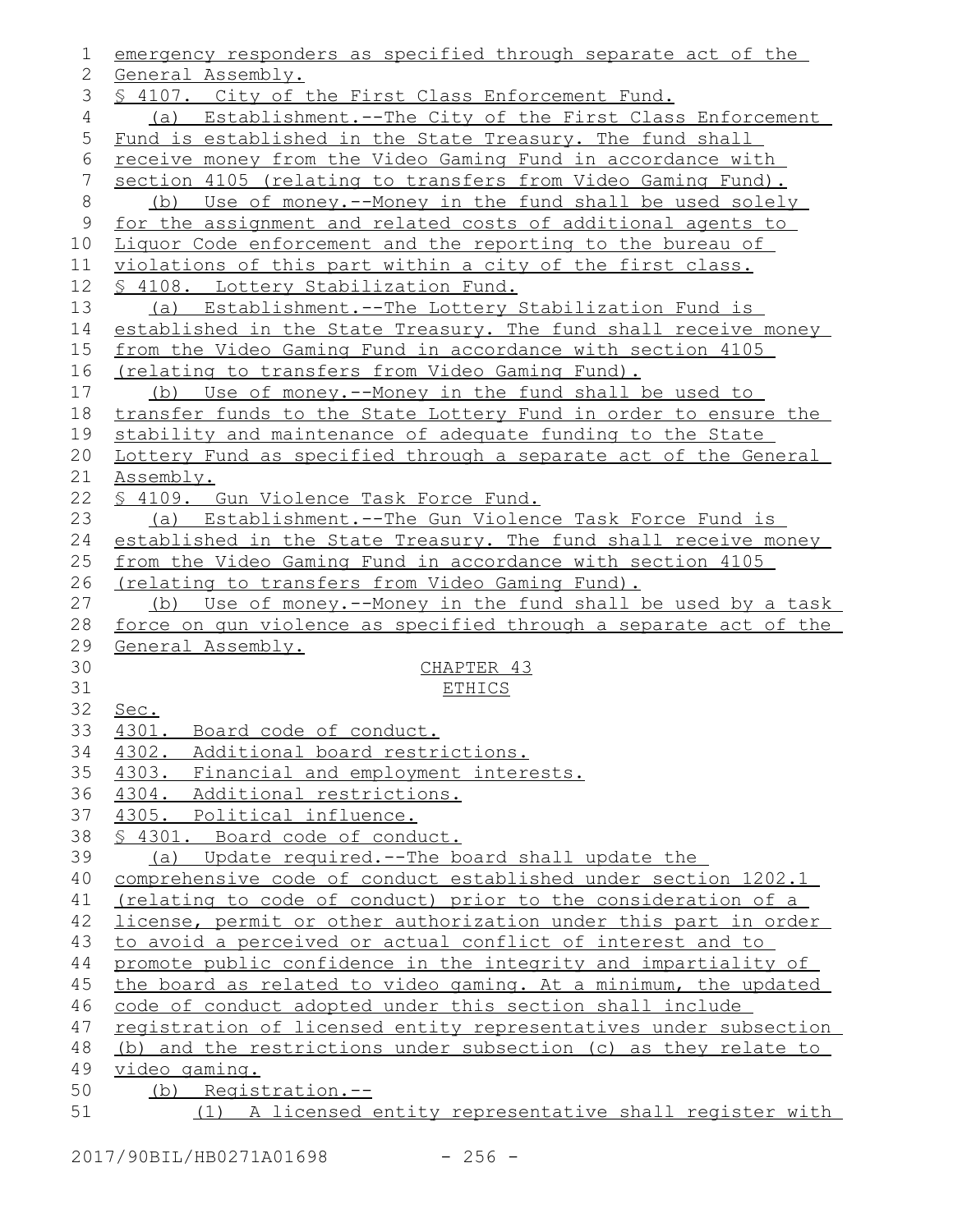the board in a manner prescribed by the board. The registration shall include the name, employer or firm, business address and business telephone number of both the licensed entity representative and any licensed entity, applicant for licensure or other person being represented. (2) A licensed entity representative shall update the registration information on an ongoing basis and failure to do so shall be punishable by the board. (3) The board shall maintain a registration list that contains the information required under paragraph (1). The list shall be available on the board's publicly accessible Internet website. (c) Restrictions.--In addition to the other prohibitions contained in this part, a member of the board shall: (1) Not accept a discount, gift, gratuity, compensation, travel, lodging or other thing of value, directly or indirectly, from an applicant, licensed entity, affiliate, subsidiary or intermediary of an applicant or a licensed entity, registrant or licensed entity representative. (2) Disclose and recuse himself from a hearing or other proceeding in which the member's objectivity, impartiality, integrity or independence of judgment may be reasonably questioned due to the member's relationship or association with a party connected to a hearing or proceeding or a person appearing before the board. (3) Refrain from financial or business dealing that would tend to reflect adversely on the member's objectivity, impartiality or independence of judgment. (4) (i) Not solicit funds for a charitable, educational, religious, health, fraternal, civic or other nonprofit entity from an applicant, licensed entity, party, registrant or licensed entity representative or from an affiliate, subsidiary, intermediary or holding company of an applicant, licensed entity, party or licensed entity representative. (ii) Subject to the provisions of section 1201(h) (4.1) (relating to Pennsylvania Gaming Control Board established), a member may serve as an officer, employee or member of the governing body of a nonprofit entity and may attend, make personal contributions to and plan or preside over the entity's fundraising events. (iii) A member may permit their name to appear on the letterhead used for fundraising events if the letterhead contains only the member's name and position with the nonprofit entity. (5) (i) Not meet or engage in discussions with an applicant, licensed entity, registrant, licensed entity representative, person who provides goods, property or services to a terminal operator licensee or another person or entity under the jurisdiction of the board unless the meeting or discussion occurs on the business 1 2 3 4 5 6 7 8 9 10 11 12 13 14 15 16 17 18 19 20 21 22 23 24 25 26 27 28 29 30 31 32 33 34 35 36 37 38 39 40 41 42 43 44 45 46 47 48 49 50 51

2017/90BIL/HB0271A01698 - 257 -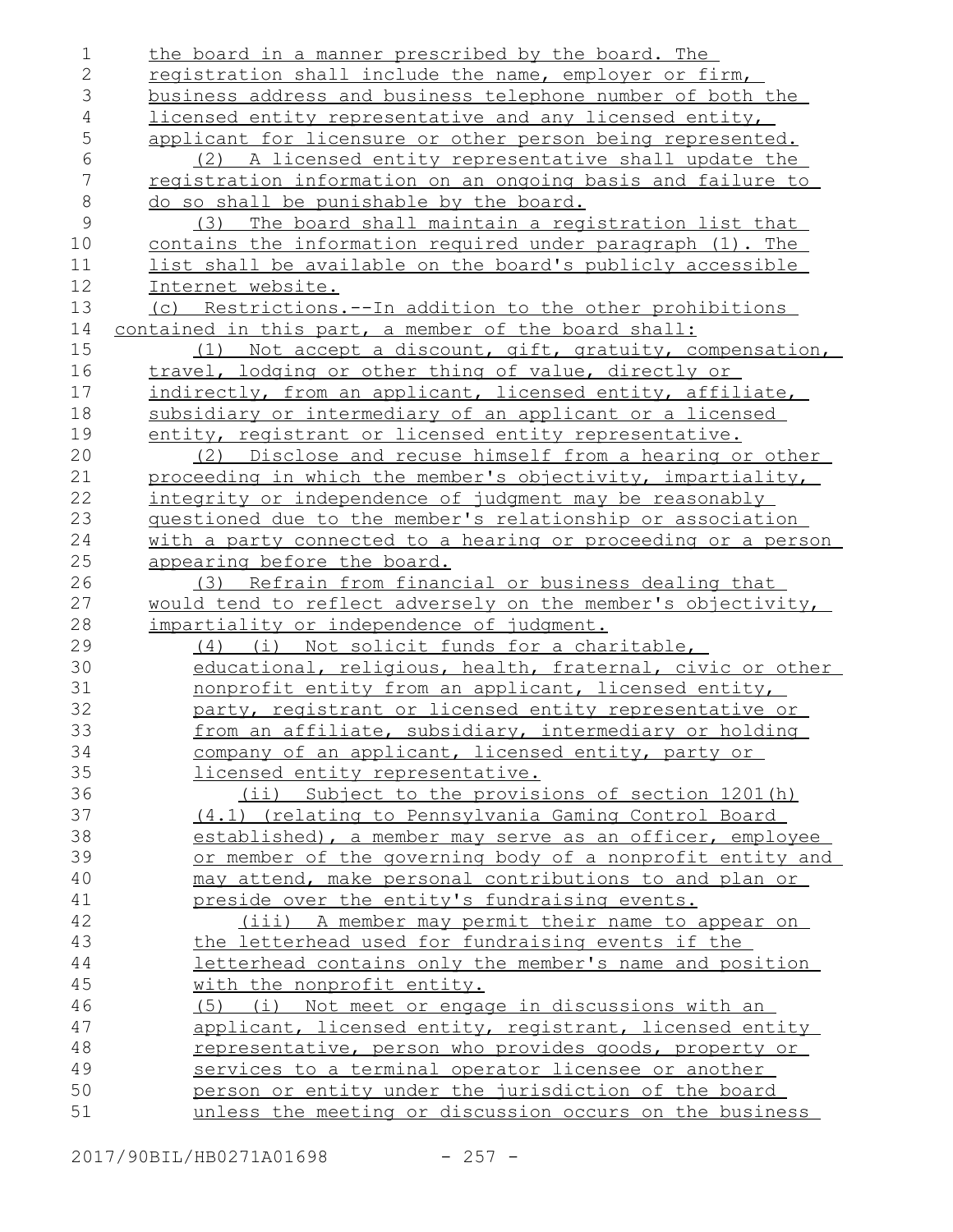| $\mathbf 1$    | premises of the board and is recorded in a log.                  |
|----------------|------------------------------------------------------------------|
| $\mathbf{2}$   | (ii) The log shall be posted on the board's publicly             |
| 3              | accessible Internet website.                                     |
| $\overline{4}$ | (iii) The log must include the date and time of the              |
| 5              | meeting or discussion, the names of the participants and         |
| 6              | the subject discussed.                                           |
| $\sqrt{}$      | (iv) The provisions of this paragraph shall not                  |
| 8              | apply to a meeting that considers matters requiring the          |
| 9              | physical inspection of the equipment or premises of an           |
| 10             | applicant or a licensed entity, if the meeting is entered        |
| 11             | in the log.                                                      |
| 12             | (6) Avoid impropriety and the appearance of impropriety          |
| 13             | at all times and observe standards and conduct that promote      |
| 14             | public confidence in the oversight of video gaming.              |
| 15             | (7) Comply with other laws, rules or requlations                 |
| 16             | relating to the conduct of a member.                             |
| 17             | § 4302. Additional board restrictions.                           |
| 18             | (a) Board restrictions.--The following shall apply to a          |
| 19             | board member or employee of the board whose duties substantially |
| 20             | involve licensing, enforcement, development of law, promulgation |
| 21             | of regulations or development of policy relating to gaming under |
| 22             | this part or who has other discretionary authority which may     |
| 23             | affect or influence the outcome of an action, proceeding or      |
| 24             | decision under this part:                                        |
| 25             | The individual may not, for a period of two years<br>(1)         |
| 26             | following termination of employment, accept employment with      |
| 27             | or be retained by an applicant or a licensed entity or by an     |
| 28             | affiliate, intermediary, subsidiary or holding company of an     |
| 29             | applicant or a licensed entity.                                  |
| 30             | (2) The individual may not, for a period of two years            |
| 31             | following termination of employment, appear before the board     |
| 32             | in a hearing or proceeding or participate in activity on         |
| 33             | behalf of an applicant, licensee or licensed entity or on        |
| 34             | behalf of an affiliate, intermediary, subsidiary or holding      |
| 35             | company of an applicant, licensee or licensed entity.            |
| 36             | (3) (i) An applicant or a licensed entity or an                  |
| 37             | affiliate, intermediary, subsidiary or holding company of        |
| 38             | an applicant or a licensed entity may not, until the             |
| 39             | expiration of two years following termination of                 |
| 40             | employment, employ or retain the individual.                     |
| 41             | (ii) Violation of this subparagraph shall result in              |
| 42             | termination of the individual's employment and subject           |
| 43             | the violator to section 3905(c) (relating to prohibited          |
| 44             | acts and penalties).                                             |
| 45             | (4) (i) A prospective employee who, upon employment,             |
| 46             | would be subject to this subsection must, as a condition         |
| 47             | of employment, sign an affidavit that the prospective            |
| 48             | employee will not violate paragraph (1) or (2).                  |
| 49             | (ii) If the prospective employee fails to sign the               |
| 50             | affidavit, the board shall rescind an offer of employment        |
| 51             | and may not employ the individual.                               |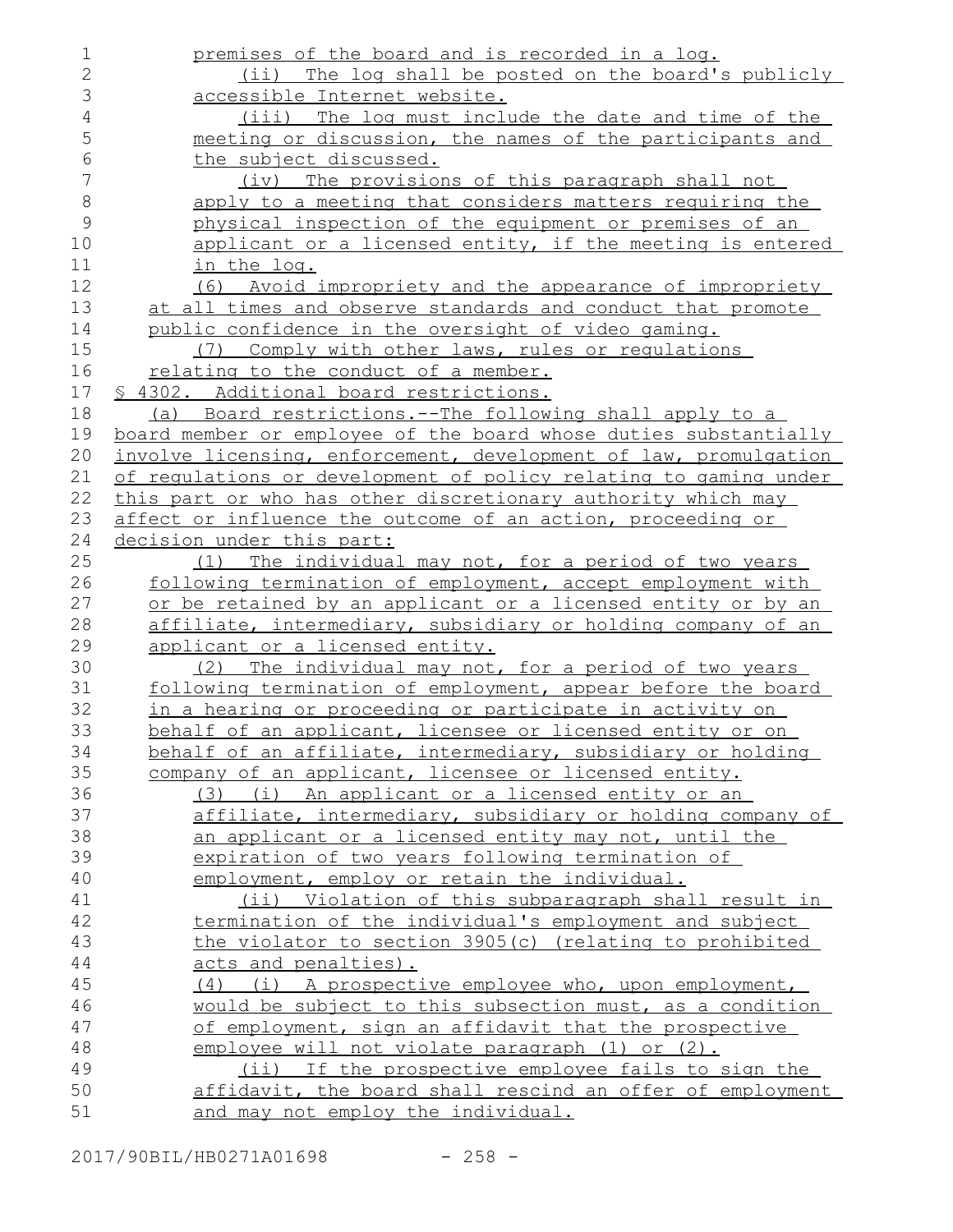| 1              | Contractor restrictions.--The following shall apply to<br>(b)                                                    |
|----------------|------------------------------------------------------------------------------------------------------------------|
| 2              | an independent contractor of the board and to an employee of an                                                  |
| 3              | independent contractor whose duties substantially involve                                                        |
| 4              | consultation relating to licensing, enforcement, development of                                                  |
| 5              | law, promulgation of regulations or development of policy                                                        |
| 6              | relating to video gaming under this part:                                                                        |
| $7\phantom{.}$ | The person may not, for a period of one year<br>(1)                                                              |
| $\,8\,$        | following termination of the contract with the board, be                                                         |
| $\mathcal{G}$  | retained by an applicant or a licensed entity or by an                                                           |
| 10             | affiliate, intermediary, subsidiary or holding company of an                                                     |
| 11             | applicant or a licensed entity.                                                                                  |
| 12             | (2) The person may not, for a period of two years                                                                |
| 13             | following termination of the contract with the board, appear                                                     |
| 14             | before the board in a hearing or proceeding or participate in                                                    |
| 15             | activity on behalf of an applicant, licensee or licensed                                                         |
| 16             | entity or on behalf of an affiliate, intermediary, subsidiary                                                    |
| 17             | or holding company of an applicant, licensee or licensed                                                         |
| 18             | entity.                                                                                                          |
| 19             | (3) (i) An applicant or a licensed entity or an                                                                  |
| 20             | affiliate, intermediary, subsidiary or holding company of                                                        |
| 21             | an applicant or a licensee may not, until the expiration                                                         |
| 22             | of one year following termination of the contract with                                                           |
| 23             | the board, employ or retain the person.                                                                          |
| 24             | (ii) A knowing violation of this subparagraph shall                                                              |
| 25             | <u>result in termination of the person's employment and</u>                                                      |
| 26             | subject the violator to section 3905(c).                                                                         |
| 27             | (i) Each contract between the board and an<br>(4)                                                                |
| 28             | independent contractor that involves the duties specified                                                        |
| 29             | in this subsection shall contain a provision requiring                                                           |
| 30             | the independent contractor to sign an affidavit that the                                                         |
| 31             | independent contractor will not violate paragraph (1) or                                                         |
| 32             | $(2)$ .                                                                                                          |
| 33             | (ii) If the independent contractor fails to sign the                                                             |
| 34             | affidavit, the board may not enter into the contract or                                                          |
| 35             | must terminate the contract.                                                                                     |
| 36             | (5) (i) An independent contractor shall require a                                                                |
| 37             | prospective employee whose employment would involve the                                                          |
| 38             | duties specified in this subsection to sign an affidavit                                                         |
| 39             | that the prospective employee will not violate paragraph<br>$(1)$ or $(2)$ .                                     |
| 40<br>41       | (ii) If the prospective employee fails to sign the                                                               |
| 42             |                                                                                                                  |
| 43             | affidavit, the independent contractor shall rescind an<br>offer of employment and may not employ the individual. |
| 44             | (c) Construction.--Nothing under subsection (a) or (b) shall                                                     |
| 45             | be construed to prevent a current or former employee of the                                                      |
| 46             | board, a current or former independent contractor or a current                                                   |
| 47             | or former employee of an independent contractor from appearing                                                   |
| 48             | before the board in a hearing or proceeding as a witness or                                                      |
| 49             | testifying as to any fact or information.                                                                        |
| 50             | Ethics commission.-<br>(d)                                                                                       |
| 51             | The State Ethics Commission shall issue a written<br>(1)                                                         |
|                |                                                                                                                  |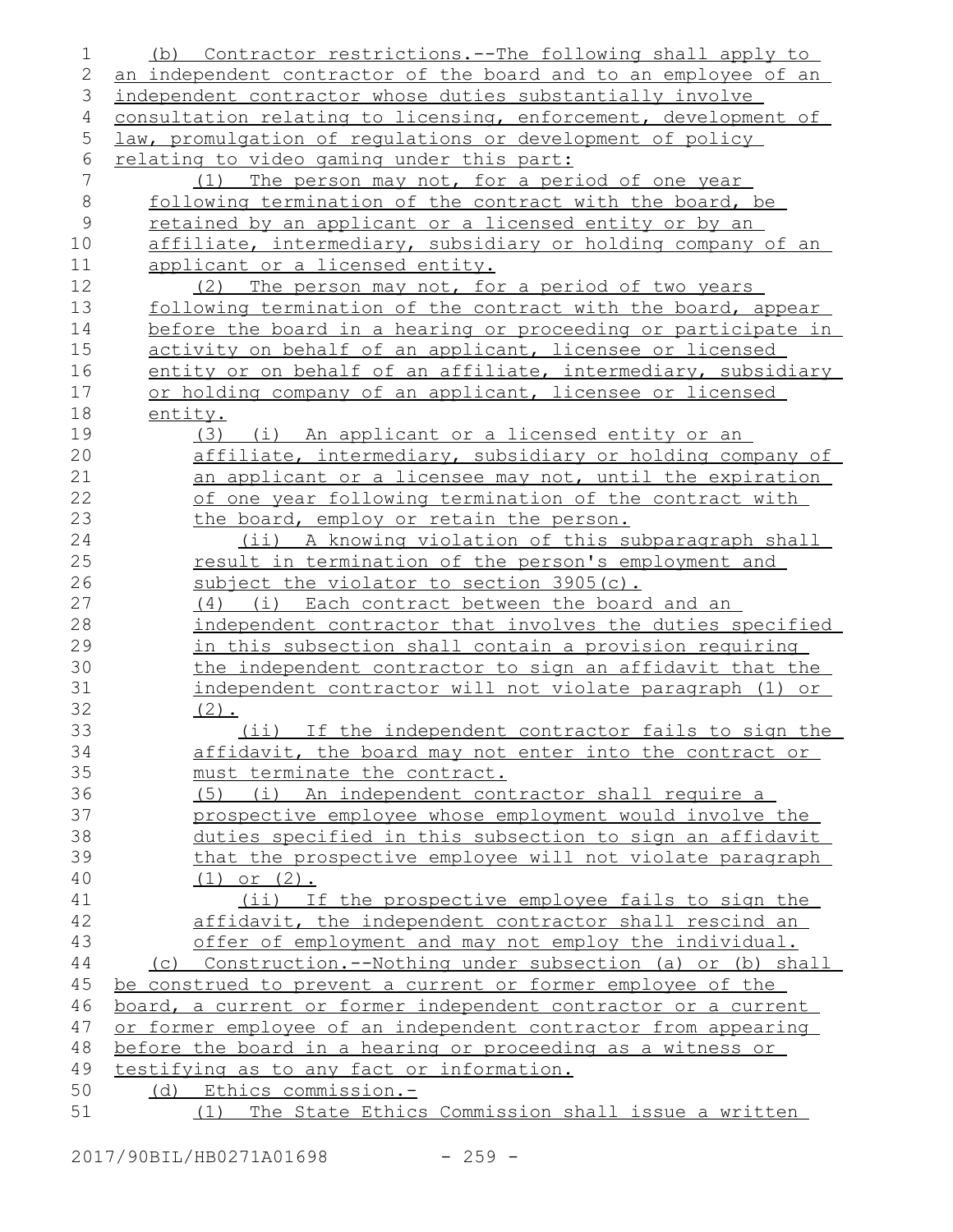determination of whether a person is subject to subsection (a) or (b) upon the written request of the person or the person's employer or potential employer. A person that relies in good faith on a determination issued under this paragraph shall not be subject to a penalty for an action taken, provided that all material facts specified in the request for the determination are correct. (2) (i) The State Ethics Commission shall publish a list of all employment positions within the board and employment positions within independent contractors whose duties would subject the individuals in those positions to the provisions of subsections (a) and (b). (ii) The board and each independent contractor shall assist the State Ethics Commission in the development of the list, which shall be published by the State Ethics Commission in the Pennsylvania Bulletin biennially and posted by the board on the board's publicly accessible Internet website. (iii) Upon request, employees of the board and each independent contractor shall provide the State Ethics Commission with adequate information to accurately develop and maintain the list. (iv) The State Ethics Commission may impose a civil penalty under 65 Pa.C.S. § 1109(f) (relating to penalties) upon an individual who fails to cooperate with the State Ethics Commission under this paragraph. (v) An individual who relies in good faith on the list published by the State Ethics Commission shall not be subject to a penalty for a violation of subsection (a) or (b). § 4303. Financial and employment interests. (a) Financial interests.--Except as may be provided for the judiciary by rule or order of the Pennsylvania Supreme Court, an executive-level public employee, public official or party officer, or an immediate family member thereof, shall not intentionally or knowingly hold a financial interest in an applicant or a licensee, or in a holding company, affiliate, intermediary or subsidiary thereof, while the individual is an executive-level public employee, public official or party officer and for one year following termination of the individual's status as an executive-level public employee, public official or party officer. (b) Employment.--Except as may be provided by rule or order of the Pennsylvania Supreme Court and except as provided in section 1202.1 (relating to code of conduct) or 4304 (relating to additional restrictions), no executive-level public employee, public official or party officer, or an immediate family member thereof, shall be employed by an applicant or licensee, or by a holding company, affiliate, intermediary or subsidiary thereof, while the individual is an executive-level public employee, public official or party officer and for one year following 1 2 3 4 5 6 7 8 9 10 11 12 13 14 15 16 17 18 19 20 21 22 23 24 25 26 27 28 29 30 31 32 33 34 35 36 37 38 39 40 41 42 43 44 45 46 47 48 49 50 51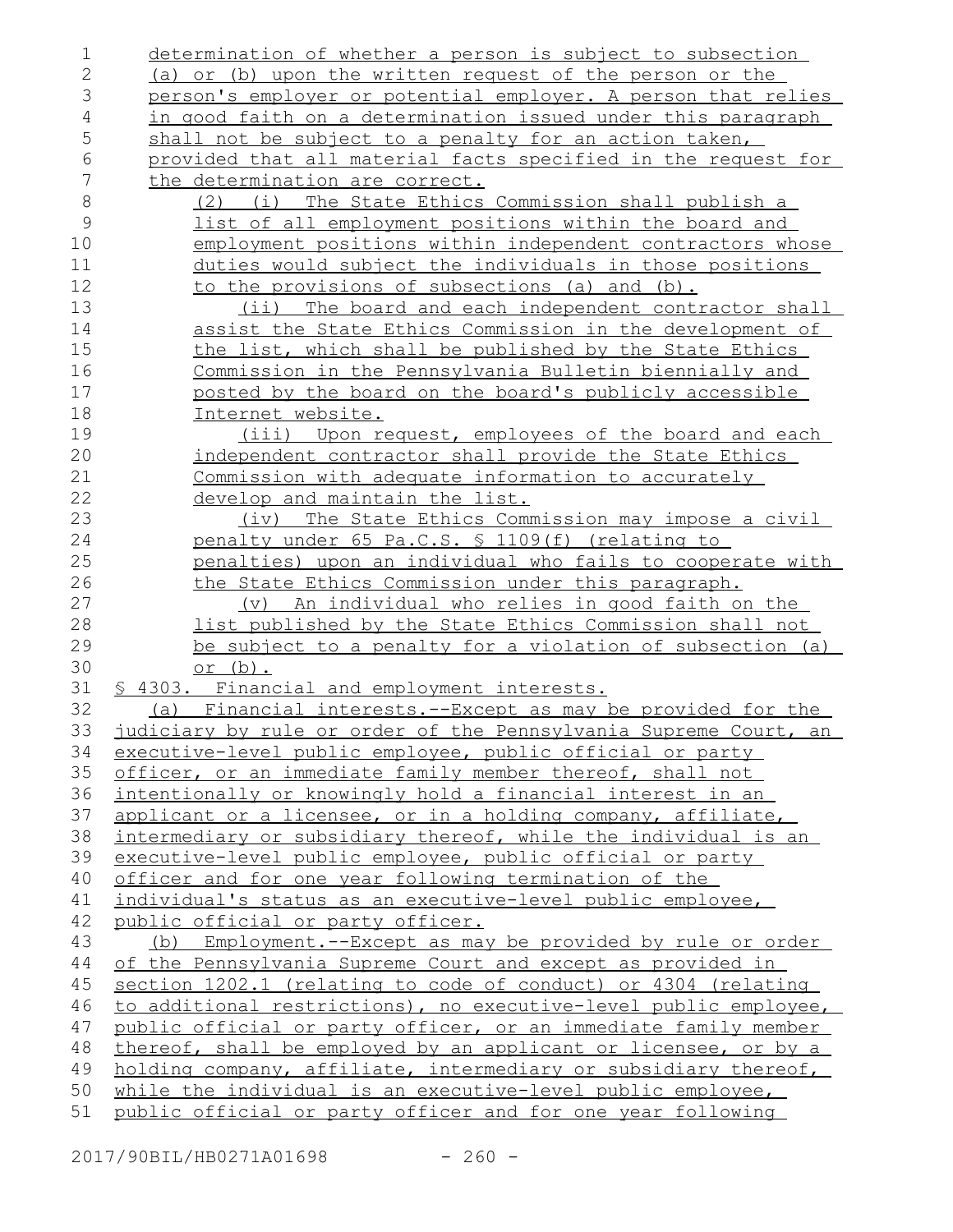| 1           | termination of the individual's status as an executive-level                                                                |
|-------------|-----------------------------------------------------------------------------------------------------------------------------|
| 2           | public employee, public official or party officer.                                                                          |
| 3           | (c) Complimentary services.--                                                                                               |
| 4           | (1) No executive-level public employee, public official                                                                     |
| 5           | or party officer, or an immediate family member thereof,                                                                    |
| 6           | shall solicit or accept a complimentary service from an                                                                     |
| 7           | applicant or licensee, or from an affiliate, intermediary,                                                                  |
| $\,8\,$     | subsidiary or holding company thereof, which the executive-                                                                 |
| $\mathsf 9$ | level public employee, public official or party officer, or                                                                 |
| 10          | an immediate family member thereof, knows or has reason to                                                                  |
| 11          | know is other than a service or discount which is offered to                                                                |
| 12          | members of the general public in like circumstances.                                                                        |
| 13          | No applicant or licensee, or an affiliate,<br>(2)                                                                           |
| 14          | intermediary, subsidiary or holding company thereof, shall                                                                  |
| 15          | offer or deliver to an executive-level public employee,                                                                     |
| 16          | public official or party officer, or an immediate family                                                                    |
| 17          | member thereof, a complimentary service from the applicant or                                                               |
| 18          | licensee, or an affiliate, intermediary, subsidiary or                                                                      |
| 19          | holding company thereof, that the applicant or licensee, or                                                                 |
| 20          | an affiliate, intermediary, subsidiary or holding company                                                                   |
| 21          | thereof, knows or has reason to know is other than a service                                                                |
| 22          | or discount that is offered to members of the general public                                                                |
| 23          | in like circumstances.                                                                                                      |
| 24          | (d) Grading.--An individual who violates this section                                                                       |
| 25          | commits a misdemeanor of the third degree and shall, upon                                                                   |
| 26          | conviction, be sentenced to pay a fine of not more than \$1,000                                                             |
| 27          | or to imprisonment for not more than one year, or both.                                                                     |
| 28          | (e) Divestiture.--                                                                                                          |
| 29          | (1) An executive-level public employee, public official                                                                     |
| 30          | or party officer, or an immediate family member thereof, who<br>holds a financial interest prohibited by this section shall |
| 31<br>32    |                                                                                                                             |
| 33          | divest the financial interest within three months of the<br>effective date of this section, as applicable.                  |
| 34          | (2) An executive-level public employee, public official,                                                                    |
| 35          | party officer or immediate family member shall have 30 days                                                                 |
| 36          | from the date the individual knew or had reason to know of                                                                  |
| 37          | the violation or 30 days from the publication in the                                                                        |
| 38          | Pennsylvania Bulletin under section 3301(b) (12) (relating to                                                               |
| 39          | powers of board) of the application or licensure of the                                                                     |
| 40          | executive-level public employee, public official, party                                                                     |
| 41          | officer or immediate family member, whichever occurs earlier,                                                               |
| 42          | to divest the financial interest.                                                                                           |
| 43          | (3) The State Ethics Commission may, for good cause,                                                                        |
| 44          | extend the time period under this subsection.                                                                               |
| 45          | (f) State Ethics Commission.--The State Ethics Commission                                                                   |
| 46          | shall do all of the following:                                                                                              |
| 47          | (1) (i) Issue a written determination of whether a                                                                          |
| 48          | person is subject to subsection (a), (b) or (c) upon the                                                                    |
| 49          | written request of the person or another person that may                                                                    |
| 50          | have liability for an action taken with respect to the                                                                      |
| 51          | person.                                                                                                                     |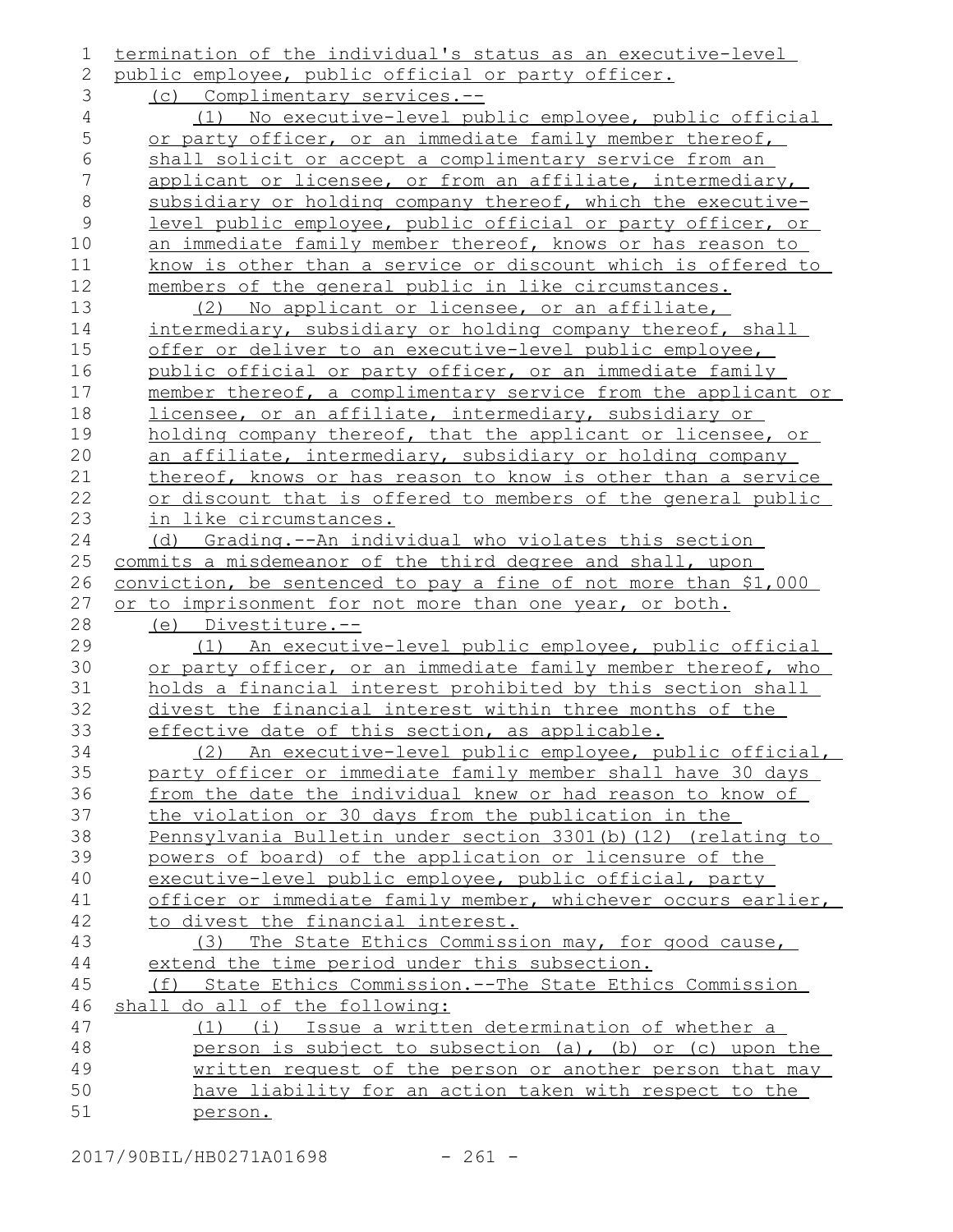| 1              | <u>(ii) A person that relies in good faith on a</u>                    |
|----------------|------------------------------------------------------------------------|
| $\overline{2}$ | determination made under this paragraph shall not be                   |
| 3              | subject to penalty for an action taken, provided that all              |
| $\overline{4}$ | <u>material facts specified in the request for the</u>                 |
| 5              | determination are correct.                                             |
| 6              | (2) (i) Publish a list of all State, county, municipal                 |
| 7              | and other government positions that meet the definitions               |
| $\,8\,$        | of "public official" as defined under subsection (q) or                |
| 9              | <u>"executive-level public employee" as defined under</u>              |
| 10             | section 3102 (relating to definitions).                                |
| 11             | The Office of Administration shall assist the<br>$(i$ ii)              |
| 12             | State Ethics Commission in the development of the list,                |
| 13             | which list shall be published by the State Ethics                      |
| 14             | Commission in the Pennsylvania Bulletin biennially and                 |
| 15             | posted by the board on the board's publicly accessible                 |
| 16             | Internet website.                                                      |
| 17             | (iii) Upon request, a public official shall provide                    |
| 18             | the State Ethics Commission with adequate information to               |
| 19             | <u>accurately develop and maintain the list.</u>                       |
| 20             | The State Ethics Commission may impose a civil<br>(iv)                 |
| 21             | penalty under 65 Pa.C.S. § 1109(f) (relating to                        |
| 22             | penalties) upon an individual, including a public                      |
| 23             | official or executive-level public employee, who fails to              |
| 24             | cooperate with the State Ethics Commission under this                  |
| 25             | subsection.                                                            |
| 26             | (v) A person that relies in good faith on the list                     |
| 27             | published by the State Ethics Commission shall not be                  |
| 28             | subject to penalty for a violation of this section.                    |
| 29             | (g) Definitions.--As used in this section, the following               |
| 30             | <u>words and phrases shall have the meanings given to them in this</u> |
| 31             | subsection unless the context clearly indicates otherwise:             |
| 32             | "Applicant." A person applying for a manufacturer license,             |
| 33             | supplier license or terminal operator license under this part.         |
| 34             | <u>"Financial interest." Owning or holding, or being deemed to </u>    |
| 35             | hold, debt or equity securities or other ownership interest or         |
| 36             | profits interest. A financial interest shall not include a debt        |
| 37             | or equity security, or other ownership interest or profits             |
| 38             | interest, which is held or deemed to be held in any of the             |
| 39             | following:                                                             |
| 40             | (1) A blind trust over which the executive-level public                |
| 41             | employee, public official, party officer or immediate family           |
| 42             | member thereof may not exercise any managerial control or              |
| 43             | receive income during the tenure of office and the period              |
| 44             | under subsection (a). The provisions of this paragraph shall           |
| 45             | apply only to blind trusts established prior to the effective          |
| 46             | date of this section.                                                  |
| 47             | (2) Securities that are held in a pension plan, profit-                |
| 48             | sharing plan, individual retirement account, tax-sheltered             |
| 49             | annuity, a plan established pursuant to section 457 of the             |
| 50             | Internal Revenue Code of 1986 (Public Law 99-514, 26 U.S.C. §          |
| 51             | 1 et seq.) or a successor provision deferred compensation              |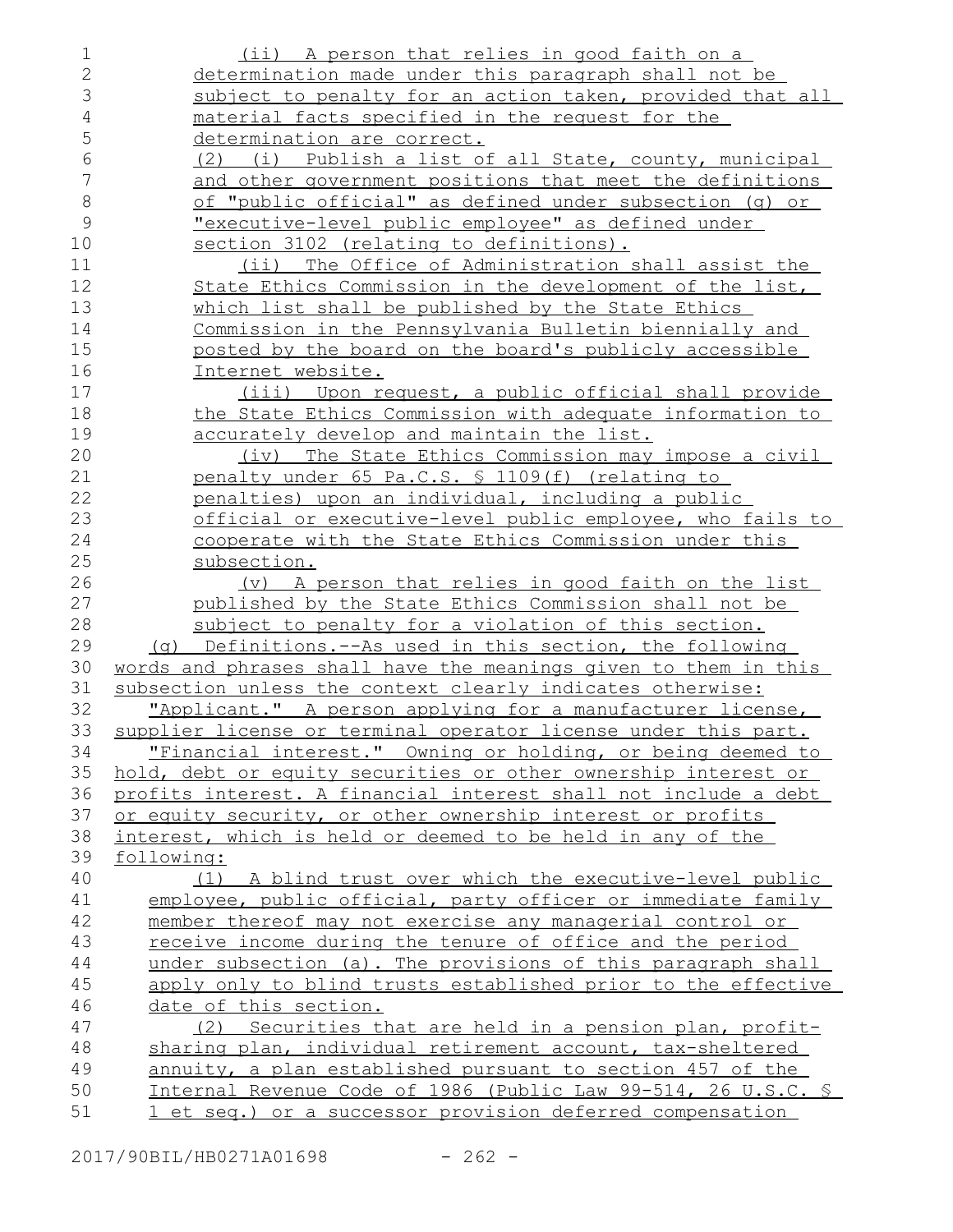plan whether qualified or not qualified under the Internal Revenue Code of 1986 or any successor provision or other retirement plan that: (i) is not self-directed by the individual; and (ii) is advised by an independent investment adviser who has sole authority to make investment decisions with respect to contributions made by the individual to these plans. (3) A tuition account plan organized and operated under section 529 of the Internal Revenue Code of 1986 that is not self-directed by the individual. (4) A mutual fund where the interest owned by the mutual fund in a licensed entity does not constitute a controlling interest as defined in this part. "Immediate family." A spouse, minor child or unemancipated child. "Licensee." A manufacturer licensee, supplier licensee or a terminal operator licensee. "Party officer." A member of a national committee; a chairperson, vice chairperson, secretary, treasurer or counsel of a State committee or member of the executive committee of a State committee; a county chairperson, vice chairperson, counsel, secretary or treasurer of a county committee in which a licensed facility is located; or a city chairperson, vice chairperson, counsel, secretary or treasurer of a city committee of a city in which a licensed facility is located. "Public official." The term shall include the following: (1) The Governor, Lieutenant Governor, a member of the Governor's cabinet, State Treasurer, Auditor General and Attorney General of the Commonwealth. (2) A member of the Senate or House of Representatives of the Commonwealth. (3) An individual elected or appointed to an office of a county or municipality that directly receives a distribution of revenue under this part. (4) An individual elected or appointed to a department, agency, board, commission, authority or other governmental body not included in paragraph (1), (2) or (3) that directly receives a distribution of revenue under this part. (5) An individual elected or appointed to a department, agency, board, commission, authority, county, municipality or other governmental body not included in paragraph (1), (2) or (3) with discretionary power that may influence or affect the outcome of an action or decision and who is involved in the development of regulation or policy relating to a licensed entity or is involved in other matters under this part. § 4304. Additional restrictions. (a) Restrictions.-- (1) No individual trooper or employee of the Pennsylvania State Police or employee of the Office of Attorney General or the department whose duties substantially 1 2 3 4 5 6 7 8 9 10 11 12 13 14 15 16 17 18 19 20 21 22 23 24 25 26 27 28 29 30 31 32 33 34 35 36 37 38 39 40 41 42 43 44 45 46 47 48 49 50 51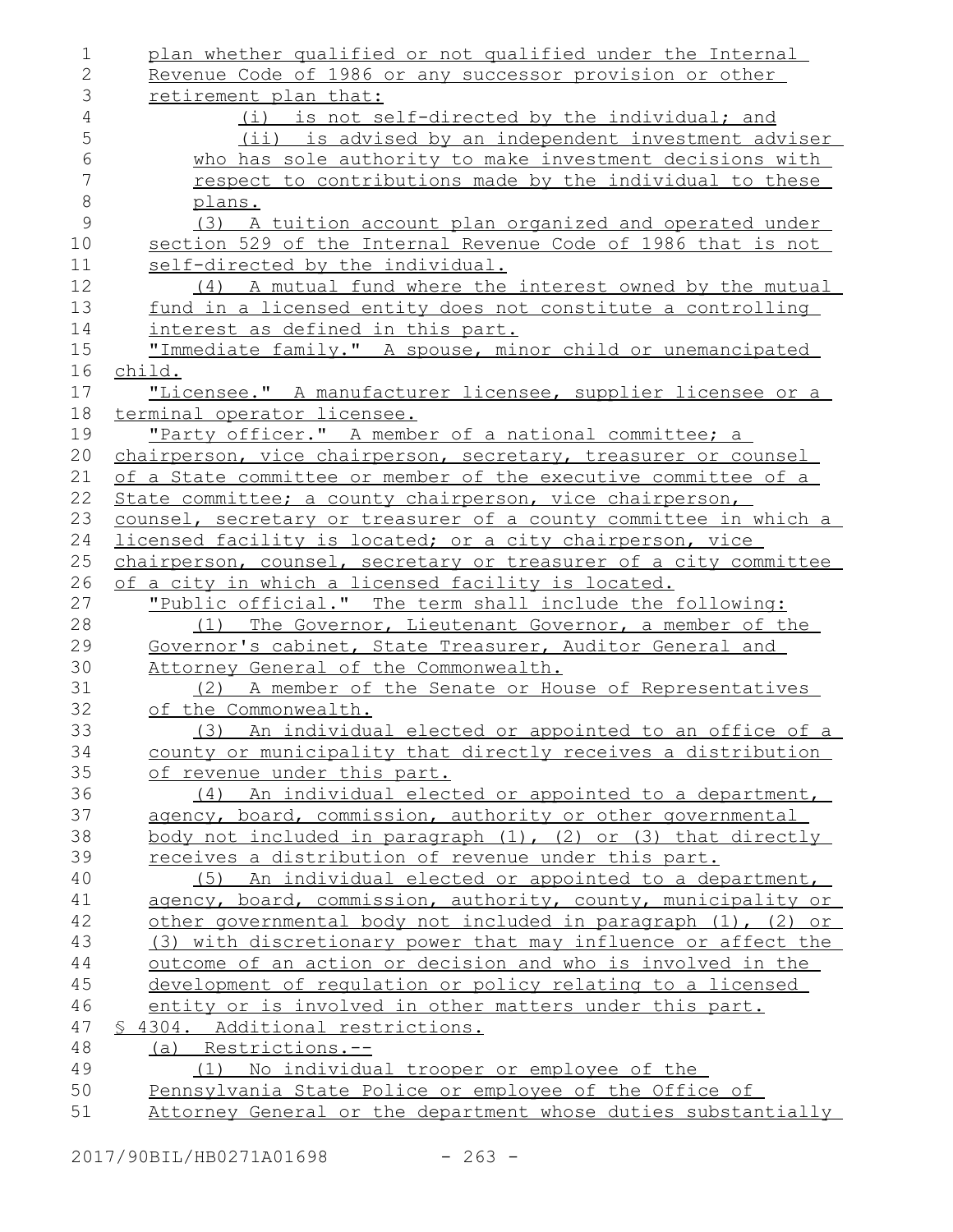| 1             | involve licensing or enforcement, the development of laws or        |
|---------------|---------------------------------------------------------------------|
| 2             | the development or adoption of requlations or policy related        |
| 3             | to gaming under this part or who has other discretionary            |
| 4             | authority that may affect or influence the outcome of an            |
| 5             | action, proceeding or decision under this part may do any of        |
| 6             | the following:                                                      |
| 7             | (i) Accept employment with or be retained by an                     |
| $\,8\,$       | applicant or licensed entity, or an affiliate,                      |
| $\mathcal{G}$ | intermediary, subsidiary or holding company of an                   |
| 10            | applicant or licensed entity, for a period of two years             |
| 11            | after the termination of employment.                                |
| 12            | (ii) (A) Appear before the board in a hearing or                    |
| 13            | proceeding or participate in other activity on behalf               |
| 14            | <u>of an applicant, licensee or licensed entity, or an</u>          |
| 15            | affiliate, intermediary, subsidiary or holding                      |
| 16            | company of an applicant, licensee or licensed entity,               |
| 17            | for a period of two years after termination of                      |
| 18            | employment.                                                         |
| 19            | (B) Nothing in this paragraph shall be construed                    |
| 20            | to prevent a current or former trooper or employee of               |
| 21            | the Pennsylvania State Police, the Office of Attorney               |
| 22            | General or the department from appearing before the                 |
| 23            | <u>board in a proceeding or hearing as a witness or</u>             |
| 24            | testifying as to a fact or information.                             |
| 25            | (2) As a condition of employment, a potential employee              |
| 26            | who would be subject to this subsection shall sign an               |
| 27            | affidavit that the individual will not accept employment with       |
| 28            | or be retained by an applicant or licensed entity, or an            |
| 29            | <u>affiliate, intermediary, subsidiary or holding company of an</u> |
| 30            | applicant or licensed entity, for a period of two years after       |
| 31            | the termination of employment.                                      |
| 32            | (b) Employment or retention.--                                      |
| 33            | (1) No applicant or licensed entity or an affiliate,                |
| 34            | intermediary, subsidiary or holding company of an applicant         |
| 35            | or licensed entity may employ or retain an individual subject       |
| 36            | to subsection (a) until the expiration of the period required       |
| 37            | in subsection (a) $(1)$ $(i)$ .                                     |
| 38            | (2) An applicant or licensed entity, or an affiliate,               |
| 39            | intermediary, subsidiary or holding company of an applicant         |
| 40            | or licensed entity, that knowingly employs or retains an            |
| 41            | individual in violation of this subsection shall terminate          |
| 42            | the employment of the individual and be subject to penalty          |
| 43            | under section 1518(c) (relating to prohibited acts;                 |
| 44            | penalties).                                                         |
| 45            | (c) Violation.--If an individual subject to subsection (a)          |
| 46            | refuses or otherwise fails to sign an affidavit, the                |
| 47            | individual's potential employer shall rescind the offer of          |
| 48            | employment.                                                         |
| 49            | (d) Code of conduct.--                                              |
| 50            | (1) The Pennsylvania State Police, Office of Attorney               |
| 51            | General and department each shall adopt a comprehensive code        |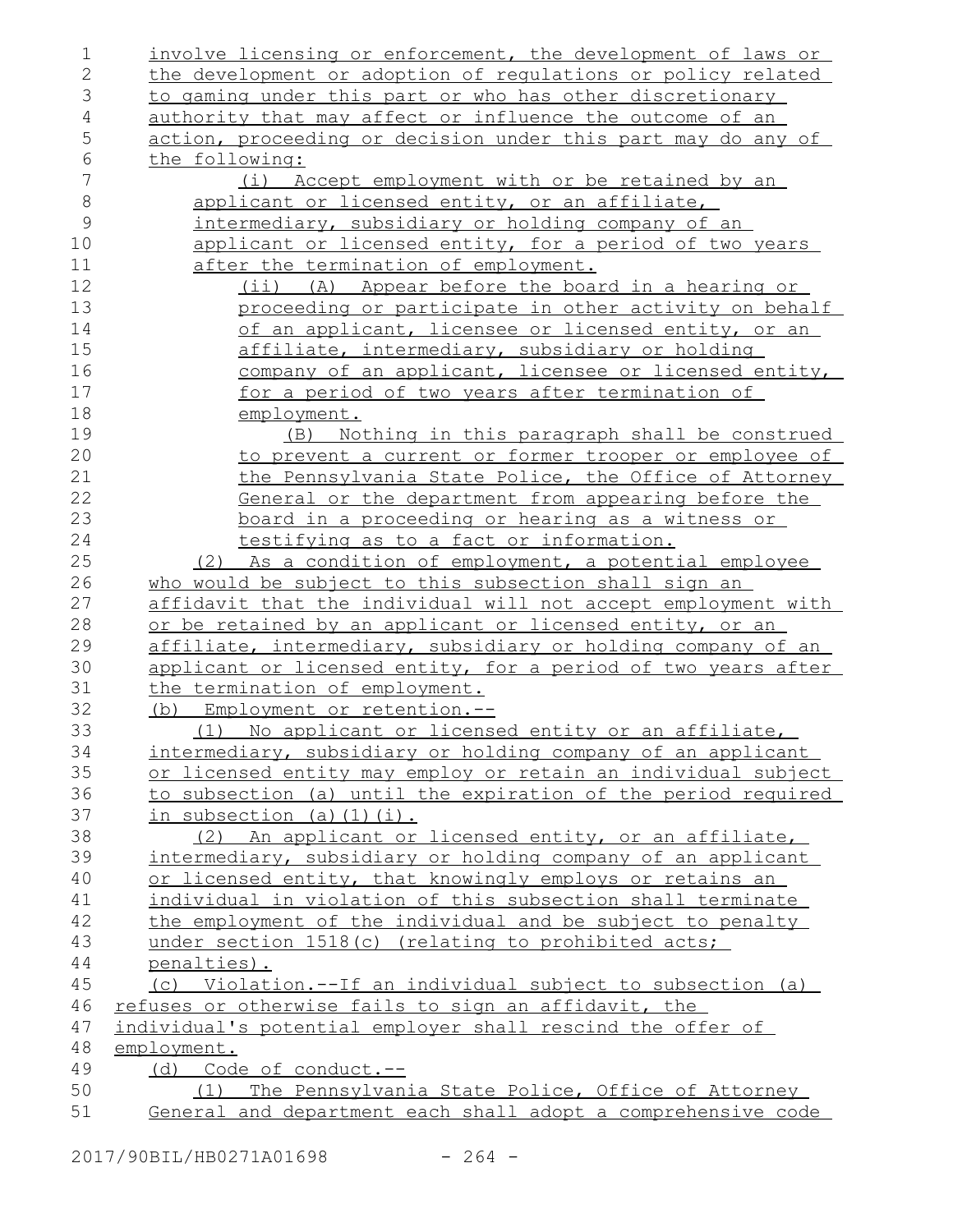| 1              | of conduct that supplements all other requirements under this    |
|----------------|------------------------------------------------------------------|
| $\overline{2}$ | part and 65 Pa.C.S. Pt. II (relating to accountability), as      |
| 3              | applicable, and shall provide quidelines applicable to           |
| 4              | troopers, employees, independent contractors of the agency       |
| 5              | whose duties substantially involve licensing or enforcement,     |
| $\epsilon$     | the development of laws or the development or adoption of        |
| 7              | regulations or policy related to video gaming under this part    |
| $\,8\,$        | or who have other discretionary authority that may affect the    |
| $\mathcal{G}$  | outcome of an action, proceeding or decision under this part,    |
| 10             | and the immediate families of these individuals to enable        |
| 11             | them to avoid a perceived or actual conflict of interest and     |
| 12             | to promote public confidence in the integrity and                |
| 13             | impartiality of video gaming enforcement and regulation.         |
| 14             | (2) At a minimum, the code of conduct adopted under this         |
| 15             | section shall apply the types of restrictions applicable to      |
| 16             | members under section 1202.1(c) (relating to code of             |
| 17             | conduct), except that the restrictions under section             |
| 18             | 1202.1(c)(5) shall not apply to an elected Attorney General.     |
| 19             | State Ethics Commission.--The State Ethics Commission<br>(e)     |
| 20             | shall do all of the following:                                   |
| 21             | <u>Issue a written determination of whether an</u><br>(i)<br>(1) |
| 22             | individual is subject to subsection (a) upon the written         |
| 23             | <u>request of the individual or the individual's employer or</u> |
| 24             | potential employer.                                              |
| 25             | (ii) A person that relies in good faith on a                     |
| 26             | determination made under this paragraph shall not be             |
| 27             | subject to penalty for an action taken, provided that all        |
| 28             | material facts specified in the request for the                  |
| 29             | determination are correct.                                       |
| 30             | (2) (i) Publish a list of all positions within the               |
| 31             | Pennsylvania State Police, the Office of Attorney General        |
| 32             | and the department the duties of which would subject the         |
| 33             | individuals in those positions to the provisions of              |
| 34             | subsection (a).                                                  |
| 35             | (ii) Each agency subject to this subsection shall                |
| 36             | assist the State Ethics Commission in the development of         |
| 37             | the list, which list shall be published by the State             |
| 38             | Ethics Commission in the Pennsylvania Bulletin                   |
| 39             | biennially, shall be posted by the board on the board's          |
| 40             | publicly accessible Internet website and shall be posted         |
| 41             | by each agency on the agency's publicly accessible               |
| 42             | Internet website.                                                |
| 43             | (iii) Upon request by the State Ethics Commission,               |
| 44             | members and employees of each agency subject to this             |
| 45             | subsection shall provide the State Ethics Commission with        |
| 46             | adequate information to accurately develop and maintain          |
| 47             | the list.                                                        |
| 48             | (iv) The State Ethics Commission may impose a civil              |
| 49             | penalty under 65 Pa.C.S. § 1109(f) (relating to                  |
| 50             | penalties) upon an individual who fails to cooperate with        |
| 51             | the State Ethics Commission under this subsection.               |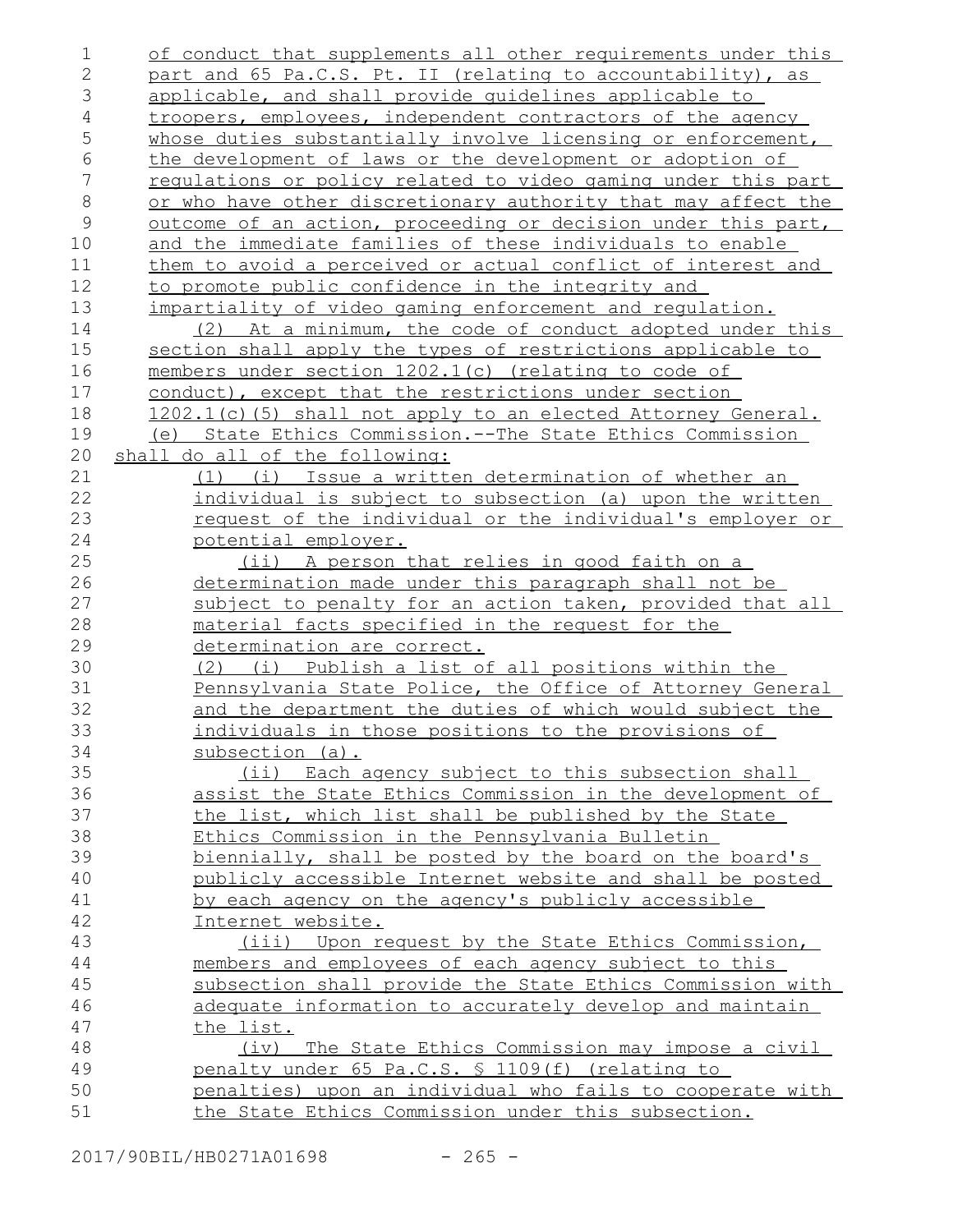| $\mathbf 1$      | (v) A person who relies in good faith on the list                |
|------------------|------------------------------------------------------------------|
| $\overline{2}$   | published by the State Ethics Commission shall not be            |
| 3                | subject to penalty for a violation of subsection (a).            |
| $\overline{4}$   | § 4305. Political influence.                                     |
| 5                | (a) Contribution restriction.--The following persons shall       |
| 6                | be prohibited from contributing money or an in-kind contribution |
| $\boldsymbol{7}$ | to a candidate for nomination or election to a public office in  |
| $\,8\,$          | this Commonwealth, to a political party committee or other       |
| 9                | political committee in this Commonwealth or to a group,          |
| 10               | committee or association organized in support of a candidate,    |
| 11               | political party committee or other political committee in this   |
| 12               | Commonwealth:                                                    |
| 13               | (1) An applicant for a terminal operator license,                |
| 14               | manufacturer license, supplier license, principal license or     |
| 15               | <u>a key employee license.</u>                                   |
| 16               | (2) A terminal operator licensee, manufacturer licensee          |
| 17               | or supplier licensee.                                            |
| 18               | (3) A licensed principal or licensed key employee of a           |
| 19               | terminal operator licensee, manufacturer licensee or supplier    |
| 20               | licensee.                                                        |
| 21               | (4) An affiliate, intermediary, subsidiary or holding            |
| 22               | company of a terminal operator licensee, manufacturer            |
| 23               | licensee or supplier licensee.                                   |
| 24               | (5) A licensed principal or licensed key employee of an          |
| 25               | affiliate, intermediary, subsidiary or holding company of a      |
| 26               | terminal operator licensee, manufacturer licensee or supplier    |
| 27               | licensee.                                                        |
| 28               | (6) A person who holds a similar video gaming license in         |
| 29               | another jurisdiction and the affiliates, intermediaries,         |
| 30               | subsidiaries, holding companies, principals or key employees     |
| 31               | thereof.                                                         |
| 32               | (b) Contributions to certain associations and organizations      |
| 33               | barred.--No individual prohibited from making political          |
| 34               | contributions under subsection (a) may make a political          |
| 35               | contribution of money or an in-kind contribution to an           |
| 36               | association or organization, including a nonprofit organization, |
| 37               | that has been solicited by, or knowing that the contribution or  |
| 38               | a portion thereof will be contributed to, the elected official,  |
| 39               | executive-level public employee or candidate for nomination or   |
| 40               | election to a public office in this Commonwealth.                |
| 41               | (c) Internet website.--                                          |
| 42               | (1) The board shall establish a publicly accessible              |
| 43               | Internet website that includes a list of all applicants for      |
| 44               | and holders of a terminal operator license, manufacturer         |
| 45               | license or supplier license and the affiliates,                  |
| 46               | intermediaries, holding companies, principals and key            |
| 47               | employees thereof, all persons holding a similar video gaming    |
| 48               | license in another jurisdiction, and the affiliates,             |
| 49               | intermediaries, holding companies, principals and key            |
| 50               | employees thereof, and other entity in which the applicant or    |
| 51               | licensee has a debt or an equity security or other ownership     |

2017/90BIL/HB0271A01698 - 266 -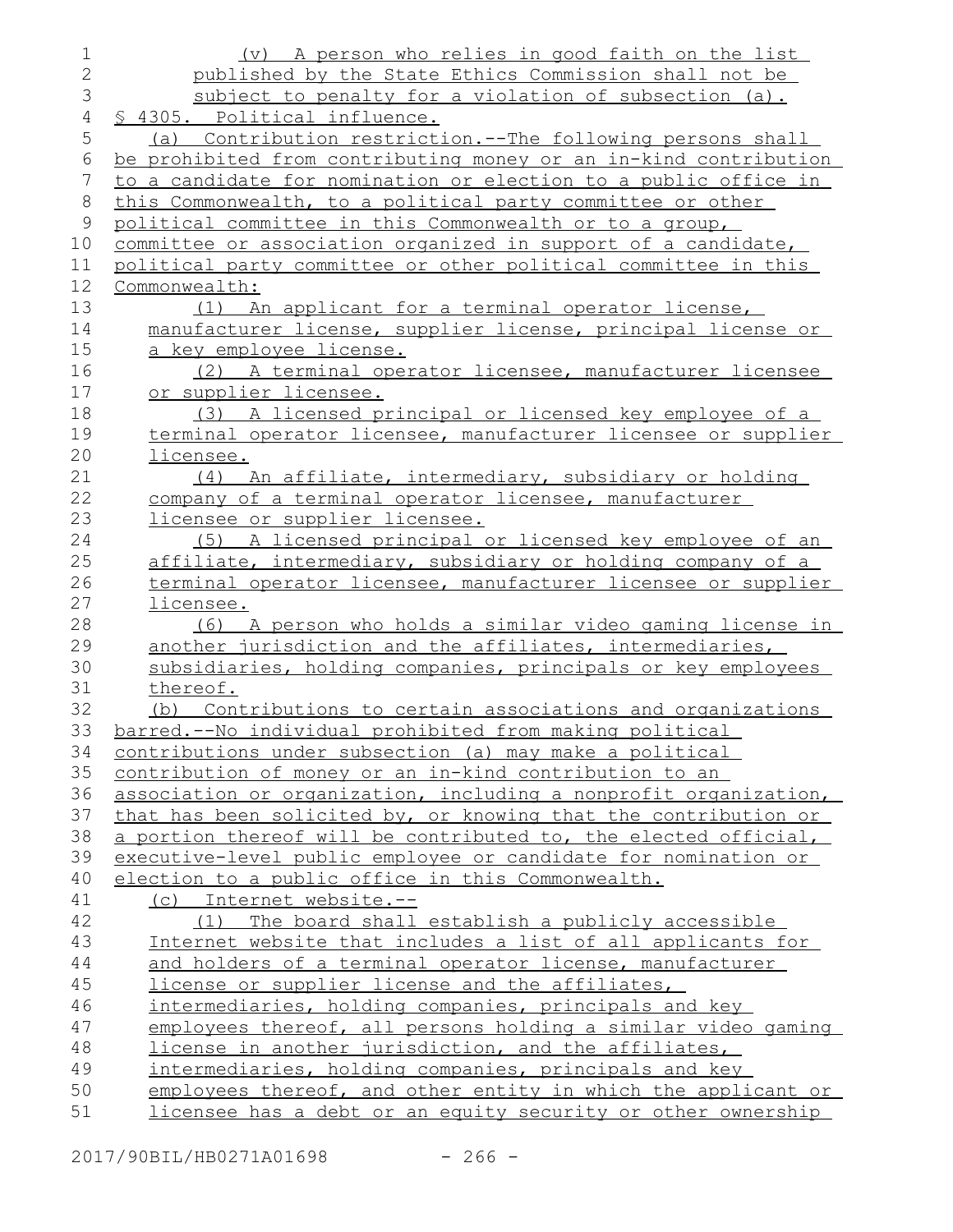| $\mathbf 1$    | or profits interest. An applicant or licensee shall notify       |
|----------------|------------------------------------------------------------------|
| $\overline{2}$ | the board within seven days of the discovery of a change in      |
| 3              | or addition to the information.                                  |
| 4              | (2) No individual who acts in good faith and in reliance         |
| 5              | on the information on the board's publicly accessible            |
| 6              | Internet website shall be subject to penalty or liability        |
| 7              | imposed for a violation of this section.                         |
| $\,8\,$        | The board shall request the information required<br>(3)          |
| $\mathsf 9$    | under paragraph (1) from a person licensed in another            |
| 10             | jurisdiction who does not hold a license in this Commonwealth    |
| 11             | and from requlatory agencies in the other jurisdiction. If a     |
| 12             | person who is a licensee in another jurisdiction refuses to      |
| 13             | provide the information required under paragraph (1), the        |
| 14             | person and its officers, directors or persons with a             |
| 15             | controlling interest shall be ineligible to receive a license    |
| 16             | under this part.                                                 |
| 17             | (d) Annual certification.--The chief executive officer, or       |
| 18             | other appropriate individual, of each applicant for a terminal   |
| 19             | operator license, manufacturer license or supplier license, or   |
| 20             | manufacturer licensee, supplier licensee or terminal operator    |
| 21             | licensee, shall annually certify under oath to the board and the |
| 22             | Department of State that the applicant or supplier licensee,     |
| 23             | manufacturer licensee or terminal operator licensee has          |
| 24             | developed and implemented internal safequards and policies       |
| 25             | intended to prevent a violation of this provision and that the   |
| 26             | applicant or supplier licensee, manufacturer licensee or         |
| 27             | terminal operator licensee has conducted a good faith            |
| 28             | investigation that has not revealed a violation of this          |
| 29             | subsection during the past year.                                 |
| 30             | (e) Penalties.--                                                 |
| 31             | (1) A violation of this section by a terminal operator           |
| 32             | licensee or a person that holds a controlling interest in the    |
| 33             | license, or a subsidiary company thereof, or an officer,         |
| 34             | director or management-level employee of the licensee shall      |
| 35             | be punishable as follows:                                        |
| 36             | (i) A first violation of this section shall be                   |
| 37             | punishable by a fine equal to an amount not less than the        |
| 38             | average single-day gross terminal revenue of the terminal        |
| 39             | operator licensee.                                               |
| 40             | (ii) A second violation of this section, within five             |
| 41             | years of the first violation, shall be punishable by at          |
| 42             | least a one-day suspension of the license held by the            |
| 43             | terminal operator licensee and a fine equal to an amount         |
| 44             | not less than two times the average single-day gross             |
| 45             | terminal revenue of the terminal operator licensee.              |
| 46             | (iii) A third violation of this section within five              |
| 47             | years of the second violation shall be punishable by the         |
| 48             | immediate revocation of the license held by the terminal         |
| 49             | operator licensee.                                               |
| 50             | (2) A violation of this section by a manufacturer or             |
| 51             | supplier licensed under this part or by a person that holds a    |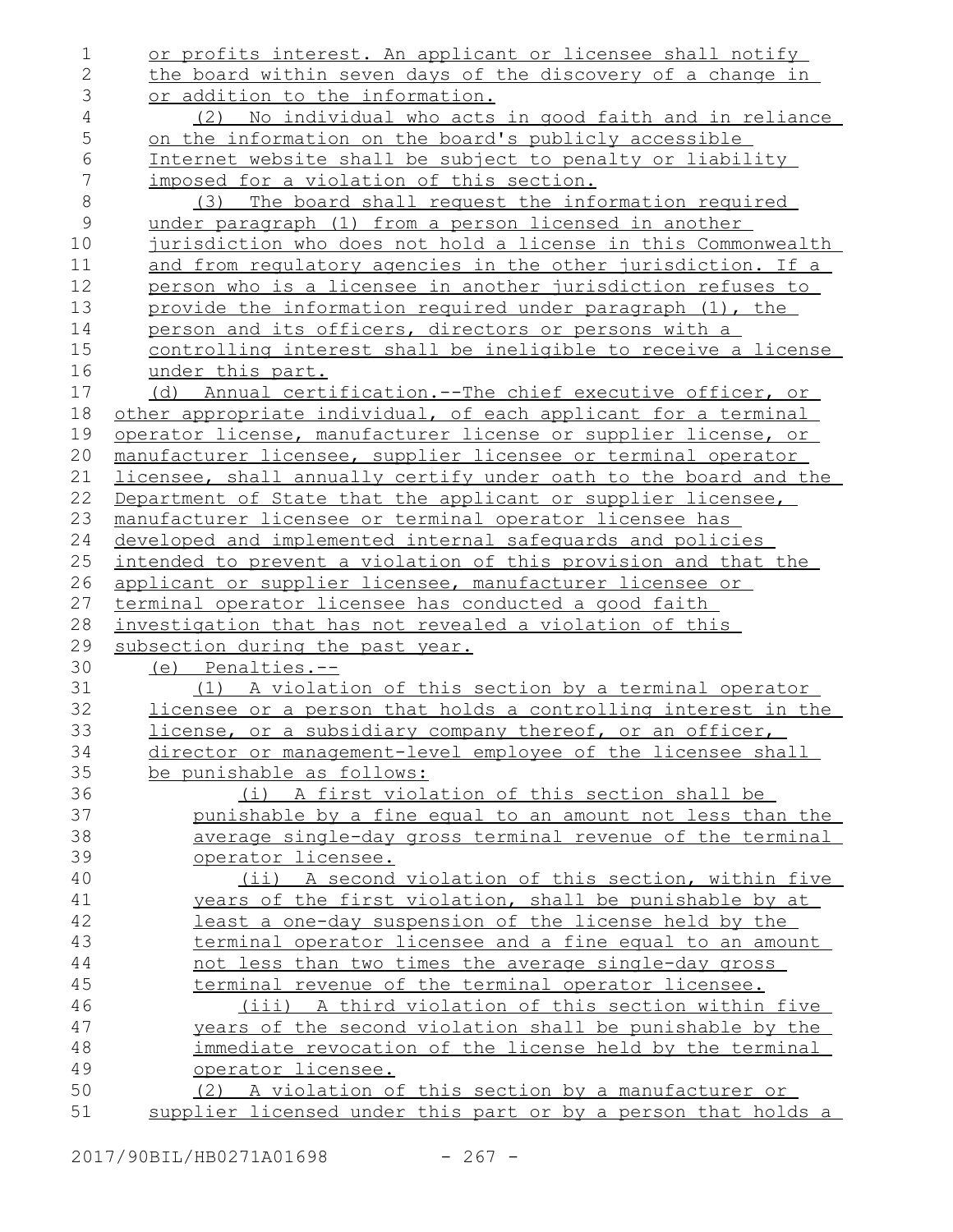| $\mathbf 1$    | controlling interest in such manufacturer or supplier, or a      |
|----------------|------------------------------------------------------------------|
| $\mathbf{2}$   | subsidiary company thereof, or an officer, a director or         |
| 3              | management-level employee of such a licensee shall be            |
| $\overline{4}$ | punishable as follows:                                           |
| 5              | (i) A first violation of this section shall be                   |
| $\epsilon$     | punishable by a fine equal to an amount not less than a          |
| 7              | single-day average of the gross profit from sales made by        |
| $\,8\,$        | the manufacturer or supplier in this Commonwealth during         |
| $\mathcal{G}$  | the preceding 12-month period or portion thereof in the          |
| 10             | event the manufacturer or supplier has not operated in           |
| 11             | this Commonwealth for 12 months.                                 |
| 12             | (ii) A second or subsequent violation of this                    |
| 13             | section within five years of a prior violation shall be          |
| 14             | punishable by a one-month suspension of the license held         |
| 15             | by the manufacturer or supplier and a fine equal to an           |
| 16             | amount not less than two times a single-day average of           |
| 17             | the gross profit from sales made by the manufacturer or          |
| 18             | supplier in this Commonwealth during the preceding 12-           |
| 19             | month period or portion thereof in the event the                 |
| 20             | manufacturer or supplier has not operated in this                |
| 21             | Commonwealth for 12 months.                                      |
| 22             | (3) In no event shall the fine imposed under this                |
| 23             | section be an amount less than \$100,000 for each violation.     |
| 24             | In addition to a fine or sanction that may be imposed by the     |
| 25             | board under this subsection, an individual who makes a           |
| 26             | contribution in violation of this section commits a              |
| 27             | misdemeanor of the third degree.                                 |
| 28             | (d) Definitions.--As used in this section, the following         |
| 29             | words and phrases shall have the meanings given to them in this  |
| 30             | subsection:                                                      |
| 31             | "Contribution." A payment, gift, subscription, assessment,       |
| 32             | contract, payment for services, dues, loan, forbearance, advance |
| 33             | or deposit of money or a valuable thing made to a candidate or   |
| 34             | political committee for the purpose of influencing an election   |
| 35             | in this Commonwealth or for paying debts incurred by or for a    |
| 36             | candidate or committee before or after an election. The term     |
| 37             | includes:                                                        |
| 38             | (1) The purchase of tickets for events, including                |
| 39             | dinners, luncheons, rallies and other fundraising events.        |
| 40             | (2) The granting of discounts or rebates not available           |
| 41             | to the general public.                                           |
| 42             | (3) The granting of discounts or rebates by television           |
| 43             | and radio stations and newspapers not extended on an equal       |
| 44             | basis to all candidates for the same office.                     |
| 45             | (4) A payment provided for the benefit of a candidate,           |
| 46             | including payment for the services of a person serving as an     |
| 47             | agent of a candidate or committee by a person other than the     |
| 48             | candidate or committee or person whose expenditures the          |
| 49             | candidate or committee must report.                              |
| 50             | (5) The receipt or use of anything of value by a                 |
| 51             | political committee from another political committee and a       |
|                |                                                                  |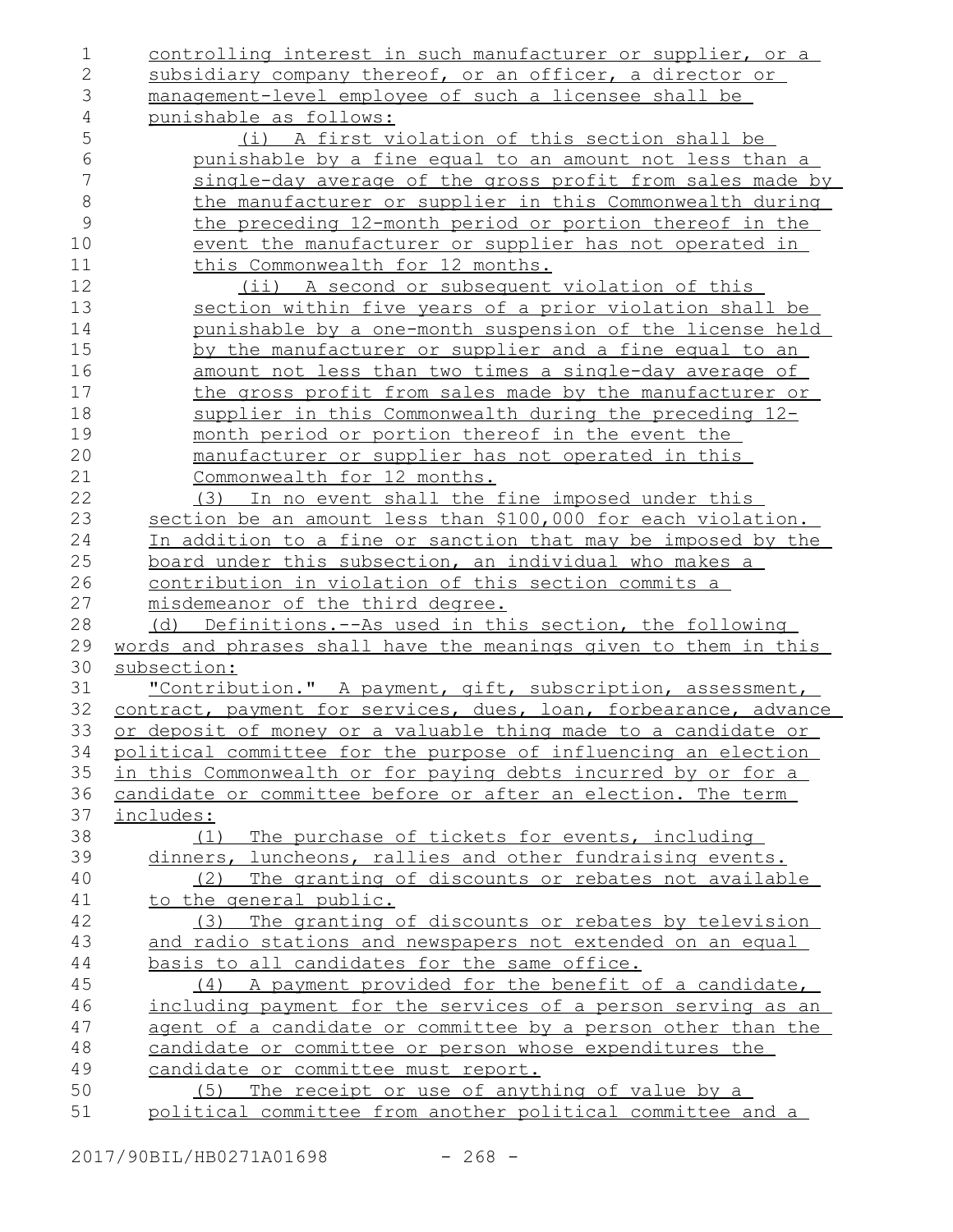| 1              | return on investments by a political committee.                  |
|----------------|------------------------------------------------------------------|
| $\mathbf{2}$   | "Political committee." A committee, club, association or         |
| 3              | other group of persons that receives contributions or makes      |
| $\overline{4}$ | expenditures.                                                    |
| 5              | CHAPTER 45                                                       |
| $\sqrt{6}$     | MISCELLANEOUS PROVISIONS                                         |
| $\overline{7}$ | Sec.                                                             |
| $\,8\,$        | 4501. Gaming schools.                                            |
| $\mathsf 9$    | 4502. Declaration of exemption from Federal laws prohibiting     |
| 10             | video gaming terminals.                                          |
| 11             | 4503. Preemption of local taxes and license fees.                |
| 12             | 4504. Exclusive jurisdiction of Supreme Court.                   |
| 13             | 4505. Funding.                                                   |
| 14             | 4506. Commonwealth Financing Authority.                          |
| 15             | \$ 4501. Gaming schools.                                         |
| 16             | (a) Curriculum.--The Department of Labor and Industry, in        |
| 17             | consultation with the Department of Education and the board,     |
| 18             | shall, within 60 days following the effective date of this       |
| 19             | section, develop curriculum quidelines, including minimum        |
| 20             | proficiency requirements established by the board, for gaming    |
| 21             | school instruction related to video gaming terminals. The        |
| 22             | quidelines shall, at a minimum, establish courses of instruction |
| 23             | that will provide individuals with adequate job training         |
| 24             | necessary to obtain employment as video gaming employees.        |
| 25             | (b) Gaming equipment.--All gaming equipment utilized by a        |
| 26             | gaming school, including video gaming and associated equipment   |
| 27             | and all representations of value, shall be used for training,    |
| 28             | instructional and practice purposes only. The use of the gaming  |
| 29             | equipment for actual gaming by a person is prohibited.           |
| 30             | (c) Possession, removal and transport of equipment.--No          |
| 31             | gaming school shall possess, remove or transport, or cause to be |
| 32             | removed or transported, a video gaming terminal or associated    |
| 33             | equipment except in accordance with this part.                   |
| 34             | (d) Serial numbers.--Each video gaming terminal and              |
| 35             | associated equipment on the premises of a gaming school shall    |
| 36             | have permanently affixed on it a serial number that, together    |
| 37             | with the location of the video gaming terminal, is filed with    |
| 38             | the board.                                                       |
| 39             | (e) Security.--Each gaming school shall provide adequate         |
| 40             | security for video gaming terminals and associated equipment on  |
| 41             | the gaming school premises.                                      |
| 42             | (f) Notice to board and bureau. -- No gaming school shall sell   |
| 43             | or transfer a video gaming terminal or associated equipment      |
| 44             | except upon prior written notice to the board and the bureau.    |
| 45             | \$ 4502. Declaration of exemption from Federal laws prohibiting  |
| 46             | video gaming terminals.                                          |
| 47             | (a) Declaration.--Under the Gambling Devices Transportation      |
| 48             | Act (64 Stat. 1134, 15 U.S.C. § 1171 et seq.), the Commonwealth  |
| 49             | declares that it is exempt from section 2 of that act.           |
| 50             | (b) Legal shipments.--All shipments of gambling devices, as      |
| 51             | defined in section 1 of the Gambling Devices Transportation Act, |
|                |                                                                  |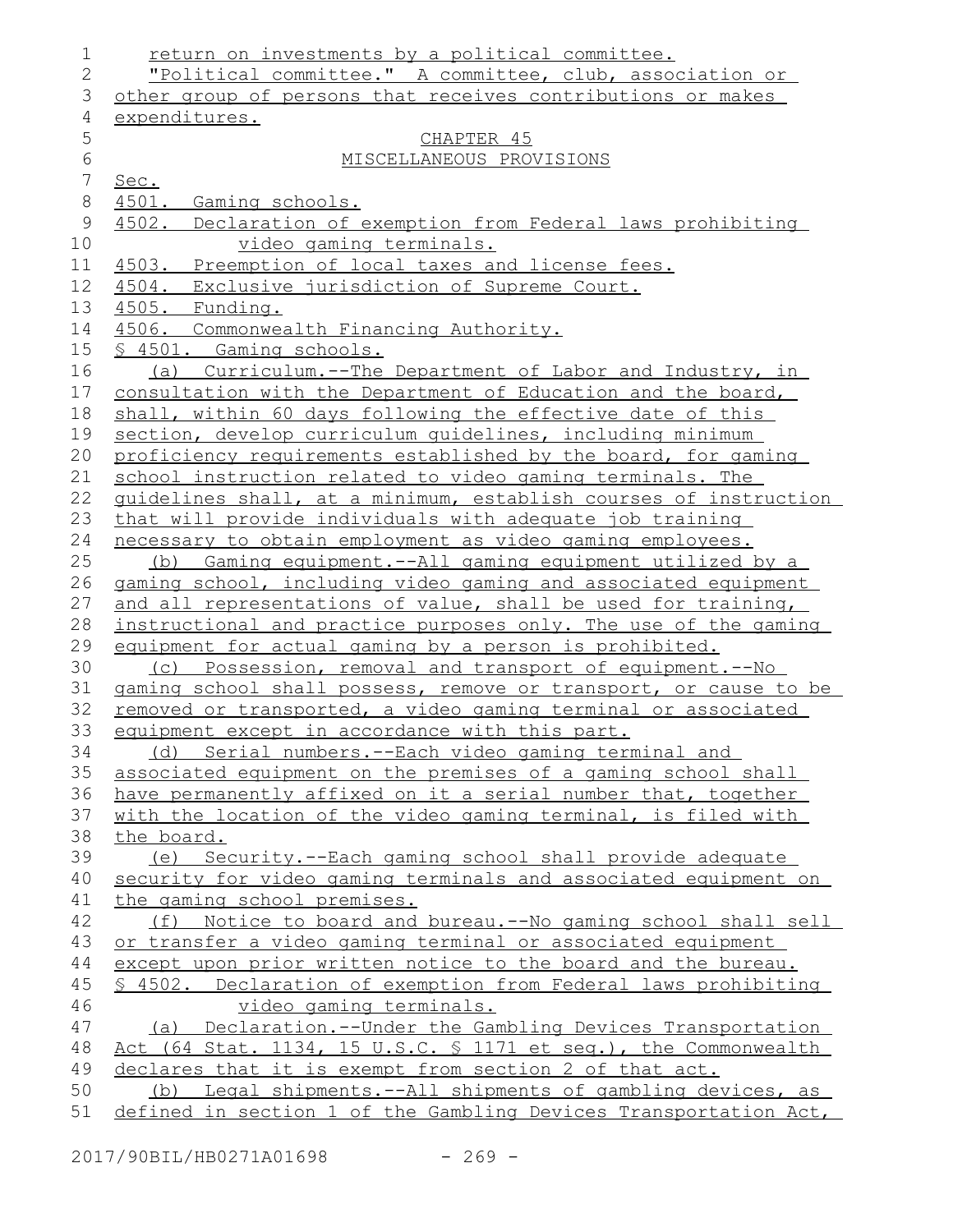| 1        | into this Commonwealth, the registering, recording and labeling                                     |
|----------|-----------------------------------------------------------------------------------------------------|
| 2        | of which has been effected by the manufacturer and supplier of                                      |
| 3        | those devices in accordance with sections 3 and 4 of the                                            |
| 4        | Gambling Devices Transportation Act, shall be deemed legal                                          |
| 5        | shipments of gambling devices into this Commonwealth.                                               |
| 6        | \$ 4503. Preemption of local taxes and license fees.                                                |
| 7        | (a) Statutes.--Video gaming terminals shall be exempt from                                          |
| $\,8\,$  | taxes levied under the following:                                                                   |
| 9        | (1) The act of August 5, 1932 (Sp. Sess., P. L. 45, No. 45),                                        |
| 10       | referred to as the Sterling Act.                                                                    |
| 11       | (2) The act of December 31, 1965 (P.L.1257, No.511),                                                |
| 12       | known as The Local Tax Enabling Act.                                                                |
| 13       | (3) 53 Pa.C.S. Pt. III Subpt. E (relating to home rule                                              |
| 14       | and optional plan government).                                                                      |
| 15       | (4) Any statute that confers taxing authority to a                                                  |
| 16       | political subdivision.                                                                              |
| 17       | (b) Licensing fees.--Video gaming terminals are exempt from                                         |
| 18       | local licensing fees.                                                                               |
| 19       | § 4504. Exclusive jurisdiction of Supreme Court.                                                    |
| 20       | The Pennsylvania Supreme Court shall have exclusive                                                 |
| 21       | jurisdiction to hear a challenge to or to render a declaratory                                      |
| 22       | judgment concerning the constitutionality of this part. The                                         |
| 23       | Pennsylvania Supreme Court may take such action as it deems                                         |
| 24       | appropriate, consistent with the Pennsylvania Supreme Court                                         |
| 25       | retaining jurisdiction over the matter, to find facts or to                                         |
| 26       | expedite a final judgment in connection with a challenge or                                         |
| 27       | request for declaratory relief.                                                                     |
| 28       | $$4505.$ Funding.                                                                                   |
| 29       | (a) Appropriation.--The General Assembly appropriates the                                           |
| 30       | following:                                                                                          |
| 31       | The sum of \$5,000,000 is hereby appropriated to the<br>(1)                                         |
| 32       | board for the fiscal period July 1, 2017, to June 30, 2018,                                         |
| 33       | to implement and administer the provisions of this part.                                            |
| 34       | The sum of \$3,000,000 is hereby appropriated from<br>(2)                                           |
| 35       | the General Fund to the department for the fiscal period July                                       |
| 36<br>37 | 1, 2017, to June 30, 2018, to prepare for, implement and<br>administer the provisions of this part. |
| 38       | (3) The sum of \$2,000,000 is hereby appropriated from                                              |
| 39       | the General Fund to the Pennsylvania State Police for the                                           |
| 40       | fiscal period July 1, 2017, to June 30, 2018, to prepare for,                                       |
| 41       | implement and administer the provisions of this part.                                               |
| 42       | (b) Repayment required.--The money appropriated under this                                          |
| 43       | section shall be repaid to the General Fund by terminal operator                                    |
| 44       | licensees according to subsection (c).                                                              |
| 45       | (c) Repayment schedule.--Beginning two years from the date                                          |
| 46       | the board authorizes the first video gaming terminal to be                                          |
| 47       | connected to the central control computer system and is made                                        |
| 48       | available for public use, the department shall collect an                                           |
| 49       | assessment of .05% of gross terminal revenue on a bi-monthly                                        |
| 50       | basis from each terminal operator licensee for deposit into the                                     |
| 51       | General Fund. The department shall continue to collect the                                          |

2017/90BIL/HB0271A01698 - 270 -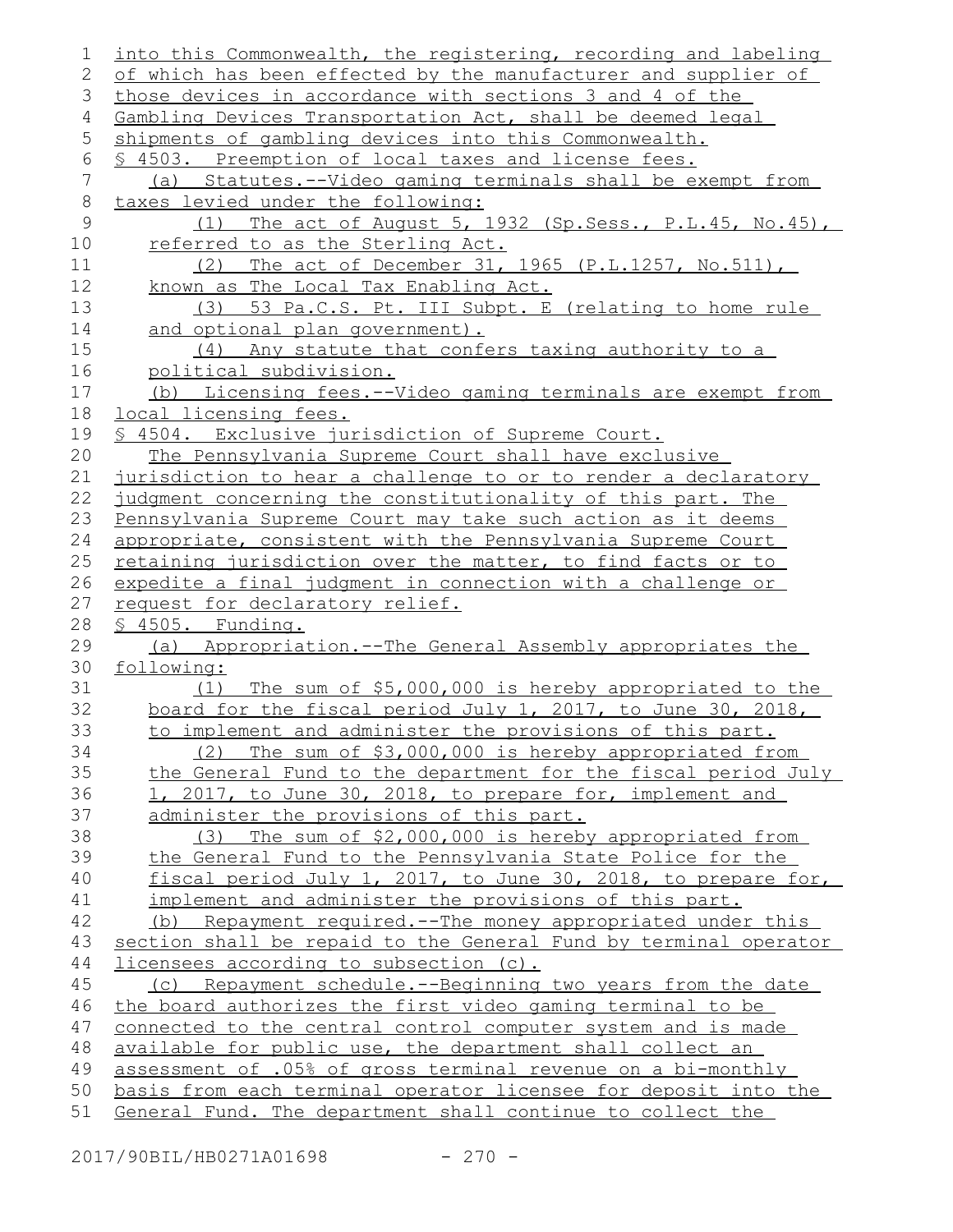assessment until the amounts under subsection (a) are repaid to the General Fund. (d) Unused amounts.--On July 1, 2018, any portion of amounts appropriated under this section that are unexpended, unencumbered or uncommitted as of June 30 of the prior fiscal year shall automatically be transferred to the General Fund. § 4506. Commonwealth Financing Authority. The Commonwealth Financing Authority shall establish accounts, administer and distribute the funds deposited into the accounts and perform all other duties required of it under this part. Section 34. Section 5513 of Title 18 is amended to read: § 5513. Gambling devices, gambling, etc. (a) Offense defined.--[A] Except as otherwise provided for in subsections (a.1) and (a.2), a person is guilty of a misdemeanor of the first degree if he: (1) intentionally or knowingly makes, assembles, sets up, maintains, sells, lends, leases, gives away, or offers for sale, loan, lease or gift, any punch board, drawing card[, slot machine] or any device to be used for gambling purposes, except playing cards; (2) allows persons to collect and assemble for the purpose of unlawful gambling at any place under his control; (3) solicits or invites any person to visit any unlawful gambling place for the purpose of gambling; or (4) being the owner, tenant, lessee or occupant of any premises, knowingly permits or suffers the same, or any part thereof, to be used for the purpose of unlawful gambling. (a.1) Electronic video monitor.--A person commits a [misdemeanor of the first] felony of the third degree if he owns, operates, maintains, places into operation or has a financial interest in an electronic video monitor or business that owns, operates, maintains or places into operation or has a financial interest in an electronic video monitor: (1) which is offered or made available to persons to play or participate in a simulated gambling program for direct or indirect consideration, including consideration associated with a related product, service or activity; and (2) for which the person playing the simulated gambling program may become eligible for a cash or cash-equivalent prize, whether or not the eligibility for or value of the cash or cash-equivalent prize is determined by or has any relationship to the outcome of or play of the simulated gambling program. (a.2) Gaming machine.--A person commits a felony of the third degree if he owns, operates, maintains, places into operation or has a financial interest in a gaming machine or business that owns, operates, maintains or places into operation or has a financial interest in a gaming machine. (b) Confiscation of gambling devices.--Any gambling device or gaming machine possessed or used in violation of the 1 2 3 4 5 6 7 8 9 10 11 12 13 14 15 16 17 18 19 20 21 22 23 24 25 26 27 28 29 30 31 32 33 34 35 36 37 38 39 40 41 42 43 44 45 46 47 48 49 50 51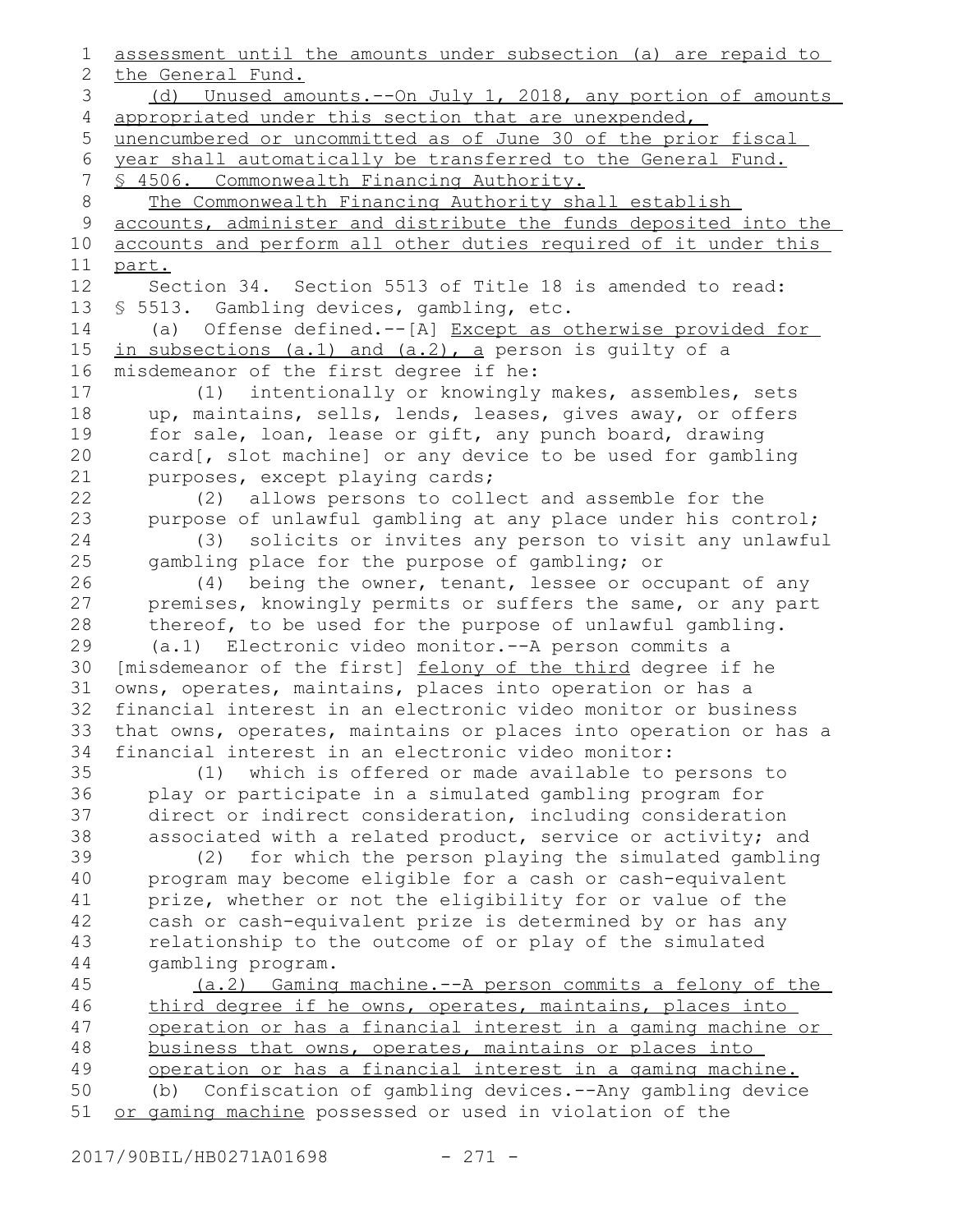provisions of [subsection (a)] subsections (a), (a.1) and (a.2) of this section shall be seized and forfeited to the Commonwealth. All provisions of law relating to the seizure, 3 summary and judicial forfeiture, and condemnation of intoxicating liquor shall apply to seizures and forfeitures under the provisions of this section. 1 2 4 5 6

7

(c) Antique slot machines.--

(1) [A slot machine shall be established as an] An antique slot machine shall not be considered a gaming machine or an illegal gambling device if the defendant shows by a preponderance of the evidence that it was manufactured at least 25 years before the current year and that it was not used or attempted to be used for any unlawful purposes. Notwithstanding subsection (b), no antique slot machine seized from any defendant shall be destroyed or otherwise altered until the defendant is given an opportunity to establish that the slot machine is an antique slot machine. After a final court determination that the slot machine is an antique slot machine, the slot machine shall be returned pursuant to the provisions of law providing for the return of property; otherwise, the slot machine shall be destroyed. 8 9 10 11 12 13 14 15 16 17 18 19 20 21

(2) It is the purpose of this subsection to protect the collection and restoration of antique slot machines not presently utilized for gambling purposes. 22 23 24

(d) Shipbuilding business.--Notwithstanding any other provisions of this section, a person may construct, deliver, convert or repair a vessel that is equipped with gambling devices if all of the following conditions are satisfied: 25 26 27 28

(1) The work performed on the vessel is ordered by a customer who uses or possesses the vessel outside of this Commonwealth in a locality where the use or possession of the gambling devices on the vessel is lawful. 29 30 31 32

(2) The work performed on the vessel that is equipped with gambling devices is performed at a shipbuilding or repair yard located within a port facility under the jurisdiction of any port authority organized under the act of December 6, 1972 (P.L.1392, No.298), known as the Third Class City Port Authority Act. 33 34 35 36 37 38

(3) The person provides the Office of Attorney General, prior to the importation of the gambling devices into this Commonwealth, records that account for the gambling devices, including the identification number affixed to each gambling device by the manufacturer, and that identify the location where the gambling devices will be stored prior to the installation of the gambling devices on the vessel. 39 40 41 42 43 44 45

(4) The person stores the gambling devices at a secured location and permits any person authorized to enforce the gambling laws to inspect the location where the gambling devices are stored and records relating to the storage of the gambling devices. 46 47 48 49 50

(5) If the person removes used gambling devices from a 51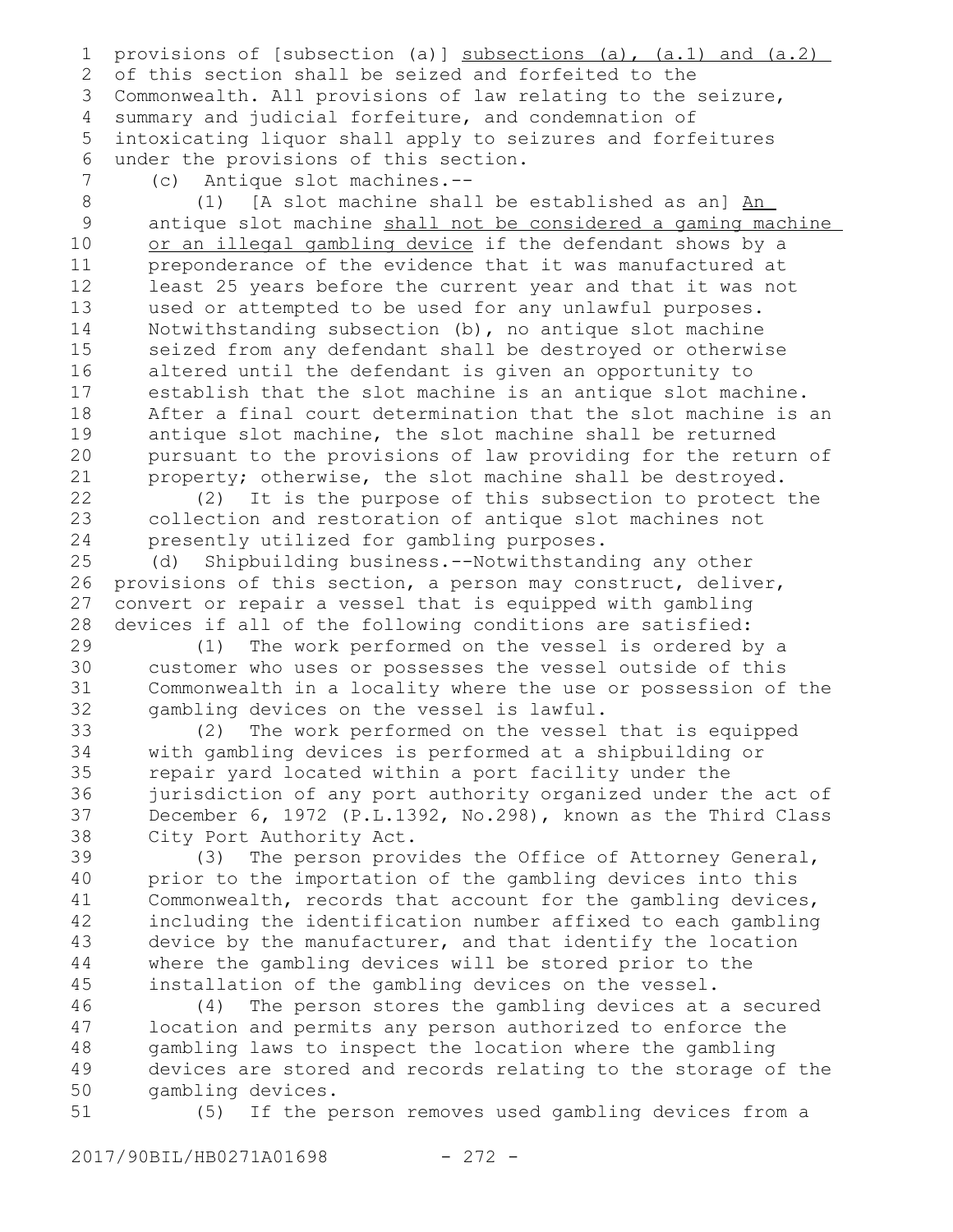vessel, the person shall provide the Office of Attorney General of Pennsylvania with an inventory of the used gambling devices prior to their removal from the vessel. The inventory shall include the identification number affixed to each gambling device by the manufacturer. 1 2 3 4 5

(6) The person submits documentation to the Office of Attorney General of Pennsylvania no later than 30 days after the date of delivery that the vessel equipped with gambling devices has been delivered to the customer who ordered the work performed on the vessel. 6 7 8 9 10

(7) The person does not sell a gambling device to any other person except to a customer who shall use or possess the gambling device outside of this Commonwealth in a locality where the use or possession of the gambling device is lawful. If a person sells a gambling device to such a customer, the person shall submit documentation to the Office of Attorney General of Pennsylvania no later than 30 days after the date of delivery that the gambling device has been delivered to the customer. 11 12 13 14 15 16 17 18 19

(e) Penalty.--Any person who fails to provide records as provided in subsection (d) commits a summary offense. 20 21

(e.1) Construction.--Nothing in this section shall be construed to prohibit any activity that is lawfully conducted under any of the following: 22 23 24

(1) The act of August 26, 1971 (P.L.351, No.91), known as the State Lottery Law. 25 26

(2) The act of July 10, 1981 (P.L.214, No.67), known as the Bingo Law. 27 28

(3) The act of December 19, 1988 (P.L.1262, No.156), known as the Local Option Small Games of Chance Act.

(4) 4 Pa.C.S. (relating to amusements).

(f) Definitions.--The following words and phrases when used in this section shall have the meanings given to them in this subsection unless the context clearly indicates otherwise: 32 33 34

"Consideration associated with a related product, service or activity." Money or other value collected for a product, service or activity which is offered in any direct or indirect relationship to playing or participating in the simulated gambling program. The term includes consideration paid for computer time, Internet time, telephone calling cards and a sweepstakes entry. 35 36 37 38 39 40 41

"Electronic video monitor." An electronic device capable of showing moving or still images. 42 43

"Gaming machine." An electronic or mechanical device or game that directly or indirectly requires consideration to play, has the outcome of play determined primarily by chance and rewards a player cash, prize or anything of value. The term includes a video gaming terminal as defined in 4 Pa.C.S. § 3102 (relating 44 45 46 47 48

to definitions) that does not contain an irremovable 49

identification plate as specified in 4 Pa.C.S. § 3701 (relating 50

to testing and certification of terminals). 51

29 30 31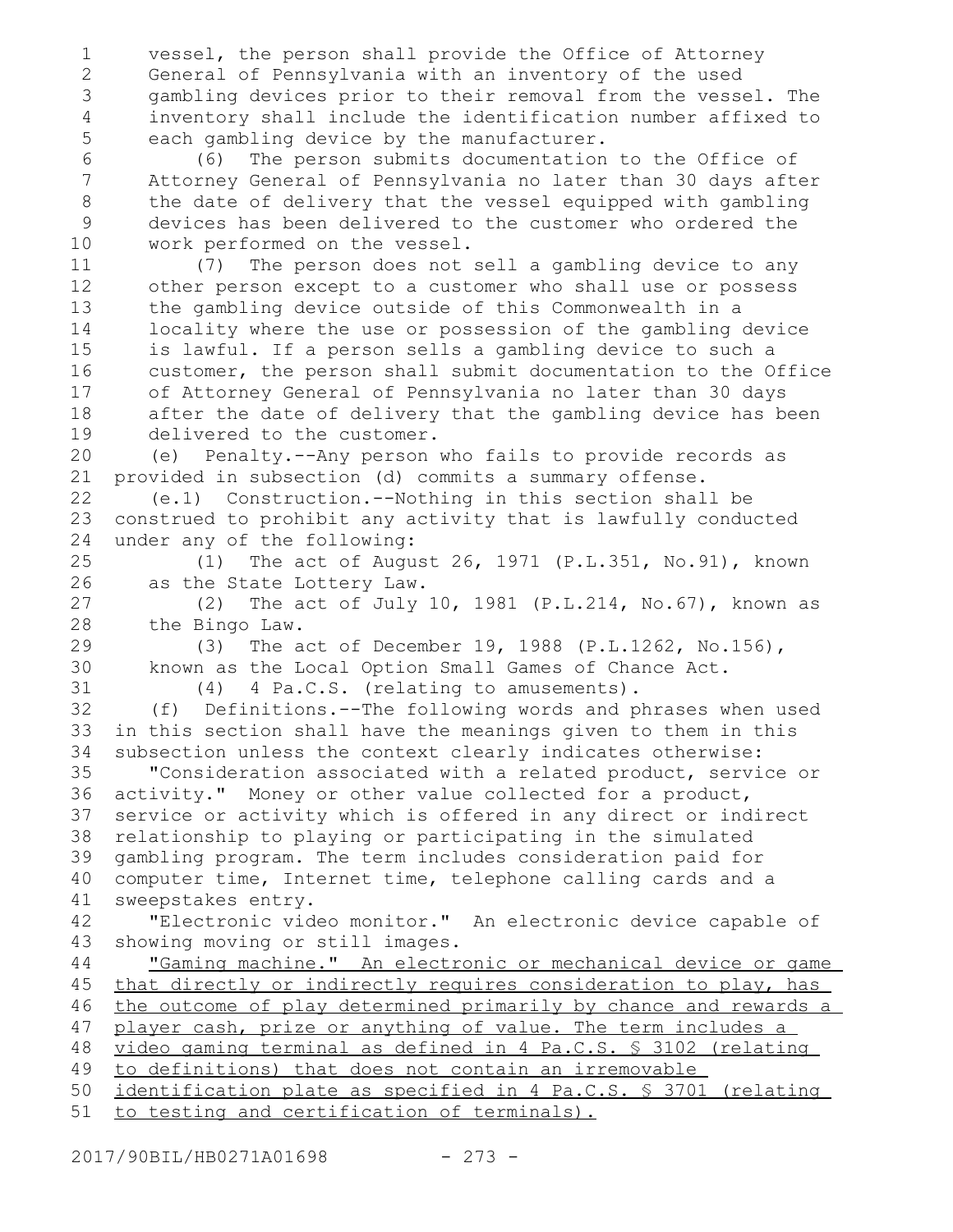"Simulated gambling program." Any method intended to be used by a person interacting with an electronic video monitor in a business establishment that directly or indirectly implements 3 the predetermination of sweepstakes cash or cash-equivalent prizes or otherwise connects the sweepstakes player or participant with the cash or cash-equivalent prize. Section 35. No person may be charged with a violation of 18 Pa.C.S. § 5513 involving a gambling device or gaming machine if the person surrenders the gambling device or gaming machine to the Pennsylvania State Police within 60 days of the effective date of this section. Section 36. Licensed gaming entities required to make payments under 4 Pa.C.S. § 1326.1 shall: (1) receive a credit against payments due in calendar year 2017 for any payments made up to the date the first payment is due under paragraph (2) under the following: (i) 4 Pa.C.S.  $\frac{1}{9}$  1403(c)(3)(i), (ii), (iii), (iii.1),  $(iv)$ ,  $(v)$ ,  $(vi)$  and  $(vii)$  and  $4(i)$  and  $(ii)$ , formerly  $(3)$ (viii)(A) and (B), as those provisions were in existence prior to the effective date of the reenactment and amendment of 4 Pa.C.S. § 1403; (ii) any written agreement between a municipality and a licensed gaming entity required to make payments under 4 Pa.C.S. § 1326.1 entered into prior to the effective date of this section that relates to the payments required under 4 Pa.C.S. § 1403(c)(3)(i), (ii),  $(iii)$ ,  $(iii.1)$ ,  $(iv)$ ,  $(v)$ ,  $(vi)$  and  $(vii)$  and  $4(i)$  and (ii), formerly (3)(viii)(A) and (B), as those provisions existed prior to the effective date of the amendment of 4 Pa.C.S. § 1403; or (iii) any written agreement between a county and a licensed gaming entity required to make payments prior to the effective date of this section under the provisions of 4 Pa.C.S. § 1403(c)(2), as those provisions existed prior to the effective date of the amendment of 4 Pa.C.S. § 1403; and (2) commence the payments due under this section the first day of the first calendar month following the effective date of this section. Section 37. This act shall apply as follows: (1) The following provisions shall apply retroactively to January 1, 2017: (i) The addition of 4 Pa.C.S. § 1326.1. (ii) The amendment of 4 Pa.C.S.  $\frac{1}{2}$  13A63(b)(3)(iii) (A) and (C). (iii) The reenactment and amendment of 4 Pa.C.S. § 1403, except as provided in paragraph (2) of this section. (iv) Section 36 of this act. (2) The reenactment and amendment of 4 Pa.C.S. § 1403(c) (2) shall apply retroactively to May 27, 2017. 1 2 4 5 6 7 8 9 10 11 12 13 14 15 16 17 18 19 20 21 22 23 24 25 26 27 28 29 30 31 32 33 34 35 36 37 38 39 40 41 42 43 44 45 46 47 48 49 50 51